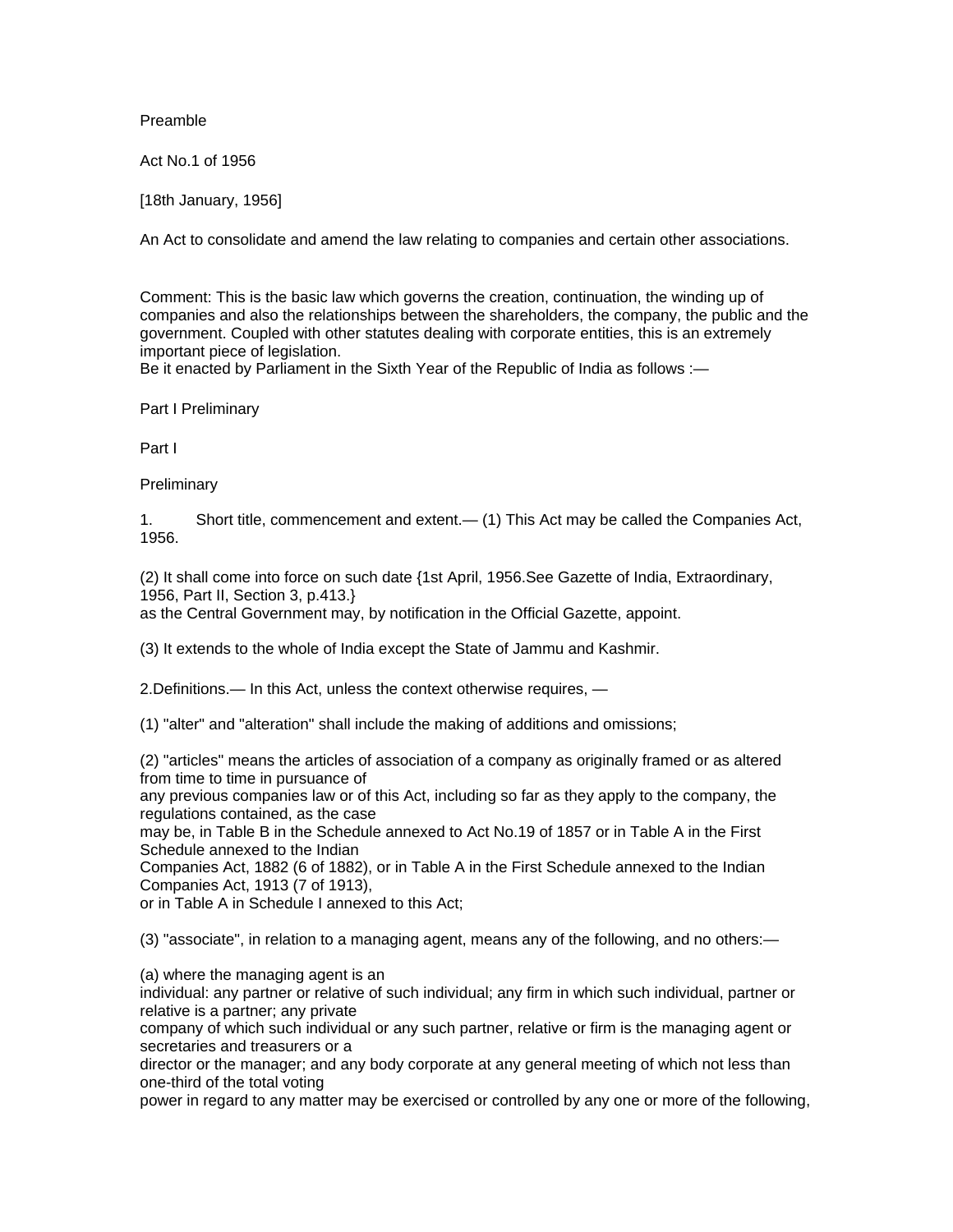namely, such individual,

partner or partners, relative or relatives, firm or firms; and private company or companies; (b) where the managing agent is a

firm: any member of such firm; any partner or relative of any such member; and any other firm in which any such member,

partner or relative is a partner; any private company of which the firm first mentioned, or any such member, partner, relative or

other firm is the managing agent, or secretaries and treasurers, or a director, or the manager; and any body corporate at any

general meeting of which not less than one-third of the total voting power in regard to any matter may be exercised or controlled

by any one or more of the following, namely, the firm first mentioned, any such member or members, partner or partners, relative

or relatives, other firm or firms and private company or companies;

(c) where the managing agent is a

body corporate; (i) any subsidiary or holding company of such body corporate; the managing agent or secretaries and treasurers,

or a director , the manger or an officer of the body corporate or of any subsidiary or holding company thereof; any partner or

relative of any such director or manager; any form in which such director, manager, partner or relative, is a partner; and

(ii) any other body corporate at any general meeting of which not less than one-third of the total voting power in regard to any

matter may be exercised or controlled by any one or more of the following, namely, the body corporate and the companies and

other persons specified in paragraph (i) above; and

(d) where the managing agent is a

private company or a body

corporate having not more

than fifty members; in addition to the persons mentioned in sub-clause (c), any member of the private company or body

corporate;

Explanation.— If one person is an associate in relation to another within the meaning of this clause, the latter shall also be

deemed to be an associate in relation to the former within its meaning;

(4) "associate", in relation to any secretaries and treasurers, means any of the following, and no others:—

(a) where the secretaries and treasurers

are a firm; any member of such firm; any partner or relative of any such member; and any other firm in which any such member,

partner, or relative is a partner; any private company of which the firm first-mentioned, or any such member, partner, relative or

other firm is the managing agent, or secretaries and treasurers, or a director, or the manager; and any body corporate at any

general meeting of which not less than one-third of the total voting power in regard to any matter may be exercised or controlled

by any one or more of the following, namely, the firm first-mentioned, any such member or members, partner or partners, relative

or relatives, other firm or firms, and private company or companies;

(b) where the secretaries and treasurers

are a body corporate; (i) any subsidiary or holding company of such body corporate; the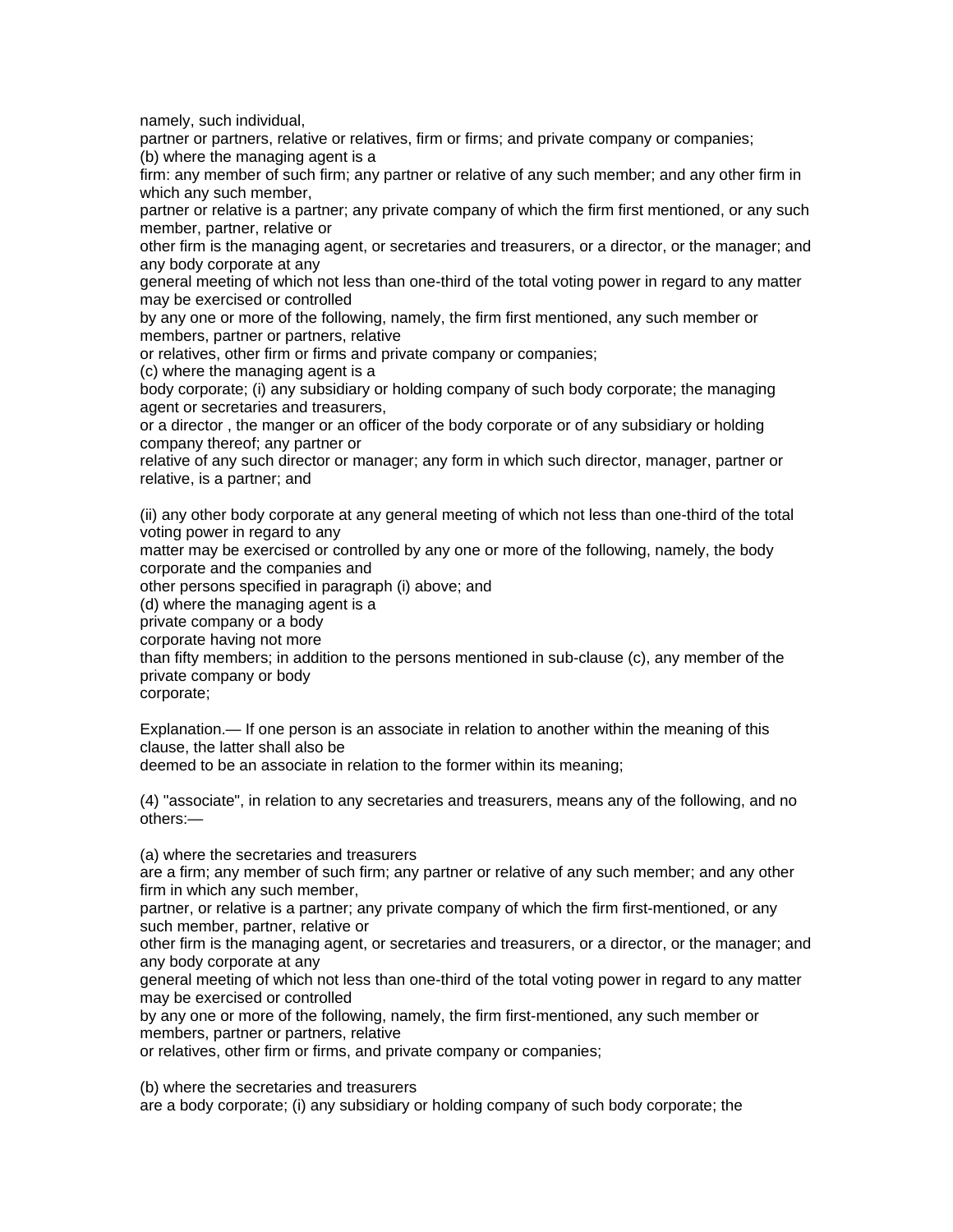managing agent or secretaries and treasurers, or a director, the manager or an officer of the body corporate or of any subsidiary or holding company thereof; any partner or relative of any such director or manager; any form in which such director or manger, partner, relative, is a partner; and

(ii) any other body corporate at any general meeting of which not less than one-third of the total voting power in regard to any matter may be exercised or controlled by any one or more of the following, namely, the body corporate and the companies and other persons specified in paragraph (i) above; and

(c) where the secretaries and treasurers are a private company or a body corporate having not more than fifty members; in addition to the persons mentioned in sub-clause (b) any member of the private company or body corporate;

Explanation.— If one person is an associate in relation to another within the meaning of this clause, the latter shall also be deemed to be an associate in relation to the former within its meaning;

(5) "banking company" has the same meaning as in the Banking Companies Act 1949 (10 of 1949);

(6) "Board of directors" or "Board", in relation to a company, mans the Board of directors of the company;

(7) "body corporate" or "corporation" includes a company incorporated outside India but does not include a corporation sole;

(8) "book and paper" and "book or paper" include accounts, deeds, writings, and documents;

(9) "branch office" means any establishment described as a branch by the company, not being an establishment specified in an order passed by the Central Government in pursuance of section 8;

(10) "company" means a company as defined in section 3;

(11) "the Court" means, with respect t any matter relating to a company, the Court having jurisdiction under this Act with respect to that matter in relation to that company, as provided in section 10;

(12) "debentures" includes debenture stock, bonds and any other securities of a company, whether constituting a charge on the assets of the company or not;

(13) "director" includes any person occupying the position of director, by whatever name called;

(14) "District Court" means the principal Civil Court of original jurisdiction in a district, but does not include a High Court in the

exercise of its ordinary original civil jurisdiction;

(15) "document" includes summons, notice, requisition, order, other legal process, and registers, whether issued, sent or kept in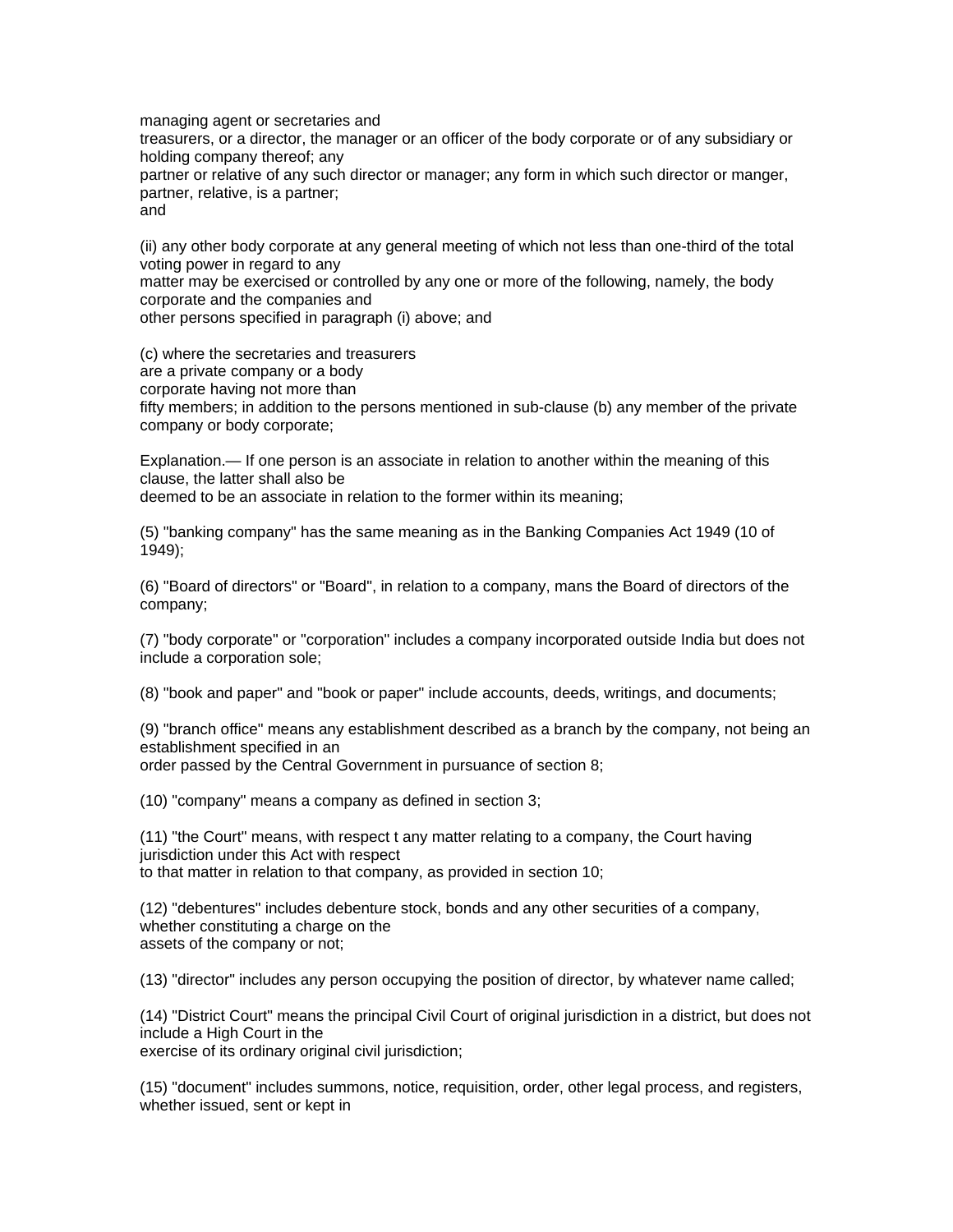pursuance of this or any other Act or otherwise;

(16) "existing company" means an existing company as defined in section 3;

(17) "financial year" means, in relation to any body corporate, the period in respect of which any profit and loss account of the

body corporate laid before it in annual general meeting is made up, whether that period is a year or not;

Provided that, in relation to an insurance company, "financial year" shall mean the calendar year referred to in sub-section (1) of

section 11 of the Insurance Act, 1938 (4 of 1933);

(18) "Government company" means a Government company within the meaning of section 617;

(19) "holding company" means a holding company within the meaning of section 4;

(20) "India" means the territory of India excluding the State of Jammu and Kashmir;

(21) "insurance company" means a company which carries on the business of insurance wither solely or in conjunction with any other business or businesses;

(22) "issued generally" means, in relation to a prospectus issued to persons irrespective of their being existing members or

debenture holders of the body corporate to which the prospectus relates;

(23) "limited company" means a company limited by shares or by guarantee;

(24) "manger" means an individual (not being the managing agent) who, subject to the superintendence, control and direction of

the Board of directors, has the management of the whole, or substantially the whole, of the affairs of a company and includes a

director or any other person occupying the position of a manger, by whatever name called, and whether under a contract of

service or not;

(25) "managing agent" means any individual, firm or body corporate entitled, subject to the provisions of this Act, to the

management of the whole, or substantially the whole of the affairs of a company by virtue of an agreement with the company, or

by virtue of its memorandum or articles of association and includes any individual, firm or body corporate occupying the position

of a managing agent, by whatever name called;

(26) "managing director" means a director who, by virtue of an agreement with the company or of a resolution passed by the

company in general meeting or by its Board of directors, or by virtue of its memorandum or articles of association, is entrusted

with any powers of management which would not otherwise be exercisable by him, and includes a director occupying the

position of managing director, by whatever name called;

(27) "member", in relation to a company, does not include a bearer of a share-warrant of the company issued in pursuance of section 114;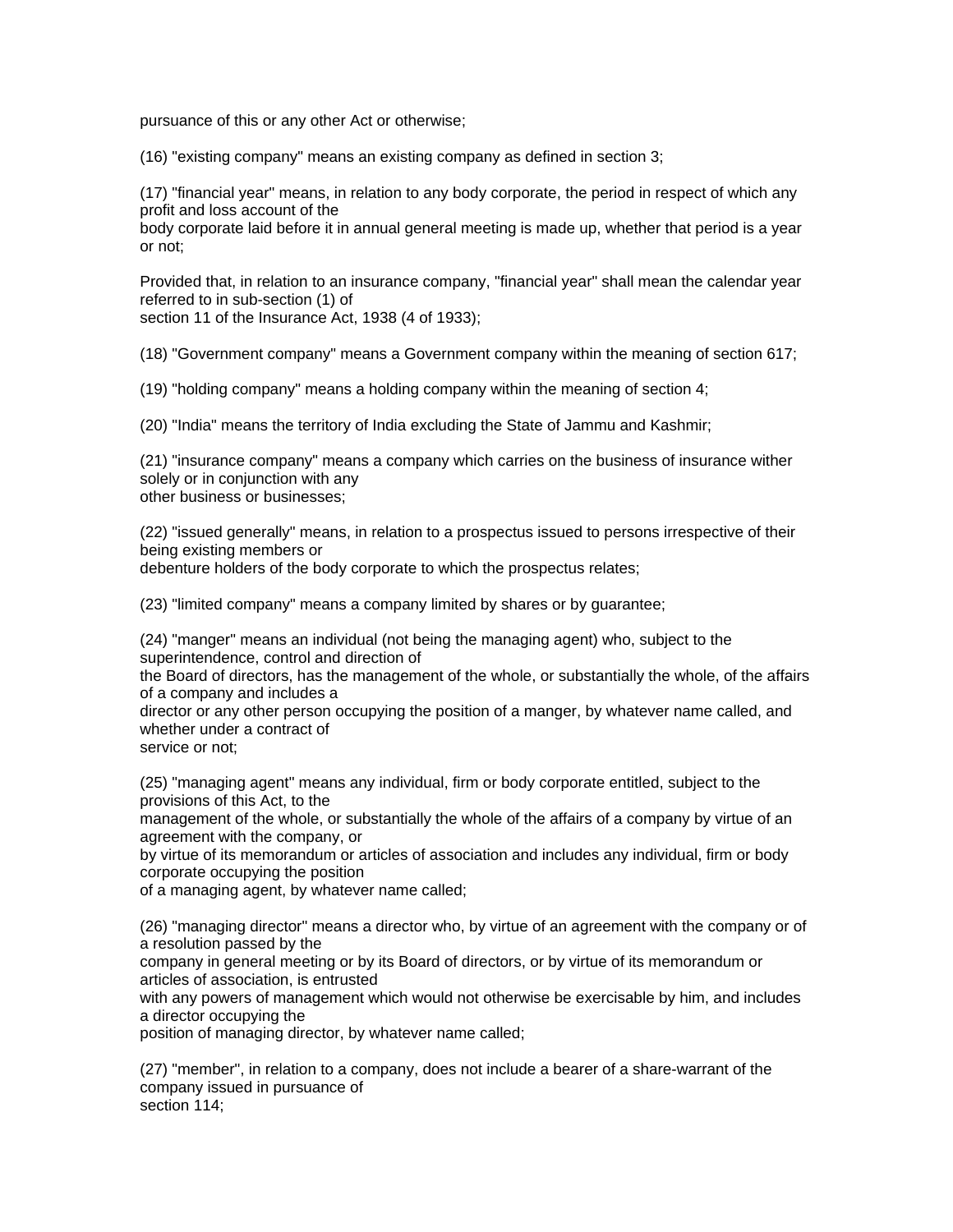(28) "memorandum" means the memorandum of association of a company as originally framed or as altered from time to time in

pursuance of any previous companies law or of this Act;

(29) "modify" and "modification" shall include the making of additions and omissions;

(30) "officer" includes any director, managing agent, secretaries and treasurers, manager or secretary; where the managing agent

or the secretaries and treasurers are a firm, also includes any partner in the firm; and where the managing agent or the secretaries

and treasurers are a body corporate, also includes any director, managing agent, secretaries and treasurers or manager of the

body corporate; but, save in sections 477, 478, 539, 543, 545, 621, 625 and 633 does not include an auditor;

(31) "officer who is in default", in relation to any provision referred to in section 5, has the meaning specified in that section;

(32) "paid-up capital" or "capital paid up" includes capital credited as paid-up;

(33) "prescribed" means, as respects the provisions of this Act relating to the winding up of the companies except sub-section

(5) of section 503, sub-section (1) of section 549 and sub-section (3) of section 550, prescribed by rules made by the Supreme

Court in consultation with High Courts, and as respects the other provisions of this Act including sub-section (5) of section 503,

sub-section (1) of section 549 and sub-section (3) of section 550, prescribed by rules made by the Central Government;

(34) "previous companies law" means any of the laws specified in clause (ii) of sub-section (1) of section 3;

(35) "private company" means a private company as defined in section 3;

(36) "prospectus" means any prospectus, notice, circular, advertisement or other document inviting offers from the public for the subscription on purchase of any shares in, or debentures of, a body corporate;

(37) "public company" means a public company as defined in section 3;

(38) "public holiday" means a public holiday within the meaning of the Negotiable Instruments Act, 1881 (26 of 1881);

Provided that no day declared by the Central Government to be a public holiday shall be deemed to be such a holiday, in

relation to any meeting, unless the declaration was notified before the issue of the notice convening such meeting;

(39) "recognised stock exchange" means, in relation to any provision of this Act in which it occurs, a stock exchange whether in

or outside India, which is notified by the Central Government in the Official Gazette as a recognised stock exchange for the

purposes of that provision;

(40) "Registrar" means a Registrar, or an Additional, a Joint, a Deputy or an Assistant Registrar,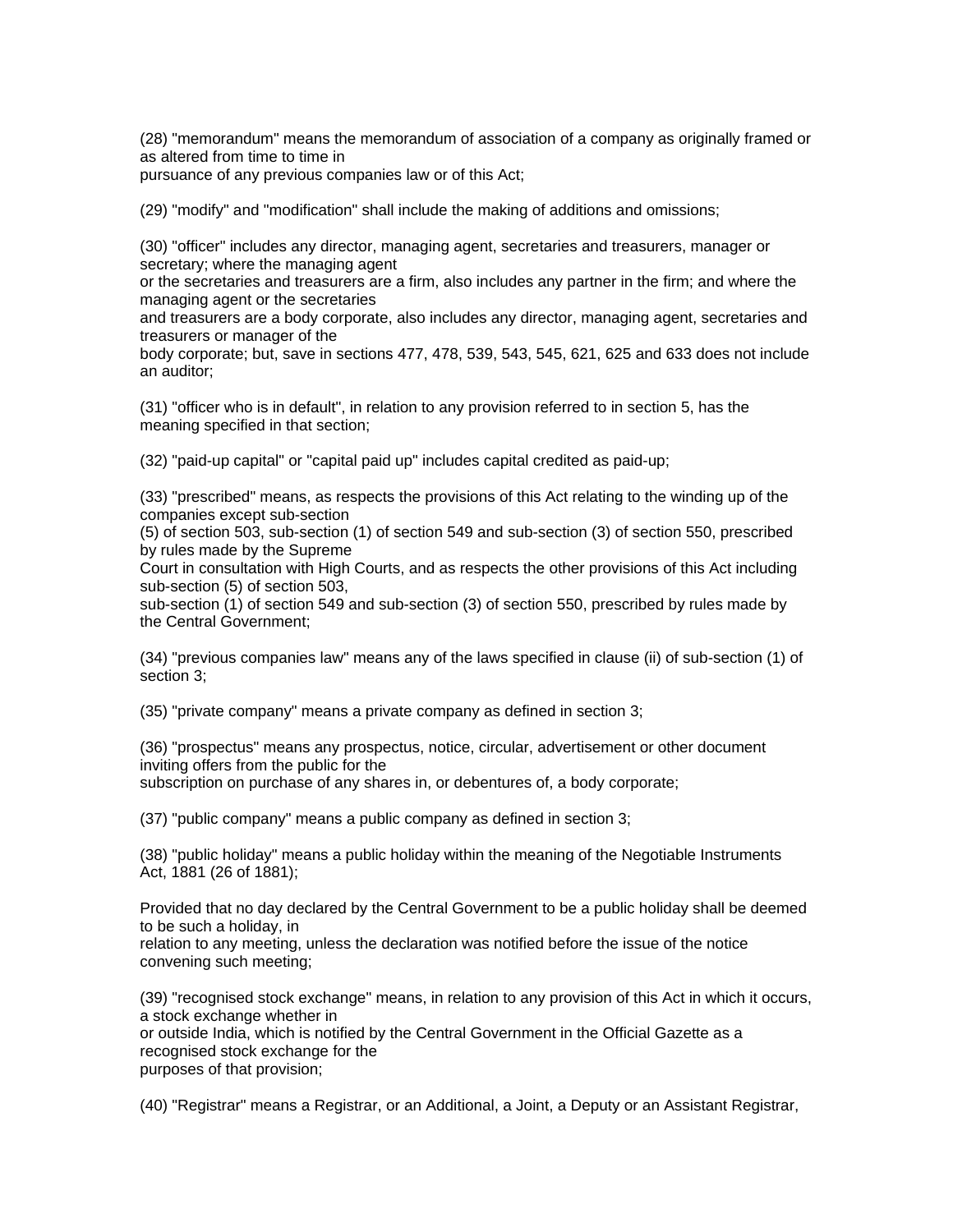having the duty of registering companies under this Act

(41) "relative" means, with reference to any person, any one who is related to such person in any of the ways specified in section 6, and no others;

(42) "Schedule" means a Schedule annexed to this Act.

(43) "Scheduled Bank" has the same meaning as in the Reserve Bank of India Act, 1934 (2 of 1934);

(44) "secretaries and treasurers" means any firm or body corporate (not being the managing agent) which, subject to the

superintendence, control and direction of the Board of directors, has the management of the whole or substantially the whole, of

the affairs of a company; and includes any firm or body corporate occupying the position of securities and treasurers, by

whatever name called, and whether under a contract of service or not;

(45) "secretary" means the person, if any, who is appointed to perform the duty which may be performed by a secretary under this Act;

(46) "share" means share the share capital of a company and includes stock except where a distinction between stock and shares is expressed or implied;

(47) "subsidiary company" or "subsidiary" means a subsidiary company within the meaning of section 4;

(48) "total voting power", in regard to any matter relating to a body corporate, means the total number of votes which may be

case in regard to that matter on a poll at a meeting of such body, if all the members thereof and all other persons, if any, having a

right to vote on that matter are present at the meeting and cast their votes;

(49) "trading corporation" means a trading corporation within the meaning of entries 43 and 44 in List I in the Seventy Schedule to the Constitution.;

(50) "variation" shall include abrogation; and "vary" shall include abrogate.

Section 2A [35a 2A INTERPRETATION OF CERTAIN WORDS AND EXPRESSIONS.

Words and expressions used and not defined in this Act but defined in the Depositories Act, 1996 (22 of 1996), shall have the same meanings respectively assigned to them in that Act. 35a ]

3.Definitions of company, existing company, Private company and public company.— (1) In this Act, unless the context

otherwise requires, the expressions "company", "existing company", "private company" and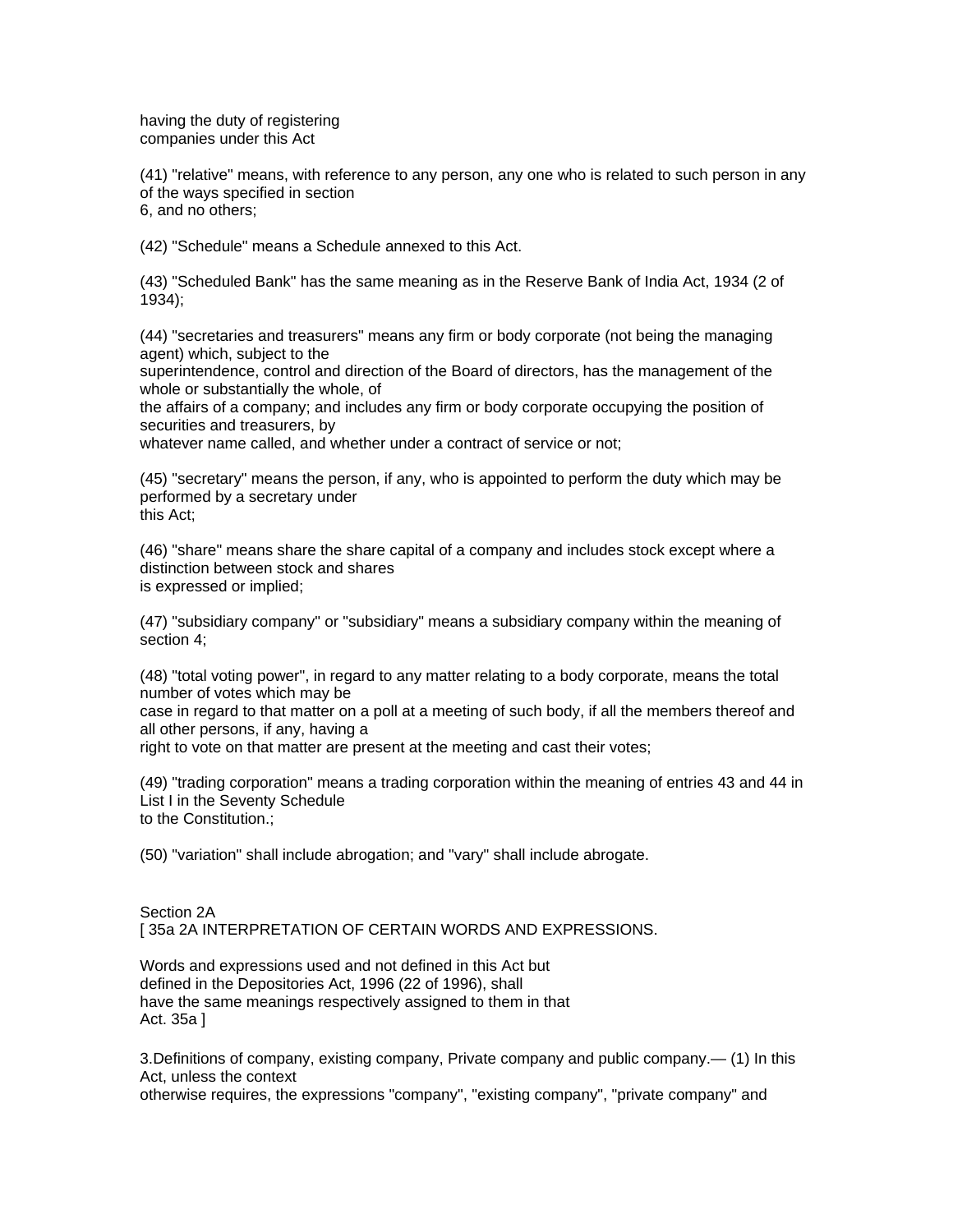"public company", shall, subject to

the provisions of sub-section (2), have the meanings specified below :—

(i) "company" means a company formed and registered under this Act or an existing company as defined in clause (ii):

(ii) "existing company" means a company formed and registered under any of the previous companies laws specified below:—

(a) any Act or Acts relating to companies in force before the Indian Companies Act, 1866 (10 of 1866) and repealed by that

Act;

(b) the Indian Companies Act, 1866 (1006 1966);

(c) the Indian Companies Act, 1882 ( 6 of 1882);

(d) the Indian Companies Act, 1913 (7 of 1913);

(e) the Registration of Transferred Companies Ordinance, 1942 (54 of 1942); and

(f) any law corresponding to any of the Act or the Ordinance aforesaid and in force in the merged territories or in a Part B Sate,

or any part thereof, before the extension thereto of the Indian Companies Act, 1913( 7 of 1913);

(iii) "private company" means a company which, by its articles,—

(a) restricts the right to transfer its shares, if any;

(b) limits the number of its members to fifty not including —

(i) persons who are in the employment of the company, and

(ii) persons who having been formerly in the employment of the company, were members of the company while in that

employment and have continued to be members after the employment ceased; and

(c) prohibits any invitation to the public to subscribe for any shares in, or debentures of, the company;

Provided that where two or more persons hold one or more shares in a company jointly, they shall, for the purposes of this definition, be treated as a single member;

(iv) "public company" means a company which is not a private company.

(2) Unless the context otherwise requires, the following companies shall not be included within the scope of any of the

expressions defined in clauses (i) to (iv) of sub-section (1), and such companies shall be deemed, for the purposes of this Act, to

have been formed and registered outside India:—

(a) a company the registered officer whereof is in Burma, Aden or Pakistan and which immediately before the separation of that country from India was a company as defined in clause (i) of sub-section (1);

(b) a company the registered office whereof is in the State of Jammu and Kashmir and which immediately before the 26th day of

January, 1950, was a company as defined in clause (i) aforesaid.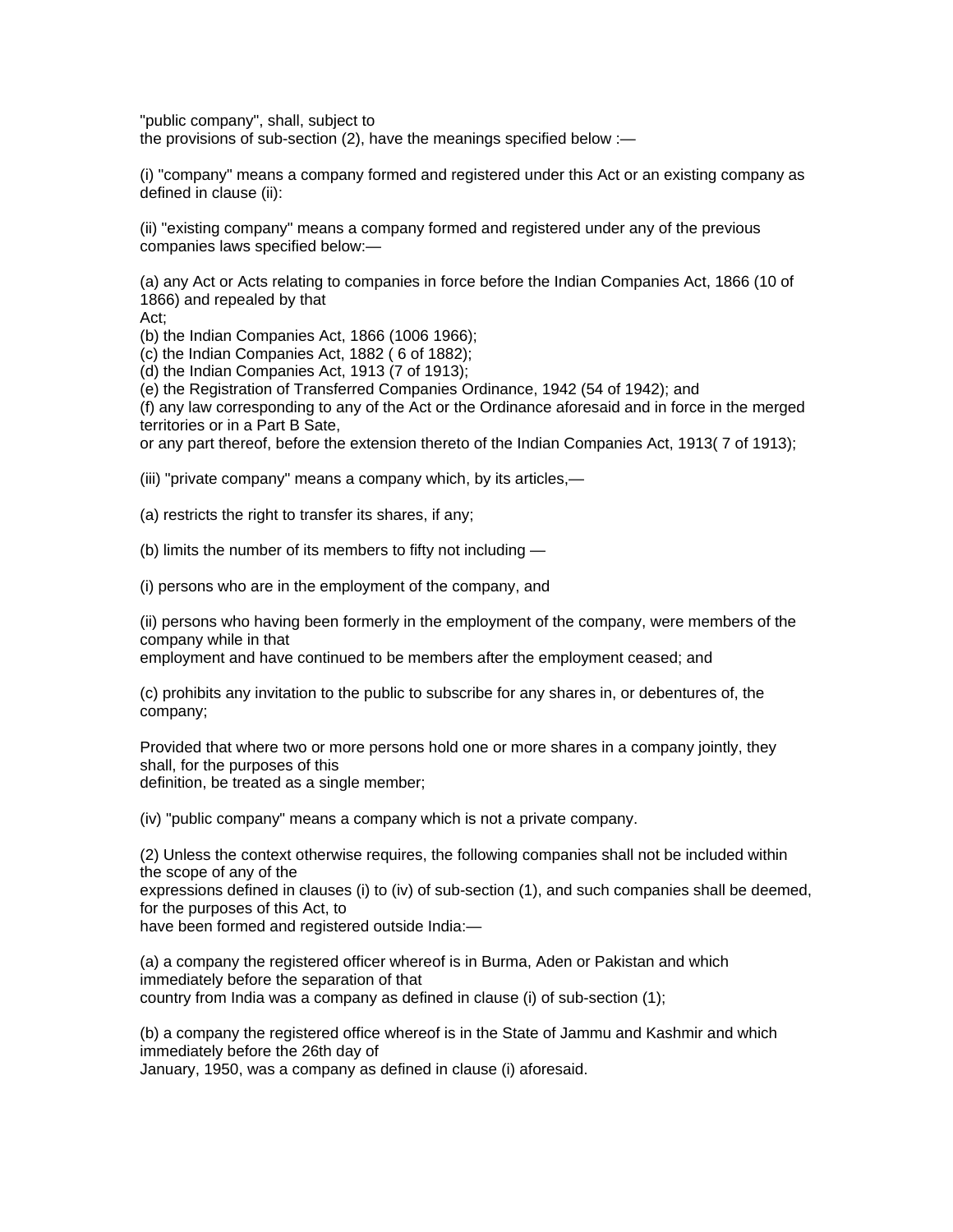Section 4.Meaning of holding company and subsidiary.— (1) For the purposes of this Act, a company shall, subject to the provisions of sub-section (3), be deemed to be a subsidiary of another if, but only if,  $-$ 

(a) that other controls the compositions of its Board of directors; or

(b) that other holds more than half in nominal value of its equity share capital; or

(c) the first-mentioned company is a subsidiary of any company which is that other's subsidiary.

Illustration

Company B is a subsidiary of Company A, and Company C is a subsidiary of Company B.Company C is a subsidiary of

Company A by virtue of clause (c) above.If Company D is a subsidiary of Company Commencement Company D will be

subsidiary of Company B and consequently also of Company A, by virtue of clause (c) above; and so on.

(2) For the purposes of sub-section (1), the composition of a company's Board of directors shall be deemed to be controlled by

another company if, but only if, that other company by the exercise of some power exercisable by it at its discretion without the

consent or concurrence of any other person, can appoint or remove the holders of all or a majority of the directorships; but for

the purposes of this provision that other company shall be deemed to have power to appoint to a directorship with respect to

which any of the following conditions is satisfied, that is to say -

(a) that a person cannot be appointed thereto without the exercise in his favour by that other company of such power as aforesaid;

(b) that a person's appointment thereto follows necessarily from his appointment as director, managing agent, secretaries and treasurers, or manager of, or to any other office or employment in, that other company; or

(c) that the directorship is held by that other company itself or by a subsidiary of it.

(3) In determining whether one company is a subsidiary of another—

(a) any shares held or power exercisable by that other company in a fiduciary capacity shall be treated as not held or exercisable by it;

(b) subject to the provisions of clauses (c) and (d), any shares held or power exercisable —

(i) by any person as a nominee for that other company (except where that other is concerned only in a fiduciary capacity); or

(ii) by, or by a nominee for, a subsidiary of that other company, not being a subsidiary which is concerned only in a fiduciary capacity;

shall be treated as held or exercisable by that other company;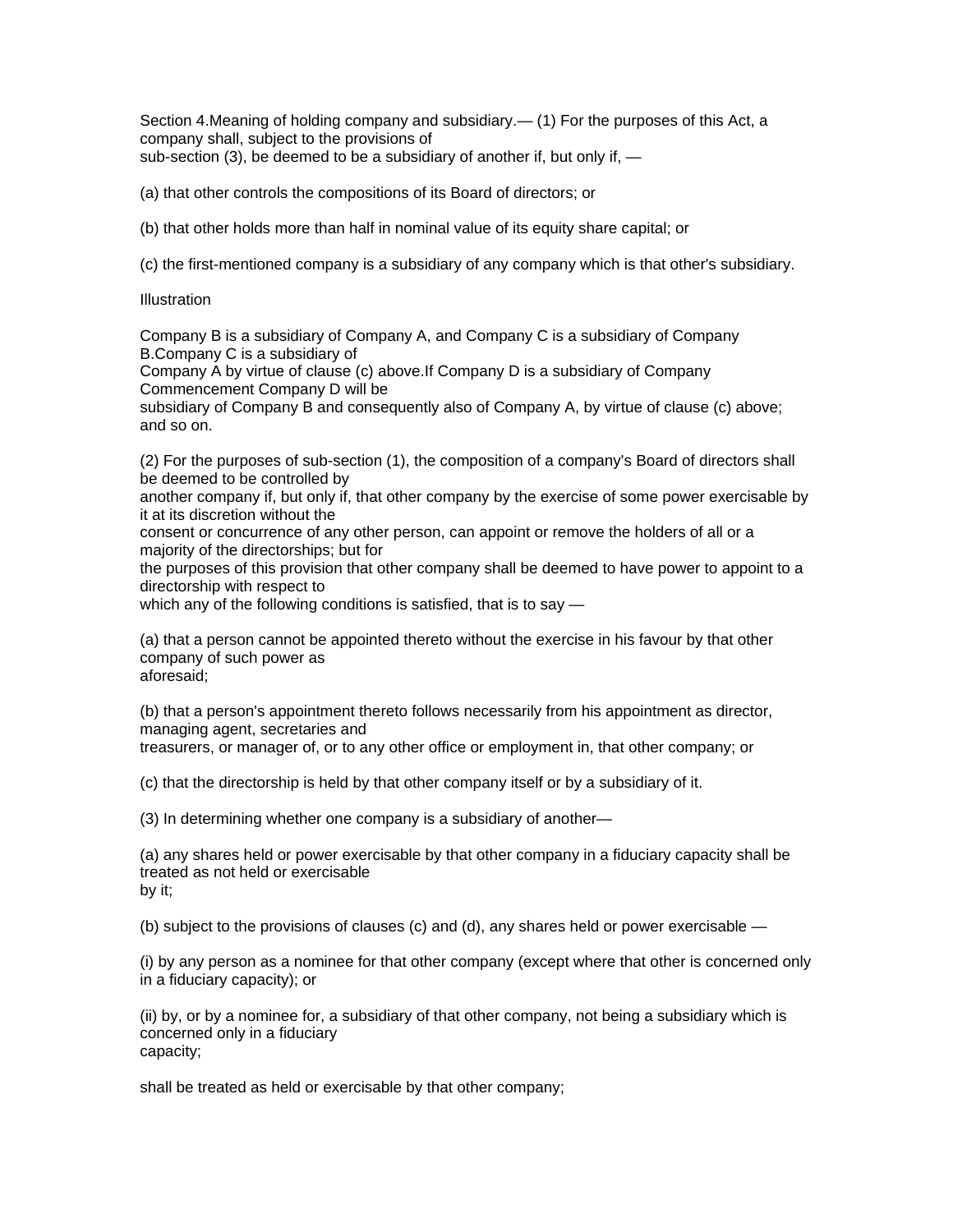(c) any shares held or power exercisable by any person by virtue of the provisions of any debentures of the first-mentioned

company or of a trust deed for securing any issue of such debentures shall be disregarded;

(d) any shares held or power exercisable by, or by a nominee for, that other or its subsidiary [not being held or exercisable as

mentioned in clause (c) ] shall be treated as not held or exercisable by that other, if the ordinary business of that other or its

subsidiary, as the case may be, includes the lending of money and the shares are held or the power is exercisable as aforesaid by

way of security only for the purposes of a transaction entered into in the ordinary course of that business.

(4) For the purposes of this Act, a company shall be deemed to be the holding company of another if, but only if, that other is its subsidiary.

(5) In this section, the expression "company" includes any body corporate, and the expression "equity share capital" has the same

meaning as in sub-section (2) of section 85.

(6) In the case of a body corporate which is incorporated in a country outside India, a subsidiary or holding company of the

body corporate under the law of such country shall be deemed to be a subsidiary or holding company of the body corporate

within the meaning and for the purpose of this Act also, whether the requirements of this section are fulfilled or not.

Section 4A PUBLIC FINANCIAL INSTITUTIONS.

(1) Each of the financial institutions specified in this sub-section shall be regarded, for the purposes of this Act, as a public financial institution, namely :-

(i) The Industrial Credit and Investment Corporation of India Limited, a company formed and registered under the Indian Companies Act, 1913 (7 of 1913);

(ii) The Industrial Finance Corporation of India, established under section 3 of the Industrial Finance Corporation Act, 1948 (15 of 1948);

(iii) The Industrial Development Bank of India, established under section 3 of the Industrial Development Bank of India Act, 1964 (18 of 1964);

(iv) The Life Insurance Corporation of India, established under section 3 of the Life Insurance Corporation Act, 1956 (31 of 1956);

(v) The Unit Trust of India, established under section 3 of the Unit Trust of India Act, 1963 (52 of 1963).

(vi) The Infrastructure Development Finance Company Limited, a company formed and registered under this Act.

(2) Subject to the provisions of sub-section (1), the Central Government may, by notification in the Official Gazette, specify such other institution as it may think fit to be a public financial institution;

Provided that no institution shall be so specified unless -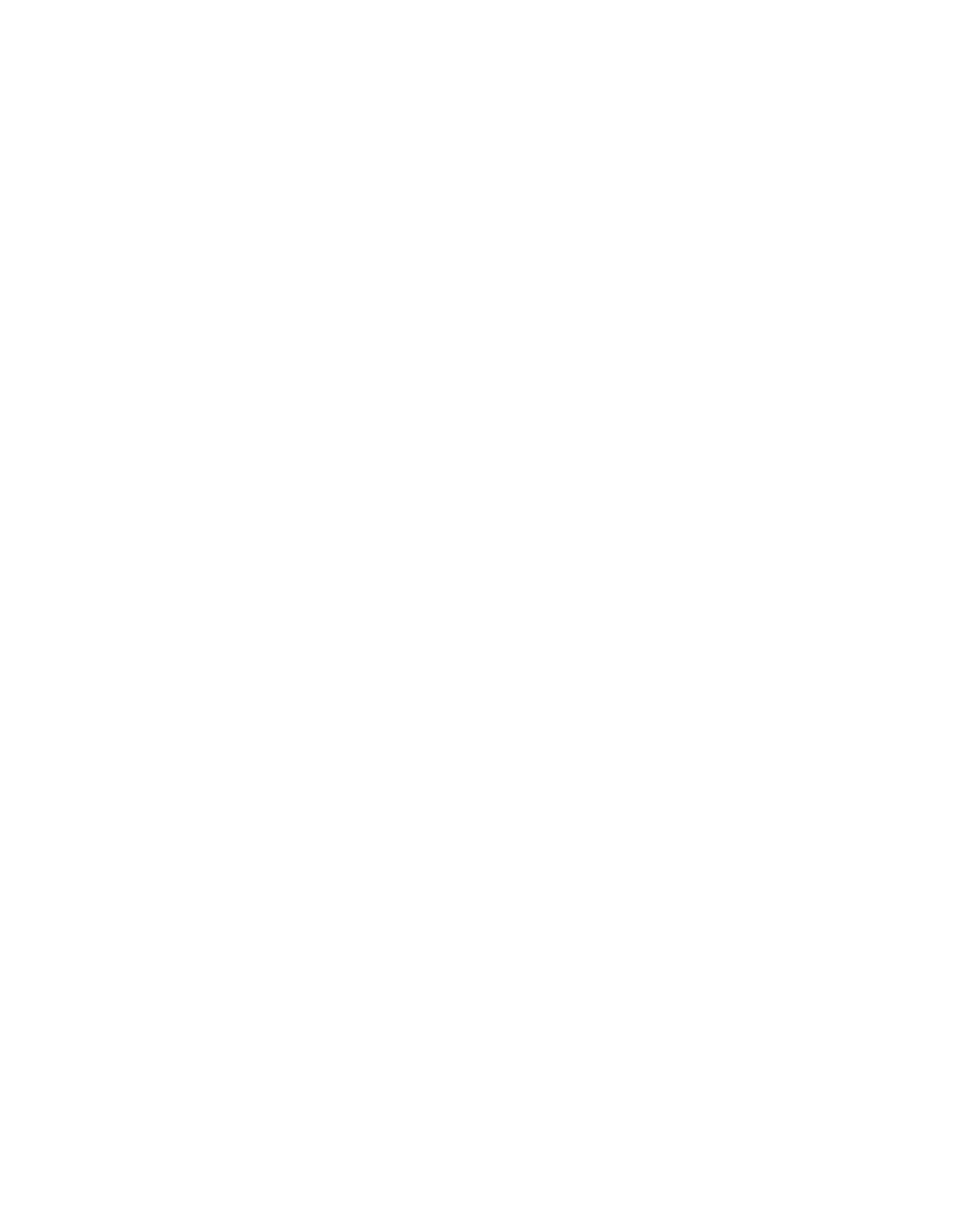Section 9.

Act to override memorandum, articles, etc.— Save as otherwise expressly provided in the Act—

(a) the provisions of these Act shall have effect notwithstanding anything to the contrary contained in the memorandum or articles

of a company, or in any agreement executed by it, or in any resolution passed by the company in general meeting or by its Board

of directors, whether the same be registered, executed or passed, as the case may be, before or after the commencement of this

Act; and

(b) any provision contained in the memorandum, articles, agreement or resolution aforesaid shall, to the extent to which it is

repugnant to the provisions of this Act, become or be void, as the case may be.

Section 10.

Jurisdiction of Courts.— (1) The Court having jurisdiction under this Act shall be —

(a) the High court having jurisdiction in relation to the place at which the registered office of the company concerned is situate,

except to the extent to which jurisdiction has been conferred on any District Court or District Courts subordinate to that High

Court in pursuance of sub-section (2); and

(b) where jurisdiction has been so conferred, the District Court in regard to matters falling within the scope of the jurisdiction

conferred, in respect of companies having their registered offices in the district.

(2) The Central Government may, by notification in the Official Gazette and subject to such restrictions, limitations and conditions

as it thinks fit, empower any District Court to exercise all or any of the jurisdiction conferred by this Act upon the Court, not

being the jurisdiction conferred—

(a) in respect of companies generally, by sections 237, 391, 394, 395 and 397 to 407, both inclusive;

(b) in respect of companies with a paid-up share capital of not less than one lakh of rupees, by Part VII (sections 425 to 560)

and the other provisions of this Act relating to the winding up of companies.

(3) For the purposes of jurisdiction to wind up companies, the expression "registered office" means the place which the longest

been the registered office of the company during the six months immediately preceding the presentation of the petition for winding

up.

Section 10A CONSTITUTION OF TRIBUNAL.

[Omitted by the Companies Tribunal (Abolition) Act, 1967, (17 of 1967), section 4 and Schedule with effect from 1-7-1967.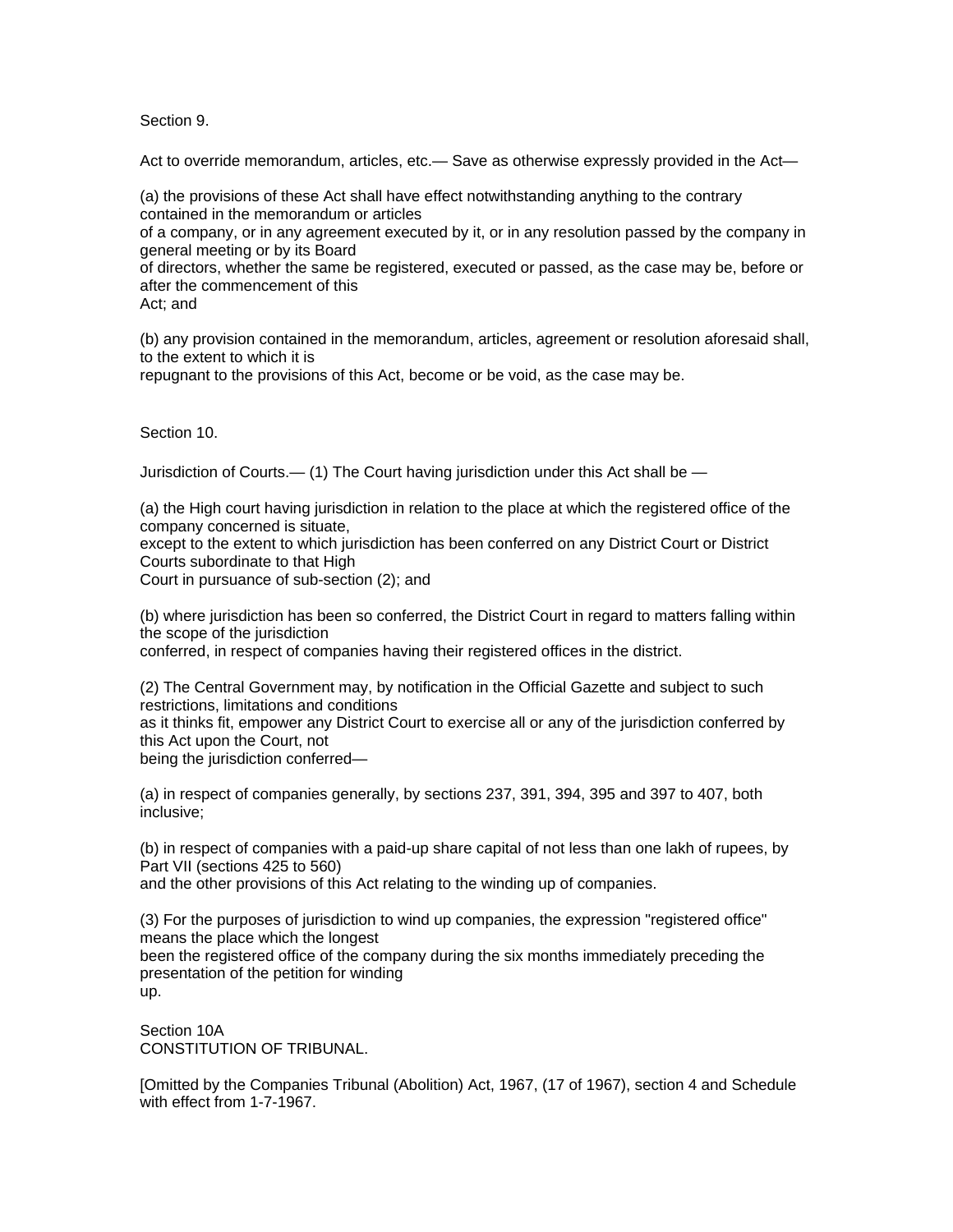Section 10B PROCEDURE OF TRIBUNAL.

[Omitted by the Companies Tribunal (Abolition) Act, 1967, (17 of 1967), section 1 and Schedule with effect from 1-7-1967.]

Section 10C POWERS OF TRIBUNAL.

[Omitted by the Companies Tribunal (Abolition) Act, 1967, (17 of 1967), section 4 and Schedule with effect from 1-7-1967.]

Section 10D APPEALS AGAINST DECISIONS, ETC., OF THE TRIBUNAL.

[Omitted by the Companies Tribunal (Abolition) Act, 1967, (17 of 1967), section 4 and Schedule with effect from 1-7-1967.]

Part I-A Board of Company Law administration.

### Section 10E CONSTITUTION OF BOARD OF COMPANY LAW ADMINISTRATION.

(1) As soon as may be after the commencement of the Companies (Amendment) Act, 1988, the Central Government shall, by notification in the Official Gazette, constitute a Board to be called the Board of Company Law Administration.

(1A) The Company Law Board shall exercise and discharge such powers and functions as may be conferred on it, by or under this Act or any other law, and shall also exercise and discharge such other powers and functions of the Central Government under this Act or any other law as may be conferred on it by the Central Government, by notification in the Official Gazette under the provisions of this Act or that other law.

(2) The Company Law Board shall consist of such number of members, not exceeding [nine], as the Central Government deems fit, to be appointed by that Government by notification in the Official Gazette :

Provided that the Central Government may, by notification in the Official Gazette, continue the appointment of the chairman or any other member of the Company Law Board functioning as such immediately before the commencement of the Companies (Amendment) Act, 1988, as the chairman or any other member of the Company Law Board, after such commencement for such period not exceeding three years as may be specified in the notification.

(2A) The members of the Company Law Board shall possess such qualifications and experience as may be prescribed.

(3) One of the members shall be appointed by the Central Government to be the chairman of the Company Law Board.

(4) No act done by the Company Law Board shall be called in question on the ground only of any defect in the constitution of, or the existence of any vacancy in, the Company Law Board.

(4A) [Omitted by the Companies (Amendment) Act, 1988, section 4, w.e.f. 31-5-1991. For text of omitted sub-section (4A), refer Appendix I].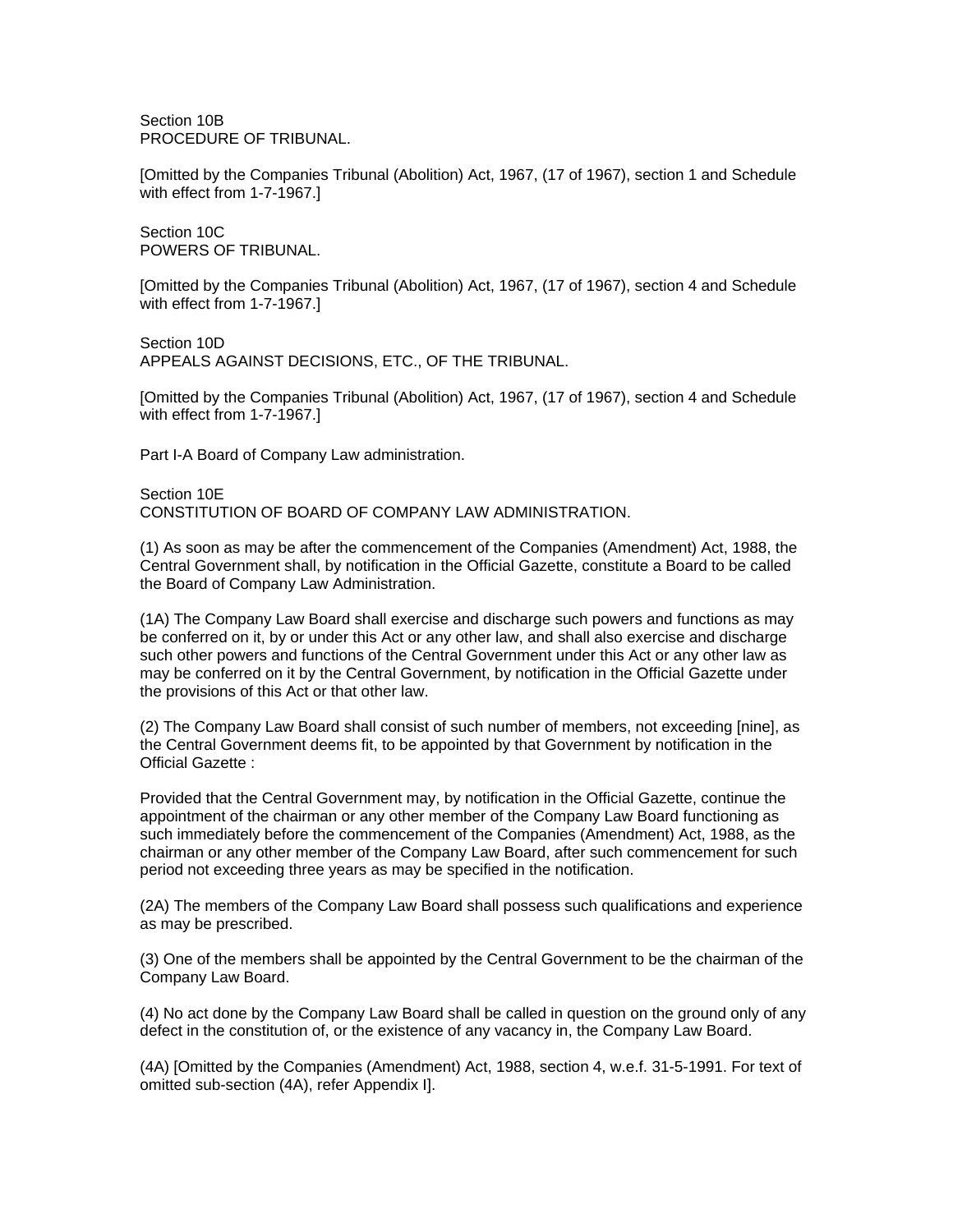(4B) The Board may, by order in writing, form one or more Benches from among its members and authorise each such Bench to exercise and discharge such of the Board's powers and functions as may be specified in the order; and every order made or act done by a Bench in exercise of such powers or discharge of such functions shall be deemed to be the order or act, as the case may be, of the Board.

(4C) Every Bench referred to in sub-section (4B) shall have powers which are vested in a Court under the Code of Civil Procedure, 1908 (5 of 1908), while trying a suit, in respect of the following matters, namely :-

(a) discovery and inspection of documents or other material objects producible as evidence;

(b) enforcing the attendance of witnesses and requiring the deposit of their expenses;

(c) compelling the production of documents or other material objects producible as evidence and impounding the same;

- (d) examining witnesses on oath;
- (e) granting adjournments;
- (f) reception of evidence on affidavits.

(4D) Every Bench shall be deemed to be a civil court for the purposes of section 195 and [Chapter XXVI of the Code of Criminal Procedure, 1973 (2 of 1974)], and every proceeding before the Bench shall be deemed to be a judicial proceeding within the meaning of sections 193 and 228 of the Indian Penal Code, 1860 (45 of 1860), and for the purpose of section 196 of that Code.]

[(5) Without prejudice to the provisions of sub-sections (4C) and (4D), the Company Law Board shall in the exercise of its powers and the discharge of its functions under this Act or any other law be guided by the principles of natural justice and shall act in its discretion.

(6) Subject to the foregoing provisions of this section, the Company Law Board shall have power to regulate its own procedure].

#### Section 10F

APPEALS AGAINST THE ORDERS OF THE COMPANY LAW BOARD.

Any person aggrieved by any decision or order of the Company Law Board may file an appeal to the High Court within sixty days from the date of communication of the decision or order of the Company Law Board to him on any question of law arising out of such order :

Provided that the High Court may, if it is satisfied that the appellant was prevented by sufficient cause from filing the appeal within the said period, allow it to be filed within a further period not exceeding sixty days.

Part II Incorporation of Company and Matters Incidental thereto.

### PART II

Incorporation of Company and Matters Incidental Thereto

Certain companies, associations and partnerships to be registered as companies under Act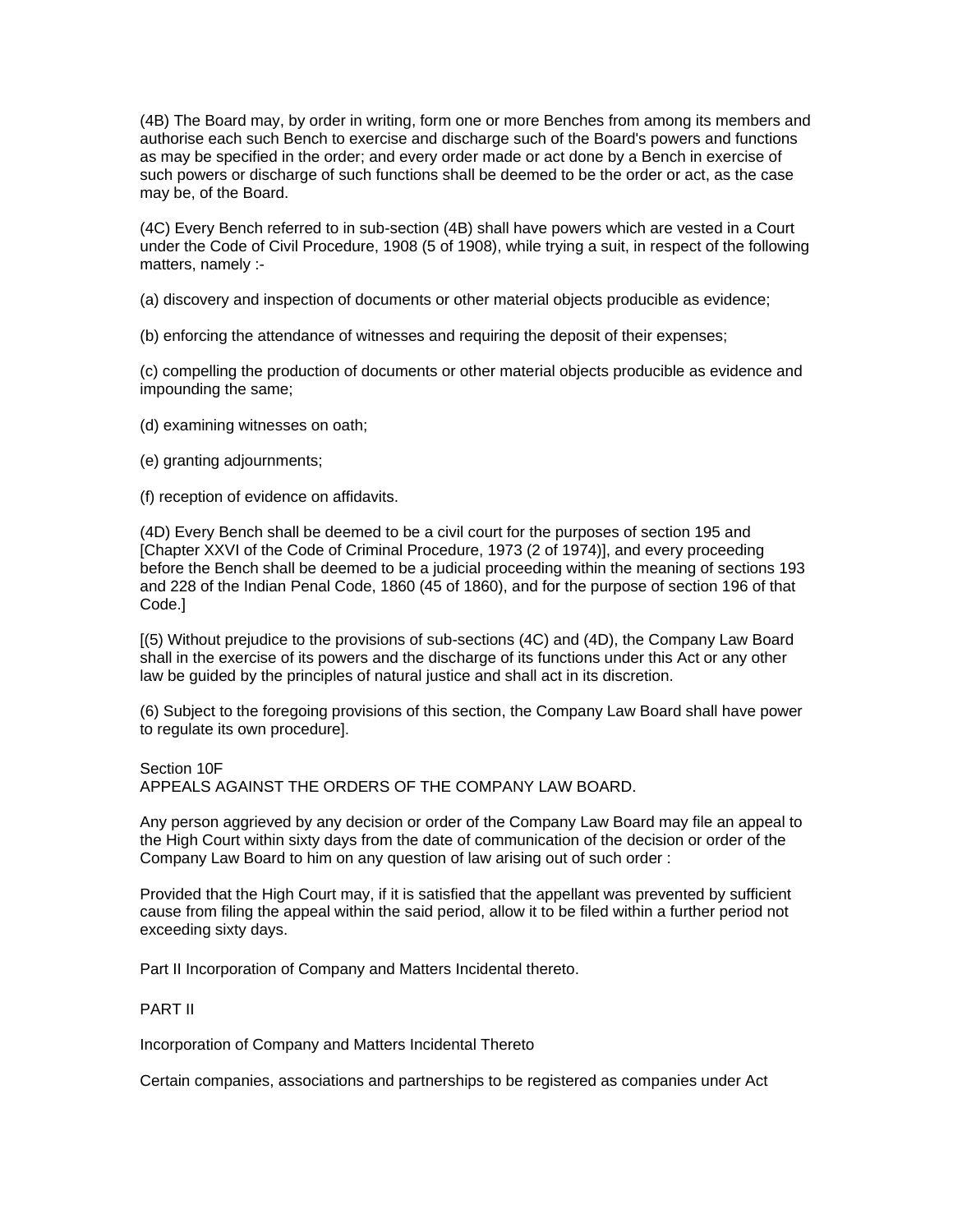Section 11.

PROHIBITION OF ASSOCIATIONS AND PARTNERSHIPS EXCEEDING CERTAIN NUMBER.— (1) No company, association or partnership

consisting of more than ten persons shall be formed for the purpose of carrying on the business of banking, unless it is registered

as a company under this Act, or is formed in pursuance of some other Indian law.

(2) No company, association or partnership consisting of more than twenty persons shall be formed for the purpose of carrying

on any other business that has for its object the acquisition of gain by the company, association or partnership, or by the

individual members thereof, unless it is registered as a company under this Act, or is formed in pursuance of some other Indian

law.

(3) This section shall not apply to a joint family as such carrying on a business; and where a business is carried on by two or

more joint families, in computing the number of persons for the purposes of sub-sections (1) and (2), minor members of such

families shall be excluded.

(4) Every member of a company, association or partnership carrying on business in contravention of this section shall be

personally liable for all liabilities incurred in such business.

(5) Every person who is a member of a company, association or partnership formed in contravension of this section shall be punishable with fine which may extend to one thousand rupees.

### MEMORANDUM OF ASSOCIATION

Section12.

MODE OF FORMING INCORPORATED COMPANY.

 $-$  (1) Any seven or more persons, or where the company to be formed will be a private company, any two or more persons, associated for any lawful purpose may, by subscribing their names to a memorandum of association and otherwise complying with the requirements of this Act in respect of registration, form an incorporated company, with or without limited liability.

(2) Such a company may be either —

(a) a company having the liability of its members limited by the memorandum to the amount, if any, unpaid on the shares respectively held by them (in its Act termed "a company limited by shares");

(b) a company having the liability of its members limited by the memorandum to such amount as the members may respectively

undertake by the memorandum to contribute to the assets of the company in the event of its being wound up (in this Act termed "

a company limited by guarantee"); or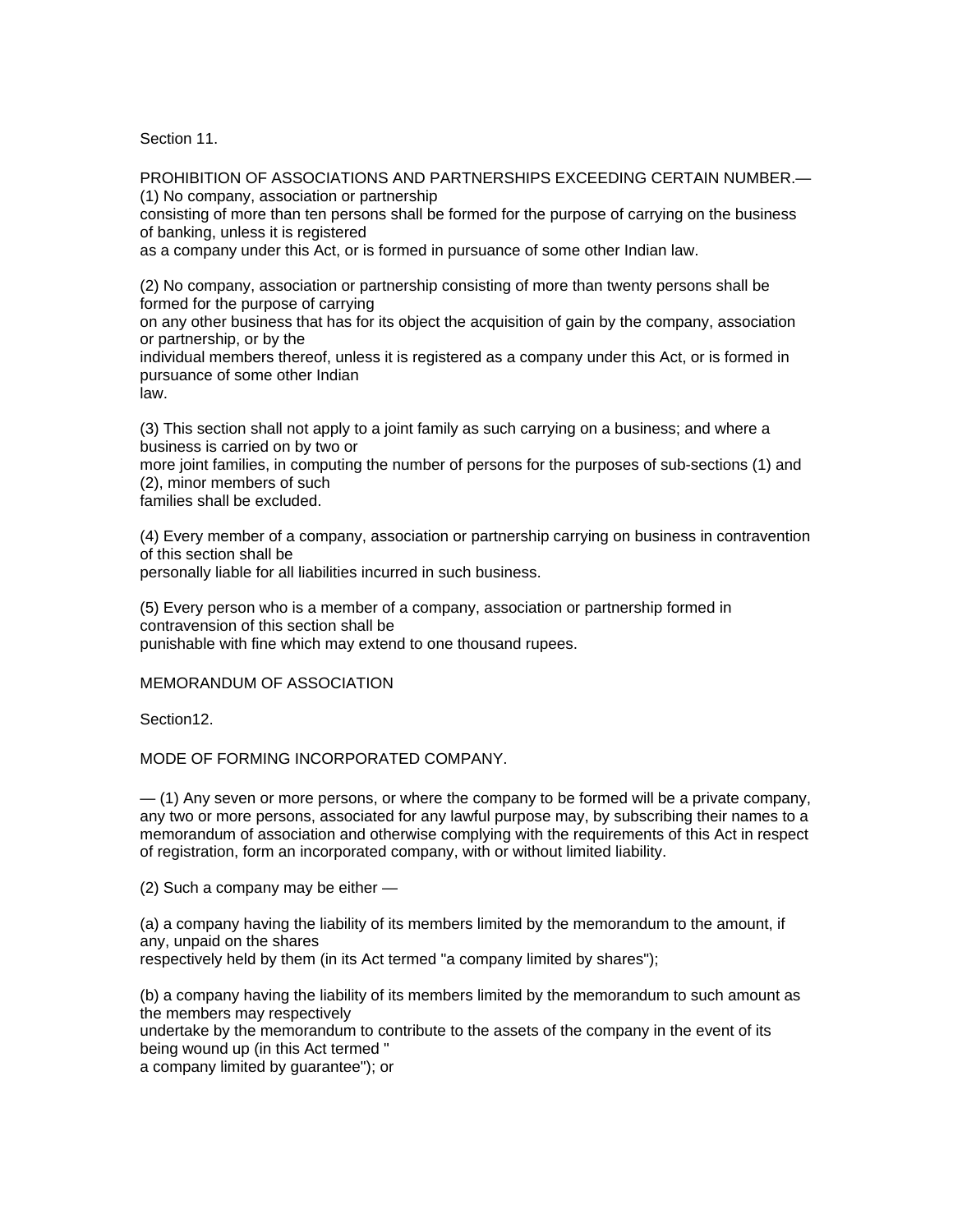(c) a company not having any limit on the liability of its members (in this Act termed "an unlimited company").

Section13.

REQUIREMENTS WITH RESPECT TO MEMORANDUM.—

(1) The memorandum of every company shall state —

(a) the name of the company with "Limited" as the last word of the name in the case of a public limited company, and with

"Private Limited" as the last words of the name in the case of a private Limited company;

(b) the State in which the registered office of the company is to be situate; and

(c) the objects of he company, and, except in the case of trading corporations, the State or States to whose territories the objects extend.

(2) The memorandum of a company limited by shares or by guarantee shall also state that the liability of its members is limited.

(3) The memorandum of a company limited by guarantee shall also state that each member undertakes to contribute to the assets

of the company in the event of its being wound up while he is a member or within one year after he ceases to be a member, for

payment of the debts and liabilities of the company, or of such debts and liabilities of the company as may have been contracted

before he ceases to be a member, as the case may be, and of the costs, charges and expenses of winding up, and for adjustment

of the rights of the contributories among themselves, such amount as may be required, not exceeding a specified amount.

(4) In the case of a company having a share capital—

(a) unless the company is an unlimited company, the memorandum shall also state the amount of share capital with which the

company is to be registered and the division thereof into shares of a fixed amount;

(b) no subscriber of the memorandum shall take less than one share; and

(c) each subscriber of the memorandum shall write opposite to his name the number of shares he takes.

Section 14.

FORM OF MEMORANDUM.—

 The memorandum of association of a company shall be in such one of the Forms in Tables B, C, D and E in Schedule I as may be applicable to the case of the company, or in a Form as near thereto as circumstances admit.

Section 15.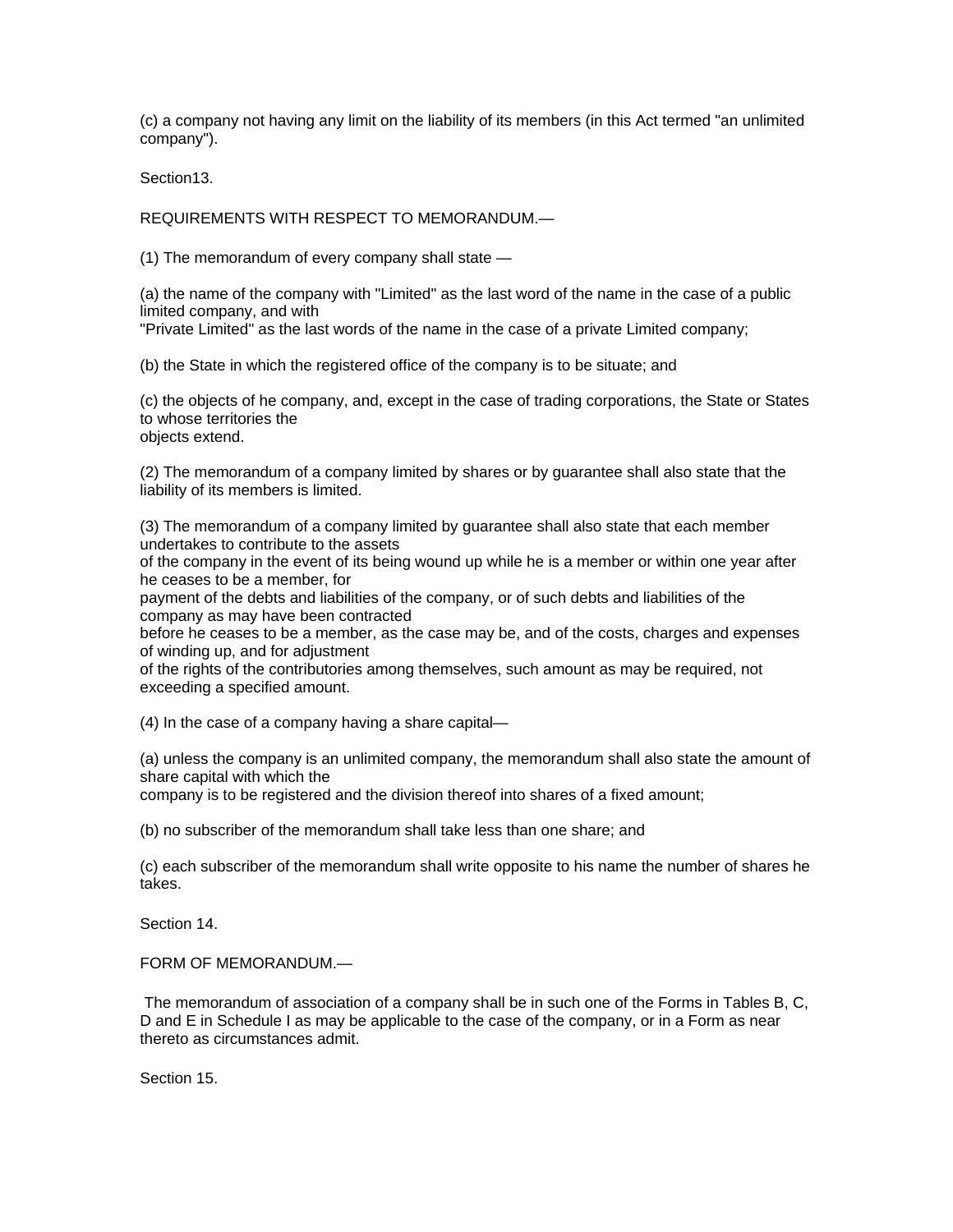# PRINTING AND SIGNATURE OF MEMORANDUM —

The memorandum shall —

(a) be printed,

(b) be divided into paragraphs numbered consecutively, and

(c) be signed by each subscriber (who shall add his address, description and occupation, if any,) in the presence of at least one

witness who shall attest the signature and shall likewise add his address, description and occupation, if any.

Section 15A SPECIAL PROVISION AS TO ALTERATION OF MEMORANDUM CONSEQUENT ON ALTERATION OF NAME OF STATE OF MADRAS.

Where, in the memorandum of association of a company in existence immediately before the commencement of the Madras State (Alteration of Name) Act, 1968 (53 of 1968), it is stated that Madras is the State in which the registered office of that company is situate, then, notwithstanding anything contained in this Act, the said memorandum shall, as from such commencement, be deemed to have been altered by substitution of a reference to the State of Tamil Nadu for the reference to the State of Madras, and the Registrar of the State of Tamil Nadu shall make necessary alterations in the memorandum of association and the certificate of incorporation of the said company.

Section 15B SPECIAL PROVISION AS TO ALTERATION OF MEMORANDUM CONSEQUENT ON ALTERATION OF NAME OF STATE OF MYSORE.

Where, in the memorandum of association of a company in existence immediately before the commencement of the Mysore State (Alteration of Name) Act, 1973 (31 of 1973), it is stated that Mysore is the State in which the registered office of that company is situate, then, notwithstanding anything contained in this Act, the said memorandum shall, as from such commencement, be deemed to have been altered by substitution of a reference to the State of Karnataka for the reference to the State of Mysore, and the Registrar of the State of Karnataka shall make necessary alterations in the memorandum of association and the certificate of incorporation of the said company.

Section 16

ALTERATION OF MEMORANDUM.—

(1) A company shall not alter the conditions contained in its memorandum except in the cases, in the mode, and to the extent, for which express provision is made in this Act.

(2) Only those provisions which are required by section 13 or by any other specific provision contained in this Act, to be stated

in the memorandum of the company concerned shall be deemed to be conditions contained in its memorandum.

(3) Other provisions contained in the memorandum, including those relating to the appointment of a managing director or

managing agent, secretaries and treasurers or manager, may be altered in the same manner as the articles of the company, but if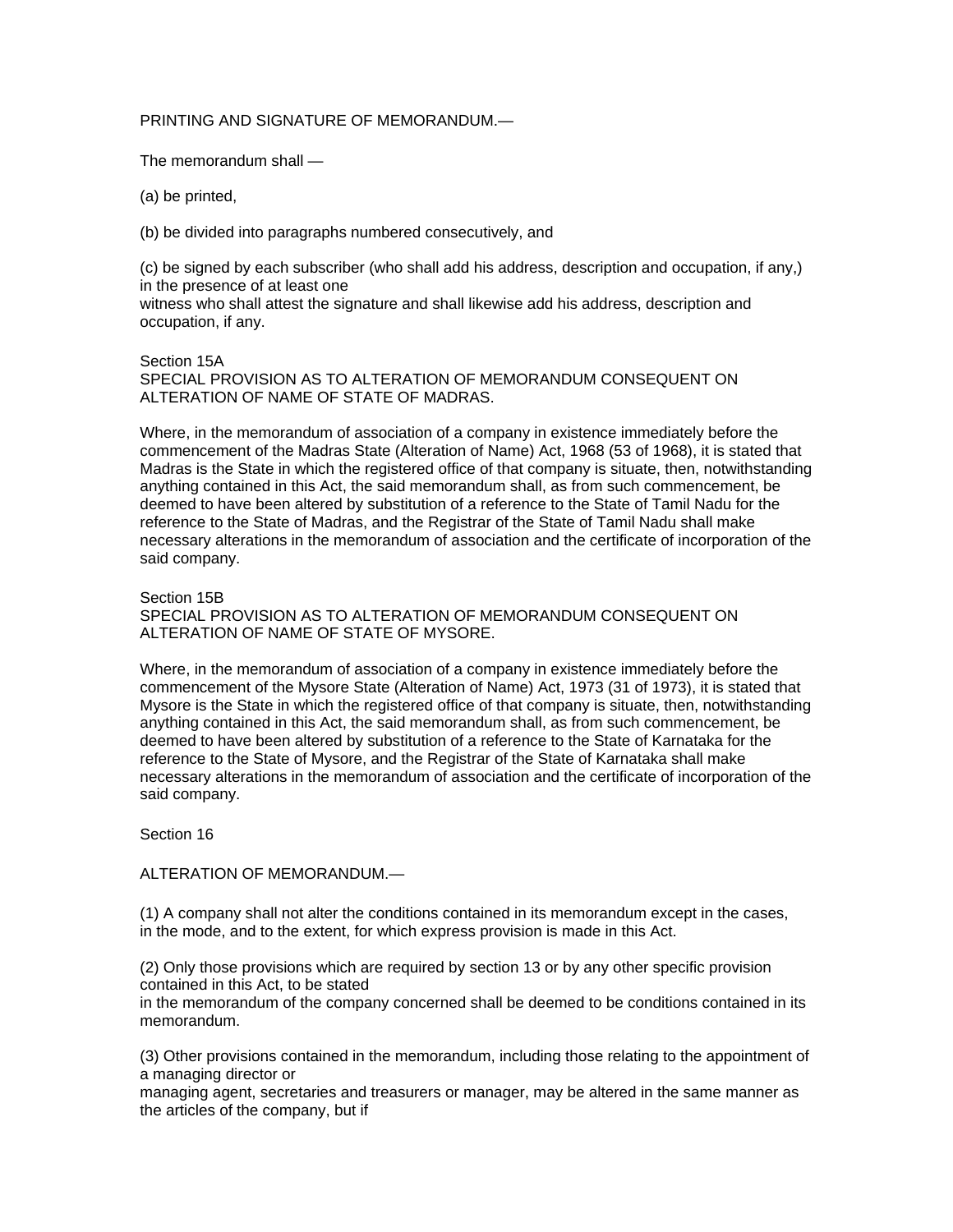there is any express provision in this Act permitting of the alteration of such provisions in any other manner, they may also be altered in such other manner.

(4) All references to the articles of a company in this Act shall be constructed as including references to the other provisions aforesaid contained in its memorandum.

Section 17

SPECIAL RESOLUTION AND CONFIRMATION BY COURT REQUIRED FOR ALTERATION OF MEMORANDUM.— (1) A company may, by special resolution, alter the provisions of its memorandum so as to change the place of its registered office from one State to another, or with respect to the objects of the company so far as may be required to enable it—

(a) to carry on its business more economically or more efficiently;

(b) to attain its main purpose by new or improved means;

(c) to enlarge or change the local area of its operations'

(d) to carry on some business which under existing circumstances may conveniently or advantageously be combined with the business of the company;

(e) to restrict or abandon any of the objects specified in the memorandum;

(f) to sell or dispose of the whole, or any part, f the under taking, or of any of the undertaking, of the company; or

(g) to amalgamate with any other company or body of persons.

(2) The alteration shall not take effect until, and except in so far as, it is confirmed by the Court on petition.

(3) Before confirming the alteration, the Court must be satisfied —

(a) that sufficient notice has been given to every holder of the debentures of the company, and to every other person or class of

persons whose interests will, in the opinion of the Court, be affected by the alteration; and

(b) that, with respect to every creditor who, in the opinion of the Court, is entitled to object to the alteration, and who signifies

his objection in the manner directed by the court, either his consent to the alteration has been obtained or his debt or claim has

been discharged or has determined, or has been secured to the satisfaction of the Court;

Provided that the Court may, in the case of any person or class of persons, for special reasons, dispense with the notice required by clause (a).

(4) Notice of the alteration shall also be given to the Registrar and he shall be given a reasonable opportunity to appear before

the Court and state his objections and suggestions, if any, with respect to the confirmation of the alteration.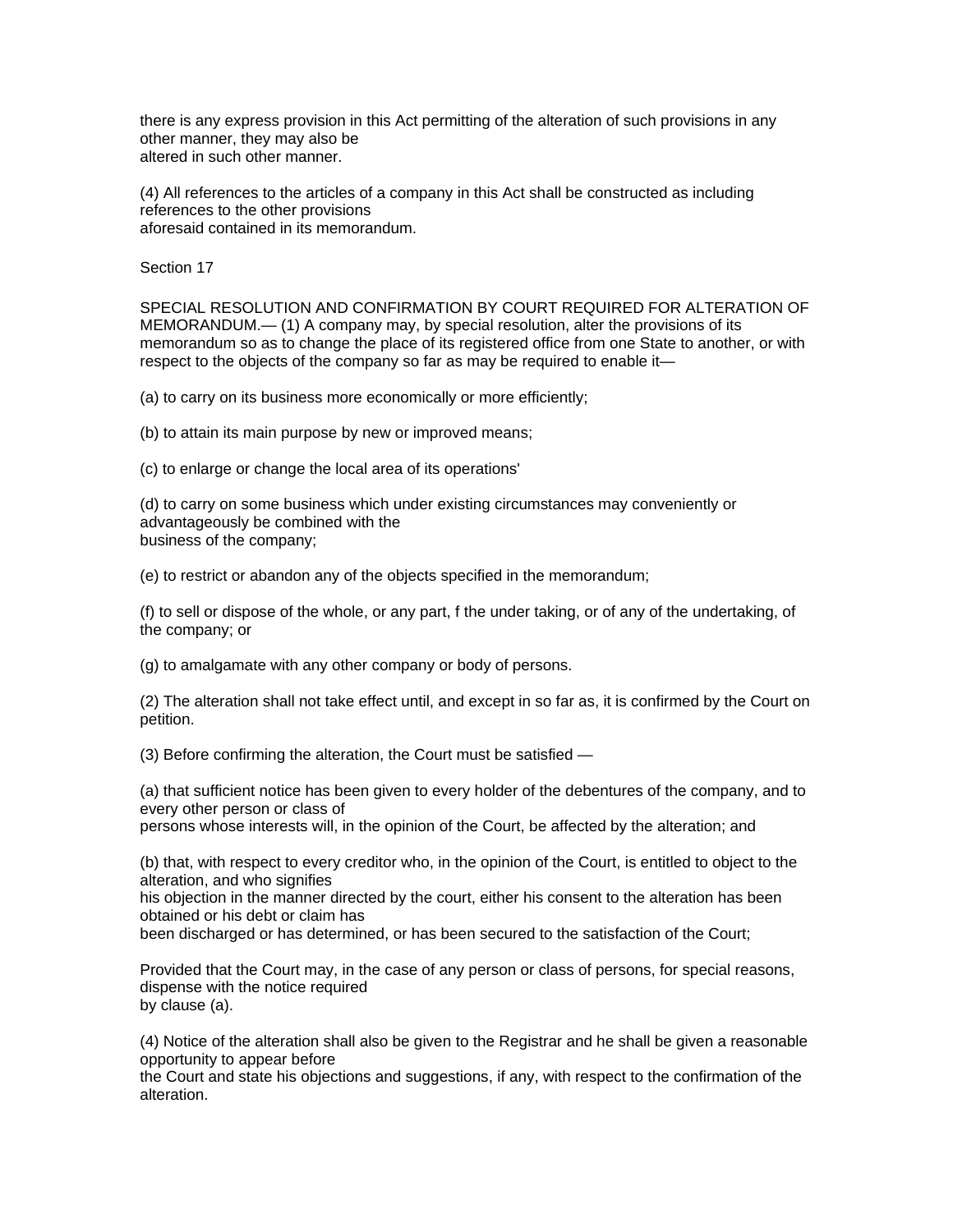(5) The Court may make an order confirming the alteration either wholly or in part, and on such terms and conditions, if any, as it

thinks fit, and may make such order as to costs as it thinks proper.

(6) The Court shall, in exercising its powers under this section have regard to the rights and interests of the members of the

company and of every class of them, as well as to the rights and interests of the creditors of the company and of every class of them.

(7) The Court may, if it thinks fit, adjourn the proceedings in order than an arrangement may be made to the satisfaction of the

Court for the purchase of the interests of dissentient members; and may given such directions and make such orders as it thinks

fit for facilitating, or carrying into effect, any such arrangement;

Provided that no part of the capital of the company may be expended in any such purchase.

Section 18.

ALTERATION TO BE REGISTERED WITHIN THREE MONTHS.

(1) A certified copy of the order confirming the alteration, together with a

printed copy of the memorandum as altered, shall, within three months from the date of the order, be filled by the company with

the Registrar, and he shall register the same, and shall certify the registration under his hand.

(2) The certificate shall be conclusive evidence that all the requirements of this Act with respect to the alteration and the

confirmation thereof have been complied with, and henceforth the memorandum as so altered shall be the memorandum of the

company.

(3) Where the alteration involves a transfer of the registered office from one State to another, a certified copy of the order

confirming the alteration shall be filed by the company with the Registrar of each of the States, and the Registrar of each such

State shall register the same, and shall certify under his hand the registration thereof; and the Registrar of the State from which

such office is transferred shall send to the Registrar of the other State all documents relating to the company registered, recorded

or filed in his office.

(4) The Court may, at any time, by order, extend the time for the filing of documents under this section by such period as its thinks proper.

Section 19.

EFFECT OF FAILURE TO REGISTER.—

(1) No such alteration as is referred to in section 17 shall have any effect until it has been duly registered in accordance with the provisions of sub-section 18.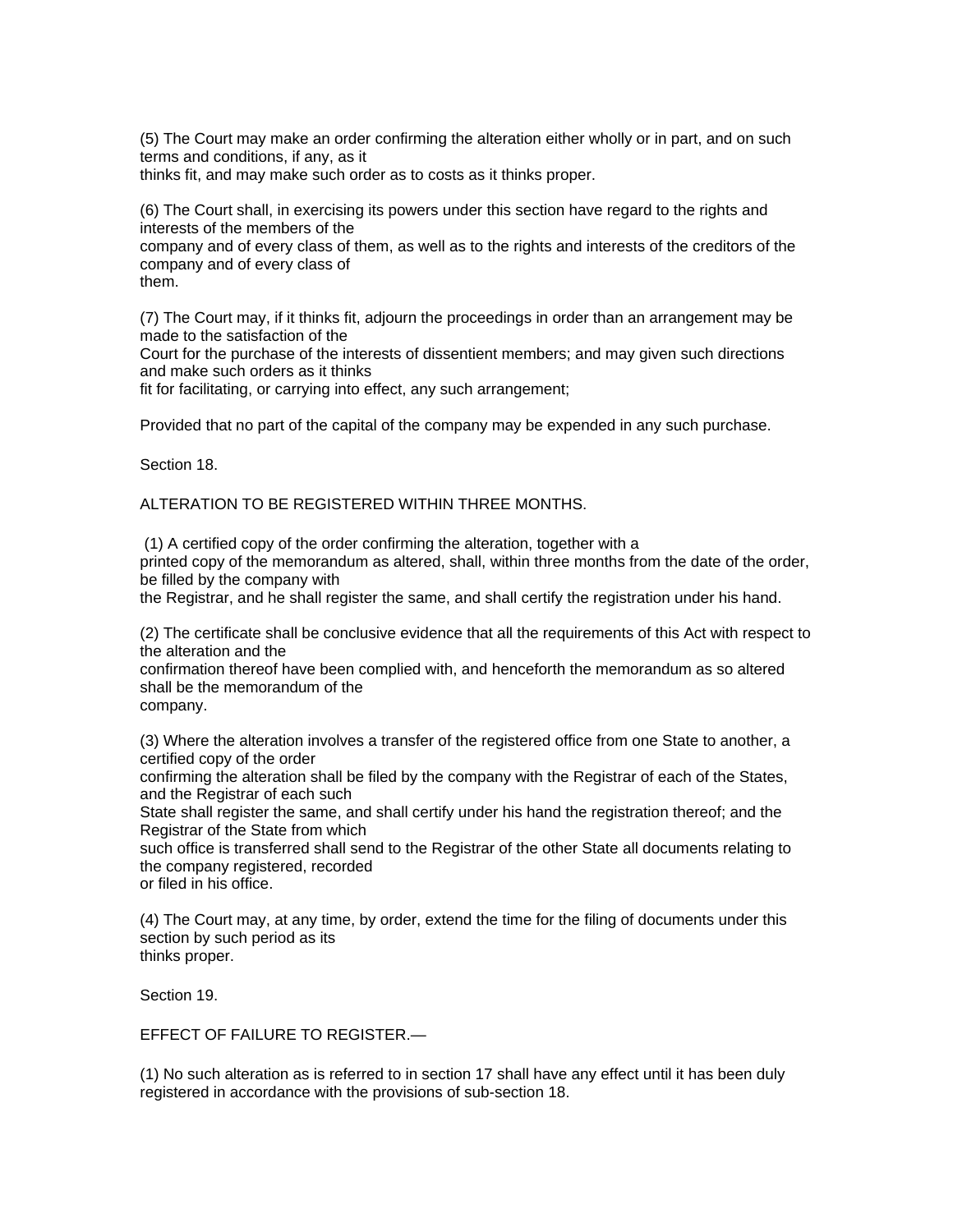(2) If the registration is not effected within three months next after the date of the order of the Court confirming the alteration, or

within such further time as may be allowed by the Court under sub-section (4) of section 18, such alteration and order and all

proceedings connected therewith shall, at the expiry of such period of three months or of such further time, as the case may be, become void;

Provided that the Court may, on sufficient cause shown, revive the order on application made within a further period of one month.

Provisions with respect to names of companies

Section 20.

COMPANIES NOT TO BE REGISTERED WITH UNDESIRABLE NAMES.

 (1) No company shall be registered by a name which, in the opinion of the Central Government, is undesirable.

(2) Without prejudice to the generality of the foregoing power, a name which is identical with, or too nearly resembles, the name by which a company in existence has been previously registered, may be deemed to be undesirable by the Central Government within the meaning of sub-section (1).

Section21.

CHANGE OF NAME BY COMPANY.—

A company may, by special resolution and with the approval of the Central Government signified in writing, change its name.

Section 22.

RECTIFICATION OF NAME OF COMPANY.

(1) If, through inadvertence or otherwise, a company on its first registration or on its registration by a new name, is registered by a name which, in the opinion of the Central Government, is identical with, or too nearly resembles, the name by which a company in existence has been previously registered,

whether under this Act or any

previous companies law, the first-mentioned company—

(a) may, by ordinary resolution and with the previous approval of the Central Government.signified in writing, change its name or new name; and

(b) shall, if the Central Government.so directs within twelve months of its first registration or registration by its new name as the

case may be, or within twelve months of the commencement of this Act, whichever is later, by ordinary resolution and with the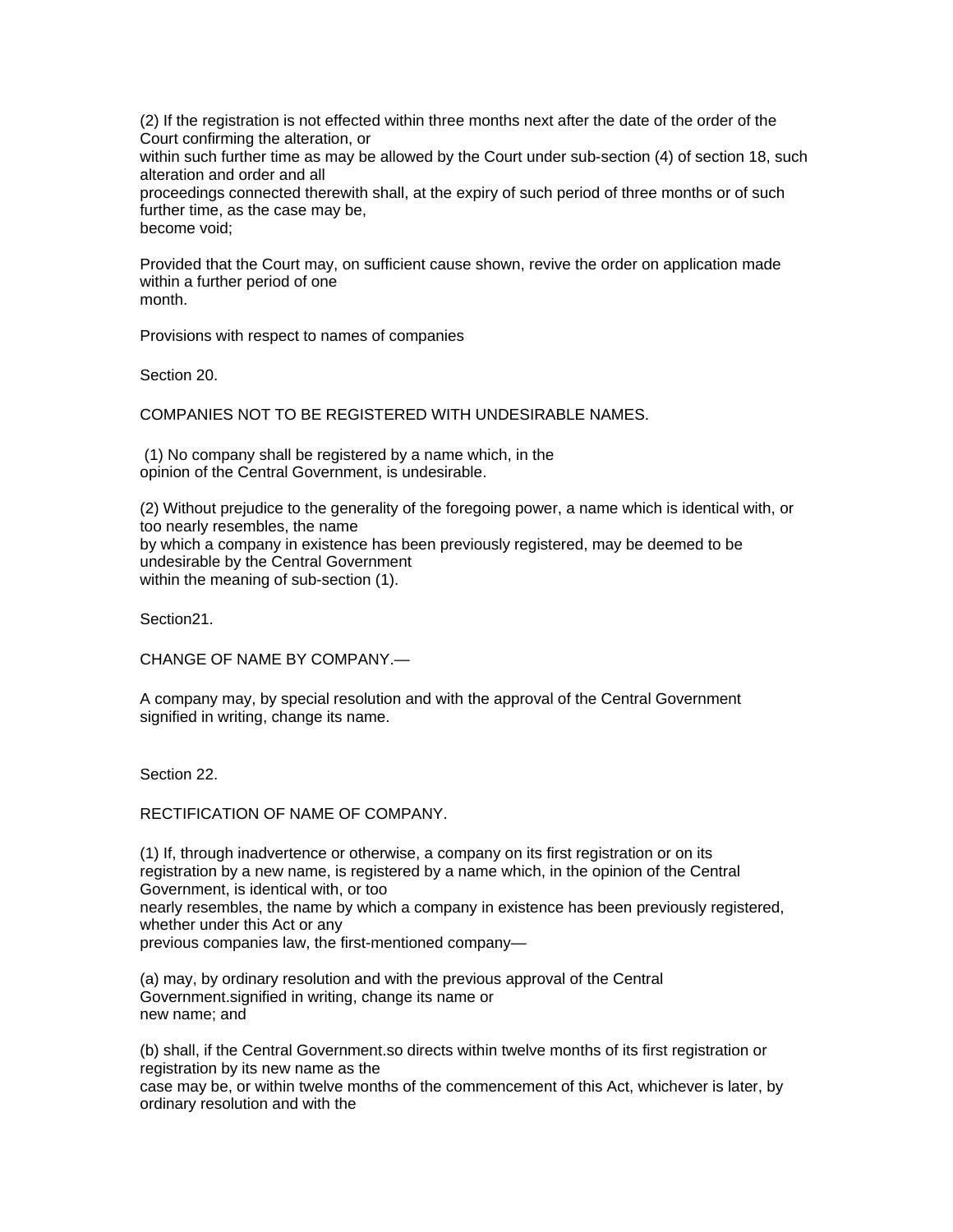previous approval of the Central Government signified in writing, change its name or new name within a period of three months

from the date of the direction or such longer period as the Central Government may think fit to allow.

(2) If a company makes default in complying with any direction given under clause (b) of subsection (1), the company, and

every officer who is in default, shall be punishable with fine which may extend to one hundred rupees for every day during which

the default continues.

Section 23.

REGISTRATION OF CHANGE OF NAME AND EFFECT THEREOF.

(1) Where a company charges its name in pursuance of section 21 or 22, the Registrar shall enter the new name on the register in the place of the former name, and shall issue a fresh certificate of incorporation with the necessary alterations embodied therein; and the change of name shall be complete and effective only on the issue of such a certificate.

(2) The Registrar shall also make the necessary alteration in the memorandum of association of the company.

(3) The change of name shall not affect any rights or obligations of the company, or render defective any legal proceedings by or

against it; and any legal proceedings which might have been continued or commenced by or against the company by its former

name may be continued by or against the company by its new name.

Section 24

CHANGE OF NAME OF EXISTING PRIVATE LIMITED COMPANIES.

(1) In the case of a company which was a private limited company immediately before the commencement of this Act, the Registrar shall enter the word "Private" before the word "Limited" in the name of the company upon the register and shall also make the necessary alterations in the certificate of incorporation issued to the company and in its memorandum of association.

(2) Sub-section (3) of section 23 shall apply to a change of name under sub-section (1), as it applies to a change of name under section 21.

Section 25

POWER TO DISPENSE WITH "LIMITED" IN NAME OF CHARITABLE OR OTHER COMPANY.

(1) Where it is proved to the satisfaction of the Central Government that an association -

(a) is about to be formed as a limited company for promoting commerce, art, science, religion, charity or any other useful object, and

(b) intends to apply its profits, if any, or other income in promoting its objects, and to prohibit the payment of any dividend to its members, the Central Government may, by licence direct, that the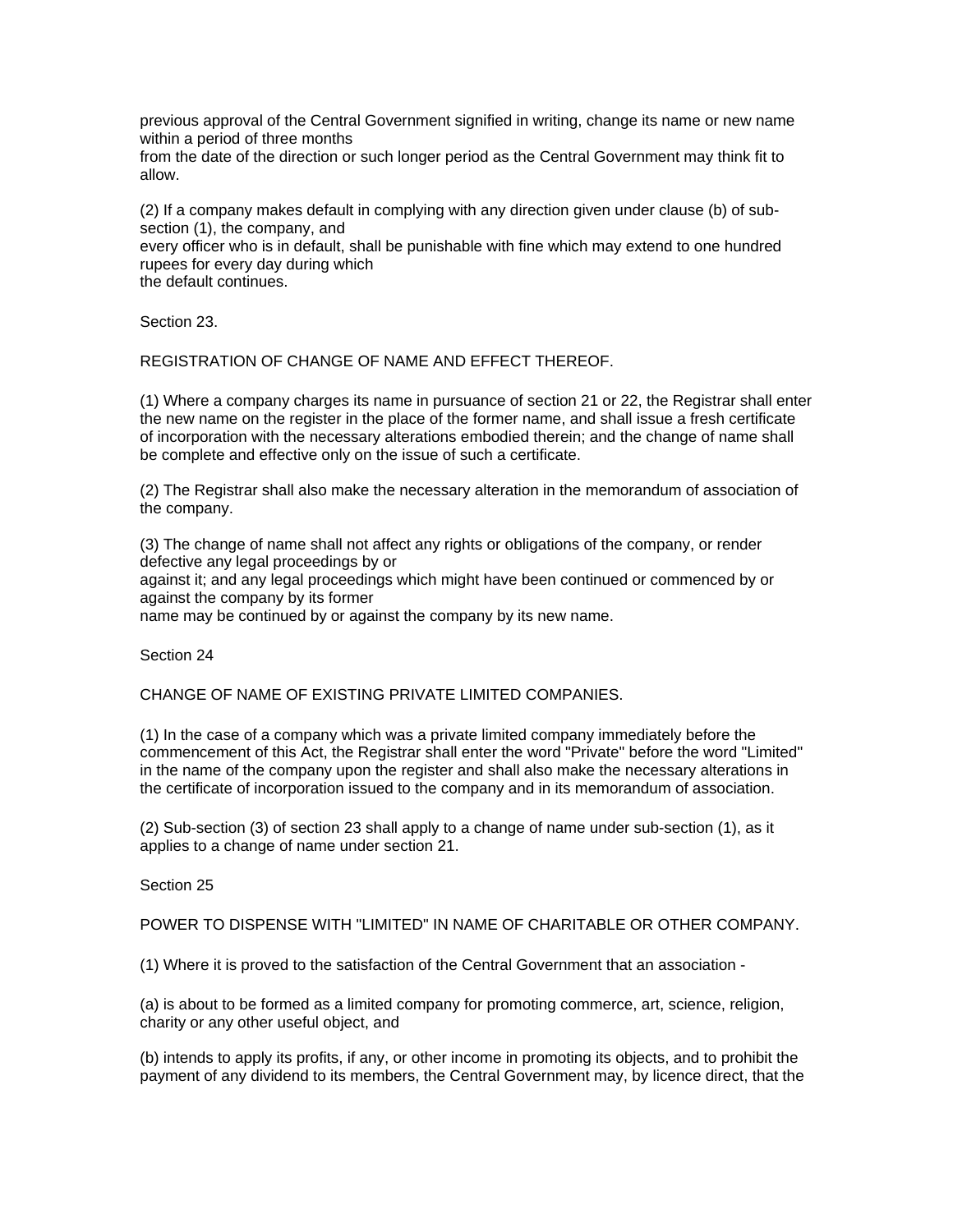association may be registered as a company with limited liability, without the addition to its name of the word "Limited" or the words "Private Limited".

(2) The association may thereupon be registered accordingly; and on registration shall enjoy all the privileges, and (subject to the provisions of this section) be subject to all the obligations, of limited companies.

(3) Where it is proved to the satisfaction of the Central Government -

(a) that the objects of a company registered under this Act as a limited company are restricted to those specified in clause (a) of sub-section (1), and

(b) that by its constitution the company is required to apply its profits, if any, or other income in promoting its objects and is prohibited from paying any dividend to its members, the Central Government may, by licence, authorise the company by a special resolution to change its name, including or consisting of the omission of the word "Limited" or the words "Private Limited"; and section 23 shall apply to a change of name under this sub-section as it applies to a change of name under section 21.

(4) A firm may be a member of any association or company licensed under this section, but on the dissolution of the firm, its membership of the association or company shall cease.

(5) A licence may be granted by the Central Government under this section on such conditions and subject to such regulations as it thinks fit, and those conditions and regulations shall be binding on the body to which the licence is granted, and where the grant is under sub-section (1), shall, if the Central Government so directs, be inserted in the memorandum, or in the articles, or partly in the one and partly in the other.

(6) It shall not be necessary for a body to which a licence is so granted to use the word "Limited" or the words "Private Limited" as any part of its name and, unless its articles otherwise provide, such body shall, if the Central Government by general or special order so directs and to the extent specified in the directions, be exempt from such of the provisions of this Act as may be specified therein.

(7) The licence may at any time be revoked by the Central Government, and upon revocation,

Section 26

ARTICLES PRESCRIBING REGULATIONS.

There may in the case of a public company, limited by shares, and there shall in the case of an unlimited company or a company limited by guarantee or a private company limited by shares, be registered with the memorandum, articles of association signed by the subscribers of the memorandum, prescribing regulations for the company.

Section 27

# REGULATIONS REQUIRED IN CASE OF UNLIMITED COMPANY, COMPANY LIMITED BY GUARANTEE OR PRIVATE COMPANY LIMITED BY SHARES.

(1) In the case of an unlimited company, the articles shall state the number of members with which the company is to be registered and, if the company has a share capital, the amount of share capital with which the company is to be registered.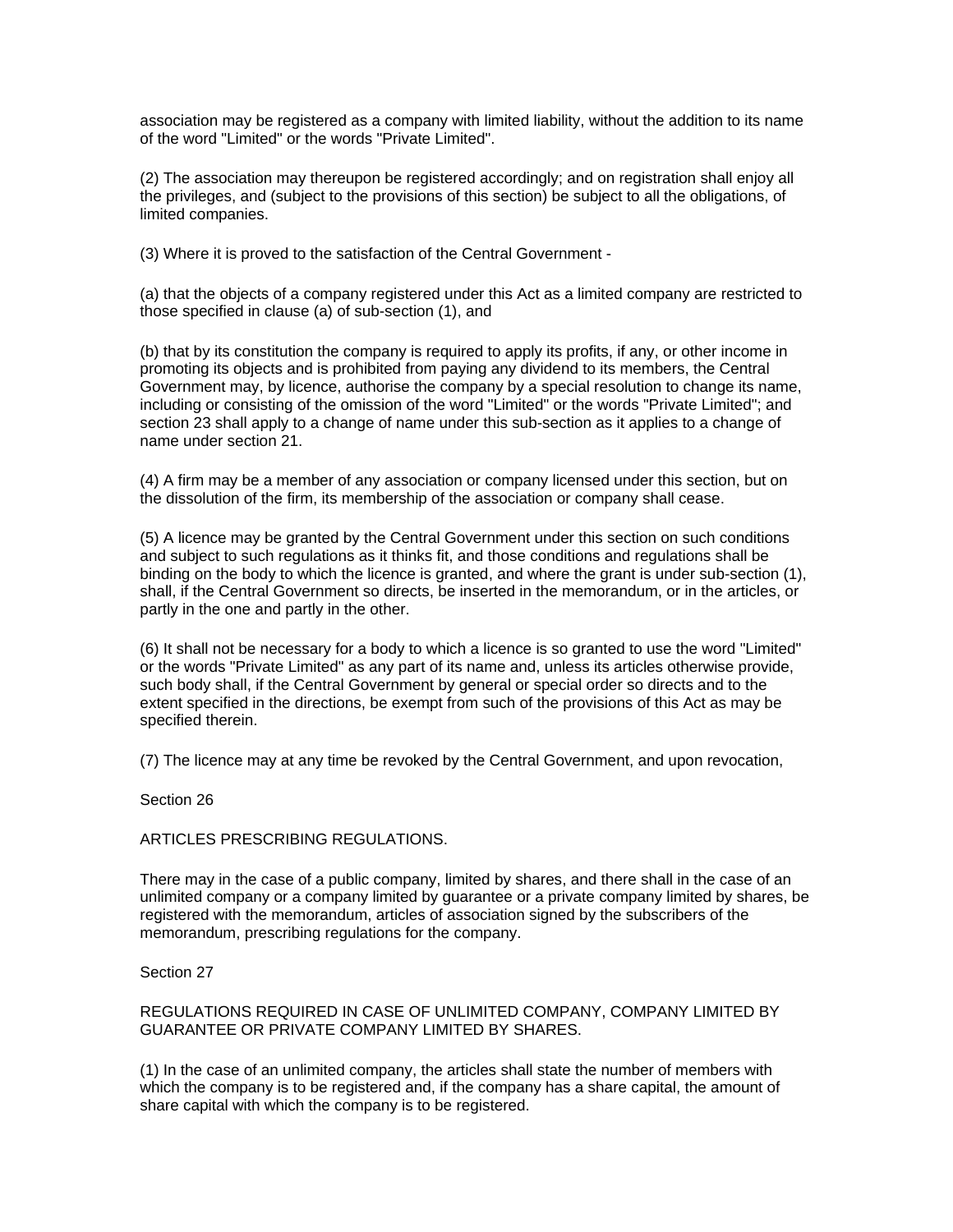(2) In the case of a company limited by guarantee, the articles shall state the number of members with which the company is to be registered.

(3) In the case of a private company having a share capital, the articles shall contain provisions relating to the matters specified in sub-clauses (a), (b) and (c) of clause (iii) of sub-section (1) of section 3; and in the case of any other private company, the articles shall contain provisions relating to the matters specified in the said sub-clauses (b) and (c).

Section 28

ADOPTION AND APPLICATION OF TABLE A IN THE CASE OF COMPANIES LIMITED BY SHARES.

(1) The articles of association of a company limited by shares may adopt all or any of the regulations contained in Table A in Schedule I.

(2) In the case of any such company which is registered after the commencement of this Act, if articles are not registered, or if articles are registered, in so far as the articles do not exclude or modify the regulations contained in Table A aforesaid, those regulations shall, so far as applicable, be the regulations of the company in the same manner and to the same extent as if they were contained in duly registered articles.

Section 29

FORM OF ARTICLES IN THE CASE OF OTHER COMPANIES.

The articles of association of any company, not being a company limited by shares, shall be in such one of the Forms in Tables C, D and E in Schedule I as may be applicable, or in a Form as near thereto as circumstances admit :

Provided that nothing in this section shall be deemed to prevent a company from including any additional matters in its articles in so far as they are not inconsistent with the provisions contained in the Form in any of the Tables C, D and E, adopted by the company.

Section 30

FORM AND SIGNATURE OF ARTICLES.

Articles shall -

(a) be printed;

(b) be divided into paragraphs numbered consecutively; and

(c) be signed by each subscriber of the memorandum of association (who shall add his address, description and occupation, if any,) in the presence of at least one witness who shall attest the signature and shall likewise add his address, description and occupation, if any.

Section 31

ALTERATION OF ARTICLES BY SPECIAL RESOLUTION.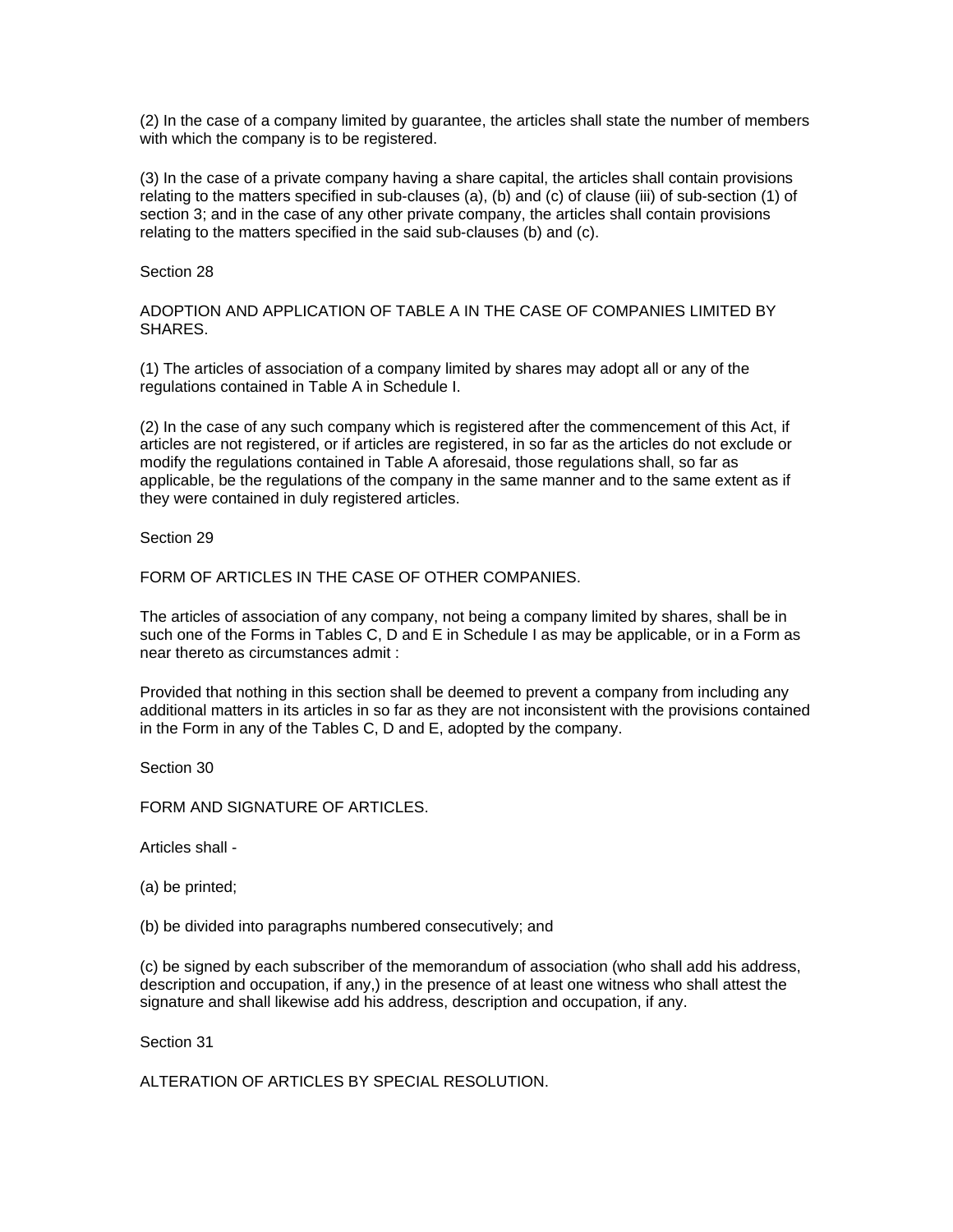(1) Subject to the provisions of this Act and to the conditions contained in its memorandum, a company may, by special resolution, alter its articles :

Provided that no alteration made in the articles under this sub-section which has the effect of converting a public company into a private company, shall have effect unless such alteration has been approved by the Central Government.

(2) Any alteration so made shall, subject to the provisions of this Act, be as valid as if originally contained in the articles and be subject in like manner to alteration by special resolution.

(2A) Where any alteration such as is referred to in the proviso to sub-section (1) has been approved by the Central Government, a printed copy of the articles as altered shall be filed by the company with the Registrar within one month of the date of receipt of the order of approval.

(3) The power of altering articles under this section shall, in the case of any company formed and registered under Act No. 19 of 1857 and Act No. 7 of 1860 or either of them, extend to altering any provisions in Table B annexed to Act 19 of 1857, and shall also, in the case of an unlimited company formed and registered under the said Acts or either of them, extend to altering any regulations relating to the amount of capital or its distribution into shares, notwithstanding that those regulations are contained in the memorandum.

Section 32

REGISTRATION OF UNLIMITED COMPANY AS LIMITED, ETC.

(1) Subject to the provisions of this section -

(a) a company registered as unlimited may register under this Act as a limited company; and

(b) a company already registered as a limited company may re-register under this Act.

(2) On registration in pursuance of this Section, the Registrar shall close the former registration of the company, and may dispense with the delivery to him of copies of any documents with copies of which he was furnished on the occasion of the original registration of the company; but, save as aforesaid, the registration shall take place in the same manner and shall have effect, as if it were the first registration of the company under this Act.

(3) The registration of an unlimited company as a limited company under this section shall not affect any debts, liabilities, obligations or contracts incurred or entered into, by, to, with or on behalf of, the company before the registration, and those debts, liabilities, obligations and contracts may be enforced in the manner provided by Part IX of this Act in the case of a company registered in pursuance of that Part.

Section 33

REGISTRATION OF MEMORANDUM AND ARTICLES.

(1) There shall be presented for registration, to the Registrar of the State in which the registered office of the company is stated by the memorandum to be situate -

(a) the memorandum of the company;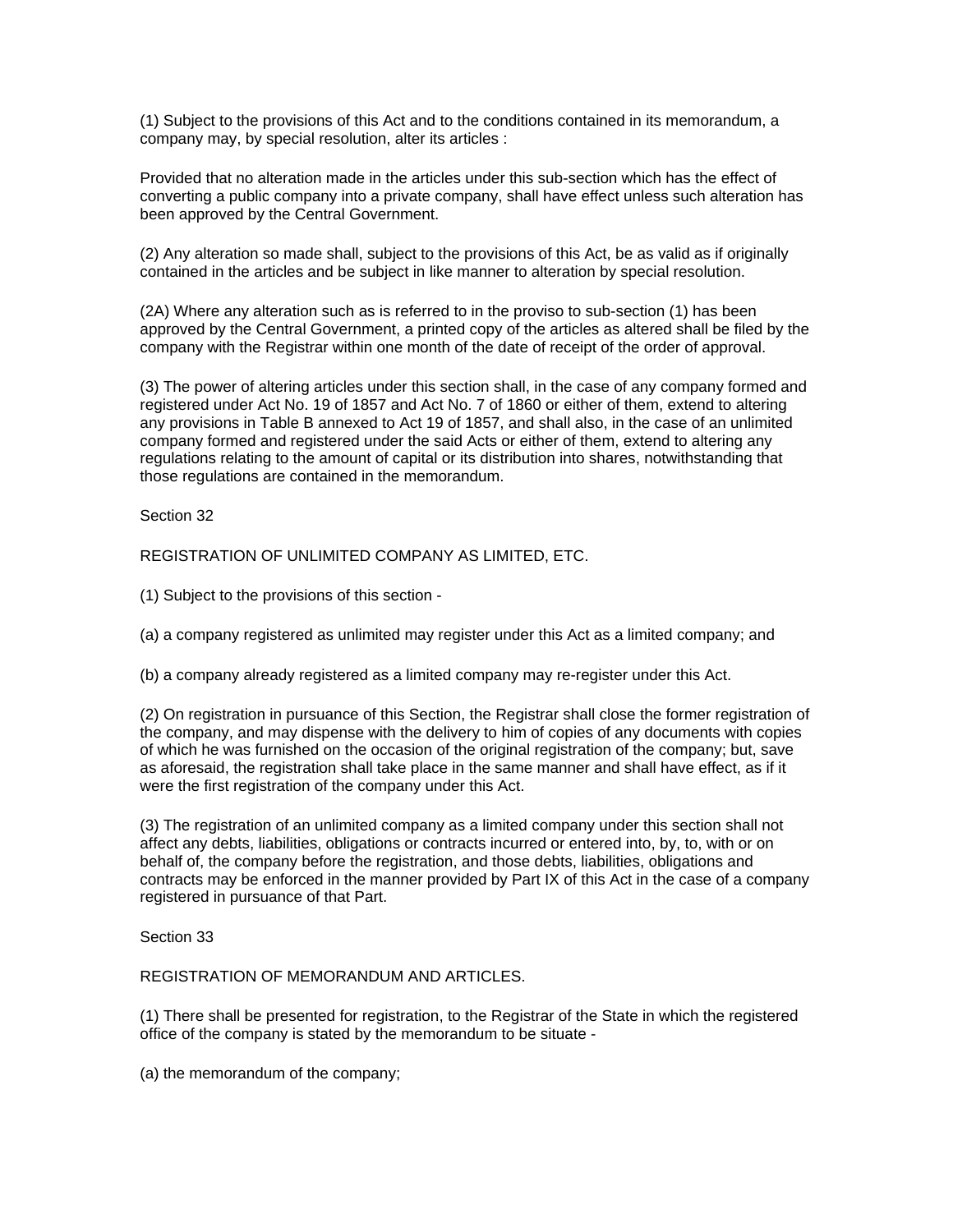(b) its articles, if any; and

(c) the agreement, if any, which the company proposes to enter into with any individual, for appointment as its managing or whole-time director or manager.

(2) A declaration by an advocate of the Supreme Court or of a High Court, an attorney or a pleader entitled to appear before a High Court, or a secretary, or a chartered accountant, in whole-time practice in India, who is engaged in the formation of a company, or by a person named in the articles as a director, manager or secretary of the company, that all the requirements of this Act and the rules thereunder have been complied with in respect of registration and matters precedent and incidental thereto, shall be filed with the Registrar; and the Registrar may accept such a declaration as sufficient evidence of such compliance.

Explanation : For the purposes of this sub-section, "chartered accountant in whole-time practice in India" means a chartered accountant within the meaning of clause (b) of sub-section (1) of section 2 of the Chartered Accountants Act, 1949 (38 of 1949), who is practicing in India and who is not in full-time employment. 95 ]

(3) If the Registrar is satisfied that all the requirements aforesaid have been complied with by the company and that it is authorised to be registered under this Act, he shall retain and register the memorandum, the articles, if any, and the agreement referred to in clause (c) of sub-section (1), if any.

Section 34

EFFECT OF REGISTRATION.

(1) On the registration of the memorandum of a company, the Registrar shall certify under his hand that the company is incorporated and, in the case of a limited company, that the company is limited.

(2) From the date of incorporation mentioned in the certificate of incorporation, such of the subscribers of the memorandum and other persons, as may from time to time be members of the company, shall be a body corporate by the name contained in the memorandum, capable forthwith of exercising all the functions of an incorporated company, and having perpetual succession and a common seal, but with such liability on the part of the members to contribute to the assets of the company in the event of its being wound up as is mentioned in this Act.

Section 35

#### CONCLUSIVENESS OF CERTIFICATE OF INCORPORATION.

A certificate of incorporation given by the Registrar in respect of any association shall be conclusive evidence that all the requirements of this Act have been complied with in respect of registration and matters precedent and incidental thereto, and that the association is a company authorised to be registered and duly registered under this Act.

Section 36

### EFFECT OF MEMORANDUM AND ARTICLES.

(1) Subject to the provisions of this Act, the memorandum and articles shall, when registered, bind the company and the members thereof to the same extent as if they respectively had been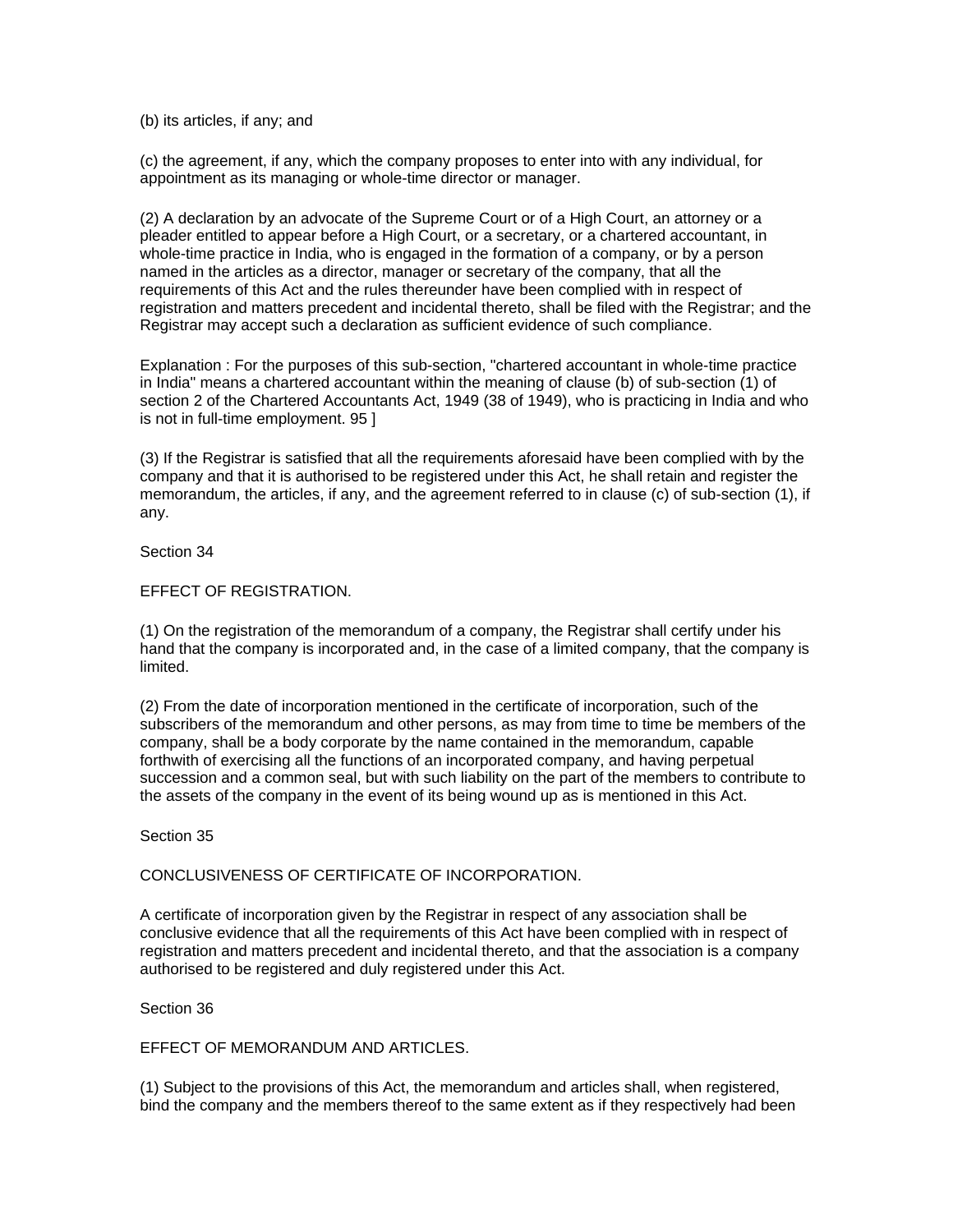signed by the company and by each members, and contained covenants on its and his part to observe all the provisions of the memorandum and of the articles.

(2) All money payable by any member to the company under the memorandum or articles shall be a debt due from him to the company.

#### Section 37

PROVISION AS TO COMPANIES LIMITED BY GUARANTEE.

(1) In the case of a company limited by guarantee and not having a share capital, and registered on or after the first day of April, 1914, every provision in the memorandum or articles or in any resolution of the company purporting to give any person a right to participate in the divisible profits of the company otherwise than as a member shall be void.

(2) For the purpose of the provisions of this Act relating to the memorandum of a company limited by guarantee and of this section, every provision in the memorandum or articles, or in any resolution, of any company limited by guarantee and registered on or after the first day of April, 1914, purporting to divide the undertaking of the company into shares or interests, shall be treated as a provision for a share capital, notwithstanding that the nominal amount or number of the shares or interests is not specified thereby.

Section 38

### EFFECTS OF ALTERATION IN MEMORANDUM OR ARTICLES.

Notwithstanding anything in the memorandum or articles of a company, no member of the company shall be bound by an alteration made in the memorandum or articles after the date on which he became a member, if and so far as the alteration requires him to take or subscribe for more shares than the number held by him at the date on which the alternation is made, or in any way increases his liability as at that date, to contribute to the share capital of, or otherwise to pay money to, the company :

Provided that this section shall not apply -

(a) in any case where the member agrees in writing either before or after a particular alteration is made, to be bound by the alteration; or

(b) in any case where the company is a club or the company is any other association and the alteration requires the member to pay recurring or periodical subscriptions or charges at a higher rate although he does not agree in writing to be bound by the alteration.

Section 39

COPIES OF MEMORANDUM AND ARTICLES, ETC., TO BE GIVEN TO MEMBERS.

(1) A Company shall, on being so required by a member, send to him within seven days of the requirement and subject to the payment of a fee of one rupee, a copy each of the following documents as in force for the time being -

(a) the memorandum;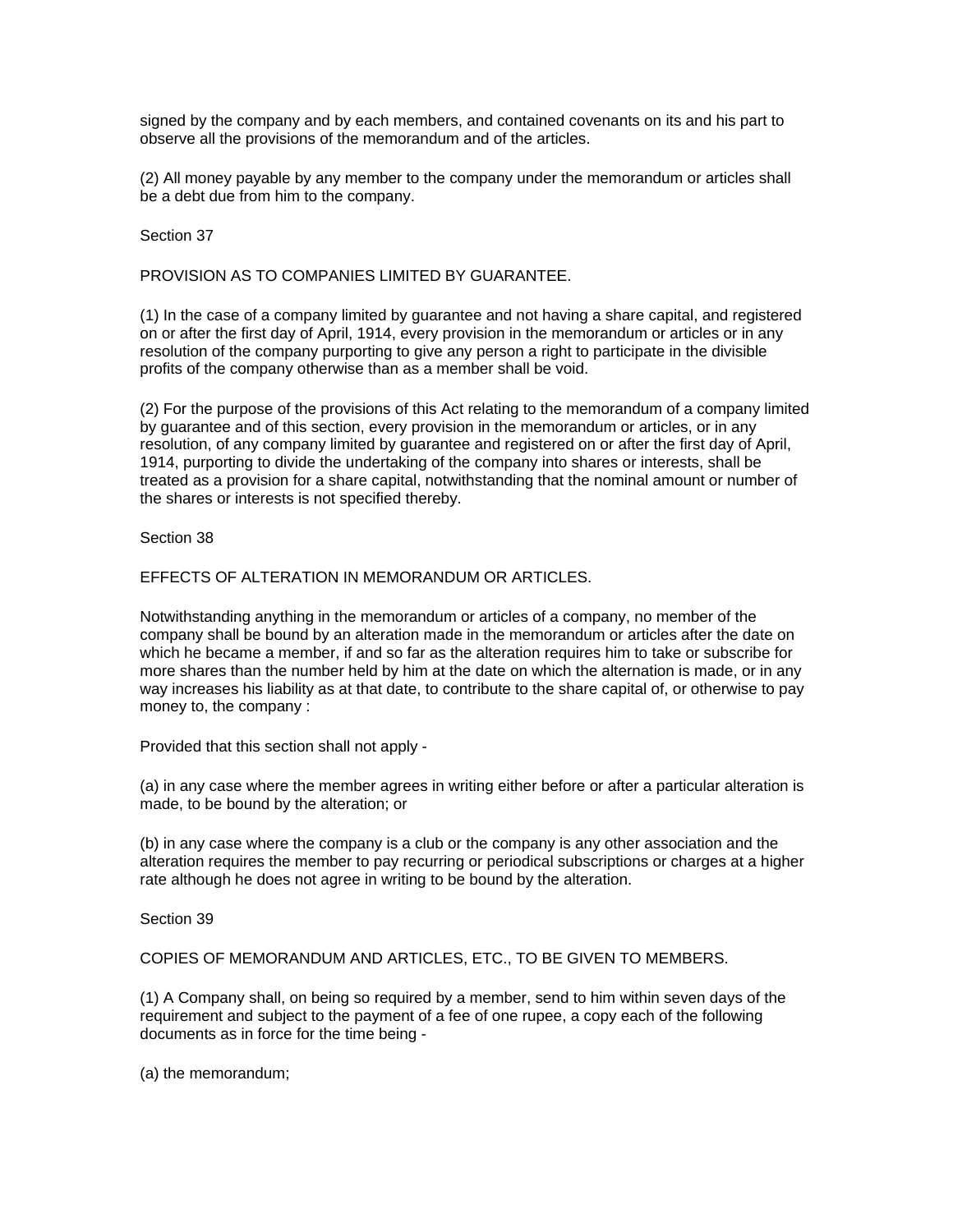(b) the articles, if any;

(c) and in section 192, if and in so far as they have not been embodied in the memorandum or articles.

(2) If a company makes default in complying with the requirement of this section, the company, and every officer of the company who is in default, shall be punishable, for each offence, with fine which may extend to fifty rupees.

Section 40

ALTERATION OF MEMORANDUM OR ARTICLES, ETC., TO BE NOTED IN EVERY COPY.

(1) Where an alteration is made in the memorandum or articles of a company, or in any other agreement, or any resolution, referred to in section 192, every copy of the memorandum, articles, agreement or resolution issued after the date of the alteration shall be in accordance with the alteration.

(2) If, at any time, the company issues any copies of the memorandum, articles, resolution or agreement, which are not in accordance with the alteration or alterations made therein before that time, the company, and every officer of the company who is in default, shall be punishable with fine which may extend to ten rupees for each copy so issued.

Section 41

DEFINITION OF "MEMBER".

(1) The subscribers of the memorandum of a company shall be deemed to have agreed to become members of a company, and on its registration, shall be entered as members in its register of members.

(2) Every other person who agrees in writing a become a member of a company

Section 42

MEMBERSHIP OF HOLDING COMPANY.

(1) Except in the cases mentioned in this section, a body corporate cannot be a member of a company which is its holding company and any allotment or transfer of shares in a company to its subsidiary shall be void.

(2) Nothing in this section shall apply -

(a) where the subsidiary is concerned as the legal representative of a deceased member of the holding company; or

(b) where the subsidiary is concerned as trustee, unless the holding company or a subsidiary thereof is beneficially interested under the trust and is not so interested only by way of security for the purposes of a transaction entered into by it in the ordinary course of a business which includes the lending of money.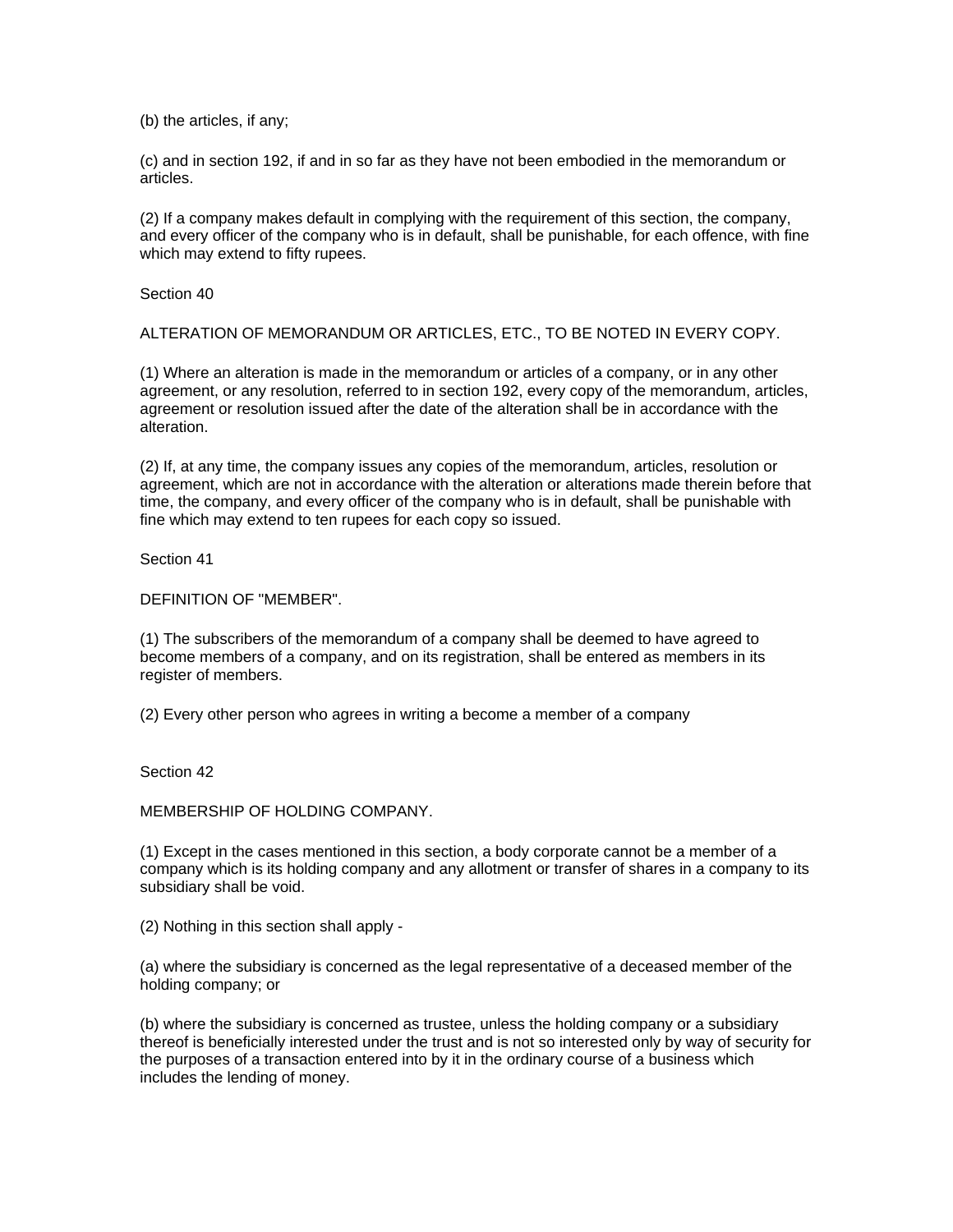(3) This section shall not prevent a subsidiary from continuing to be a member of its holdings company if it was a member thereof either at the commencement of this Act or before becoming a subsidiary of the holding company, but except in the cases referred to in sub-section (2), the subsidiary shall have no right to vote at meetings of the holding company or of any class of members thereof.

(4) subject to sub-section (2), sub-sections (1) and (3) shall apply in relation to a nominee for a body corporate which is a subsidiary, as if references in the said sub-sections (1) and (3) to such a body corporate included references to a nominee for it.

(5) In relation to a holding company which is either a company limited by guarantee or an unlimited company, the reference in this section to shares shall, whether or not the company has a share capital, be construed as including a reference to the interest of its members as such, whatever the form of that interest.

Section 43

# CONSEQUENCES OF DEFAULT IN COMPLYING WITH CONDITIONS CONSTITUTING A COMPANY A PRIVATE COMPANY.

Where the articles of a company include the provisions which, under clause (iii) of sub-section (1) of section 3, are required to be included in the articles of a company in order to constitute it a private company, but default is made in complying with any of those provisions, the company shall cease to be entitled to the privileges and exemptions conferred on private companies by or under this Act, and this Act shall apply to the company as if it were not a private company :

Provided that the Company Law Board 99, on being satisfied that the failure to comply with the conditions was accidental or due to inadvertence or to some other sufficient cause, or that on other grounds it is just and equitable to grant relief, may, on the application 101 of the company or any other person interested and on such terms and conditions as seem to the Company Law Board just and expedient, order that the company be relieved from such consequences as aforesaid.

Section 43A

# PRIVATE COMPANY TO BECOME PUBLIC COMPANY IN CERTAIN CASES.

(1) Save as otherwise provided in this section, where not less than twenty-five per cent of the paid-up share capital of a private company having a share capital, is held by one or more bodies corporate, the private company shall, -

(a) on and from the date on which the aforesaid percentage is first held by such body or bodies corporate, or

(b) where the aforesaid percentage has been first so held before the commencement of the Companies (Amendment) Act, 1960 (65 of 1960) on and from the expiry of the period of three months from the date of such commencement unless within that period the aforesaid percentage is reduced below twenty-five per cent of the paid-up share capital of the private company, become by virtue of this section a public company :

Provided that even after the private company has so become a public company, its articles of association may include provisions relating to the matter specified in clause (iii) of sub-section (1)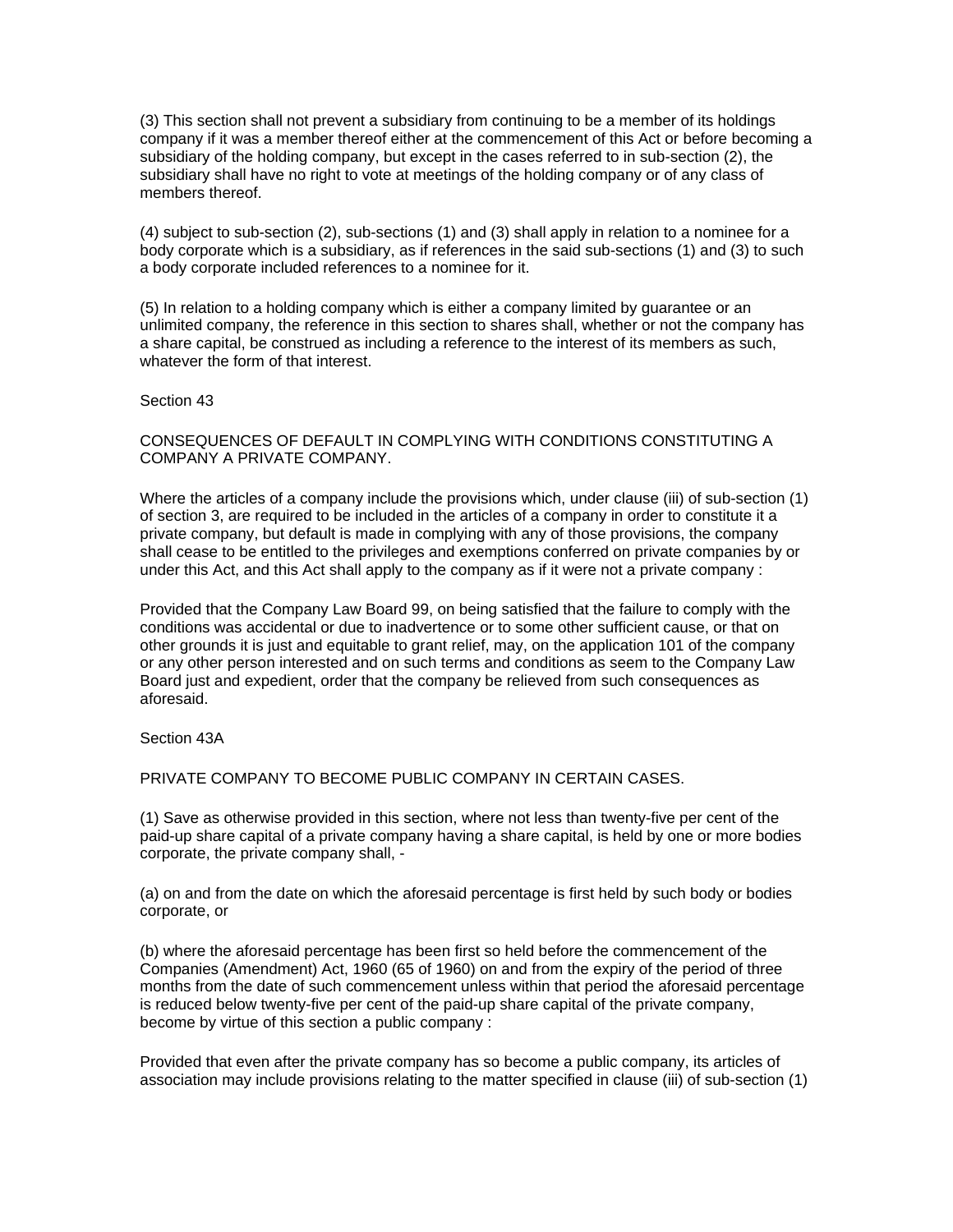of section 3 and the number of its members may be, or may at any time be reduced, below seven :

Provided further that in computing the aforesaid percentage, account shall not be taken of any share in the private` company held by a banking company if, but only if, the following conditions are satisfied in respect of such share, namely :-

(a) that the share -

- (i) forms part of the subject-matter of a trust.
- (ii) has not been set apart for the benefit of any body corporate, and

(iii) is held by the banking company either as a trustee of that trust or in its own name on behalf of a trustee of that trust; or

- (b) that the share -
- (i) forms part of the estate of a deceased person,

(ii) has not been bequeathed by the deceased person by his will to any body corporate, and

(iii) is held by the banking company either as an executor or administrator of the deceased person or in its own name on behalf of an executor or administrator of the deceased person; and the Registrar may, for the purpose of satisfying himself that any share is held in the private company by a banking company as aforesaid, call for at any time from the banking company such books and papers as he considers necessary

Explanation: For the purposes of this sub-section, "bodies corporate" means public companies, or private companies which had become public companies by virtue of this section.

(1A) Without prejudice to the provisions of sub-section (1), where the average annual turnover of a private company, whether in existence at the commencement of the Companies (Amendment) Act, 1974, or incorporated thereafter, is not, during the relevant period, less than such amount as may be prescribed ,the private company shall, irrespective of its paid-up share capital, become, on and from the expiry of a period of three months from the last day of the relevant period during which the private company had the said average annual turnover, a public company by virtue of this sub-section :

Provided that even after the private company has so become a public company, its articles of association may include provisions relating to the matters specified in clause (iii) of sub-section (1) of section 3 and the number of its members may be, or may at any time be reduced, below seven.

(1B) Where not less than twenty-five per cent of the paid-up share capital of a public company, having share capital, is held by a private company, the private company shall, -

(a) on and from the date on which the aforesaid percentage is first held by it after the commencement of the Companies (Amendment) Act, 1974, or

(b) where the aforesaid percentage has been first so held before the commencement of the Companies (Amendment) Act, 1974 on and from the expiry of the period of three months from the date of such commencement, unless within that period the aforesaid percentage is reduced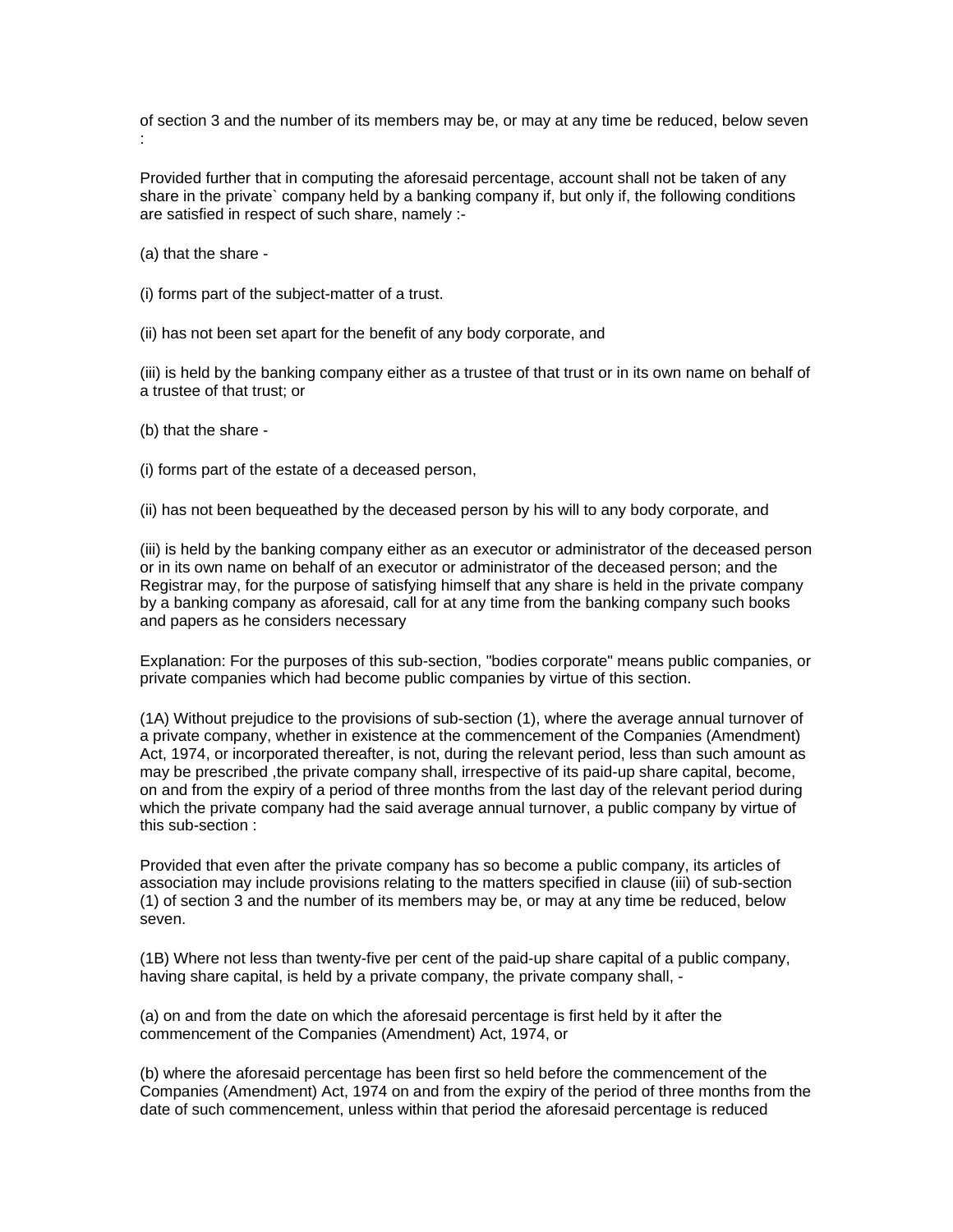below twenty-five per cent of the paid-up share capital of the public company, become, by virtue of this sub-section, a public company, and thereupon all other provisions of this section shall apply thereto :

Provided that even after the private company has so become a public company, its articles of association may include provisions relating to the matters specified in clause (iii) of sub-section (1) of section 3 and the number of its members may be, or may at any time be reduced, below seven.

(1C) Where, after the commencement of the Companies (Amendment) Act, 1988, a private company accepts, after an invitation is made by an advertisement, or renews, deposits from the public, other than its members, directors or their relatives, such private company shall, on and from the date on which such acceptance or renewal, as the case may be, is first made after such commencement, become a public company and thereupon all the provisions of this section shall apply thereto :

Provided that even after the private company has so become a public company, its articles of association may include provisions relating to the matters specified in clause (iii) of sub-section (1) of section 3 and the number of its members may be or may at any time, be, reduced below seven.

(2) Within three months from the date on which a private company becomes a public company by virtue of this section, the company shall inform the Registrar that it has become a public company as aforesaid, and thereupon the Registrar shall delete the word "Private" before the word "Limited" in the name of the company upon the register and shall also make the necessary alterations in the certificate of incorporation issued to the company and in its memorandum of association.

(3) Sub-section (3) of section 23 shall apply to a change of name under sub-section (2) as it applies to a change of name under section 21.

(4) A private company which has become a public company by virtue of this section shall continue to be a public company until it has, with the approval of the Central Government and in accordance with the provisions of this Act, again become a private company.

(5) If a company makes default in complying with sub-section (2), the company and every officer of the company who is in default, shall be punishable with fine which may extend to five hundred rupees for every day during which the default continues.

(6) & (7) [Omitted by the Companies (Amendment) Act, 1988, section 7, w.e.f. 15-6-1988. For sub-sections (6) and (7) as they stood prior to omission, refer Appendix I].

(8) Every private company having a share capital shall, in addition to the certificate referred to in sub-section (2) of section 161, file with the Registrar along with the annual return a second certificate signed by both the signatories of the return, stating either -

(a) that since the date of the annual general meeting with reference to which the last return was submitted, or in the case of a first return, since the date of the incorporation of the private company, no body or bodies corporate has or have held twenty-five per cent or more of its paidup share capital, [ 108 \* \* \* 108 ]

(b) [Omitted by the Companies (Amendment) Act, 1988, section 7, w.e.f. 15-6-1988. For clause (b) as it stood prior to its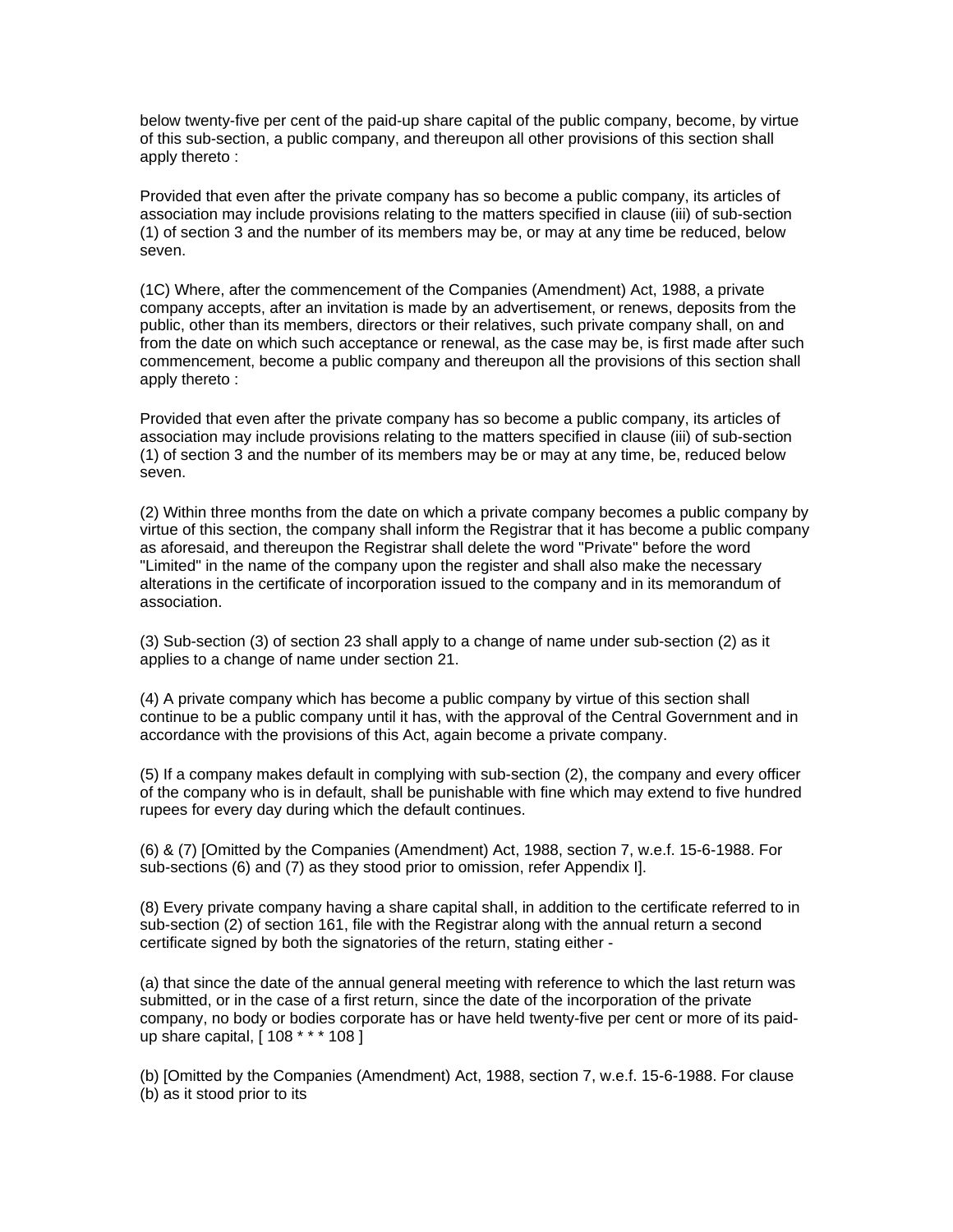(c) that the private company, irrespective of its paid-up share capital, did not have, during the relevant period, an average annual turnover of such amount as is referred to in sub-section (1A) or more,

(d) that the private company did not accept or renew deposits from the public.

(9) Every private company, having share capital, shall file with the Registrar along with the annual return a certificate signed by both the signatories of the return, stating that since the date of the annual general meeting with reference to which the last return was submitted, or in the case of a first return, since the date of the incorporation of the private company, it did not hold twenty-five per cent or more of the paid-up share capital of one or more public companies.

(10) Subject to the other provisions of this Act, any reference in this section to accepting, after an invitation is made by an advertisement, or renewing deposists from the public shall be construed as including a reference to accepting, after an invitation is made by an advertisement or renewing deposits from any section of the public, and the provisions of section 67 shall, so far as may be, apply, as if the reference to invitation to the public to subscribe for shares or debentures occurring in that section, includes a reference to invitation from the public for acceptance of deposits.

Explanation : For the purposes of this section, -

(a) "relevant period" means the period of three consecutive financial years, -

(i) immediately preceding the commencement of the Companies (Amendment) Act, 1974, or

(ii) a part of which immediately preceded such commencement and the other part of which immediately, followed such commencement, or

(iii) immediately following such commencement or at any time thereafter;

(b) "turnover" of a company, means the aggregate value of the realisation made form the sale, supply or distribution of goods or on account of services rendered, or both, by the company during a financial year. 109 ]

(c) "deposit" has the same meaning as in section 58A.

### Section 44

## PROSPECTUS OR STATEMENT IN LIEU OF PROSPECTUS TO BE FILED BY PRIVATE COMPANY ON CEASING TO BE PRIVATE COMPANY.

(1) If a company, being a private company, alters its articles in such manner that they no longer include the provisions which, under clause (iii) of sub-section (1) of section 3, are required to be included in the articles of a company in order to constitute it a private company, the company -

(a) shall, as on the date of the alteration, cease to be a private company; and

(b) shall, within the a period of thirty days after the said date, file with the Registrar either a prospectus or a statement in lieu of prospectus, as specified in sub-section (2).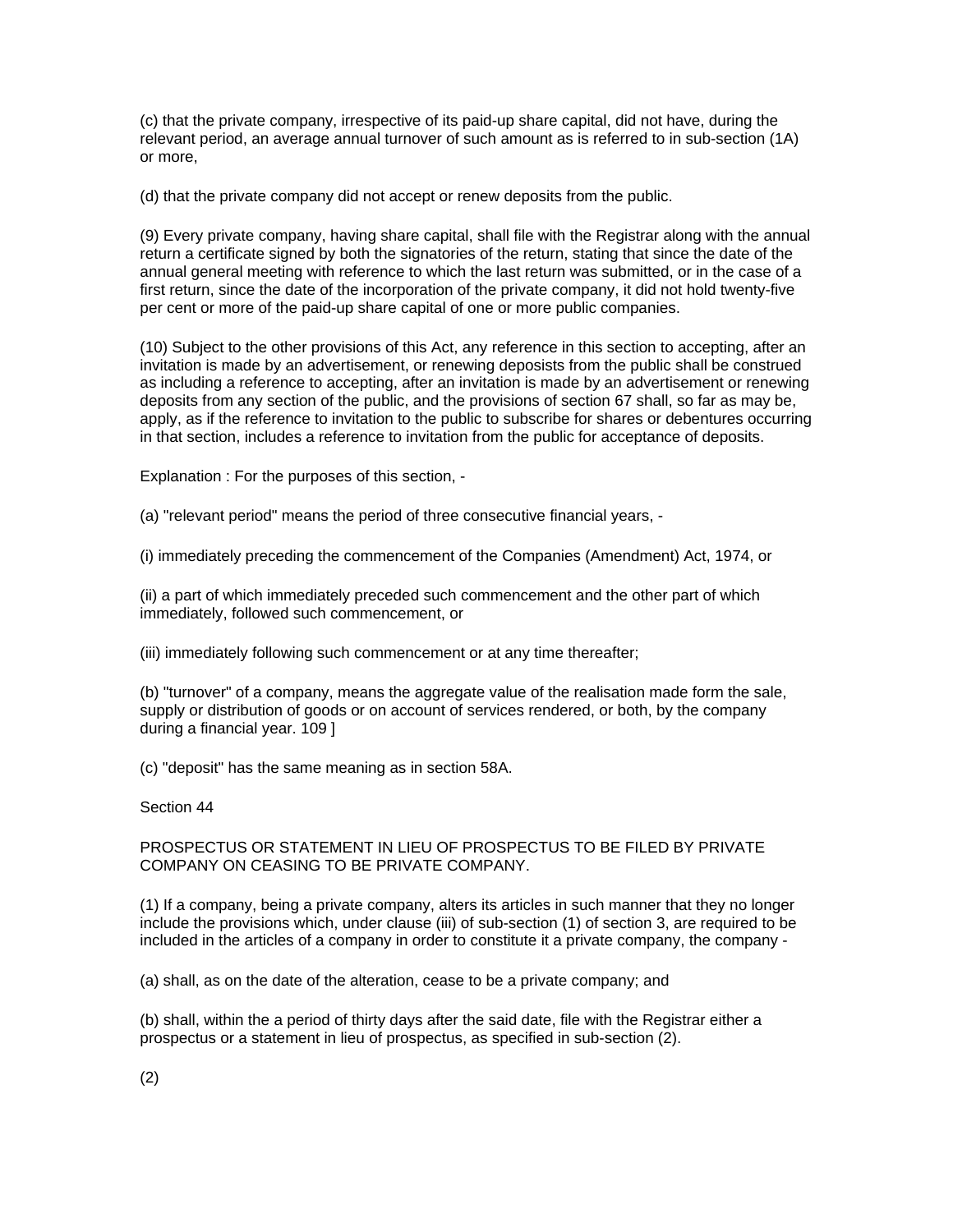(a) Every prospectus filed under sub-section (1) shall state the matters specified in Part I of Schedule II and set out the reports specified in Part II of that Schedule, and the said Parts I and II shall have effect subject to the provisions contained in Part III of that Schedule.

(b) Every statement in lieu of prospectus filed under sub-section (1) shall be in the form and contain the particulars set out in Part I of Schedule IV, and in the cases mentioned in Part II of that Schedule, shall set out the report specified therein, and the said Parts I and II shall have effect subject to the provision contained in Part III of that Schedule.

(c) Where the persons making any such report as is referred to in clause (a) or (b) have made therein, or have, without giving the reasons indicated therein, any such adjustments as are mentioned in clause 32 of Schedule II or clause 5 of Schedule IV, as the case may be, the prospectus or statement in lieu of prospectus filed as aforesaid, shall have endorsed thereon or attached thereto, a written statement signed by those persons, setting out there adjustment and giving the reasons therefor.

(3) If default is made in complying with sub-section (1) or (2), the company, and every officer of the company who is in default, shall be punishable with fine which may extend to five hundred rupees for every day during which the default continues.

(4) Where any prospectus or statement in lieu of prospectus filed under this action includes any untrue statement, any person who authorised the filing of such prospectus or statement shall be punishable with imprisonment for a term which may extend to two years, or with fine which may extend to five thousand rupees, or with both, unless he proves either that the statement was immaterial or that he had reasonable ground to believe, and did up to the time of the filing of the prospectus or statement believe, that the statement was true.

(5) For the purpose of this section –

(a) a statement included in a prospectus or a statement in lieu of prospectus shall be deemed to be untrue if it is misleading in the form and context in which it is included; and

(b) where the omission from a prospectus or a statement in lieu of prospectus of any matter is calculated to mislead, the prospectus or statement in lieu of prospectus shall be deemed, in respect of such omission, to be a prospects or a statement in lieu of prospectus in which an untrue statement is included.

(6) For the purpose of sub-section (4) and clause (a) of sub-section (5), the expression "included" when used with reference to a prospectus or statement in lieu of prospectus, means included in the prospectus or statement in lieu of prospectus itself or contained in any report or memorandum appearing on the face thereof, or by reference incorporated therein.

Section 45

# MEMBERS SEVERALLY LIABLE FOR DEBTS WHERE BUSINESS CARRIED ON WITH FEWER THAN SEVEN, OR IN THE CASE OF A PRIVATE COMPANY, TWO MEMBERS.

If at any time the number of members of a company is reduced, in the case of public company, below seven, or in the case of private company, below two, and the company carrier on business for more than six months while the number is so reduced, every person who is a member of the company during the time that it so carries on business after those six months and is cognizant of the fact that it is carrying on business with fewer than seven members or two members, as the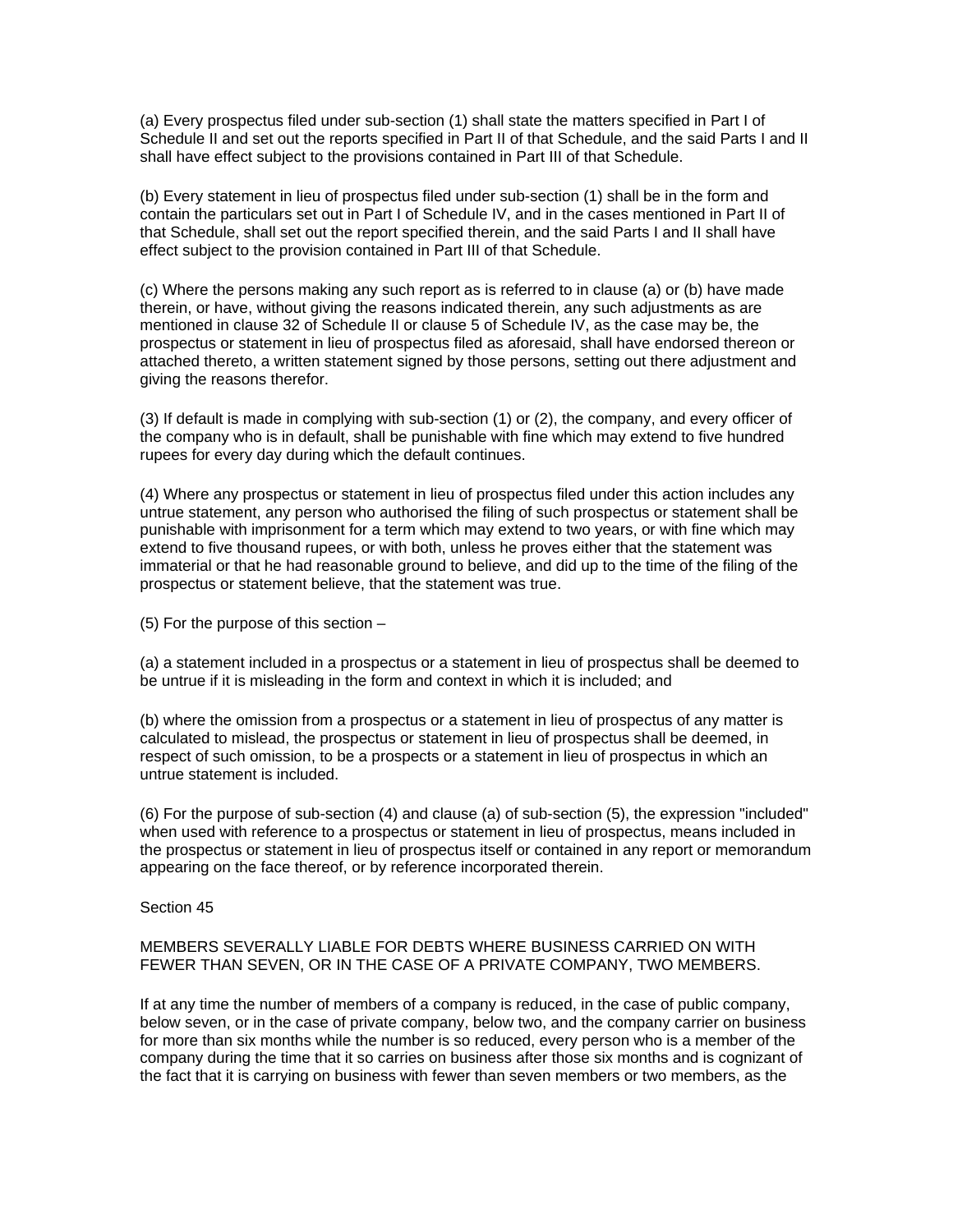case may be, shall be severally liable for the payment of the whole debts of the company contracted during that time, and may be severally sued therefor.

Section 46

FORM OF CONTRACTS.

(1) Contracts on behalf of a company may be made as follows :-

(a) a contract which, if made between private persons, would by law be required to be in writing signed by the parties to be charged therewith, may be made on behalf of the company in writing signed by any person acting under its authority, express or implied, and may in the same manner be varied or discharged;

(b) a contract which, if made between private persons, would by law be valid although made by parol only and not reduced into writing, may be made by parol on behalf of the company by any person acting under its authority, express or implied, and may in the same manner be varied or discharged.

(2) A contract made according to this section shall bind the company.

Section 47

BILLS OF EXCHANGE AND PROMISSORY NOTES.

A Bill of exchange, hundi or promissory note shall be deemed to have been made, accepted, drawn or endorsed on behalf of the company if drawn, accepted, made, or endorsed in the name of, or on behalf or on account of, the company by any person acting under its authority, express or implied. Section 48

Section 48

EXECUTION OF DEEDS.

(1) A company may, by writing under its common seal, empower any person, either generally or in respect of any specified matters, as its attorney, to execute deeds on its behalf in any place either in or outside India.

(2) A deed singed by such an attorney on behalf of the company and under his seal where sealing is required, shall bind the company and have the same effect as if it were under its common seal.

Section 49

INVESTMENTS OF COMPANY TO BE HELD IN ITS OWN NAME.

(1) Save as otherwise provided in sub-sections (2) to (5) or any other law for time being in force and subject to the provisions of sub-sections (6) to (8), -

(a) all investments made by a company on its own behalf shall be made and held by its in it own name; and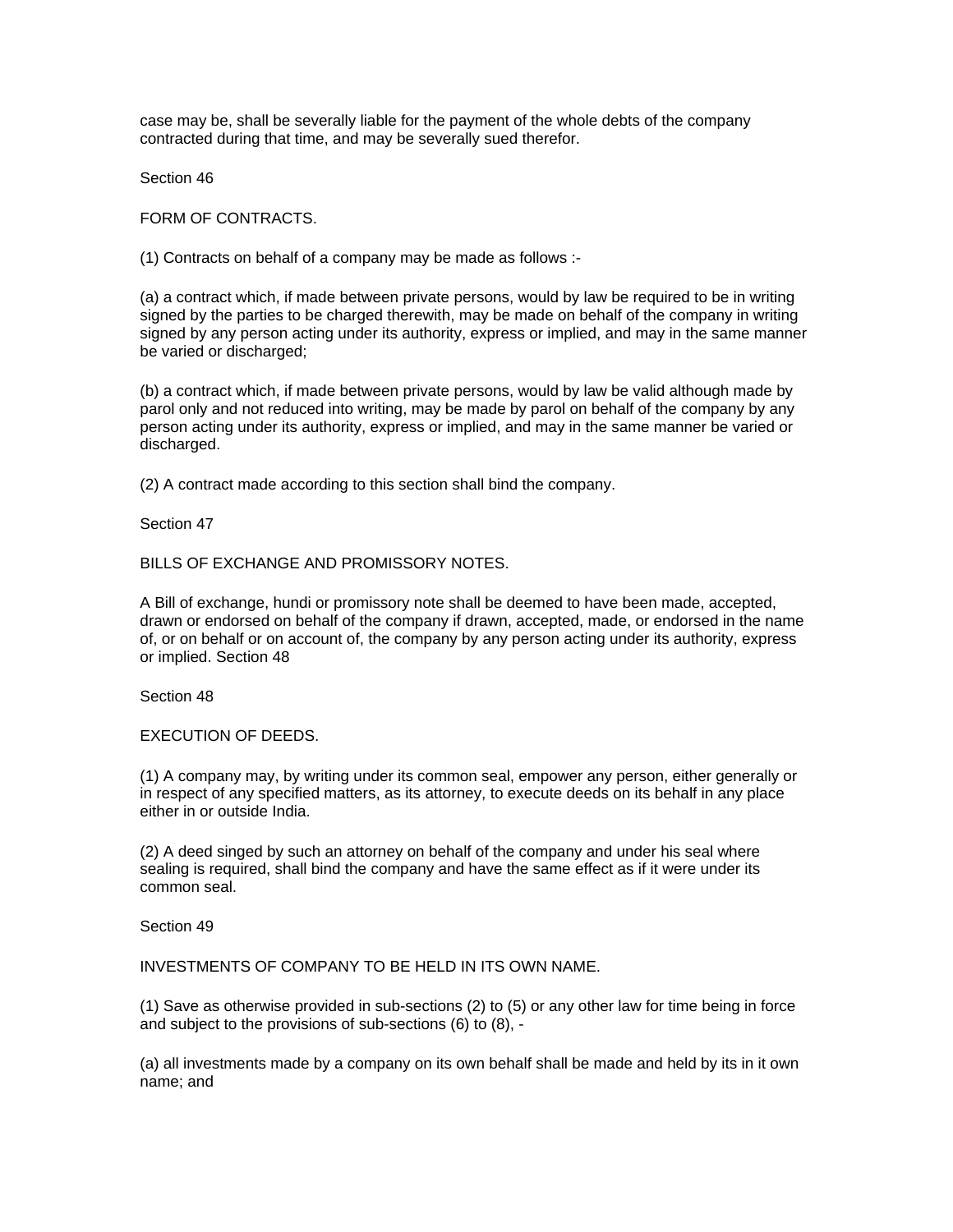(b) where any such investments are not so held at the commencement of this Act the company shall, within a period of one year from such commencement, either cause them to be transferred to, and hold them in, its own name, or dispose of them.

(2) Where the company has a right to appoint any person or persons, or where any nominee or nominees of the company has or have been appointed, as a director or directors of any other body corporate, shares in such other body corporate to an amount not exceeding the nominal value of the qualification shares which are required to be held by a director thereof, may be registered or held by such company jointly in the names of itself and of each such person or nominee or in the name of each such person or nominee .

(3) A company may hold any shares in its subsidiary in the name or names of any nominee or nominees of the company, if and in so far as it is necessary so to do, to ensure that the number of members of the subsidiary is not reduced, where it is a public company, below seven, and where it is a private company, below two.

(4) Sub-section (1) shall not apply to investments made by a company whose principal business consists of the buying and selling of shares or securities.

(5) Nothing in this section shall be deemed to prevent a company -

(a) from depositing with a bank, being the bankers of the company, any shares or securities for the collection of any dividend or interest payable thereon; or

(aa) from depositing with, or transferring to, or holding in the name of, the State Bank of India or a Scheduled Bank, being the bankers of the company, shares or securities, in order to facilitate the transfer thereof :

Provided that if within a period of six months from the date on which the shares or securities are transferred by the company to, or are first held by the company in the name of, the State Bank of India or a Scheduled Bank as aforesaid, no transfer of such shares or securities takes place, the company shall, as soon as practicable after the expiry of that period, have the shares or securities retransferred to it from the State Bank of India or the Scheduled Bank or, as the case may be, again hold the shares or securities in its own name; or

(b) from depositing with, or transferring to, any person any shares or securities, by way of security for the repayment of any loan advanced to the company or the performance of any obligation undertaken by it.

(c) from holding investments in the name of a depository when such investments are in the form of securities held by the company as a beneficial owner.

(6) The certificate or letter of allotment relating to the shares or securities in which investments have been made by a company shall, except in the cases referred to in sub-sections (4) and (5), be in the custody of such company orwith the State Bank of India or a Schedule Bank , being the bankers of the company.

(7) Where, in pursuance of sub-section (2), (3), (4) and (5), any shares or securities in which investments have been made by a company are not held by it in its own name, the company shall forthwith enter in a register maintained by it for the purpose -

(a) the nature, value, and such other particulars as may be necessary fully to identify the shares or securities in question; and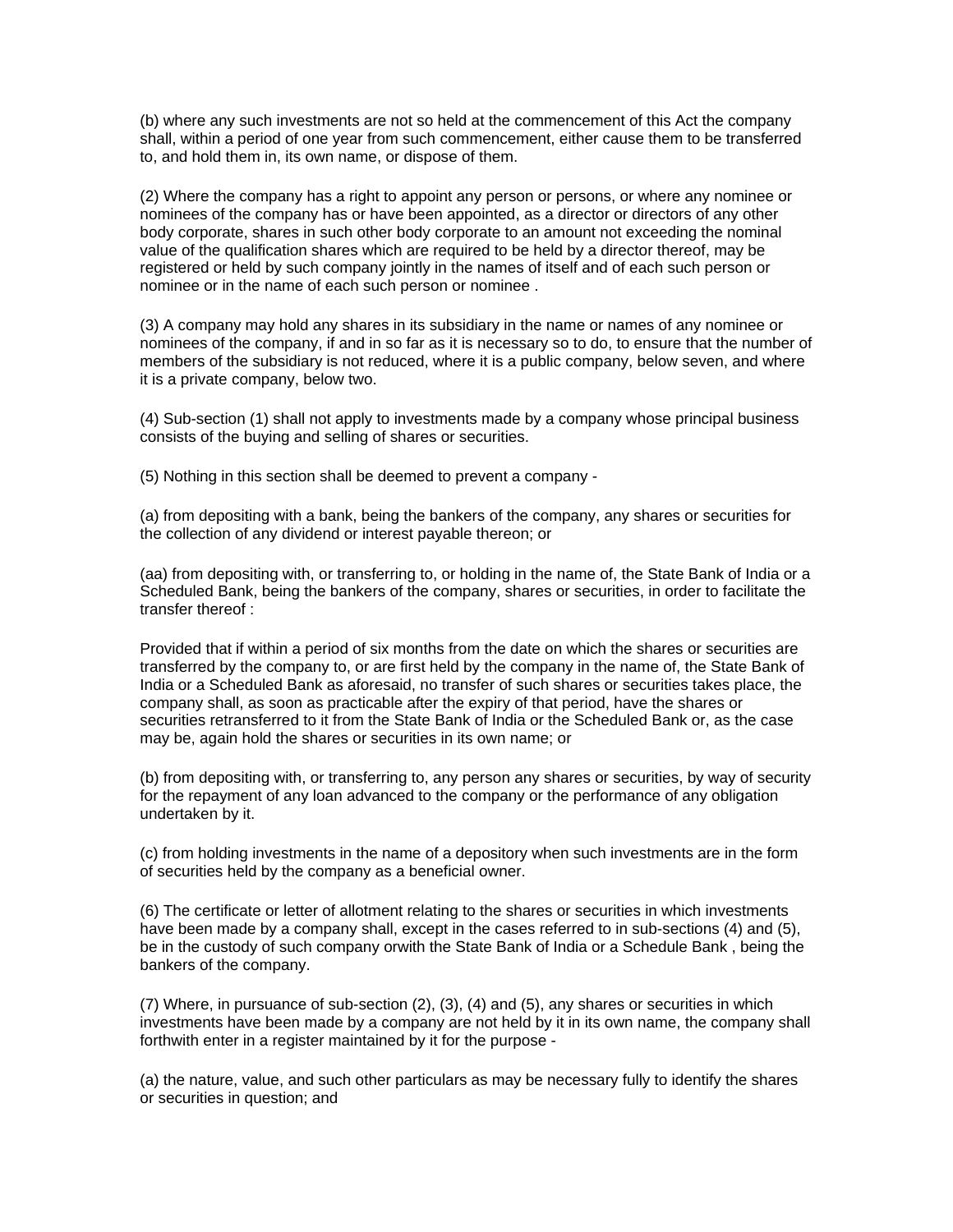(b) the bank or person in whose name or custody the shares or securities are held.

(8) The register kept under sub-section (7) shall be open to the inspection of any member or debenture holder of the company without charge, during business hours, subject to such reasonable restrictions as the company may, by its articles or in general meetings, impose, so that not less than two hours in each day are allowed for inspection.

(9) If default is made in complying with any of the requirements of sub-sections (1) to (8), the company, and every officer of the company who is in default, shall be punishable with fine which may extend to five thousand rupees.

(10) If any inspection required under sub-section (8) is refused, the Company Law Board may, by order, direct an immediate inspection of the register 121 . Nothing in this sub-section shall be construed as prejudicing in any way the operation of sub-section (9).

(11) In this section, "securities" includes stock and debentures.

Section 50

POWER FOR COMPANY TO HAVE OFFICIAL SEAL FOR USE OUTSIDE INDIA.

(1) A company whose objects require or comprise the transaction of business outside India may, if authorised by its articles, have for use in any territory, district or place not situate in India an official seal which shall be a facsimile of the common seal of the company, with the addition on its face of the name of the territory, district or place where it is to be used.

(2) A company having an official seal for use in any such territory, district or place may, by writing under its common seal, authorise any person appointed for the purpose in that territory, district or place to affix the official seal to any deed or other document to which the company is a party in that territory, district or place.

(3) The authority of any agent authorised under sub-section (2) shall, as between the company and any person dealing with the agent, continue during the period, if any, mentioned in the instrument conferring the authority, or if no period is there mentioned, until notice of the revocation or determination of the agent's authority has been given to the person dealing with him.

(4) The person affixing any such official seal shall, by writing under his hand, certify on the deed or other document to which the seal is affixed, the date on which and the place at which, it is affixed.

(5) A deed or other document to which an official seal is duly affixed shall bind the company as if it had been sealed with the common seal of the company.

Section 51

SERVICE OF DOCUMENTS ON COMPANY.

A document may be served on a company or an officer thereof by sending it to the company or officer at the registered office of the company by post under a certificate of posting or by registered post, or by leaving it at its registered office :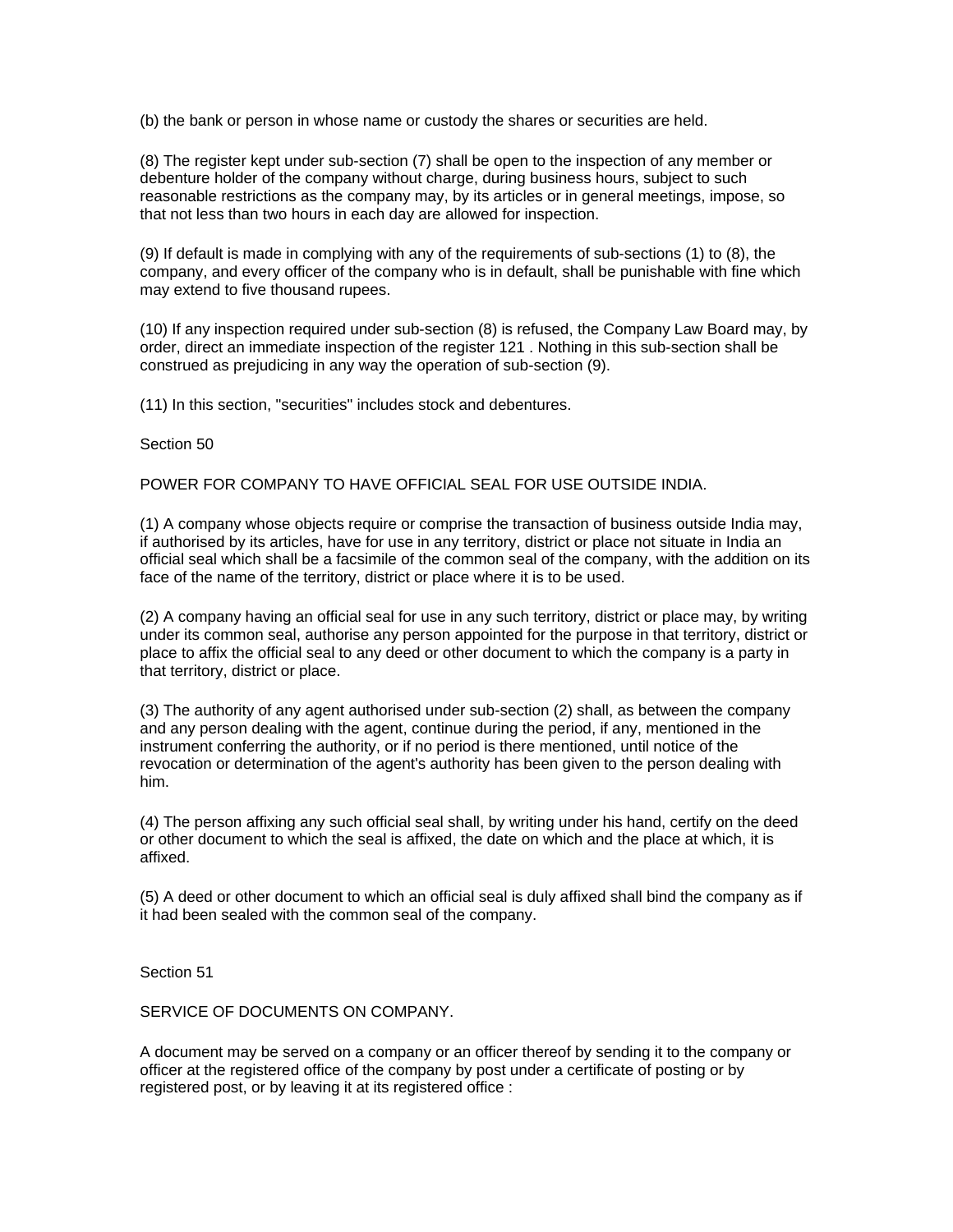Provided that where the securities are held in a depository, the records of the beneficial ownership may be served by such depository on the company by means of electronic mode or by delivery of floppies or discs.

Section 52

SERVICE OF DOCUMENTS ON REGISTRAR.

A document may be served on a Registrar by sending it to him at his office by post under the certificate of posting or by registered post, or by delivering it to, or leaving it for, him at his office.

Section 53

SERVICE OF DOCUMENTS ON MEMBERS BY COMPANY.

(1) A document may be served by a company on any member thereof either personally, or by sending it by post to him to his registered address, or if he has no registered address in India, to the address, if any, within India supplied by him to the company for the giving of notices to him.

(2) Where a document is sent by post, -

(a) service thereof shall be deemed to be effected by properly addressing, prepaying and posting a letter containing the document, provided that where a member has intimated to the company in advance that documents should be sent to him under a certificate of posting or by registered post with or without acknowledgement due and has deposited with the company a sum sufficient to defray the expenses of doing so, service of the document shall not be deemed to be effected unless it is sent in the manner intimated by the member; and (b) such service shall be deemed to have been effected -

(i) in the case of a notice of a meeting, at the expiration of forty-eight hours after the letter containing the same is posted, and

(ii) in any other case, at the time at which the letter would be delivered in the ordinary course of post.

(3) A document advertised in a newspaper circulating in the neighbourhood of the registered office of the company shall be deemed to be duly served on the day on which the advertisement appears, on every member of the company who has no registered address in India and has not supplied to the company an address with in India for the giving of notices to him.

(4) A document may be served by the company on the joint-holders of a share by serving it on the joint-holder named first in the register in respect of the share.

(5) A document may be served by the company on the persons entitled to a share in consequence of the death or insolvency of a member by sending it through the post in a prepaid letter addressed to them by name, or by the title of representatives of the deceased, or assignees of the insolvent, or by any like description, at the address, if any, in India supplied for the purpose by the persons claiming to be so entitled, or until such an address has been so supplied, by serving the document in any manner in which it might have been served if the death or insolvency hand not occurred

Section 54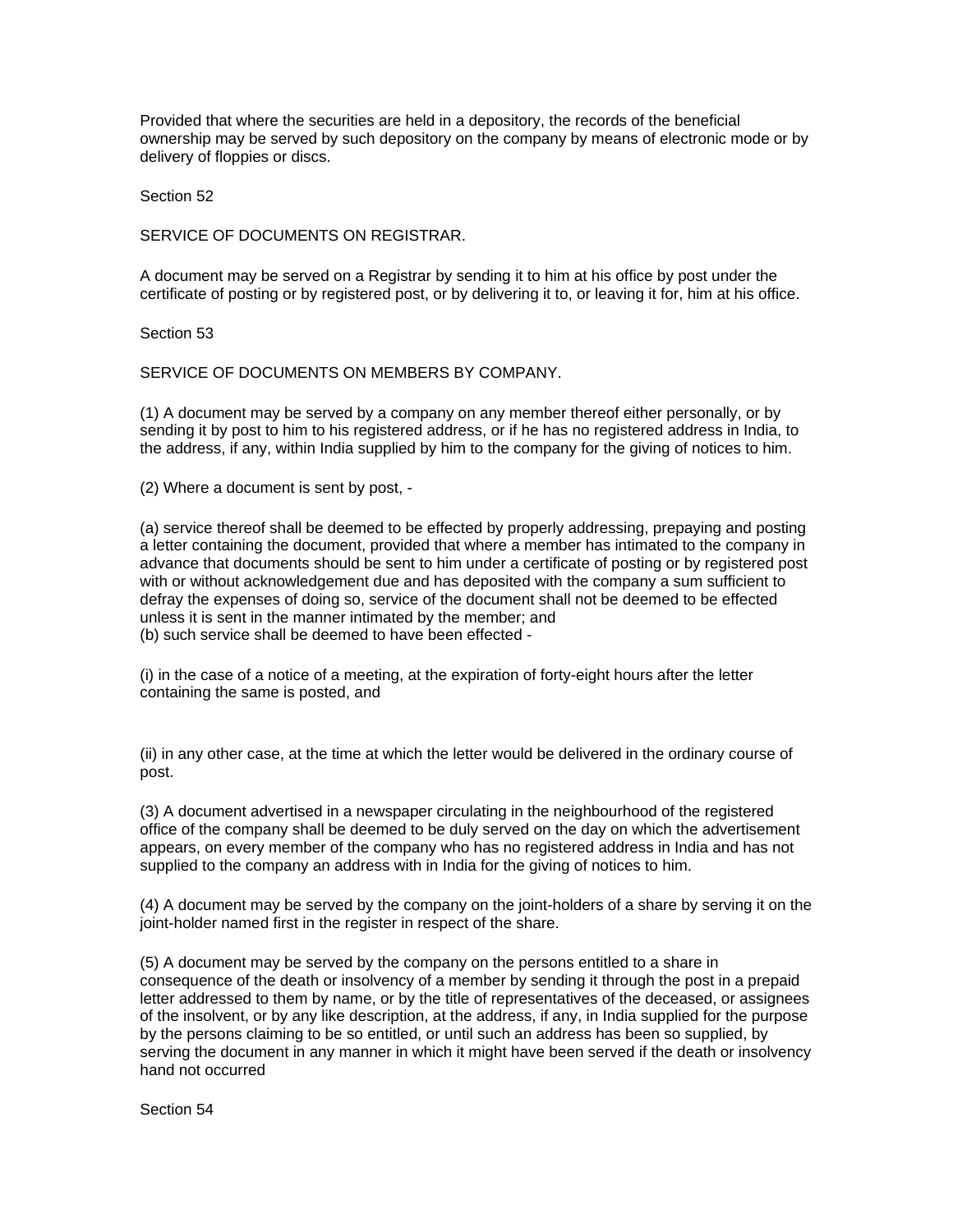# AUTHENTICATION OF DOCUMENTS AND PROCEEDINGS.

Save as otherwise expressly provided in this Act, a document or proceeding requiring authentication by a company may be signed by a director, the manager, the secretary or other authorised officer of the company, and need not be under its common seal.

Section 55

DATING OF PROSPECTUS.

A prospectus issued by or on behalf of a company or in relation to an intended company shall be dated, and that date shall, unless the contrary is proved, be taken as the date of publication of the prospectus.

Section 56

MATTERS TO BE STATED AND REPORTS TO BE SET OUT IN PROSPECTUS.

(1) Every prospectus issued -

(a) by or on behalf of a company, or

(b) by or on behalf of any person who is or has been engaged or interested in the formation of a company, shall state the matters specified in Part I of Schedule II and set out the reports specified in

Section 57

EXPERT TO BE UNCONNECTED WITH FORMATION OR MANAGEMENT OF COMPANY.

A prospectus inviting persons to subscribe for shares in or debentures of a company shall not include a statement purporting to be made by an expert, unless the expert is a person who is not, and has not been, engaged or interested in the formation or promotion, or in the management, of the company.

Section 58

EXPERT'S CONSENT TO ISSUE OF PROSPECTUS CONTAINING STATEMENT BY HIM.

A prospectus inviting persons to subscribe for shares in or debentures of a company and including a statement purporting to be made by an expert shall not be issued, unless -

(a) he has given his written consent to the issue thereof with the statement included in the form and context in which it is included, and has not withdrawn such consent before the delivery of a copy of the prospectus for registration;and

(b) a statement that he has given and has not withdrawn his consent as aforesaid appears in the prospectus.

Section 59

PENALTY AND INTERPRETATION.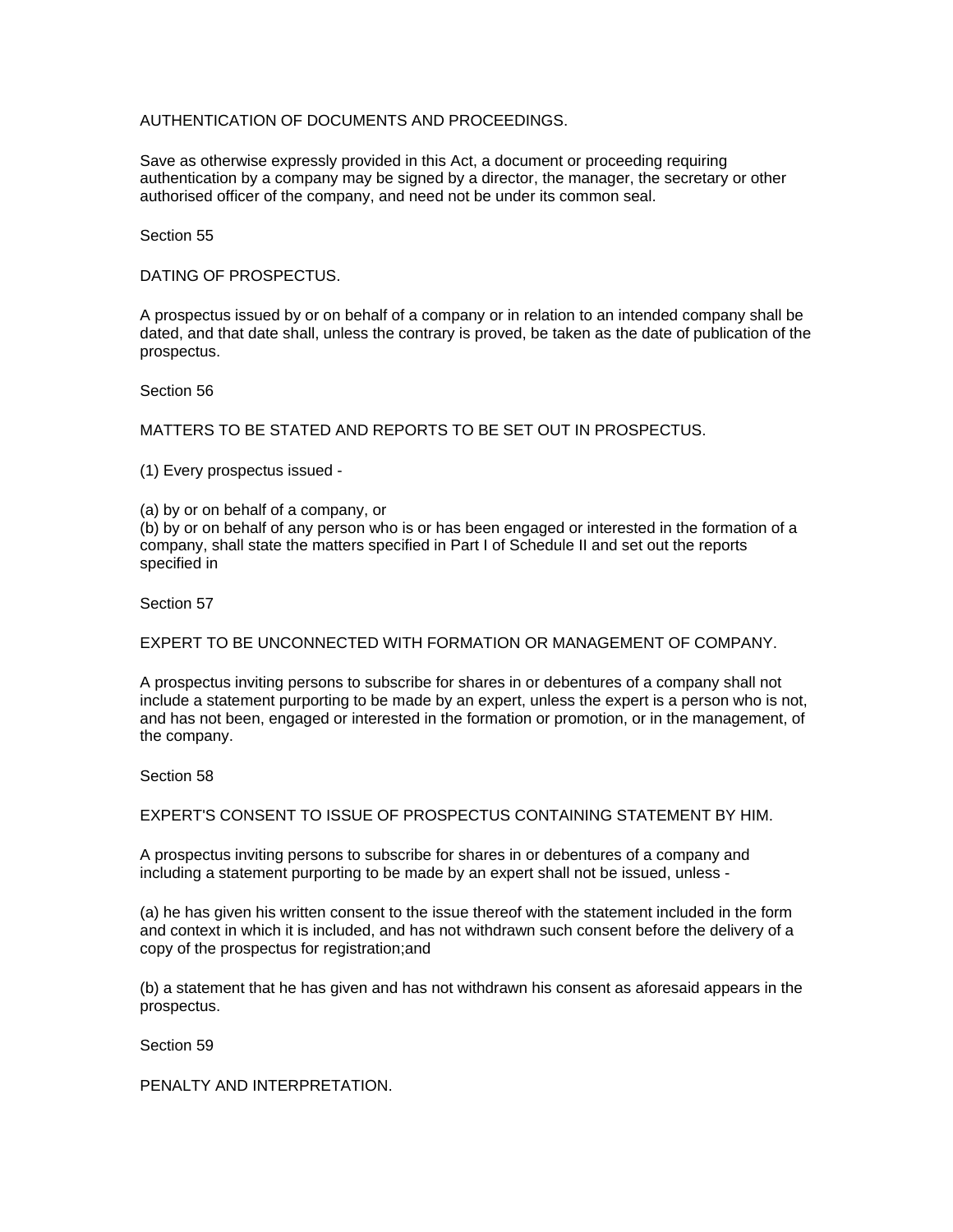(1) If any prospectus is issued in contravention of section 57 or 58, 140 the company, and every person, who is knowingly a party to the issue thereof, shall be punishable with fine which may extend to five thousand rupees.

(2) In section 57 and 58, the expression "expert" includes an engineer, a valuer, an accountant and any other person whose profession gives authority to a statement made by him.

Section 60

REGISTRATION OF PROSPECTUS.

(1) No prospectus shall be issued buy or on behalf of a company or in relation to an intended company unless, on or before the date of its publication, there has been delivered to the Registrar for registration a copy thereof signed by every person who is named therein as a director or proposed director of the company or by his agent authorised in writing, and having endorsed thereon or attached thereto -

(a) any consent to the issue of the prospectus required by section 58 from any person as an expert; and

(b) in the case of a prospectus issued generally, also –

(i) a copy of every contract required by clause 16 of Schedule II to be specified in the prospectus, or, in the case of a contract not reduced into writing, a memorandum giving full particulars thereof; and

(ii) where the persons making any report required by Part II of that Schedule have made therein, or have, without giving the reasons, indicated therein, any such adjustments as are mentioned in clause 32 of that Schedule, a written statement signed by those persons setting out the adjustments and giving the reasons therefor.

(2) Every prospectus to which sub-section (1) applies shall, on the face of it, -

(a) state that a copy has been delivered for registration as required by this section; and (b) specify any documents required by this section to be endorsed on or attached to the copy so delivered, or refer to statements included in the prospectus which specify those documents.

(3) The Registrar shall not register a prospectus unless the requirements of section 55, 56, 57 and 58 and sub-section (1) and (2) of this section have been complied with and the prospectus is accompanied by the consent in writing of the person, if any, named therein as the auditor, legal adviser, attorney, solicitor, banker or broker of the company or intended company, to act in that capacity.

(4) No prospectus shall be issued more than ninety days after the date on which a copy thereof

Section 61

TERMS OF CONTRACT MENTIONED IN PROSPECTUS OR STATEMENT IN LIEU OF PROSPECTUS, NOT TO BE VARIED.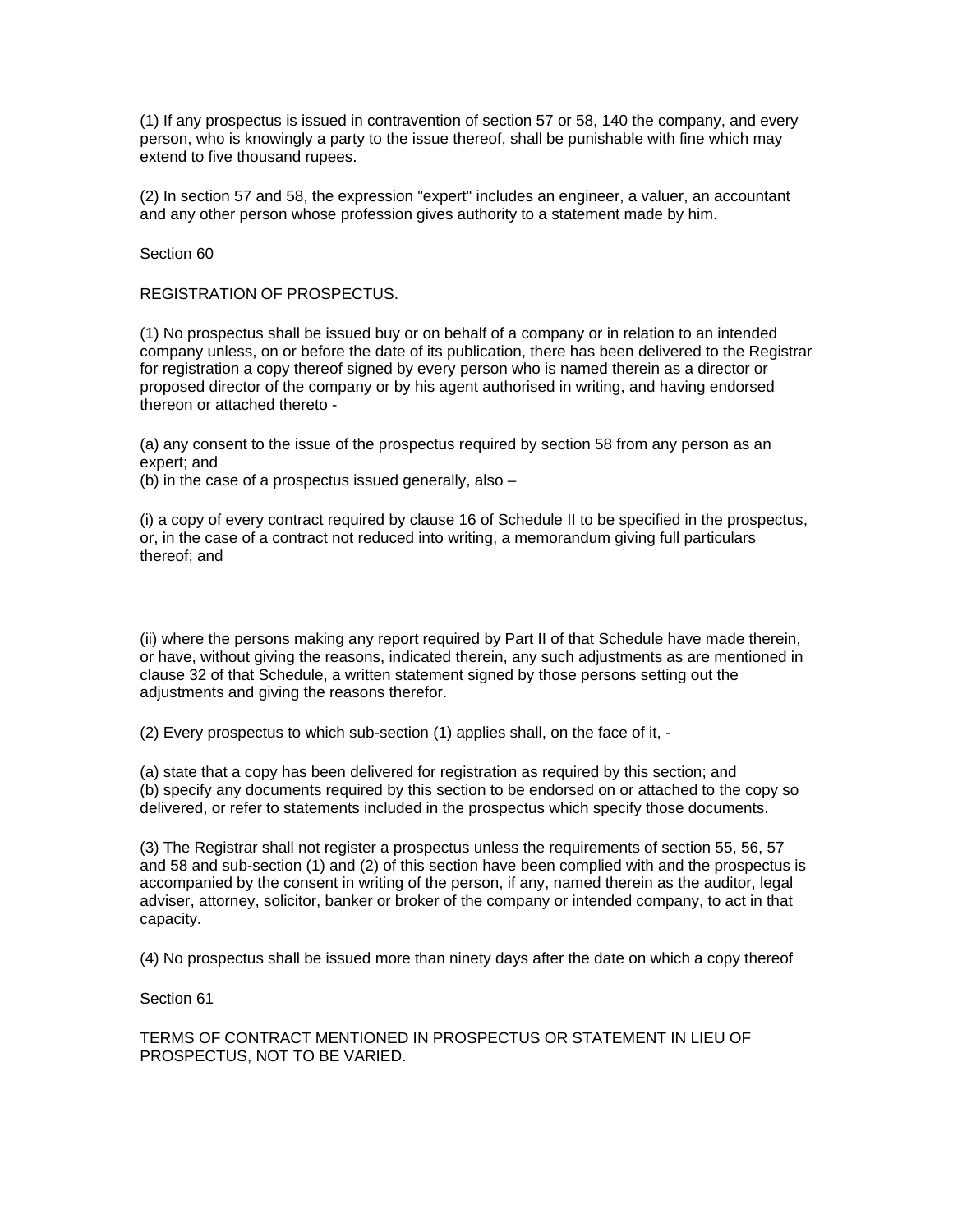A company shall not, at any time, vary the terms of a contract refereed to in the prospectus or statement in lieu of prospectus, except subject to the approval of, or except on authority given by, the company in general meeting.

#### Section 62

CIVIL LIABILITY FOR MIS-STATEMENTS IN PROSPECTUS.

(1) Subject to the provisions of this section, where a prospectus invites persons to subscribe for shares in or debentures of a company, the following persons shall be liable to pay compensation to every person who subscribes for any shares or debentures on the faith of the prospectus for any loss or damage he may have sustained by reason of any untrue statement included therein, that is to say. -

(a) every person who is a director of the company at the time of the issue of the prospectus;

(b) every person who has authorised himself to be named and is named in the prospectus either as a director, or as having agreed to become a director, either immediately or after an interval of time;

(c) every person who is a promoter of the company; and

(d) every person who has authorised the issue of the prospectus :

Provided that where, under section 58, the consent of a person is required to the issue of a prospectus and he has given that consent, or where, under sub-section (3) of section 60, the consent of a person named in a prospectus is required and he has given that consent, he shall not, by reason of having given such consent, be liable under this sub-section as a person who has authorised the issue of the prospectus except in respect of an untrue statement, if any, purporting to be made by him as an expert.

(2) No person shall be liable under sub-section (1), if he proves -

(a) that, having consented to become a director of the company, he withdrew his consent before the issue of the prospectus, and that it was issued without his authority or consent;

(b) that the prospectus was issued without his knowledge or consent, and that on becoming aware of its issue, he forthwith gave reasonable public notice that it was issued without his knowledge or consent;

(c) that, after the issue of the prospectus and before allotment thereunder, he, on becoming aware of any untrue statement therein, withdrew his consent to the prospectus and gave reasonable public notice of the withdrawal and of the reason therefor; or

(d) that -

i) as regards every untrue statement not purporting to be made on the authority of an expert or of a public official document or statement, he had reasonable ground to believe, and did up to the time of the allotment of the shares or debentures, as the case may be, believe, that the statement was true; and

(ii) as regards every untrue statement purporting to be a statement by an expert or contained in what purports to be a copy of or an extract from a report or valuation of an expert, it was correct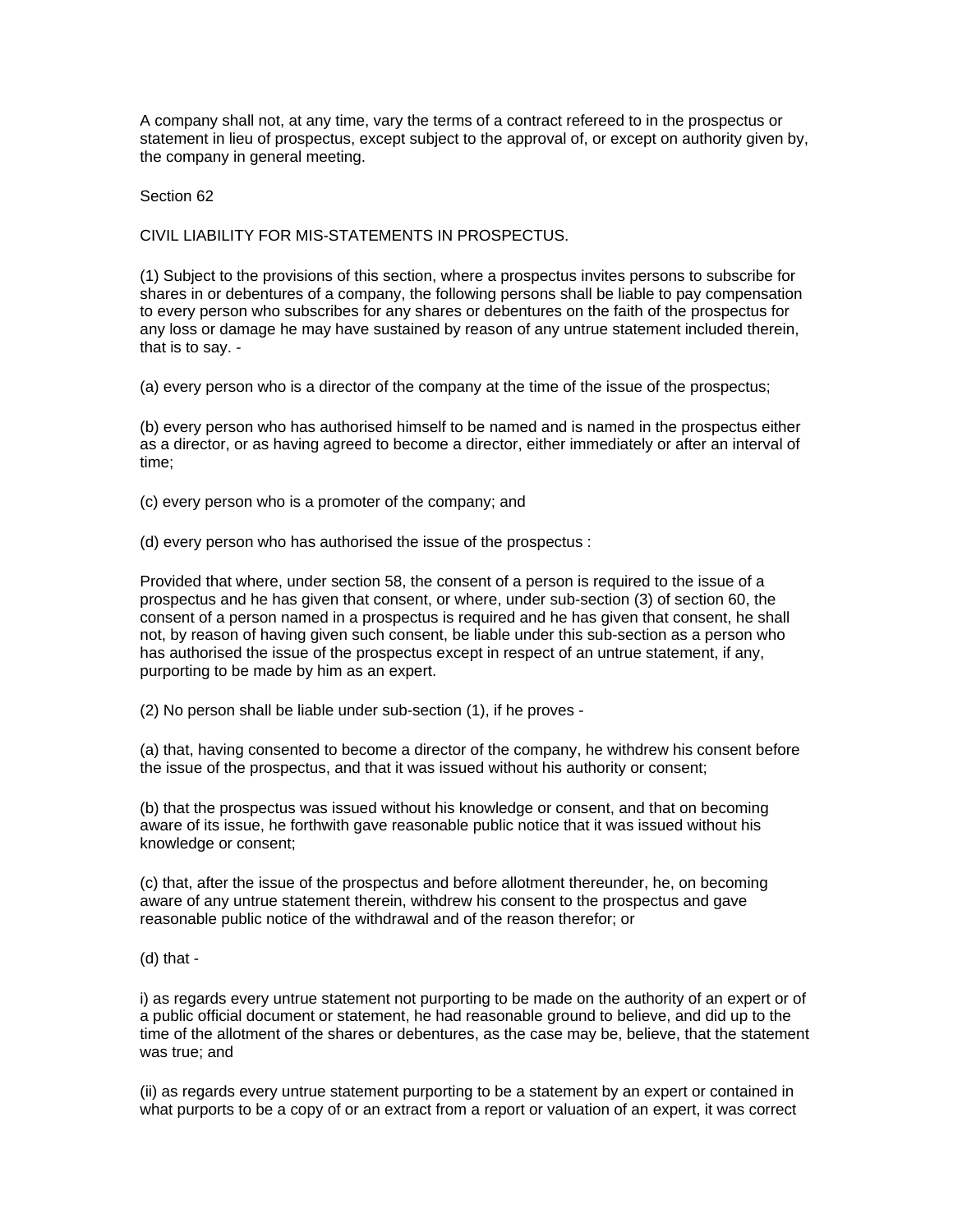and fair representation of the statement, or a correct copy of, or a correct and fair extract from, the report or valuation; and he had reasonable ground to believe, and did up to the time of the issue of the prospectus believe, that the person making the statement was competent to make it and that that person had given the consent required by section 58 to the issue of the prospectus and had not withdrawn that consent before delivery of a copy of the prospectus for registration or, to the defendant's knowledge, before allotment thereunder; and

(iii) as regards every untrue statement purporting to be a statement made by an official person or contained in what purports to be a copy of or extract from a public official document, it was a correct and fair representation of the statement, or a correct copy of or a correct and fair extract from, the document :

Provided that this sub-section shall not apply in the case of a person liable, by reason of his having given a consent required of him by section 58 as a person who has authorised the issue of the prospectus in respect of an untrue statement, purporting to be made by him as an expert.

(3) A person who, apart from this sub-section, would under sub-section (1), be liable by reason of his having given a consent required of him by section 58 as a person who has authorised the issue of a prospectus in respect of an untrue statement purporting to be made by him as an expert, shall not be so liable, if he proves –

(a) that, having given his consent under section 58 to the issue of the prospectus, he withdrew it in writing before delivery of a copy of the prospectus for registration;

(b) that, after delivery of a copy of the prospectus for registration and before allotment thereunder, he, on becoming aware of the untrue statement, withdrew his consent in writing and gave reasonable public notice of the withdrawal and of the reason therefor; or

(c) that he was competent to make the statement and that he had reasonable ground to believe, and did up to the time of the allotment of the shares or debentures, believe, that the statement was true.

(4) Where -

(a) the prospectus specifies the name of a person as a director of the company, or as having agreed to become a director thereof, and he has not consented to become a director, or has withdrawn his consent before the issue of the prospectus, and has not authorised or consented to the issue thereof; or

(b) the consent of a person is required under section 58 to the issue of the prospectus and he either has not given that consent or has withdrawn it before the issue of the prospectus;

the directors of the company excluding those without whose knowledge or consent the prospectus was issued, and every other person who authorised the issue thereof, shall be liable to indemnify the person refereed to in clause (a) or clause (b), as the case may be, against all damages, costs and expenses to which he may be made liable by reason of his name having been inserted in the prospectus or of the inclusion therein of a statement purporting to be made by him as an expert, as the case may be, or in defending himself against any suit or legal proceeding brought against him in respect thereof :

Provided that a person shall not be deemed for the purposes of this sub-section to have authorised the issue of a prospectus by reason only of his having given the consent required by section 58 to the inclusion therein of a statement purporting to be made by him as an expert.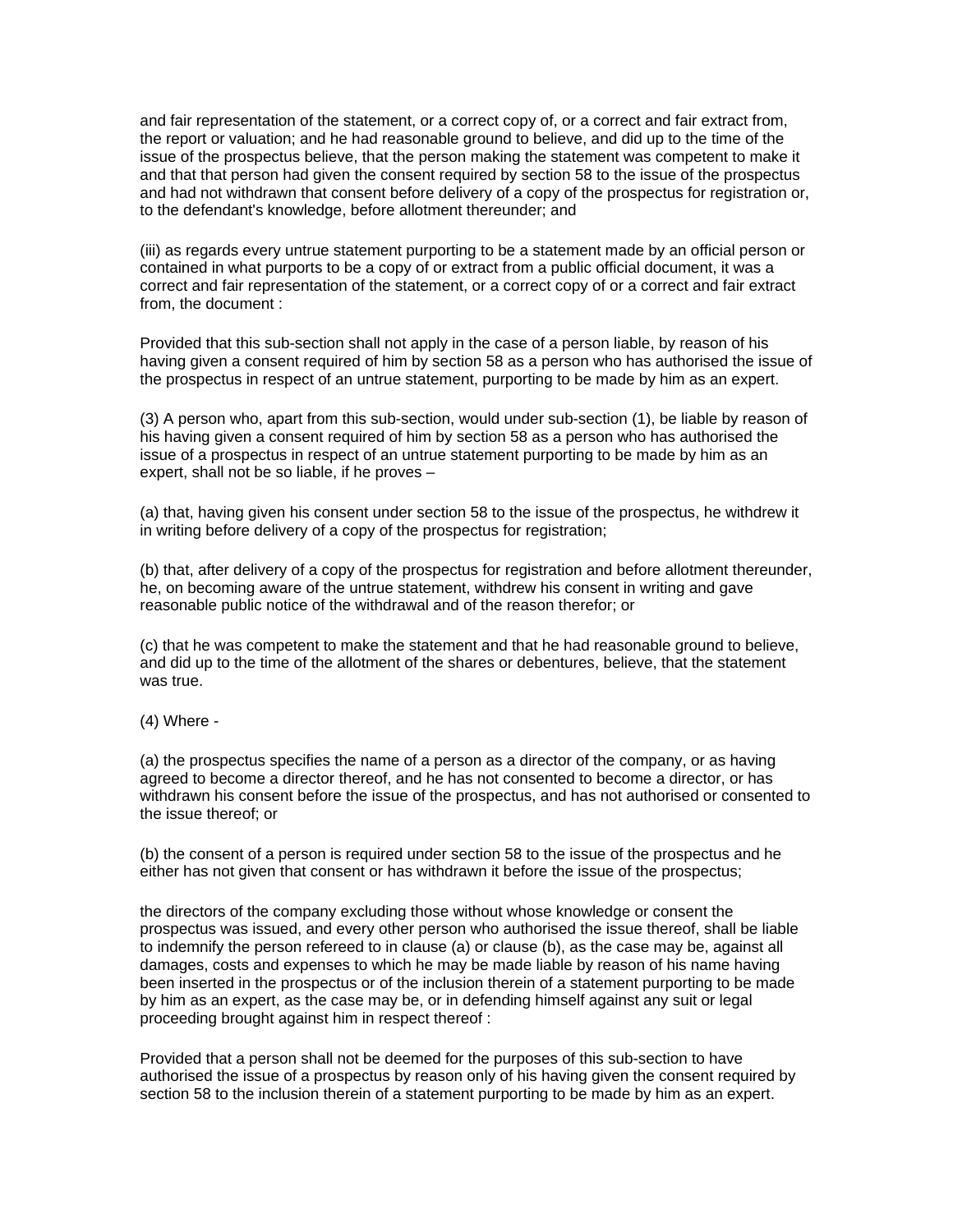(5) Every person who, becomes liable to make any payment by virtue of this section, may recover contribution, as in cases of contract, from any other person who, if sued separately, would have been liable to make the same payment, unless of former person was, and the latter person was not, guilty of fraudulent misrepresentation.

(6) For the purposes of this section -

(a) the expression "promoter" means a promoter who was a party to the preparation of the prospectus or of the portion thereof containing the untrue statement, but does not include any person by reason of his acting in a professional capacity for persons engaged in procuring the formation of the company; and

(b) the expression "expert" has the same meaning as in section 58.

Section 63

CRIMINAL LIABILITY FOR MIS-STATEMENTS IN PROSPECTUS.

(1) Where a prospectus issued after the commencement of this Act includes any untrue statement, every person who authorised the issue of the prospectus shall be punishable with imprisonment for a term which may extend to two years, or with fine which may extend to five thousand rupees, or with both, unless he proves either that the statement was immaterial or that he had reasonable ground to believe, and did up to the time of the issue of the prospectus believe, that the statement was true.

(2) A person shall not be deemed for the purpose of this section to have authorised the issue of a prospectus by reason only of his having given -

(a) the consent required by section 58 to the inclusion therein of a statement purporting to be made by him as an expert, or

(b) the consent required by sub-section (3) of section 60.

Section 64

## DOCUMENT CONTAINING OFFER OF SHARES OR DEBENTURES FOR SALE TO BE DEEMED PROSPECTUS.

(1) Where a company allots or agrees to allot any shares in or debentures of the company with a view to all or any of those shares or debentures being offered for sale to the public, any document by which the offer for sale to the public is made shall, for all purposes, be deemed to be a prospectus issued by the company; and all enactment and rules of law as to the contents of prospectuses and as to liability in respect of statements in and omissions from prospectuses, or otherwise relating to prospectuses, shall apply with the modifications specified in sub-section (3), (4) and (5), and have effect accordingly, as if the shares or debentures had been offered to the public for subscription and as if person accepting the offer in respect of any shares or debentures were subscribers for those shares or debentures, but without prejudice to the liability, if any, of the persons by whom the offer is made in respect of mis-statements contained in the document or otherwise in respect thereof.

(2) For the purposes of this Act, it shall, unless the contrary is proved, be evidence that an allotment of, or an agreement to allot, shares or debentures was made with a view to the shares or debentures being offered for sale to the public if it is shown -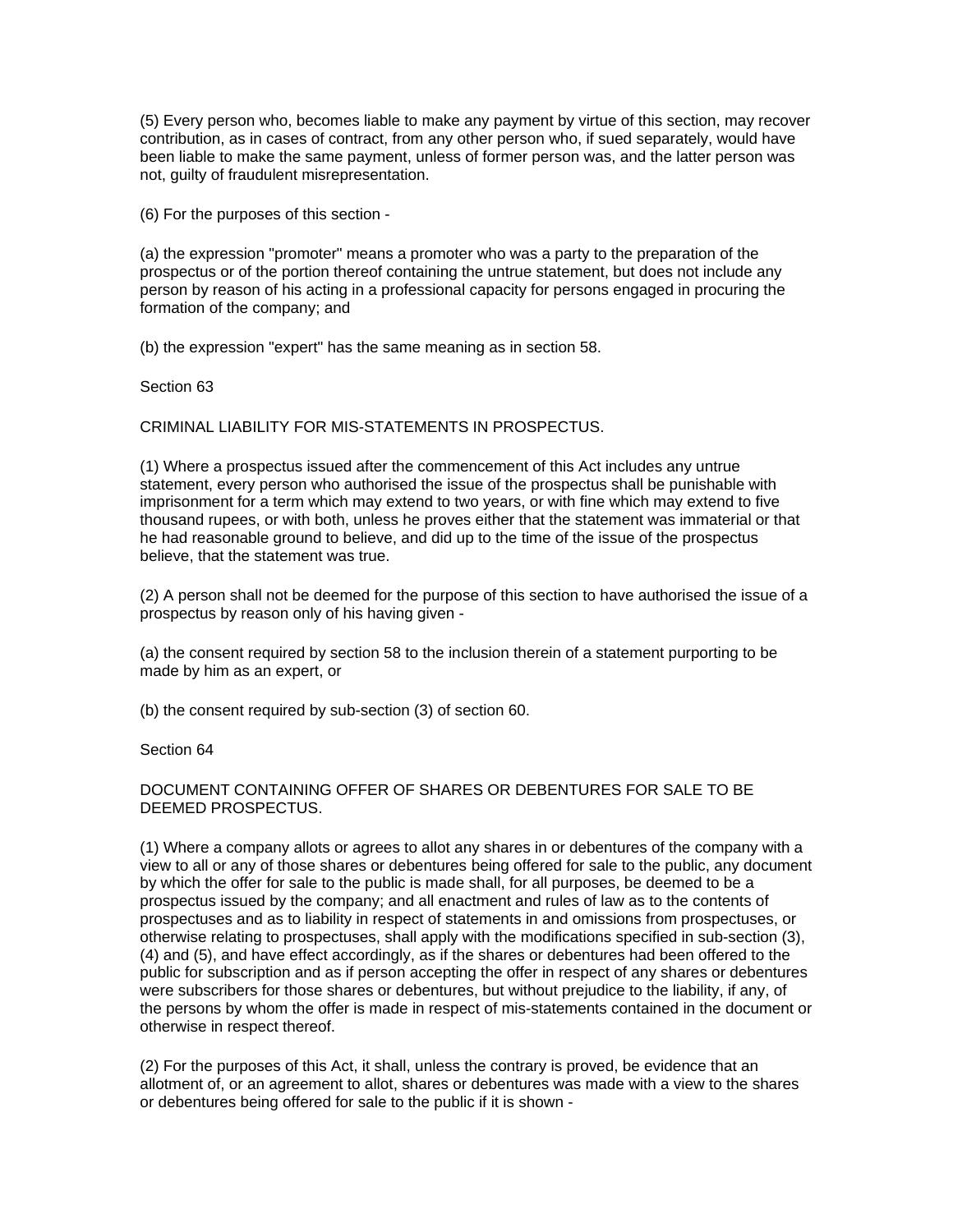(a) that an offer of the shares or debentures or of any of them for sale to the public was made within six months after the allotment or agreement to allot; or

(b) that at the date when the offer was made, the whole consideration to be received by the company in respect of the shares or debentures had not been received by it.

(3) Section 56 as applied by this section shall have effect as if it required a prospectus to state in addition to the matters required by that section to be stated in a prospectus -

(a) the net amount of the consideration received or to be received by the company in respect of the shares or debentures to which the offer relates; and

(b) the place and time at which the contract under which the said shares or debentures have been or are to be allotted may be inspected.

(4) Section 60 as applied by this section shall have effect as if the persons making the offer were persons named in a prospectus as directors of a company.

(5) Where a person making an offer to which this section relates is a company or a firm, it shall be sufficient if the document referred to in sub-section (1) is signed on behalf of the company or firm by two directors of the company or by not less that one-half of the partners in the firm, as the case may be; and any such director or partner may sign by his agent authorised in writing.

Section 65

INTERPRETATION OF PROVISION RELATING TO PROSPECTUSES.

(1) For the purposes of the foregoing provisions of this Part -

(a) a statement included in a prospectus shall be deemed to be untrue, if the statement is misleading in the form and context in which it is included; and

(b) where the omission from a prospectus of any matter is calculated to mislead, the prospectus shall be deemed, in respect of such omission, to be a prospectus in which an untrue statement in included.

(2) For the purposes of sections 61, 62 and 63 and clause (a) of sub-section (1) of this section, the expression "included" when used with reference to a prospectus, means included in the prospectus itself or contained in any report or memorandum appearing on the face thereof or by reference incorporated therein or issued therewith.

Section 66

NEWSPAPER ADVERTISEMENTS OF PROSPECTUS.

Where any prospectus is published as a newspaper advertisement, it shall not be necessary in the advertisement to specify the contents of the memorandum or the signatories thereto, or the number of shares subscribed for by them.

Section 67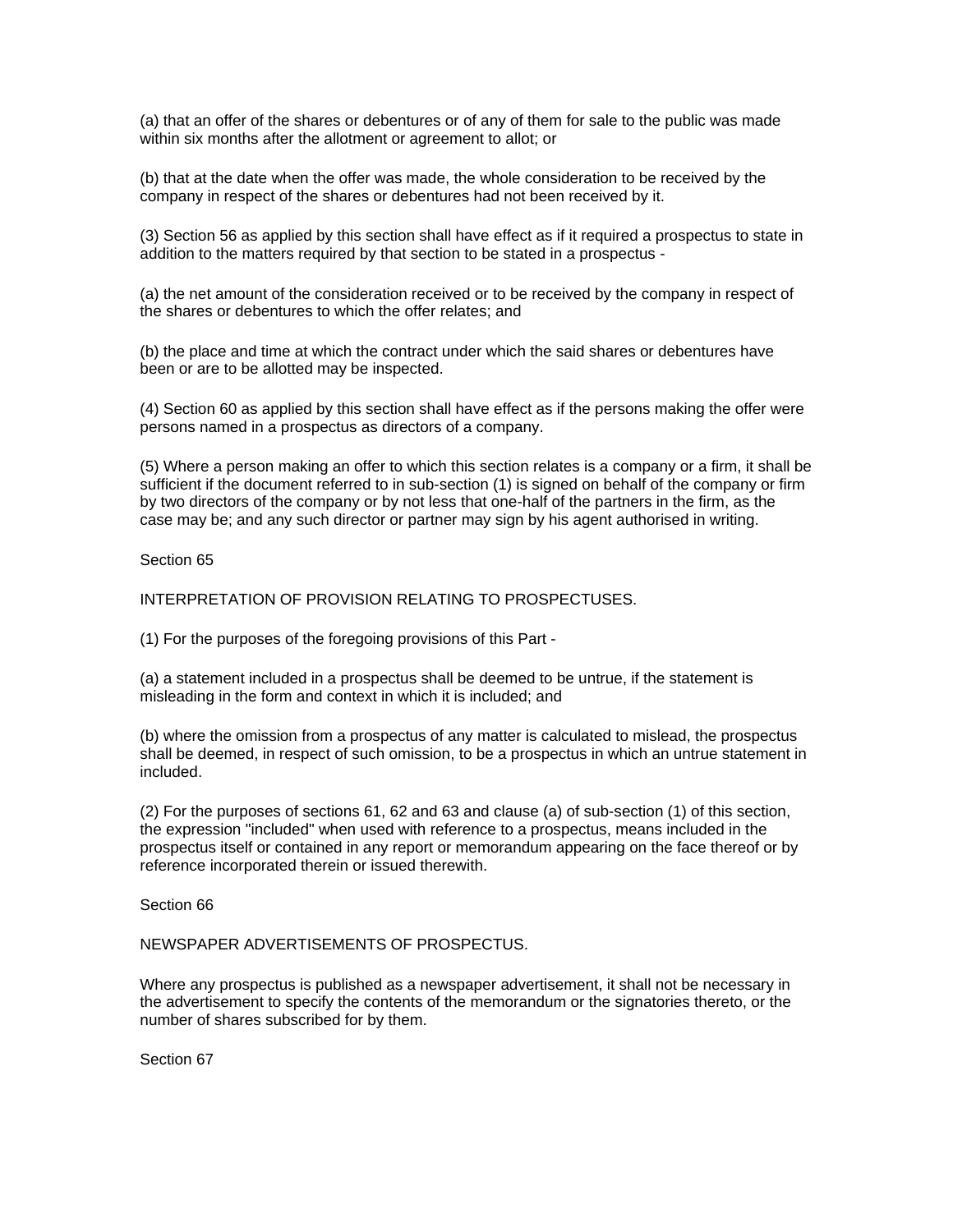# CONSTRUCTION OF REFERENCES TO OFFERING SHARES OR DEBENTURES TO THE PUBLIC, ETC.

(1) Any reference in this Act or in the articles of a company to offering shares or debentures to the public shall, subject to any provision to the contrary contained in this Act and subject also to the provisions of sub-section (3) and (4), be construed as including a reference to offering them to any section of the public, whether selected as members or debentures holders of the company concerned or as clients of the person issuing the prospectus or in any other manner.

(2) Any reference in this Act or in the articles of a company to invitations to the public to subscribe for shares or debentures shall, subject as aforesaid, be construed as including a reference to invitations to subscribe for them extended to any section of the public, whether selected as members or debenture holders of the company concerned or as clients of the person issuing the prospectus or in any other manner.

(3) No offer or invitation shall be treated as made to the public by virtue of sub-section (1) or subsection (2), as the case may be, if the offer or invitation can properly be regarded, in all the circumstances -

(a) as not being calculated to result, directly or indirectly, in the shares or debentures becoming available for subscription or purchase by persons other than those receiving the offer or invitation; or

(b) otherwise as being a domestic concern of the persons making and receiving the offer or invitation.

(4) Without prejudice to the generality of sub-section (3), a provision in a company's articles prohibiting invitation to the public to subscribe for the shares or debentures shall not be taken as prohibiting the making to members or debenture holders of an invitation which can properly be regarded in the manner set forth in that sub-section.

(5) The provisions of this Act relating to private companies shall be construed in accordance with the provisions contained in sub-sections (1) to (4).

Section 68

PENALTY FOR FRAUDULENTLY INDUCING PERSONS TO INVEST MONEY 143b .

Any person who, either by knowingly or recklessly making any statement, promise or forecast which is false, deceptive or misleading, or by any dishonest concealment of material facts, induces or attempts to induce another person to enter into, or to offer to enter into -

(a) any agreement for, or with a view to, acquiring, disposing of, subscribing for, or underwriting shares or debentures; or

(b) any agreement the purpose or pretended purpose of which is to secure a profit to any of the parties from the yield of shares or debentures, or by reference to fluctuations in the value of shares or debentures;

shall be punishable with imprisonment for a term which may extend to five years, or with the fine which may extend to ten thousand rupees, or with both.

Section 68A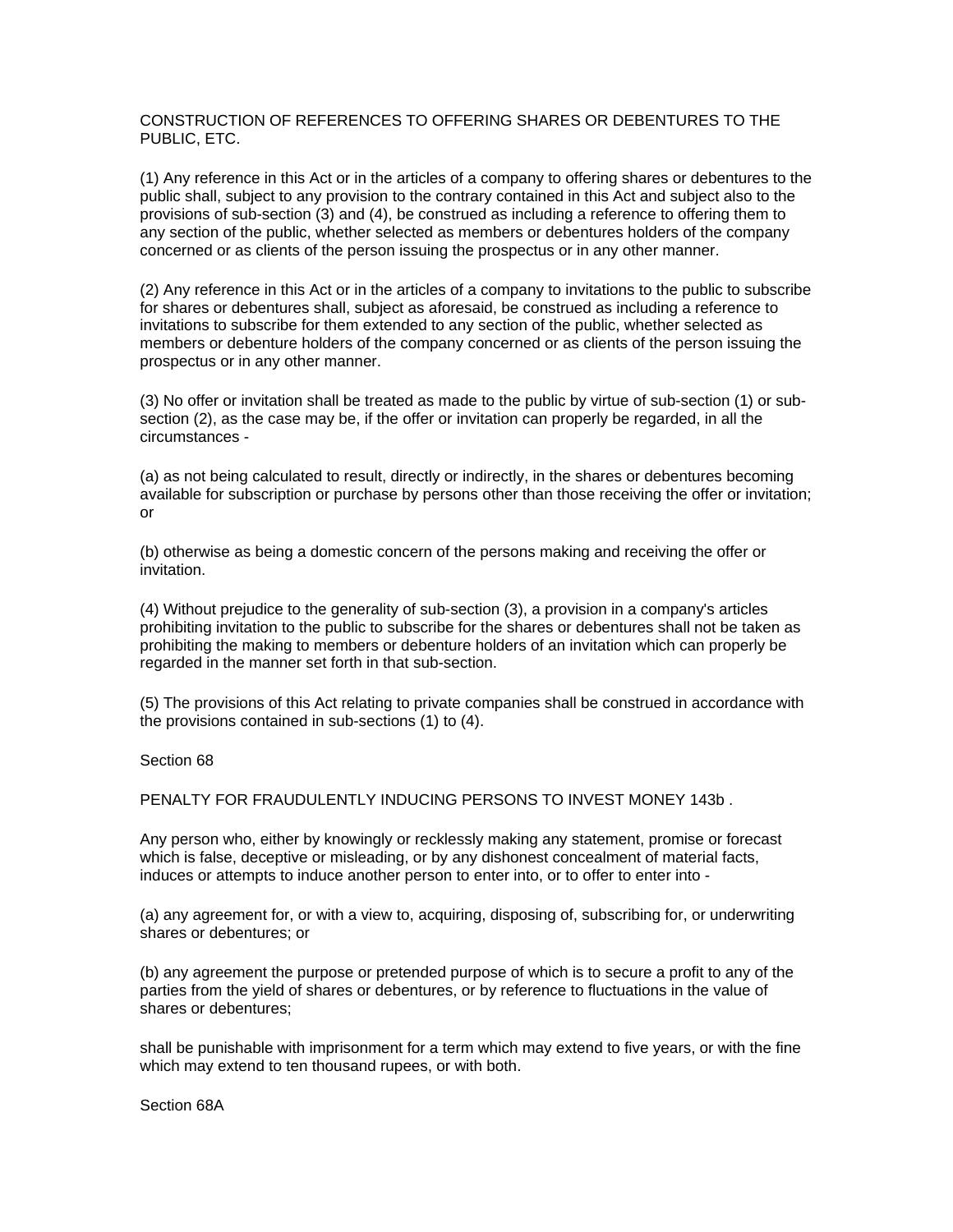# PERSONATION FOR ACQUISITION, ETC., OF SHARES.

(1) Any person who -

(a) makes in a fictitious name an application to a company for acquiring, or subscribing for, any shares therein, or

(b) otherwise induces a company to allot, or register any transfer of shares therein to him, or any other person in a fictitious name,

shall be punishable with imprisonment for a term which may extend to five years.

(2) The provisions of sub-section (1) shall be prominently reproduced in every prospectus issued by the company and in every form of application for shares which is issued by the company to any person.

Section 69

## PROHIBITION OF ALLOTMENT UNLESS MINIMUM SUBSCRIPTION RECEIVED.

(1) No allotment shall be made of any share capital of a company offered to the public for subscription, unless the amount in the prospectus as the minimum amount, which, in the opinion of the Board of directors, must be raised by the issue of share capital in order to provide for the matters specified in clause 5 of Schedule II has been subscribed, and the sum payable on application for the amount so stated has been paid to and received by the company, whether in cash or by a cheque or other instrument which has been paid.

(2) The amount so stated in the prospectus shall be reckoned exclusively of any amount payable otherwise than in money, and is in this Act referred to as "the minimum subscription".

(3) The amount payable on application on each share shall not be less than five per cent of the nominal amount of the share.

(4) All moneys received from applicants for shares shall be deposited and kept deposited in a Scheduled Bank -

(a) until the certificate to commence business is obtained under the section, or

(b) where such certificate has already been obtained, until the entire amount payable on applications for shares in respect of the minimum subscription has been received by the company,

and where such amount has not been received by the company within the time on the expiry of which the moneys received from the applicants for shares are required to be repaid without interest under sub-section (5), all moneys received from applicants for shares shall be returned in accordance with the provisions of that sub-section.

In the event of any contravention of the provisions of this sub-section, every promoter, director or other person who is knowingly responsible for such contravention shall be punishable with fine which may extend to five thousand rupees.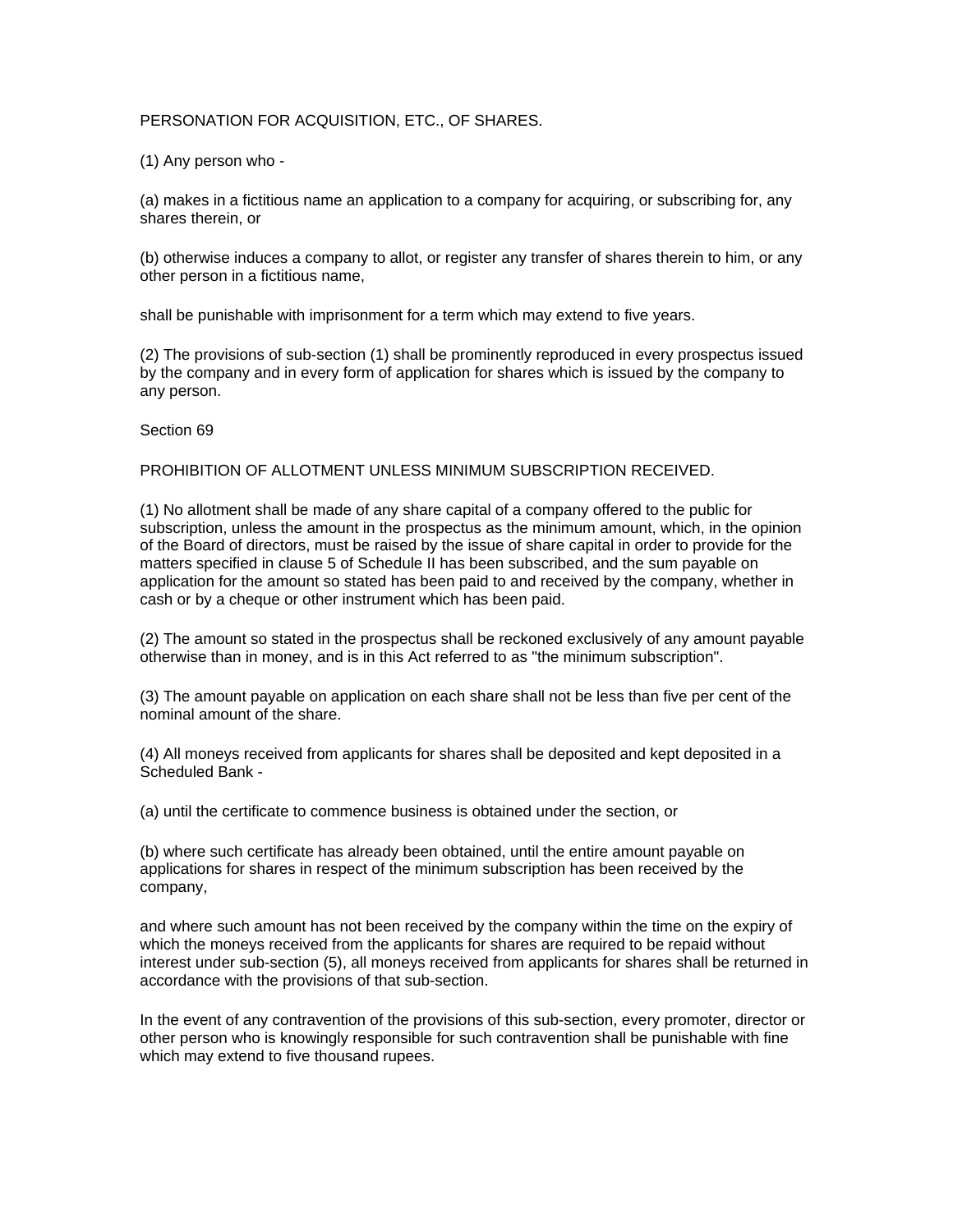(5) If the conditions aforesaid have not been complied with on the expiry of one hundred and twenty days after the first issue of the prospectus, all moneys received from applicants for shares shall be forthwith repaid to them without interest; and if any such money is not so repaid within one hundred and thirty days after the issue of the prospectus, the directors, of the company shall be jointly and severally liable to repay that money with interest at the rate of six per cent per annum from the expiry of the one hundred and thirtieth day :

Provided that a director shall not be so liable if he proves that the default in the repayment of the money was not due to any misconduct or negligence on his part.

(6) Any condition purporting to require or bind any applicant for shares to waive compliance the any requirement of this section shall be void.

(7) This section, except sub-section (3) thereof, shall not apply in relation to any allotment of shares subsequent to the first allotment of shares offered to the public for subscription.

#### Section 70

# PROHIBITION OF ALLOTMENT IN CERTAIN CASES UNLESS STATEMENT IN LIEU OF PROSPECTUS DELIVERED TO REGISTRAR.

(1) A company having a share capital, which does not issue prospectus on or with reference to its formation, or which has issued such a prospectus but has not proceeded to allot any of the shares offered to the public for subscription, shall not allot any of its shares or debentures unless at least three day before the first allotment of either shares or debentures, there has been delivered to the Registrar for registration a statement in lieu of prospectus signed by every person who is named therein as a director or proposed director of the company or by his agent authorised in writing, in the form and containing the particulars set out in Part I of Schedule III and, in the cases mentioned in Part II of that Schedule, setting out reports specified therein, and the said Parts I and II shall have effect subject to the provisions contained in Part III of that Schedule.

(2) Every statement in lieu of prospectus delivered under sub-section (1), shall, where the persons making any such report as aforesaid have made therein, or have without giving the reason indicated therein, any such adjustments as are mentioned in clause 5 of Schedule III, have endorsed thereon or attached thereto a written statement signed by those persons, setting out the adjustments and giving the reasons thereof.

(3) This section shall not apply to a private company.

(4) If a company acts in contravention of sub-section (1) or (2), the company, and every director of the company who wilfully authorises or permits the contravention, shall be punishable with fine which may extend to one thousand rupees.

(5) Where a statement in lieu of prospectus delivered to the Registrar under sub-section (1) includes any untrue statement, any person who authorised the delivery of the statement in lieu of prospectus for registration shall be punishable with imprisonment for a term which may extend to two years or with fine which may extend to five thousand rupees or with both, unless he proves either that the statement was immaterial or that he had reasonable ground to believe, and did up to the time of the delivery for registration of the statement in lieu of prospectus believe, that the statement was true.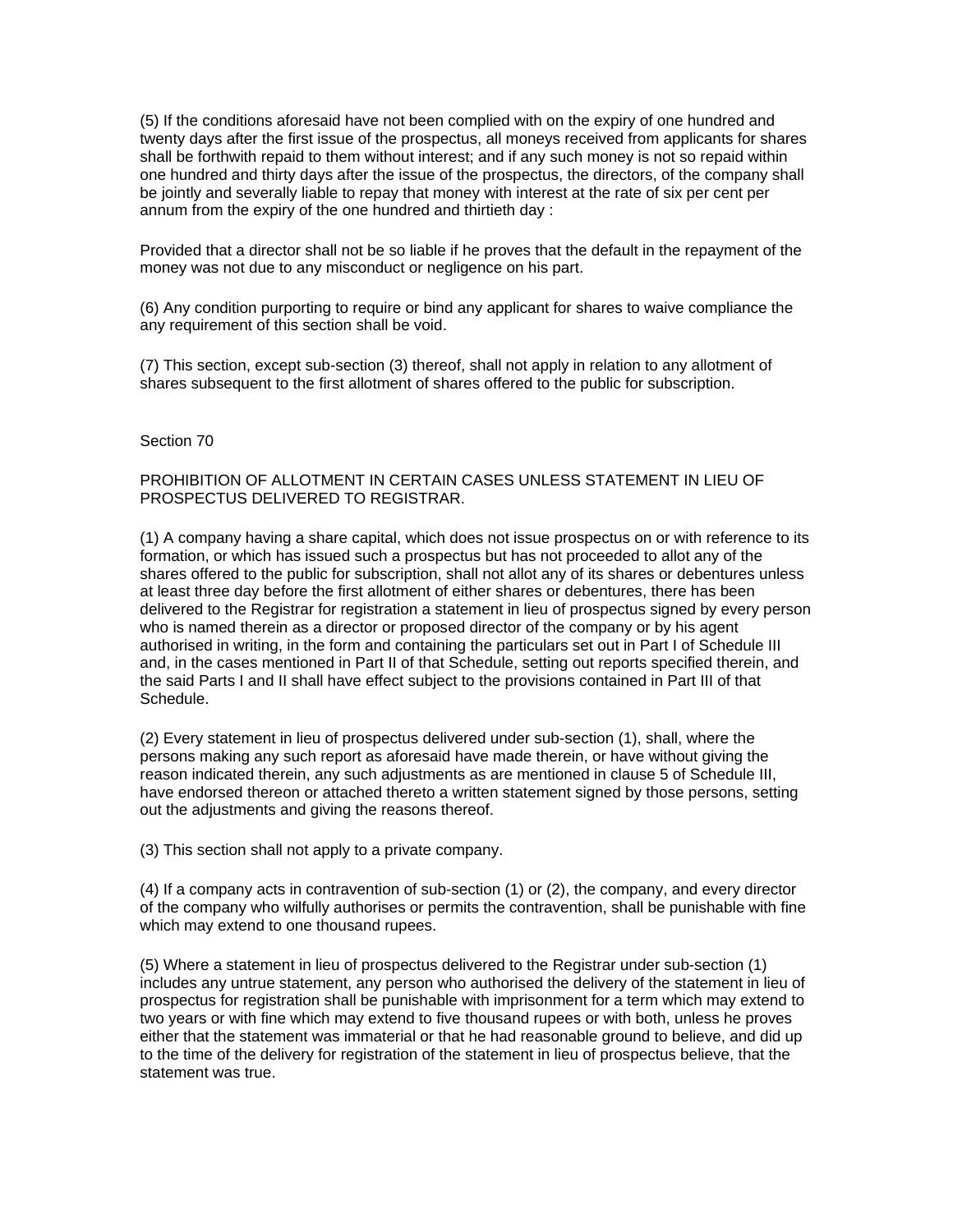(6) For the purposes of this section -

(a) a statement included in a statement in lieu of prospectus shall be deemed to be untrue if it is misleading in the form and context in which it is included; and

(b) where the omission from a statement in lieu of prospectus of any matter is calculated to mislead, the statement in lieu of prospectus shall be deemed, in respect of such omission, to be a statement in lieu of prospectus in which an untrue statement is included.

(7) For the purposes of sub-section (5) and clause (a) of sub-section (6), the expression "included", when used with reference to a statement in lieu of prospectus, means included in the statement in lieu of prospectus itself or contained in any report or memorandum appearing on the face thereof, or by reference incorporated therein, or issued therewith.

Section 71

EFFECT OF IRREGULAR ALLOTMENT.

(1) An allotment made by a company to an applicant in contravention of the provisions of section 69 or 70 shall be voidable at the instance of the applicant -

(a) within two months after the holding of the statutory meeting of the company, and not later, or

(b) in any case where the company is not required to hold a statutory meeting or where the allotment is made after the holding of the statutory meeting, within two months after the date of the allotment, and not later.

(2) The allotment shall be voidable as aforesaid, notwithstanding that the company is in course of being wound up.

(3) If any director of a company knowingly contravenes, or wilfully authorises or permits the contravention of, any of the provisions of section 69 or 70 with respect of allotment, he shall be liable to compensate the company and the allotment respectively for any loss, damages or costs which the company or the allottee may have sustained or incurred thereby :

Provided that proceedings to recover any such loss, damages or costs shall not be commenced after the expiration of two years from the date of the allotment.

Section 72

APPLICATIONS FOR, AND ALLOTMENT OF, SHARES AND DEBENTURES.

(1) (a) No allotment shall be made of any shares in or debentures of a company in pursuance of a prospectus issued generally, and no proceedings shall be taken on the applications made in pursuance of a prospectus so issued, until the beginning of the fifth day after that on which the prospectus is first so issued or such later time, if any, as may be specified in the prospectus :

Provided that where, after a prospectus is first issued generally, a public notice is given by some person responsible under section 62 for the prospectus which has the effect of excluding, limiting or diminishing his responsibility, no allotment shall be made until the beginning of the fifth day after that on which such public notice is first given.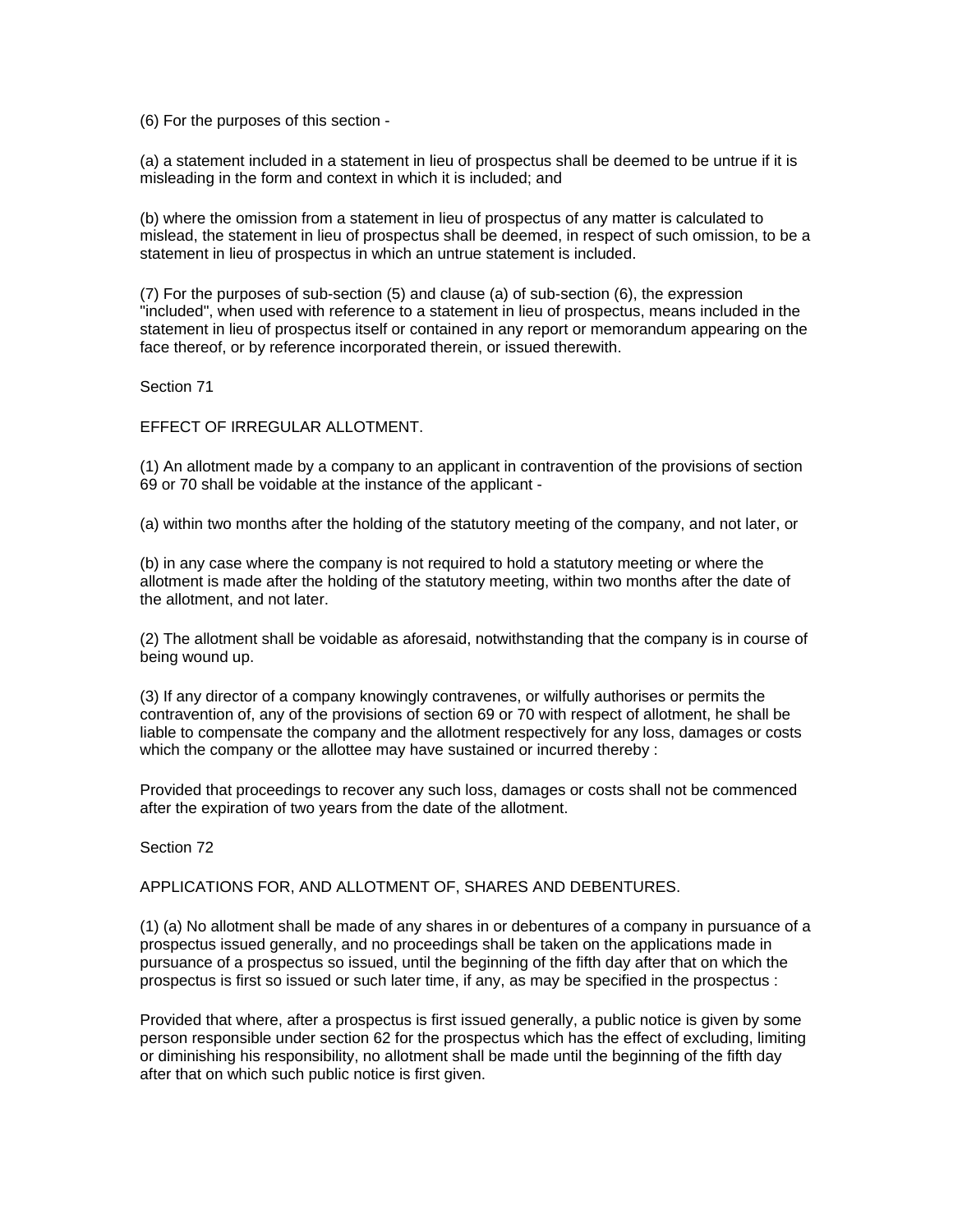(b) Nothing in the foregoing provision shall be deemed to exclude, limit or diminish any liability that might be incurred in the case referred to therein under the general law or this Act.

(c) The beginning of the fifth day or such later time as is mentioned in the first paragraph of clause (a), or the beginning of the fifth day mentioned in the second paragraph of that clause, as the case may be, is hereinafter in this Act referred to as "the time of the opening of the subscription lists".

(2) In sub-section (1), the reference to the day on which the prospectus is first issued generally shall be construed as referring to the day on which it is first so issued as a newspaper advertisement :

Provided that, if it is not so issued as a newspaper advertisement before the fifth day after that on which it is first so issued in any other manner, the said reference shall be construed as referring to the day on which it is first so issued in any manner.

(3) The validity of an allotment shall not be affected by any contravention of the foregoing provisions of this section; but, in the event of any such contravention, the company, and every officer of the company who is in default, shall be punishable with fine which may extend to five thousand rupees.

(4) In the application of this section to a prospectus offering shares or debentures for sale, subsections (1) to (3) shall have effect with the substitution of references to sale for references to allotment, and with the substitution for the reference to the company and every officer of the company who is in default of a reference to any person by or through whom the offer is made and who is knowingly guilty of, or wilfully authorises or permits, the contravention.

(5) An application for shares in, or debentures of, a company, which is made in pursuance of a prospectus issued generally shall not be revocable until after the expiration of the fifth day after the time of the opening of the subscription lists, or the giving, before the expiry of the said fifth day by some person responsible under section 62 for the prospectus, of a public notice having the effect under that section of excluding, limiting or diminishing the responsibility of the person giving it.

Section 73

ALLOTMENT OF SHARES AND DEBENTURES TO BE DEALT IN ON STOCK EXCHANGE.

(1) Every company intending to offer shares or debentures to the public for subscription by the issue of a prospectus shall, before such issue, make an application to one or more recognised stock exchanges for permission for the shares or debentures intending to be so offered to be dealt with in the stock exchange or each such stock exchange.

(1A)Where a prospectus, whether issued generally or not, states that an application under subsection (1) has been made for permission for the shares or debentures offered thereby to be dealt in one or more recognized stock exchanges, such prospectus shall state the name of the stock exchange or, as the case may be, each such stock exchange, and any allotment made on an application in pursuance of such prospectus shall, whenever made, be void, if the permission has not been granted by the stock exchange or each such stock exchange, as the case may be, before the expiry of ten weeks from the date of the closing of the subscription lists :

Provided that where an appeal against the decision of any recognized stock exchange refusing permission for the shares or debentures to be dealt in on that stock exchange has been preferred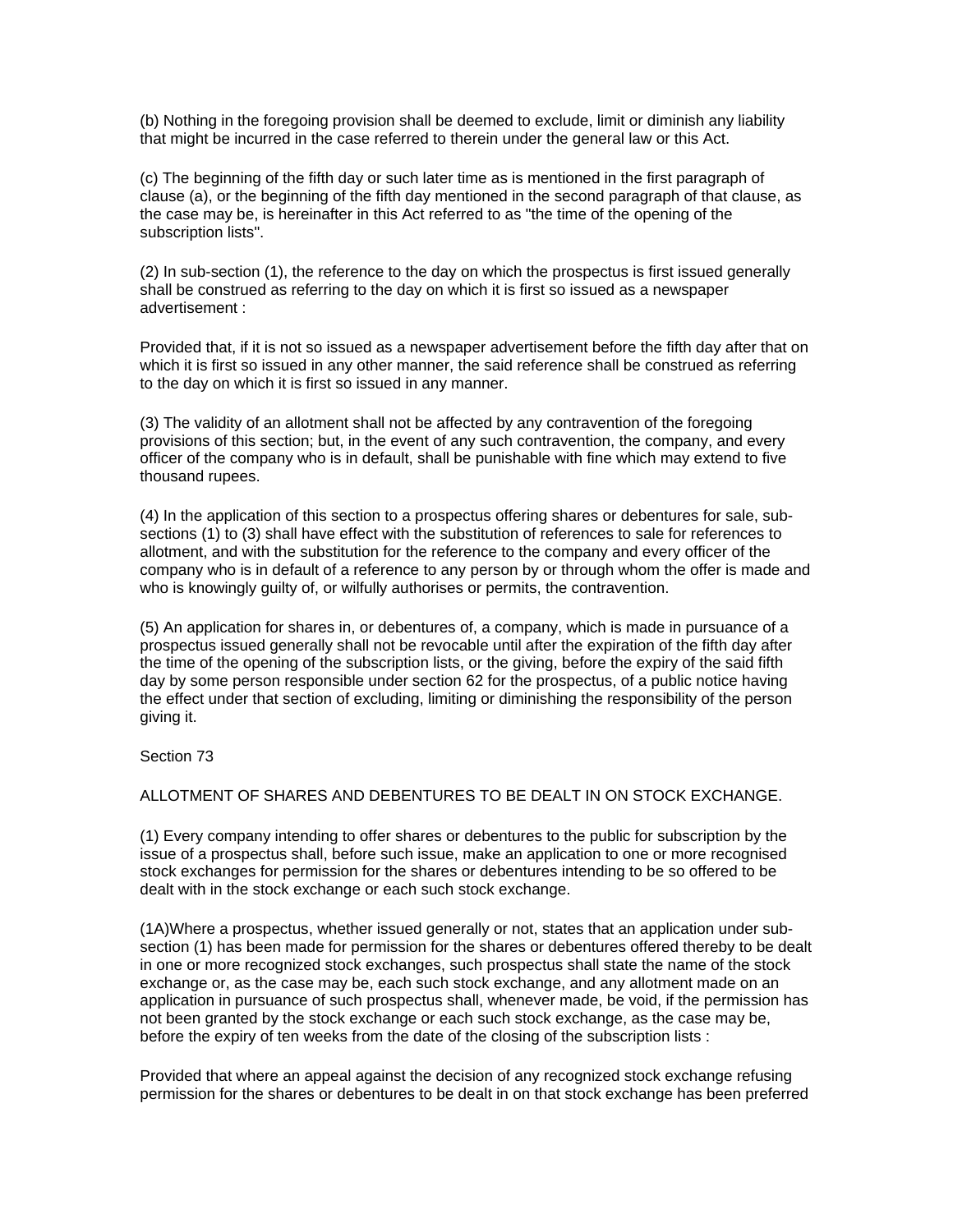under section 22 of the Securities Contracts (Regulation) Act, 1956 (42 of 1956), such allotment shall not be void until the dismissal of the appeal.

(2) Where the permission has not been applied under sub-section (1), or, such permission having been applied for, has not been granted as aforesaid, the company shall forthwith repay without interest all moneys received from applicants in pursuance of the prospectus, and, if any such money is not repaid within eight days after the company becomes liable to repay it, the company and every director of the company who is an officer in default shall, on and from the expiry of the eighth day, be jointly and severally liable to repay that money with interest at such rate, not less than four percent and not more than fifteen per cent. as may be prescribed, having regard to the length of the period of delay in making the repayment of such money.

(2A) Where permission has been granted by the recognised stock exchange or stock exchanges for dealing in any shares or debentures in such stock exchange or each such stock exchange and the moneys received from applicants for shares or debentures are in excess of the aggregate of the application moneys relating to the shares or debentures in respect of which allotments have been made, the company shall repay the moneys to the extent of such excess forthwith without interest, and if such money is not repaid within eight days, from the day the company becomes liable to pay it, the company and every director of the company who is an officer in default shall, on and from the expiry of the eighth day, be jointly and severally liable to repay that money with interest at such rate, not less than four per cent. and not more than fifteen per cent. as may be prescribed having regard to the length of the period of delay in making the repayment of such money.

(2B) If default is made in complying with the provisions of sub-section (2A), the company and every officer of the company who is in default shall be punishable with fine which may extend to five thousand rupees, and where repayment is not made within six months from the expiry of the eighth day, also with imprisonment for a term which may extend to one year.

(3) All moneys received as aforesaid shall be kept in a separate bank account maintained with a Scheduled Bank until the permission has been granted, or where an appeal has been preferred against the refusal to grant such permission, until the disposal of the appeal, and the money standing in such separate account shall, where the permission has not been applied for as aforesaid or has not been granted, be repaid within the time and in the manner specified in subsection (2), and if default is made in complying with this sub-section, the company, and every officer of the company who is in default, shall be punishable with fine, which may extend to five thousand rupees.

(3A) Moneys standing to the credit of the separate bank account referred to in sub-section (3) shall not be utilised for any purpose other than the following purposes, namely :-

(a) adjustment against allotment of shares, where the shares have been permitted to be dealt in on the stock exchanger or each stock exchange specified in the prospectus; or

(b) repayment of moneys received from applicants in pursuance of the prospectus, where shares have not been permitted to be dealt in on the stock exchanger or each stock exchange specified in the prospectus, as the case may be, or, where the company is for any other reason unable to make the allotment of share.

(4) Any condition purporting to require or bind any applicant for shares or debentures to waive compliance with any of the requirements of this section shall be void.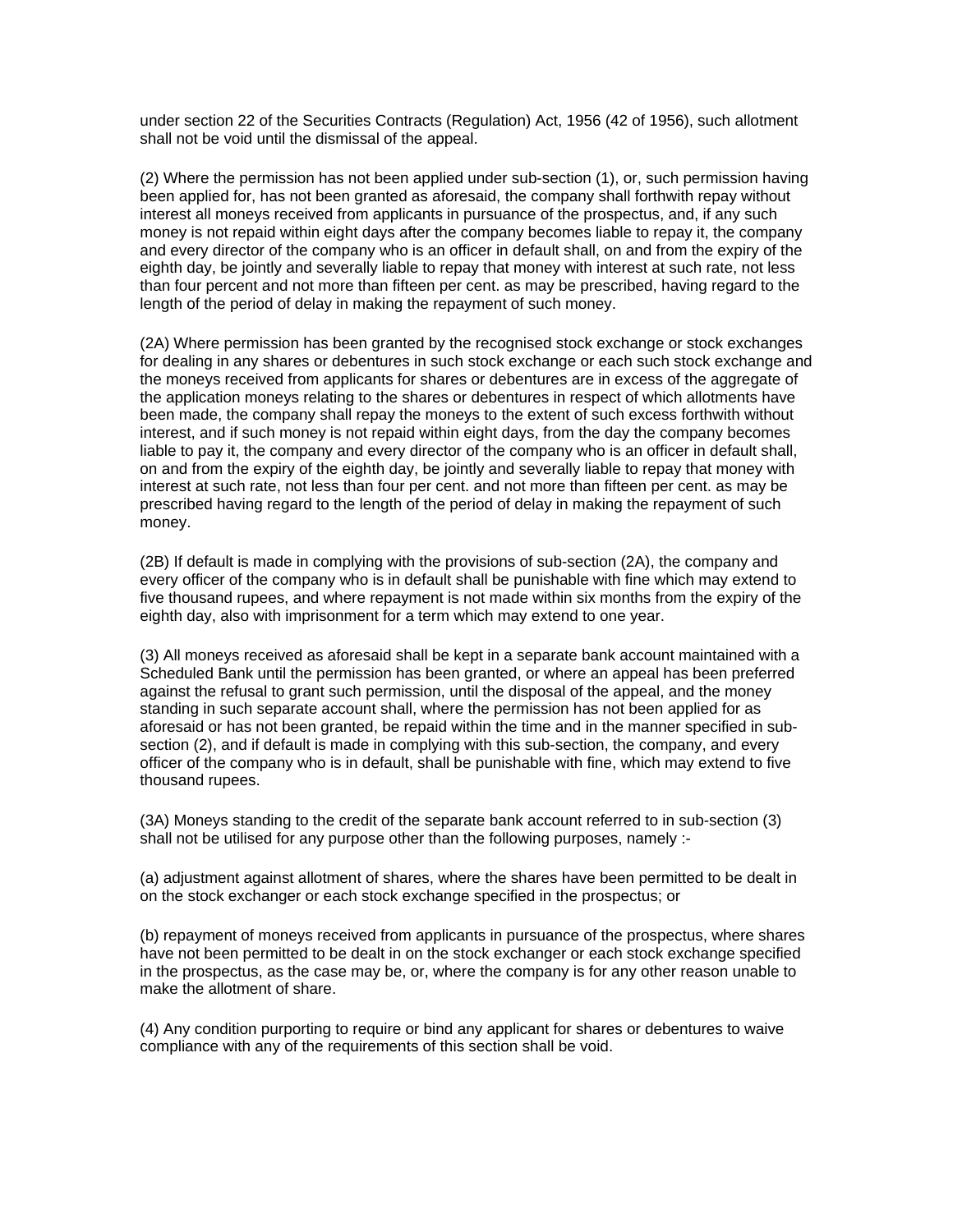(5) For the purposes of this section, it shall be deemed that permission has not been granted if the application for permission, where made, has not been disposed of within the time specified in sub-section (1).

(6) This section shall have effect -

(a) in relation to any shares or debentures agreed to be taken by a person underwriting an offer thereof by a prospectus, as if he had applied therefor in pursuance of the prospectus; and

(b) in relation to a prospectus offering shares for sale, with the following modifications, namely, -

(i) references to sale shall be substituted for references to allotment;

(ii) the persons by whom the offer is made, and not the company, shall be liable under subsection (2) to repay money received from applicants, and references to the company's liability under that sub-section shall be construed accordingly; and

(iii) for the reference in sub-section (3) to the company and every officer of the company who is in default, there shall be substituted a reference to any person by or through whom the offer is made and who is knowingly guilty of, or wilfully authorises or permits, the default.

(7) No prospectus shall state that application has been made for permission for the shares or debentures offered thereby to be dealt in on any stock exchange, unless it is a recognised stock exchange.

Section 74

MANNER OF RECKONING FIFTH, EIGHTH AND TENTH DAYS IN SECTIONS 72 AND 73.

In reckoning for the purposes of sections 72 and 73, the fifth day, or the eighth day after another day, any intervening day which is a public holiday under the Negotiable Instruments Act, 1881 (26 of 1881), shall be disregarded, and if the fifth, or eighth day (as so reckoned) is itself such a public holiday, there shall for the said purposes be substituted the first day thereafter which is not such a holiday.

Section 75

RETURN AS TO ALLOTMENTS.

(1) Whenever a company having a share capital makes any allotment of its shares, the company shall, within thirty days thereafter, -

(a) file with the Registrar a return of the allotments, stating the number and nominal amount of the shares comprised in the allotment, the names, addresses and occupations of the allottees, and the amount, if any, paid or due and payable on each share :

Provided that the company shall not show in such return any shares as having been allotted for cash if cash has not actually been received in respect of such allotment;

(b) in the case of shares (not being bonus shares) allotted as fully or partly paid-up otherwise than in cash, produce for the inspection and examination of the Registrar a contract in writing constituting the tile of the allottee to the allotment together with any contract of sale, or a contract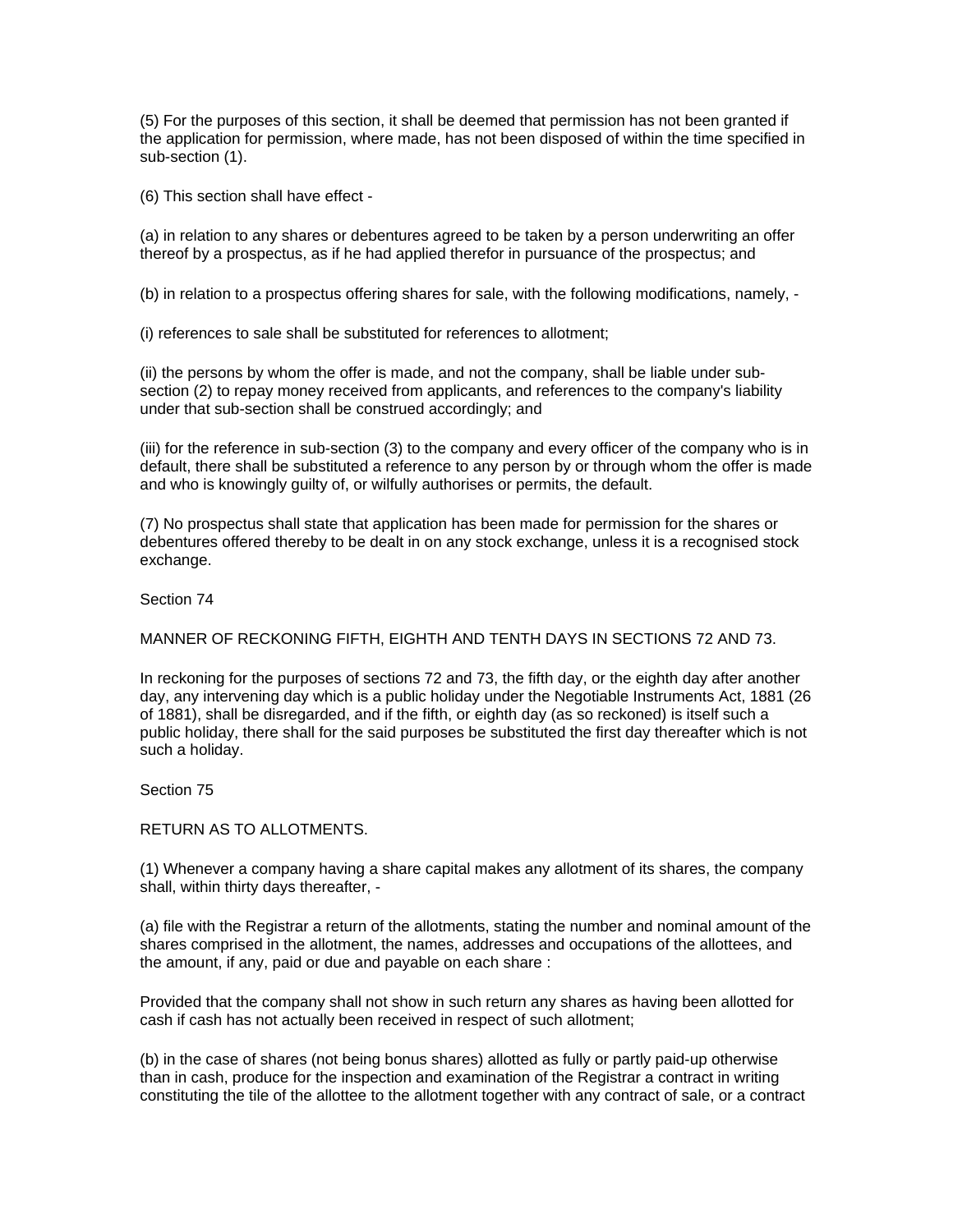for services or other consideration in respect of which that allotment was made, such contracts being duly stamped, and file with the Registrar copies verified in the prescribed manner of all such contracts and a return stating the number and nominal amount of shares so allotted, the extent to which they are to be treated as paid up, and the consideration for which they have been allotted; and

(c) file with the Registrar -

(i) in the case of bonus shares, a return stating the number and nominal amount of such shares comprised in the allotment and the names, addresses and occupations of the allottees and a copy of the resolution authorising the issue of such shares;

(ii) in the case of issue of shares at a discount, a copy of the resolution passed by the company authorising such issue together with a copy of the order of the Court sanctioning the issue and where the maximum rate of discount exceeds ten per cent. a copy of the order of the Central Government permitting the issue at the higher percentage.

(2) Where a contract such as in mentioned in clause (b) of sub-section (1) is not reduced to writing, the company shall, within thirty days after the allotment, file with the Registrar the prescribed particulars of the contract stamped with the same stamp duty as would have been payable if the contract had been reduced to writing; and those particulars shall be deemed to be an instrument within the meaning of the Indian Stamp Act, 1899 (2 of 1899), and the Registrar may, as a condition of filing the particulars, require that the duty payable thereon be adjudicated under section 31 of that Act.

(3) If the Registrar is satisfied that in the circumstances of any particular case the period ofthirty days specified in sub-sections (1) and (2) for compliance with the requirements of this section is or was inadequate, he may, on application made in that behalf by the company, whether before or after the expiry of the said period, extend that period as he thinks fit ; and if he does so, the provisions of sub-sections (1) and (2) shall have effect in that particular case as if for the said period of thirty days the extended period allowed by the Registrar were substituted.

(4) If default is made in complying with this section, every officer of the company who is in default shall be punishable with fine which may extend to five hundred rupees for every day during which the default continues :

Provided that in case of contravention of the proviso to clause (a) of sub-section (1), every such officer, and every promoter of the company who is guilty of the contravention shall be punishable with fine which may extend to five thousand rupees.

(5) Nothing in this section shall apply to the issue and allotment by a company of shares which under the provisions of its articles were forfeited for non-payment of calls.

Section 76

POWER TO PAY CERTAIN COMMISSION AND PROHIBITION OF PAYMENT OF ALL OTHER COMMISSIONS, DISCOUNTS, ETC.

(1) A company may pay a commission to any person in consideration of -

(a) his subscribing or agreeing to subscribe, whether absolutely or conditionally, for any shares in, or debentures of, the company, or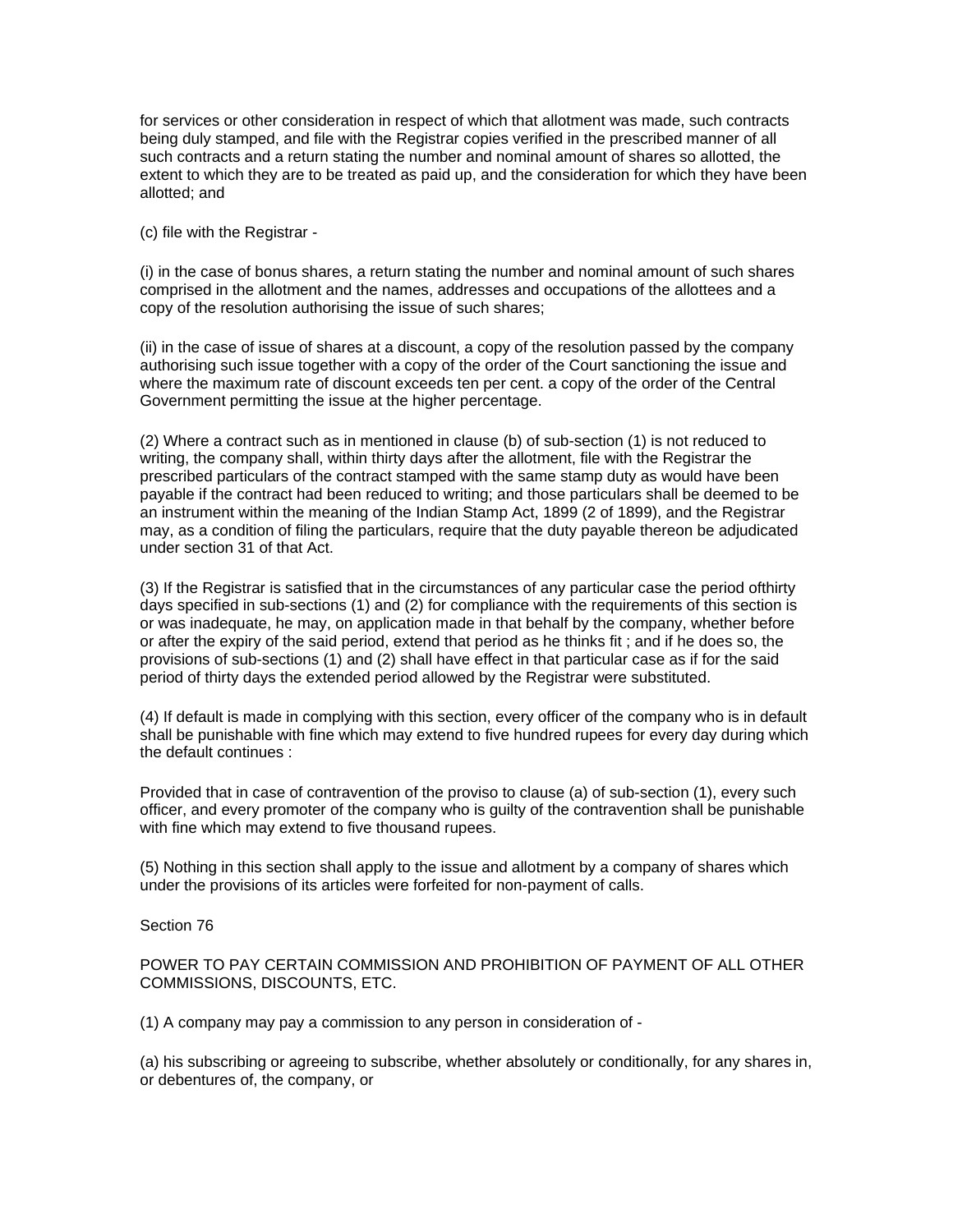(b) his procuring or agreeing to procure subscriptions, whether absolute or conditional, for any shares in, or debentures of, the company, if the following conditions are fulfilled, namely :-

(i) the payment of the commission is authorised by the articles;

(ii) the commission paid or agreed to be paid does not exceed in the case of shares, five per cent of the price at which the shares are issued or the amount or rate authorised by the articles, whichever is less, and in the case of debentures, two and a half per cent of the price at which the debentures are issued or the amount or rate authorised by the articles, whichever is less;

(iii) the amount or rate per cent of the commission paid or agreed to be paid is -

in the case of shares or debentures offered to the public for subscription, disclosed in the prospectus; and

in the case of shares or debentures not offered to the public for subscription, disclosed in the statement in lieu of prospectus, or in a statement in the prescribed form signed in like manner as a statement in lieu of prospectus and filed before the payment of the commission with the Registrar and, where a circular or notice, not being a prospectus inviting subscription for the shares or debentures, is issued, also disclosed in that circular or notice; and

(iv) the number of shares or debentures which persons have agreed for a commission to subscribe absolutely or conditionally is disclosed in the manner aforesaid;

(v) a copy of the contract for the payment of the commission is delivered to the Registrar at the time of delivery of the prospectus or the statement in lieu of prospectus for registration.

(2) Save as aforesaid and save as provided in section 79, no company shall allot any of its shares or debentures or apply any of its moneys, either directly or indirectly, in payment of any commission, discount or allowance, to any person in consideration of -

(a) his subscribing or agreeing to subscribe, whether absolutely or conditionally, for any shares in, or debentures of, the company, or

(b) his procuring or agreeing to procure subscriptions, whether absolute or conditional, for any shares in, or debentures of, the company.

whether the shares, debentures or money be so allotted or applied by being added to the purchase money of any property acquired by the company or to the contract price of any work to be executed for the company, or the money be paid out of the nominal purchase money or contract price, or otherwise.

(3) Nothing in this section shall affect the power of any company to pay such brokerage as it has heretofore been lawful for a company to pay.

(4) A vendor to, promoter of, or other person who receives payment in shares, debentures or money from, a company shall have and shall be deemed always to have had power to apply any part of the shares, debentures or money so received in payment of any commission the payment of which, if made directly by the company, would have been legal under this section.

(4A) For the removal of doubts it is hereby declared that no commission shall be paid under clause (a) of sub-section (1) to any person on shares or debentures which are not offered to the public for subscription :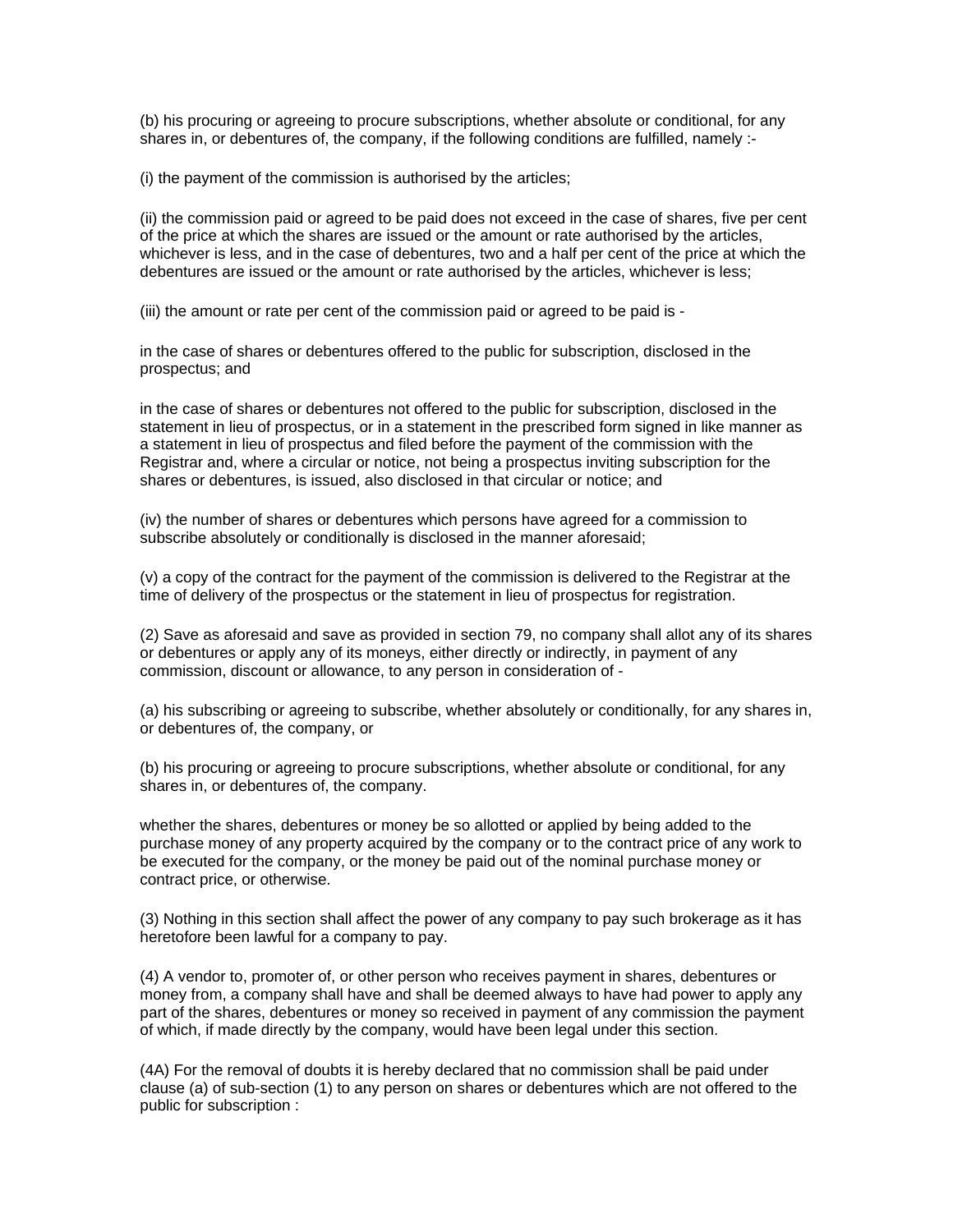Provided that where a person has subscribed or agreed to subscribe under clause (a) of subsection (1) for any shares in, or debentures of, the company and before the issue of the prospectus or statement in lieu thereof any other person or persons has or have subscribed for any or all of those shares or debentures and that fact together with the aggregate amount of commission payable under this section in respect of such subscription is disclosed in such prospectus or statement, then, the company may pay commission, to the first-mentioned person in respect of such subscription.

(5) If default is made in complying with the provisions of this section, the company, and every officer of the company who is in default, shall be punishable with fine which may extend to five hundred rupees.

Section 77

RESTRICTIONS ON PURCHASE BY COMPANY, OR LOANS BY COMPANY FOR PURCHASE, OF ITS OWN OR ITS HOLDING COMPANY'S SHARES.

(1) No company limited by shares, and no company limited by guarantee and having a share capital, shall have power to buy its own shares, unless the consequent reduction of capital is effected and sanctioned in pursuance of sections 100 to 104 or of section 402.

(2) No public company, and no private company which is a subsidiary of a public company, shall give, whether directly or indirectly, and whether by means of a loan, guarantee, the provision of security or otherwise, any financial assistance for the purpose of or in connection with a purchase or subscription made or to be made by any person of or for any shares in the company or in its holding company :

Provided that nothing in this sub-section shall be taken to prohibit -

(a) the lending of money by a banking company in the ordinary course of its business; or

(b) the provision by a company, in accordance with any scheme for the time being in force, of money for the purchase of, or subscription for, fully paid shares in the company or its holding company, being a purchase or subscription by trustees of or for shares to be held by or for the benefit of employees of the company, including any director holding a salaried office or employment in the company; or

(c) the making by a company of loans, within the limit laid down in sub-section (3), to persons (other than directors , or managers) bona fide in the employment of the company with a view to enabling those persons to purchase or subscribe for fully paid shares in the company or its holding company to be held by themselves by way of beneficial ownership.

(3) No loan made to any person in pursuance of clause (c) of the foregoing proviso shall exceed in amount his salary or wages at that time for a period of six months.

(4) If a company acts in contravention of sub-section (1) to (3), the company, and every officer of the company who is in default, shall be punishable with fine which may extend to one thousand rupees.

(5) Nothing in this section shall affect the right of a company to redeem any shares issued under section 80 or under any corresponding provision in any previous companies law.

Section 77A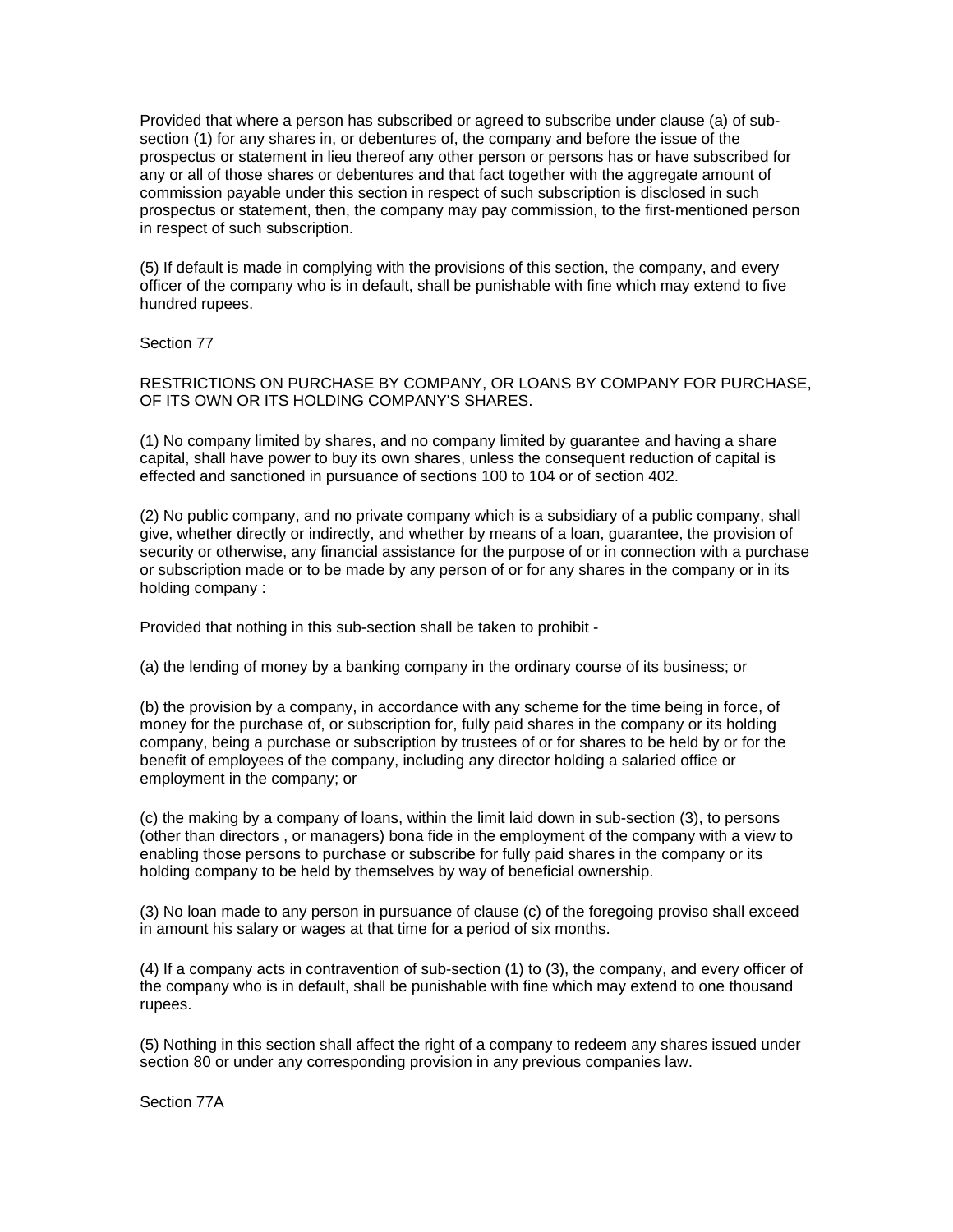# POWER OF COMPANY TO PURCHASE ITS OWN SECURITIES.

(1) Notwithstanding anything contained in this Act, but subject to the provisions of sub-section (2) of this section and section 77B, a company may purchase its own shares or other specified securities (hereinafter referred to as "buy-back") out of -

(i) its free reserves; or

(ii) the securities premium account; or

(iii) the proceeds of any shares or other specified securities :

PROVIDED that no buy-back of any kind of shares or other specified securities shall be made out of the proceeds of an earlier issue of the same kind of shares or same kind of other specified securities.

(2) No company shall purchase its own shares or other specified securities under sub-section (1) unless-

(a) the buy-back is authorised by its articles

(b) a special resolution has been passed in general meeting of the company authorising the buyback;

(c) the buy-back is of less than twenty-five per cent of the total paid-up capital and fee reserves of the company :

Provided that the buy-back of equity shares in any financial year shall not exceed twenty-five per cent of its total paid-up equity capital in that financial year;

(d) the ratio of the debt owed by the company is not more than twice the capital and its free reserves after such buy-back :

Provided that the Central Government may prescribe a higher ratio of the debt than that specified under this clause for class or classes of companies.

Explanation : For the purposes of this clause, the expression "debt" includes all amounts of unsecured and secured debts;

(e) all the shares or other specified securities for buy-back are fully paid-up;

(f) the buy-back of the shares or other specified securities listed on any recognised stock exchange is in accordance with the regulations made by the Securities and Exchange Board of India in this behalf; and

(g) the buy-back in respect of shares or other specified securities other than those specified in clause (f) is in accordance with the guidelines as may be prescribed.

(3) The notice of the meeting at which special resolution is proposed to be passed shall be accompanied by an explanatory statement stating -

(a) a full and complete disclosure of all material facts;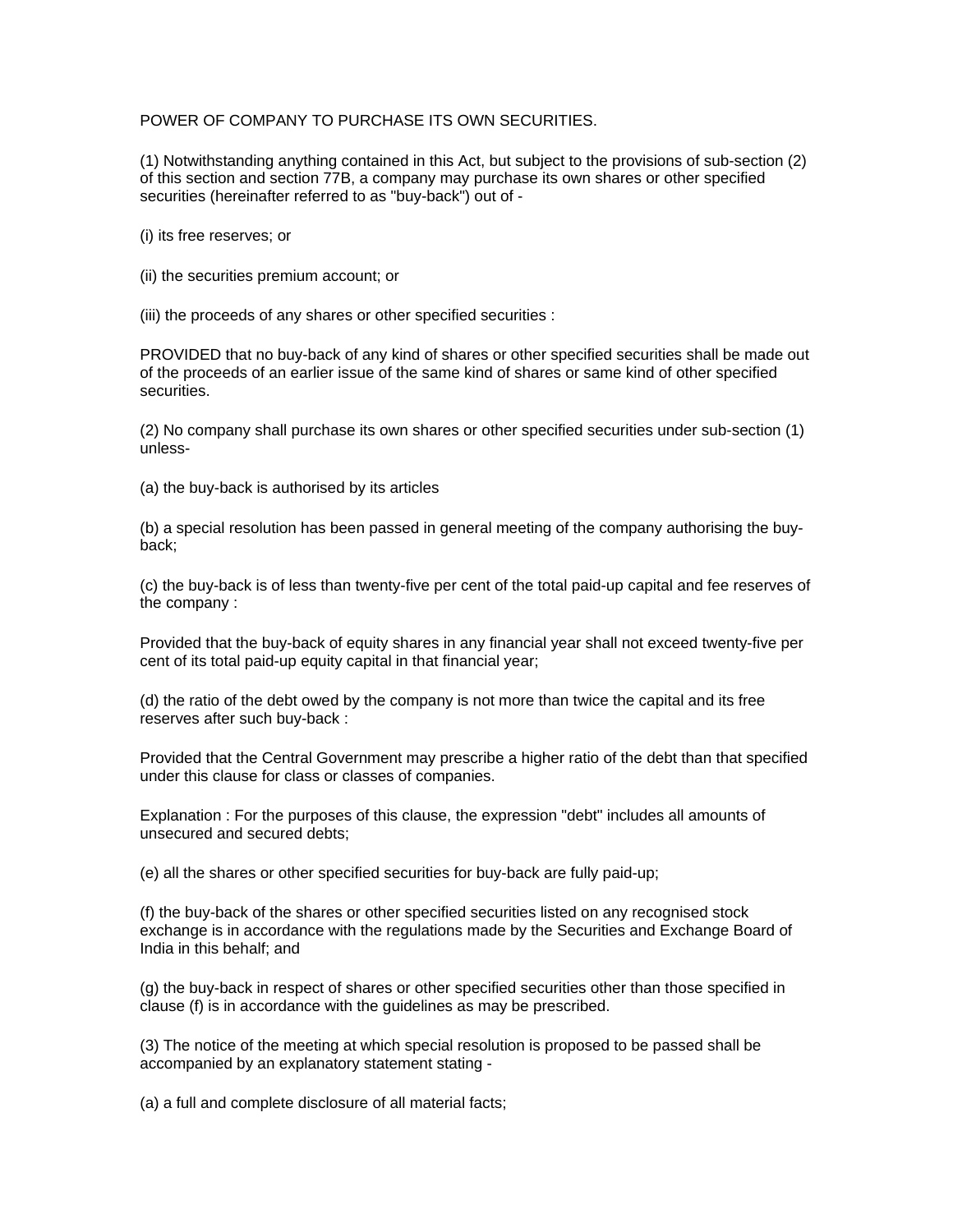(b) the necessity for the buy-back;

(c) the class of security intended to be purchased under the buy-back;

(d) the amount to be invested under the buy-back; and

(e) the time-limit for completion of buy-back.

(4) Every buy-back shall be completed within twelve months from the date of passing the special resolution under clause (b) of sub-section (2).

(5) The buy-back under sub-section (1) may be -

- (a) from the existing security-holders on a proportionate basis; or
- (b) from the open market; or

(c) from odd lots, that is to say, where the lot of securities of a public company, whose shares are listed on a recognised stock exchange, is smaller than such marketable lot, as may be specified by the stock exchange; or

(d) by purchasing the securities issued to employees of the company pursuant to a scheme of stock option or sweat equity.

(6) Where a company has passed a special resolution under clause (b) of sub-section (2) to buyback its own shares or other securities under this section, it shall, before making such buy-back, file with the Registrar and the Securities and Exchange Board of India a declaration of solvency in the form as may be prescribed and verified by an affidavit to the effect that the Board has made a full inquiry into the affairs of the company as a result of which they have formed an opinion that it is capable of meeting its liabilities and will not be rendered insolvent within a period of one year of the date of declaration adopted by the Board, and signed by at least two directors of the company, one of whom shall be the managing director, if any :

PROVIDED that no declaration of solvency shall be filed with the Securities and Exchange Board of India by a company whose shares are not listed on any recognised stock exchange.

(7) Where a company buys-back its own securities, it shall extinguish and physically destroy the securities so bought-back within seven days of the last date of completion of buy-back.

(8) Where a company completes a buy-back of its shares or other specified securities under this section, it shall not make further issue of the same kind of shares [including allotment of further shares under clause (a) of sub-section (1) of section 81] or other specified securities within a period of twenty-four months except by way of bonus issue or in the discharge of subsisting obligations such as conversion of warrants, stock option schemes, sweat equity or conversion of preference shares or debentures into equity shares.

(9) Where a company buys-back its securities under this section, it shall maintain a register of the securities so bought, the consideration paid for the securities bought-back, the date of cancellation of securities, the date of extinguishing and physically destroying of securities and such other particulars as may be prescribed.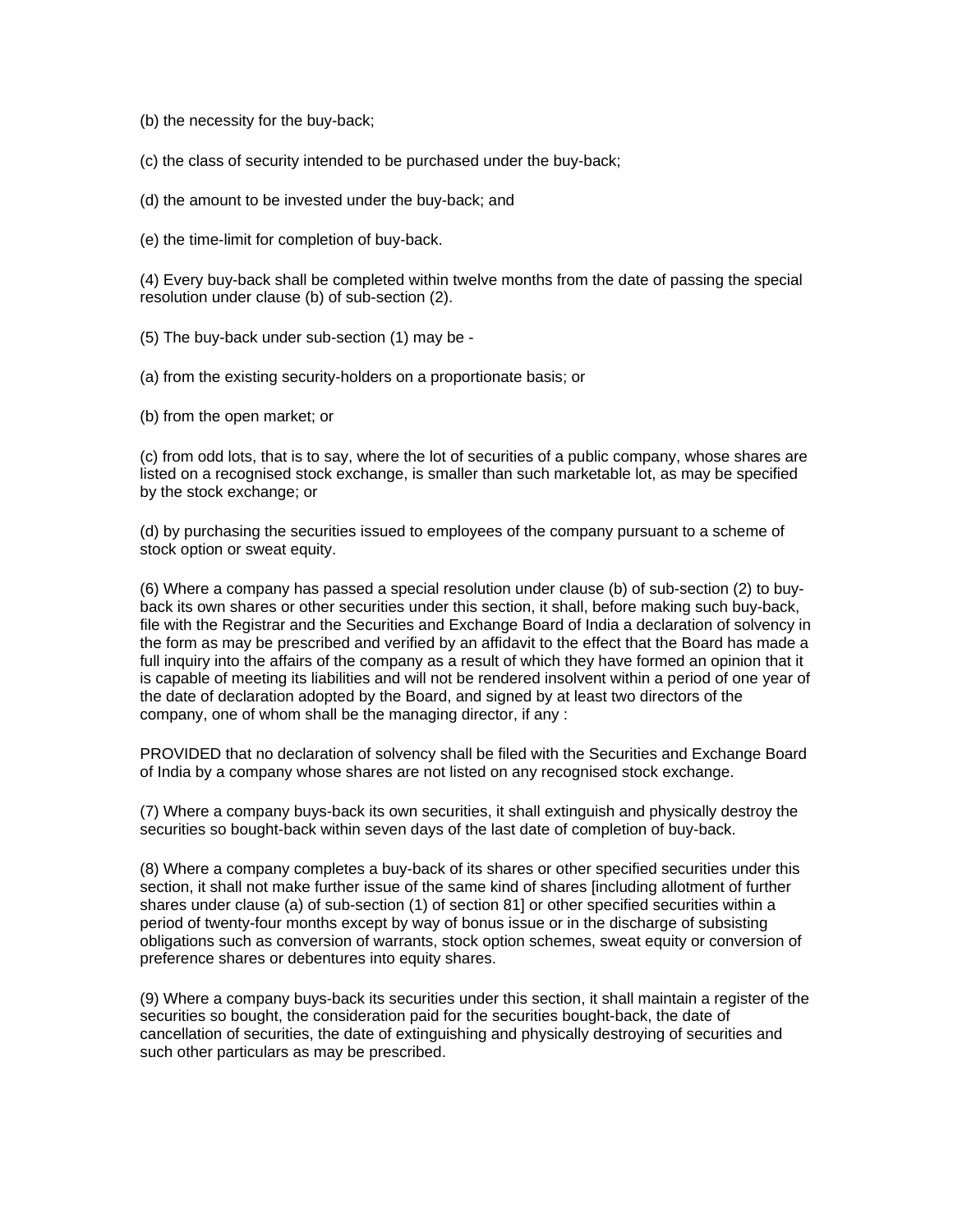(10) A Company shall, after the completion of the buy-back under this section, file with the Registrar and the Securities and Exchange Board of India, a return containing such particulars relating to the buyback within thirty days of such completion, as may be prescribed :

PROVIDED that no return shall be filed with the Securities and Exchange Board of India by a company whose shares are not listed on any recognised stock exchange.

(11) If a company makes default in complying with the provisions of this section or any rules made thereunder, or any regulations made under clause (f) of sub-section (2), the company or any officer of the company who is in default shall be punishable with imprisonment for a term which may extend to two years, or with fine which may extend to fifty thousand rupees, or with both.

Explanation : For the purposes of this section, -

(a) "specified securities" includes employees' stock option or other securities as may be notified by the Central Government from time to time;

(b) "free reserves" shall have the meaning assigned to it in clause (b) of Explantion to section 372A. 179b ]

Section 77AA

TRANSFER OF CERTAIN SUMS TO CAPITAL REDEMPTION RESERVE ACCOUNT.

Where a company purchases its own shares out of free reserves, then a sum equal to the nominal value of the share so purchased shall be transferred to the capital redemption reserve account referred to in clause (d) of the proviso to sub-section (1) of section 80 and details of such transfer shall be disclosed in the balance-sheet.

Section 77B

PROHIBITION FOR BUY-BACK IN CERTAIN CIRCUMSTANCES.

(1) No company shall directly or indirectly purchase its own shares or other specified securities -

(a) through any subsidiary company including its own subsidiary companies; or

(b) through any investment company or group of investment companies; or

(c) if a default, by the company, in repayment of deposit or interest payable thereon, redemption of debentures, or preference shares or payment of dividend to any shareholder or repayment of any term loan or interest payable thereon to any financial institution or bank, is subsisting.

(2) No company shall directly or indirectly purchase its own shares or other specified securities in case such company has not complied with provisions of sections 159, 207 and 211.

Section 78

APPLICATION OF PREMIUMS RECEIVED ON ISSUE OF SECURITIES.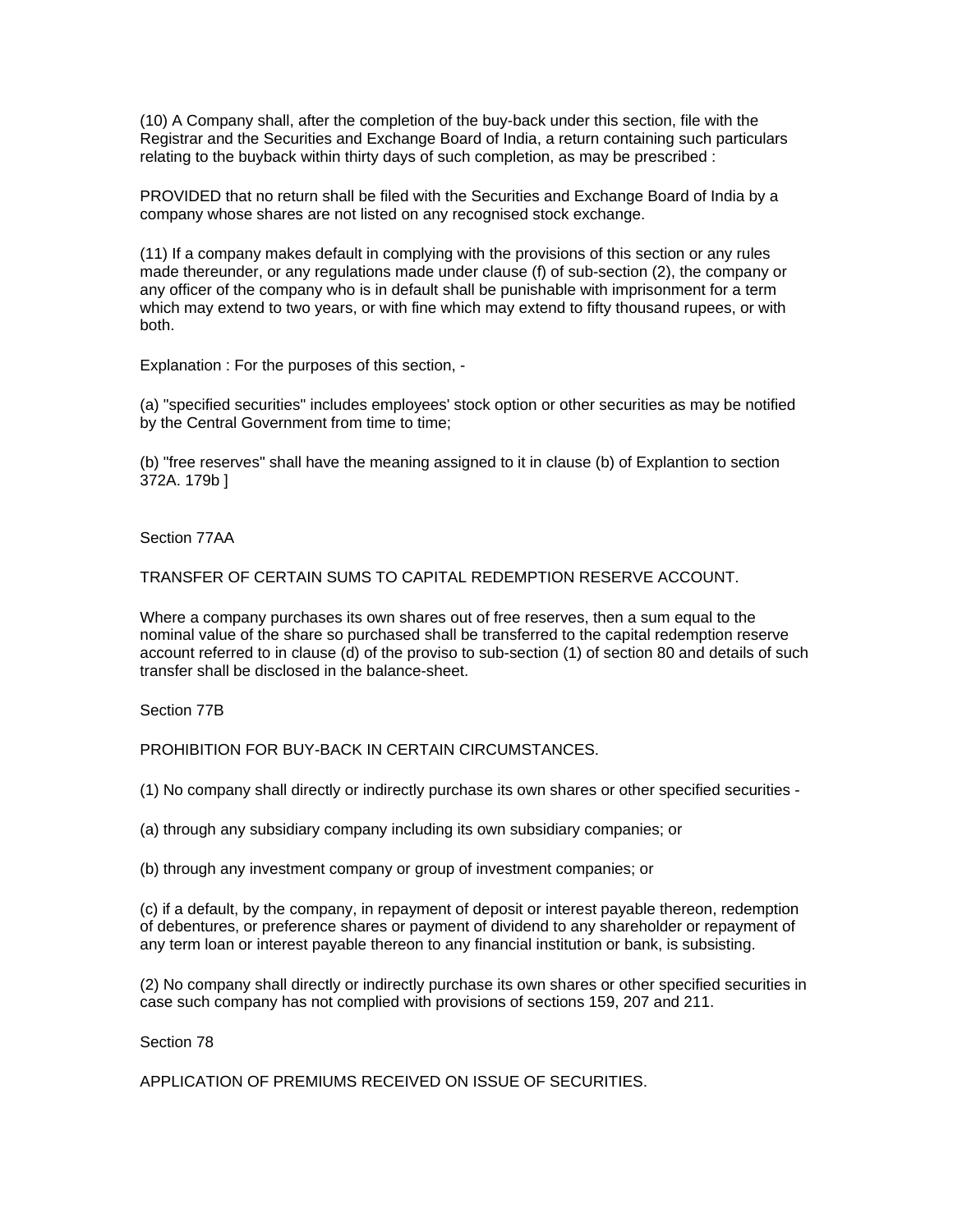(1) Where a company issues securities at a premium, whether for cash or otherwise, a sum equal to the aggregate amount or value of the premiums on those securities shall be transferred to an account, to be called "the securities premium account"; and the provisions of this Act relating to the reduction of the securities capital of a company shall except as provided in this section, apply as if the securities premium account were paid-up share capital of the company.

(2) The share premium accounts may, notwithstanding anything in sub-section (1), be applied by the company -

(a) in paying up unissued securities of the company to be issued to members of the company as fully paid bonus securities;

(b) in writing off the preliminary expenses of the company;

(c) in writing off the expenses of, or the commission paid or discount allowed on, any issue of securities or debentures of the company; or

(d) in providing for the premium payable on the redemption of any redeemable preference securities or of any debentures of the company.

(3) Where a company has, before the commencement of this Act, issued any securities at a premium, this section shall apply as if the securities had been issued after the commencement of this Act;

Provided that any part of the premiums which has been so applied that it does not at the commencement of this Act form an identifiable part of the company's reserves within the meaning of Schedule VI, shall be disregarded in determining the sum to be included in the securities premium account.

Section 79

POWER TO ISSUE SHARES AT A DISCOUNT.

(1) A company shall not issue shares at a discount except as provided in this section.

(2) A company may issue at a discount shares in the company of a class already issued, if the following conditions are fulfilled, namely :-

(i) the issue of the shares at a discount is authorised by a resolution passed by the company in general meetings, and sanctioned 181 by the Company Law Board;

(ii) the resolution specifies the maximum rate of discount at which the shares are to be issued :

Provided that no such resolution shall be sanctioned by the Company Law Board if the maximum rate of discount specified in the resolution exceeds ten per cent, unless that Board is of opinion that a higher percentage of discount may be allowed in the special circumstances of the case;

(iii) not less than one year has at the date of the issue elapsed since the date on which the company was entitled to commence business; and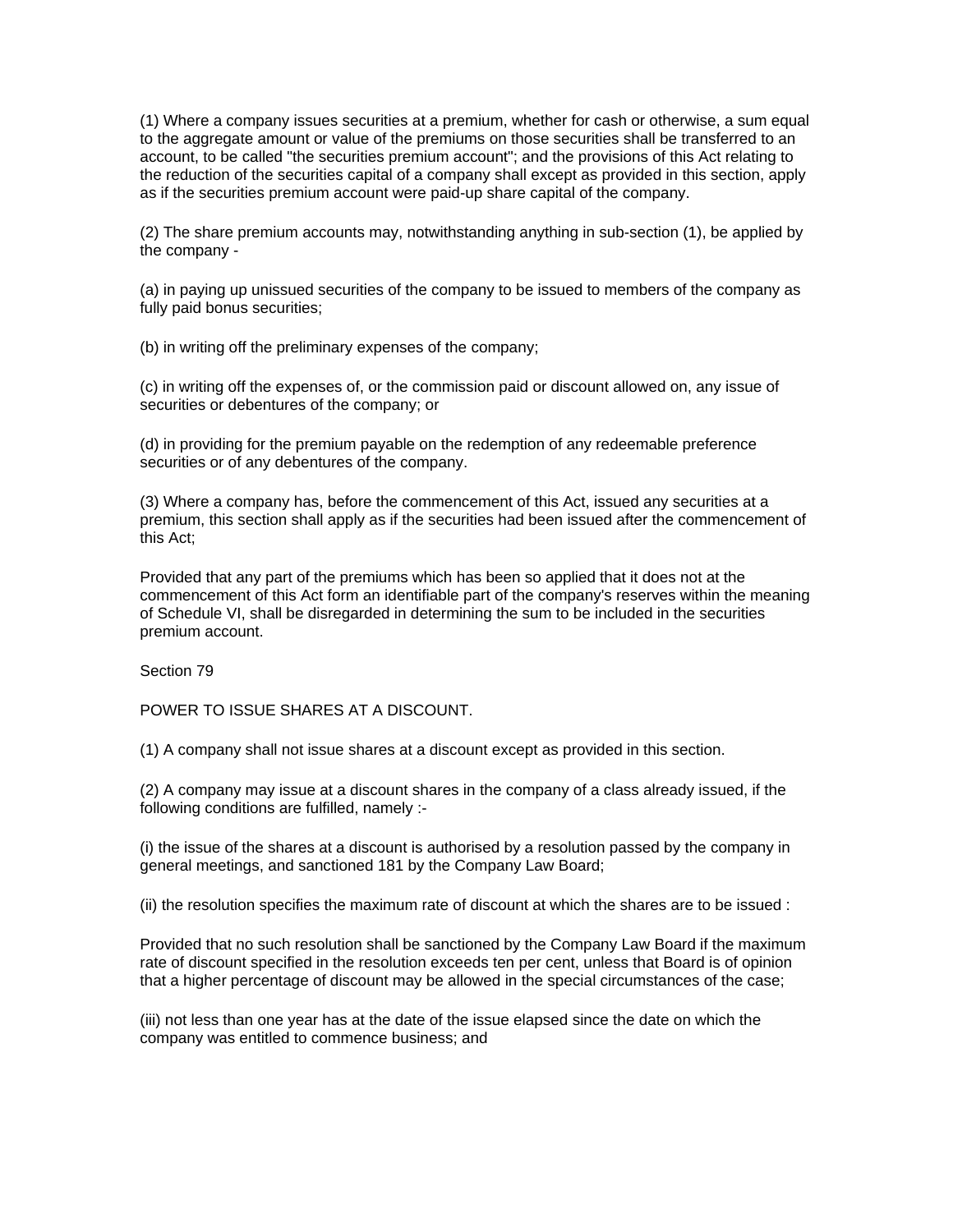(iv) the shares to be issued at a discount are issued within two months after the date on which the issue is sanctioned by the Company Law Board or within such extended time as the Company Law Board may allow.

(3) Where a company has passed a resolution authorising the issue of shares at a discount, it may apply to the Company Law Board for an order sanctioning the issue; and on any such application, the Company Law Board, if, having regard to all the circumstances of the case, it thinks proper so to do, may make an order sanctioning the issue on such terms and conditions as it thinks fit.

(4) Every prospectus relating to the issue of the shares shall contain particulars of the discount allowed on the issue of the shares or of so much of that discount as has not been written off at the date of the issue of the prospectus.

If default is made in complying with this sub-section, the company, and every officer of the company who is in default, shall be punishable with fine which may extend to fifty rupees.

Section 79A

ISSUE OF SWEAT EQUITY SHARES.

(1) Notwithstanding anything contained in section 79, a company may issue sweat equity shares of a class of shares already issued if the following conditions are fulfilled, namely :-

(a) the issue of sweat equity shares is authorised by a special resolution passed by the company in the general meeting;

(b) the resolution specifies the number of shares, current market price, consideration, if any, and the class or classes of directors or employees to whom such equity shares are to be issued;

(c) not less than one year has, at the date of the issue elapsed since the date on which the company was entitled to commence, business;

(d) the sweat equity shares of a company whose equity shares are listed on a recognised stock exchange are issued in accordance with the regulations made by the securities and Exchange Board of India in this behalf :

PROVIDED that in the case of a company whose equity shares are not listed on any recognised stock exchange, the sweat equity shares are issued in accordance with the guidelines as may be prescribed.

Explanation I: For the purposes of this sub-section, the expression "a company" means company incorporated, formed and registered under this Act and includes its subsidiary company incorporated in a country outside India.

Explanation II : For the purposes of this Act, the expression "sweat equity shares" means equity shares issued by the company to employees or directors at a discount or for consideration other than cash for providing know-how or making available rights in the nature of intellectual property rights or value additions, by whatever name called.

(2) All the limitations, restrictions and provisions relating to equity shares shall be applicable to such sweat equity shares issued under sub-section (1).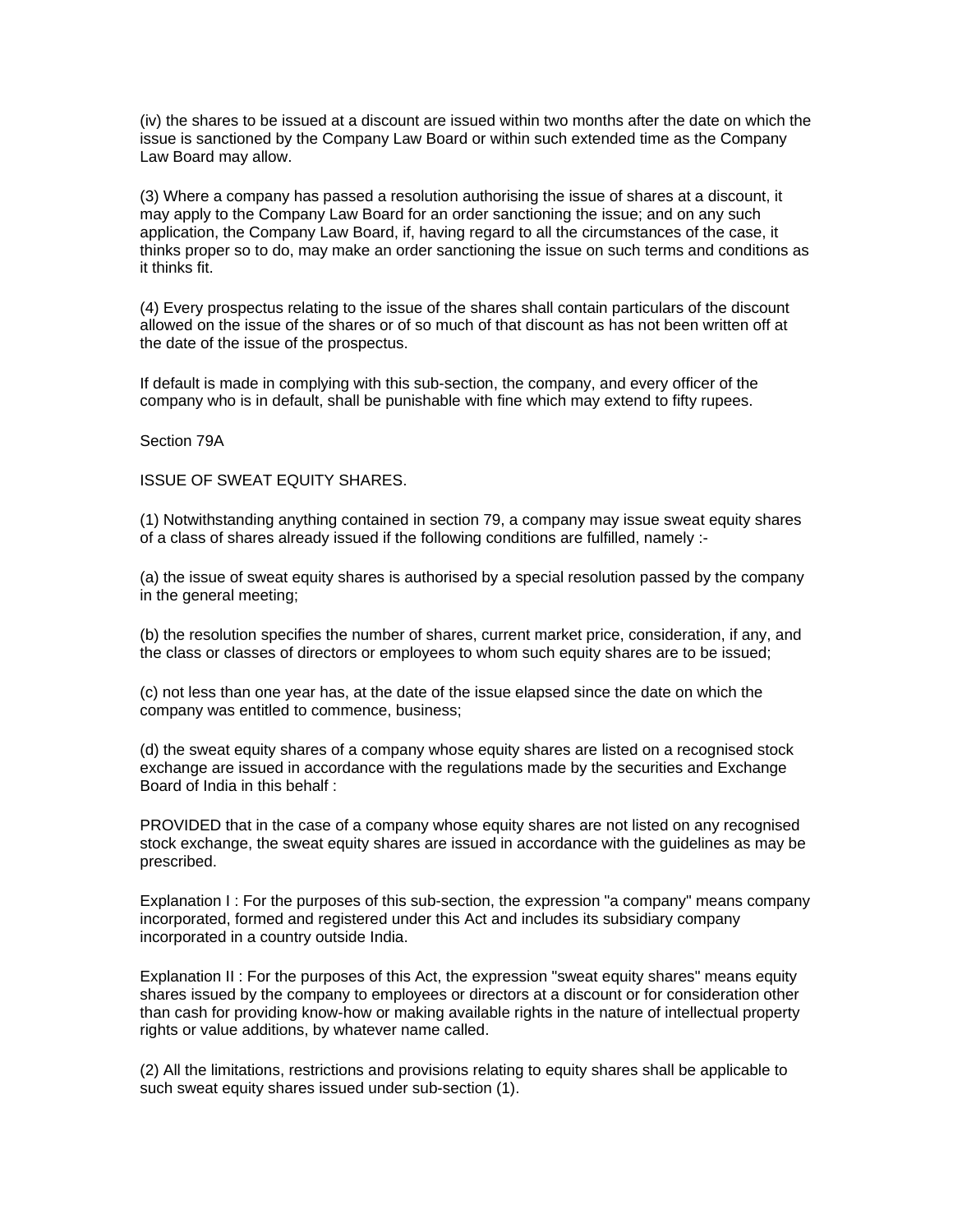## Section 80

POWER TO ISSUE REDEEMABLE PREFERENCE SHARES.

(1) Subject to the provisions of this section, a company limited by shares may, if so authorized by its articles, issue preference shares which are, or at the option of the company are to be liable, to be redeemed :

Provided that -

(a) no such shares shall be redeemed except out of profits of the company which would otherwise be available for dividend or out of the proceeds of a fresh issue of shares made for the purposes of the redemption;

(b) no such shares shall be redeemed unless they are fully paid;

(c) the premium, if any, payable on redemption shall have been provided for out of the profits of the company or out of the company's security premium account, before the shares are redeemed;

(d) where any such shares are redeemed otherwise than out of the proceeds of a fresh issue, there shall, out of profits which would otherwise have been available for dividend, be transferred to a reserve fund, to be called the capital redemption reserve account, a sum equal to the nominal amount of the shares redeemed; and the provisions of this Act relating to the reduction of the share capital of a company shall, except as provided in this section, apply as if the capital redemption reserve account were paid-up share capital of the company.

(2) Subject to the provisions of this section, the redemption of preference shares thereunder may be effected on such terms and in such manner as may be provided by the articles of the company.

(3) The redemption of preference shares under this section by a company shall not be taken as reducing the amount of its authorised share capital.

(4) Where in pursuance of this section, a company has redeemed or is about to redeem any preference shares, it shall have power to issue shares up to the nominal amount of the shares redeemed or to be redeemed as if those shares had never been issued; and accordingly the share capital of the company shall not, for the purpose of calculating the fees payable under section 611, be deemed to be increased by the issue of shares in pursuance of this sub-section :

Provided that, where new shares are issued before the redemption of the old shares, the new shares shall not, so far as relates to stamp duty, be deemed to have been issued in pursuance of this sub-section unless the old shares are redeemed within one month after the issue of the new shares.

(5) The capital redemption reserve account may, notwithstanding anything in this section, be applied by the company, in paying up unissued shares of the company to be issued to members of the company as fully paid bonus shares.

(5A) Notwithstanding anything contained in this Act, no company limited by shares shall, after the commencement of the Companies (Amendment) Act, 1996, issue any preference share which is irredeemable or is redeemable after the expiry of a period of twenty years from the date of its issue.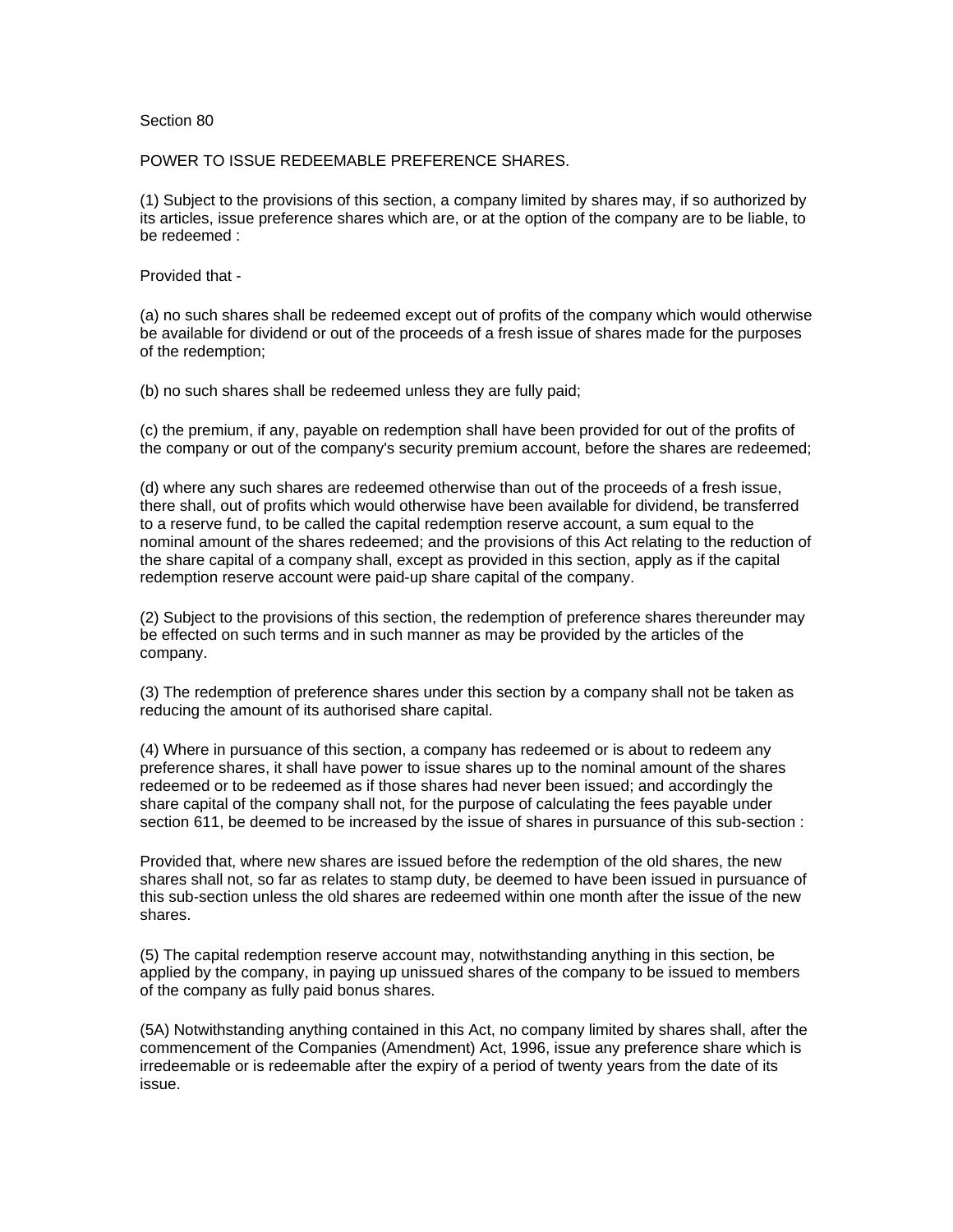(6) If a company fails to comply with the provisions of this section, the company, and every officer of the company who is in default, shall be punishable with fine which may extend to one thousand rupees.

Section 81

FURTHER ISSUE OF CAPITAL.

(1) Where at any time after the expiry of two years from the formation of a company or at any time after the expiry of one year from the allotment of shares in that company made for the first time after its formation, whichever is earlier, it is proposed to increase the subscribed capital of the company by allotment of further shares, then

(a) such further shares shall be offered to the persons who, at the date of the offer, are holders of the equity shares of the company, in proportion, as nearly as circumstances admit, to the capital paid-up on those shares at that date;

(b) the offer aforesaid shall be made by notice specifying the number of shares offered and limiting a time not being less than fifteen days from the date of the offer within which the offer, if not accepted, will be deemed to have been declined.

(c) unless the articles of the company otherwise provide, the offer aforesaid shall be deemed to include a right exercisable by the person concerned to renounce the shares offered to him or any of them in favour of any other person; and the notice referred to in clause (b) shall contain a statement of this right;

(d) after the expiry of the time specified in the notice aforesaid, or on receipt of earlier intimation from the person to whom such notice is given that he declines to accept the shares offered, the Board of directors may dispose of them in such manner as they think most beneficial to the company.

Explanation : In this sub-section, "equity share capital" and "equity shares" have the same meaning as in section 85.

(1A) Notwithstanding anything contained in sub-section (1), the further shares aforesaid may be offered to any persons [whether or not those persons include the persons referred to in clause (a) of sub-section (1)] in any manner whatsoever -

(a) if a special resolution to that effect is passed by the company in general meeting, or

(b) where no such special resolution is passed, if the votes cast (whether on a show of hands, or on a poll, as the case may be) in favour of the proposal contained in the resolution moved in that general meeting (including the casting vote, if any, of the chairman) by members who, being entitled so to do, vote in person, or where proxies are allowed, by proxy, exceed the votes, if any, cast against the proposal by members so entitled and voting and the Central Government is satisfied, on an application made by the Board of directors in this behalf, that the proposal is most beneficial to the company.

(2) Nothing in clause (c) of sub-section (1) shall be deemed -

(a) to extend the time within which the offer should be accepted, or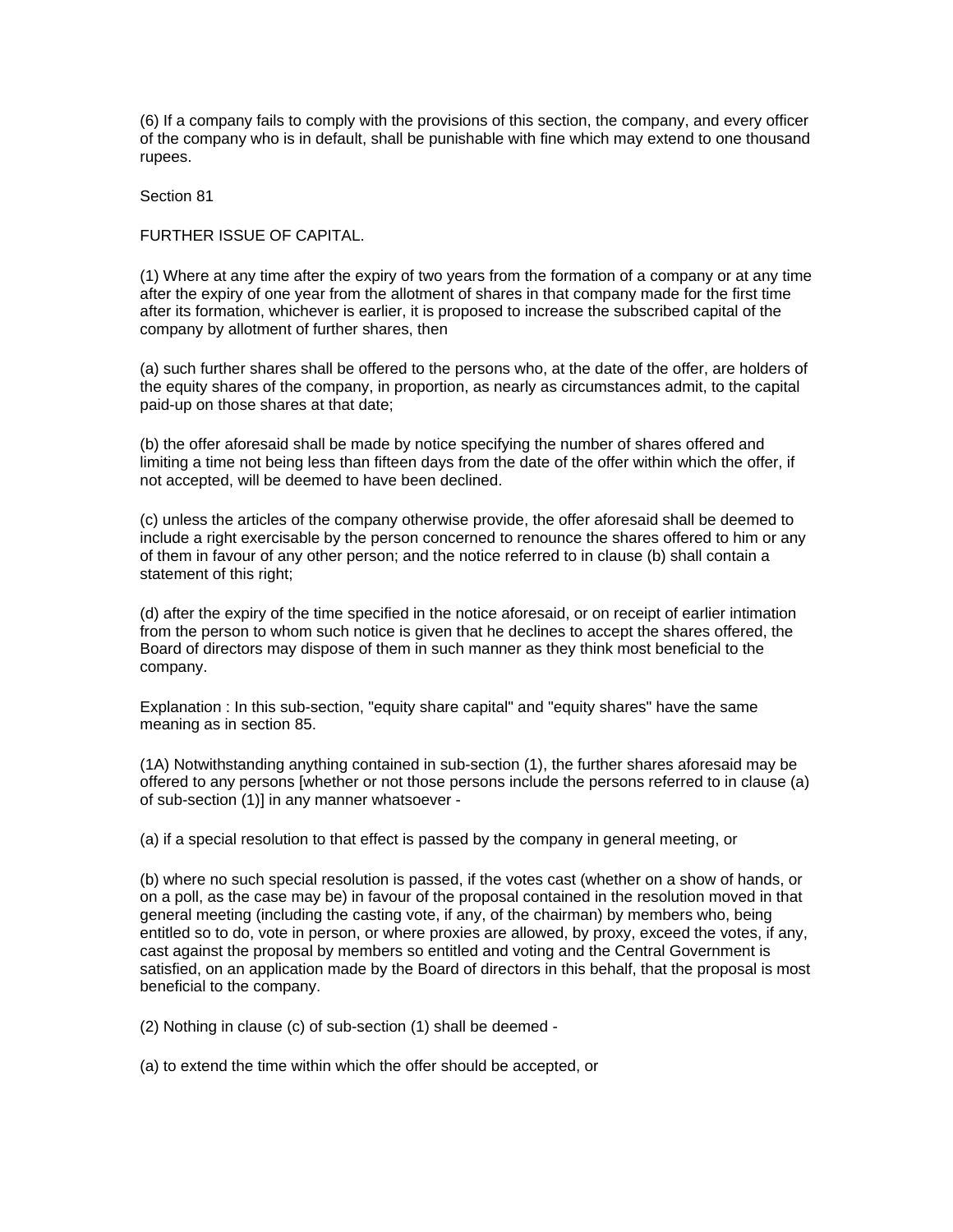(b) to authorise any person to exercise the right of renunciation for a second time, on the ground that the person in whose favour the renunciation was first made has declined to take the shares comprised in the renunciation.

(3) Nothing in this section shall apply -

(a) to a private company; or

(b) to the increase of the subscribed capital of a public company caused by the exercise of an option attached to debentures issued or loans raised by the company -

(i) to convert such debentures or loans into shares in the company, or

(ii) to subscribe for shares in the company :

Provided that the terms of issue of such debentures or the terms of such loans include a term providing for such option and such term :

(a) either has been approved by the Central Government before the issue of debentures or the raising of the loans, or is in conformity with the rules 197 , if any, made by that Government in this behalf; and

(b) in the case of debentures or loans other than debentures issued to, or loans obtained from, the Government or any institution specified by the Central Government in this behalf, has also been approved by a special resolution passed by the company in general meeting before the issue of the debentures or the raising of the loans.

(4) Notwithstanding anything contained in the foregoing provisions of this section, where any debentures have been issued to, or loans have been obtained from, the Government by a company, whether such debentures have been issued or loans have been obtained before or after the commencement of the Companies (Amendment) Act, 1963, the Central Government may, if in its opinion it is necessary in the public interest so to do, by order, direct that such debentures or loans or any part thereof shall be converted into shares 201 in the company on such terms and conditions as appear to that Government to be reasonable in the circumstances of the case, even if the terms of issue of such debentures or the terms of such loans do not include a term providing for an option for such conversion.

(5) In determining the terms and conditions of such conversion, the Central Government shall have due regard to the following circumstance, that is to say, the financial position of the company, the terms of issue of the debentures or the terms of the loans, as the case may be, the rate of interest payable on the debentures or the loans, the capital of the company, its loan liabilities, its reserves, its profits during the preceding five years and the current market price of the shares in the company.

(6) A copy of every order proposed to be issued by the Central Government under sub-section (4) shall be laid in draft before each House of Parliament while it is in session for a total period of thirty days which may be comprised in one session or in two or more successive sessions.

(7) If the terms and conditions of such conversion are not acceptable to the company, the company may, within thirty days from the date of communication to it of such order or within such further time as may be granted by the Court, prefer an appeal to the Court in regard to such terms and conditions and the decision of the Court on such appeal and, subject only to such decision, the order of the Central Government under sub-section (4) shall be final and conclusive.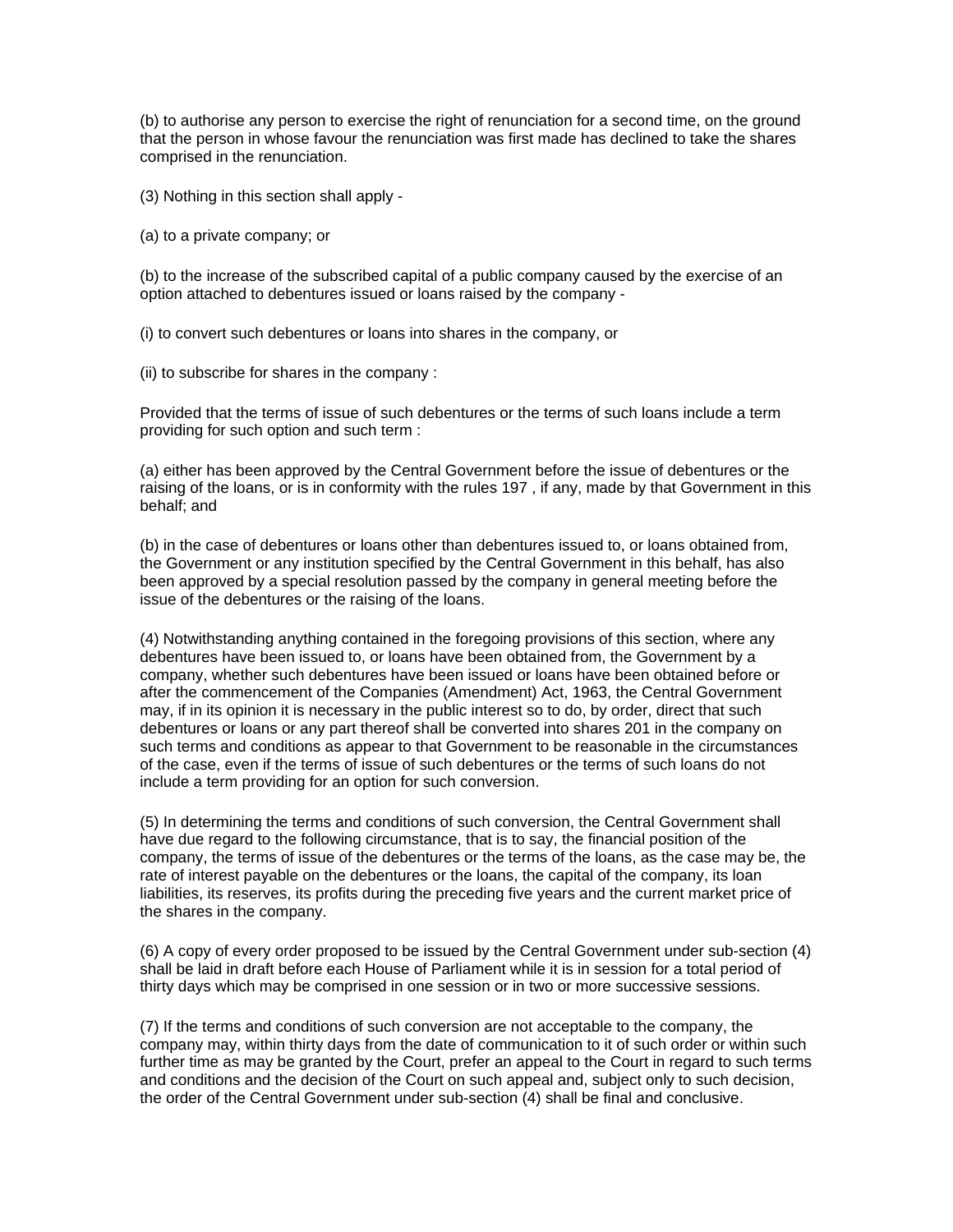Section 82

NATURE OF SHARES.

Nature, numbering and certificate of shares

The shares or debentures or other interest of any member in a company shall be movable property, transferable in the manner provided by the articles of the company.

Section 83

NUMBERING OF SHARES.

Each share in a company having a share capital shall be distinguished by its appropriate number :

Provided that nothing in this section shall apply to the shares held with a depository.

Section 84

CERTIFICATE OF SHARES.

(1) A certificate, under the common seal of the company, specifying any shares held by any member, shall be prima facie evidence of the title of the member to such shares.

(2) A certificate, may be renewed or a duplicate of a certificate may be issued if such certificate -

(a) is proved to have been lost or destroyed, or

(b) having been defaced or mutilated or torn is surrendered to the company.

(3) If a company with intent to defraud renews a certificate or issues a duplicate thereof, the company shall be punishable with fine which may extend to ten thousand rupees and every officer of the company who is in default shall be punishable with imprisonment for a term which may extend to six months, or with fine which may extend to ten thousand rupees, or with both.

(4) Notwithstanding anything contained in the articles of association of a company, the manner of issue or renewal of a certificate or issue of a duplicate thereof, the form of a certificate (original or renewed) or of a duplicate thereof, the particulars to be entered in the register of members or in the register of renewed or duplicate certificates, the form of such registers, the fee on payment of which, the terms and conditions, if any (including terms and conditions as to evidences and indemnity and the payment of out-of-pocket expenses incurred by a company in investigating evidence) on which a certificate may be renewed or a duplicate thereof may be issued, shall be such as may be prescribed.

Section 85

TWO KINDS OF SHARE CAPITAL.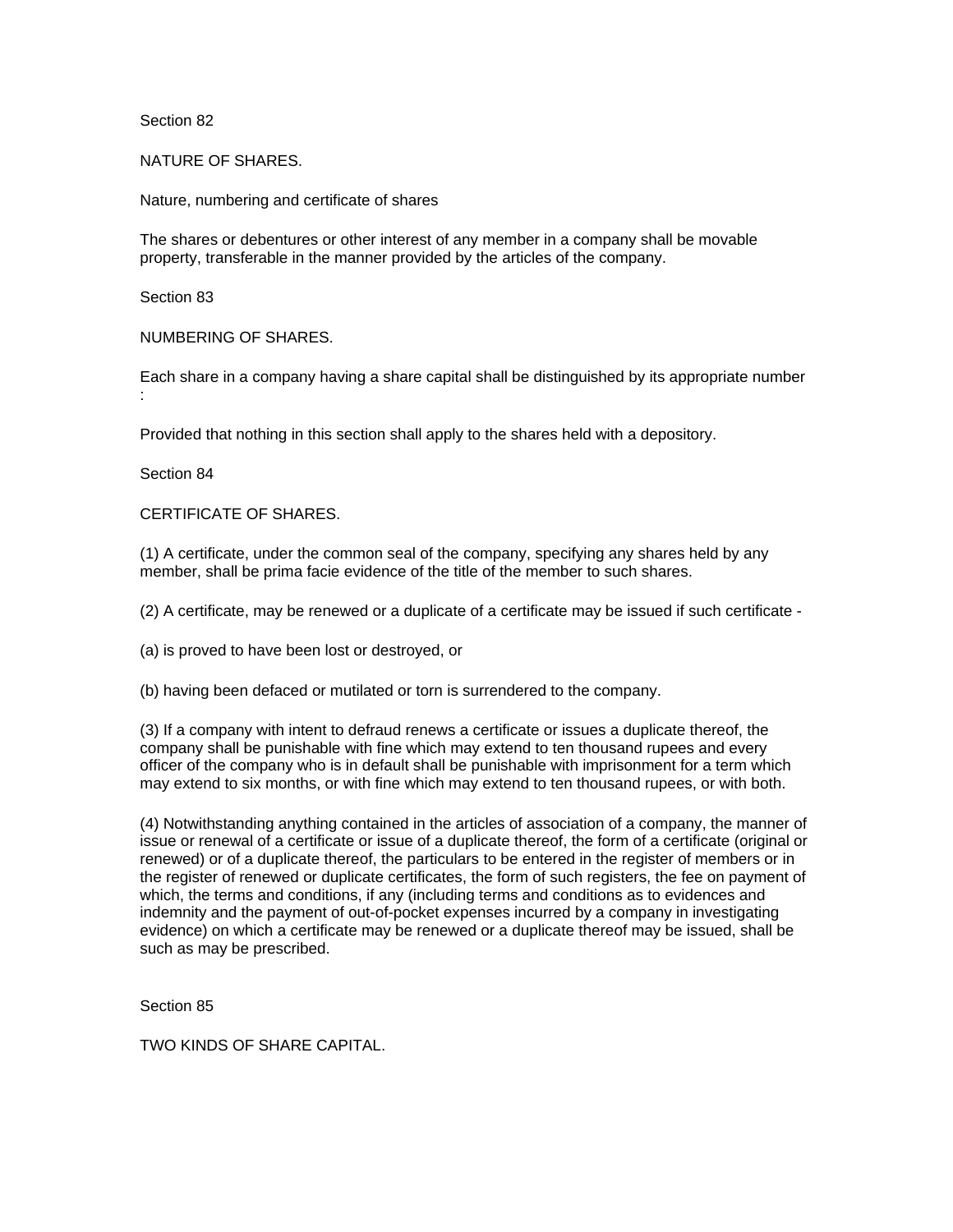(1) "Preference share capital" means, with reference to any company limited by shares, whether formed before or after the commencement of this Act, that part of the share capital of the company which fulfils both the following requirements, namely :-

(a) that as respects dividends, it carries or will carry a preferential right to be paid a fixed amount or an amount calculated at a fixed rate, which may be either free of or subject to income-tax; and

(b) that as respect capital, it carries or will carry, on a winding up or repayment of capital, a preferential right to be repaid the amount of the capital paid-up or deemed to have been paid up, whether or not there is a preferential right to the payment of either or both of the following amounts namely :-

(i) any money remaining unpaid, in respect of the amounts specified in clause (a), up to the date of the winding up or repayment of capital; and

(ii) any fixed premium or premium on any fixed scale, specified in the memorandum or articles of the company.

Explanation : Capital shall be deemed to be preference capital, notwithstanding that it is entitled to either or both of the following rights, namely :-

(i) that, as respects dividends, in addition to the preferential right to the amount specified in clause (a), it has a right to participate, whether fully or to a limited extent, with capital not entitled to the preferential right aforesaid;

(ii) that, as respects capital, in addition to the preferential right to the repayment, on a winding up, of the amounts specified in clause (b), it has a right to participate, whether fully or to a limited extent, with capital not entitled to that preferential right in any surplus which may remain after the entire capital has been repaid.

(2) "Equity share capital" means, with reference to any such company, all share capital which is not preference share capital.

(3) The expressions "preference share" and "equity share" shall be construed accordingly.

Section 86

NEW ISSUES OF SHARE CAPITAL TO BE ONLY OF TWO KINDS.

The share capital of a company limited by shares formed after the commencement of this Act, or issued after such commencement, shall be of two kinds only, namely :-

(a) equity share capital; and

(b) preference share capital.

Section 87

VOTING RIGHTS.

(1) Subject to the provisions of section 89 and sub-section (2) of section 92, -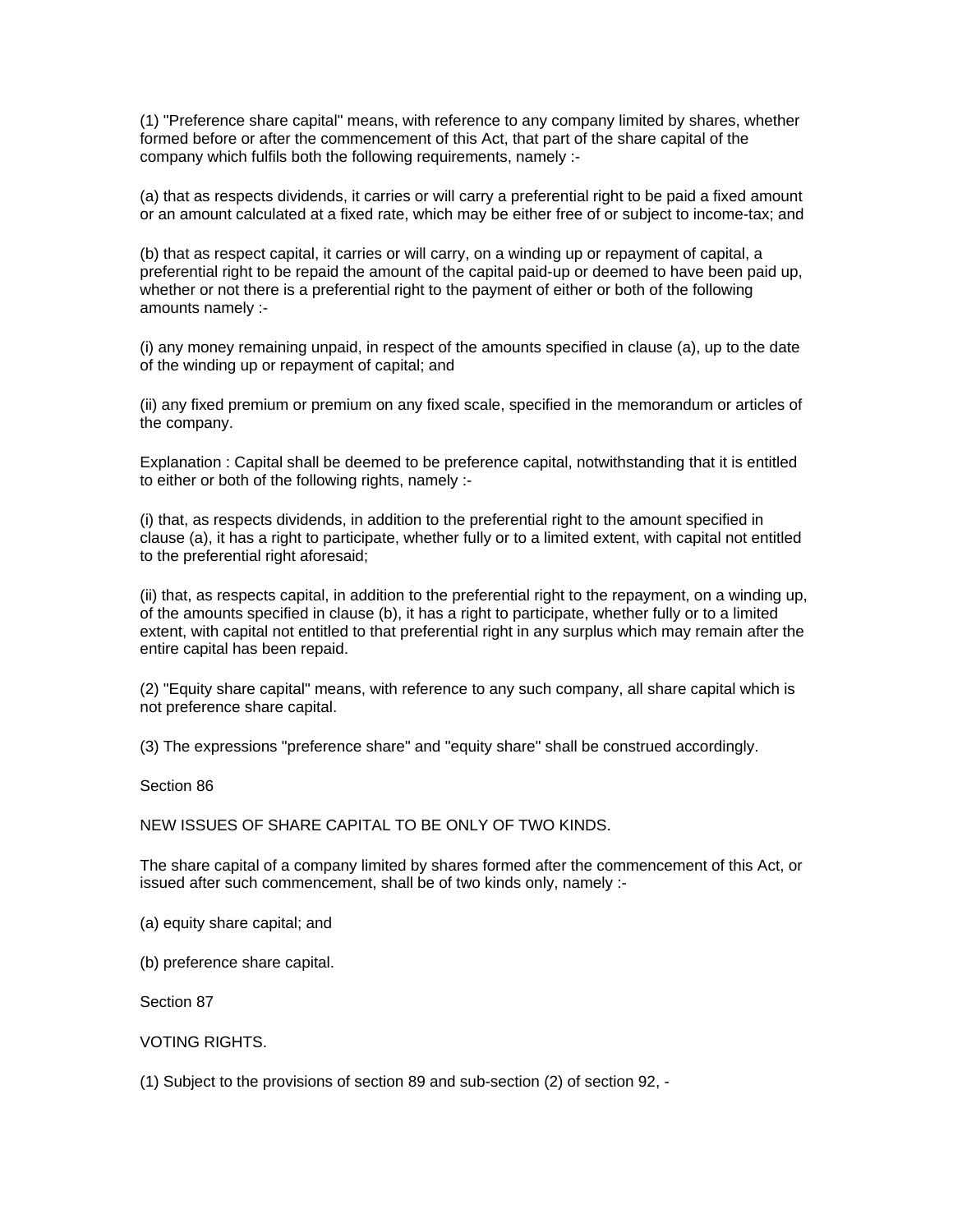(a) every member of a company limited by shares and holding any equity share capital therein shall have a right to vote, in respect of such capital, on every resolution placed before the company; and

(b) his voting right on a pool shall be in proportion to his share of the paid-up equity capital of the company.

(2)(a) Subject as aforesaid and save as provided in clause (b) of this sub-section, every member of a company limited by shares and holding any preference share capital therein shall, in respect of such capital, have a right to vote only on resolutions placed before the company which directly affect the rights attached to his preference shares.

Explanation : Any resolution for winding up the company or for the repayment or reduction of its share capital shall be deemed directly to affect the rights attached to preference shares within the meaning of this clause.

(b) Subject as aforesaid, every member of a company limited by shares and holding any preference share capital therein shall, in respect of such capital, be entitled to vote on every resolution placed before the company at any meeting, if the dividend due on such capital or any part of such dividend has remained unpaid -

(i) in the case of cumulative preference shares, in respect of an aggregate period of not less than two years preceding the date of commencement of the meeting; and

(ii) in the case of non-cumulative preference shares, either in respect of a period of not less than two years ending with the expiry of the financial year immediately preceding the commencement of the meeting or in respect of an aggregate period of not less than three years comprised in the six years ending with the expiry of the financial year aforesaid.

Explanation : For the purposes of this clause, dividend shall be deemed to be due on preference shares in respect of any period, whether a dividend has been declared by the company on such shares for such period or not. -

(a) on the last day specified for the payment of such dividend for such period, in the articles or other instrument executed by the company in that behalf; or

(b) in case no day is so specified, on the day immediately following such period.

(c) Where the holder of any preference share has a right to vote on any resolution in accordance with the provisions of this sub-sections, his voting right on a poll, as the holder of such share, shall, subject to the provisions of section 89 and sub-section (2) of section 92, be in the same proportion as the capital paid-up in respect of the preference share bears to the total paid-up equity capital of the company.

#### Section 88

#### PROHIBITION OF ISSUE OF SHARES WITH DISPROPORTIONATE RIGHTS.

No company formed after the commencement of this Act, or issuing any share capital after such commencement, shall issue any shares (not being preference shares) which carry voting rights or rights in the company as to dividend, capital or otherwise which are disproportionate to the rights attaching to the holders of other shares (not being preference shares).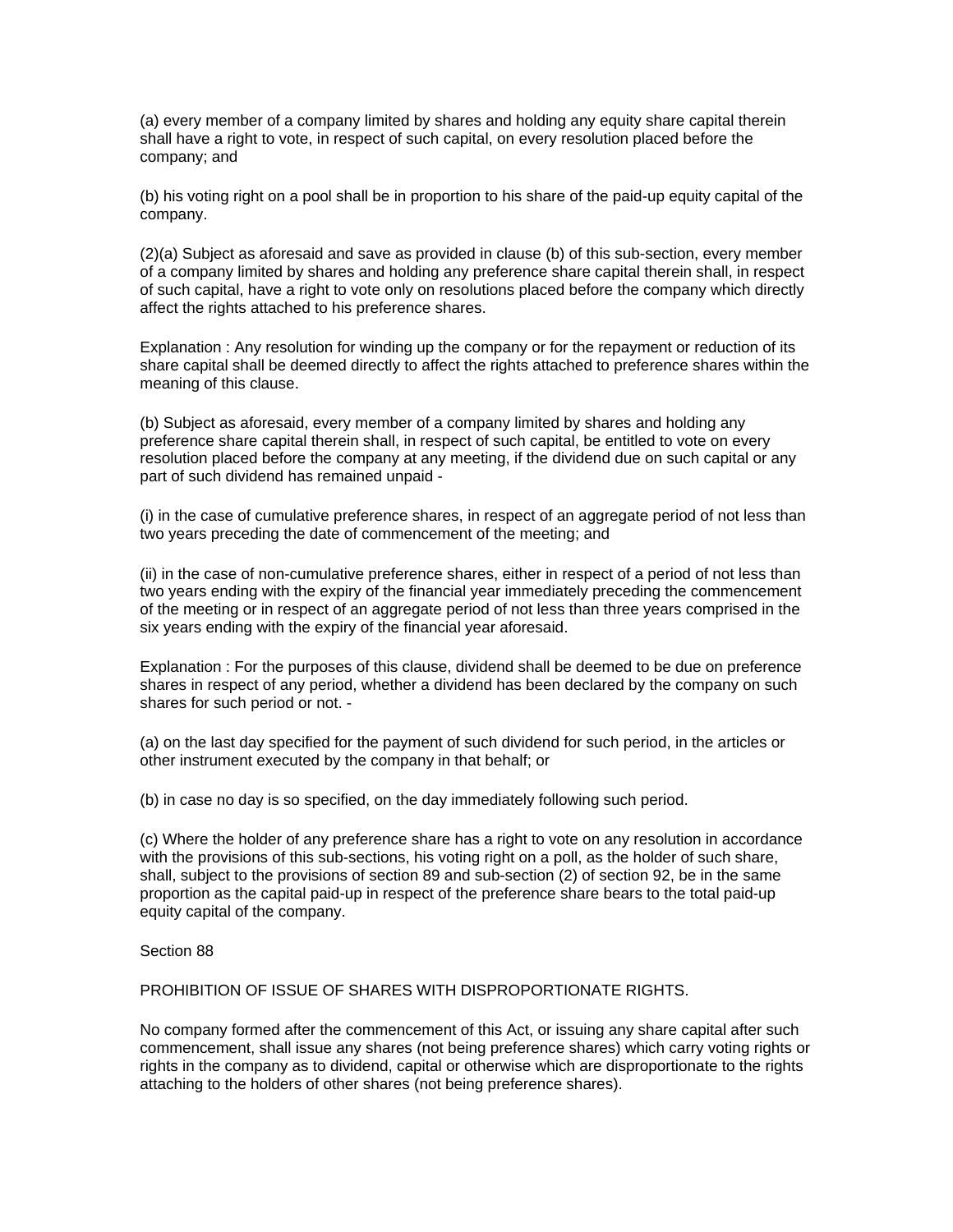#### Section 89

## TERMINATION OF DISPROPORTIONATELY EXCESSIVE VOTING RIGHT IN EXISTING COMPANIES.

(1) If at the commencement of this Act any shares, by whatever name called, of any existing company limited by shares carry voting rights in excess of the voting rights attaching under subsection (1) of section 87 to equity shares in respect of which the same amount of capital has been paid-up, the company shall, within a period of one year from the commencement of this Act, reduce the voting rights in respect of the shares first mentioned so as to bring them into conformity with the voting rights attached to such equity share under sub-section (1) of section 87.

(2) Before the voting rights are brought into such conformity, the holders of the shares in question shall not exercise in respect thereof voting rights in excess of what would have been exercisable by them if the capital paid up on their shares had been equity share capital, in respect of the following resolutions placed before the company, namely:-

(a) any resolution relating to the appointment or re-appointment of a director or to any variation in the terms of an agreement between the company and a managing or whole-time director thereof;

(b) any resolution relating to the appointment of buying or selling agents;

(3) If, by reason of the failure of the requisite proportion of any class of members to agree, it is not found possible to comply with the provisions of sub-section (1) the company shall, within one month of the expiry of the period of one year mentioned in that sub-section, apply to the Court for an order specifying the manner in which the provisions of that sub-section shall be complied with; and any order made by the Court in this behalf shall bind the company and all its shareholders.

If default is made in complying with this sub-section, the company, and every officer of the company who is in default, shall be punishable with fine which may extend to one thousand rupees.

(4) The Central Government may, in respect of any shares issued by a company before the 1st day of December, 1949, exempt the company for the requirements of sub-sections (1), (2) and (3), wholly or in part, if in the opinion of the Central Government the exemption is required either in the public interest or in the interests of the company or of any class of shareholders therein or of the creditors or any class of creditors thereof.

Every order of exemption made by the Central Government under this sub-section shall be laid before both Houses of Parliament as soon as after it is made.

Section 90

## SAVINGS.

(1) Nothing in sections 85, 86, 88 to 89 shall, in the case of any shares issued by a public company before the commencement of this Act, affect any voting rights attached to the shares save as otherwise provided in section 89, or any rights attached to the shares as to dividend, capital or otherwise.

(2) Nothing in sections 85 to 89 shall apply to a private company, unless it is a subsidiary of a public company.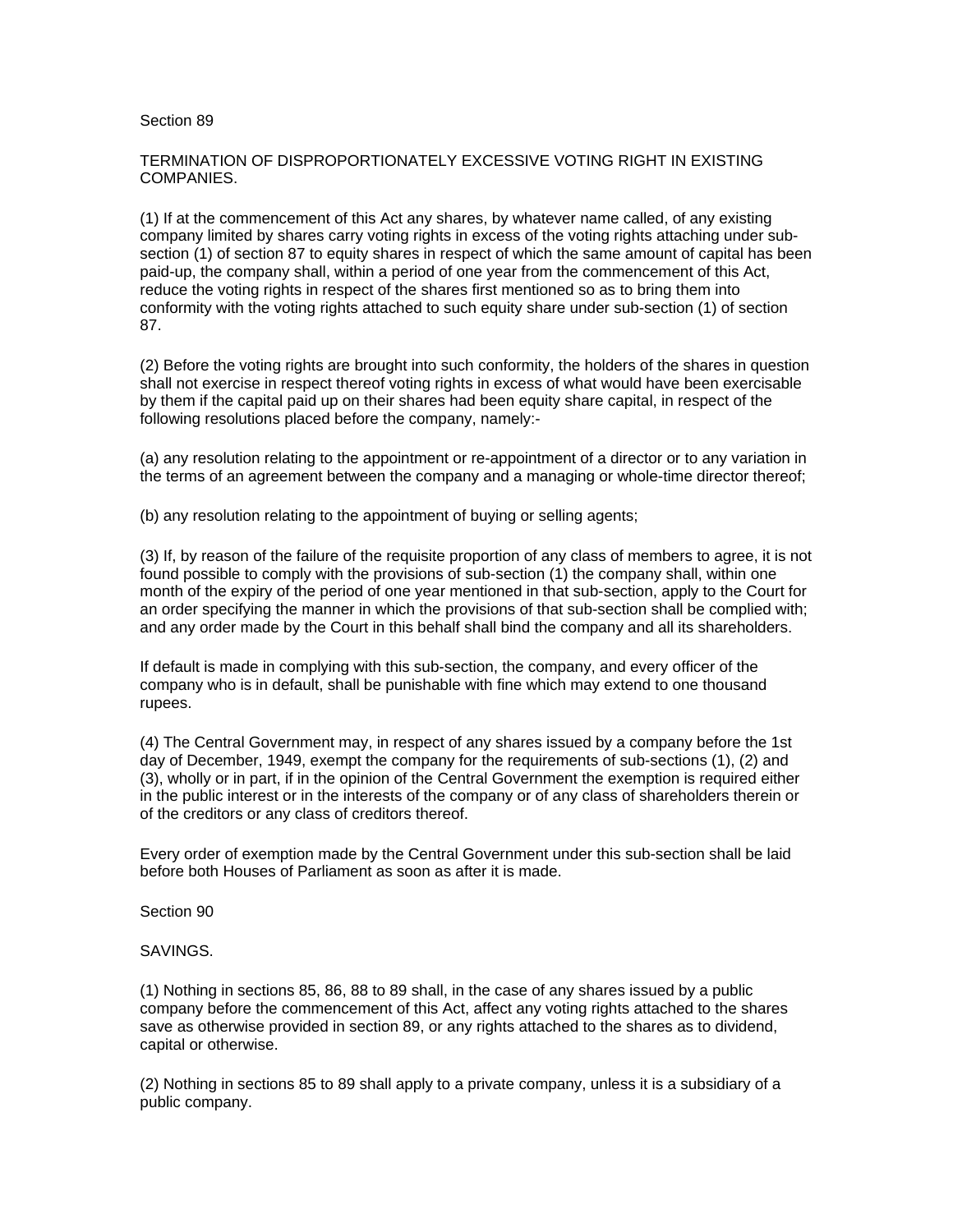(3) For the removal of doubts, it is hereby declared that on and from the commencement of the Companies (Amendment) Act, 1974, the provisions of section 87 shall apply in relation to the voting rights attached to preference shares issued by a public company before the 1st day of April, 1956, as they apply to the preference shares issued by a public company after that date.

Explanation : For the purposes of this section, reference to a public company shall be construed as including reference to a private company which is a subsidiary of a public company

Section 91

CALLS ON SHARES OF SAME CLASS TO BE MADE ON UNIFORM BASIS.

Where, after the commencement of this Act, any calls for further share capital are made on shares, such calls shall be made on a uniform basis on all shares falling under the same class.

Explanation : For the purposes of this section, shares of the same nominal value on which different amounts have been paid-up shall be deemed to fall under the same class.

#### Section 92

POWER OF COMPANY TO ACCEPT UNPAID SHARE CAPITAL, ALTHOUGH NOT CALLED UP.

(1) A company may, if so authorised by its articles, accept from any member the whole or a part of the amount remaining unpaid on any shares held by him, although no part of that amount has been called up.

(2) The member shall not however be entitled, where the company is one limited by shares, to any voting rights in respect of the moneys so paid by him until the same would, but for such payment, become presently payable.

Section 93

PAYMENT OF DIVIDEND IN PROPORTION TO AMOUNT PAID UP.

A company may, if so authorised by its articles, pay dividends in proportion to the amount paid-up on each share where a larger amount is paid-up on some shares than on others.

#### Section 94

POWER OF LIMITED COMPANY TO ALTER ITS SHARE CAPITAL.

(1) A limited company having a share capital, may, if so authorised by its articles, alter the conditions of its memorandum as follows, that is to say, it may -

(a) increase its share capital by such amount as it thinks expedient by issuing new shares;

(b) consolidate and divide all or any of its share capital into shares of larger amount than its existing shares;

(c) convert all or any of its fully paid up shares into stock, and reconvert that stock into fully paid up shares of any denomination;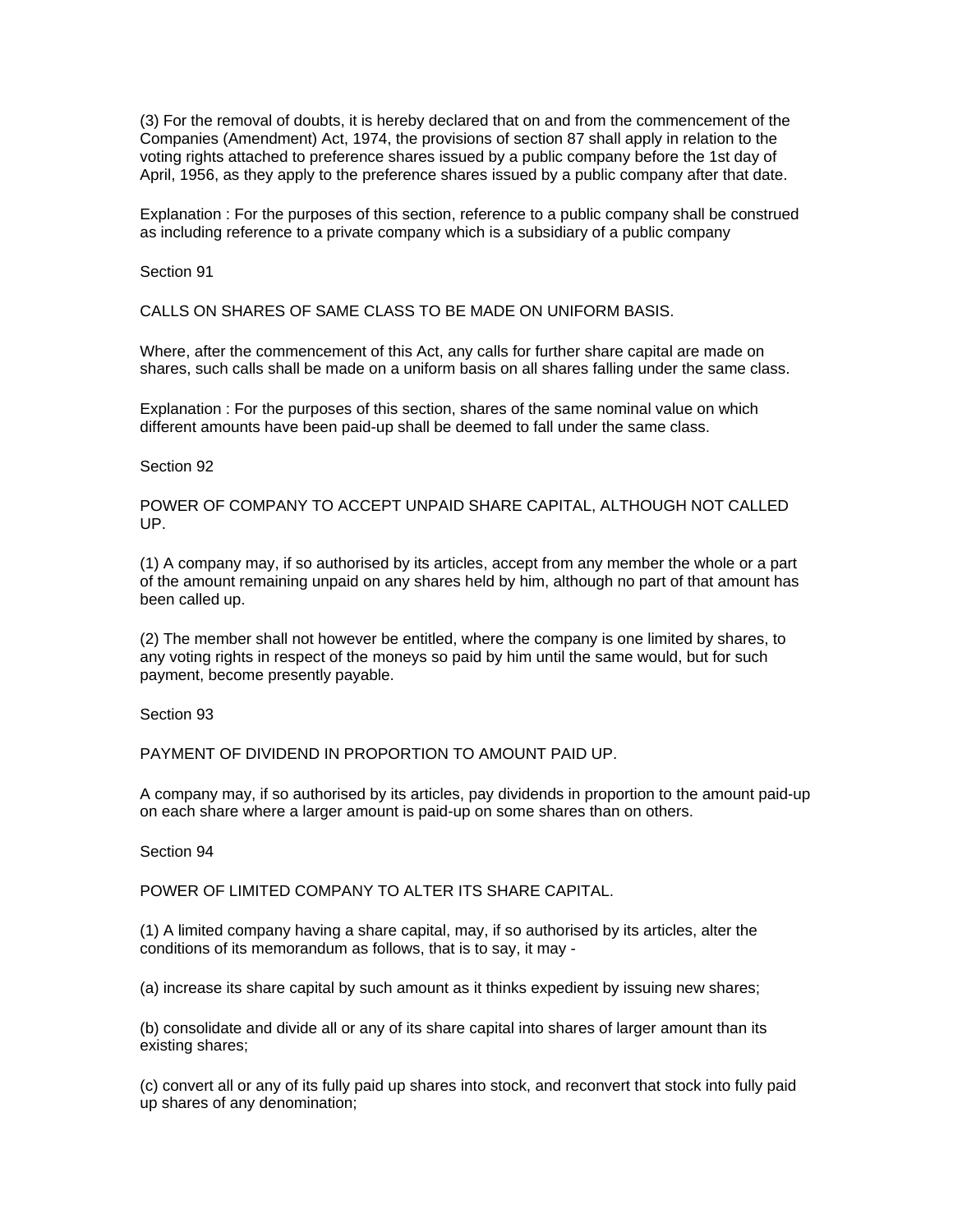(d) sub-divide its shares, or any of them, into shares of smaller amount than is fixed by the memorandum, so however, that in the sub-division the proportion between the amount paid and the amount, if any, unpaid on each reduced share shall be the same as it was in the case of the share from which the reduced share is derived;

(e) cancel shares which, at the date of the passing of the resolution in that behalf, have not been taken or agreed to be taken by any person, and diminish the amount of its share capital by the amount of the shares so cancelled.

(2) The powers conferred by this section shall be exercised by the company in general meeting and shall not require to be confirmed by the Court.

(3) A cancellation of shares in pursuance of this section shall not be deemed to be a reduction of share capital within the meaning of this Act.

Section 94A

# SHARE CAPITAL TO STAND INCREASED WHERE AN ORDER IS MADE UNDER SECTION 81(4).

(1) Notwithstanding anything contained in this Act, where the Central Government has, by an order made under sub-section (4) of section 81, directed that any debenture or loan or any part thereof shall be converted into shares in a company, the conditions contained in the memorandum of such company shall, where such order has the effect of increasing the nominal share capital of the company, stand altered and the nominal share capital of such company shall stand increased by an amount equal to the amount of the value of the shares into which such debentures or loans or part thereof has been converted.

(2) Where, in pursuance of an option attached to debentures issued or loans raised by the company, any public financial institution proposes to convert such debentures or loans into shares in the company, the Central Government may, on the application of such public financial institution, direct that the conditions contained in the memorandum of such company shall stand altered and the nominal share capital of such company shall stand increased by an amount equal to the amount of the value of the shares into which such debentures or loans or part thereof has been converted.

(3) Where the memorandum of a company becomes altered, whether by reason of an order made by the Central Government under sub-section

(4) of section 81 or sub-section (2) of this section, the Central Government shall send a copy of such order to the Registrar and also to the company and on receipt of such order, the company shall file in the prescribed form within thirty days from the date of such receipt, a return to the Registrar with regard to the increase of share capital and the Registrar shall, on receipt of such order and return, carry out the necessary alteration in the memorandum of the company.

## Section 95

NOTICE TO REGISTRAR OF CONSOLIDATION OF SHARE CAPITAL, CONVERSION OF SHARES INTO STOCK, ETC.

(1) If a company having a share capital has -

(a) consolidated and divided its share capital into shares of larger amount than its existing shares;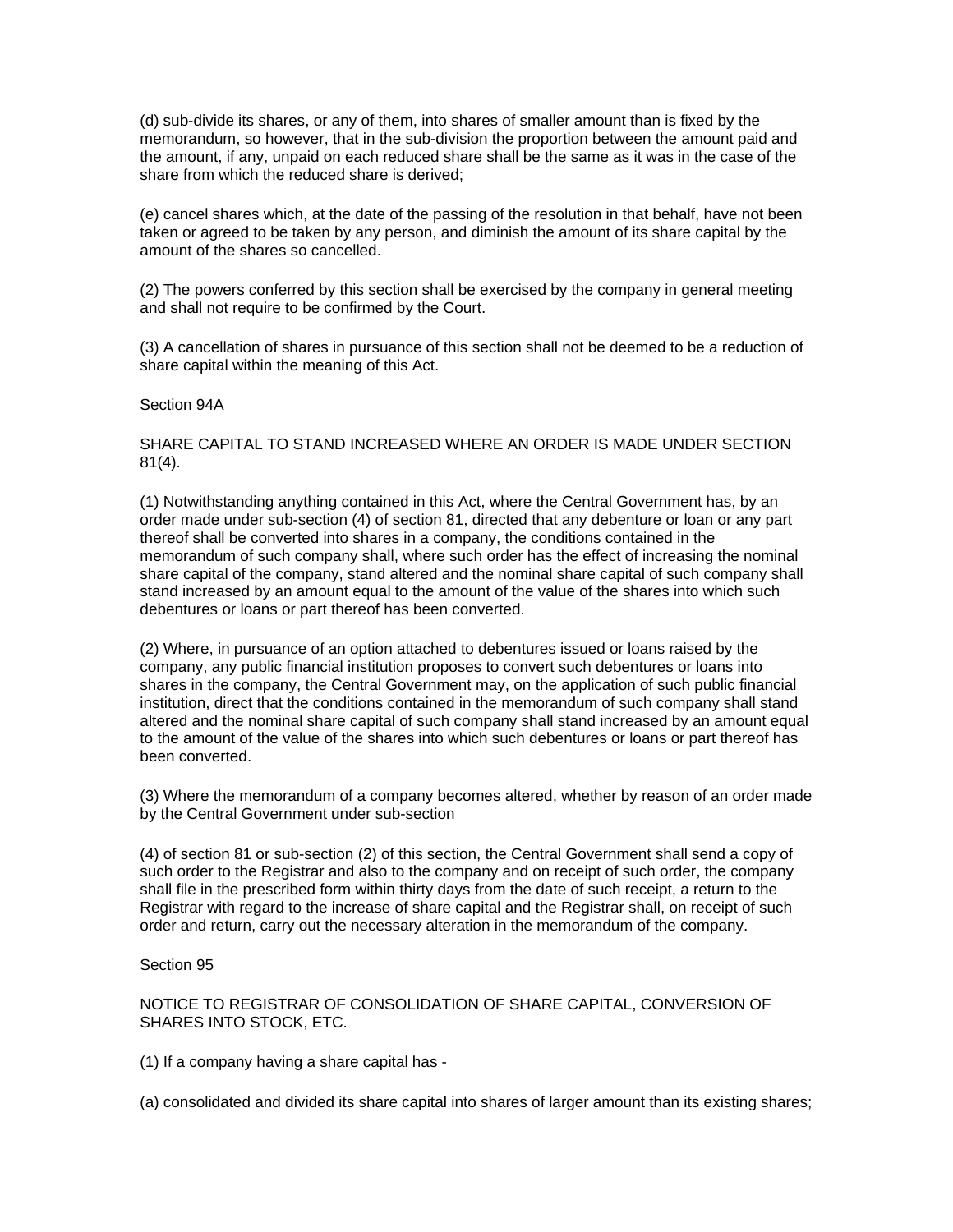- (b) converted any shares into stock;
- (c) re-converted any stock into shares;
- (d) sub-divided its shares or any of them;
- (e) redeemed any redeemable preference shares;

(f) cancelled any shares, otherwise than in connection with a reduction of share capital under sections 100 to 104;

the company shall within thirty days after doing so, give notice thereof to the Registrar specifying, as the case may be, the shares consolidate, divided, converted, sub-divided, redeemed or cancelled, or the stock reconverted.

(2) The Registrar shall thereupon record the notice, and make any alterations which may be necessary in the company's memorandum or articles or both.

(3) If default is made in complying with sub-section (1), the company, and every officer of the company who is in default, shall be punishable with fine which may extend to fifty rupees for every day during which the default continues.

Section 96

EFFECT OF CONVERSION OF SHARES INTO STOCK.

Where a company having a share capital has converted any of its shares into stock, and given notice of the conversion to the Registrar, all the provisions of this Act which are applicable to shares only, shall cease to apply as to so much of the share capital as is converted into stock.

Section 97

NOTICE OF INCREASE OF SHARE CAPITAL OR OF MEMBERS.

(1) Where a company having a share capital, whether its shares have or have not been converted into stock, has increased its share capital beyond the authorised capital and where a company, not being a company limited by shares, has increased the number of its members beyond the registered number, it shall file with the Registrar, notice of the increase of capital or of members within thirty days after the passing of the resolution authorising the increase; and the Registrar shall record the increase and also make any alterations which may be necessary in the company's memorandum or articles or both.

(2) The notice to be given as aforesaid shall include particulars of the classes of shares affected and the conditions, if any, subject to which the new shares have been or are to be issued.

(3) If default deal is made in complying with this section, the company, and every officer of the company who is in default, shall be punishable with fine which may extend to fifty rupees for every day during which the default continues.

Section 98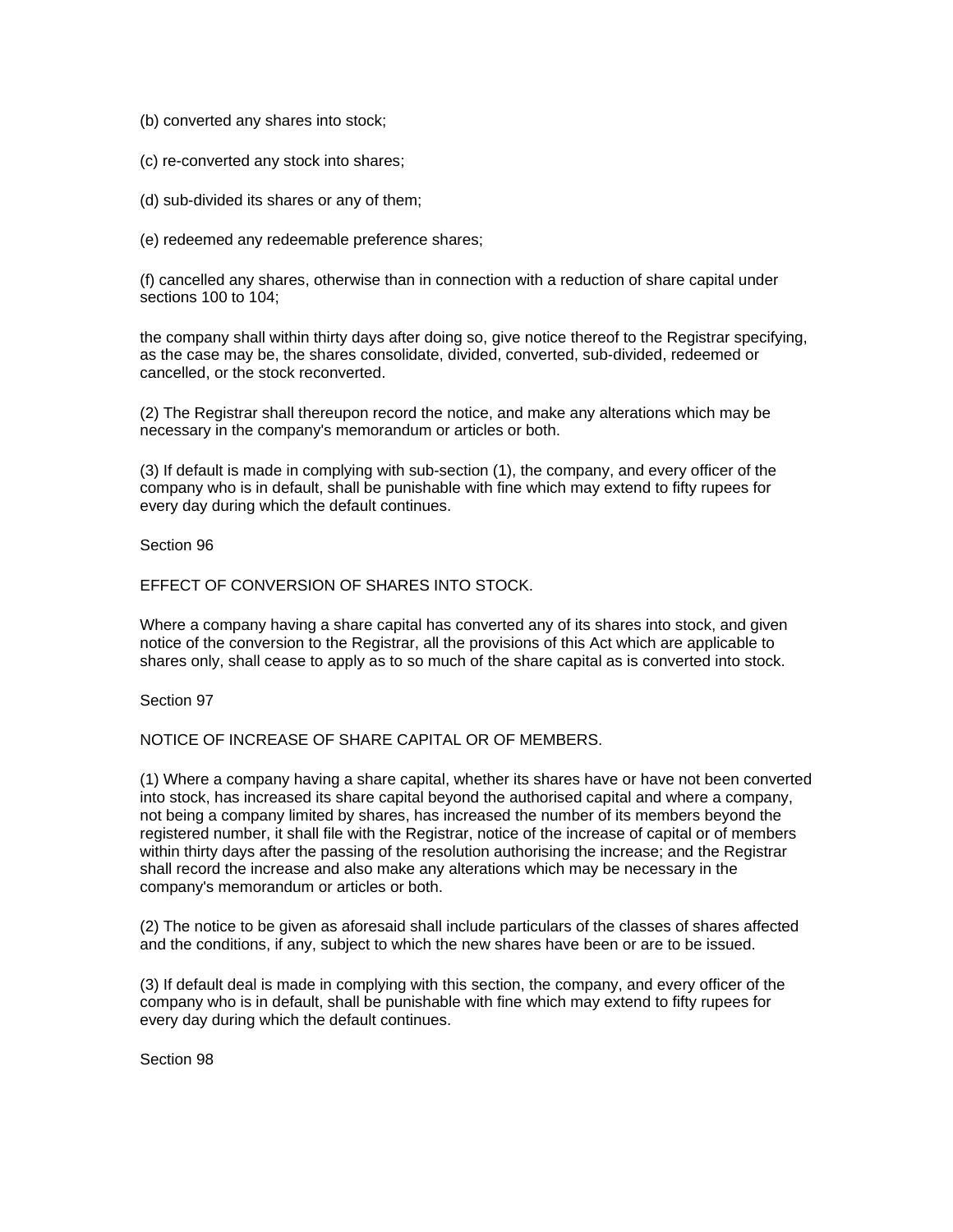# POWER OF UNLIMITED COMPANY TO PROVIDE FOR RESERVE SHARE CAPITAL ON RE-REGISTRATION.

An unlimited company having a share capital may, by its resolution for registration as a limited company in pursuance of this Act, do either or both of the following thing, namely :-

(a) increase the nominal amount of its share capital by increasing the nominal amount of each of its shares, but subject to the condition that no part of the increased capital shall be capable of being called up except in the event and for the purposes of the company being wound up;

(b) provide that a specified portion of its uncalled share capital shall not be capable of being called up except in the event and for the purposes of the company being wound up.

Section 99

RESERVE LIABILITY OF LIMITED COMPANY.

A limited company may, by special resolution, determine that any portion of its share capital which has not been already called up shall not be capable of being called up, except in the event and for the purposes of the company being wound up, and thereupon that portion of its share capital shall not be capable of being called up except in that event and for those purposes.

Section 100

SPECIAL RESOLUTION FOR REDUCTION OF SHARE CAPITAL.

(1) Subject to confirmation by the Court, a company limited by shares or a company limited by guarantee and having a share capital, may, if so authorised by its articles, by special resolution, reduce its share capital in any way; and in particular and without prejudice to the generality of the foregoing power, may -

(a) extinguish or reduce the liability on any of its shares in respect of share capital not paid up; (b) either with or without extinguishing or reducing liability on any of its shares, cancel any paidup share capital which is lost, or is unrepresented by available assets; or

(c) either with or without extinguishing or reducing liability on any of its shares, pay off any paidup share capital which is in excess of the wants of the company and may, if and so far as is necessary, alter its memorandum by reducing the amount of its share capital and of its share accordingly.

(2) A special resolution under this section is in this Act referred to as "a resolution for reducing shares capital."

Section 101

APPLICATION TO COURT FOR CONFIRMING ORDER, OBJECTION, BY REDITORS, AND SETTLEMENT OF LIST OF OBJECTING CREDITORS.

(1) Where a company has passed a resolution for reducing share capital, it may apply, by petition, to the Court for an order confirming the reduction.

(2) Where the proposed reduction of share capital involves either the diminution of liability in respect of unpaid share capital or the payment to any shareholder of any paid-up share capital,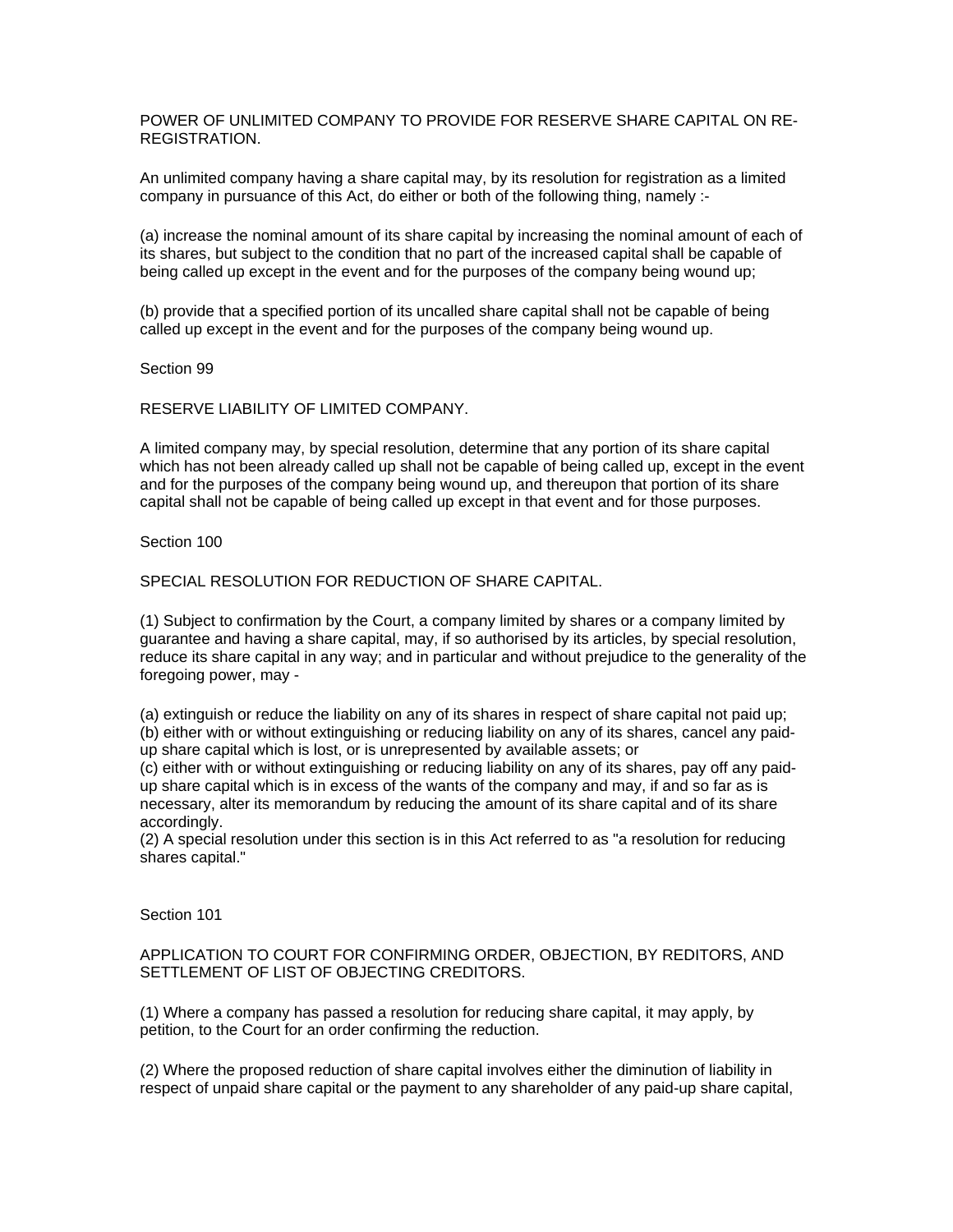and in any other case if the Court so directs, the following provisions shall have effect, subject to the provisions of sub-section (3) :-

(a) every creditor of the company who at the date fixed by the Court is entitled to any debt or claim which, if that date were the commencement of the winding up of the company, would be admissible in proof against the company, shall be entitled to object to the reduction; (b) the Court shall settle a list of creditors so entitled to object, and for that purpose shall ascertain, as far as possible without requiring an application from any creditor, the names of those creditors and the nature and amount of their debts or claims, and may publish notices fixing a day or days within which creditors not entered on the list are to claim to be so entered or are to be excluded from the right of objecting to the reduction:

(c) where a creditor entered on the list whose debt or claim is not discharged or has not determined does not consent to the reduction, the Court may, if it thinks fit, dispense with the consent of that creditor, on the company securing payment of his debt or claim by appropriating, as the Court may direct, the following amount :-

(i) if the company admits the full amount of the debt or claim, or, though not admitting it, is willing to provide for it, then, the full amount of the debt or claim;

(ii) if the company does not admit and is not willing to provide for the full amount of the debt or claim, or if the amount is contingent or not ascertained, then, an amount fixed by the Court after the like inquiry and adjudication as if the company were being wound up by the court.

(3) Where a proposed reduction of share capital involves either the diminution of any liability in respect of unpaid share capital or the payment to any shareholder of any paid-up share capital, the Court may, if, having regard to any special circumstances of the case, it thinks proper so to do, direct that the provisions of sub-section (2) shall not apply as regards any class or any classes of creditors.

Section 102

ORDER CONFIRMING REDUCTION AND POWERS OF COURT ON MAKING SUCH ORDER.

(1) The Court, if satisfied with respect to every creditor of the company who under section 101 is entitled to object to the reduction, that either his consent to the reduction has been obtained or his debt or claim has been discharged, or has determined, or has been secured, may make an order confirming the reduction on such terms and conditions as it thinks fit.

(2) Where the Court makes any such order, it may -

(a) if for any special reason it thinks proper so to do, make an order directing that the company shall, during such period commencing on, or at any time after, the date of the order, as is specified in the order, add to its name as the last words thereof the words "and reduced"; and

(b) make an order requiring the company to publish as the Court directs the reasons for reduction or such other information in regard thereto as the Court may think expedient with a view to giving proper information to the public, and, if the Court thinks fit, the causes which led to the reduction.

(3) Where a company is ordered to add to its name the words "and reduced", those words shall, until the expiration of the period specified in the order, be deemed to be part of the name of the company.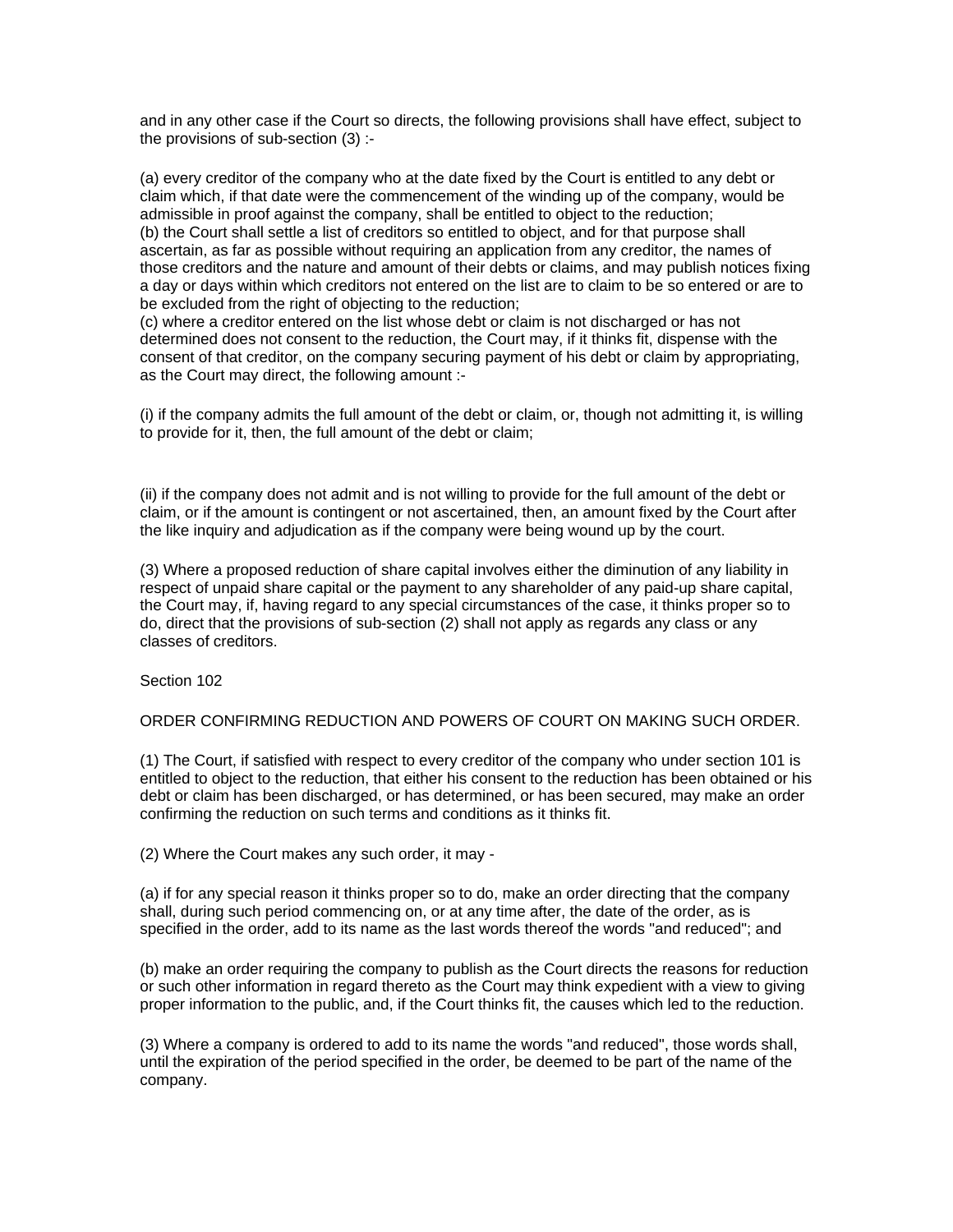## Section 103

REGISTRATION OF ORDER AND MINUTE OF REDUCTION.

(1) The Registrar -

(a) on production to him of an order of the Court confirming the reduction of the share capital of the company; and

(b) on the delivery to him of a certified copy of the order and of a minute approved by the Court showing, with respect to the share capital of the company as altered by the order, (i) the amount of the share capital (ii) the number of shares into which it is to be divided, (iii) the amount of each share, and (iv) the amount, if any, at the date of the registration deemed to be paid-up on each share shall register the order and minute.

(2) On the registration of the order and minute, and not before, the resolution for reducing share capital as confirmed by the order shall take effect.

(3) Notice of the registration shall be published in such manner as the Court may direct.

(4) The Registrar shall certify under his hand the registration of the order and minute, and his certificate shall be conclusive evidence that all the requirements of this Act with respect to reduction of share capital have been complied with, and that the share capital of the company is such as is stated in the minute.

(5) The minute when registered shall be deemed to be substituted for the corresponding part of the memorandum of the company, and shall be valid and alterable as if it had been originally contained therein.

(6) The substitution of any such minute as aforesaid for part of the memorandum of the company shall be deemed to be an alteration of the memorandum within the meaning and for the purposes of section 40.

Section 104

LIABILITY OF MEMBERS IN RESPECT OF REDUCED SHARES.

(1) A member of the company, past or present, shall not be liable, in respect of any share, to any call or contribution exceeding in amount the difference, if any, between amount paid on the share, or the reduced amount, if any, which is to be deemed to have been paid thereon, as the case may be, and the amount of the share as fixed by the minute of reduction :

Provided that, if any creditor entitled in respect of any debt or claim to object to the reduction of share capital is, by reason of his ignorance of the proceedings for reduction or of their nature and effect with respect to his debt or claim, not entered on the list of creditors, and after the reduction the company is unable, within the meaning of section 434, to pay the amount of his debt or claim, then -

(a) every person who was a member of the company at the date of the registration of the order for reduction and minute, shall be liable to contribute for the payment of that debt or claim an amount not exceeding the amount which he would have been liable to contribute if the company had commenced to be wound up on the day immediately before the said date; and (b) if the company is wound up, the Court, on the application of any such creditor and proof of his ignorance as aforesaid, may, if it thinks fit, settle accordingly a list of persons so liable to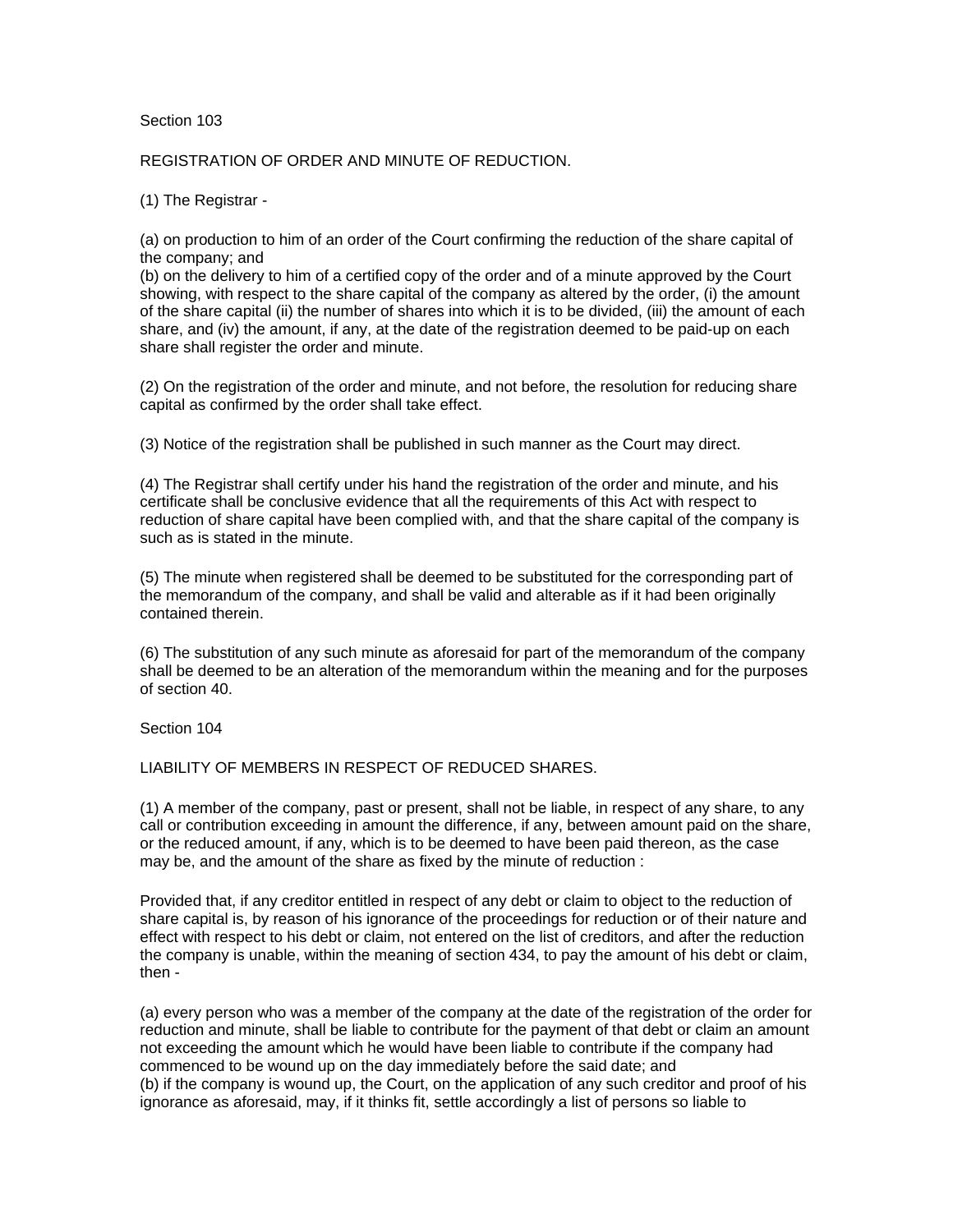contribute, and make and enforce calls and orders on the contributories settled on the list, as if they were ordinary contributories in a winding up.

(2) Nothing in this section shall affect the rights of the contributories among themselves.

Section 105

PENALTY FOR CONCEALING NAME OF CREDITOR, ETC.

(1) If any officer of the company -

(a) knowingly conceals the name of any creditor entitled to object to the reduction;

(b) knowingly misrepresents the nature or amount of the debt or claim of any creditor; or

(c) abets or is privy to any such concealment or misrepresentation as foresaid he shall be punishable with imprisonment for a term which may extend to one year, or with fine, or with both.

Section 106

ALTERATION OF RIGHTS OF HOLDERS OF SPECIAL CLASSES OF SHARES.

(1) Where the share capital of a company is divided into different classes of shares, the rights attached to the shares of any class may be varied with the consent in writing of the holders of not less than three-fourths of the issued shares of that class or with the sanction of a special resolution passed at a separate meeting of the holders of the issued shares of that class -

(a) if provision with respect to such variation is contained in the memorandum or articles of the company, or

(b) in the absence of any such provision in the memorandum or articles, if such variation is not prohibited by the terms of issue of the shares of that class.

Section 107

RIGHTS OF DISSENTIENT SHAREHOLDERS.

(1) If, in pursuance of any provision such as is referred to in section 106, the rights attached to any such class of shares are at any time varied, the holders of not less in the aggregate than ten per cent of the issued shares of that class, being persons who did not consent to or vote in favour of the resolution for the variation, may apply to the Court to have the variation cancelled, and where any such application is made, the variation shall not have effect unless and until it is confirmed by the Court.

(2) An application under this section shall be made within twenty-one days after the date on which the consent was given or the resolution was passed, as the case may be, and may be made on behalf of the shareholders entitled to make the application by such one or more of their number as they may appoint in writing for the purpose.

(3) On any such application, the Court, after hearing the applicant and any other persons who apply to the Court to be heard and appear to the Court to be interested in the application, may, if it is satisfied, having regard to all the circumstances of the case, that the variation would unfairly prejudice the shareholders of the class represented by the applicant, disallow the variation; and shall, if not so satisfied, confirm the variation.

(4) The decision of the Court on any such application shall be final.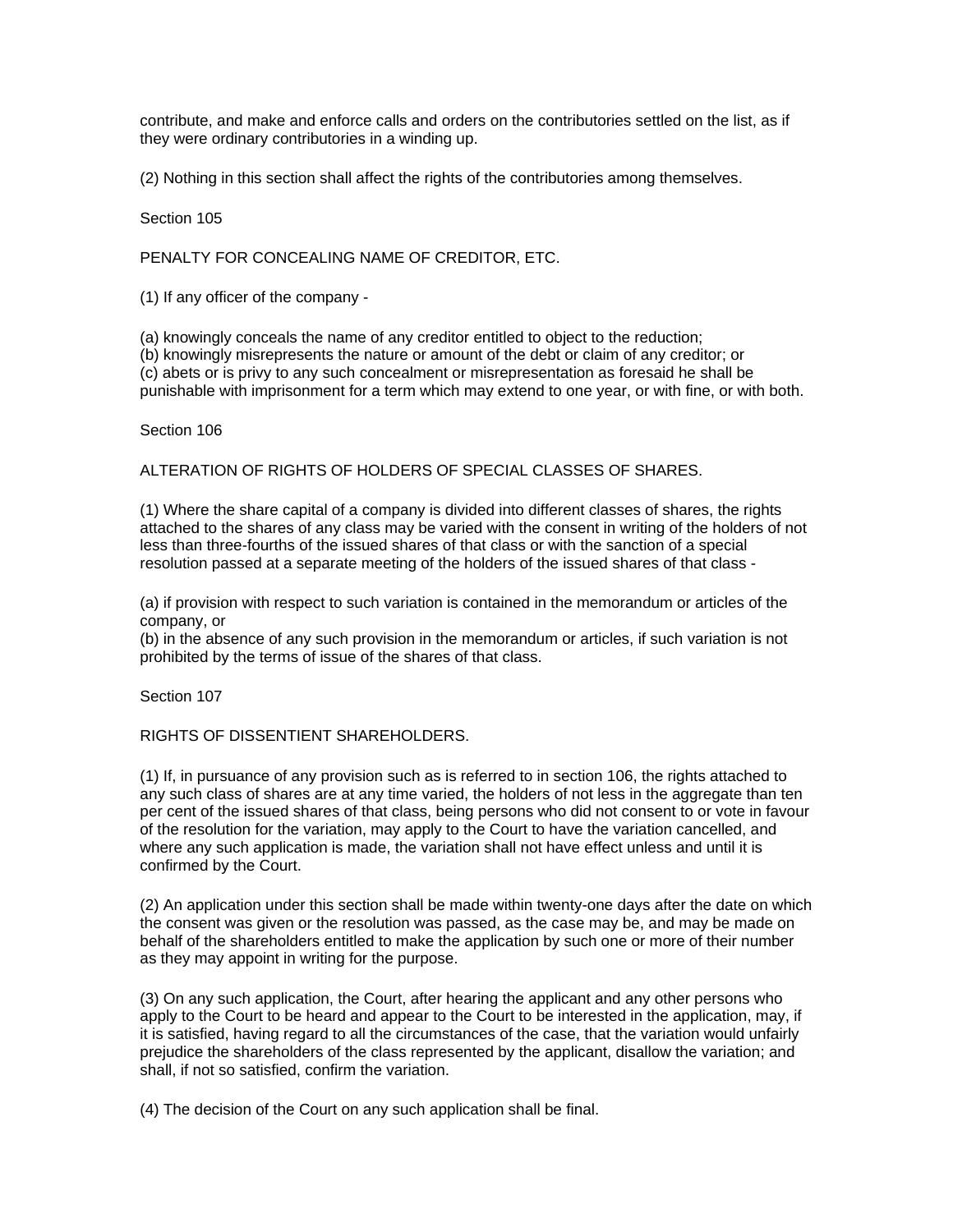(5) The company shall, within thirty days after the service on the company of any order made on any such application, forward a copy of the order to the Registrar; and if default is made in complying with this provision, the company, and every officer of the company who is in default, shall be punishable with fine which may extend to fifty rupees.

Section 108

## TRANSFER NOT TO BE REGISTERED EXCEPT ON PRODUCTION OF INSTRUMENT OF TRANSFER.

(1) A company shall not register a transfer of shares in, or debentures of, the company, unless a proper instrument of transfer duly stamped and executed by or on behalf of the transferor and by or on behalf of the transferee and specifying the name, address and occupation, if any, of the transferee, has been delivered to the company along with the certificate relating to the shares or debentures, or if no such certificate is in existence, along with the letter of allotment of the shares or debentures :

Provided that where, on an application in writing made to the company by the transferee and bearing the stamp required for an instrument of transfer, it is proved to the satisfaction of the Board of directors that the instrument of transfer signed by or on behalf of the transferor and by or on behalf of the transferee has been lost, the company may register the transfer on such terms as to indemnity as the Board may think fit :

Provided further that nothing in this section shall prejudice any power of the company to register as shareholder or debenture holder any person to whom the right to any shares in, or debentures of, the company has been transmitted by operation of law.

(1A) Every instrument of transfer of shares shall be in such form as may be prescribed , and -

(a) every such form shall, before it is signed by or on behalf of the transferor and before any entry is made therein, be presented to the prescribed authority , being a person already in the service of the Government, who shall stamp or otherwise endorse thereon the date on which it is so presented, and

(b) every instrument of transfer in the prescribed form with the date of such presentation stamped or otherwise endorsed thereon shall, after it is executed by or on behalf of the transferor and the transferee and completed in all other respects, be delivered to the company, -

(i) in the case of shares dealt in or quoted on a recognised stock exchange, at any time before the date on which the register of members is closed, in accordance with law, for the first time after the date of the presentation of the prescribed form to the prescribed authority under clause (a) or within twelve months from the date of such presentation, whichever is later;

(ii) in any other case, within two months from the date of such presentation.

(1B) Notwithstanding anything contained in sub-section (1A), an instrument of transfer of shares, executed before the commencement of section 13 of the Companies (Amendment) Act, 1965 (31 of 1965), or executed after such commencement in a form other than the prescribed form, shall be accepted by a company, -

(a) in the case of shares dealt in or quoted on a recognised stock exchange, at any time not later than the expiry of six months for such commencement or the date on which the register of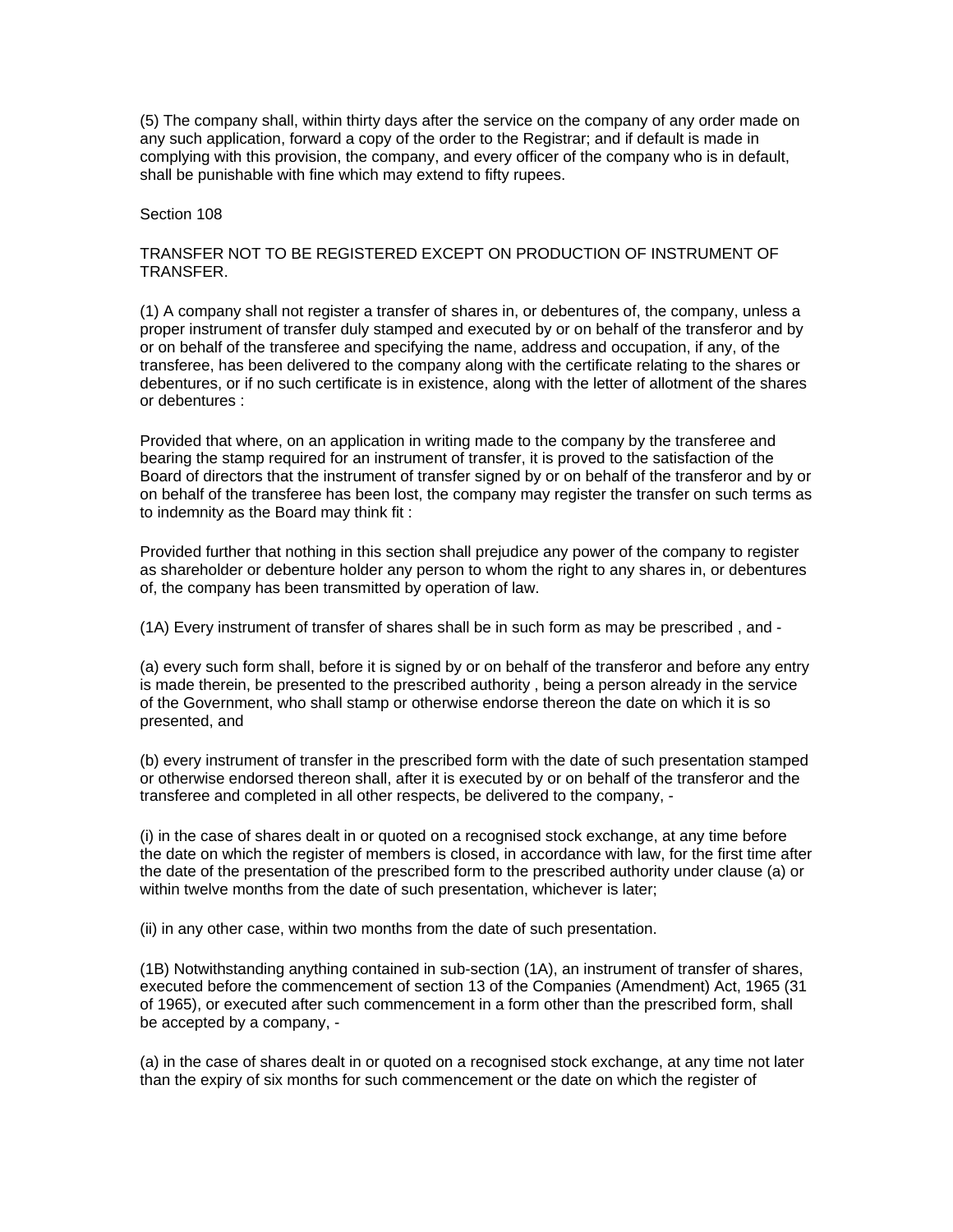members is closed, in accordance with law, for the first time after such commencement, whichever is later;

(b) in any other case, at any time not later than the expiry of six months from such commencement.

 $(1C)$ 

Section 108A

## RESTRICTION ON ACQUISITION OF CERTAIN SHARES.

(1) Except with the previous approval of the Central Government, no individual, firm, group, constituent of a group, body corporate or bodies corporate under the same management, shall jointly or severally acquire or agree to acquire, whether in his or its own name or in the name of the any other person, any equity shares in a public company, or a private company which is a subsidiary of a public company, if the total nominal value of the equity shares intended to be so acquired exceeds, or would, together with the total nominal value of any equity shares already held in the company by such individual, firm, group, constituent of a group, body corporate or bodies corporate under the same management, exceed twenty-five per cent of the paid-up equity share capital of such company.

(2) Where any individual, firm, group, constituent of a group, body corporate or bodies corporate under the same management (hereafter in this Act referred to as the acquirer), is prohibited, by sub-section (1), from acquiring or agreeing to acquire except with the previous approval of the Central Government, any share of a public company or private company which is a subsidiary of a public company, no -

(a) company in which not less than fifty-one per cent of the share capital is held by the Central Government; or

(b) corporation (not being a company) established by or under any Central Act; or (c) financial institution, shall transfer or agree to transfer any share to such acquirer unless such acquirer has obtained the previous approval of the Central Government for the acquisition, or agreement for the acquisition, of such share.

Section 108B

#### RESTRICTION ON TRANSFER OF SHARES.

(1) Every body corporate or bodies corporate under the same management, holding, whether singly or in the aggregate, ten per cent or more of the nominal value of the subscribed equity share capital of any other company shall, before transferring one or more of such shares, give to the Central Government an intimation of its or their proposal to transfer such share, and every such intimation shall include a statement as to the particulars of the share proposed to be transferred, the name and address of the person to whom the share is proposed to be transferred, the share holding, if any, of the proposed transferee in the concerned company and such other particulars as may be prescribed.

(2) Where, on receipt of an intimation given under sub-section (1) or otherwise, the Central Government is satisfied that as a result of such transfer, a change in the composition of the Board of directors of the company is likely to take place and that such change would be prejudicial to the interest of the company or to the public interest, it may, by order, direct that –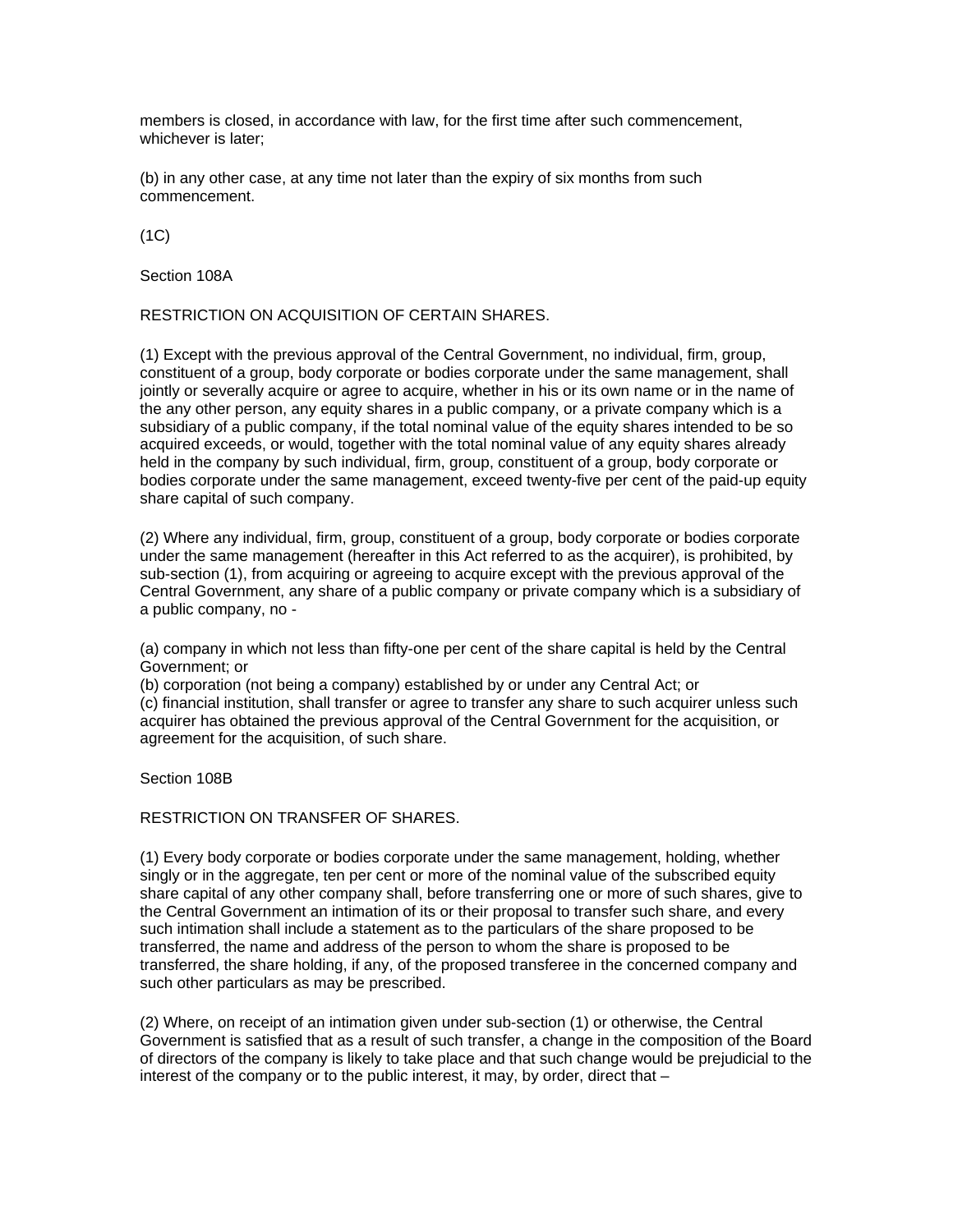(a) no such share shall be transferred to the proposed transferee :

Provided that no such order shall preclude the body corporate or bodies corporate from intimating, in accordance with the provisions of sub-section (1), to the Central Government its or their proposal to transfer share to any other person, or

(b) where such share is held in a company engaged in any industry specified in Schedule XV, such share shall be transferred to the Central Government or to such corporation owned or controlled by that Government as may be specified in the direction.

(3) Where a direction is made by the Central Government under clause (b) of sub-section (2), the share referred to in such direction shall stand transferred to the Central Government or to the corporation specified therein, and the Central Government or the specified corporation, as the case may be, shall pay, in cash, to the body corporate or bodies corporate from which such share stands transferred, an amount equal to the market value of such share, within the time specified in sub-section (4).

Explanation : In this sub-section, "market value" means, in the case of a share which is quoted on any recognised stock exchange, the value quoted at such stock exchange on the date immediately preceding the date on which the direction is made, and, in any other case, such value as may be mutually agreed upon between the holder of the share and the Central Government or the specified corporation, as the case may be, or in the absence of such agreement, as may be determined by the court.

(4) The market value referred to in sub-section (3) shall be given forthwith, where there is no dispute as to such value or where such value has been mutually agreed upon, but where there is a dispute as to the market value, such value as is estimated by the Central Government or the corporation, as the case may be, shall be given forthwith and the balance, if any, shall be given within thirty days from the date when the market value is determined by the court.

(5) If the Central Government does not make any direction under sub-section (2) within sixty days from the date of receipt by it of the intimation given under sub-section (1), the provisions contained in sub-section (2) with regard to the transfer of such share shall not apply.

Section 108C

RESTRICTION ON THE TRANSFER OF SHARES OF FOREIGN COMPANIES.

No body corporate or bodies corporate under the same management, which holds, or hold in the aggregate, ten per cent or more of the nominal value of the equity share capital of a foreign company, having an established place of business in India, shall transfer any share in such foreign company to any citizen of India or any body corporate incorporated in India except with the previous approval of the Central Government and such previous approval shall not be refused unless the Central Government is of opinion that such transfer would be prejudicial to the public interest

Section 108D

# POWER OF CENTRAL GOVERNMENT TO DIRECT COMPANIES NOT TO GIVE EFFECT TO THE TRANSFER.

(1) Where the Central Government is satisfied that as a result of the transfer of any share or block of shares of a company, a change in the controlling interest of the company is likely to take place and that such a change would be prejudicial to the interest of the company or to the public interest, that Government may direct the company not to give effect to the transfer of any such share or block of shares and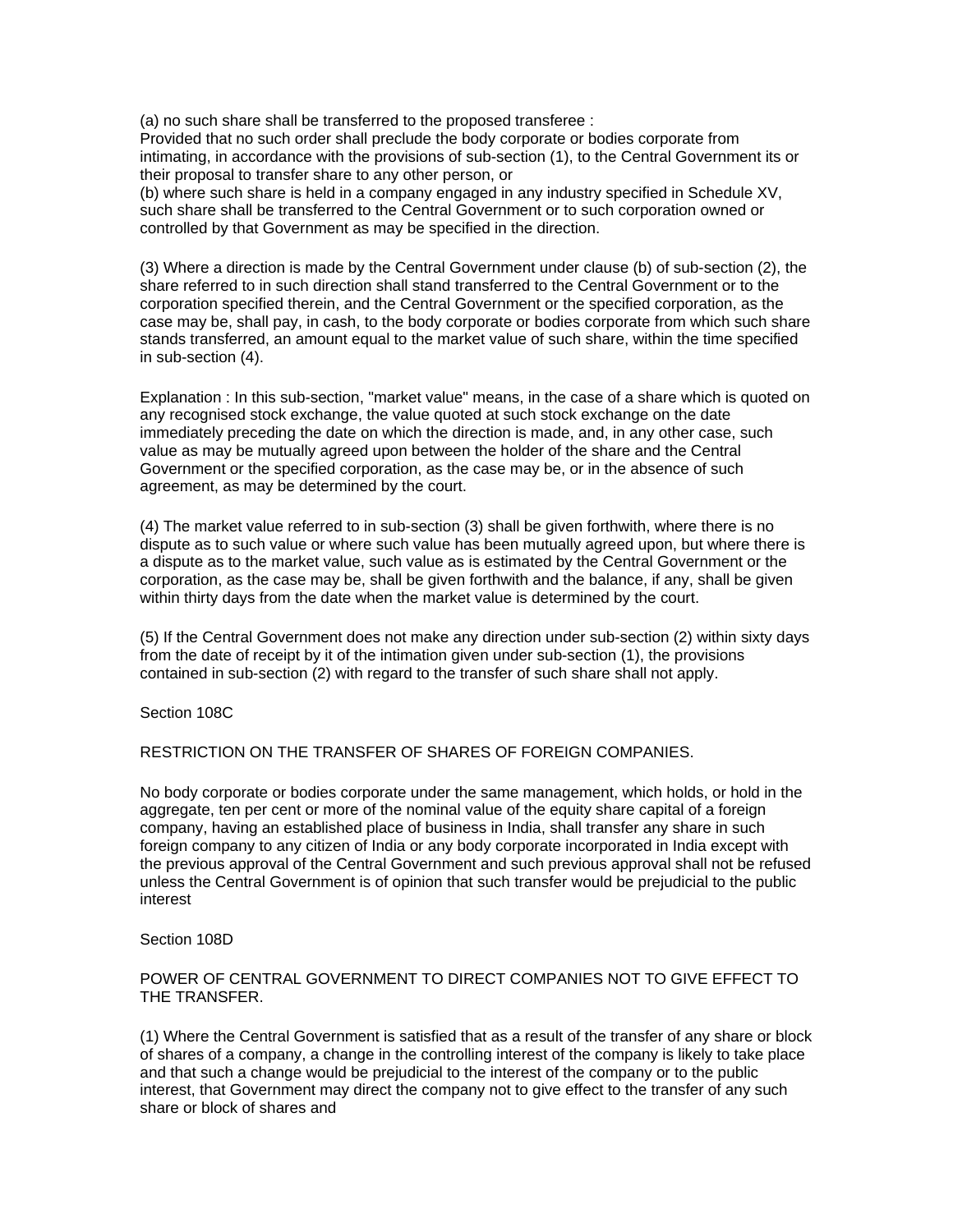(a) where the transfer of such share or block of shares has already been registered, not to permit the transferee or any nominee or proxy of the transferee, to exercise any voting or other rights attaching to such share or block of shares; and

(b) where the transfer of such share or block of shares has not been registered, not to permit any nominee or proxy of the transferor to exercise any voting or other rights attaching to such share or block of shares.

(2) Where any direction is given by the Central Government under sub-section (1), the share or the block of shares referred to therein shall stand retransferred to the person from who it was acquired and thereupon the amount paid by the transferee for the acquisition of such share or block of shares shall be refunded to him by the person to whom such share or block of shares stands or stand retransferred.

(3) If the refund referred to in sub-section (2) is not made within the period of thirty days from the date of the direction referred to in sub-section (1), the Central Government shall, on the application of the person entitled to get the refund, direct, by order, the refund of such amount and such order may be enforced as if it were a decree made by a civil court.

(4) The person to whom any share or block of shares stands or stand retransferred under subsection (2) shall, on making refund under sub-section (2) or sub-section (3), be eligible to exercise voting or other rights attaching to such share or block of shares.

Section 108E

TIME WITHIN WHICH REFUSAL TO BE COMMUNICATED.

Every request made to the Central Government for according its approval to the proposal for the acquisition of any share referred to in section 108A or the transfer of any share referred to in section 108C shall be presumed to have been granted unless, within a period of sixty days from the date of receipt of such request, the Central Government communicates to the person by whom the request was made, that the approval prayed for cannot be granted.

Section 108F

NOTHING IN SECTIONS 108A TO 108D TO APPLY TO GOVERNMENT COMPANIES, ETC.

Nothing contained in section 108A [except sub-section (2) thereof] shall apply to the transfer of any share to, and nothing in section 108B or section 108C or section 108D shall apply to the transfer of any share by –

(a) any company in which not less than fifty-one per cent of the share capital is held by the Central Government;

(b) any corporation (not being a company) established by or under any Central Act;

(c) any financial institution.

Section 108G

APPLICABILITY OF THE PROVISIONS OF SECTIONS 108A TO108F.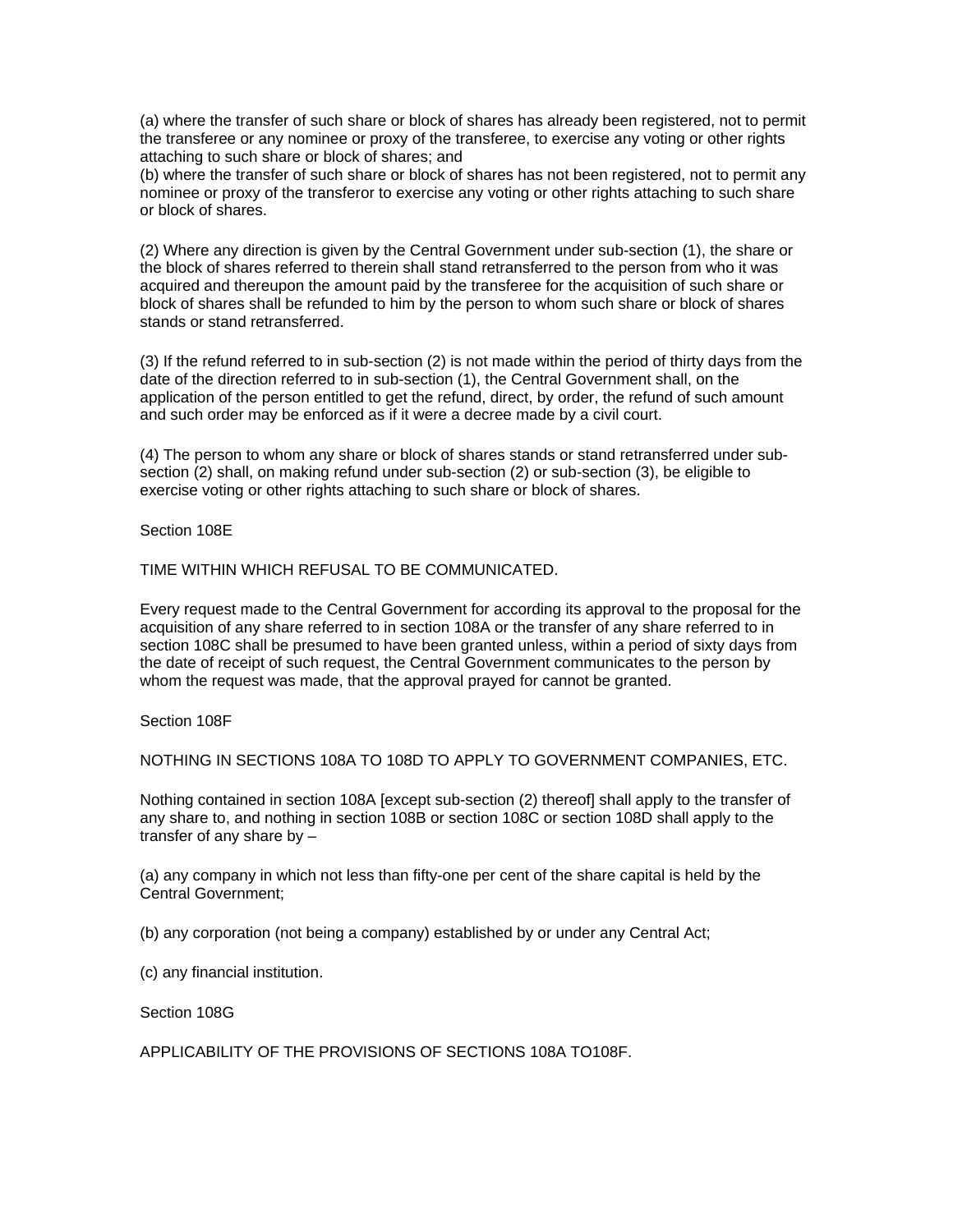The provisions of sections 108A to 108F (both inclusive) shall apply to the acquisition or transfer of shares or share capital by, or to, and individual, firm, group, constituent of a group, body corporate or bodies corporate under the same management, who or which -

(a) is, in case of acquisition of shares or share capital, the owner in relation to a dominant undertaking and there would be, as a result of such acquisition, any increase -

(i) in the production, supply, distribution or control of any goods that are produced, supplied, distributed or controlled in India or any substantial part thereof by that dominant undertaking, or (ii) in the provision or control of any services that are rendered in India or any substantial part thereof by that dominant undertaking; or

(b) would be, as a result of such acquisition or transfer of shares or share capital, the owner of a dominant undertaking; or is, in case of transfer of shares or share capital, the owner in relation to a dominant undertaking.

Section 108H

CONSTRUCTION OF CERTAIN EXPRESSIONS USED IN SECTIONS 108A TO 108G.

The expressions "group", "same management", "financial institution", "dominant undertaking" and "owner" used in sections 108A to 108G (both inclusive), shall have the meanings respectively assigned to them in the Monopolies and Restrictive Trade Practices Act, 1969 (54 of 1969).

Section 108i

# PENALTY FOR ACQUISITION OR TRANSFER OF SHARE INCONTRAVENTION OF SECTIONS 108A TO 108D.

(1) Any person who acquires any share in contravention of the provisions of section 108A shall be punishable with imprisonment for a term which may extend to three years, or with fine which may extend to five thousand rupees, or with both.

(2) (a) Every body corporate which makes any transfer of shares without giving any intimation as required by section 108B, shall be punishable with fine which may extend to five thousand rupees.

(b) Where any contravention of the provisions of section 108B has been made by a company, every officer of the company who is in default shall be punishable with imprisonment for a term which may extend to three years, or with fine which may extend to five thousand rupees, or with both.

(3) (a) Every body corporate which makes any transfer of shares in contravention of the provisions of section 108C, shall be punishable with fine which may extend to five thousand rupees.

(b) Where any contravention of the provisions of section 108C has been made by a company, every officer of the company who is in default shall be punishable with imprisonment for a term which may extend to three years, or with fine which may extend to five thousand rupees, or with both.

(4) (a) Every person who transfers any share in contravention of any order made by the Central Government under section 108B, or gives effect to any transfer of shares made in contravention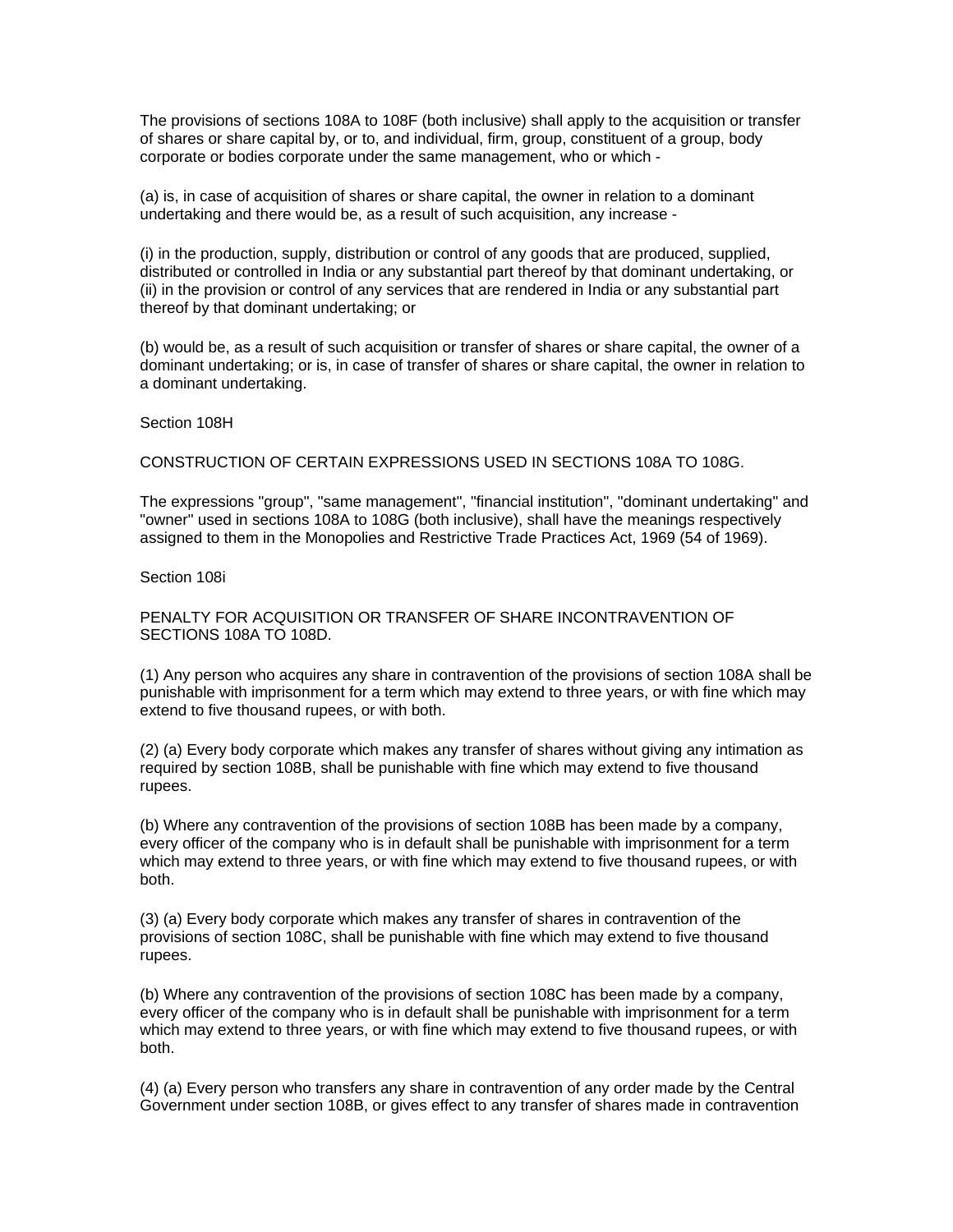of any direction made by the Central Government under section 108D, or who exercises any voting right in respect of any share in contravention of any direction made by the Central Government under section 108D shall be punishable with imprisonment for a term which may extend to five years, and shall also be liable to fine.

(b) If any company gives effect to any voting or other right exercised in relation to any share acquired in contravention of the provisions of the section 108B, or which gives effect to any voting right in contravention of any direction made by the Central Government under section 108D, the company shall be punishable with fine which may extend to five thousand rupees, and every officer of the company who is in default shall be punishable with imprisonment for a term which may extend to three years, or with fine which made extend to five thousand rupees, or with both.

Section 109

#### TRANSFER BY LEGAL REPRESENTATIVE.

A transfer of the share or other interest in a company of a decreased member thereof made by his legal representative shall, although the legal representative is not himself a member, be as valid as if he had been a member at the time of the execution of the instrument of transfer.

Section 109A

#### NOMINATION OF SHARES.

(1) every holder of shares in, or holder of debentures of, a company may, at any time, nominate, in the prescribed manner, a person to om his shares in, or debentures of, the company shall vest in the event of his death

(2) Where the shares in, or debentures of, a company are held by more than one person jointly, the joint holders may together nominate, in the prescribed manner, a person to whom all the rights in the shares or debentures of the company shall vest in the event of death of all the joint holders.

(3) Notwithstanding anything contained in any other law for the time being in force or in any disposition, whether testamentary or otherwise, in respect of such shares in, or debentures of, the company, where a nomination made in the prescribed manner purports to confer on any person the right to vest the shares in, or debentures of, the company, the nominee shall, on the death of the shareholder or holder of debentures of, the company or, as the case may be, on the death of the joint holders become entitled to all the rights in the shares or debentures of the company or, as the case may be, all the joint holders, in relation to such shares in, or debentures of the company to the exclusion of all other persons, unless the nomination is varied or cancelled in the prescribed manner.

(4) Where the nominee is a minor, it shall be lawful for the holder of the shares, or holder of debentures, to make the nomination to appoint, in the prescribed manner, any person to become entitled to shares in, or debentures of, the company, in the event of his death, during the minority.

Section 109B

TRANSMISSION OF SHARES.

(1) Any person who becomes a nominee by virtue of the provisions of section 109A, upon the production of such evidence as may be required by the Board and subject as hereinafter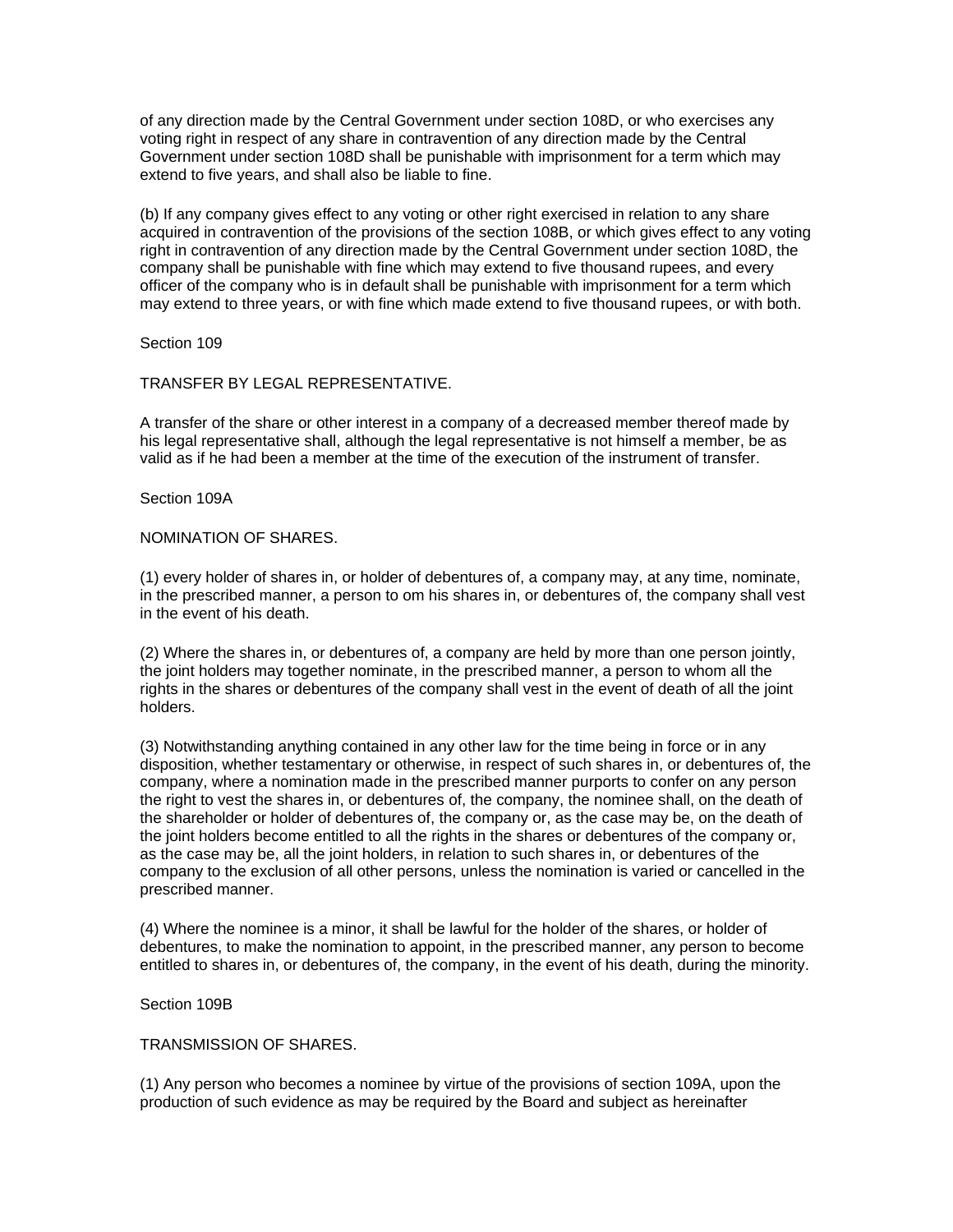provided, elect to be registered himself as holder of the share or debenture, as the case may be; or to make such transfer of the share or debenture, as the case may be, as the deceased shareholder or debenture holder, as the case may be, could have made.

(2) If the person being a nominee, so becoming entitled, elects to be registered as holder of the share or debenture, himself, as the case may be, he shall deliver or send to the company a notice in writing signed by him stating that he so elects and such notice shall be accompanied with the death certificate of the deceased shareholder or debenture holder, as the case may be.

(3) All the limitations, restrictions and provisions of this Act relating to the right to transfer and the registration of transfers of shares or debentures shall be applicable to any such notice or transfer as aforesaid as if the death of the member had not occurred and the notice or transfer were a transfer signed by that shareholder or debenture holder, as the case may be.

(4) A person, being a nominee, becoming entitled to a share or debenture by reason of the death of the holder shall be entitled to the same dividends and other advantages to which he would be entitled if he were the registered holder of the share or debenture except that he shall not, before being registered a member in respect of his share or debenture, be entitled in respect of it to exercise any right conferred by membership in relation to meetings of the company :

PROVIDED that the Board may, at any time, give notice requiring any such person to elect either to be registered himself or to transfer the share or debenture, and if the notice is not complied with within ninety days, the Board may thereafter withhold payment of all dividends, bonuses or other moneys payable in respect of the share or debenture, until the requirement of the notice have been complied with.

Section 110

APPLICANTION FOR TRANSFER.

(1) An application for the registration of a transfer of the shares or other interest of a member in a company may be made either by the transferor or by the transferee.

(2) Where the application is made by the transferor and relates to partly paid share, the transfer shall not be registered, unless the company gives notice of the application to the transferee and the transferee makes no objection to the transfer within two weeks from the receipt of the notice.

(3) For the purposes of sub-section (2), notice to the transferee shall be deemed to have been duly given if it is despatched by prepaid registered post to the transferee at the address given in the instrument of transfer, and shall be deemed to have been duly delivered at the time at which it would have been delivered in the ordinary course of post.

Section 111

POWER TO REFUSE REGISTRATION AND APPEAL AGAINST REFUSAL.

(1) If a company refuses, whether in pursuance of any power of the company under is articles or otherwise, to register the transfer of, or the transmission by operation of law of the right to, any share or interest of a member in, or debenture of, the company, it shall, within two month from the date on which the instrument of transfer, or the intimation of such transmission, as the case may be, was delivered to the company, send notice of the refusal to the transferee and the transferor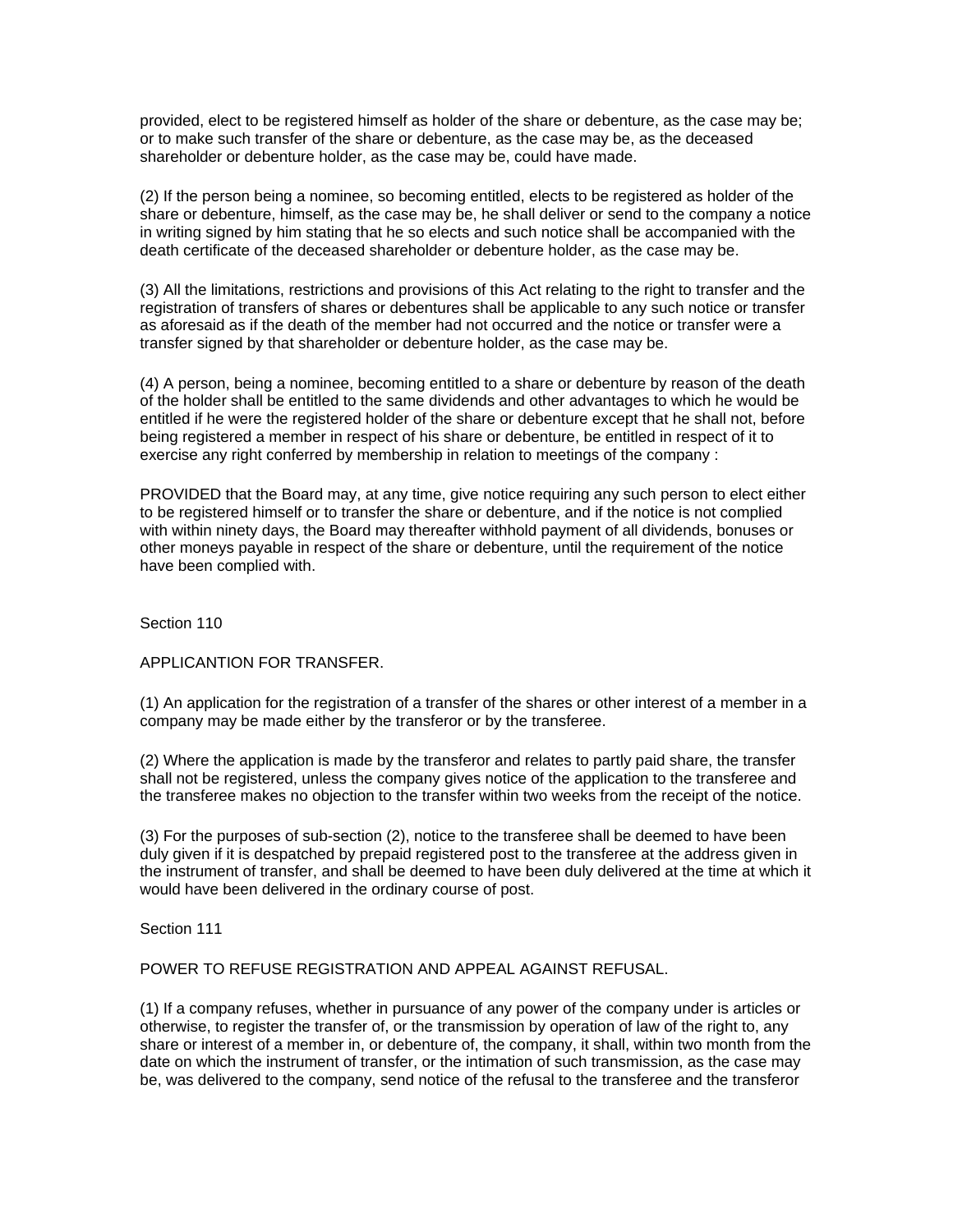or to the person giving intimation of such transmission, as the case may be, giving reasons for such refusal.

(2) The transferor or transferee, or the person who gave intimation of the transmission by operation of law, as the case may be, may appeal to the Company Law Board against any refusal of the company to register the transfer or transmission, or against any failure on its part within the period referred to in sub-section (1), either to register the transfer or transmission or to send notice of its refusal to register the same

(3) An appeal under sub-section (2) shall be made within two months of the receipt of the notice of such a refusal or, where no notice has been sent by the company, within four months from the date on which the instrument of transfer, or the intimation, as the case may be, was delivered to the company.

(4) If the name of any person -

(i) is, without sufficient cause, entered in the register of members of a company, or (ii) after having been entered in the register, is, without sufficient cause, omitted therefrom; or (iii) default is made, or unnecessary delay takes place, in entering in the register the fact of any person having become, or ceased to be, a member [including a refusal under sub-section (1), the person aggrieved, or any member of the company, or the company, may apply to the Company Law Board for the rectification of the register.

(5) The Company Law Board, while dealing with an appeal preferred under sub-section (2) or an applications made under sub-section (4) may, after hearing the parties, either dismiss the appeal or reject the application, or by order -

(a) direct that the transfer or transmission shall beregistered by the company and the company shall comply with such order within ten days of the receipt of the order; or (b) direct rectification of the register and also direct thecompany to pay damages, if any, sustained by any partyaggrieved.

(6) The Company Law Board, while acting under sub-section(5), may, at its discretion, make -

(a) such interim orders, including any orders as tinjunctions or stay as it may deem fit and just;

(b) such order as to costs as it thinks fit; and

(c) incidental or consequential orders regarding payment ofthe dividend or the allotment of bonus or rights shares.

(7) On any application under this section, the Company Law Board -

(a) may decide any question relating to the title of any person who is a party to the application to have his name entered in, or omitted from, the register;

(b) generally, may decide any question which it is necessary or expedient to decide in connection with the application for the rectification.

(8) The provisions of sub-sections (4) to (7) shall apply in relation to the rectification of the register of debenture holders as they apply in relation to the rectification of the register of members.

(9) If default is made in giving effect to the orders of the Company Law Board under this section, the company and every officer of the company who is in default shall be punishable with fine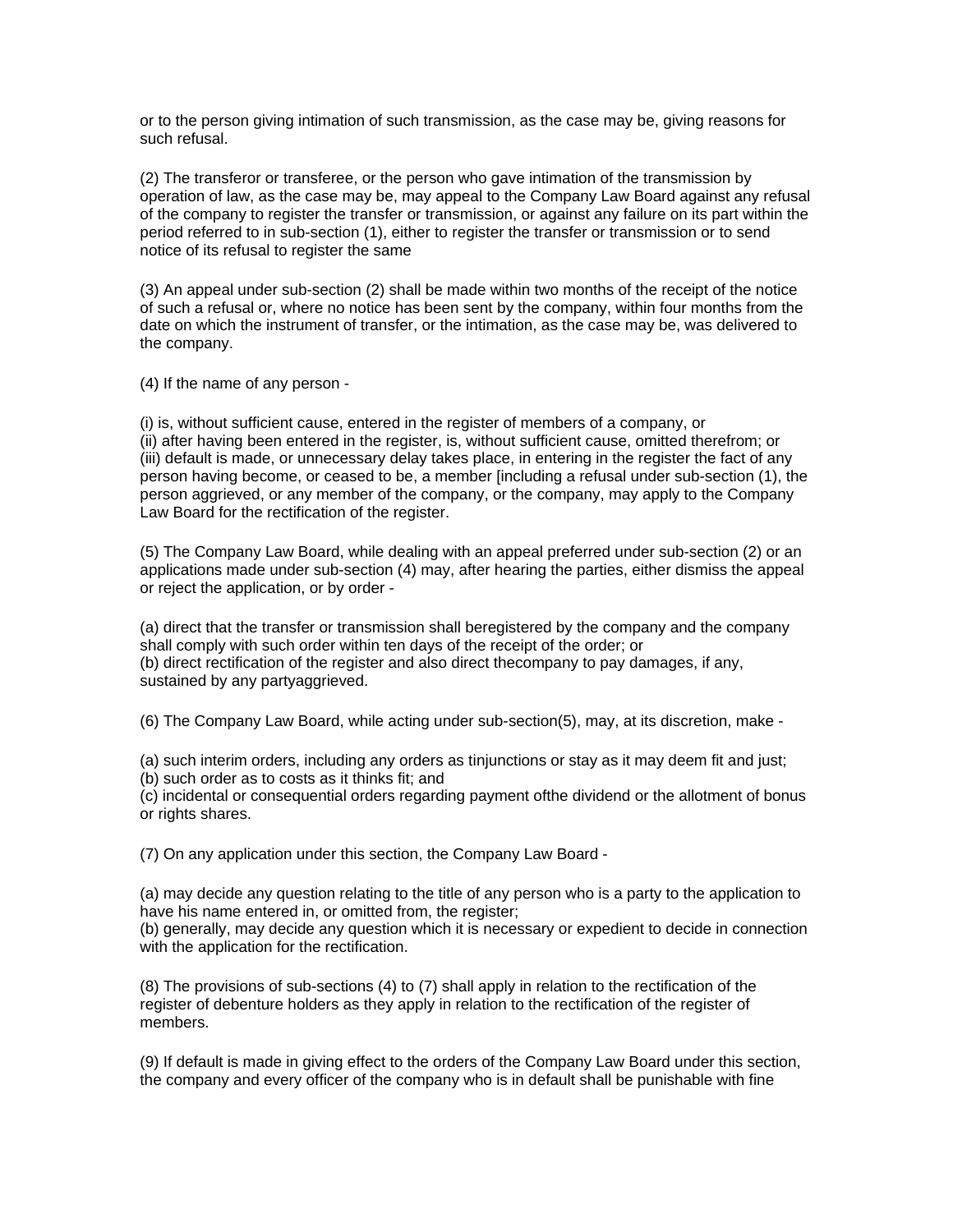which may extend to one thousand rupees, and with a further fine which may extend to one hundred rupees for every day after the first day after which default continues.

(10) Every appeal or application to the Company Law Board under sub-section (2) or sub-section (4) shall be made by petition in writing and shall be accompanied by such a fee as may be prescribed.

(11) In the case of a private company which is not a subsidiary of a public company, where the right to any shares or interest of the member in, or debenture of, the company is transmitted by sale thereof held by a court or other public authority, the provisions of sub-section (4) to (7) shall apply as if the company where a public company:

Provided that the Company Law Board may, in lieu of an order under sub-section (5), pass an order directing the company to register the transmission of the right unless any members or members of the company specificed in the order acquire the right aforesaid, within such time as may be allowed for the propose by the order, on payment to the purchaser of the price paid by him therefor or such other sum as the Company Law Board may determine to be a reasonable compensation for the right in all the circumstances of the case.

(12) If default is made in complying with any of the provisions of this section, the company, and every officer of the company who is in default, shall be punishable with fine which may extent to fifty rupees for every day during which the default continues.

(13) Nothing in this section and section 108, 109 or 110 shall prejudice any power of a private company under its articles to enforce the restrictions contained therein against the rights to transfer the shares of such company.

(14) In this section "company" means a private company and includes a private company which had become a public company by virtue of section 43A of this Act.

Section 111A

RECTIFICATION OF REGISTER ON TRANSFER.

(1) In this section, unless the context otherwise requires, "company" means a company other than a company referred to in sub-section (14) of section 111 of this Act.

(2) Subject to the provisions of this section, the shares or debentures and any interest therein of a company shall be freely transferable :

Provided that if a company without sufficient cause refuses to register transfer of shares within two months from the date on which the instrument of transfer or the intimation of transfer, as the case may be, is delivered to the company, the transferee may appeal to the Company Law Board and it shall direct such company to register the transfer of shares

(3) The Company Law Board may, on an application made by a depository, company, participant or investor or the Securities and Exchange Board of India, if the transfer of shares or debentures is in contravention of any of the provisions of the Securities and Exchange Board of India Act, 1992 (15 of 1992), or regulations made thereunder or the Sick Industrial Companies (Special Provisions) Act, 1985 (1 of 1986), or any other law for the time being in force, within two months from the date of transfer of any shares or debentures held by a depository or from the date on which the instrument of transfer or the intimation of the transmission was delivered to the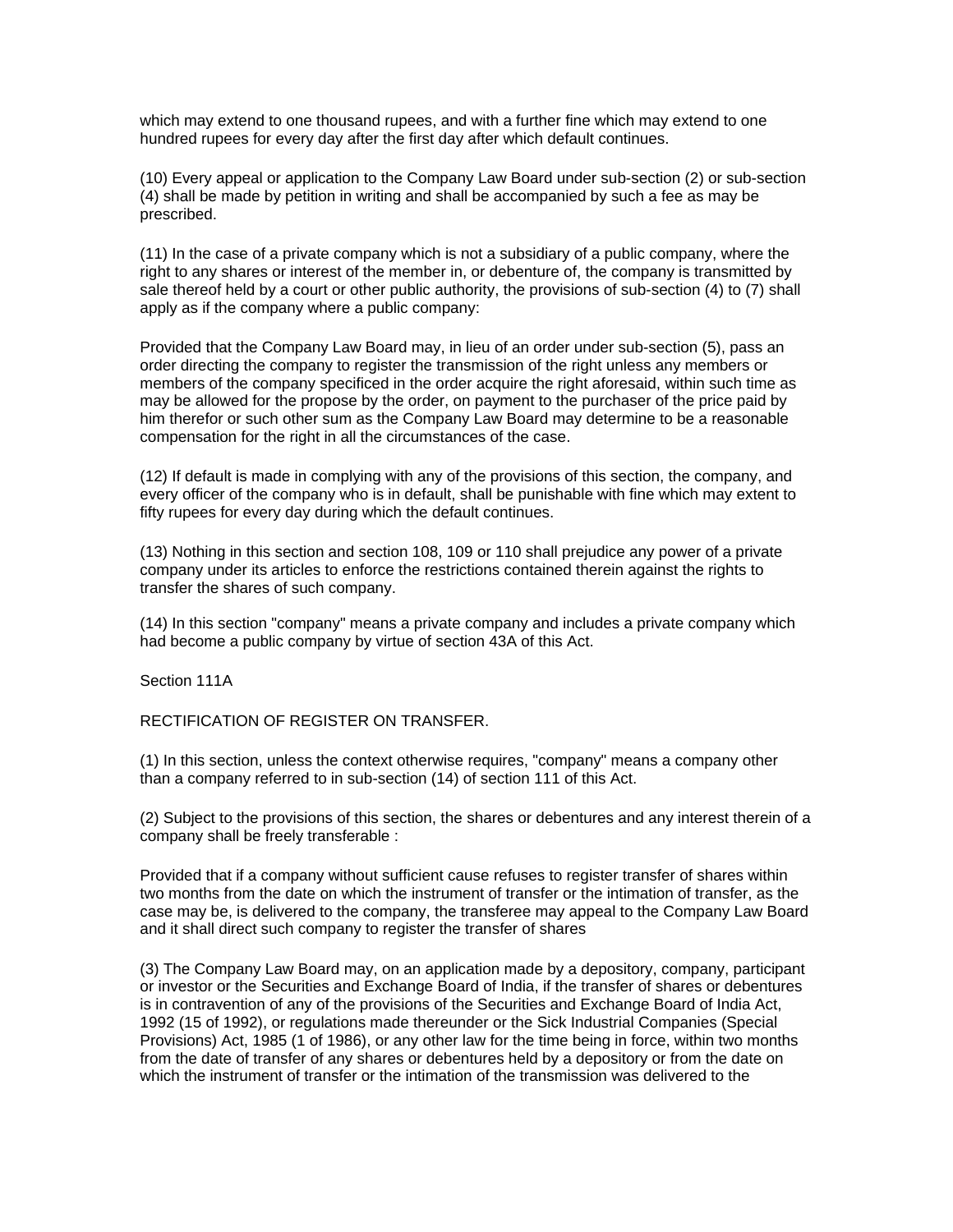company, as the case may be, after such inquiry as it thinks fit, direct any depository or company to rectify its register or records.

(4) The Company Law Board while acting under sub-section (3), may at its discretion make such interim order as to suspend the voting rights before making or completing such enquiry.

(5) The provisions of this section shall not restrict the right of a holder of shares or debentures, to transfer such shares or debentures and any person acquiring such shares or debentures shall be entitled to voting rights unless the voting rights have been suspended by an order of the Company Law Board.

(6) Notwithstanding anything contained in this section, any further transfer, during the pendency of the application with the Company Law Board, of shares or debentures shall entitle the transferee to voting rights unless the voting rights in respect of such transferee have also been suspended.

(7) The provisions of sub-sections (5), (7), (9), (10) and (12) of section 111 shall, so far as may be, apply to the proceedings before the Company Law Board under this section as they apply to the proceedings under that section.

Section 112

#### CERTIFICATION OF TRANSFERS.

(1) The certification by a company of any instrument of transfer of shares in, or debentures of, the company, shall be taken as a representation by the company to any person acting on the faith of the certification that there have been produced to the company such documents as on the face of them show a prima facie title to the shares or debentures in the transferor named in the instrument of transfer, but not as a representation that the transferor has any title to the shares or debentures.

(2) Where any person acts on the faith of an erroneous certification made by a company negligently, the company shall be under the same liability to him as if the certification had been made fraudulently.

(3) For the purposes of this section –

(a) an instrument of transfer shall be deemed to be certificated if it bears the words "certificate lodged" or words to the like effect;

(b) the certification of an instrument of transfer shall be deemed to be made by a company, if -

(i) the person issuing the certificated instrument is a person authorised to issue such instruments of transfer on the company's behalf; and

(ii) the certification signed by any officer or servant of the company or any other person, authorised to certificate transfers on the company's behalf, or if a body corporate has been so authorised, by any officer or servant of that body corporate;

(c) a certification shall be deemed to be signed by any person, if it purports to be authenticated by his signature unless it is shown that the signature was placed there neither by himself nor by any person authorised to use the signature for the purpose of certificating transfers on the company's behalf.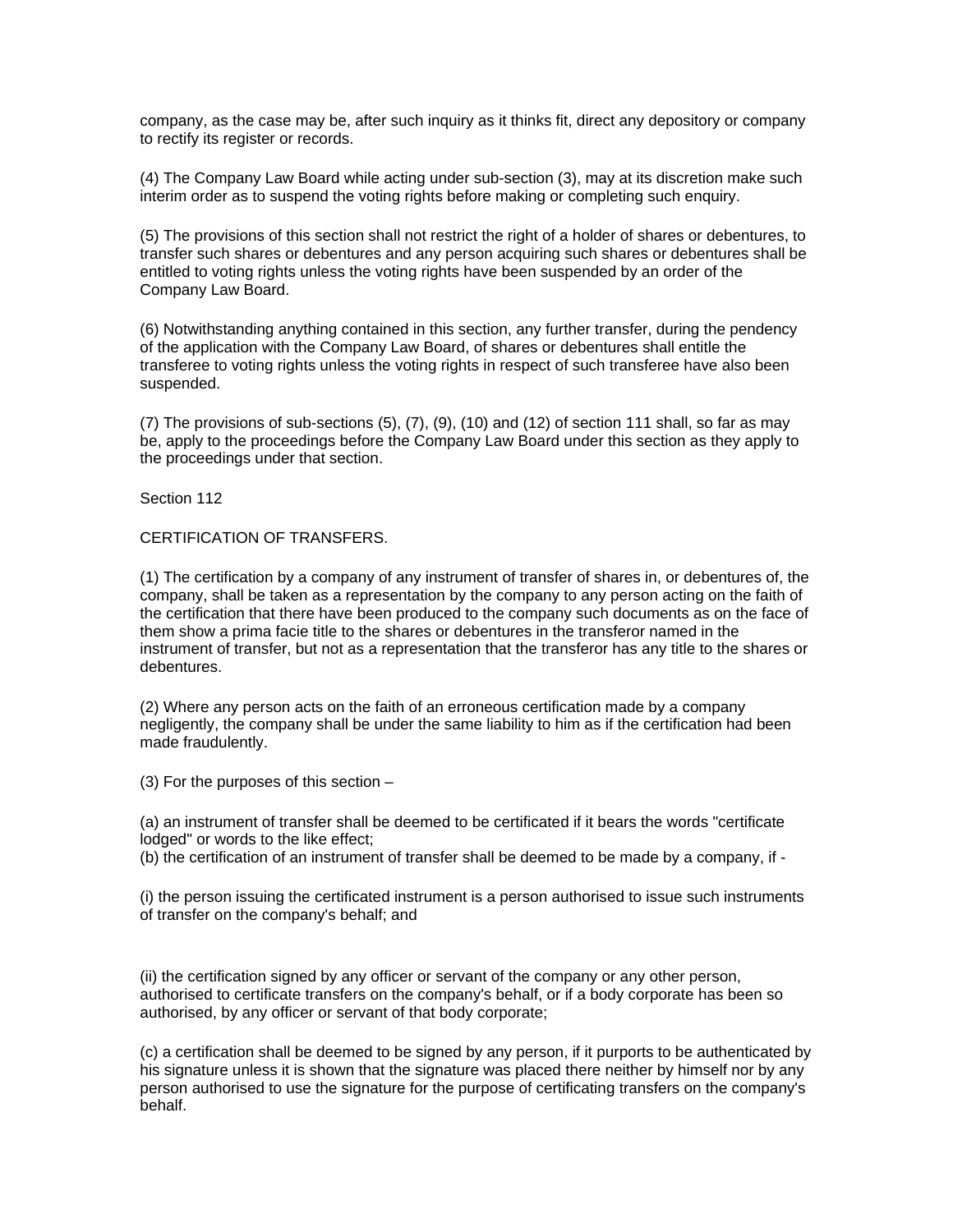# Section 113

## LIMITATION OF TIME FOR ISSUE OF CERTIFICATES

(1)Every company, unless prohibited by any provision of law or of any order of any court, tribunal or other authority, shall, within three months after the allotment of any of its shares, debentures or debenture stock, and within two months after the application for the registration of the transfer of any such shares, debentures or debenture stock, deliver, in accordance with the procedure laid down in section 53, the certificate of all shares, debentures and certificates of debenture stocks allotted or transferred :

Provided that the Company Law Board may, on an application been made to it in this behalf by the company, extend any of the periods within which the certificates of all debentures and debenture stocks allotted or transferred shall be delivered under this sub-section, to a further period not exceeding nine months, if it is satisfied that it is not possible for the company to deliver such certificates within the said periods.The expression "transfer", for the purposes of this subsection, means a transfer duly stamped and otherwise valid, and does not include any transfer which the company is for any reason entitled to refuse to register and does not register.

(2) If default is made in complying with sub-section (1), the company, and every officer of the company who is in default, shall be punishable with fine which may extend to five hundred rupees for every day during which the default continues.

(3) If any company on which a notice has been served requiring it to make good any default in complying with the provisions of sub-section (1), fails to make good the default within ten days after the service of the notice, the Company Law Board may, on the application of the person entitled to have the certificates or the debentures delivered to him, make an order directing the company and any officer of the company to make good the default within such time as may be specified in the order; and any such order may provide that all costs of and incidental to the application shall be borne by the company or by any officer of the company responsible for the default.

(4) Notwithstanding anything contained in sub-section (1), where the securities are dealt with in a depository, the company shall intimate the details of allotment of securities to depository immediately on allotment of such securities.

Section 114

ISSUE AND EFFECT OF SHARE WARRANTS TO BEARER.

(1) A public company limited by shares, if so authorised by its articles, may, with the previous approval of the Central Government, with respect to any fully paid-up shares, issue under its common seal a warrant stating that the bearer of the warrant is entitled to the shares therein specified, and may provide, by coupons or otherwise, for the payment of the future dividends on the shares specified in the warrant.

(2) The warrant aforesaid is in this Act referred to as a "share warrant".

(3) A share warrant shall entitle the bearer thereof to the shares therein specified, and the shares may be transferred by delivery of the warrant.

Section 115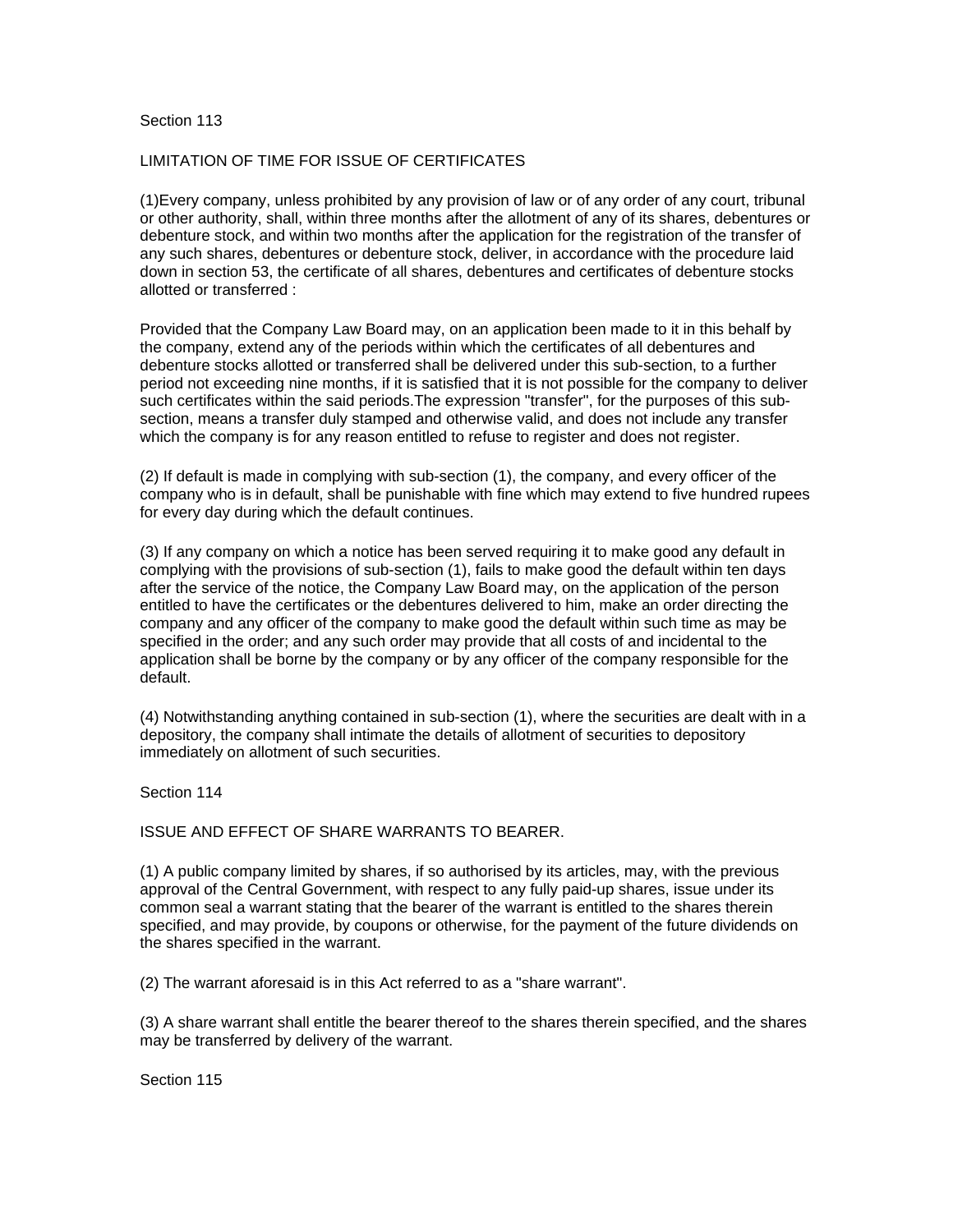# SHARE WARRANTS AND ENTRIES IN REGISTER OF MEMBERS.

(1) On the issue of a share warrant, the company shall strike out of its register of members the name of the member then entered therein as holding the shares specified in the warrant as if he had ceased to be a member, and shall enter in that register the following particulars, namely :-

(a) the fact of the issue of the warrant;

(b) a statement of the shares specified in the warrant, distinguishing each share by its number; and

(c) the date of the issue of the warrant.

(2) The bearer of a share warrant shall, subject to the articles of the company, be entitled, on surrendering the warrant for cancellation and paying such fee to the company as the Board of directors may from time to time determine, to have his name entered as a member in the register of members.

(3) The company shall be responsible for any loss incurred by any person by reason of the company entering in its register of members the name of a bearer of a share warrant in respect of the shares therein specified, without the warrant being surrendered and cancelled.

(4) Until the warrant is surrendered the particulars specified in sub-section (1) shall be deemed to be the particulars required by this Act to be entered in the register of members; and, on the surrender, the date of the surrender shall be entered in that register.

(5) Subject to the provisions of this Act, the bearer of a share warrant may, if the articles of the company so provide, be deemed to be a member of the company within the meaning of this Act, for any purposes defined in the articles.

(6) If default is made in complying with any of the requirements of this section, the company, and every officer of the company who is in default, shall be punishable with fine which may extend to fifty rupees for every day during which the default continues.

Section 116

PENALTY FOR PERSONATION OF SHAREHOLDER.

If any person deceitfully personates an owner of any share or interest in a company, or of any share warrant or coup issued in pursuance of this Act, and thereby obtains, or attempts to obtain any such share or interest or any such share warrant or coupon, or receives or attempts to receive any money due to any such owner, he shall be punishable with imprisonment for a term which may extend to three years and shall also be liable to fine.

Section 117

DEBENTURES WITH VOTING RIGHTS NOT TO BE ISSUED HEREAFTER.

No company shall, after the commencement of this Act, issue any debentures carrying voting rights at any meeting of the company, whether generally or in respect of particular classes of business.

Section 118

RIGHT TO OBTAIN COPIES OF AND INSPECT TRUST DEED.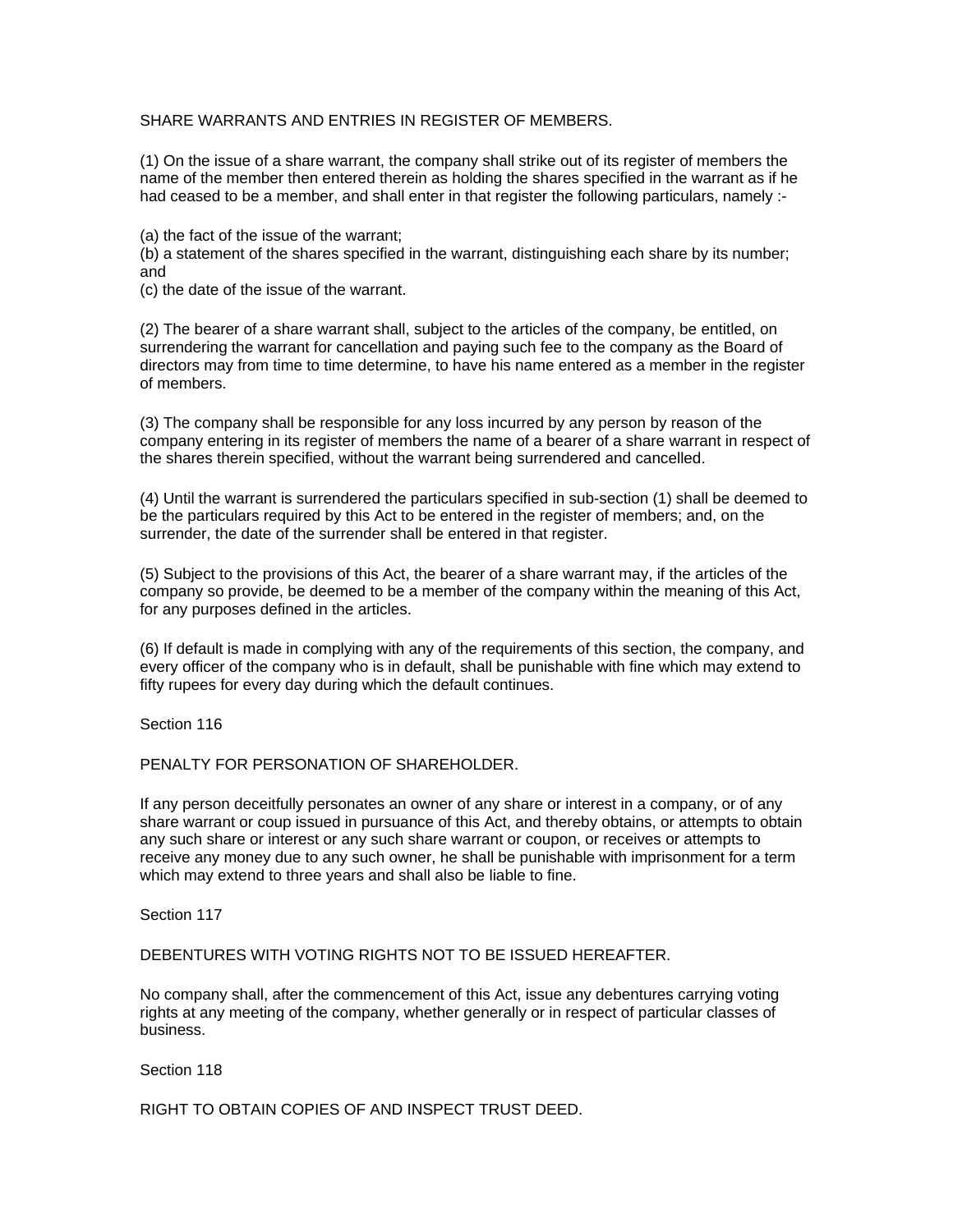(1) A copy of any trust deed for securing any issue of debentures shall be forwarded to the holder of any such debentures or any member of the company, at his request and within seven days of the making thereof, on payment -

Section 119

LIABILITY OF TRUSTEES FOR DEBENTURE HOLDERS.

(1) Subject to the provisions of this section, any provision contained in a trust deed for securing an issue of debentures, or in any contract with the holders of debentures secured by a trust deed, shall be void in so far as it would have the effect of exempting a trustee thereof from, or indemnifying him against, liability for breach of trust, where he fails to show the degree of care and diligence required of him as trustee, having regard to the provisions of the trust deed conferring on him any powers, authorities or discretions.

(2) Sub-section (1) shall not invalidate –

(a) any release otherwise validly given in respect of anything done or omitted to be done by a trustee before the giving of the release; or (b) any provision enabling such a release to be given -

(i) on the agreement thereto of a majority of not less than three-fourths in value of the debenture holders present and voting in person or, where proxies are permitted, by proxy, at a meeting summoned for the purpose; and

(ii) either with respect to specific acts or omissions or on the trustee dying or ceasing to act.

(3) Sub-section (1) shall not operate –

(a) to invalidate any provision in force at the commencement of this Act so long as any person then entitled to the benefit of that provision or afterwards given the benefit thereof under subsection (4) remains a trustee of the deed in question; or

(b) to deprive any person of any exemption or right to indemnified in respect of anything done or omitted to be done by him while any such provision was in force.

(4) While any trustee of a trust deed remains entitled to the benefit of a provision saved by subsection (3), the benefit of that provision may be given either -

(a) to all trustees of the deed, present and future; or

(b) to any named trustees or proposed trustees thereof; by a resolution passed by a majority of not less than three-fourths in value of the debenture holders present in person or, where proxies are permitted, by proxy, at a meeting called for the purpose in accordance with the provisions of the deed or, if the deed makes no provision for calling meetings, at meeting called for the purpose in any manner approved by the Court.

Section 120

PERPETUAL DEBENTURES.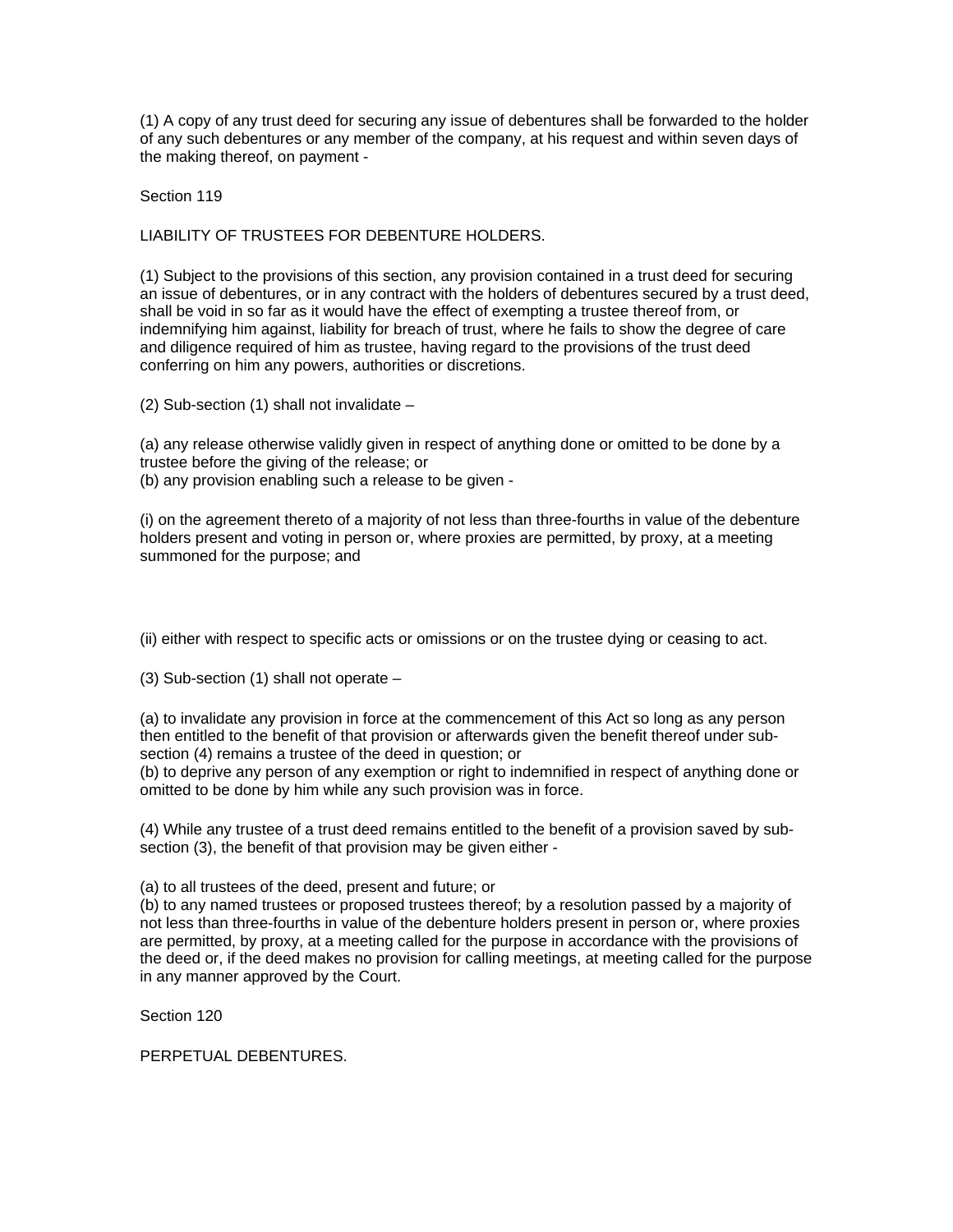A condition contained in any debentures or in any deed for securing any debentures, whether issued or executed before or after the commencement of this Act, shall not be invalid by reason only that thereby, the debentures are made irredeemable or redeemable only on the happening of a contingency, however remote or on the expiration of a period, however long.

Section 121

POWER TO RE-ISSUE REDEEMED DEBENTURES IN CERTAIN CASES.

(1) Where either before or after the commencement of this Act, a company has redeemed any debentures previously issued, then –

(a) unless any provision to the contrary, whether express or implied, is contained in the articles, or in the conditions of issues, or in any contract entered into by the company; or (b) unless the company has, by passing a resolution to that effect or by some other act, manifested its intention that the debentures shall be cancelled; the company shall have, and shall be deemed always to have had, the right to keep the debentures alive for the purposes of reissue; and in exercising such a right, the company shall have, and shall be deemed always to have had, power to re-issue the debentures either by re-issuing the same debentures or by issuing other debentures in their place.

(2) Upon such re-issue, the person entitled to the debentures shall have, and shall be deemed always to have had, the same rights and priorities as if the debentures had never been redeemed.

(3) Where with the object of keeping debentures alive for the purpose of re-issue, they have, either before or after the commencement of this Act, been transferred to a nominee of the company, a transfer from that nominee shall be deemed to be a re-issue for the purposes of this section.

(4) Where a company has, either before or after the commencement of this Act, deposited any of its debentures to secure advances from time to time on current account or otherwise, the debentures shall not be deemed to have been redeemed by reason only of the account of the company having ceased to be in debit whilst the debentures remained so deposited.

(5) The re-issue of a debenture or the issue of another debenture in its place under the power by this section given to, or deemed to have been possessed by, a company, whether the re-issue or issue was made before or after the commencement of this Act, shall be treated as the issue of a new debenture for the purposes of stamp duty, but it shall not be so treated for the purposes of any provision limiting the amount or number of debentures to be issued :

Provided that any person lending money, on the security of a debenture re-issued under this section which appears to be duly stamped may give the debenture in evidence in any proceedings for enforcing his security without payment of the stamp duty or any penalty in respect thereof, unless he had notice or, but for his negligence, might have discovered, that the debenture was not duly stamped; but in any such case the company shall be liable to pay the proper stamp duty and penalty.

(6) Nothing in this section shall prejudice -

(a) the operation of any decree or order of a Court of competent jurisdiction pronounced or made before the twenty-fifth day of February, 1910, as between the parties to the proceedings in which the decree or order was made;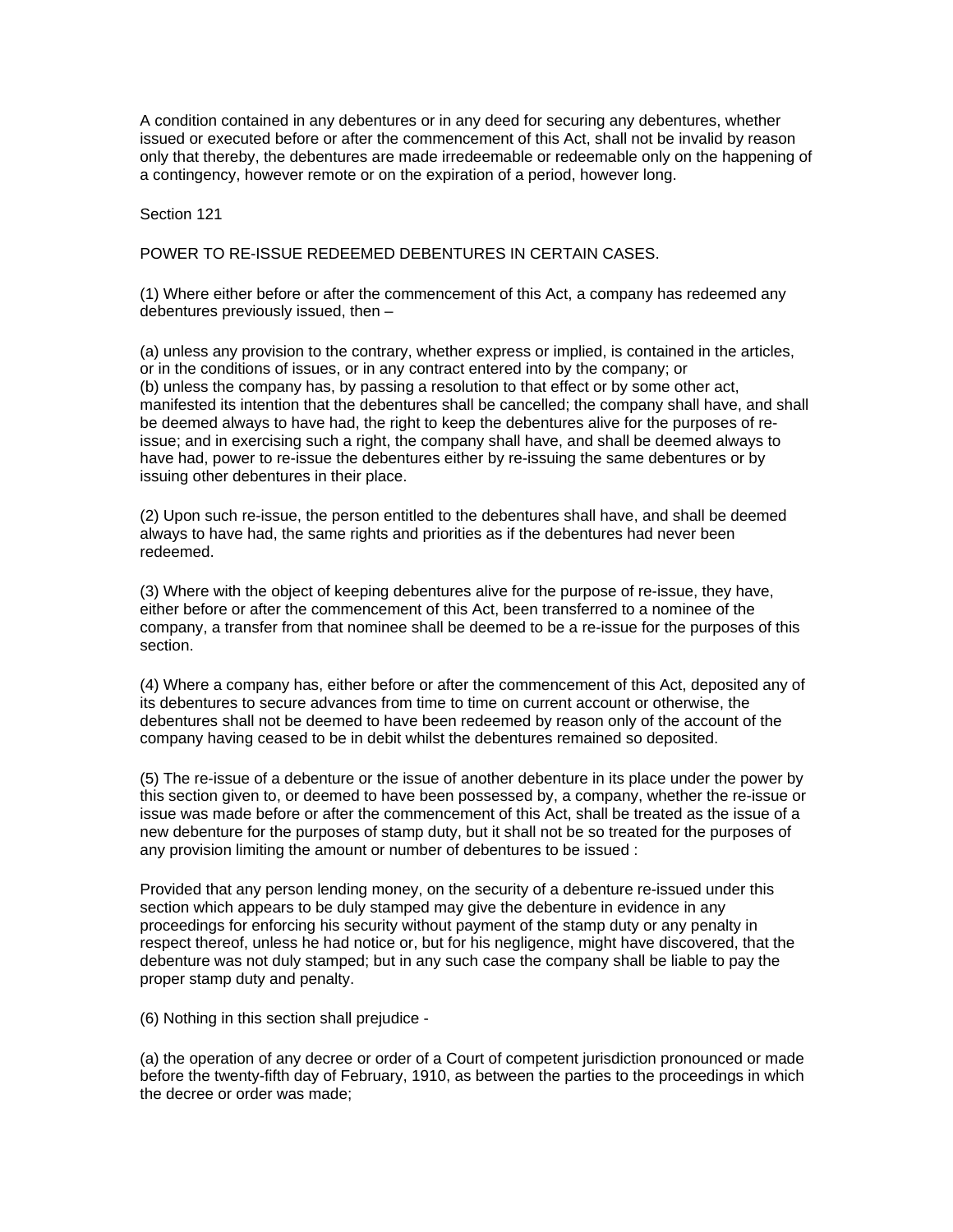(b) where an appeal has been preferred against any such decree or order, the operation of any decree or order passed on such appeal, as between the parties to such appeal; or (c) any power to issue debentures in the place of any debentures paid off or otherwise satisfied or extinguished, reserved to a company by its debentures or the securities for the same.

Section 122

SPECIFIC PERFORMANCE OF CONTRACT TO SUBSCRIBE OR DEBENTURES.

A contract with a company to take up and pay for any debentures of the company may be enforced by a decree for specific performance.

Section 123

## PAYMENTS OF CERTAIN DEBTS OUT OF ASSETS SUBJECT TO FLOATING CHARGE IN PRIORITY TO CLAIMS UNDER THE CHARGE.

(1) Where either –

(a) a receiver is appointed on behalf of the holders of any debentures of a company secured by a floating charge; or

(b) possession is taken by or on behalf of those debenture holders of any property comprised in or subject to the charge; then, if the company is not at the time in course of being wound up, the debts which is every winding up are, under the provisions of Part VII relating to preferential payments, to be paid in priority to all other debts, shall be paid forthwith out of any assets coming to the hands of the receiver or other person taking possession as aforesaid in priority to any claim for principal or interest in respect of the debentures.

(2) In the application of the provisions aforesaid, section 530 shall be construed as if the provision for payment of accrued holiday remuneration becoming payable on the termination of employment before or by the effect of the winding up order or resolution were a provision for payment of such remuneration becoming payable on the termination of employment before or by the effect of the appointment of the receiver or possession being taken as aforesaid.

(3) The periods of time mentioned in the said provisions of Part VII shall be reckoned from the date of appointment of the receiver or of possession being taken as aforesaid, as the case may be.

(4) Where the date referred to in sub-section (3) occurred before the commencement of this Act, sub-sections (1) and (3) shall have effect with the substitution, for references, to the said provisions of Part VII, of references to the provisions which, by virtue of sub-section (9) of section 530, are deemed to remain in force in the case therein mentioned, and sub-section (2) shall not apply.

(5) Any payments made under this section shall be recouped, as far as may be, out of the assets of the company available for payment of general creditors.

Section 124

"CHARGE" TO INCLUDE MORTGAGE IN THIS PART.

In this Part, the expression "charge" includes a mortgage.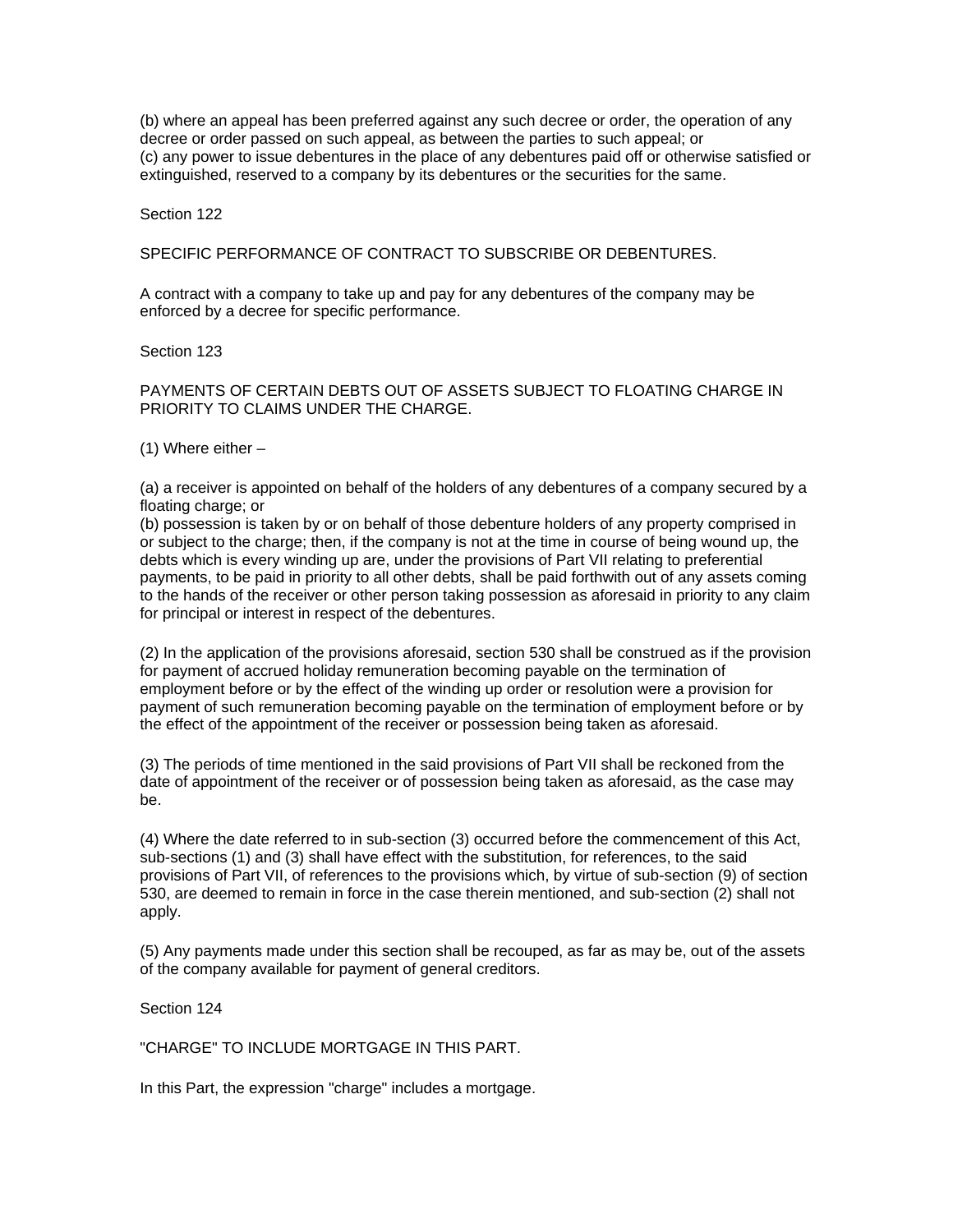#### Section 125

## CERTAIN CHARGES TO BE VOID AGAINST LIQUIDATOR OR CREDITORS UNLESS REGISTERED.

(1) Subject to the provisions of this Part, every charge created on or after the 1st day of April, 1914, by a company and being a charge to which this section applies shall, so far as any security on the company's property or undertaking is conferred thereby, be void against the liquidator and any creditor of the company, unless the prescribed particulars 240 of the charge, together with the instrument, if any, by which the charge is created or evidenced, or a copy thereof verified in the prescribed manner, are filed with the Registrar for registration in the manner required by this Act within [ 241 thirty 241 ] days after the date of its creation :

Provided that the Registrar may allow the particular and instrument or copy as aforesaid to be filed within thirty days next following the expiry of the said period of thirty days on payment of such additional fee not exceeding ten time the amount of fee specified in Schedule X as he Registrar may determine, if the company satisfied the registrar that he had sufficient cause for not filing the particulars and instrument or copy within that period.

(2) Nothing in sub-section (1) shall prejudice any contract or obligation for the repayment of the money secured by the charge.

(3) When a charge becomes void under this section, the money secured thereby shall immediately become payable.

- (4) This section applies to the following charges :
- (a) a charge for the purpose of securing any issue of debentures;
- (b) a charge on uncalled share capital of the company;
- (c) a charge on any immovable property, wherever situate, or any interest therein;
- (d) a charge on any book debts of the company;
- (e) a charge, not being a pledge, on any movable property of the company;
- (f) a floating charge on the undertaking or any property of the company including stock-in-trade;
- (g) a charge on calls made but not paid;
- (h) a charge on a ship or any share in a ship;

(i) a charge on goodwill, on a patent or a licence under a patent, on a trade mark, or on a copyright or a licence under a copyright.

(5) In the case of a charge created out of India and comprising solely property situate outside India, thirty days after the date on which the instrument creating or evidencing the charge or a copy thereof could, in due course of post and if despatched with due diligence, have been received in India, shall be substituted for thirty days after the date of the creation of the charge, as the time within which the particulars and instrument or copy are to be filed with the Registrar.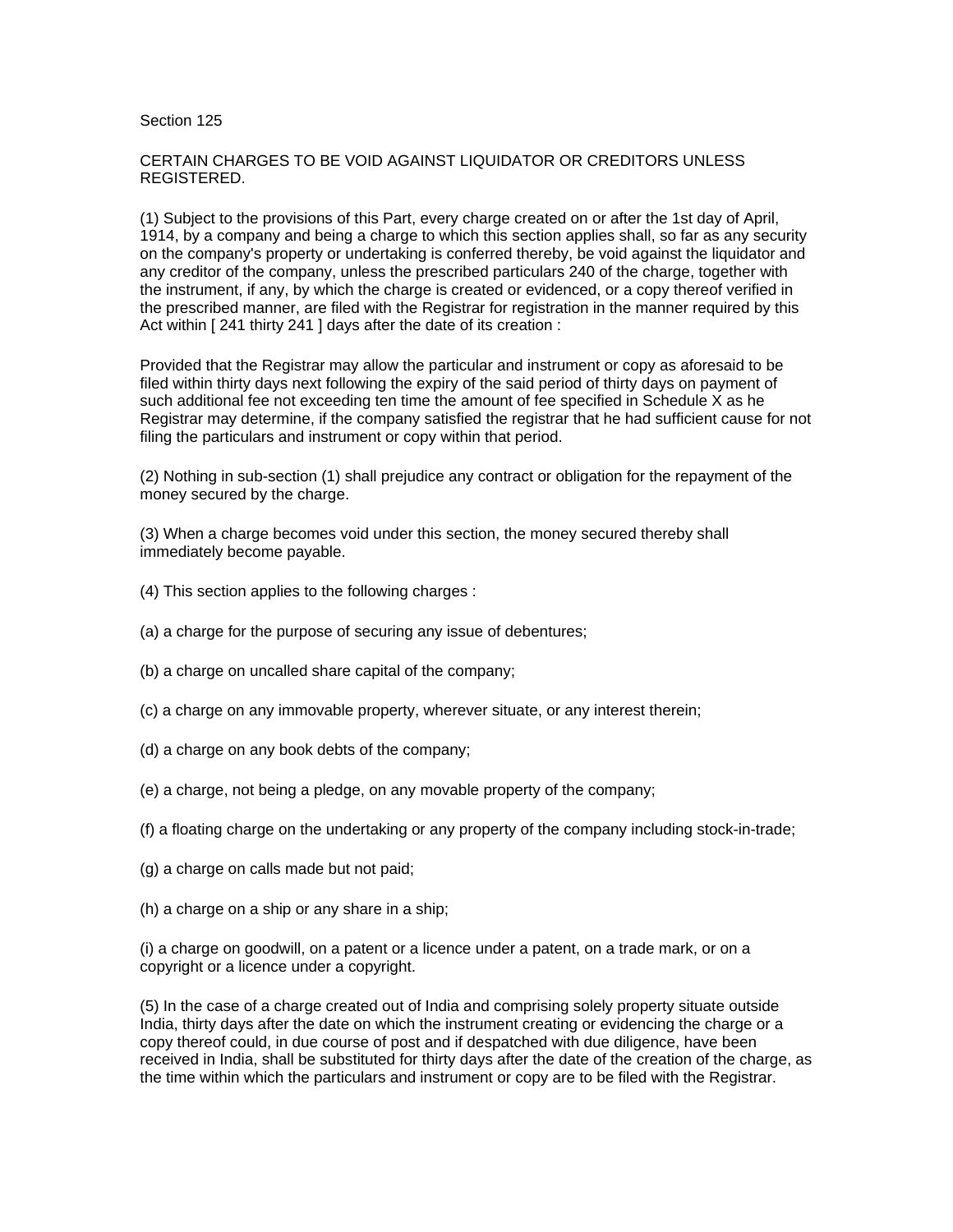(6) Where a charge is created in India but comprises property outside India, the instrument creating or purporting to create the charge under this section or a coy thereof verified in the prescribed manner, may be filed for registration, notwithstanding that further proceedings may be necessary to make the charge valid or effectual according to the law of the country in which the property is situate.

(7) Where a negotiable instrument has been given to secure the payment of any book debts of a company, the deposit of the instrument for the purpose of securing an advance to the company shall not, for the purposes of this section, be treated as a charge on those book debts.

(8) The holding of debentures entitling the holder to a charge on immovable property shall not, for the purposes of this section, be deemed to be an interest in immovable property.

Section 126

DATE OF NOTICE OF CHARGE.

Where any charge on any property of a company required to be registered under section 125 has been so registered, any person acquiring such property or any part thereof, or any share or interest therein, shall be deemed to have notice of the charge as from the date of such registration.

Section 127

REGISTRATION OF CHARGES ON PROPERTIES ACQUIRED SUBJECT TO CHARGE.

(1) Where a company acquires any property which is subject to a charge of any such kind as would, if it had been created by the company after the acquisition of the property, have been required to be registered under this Part, the company shall cause the prescribed particulars of the charge, together with a copy (certified in the prescribed manner to be a correct copy) of the instrument, if any, by which the charge was created or is evidenced, to be delivered to the Registrar for registration in the manner required by this Act within thirty days after the date on which the acquisition is completed :

Provided that, if the property is situate, and the charge was created, outside India, thirty days after the date on which a copy of the instrument could, in due course of post and if despatched with due diligence, have been received in India shall be substituted for thirty days after the completion of the acquisition as the time within which the particulars and the copy of the instrument are to be delivered to the Registrar.

(2) If default is made in complying with sub-section (1), the company and every officer of the company who is in default, shall be punishable with fine which may extend to five hundred rupees.

Section 128

PARTICULARS IN CASE OF SERIES OF DEBENTURES ENTITLING HOLDERS PARI PASSU.

Where a series of debentures containing, or giving by reference to any other instrument, any charge to the benefit of which the debenture holders of that series are entitled pari passu is created by a company, it shall for the purposes of section 125, be sufficient, if there are filed with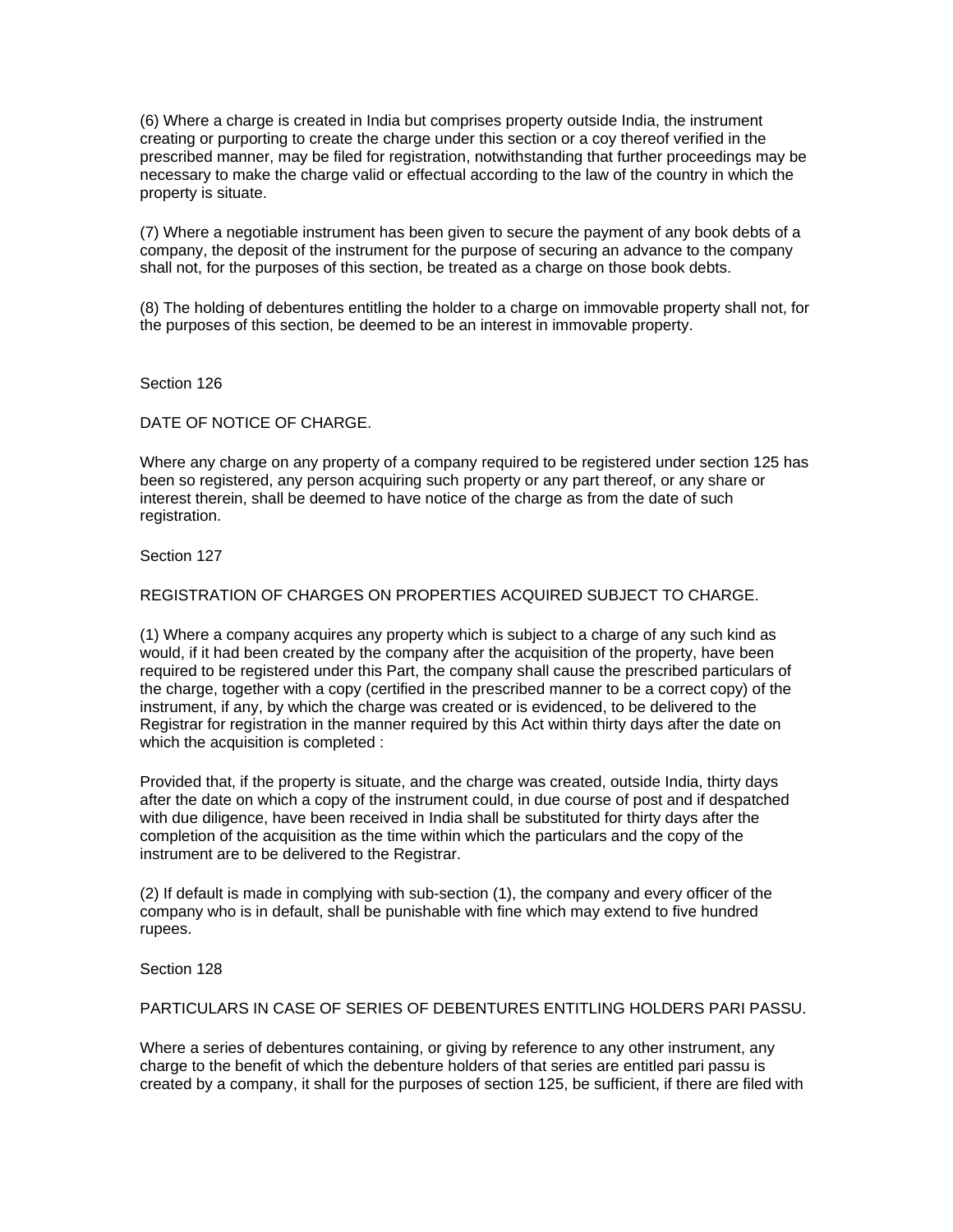the Registrar, within thirty days after the execution of the deed containing the charge or, if there is no such deed, after the execution of any debentures of the series, the following particulars :-

(a) the total amount secured by the whole series;

(b) the dates of the resolutions authorising the issue of the series and the date of the covering deed, if any, by which the security is created or defined;

(c) a general description of the property charged; and

(d) the names of the trustees, if any, for the debenture holders; together with the deed containing the charge, or a copy of the deed verified in the prescribed manner, or if there is no such deed, one of the debentures of the series :

Provided that, where more than one issue is made of debentures in the series, there shall be filed with the Registrar, for entry in the register, particulars of the date and amount of each issue; but an omission to do this shall not affect the validity of the debentures issued.

Section 129

PARTICULARS IN CASE OF COMMISSION ETC., ON DEBENTURES.

Where any commission, allowance or discount has been paid or made either directly or indirectly by a company to any person in consideration of his subscribing or agreeing to subscribe, whether absolutely or conditionally, for any debentures of the company, or procuring or agreeing to procure subscriptions, whether absolute or conditioned, for any such debentures, the particulars required to be filed for registration under section 125 and 128 shall include particulars as to the amount or rate per cent. of the commission, discount or allowance so paid or made; but an omission to do this shall not affect the validity of the debentures issued :

Provided that the deposit of any debentures as security for any debt of the company shall not, for the purposes of this section, be treated as the issue of the debentures at a discount.

Section 130

REGISTER OF CHARGES TO BE KEPT BY REGISTRAR.

(1) The Registrar shall, in respect of each company, cause to be kept a register containing the particulars of all the charges requiring registration under this Part.

(1A) Every company shall forward to the Registrar for being entered in the register kept under sub-section (1) the particulars of all the charges requiring registration under this part in such form and manner, and after payment of such fees, as may be prescribed.

(1B) The particulars of the charges referred to in sub-section (1) shall relate to, -

(a) in the case of a charge to the benefit of which the holders of a series of debentures are entitled, such particulars as are specified in sections 128 and 129;

(b) in the case of any other charge, -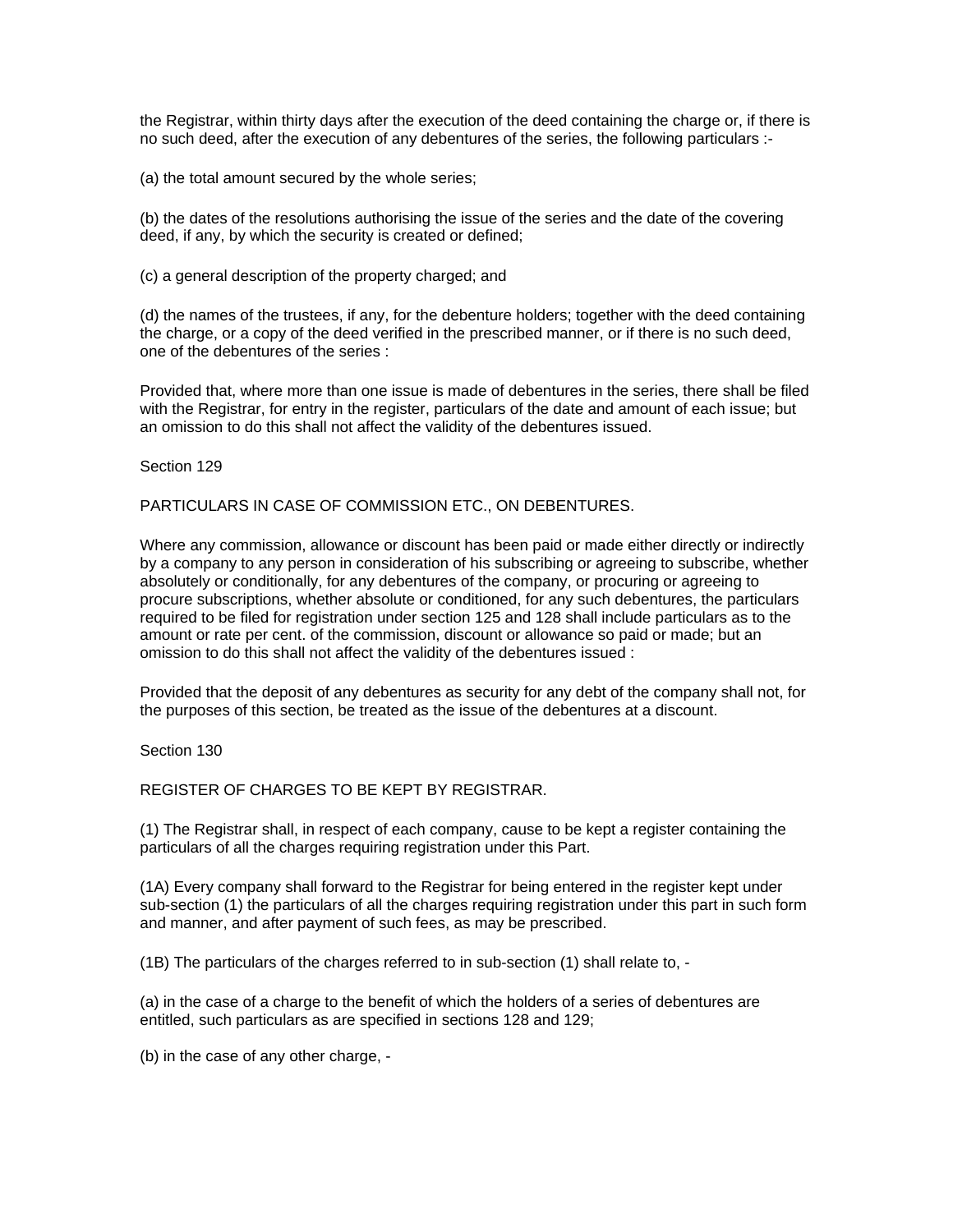(i) if the charge is a charge created by the company, the date of its creation, and if the charge was a charge existing on property acquired by the company, the date of the acquisition of the property;

(ii) the amount secured by the charge;

(iii) short particulars of the property charged; and

(iv) the persons entitled to the charge.

(1C) The pages of the register shall be consecutively numbered and the Registrar shall -

(a) cause to be kept in such register in the prescribed form, the documents of charges filed in such form and manner as may be prescribed ; and (b) sign or initial every page of such register.

(2) After entering the particulars of all the charges required under sub-section (1), the Registrar shall return the instrument, if any, or the verified copy thereof, as the case may be, filed in accordance with the provisions of this Part to the person filing it.

(3) The register kept in pursuance of this section shall be open to inspection by any person on payment of such fee as may be prescribed for each inspection.

Section 131

INDEX TO REGISTER OF CHARGES.

The Registrar shall keep a chronological index, in the prescribed form and with the prescribed particulars, of the charges registered with him in pursuance of this Part.

Section 132

CERTIFICATE OF REGISTRATION.

The Registrar shall give a certificate under his hand of the registration of any charge registered in pursuance of this Part, stating the amount thereby secured; and the certificate shall be conclusive evidence that the requirements of this Part as to registration have been complied with.

Section 133

ENDORSEMENT OF CERTIFICATE OF REGISTRATION ON DEBENTURE OR CERTIFICATE OF DEBENTURE STOCK.

(1) The company shall cause a copy of every certificate of registration given under section 132, to be endorsed on every debenture or certificate of debenture stock which is issued by the company and the payment of which is secured by the charge so registered:

Provided that nothing in this sub-section shall be construed as requiring a company to cause a certificate of registration of any charge so given to be endorsed on any debenture or certificate of debenture sto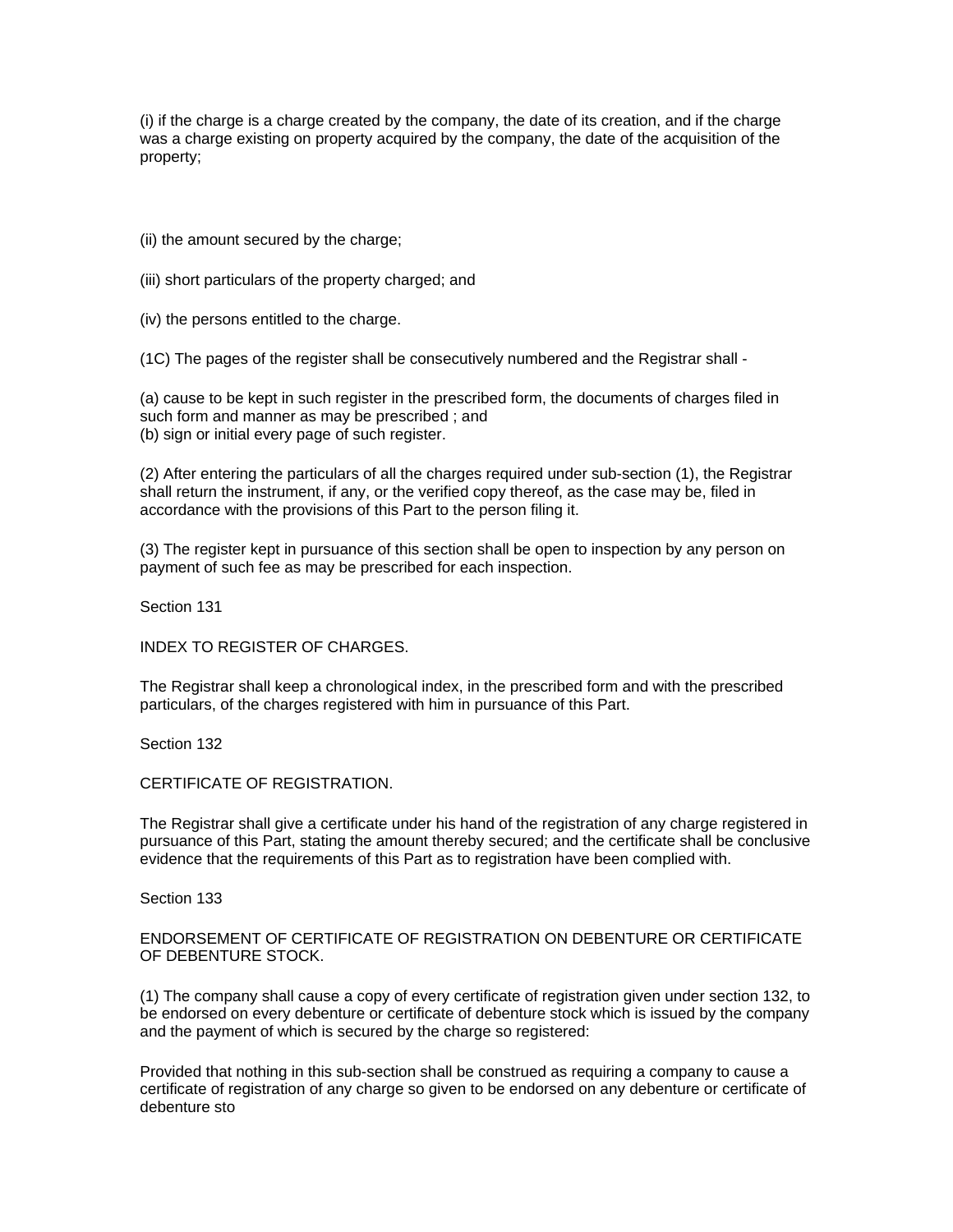## Section 134

#### DUTY OF COMPANY AS REGARDS REGISTRATION AND RIGHT OF INTERESTED PARTY.

(1) It shall be the duty of a company to file with the Registrar for registration the particulars of every charge created by the company, and of every issue of debentures of a series, requiring registration under this Part; but registration of any such charge may also be effected on the application of any person interested therein.

(2) Where registration is effected on the application of some person other than the company, that person shall be entitled to recover from the company the amount of any fees properly paid by him to the Registrar on the registration.

Section 135

PROVISIONS OF PART TO APPLY TO MODIFICATION OF CHARGES.

Whenever the terms or conditions, or the extent or operation, of any charge registered under this Part are or is modified, it shall be the duty of the company to send to the Registrar the particulars of such modification, and the provisions of this Part as to registration of a charge shall apply to such modification of the charge.

Section 136

COPY OF INSTRUMENT CREATING CHARGE TO BE KEPT BY COMPANY AT REGISTERED OFFICE.

Every company shall cause a copy of every instrument creating any charge requiring registration under this Part to be kept at the registered office of the company :

Provided that, in the case of a series of uniform debentures, a copy of one debenture of the series shall be sufficient.

Section 137

ENTRY IN REGISTER OF CHARGES OF APPOINTMENT OF RECEIVER OR MANAGER.

(1) If any person obtains an order for the appointment of a receiver of, or of a person to manage, the property of a company, or if any person appoints such receiver or person under any powers contained in any instrument, he shall within thirty days from the date of the passing of the order or of the making of the appointment under the said powers, give notice of the fact to the Registrar; and the Registrar shall, on payment of the prescribed fee, enter the fact in the register of charges.

(2) Where any person so appointed under the powers contained in any instrument ceases to act as such, he shall, on so ceasing, give to the Registrar notice to that effect; and the Registrar shall enter the notice in the register of charges.

(3) If any person makes default in complying with the requirements of sub-section (1) or (2), he shall be punishable with fine which may extend to fifty rupees for every day during which the default

Section 138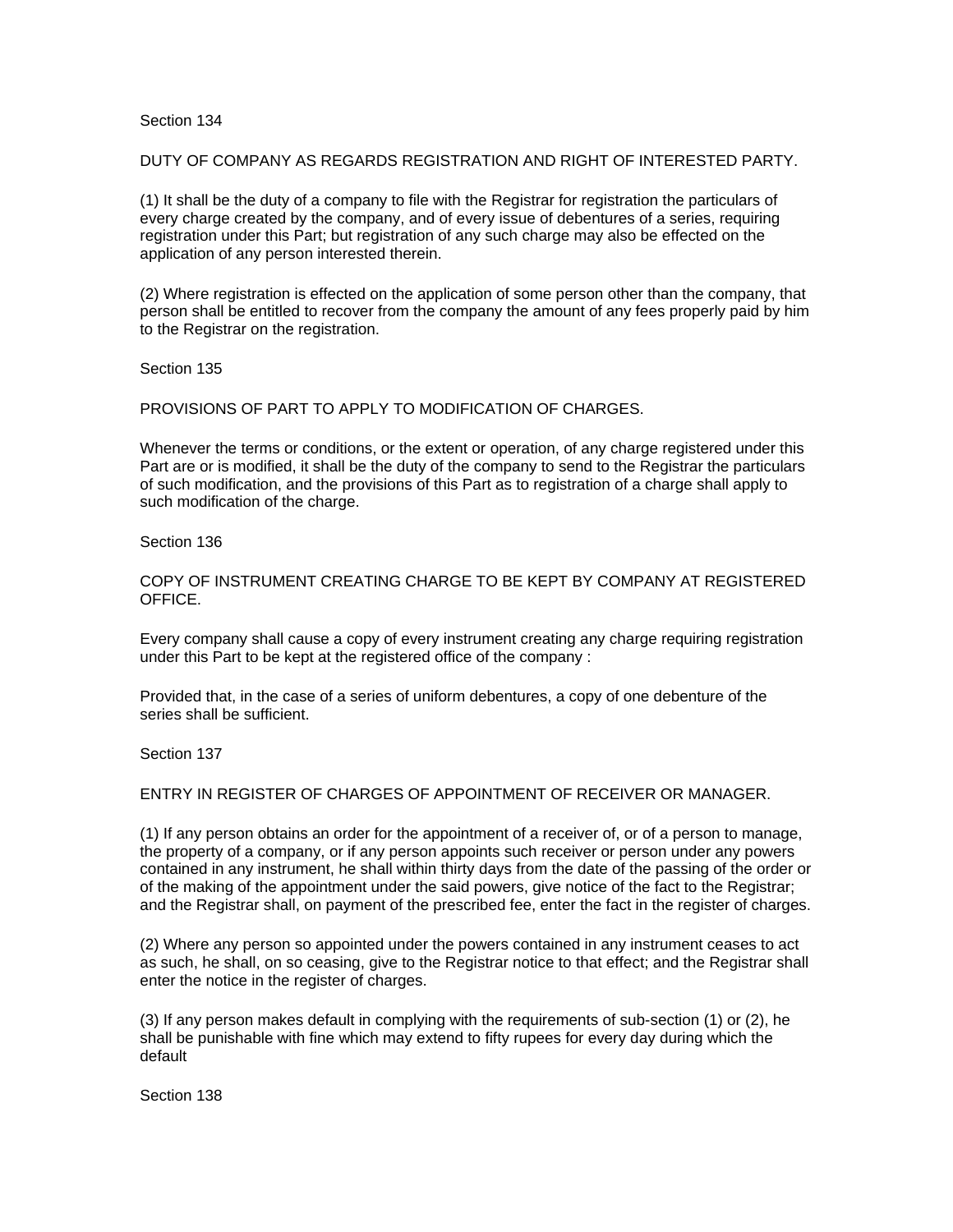# COMPANY TO REPORT SATISFACTION AND PROCEDURE THEREAFTER.

(1) The company shall give intimation to the Registrar of the payment or satisfaction, in full, of any charge relating to the company and requiring registration under this Part, within thirty days from the date of such payment or satisfaction.

(2) The Registrar shall, on receipt of such intimation, cause a notice to be sent to the holder of the charge calling upon him to show cause within a time (not exceeding fourteen days) specified in such notice, why payment or satisfaction should not be recorded as intimated to the Registrar.

(3) If no cause is shown, the Registrar shall order that a memorandum of satisfaction shall be entered in the register of charges.

(4) If cause is shown, the Registrar shall record a note to that effect in the register, and shall inform the company that he has done so.

(5) Nothing in this section shall be deemed to affect the powers of the Registrar to make an entry in the register of charges under section 139 otherwise than on receipt of an intimation from the company.

continues.

Section 139

POWER OF REGISTRAR TO MAKE ENTRIES OF SATISFACTION AND RELEASE IN ABSENCE OF INTIMATION FROM COMPANY.

The Registrar may, on evidence being given to his satisfaction with respect to any registered charge, -

(a) that the debt for which the charge was given has been paid or satisfied in whole or in part; or

(b) that part of the property or undertaking charged has been released from the charge or has ceased to form part of the company's property or undertaking; enter in the register of charges a memorandum of satisfaction in whole or in part, or of the fact that part of the property or undertaking has been released from the charge or has ceased to form part of the company's property or undertaking, as the case may be, notwithstanding the fact that no intimation has been received by him from the company.

Section 140

COPY OF MEMORANDUM OF SATISFACTION TO BE FURNISHED TO COMPANY.

Where the Registrar enters a memorandum of satisfaction in whole or in part, in pursuance of section 138 or 139, he shall furnish the company with a copy of the memorandum.

Section 141

RECTIFICATION BY COMPANY LAW BOARD OF REGISTER OF CHARGES.

(1) The Company Law Board , on being satisfied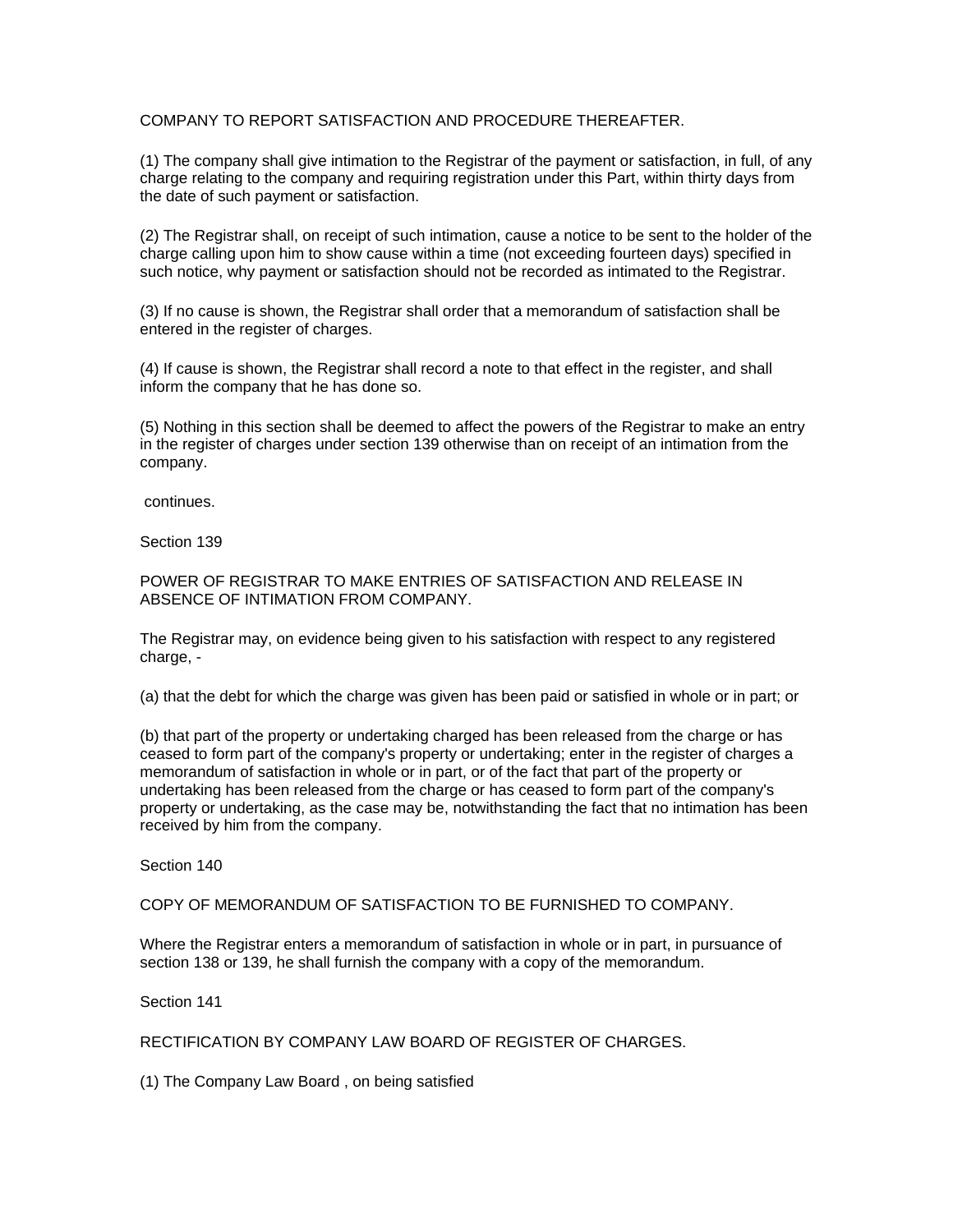(a) that the omission to file with the Registrar the particulars of charge created by a company or of any charge subject to which any property has been acquired by the company or of any modification of any such charge or of any issue of debenture of a series, or that the omission to register any charge within the time required by this Part, or that the omission to give intimation to the Registrar of the payment or satisfaction of a charge, within the time required by this Part, or that the omission or mis-statement of any particulars with respect to any such charge, modification or issue of debentures of a series or with respect to any memorandum of satisfaction or other entry made in pursuance of section 138 or 139, was accidental or due to inadvertence or to some other sufficient cause or is not of a nature to prejudice the position of creditors or shareholders of the company; or

(b) that on other grounds it is just and equitable to grant relief; may, on the application of the company or any person interested and on such terms and conditions as seem to the Company Law Board just and expedient, direct that the time for the filing of the particulars or for the registration of the charge or for the giving of intimation of payment or satisfaction shall be extended or, as the case may require, that the omission or mis-statement shall be rectified.

(2) The Company Law Board may make such order as to the costs of an application under subsection (1) as it thinks fit.

(3) Where the Company Law Board extends the time for the registration of a charge, the order shall not prejudice any rights acquired in respect of the property concerned before the charge is actually registered

Section 142

PENALTIES.

(1) If default is made in filing with the Registrar for registration the particulars –

(a) of any charge created by the company;

(b) of the payment or satisfaction of a debt in respect of which a charge has been registered under this Part; or

(c) of the issues of debentures of a series; requiring registration with the Registra`r under the provisions of this Part, then, unless the registration has been effected on the application of some other person, the company, and every officer of the company or other person who is in default, shall be punishable with fine which may extend to five hundred rupees for every day during which the default continues.

(2) Subject as aforesaid, if any company makes default in complying with any of the other requirements of this Act as to the registration with the Registrar of any charge created by the company or of any fact connected therewith, the company, and every officer of the company who is in default, shall, without prejudice to any other liability, be punishable with fine which may extend to one thousand rupees.

Section 143

COMPANY'S REGISTER OF CHARGES.

(1) Every company shall keep at its registered office a register of charges and enter therein all charges specifically affecting property of the company and all floating charges on the undertaking or on any property of the company, giving in each case -

(i) a short description of the property charged;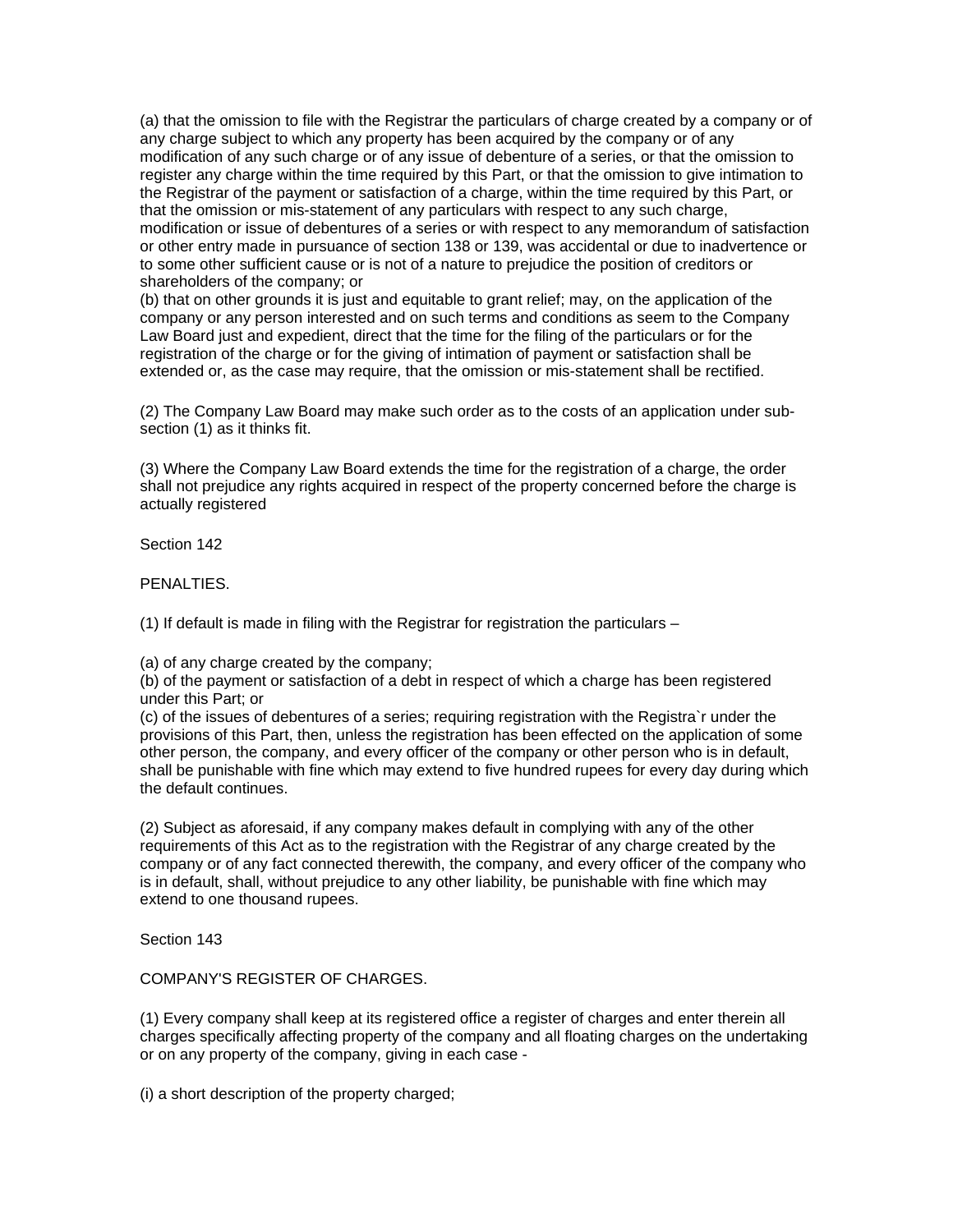(ii) the amount of the charge; and

(iii) except in the case of securities of bearer, the names of the persons entitled to the charge,

(2) If any officer of the company knowingly omits, or wilfully authorises or permits the omission of, any entry required to be made in pursuance of sub-section (1), he shall be punishable with fine which may extend to five hundred rupees.

Section 144

RIGHT TO INSPECT COPIES OF INSTRUMENTS CREATING CHARGES AND COMPANY'S REGISTER OF CHARGES.

(1) The copies of instruments creating charges kept in pursuance of section 136, and the register of charges kept in pursuance of section 143, shall be open during business hours (but subject to such reasonable restrictions as the company in general meeting may impose, so that not less than two hours in each day are allowed for inspection) to the inspection of any creditor or member of the company without fee, at the registered office of the company.

(2) The register of charges kept in pursuance of section 143 shall also be open, during business hours but subject to the reasonable restrictions aforesaid, to the inspection of any other person on payment of a fee of such some as may be prescribed for each inspection at the registered office of the company.

(3) If inspection of the said copies or register is refused, the company, and every officer of the company who is in default, shall be punishable with fine which may extend to fifty rupees and with a further fine which may extend to twenty rupees for every day during which the refusal continues.

(4) The Company Law Board may also by order compel an immediate inspection of the said copies or register.

Section 145

APPLICATION OF PART TO CHARGES REQUIRING REGISTRATION UNDER IT BUT NOT UNDER PREVIOUS LAW.

In respect of any charge created before and remaining unsatisfied at, the commencement of this Act, which, if this Act, had been in force at the relevant time, would have had to be registered by the company in pursuance of this Part but which did not require registration under the Indian Companies Act, 1913 (7 of 1913), and in respect of all matters relating to such charge, the provisions of this Part shall apply and have effect in all respects, as if the date of commencement of this Act had been substituted therein for the date of creation of the charge, or the date of completion of the acquisition of the property subject to the charge, as the case may be. Nothing contained in this section shall be deemed to affect the relative priorities as they existed immediately before the commencement of this Act, as between charges on the same property.

Section 146

## REGISTERED OFFICE OF COMPANY.

(1) A company shall, as from the day on which it begins to carry on business, or as from the thirtieth day after the date of its incorporation, whichever is earlier, have a registered office to which all communications and notices may be addressed.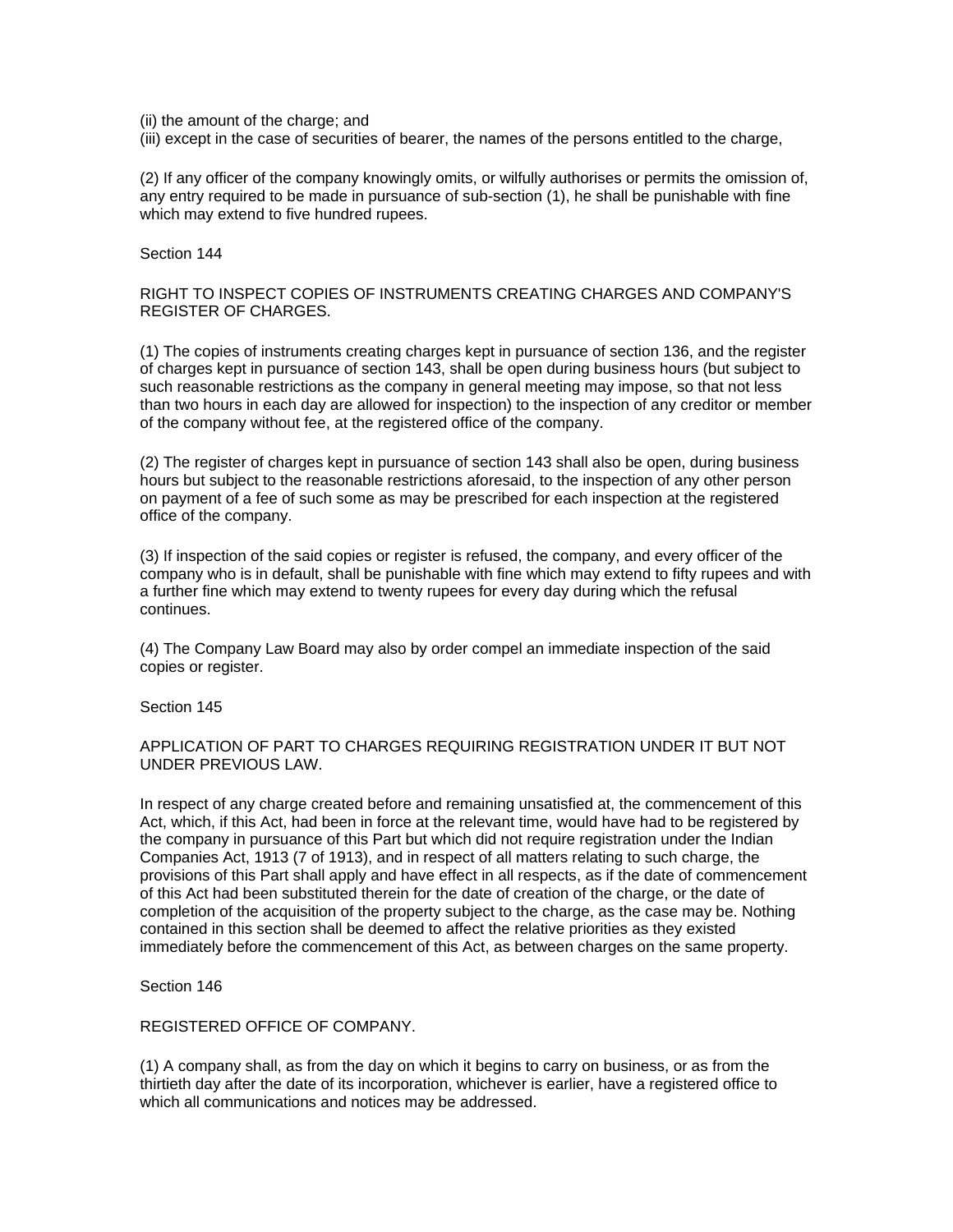(2) Notice of the situation of the registered office, and of every change therein, shall be given within thirty days after the date of the incorporation of the company or after the date of the change, as the case may be, to the Registrar who shall record the same :

Provided that except on the authority of a special resolution passed by the company, the registered office of the company shall not be removed –

(a) in the case of an existing company, outside the local limits of any city, town or village where such office is situated at the commencement of this Act, or where it may be situated later by virtue of a special resolution passed by the company; and

(b) in the case of any other company, outside the local limits of any city, town or village where such office is first situated, or where it may be situated later by virtue of a special resolution passed by the company.

(3) The inclusion in the annual return of a company of astatement as to the address of its registered office shall not be taken to satisfy the obligation imposed by sub-section (2).

(4) If default is made in complying with the requirements of this section the company, and every officer of the company who is in default, shall be punishable with fine which may extend to fifty rupees for every day during which the default continues.

Section 147

PUBLICATION OF NAME BY COMPANY.

(1) Every company –

(a) shall paint or affix its name and the address of its registered office, and keep the same painted or affixed, on the outside of every office or place in which its business is carried on, in a conspicuous position, in letters easily legible; and if the characters employed therefore are not those of the language, or of one of the languages, in general use in that locality, also in the characters of that language or of one of those languages;

(b) shall have its name engraven in legible characters on its seal; and

(c) shall have its name and the address of its registered office mentioned in legible characters in all its business letters, in all its bill heads and letter paper, and in all its notices and other official publications; and also have its name so mentioned in all bills of exchange , hundis, promissory notes, endorsements, cheques and orders for money or goods purporting to be signed by or on behalf of the company, and in all bills of parcels, invoices, receipts and letters of credit of the company.

(2) If a company does not paint or affix its name and the address of its registered office, or keep the same painted or affixed in the manner directed by clause (a) of sub-section (1), the company, and every officer of the company who is in default, shall be punishable with fine which may extend to fifty rupees for not so painting or affixing its name and the address of its registered office, and for every day during which its name and the address of its registered office, is not so kept painted or affixed.

(3) If a company fails to comply with clause (b) or clause (c) of sub-section (1), the company shall be punishable with fine which may extend to five hundre rupees.

(4) If an officer of a company or any person on its behalf -

(a) uses, or authorises the use of, any seal purporting to be a seal of the company whereon its name is not engraven in the manner aforesaid;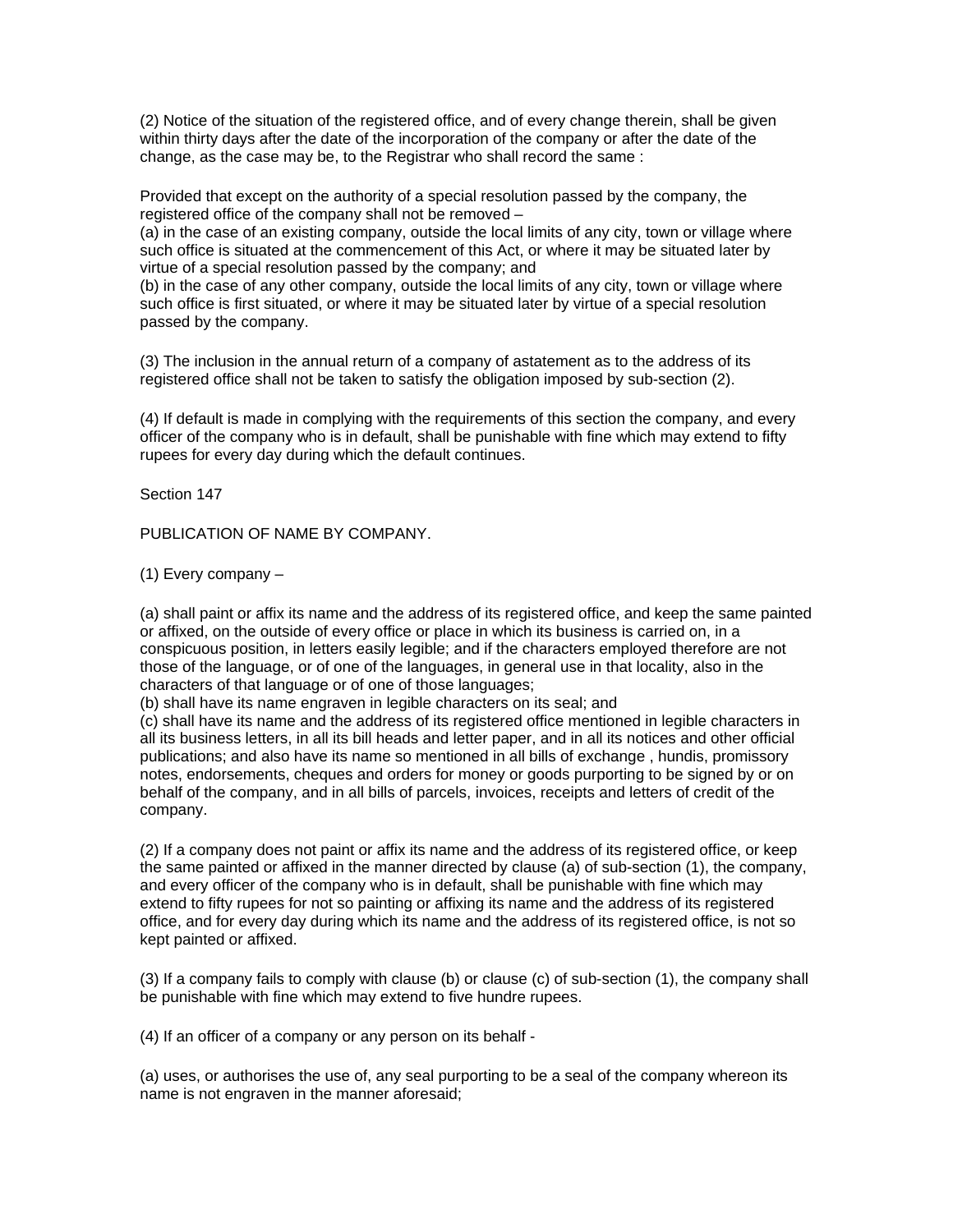(b) issues, or authorises the issue of, any business letter, bill head, letter paper, notice or other official publication of the company wherein its name and the address of its registered office are not mentioned in the manner aforesaid;

(c) signs, or authorises to be signed, on behalf of the company any bill of exchange, hundi, promissory note, endorsement, cheque or order for money or goods wherein its name is not mentioned in the manner aforesaid; or

(d) issues, or authorises the issue of, any bill of parcels, invoice, receipt or letter or credit of the company, wherein its name is not mentioned in the manner aforesaid; such officer or person shall be punishable with fine which may extend to five hundred rupees, and shall further be personally liable to the holder of the bill of exchange, hundi, promissory note, cheque or order for money or goods, for the amount thereof, unless it is duly paid by the company.

Section 148

PUBLICATION OF AUTHORISED AS WELL AS SUBSCRIBED AND PAID-UP CAPITAL.

(1) Where any notice, advertisement or other official publication, or any business letter, bill head or letter paper, of a company contains a statement of the amount of the authorised capital of the company, such notice, advertisement or other official publication, or such letter, bill head or letter paper, shall also contain a statement, in an equally prominent position and in equally conspicuous characters, of the amount of the capital which has been subscribed and the amount paid up.

(2) If default is made in complying with the requirements of sub-section (1), the company, and every officer of the company who is in default, shall be punishable with fine which may extend to one thousand rupees.

Section 149

## RESTRICTIONS ON COMMENCEMENT OF BUSINESS.

(1) Where a company having a share capital has issued a prospectus inviting the public to subscribe for its shares, the company shall not commence any business or exercise any borrowing powers, unless -

(a) shares held subject to the payment of the whole amount thereof in cash have been allotted to an amount not less in the whole than the minimum subscription;

(b) every director of the company has paid to the company, on each of the shares taken or contracted to be taken by him and for which he is liable to pay in cash, a proportion equal to the proportion payable on application and allotment on the shares offered for public subscription;

(c) no money is, or may become, liable to be repaid to applicants for any shares or debentures which have been offered for public subscription by reason of any failure to apply for, or to obtain, permission for the shares or debentures to be dealt in on any recognized stock exchange; and

(d) there has been filed with the Registrar a duly verified declaration by one of the directors or the secretary, or, where the company has not appointed a secretary, a secretary in whole-time practice , in the prescribed form , that clauses (a), (b) and (c) of this sub-section have been complied with.

(2) Where a company having a share capital has not issued a prospectus inviting the public to subscribe for its shares the company shall not commence any business or exercise any borrowing powers, unless –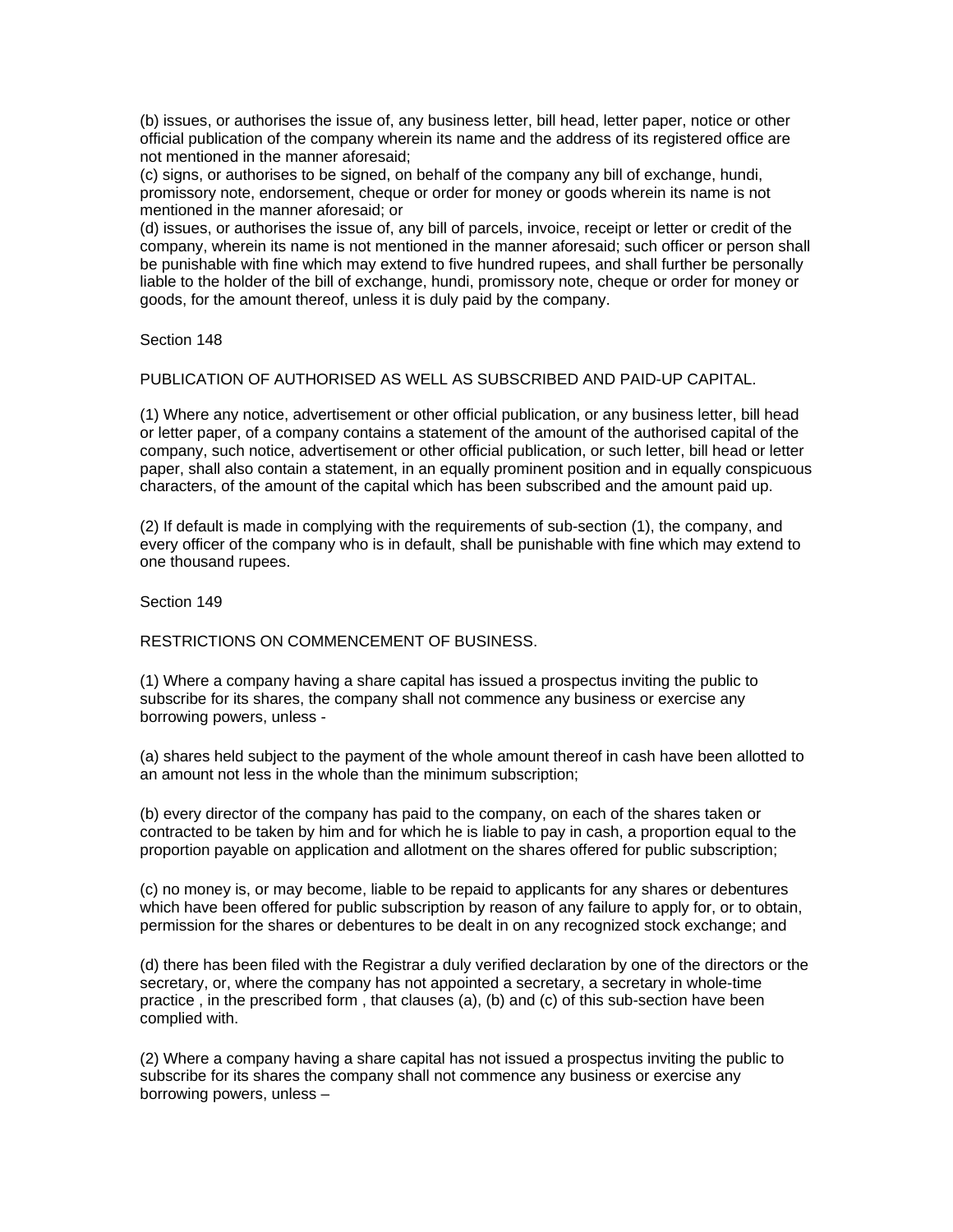(a) there has been filed with the Registrar a statement in lieu of prospectus;

(b) every director of the company has paid to the company, on each of the shares taken or contracted to be taken by him and for which he is liable to pay in cash, a proportion equal to the proportion payable on application and allotment on the shares payable in cash; and

(c) there has been filed with the Registrar a duly verified declaration by one of the directors or the secretary or, where the company has not appointed the secretary, a secretary in whole-time practice, in the prescribed form, that clause (b) of this sub-section has been complied with.

(2A) Without prejudice to the provisions of sub-section (1) sub-section (2) a company having a share capital, whether or not it has issued a prospectus inviting the public to subscribe for its shares, shall not at any time commence any business -

(a) if such company is a company in existence immediately before the commencement of the Companies (Amendment) Act, 1965 (31 of 1965), in relation to any of the objects stated in its memorandum in pursuance of clause (c) of sub-section (1) of section 13;

(b) if such company is a company formed after such commencement, in relation to any of the object stated in its memorandum in pursuance of sub-clause (ii) of clause (d) of sub-section (1) of the said section, unless –

(i) the company has approved of the commencement of any such business by a special resolution passed in that behalf by it in general meeting; and

(ii) there has been filed with the Registrar duly verified declaration by one of the directors of the secretary or, where the company has not appointed a secretary, a secretary in whole-time practice , in the prescribed form, that clause (i) or, as the case may be, sub-section (2B) has been complied with; and if the company commences any such business in contravention of this subsection, every person who is responsible for the contravention shall, without prejudice to any others liability, be punishable with fine which may extend to five hundred rupees for every day during which the contravention continues.

Explanation : A company shall be deemed to commences any business within the meaning of clause (a) if and only if it commences any new business which is not germane to the business which it is carrying on at the commencement of the Company (Amendment) Act 1965 (31 of 1965) in relation to any of the objects referred to in the said clause.

(2B) Notwithstanding anything contained in sub-section (2A) where no such special resolution as is referred to in that sub-section is passed but the votes cast (whether on a show of hands, or, as the case may be, on a poll) in favour of the proposal to commence any business contained in the resolution moved in that general meeting (including the casting vote, if any, of the chairman) by members who, being entitled so to do, vote in person, or where proxies are allowed, by proxy, exceed the votes, if any, cast against the proposal by members so entitled and voting, the Central Government may on an application made to it by the Board of directors in this behalf allow the company to commence such business as if the proposal had been passed by a special resolution by the company in general meeting.

(3) The Registrar shall, on the filing of a duly verified declaration in accordance with the provisions of sub-section (1) or sub-section (2), as the case may be, and, in the case of a company which is required by sub-section (2) to file a statement in lieu of prospectus, also of such a statement, certify that the company is entitled to commence business, and that certificate shall be conclusive evidence that the company is so entitled.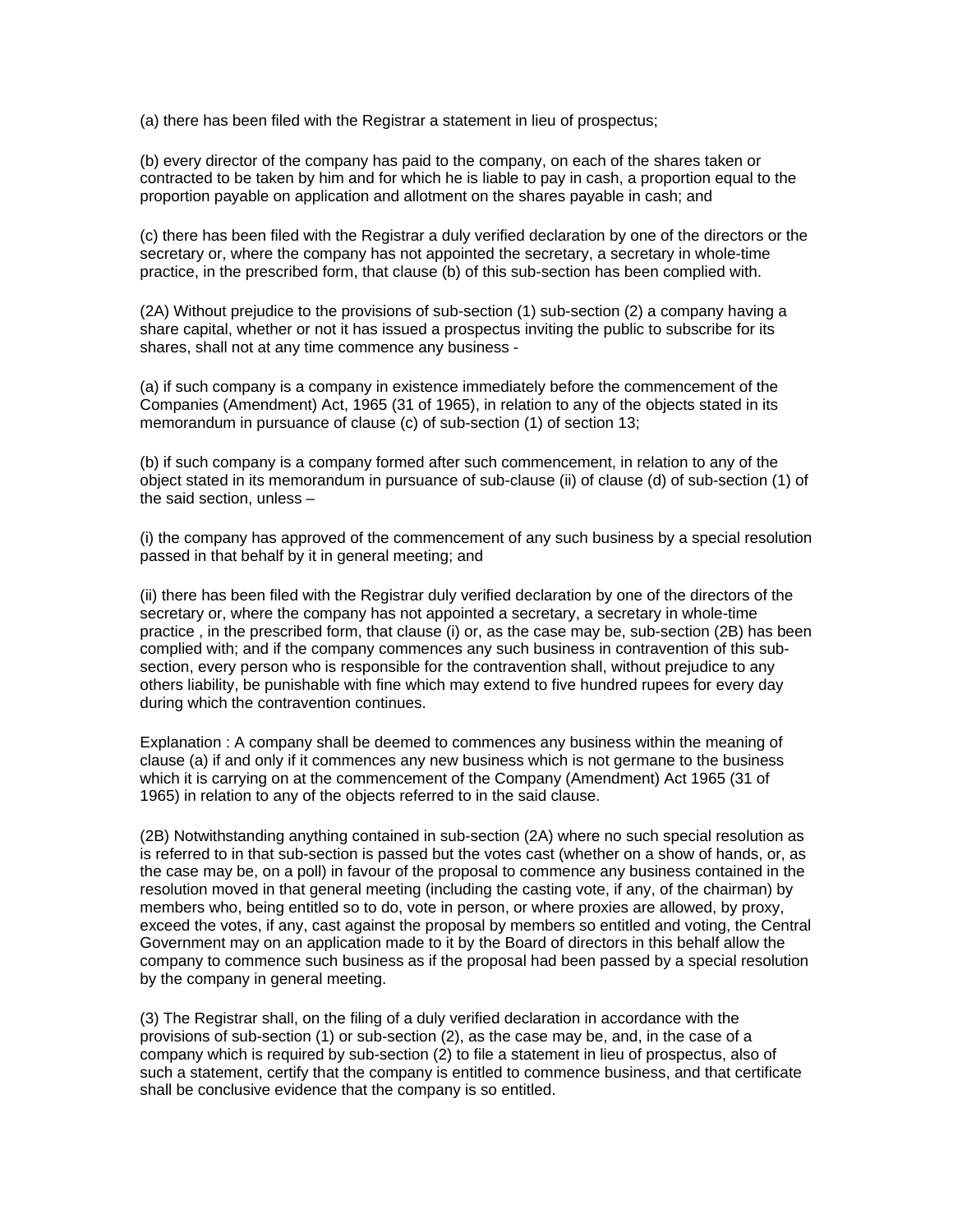(4) Any contract made by a company before the date at which it is entitled to commence business shall be provisional only, and shall not be binding on the company until that date, and on that date it shall become binding.

(5) Nothing in this section shall prevent the simultaneous offer for subscription or allotment of any shares and debentures or the receipt of any money payable on applications for debentures.

(6) If any company commences business or exercises borrowing powers in contravention of this section, every person who is responsible for the contravention shall, without prejudice to any other liability, be punishable with fine which may extend to five hundred rupees for every day during which the contravention continues.

(7) Nothing in this section shall apply to -

(a) a private company; or

(b) a company registered before the first day of April,1914, which has not issued a prospectus inviting the public to subscribe for its shares.

(8) [Omitted by the Companies (Amendment) Act, 1960. For the original sub-section, refer Appendix I].

Section 150

REGISTER OF MEMBERS.

(1) Every company shall keep in one or more books a register of its members, and enter therein the following particulars :-

(a) the name and address, and the occupation, if any, of each member;

(b) in the case of a company having a share capital, the shares held by each member, distinguishing each share by its number except where such shares are held with a depository, and the amount paid or agreed to be considered as paid on those shares;

(c) the date at which each person was entered in the register as a member; and

(d) the date at which any person ceased to be a member :

Provided that where the company has converted any of its shares into stock and given notice of the conversion to the Registrar, the register shall show the amount of stock held by each of the members concerned instead of the shares so converted which were previously held by him.

(2) If default is made in complying with sub-section (1), the company, and every officer of the company who is in default, shall be punishable with fine which may extend to fifty rupees for every day during which the default continues.

Section 151

INDEX TO MEMBERS.

(1) Every company having more than fifty members shall, unless the register of members is in such a form as in itself to constitute an index, keep an index (which may be in the form of a card index) of the names of the members of the company and shall, within fourteen days after the date on which any alteration is made in the register of members, make the necessary alteration in the index.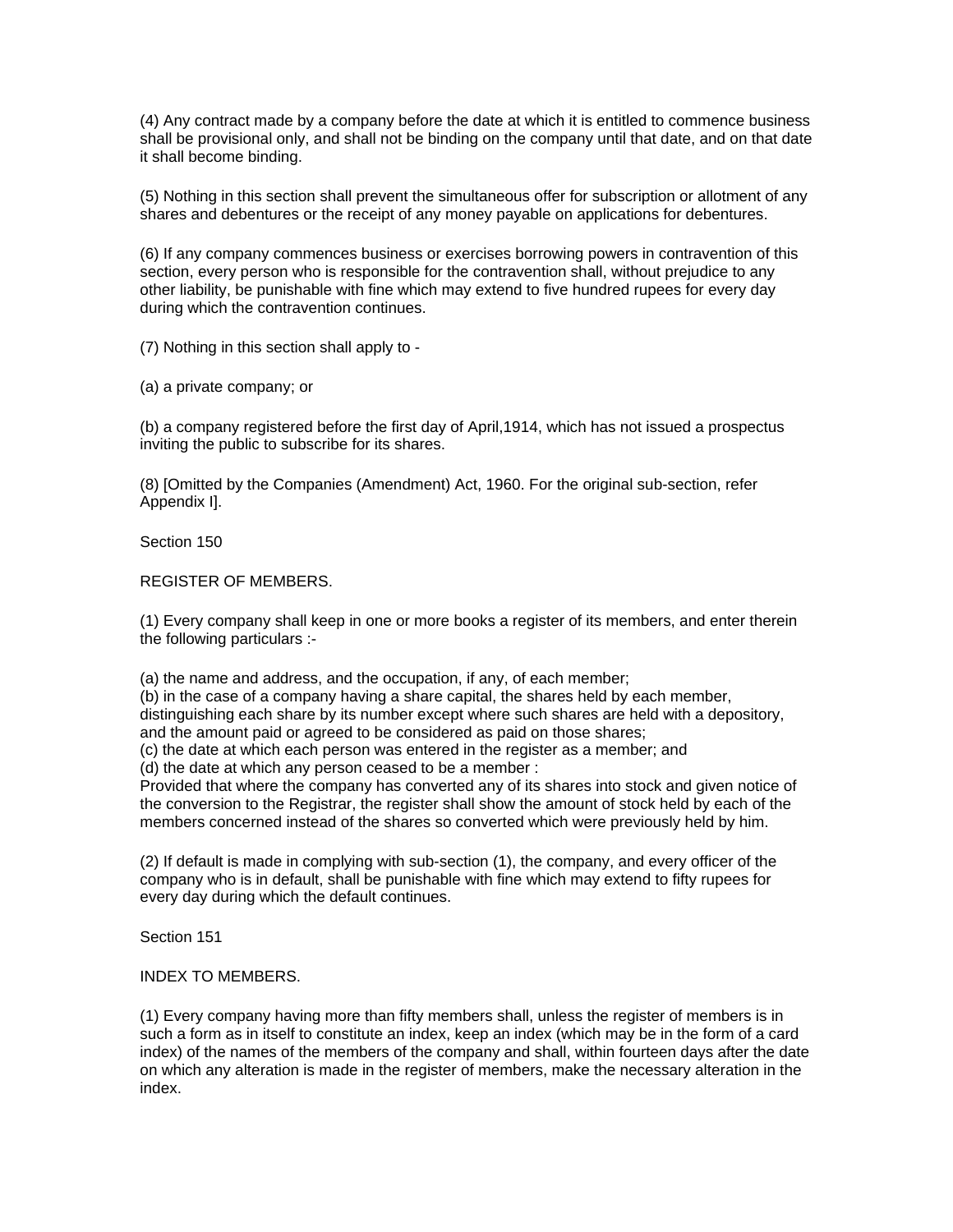(2) The index shall, in respect of each member, contain a sufficient indication to enable the entries relating to that member in the register to be readily found.

(3) The index shall, at all times, be kept at the same place as the register of members.

(4) If default is made in complying with sub-section (1), (2) or (3), the company, and every officer of the company who is in default, shall be punishable with fine which may extend to fifty rupees.

Section 152

REGISTER AND INDEX OF DEBENTURE HOLDERS.

(1) Every company shall keep in one or more books a register of the holders of its debentures and enter therein the following particulars, namely :-

(a) the name and address, and the occupation, if any, of each debenture holder;

(b) the debentures held by each holder, distinguishing each debenture by its number except where such debentures are held with a depository , and the amount paid or agreed to be considered as paid on those debentures;

(c) the date at which each person was entered in the registered as a debenture holder; and

(d) the date at which any person ceased to be a debenture holder.

(2)

(a) Every company having more than fifty debenture holders shall, unless the register of debenture holders is in such a form as in itself to constitute an index, keep an index (which may be in the form of a card index) of the names of the debenture holders of the company and shall, within fourteen days after the date on which any alteration is made in the register of debenture holders, make the necessary alteration in the index.

(b) The index shall, in respect of each debenture holders, contain a sufficient indication to enable the entries relating to that debenture holders in the register to be readily found.

(3) If default is made in complying with sub-section (1) or (2), the company, and every officer of the company who is in default, shall be punishable with fine which may extend to fifty rupees.

(4) Sub-section (1) to (3) shall not apply with respect to debenture which, ex facie, are payable to the bearer thereof.

Section 152A

REGISTER AND INDEX OF BENEFICIAL OWNERS TO BE OF DEBENTURE HOLDER.

The register and index of beneficial owners maintained by a depository under section 11 of the Depositories Act, 1996 (22 of 1996), shall be deemed to be an index of members and register and index of debenture holders, as the case may be, for the purposes of this Act.

Section 153

TRUSTS NOT TO BE ENTERED ON REGISTER.

No notice of any trust, express, implied or constructive, shall be entered on the register of members or of debenture holders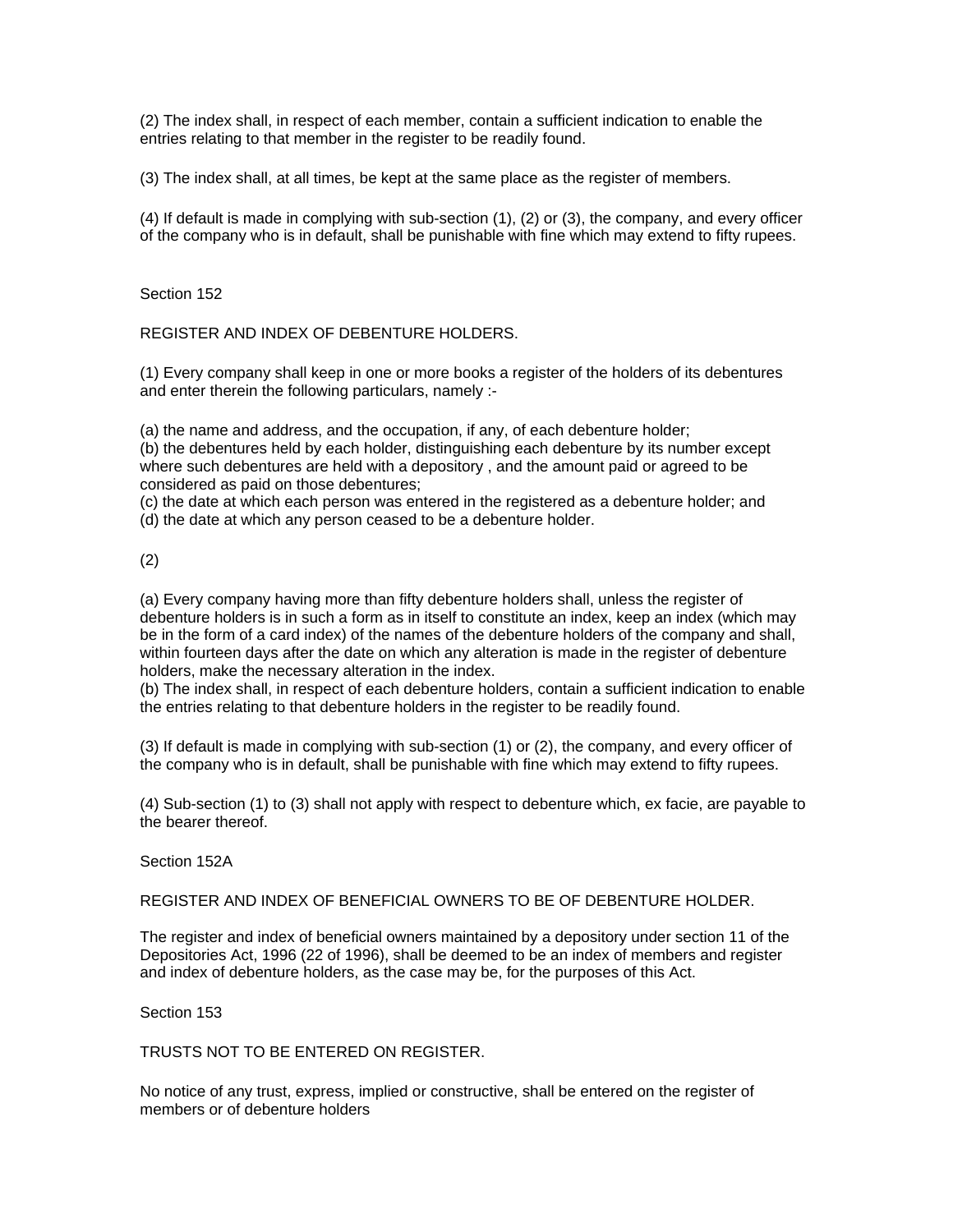Section 153A

APPOINTMENT OF PUBLIC TRUSTEE.

The Central Government may, by notification in the Official Gazette, appoint a person as public trustee to discharge the functions and to exercise the rights and powers conferred on him by or under this Act.

Section 153B

DECLARATION AS TO SHARES AND DEBENTURES HELD IN TRUST.

(1) Notwithstanding anything contained in section 153, where any shares in, or debentures of, a company are held in trust by any person (hereinafter referred to as the trustee), the trustee shall, within such time and in such form as may be prescribed, make a declaration to the public trustee.

(2) A copy of the declaration made under sub-section (1) shall be sent by the trustee to the company concerned, within twenty-one days after the declaration has been sent to the public trustee.

(3)

(a) If a trustee fails to make a declaration as required by this section, he shall be punishable with fine which may extend to five thousand rupees and in the case of a continuing failure, with a further fine which may extend to one hundred rupees for every day during which the failure continues.

(b) If a trustee makes in a declaration aforesaid any statement which is false and which he knows or believes to be false or does not believe to be true, he shall be punishable with imprisonment for a term which may extend to two years and also with fine.

(4) The provisions of this section and section 187B shall not apply in relation to a trust -

(a) where the trust is not created by instrument in writing; or

(b) even if the trust is created by instrument in writing where the value of the shares in, or debentures of, a company, held in trust –

(i) does not exceed one lakh of rupees, or

(ii) exceeds one lakh of rupees but does not exceed either five lakhs of rupees or twenty-five per cent of the paid-up share capital of the company, whichever is less , or

(c) where the trust is created, to set up a Mutual Fund or Venture Capital Fund or such other fund as may be approved by the Securities and Exchange Board of India established under subsection (1) of section 3 of the Securities and Exchange Board of India Act, 1992 (15 of 1992).

Explanation : The expression "the value of the shares in, or debentures of, a company" in clause (b) means, -

(i) in the case of shares or debentures acquired by way of allotment or transfer for consideration, the cost of acquisition thereof, and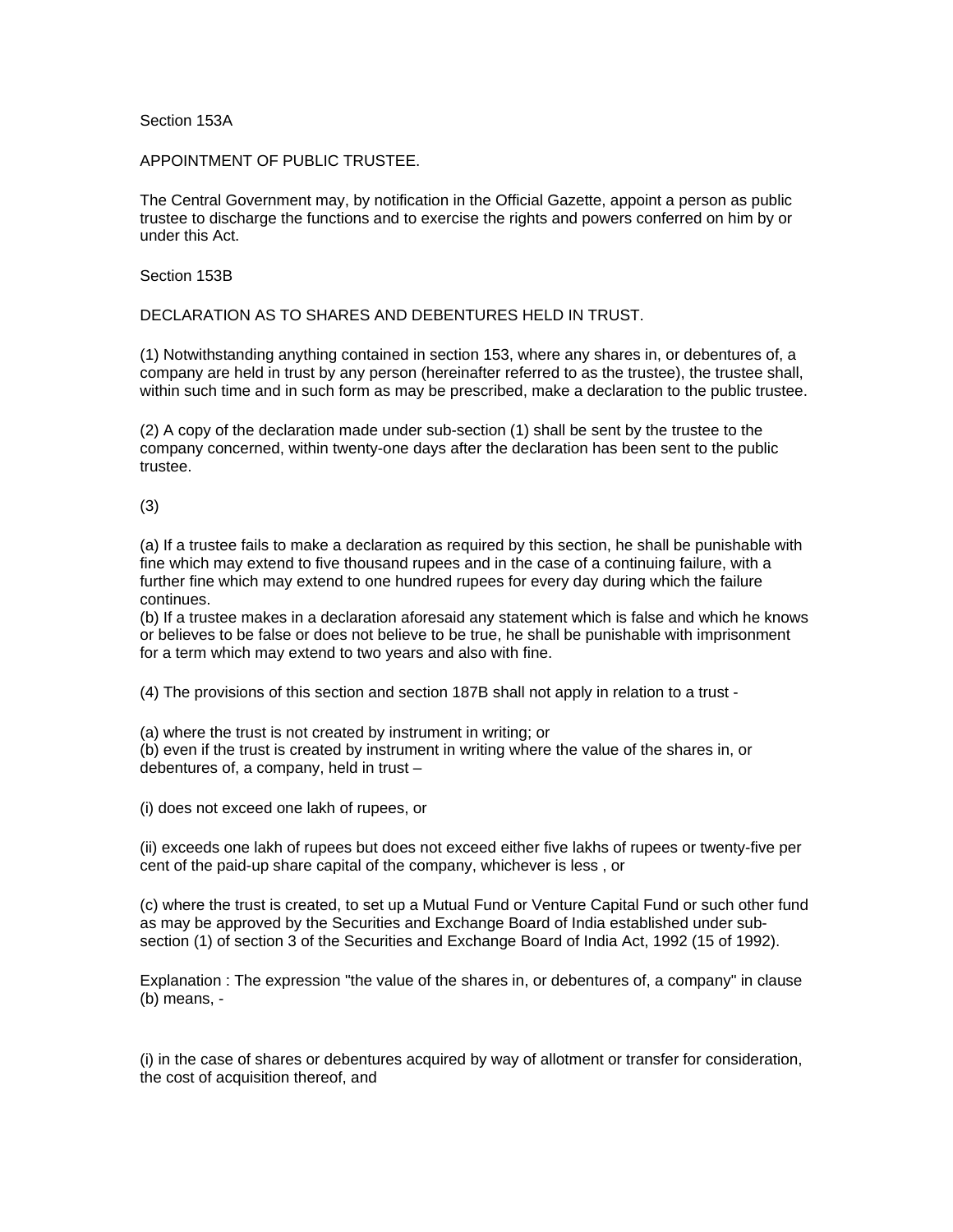(ii) in any other case, the paid-up value of the shares or debentures.

Section 154

POWER TO CLOSE REGISTER OF MEMBERS OR DEBENTURE HOLDERS.

(1) A company may, after giving not less than seven days previous notice by advertisement in some newspaper circulating in the district in which the registered office of the company is situate, close the register of members or the register of debenture holders for any period or periods not exceeding in the aggregate forty-five days in each year, but not exceeding thirty days at any one time.

(2) If the register of members or of debenture holders is closed without giving the notice provided in sub-section (1), or after giving shorter notice than that so provided, or for a continuous or an aggregate period in excess of the limits specified in that sub-section, the company, and every officer of the company who is in default, shall be punishable with fine which may extend to five hundred rupees for every day during which the register is so closed.

Section 155

POWER OF COURT TO RECTIFY REGISTER OF MEMBERS. - OMITTED BY THE COMPANIES (AMENDMENT) ACT, 1988, SECTION 21, W.E.F. 31-5-1991.

Section 156

NOTICE TO REGISTRAR OF RECTIFICATION OF REGISTER. - OMITED BY THE COMPANIES (AMENDMENT) ACT, 1988, SECTION 21, W.E.F. 31-5-1991.

Section 157

# POWER FOR COMPANY TO KEEP FOREIGN REGISTER OF MEMBERS OR DEBENTURE HOLDERS.

(1) A company which has a share capital or which has issued debentures may, if so authorised by its articles, keep in any State or country outside India a branch register of members or debenture holders resident in that State or country (in this Act called a "foreign register").

(2) The company shall, within thirty days from the date of the opening of any foreign register, file with the Registrar notice of the situation of the office where such register is kept; and in the event of any change in the situation of such office or of its discontinuance, shall, within thirty days from the date of such Change or discontinuance, as the case may be, file notice with the Registrar of such change or discontinuance.

(3) If default is made in complying with the requirements of sub-section (2). the company, and every officer of the company who is in default, shall be punishable with fine which may extend to fifty rupees for every day during which the default continues.

Section 158

PROVISIONS AS TO FOREIGN REGISTERS.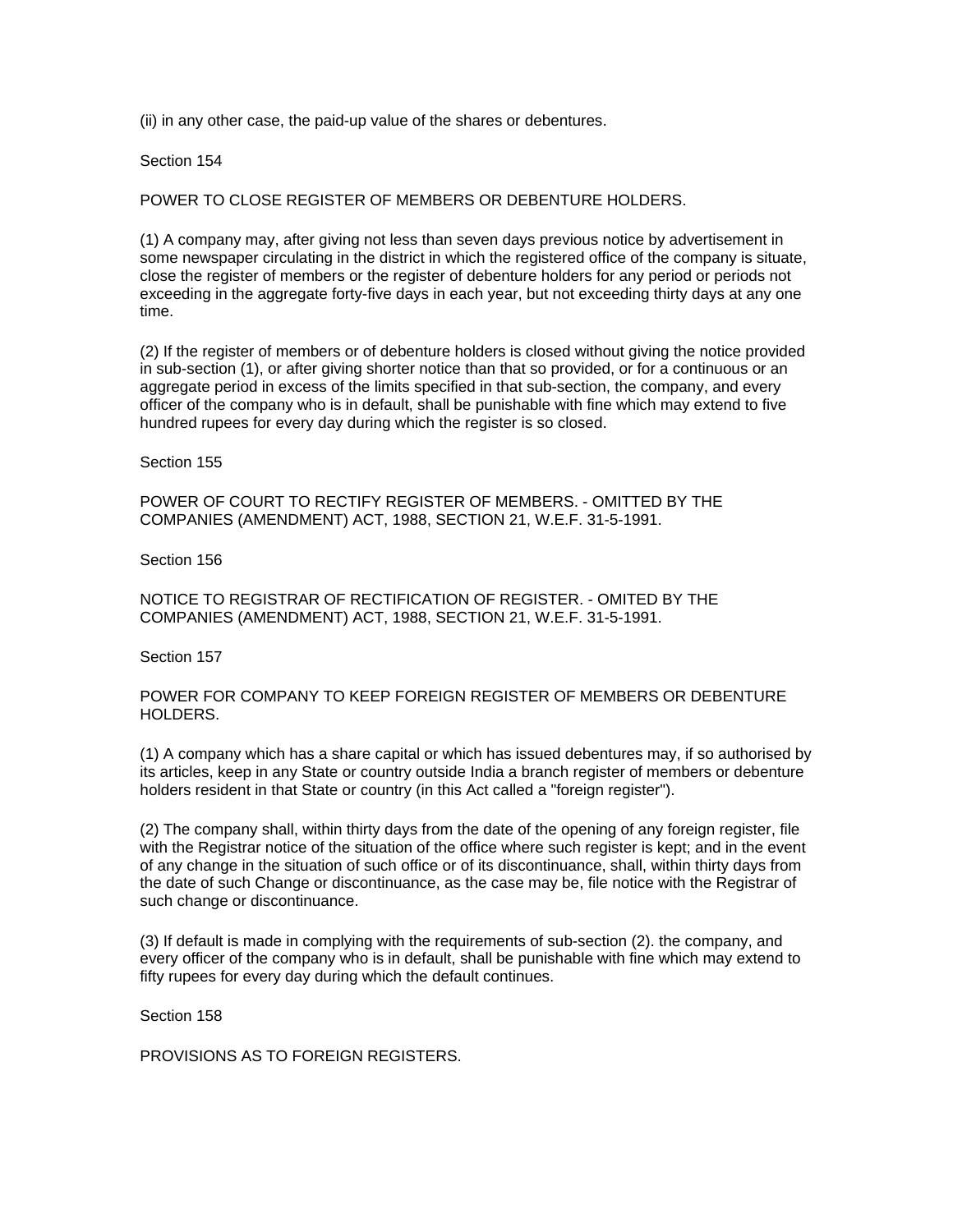(1) A foreign register shall be deemed to be part of the company's register (in this section called the "principal register") of members or of debenture holders, as the case may be.

(2) A foreign register shall be kept, shall be open to inspection and may be closed, and extracts may be taken therefrom and copies thereof may be required, in the same manner, mutatis mutandis, as is applicable to the principal register under this Act, except that the advertisement before closing the register shall be inserted in some newspaper circulating in the district wherein the foreign register is kept.

(3)

(a) The Central Government may, by notification in the Official Gazette, direct that the provisions of clause (b) shall apply, or cease to apply, to foreign registers kept in any State or country outside India.

(b) If a foreign register is kept by a company in any State or country to which a direction under clause (a) applies for the time being, the decision of any competent Court in that State or country in regard to the rectification of the register shall have the same force and effect as if it were the decision of a competent Court in India.

 $(4)$  The company shall  $-$ 

(a) transmit to its registered office in India a copy of every entry in any foreign register as soon as may be after the entry is made; and

(b) keep at such office a duplicate of every foreign register duly entered up from time to time.

(5) Every such duplicate shall, for all the purposes of this Act, be deemed to be part of the principal register.

(6) Subject to the provisions of this section with respect to duplicate registers, the shares or debentures registered in any foreign register shall be distinguished from the shares or debentures registered in the principal register and in every other foreign register; and no transaction with respect to any shares or debentures registered in a foreign register shall, during the continuance of that registration, be registered in any other register.

(7) The company may discontinue the keeping of any foreign register; and thereupon all entries in that register shall be transferred to some other foreign register kept by the company in the same part of the world or to the principal register.

(8) Subject to the provisions of this Act, a company may, by its articles, make such regulations as it thinks fit in regard to its foreign registers.

(9) If default is made in complying with sub-section (4), the company, and every officer of the company who is in default, shall be punishable with fine which may extend to fifty rupees.

Section 159

ANNUAL RETURN TO BE MADE BY COMPANY HAVING A SHARE CAPITAL. 293-294

(1) Every company having a share capital shall, within sixty days from the day on which each of the annual general meetings referred to in section 166 is held, prepare and file with the Registrar a return containing the particulars specified in Part 1 of Schedule V. as they stood on that day, regarding -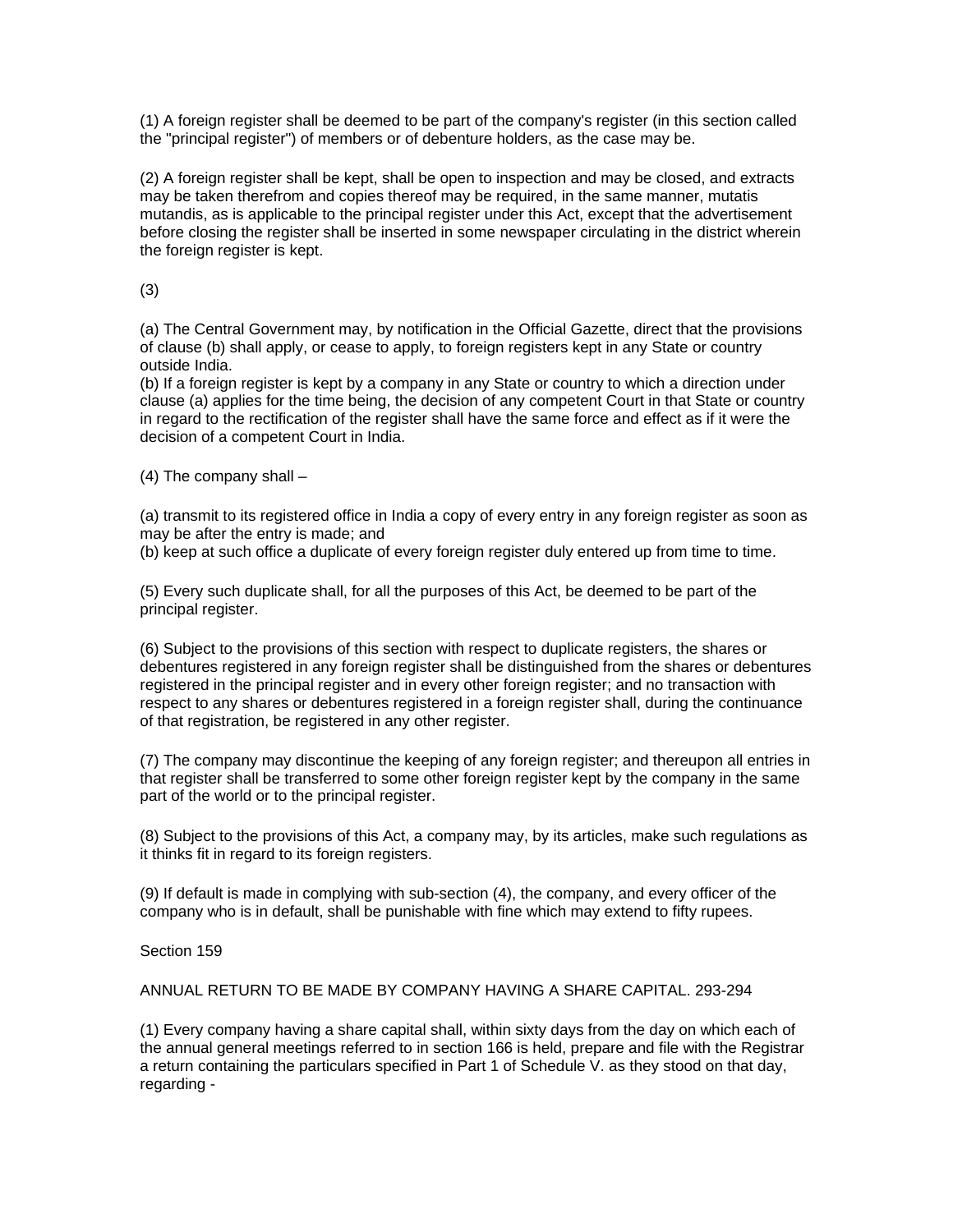(a) its registered office,

(b) the register of its members,

(c) the register of its debenture holders,

(d) its shares and debentures,

(e) its indebtedness,

(f) its members and debenture holders, past and present, and

(g) its directors, managing directors, Provided that if any of the five immediately proceeding returns has given as at the date of the annual general meeting with reference to which it was submitted, the full particulars required as to past and present members and the shares held and transferred by them, the return in question may contain only such of the particulars as relate to persons ceasing to be or becoming members since that date and to shares transferred since that date or to changes as compared with that date in the number of shares held by a member. Explanation : Any reference in this section or in section 160 or 161 or in any other section or in Schedule V to the day on which an annual general meeting is held or to the date of the annual general meeting shall, where the annual general meeting for any year has not been held, be construed as a reference to the latest day on or before which that meeting should have been held in accordance with the provisions of this Act.

(2) The said return shall be in the Form set out in Part II of Schedule V or as near thereto as circumstances admit and where the return is filed even though the annual general meeting has not been held on or before the latest day by which it should have been held in accordance with the provision of this Act, the company shall file with the return a statement specifying the reasons for not holding the annual general meeting :

Provided that where the company has converted any of its shares into stock and given notice of the conversion to the Registrar, the list referred to in paragraph 5 of Part I of Schedule V shall state the amount of stock held by each of the members concerned instead of the shares so converted previously held by him.

Section 160

ANNUAL RETURN TO BE MADE BY COMPANY NOT HAVING A SHARE CAPITAL.

(1) Every company not having a share capital shall, within sixty days from the day on which each of the annual general meetings referred to in section 166 is held, prepare and file with the Registrar a return stating the following particulars as they stood on that day :-

(a) the address of the registered office of the company; the names of members and respective dates on which they became members and the names of persons who ceased to be members since the date of the annual general meeting of the immediately preceding year, and the dates on which they so ceased;

(b) all such particulars with respect to the persons who, at the date of the return, were the directors of the company, its manager and its secretary as are set out in section 303.

(2) There shall be annexed to the return a statement containing particulars of the total amount of the indebtedness of the company as on the day aforesaid in respect of all charges which are or were required to be registered with the Registrar under this Act or under any previous companies law, or which would have been required to be registered under this Act if they had been created after the commencement of this Act.

Section 161

# FURTHER PROVISIONS REGARDING ANNUAL RETURN AND CERTIFICATE TO BE ANNEXED THERETO.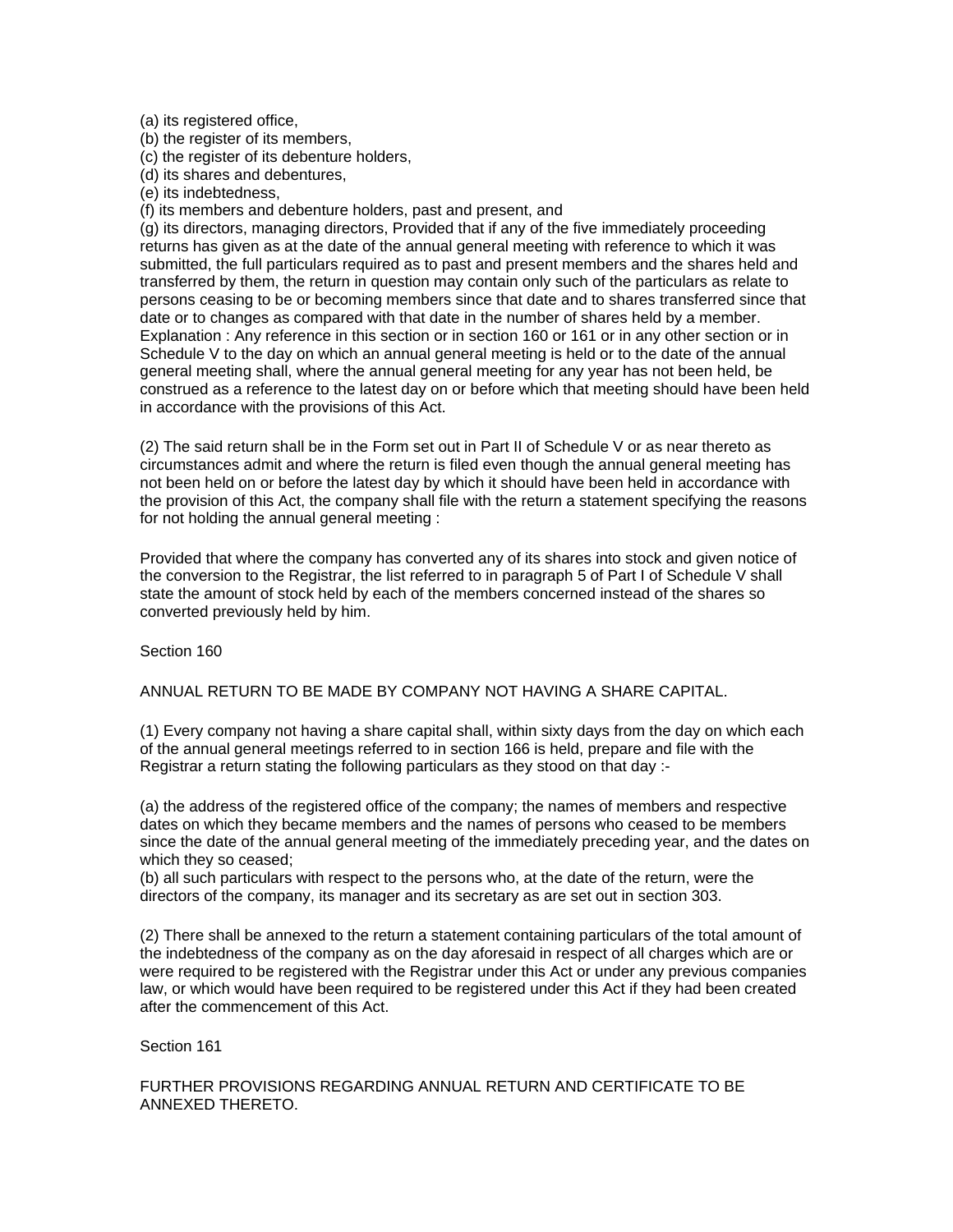(1) The copy of the annual return filed with the Registrar under section 159 or 160, as the case may be, shall be signed both by a director and by the manager or secretary of the company, or where there is no manager or secretary, by two directors of the company, one of whom shall be the managing director where there is one : Provided that where the annual return is filed by a company whose shares are listed on a recognised stock exchange, the copy of such annual return shall also be signed by a secretary in whole-time practice.

(2) There shall also be filed with the Register along with the return a certificate signed by the signatories of the return, stating –

(a) that the return states the facts as they stood on the day of the annual general meeting aforesaid, correctly and completely; that since the date of the last annual return the transfer of all shares and debentures and the issue of all further certificates of shares and debentures have been appropriately recorded in the books maintained for the purpose; and (b) in the case of a private company also,

(i) that the company has not, since the date of the annual general meeting with reference to which the last return was submitted, or in the case of a first return, since the date of the incorporation of the company, issued any invitation to the public to subscribe for any shares or debentures of the company, and

(ii) that, where the annual return discloses the fact that the number of members of the company exceeds fifty, the excess consists wholly of persons who under sub-clause (b) of clause (iii) of sub-section (1) of section 3 are not to be included in reckoning the number of fifty.

Section 162

PENALTY AND INTERPRETATION.

(1) If a company fails to comply with any of the provisions contained in section 159, 160, or 161, the company, and every officer of the company who is in default, shall be punishable with fine which may extend to fifty rupees for every day during which the default continues.

(2) For the purposes of this section and sections 159, 160 or 161, the expressions "officer" and "director" shall include any person in accordance with whose directions or instructions the Board of directors of the company is accustomed to act.

Section 163

PLACE OF KEEPING, AND INSPECTION OF, REGISTER AND RETURNS.

(1) The register of members commencing from the date of the registration of the company, the index of members, the register and index of debenture holders, and copies of all annual returns prepared under sections 159 and 160, together with the copies of certificates and documents required to be annexed thereto under sections 160 and 161, shall be kept at the registered office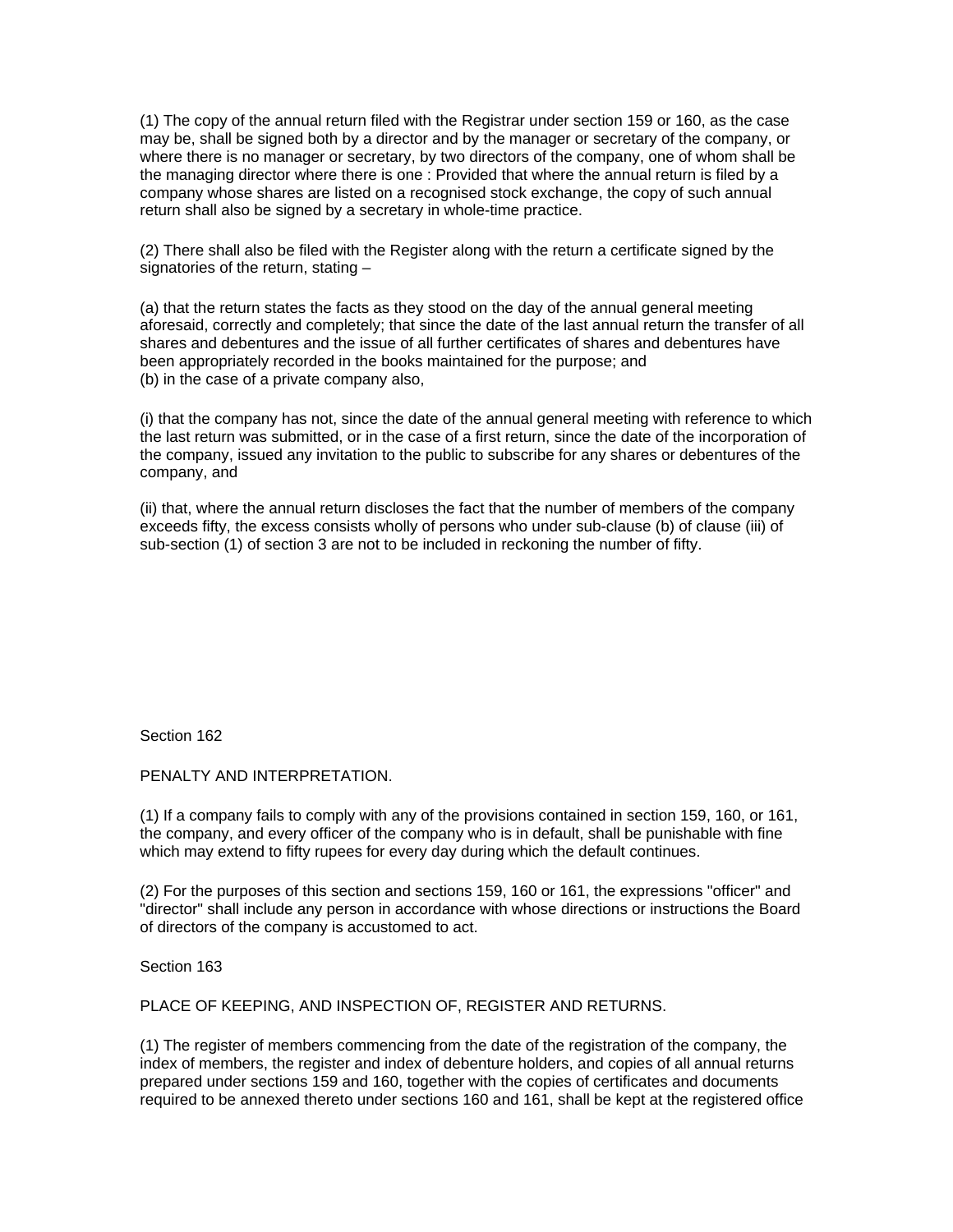of the company : Provided that such registers, indexes, returns and copies of certificates and documents or any or more of them may, instead of being kept at the registered office of the company, be kept at any other place within the city, town or village in which the registered office is situate, if  $-$ 

(i) such other place has been approved for this purposes by a special resolution passed by the company in general meeting,

(ii) Omitted by the Companies (Amendment) Act, 1965, w.e.f. 15-10-1965. For the original clause, refer Appendix I

(iii) the Registrar has been given in advance a copy of the proposed special resolution.

(1A) Notwithstanding anything contained in sub-sectio (1), the Central Government may make rules for the preservation and for the disposal, whether by destruction or otherwise, of the registers, indexes, returns and copies of certificates and other documents referred to in subsection (1).

(2) The registers, indexes, returns, and copies of certificates and other documents referred to in sub-section (1) shall, except when the register of members or debenture holders is closed under the provisions of this Act, be open during business hours (subject to such reasonable restrictions, as the company may impose, so that not less than two hours in each day are allowed for inspection) to the inspection –

(a) of any member or debenture holder without fee; and

(b) of any other person, on payment of such sum as may be prescribed for each inspection.

(3) Any such member, debenture holder or other person may -

(a) make extracts from any register, index, or copy referred to in sub-section (I) without fee or additional fee, as the case may be; or

(b) require a copy of any such register, index or copy or of any part thereof, on payment of such sum as may be prescribed for every one hundred words or fractional part thereof required to be copied.

(4) The company shall cause any copy required by any person under clause (b) of sub-section (3) to be sent to that person within a period of ten days, exclusive of non-working days, commencing on the day next after the day on which the requirement is received by the company.

(5) If any inspection, or the making of any extract required under this section, is refused, or if any copy required under this section is not sent within the period specified in sub-section (4), the company, and every office of the company who is in default, shall be punishable, in respect of each offence, with fine which may extend to fifty rupees for every day during which the refusal or default continues.

(6) The Company Law Board may also, by order, compel an immediate inspection of the document, or direct that the extract required shall forthwith be allowed to be taken by the person requiring it, or that the copy required shall forthwith be sent to the person requiring it, as the case may be.

Section 164

REGISTERS, ETC., TO BE EVIDENCE.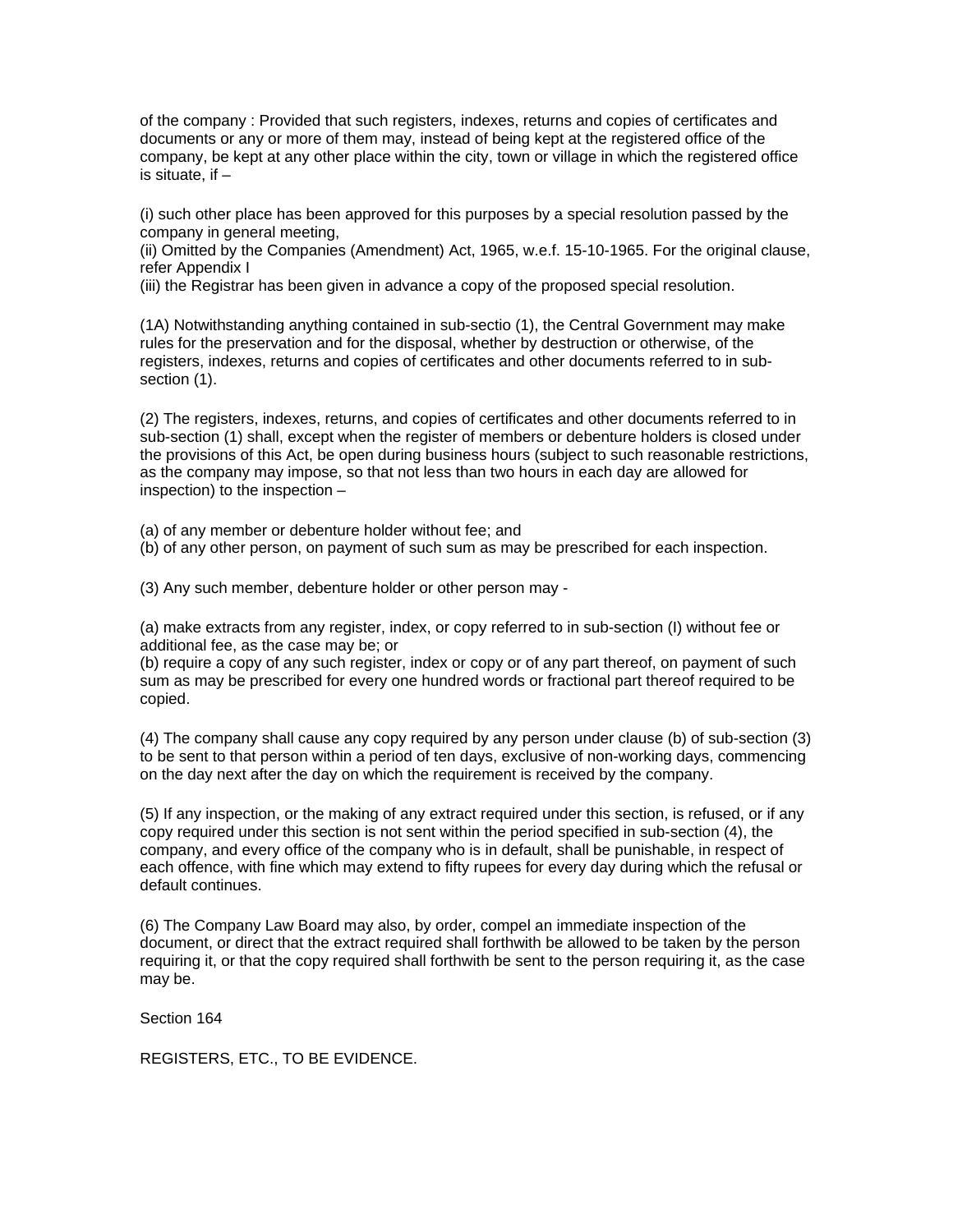The register of members, the register of debenture holders, and the annual returns, certificates and statements referred to in section 159, 160 and 161 shall be prima facie evidence of any matters directed or authorised to be inserted therein by this Act.

#### Section 165

## STATUTORY MEETING AND STATUTORY REPORT OF COMPANY.

(1) Every company limited by shares, and every company limited by guarantee and having a share capital, shall, within a period of not less than one month nor more than six months from the date at which the company is entitled to commence business, hold a general meeting of the members of the company, which shall be called "the statutory meeting".

(2) The Board of directors shall, at least twenty-one days before the day on which the meeting is held, forward a report (in this Act referred to as "the statutory report") to every member of the company :

Provided that if the statutory report is forwarded later than is required above, it shall, notwithstanding that fact, be deemed to have been duly forwarded if it is so agreed to by all the members entitled to attend and vote at the meeting.

(3) The statutory report shall set out -

(a) the total number of shares allotted, distinguishing shares allotted as fully or partly paid up otherwise than in cash, and stating in the case of shares partly paid up, the extent to which they are so paid up, and in either case, the consideration for which they have been allotted; (b) the total amount of cash received by the company in respect of all the shares allotted, distinguished as aforesaid;

(c) an abstract of the receipts of the company and of the payments made thereout, up to a date within seven days of the date of the report, exhibiting under distinctive headings the receipts of the company from shares and debentures and other sources, the payments made thereout, and particulars concerning the balance remaining in hand, and an account or estimate of the preliminary expenses of the company, showing separately any commission or discount paid or to be paid on the issue or sale of shares or debentures;

(d) the names, addresses and occupations of the directors of the company and of its auditors; and also, if there be any, of its manager, and secretary; and the changes, if any, which have occurred in such names, addresses and occupations since the date of the incorporation of the company;

(e) the particulars of any contract which, or the modification or the proposed modification of which, is to be submitted to the meeting for its approval, together in the latter case with the particulars of the modification or proposed modification;

(f) the extent, if any, to which each under-writing contract, if any, has not been carried out, and the reasons therefor;

(g) the arrears, if any, due on calls from every director and from the manager; and

(h) the particulars of any commission or brokerage paid or to be paid in connection with the issue or sale of shares or debentures to any director or to the manager.

(4) The statutory report shall be certified as correct by not less than two directors of the company one of whom shall be managing director, where there is one. After the status report has been certified as aforesaid, the auditors of the company shall, in so far as the report relates to the shares allotted by the company, the cash received in respect of such shares and the receipts and payments of the company, certify it as correct.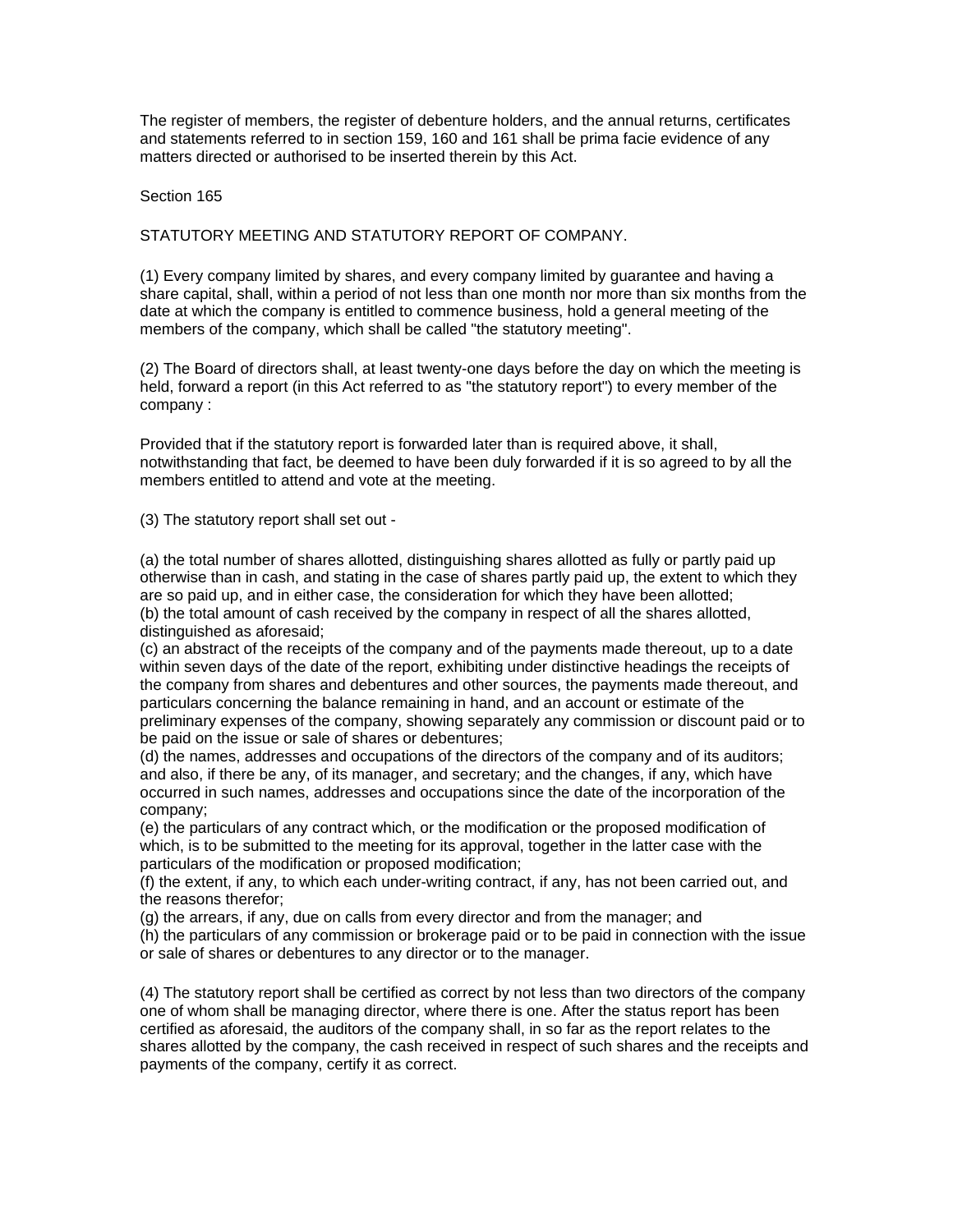(5) The Board shall cause a copy of the statutory report certified as is required by this section to be delivered to the Registrar for registration forthwith, after copies thereof have been sent to the members of the company.

(6) The Board shall cause a list showing the names, addresses and occupations of the members of the company, and the number of shares held by them respectively, to be produced at the commencement of the statutory meeting, and to remain open and accessible to any member of the company during the continuance of the meeting.

(7) The members of the company present at the meeting shall be at liberty to discuss any matter relating to the formation of the company or arising out of the statutory report, whether previous notice has been given or not; but no resolution maybe passed of which notice has not been given in accordance with the provisions of this Act.

(8) The meeting may adjourn from time to time, and at any adjourned meeting, any resolution of which notice has been given in accordance with the provisions of this Act, whether before or after the former meeting, may be passed; and the adjourned meeting shall have the same powers as an original meeting.

(9) If default is made in complying with the provisions of this section, every director or other officer of the company who is in default shall be punishable with fine which may extend to five hundred rupees.

(10) This section shall not apply to a private company.

Section 166

ANNUAL GENERAL MEETING.

(1) Every company shall in each year hold in addition to any other meetings a general meeting as its annual genera meeting and shall specify the meeting as such in the notices calling it; and not more than fifteen months shall elapse between the date of one annual general meeting of a company and that of the next :

Provided that a company may hold its first annual general meeting within a period of not more than eighteen months from the date of its incorporation; and if such general meeting is held within that period, it shall not be necessary for the company to hold any annual general meeting in the year of its incorporation or in the following year :

Provided further that the Registrar may, for any special reason extend the time within which any annual general meeting (not being the first annual general meeting) shall be held, by a period not exceeding three months.

(2) Every annual general meeting shall be called for a time during business hours, on a day that is not a public holiday, and shall be held either at the registered office of the company or at some other place within the city, town or village in which the registered office of the company is situate :

Provided that the Central Government may exempt any class of companies from the provisions of this sub-section subject to such conditions as it may impose : provided further that –

(a) a public company or a private company which is a subsidiary of a public company, may by its articles fix the time for it annual general meetings and may also by a resolution passed in one annual general meeting fix the time for its subsequent annual general meetings; and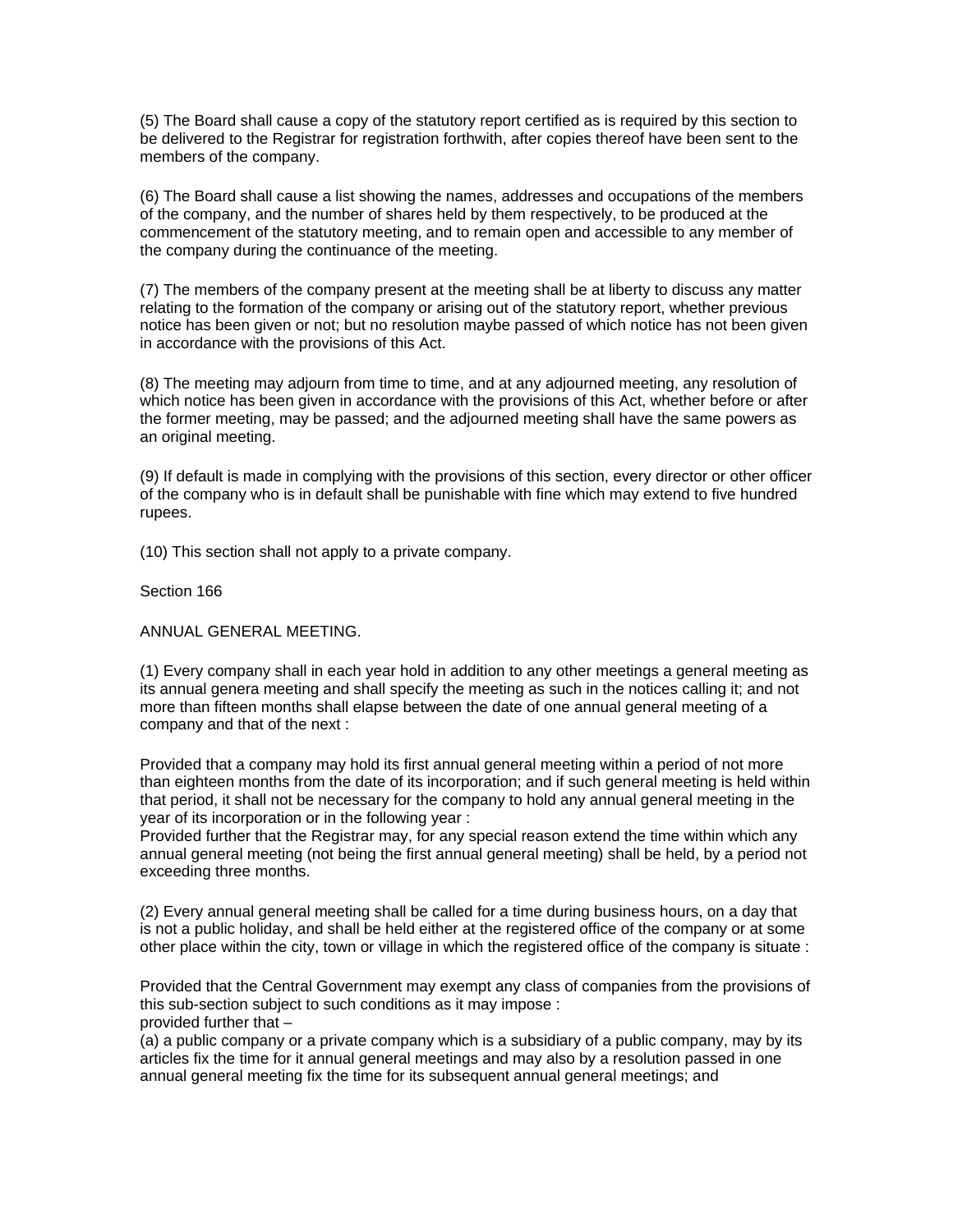(b) a private company which is not a subsidiary of a public company, may in like manner and also by a resolution agreed to by all the members thereof fix the time as well as the place for its annual general meeting.

Section 167

POWER OF COMPANY LAW BOARD TO CALL ANNUAL GENERAL MEETING.

(1) If default is made in holding an annual general meeting in accordance with section 166, the Company Law Board may, notwithstanding anything in this Act or in the articles of the company, on the application of any member of the company, call, or direct the calling of, a general meeting of the company and give such ancillary or consequential directions as the Company Law Board thinks expedient in relation to the calling, holding and conducting of the meeting.

Explanation : The directions that may be given under this sub-section may include a direction that one member of the company present in person or by proxy shall be deemed to constitute a meeting.

(2) A general meeting held in pursuance of sub-section (1) shall, subject to any directions of the Company Law Board , be deemed to be an annual general meeting of the company.

Section 168

PENALTY FOR DEFAULT IN COMPLYING WITH SECTION 166 OR 167.

If default is made in holding a meeting of the company in accordance with section 166, or in complying with any directions of the Central Government under sub-section (1) of section 167, the company, and every officer of the company who is in default, shall be punishable with fine which may extend to five thousand rupees and in the case of a continuing default, with a further fine which may extend to two hundred and fifty rupees for every day after the first during which such default continues.

Section 169

CALLING OF EXTRAORDINARY GENERAL MEETING ON REQUISITION.

(1) The Board of directors of a company shall, on the requisition of such number of members of the company as is specified in sub-section (4), forthwith proceed duly to call an extraordinary general meeting of the company.

(2) The requisition shall set out the matters for the consideration of which the meeting is to be called, shall be signed by the requisitionists, and shall be deposited at the registered office of the company.

(3) The requisition may consist of several documents in like form, each signed by one or more requisitionists.

(4) The number of members entitled to requisition a meeting in regard to any matter shall be -

(a) in the case of a company having a share capital, such number of them as hold at the date of the deposit of the requisition, not less than one-tenth of such of the paid-up capital of the company as at that date carries the right of voting in regard to that matter;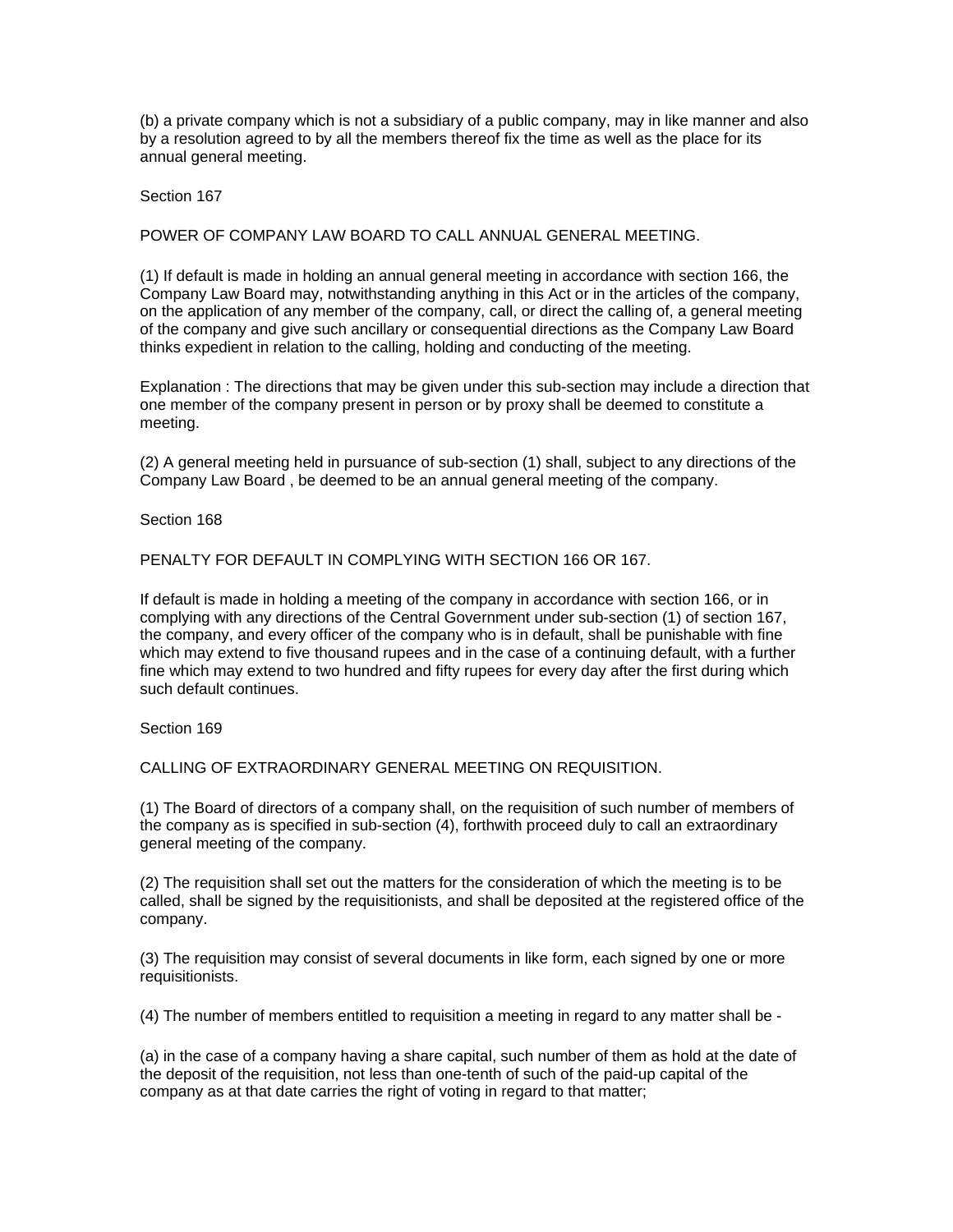(b) in the case of a company not having a share capital, such number of them as have at the date of deposit of the requisition not less than one-tenth of the total voting power of all the members having at the said date a right to vote in regard to that matter.

(5) Where two or more distinct matters are specified in the requisition, the provisions of subsection (4) shall apply separately in regard to each such matter; and the requisition shall accordingly be valid only in respect of those matters in regard to which the condition specified in that sub-section is fulfilled.

(6) If the Board does not, within twenty-one days from the date of the deposit of a valid requisition in regard to any matters, proceed duly to call a meeting for the consideration of those matters on a day not later than forty-five days from the date of the deposit of the requisition, the meeting may be called -

(a) by the requisitionists themselves;

(b) in the case of a company having a share capital, by such of the requisitionists as represent either a majority in value of the paid-up share capital held by all of them or not less than one-tenth of such of the paid-up share capital of the company as is referred to in clause (a) of sub-section (4), whichever is less; or

(c) in the case of a company not having a share capital, by such of the requisitionists as represent not less than one-tenth of the total voting power of all the members of the company referred to in clause (b) of sub-section (4).

Explanation : For the purposes of this sub-section, the Board shall, in the case of a meeting at which a resolution is to be proposed as a special resolution, be deemed not to have duly convened the meeting if they do not give such notice thereof as is required by sub-section (2) of section 189.

(7) A meeting called under sub-section (6) by the requisitionists or any of them -

(a) shall be called in the same manner, as nearly as possible, as that in which meetings are to be called by the Board; but

(b) shall not be held after the expiration of three months from the date of the deposit of the requisition.

Explanation : Nothing in clause (b) shall be deemed to prevent a meeting duly commenced before the expiry of the period of three months aforesaid, from adjourning to some day after the expiry of that period.

(8) Where two or more persons hold any shares or interest in a company jointly, a requisition, or a notice calling a meeting, signed by one or some only of them shall, for the purposes of this section, have the same force and effect as if it had been signed by all of them.

(9) Any reasonable expenses incurred by the requisitionists by reason of the failure of the Board duly to call a meeting shall be repaid to the requisitionists by the company; and any sum so repaid shall be retained by the company out of any sums due or to become due from the company by way of fees or other remuneration for their services to such of the directors as were in default.

Section 170

SECTIONS 171 TO 186 TO APPLY TO MEETINGS.

(1) The provisions of sections 171 to 186 -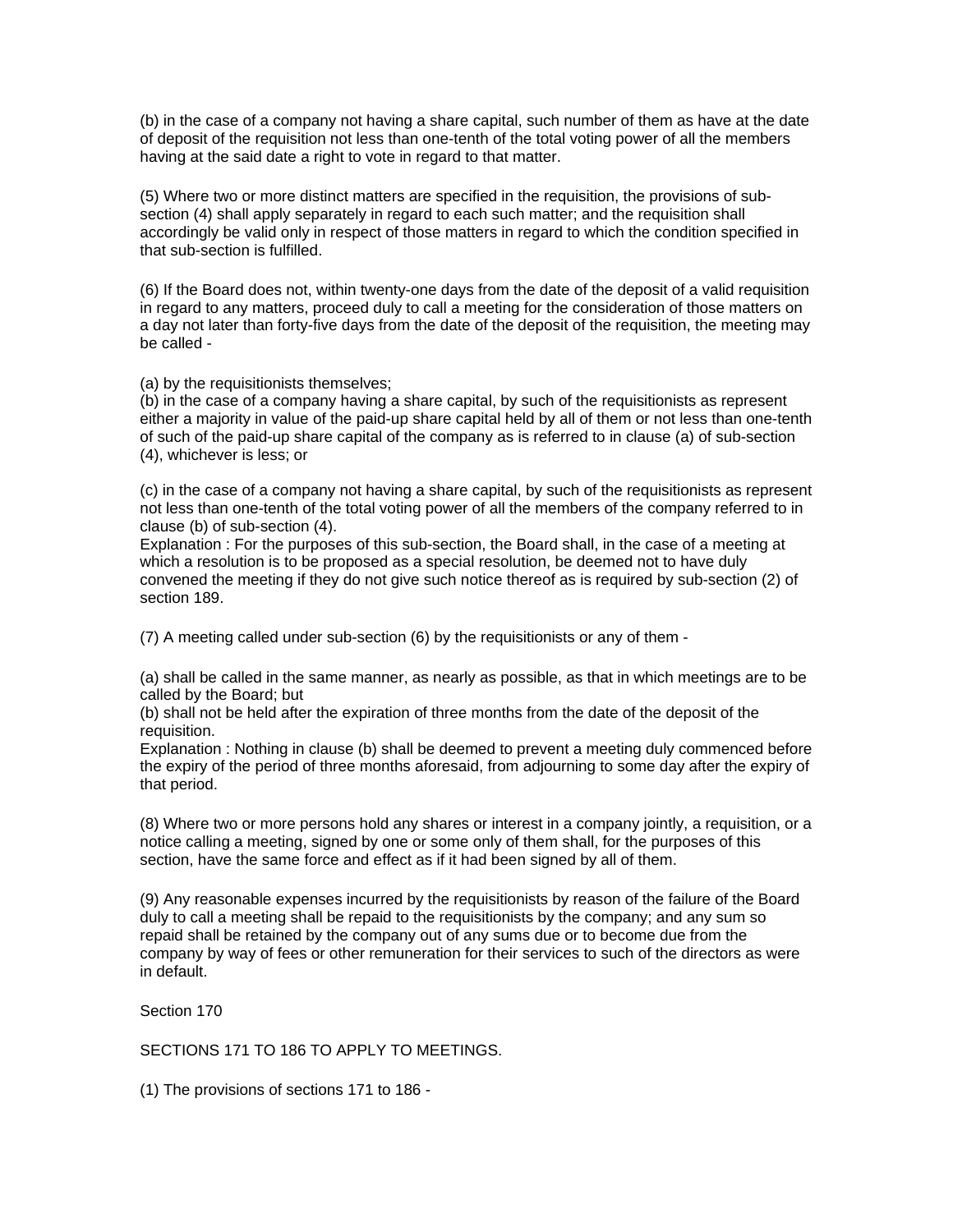(i) shall, notwithstanding anything to the contrary in the articles of the company, apply with respect to general meetings of a public company, and of a private company which is a subsidiary of a public company; and

(ii) shall, unless otherwise specified therein or unless the articles of the company otherwise provide, apply with respect to general meetings of a private company which is not a subsidiary of a public company.

# (2)

(a) Section 176, with such adaptations and modifications, if any, as may be prescribed, shall apply with respect to meetings of any class of members, or of debenture holders or any class of debenture holders, of a company, in like manner as it applies with respect to general meetings of the company.

(b) Unless the articles of the company or a contract bindingn the persons concerned otherwise provide, sections 171 to 175 and sections 177 to 186 with such adaptations and modifications, if any, as may be prescribed, shall apply with respect to meetings of any class of members, or of debenture holders or any class of debenture holders, of a company, in like manner as they apply with respect to general meetings of the company.

# Section 171

LENGTH OF NOTICE FOR CALLING MEETING.

(1) A general meeting of a company may be called by giving not less than twenty-one days' notice in writing.

(2) A general meeting may be called after giving shorter notice than that specified in sub-section (1), if consent is accorded thereto -

(i) in the case of an annual general meeting, by all the members entitled to vote thereat; and (ii) in the case of any other meeting, by members of the company (a) holding, if the company has a share capital, not less than 95 per cent of such part of the paid-up share capital of the company as gives a right to vote at the meeting, or (b) having, if the company has no share capital, not less than 95 per cent of the total voting power exercisable at that meeting : Provided that where any members of a company are entitled to vote only on some resolution or resolutions to be moved at a meeting and not on the others, those members shall be taken into account for the purposes of this sub-section in respect of the former resolution or resolutions and not in respect of the latter.

Section 172

# CONTENTS AND MANNER OF SERVICE OF NOTICE AND PERSONS ON WHOM IT IS TO BE SERVED.

(1) Every notice of a meeting of a company shall specify the place and the day and hour of the meeting, and shall contain a statement of the business to be transacted thereat.

(2) Notice of every meeting of the company shall be given -

(i) to every member of the company, in any manner authorised by sub-sections (1) to (4) of section 53;

(ii) to the persons entitled to a share in consequence of the death or insolvency of a member, by sending it through the post in a prepaid letter addressed to them by name, or by the title of representatives of the deceased, or assignees of the insolvent, or by any like description, at the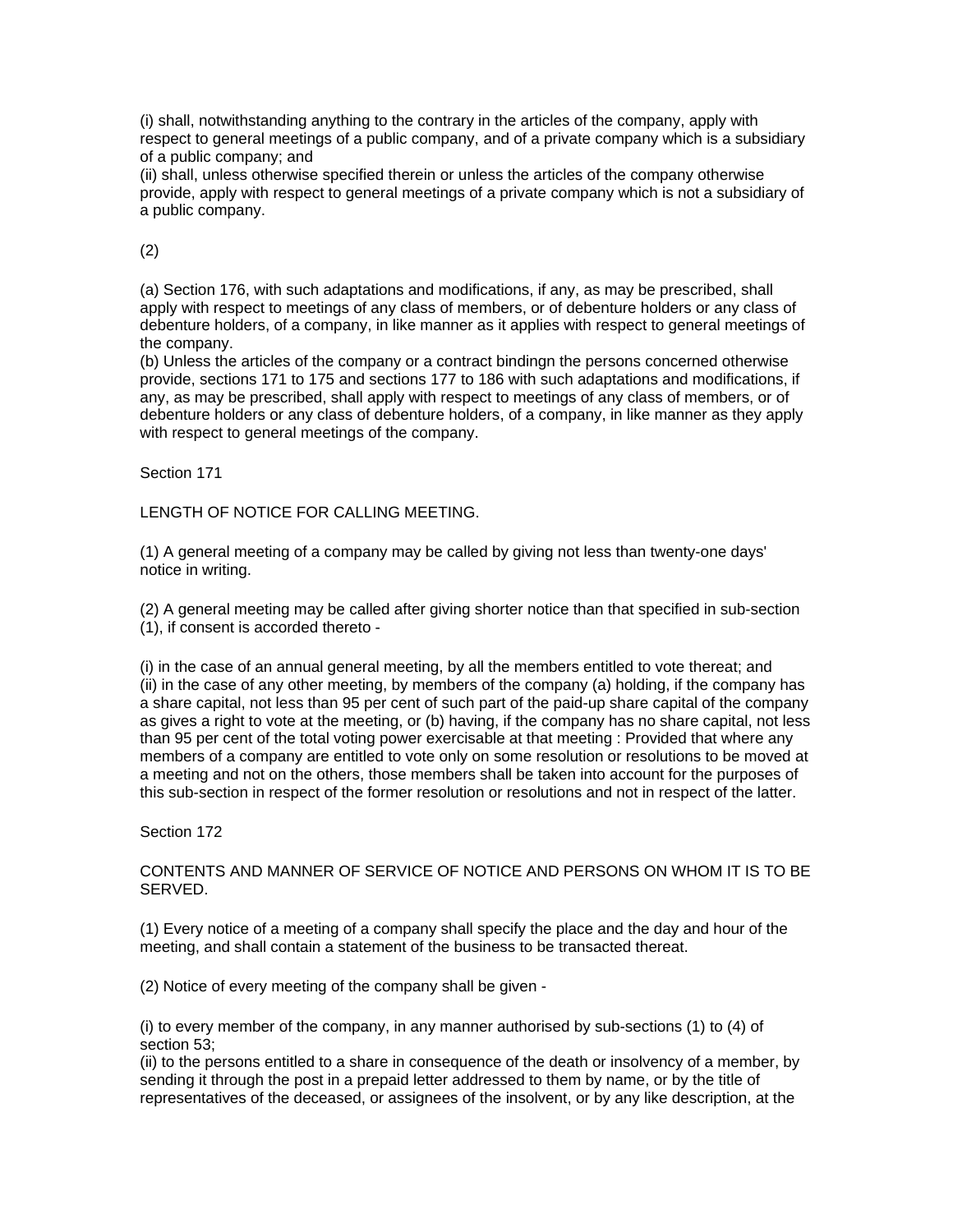address, if any, in India supplied for the purpose by the persons claiming to be so entitled, or until such an address has been so supplied, by giving the notice in any manner in which it might have been given if the death or insolvency had not occurred; and

(iii) to the auditor or auditors for the time being of the company, in any manner authorised by section 53 in the case of any member or members of the company :

Provided that where the notice of a meeting is given by advertising the same in a newspaper circulating in the neighbourhood of the registered office of the company under sub-section (3) of section 53, the statement of material facts referred to in section 173 need not be annexed to the notice as required by that section but it shall be mentioned in the advertisement that the statement has been forwarded to the members of the company.

(3) The accidental omission to give notice to, or the non-receipt of notice by, any member or other person to whom it should be given shall not invalidate the proceedings at the meeting.

Section 173

EXPLANATORY STATEMENT TO BE ANNEXED TO NOTICE.

(1) For the purposes of this section –

(a) in the case of an annual general meeting, all business to be transacted at the meeting shall be deemed special, with the exception of business relating to (i) the consideration of the accounts, balance sheet and the reports of the Board of directors and auditors, (ii) the declaration of a dividend, (iii) the appointment of directors in the place of those retiring, and (iv) the appointment of, and the fixing of the remuneration of, the auditors; and

(b) in the case of any other meeting, all business shall be deemed special.

(2) Where any items of business to be transacted at the meeting are deemed to be special as aforesaid, there shall be annexed to the notice of the meeting a statement setting out all material facts concerning each such item of business, including in particular the nature of the concern or interest , if any, therein, of every director,and the manager, if any :

Provided that where any item of special business as aforesaid to be transacted at a meeting of the company relates to, or affects, any other company, the extent of shareholding interest in that other company of every director, and the manager, if any, of the first-mentioned company shall also be set out in the statement if the extent of such shareholding interest is not less than twenty per cent of the paid-up share capital of that other company.

(3) Where any item of business consists of the according of approval to any document by the meeting, the time and place where the document can be inspected shall be specified in the statement aforesaid.

Section 174

QUORUM FOR MEETING.

(1) Unless the articles of the company provide for a larger number, five members personally present in the case of public company (other than a public company which has become such by virtue of section 43A), and two members personally present in the case of any other company, shall be the quorum for a meeting of the company.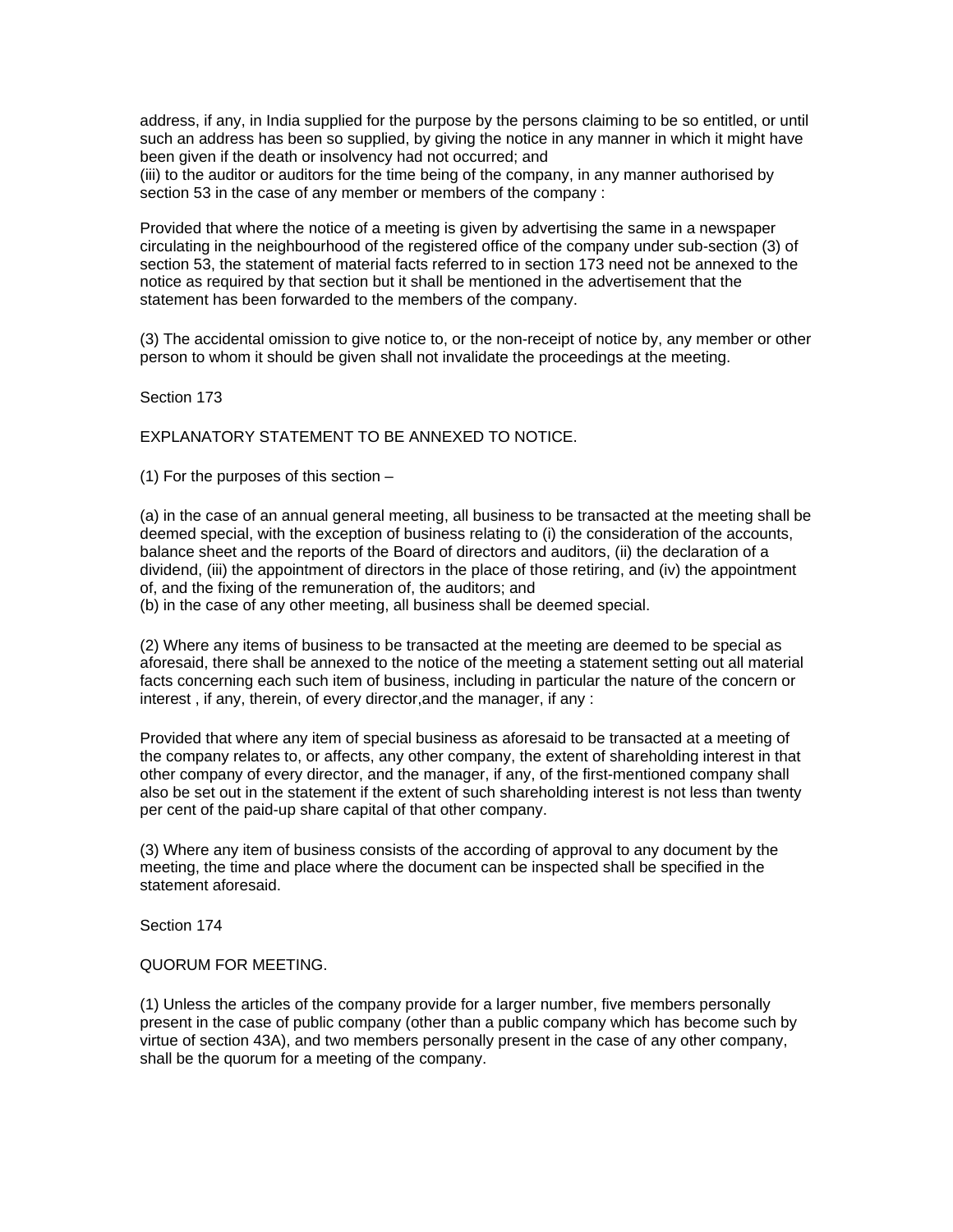(2) Unless the articles of the company otherwise provide, the provisions of sub-sections (3), (4) and (5) shall apply with respect to the meetings of a public or private company.

(3) If within half an hour from the time appointed for holding a meeting of the company, a quorum is not present, the meeting, if called upon the requisition of members, shall stand dissolved.

(4) In any other case, the meeting shall stand adjourned to the same day in the next week, at the same time and place, or to such other day and at such other time and place as the Board may determine.

(5) If at the adjourned meeting also, a quorum is not present within half an hour from the time appointed for holding the meeting, the members present shall be a quorum.

Section 175

CHAIRMAN OF MEETING.

(1) Unless the articles of the company otherwise provide, the members personally present at the meeting shall elect one of themselves to be the chairman thereof on a show of hands.

(2) If a poll is demanded on the election of the chairman, it shall be taken forthwith in accordance with the provisions of this Act, the chairman elected on a show of hands exercising all the powers of the chairman under the said provisions.

(3) If some other person is elected chairman as a result of the poll, he shall be chairman for the rest of the meeting.

# Section 176

PROXIES.

(1) Any member of a company entitled to attend and vote at a meeting of the company shall be entitled to appoint another person (whether a member or not) as his proxy to attend and vote instead of himself; but a proxy so appointed shall not have any right to speak at the meeting : Provided that, unless the articles otherwise provide -

(a) this sub-section shall not apply in the case of a company not having a share capital;

(b) a member of a private company shall not be entitled to appoint more than one proxy to attend on the same occasion; and

(c) a proxy shall not be entitled to vote except on a poll.

(2) In every notice calling a meeting of a company which has a share capital, or the articles of which provide for voting by proxy at the meeting, there shall appear with reasonable prominence a statement that a member entitled to attend and vote is entitled to appoint a proxy, or, where that is allowed, one or more proxies, to attend and vote instead of himself, and that a proxy need not be a member. If default is made in complying with this sub-section as respects any meeting, every officer of the company who is in default shall be punishable with fine which may extend to five hundred rupees.

(3) Any provision contained in the articles of a public company or of a private company which is a subsidiary of a public company, which specifies or requires a longer period than forty-eight hours before a meeting of the company, for depositing with the company or any other person any instrument appointing a proxy or any other document necessary to show the validity or otherwise relating to the appointment of a proxy in order that the appointment may be effective at such meeting, shall have effect as if a period of forty-eight hours had been specified in or required by such provision for such deposit.

(4) If for the purpose of any meeting of a company, invitations to appoint as proxy a person or one of a number of persons specified in the invitations are issued at the company's expense to any member entitled to have a notice of the meeting sent to him and to vote thereat by proxy, every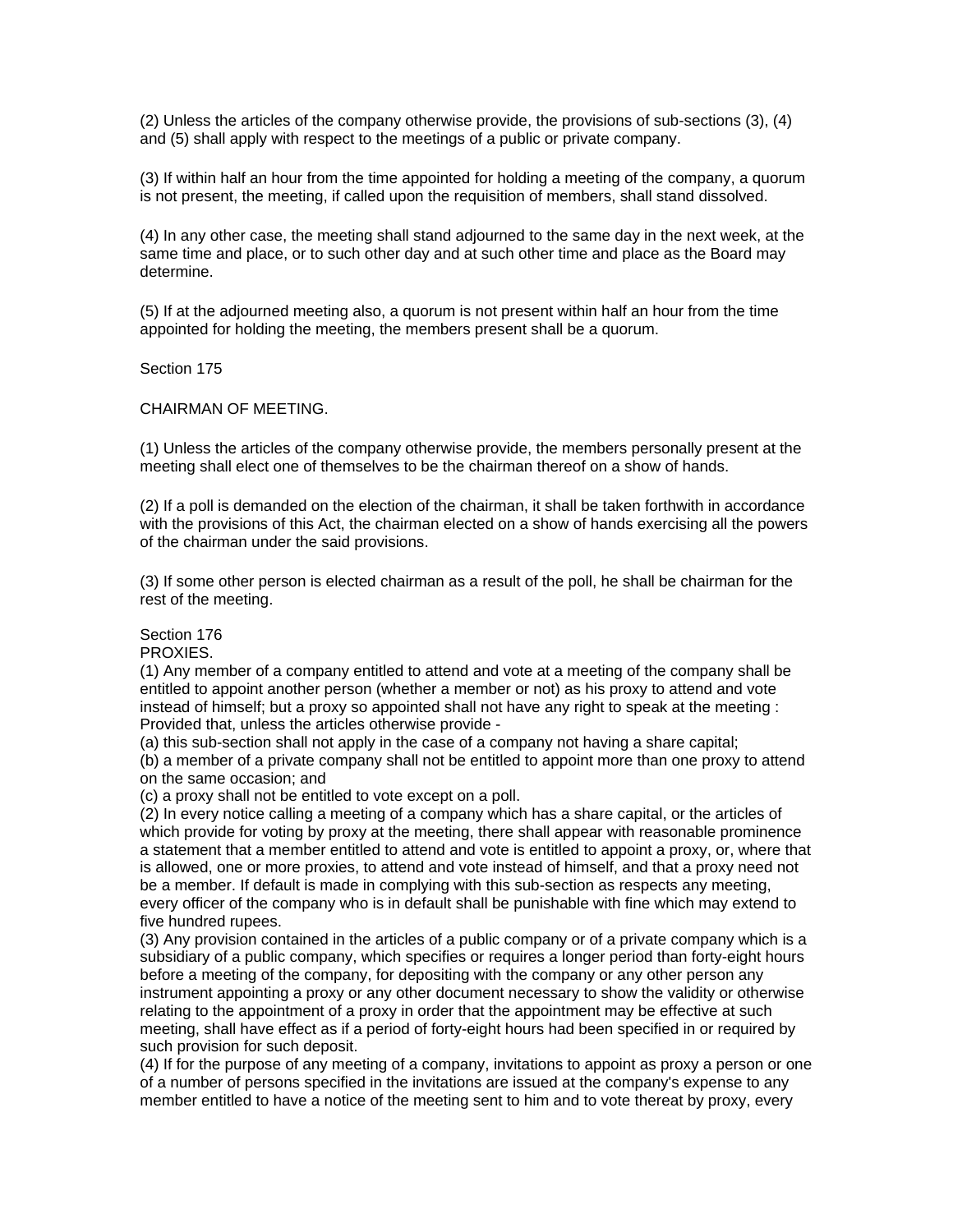officer of the company who knowingly issues the invitations as aforesaid or wilfully authorises or permits their issue shall be punishable with fine which may extend to one thousand rupees : Provided that an officer shall not be punishable under this sub-section by reason only of the issue to a member at his request in writing of a form of appointment naming the proxy, or of a list of persons willing to act as proxies, if the form or list is available on request in writing to every member entitled to vote at the meeting by proxy.

(5) The instrument appointing a proxy shall –

(a) be in writing; and

(b) be signed by the appointer or his attorney duly authorised in writing or, if the appointer is a body corporate, be under its seal or be signed by an officer or an attorney duly authorised by it. (6) An instrument appointing a proxy, if in any of the forms set out in Schedule , shall not be questioned on the ground that it fails to comply with any special requirements specified for such instrument by the articles.

(7) Every member entitled to vote at a meeting of the company, or on any resolution to be moved thereat, shall be entitled during the period beginning twenty-four hours before the time fixed for the commencement of the meeting and ending with the conclusion of the meeting, to inspect the proxies lodged, at any time during the business hours of the company, provided not less than three days' notice in writing of the intention so to inspect is given to the company.

Section 177

VOTING TO BE BY SHOW OF HANDS IN FIRST INSTANCE.

At any general meeting, a resolution put to the vote of the meeting shall, unless a poll is demanded under section 179, be decided on a show of hands.

Section 178

CHAIRMAN'S DECLARATION OF RESULT OF VOTING BY SHOW OF HANDS TO BE CONCLUSIVE.

A declaration by the chairman in pursuance of section 177 that on a show of hands, a resolution has or has not been carried, or has or has not been carried either unanimously or by a particular majority, and an entry to that effect in the books containing the minutes of the proceedings of the company, shall be conclusive evidence of the fact, without proof of the number or proportion of the votes cast in favour of or against such resolution.

Section 179

DEMAND FOR POLL.

(1) Before or on the declaration of the result of the voting on any resolution on a show of hands, a poll may be ordered to be taken by the chairman of the meeting of his own motion, and shall be ordered to be taken by him on a demand made in that behalf by the persons or person specified below, that is to say, -

(a) in the case of a public company having a share capital, by any member or members present in person or by proxy and holding shares in the company -

(i) which confer a power to vote on the resolution not being less than one-tenth of the total voting power in respect of the resolution, or

(ii) on which an aggregate sum of not less than fifty thousand rupees has been paid up,

(b) in the case of a private company having a share capital, by one member having the right to vote on the resolution and present in person or by proxy if not more than seven such members are personally present, and by two such members present in person or by proxy, if more than seven such members are personally present,

(c) in the case of any other company, by any member or members present in person or by proxy and having not less than one-tenth of the total voting power in respect of the resolution.

(2) The demand for a poll may be withdrawn at any time by the person or persons who made the demand.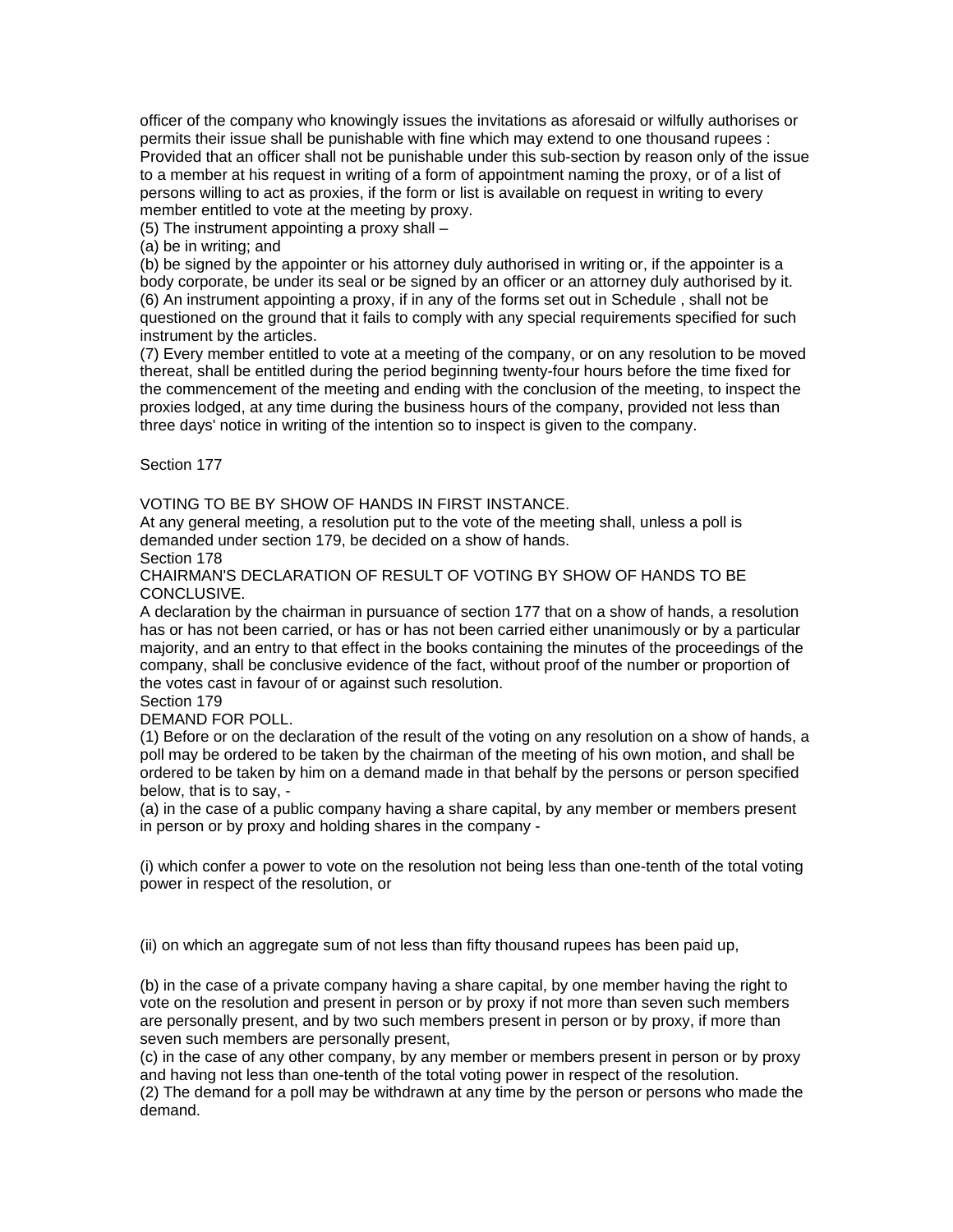Section 180

TIME OF TAKING POLL.

(1) A poll demanded on a question of adjournment shall be taken forthwith.

(2) A poll demanded on any other question (not being a question relating to the election of a chairman which is provided for in section 175) shall be taken at such time not being later than forty-eight hours from the time when the demand was made, as the chairman may direct. Section 181

RESTRICTION ON EXERCISE OF VOTING RIGHT OF MEMBERS WHO HAVE NOT PAID CALLS, ETC.

Notwithstanding anything contained in this Act, the articles of a company may provide that no member shall exercise any voting right in respect of any shares registered in his name on which any calls or other sums presently payable by him have not been paid, or in regard to which the company has and has exercised any right of lien.

Section 182

RESTRICTIONS ON EXERCISE OF VOTING RIGHT IN OTHER CASES TO BE VOID.

A public company, or a private company which is a subsidiary of a public company, shall not prohibit any member from exercising his voting right on the ground that he has not held his share or other interest in the company for any specified period preceding the date on which the vote is taken, or on any other ground not being a ground set out in section 181.

Section 183

RIGHT OF MEMBER TO USE HIS VOTES DIFFERENTLY.

On a poll taken at a meeting of a company, a member entitled to more than one vote, or his proxy, or other person entitled to vote for him, as the case may be, need not, if he votes, use all his votes or cast in the same way all the votes he uses.

Section 184

SCRUTINEERS AT POLL.

(1) Where a poll is to be taken, the chairman of the meeting shall appoint two scrutineers to scrutinise the votes given on the poll and to report thereon to him.

(2) The chairman shall have power, at any time before the result of the poll is declared, to remove a scrutineer from office and to fill vacancies in the office of scrutineer arising from such removal or from any other cause.

(3) Of the two scrutineers appointed under this section, one shall always be a member (not being an officer or employee of the company) present at the meeting, provided such a member is available and willing to be appointed.

Section 185

MANNER OF TAKING POLL AND RESULT THEREOF.

(1) Subject to the provisions of this Act, the chairman of the meeting shall have power to regulate the manner in which a poll shall be taken.

(2) The result of the poll shall be deemed to be the decision of the meeting on the resolution on which the poll was taken.

Section 186.

POWER OF "[COMPANY LAW BOARD] TO ORDER MEETING TO BE CALLED. –

(1) If for any reason it is impracticable to call a meeting of a company, other than an annual general meeting, in any manner in which meetings of the company may be called, or to hold or conduct the meeting of the company in the manner prescribed by this Act or the articles, the '[Company Law Board] may, either of its own motion or on the application of any director of the company, or of any member of the company who would be entitled to vote at the meeting,- (a) order a meeting of the company to be called, held and conducted in such manner as the '[Company Law Board] thinks fit; and

(b) give such ancillary or consequential directions as the '[Company Law Board] thinks expedient, including directions modifying or supplementing in relation to the calling, holding and conducting of the meeting, the operation of the provisions of this Act and of the company's articles.

Explanation.- The directions that may be given under this sub-section may include a direction that one member of the company present in person or on proxy shall be deemed to constitute a meeting.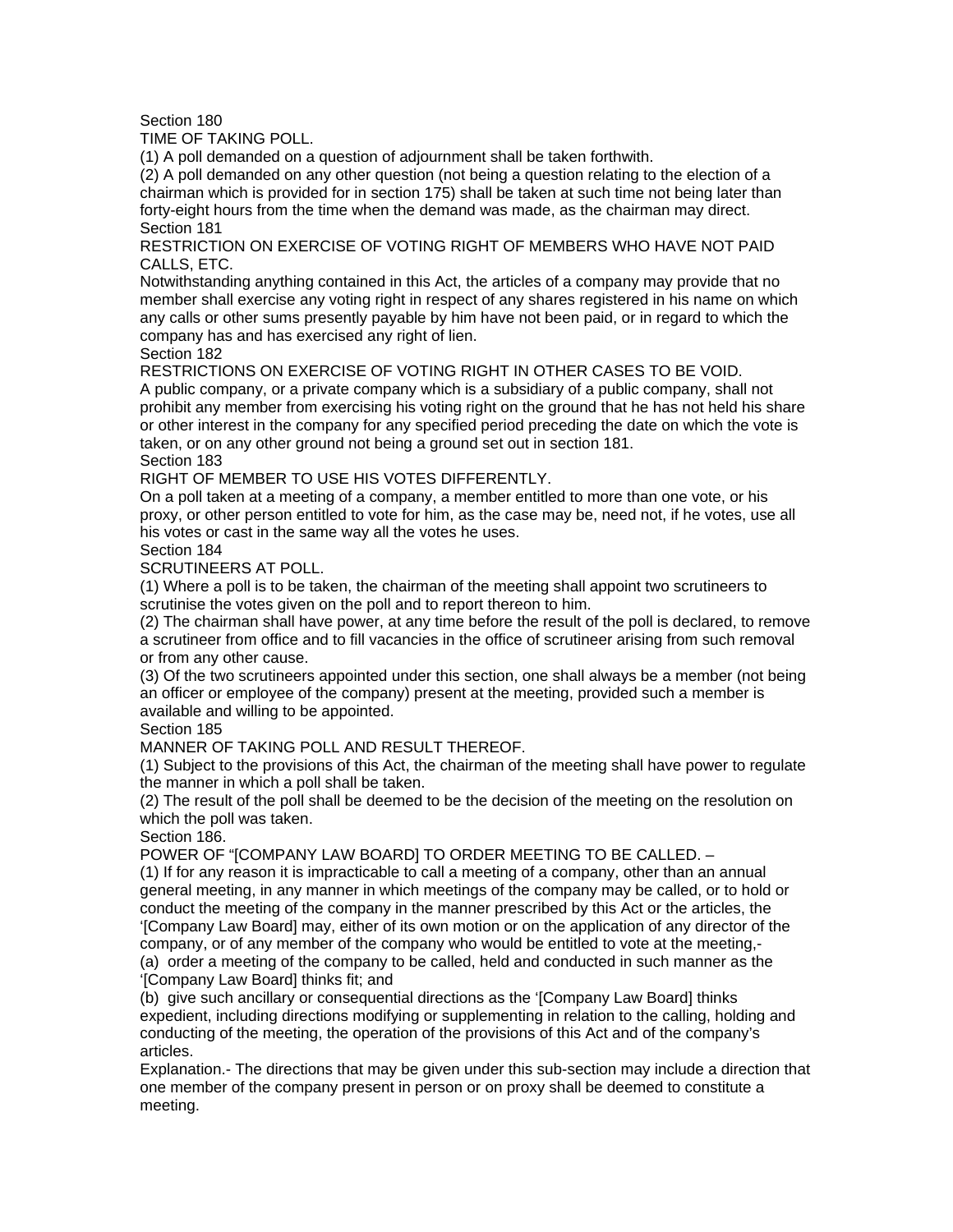(2) Any meeting called, held and conducted in accordance with any such order shall, for all purposes, be deemed to be a meeting of the company duly called, held and conducted. Section 187

REPRESENTATION OF CORPORATIONS AT MEETINGS OF COMPANIES AND OF CREDITORS.

(1) A body corporate (whether a company within the meaning of this Act or not) may - (a) if it is a member of a company within the meaning of this Act, by resolution of its Board of directors or other governing body, authorise such person as it thinks fit to act as its representative at any meeting of the company, or at any meeting of any class of members of the company; (b) if it is a creditor (including a holder of debentures) of a company within the meaning of this Act, by resolution of its directors or other governing body, authorise such person as it thinks fit to act as its representative at any meeting of any creditors of the company held in pursuance of this Act or of any rules made thereunder, or in pursuance of the provisions contained in any debenture or trust deed, as the case may be.

(2) A person authorised by resolution as aforesaid shall be entitled to exercise the same rights and powers (including the right to vote by proxy) on behalf of the body corporate which he represents as that body could exercise if it were an individual member, creditor or holder of debentures of the company.

# Section 187A

REPRESENTATION OF THE PRESIDENT AND GOVERNORS IN MEETINGS OF COMPANIES OF WHICH THEY ARE MEMBERS.

(1) The President of India or the Governor of a State, if he is a member of a company, may appoint such person as he thinks fit to act as his representative at any meeting of the company or at any meeting of any class of members of the company.

(2) A person appointed to act as aforesaid shall, for the purposes of this Act, be deemed to be a member of such a company and shall be entitled to exercise the same rights and powers (including the right to vote by proxy) as the President or, as the case may be, the Governor could exercise as a member of the company.

# Section 187B

EXERCISE OF VOTING RIGHTS IN RESPECT OF SHARES HELD IN TRUST.

(1) Save as otherwise provided in section 153B but notwithstanding anything contained in any other provisions of this Act or any other law or any contract, memorandum or articles, where any shares in a company are held in trust by a person (hereinafter referred to as trustee), the rights and powers (including the right to vote by proxy) exercisable at any meeting of the company or at any meeting of any class of members of the company by the trustee as a member of the company shall -

(a) cease to be exercisable by the trustee as such member, and

(b) become exercisable by the public trustee.

(2) The public trustee may, instead of himself attending the meeting, and exercising the rights and powers, as aforesaid, appoint as his proxy an officer of Government or the trustee himself to attend such meeting and to exercise such rights and powers in accordance with the directions of the public trustee :

Provided that where the trustee is appointed by the public trustee as his proxy, the trustee shall be entitled, notwithstanding anything contained in any other provisions of this Act, to exercise such rights and powers in the same manner as he would have been but for the provisions of this section.

(3) The public trustee may abstain from exercising the rights and powers conferred on him by this section if in his opinion the objects of the trust or the interests of the beneficiaries of the trust are not likely to be adversely affected by such abstention.

(4) If for any reason the trustee considers that the public trustee should not abstain from exercising the rights and powers conferred on him by this section and the exercise of such rights and powers is necessary in order to safeguard the objects of the trust or the interests of the beneficiaries of the trust, he may by writing communicate his views in this behalf to the public trustee but the public trustee may in his discretion either accept such views or reject the same. (5) No suit, prosecution or other legal proceeding shall lie against the public trustee at the instance of the trustee or any person on his behalf or any other person on the ground that the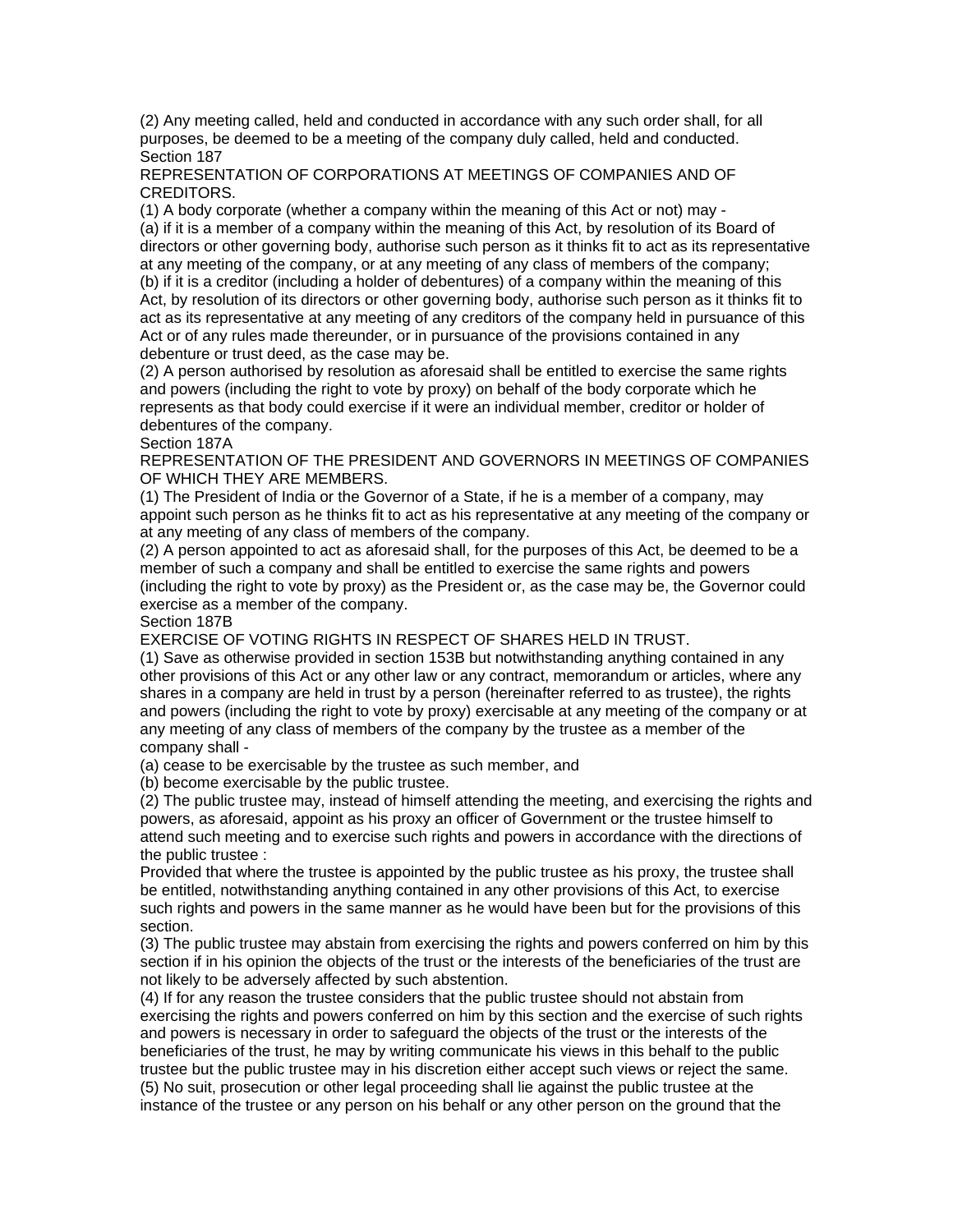public trustee has abstained from exercising the rights and powers conferred on him by this section.

(6) In order to enable the public trustee to exercise the rights and powers aforesaid, the public trustee shall also be entitled to receive and inspect all books and papers under this Act, which a member is entitled to receive and inspect. 336 ]

#### Section 187C

DECLARATION BY PERSONS NOT HOLDING BENEFICIAL INTEREST IN ANY SHARE.

(1) Notwithstanding anything contained in section 150, section 153B or section 187B, a person, whose name is entered, at the commencement of the Companies (Amendment) Act, 1974, or at any time thereafter, in the register of members of a company as the holder of a share in that company but who does not hold the beneficial interest in such share, shall, within such time and in such form as may be prescribed , make a declaration to the company specifying the name and other particulars of the person who holds the beneficial interest in such share.

(2) Notwithstanding anything contained elsewhere in this Act, a person who holds a beneficial interest in a share or a class of shares of a company shall, within thirty days from the commencement of the Companies (Amendment) Act, 1974, or within thirty days after his becoming such beneficial owner, whichever is later, make a declaration to the company specifying the nature of his interest, particulars of the person in whose name the shares stand registered in the books of the company and such other particulars as may be prescribed. (3) Whenever there is a change in the beneficial interest in such shares the beneficial owner shall, within thirty days from the date of such change, make a declaration to the company in such form and containing such particulars as may be prescribed.

(4) Notwithstanding anything contained in section 153 where any declaration referred to in subsection (1), sub-section (2) or sub-section (3) is made to a company, the company shall make a note of such declaration, in its register of members and shall file, within thirty days from the date of receipt of the declaration by it, a return in the prescribed form with the Registrar with regard to such declaration.

(5) (a) If any person, being required by the provisions of sub-section (1), sub-section (2) or subsection (3), to make a declaration, fails, without any reasonable excuse, to do so, he shall be punishable with fine which may extend to one thousand rupees for every day during which the failure continues.

(b) If a company fails to comply with the provisions of this section, the company, and every officer of the company who is in default, shall be punishable with fine which may extend to one hundred rupees for every day during which the default continues.

(6) Any charge, promissory note or any other collateral agreement, created, executed or entered into in relation to any share, by the ostensible owner thereof, or any hypothecation by the ostensible owner of any share, in respect of which a declaration is required to be made under the foregoing provisions of this section, but not so declared, shall not be enforceable by the beneficial owner or any person claiming through him.

(7) Nothing in this section shall be deemed to prejudice the obligation of a company to pay dividend in accordance with the provisions of section 206, and the obligation shall, on such payment, stand discharged.

Section 187D

INVESTIGATION OF BENEFICIAL OWNERSHIP OF SHARES IN CERTAIN CASES.

Where it appears to the Central Government that there are good reasons so to do, it may appoint one or more inspectors to investigate and report as to whether the provisions of section 187C have been complied with regard to any share, and thereupon the provisions of section 247 shall, as far as may be, apply to such investigation as if it were an investigation ordered under that section.

Section 188

CIRCULATION OF MEMBERS' RESOLUTIONS.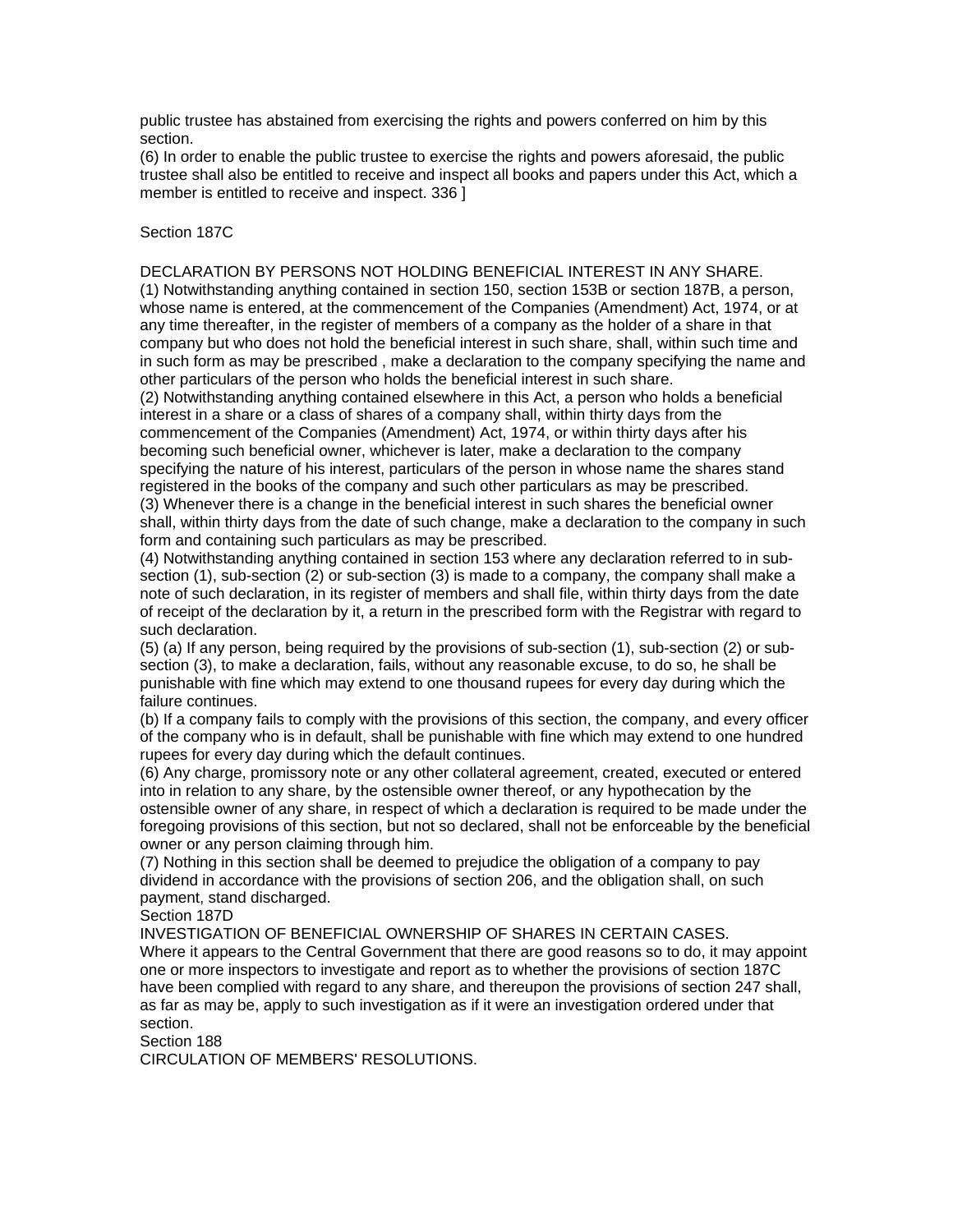(1) Subject to the provisions of this section, a company shall, on the requisition in writing of such number of members as is hereinafter specified and (unless the company otherwise resolves) at the expense of the requisitionists, -

(a) give to members of the company entitled to receive notice of the next annual general meeting, notice of any resolution which may properly be moved and is intended to be moved at that meeting;

(b) circulate to members entitled to have notice of any general meeting sent to them, any statement of not more than one thousand words with respect to the matter referred to in any proposed resolution, or any business to be dealt with at that meeting.

(2) The number of members necessary for a requisition under sub-section (1) shall be - (a) such number of members as represent not less than one-twentieth of the total voting power of all the members having at the date of the requisition a right to vote on the resolution or business

to which the requisition relates; or (b) not less than one hundred members having the right aforesaid and holding shares in the company on which there has been paid up an aggregate sum of not less than one lakh of rupees in all.

(3) Notice of any such resolution shall be given, and any such statement shall be circulated, to members of the company entitled to have notice of the meeting sent to them, by serving a copy of the resolution or statement on each member in any manner permitted for service of notice of the meeting; and notice of any such resolution shall be given to any other member of the company by giving notice of the general effect of the resolution in any manner permitted for giving him ntice of meetings of the company :

Provided that the copy shall be served, or notice of the effect of the resolution shall be given, as the case may be, in the same manner and, so far as practicable, at the same time as notice of the meeting, and where it is not practicable for it to be served or given at that time, it shall be served or given as soon as practicable thereafter.

(4) A company shall not be bound under this section to give notice of any resolution or to circulate any statement unless -

(a) a copy of the requisition signed by the requisitionists (or two or more copies which between them contain the signatures of all the requisitionists) is deposited at the registered office of the company –

(i) in the case of a requisition, requiring notice of a resolution, not less than six weeks before the meeting;

(ii) in the case of any other requisition, not less than two weeks before the meeting; and (b) there is deposited or tendered with the requisition a sum reasonably sufficient to meet the company's expenses in giving effect thereto :

Provided that if, after a copy of a requisition requiring notice of a resolution has been deposited at the registered office of the company, an annual general meeting is called for a date six weeks or less after the copy has been deposited, the copy, although not deposited within the time required by this sub-section, shall be deemed to have been properly deposited for the purposes thereof. (5) The company shall also not be bound under this section to circulate any statement if, on the application either of the company or of any other person who claims to be aggrieved, the Company Law Board is satisfied that the rights conferred by this section are being abused to secure needless publicity for defamatory matter; and the Company Law Board may order the company's costs on an application under this section to be paid in whole or in part by the requisitionists, not withstanding that they are not parties to the application.

(6) A banking company shall not be bound to circulate any statement under this section, if, in the opinion of its Board of directors, the circulation will injure the interests of the company.

(7) Notwithstanding anything in the company's articles, the business which may be dealt with at an annual general meeting shall include any resolution of which notice is given in accordance with this section, and for the purposes of this sub-section, notice shall be deemed to have been so given, notwithstanding the accidental omission, in giving it, of one or more members.

(8) If default is made in complying with the provisions of this section, every officer of the company who is in default, shall be punishable with fine which may extend to five thousand rupees. Section 189

ORDINARY AND SPECIAL RESOLUTIONS.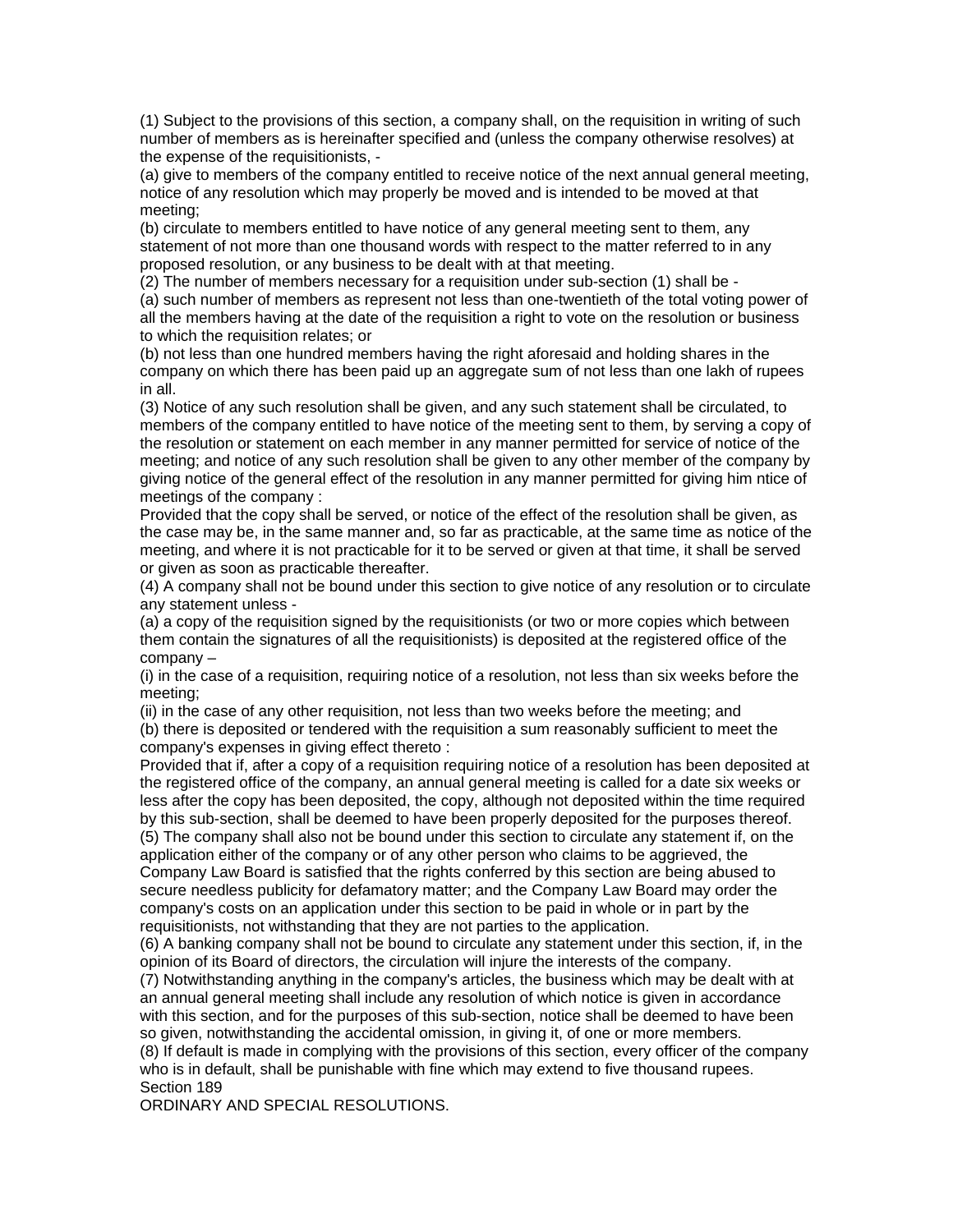(1) A resolution shall be an ordinary resolution when at a general meeting of which the notice required under this Act has been duly given, the votes cast (whether on a show of hands, or on a poll, as the case may be), in favour of the resolution (including the casting vote, if any, of the chairman) by members who, being entitled so to do, vote in person, or where proxies are allowed, by proxy, exceed the votes, if any, cast against the resolution by members so entitled and voting. (2) A resolution shall be a special resolution when -

(a) the intention to propose the resolution as a special resolution has been duly specified in the notice calling the general meeting or other intimation given to the members of the resolution;

(b) the notice required under this Act has been duly given of the general meeting; and (c) the votes cast in favour of the resolution (whether on a show of hands, or on a poll, as the case may be) by members who, being entitled so to do, vote in person, or where proxies are allowed, by proxy, are not less than three times the number of the votes, if any, cast against the resolution by members so entitled and voting.

# Section 190

# RESOLUTIONS REQUIRING SPECIAL NOTICE.

(1) Where, by any provision contained in this Act or in the articles, special notice is required of any resolution, notice of the intention to move the resolution shall be given to the company not less than fourteen days before the meeting at which it is to be moved, exclusive of the day on which the notice is served or deemed to be served and the day of the meeting.

(2) The company shall, immediately after the notice of the intention to move any such resolution has been received by it, give its members notice of the resolution in the same manner as it gives notice of the meeting, or if that is not practicable, shall give them notice thereof, either by advertisement in a newspaper having an appropriate circulation or in any other mode allowed by the articles, not less than seven days before the meeting. Section 191

RESOLUTIONS PASSED AT ADJOURNED MEETINGS.

Where a resolution is passed at an adjourned meeting of -

(a) a company;

(b) the holders of any class of shares in a company; or

(c) the Board of directors of a company; the resolution shall, for all purposes, be treated as having been passed on the date on which it was in fact passed, and shall not be deemed to have been passed on any earlier date.

# Section 192

# REGISTRATION OF CERTAIN RESOLUTIONS AND AGREEMENTS. 344

(1) A copy of every resolution (together with a copy of the statement of material facts annexed under section 173 to the notice of the meeting in which such resolution has been passed) ] or agreement to which this section applies shall, within thirty days after the passing or making thereof, be printed or typewritten and duly certified under the signature of an officer of the company and filed with the Registrar who shall record the same.

(2) Where articles have been registered, a copy of every resolution referred to in sub-section (1) which has the effect of altering the articles and a copy of every agreement referred to in that subsection for the time being in force shall be embodied in or annexed to every copy of the articles issued after the passing of the resolution or the making of the agreement.

(3) Where articles have not been registered, a printed copy of every resolution or agreement referred to in sub-section (1) shall be forwarded to any member at his request, on payment of one rupee.

(4) This section shall apply to  $-$ 

(a) special resolutions;

(b) resolutions which have been agreed to by all the members of a company, but which, if not so agreed to, would not have been effective for their purpose unless they had been passed as special resolutions;

(c) any resolution of the Board of directors of a company or agreement executed by a company, relating to the appointment, re-appointment or renewal of the appointment, or variation of the terms of appointment, of a managing director;

(d) resolutions or agreements which have been agreed to by all the members of any class of shareholders but which, if not so agreed to, would not have been effective for their purpose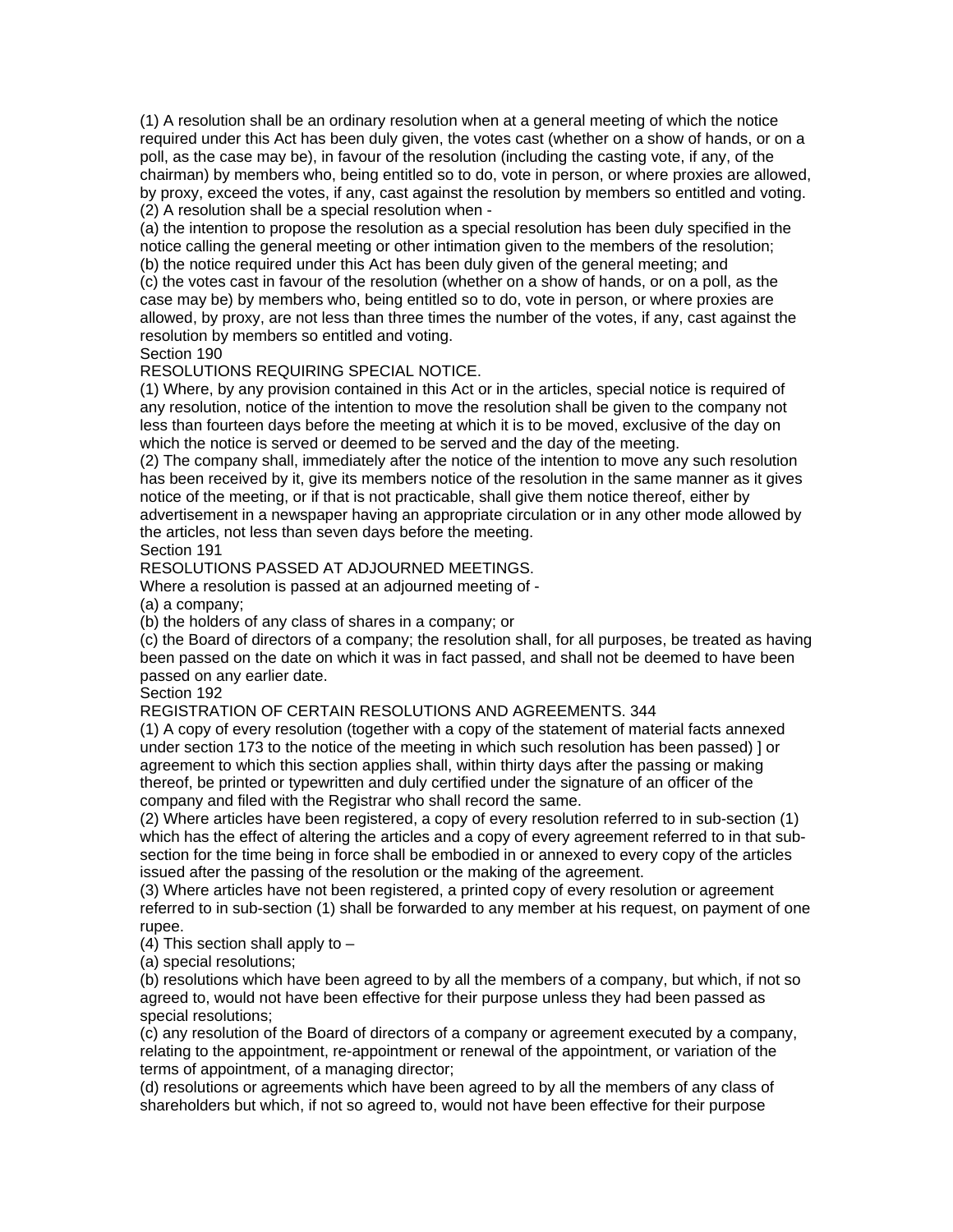unless they had been passed by some particular majority or otherwise in some particular manner; and all resolutions or agreements which effectively bind all the members of any class of shareholders though not agreed to by all those members; resolutions passed by a company - (e) according consent to the exercise by its Board of directors of any of the powers under clause (a), clause (c) and clause (d) of sub-section (1) of section 293;

(ii) approving the appointment of sole selling agents under section 294 or section 294AA;

(f) resolutions requiring a company to be wound up voluntarily passed in pursuance of subsection (1) of section 484; and

(g) copies of the terms and conditions of appointment of a sole selling agent appointed under section 294 or of a sole selling agent or other person appointed under section 294AA.

(5) If default is made in complying with sub-section (1), the company, and every officer of the company who is in default, shall be punishable with fine which may extend to twenty rupees for every day during which the default continues.

(6) If default is made in complying with sub-section (2) or (3), the company, and every officer of the company who is in default, shall be punishable with fine which may extend to ten rupees for each copy in respect of which default is made.

(7) For the purposes of sub-sections (5) and (6), the liquidator of a company shall be deemed to be an officer of the company.

Section 193

MINUTES OF PROCEEDINGS OF GENERAL MEETINGS AND OF BOARD AND OTHER MEETINGS.

(1) Every company shall cause minutes of all proceedings of every general meeting and of all proceedings of every meeting of its Board of directors or of every committee of the Board, to be kept by making within thirty days of the conclusion of every such meeting concerned, entries thereof in books kept for that purpose with their pages consecutively numbered. (1A) Each page of every such book shall be initialled or signed and the last page of the record of proceedings of each meeting in such books shall be dated and signed -

(a) in the case of minutes of proceedings of a meeting of the Board or of a committee thereof, by the chairman of the said meeting or the chairman of the next succeeding meeting;

(b) in the case of minutes of proceedings of a general meeting, by the chairman of the same meeting within the aforesaid period of thirty days or in the event of the death or inability of that chairman within that period, by a director duly authorised by the Board for the purpose. (1B) In no case the minutes of proceedings of a meeting shall be attached to any such book as aforesaid by pasting or otherwise.

(2) The minutes of each meeting shall contain a fair and correct summary of the proceedings thereat.

(3) All appointments of officers made at any of the meetings aforesaid shall be included in the minutes of the meeting.

4) In the case of a meeting of the Board of directors or of a committee of the Board, the minutes shall also contain –

(a) the names of the directors present at the meeting; and

(b) in the case of each resolution passed at the meeting, the names of the directors, if any, dissenting from, or not concurring in the resolution.

(5) Nothing contained in sub-sections (1) to (4) shall be deemed to require the inclusion in any such minutes of any matter which, in the opinion of the chairman of the meeting, -

(a) is, or could reasonably be regarded as, defamatory of any person;

(b) is irrelevant or immaterial to the proceedings; or

(c) is detrimental to the interest of the company.

Explanation : The chairman shall exercise an absolute discretion in regard to the inclusion or noninclusion of any matter in the minutes on the grounds specified in this sub-section.

(6) If default is made in complying with the foregoing provisions of this section in respect of any meeting, the company, and every officer of the company who is in default, shall be punishable with fine which may extend to fifty rupees.

Section 194

MINUTES TO BE EVIDENCE.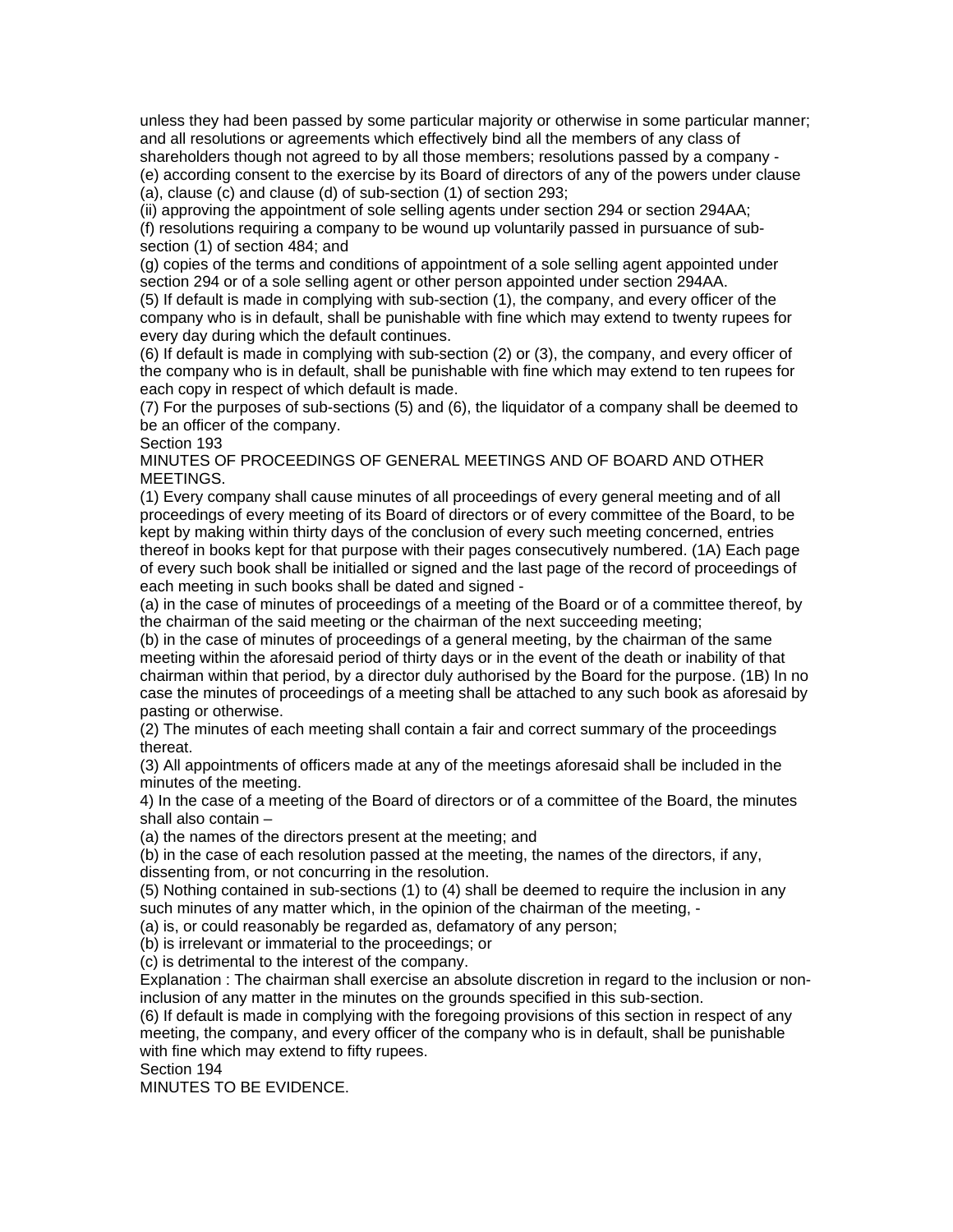Minutes of meetings kept in accordance with the provisions of section 193 shall be evidence of the proceedings recorded therein.

Section 195

PRESUMPTIONS TO BE DRAWN WHERE MINUTES DULY DRAWN AND SIGNED.

Where minutes of the proceedings of any general meeting of the company or of any meeting of its Board of directors or of a committee of the Board have been kept in accordance with the provisions of section 193 , then, until the contrary is proved, the meeting shall be deemed to have been duly called and held, and all proceedings thereat to have duly taken place, and in particular, all appointments of directors or liquidators made at the meeting shall be deemed to be valid. Section 196

INSPECTION OF MINUTE BOOKS OF GENERAL MEETINGS.

(1) The books containing the minutes of the proceedings of any general meeting of a company held on or after the 15th day of January, 1937, shall -

(a) be kept at the registered office of the company, and

(b) be open, during business hours, to the inspection of any member without charge, subject to such reasonable restrictions as the company may, by its articles or in general meeting impose, so however that not less than two hours in each day are allowed for inspection.

(2) Any member shall be entitled to be furnished, within seven days after he has made a request in that behalf to the company, with a copy of any minutes referred to in sub-section (1), on payment of such sum as may be prescribed for every one hundred words or fractional part thereof required to be copied.

(3) If any inspection required under sub-section (1) is refused, or if any copy required under subsection (2) is not furnished within the time specified therein, the company, and every officer of the company who is in default, shall be punishable with fine which may extend to five hundred rupees in respect of each offence.

(4) In the case of any such refusal or default, the Company Law Board may, by order, compel an immediate inspection of the minute books, or direct that the copy required shall forthwith be sent to the person requiring it.

Section 197

PUBLICATION OF REPORTS OF PROCEEDINGS OF GENERAL MEETINGS.

(1) No document purporting to be a report of the proceedings of any general meeting of a company shall be circulated or advertised at the expense of the company, unless it includes the matters required by section 193 to be contained in the minutes of the proceedings of such meeting.

(2) If any report is circulated or advertised in contravention of sub-section (1), the company, and every officer of the company who is in default, shall be punishable, in respect of each offence, with fine which may extend to five hundred rupees.

Section 197A

COMPANY NOT TO APPOINT OR EMPLOY CERTAIN DIFFERENT CATEGORIES OF MANAGERIAL PERSONNEL AT THE SAME TIME.

Notwithstanding anything contained in this Act or any other law or any agreement or instrument, no company shall, after the commencement of the Companies (Amendment) Act, 1960, appoint or employ at the same time, or after the expiry of six months from such commencement, continue the appointment or employment at the same time, of more than one of the following categories of managerial personnel, namely :-

(a) managing director and

(b) manager.

Section 198

OVERALL MAXIMUM MANAGERIAL REMUNERATION AND MANAGERIAL REMUNERATION IN CASE OF ABSENCE OR INADEQUACY OF PROFITS.

(1) The total managerial remuneration payable by a public company or a private company which is a subsidiary of a public company, to its directors and its manager in respect of any financial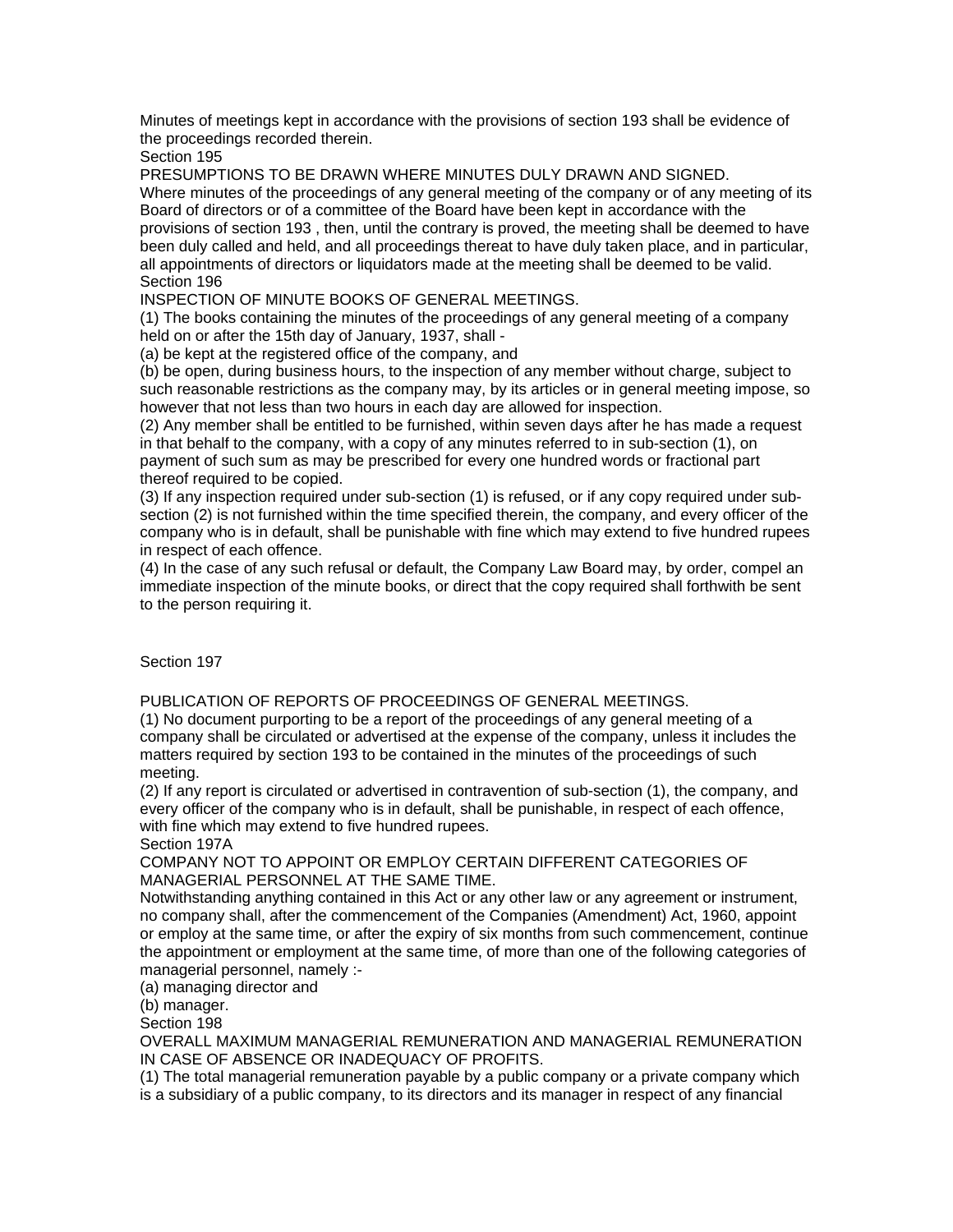year shall not exceed eleven per cent of the net profits of that company for that financial year computed in the manner laid down in sections 349, 350 and 351, except that the remuneration of the directors shall not be deducted from the gross profits :

(2) The percentage aforesaid shall be exclusive of any fees payable to directors under subsection (2) of section 309.

(3) Within the limits of the maximum remuneration specified in sub-section (1), a company may pay a monthly remuneration to its managing or whole-time director in accordance with the provisions of section 309 or to its manager in accordance with the provisions of section 387. (4) Notwithstanding anything contained in sub-sections (1) to (3), but subject to the provisions of section 269, read with Schedule XIII, if, in any financial year, a company has no profits or its profits are inadequate, the company shall not pay to its directors, including any managing or whole-time director or manager, by way of remuneration any sum [exclusive of any fees payable to directors under sub-section (2) of section 309], except with the previous approval of the Central Government.

Explanation : For the purposes of this section and sections 309, 310, 311, 381 and 387, "remuneration" shall include, -

(a) any expenditure incurred by the company in providing any rent-free accommodation, or any other benefit or amenity in respect of accommodation free of charge, to any of the persons specified in sub-section (1);

(b) any expenditure incurred by the company in providing any other benefit or amenity free of charge or at a concessional rate to any of the persons aforesaid;

(c) any expenditure incurred by the company in respect of any obligation or service, which, but for such expenditure by the company, would have been incurred by any of the persons aforesaid; and

(d) any expenditure incurred by the company to effect any insurance on the life of, or to provide any pension, annuity or gratuity for, any of the persons aforesaid or his spouse or child. Section 199

CALCULATION OF COMMISSION, ETC., IN CERTAIN CASES.

(1) Where any commission or other remuneration payable to any officer or employee of a company (not being a director, or a manager) is fixed at a percentage of, or is otherwise based on, the net profits of the company, such profits shall be calculated in the manner set out in sections 349, 350 and 351.

(2) Any provision in force at the commencement of this Act for the payment of any commission or other remuneration in any manner based on the net profits of a company, shall continue to be in force for a period of one year from such commencement; and thereafter shall become subject to the provisions of sub-section (1).

Section 200

PROHIBITION OF TAX-FREE PAYMENTS.

1) No company shall pay to any officer or employee thereof, whether in his capacity as such or otherwise, remuneration free of any tax, or otherwise calculated by reference to, or varying with, any tax payable by him, or the rate or standard rate of any such tax, or the amount thereof. Explanation : In this sub-section, the expression "tax" comprises any kind of income-tax including super tax.

(2) Where by virtue of any provision in force immediately before the commencement of this Act, whether contained in the company's articles, or in any contract made with the company, or in any resolution passed by the company in general meeting or by the company's Board of directors, any officer or employee of the company holding any office at the commencement of this Act is entitled to remuneration in any of the modes prohibited by sub-section (1), such provision shall have effect during the residue of the term for which he is entitled to hold such office at such commencement, as if it provided instead for the payment of a gross sum subject to the tax in question, which, after deducting such tax, would yield the net sum actually specified in such provision.

(3) This section shall not apply to any remuneration -

(a) which fell due before the commencement of this Act, or

(b) which may fall due after the commencement of this act, in respect of any period before such commencement.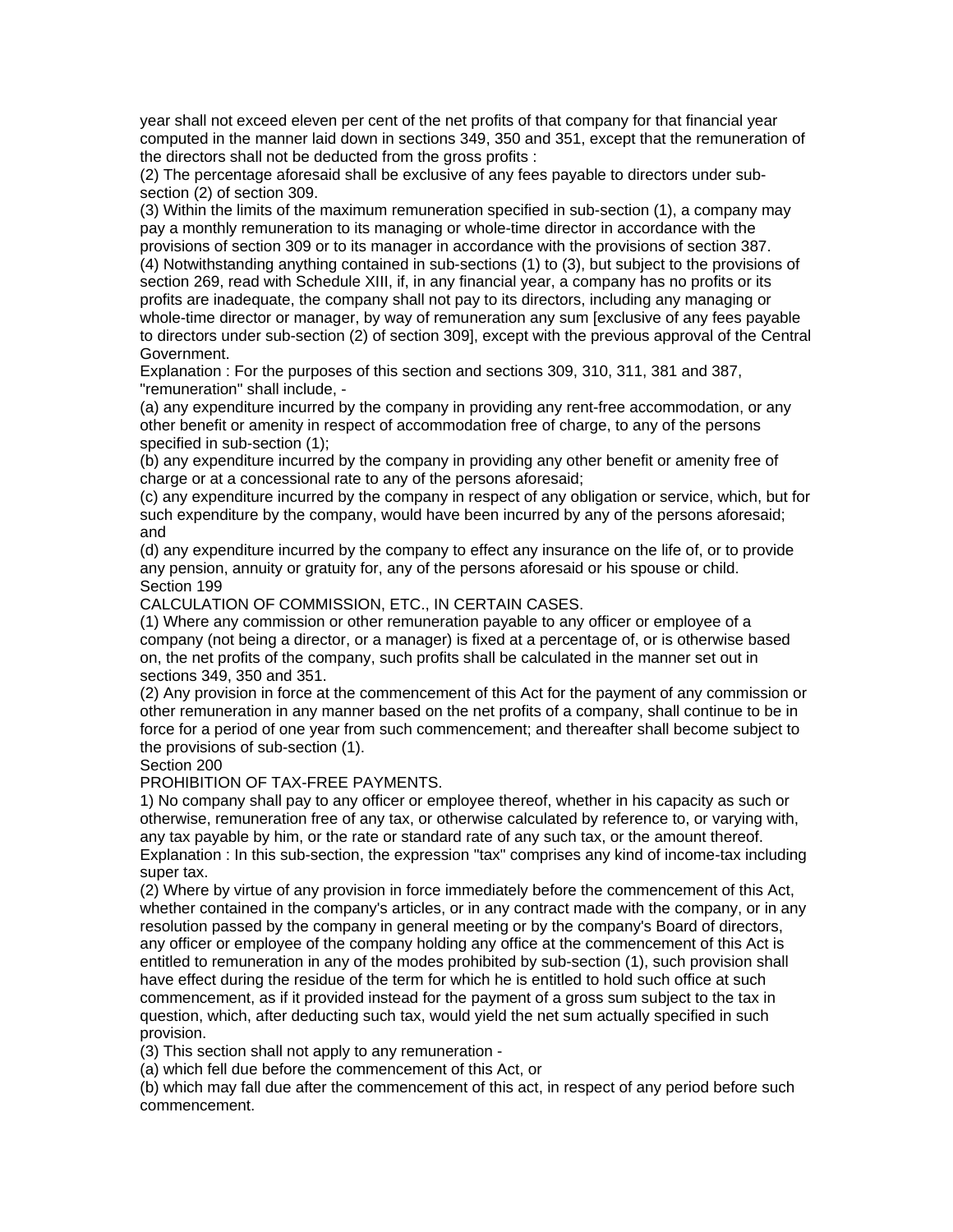# Section 201

AVOIDANCE OF PROVISIONS RELIEVING LIABILITY OF OFFICERS AND AUDITORS OF COMPANY.

(1) Save as provided in this section, any provision, whether contained in the articles of a company or in an agreement with a company or in any other instrument, for exempting any officer of the company or any person employed by the company as auditor from, or indemnifying him against, any liability which, by virtue of any rule of law, would otherwise attach to him in respect of any negligence, default, misfeasance, breach of duty or breach of trust of which he may be guilty in relation to the company, shall be void :

Provided that a company may, in pursuance of any such provision as aforesaid, indemnify any such officer or auditor against any liability incurred by him in defending any proceedings, whether civil or criminal, in which judgment is given in his favor or in which he is acquitted or discharged or in connection with any application under section 633 in which relief is granted to him by the Court. Section 202

UNDISCHARGED INSOLVENT NOT TO MANAGE COMPANIES.

(1) If any person, being an un discharged insolvent, -

(a) discharges any of the functions of a director, or acts as or discharges any of the functions of the manager, of any company; or

(b) directly or indirectly takes part or is concerned in the promotion, formation or management of any company; he shall be punishable with imprisonment for a term which may extend to two years, or with fine which may extend to five thousand rupees, or with both.

(2) In this section, "company" includes –

(a) an unregistered company; and

(b) a body corporate incorporated outside India, which has an established place of business within India.

Section 202

UNDISCHARGED INSOLVENT NOT TO MANAGE COMPANIES.

(1) If any person, being an un discharged insolvent, -

(a) discharges any of the functions of a director, or acts as or discharges any of the functions of the manager, of any company; or

(b) directly or indirectly takes part or is concerned in the promotion, formation or management of any company; he shall be punishable with imprisonment for a term which may extend to two years, or with fine which may extend to five thousand rupees, or with both.

(2) In this section, "company" includes –

(a) an unregistered company; and

(b) a body corporate incorporated outside India, which has an established place of business within India.

Section 203

POWER TO RESTRAIN FRAUDULENT PERSONS FROM MANAGING COMPANIES.

(1) Where

(a) person is convicted of any offence in connection with promotion, formation or management of a company; or

(b) in the course of winding up a company it appears that a person -

has been guilty of any offence for which he is punishable (whether he has been convicted or not) under section 542; or

(ii) has otherwise been guilty, while an officer of the company, of any fraud or misfeasance in relation to the company or of any breach of his duty to the company; the Court may make an order that that person shall not, without the leave of the Court, be a director of, or in any way, whether directly or indirectly, be concerned or take part in the promotion, formation or management of a company, for such period not exceeding five years as may be specified in the order.

(2) In sub-section (1), the expression "the Court", -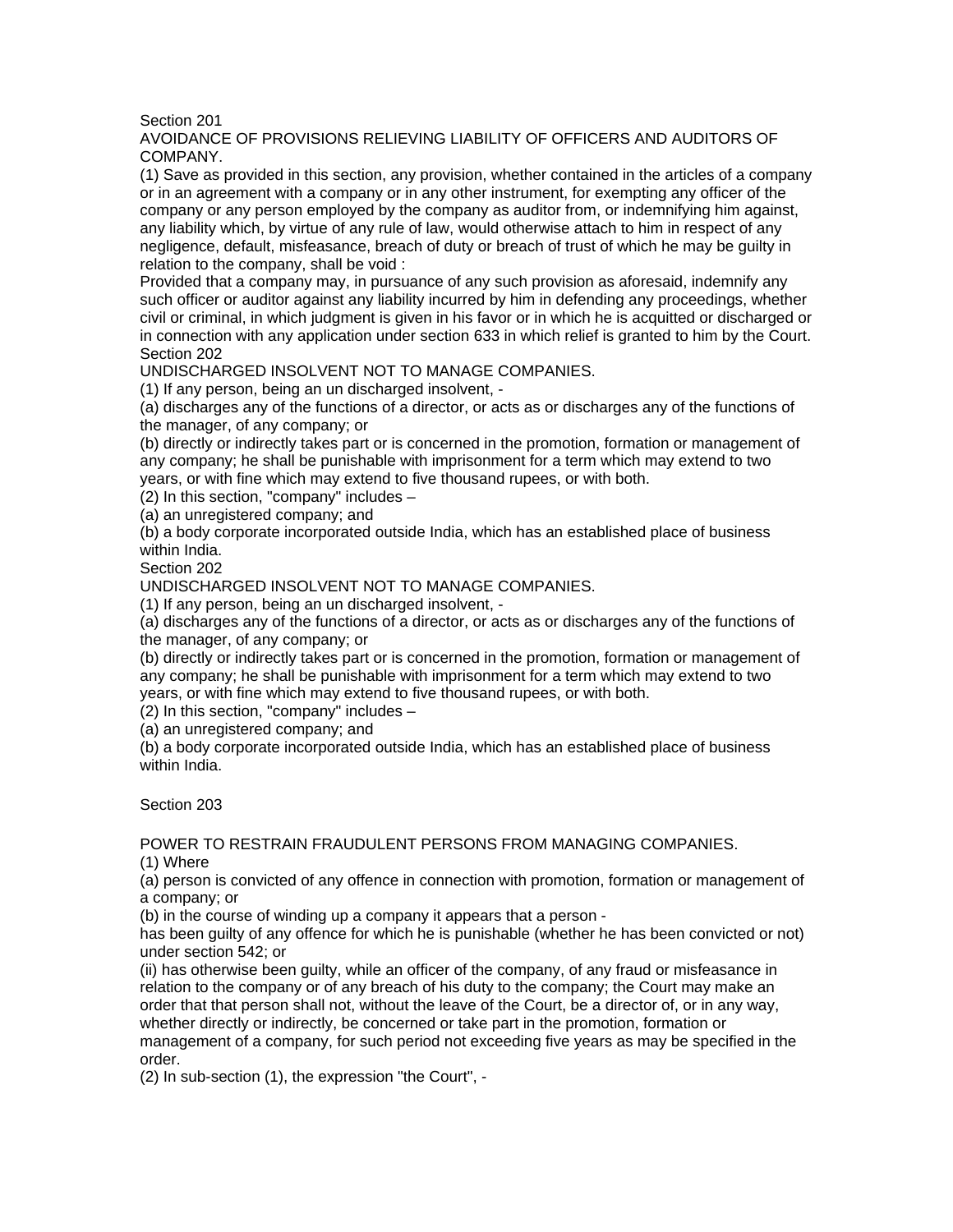(a) in relation to the making of an order against any person by virtue of clause (a) thereof, includes the Court by which he is convicted, as well as any court having jurisdiction to wind up the company as respects which the offence was committed; and

(b) in relation to the granting of leave, means any Court having jurisdiction to wind up the company as respects which leave is sought.

(3) A person intending to apply for the making of an order under this section by the Court having jurisdiction to wind up a company shall give not less than ten days' notice of his intention to the person against whom the order is sought, and at the hearing of the application, the lastmentioned person may appear and himself give evidence or call witnesses.

(4) An application for the making of an order under this section by the Court having jurisdiction to wind up a company may be made by the Official Liquidator, or by the liquidator of the company, or by any person who is or has been a member or creditor of the company.

(5) On the hearing of any application for an order under this section by the Official Liquidator or the liquidator, or of any application for leave under this section by a person against whom an order has been made on the application of the Official Liquidator or liquidator, the Official Liquidator or liquidator shall appear and call the attention of the Court to any matters which seem to him to be relevant, and may himself give evidence or call witnesses. Section 204

RESTRICTION ON APPOINTMENT OF FIRM OR BODY CORPORATE TO OFFICE OR PLACE OF PROFIT UNDER A COMPANY.

(1) Save as provided in sub-section (2), no company shall, after the commencement of this act, appoint or employ any firm or body corporate to or in any office or place of profit under the company, other than the office of trustees for the holders of debentures of the company, for a term exceeding five years at a time : Provided that the initial appointment or employment of a firm of body corporate to or in any office or place of profit as aforesaid may, with the approval of the Central Government, be made for a term not exceeding ten years.

(2) Any firm or body corporate holding at the commencement of this Act any office or place of profit under the company shall, unless its term of office expires earlier, be deemed to have vacated its office immediately on the expiry of five years from the commencement of this Act. (3) Nothing contained in sub-section (1) shall be deemed to prohibit the re-appointment, reemployment, or extension of the term of office, of any firm or body corporate by further periods not exceeding five years on each occasion : Provided that any such re-appointment, reemployment or extension shall not be sanctioned earlier than two years from the date on which it is to come into force.

(4) Any office or place in a company shall be deemed to be an office or place of profit under the company, within meaning of this section, if the person holding it obtains from the company anything by way of remuneration, whether as salary, fees, commission, perquisites, the right to occupy free of rent any premises as a place of residence, or otherwise.

(5) This section shall not apply to a private company, unless it is subsidiary of a public company.

Section 204A

RESTRICTIONS ON THE APPOINTMENT OF FORMER MANAGING AGENTS OR SECRETARIES AND TREASURERS TO ANY OFFICE.

(1) Except with the previous approval of the  $-$ 

(a) company in general meeting, and

(b) Central Government, 370 no company shall, during a period of five years from the commencement of the Companies (Amendment) Act, 1974, appoint as secretary, consultant or adviser or to any other office, by whatever name called, -

(i) any individual, firm or body corporate who, or which, had at any time after the 15th day of August, 1960, been holding office as the managing agents or secretaries and treasurers of the company, or

(ii) any associate of the managing agents or secretaries and treasurers as aforesaid : Provided that where any such appointment has been made before the commencement of the Companies (Amendment) Act, 1974, no such appointment shall be continued by the company after a period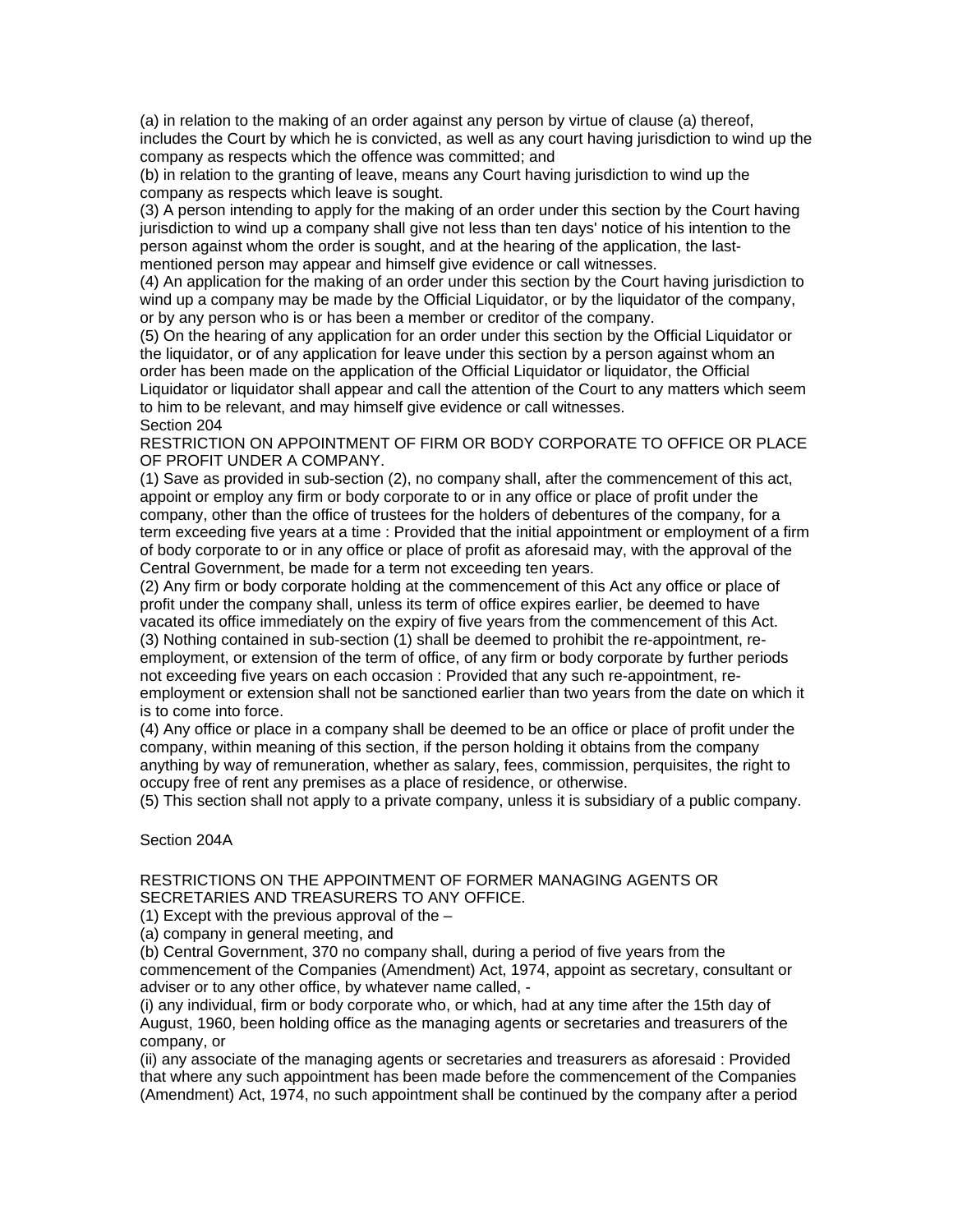of six months from such commencement unless such appointment has been approved by the company in general meeting and the Central Government before the expiry of the said period.  $(2)(a)$  Where -

(i) any individual, firm or body corporate, who, or which, had at any time after the 15th day of August, 1960, been holding office as the managing agents or secretaries and treasurers of the company, or

(ii) any associate of the managing agents or secretaries and treasurers as aforesaid; has been appointed by such company at any time during a period of five years preceding the 3rd day of April, 1970, or at any time after that date, as its secretary, consultant or adviser, or to any other office under it, by whatever name called, the Central Government may, if it appears to it that there is good reason for so doing, require the company to furnish to it such information as it may consider necessary, with regard to the terms and conditions of the appointment of such individual, firm or body corporate as secretary, consultant or adviser or as the holder of such other office, for the purpose of determining whether or not such terms and conditions are prejudicial to the interests of the company.

(b) If the company refuses or neglects to furnish any such information, the Central Government may appoint a competent person to investigate and report on the terms and conditions of appointment to any of the offices referred to any clause

(a) and the provisions of section 240A shall, so far as may be, apply, to such investigation, as they apply to any other investigation made under any other provision of this Act.

(c) If, after perusal of the information furnished by the company, or, as the case may be, the report submitted by the person appointed under clause (b), the Central Government is of opinion that the terms and conditions of appointment to any of the offices referred to in clause (a) are prejudicial to the interests of the company, it may, by order, make such variations in those terms and conditions as would, in its opinion, no longer render such terms and conditions of appointment prejudicial to the interests of the company.

(d) As from such date as may be specified by the Central Government in the order aforesaid, the appointment referred to in clause (a) shall be regulated by the terms and conditions as varied by the Government.

(3) For the purposes of this section, the expression "appointment" includes re-appointment, employment and re-employment.

Section 205

DIVIDEND TO BE PAID ONLY OUT OF PROFITS.

(1) No dividend shall be declared or paid by a company for any financial year except out of the profits of the company for that year arrived at after providing for depreciation in accordance with the provisions of sub-section (2) or out of the profits of the company for any previous financial year or years arrived and after providing for depreciation in accordance with those provisions and remaining undistributed or out of both or out of moneys provided by the Central or a State Government for the payment of the dividend in pursuance of a guarantee given by such Government : Provided that -

(a) if the company has not provided for depreciation for any previous financial year or years which falls or fall after the commencement of the Companies (Amendment) Act, 1960, it shall, before declaring or paying dividend for any financial year provide for such depreciation out of the profits of that financial year or out of the profits of any other previous financial year or years;

(b) if the company has incurred any loss in any previous financial year or years, which falls or fall after the commencement of the Companies (Amendment) Act, 1960, then, the amount of the loss or an amount which is equal to the amount provided for depreciation for that year or those years whichever is less, shall be set off against the profits of the company for the year for which dividend is proposed to be declared or paid or against the profits of the company for any previous financial year or years, arrived at in both cases after providing for depreciation in accordance with the provisions of sub-section (2) or against both;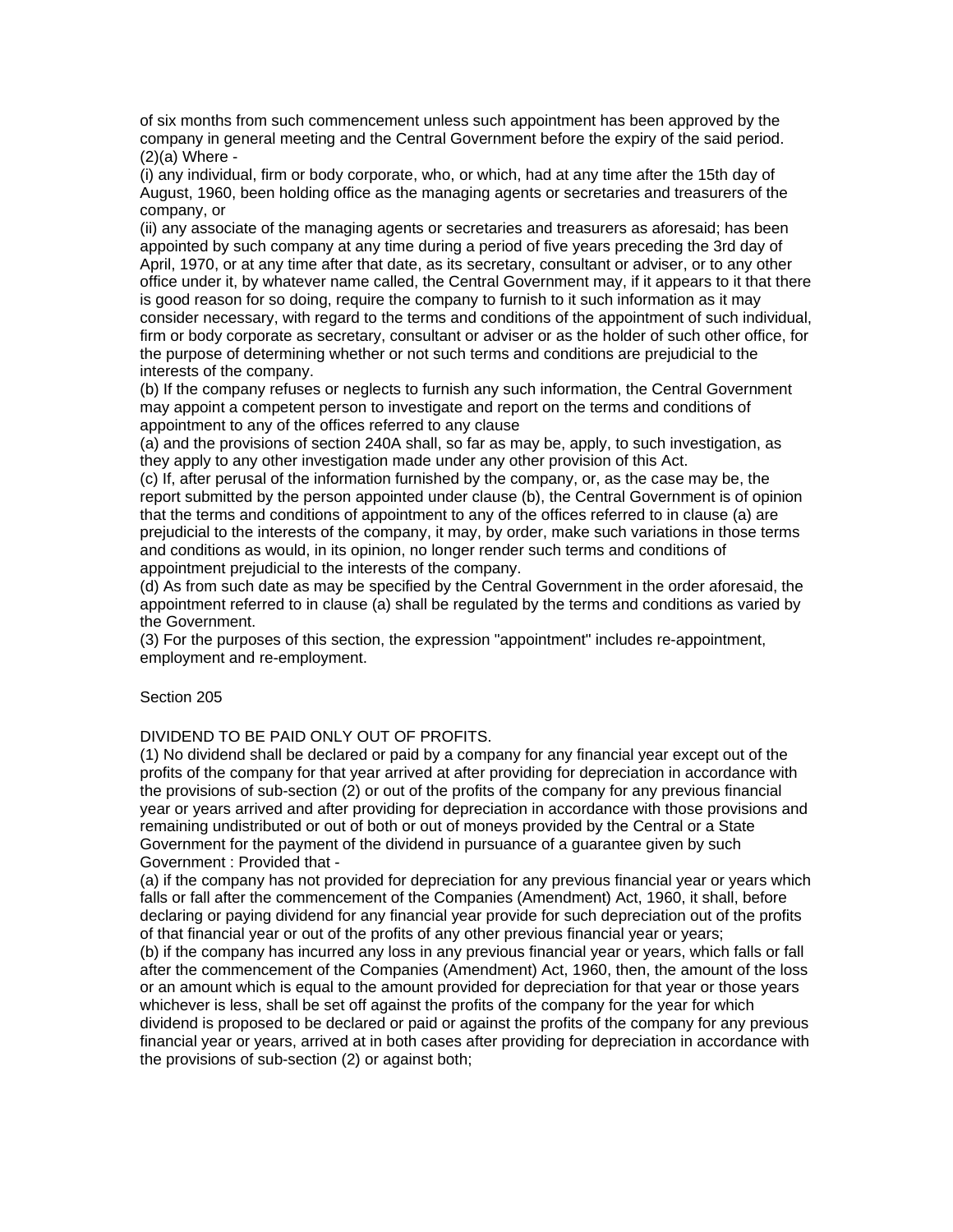(c) the Central Government may, if it thinks necessary so to do in the public interest, allow any company to declare or pay dividend for any financial year out of the profits of the company for that year or any previous financial year or years without providing for depreciation :

Provided further that it shall not be necessary for a company to provide for depreciation as aforesaid where dividend for any financial year is declared or paid out of the profits of any previous financial year or years which falls or fall before the commencement of the Companies (Amendment) Act, 1960.

(2) For the purpose of sub-section (1), depreciation shall be provided either -

(a) to the extent specified in section 350; or

(b) in respect of each item of depreciable asset, for such an amount as is arrived at by dividing ninety-five per cent of the original cost thereof to the company by the specified period in respect of such asset; or

(c) on any other basis approved by the Central Government which has the effect of writing off by way of depreciation ninety-five per cent of the original cost to the company of each such depreciable asset on the expiry of the specified period; or

(d) as regards any other depreciable asset for which no rate of depreciation has been laid down by this Act or any rules made there under, on such basis as may be approved by the Central Government by any general order published in the Official Gazette or by any special order in any particular case :

Provided that where depreciation is provided for in the manner laid down in clause (b) or clause (c), then, in the event of the depreciable asset being sold, discarded, demolished or destroyed the written down value thereof at the end of the financial year in which the asset is sold, discarded, demolished or destroyed, shall be written off in accordance with the proviso to section 350. (2A) Notwithstanding anything contained in sub-section

(1), on and from the commencement of the Companies (Amendment) Act, 1974, no dividend shall be declared or paid by a company for any financial year out of the profit of the company for that year arrived at after providing for depreciation in accordance with the provisions of sub-section (2), except after the transfer to the reserves of the company of such percentage of its profits for that year, not exceeding ten per cent, as may be prescribed :

Provided that nothing in this sub-section shall be deemed to prohibit the voluntary transfer by a company of a higher percentage of its profits to the reserves in accordance with such rules 375 as may be made by the Central Government in this behalf. 374 ]

(2B) A company which fails to comply with the provisions of section 80A shall not, so long as such failure continues, declare any dividend on its equity shares.

(3) No dividend shall be payable except in cash :

Provided that nothing in this sub-section shall be deemed to prohibit the capitalization of profits or reserves of a company for the purpose of issuing fully paid-up bonus shares or paying up any amount, for the time being unpaid, on any shares held by the members of the company.

(4) Nothing in this section shall be deemed to affect in any manner the operation of section 208. (5) For the purposes of this section -

(a) "specified period" in respect of any depreciable asset shall mean the number of years at the end of which at least ninety-five per cent of the original cost of that asset to the company will have been provided for by way of depreciation if depreciation were to be calculated in accordance with the provisions of section 350;

(b) any dividend payable in cash may be paid by cheque or warrant sent through the post directed to the registered address of the shareholder entitled to the payment of the dividend or in the case of joint shareholders, to the registered address of that one of the joint shareholders which is first named on the register of members, or to such person and to such address as the shareholder or the joint shareholders may in writing direct.

# Section 205A

# UNPAID DIVIDEND TO BE TRANSFERRED TO SPECIAL DIVIDEND ACCOUNT.

(1) Where, after the commencement of the Companies (Amendment) Act, 1974, a dividend has been declared by a company but has not been paid, or claimed , within forty-two days from the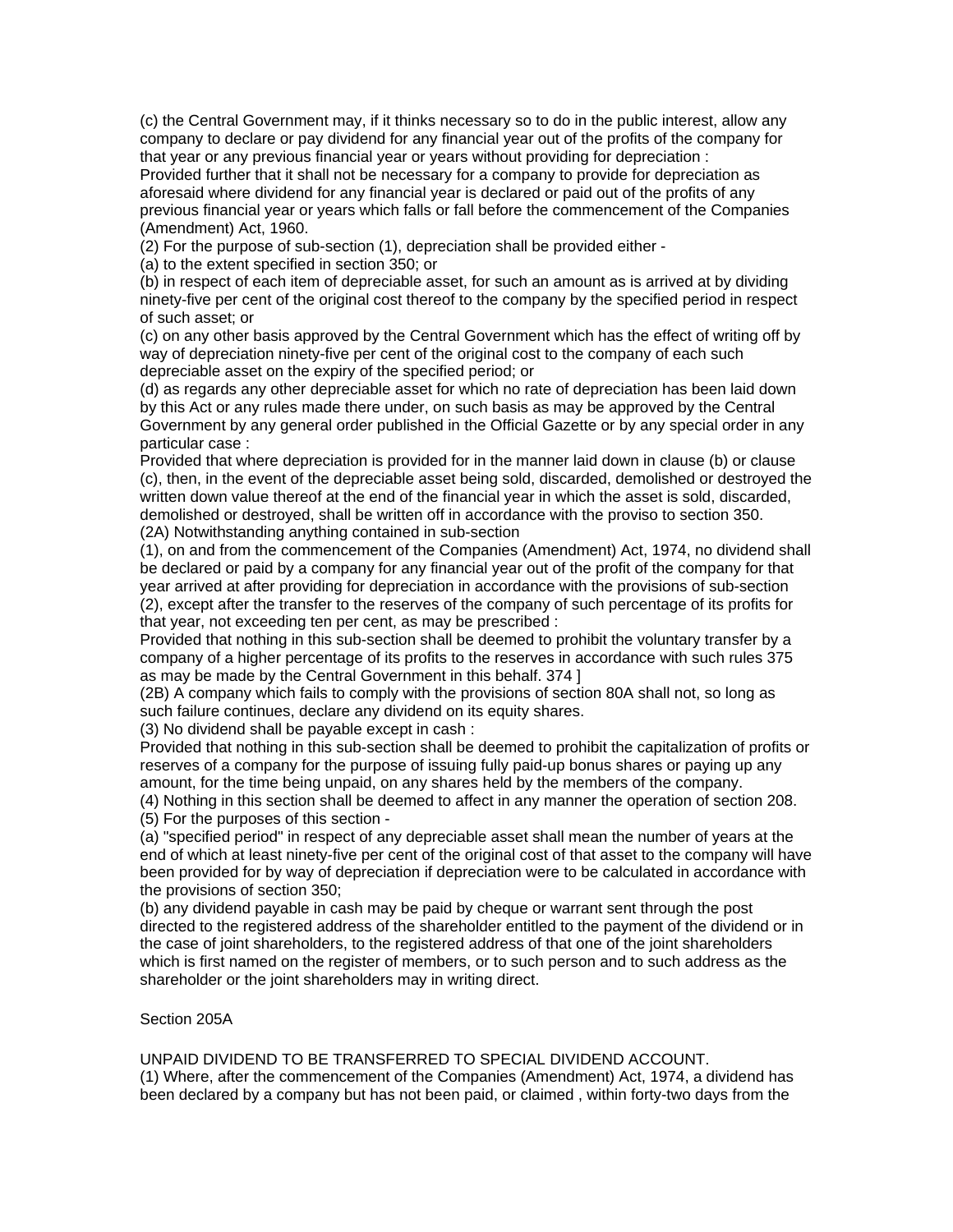date of the declaration, to any shareholder entitled to the payment of a dividend, the company shall, within seven days from the date of expiry of the said period of forty-two days, transfer the total amount of dividend which remains unpaid or unclaimed within the said period of forty-two days, to a special account to be opened by the company in that behalf in any scheduled bank, to be called "Unpaid Dividend Account of ... Company Limited/Company (Private) Limited". Explanation : In this sub-section the expression "dividend which remains unpaid" means any dividend the warrant in respect thereof has not been en cashed or which has otherwise not been paid or claimed.

(2) Where the whole or any part of any dividend, declared by a company before the commencement of the Companies (Amendment) Act, 1974, remains unpaid at such commencement, the company shall, within a period of six months from such commencement, transfer such unpaid amount to the account referred to in sub-section (1).

(3) Where, owing to inadequacy or absence of profits in any year, any company proposes to declare dividend out of the accumulated profits earned by the company in previous years and transferred by it to the reserves, such declaration of dividend shall not be made except in accordance with such rules 382 as may be made by the Central Government in this behalf, and, where any such declaration is not in accordance with such rules 382 such declaration shall not be made except with the previous approval of the Central Government.

(4) If the default is made in transferring the total amount referred to in sub-section (1) or any part thereof to the unpaid dividend account of the concerned company, the company shall pay, from the date of such default, interest on so much of the amount as has not been transferred to the said account, at the rate of twelve per cent per annum and the interest accruing on such amount shall ensure to the benefit of the members of the company in proportion to the amount remaining unpaid to them.

(5) Any money transferred to the unpaid dividend account of a company in pursuance of this section which remains unpaid or unclaimed for a period of seven years from the date of such transfer shall be transferred by the company to the Fun established under sub-section (1) of section 205C.

(6) The company shall, when making any transfer under sub-section (5) to the Fund established under section 205C any unpaid or unclaimed dividend, furnish to such authority or committee as the Central Government may appoint in this behalf a statement in the prescribed form setting forth in respect of all sums included in such transfer, the nature of sums, the names and last known addresses of the persons entitled to receive the sum, the amount to which each person is entitled and the nature of his claim thereto and such other particulars as may be prescribed.

(7) The company shall be entitled to a receipt from the authority or committee under sub-section (4) of section 205C for any money transferred by it to the Fund and such a receipt shall be an effectual discharge of the company in respect thereof.

(8) If a company fails to comply with any of the requirements of this section, the company, and every officer of the company who is in default, shall be punishable with fine which may extend to five hundred rupees every day during which the failure continues.

# Section 205B

# PAYMENT OF UNPAID OR UNCLAIMED DIVIDEND.

Any person claiming to be entitled to any money transferred under sub-section (5) of section 205A to the general revenue account of the Central Government, may apply to the Central Government for an order for payment of the money claimed; and the Central Government may, if satisfied, whether on a certificate by the company or otherwise, that such person is entitled to the whole or any part of the money claimed, make an order for the payment to that person of the sum due to him after taking such security from him as it may think fit.

Provided that nothing contained in this section shall apply to any person claiming to be entitled to any money transferred to the fund referred to in section 205C on and after the commencement of the Companies (Amedment) Ordinance, 1999.

Section 205C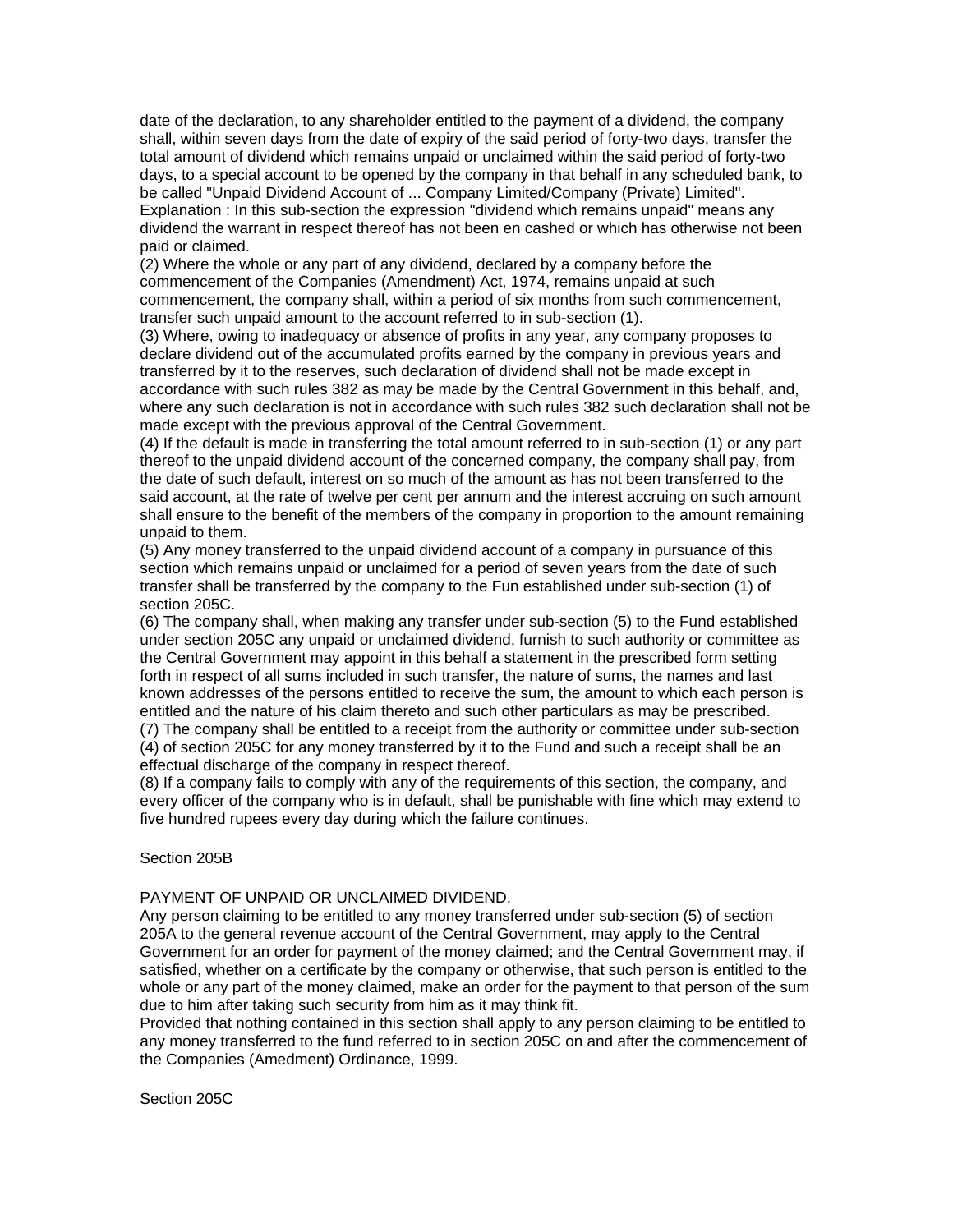# ESTABLISHMENT OF INVESTOR EDUCATION AND PROTECTION FUND.

(1) The Central Government shall establish a fund to be called the Investor Education and Protection Fund (hereafter in this section referred to as the "Fund").

(2) There shall be credited to the Fund the following amounts, namely :-

(a) amounts in the unpaid dividend accounts of companies

(b) the application moneys received by companies for allotment of any securities and due for refund

(c) matured deposits with companies

(d) matured debentures with companies

(e) the interest accrued on the amounts referred to in clauses (a) to (d);

(f) grants and donations given to the Fund by the Central Government, State Governments, companies or any other institutions for the purposes of the Fund; and

(g) the interest or other income received out of the investments made from the Fund :

PROVIDED that no such amounts referred to in clauses (a) to (d) shall form part of the Fund unless such amounts have remained unclaimed and unpaid for a period of seven years from the date they became due for payment.

Explanation : For the removal of doubts, it is hereby declared that no claims shall lie against the Fund or the company in respect of individual amounts which were unclaimed and unpaid for a period of seven years from the dates that they first became due for payment and no payment shall be made in respect of any such claims.

(3) The Fund shall be utilised for promotion of investor awareness and protection of the interests of investors in accordance with such rules as may be prescribed.

(4) The Central Government shall, by notification in the Official Gazette, specify an authority or committee, with such members as the Central Government may appoint, to administer the Fund, and maintain separate accounts and other relevant records in relation to the Fund in such form as may be prescribed in consultation with the Comptroller and Auditor-General of India.

(5) It shall be competent for the authority or committee appointed under sub-section (4) to spend moneys out of the Fund for carrying out the objects for which the Fund has been established.

Section 206

# DIVIDEND NOT TO BE PAID EXCEPT TO REGISTERED SHAREHOLDERS OR TO THEIR ORDER OR TO THEIR BANKERS.

(1) No dividend shall be paid by a company in respect of any share therein, except -

(a) to the registered holder of such share or to his order or to his bankers; or

(b) in case a share warrant has been issued in respect of the share in pursuance of section 114, to the bearer of such warrant or to his bankers.

(2) Nothing contained in sub-section (1) shall be deemed to require the bankers of a registered shareholder to make a separate application to the company for the payment of the dividend.

Section 207

#### PENALTY FOR FAILURE TO DISTRIBUTE DIVIDENDS WITHIN [ 387 FORTY-TWO DAYS 387 ].

Where a dividend has been declared by a company but has not been paid, or the warrant in respect thereof has not been posted, within forty-two days from the date of the declaration, to any shareholder entitled to the payment of the dividend, every director of the company, shall, if he is knowingly a party to the default, be punishable with simple imprisonment for a term which may extend to seven days and shall also be liable to fine :

Provided that no offence shall be deemed to have been committed within the meaning of the foregoing provision in the following cases, namely :-

(a) where the dividend could not be paid by reason of the operation of any law;

(b) where a shareholder has given directions to the company regarding the payment of the dividend and those directions cannot be complied with;

(c) where there is a dispute regarding the right to receive the dividend;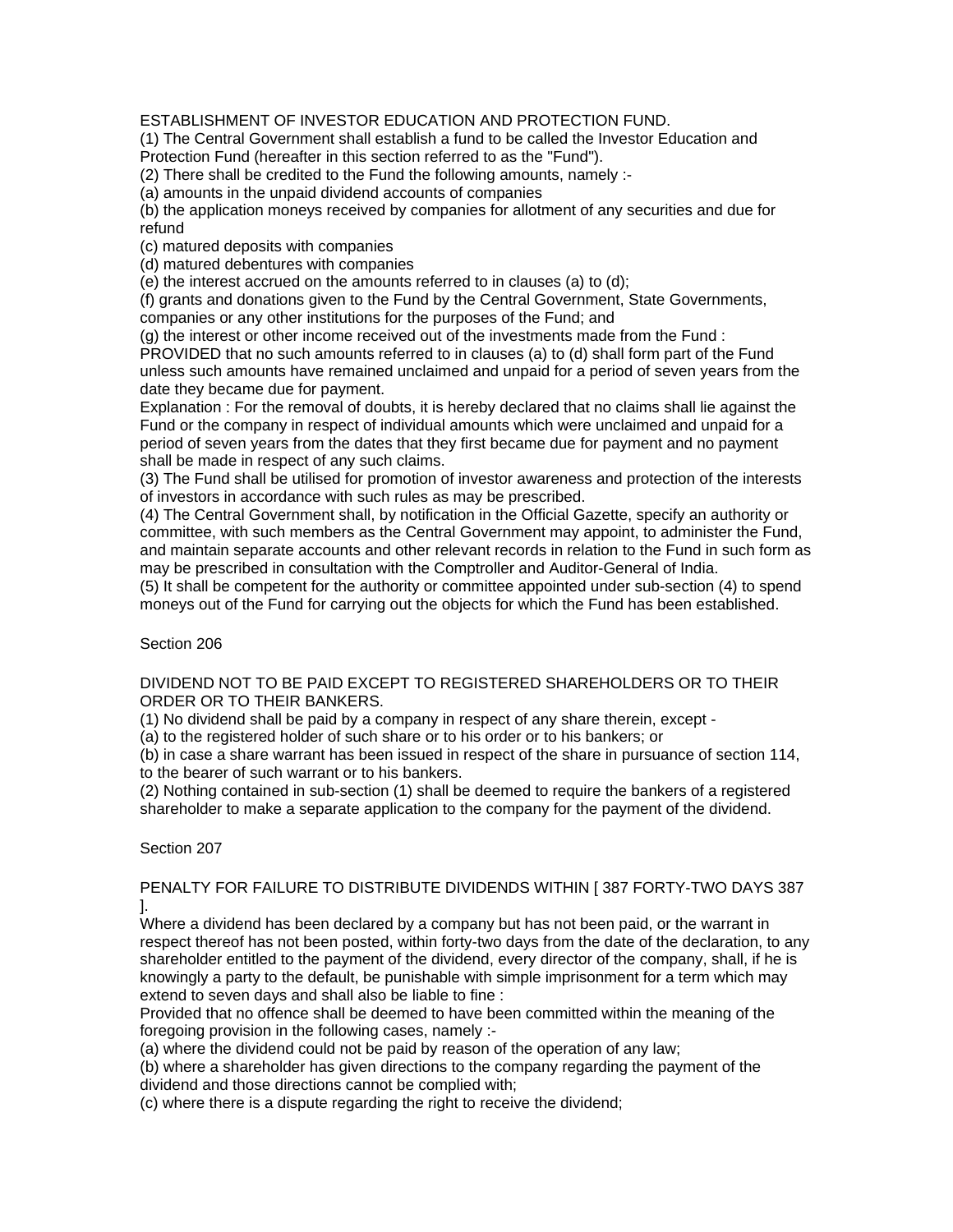(d) where the dividend has been lawfully adjusted by the company against any sum due to it from the shareholder; or

(e) where, for any other reason, the failure to pay the dividend or to post the warrant within the period aforesaid was not due to any default on the part of the company.

# Section 208

# POWER OF COMPANY TO PAY INTEREST OUT OF CAPITAL IN CERTAIN CASES.

(1) Where any shares in a company are issued for the purpose of raising money to defray the expenses of the construction of any work or building, or the provision of any plant, which cannot be made profitable for a lengthy period, the company may -

(a) pay interest on so much of that share capital as is for the time being paid up, for the period and subject to the conditions and restrictions mentioned in sub-sections (2) to (7); and (b) charge the sum so paid by way of interest, to capital as part of the cost of construction of the work or building, or the provision of the plant.

(2) No such payment shall be made unless it is authorised by the articles or by a special resolution.

(3) No such payment, whether authorised by the articles or by special resolution, shall be made without the previous sanction of the Central Government. The grant of such sanction shall be conclusive evidence, for the purposes of this section, that the shares of the company, in respect of which such sanction is given, have been issued for a purpose specified in this section. (4) Before sanctioning any such payment, the Central Government may, at the expense of the company, appoint a person to inquire into, and report to the Central Government on, the circumstances of the case; and may, before making the appointment, require the company to give security for the payment of the costs of the inquiry.

# Section 209

# BOOKS OF ACCOUNT TO BE KEPT BY COMPANY.

(1) Every company shall keep at its registered office proper books of account with respect to - (a) all sums of money received and expended by the company and the matters in respect of which the receipt and expenditure take place;

(b) all sales and purchases of goods by the company;

(c) the assets and liabilities of the company;

(d) in the case of a company pertaining to any class of companies engaged in production, processing, manufacturing or mining activities, such particulars relating to utilization of material or labor or to other items of cost as may be prescribed, if such class of companies is required by the Central Government to include such particular in the books of account provided that all or any of the books of account aforesaid may be kept at such other place in India as the Board of directors may decide and when the Board of directors so decides, the company shall, within seven days of decision, file with the Registrar a notice in writing giving the full address of that other place. (2) Where a company has a branch office, whether in or outside India, the company shall be deemed to have complied with the provisions of sub-section (1), if proper books of account relating to the transactions effected at the branch office are kept at that office and proper summarised returns, made up to dates at intervals of not more than three months, are sent by the branch office to the company at its registered office or the other place referred to in sub-section (1).

(3) For the purposes of sub-sections (1) and (2), proper books of account shall not be deemed to be kept with respect to the matters specified therein, -

(a) if there are not kept such books as are necessary to give a true and fair view of the state of the affairs of the company or branch office, as the case may be, and to explain its transactions; and

(b) if such books are not kept on accrual basis and according to the double entry system of accounting.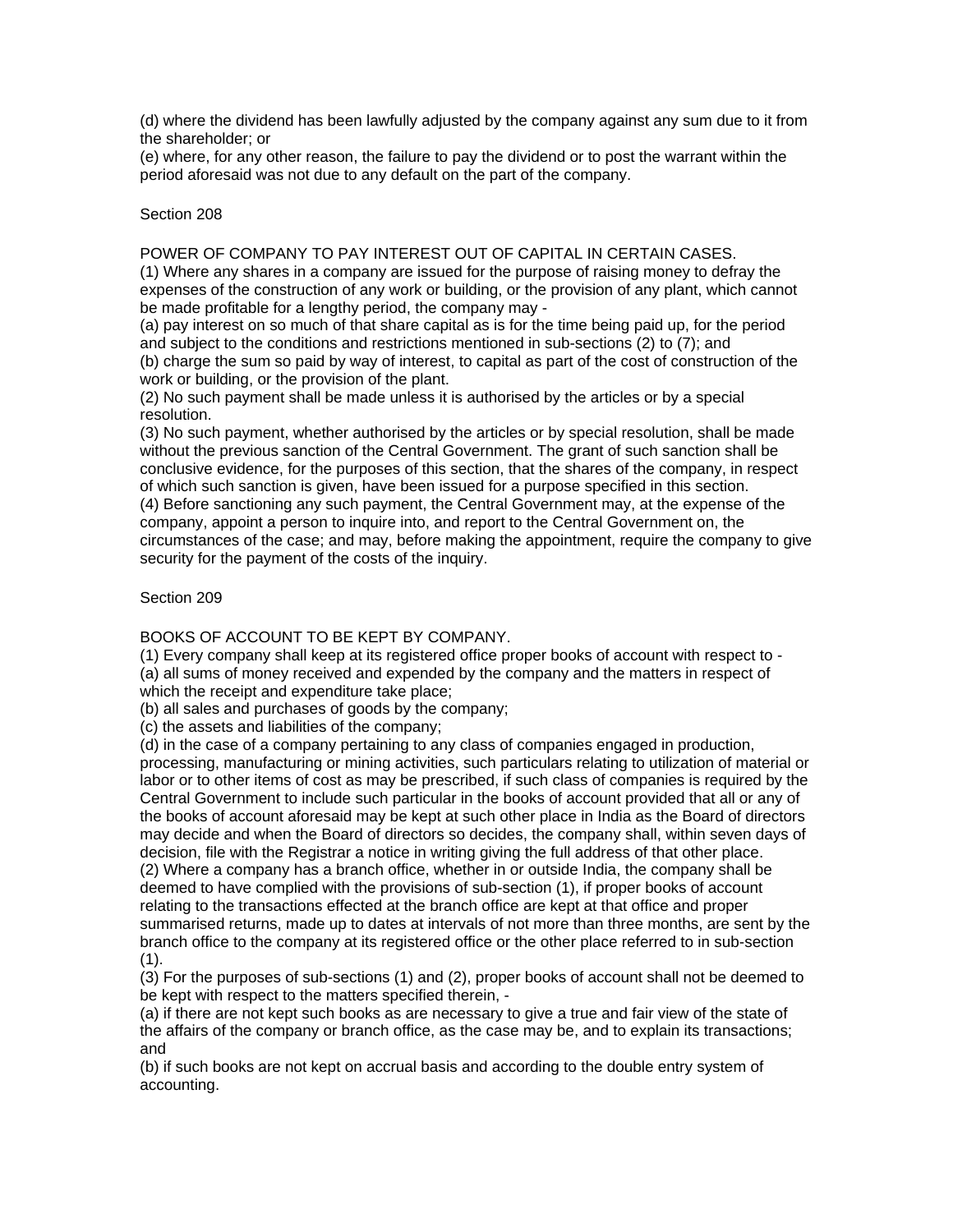(4) The books of account and other books and papers shall be open to inspection by any director during business hours.

(4A) The books of accounts of every company relating to a period of not less than eight years immediately preceding the current year together with the vouchers relevant to any entry in such books of account shall be preserved in good order :

Provided that in the case of a company incorporated less than eight years before the current year, the books of account for the entire period preceding the current year together with vouchers relevant to entry in such books of account shall be so preserved.

(5) If any of the persons referred to sub-section (6) fails to take all reasonable steps to secure compliance by the company with the requirements of this section, or has by his own willful act been the cause of any default by the company there under, he shall, in respect of each offence, be punishable with imprisonment for a term which may extend to six months, or with fine which may extend to one thousand rupees, or with both :

Provided that in any proceedings against a person in respect of an offence under this section consisting of a failure to take reasonable steps to secure compliance by the company with the requirements of this section, it shall be a defence to prove that a competent and reliable person was charged with the duty of seeing that those requirements were complied with and was in a position to discharge that duty :

Provided further that no person shall be sentenced to imprisonment for any such offence unless it was committed willfully.

(6) The persons referred to in sub-section (5) are the following, namely :-

(a) where the company has a managing director or manager , such managing director or manager and all officers and other employees and agents as define in sub-section (6) of section 240 but excluding bankers, auditors and legal adviser ;

(b) where the company has neither a managing director nor manager, every director of the company;

(c) every officer and other employee and agent (defined as aforesaid) of the company.

(7) If any person, not being a person referred to in sub-section (6), having been charged by the managing director, manager or Board of directors, as the case may be, with the duty of seeing that the requirements of this section are complied with, makes

default in doing so, he shall, in respect of each offence, be punishable with imprisonment for a term which may extend to six months, or with fine which may extend to one thousand rupees, or with both .

Section 209A

INSPECTION OF BOOKS OF ACCOUNT, ETC., OF COMPANIES.

(1) The books of account or other books and papers of every company shall be open to inspection during business hours -

(i) by the Registrar, or

(ii) by such officer of Government as may be authorised by the Central Government in this behalf :

Provided that such inspection may be made without giving any previous notice to the company or any officer thereof.

(2) It shall be the duty of every director, other officer or employee of the company to produce to the person making in section under sub-section (1), all such books of account and other books and papers of the company is his custody or control and to furnish him with any statement, information or explanation relating to the affairs of the company as the said person may require of him within such time and at such place as he may specify.

(3) It shall also be the duty of every director, other officer or employee of the company to give to the person making insection under this section all assistance in connection with the inspection which the company may be reasonably expected to give.

(4) The person making the inspection under this section may, during the course of inspection, -

(i) make or cause to be made copies of books of account and other books and papers, or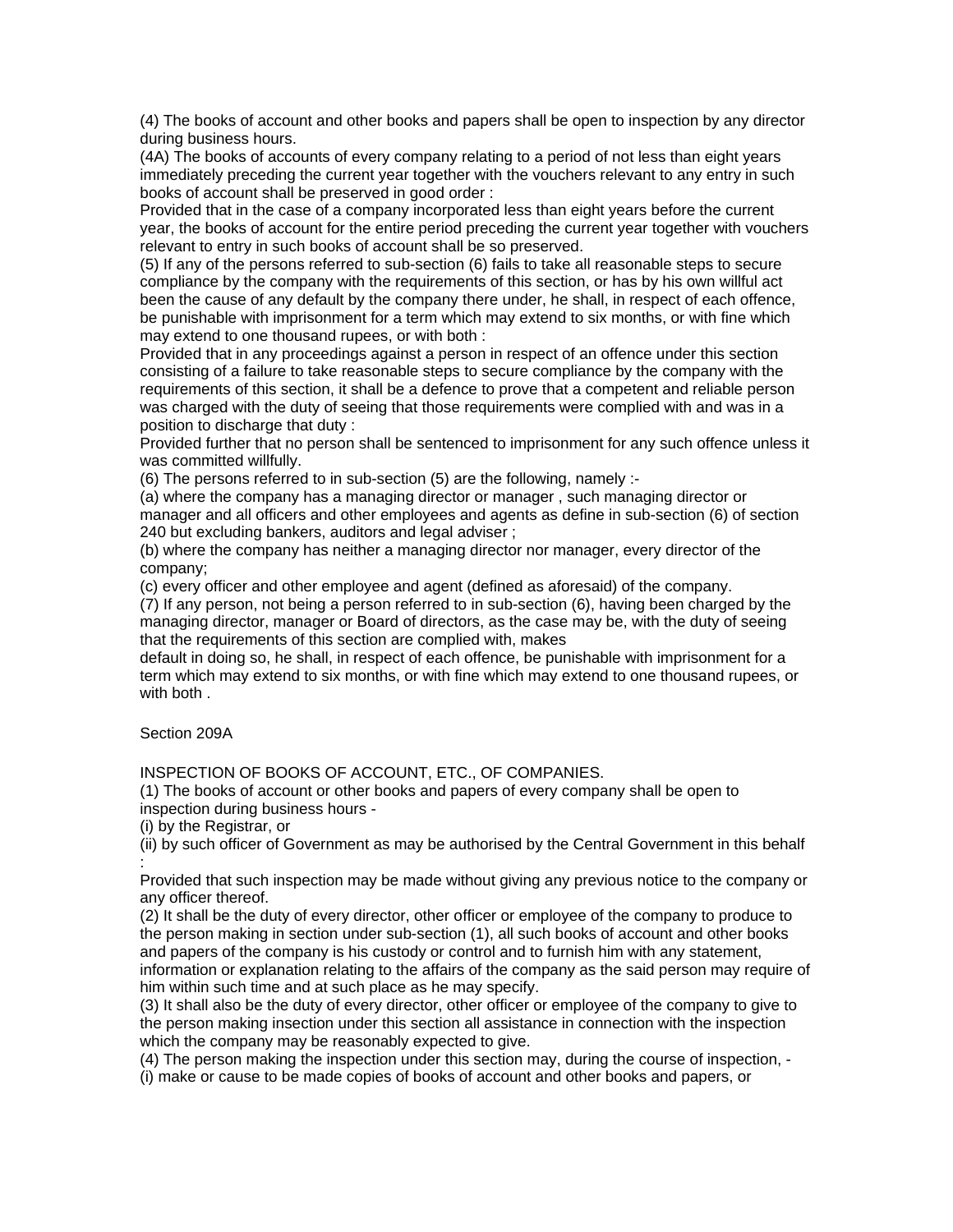(ii) place or cause to be placed any marks of identification thereon in token of the inspection having been made.

(5) Notwithstanding anything contained in any other law for the time being in force or any contract to the contrary, any person making an inspection under this section shall have the same powers as are vested in a civil court under the Code of Civil Procedure, 1908 (5 of 1908) while trying a suit, in respect of the following matters, namely :-

(i) the discovery and production of books of account and other documents, at such place and such time as may be specified by such person;

(ii) summoning and enforcing the attendance of persons and examining them on oath;

(iii) inspection of any books, registers and other documents of the company at any place.

(6) Where an inspection of the books of account and other books and papers of the company has been made under this section, the person making the insection shall make a report to the Central Government.

(7) Any officer authorised to make an inspection under this section shall have all the powers that a Registrar has under this Act in relation to the making of inquires.

(8) If default is made in complying with the provisions of this section, every officer of the company who is in default shall be punishable with fine which shall not be less than five thousand rupees, and also with imprisonment for a term not exceeding one year.

(9) Where a director or any other officer of a company has been convicted of an offence under this section he shall, on and from the date on which he is so convicted, be deemed to have vacated his office as such and on such vacation of office, shall be disqualified for holding such office in any company, for a period of five years from such date. Section 210

ANNUAL ACCOUNTS AND BALANCE SHEET.

(1) At every annual general meeting of a company held in pursuance of section 166, the Board of directors of the company shall lay before the company -

(a) a balance sheet as at the end of the period specified in sub-section (3); and

(b) a profit and loss account for that period.

(2) In the case of a company not carrying on business for profit an income and expenditure account shall be laid before the company at its annual general meeting instead of a profit and loss account, and all references to "profit and loss account", "profit" and "loss" in this section and elsewhere in this Act, shall be construed, in relation to such a company, as references respectively to the "income and expenditure account", "the excess of income over expenditure", and "the excess of expenditure over income".

(3) The profit and loss account shall relate -

(a) in the case of the first annual general meeting of the company, to the period beginning with the incorporation of the company and ending with a day which shall not precede the day of the meeting by more than nine months; and

(b) in the case of any subsequent annual general meting of the company, to the period beginning with the day immediately after the period for which the account was last submitted and ending with a day which shall not precede the day of the meeting by more than six months, or in cases were an extension of time has been granted for holding the meeting under the second proviso to sub-section (1) of section 166, by more than six months and the extension so granted.

(4) The period to which the account aforesaid relates is referred to in this Act as a "financial year"; and it may be less or more than a calendar year, but it shall not exceed fifteen months : Provided that it may extend to eighteen months where special permission has been granted in that behalf by the Registrar.

(5) If any person, being a director of a company, fails to take all reasonable steps to comply with the provisions of this section, he shall, in respect of each offence, be punishable with imprisonment for a term which may extend to six months, or with fine which may extend to one thousand rupees, or with both :

Provided that in any proceedings against a person in respect of an offence under this section, it shall be a defence to prove that a competent and reliable person was charged with the duty of seeing that the provisions of this section were complied with and was in a position to discharge that duty :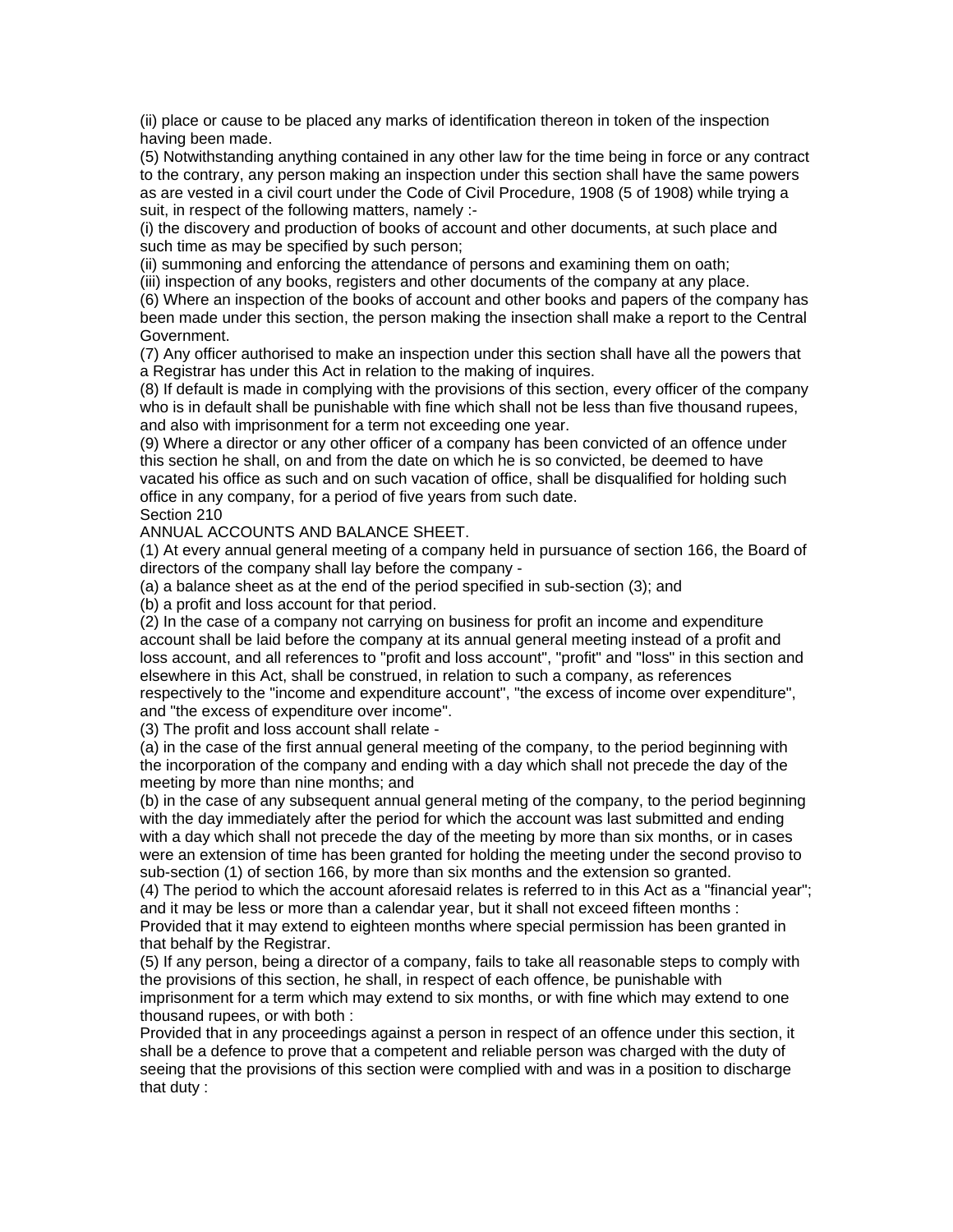Provided further that no person shall be sentenced to imprisonment for any such offence unless it was committed willfully.

(6) If any person, not being a director of the company, having been charged by the Board of directors with the duty of seeing that the provisions of this section are complied with, makes default in doing so, he shall, in respect of each offence, be punishable with imprisonment for a term which may extend to six months, or with fine which may extend to one thousand rupees, or with both :

Provided that no person shall be sentenced to imprisonment for any such offence unless it was committed wilfully.

Section 210A

CONSTITUTION OF NATIONAL ADVISORY COMMITTEE ON ACCOUNTING STANDARDS. The Central Government may, by notification in the Official Gazette, constitute an Advisory Committee to be called the National Advisory Committee on Accounting Standards (hereafter in this section referred to as the "Advisory Committee") to advise the Central Government on the formulation and laying down of accounting policies and accounting standards for adoption by companies or class of companies under this Act.

(2) The Advisory Committee shall consist of the following members, namely :-

(a) a Chairperson who shall be a person of eminence well versed in accountancy, finance, business administration, business law, economics or similar discipline;

(b) one member each nominated by the Institute of Chartered Accountants of India constituted under the Chartered Accountants Act, 1949 (38 of 1949), the Institute of Cost and Works Accountants of India constituted under the Cost and Works Accountants Act, 1959 (23 of 1959), and the Institute of Company Secretaries of India constituted under the Company Secretaries Act, 1980 (56 of 1980);

(c) one representative of the Central Government to be nominated by it;

(d) one representative of the Reserve Bank of India to be nominated by it;

(e) one representative of the Comptroller and Auditor General of India to be dominated by him; (f) a person who holds or has held the office of professor in accountancy, finance or business management in any university or deemed university;

(g) the Chairman of the Central Board of Direct Taxes constituted under the Central Boards of Revenue Act, 1963 (54 of 1963), or his nominee;

(h) two members to represent the Chambers of Commerce and Industry to be nominated by the Central Government; and

(i) one representative of the Securities and Exchange Board of India to be nominated by it.

(3) The Advisory Committee shall give its recommendations to the Central Government on such matters of accounting policies and standards and auditing as may be referred to it for advice from time to time.

(4) The members of the Advisory Committee shall hold office for such term as may be determined by the Central Government at the time of their appointment and any vacancy in the membership in the Committee shall be filled by the Central Government in he same manner as the member whose vacancy occurred was filled.

(5) The non-official members of the Advisory Committee shall be entitled to such fees, traveling, conveyance and other allowances as are admissible to the officers of the Central Government of the highest rank.

Section 211

FORM AND CONTENTS OF BALANCE SHEET AND PROFIT AND LOSS ACCOUNT.

(1) Every balance sheet of a company shall give a true and fair view of the state of affairs of the company as at the end of the financial year and shall, subject to the provisions of this section, be in the form set out in Part I of Schedule VI, or as near thereto as circumstances admit or in such other form as may be approved by the Central Government either generally or in any particular case; and in preparing the balance sheet due regard shall be had, as far as may be, to the general instructions for preparation of balance sheet under the heading "Notes" at the end of that Part :

Provided that nothing contained in this sub-section shall apply to any insurance or banking company or any company engaged in the generation or supply of electricity or to any other class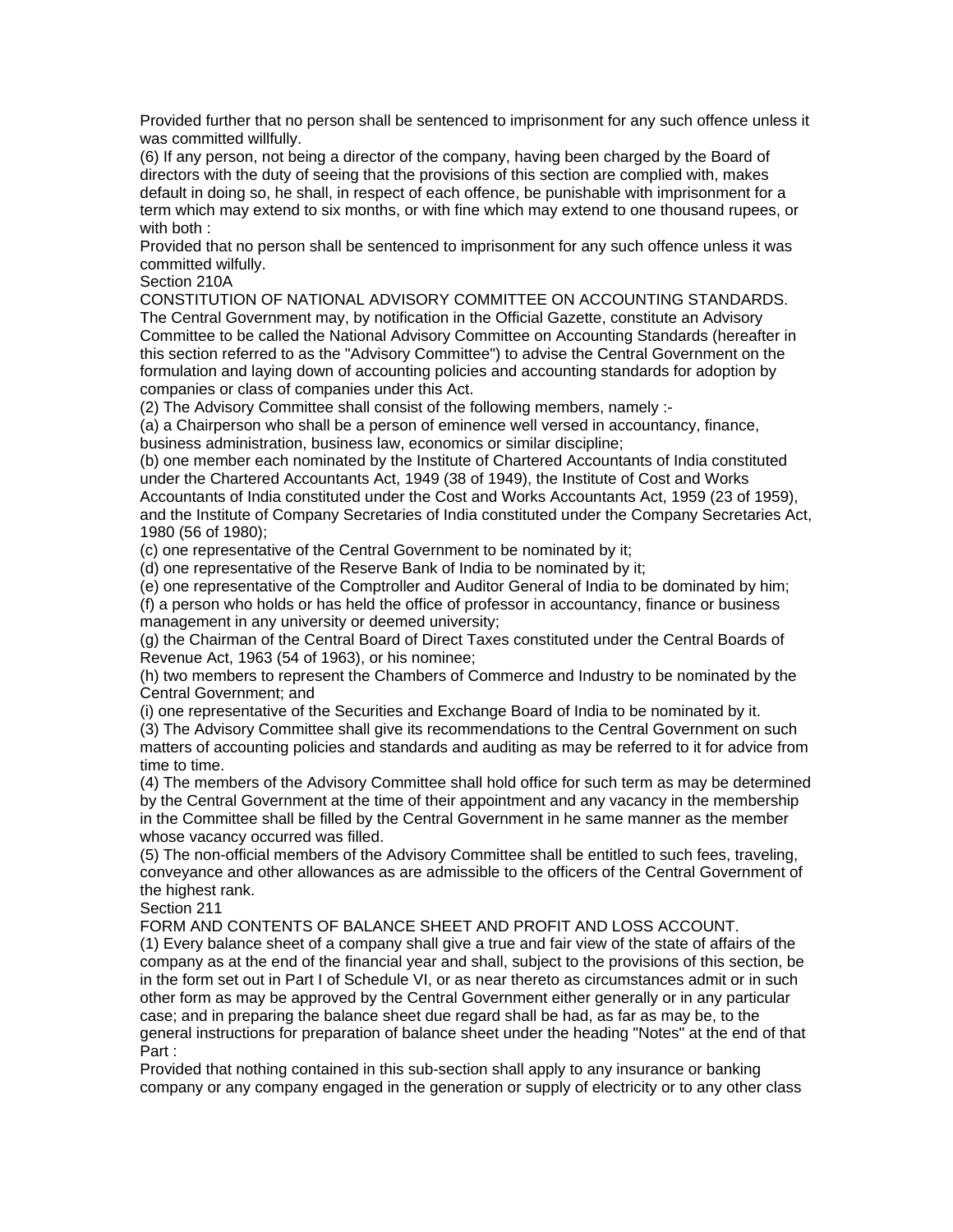of company for which a form of balance sheet has been specified in or under the Act governing such class of company.

(2) Every profit and loss account of a company shall give a true and fair view of the profit or loss of the company for the financial year and shall, subject as aforesaid, comply with the requirements of Part II of Schedule VI, so far as they are applicable there to :

Provided that nothing contained in this sub-section shall apply to any insurance or banking company or any company engaged in the generation or supply of electricity, or to any other class of company for which a form of profit and loss account has been specified in or under the Act governing such class of company.

(3) The Central Government may, by notification in the Official Gazette, exempt any class of companies from compliance with any of the requirements in Schedule VI if, in its opinion, it is necessary to grant the exemption in the public interest . Any such exemption may be granted either unconditionally or subject to such conditions as may be specified in the notification. (3A) Every profit and loss account and balance sheet of the company shall comply with the accounting standards. (3B) Where the profit and loss account and the balance sheet of the company do not comply with the accounting standards, such companies shall disclose in its profit

and loss account and balance sheet, the following, namely :-

(a) the deviation from the accounting standards;

(b) the reasons for such deviation; and

(c) the financial effect, if any, arising due to such deviaiton.

(3C) For the purposes of this section, the expression "accounting standards" means the standards of accounting recommended by the Institute of Chartered Accountants of India constituted under the Chartered Accountants Act, 1949 (38 of 1949) as may be prescribed by the Central Government in consultation with the National Advisory Committee on Accounting Standards established under sub-section (1) .

Section 212

BALANCE SHEET OF HOLDING COMPANY TO INCLUDE CERTAIN PARTICULARS AS TO ITS SUBSIDIARIES.

(1) There shall be attached to the balance sheet of a holding company having a subsidiary or subsidiaries at the end of the financial year as at which the holding company's balance sheet is made out, the following documents in respect of such subsidiary or of each such subsidiary, as the case may be-

(a) a copy of the balance sheet of the subsidiary;

(b) a copy of its profit and loss account;

(c) a copy of the report of its Board of directors;

(d) a copy of the report of its auditors;

(e) a statement of the holding company's interest in the subsidiary as specified in sub-section (3);

(f) the statement referred to in sub-section (5), if any; and

(g) the report referred to in sub-section (6); if any.

(2) (a) The balance sheet referred to in clause (a) of sub-section (1) shall be made out in accordance with the requirements of this Act, -

(i) as at the end of the financial year of the subsidiary, where such financial year coincides with the financial year of the holding company;

(ii) as at the end of the financial year of the subsidiary last before that of the holding company where the financial year of the subsidiary does not coincide with that of the holding company. (b) The profit and loss account and the reports of the Board of directors and of the auditors,

referred to in clauses (b), (c) and (d) of sub-section (1), shall be made out, in accordance with the requirements of this Act, for the financial year of the subsidiary referred to in clause (a).

(c) Where the financial year of the subsidiary does not coincide with that of its holding company, the financial year aforesaid of the subsidiary shall not end on a day which precedes the day on which the holding company's financial year ends by more than six months.

(d) Where the financial year of a subsidiary is shorter in duration than that of its holding company, references to the financial year of the subsidiary in clauses (a), (b) and (c) shall be construed as references to two or more financial years of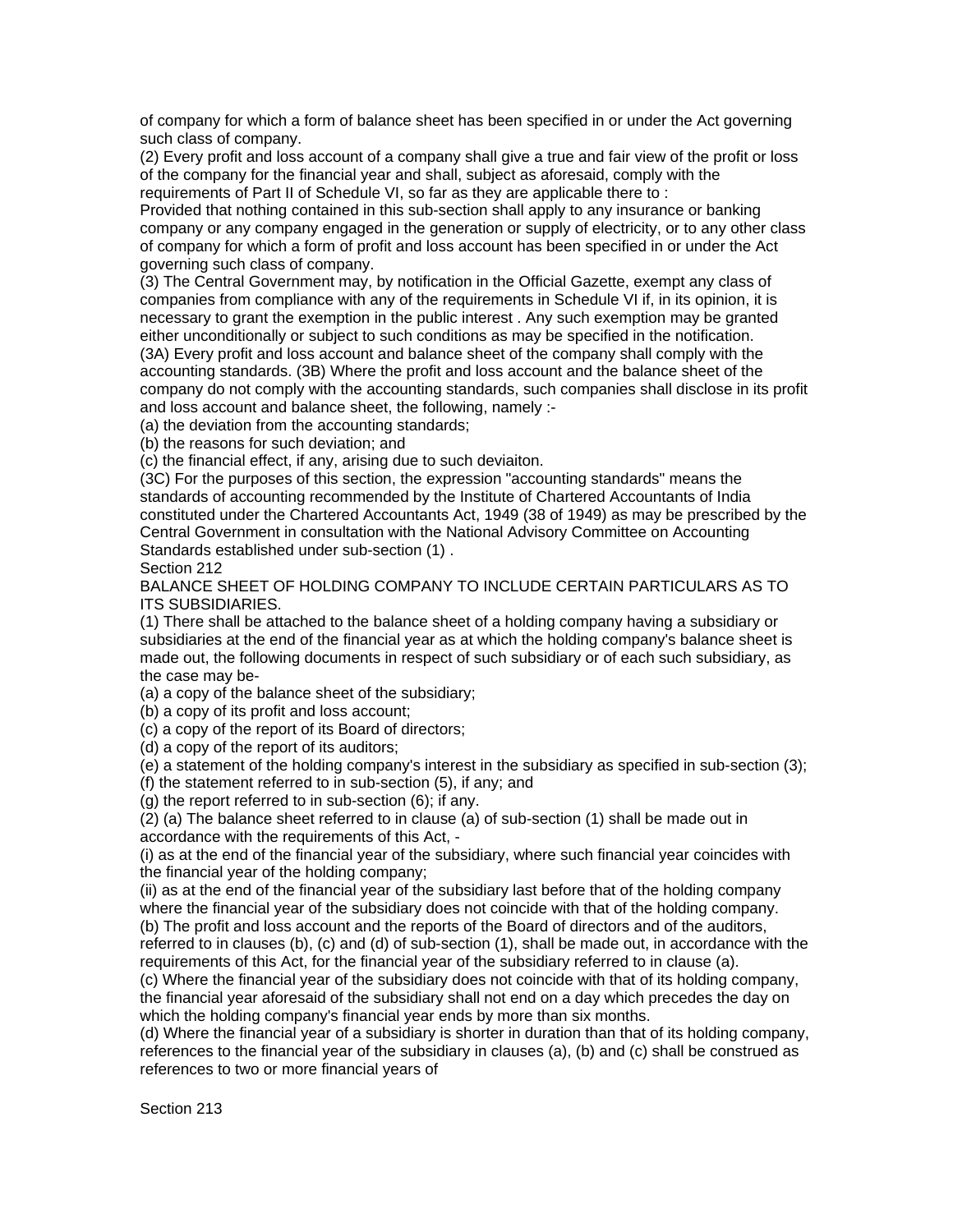# FINANCIAL YEAR OF HOLDING COMPANY AND SUBSIDIARY.

(1) Where it appears to the Central Government desirable for a holding company or a holding company's subsidiary, to extend its financial year so that the subsidiary's financial year may end with that of the holding company, and for that purpose to postpone the submission of the relevant accounts to a general meeting, the Central Government may, on the application or with the consent of the Board of directors of the company whose financial year is to be extended, direct that in the case of that company, the submission of accounts to a general meeting, the holding of an annual general meeting or the making of an annual return, shall not be required to be submitted, held or made, earlier than the dates specified in the direction, notwithstanding anything to the contrary in this Act or in any other Act for the time being in force. (2) The Central Government shall, on the application of the Board of directors of a holding company or a holding company's subsidiary, exercise the powers conferred on that Government by sub-section (1) if it is necessary so to do, in order to secure that the end of the financial year of the subsidiary does not precede the end of the holding company's financial year by more than six months, where that is not the case at the commencement of this Act, or at the date on which the relationship of holding company and subsidiary comes into existence where that date is later than the commencement of this Act.

#### Section 214

# RIGHTS OF HOLDING COMPANY'S REPRESENTATIVES AND EMBERS.

(1) A holding company may, by resolution, authorize representatives named in the resolution to inspect the books of account kept by any of its subsidiaries; and the books of account of any such subsidiary shall be open to inspection by those representatives at any time during business hours.

(2) The rights conferred by section 235 upon members of a company may be exercised, in respect of any subsidiary, by members of the holding company as if they alone were members of the subsidiary

# Section 215

#### AUTHENTICATION OF BALANCE SHEET AND PROFIT AND LOSS ACCOUNT.

(1) Save as provided by sub-section (2), every balance sheet and every profit and loss account of a company shall be signed on behalf of the Board of directors -

(i) in the ase of a banking company, by the persons specified in clause (a) or clause (b), as the case may be, of sub-section (2) of section 29 of the Banking Companies Act, 1949 (10 of 1949); (ii) in the case of any other company, by its manager or secretary, if any, and by not less than two directors of the company one of whom shall be a managing director where there is one.

(2) In the case of a company not being a banking company, when only one of its directors is for the time being in India, the balance sheet and the profit and loss account shall be signed by such director; but in such a case there shall be attached to the balance sheet and the profit and loss account a statement signed by him explaining the reason for non-compliance with the provisions of sub-section (1).

(3) The balance sheet and the profit and loss account shall be approved by the Board of directors before they are signed on behalf of the Board in accordance with the provisions of this section and before they are submitted to the auditors for their report thereon.

Section 216

# PROFIT AND LOSS ACCOUNT TO BE ANNEXED AND AUDITORS' REPORT TO BE ATTACHED TO BALANCE SHEET.

The profit and loss account shall be annexed to the balance sheet and the auditors' report (including the auditors' separate, special or supplementary report, if any) shall be attached thereto.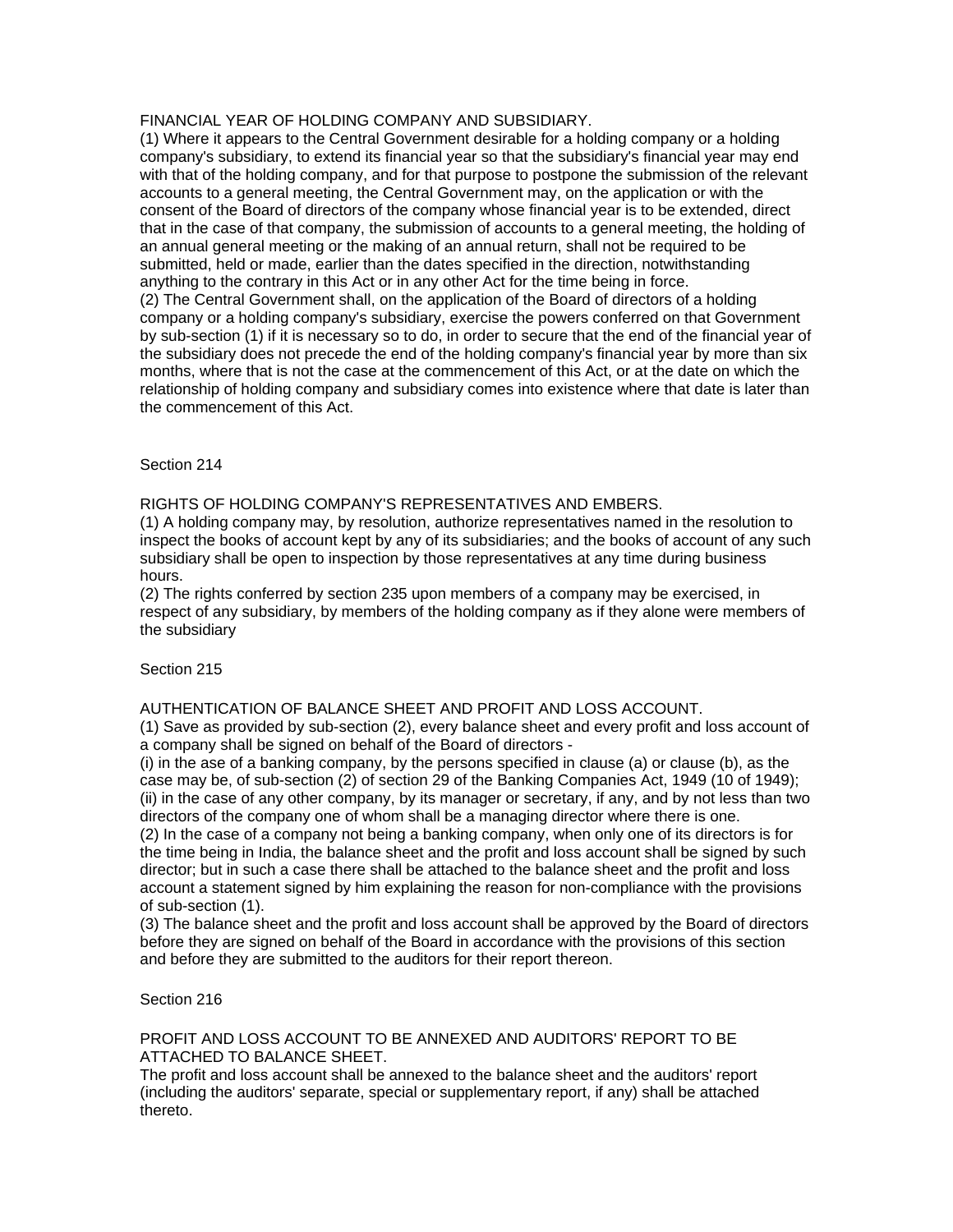Section 217

BOARD'S REPORT.

(1) There shall be attached to every balance sheet laid before a company in general meeting, a report by its Board of directors, with respect to –

(a) the state of the company's affairs;

(b) the amounts, if any, which it proposes to carry to any reserves in such balance sheet;

(c) the amount, if any, which it recommends should be paid by way of dividend;

(d) material changes and commitments, if any, affecting the financial position of the company which have occurred between the end of the financial year of the company to which the balance sheet relates and the date of the report;

(e) the conservation of energy, technology absorption, foreign exchange earnings and outgo, in such manner as may be prescribed.

(2) The Board's report shall, so far as is material for the appreciation of the state of the company's affairs by its members and will not in the Board's opinion be harmful to the business of the company or of any of its subsidiaries, deal with any changes which have occurred during the financial year -

(a) in the nature of the company's business;

(b) in the company's subsidiaries or in the nature of the business carried on by them; and (c) generally in the classes of business in which the company has an nterest.

(2A)(a) The Board's report shall also include a statement showing the name of every employee of the company who -

(i) if employed throughout the financial year, was in receipt of remuneration for that year which, in the aggregate, was not less than such sum as may be prescribed; or

(ii) if employed for a part of the financial year, was in receipt of remuneration for any part of that year, at a rate which, in the aggregate, was not less than such sum per month as may be prescribed ;

(iii) if employed throughout the financial year or part thereof, was in receipt of remuneration in that year which, in the aggregate, or as the case may be, at a rate which, in the aggregate, is in excess of that drawn by the managing director or whole-time director or manager and holds by himself or along with his spouse and dependent children, not less than two per cent, of the equity shares of the company.

(b) The statement referred to in clause (a) shall also indicate, -

(i) whether any such employee is a relative of any director or manager of the company and if so, the name of such director, and

(ii) such other particulars as may be prescribed.

Explanation : "Remuneration" has the meaning assigned to it in the Explanation to section 198. (2B) The Boards's report shall also specify the reasons for the failure, if any, to complete the buyback within the time specified in sub-section (4) of section 77A.

(3) The Board shall also be bound to give the fullest information and explanations in its report aforesaid, or in cases falling under the proviso to section 222, in an addendum to that report, on every reservation, qualification or adverse remark contained in the auditors' report. Section 218

PENALTY FOR IMPROPER ISSUE, CIRCULATION OR PUBLICATION OF BALANCE SHEET OR PROFIT AND LOSS ACCOUNT.

(a) If any copy of a balance sheet or profit and loss account which has not been signed as required by section 215 is issued, circulated or published; or

(b) if any copy of a balance sheet is issued, circulated or published without there being annexed or attached thereto, as the case may be, a copy each of (i) the profit and loss account, (ii) any accounts, reports or statements which, by virtue of section 212, are required to be attached to the balance-sheet, (iii) the auditors' report, and (iv) the

Board's report referred to in section 217; the company, and every officer of the company who is in default, shall be punishable with fine which may extend to five hundred rupees. Section 219

RIGHT OF MEMBER TO COPIES OF BALANCE SHEET AND AUDITORS' REPORT.

(1) A copy of every balance sheet (including the profit and loss account, the auditors' report and every other document required by law to be annexed or attached, as the case may be, to the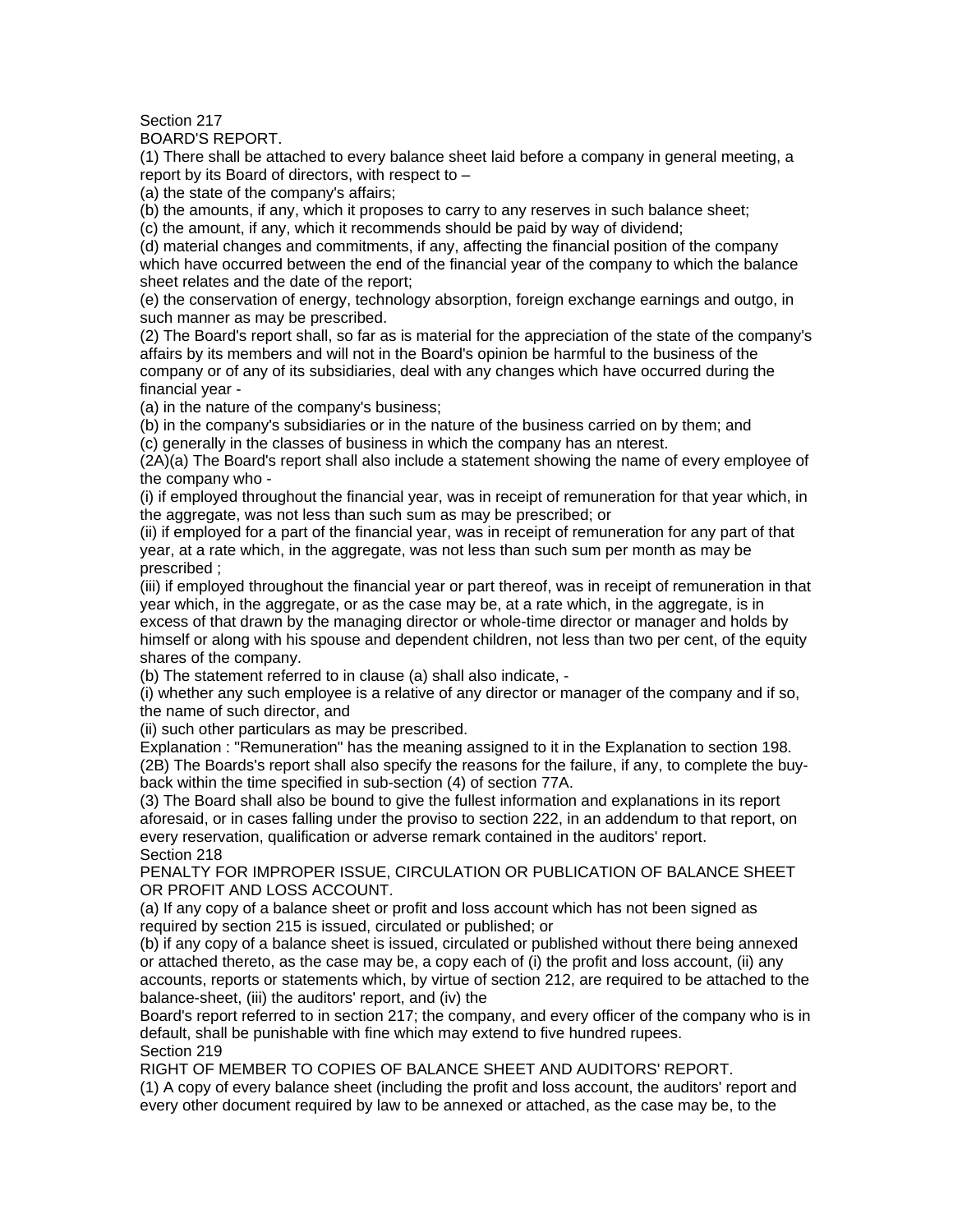balance sheet) which is to be laid before a company in general meeting shall, not less than twenty-one days before the date of the meeting, be sent to every member of the company, [ 440 to every trustee for the holders of any debentures issued by the company, whether such member or trustee is or is not entitled to have notices of general meetings of the company sent to him, and to all persons other than such members or trustees, being persons so entitled : Provided that -

(a) in the case of a company not having a share capital, this sub-section shall not require the sending of a copy of the documents aforesaid to a member, or holder of debentures, of the company who is not entitled to have notices of general meetings of the company sent to him; (b) this sub-section shall not require a copy of the documents aforesaid to be sent -

(i) to a member, or holder of debentures, of the company, who is not entitled to have notices of general meetings of the company sent to him and of whose address the company is unaware; (ii) to more than one of the joint holders of any shares or debentures none of whom is entitled to have such notices sent to him;

(iii) in the case of joint holders of any shares or debentures some of whom are and some of whom are not entitled to have such notices sent to them, to hose who are not so entitled;

(iv) in the case of a company whose shares are listed on a recognised stock exchange, if the copies of the documents aforesaid are made available for inspection at its registered officer during working hours for a period of twenty-one days before the date of the meeting and a statement containing the salient features of such documents in the prescribed form or copies of the documents aforesaid, as the company may deem fit, is sent to every member of the company and to every trustee for the holders of any debentures issued by the company not less than twenty-one days before the date of the meeting;

(c) if the copies of the documents aforesaid are sent less than twenty-one days before the date of the meeting, they shall, notwithstanding that fact, be deemed to have been duly sent if it is so agreed by all the members entitled to vote at the meeting.

(2) Any member or holder of debentures of a company and any person from whom the company has accepted a sum of money by way of deposit shall, on demand, be entitled to be furnished free of cost, with a copy of the last balance sheet of the company and of every document required by law to be annexed or attached thereto, including the profit and loss account and the auditors' report.

(3) If default is made in complying with sub-section (1), the company, and every officer of the company who is in default, shall be punishable with fine which may extend to five hundred rupees.

(4) If, when any person makes a demand for a copy of any document with which he is entitled to be furnished by virtue of sub-section (2), default is made in complying with the demand within seven days after the making thereof, the company, and every officer of the company who is in default, shall be punishable with fine which may extend to five hundred rupees, unless it is proved that that person had already made a demand for and been furnished with a copy of the document.The Company Law Board may also, by order, direct that the copy demanded shall forthwith be furnished to the person concerned.

(5) Sub-sections (1) to (4) shall not apply in relation to a balance sheet of a private company laid before it before the commencement of this Act; and in such a case the right of any person to have sent to him or to be furnished with a copy of the balance sheet, and the liability of the company in respect of a failure to satisfy that right, shall be the same as they would have been if this Act had not been passed.

Section 220

THREE COPIES OF BALANCE SHEET, ETC., TO BE FILED WITH REGISTRAR.

(1) After the balance sheet and the profit and loss account have been laid before a company at an annual general meeting as aforesaid, there shall be filed with the Registrar within thirty days from the date on which the balance sheet and the profit and loss account were so laid, or where the annual general meeting of a company for any year has not been held, there shall be filed with the Registrar within thirty days from the latest day on or before which that meeting should have been held in accordance with the provisions of this Act,

(a) three copies of the balance sheet and the profit and loss account, signed by the managing director, manager or secretary of the company, or if there be none of these, by a director of the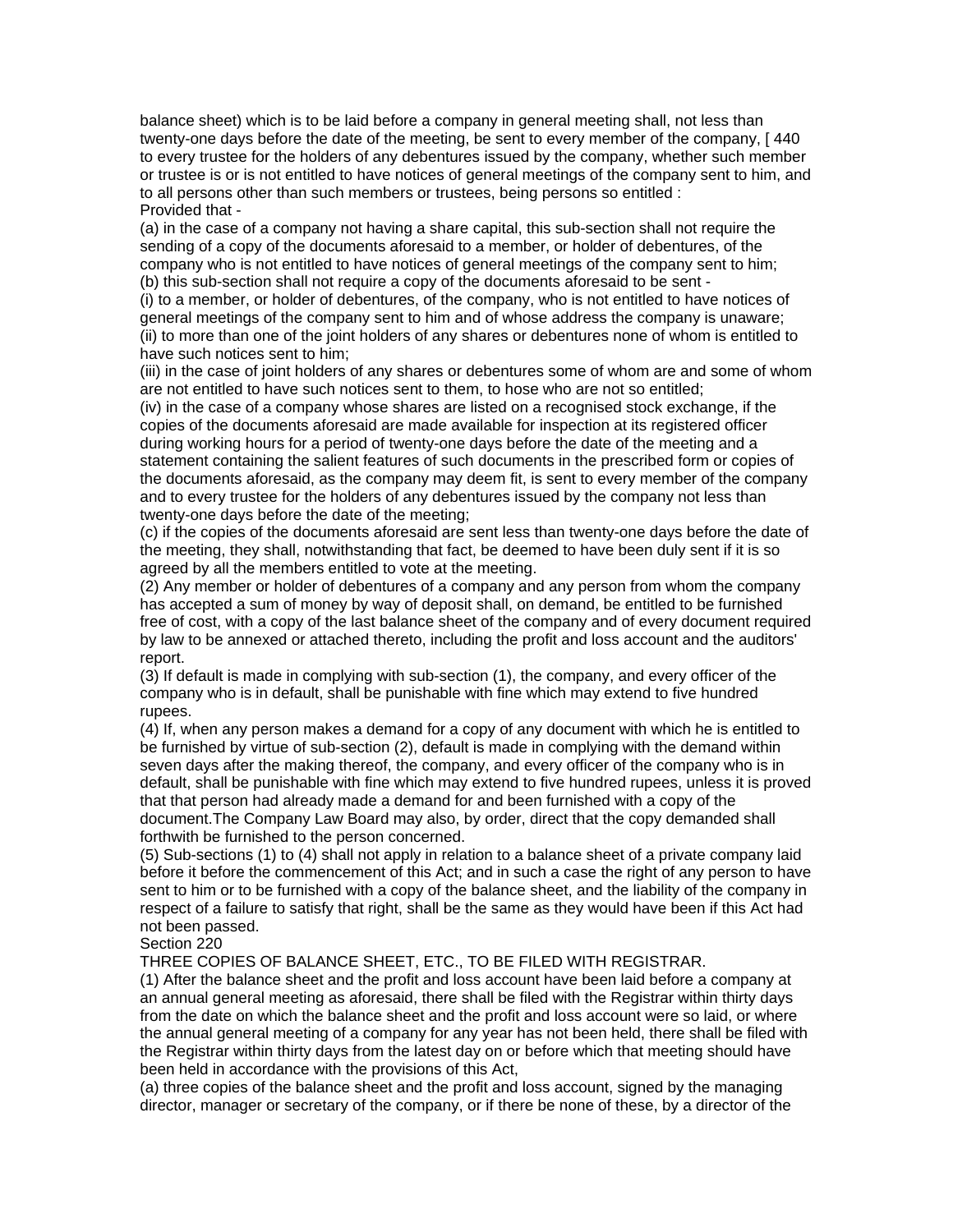company, together with three copies of all documents which are required by this Act to be annexed or attached to such balance sheet or profit and loss account :

Provided that in the case of a private company, copies of the balance sheet and copies of the profit and loss account shall be filed with the Registrar separately : Provided further that, - (i) in the case of a private company which is not a subsidiary of a public company, or

(ii) in the case of a private company of which the entire paid-up share capital is held by one or more bodies corporate incorporated outside India, or

(iii) in the case of a company which becomes a public company by virtue of section 43A, if the Central Government directs that it is not in the public interest that any person other than a member of the company shall be entitled to inspect, or obtain copies of, the profit and loss account of the company, no person other than a member of the company concerned shall be entitled to inspect, or obtain copies of, the profit and loss account of that company under section 610.

(2) If the annual general meeting of a company before which a balance sheet is laid as aforesaid does not adopt the balance sheet, or is adjourned without adopting the balance sheet , or, if the annual general meeting of a company for any year has not been held, a statement of that fact and of the reasons there for shall be annexed to the balance sheet and to the copies thereof required to be filed with the Registrar.

(3) If default is made in complying with the requirements of sub-sections (1) and (2), the company, and every officer of the company who is in default, shall be liable to the like punishment as is provided by section 162 for a default in complying with the provisions of section 159, 160 and 161.

Section 221

DUTY OF OFFICER TO MAKE DISCLOSURE OF PAYMENTS, ETC.

(1) Where any particulars or information is required to be given in the balance sheet or profit and loss account of a company or in any document required to be annexed or attached thereto, it shall be the duty of the concerned officer of the company to furnish without delay to the company, and also to the company's auditor whenever he so requires, those particulars or that information in as full a manner as possible.

(2) The particulars or information referred to in sub-section (1) may relate to payments made to any director, or other person by any other company, body corporate, firm or person.

(3) If any person knowingly makes default in performing the duty cast on him by the foregoing provisions of this section, he shall be punishable with imprisonment which may extend to six months, or with fine which may extend to five thousand rupees, or with both. Section 222

CONSTRUCTION OF REFERENCES TO DOCUMENTS ANNEXED TO ACCOUNTS. References in this Act to documents annexed or required to be annexed to a company's accounts or any of them shall not include the Board's report, the auditors' report or any document attached or required to be attached to those accounts :

Provided that any information which is required by this Act to be given in the accounts, and is allowed by it to be given in a statement annexed to the accounts, may be given in the Board's report instead of in the accounts; and if any such information is so given, the report shall be annexed to the accounts and this Act shall apply in relation thereto accordingly, except that the auditors shall report thereon only in so far as it gives the said information. Section 223

CERTAIN COMPANIES TO PUBLISH STATEMENT IN THE FORM IN TABLE F IN SCHEDULE I.

(1) Every company which is a limited banking company, an insurance company, or a deposit, provident or benefit society, shall, before it commences business and also on the first Monday in February and the first Monday in August in every year during which it carries on business, make a statement in the Form in Table F in Schedule I, or in a Form as near thereto as circumstances admit.

(2) A copy of the statement, together with a copy of the last audited balance sheet laid before the members of the company, shall be displayed and until the display of the next following statement, shall be kept displayed, in a conspicuous place in the registered office of the company, and in every branch office or place where the business of the company is carried on.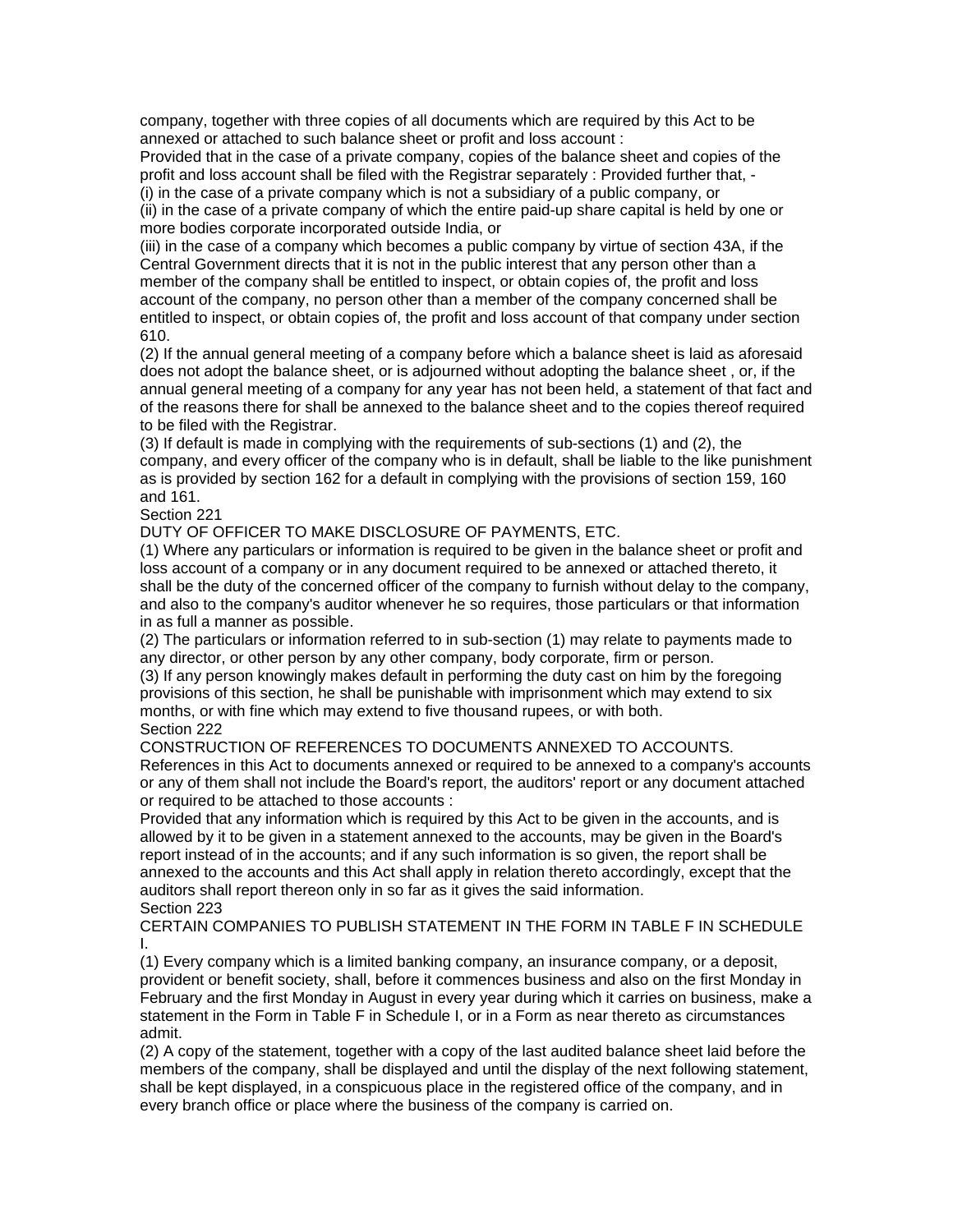(3) Every member, and every creditor, of the company shall be entitled, on payment of a sum of eight annas, to be furnished with a copy of the statement, within seven days of such payment. (4) If default is made in complying with any of the requirements of this section, the company, and every officer of the company who is in default, shall be punishable with fine which may extend to fifty rupees for every day during which the default continues.

(5) This section shall not apply to a life assurance company or provident insurance society to which the provisions of the Insurance Act, 1938 (4 of 1938), as to the annual statements to be made by such company or society, apply, with or without modifications, if the company or society complies with those provisions.

# Section 224

APPOINTMENT AND REMUNERATION OF AUDITORS.

(1) Every company shall, at each annual general meeting, appoint an auditor or auditors to hold office from the conclusion of that meeting until the conclusion of the next annual general meeting and shall, within seven days of the appointment, give intimation thereof to every auditor so appointed

Provided that before any appointment or re-appointment of auditor or auditors is made by any company at any annual general meeting, a written certificate shall be obtained by the company from the auditor or auditors proposed to be so appointed to the effect that the appointment or reappointment, if made, will be in accordance with the limits specified in sub-section (1B).

(1A) Every auditor appointed under sub-section (1) shall within thirty days of the receipt from the company of the intimation of his appointment, inform the Registrar in writing that he has accepted, or refused to accept, the appointment.

(1B) On and from the financial year next following the commencement of the Companies (Amendment) Act, 1974 (41 of 1974), no company or its Board of directors shall appoint or reappoint any person who is in full-time employment elsewhere or firm as its auditor if such person or firm is, at the date of such appointment or re-appointment, holding appointment as auditor of the specified number of companies or more than the specified number of companies : Provided that in the case of a firm of auditors, "specified number of companies" shall be construed as the number of companies specified for every partner of the firm who is not in fulltime employment elsewhere :

Provided further that where any partner of the firm is also a partner of any other firm or firms of auditors, the number of companies which may be taken into account, by all the firms together, in relation to such partner shall not exceed the specified number, in the aggregate : Provided also that where any partner of a firm of auditors is also holding office, in his individual capacity, as the auditor of one or more companies, the number of companies which may be taken into account in his case shall not exceed the specified number, in the aggregate.

(1C) For the purposes of enabling a company to comply with the provisions of sub-section (1B), a person or firm holding, immediately before the commencement of the Companies (Amendment) Act, 1974 (41 of 1974), appointment as the auditor of a number of companies exceeding the specified number, shall, within sixty days from such commencement, intimate his or its unwillingness to be re-appointed as the auditor from the financial year next following such commencement, to the company or companies of which he or it is not willing to be re-appointed as the auditor; and shall simultaneously intimate to the Registrar the names of the companies of which he or it is willing to be re-appointed as the auditor and forward a copy of the intimation to each of the companies referred to therein.

Explanation I : For the purposes of sub-sections (1B) and (1C), "specified number" means, - (a) in the case of a person or firm holding appointment as auditor of a number of companies each of which has a paid-up share capital of less than rupees twenty-five lakhs, twenty such companies;

(b) in any other case, twenty companies, out of which not more than ten shall be companies each of which has a paid-up share capital of rupees twenty-five lakhs or more.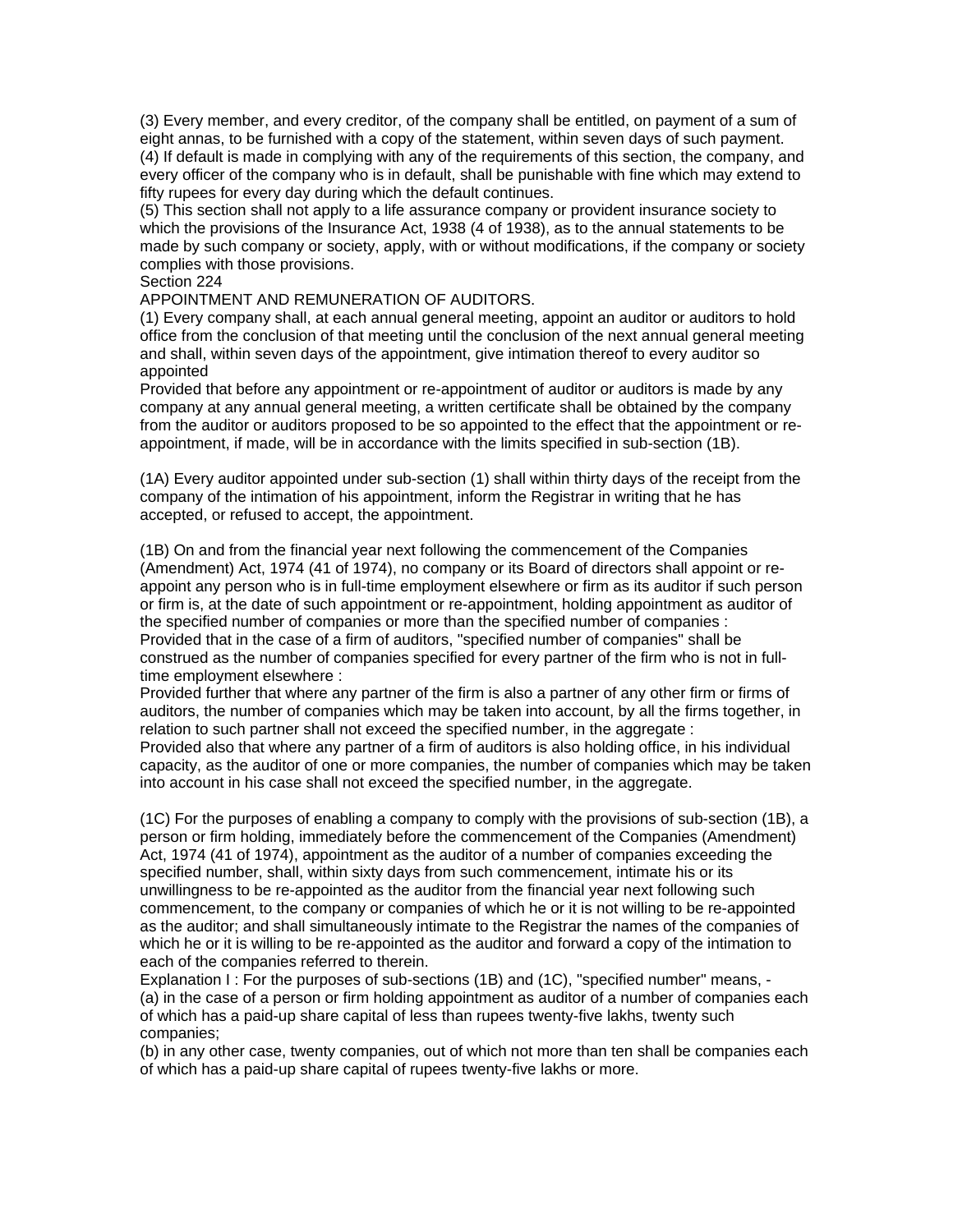Explanation II : In computing the specified number, the number of companies in respect of which or any part of which any person or firm has been appointed as an auditor, whether singly or in combination with any other person or firm, shall be taken into account.

(2) Subject to the provisions of sub-section (1B) and section 224A, at any annual general meeting , a retiring auditor, by whatsoever authority appointed, shall be re-appointed, unless -

(a) he is not qualified for re-appointment;

(b) he has given the company notice in writing of his unwillingness to be re-appointed;

(c) a resolution has been passed at that meeting appointing somebody instead of him or providing expressly that he shall not be re-appointed; or

(d) where notice has been given of an intended resolution to appoint some person or persons in the place of a retiring auditor, and by reason of the death, incapacity or disqualification of that person or of all those persons, as the case may be, the resolution cannot be proceeded with. (3) Where at an annual general meeting no auditors are appointed or re-appointed, the Central Government may appoint a person to fill the vacancy .

(4) The company shall, within seven days of the Central Government's power under sub-section (3), becoming exercisable, give notice of that fact to that Government; and, if a company fails to give such notice, the company,

and every officer of the company who is in default, shall be punishable with fine which may extend to five hundred rupees .

(5) The first auditor or auditors of a company shall be appointed by the Board of directors within one month of the date of registration of the company; and the auditor or auditors so appointed shall hold office until conclusion of the first annual general meeting : Provided that -

(a) the company may, at a general meeting, remove any such auditor or all or any of such auditors and appoint in his or their places any other person or persons who have been nominated for appointment by any member of the company and of whose nomination notice has been given to the members of the company not less than fourteen days before the date of the meeting; and (b) if the Board fails to exercise its powers under this sub-section, the company in general meeting may appoint the first auditor or auditors.

(6)(a) The Board may fill any casual vacancy in the office of an auditor; but while may such vacancy continues, the remaining auditor or auditors, if any, may act :

Provided that where such vacancy is caused by the resignation of an auditor, the vacancy shall only be filled by the company in general meeting.

(b) Any auditor appointed in a casual vacancy shall hold office until the conclusion of the next annual general meeting

(7) Except as provided in the proviso to sub-section (5), any auditor appointed under this section may be removed from office before the expiry of his term only by the company in general meeting, after obtaining the previous approval of the Central Government in that behalf.

(8) The remuneration of the auditors of a company -

(a) in the case of an auditor appointed by the Board or the Central Government, may be fixed by the Board or the Central Government, as the case may be; and

(b) subject to clause (a), shall be fixed by the company in general meeting or inuch manner as the company in general meeting may determine. For the purposes of this sub-section, any sums paid by the company in respect of the auditors' expenses shall be deemed to be included in the expression "remuneration".

Section 224A

AUDITOR NOT TO BE APPOINTED EXCEPT WITH THE APPROVAL OF THE COMPANY BY SPECIAL RESOLUTION IN CERTAIN CASES.

(1) In the case of a company in which not less than twenty-five per cent of the subscribed share capital is held, whether singly or in any combination, by -

(a) a public financial institution or a Government company or Central Government or any State Government, or

(b) any financial or other institution established by any Provincial or State Act in which a State Government holds not less than fifty-one per cent of the subscribed share capital, or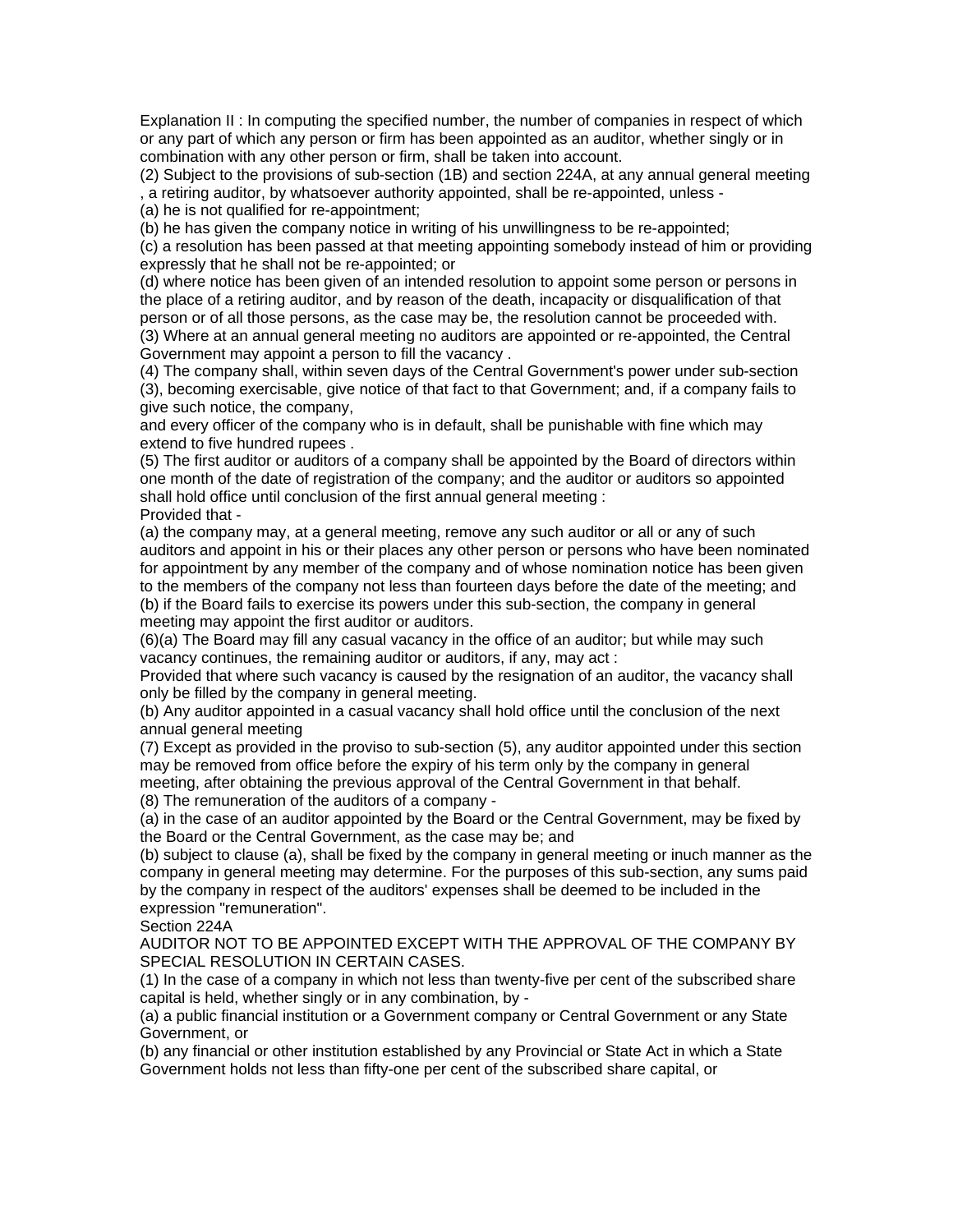(c) a nationalised bank or an insurance company carrying on general insurance business, the appointment or re-appointment at each annual general meeting of an auditor or auditors shall be made by a special resolution.

(2) Where any company referred to in sub-section (1) omits or fails to pass at its annual general meeting any special resolution appointing an auditor or auditors, it shall be deemed that no auditor or auditors had been appointed by the company at its annual general meeting, and thereupon the provisions of sub-section (3) of section 224 shall become applicable in relation to such company.

Explanation : For the purposes of this section, -

(a) "general insurance business" has the meaning assigned to it in the General Insurance (Emergency Provisions) Act, 1971 (17 of 1971);

(b) "nationalised bank" means a corresponding new bank as defined in the Banking Companies (Acquisition and Transfer of Undertakings) Act, 1970 (5 of 1970) or in the Banking Companies (Acquisition and Transfer of Undertakings)

Act, 1980 (40 of 1980)

Section 225

PROVISIONS AS TO RESOLUTIONS FOR APPOINTING OR REMOVING AUDITORS. (1) Special notice shall be required for a resolution at an annual general meeting appointing as auditor a person other than a retiring auditor, or providing expressly that a retiring auditor shall not be re-appointed.

(2) On receipt of notice of such a resolution, the company shall forthwith send a copy thereof to the retiring auditor.

(3) Where notice is given of such a resolution and the retiring auditor makes with respect thereto representations in writing to the company (not exceeding a reasonable length) and requests their notification to members of the company, the company shall, unless the representations are received by it too late for it to do so, -

(a) in any notice of the resolution given to members of the company, state the fact of the representations having been made; and

(b) send a copy of the representations to every member of the company to whom notice of the meeting

is sent, whether before or after the receipt of the representations by the company; and if a copy of the representations is not sent as aforesaid because they were received too late or because of the company's default the auditor may (without prejudice to his right to be heard orally) require that the representations shall be read out at the meeting :

Provided that copies of the representations need not be sent out and the representations need not be read out at the meeting if, on the application either of the company or of any other person who claims to be aggrieved, the Company Law Board is satisfied that the rights conferred by this sub-section are being abused to secure needless publicity for defamatory matter; and the Company Law Board may order the company's costs on such an application to be paid in whole or in part by the auditor, notwithstanding that he is not a party to the application.

(4) Sub-sections (2) and (3) shall apply to a resolution to remove the first auditors or any of them under sub-section (5) of section 224 or to the removal of any auditor or auditors under subsection (7) of that section, as they apply in relation to a resolution that a retiring auditor shall not be re-appointed.

Section 226

QUALIFICATIONS AND DISQUALIFICATIONS OF AUDITORS.

(1) A person shall not be qualified for appointment as auditor of a company unless he is a chartered accountant within the meaning of the Chartered Accountants Act, 1949 (38 of 1949): Provided that a firm whereof all the partners practising in India are qualified for appointment as aforesaid may be appointed by its firm name to be auditor of a company, in which case any partner so practising may act in the name of the firm.

(2)(a) Notwithstanding anything contained in sub-section (1), but subject to the provisions of any rules made under class (b), the holder of a certificate granted under a law in force in the whole or any portion of a Part B State immediately before the commencement of the Part B States (Laws) Act, 1951 (3 of 1951) or of the Jammu and Kashmir (Extension of Laws) Act, 1956 (62 of 1956), as the case may be entitling him to act as an auditor of companies in the territories which,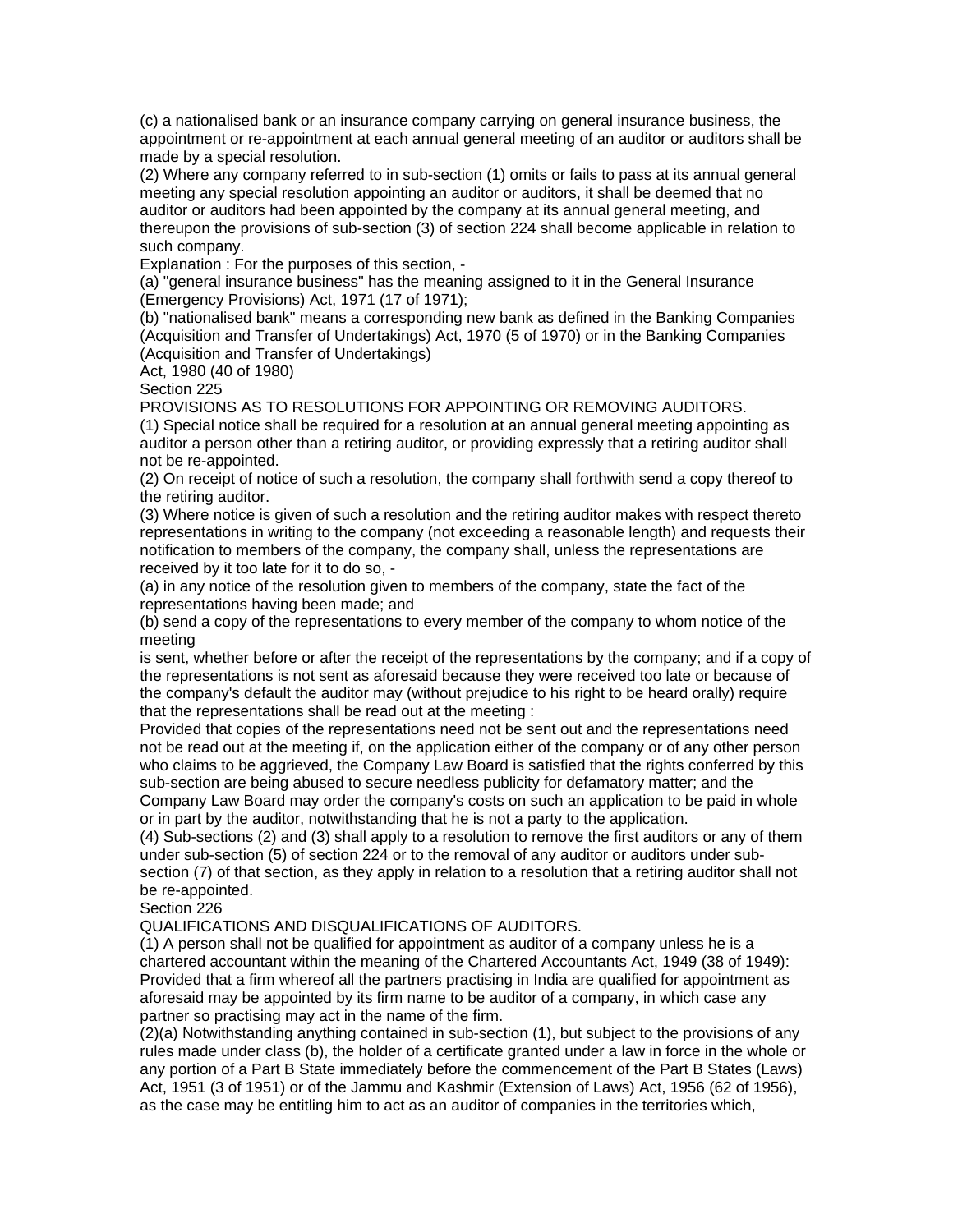immediately before the 1st November, 1956, were comprised 475 ] in that State or any portion thereof, shall be entitled to be appointed to act as an auditor of companies registered anywhere in India .

(b) The Central Government may, by notification in the Official Gazette, make rules providing for the grant, renewal, suspension or cancellation of auditors' certificates to persons in the territories which ,immediately before the 1st November, 1956, were comprised in Part B States for the purpose of clause (a), and prescribing conditions and restrictions for such grant, renewal, suspension or cancellation.

(3) None of the following persons shall be qualified for appointment as auditor of a company - (a) a body corporate;

(b) an officer or employee of the company;

(c) a person who is a partner, or who is in the employment, of an officer or employee of the company;

(d) a person who is indebted to the company for an amount exceeding one thousand rupees, or who has given any guarantee or provided any security in connection with the indebtedness of any third person to the company for an amount exceeding one thousand rupees;

Provided that any shares held by such person as nominee or trustee for any third person and in which the holder has no beneficial interest shall be excluded in computing the percentage of shares held by him for the purpose of this clause.

Explanation : References in this sub-section to an officer or employee shall be construed as not including references to an auditor.

(4) A person shall also not be qualified for appointment as auditor of a company if he is, by virtue of sub-section (3), disqualified for appointment as auditor of any other body corporate which is that company's subsidiary or holding company or a subsidiary of that company's holding company, or would be so disqualified if the body corporate were a company.

(5) If an auditor becomes subject, after his appointment, to any of the disqualifications specified in sub-sections (3) and (4), he shall be deemed to have vacated his office as such.

# Section 227

#### POWERS AND DUTIES OF AUDITORS.

(1) Every auditor of a company shall have a right of access at all times to the books and accounts and vouchers of the company, whether kept at the head office of the company or elsewhere, and shall be entitled to require from the officers of the company such information and explanations as the auditor may think necessary for the performance of his duties as auditor.

(1A) Without prejudice to the provisions of sub-section (1), the auditor shall inquire-

(a) whether loans and advances made by the company on the basis of security have been properly secured and whether the terms on which they have been made are not prejudicial to the interests of the company or its members;

(b) whether transactions of the company which are represented merely by book entries are not prejudicial to the interests of the company;

(c) where the company is not an investment company within the meaning of section 372 or a banking company, whether so much of the assets of the company as consist of shares, debentures and other securities have been sold at a price less than that at which they were purchased by the company;

(d) whether loans and advances made by the company have been shown as deposits;

(e) whether personal expenses have been charged to revenue account;

(f) where it is stated in the books and papers of the company that any shares have been allotted for cash, whether cash has actually been received in respect of such allotment, and if no cash has actually been so received, whether the position as stated in the account books and the balance sheet is correct, regular and not misleading.

(2) The auditor shall make a report to the members of the company on the accounts examined by him, and on every balance sheet and profit and loss account and on every other document declared by this Act to be part of or annexed to the balance sheet or profit and loss account,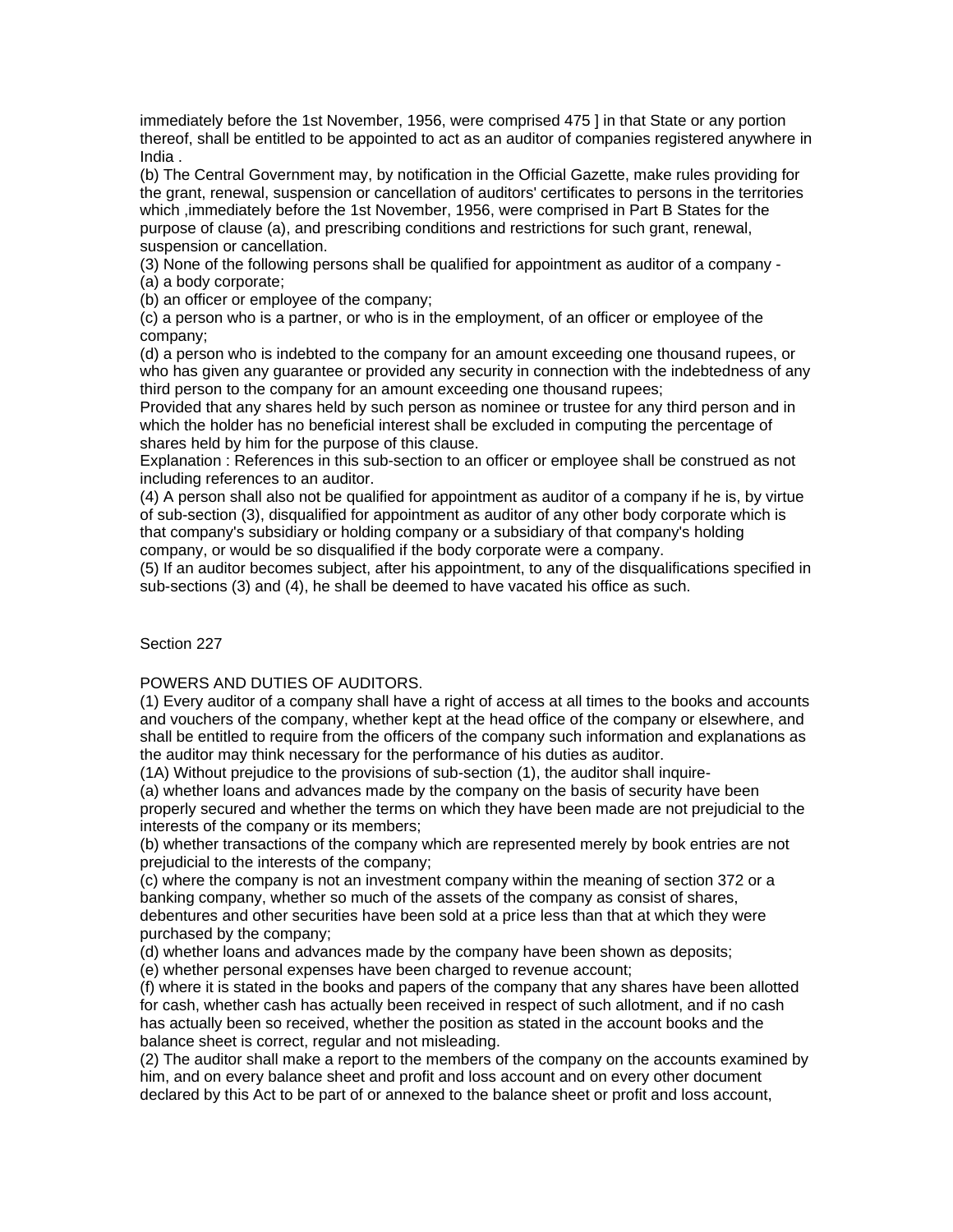which are laid before the company in general meeting during his tenure of office, and the report shall state whether, in his opinion and to the best of his information and according to the explanations given to him, the said accounts give the information required by this Act in the manner so required and give a true and fair view -

(i) in the case of the balance sheet, of the state of the company's affairs as at the end of its financial year; and

(ii) in the case of the profit and loss account, of the profit or loss for its financial year.

(3) The auditors' report shall also state -

(a) whether he has obtained all the information and explanations which to the best of his knowledge and belief were necessary for the purposes of his audit;

(b) whether, in his opinion, proper books of account as required by law have been kept by the company so far as appears from his examination of those books, and proper returns adequate for the purposes of his audit have been received from branches not visited by him; (bb) whether the report on the accounts of any branch office audited under section 228 by a person other than the company's auditor has been forwarded to him as required by clause (c) of sub-section (3) of that section and how he has dealt with the same in preparing the auditor's report;

(c) whether the company's balance sheet and profit and loss account dealt with by the report are in agreement with the books of account and returns; (d) whether, in his opinion, the profit and loss account and balance sheet complied with the accounting standards referred to in sub-section (3C) of section 211.

(4) Where any of the matters referred to in clauses (i) and (ii) of sub-section (2) or in clauses (a), (b), (c) and (d) of sub-section (3) is answered in the negative or with a qualification, the auditor's report shall state the reason for the answer. (4A) The Central Government may, by general or special order, 481 direct that, in the case of such class or description of companies as may be specified in the order, the auditor's report shall also include a statement on such matters as may be specified therein :

Provided that before making any such order the Central Government may consult the Institute of Chartered Accountants of India constituted under the Chartered Accountants Act, 1949 (38 of 1949), in regard to the class or description of companies and other ancillary matters proposed to be specified therein unless the Government decides that such consultation is not necessary or expedient in the circumstances of the case.

(5) The accounts of a company shall not be deemed as not having been, and the auditor's report shall not state that those accounts have not been, properly drawn up on the ground merely that the company has not disclosed certain matters if -

(a) those matters are such as the company is not required to disclose by virtue of any provisions contained in this or any other Act, and

(b) those provisions are specified in the balance sheet and profit and loss account of the company.

Section 228

AUDIT OF ACCOUNTS OF BRANCH OFFICE OF COMPANY.

(1) Where a company has a branch office, the accounts of that office shall be audited by the company's auditor appointed under section 224 or by a person qualified for appointment as auditor of the company under section 226, or where the branch office is situate in a country outside India, either [ 484 by the company's auditor or a person qualified as aforesaid or by an accountant duly qualified to act as an auditor of the accounts of the branch office in accordance with the laws of that country.

(2) Where the accounts of any branch office are audited by a person other than the company's auditor , the company's auditor -

(a) shall be entitled to visit the branch office, if he deems it necessary to do so for the performance of his duties as auditor, and

(b) shall have a right of access at all times to the books and accounts and vouchers of the company maintained at the branch office :

Provided that in the case of a banking company having a branch office outside India, it shall be sufficient if the auditor is allowed access to such copies of, and extracts from, the books and accounts of the branch as have been transmitted to the principal office of the company in India.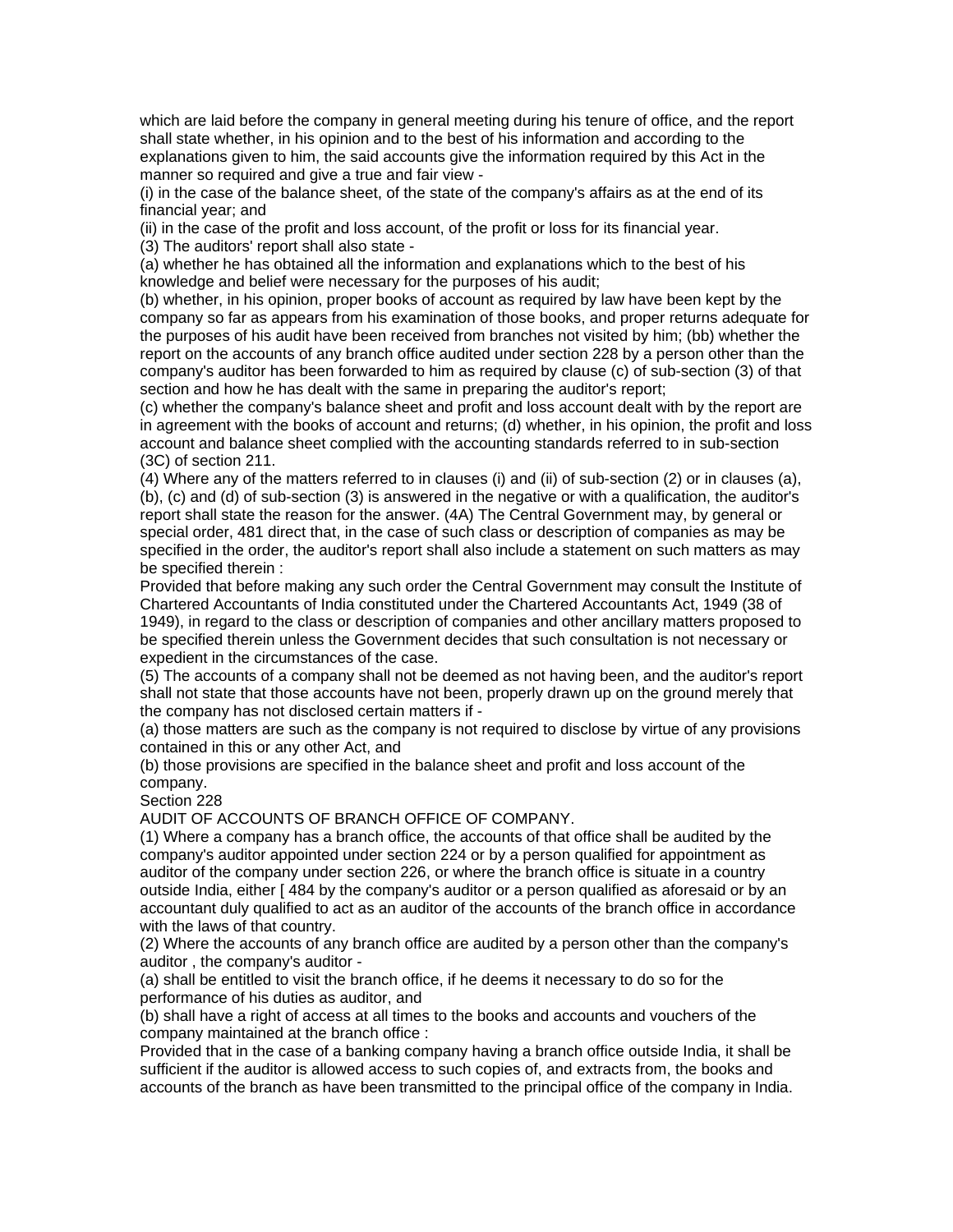(3)(a) Where a company in general meeting decides to have the accounts of a branch office audited otherwise than by the company's auditor, the company in that meeting shall for the audit of those accounts appoint a person qualified for appointment as auditor of the company under section 226, or where the branch office is situate in a country outside India, a person who is either qualified as aforesaid or an accountant duly qualified to act as an auditor of the accounts of the branch office in accordance with the laws of that country, or authorise the Board of directors to appoint such a person in consultation with the company's auditor;

(b) the person so appointed (hereafter in this section referred to as the branch auditor) shall have the same powers and duties in respect of audit of the accounts of the branch office as the company's auditor has in respect of the same;

(c) the branch auditor shall prepare a report on the accounts of the branch office examined by him and forward the same to the company's auditor who shall in preparing the auditor's report, deal with the same in such manner as he considers necessary;

(d) the branch auditor shall receive such remuneration and shall hold his appointment subject to such terms and conditions as may be fixed either by the company in general meeting or by the Board of directors if so authorised by the company in general meeting.

(4) Notwithstanding anything contained in the foregoing provisions of this section, the Central Government may make rules 488 providing for the exemption of any branch office from the provisions of this section to the extent specified in the rules and in making such rules the Central Government shall have regard to all or any of the following matters, namely :-

(a) the arrangement made by the company for the audit of accounts of the branch office by a person otherwise qualified for appointment as branch auditor even though such person may be an officer or employee of the company;

(b) the nature and quantum of activity carried on at the branch office during a period of three years immediately preceding the date on which the branch office is exempted from the provisions of this section;

(c) the availability at a reasonable cost of a branch auditor for the audit of accounts of the branch office;

(d) any other matter which in the opinion of the Central Government justifies the grant of exemption to the branch office from the provisions of this section.

# Section 229

SIGNATURE OF AUDIT REPORT, ETC.

Only the person appointed as auditor of the company, or where a firm is so appointed in pursuance of the proviso to sub-section (1) of section 226, only a partner in the firm practising in India, may sign the auditor's report, or sign or authenticate any other document of the company required by law to be signed or authenticated by the auditor.

Section 230

READING AND INSPECTION OF AUDITOR'S REPORT.

The auditor's report shall be read before the company in general meeting and shall be open to inspection by any member of the company.

Section 231

RIGHT OF AUDITOR TO ATTEND GENERAL MEETING.

All notices of, and other communications relating to, any general meting of a company which any member of the company is entitled to have sent to him shall also be forwarded to the auditor of the company; and the auditor shall be entitled to attend any general meeting and to be heard at any general meeting which he attends on any part of the business which concerns him as auditor. Section 232

PENALTY FOR NON-COMPLIANCE WITH SECTION 225 TO 231.

If default is made by a company in complying with any of the provisions contained in sections 225 to 231, the company, and every officer of the company who is in default, shall be punishable with fine which may extend to five hundred rupees.

Section 233

PENALTY FOR NON-COMPLIANCE BY AUDITOR WITH SECTIONS 227 AND 229.

If any auditor's report is made, or any document of the company is signed or authenticated, otherwise than in conformity with the requirements of section 227 and 229, the auditor concerned, and the person, if any, other than the auditor who signs the report or signs or authenticates the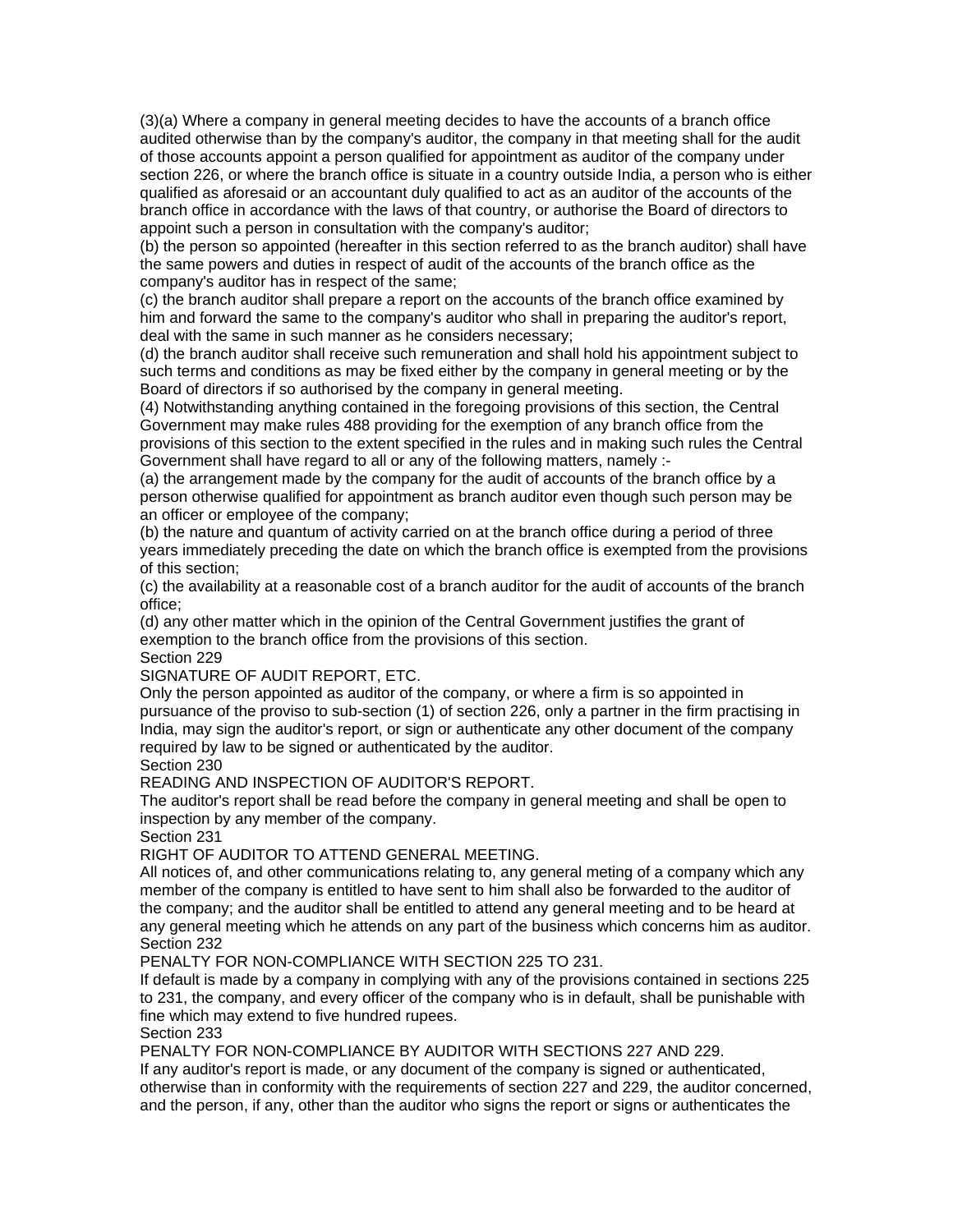document, shall, if the default is wilful, be punishable with fine which may extend to one thousand rupees.

Section 233A

POWER OF CENTRAL GOVERNMENT TO DIRECT SPECIAL AUDIT IN CERTAIN CASES. (1) Where the Central Government is of the opinion -

(a) that the affairs of any company are not being managed in accordance with sound business principles or prudent commercial practices; or

(b) that any company is being managed in a manner likely to cause serious injury or damage to the interests of the trade, industry or business to which it pertains; or

(c) that the financial position of any company is such as to endanger its solvency; the Central Government may at any time by order direct that a special audit of the company's accounts for such period or periods as may be specified in the order, shall be conducted and may by the same or a different order appoint either a chartered accountant as defined in clause (b) of sub-section (1) of section 2 of the Chartered Accountants Act, 1949 (38 of 1949) (whether or not such chartered accountant is a chartered accountant in practice within the meaning of the Act) or the

company's auditor himself to conduct such special audit.

(2) The chartered accountant or the company's auditor appointed under sub-section (1) to conduct a special audit as aforesaid is hereafter in this section referred to as the special auditor. (3) The special auditor shall have the same powers and duties in relation on the special audit as an auditor of a company has u

Section 233B

AUDIT OF COST ACCOUNTS IN CERTAIN CASES.

(1) Where in the opinion of the Central Government it is necessary so to do in relation to any company required under clause (d) of sub-section (1) of section 209 to include in its books of account the particulars referred to therein, the Central Government may, by order, direct that an audit of cost accounts of the company shall be conducted in such manner as may be specified in the order by an auditor who shall be a cost accountant within the meaning of the Cost and Works Accounts Act, 1959 (23 of 1950) :

Provided that if Central Government is of opinion that sufficient number of cost accountants within the meaning of the Cost and Works Accountants Act, 1959 (23 of 1959), are not available for conducting the audit of the cost accounts of companies generally, that Government may, by notification in the Official Gazette, direct that, for such period as may be specified in the said notification, such chartered accountant within the meaning of the Chartered Accountants Act, 1949 (38 of 1949), as possesses the prescribed qualifications, may also conduct the audit of the cost accounts of companies, and thereupon a chartered accountant possessing the prescribed qualifications may be appointed to audit the cost accounts of the company.

(2) The auditor under this section shall be appointed by the Board of directors of the company in accordance with the provisions of sub-section (1B) of section 224 and with the previous approval of the Central Government : Provided that before the appointment of any auditor is made by the Board, a written certificate shall be obtained by the Board from the auditor proposed to be so appointed to the effect that the appointment, if made, will be in accordance with the provisions of sub-section (1B) of section 224.

(3) An audit conducted by an auditor under this section shall be in addition to an audit conducted by an auditor appointed under section 224.

(4) An auditor shall have the same powers and duties in relation to an audit conducted by him under this section as an auditor of a company has under sub-section (1) of section 227 and such auditor shall make his report to the Central Government in such form 498 and within such time as may be prescribed and shall also at the same time forward a copy of the report to the company. (5)(a) A person referred to in sub-section (3) or sub-section

(4) of section 226 shall not be appointed or re-appointed for conducting the audit of the cost accounts of a company. (b) A person appointed, under section 224, as an auditor of a company, shall not be appointed or re-appointed for conducting the audit of the cost accounts of that company. (c) If a person, appointed for conducting the audit of cost accounts of a company, becomes subject, after his appointment, to any of the disqualifications specified in clause (a) or clause (b) of this sub-section, he shall, on and from the date on which he becomes so subject, cease to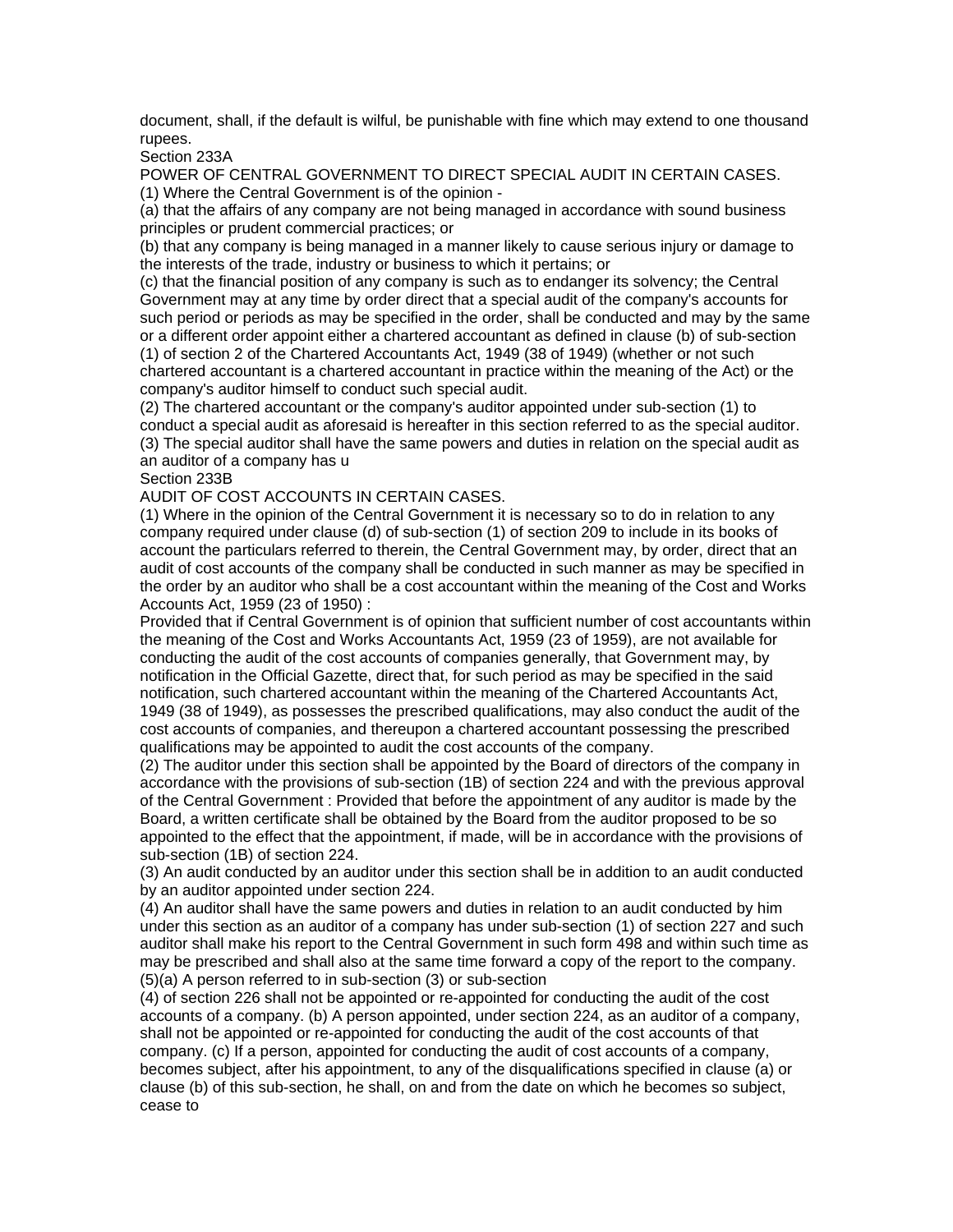conduct the audit of the cost accounts of the company.

(6) Upon receipt of an order under sub-section (1), it shall be the duty of the company to give all facilities and assistance to the person appointed for conducting the audit of the cost accounts of the company.

(7) The company shall, within thirty days from the date of receipt of a copy of the report referred to in sub-section (4), furnish the Central Government with full information and explanations on every reservation or qualification contained in such report.

(8) If, after considering the report referred to in sub-section (4) and the information and explanations furnished by the company under sub-section (7), the Central Government is of opinion that any further information or explanation is necessary, that Government may call for such further information and explanation and thereupon the company shall furnish the same within such time as may be specified by the Government.

(9) On receipt of the report referred to in sub-section (4) and the in formations and explanations furnished by the company under sub-section (7) and sub-section (8), the Central Government may take such action on the report, in accordance with the provisions of this Act or any other law for the time being in force, as it may consider necessary.

(10) The Central Government may direct the company whose cost accounts have been audited under this section to circulate to its members, along with the notice of the annual general meeting to be held for the first time after the submission of such report, the whole or such portion of the said report as it may specify in this behalf.

(11) If default is made in complying with the provisions of this section, the company shall be liable to be punished with fine which may extend to five thousand rupees, and every officer of the company who is in default, shall be liable to be punished with imprisonment for a term which may extend to three years, or with the fine which may extend to five thousand rupees, or with both. Section 234

POWER OF REGISTRAR TO CALL FOR INFORMATION OR EXPLANATION.

(1) Where, on perusing any document which a company is required to submit to him under this Act, the Registrar is of opinion that any information or explanation is necessary with respect to any matter to which such document purports to relate, he may, by a written order, call on the company submitting the document to furnish in writing such information or explanation, within such time as he may specify in the order.

(2) On receipt by the company of an order under sub-section (1), it shall be the duty of the company, and of all person who are officers of the company, to furnish such information or explanation to the best of their power.

(3) On receipt of a copy of an order under sub-section (1), it shall also be the duty of every person who has been an officer of the company to furnish such information or explanation to the best of his power. (3A) If no information or explanation is furnished within the time specified or if the information or explanation furnished is, in the opinion of the Registrar, inadequate, the Registrar may by another written order call on the company to produce before him for his inspection such books and papers as he considers necessary within such time as he may specify in the order; and it shall be the duty of the company, and of all persons who are officers of the company, to produce such books and papers.

(4) If the company, or any such person as is referred to in sub-section (2) or (3) refuses or neglects to furnish any such information or explanation [ 503 or if the company or any such person as is referred to in sub-section (3A) refuses or neglects to produce any such book and papers (a) the company and each such person shall be punishable with fine which may extend to five hundred rupees and in the case of a continuing offence, with an additional fine which may extend to fifty rupees for every day after the first during which offence continues; and (b) the Court trying the offence may, on the application of the Registrar and after notice to the company, make an order on the company for production before the Registrar of such books and papers as in the opinion of the Court, may reasonably be required by the Registrar for the purposes referred to in sub-section (1).

(5) On receipt of any writing containing the information or explanation referred to in sub-section (1), or of any book or paper produced whether in pursuance of an order of the Registrar under sub-section (3A) or of an order of the Court under sub-section (4), the Registrar may annex that writing, book or paper, or where that book or paper is required by the company, any copy or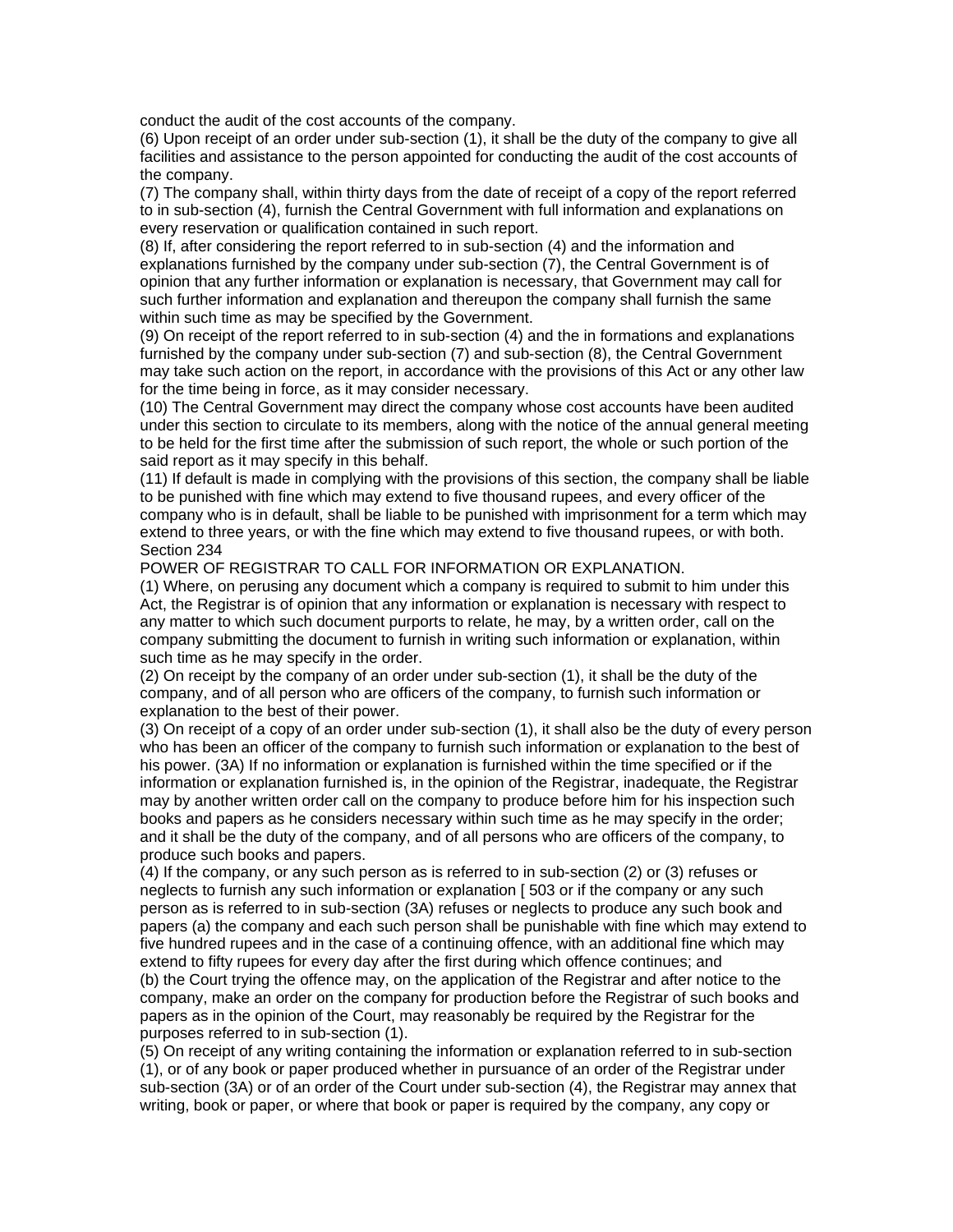extract thereof, to thedocument referred to in sub-section (1); and any writing or any book or paper or copy or extract thereof so annexed shall be subject to the like provisions as to inspection, the taking of extracts and the furnishing of copies, as that document is subject. (6) If such information or explanation is not furnished within the specified time or if after perusal of such information or explanation or of the books and papers produced whether in pursuance of an under of the Registrar under sub-section (3A) or of an order of the Court under sub-section (4), the Registrar is of opinion that the document referred to in sub-section (1), together with such information or explanation or such books and papers discloses an unsatisfactory state of affairs or does not disclose a full and fair statement of any matter to which the document purports to relate, in the Registrar shall report in writing the circumstances of the case of the Central Government.

(7) If it is represented to the Registrar on materials placed before him by any contributory or creditor or any other person interested that the business of a company is being carried on in fraud of its creditors or of persons dealing with the company or otherwise for a fraudulent or unlawful purpose, he may, after giving the company an opportunity of being heard, by a written order, call on the company to furnish in writing any information or explanation on matters specified in the order, within such time as he may specify therein; and the provisions of sub-sections (2), (3), (3A)

, (4) and (6) of this section shall apply to such order. If upon inquiry the Registrar is satisfied that any representation on which he took action under this sub-section was frivolous or vexatious, he shall disclose the identity of his informant to the company.

(8) The provisions of this section shall apply mutatis mutandis to documents which a liquidator, or a foreign company within the meaning of section 591, is required to file under this Act. Section 234A

SEIZURE OF DOCUMENTS BY REGISTRAR.

(1) Where, upon information in his possession or otherwise, the Registrar has reasonable ground to believe that books and papers of, or relating to, any company or other body corporate, managing director or manager of such company or other body corporate, may be destroyed, mutilated, altered, falsified or secreted, the Registrar may make an application to the Magistrate of the First Class or as the case may be, the Presidency Magistrate having jurisdiction for an order for the seizure of such books and papers.

(2) After considering the application and hearing the Registrar, if necessary, the Magistrate may, by order, authorise the Registrar -

(a) to enter, with such assistance as may be required the place or places where such books and papers are kept;

(b) to search that place of those places in the manner specified in the order; and

(c) to seize such books and papers as he considers necessary.

(3) The Registrar shall return the books and papers seized under this section as soon as may be, and in any case not later than the thirtieth day, after such seizure, to the company or the other body corporate or, as the case may be, to the managing agent or the secretaries and treasurers or the associate of such managing agent or secretaries and treasurers or the managing director or the manager or any other person, from whose custody or power they were seized and inform the provided that the Registrar may, before returning such books and papers as aforesaid, take copies of, or extracts from them or place identification marks on them or any part thereof or deal with the same in such other manner as he considers necessary.

(4) Save as otherwise provided in this section, every search or seizure made under this section shall be carried out in accordance with the provisions of the Code of Criminal Procedure, 1898 relating to searches or seizures made under that code.

Section 235

INVESTIGATION OF AFFAIRS OF A COMPANY.

(1) The Central Government may, where a report has been made by the Registrar under subsection (6) of section 234, or under sub-section (7) of that section, read with sub-section (6) thereof, appoint one or more competent persons as inspectors to investigate the affairs of any company and to report thereon in such manner as the Central Government may direct, - (2) Where -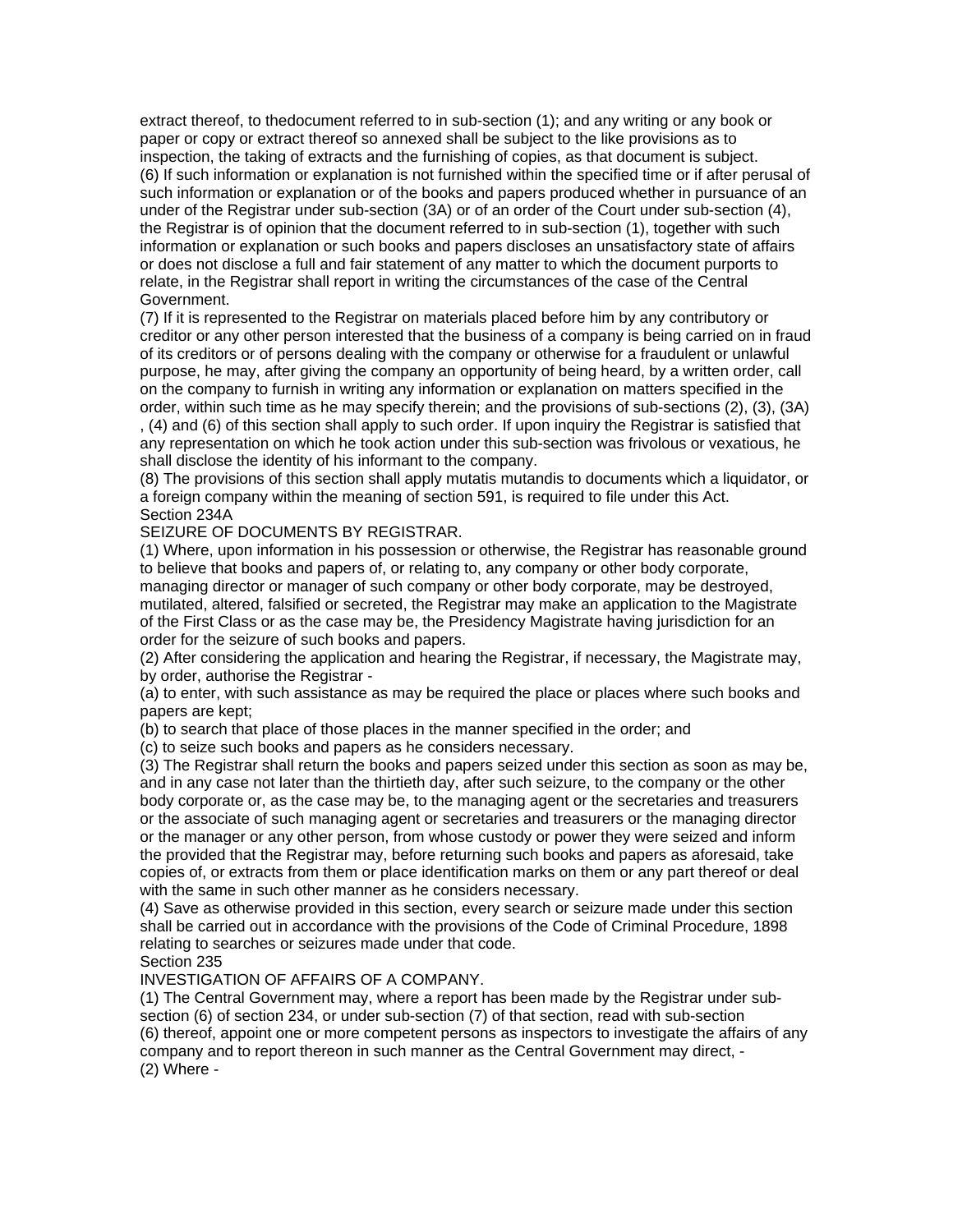(a) in the case of a company having a share capital, an application has been received from not less than two hundred members or from members holding not less than one-tenth of the total voting power therein; and

(b) in the case of a company not having a share capital, an application has been received from not less than one-fifth of the persons on the company's register of members, the Company Law Board may, after giving the parties an opportunity of being heard, by order, declare that the affairs of the company ought to be investigated by an inspector or inspectors, and on such a declaration being made, the Central Government shall appoint one or more competent persons as inspectors to investigate the affairs of the company and to report thereon in such manner as the Central Government may direct .

Section 236

APPLICATION BY MEMBERS TO BE SUPPORTED BY EVIDENCE AND POWER TO CALL FOR SECURITY.

An application by members of a company under [ 512 sub-section (2) of section 235 shall be supported by such evidence as the Company Law Board may require for the purpose of showing that the applicants have good reason for requiring the investigation; and the Central Government may, before appointing an inspector, require the applicants to give security, for such amount not exceeding one thousand rupees as it may think fit, for payment of the costs of the investigation. Section 237

INVESTIGATION OF COMPANY'S AFFAIRS IN OTHER CASES.

Without prejudice to its powers under section 235, the Central Government -

(a) shall appoint one or more competent persons as inspectors to investigate the affairs of a company and to report thereon in such manner as the Central Government may direct, if - (i) the company, by special resolution, or

(ii) the Court, by order, declares that the affairs of the company ought to be investigated by an inspector appointed by the Central Government; and

(b) may do so if, in the opinion of the Company Law Board there are circumstances suggesting - (i) that the business of the company is being conducted with indent to defraud its creditors,

members or any other persons, or otherwise for a fraudulent or unlawful purpose, or in a manner oppressive of any of its members, or that the company was formed for any fraudulent or unlawful purpose;

(ii) that persons concerned in the formation of the company or the management of its affairs have in connection therewith been guilty of fraud, misfeasance or other misconduct towards the company or towards any of its members; or

(iii) that the members of the company have not been given all the information with respect to its affairs which they might reasonably except, including information relating to the calculation of the commission payable to a managing or other director or the manager of the company. Section 238

FIRM, BODY CORPORATE OR ASSOCIATION NOT TO BE APPOINTED AS INSPECTOR. No firm, body corporate or other association shall be appointed as an inspector under section 235 or 237.

Section 239

POWER OF INSPECTORS TO CARRY INVESTIGATION INTO AFFAIRS OF RELATED COMPANIES ETC.

(1) If an inspector appointed under section 235 or 237 to investigate the affairs of a company thinks it necessary for the purposes of his investigation to investigate also the affairs of - (a) any other body corporate which is, or has at any relevant time been, the company's subsidiary or holding company, or a subsidiary of its holding company, or a holding company of its subsidiary;

[(b) any other body corporate which is, or has at any relevant time been, managed -

(i) by any person as managing director or as manager, who is, or was at the relevant time, either the managing director or the manager of the company; or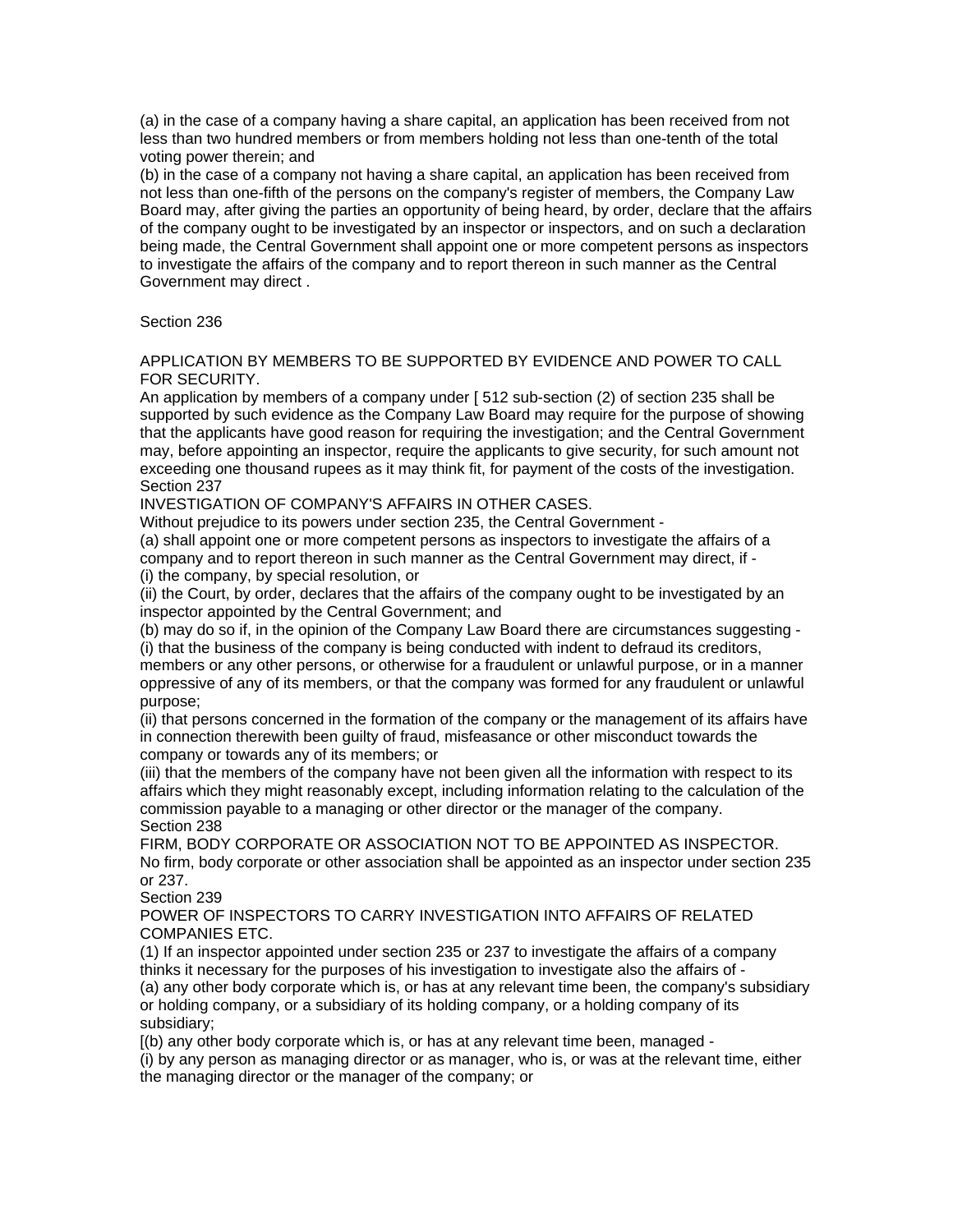(c) any other body corporate which is, or has at any relevant time been, managed by the company or whose Board of directors comprises of nominees of the company or is accustomed to act in accordance with the directions or instructions of -

(i) the company, or

(ii) any of the directors of the company, or

(iii) any company any of whose directorships is held by the employees or nominees of those having the control and management of the first-mentioned company; or

(d) any person who is or has at any relevant time been the company's managing director or manager the inspector shall, subject to the provisions of sub-section (2), have power so to do, and shall report on the affairs of the other body corporate or of the managing director, manager so far as he thinks the results of his investigation thereof are relevant to the investigation of the affairs of the first-mentioned company.

(2) In the case of any body corporate or person referred to in clause (b)(ii), (b)(iii), (c), or (d) of sub-section (1), the inspector shall not exercise his power of investigating into, and reporting on, its or his affairs without first having obtained the prior approval of the Central Government thereto :

Provided that before according approval under this sub-section, the Central Government shall give the body corporate or person a reasonable opportunity to show cause why such approval should not be accorded.

## Section 240

PRODUCTION OF DOCUMENTS AND EVIDENCE.

(1) It shall be the duty of all officers and other employees and agents of the company, and where the affairs of any other body corporate, are investigated by virtue of section 239, of all officers and other employees and agents of such body corporate,

(a) to preserve and to produce to an inspector or any person authorised by him in this behalf with the previous approval of the Central Government, all books and papers of, or relating to, the company or, as the case may be, of or relating to the other body corporate, which are in their or power; and

(b) otherwise to give to the inspector all assistance in connection with the investigation which they are reasonably able to give.

(1A) The inspector may, with the previous approval of the Central Government, require any body corporate other than a body corporate referred to in sub-section (1) to furnish such information to, or produce such books and papers before, him or any person authorised by him in this behalf with the previous approval of that Government as he may consider necessary if the furnishing of such information or the production of such books and papers is relevant or necessary for the purposes of his investigation.

(1B) The inspector may keep in his custody any books and papers produced under sub-section (1) or sub-section (1A) for fix months and thereafter shall return the same to the company, body corporate, firm or individual by whom or on whose behalf the books and papers are produced : Provided that the inspector may call for the books and papers if they are needed again : Provided further that if certified copies of the books and papers produced under sub-section (1A) are furnished to the inspector, he shall return those books and papers to the corporate

concerned.

(2) An inspector may examine on oath -

(a) any of the persons referred to in sub-section (1), and

(b) with the previous approval of the Central Government, any other person, in relation to the affairs of the company, other body corporate, and may administer the oath accordingly and for that purposes may require any of those persons to appear before him personally.

(3) If any person fails without reasonable cause or refuses -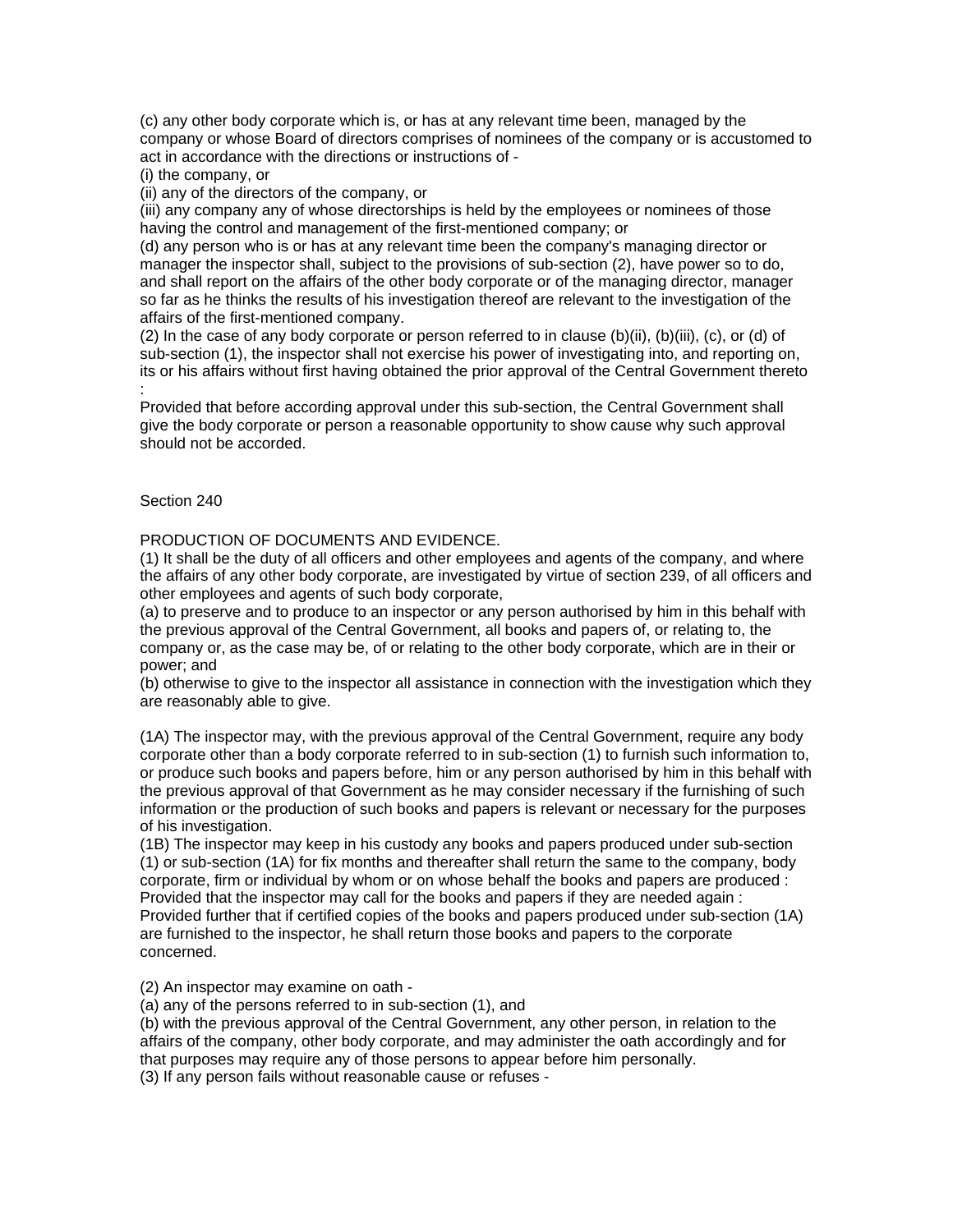(a) to produce to an inspector or any person authorised by him in this behalf with the previous approval of the Central Government any book or paper which it is his duty under sub-section (1) or sub-section (1A) to produce; or

(b) to furnish any information which it is his duty under sub-section (1A) to furnish; or (c) to appear before the inspector personally when required to do so under sub-section (2) or to answer any question which is put to him by the inspector in pursuance of that sub-section; or (d) to sign the notes of any examination referred to in sub-section (5), he shall be punishable with imprisonment for a term which may extend to six months, or with fine, which may extend to two thousand rupees, or with both, and also with a further fine which may extend to two hundred rupees for every day after the first during which the failure or refusal continues.

(4) [Omitted as a result of substitution of sub-section (2), (3), (3A) and (4) by the Companies (Amendment) Act, 1965, w.e.f. 15-10-1965.]

(5) Notes of any examination under sub-section (2) shall be taken down in writing and shall be read over to or by, and signed by, the person examined, and may there after be used in evidence against him.

(6) In this section -

(a) the expression "officers", in relation to any company or body corporate, includes any trustee for the debenture holders of such company or body corporate;

(b) the expression "agent", in relation to any company, body corporate or person, means, any one acting or purporting to act for or on behalf of such company body corporate or person, and includes the bankers and legal advertisers of, and persons employed as auditors by, such company, body corporate or person; and

(c) any reference to officers and other employees , agents or partners shall be construed as a reference to past as well as present officers and other employees, agents or partners, as the case may be.

Section 240A

SEIZURE OF DOCUMENTS BY INSPECTOR.

(1) Where in the course of investigation under section 235 or section 237 or section 239 or section 247, the inspector has reasonable ground to believe that the books and papers of, or relating to, any company or other body corporate or managing director or manager of such company or other body corporate, may be destroyed, mutilated, altered, falsified or secreted, the inspector may make an application to the Magistrate of the First Class or, as the case may be, the Presidency Magistrate, having jurisdiction for an order for the seizure of such books and papers.

(2) After considering the application and hearing the inspector, if necessary, the Magistrate may by order authorised the inspector -

(a) to enter, with such assistance, as may be required, the place or places where such books and papers are kept;

(b) to search that place or those places in the manner specified in the order; and

(c) to seize books and papers he considers necessary for the purposes of his investigation.

(3) The inspector shall keep in his custody the books and papers seized under this section for such period not later than the conclusion of the investigation as he considers necessary and thereafter shall return the same to the company or the other body corporate, or, as the case may be, to the managing director or the manager or any other person from whose custody or power they were seized and inform the of such return :

Provided that the inspector may, before returning suchbooks and papers as aforesaid, place identification marks on them or any part thereof.

(4) Save as otherwise provided in this section, every search or seizure made under this section shall be carried out in accordance with the provisions of the Code of Criminal Procedure, 1898 relating to searches or seizures made under that Code. Section 241

INSPECTOR'S REPORT.

(1) The inspectors may, and if so directed by the Central Government shall, make interim reports to that Government, and on the conclusion of the investigation, shall make a final report to the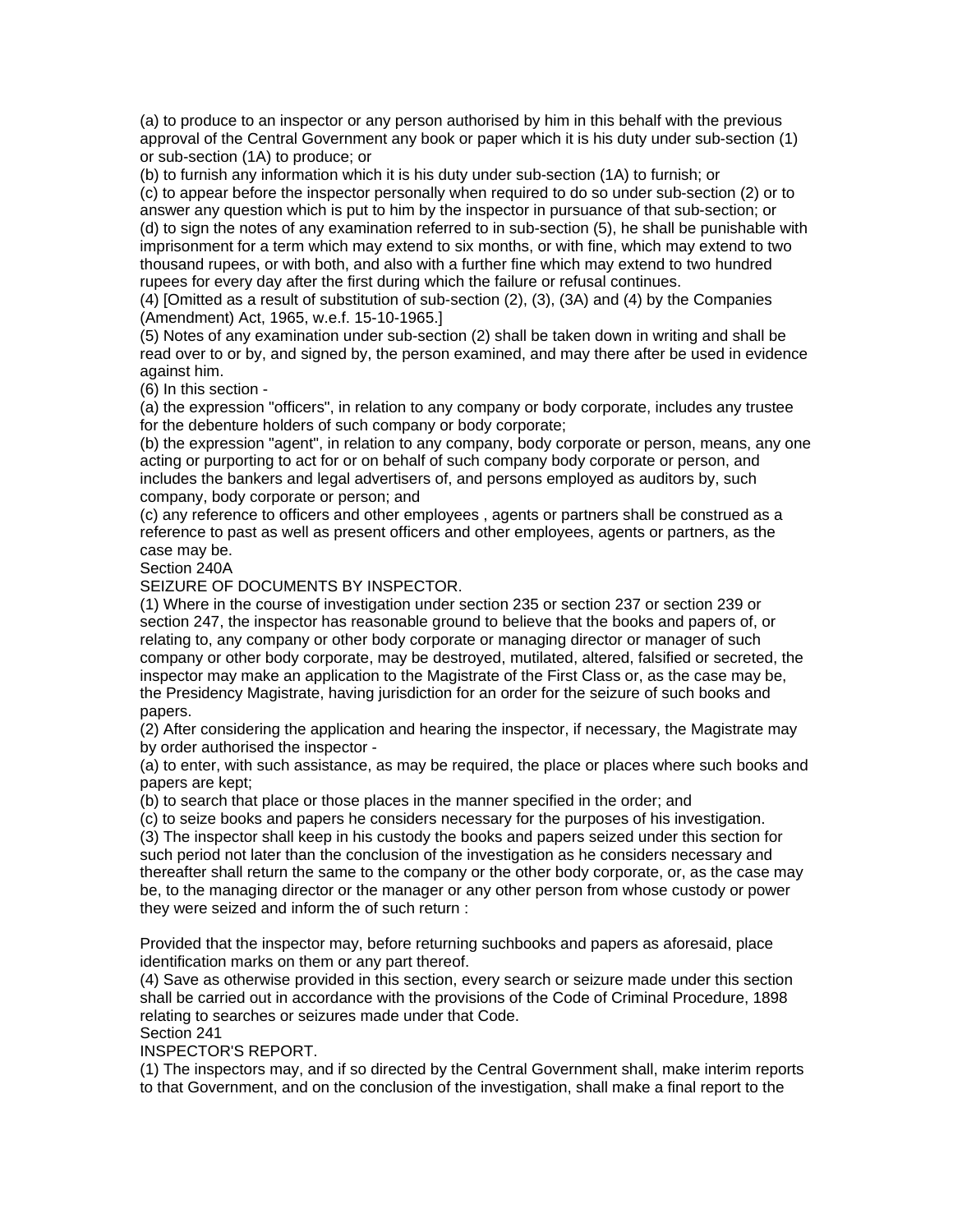Central Government. Any such report shall be written or printed, as the Central Government may direct.

(2) The Central Government -

(a) shall forward a copy of any report (other than an interim report) made by the inspectors to the company at its registered office, and also to any body corporate, dealt with in the report by virtue of section 239; associate dealt with in the report by virtue of section 239;

(b) may, if it thinks fit, furnish a copy thereof, on request and on payment of the prescribed fee, to any person -

(i) who is a member of the company or other body corporate dealt with in the report by virtue of section 239;

(ii) whose interests as a creditor of the company, other body corporate, aforesaid appear to the Central Government to be affected;

(c) shall, where the inspectors are appointed in pursuance of the provisions of sub-section (2) of section 235, furnish, at the request of the applicants for the investigation, a copy of the report to them;

(d) shall, where the inspectors are appointed under section 237 in pursuance of an order of the Court, furnish a copy of the report to the Court;

(dd) shall, where the inspectors are appointed in pursuance of the provisions of sub-section (2) of section 235, furnish a copy of the report to the Company Law Board; and

(e) may also cause the report to be published.

Section 242

PROSECUTION.

(1) If, from any report made under section 241, it appears to the Central Government that any person has, in relation to the company or in relation to any other body corporate, whose affairs have been investigated by virtue of section 239, been guilty of any offence for which he is criminally liable, the Central Government may, after taking such legal advice as it thinks fit, prosecute such person for the offence; and it shall be the duty of all officers and other employees and agents of the company, body corporate, as the case may be, (other than the accused in the proceedings), to give the Central Government all assistance in connection with the prosecution which they are reasonably able to give.

(2) Sub-section (6) of section 240 shall apply for the purposes of this section, as it applies for the purposes of that section.

Section 243

APPLICATION FOR WINDING UP OF COMPANY OR AN ORDER UNDER SECTION 397 OR 398.

If any such company or other body corporate, is liable to be wound up under this Act and it appears to the Central Government from any such report as aforesaid that it is expedient so to do by reason of any such circumstances as are referred to in sub-clause (i) or (ii) of clause (b) of section 237, the Central Government may, unless the company, body corporate, is already being wound up by the Court, cause to be presented to the Court by any person authorised by the Center Government in this behalf -

(a) a petition for the winding up of the company, body corporate, on the ground that it is just and equitable that it should be wound up;

(b) an application for an order under section 397 or 398; or

(c) both a petition and an application as aforesaid.

Section 244

PROCEEDINGS FOR RECOVERY OF DAMAGES OR PROPERTY.

(1) If from any such report as aforesaid, it appears to the Central Government that proceedings ought, in the public interest, to be brought by the company or any body corporate whose affairs have been investigated in pursuance of clause (a), (b) or (c) of section 239, -

(a) for the recovery of damages in respect of any fraud, misfeasance or other misconduct in connection with the promotion or formation, or the management of the affairs, of such company or body corporate; or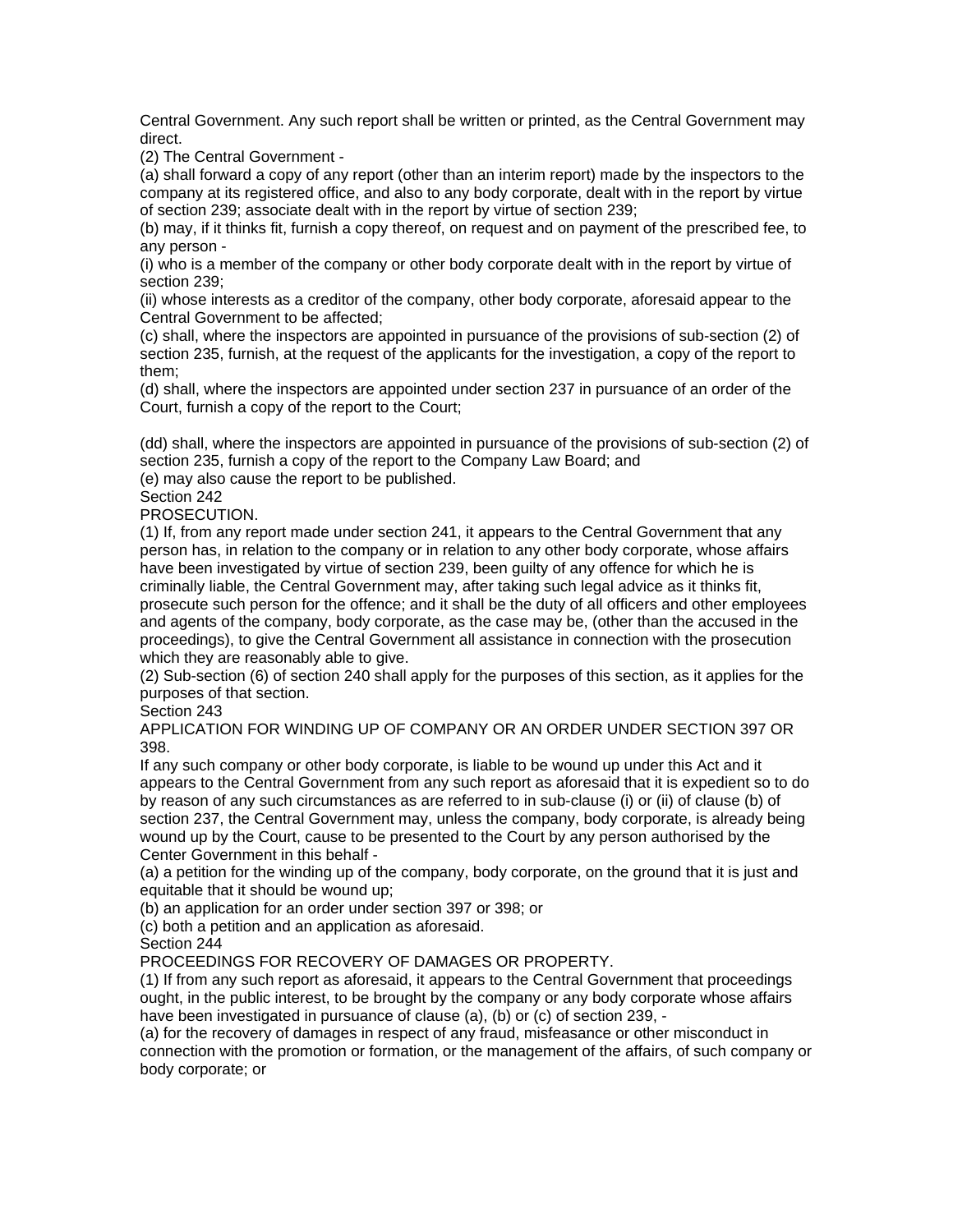(b) for the recovery of any property of such company, or body corporate, which has been misapplied or wrongfully retained; the Central Government may itself bring proceedings for that purpose in the name of such company or body corporate.

(2) The Central Government shall indemnify such company or body corporate against any costs or expenses incurred by it in, or in connection with, any proceedings brought by virtue of subsection (1).

Section 245

EXPENSES OF INVESTIGATION.

(1) The expenses of and incidental to an investigation by an inspector appointed by the Central Government under section 235 or 237 shall be defrayed in the first instance by the Central Government; but the following persons shall, to the extent mentioned below, be liable to reimburse the Central Government in respect of such expenses :-

(a) any person who is convicted on a prosecution instituted in pursuance of section 242, or who is ordered to pay damages or restore any property in proceedings brought by virtue of section 244, may, in the same proceedings, be ordered to pay the said expenses to such extent as may be specified by the Court convicting such person, or ordering him to pay such damages or restore such property, as the case may be;

(b) any company or body corporate in whose name proceedings are brought as aforesaid shall be liable, to the extent of the amount or values of any sums or property recovered by it as a result of the proceedings; and

(c) unless, as a result of the investigation, a prosecution is instituted in pursuance of section 242, -

(i) any company, body corporate, managing director or manager dealt with by the report of the inspector shall be liable to reimburse the Central Government in respect of the whole of the expenses, unless, and except in so far as, the Central Government otherwise directs; and (ii) the applicants for the investigation, where the inspector was appointed in pursuance of the provisions of the sub-section (2) of section 235, shall be liable to such extent, if any, as the Central Government may direct.

(2) Any amount for which a company or body corporate is liable by virtue of clause (b) of subsection (1) shall be a first charge on the sums or property mentioned in that clause.

(3) The amount of expenses in respect of which any company, body corporate, , managing director or manager is liable under sub-clause (i) of clause (c) o sub-section (1) to reimburse the Central Government shall be recoverable from the company, body corporate, managing director or manager, as an arrear of land revenue.

(4) For the purposes of this section, any costs or expenses incurred by the Central Government in or in connection with proceedings brought by virtue of section 244 (including expenses incurred by virtue of sub-section (2) thereof) shall be treated as expenses of the investigation giving rise to the proceedings.

(5)(a) Any liability to reimburse the Central Government imposed by clauses (a) and (b) of subsection (1) shall, subject to satisfaction of the right of the Central Government to reimbursement, be a liability also to indemnify all persons against liability under clause (c) of that sub-section. (b) Any such liability imposed by the said clause (a) shall, subject as aforesaid, be a liability also to indemnify all persons against liability under the said clause b).

(c) Any person liable under the said clause (a) or (b) or sub-clause (i) or (ii) of the said clause (c) shall be entitled to contribution from any other persons liable under the same clause or subclause, as the case may be, according to the amount of their respective liabilities there under. (6) In so far as the expenses to be defrayed by the Central Government under this section are not recovered there under, they shall be paid out of moneys provided by Parliament. Section 246

INSPECTORS' REPORT TO BE EVIDENCE.

A copy of any report of any inspector or inspectors appointed under section 235 or 237 authenticated in such manner, if any, as may be prescribed , shall be admissible in any legal proceeding as evidence of the opinion of the inspector or inspectors in relation to any matter contained in the report.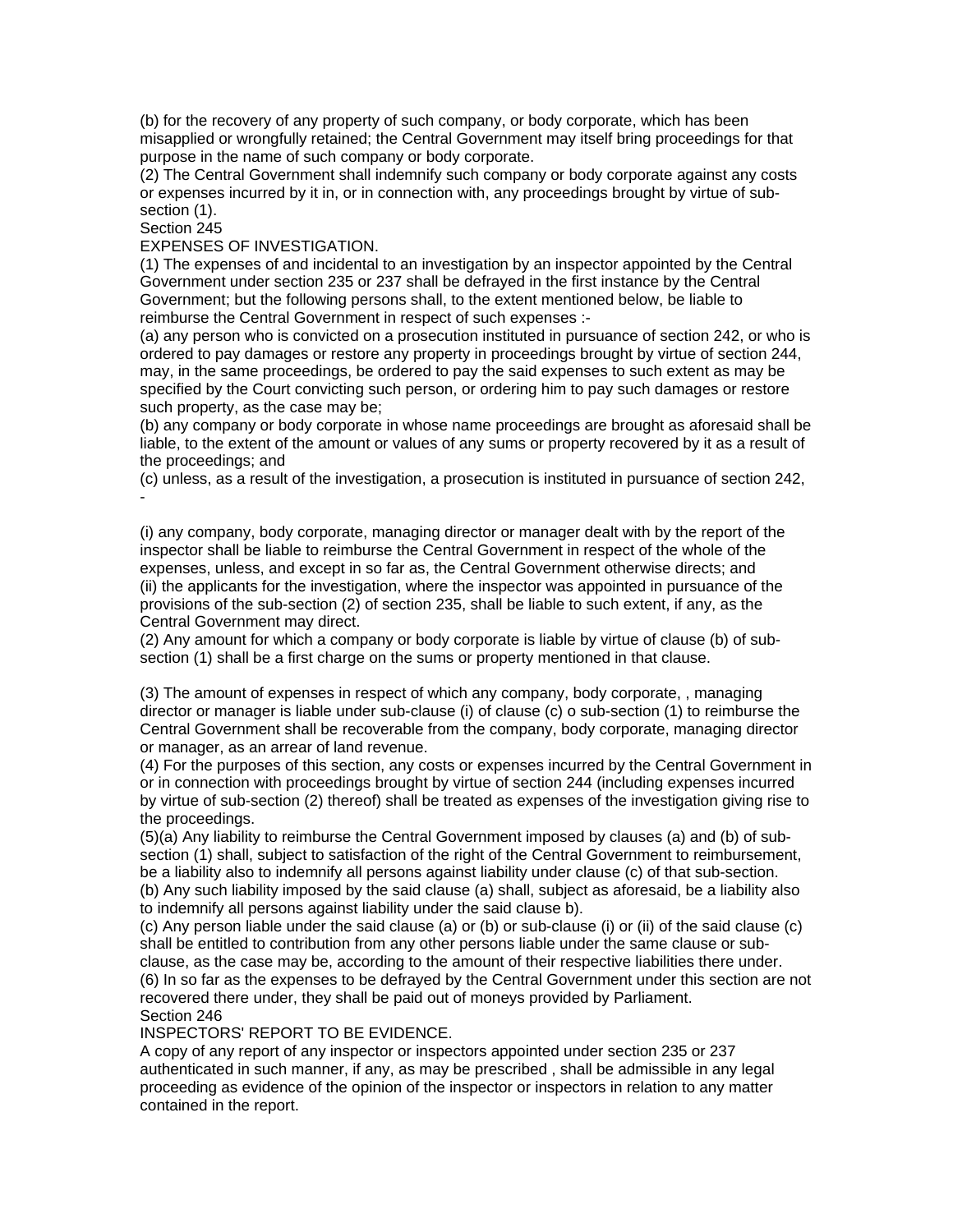Section 247

INVESTIGATION OF OWNERSHIP OF COMPANY.

(1) Where it appears to the Central Government that there is good reason so to do, it may appoint one or more inspectors to investigate and report on the membership of any company and other matters relating to the company, for the purpose of determining the true persons -

(a) who are or have been financially interested in the success or failure, whether real or apparent, of the company; or

(b) who are or have been able to control or materially to influence the policy of the company.

(1A) Without prejudice to its powers under this section, the Central Government shall appoint one or more inspectors under sub-section (1), if the Company Law Board, in course of any proceedings before it, declares by an order that the affairs of the company ought to be investigated as regards the membership of the company and other matters relating to the company, for the purpose of determining the true persons -

(a) who are or have been financially interested in the success or failure, whether real or apparent, of the company; or

(b) who are or have been able to control or materially to influence the policy of the company. (2) When appointing an inspector under sub-section (1), the Central Government may define the scope of his investigation, whether as respects the matters or the period to which it is to extend or otherwise, and in particular, may limit the investigation to matters connected with particular shares or debentures.

(3) Subject to the terms of an inspector's appointment, his powers shall extend to the investigation of any circumstances suggesting the existence of any arrangement or understanding which, though not legally binding, is or was observed or is likely to be observed in practice and which is relevant to the purposes of his investigation.

(4) Subject as aforesaid, the powers of the inspector shall also extend, where the company at any time had a managing agent or secretaries and treasurers, -

(a) in case such managing agent or secretaries and treasurers were a body corporate, to the investigation of the ownership of the shares of such body corporate, and of who the persons are or were who control or manage or controlled or managed its affairs;

(b) in case such managing agent or secretaries and treasurers were a firm, to the investigation of who the persons were who control or manage or controlled or managed its affairs as partners in the firm or otherwise and of the respective interests therein of the partners; and

(c) in all cases, to the investigation of who the persons were who were entitled to any share of, or any amount forming part of, the remuneration of such managing agent or secretaries and treasurers.

(5) For the purposes of any investigation under this section, sections 239, 240 and 241 shall apply with the necessary modifications of references to the affairs of the company or to those of any other body corporate or of any managing agent, secretaries and treasurers, or associate : Provided that the said sections shall apply in relation to all persons (including persons concerned only on behalf of others) who have been, or whom the inspector has reasonable cause to believe to be or to have been, -

(i) financially interested in the success or failure, or the apparent success or failure, of the company, or of any other body corporate, whose membership or constitution is investigated with that of the company; or

(ii) able to control or materially to influence the policy of such company, body corporate, as they apply in relation to officers and agents of the company, of the other body corporate, as the case may be :

Provided further that the Central Government shall not be bound to furnish the company or any other person with a copy of any report by an inspector appointed under this section or with a complete copy thereof, if it is of opinion that there is good reason for not divulging the contents of the report or of parts thereof; but in such a case, the Central Government shall cause to be kept by the Registrar a copy of any such report, or as the case may be, of the parts thereof, as respects which it is not of that opinion.

(6) The expenses of any investigation under this section shall be defrayed by the Central Government out of moneys provided by Parliament, unless the Central Government directs that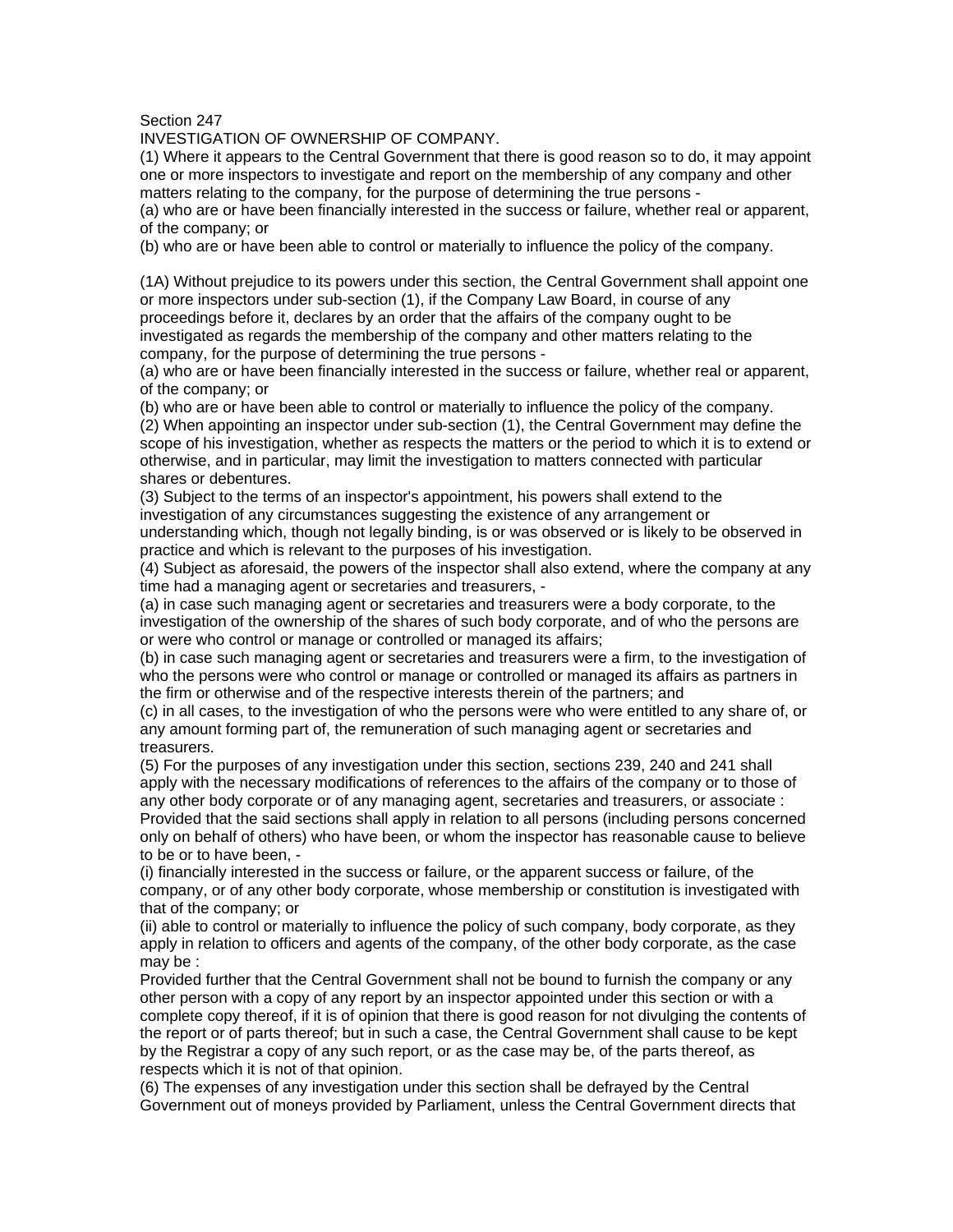the expenses or any part thereof should be paid by the persons on whose application the investigation was ordered.

Section 248

INFORMATION REGARDING PERSONS HAVING AN INTEREST IN COMPANY,

(1) Where it appears to the Central Government, or to the Company Law Board or any proceedings before it, that there is good reason to investigate the ownership of any shares in or debentures of a company or of a body corporate and that it is unnecessary to appoint an inspector for the purpose, the Central Government or the Company Law Board, as the case may be, may require any person whom it has reasonable cause to believe -

(a) to be, or to have been, interested in those shares or debentures; or

(b) to act, or to have acted, in relation to those shares or debentures, as the legal adviser or agent of someone interested therein; to give the Central Government or the Company Law Board, as the case may be, any information which he has, or can reasonably be expected to obtain, as to the present and past interests in those shares or debentures, and the names and addresses of the persons interested and of any persons who act or have acted on their behalf in relation to the shares or debentures.

(2) For the purposes of sub-section (1), a person shall be deemed to have an interest in a share or debenture -

(a) if he has any right to acquire or dispose of the share or debenture or any interest therein or to vote in respect thereof;

(b) if his consent is necessary for the exercise of any of the rights of other persons interested therein; or

(c) if other persons interested therein can be required, or are accustomed, to exercise their rights in accordance with his directions or instructions.

(3) Where it appears to the Central Government that there is good reason to investigate the ownership of any interest in a firm which [acts or] has acted as managing agent or as secretaries and treasurers of any company, and that it is unnecessary to appoint an inspector for the purpose, the Central Government may require any person whom it has reasonable cause to believe -

(a) to have, or to have had, any interest in the firm; or

(b) to act, or to have acted, in relation to any such interest, as the legal adviser or agent of someone interested therein; to give the Central Government any information which he has, or can reasonably be expected to obtain, as to the present and past intere Section 249

INVESTIGATION OF ASSOCIATESHIP WITH MANAGING AGENTS, ETC.

(1) Where any question arises as to whether any body corporate, firm, or individual was or was not, an associate of the managing agent or secretaries and treasurers of a company and it appears to the Central Government that there is good reason to investigate such question, it may either -

(a) appoint an inspector for the purpose of making the investigation; or

(b) if it considers it unnecessary to appoint an inspector as aforesaid, require any person whom it has reasonable cause to believe to be in a position to give relevant information in regard to the question, to furnish the Central Government with information on such matters as may be specified by it.

(2) The provisions of section 247 shall apply mutatis mutandis to cases falling under clause (a) of sub-section(1) and those of section 248 to cases falling under clause (b) of that sub-section. Section 250

IMPOSITION OF RESTRICTIONS UPON SHARES AND DEBENTURES AND PROHIBITION OF TRANSFER OF SHARES OR DEBENTURES IN CERTAIN CASES.

(1) Where it appears to the Company Law Board, whether or a reference made to it by the Central Government in connection with any investigation under section 247, 248 or 249 or on a complaint made by any person in this behalf, that there is good reason to find out the relevant facts about any shares (whether issued or to be issued) and the Company Law Board is of the opinion that such facts cannot be found out unless the restrictions specified in sub-section (2) are imposed, the Company Law Board may, by order direct that the shares shall be subject to the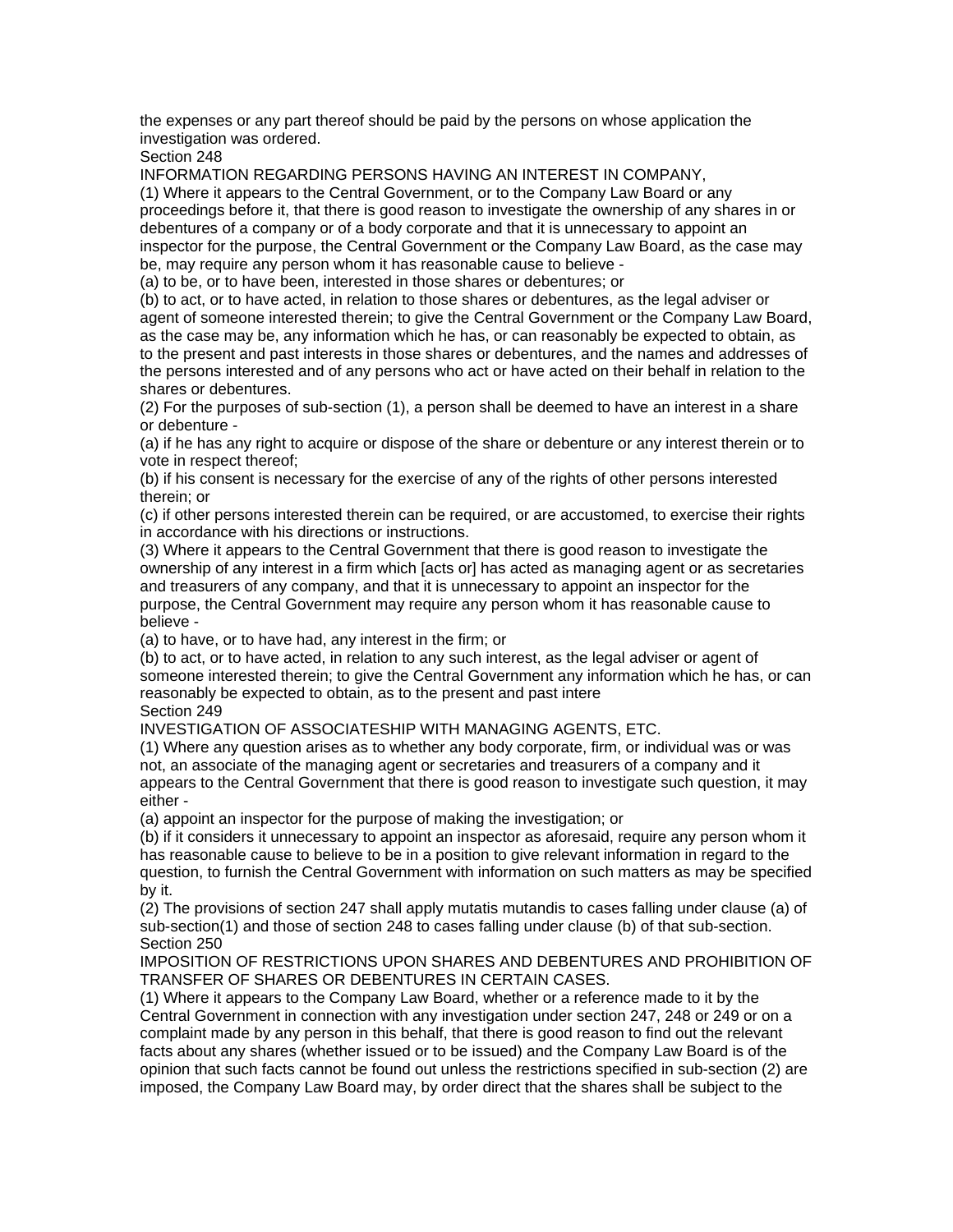restrictions imposed by sub-section (2) for such period not exceeding three years as may be specified in the order.

(2) So long as any shares are directed to be subject to the restrictions imposed by this subsection -

(a) any transfer of those shares shall be void;

(b) where those shares are to be issued, they shall not beissued; and any issue thereof or any transfer of the right to be issued therewith, shall be void;

(c) no voting right shall be exercisable in respect of those shares;

(d) no further shares shall be issued in right of those shares or in pursuance of any offer made to the holder thereof; and any issue of such shares, or any transfer of the right to be issued therewith, shall be void; and

(e) except in a liquidation, no payment shall be made of any sums due from the company on those shares, whether in respect of dividend, capital or otherwise.

(3) Where a transfer of shares in a company has taken place as a result thereof a change in the composition of the Board of directors of the company is likely to take place and the Company Law Board is of the opinion that any such change would be prejudicial to the public interests, it may ,by order, direct that -

(a) the voting rights in respect of those shares shall not be exercisable for such period not exceeding three years as may be specified in the order;

(b) no resolution passed or action taken to effect a change in the composition of the Board of directors before the date of the order shall have effect unless confirmed by the Company Law Board.

(4) Where the Company Law Board has reasonable ground to believe that a transfer of shares in a company is likely to take place whereby a change in the composition of the Board of directors of the company is likely to take place and the Company Law Board is of the opinion that any such change would be prejudicial to the public interest, the Company Law Board may, by order, direct that any transfer of shares in the company during such period not exceeding three years as may be specified in the order, shall be void.

(5) The Company Law Board may, by order at any time, vary or rescind any order made by it under sub-section (1) or sub-section (3) or sub-section (4).

(6) Any order made by the Company Law Board under sub-section (5) shall be served on the company within fourteen days of the making of the order.

(7) Any person who -

(a) exercises or purports to exercise any right to dispose of any shares or of any right to be issued with any such shares when to his knowledge he is not entitled to do so by reason of any of the said restrictions applicable to the case under sub-section (2); or

(b) votes in respect of any shares whether as holder or proxy, or appoints a proxy to vote in respect thereof, when to his knowledge he is not entitled to do so by reason of any of the said restrictions applicable to the case under sub-section (2) or by reason of any order made under sub-section (3); or

(c) transfers in any shares in contravention of any order made under sub-section (4); or

(d) being the holder of any shares in respect of which an order under sub-section (2) or subsection (3) has been made, fails to give notice of the fact of their being subject to any such order to any person whom he does not know to be aware of that fact but whom he knows to be otherwise entitled to vote in respect of those shares, whether as holder or as a proxy, shall be punishable with imprisonment for a term which may extend to six months, or with fine which may extend to five thousand rupees, or with both.

(9) Where shares in any company are issued in contravention of such of the restrictions as may be applicable to the case under sub-section (2), the company, and every officer of the company who is in default, shall be punishable with fine which may extend to five thousand rupees.

(10) A prosecution shall not be instituted under this section except by, or with the consent of, the Central Government.

(11) This section shall apply in relation to debentures as it applies in relation to shares. Section 250A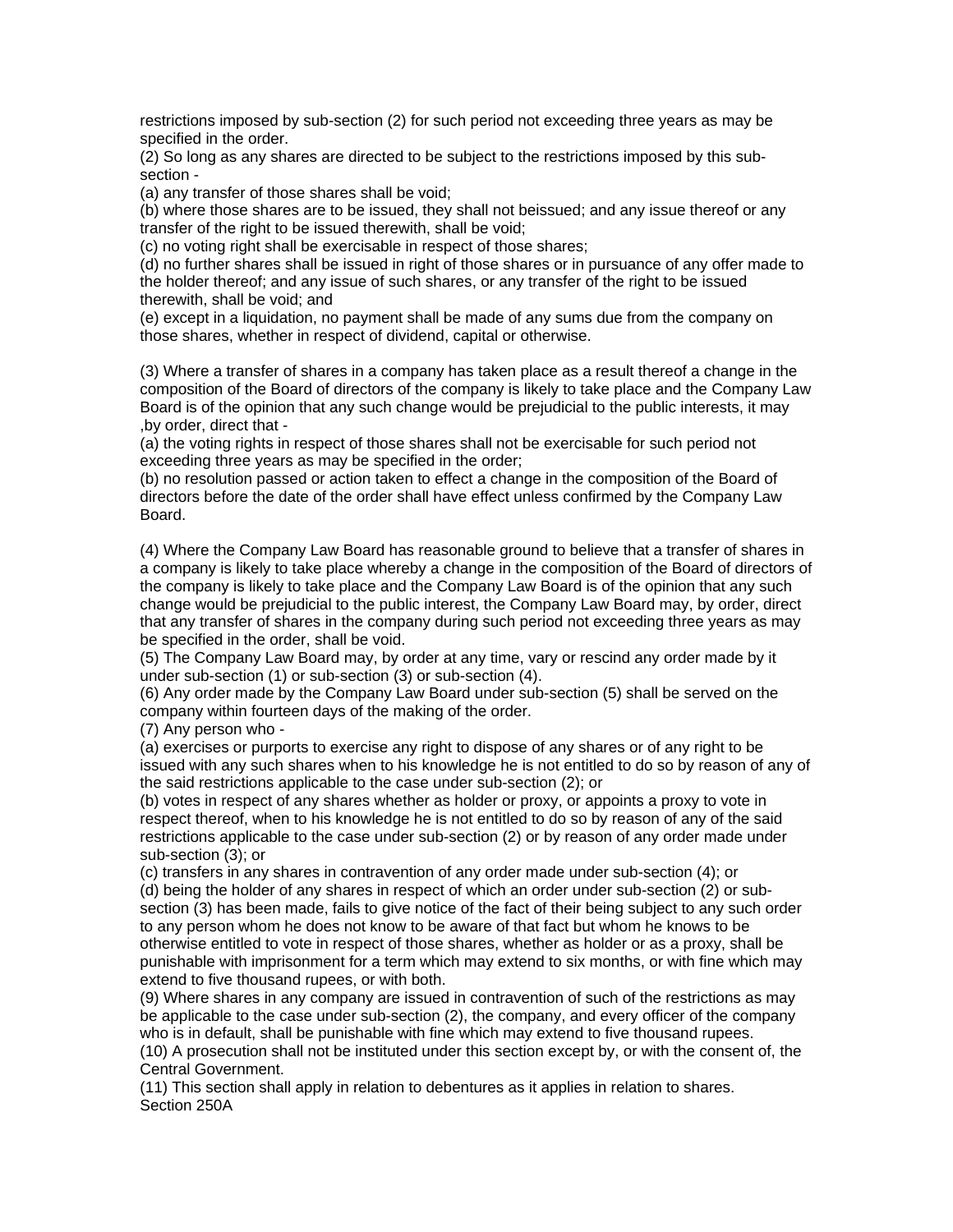VOLUNTARY WINDING UP OF COMPANY, ETC., NOT TO STOP INVESTIGATION PROCEEDINGS.

An investigation may be initiated under section 235, 237, 239, 247, 248 or 249 notwithstanding that -

(a) an application has been made for an order under section 397 or section 398; or

(b) the company has passed a special resolution for voluntary winding up, and no investigation so initiated shall be stopped or suspended by reason only of the facts that an application referred to in clause (a) has been made or a special resolution referred to in clause (b) has been passed.

Section 251

SAVING FOR LEGAL ADVISERS AND BANKERS.

Nothing in sections 234 to 250 shall require the disclosure to the Company Law Board or to the Central Government or to the Registrar or to an inspector appointed by the Central Government - (a) by a legal adviser, of any privileged communication made to him in that capacity, except as respects the name and address of his client; or

(b) by the bankers of any company, body corporate or other person, referred to in the sections aforesaid, as such bankers, of any information as to the affairs of any of their customers other than such company, body corporate or person.

Section 252

MINIMUM NUMBER OF DIRECTORS.

(1) Every public company (other than a public company which has become such by virtue of section 43(A) shall have at least three directors.

(2) Every other company shall have at least two directors.

(3) The directors of a company collectively are referred to in this Act as the "Board of directors" or "Board".

Section 253

ONLY INDIVIDUALS TO BE DIRECTORS.

No body corporate, association or firm shall be appointed director of a company, and only an individual shall be so appointed.

Section 254

SUBSCRIBERS OF MEMORANDUM DEEMED TO BE DIRECTORS.

In default of and subject to any regulations in the articles of a company, subscribers of the memorandum who are individuals, shall be deemed to be the directors of the company, until the directors are duly appointed in accordance with section 255. Section 255

APPOINTMENT OF DIRECTORS AND PROPORTION OF THOSE WHO ARE TO RETIRE BY ROTATION.

(1)Unless the articles provide for the retirement of all directors at every annual general meeting, not less than two-thirdsof the total number of directors of a public company, or of a private company which is a subsidiary of a

public company, shall -

(a) be persons whose period of office is liable to determination by retirement of directors by rotation; and

(b) save as otherwise expressly provided in this Act, be appointed by the company in general meeting.

(2) The remaining directors in the case of any such company, and the directors generally in the case of a private company which is not a subsidiary of a public company, shall, in default of and subject to any regulations in the articles of the company, also be appointed by the company in general meeting.

Section 256

ASCERTAINMENT OF DIRECTORS RETIRING BY ROTATION AND FILLING OF VACANCIES. (1) At the first annual general meeting of a public company, or a private company which is a subsidiary of a public company, held next after the date of the general meeting at which the first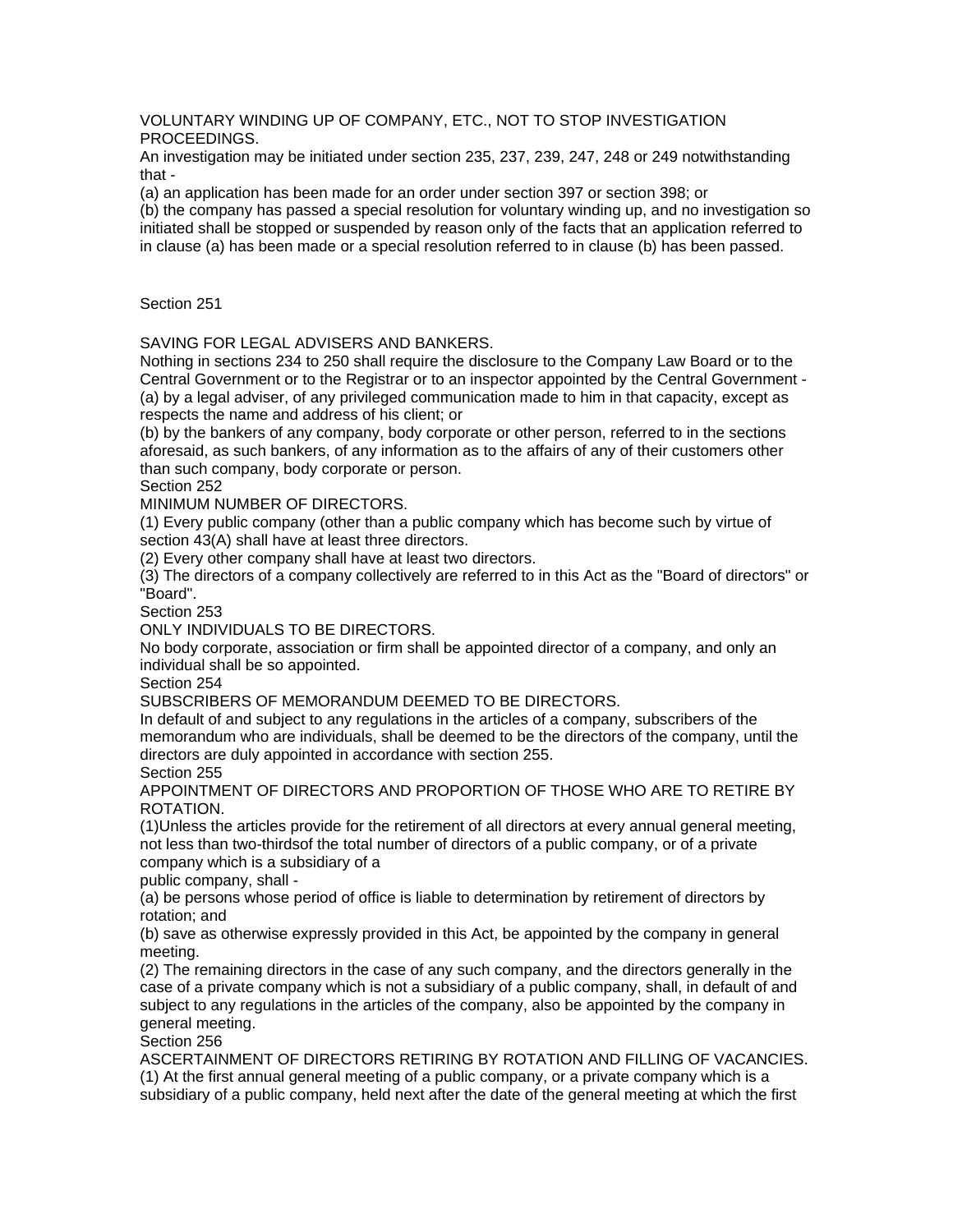directors are appointed in accordance with section 255 and at every subsequent annual general meeting, one-third of such of the directors for the time being as are liable to retire by rotation, or if their number is not three or a multiple of three, then, the number nearest to one-third, shall retire from office.

(2) The directors to retire by rotation at every annual general meting shall be those who have been longest in office since their last appointment, but as between persons who became directors on the same day, those who are to retire shall, in default of and subject to any agreement among themselves, be determined by lot.

(3) At the annual general meeting at which a director retires as aforesaid, the company may fill up the vacancy by appointing the retiring director or some other person thereto.

(4)(a) If the place of the retiring director is not so filled up and the meeting has not expressly resolved not to fill the vacancy, the meeting shall stand adjourned till the same day in the next week, at the same time and place, or if that day is a public holiday, till the next succeeding day which is not a public holiday, at the same time and place.

(b) If at the adjourned meeting also, the place of the retiring director is not filled up and that meeting also has not expressly resolved not to fill the vacancy, the retiring director shall be deemed to have been re-appointed at the

adjourned meeting, unless -

(i) at that meeting or at the previous meeting a resolution for the re-appointment of such director has been put to the meeting and lost;

(ii) the retiring director has, by a notice in writing addressed to the company or its Board of directors, expressed his unwillingness to be so re-appointed;

(iii) he is not qualified or is disqualified for appointment;

(iv) a resolution, whether special or ordinary, is required for his appointment or re-appointment in virtue of any provisions of this Act; or

(v) the proviso to sub-section (2) of section 263 is applicable to the case.

Explanation : In this section and in section 257, the expression "retiring director" means a director by rotation.

Section 257

RIGHT OF PERSONS OTHER THAN RETIRING DIRECTORS TO STAND FOR DIRECTORSHIP.

(1) A person who is not a retiring director shall, subject to the provisions of this Act, be eligible for appointment to the office of director at any general meeting, if he or some member intending to propose him has, not less than fourteen days before the meeting, left at the office of the company a notice in writing under his hand signifying his candidature for the office of director or the intention of such member to propose him as a candidate for that office, as the case may be, along with a deposit of five hundred rupees which shall be refunded to such person or, as the case may be, to such member, if the person succeeds in getting elected as a director. (1A) The company shall inform its members of the candidature of a person for the office of director or the intention of a member to propose such person as a candidate for that office, by serving individual notices on the members not less than seven days before the meeting :

Provided that it shall not be necessary for the company to serve individual notices upon the members as aforesaid if the company advertises such candidature or intention not less than seven days before the meeting in at least two newspapers circulating in the place where the registered office of the company is located, of which one is published in the English language and the other in the regional language of that place.

(2) Sub-section (1) shall not apply to a private company, unless it is a subsidiary of a public company.

Section 258

RIGHT OF COMPANY TO INCREASE OR REDUCE THE NUMBER OF DIRECTORS. Subject to the provisions of sections 252, 255 and 259, a company in general meeting may, by ordinary resolution, increase or reduce the number of its directors within the limits fixed in that behalf by its articles.

## Section 259

INCREASE IN NUMBER OF DIRECTORS TO REQUIRE GOVERNMENT SANCTION.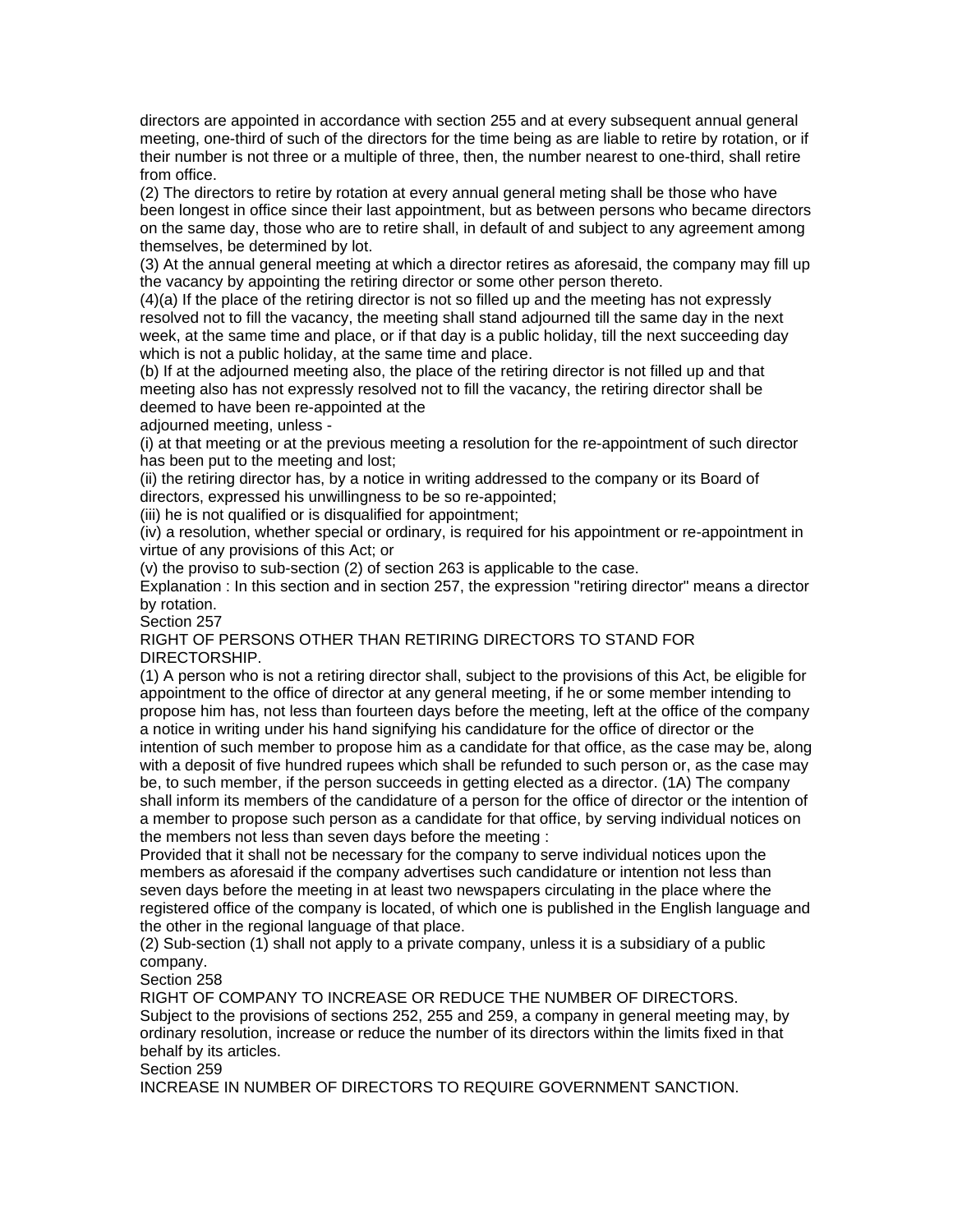In the case of a public company or a private company which is a subsidiary of a public company, any increase in the number of its directors, except -

(a) in the case of a company which was in existence on the 21st day of July, 1951, an increase which was within the permissible maximum under its articles as in force on that date, and

(b) in the case of a company which came or may come into existence after that date, an increase which is within the permissible maximum under its articles as first registered, shall not have any effect unless approved by the Central Government; and shall become void if, and in so far as, it is disapproved by that Government :

Provided that where such permissible maximum is twelve or less than twelve, no approval of the Central Government shall be required if the increase in the number of its directors does not make the total number of its directors more than twelve.

## Section 260

ADDITIONAL DIRECTORS.

Nothing in section 255, 258 or 259 shall affect any power conferred on the Board of directors by the articles to appoint additional directors :

Provided that such additional directors shall hold office only up to the date of the next annual general meeting of the company :

Provided further that the number of the directors and additional directors together shall not exceed the maximum strength fixed for the Board by the articles.

## Section 261

CERTAIN PERSONS NOT TO BE APPOINTED DIRECTORS, EXCEPT BY SPECIAL RESOLUTION.

[Redundant after abolition of the system of managing agents by Act 17 of 1969 with effect from 3- 4-1970]

Section 262

FILLING OF CASUAL VACANCIES AMONG DIRECTORS.

(1) In the case of a public company or a private company which is a subsidiary of a public company, if the office of any director appointed by the company in general meeting is vacated before his term of office will expire in the normal course, the resulting casual vacancy may, in default of and subject to any regulations in the articles of the company, be filled by the Board of directors at the meeting of the Board.

(2) Any person so appointed shall hold office only up to the date up to which the director in whose place he is appointed would have held office if it had not been vacated as aforesaid. Section 263

APPOINTMENT OF DIRECTORS TO BE VOTED ON INDIVIDUALLY.

(1) At a general meeting of a public company or of a private company which is a subsidiary of a public company, a motion shall not be made for the appointment of two or more persons as directors of the company by a single resolution, unless a resolution that it shall be so made has first been agreed to by the meeting without any vote being given against it.

(2) A resolution moved in contravention of sub-section (1) shall be void, whether or not objection was taken at the time to its being so moved :

Provided that where a resolution so moved is passed, no provision for the automatic reappointment of the director retiring by rotation in default of another appointment shall apply. (3) For the purposes of this section, a motion for approving a person's appointment, or for nominating a person for appointment, shall be treated; as a motion for his appointment. Section 263A

SECTIONS 177, 255, 256 AND 263 NOT TO APPLY IN RELATION TO COMPANIES NOT CARRYING BUSINESS FOR PROFIT, ETC.

Nothing contained in sections 177, 255, 256 and 263 shall affect any provision in the articles of a company for the election by ballot of all its directors at each annual general meeting if such company does not carry on business for profit or prohibits the payment of a dividend to its members.

## Section 264.

CONSENT OF CANDIDATE FOR DIRECTORSHIP TO BE FILED WITH THE COMPANY AND CONSENT TO ACT AS DIRECTOR TO BE FILED WITH THE REGISTRAR.-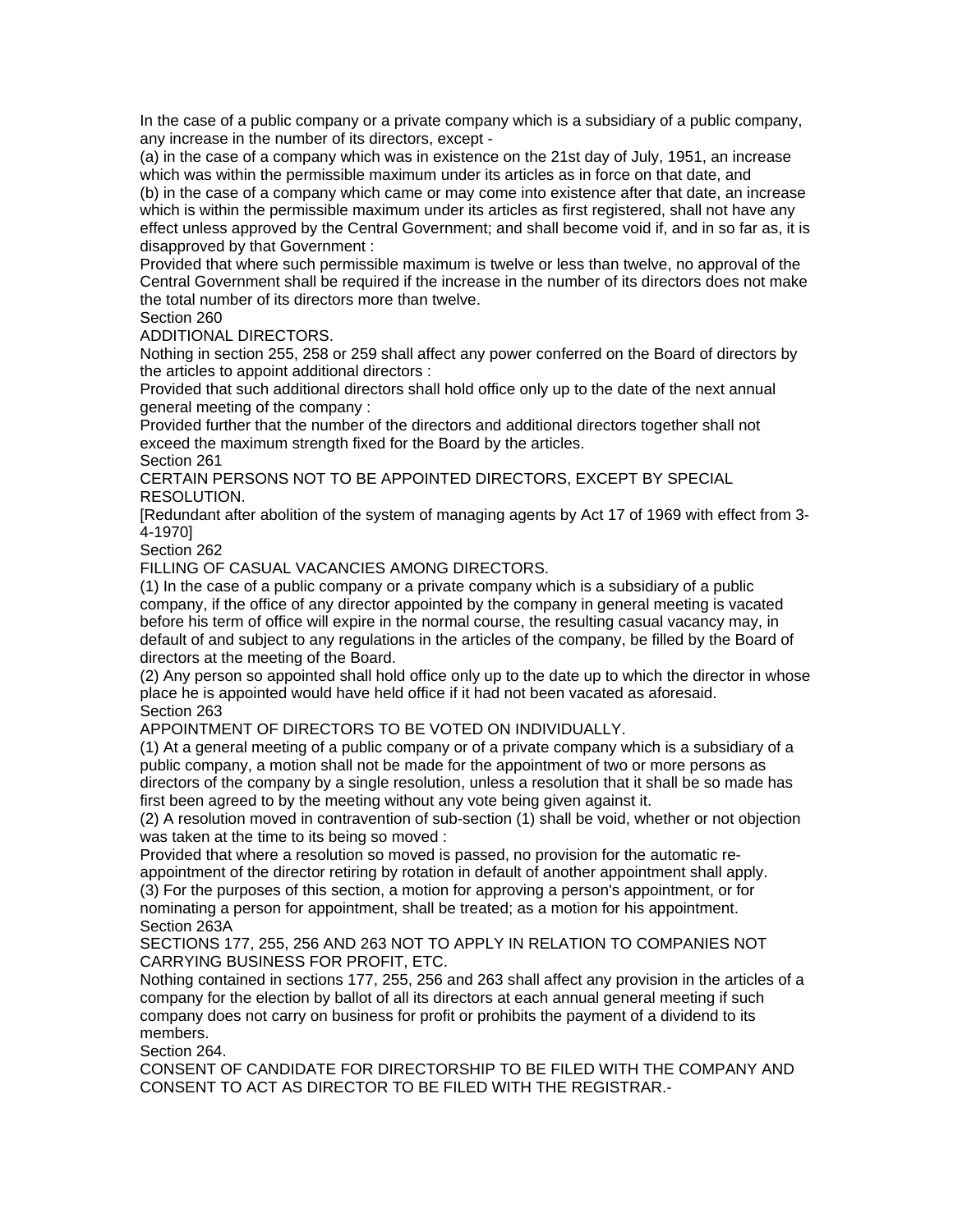(1) Every person [other than a director retiring by rotation or otherwise or a person] who has left at the office of the company a notice under section 157 signifying his candidature for the office of a director) proposed as a candidate for the office of a director shall sign, and file with the company, his consent in writing to act as a director, if appointed.

(2) A person other than-

(a) a director re-appointed after retirement by rotation or immediately on the expiry of his term of office, or

(b) an additional or alternate director, or a person filling a casual vacancy in the office a director under section 262, appointed as a director or re-appointed as an additional or alternate director, immediately on the expiry of his term of office, or

(c) a person named as a director of the company under its articles as first registered, shall not act as a director of the company unless he has written thirty days of his appointment signed and filed with the Registrar his consent in writing to act as such director.

(3) This section shall not apply to a private company unless it is a subsidiary of a public company.

SECTION 264

- 266

SECTION 265

OPTION TO COMPANY TO ADOPT PROPORTIONAL REPRESENTATION FOR THE APPOINTMENT OF DIRECTORS.-

Notwithstanding anything contained in this Act, the articles of a company may provide for the appointment of not less than two-thirds of the total number of the directors of a public company or of a private company which is a subsidiary of a public company, according to the principle of proportional representation, whether by the single transferable vote or by a system of cumulative voting or otherwise, the appointments being made once in every three years and interim casual vacancies being filled in accordance with, the provisions, mutatis mutandis, of section 262. SECTION 266

RESTRICTIONS ON APPOINTMENT OR ADVERTISEMENT OF DIRECTOR.-

(1) A person shall not be capable of being appointed director of a company by the articles, and shall not be named as a director or proposed director of a company in a prospectus issued by or on behalf of the company, or as proposed director of an intended company in a prospectus issued in relation to that intended company, or in a statement in lieu of prospectus filed with the Registrar by or on behalf of a company, unless, before the registration of the articles, the publication of the prospectus, or the filing of the statement in lieu of prospectus, as the case may be, he has, by himself or by his agent authorised in writing –

(a) signed and filed with the Registrar a consent in writing to act as such director; and (b) either-

(i) signed the memorandum for shares not being less in number or value than that of his qualification shares, if any; or

(ii) taken his qualification shares, if any, from the company and paid or agreed to pay for them; or

(iii) signed and filed with the Registrar an understanding in writing to take from the company his qualification shares, if any, and pay for them; or

(iv) made and filed with the Registrar an affidavit to the effect that shares, not being less in number or value than that of his qualification shares, if any, are registered in his name.

(2) Where a person has signed and filed as aforesaid an undertaking to take and pay for his qualification shares, he shall, as regards those shares, be in the same position as if he had signed the memorandum for shares of that number or value.

(3) References in this section to the share qualification of a director or proposed director shall be constructed as including only a share qualification required within a period determined by references to the time of appointment, and references therein to qualification shares shall be constructed accordingly.

(4) Omitted by the Companies (Amendment) Act, (31 of 1965), S.33 (15-10-1965).

(5) This section shall not apply to-

(a) a company not having a share capital;

(b) a private company;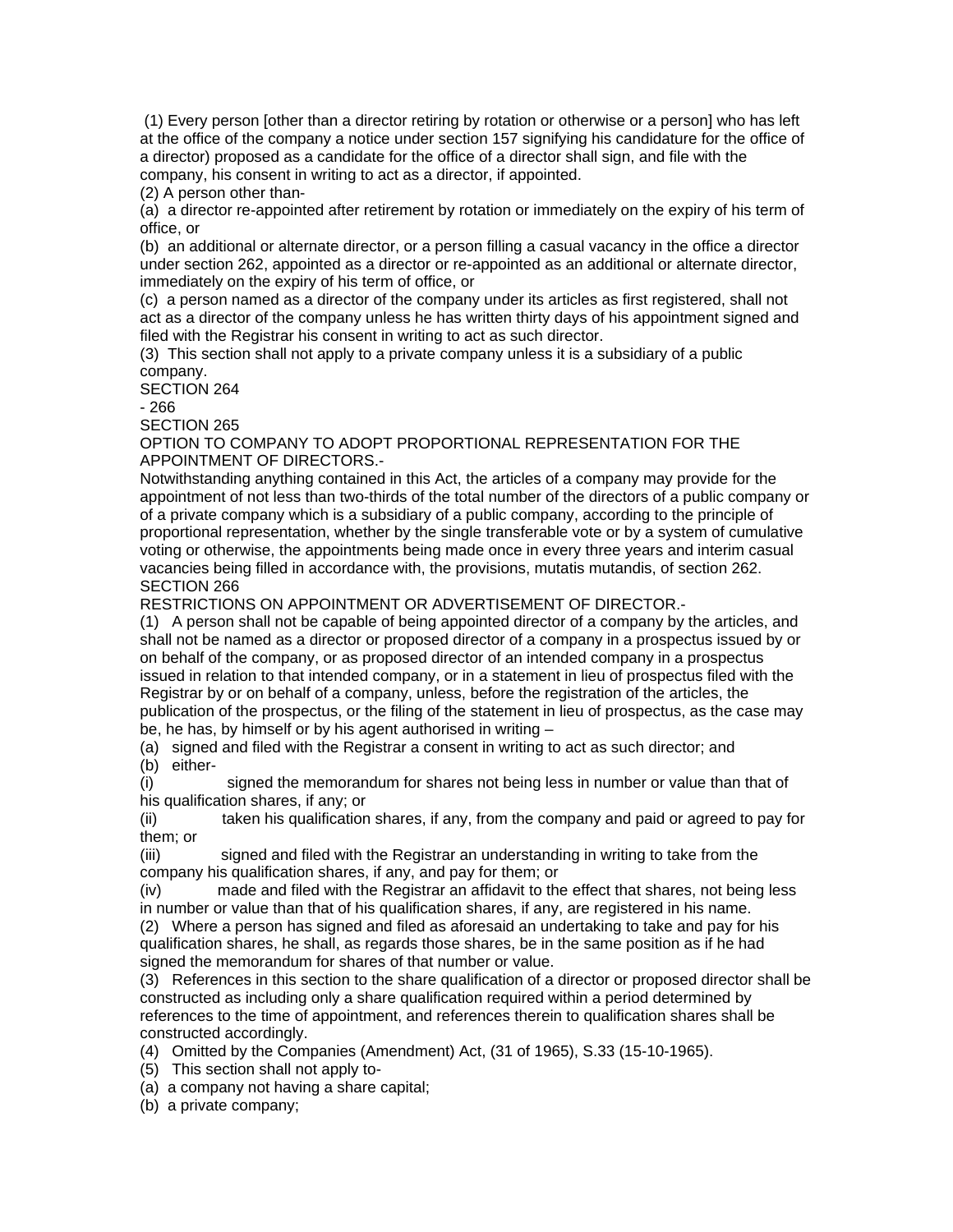(c) a company which was a private company before becoming a public company; or

(d) a prospectus issued by or on behalf of a company after the expiry of one year from the date on which the company was entitled to commence business.

Section 267

CERTAIN PERSONS NOT TO BE APPOINTED MANAGING DIRECTORS.

No company shall, after the commencement of this Act, appoint or employ, or continue the appointment or employment of, any person as its managing or whole-time director who -

(a) is an un discharged insolvent, or has at any time been adjudged an insolvent;

(b) suspends, or has at any time suspended, payment to his creditors, or makes, or has at any time made, a composition with them; or

(c) is, or has at any time been, convicted by a Court of an offence involving moral turpitude. Section 268

AMENDMENT OF PROVISION RELATING TO MANAGING, WHOLE TIME OR NON-ROTATIONAL DIRECTORS TO REQUIRE GOVERNMENT APPROVAL.

In the case of a public company or a private company which is a subsidiary of a public company, an amendment of any provision relating to the appointment or re-appointment of a managing or whole time director or of a director not liable to retire by rotation, whether that provision be contained in the company's memorandum or articles, or in an agreement entered into by it, or in any resolution passed by the company in general meeting or by its Board of directors, shall not have any effect unless approved by the Central Government; and the amendment shall become void if, and in so far as, it is disapproved by that Government. Section 269

APPOINTMENT OF MANAGING OR WHOLE-TIME DIRECTOR OR MANAGER TO REQUIRE GOVERNMENT APPROVAL ONLY IN CERTAIN CASES.

(1) On and from the commencement of the Companies (Amendment) Act, 1988, every public company, or a private company, which is a subsidiary of a public company, having a paid-up share capital of such sum as may be prescribed shall have a managing or whole-time director or a manager.

(2) On and from the commencement of the Companies (Amendment) Act, 1988, no appointment of a person as a managing or whole-time director or a manager in a public company or a private company which is a subsidiary of a public company shall be made except with the approval of the Central Government unless such appointment is made in accordance with the conditions specified in Parts I and II of Schedule XIII (the said Parts being subject to the provisions of Part III of that Schedule) and a return in the prescribed form is filed within ninety days from the date of such appointment.

(3) Every application seeking approval to the appointment of a managing or whole-time director or a manager shall be made to the Central Government within a period of ninety days from the date of such appointment.

(4) The Central Government shall not accord its approval to an application made under subsection (3), if it is satisfied that -

a) the managing or whole-time director or the manager appointed is in its opinion, not a fit and proper person to be appointed as such or such appointment is not in the public interest; or (b) the terms and conditions of the appointment of managing or whole-time director or the manager are not fair and reasonable.

(5) It shall be competent for the Central Government while according approval to an appointment under sub-section (3) to accord approval for a period lesser than the period for which the appointment is proposed to be made.

(6) If the appointment of a person as a managing or whole-time director or a manager is not approved by the Central Government under sub-section (4), the person so appointed shall vacate his office as such managing or whole-time director or manager on the date on which the decision of the Central Government is communicated to the company, and if he omits or fails to do so, he shall be punishable with fine which may extend to five hundred rupees for every day during which he omits or fails or vacate such office.

(7) Where the Central Government suo motu or on any information received by it is, prima facie, of the opinion that any appointment made under sub-section (2) without the approval of the Central Govrnment has been made in contravention of the requirements of Schedule XIII, it shall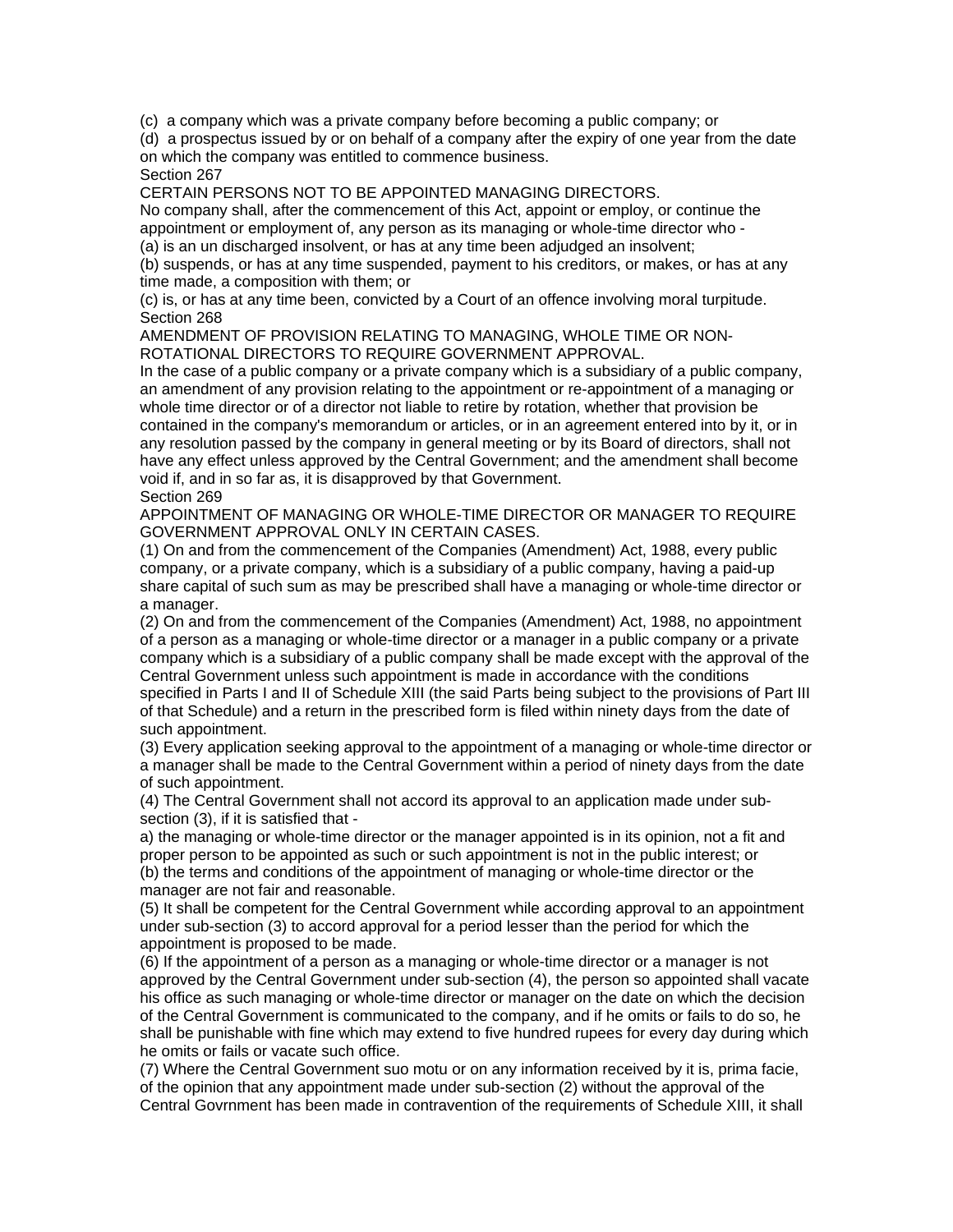be competent for the Central Government to refer the matter to the Company Law Board for decision.

(8) The Company Law Board shall, on receipt of a reference under sub-section (7), issue a notice to the company, the managing or whole-time director or the manager, as the case may be, and the director or other officer responsible for complying with the requirements of Schedule XIII, to show cause as to why such appointment shall not be terminated and the penalties provided under sub-section (10) shall not be imposed.

(9) The Company Law Board shall, if, after giving a reasonable opportunity to the company, the managing or whole-time director or the manager, or the officer who is in default, as the case may be, comes to the conclusion that the officer who is in default, as the case may be, comes to the conclusion that the appointment has been made in contravention of the requirements of Schedule XIII, make an order declaring that a contravention of the requirements of Schedule XIII has taken place.

(10) On the making of an order by the Company Law Board under sub-section (9), -

(a) the company shall be liable to a fine which may extend to five thousand rupees;

(b) every officer of the company who is in default shall be liable to a fine of ten thousand rupees; and

(c) the appointment of the managing or whole-time director or manager as the case may be shall be deemed to have come to an end and the person so appointed shall, in addition to being liable to pay a fine of ten thousand rupees, refund to the company the entire amount of salaries, commissions and perquisites received or enjoyed by him between the date of his appointment and the passing of such order.

(11) If a company contravenes the provisions of sub-section (10) of any directions given by the Company Law Board under that sub-section, every officer of the company who is in default and the managing or whole-time director or the manager, as the case may be, shall be punishable with imprisonment for a term which may extend to three years and shall also be liable to a fine which may extend to fifty rupees for every day of default.

(12) All acts done by a managing or whole-time director or a manager, as the case may be, purporting to act in such capacity and whose appointment has been found to be in contravention of Schedule XIII, shall, if the acts so done are valid otherwise, be valid notwithstanding any order made by the Company Law Board under sub-section (9).

Explanation : In this section "appointment" includes re-appointment and "whole-time" director in the whole-time employment of the company.

Section 270

TIME WITHIN WHICH SHARE QUALIFICATION IS TO BE OBTAINED AND MAXIMUM AMOUNT THEREOF.

(1) Without prejudice to the restrictions imposed by section 266, it shall be the duty of every director who is required by the articles of the company to hold a specified share qualification and who is not already qualified in that respect, to obtain his qualification within two months after his appointment as director.

(2) Any provision in the articles of the company (whether made before or after the commencement of this Act) shall be void in so far as it requires a person to hold the qualification shares before his appointment as a director or to obtain them within a shorter time than two months after his appointment as such.

(3) The nominal value of the qualification shares shall not exceed five thousand rupees, or the nominal value of one share where it exceeds five thousand rupees.

(4) For the purpose of any provision in the articles requiring director to hold a specified share qualification, the bearer of a share warrant shall not be deemed to be the holder of the shares specified in the warrant.

Section 271

FILING OF DECLARATION OF SHARE QUALIFICATION BY DIRECTOR. [Omitted by the Companies (Amendment) Act, 1965 w.e.f 15-10-1965.] Section 272

PENALTY.

If, after the expiry of the said period of two months, any person acts as a director of the company when he does not hold the qualification shares referred to in section 270, he shall be punishable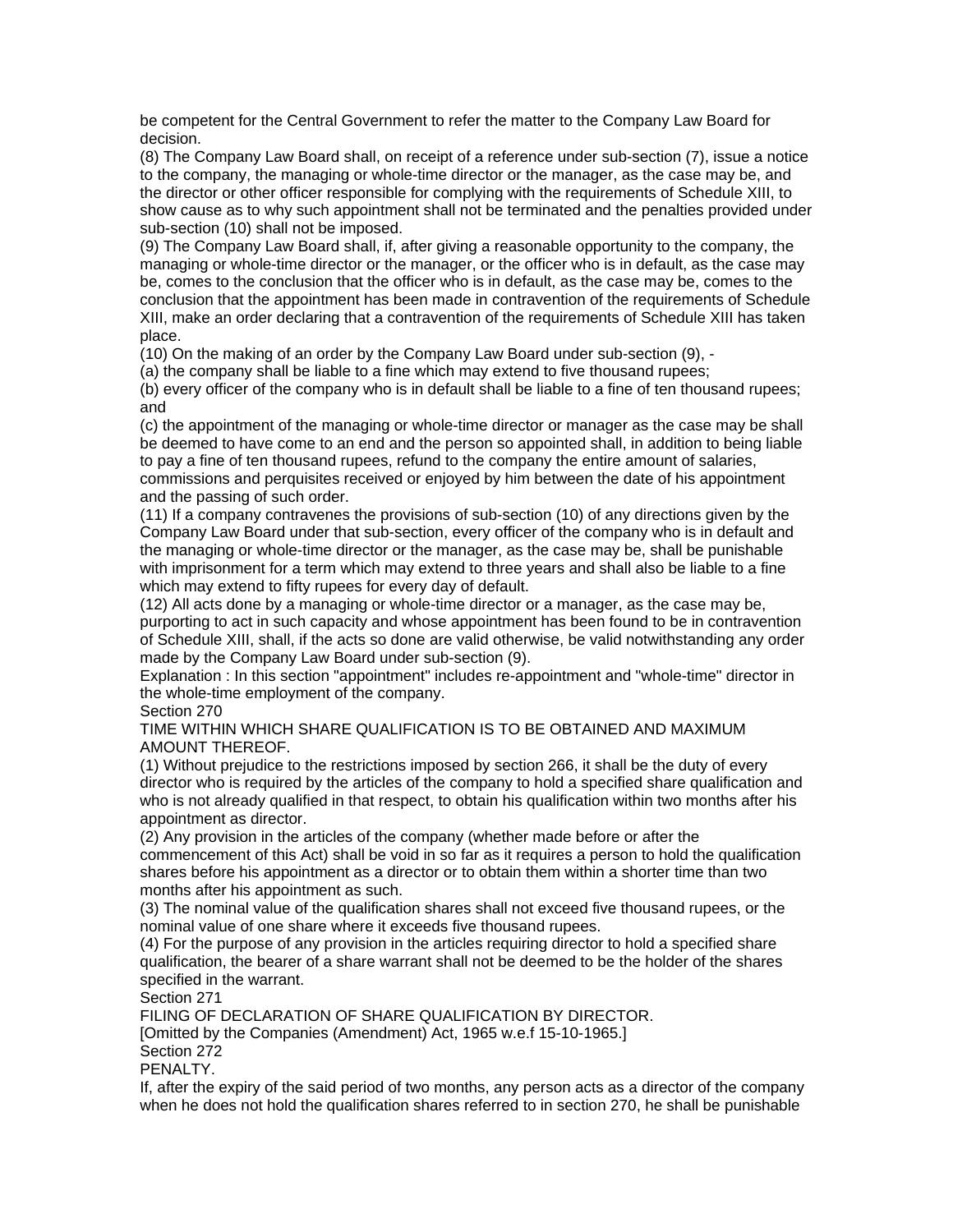with fine which may extend to fifty rupees for every day between such expiry and the last day on which he acted as a director.

Section 273

SAVING.

Sections 270 and 272 shall not apply to a private company, unless it is a subsidiary of a public company.

Section 274

DISQUALIFICATIONS OF DIRECTORS.

(1) A person shall not be capable of being appointed director of a company, if -

(a) he has been found to be of unsound mind by a Court of competent jurisdiction and the finding is in force;

(b) he is an un discharged insolvent;

(c) he has applied to be adjudicated as an insolvent and his application is pending;

(d) he has been convicted by a Court of any offence involving moral turpitude and sentenced in respect thereof to imprisonment for not less than six months, and a period of five years has not elapsed from the date of expiry of the sentence;

(e) he has not paid any call in respect of shares of the company held by him, whether alone or jointly with others, and six months have elapsed from the last day fixed for the payment of the call; or

(f) an order disqualifying him for appointment as director has been passed by a Court in pursuance of section 203 and is in force, unless the leave of the Court has been obtained for his appointment in pursuance of that section.

(2) The Central Government may, by notification in the Official Gazette, remove -

(a) the disqualification incurred by any person in virtue of clause (d) of sub-section (1), either gradually or in relation to any company or companies specified in the notification; or

(b) the disqualification incurred by any person in virtue of clause (e) of sub-section (1).

(3) A private company which is not a subsidiary of a public company may, by its articles, provide that a person shall be disqualified for appointment as a director on any grounds in addition to those specified in sub-section (1).

Section 275

NO PERSON TO BE A DIRECTOR OF MORE THAN TWENTY COMPANIES.

After the commencement of this Act, no person shall, save as otherwise provided in section 276, hold office at the same time as director in more than twenty companies.

Section 276

CHOICE TO BE MADE BY DIRECTOR OF MORE THAN TWENTY COMPANIES AT COMMENCEMENT OF ACT.

(1) Any person holding office as director in more than twenty companies immediately before the commencement of this Act shall, within two months from such commencement, -

(a) choose not more than twenty of those companies, as companies in which he wishes to continue to hold the office of director;

(b) resign his office as director in the other companies; and

(c) intimate the choice made by him under clause (a) to each of the companies in which he was holding the office of director before such commencement, to the Registrar having jurisdiction in respect of each such company, and also to the Central Government.

(2) Any resignation made in pursuance of clause (b) of sub-section (1) shall become effective immediately on the dispatch thereof to the company concerned.

(3) No such person shall act as director -

(a) in more than twenty companies, after the expiry of two months from the commencement of this Act; or

(b) of any company after dispatching the resignation of his office as director thereof, in pursuance of clause (b) of sub-section (1).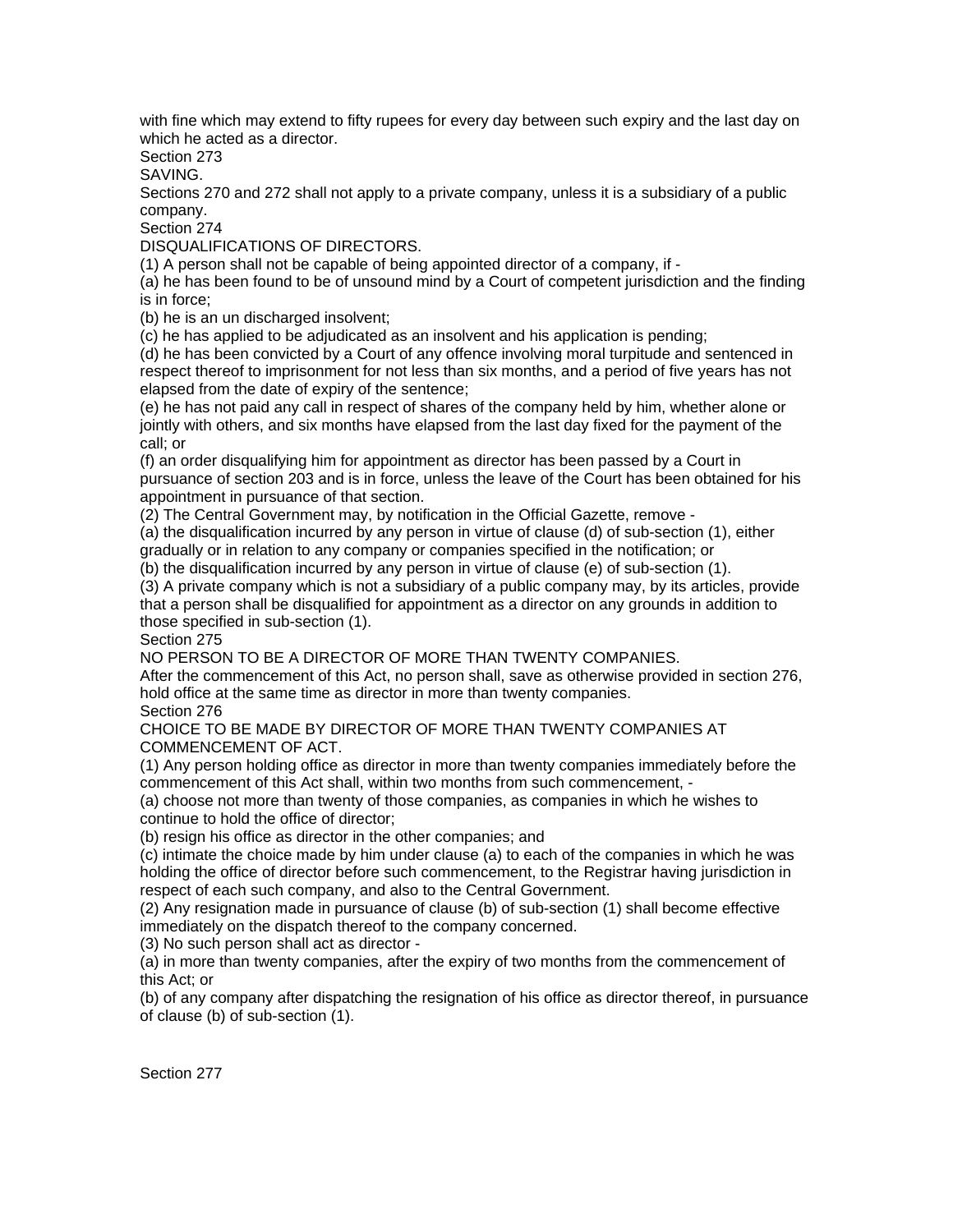## CHOICE BY PERSON BECOMING DIRECTOR OF MORE THAN TWENTY COMPANIES AFTER COMMENCEMENT OF ACT.

(1) Where a person already holding the office of director in twenty companies is appointed, after the commencement of this Act, as a director of any other company, the appointment -

(a) shall not take effect unless such person has, within fifteen days thereof, effectively vacated his office as director in any of the companies in which he was already a director; and

(b) shall become void immediately on the expiry of the fifteen days if he has not, before such expiry, effectively vacated his office as director in any of the other companies aforesaid. (2) Where a person already holding the office of director in nineteen companies or less is appointed, after the commencement of this act, as a director of other companies, making the total number of his directorships more than twenty, he shall choose the directorships which he wishes to continue to hold or to accept, so however that the total number of the directorships, old and new, held by him shall not exceed twenty. None of the new appointments of director shall take effect until such choice is made; and all the new appointments shall become void if the choice is not made within fifteen days of the day on which the last of them was made. Section 278

EXCLUSION OF CERTAIN DIRECTORSHIPS FOR THE PURPOSES OF SECTION 275, 276 AND 277.

(1) In calculating, for the purposes of section 275, 276 and 277, the number of companies of which a person may be a director, the following companies shall be excluded, namely0 :-

(a) a private company which is neither a subsidiary nor a holding company of a public company; (b) an unlimited company;

(c) an association not carrying on business for profit or which prohibits the payment of a dividend; (d) a company in which such person is only an alternate director, that is to say, a director who is only qualified to act as such during the absence or incapacity of some other director.

(2) In making the calculation aforesaid, any company referred to in clauses (a), (b) and (c) of subsection (1) shall be excluded for a period of three months from the date on which the company cases to fall within the purview of those clauses.

Section 279

PENALTY.

Any person who holds office, or acts, as a director of more than twenty companies in contravention of the foregoing provisions shall be punishable with fine which may extend to five thousand rupees in respect of each of those companies after the first twenty.

Section 280

AGE LIMIT.

[Omitted by the Companies (Amendment) Act, 1965 w.e.f 15-10-1965.]

Section 281

AGE LIMIT NOT TO APPLY IF COMPANY SO RESOLVES.

[Omitted by the Companies (Amendment) Act, 1965 w.e.f15-10-1965.] Section 282

DUTY OF DIRECTOR TO DISCLOSE AGE.

[Omitted by the Companies (Amendment) Act, 1965 w.e.f 15-10-1965.] Section 283

VACATION OF OFFICE BY DIRECTORS.

(1)The office of a director shall become vacated if-

(a) he fails to obtain within the time specified in sub-section (1) of section 270, or at any time thereafter ceases to hold, the share qualification, if any, required of him by the articles of the company;

(b) he is found to be of unsound mind by a Court of competent jurisdiction;

(c) he applies to be adjudicated an insolvent;

(d) he is adjudged an insolvent;

(e) he is convicted by a Court of any offence involving moral turpitude and sentenced in respect thereof to imprisonment for not less than six months;

(f) he fails to pay any call in respect of shares of the company held by him, whether alone or jointly with others, within six months from the last date fixed for the payment of the call unless the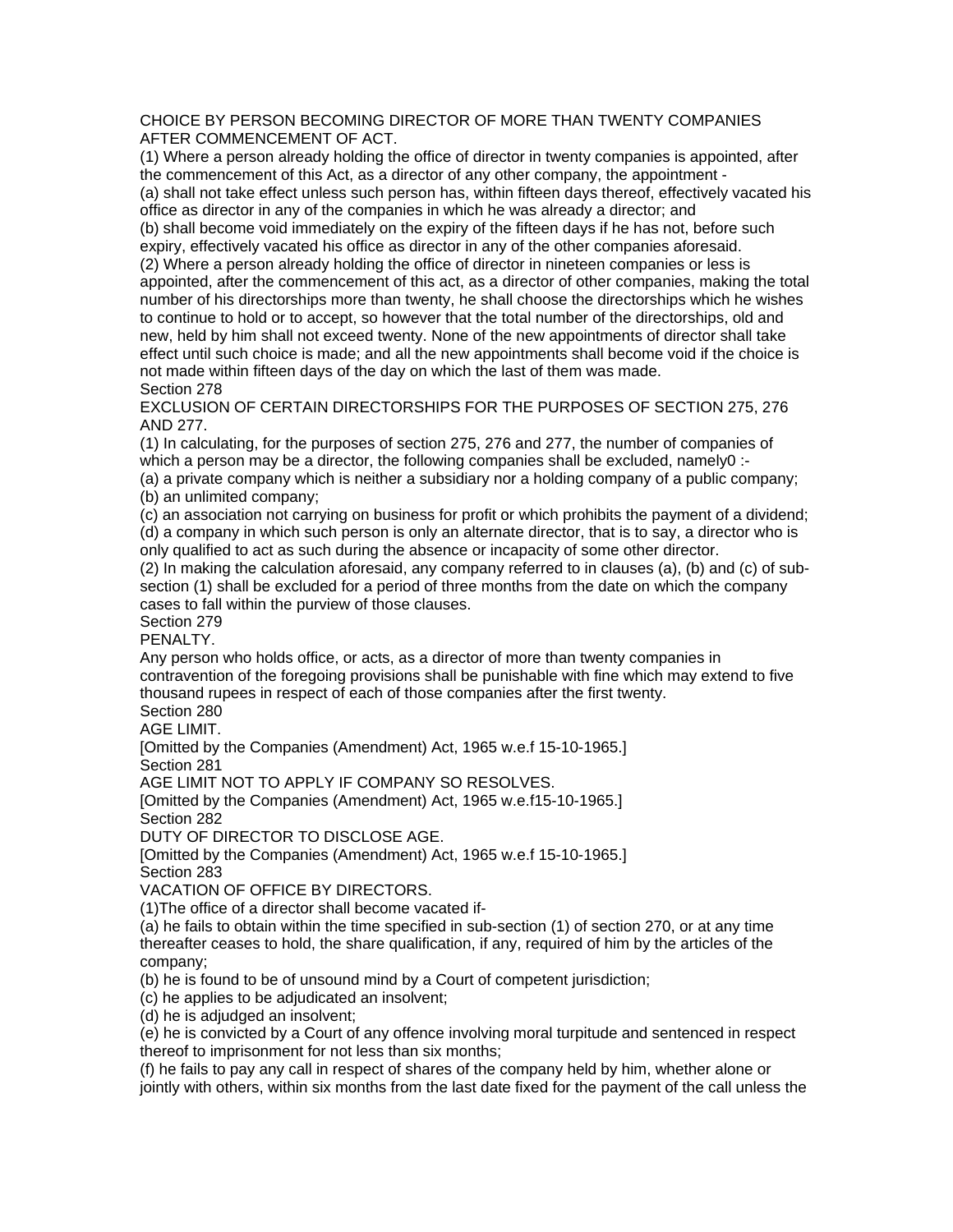Central Government has, by notification in the Official Gazette, removed the disqualification incurred by such failure ;

(g) he absents himself from three consecutive meetings of the Board of directors, or from all meetings of the Board for a continuous period of three months, whichever is longer, without obtaining leave of absence from the Board;

(h) he (whether by himself or by any person for his benefit or on his account), or any firm in which he is a partner or any private company of which he is a director, accepts a loan, or any guarantee or security for a loan rom the company in contravention of section 295 :

(i) he acts in contravention of section 299;

(j) he becomes disqualified by an order of Court under section 203;

(k) he is removed in pursuance of section 284

(l) having been appointed a director by virtue of his holding any office or other employment in the company, he ceases to hold such office or other employment in the company,

(2) Notwithstanding anything in clauses (d), (e) and (i) of sub-section (1), the disqualification referred to in those clauses shall not take effect -

(a) for thirty days from the date of the adjudication, sentence or order;

(b) where any appeal or petition is preferred within the thirty days aforesaid against the

adjudication, sentence or conviction resulting in the sentence, or order until the expiry of seven days from the date on which such appeal or petition is disposed of; or

(c) where within the seven days aforesaid, any further appeal or petition is preferred in respect of the adjudication, sentence, conviction, or order, and the appeal or petition, if allowed, would result in the removal of the disqualification, until such further appeal or petition is disposed of.

(2A) Subject to the provisions of sub-sections (1) and (2), if a person functions as a director when he knows that the office of director held by him has become vacant on account of any of the disqualifications, specified in the several clauses of sub-section (1), he shall be punishable with fine which may extend to five hundred rupees for each day on which he so functions as a director. (3) A private company which is not a subsidiary of a public company may, by its articles, provide, that the office of director shall be vacated on any grounds in addition to those specified in sub-

section (1).

Section 284

## REMOVAL OF DIRECTORS.

(1) A company may, by ordinary resolution, remove a director (not being a director appointed by the Central Government in pursuance of section 408) before the expiry of his period of office : Provided that this sub-section shall not, in the case of a private company, authorise the removal of a director holding office for life on the 1st day of April, 1952, whether or not he is subject to retirement under an age limit by virtue of the articles or otherwise :

Provided further that nothing contained in this sub-section shall apply where the company has availed itself of the option given to it under section 265 to appoint not less than two-thirds of the total number of directors according to the principle of proportional representation.

(2) Special notice shall be required of any resolution to remove a director under this section, or to appoint somebody instead of a director so removed at the meeting at which he is removed.

(3) On receipt of notice of a resolution to remove a director under this section, the company shall forthwith send a copy thereof to the director concerned, and the director (whether or not he is a member of the company) shall be entitled to be heard on the resolution at the meeting.

(4) Where notice is given of a resolution to remove a director under this section and the director concerned makes with respect thereto representations in writing to the company (not exceeding a reasonable length) and requests their notification to members of the company, the company shall, unless the representations are received by it too late for it to do so, -

(a) in any notice of the resolution given to members of the company, state the fact of the representations having been made; and

(b) send a copy of the representations to every member of the company to whom notice of the meeting is sent (whether before or after receipt of the representations by the company); and if a copy of the representations is not sent as aforesaid because they were received too late or because of the company's default, the director may (without prejudice to his right to be heard orally) require that the representations shall be read out at the meeting :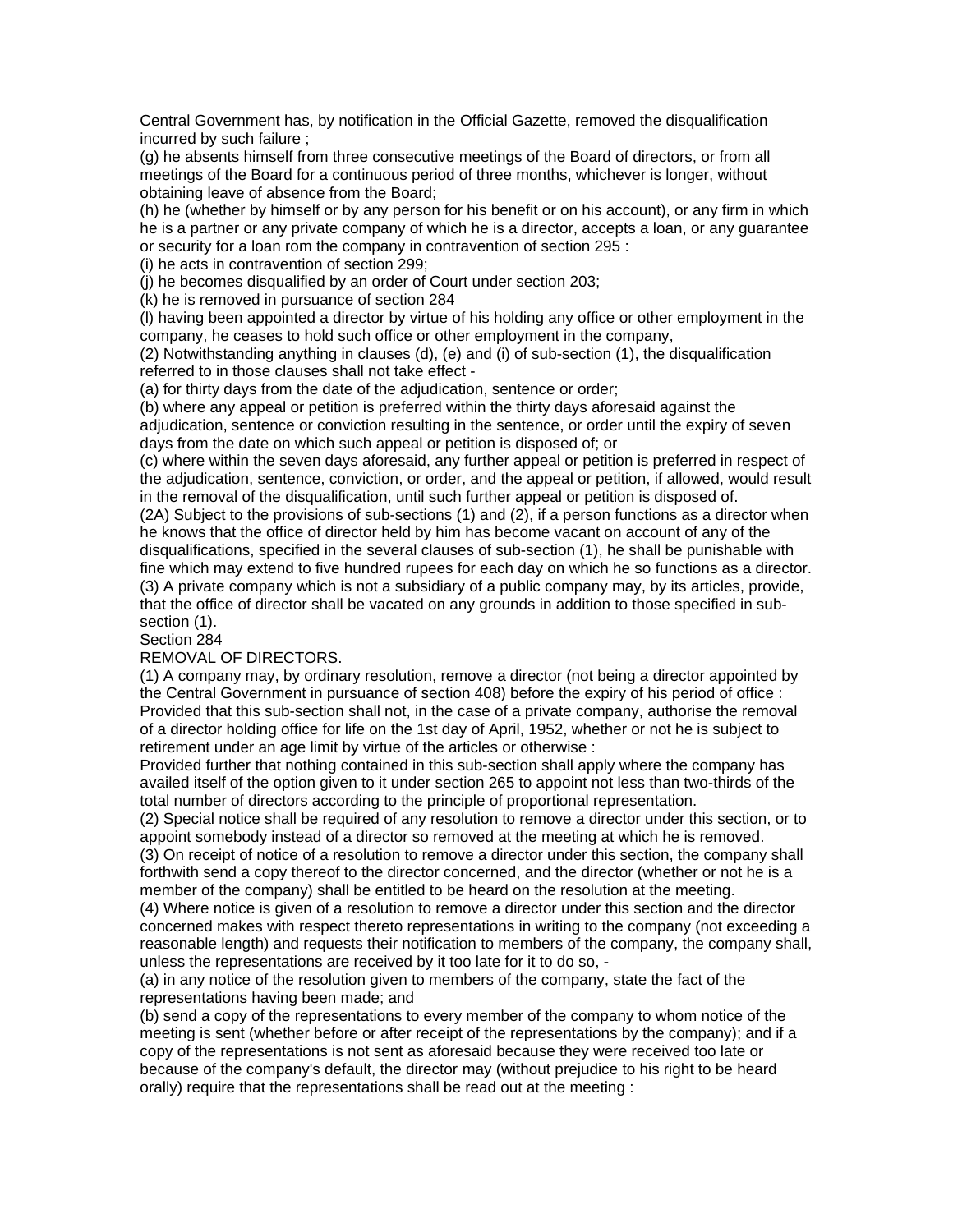Provided that copies of the representations need not be sent out and the representations need not be read out at the meeting if, on the application either of the company or of any other person who claims to be aggrieved, the Company Law Board is satisfied that the rights conferred by this sub-section are being abused to secure needless publicity for defamatory matter; and the Company Law Boar may order the company's costs on the application to be paid in whole or in part by the director notwithstanding that he is not a party to it.

(5) A vacancy created by the removal of a director under this section may, if he had been appointed by the company in general meeting or by the Board in pursuance of section 262, be filled by the appointment of another director in his stead by the meeting at which he is removed, provided special notice of the intended appointment has been given under sub-section (2). A director so appointed shall hold office until the date up to which his predecessor would have held office if he had not been removed as aforesaid;

(6) If the vacancy is not filled under sub-section (5), it may be filled as a casual vacancy in accordance with the provisions, so far as they may be applicable, of section 262, and all the provisions of that section shall apply accordingly :

Provided that the director who was recovered from office shall not be reappointed as a director by the Board of directors.

(7) Nothing in this section shall be taken -

(a) as depriving a person removed there under of any compensation or damages payable to him in respect of the termination of his appointment as director or of any appointment terminating with that as director; or

(b) as derogating from any power to remove a director which may exist apart from this section. Section 285

BOARD TO MEET AT LEAST ONCE IN EVERY THREE CALENDAR MONTHS.

In the case of every company, a meeting of its Board of directors shall be held at least once in every three months and at least four such meetings shall be held in every year

Provided that the Central Government may, by notification in the Official Gazette, direct that the provisions of this section shall not apply in relation to any class of companies or shall apply in relation thereto subject to such exceptions, mod

Section 286

NOTICE OF MEETINGS.

(1) Notice of every meeting of the Board of directors of a company shall be given in writing to every director for the time being in India, and at his usual address in India to every other director. (2) Every officer of the company whose duty it is to give notice as aforesaid and who fails to do so shall be punishable with fine which may extend to one hundred rupees.

#### Section 287 QUORUM FOR MEETINGS.

(1) In this section -

(a) "total strength" means the total strength of the Board of directors of a company as determined in pursuance of this Act, after deducting there from the number of the directors, if any, whose places may be vacant at the time; and

(b) "interested director" means any director whose presence cannot, by reason of section 300, count for the purpose of forming a quorum at a meeting of the Board, at the time of the discussion or vote on any matter.

(2) The quorum for a meeting of the Board of directors of a company shall be one-third of its total strength (any fraction contained in that one-third being rounded off as one), or two directors, whichever is higher :

Provided that where at any time the number of interested directors exceeds or is equal to twothirds of the total strength, the number of the remaining directors, that is to say, the number of the directors who are not interested, present at the meeting being not less than two , shall be the quorum during such time.

Section 288

PROCEDURE WHERE MEETING ADJOURNED FOR WANT OF QUORUM.

(1) If a meeting of the Board could not be held for want of quorum, then, unless the articles otherwise provide, the meeting shall automatically stand adjourned till the same day in the next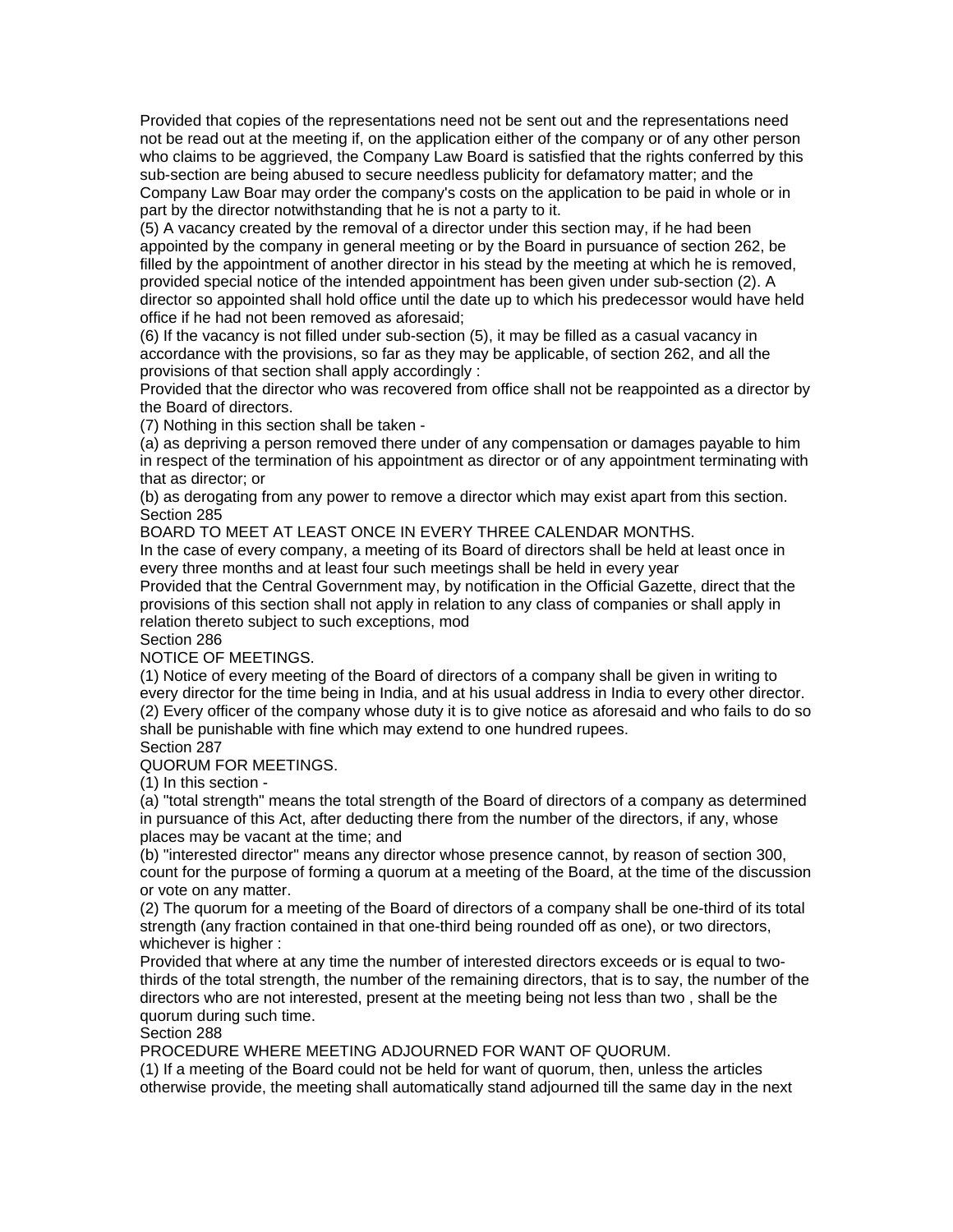week, at the same time and place, or if that day is a public holiday, till the next succeeding day which is not a public holiday, at the same time and place.

(2) The provisions of section 285 shall not be deemed to have been contravened merely by reason of the fact that a meeting of the Board which had been called in compliance with the terms of that section could not be held for want of a quorum.

#### Section 289

PASSING OF RESOLUTIONS BY CIRCULATION.

No resolution shall be deemed to have been duly passed by the Board or by a committee thereof by circulation, unless the resolution has been circulated in draft, together with the necessary papers, if any, to all the directors, or to all the members of the committee, then in India (not being less in number than the quorum fixed for a meeting of the Board or committee, as the case may be), and to all other directors or members at their usual address in India, and has been approved by such of the directors as are then in India, or by a majority of such of them, as are entitled to vote on the resolution.

Section 290

VALIDITY OF ACTS OF DIRECTORS.

Acts done by a person as a director shall be valid, notwithstanding that it may afterwards be discovered that his appointment was invalid by reason of any defect or disqualification or had terminated by virtue of any provision contained in this Act or in the articles :

Provided that nothing in this section shall be deemed to give validity to acts done by a director after his appointment has been shown to the company to be invalid or

# Section 291

GENERAL POWERS OF BOARD.

(1) subject to the provisions of this Act, the Board of directors of a company shall be entitled to exercise all such powers, and to do all such acts and things, as the company is authorised to exercise and do :

Provided that the Board shall not exercise any power or do any act or thing which is directed or required, whether by this or any other Act or by the memorandum or articles of the company or otherwise, to be exercised or done by the company in general meeting :

Provided further that in exercising any such power or doing any such act or thing, the Board shall be subject to the provisions contained in that behalf in this or any other Act, or in the

memorandum or articles of the company, or in any regulations not inconsistent therewith and duly made there under, including regulations made by the company in general meeting.

(2) No regulation made by the company in general meeting shall invalidate any prior act of the Board which would have been valid if that regulation had not been made. Section 292

CERTAIN POWERS TO BE EXERCISED BY BOARD ONLY AT MEETING.

(1) The Board of directors of a company shall exercise the following powers on behalf of the company, and it shall do so only by means of resolutions passed at meetings of the Board :- (a) the power to make calls on shareholders in respect of money unpaid on their shares;

(b) the power to issue debentures;

(c) the power to borrow moneys otherwise than on debentures;

(d) the power to invest the funds of the company; and

(e) the power to make loans : Provided that the Board may, by a resolution passed at a meeting, delegate to any committee of directors, the managing director, [the managing agent, secretaries and treasurers], the manager or any other principal officer of the company or in the case of a branch office of the company, a principal officer of the branch office, the powers specified in clauses (c), (d) and (e) to the extent specified in sub-sections (2), (3) and (4) respectively, on such conditions as the Board may prescribe :

Provided further that the acceptance by a banking company in the ordinary course of its business of deposits of money from the public repayable on demand or otherwise and with draw able by cheque, draft, order or otherwise, or the placing of moneys on deposit by a banking company with another banking company on such conditions as the Board may prescribe, shall not be deemed to be a borrowing of moneys or, as the case may be, a making of loans by a banking company within the meaning of this section.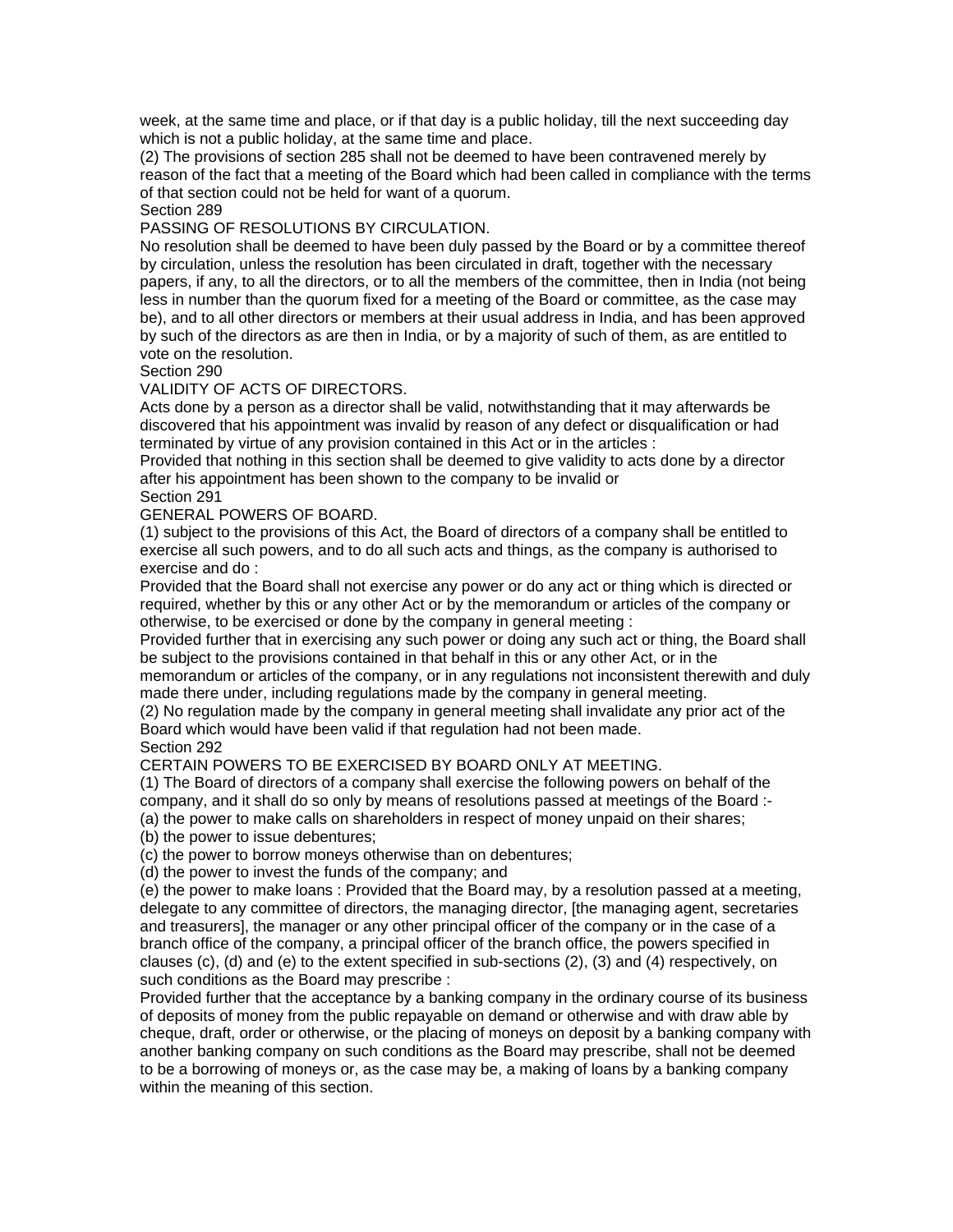Explanation I: Nothing in clause (c) of sub-section (1) shall apply to borrowings by a banking company from other banking companies or from the Reserve Bank of India, the State Bank of India or any other banks established by or under any Act.

Explanation II : In respect of dealings between a company and its bankers, the exercise by the company of the power specified in clause (c) of sub-section (1) shall mean the arrangement made by the company with its bankers for the borrowing of money by way of overdraft or cash credit or otherwise and not the actual day to day operation on overdraft, cash credit or other accounts by means of which the arrangement so made is actually availed of.

(2) Every resolution delegating the power referred to in clause (c) of sub-section (1) shall specify the total amount outstanding at any one time up to which moneys may be borrowed by the delegate.

(3) Every resolution delegating the power referred to in clause (d) of sub-section (1) shall specify the total amount up to which the funds may be invested, and the nature of the investments which may be made, by the delegate.

(4) Every resolution delegating the power referred to in clause (e) of sub-section (1) shall specify the total amount up to which loans may be made by the delegate, the purposes for which the loans may be made, and the maximum amount of loans which may be made for each such purpose in individual cases.

(5) Nothing in this section shall be deemed to affect the right of the company in general meeting to impose restrictions and conditions on the exercise by the Board of any of the powers specified in sub-section (1).

Section 293

RESTRICTIONS ON POWERS OF BOARD.

(1) The Board of directors of a public company, or of a private company which is a subsidiary of a public company, shall not, except with the consent of such public company or subsidiary in general meeting, -

(a) sell, lease or otherwise dispose of the whole, or substantially the whole, of the undertaking of the company, or where the company owns more than one undertaking, of the whole, or substantially the whole, of any such undertaking;

(b) remit, or give time for the repayment of, any debt due by a director except in the case of renewal or continuance of an advance made by a banking company to its director in the ordinary course of business ;

(c) invest, otherwise than in trust securities, the amount of compensation received by the company in respect of the compulsory acquisition, after the commencement of this Act, of any such undertaking as is referred to in clause (a), or of any premises or properties used for any such undertaking and without which it cannot be carried on or can be carried on only with difficulty or only after a considerable time;

(d) borrow moneys after commencement of this Act, where the moneys to be borrowed, together with the moneys already borrowed by the company (apart from temporary loans obtained from the company's bankers in the ordinary course of business), will exceed the aggregate of the paidup capital of the company and its free reserves, that is to say, reserves not set apart for any specific purpose; or

(e) contribute, after the commencement of this Act, to charitable and other funds not directly relating to the business of the company or the welfare of its employees, any amounts the aggregate of which will, in any financial year, exceed fifty thousand rupees or five per cent of its average net profits as determined in accordance with the provisions of sections 349 and 350 during the three financial years immediately preceding, whichever is greater.

Explanation 1 : Every resolution passed by the company in general meeting in relation to the exercise of the power referred to in clause (d) or in clause (e) shall specify the total amount up to which moneys may be borrowed by the Board of directors under clause (d) or as the case may be, the total amount which may be contributed to charitable an other funds in any financial year under clause (e).

Explanation II : The expression "temporary loans" in clause (d) means loans repayable on demand or within six months from the date of the loan such as short-term, cash credit arrangements, the discounting of bills and the issue of other short-term loans of a seasonal character, but does not include loans raised for the purpose of financial expenditure of a capital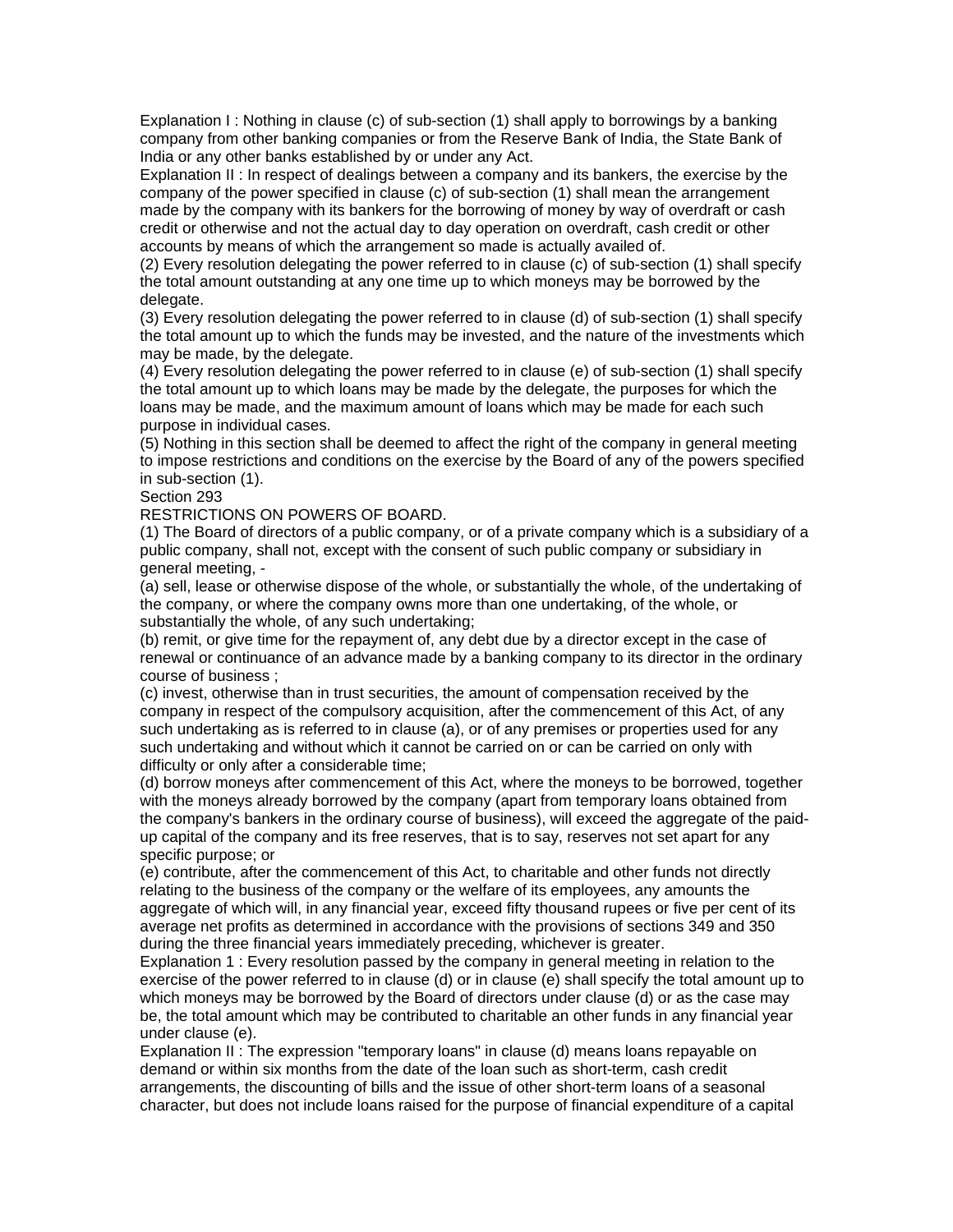nature. Explanation III : Where a portion of a financial year of the company falls before the commencement of this Act, and a portion falls after such commencement, the latter portion shall be deemed to be a financial year within the meaning, and for the purposes, of clause (e). (2) Nothing contained in clause (a) of sub-section (1) shall affect -

(a) the title of a buyer or other person who buys or takes a lease of any such undertaking as is referred to in that clause, in good faith and after exercising due care and caution; or (b) the selling or leasing of any property of the company, where the ordinary business of the

company consists of, or comprises, such selling or leasing. (3) Any resolution passed by the company permitting any transaction such as is referred to in clause (a) of sub-section (1) may attach such conditions to the permission as may be specified in

the resolution, including conditions regarding the use, disposal or investment of the sale proceeds which may result from the transaction :

Provided that this sub-section shall not be deemed to authorise the company to effect any reduction in its capital except in accordance with the provisions contained in that behalf in this Act.

(4) The acceptance by a banking company, in the ordinary course of its business, of deposits of money from the public, repayable on demand or otherwise, and withdrawable by cheque, draft, order or otherwise, shall not be deemed to be a borrowing of moneys by the banking company within the meaning of clause (d) of sub-section (1).

(5) No debt incurred by the company in excess of the limit imposed by clause (d) of sub-section (1) shall be valid or effectual, unless the lender proves that he advanced the loan in good faith and without knowledge that the limit imposed by that clause had been exceeded. Section 293A

PROHIBITIONS AND RESTRICTIONS REGARDING POLITICAL CONTRIBUTIONS.

(1) Notwithstanding anything contained in any other provision of this Act, -

(a) no Government company; and

(b) no other company which has been in existence for less than three financial years, shall contribute any amount or amounts, directly or indirectly, -

(i) to any political party; or

(ii) for any political purpose to any person.

(2) A company, not being a company referred to in clause (a) or clause (b) of sub-section (1), may contribute any amount or amounts, directly or indirectly, -

(a) to any political party; or

(b) for any political purpose to any person :

Provided that the amount or, as the case may be, the aggregate of the amounts which may be so contributed by a company in any financial year shall not exceed five per cent of its average net profits determined in accordance with the provisions of sections 349 and 350 during the three immediately preceding financial years :

Provided further that no such contribution shall be made by a company unless a resolution authorising the making of such contribution is passed at a meeting of the Board of directors and such resolution shall, subject to the other provisions of this section, be deemed to be justification in law for the making and the acceptance of the contribution authorised by it.

Explanation : Where a portion of a financial year of the company falls before the commencement of the Companies (Amendment) Act, 1985, and a portion falls after such commencement, the latter portion shall be deemed to be a financial year within the meaning, and for the purposes, of this sub-section :

(3) Without prejudice to the generality of the provisions of sub-sections (1) and (2), -

(a) a donation or subscription or payment caused to be given by a company on its behalf or on its account to a person who, to its knowledge, is carrying on any activity which, at the time at which such donation or subscription or payment was given or made, can reasonably be regarded as likely to effect public support for a political party shall also be deemed to be contribution of the amount of such donation; subscription or payment to such person for a political purpose;

(b) the amount of expenditure incurred, directly or indirectly, by a company on advertisement in any publication (being a publication in the nature of a souvenir, brochure, tract, pamphlet or the like) by or on behalf of a political party or for its advantage shall also be deemed, -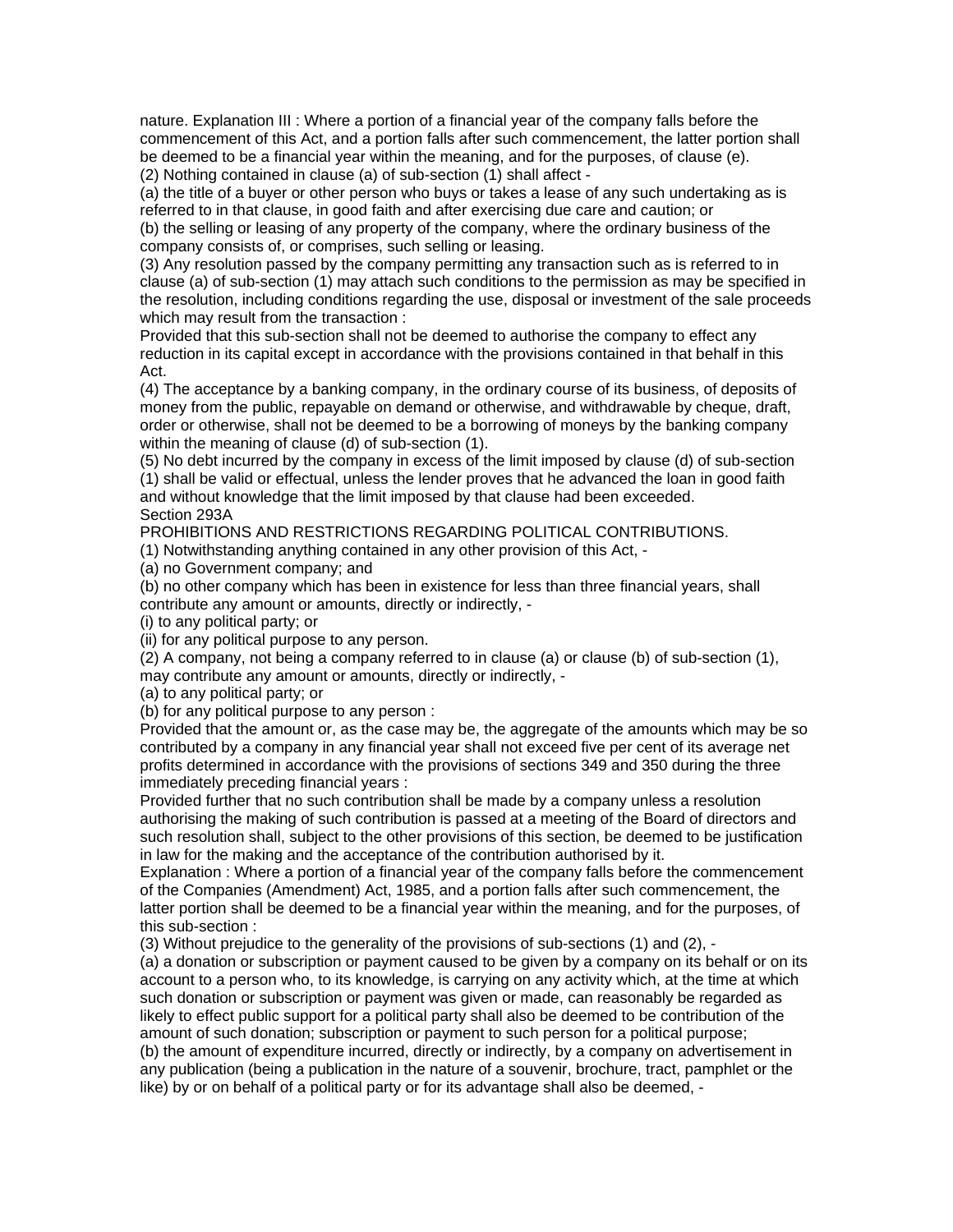(i) where such publication is by or on behalf of a political party, to be a contribution of such amount to such political party, and

(ii) where such publication is not by or on behalf of but for the advantage of a political party, to be a contribution for a political purpose to the person publishing it.

(4) Every company shall disclose in its profit and loss account any amount or amounts

contributed by it to any political party or for any political purpose to any person during the financial year to which that account relates, giving particulars of the total amount contributed and the name of the party or person to which or to whom such amount has been contributed.

(5) If a company makes any contribution in contravention of the provisions of this section, -

(a) the company shall be punishable with fine which may extend to three times the amount so contributed; and

(b) every officer of the company who is in default shall be punishable with imprisonment for a term which may extend to three years and shall also be liable to fine.

Section 293B

POWER OF BOARD AND OTHER PERSONS TO MAKE CONTRIBUTIONS TO THE NATIONAL DEFENCE FUND, ETC.

(1) The Board of directors of any company or any person or authority exercising the powers of the Board of directors of a company, or of the company in general meeting, may, notwithstanding anything contained in sections 293 and 293A or any other provision of this Act or in the memorandum, articles or any other instrument relating to the company, contribute such amount as it thinks fit to the National Defence Fund or any other Fund approved by the Central Government for the purpose of national defence.

(2) Every company shall disclose in its profits and loss account the total amount or amounts contributed by it to the Fund referred to in sub-section (1) during the financial year to which the amount relates.

Section 294

APPOINTMENT OF SOLE SELLING AGENTS TO REQUIRE APPROVAL OF COMPANY IN GENERAL MEETING.

(1) No company shall, after the commencement of the Companies (Amendment) Act, 1960 (65 of 1960), appoint a sole selling agent for any area for a term exceeding five years at a time : Provided that nothing in this sub-section shall be deemed to prohibit the re-appointment, or the extension of the term of office, of any sole selling agent by further periods not exceeding five years on each occasion.

(2) After the commencement of the Companies (Amendment) Act, 1960 (65 of 1960), the Board of directors of a company shall not appoint a sole selling agent for any area except subject to the condition that the appointment shall cease to be valid if it is not approved by the company in the first general meeting held after the date on which the appointment is made.

(2A) If the company in general meeting as aforesaid disapproves the appointment, it shall cease to be valid with effect from the date of that general meeting.

(3) Where before the commencement of this Act, a company has appointed a sole selling agent for any area for a period of not less than five years, the appointment shall be placed before the company in general meeting within a period of six months from such commencement; and the company in general meeting may, by resolution, -

(a) if the appointment was made on or after the 15th day of February, 1955, terminate the appointment forthwith or with effect from such later date as may be specified in the resolution; and

(b) if the appointment was made before the date specified in clause (a), terminate the appointment with effect from such date as may be specified in the resolution, not being earlier than five years from the date on which the appointment was made, or the expiry of one year from the commencement of this Act, whichever is later.

(4) Notwithstanding anything contained in the foregoing provisions of this section -

(a) where at any time during the period beginning on the 1st day of April, 1956 and ending on the commencement of the Companies (Amendment) Act, 1960 (65 of 1960), a managing agent has ceased to hold office as such and has been appointed as the sole selling agent of the company whose managing agent he was, the sole selling agency agreement whether taken in his own name or in association with, or in the name of, any other person for his benefit or on his own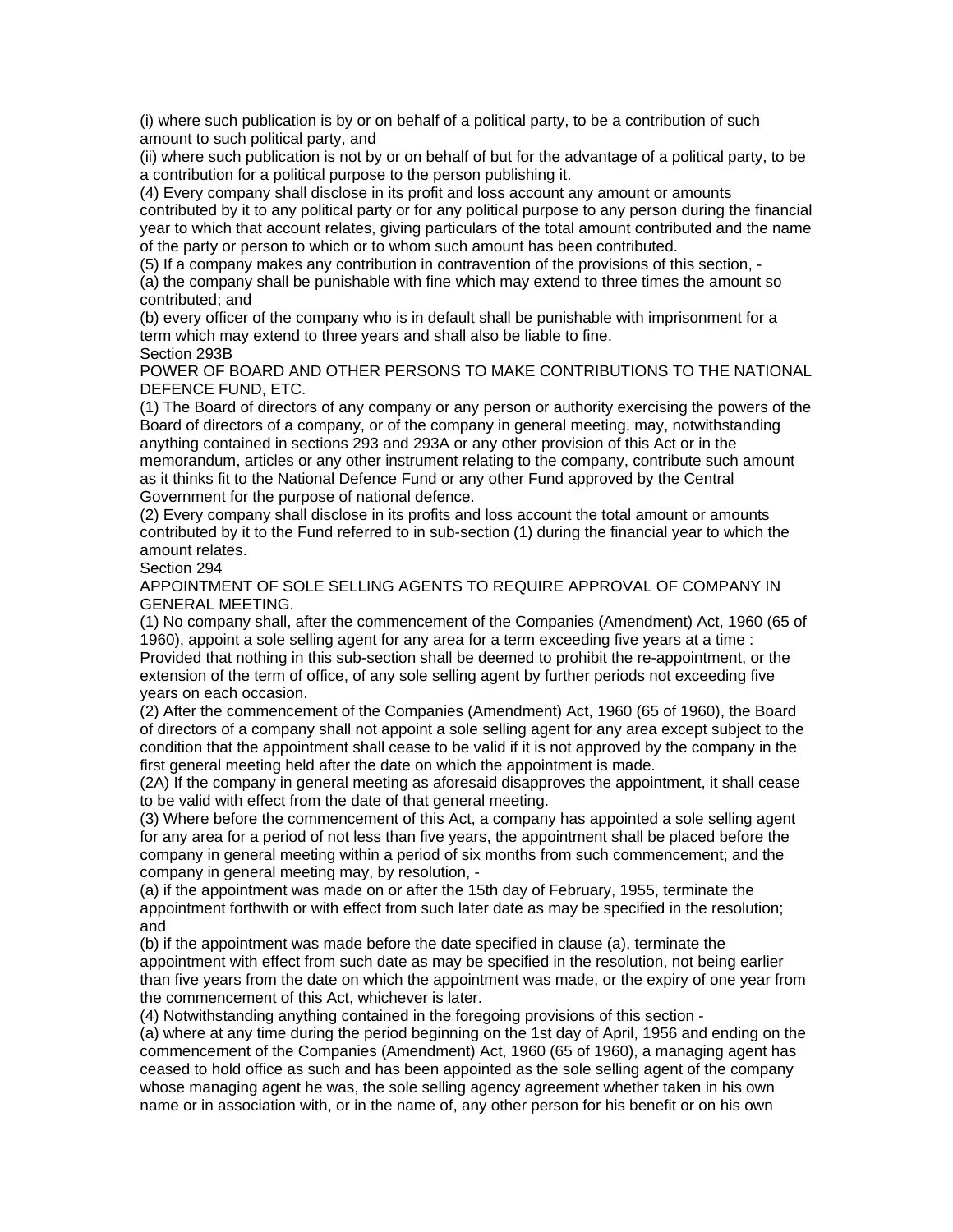account, shall, unless approved by the Central Government within a period of six months from such commencement, become void and inoperative and the appointment as sole selling agent shall, unless it has terminated by efflux of time, come to an end on the expiry of that period; (b) no managing agent -

(i) who has ceased to hold office as such before the commencement of the Companies (Amendment) Act, 1960 (65 of 1960), but has not been appointed before such commencement as the sole selling agent of the company whose managing agent he was,

(ii) who has ceased to hold office as such after the commencement of the Companies (Amendment) Act, 1960 (65 of 1960). shall be appointed after such commencement during a period of three years from the date of such cesser as the sole selling agent of the company whose managing agent he was except with the approval of the Central Government obtained in this behalf.

(5)(a) Where a company has a sole selling agent (by whatever name called) for an area and it appears to the Central Government that there is good reason so to do, the Central Government may require the company to furnish to it such information regarding the terms and conditions of the appointment of the sole selling agent as it considers necessary for the purpose of determining whether or not such terms and conditions are prejudicial to the interests of the company; (b) if the company refuses or neglects to furnish any such information, the Central Government may appoint a suitable person to investigate and report on the terms and conditions of appointment of the sole selling agent;

(c) if after perusal of the information furnished by the company or, as the case may be, the report submitted by the person appointed under clause (b), the Central Government is of the opinion that the terms and conditions of appointment of the sole selling agent are prejudicial to the interests of the company, the Central Government may, by order, make such variations in those terms and conditions as would in its opinion make them no longer prejudicial to the interests of the company;

(d) as from such date as may be specified by the Central Government in the order aforesaid, the appointment of the sole selling agent shall be regulated by the terms and conditions as varied by the Central Government.

(6)(a) Where a company has more selling agents than one (by whatever name called) in any area or areas and it appears to the Central Government that there is good reason so to do, the Central Government may require the company to furnish to it such information regarding the terms and conditions o appointment of all the selling agents as it considers necessary for the purpose of determining whether any of those selling agents should be declared to be the sole selling agent for such area or any of such areas;

(b) if the company refuses or neglects to furnish any such information, the Central Government may appoint a suitable person to investigate and report on the terms and conditions of appointment of all the selling agents;

(c) if after perusal of the information furnished by the company or, as the case may be, the report submitted by the person appointed under clause (b), the Central Government is of the opinion that having regard to the terms and conditions of appointment of any of the selling agents and to any other relevant factors, that selling agent is to all intents and purposes the sole selling agent for such area, although there may be one or more other selling agents of the company operating in that area, the Central Government may by order declare that selling agent to be the sole selling agent of the company for that area with effect from such date as may be specified in the order and may make suitable variations in such of the terms and conditions of appointment of that selling agent as are in the opinion of the Central Government prejudicial to the interests of the company;

(d) as from the date specified in clause (c) the appointment of the selling agent declared to be the sole selling agent shall be regulated by the terms and conditions as varied by the Central Government.

(7) It shall be the duty of the company -

(a) to produce to the person appointed under clause (b) of sub-section (5) or clause (b) of subsection (6), all books and papers of, or relating to, the company which are in its custody or power; and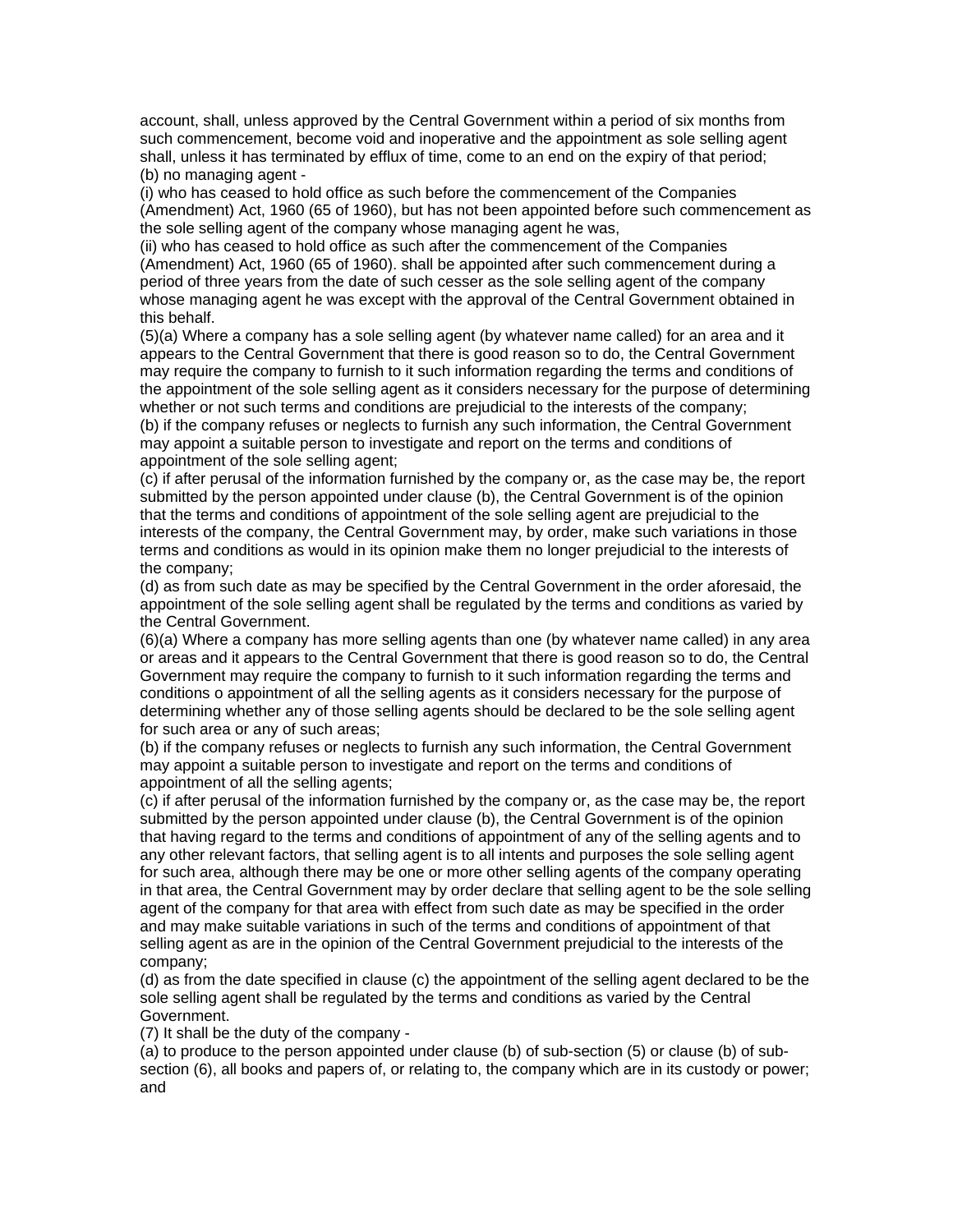(b) otherwise to give to that person all assistance in connection with the investigation which the company is reasonably able to give.

(8) If a company refuses or neglects -

(a) to furnish the information required by the Central Government under clause (a) of sub-section (5) or clause (a) of sub-section (6), or

(b) to produce to the person appointed under clause (b) of sub-section (5) or clause (b) of subsection (6) any books and papers which are in its custody or power or otherwise to give to that person any assistance which it is reasonably able to give,the company and every officer of the company who is in default shall be punishable with fine which may extend to five thousand rupees and with a further fine of not less than fifty rupees for every day after the first during which such refusal or neglect continues.

#### Section 294A

PROHIBITION OF PAYMENT OF COMPENSATION TO SOLE SELLING AGENTS FOR LOSS OF OFFICE IN CERTAIN CASES.

(1) A company shall not pay or be liable to pay to its sole selling agent any compensation for the loss of his office in the following cases :-

(a) where the appointment of the sole selling agent ceases to be valid by virtue of sub-section (2A) of section 294;

(b) where the sole selling agent resigns his office in view of the reconstruction of the company or of its amalgamation with any other body corporate or bodies corporate and is appointed as the sole selling agent of the reconstructed company or of the body corporate resulting from the amalgamation;

(c) where the sole selling agent resigns his office, otherwise than on the reconstruction of the company or its amalgamation as aforesaid;

(d) where the sole selling agent has been guilty of fraud or breach of trust in relation to, or of gross negligence in, the conduct of his duty as the sole selling agent;

(e) where the sole selling agent has instigated or has taken part directly or indirectly in bringing about, the termination of the sole selling agency.

(2) The compensation which may be paid by a company to its sole selling agent for loss of office shall not exceed the remuneration which he would have earned if he had been in office for the un expired residue of his term, or for three years, whichever is shorter, calculated on the basis of the average remuneration actually earned by him during a period of three years immediately

preceding the date on which his office ceased or was terminated, or where he held his office for a lesser period than three years, during such period.

Section 294AA

POWER OF CENTRAL GOVERNMENT TO PROHIBIT THE APPOINTMENT OF SOLE SELLING AGENTS IN CERTAIN CASES. 604-606

(1) Where the Central Government is of opinion that the demand for goods of any category, to be specified by that Government, is substantially in excess of the production or supply of such goods and that the services of sole selling agents, will not be necessary to create a market for such goods, the Central Government may, by notification in the Official Gazette, declare that sole selling agents shall not be appointed by a company for the sale of such goods for such period as may be specified in the declaration.

(2) No company shall appoint any individual, firm or body corporate, who or which has a substantial interest in the company, as sole selling agent of that company unless such appointment has been previously approved by the Central Government.

(3) No company having a paid-up share capital of rupees fifty lakhs or more shall appoint a sole selling agent except with the consent of the company accorded by a special resolution and the approval of the Central Government.

(4) The provisions of sub-sections (5), (6) and (7) of section 294 shall so far as may be, apply to the sole selling, or the sole purchasing or buying, agents of a company.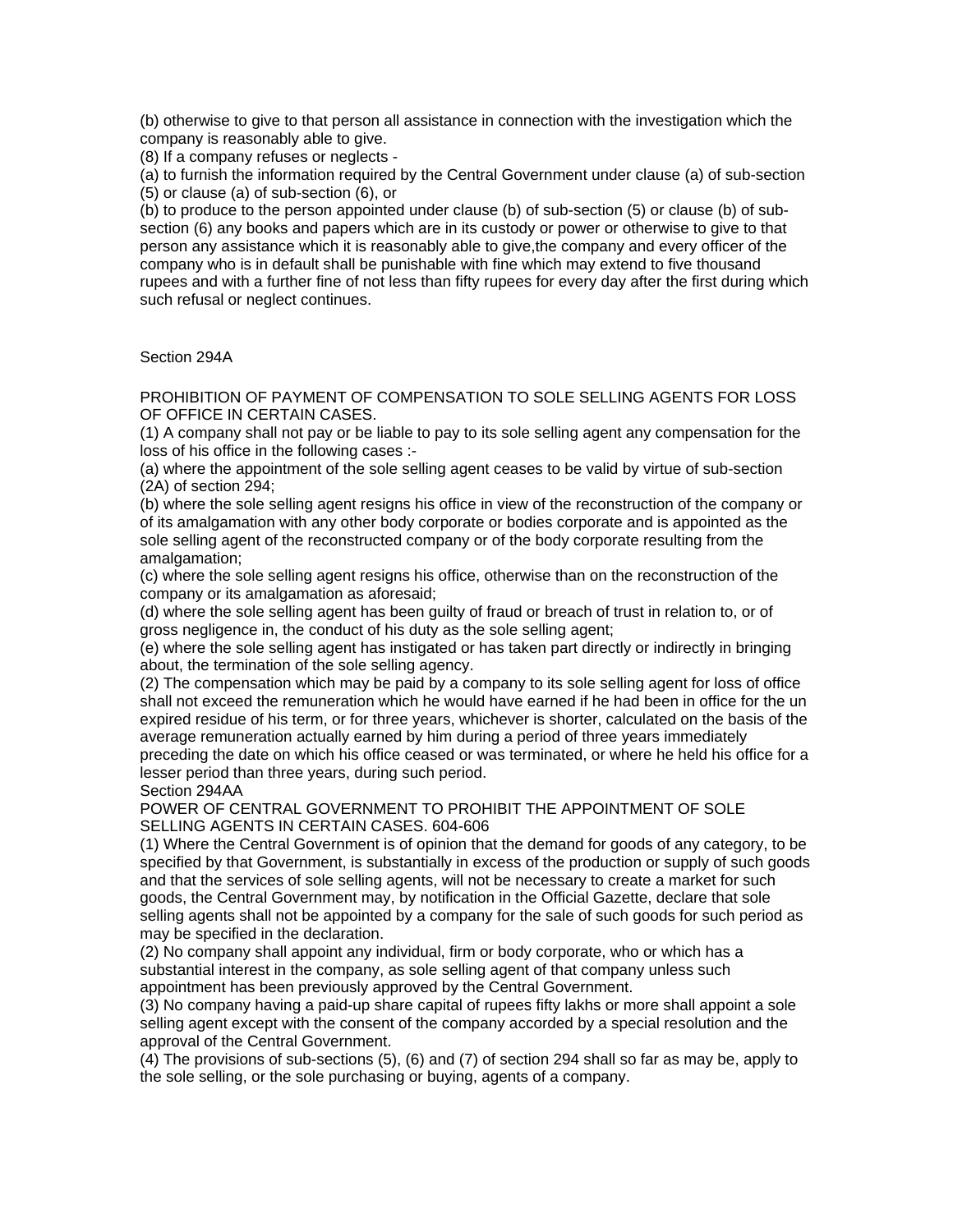(5) A company seeking approval under this section shall furnish such particulars as may be prescribed. 604-606

(6) Where any appointment has been made of a sole selling agent by a company before the commencement of the Companies (Amendment) Act, 1974, and the appointment is such that it could not have been made except on the authority of a special resolution passed by the company and the approval of the Central Government, if sub-section (2), sub-section (3) and sub-section (8), were in force at the time of such appointment, the company shall obtain such authority and approval within six months from such commencement; and if such authority and approval are not so obtained, the appointment of the sole selling agent shall stand terminated on the expiry of six months from such commencement.

(7) If the company in general meeting disapproves the appointment referred to in sub-section (3), such appointment shall, notwithstanding anything contained in sub-section (6), cease to have effect from the date of the general meeting.

(8) The provisions of this section except those of sub-section (1), shall apply so far as may be to the appointment by a company of a sole agent for the buying or purchasing of goods on behalf of the company.

Explanation : In this section, -

(a) "appointment" includes "re-appointment",

(b) "substantial interest", -

(i) in relation to an individual, means the beneficial interest held by such individual or any of his relatives, whether singly or taken together, in the shares of the company, the aggregate amount paid-up on which exceeds five lakhs of rupees or five per cent of the paid-up share capital of the company, whichever is the lesser;

(ii) in relation to a firm, means the beneficial interest held by one or more partners of the firm or any relative of such partner, whether singly or taken together, in the shares of the company, the aggregate amount paid-up on which exceeds five lakhs of rupees or five per cent of the paid-up share capital of the company, whichever is the lesser;

(iii) in relation to a body corporate, means the beneficial interest held by such body corporate or one or more of its directors or any relative of such director, whether singly or taken together, in the shares of the company, the aggregate amount paid-up on which exceeds five lakhs of rupees or five per cent of the paid-up share capital of the company, whichever is the lesser. Section 295

LOANS TO DIRECTORS, ETC.

(1) Save as otherwise provided in sub-section (2), no company (hereinafter in this section referred to as "the lending company") without obtaining the previous approval of the Central Government in that behalf shall, directly or indirectly, make any loan to, or give any guarantee or provide any security in connection with a loan made by any other person to, or to any other person by, -

(a) any director of the lending company, or of a company which is its holding company or any partner or relative of any such director;

(b) any firm in which any such director or relative is a partner;

(c) any private company of which any such director is a director or member;

(d) any body corporate at a general meeting of which not less than twenty-five per cent of the total voting power may be exercised or controlled by any such director, or by two or more such directors together; or

(e) any body corporate, the Board of directors, managing director, or manager whereof is accustomed to act in accordance with the directions or instructions of the Board, or of any director or directors, of the lending company.

(2) Sub-section (1) shall not apply to -

(a) any loan made, guarantee given or security provided -

(i) by a private company unless it is a subsidiary of a public company,

(ii) by a banking company;

(b) any loan made -by a holding company to its subsidiary,

(c) any guarantee given or security provided - by a holding company in respect of any loan made to its subsidiary,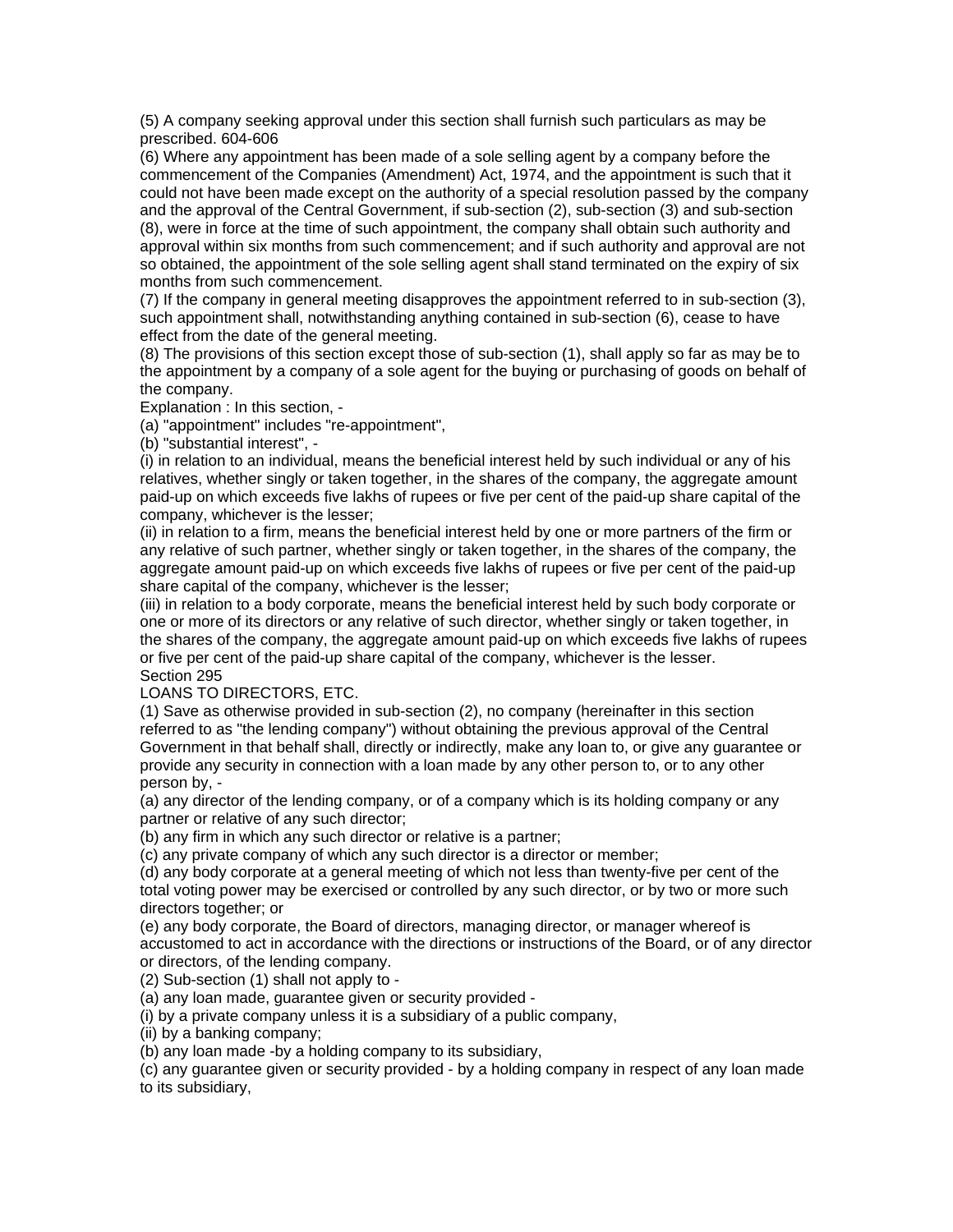(3) Where any loan made, guarantee given or security provided by a lending company and outstanding at the commencement of this Act could not have been made, given or provided, without the previous approval of the Central Government, if this section had then been in force, the lending company shall, within six months from the commencement of this Act or such further time not exceeding six months as the Central Government may grant for that purpose, either obtain the approval of the Central Government to the transaction or enforce the repayment of the loan made, or in connection with which the guarantee was given or the security was provided, notwithstanding any agreement to the contrary.

(4) Every person who is knowingly a party to any contravention of sub-section (1) or (3), including in particular any person to whom the loan is made or who has taken the loan in respect of which the guarantee is given orthe security is provided, shall be punishable either with fine which may extend to five thousand rupees or with simple imprisonment for a term which may extend to six months :

Provided that where any such loan, or any loan in connection with which any such guarantee or security has been given or provided by the lending company, has been repaid in full, no punishment by way of imprisonment shall be imposed under this sub-section; and where the loan has been re-paid in part, the maximum punishment which may be imposed under this sub-section by way of imprisonment shall be proportionately reduced.

(5) All persons who are knowingly parties to any contravention of sub-section (1) or (3) shall be liable jointly and severally, to the lending company for the repayment of the loan or for making good the sum which the lending company may have been called upon to pay in virtue of the guarantee given or the security provided by such company.

(6) No officer of the lending company or of the borrowing body corporate shall be punishable under sub-section (4) or shall incur the liability referred to in sub-section (5) in respect of any loan made, guarantee given or security provided after the 1st day of April, 1956 610 l in contravention of clause (d) or (e) of sub-section (1), unless at the time when the loan was made, the guarantee was given or the security was provided by the lending company, he knew or had express notice that that clause was being contravened thereby.

Section 296

APPLICATION OF SECTION 295 TO BOOK DEBTS IN CERTAIN CASES.

Section 295 shall apply to any transaction represented by a book debt which was from its inception in the nature of a loan or an advance.

Section 297

## BOARD'S SANCTION TO BE REQUIRED FOR CERTAIN CONTRACTS IN WHICH PARTICULAR DIRECTORS ARE INTERESTED.

(1) Except with the consent of the Board of directors of a company, a director of the company or his relative, a firm in which such a director or relative is a partner, any other partner in such a firm, or a private company of which the director is a member or director, shall not enter into any contract with the company -

(a) for the sale, purchase or supply of any goods, materials or services; or

(b) after the commencement of this Act, for underwriting the subscription of any shares in, or debentures of, the company : Provided that in the case of the company having a paid-up share capital of not less than rupees one crore, no such contract shall be entered into except with the previous approval of the Central Government.

(2) Nothing contained in clause (a) of sub-section (1) shall affect –

(a) the purchase of goods and materials from the company, or the sale of goods, and materials to the company, by any director, relative, firm, partner or private company as aforesaid for cash at prevailing market prices; or

(b) any contract or contracts between the company on one side and any such director, relative, firm, partner of private company on the other for sale, purchase or supply of any goods, materials and services in which either the company or the director, relative, firm, partner or private company, as the case may be, regularly trades or does business :

Provided that such contract or contracts do not relate to goods and materials the value of which, or services the cost of which, exceeds five thousand rupees in the aggregate in any year comprised in the period of the contract or contracts; or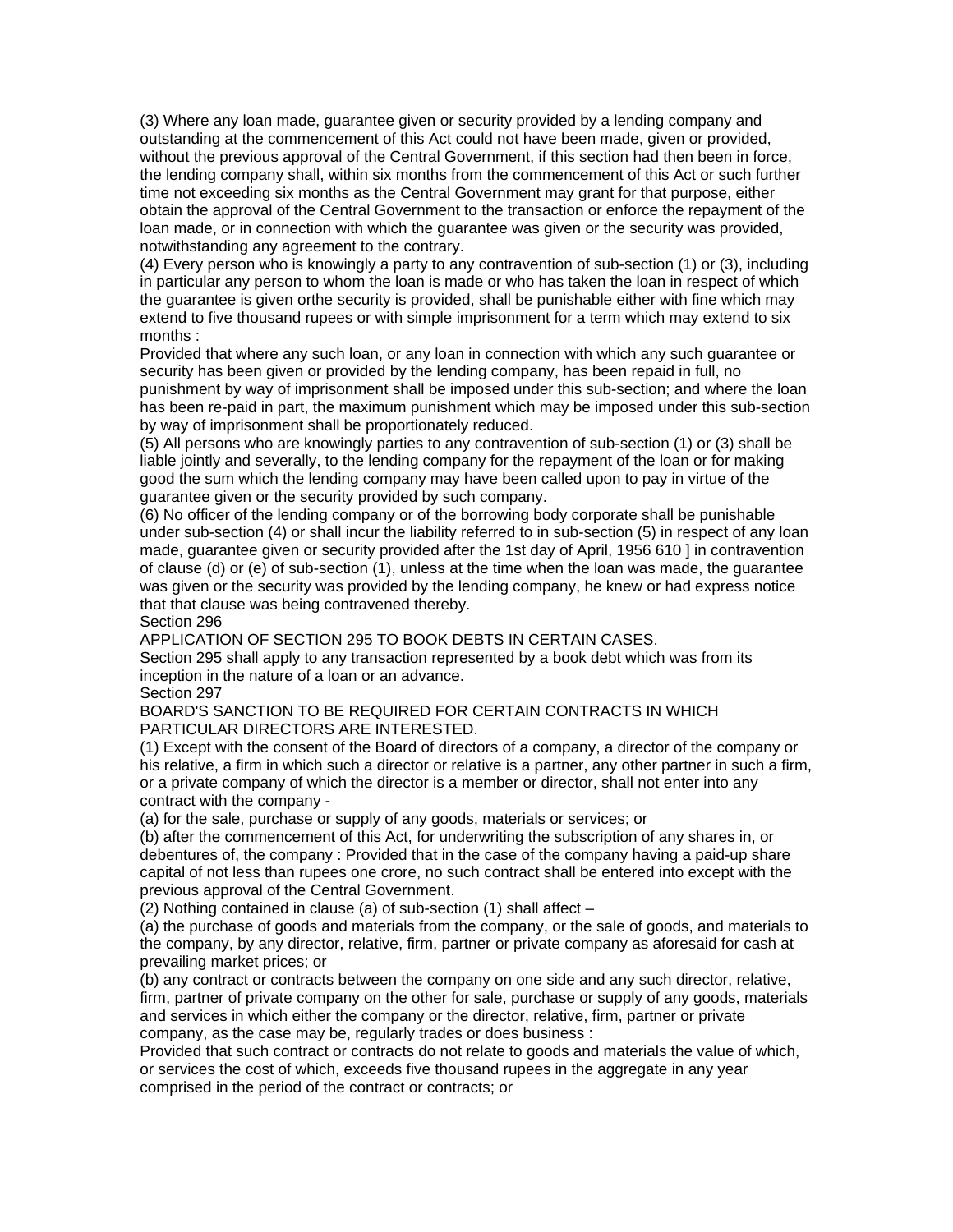(c) in the case of a banking or insurance company any transaction in the ordinary course of business of such company with any director, relative, firm, partner or private company as aforesaid.

(3) Notwithstanding anything contained in sub-sections (1) and (2), a director, relative, firm, partner or private company as a aforesaid may, in circumstances of urgent necessity, enter, without obtaining the consent of the Board, into any contract with the company for the sale, purchase or supply of any goods, materials or services even if the value of such goods or cost of such services exceeds five thousand rupees in aggregate in any year comprised in the period of the contract; but in such a case, the consent of the Board shall be obtained at a meeting within three months of the date on which the contract was entered into.

(4) Every consent of the Board required under this section shall be accorded by a resolution passed at a meeting of the Board and not otherwise; and the consent of the Board required under sub-section (1) shall not be deemed to have been given within the meaning of that sub-section unless the consent is accorded before the contract is entered into or within three months of the date on which it was entered into.

(5) If consent is not accorded to any contract under this section, anything done in pursuance of the contract shall be voidable at the option of the Board.

(6) Nothing in this section shall apply to any case where the consent has been accorded to the contract before the commencement of the Companies (Amendment) Act, 1960. Section 298

POWER OF DIRECTORS TO CARRY ON BUSINESS WHEN MANAGING AGENT OR SECRETARIES AND TREASURERS ARE DEEMED TO HAVE VACATED OFFICE, ETC. Where in pursuance of any provisions contained in this Act, the managing agent or secretaries and treasures of a company are deemed to have vacated or to have been suspended from office, or are removed or suspended from office, or cease to act or to be entitled to act as managing agent or secretaries and treasurers, or where a permanent or temporary vacancy has otherwise occurred in the office of managing agent or secretaries and treasurers, then the Board of Directors shall have power to carry on, or arrange for the carrying on of, the affairs of the company until the managing agent or secretaries and treasurers again become entitled to act as such, or until the company in general meeting resolves otherwise. Section 299

DISCLOSURE OF INTERESTS BY DIRECTOR.

(1) Every director of a company who is in any way, whether directly or indirectly, concerned or interested in a contract or arrangement, or proposed contract or arrangement, entered into or to be entered into, by or on behalf of the company, shall disclose 617 the nature of his concern or interest at a meeting of the Board of directors.

(2)(a) In the case of a proposed contract or arrangement, the disclosure required to be made by a director under sub-section (1) shall be made at the meeting of the Board at which the question of entering into the contract or arrangement is first taken into consideration, or if the director was not, at the date of that meeting, concerned or interested in the proposed contract or arrangement, at the first meeting of the Board held after he becomes so concerned or interested.

(b) In the case of any other contract or arrangement, the required disclosure shall be made at the first meeting of the Board held after the director becomes concerned or interested in the contract or arrangement.

(3)(a) For the purposes of sub-sections (1) and (2), a general notice given to the Board by a director, to the effect that he is a director or a member of a specified body corporate or is a member of a specified firm and is to be regarded as concerned or intreste in any contract or arrangement which may, after the date of the notice, be entered into with that body corporate or firm, shall be deemed to be a sufficient disclosure of concern or interest in relation to any contract or arrangement so made.

(b) Any such general notice shall expire at the end of the financial year in which it is given, but may be renewed for further periods of one financial year at a time, by a fresh notice given in the last month of the financial year in which it would otherwise expire.

(c) No such general notice, and no renewal thereof, shall be of effect unless either it is given at a meeting of the Board, or the director concerned takes reasonable steps to secure that it is brought up and read at the first meeting of the Board after it is given.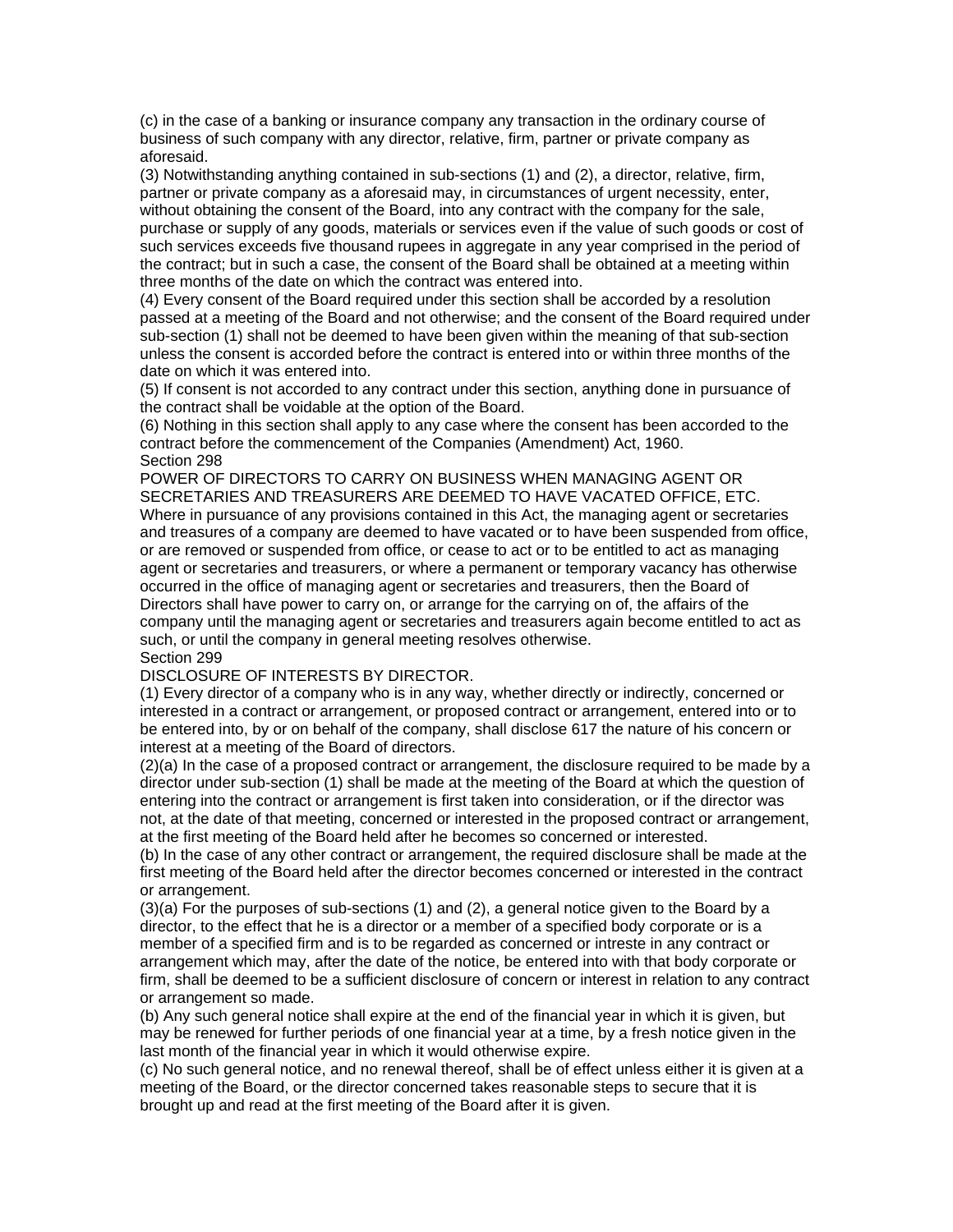(4) Every director who fails to comply with sub-section (1) or (2) shall be punishable with fine which may extend to five thousand rupees.

(5) Nothing in this section shall be taken to prejudice the operation of any rule of law restricting a director of a company from having any concerned or interest in any contracts or arrangements with the company.

(6) Nothing in this section shall apply to any contract or arrangement entered into or to be entered into between two companies where any of the directors of the one company or two or more of them together holds or hold not more than two percent of the paid-up share capital in the other company.

## Section 300

INTERESTED DIRECTOR NOT TO PARTICIPATE OR VOTE IN BOARD'S PROCEEDINGS. (1) No director of a company shall, as a director, take any part in the discussion of, or vote on, and contract or arrangement entered into, or to be entered into, by or on behalf of the company, if he is in any way, whether directly or indirectly, concerned or interested in the contract or arrangement; nor shall his presence count for the purpose of forming a quorum at the time of any such discussion or vote; and if he does vote, his vote shall be void.

(2) Sub-section (1) shall not apply to -

(a) a private company which is neither a subsidiary nor a holding company of a public company; (b) a private company which is a subsidiary of a public company, in respect of any contract or arrangement entered into, or to be entered into, by the private company with the holding company thereof;

(c) any contract of indemnity against any loss which the directors, or any one or more of them, may suffer by reason of becoming or being sureties or a surety for the company;

(d) any contract or arrangement entered into or to be entered into with a public company, or a private company which is a subsidiary of a public company, in which the interest of the director aforesaid [ 619 consists solely -

(i) in his being a director of such company and the holder of not more than shares of such number or value therein as is requisite to qualify him for appointment as a director thereof, he having been nominated as such director by the company referred to in sub-section (1), or

(ii) in his being a member holding not more than two per cent of its paid-up share capital; (e) a public company, or a private company which is a subsidiary of a public company, in respect of which a notification is issued under sub-section (3), to the extent specified in the notification. (3) In the case of a public company or a private company which is a subsidiary of a public company, if the Central Government is of opinion that having regard to the desirability of establishing or promoting any industry, business or trade, it would not be in the public interest to

apply all or any of the prohibitions contained in sub-section (1) to the company, the Central Government may, by notification in the Official Gazette, direct that that sub-section shall not apply to such company, or shall apply thereto subject to such exceptions, modifications and conditions as may be specified in the notification.

(4) Every director who knowingly contravenes the provisions of this section shall be punishable with fine which may extend to five thousand rupees.

Section 301

REGISTER OF CONTRACTS, COMPANIES AND FIRMS IN WHICH DIRECTORS ARE INTERESTED.

(1) Every company shall keep one or more registers in which shall be entered separately particulars of all contracts or arrangements to which section 297 or section 299 applies, including the following particulars to the extent they are applicable in each case, namely :-

(a) the date of the contract or arrangement;

(b) the names of the parties thereto;

(c) the principal terms and conditions thereof;

(d) in the case of a contract to which section 297 applies or in the case of a contract or arrangement to which sub-section(2) of section 299 applies, the date on which it was placed before the Board;

(e) the names of the directors voting for and against the contract or arrangement and the names of those remaining neutral.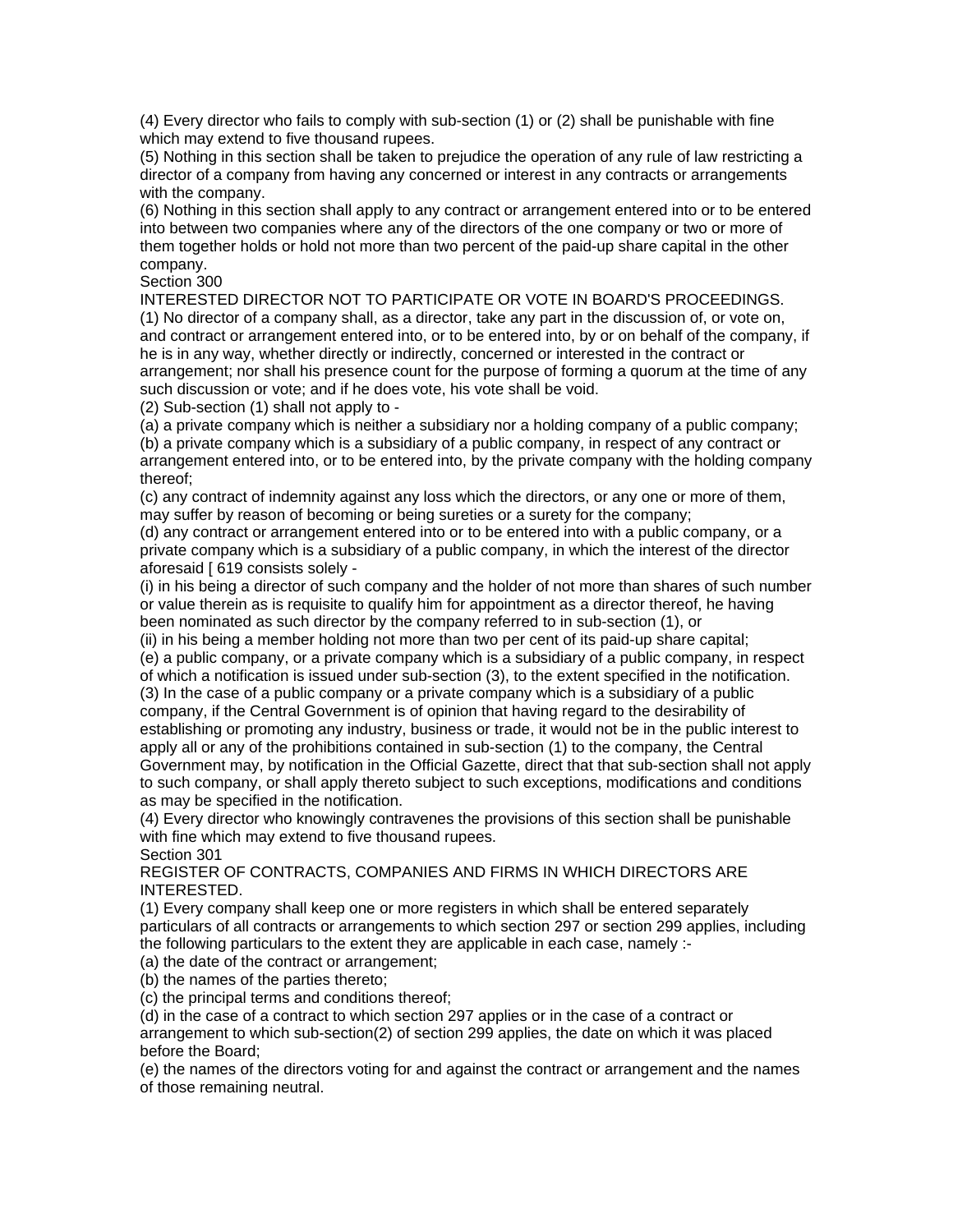(2) Particulars of every such contract or arrangement to which section 297 or, as the case may be, sub-section (2) of section 299 applies, shall be entered in the relevant register aforesaid - (a) in the case of a contract or arrangement requiring the Board's approval, within seven days (exclusive of public holidays) of the meeting of the Board at which the contract or arrangement is approved.

(b) in the case of any other contract or arrangement, within seven days of the receipt at the registered office of the company of the particulars of such other contract or arrangement or within thirty days of the date of such other contract or arrangement whichever is later, and the register shall be placed before the next meeting of the Board and shall then be signed by all the directors present at the meeting.

(3) The register aforesaid shall also specify, in relation to each director of the company, the names of the firms and bodies corporate of which notice has been given by him under subsection (3) of section 299.

SECTION 302

DISCLOSURE TO MEMBERS OF DIRECTORS INTEREST IN CONTRACT APPOINTING MANAGER, MANAGING DIRECTOR, MANAGING AGENT OR SECRETARIES AND TREASURERS.

(1) Where a company—

(a) enters into a contract for the appointment of a manager of the company, in which contract and director of the company is in

any way.Whether directly or indirectly, concerned or interested; or

(b) varies any such contract already in existence and in which a director is concerned or interested as aforesaid;

the company shall, within twenty-one days from the date of entering into the contract or of the varying of the contract, as the

case may be, send to every member of the company as abstract of the terms of the contract of variation, together with a

memorandum clearly specifying the nature of the concern or interest of the director in such contract or variation.

(2) Where a company enters into a contract for the appointment of a managing director of the company, or varies any such

contract which is already in existence, the company shall send an abstract of the terms of the contract or variation to every

member of the company within the time specified in sub-section (1); and if any other director of the company is concerned or

interested in the contract or variation, a memorandum clearly specifying the nature of the concern or interest of such other

director in the contract or variation shall also be sent to every member of the company with the abstract aforesaid.

(3) Where a company proposes to enter into a contract for the appointment of a managing agent or of secretaries and treasurers,

in which contract an director of the company is concerned or interested as aforesaid, or proposes to vary any such contract

already in existence in which a director is concerned or interested as aforesaid, the company shall send the abstract and

memorandum referred to in sub-section (2) to every member of the company, in sufficient time before the general meeting of the

company at which the proposal is to be considered.

(4) Where a director becomes concerned or interested as aforesaid in any such contract as is referred to in sub-section (1), (2)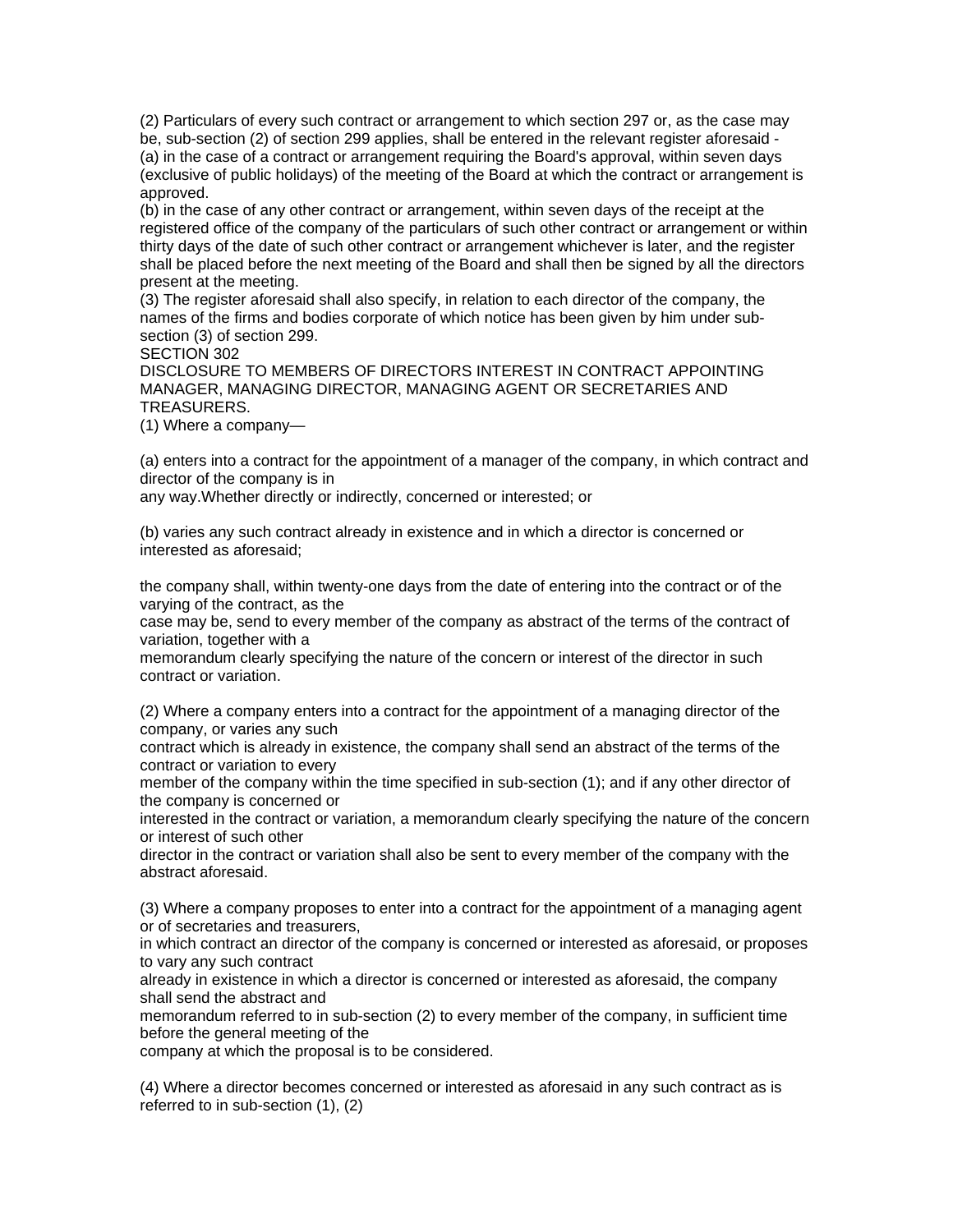or (3) after it is made, the abstract and the memorandum, if any, referred to in the said subsection shall be sent to every member

of the company within twenty-one days from the date on which the director becomes so concerned or interested.

(5) If default is made in complying with the foregoing provisions of this section, the company, and every officer of the company

who is in default, shall be punishable with fine which may extend to one thousand rupees.

(6) All contracts entered into by a company for the appointment of a manager, managing director, managing agent or secretaries

and treasurers, shall be kept at the registered office of the company; and shall be open to the inspection of any member of the

company at such office; and extracts may be taken therefrom and copies thereof may be required by any such member, to the

same extent, in the same manner and on payment of the same fee, as in the case of the registrar of members of the company; and

the provisions of section 163 shall apply accordingly.

(7) The provisions of this section shall apply in relation to any resolution or proposed resolution of the Board of directors of a

company appointing a manager or a managing or whole-time director, or varying and previous contract or resolution of the

company relating to the appointment of a manager or a managing or whole time director, as they apply in relation to any contract

or proposed contract for the like purpose.Register of Directors, etc.

Section 303

REGISTER OF DIRECTORS,

(1) Every company shall keep at its registered office a register of its directors, managing director, manager and secretary, containing with respect to each of them the following particulars, that is to say :-

(a) in the case of an individual, his present name and surname in full; any former name or surname in full; his father's name and surname in full or where the individual is a married woman, the husband's name and surname in full his usual residential address; his nationality; and if that nationality is not the nationality of origin, his nationality of origin; his business occupation, if any; if he holds the office of director, managing director, , manager or secretary in any other body corporate, the particulars of each such office held by him; and except in the case of a private compan which is not a subsidiary of a public company, the date of his birth.

(b) in the case of a body corporate, its corporate name and registered or principal office; and the full name, address, nationality, and nationality of origin, if different from that nationality, the father's name or where a director is a married woman, the husband's name of each of its directors; and if it holds the office of manager or secretary in any other body corporate, the particulars of each such office;

(c) in the case of a firm, the name of the firm, the full name, address, nationality, and nationality of origin, if different from that nationality, the father's name or where a partner is a married woman, the husband's name of each partner; and the date on which each became a partner; and if the firm holds the office of manager or secretary in any other body corporate, the particulars of each such office;

(d) if any director or directors have been nominated by a body corporate, its corporate name; all the particulars referred to in clause (a) in respect of each director so nominated, and also all the particulars referred to in clause (b) in respect of the body corporate;

(e) if any director or directors have been nominated by a firm, the name of the firm, all the particulars referred to in clause (a) in respect of each director so nominated, and also all the particulars referred to in clause (c) in respect of the firm.

Explanation : For the purposes of this sub-section -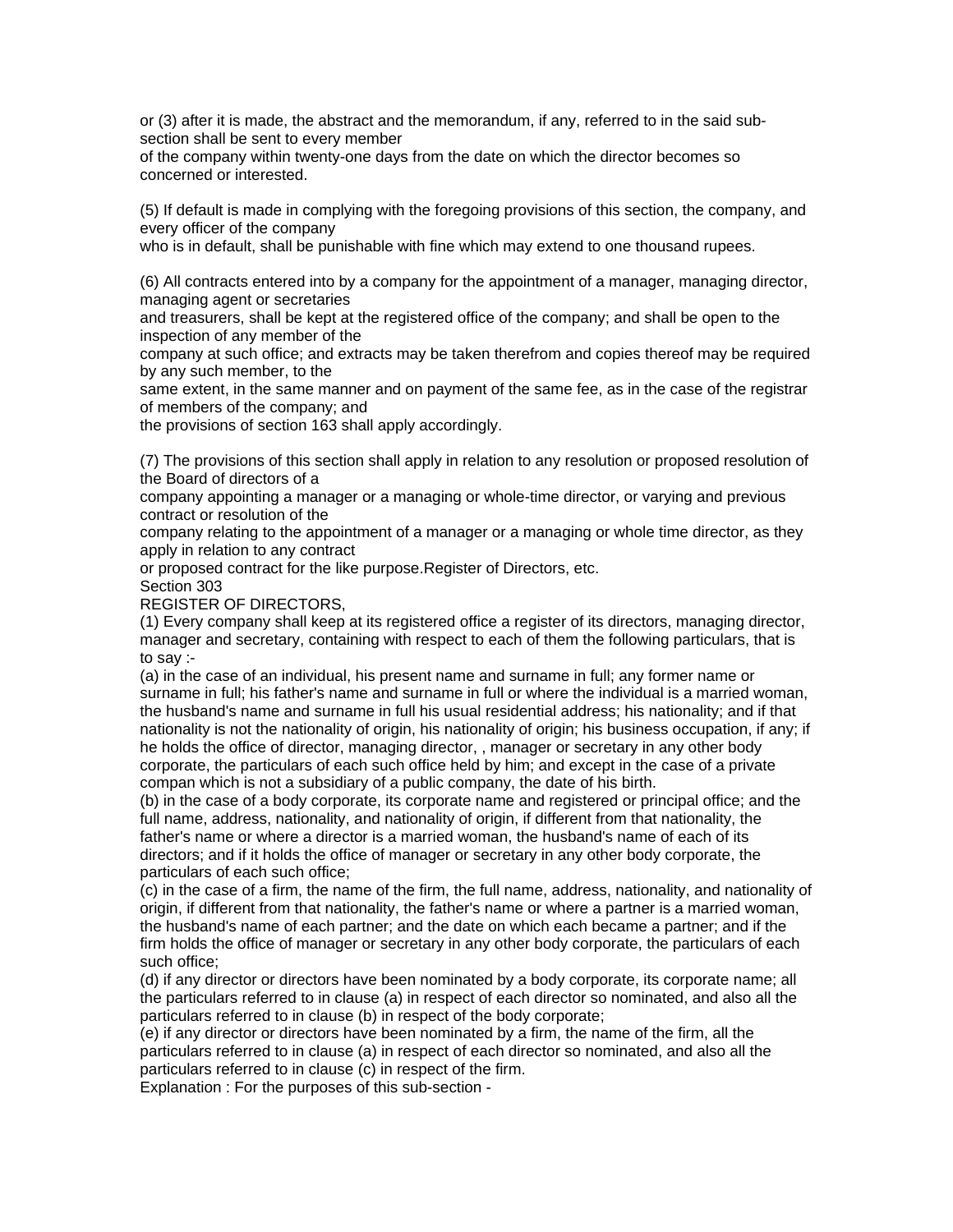(1) any person in accordance with whose directions or instructions , the Board of directors of a company is accustomed to act shall be deemed to be a director of the company;

(2) in the case of a person usually known by a title different from his surname, the expression "surname" means that title; and

(3) references to a former name or surname do not include -

(i) in the case of a person usually known by an Indian title different from his surname, the name by which he was known previous to the adoption of, or succession to, the title;

(ii) in the case of any person, a former name or surname, where that name or surname was changed or disused before the person bearing the name attained the age of eighteen years, or has been changed or disused for a period of not less than twenty years; and

(iii) in the case of a married woman, the name or surname by which she was known previous to the marriage.

(2) The company shall, within the periods respectively mentioned in this sub-section, send to the Registrar a return in duplicate in the prescribed form containing the particulars specified in the said register and a notification in duplicate in the prescribed form of any change among its directors, managing directors, secretaries and treasurers], managers or secretaries , specifying the date of the change. The period within which the said return is to be sent shall be period of thirty days from the appointment of the first directors of the company and the period within which the said notification of a change is to be sent shall be [ 631 thirty 631 ] days from the happening thereof.

(3) If default is made in complying with sub-section (1) or (2), the company, and every officer of the company who is in default, shall be punishable with fine which may extend to fifty rupees for every day during which the default continues.

## Section 304

INSPECTION OF THE REGISTER.

(1) The register kept under section 303 shall be open to the inspection of any member of the company without charge and of any other person on payment of one rupee for each inspection during business hours subject to such reasonable restrictions as the company may by its articles or in general meeting impose, so that not less than two hours in each day are allowed for inspection.

(2) If any inspection required under sub-section (1) is refused, -

(a) the company, and every officer of the company who is indefault, shall be punishable with fine which may extend to fifty rupees; and

(b) the Company Law Board may, by order, compel an immediate inspection of the register. Section 305

DUTY OF DIRECTORS, ETC., TO MAKE DISCLOSURE.

(1) Every director managing director, managing agent, manager or secretary of any company, who is appointed to or relinquishes, the office of director, managing director, secretaries and treasurers], manager or secretary of any other body corporate, shall within twenty days of his appointment to, or as the case may be, relinquishment of, such officer, disclose to the company aforesaid the particulars relating to the office in the other body corporate which are required to be specified under sub-section (1) of section 303; and if he fails to do so, he shall be punishable with fine which may extend to five hundred rupees.

(2) The provisions of sub-section (1) shall also apply to aperson deemed to be a director of the company by virtue of the Explanation to sub-section (1) of section 303 when such person is appointed to, or relinquishes, any of the offices in the other body corporate referred to in subsection (1).

Section 306

REGISTER TO BE KEPT BY REGISTRAR AND INSPECTION THEREOF.

(1) The Registrar shall keep a separate register 636-637 or registers in which there shall be entered the particulars receive by him under sub-section (2) of section 303 in respect of companies, so however, that all entries in respect of each such company shall be together. (2) The register or registers aforesaid shall be open to inspection by any member of the public at

any time during office hours, on payment of the prescribed fee. Section 307

REGISTER OF DIRECTORS' SHAREHOLDINGS, ETC.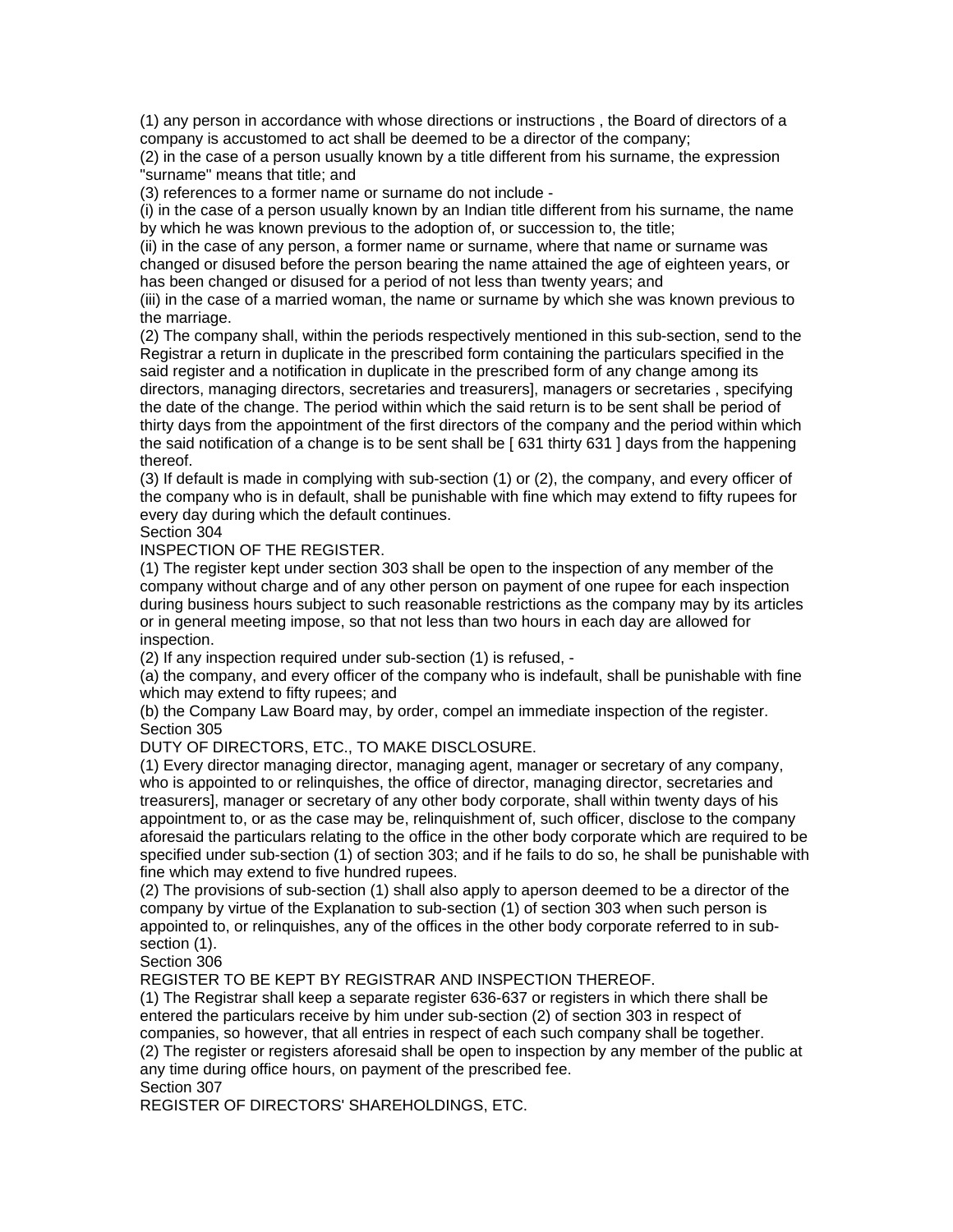(1) Every company shall keep a register showing, as respects each director of the company, the number, description and amount of any shares in, or debentures of, the company or any other body corporate, being the company's subsidiary or holding company, or a subsidiary of the company's holding company, which are held by him or in trust for him, or of which he has any right to become the holder whether on payment or not.

(2) Where any shares or debentures have to be recorded in the said register or to be omitted therefrom, in relation to any director, by reason of a transaction entered into after the commencement of this Act, and while he is a director, the register shall also show the date of and the price or other consideration for, the transaction :

Provided that where there is an interval between the agreement for any such transaction and the completion thereof, the date so shown shall be that of the agreement.

(3) The nature and extent of any interest or right in or over any shares or debentures recorded in relation to a director in the said register shall, if he so requires, be indicated in the register.

(4) The company shall not, by virtue of anything done for the purposes of this section, be affected with notice of, or be put upon inquiry as to, the rights of any person in relation to any shares or debentures.

(5) The said register shall, subject to the provisions of this section, be kept at the registered office of the company, and shall be open to inspection during business hours (subject to such reasonable restrictions as the company may, by its articles or in general meeting, impose, so that

not less than two hours in each day are allowed for inspection) as follows :-

(a) during the period beginning fourteen days before the date of the company's annual general meeting and ending three days after the date of its conclusion, it shall be open to the inspection of any member or holder of debentures of the company; and

(b) during that or any other period, it shall be open to the inspection of any person acting on behalf of the Central Government or of the Registrar. In computing the fourteen days and the three days mentioned in this sub-section, any day which is a Saturday, a Sunday or a public holiday shall be disregarded.

(6) Without prejudice to the rights conferred by sub-section

(5), the Central Government or the Registrar may, at any time, require a copy of the said register, or any part thereof.

(7) The said register shall also be produced at the commencement of every annual general meeting of the company and shall remain open and accessible during the continuance of the meeting to any person having the right to attend the meeting. If default is made in complying with the sub-section the company, and every officer of the company who is in default, shall be punishable with fine which may extend to five hundred rupees.

(8) If default is made in complying with sub-section (1) or(2), or if any inspection required under this section is refused, or if any copy required thereunder is not sent within a reasonable time, the company, and every officer of the company who is in default, shall be punishable with fine which may extend to five thousand rupees and also with a further fine which may extend to twenty rupees for every day during which the default continues.

(9) In the case of any such refusal, the Company Law Board may also, by order, compel an immediate inspectio of the register.

(10) For the purposes of this section -

(a) any person in accordance with whose directions or instructions the Board of directors of a company is accustomed to act, shall be deemed to be a director of the company; and (b) a director of a company, shall be deemed to hold or to have an interest or a right in or over, any shares or debentues, if a body corporate other than the company holds them or has that interest or right in or over them, and either  $-$ 

(i) that body corporate or its Board of directors isaccustomed to act in accordance with his directions or instructions; or

(ii) he is entitled to exercise or control the exercise of one-third or more of the total voting power exercisable at any general meeting of that body corporate.

(11) The provisions of this section and section 308 shall apply to managers as they apply to directors.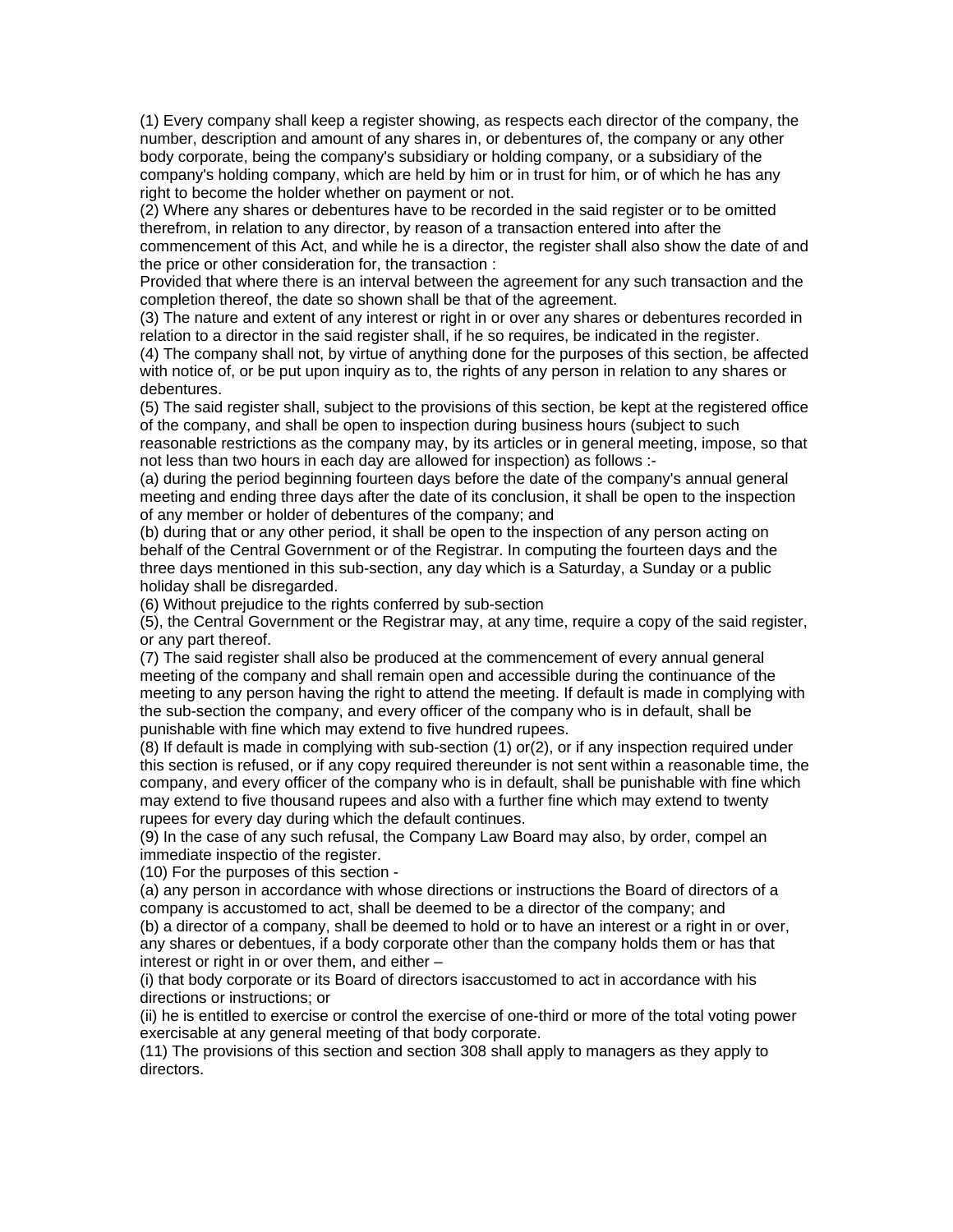## Section 308

## DUTY OF DIRECTORS AND PERSONS DEEMED TO BE DIRECTORS TOMAKE DISCLOSURE OF SHAREHOLDINGS.

(1) Every director of a company, and every person deemed to be a director of the company by virtue of sub-section (10) of section 307, shall give notice to the company of such matters relating to himself as may be necessary for the purpose of enabling the company to comply with the provisions of that section.

(2) Any such notice shall be given in writing, and if it is not given at a meeting of the Board, the person giving the notice shall take all reasonable steps to secure that it is brought up and read at the meeting of the Board next after it is given.

(3) Any person who fails to comply with sub-section (1) or (2) shall be punishable with imprisonment for a term which may extend to two years, or with fine which may extend to five thousand rupees, or with both.

## Section 309

## REMUNERATION OF DIRECTORS.

(1) The remuneration payable to the directors of a company,including any managing or wholetime director, shall be determined, in accordance with and subject to the provisions of section 198 and this section, either by the articles of the company, or by a resolution or, if the articles so required, by a special resolution, passed by the company in general meeting and the remuneration payable to such director or services rendered to him in any other capacity : Provided that any remuneration for services rendered by any such director in other capacity shall not be included if -

(a) the services rendered are of a professional nature, and

(b) in the opinion of the Central Government the director possesses the requisite qualification for the practice of the profession.

(2) A director may receive remuneration by way of a fee for each meeting of the Board, or a committee thereof, attended by him :

Provided that where immediately before the commencement of the Companies (Amendment) Act, 1960, fees for meetings of the Board and any committee thereof, attended by a director are paid on a monthly basis, such fees may continue to be paid on that basis for a period of two years after such

commencement or for the remainder of the term of office of such director, whichever is less, but no longer.

(3) A director who is either in the whole-time employment of the company or a managing director, may be paid remuneration either by way of a monthly payment or at a specified percentage of the net profits of the company or partly by one way and partly by the other :

Provided that except with the approval 643a of the Central Government such remuneration shall not exceed five per cent of the net profits for one such director, and if there is one such director, ten per cent for all of them together.

(4) A director who is neither in the whole-time employment of the company nor a managing director may be paid remuneration - either

(a) by way of a monthly, quarterly or annual payment with the approval of the Central Government; or

(b) by way of commission if the company by special resolution authorises such payment : Provided that the remuneration paid to such director, or where there is more than one such director, to all of them together, shall not exceed –

(i) one per cent of the net profits of the company, if the company has a managing or whole-time director, [managing agent, secretaries and treasurers] or a manager;

(ii) three per cent of the net profits of the company, in any other case :

Provided further that the company in general meeting may, with the approval of the Central Government, authorise the payment of such remuneration at a rate exceeding one per cent or, as the case may be, three per cent of its net profits.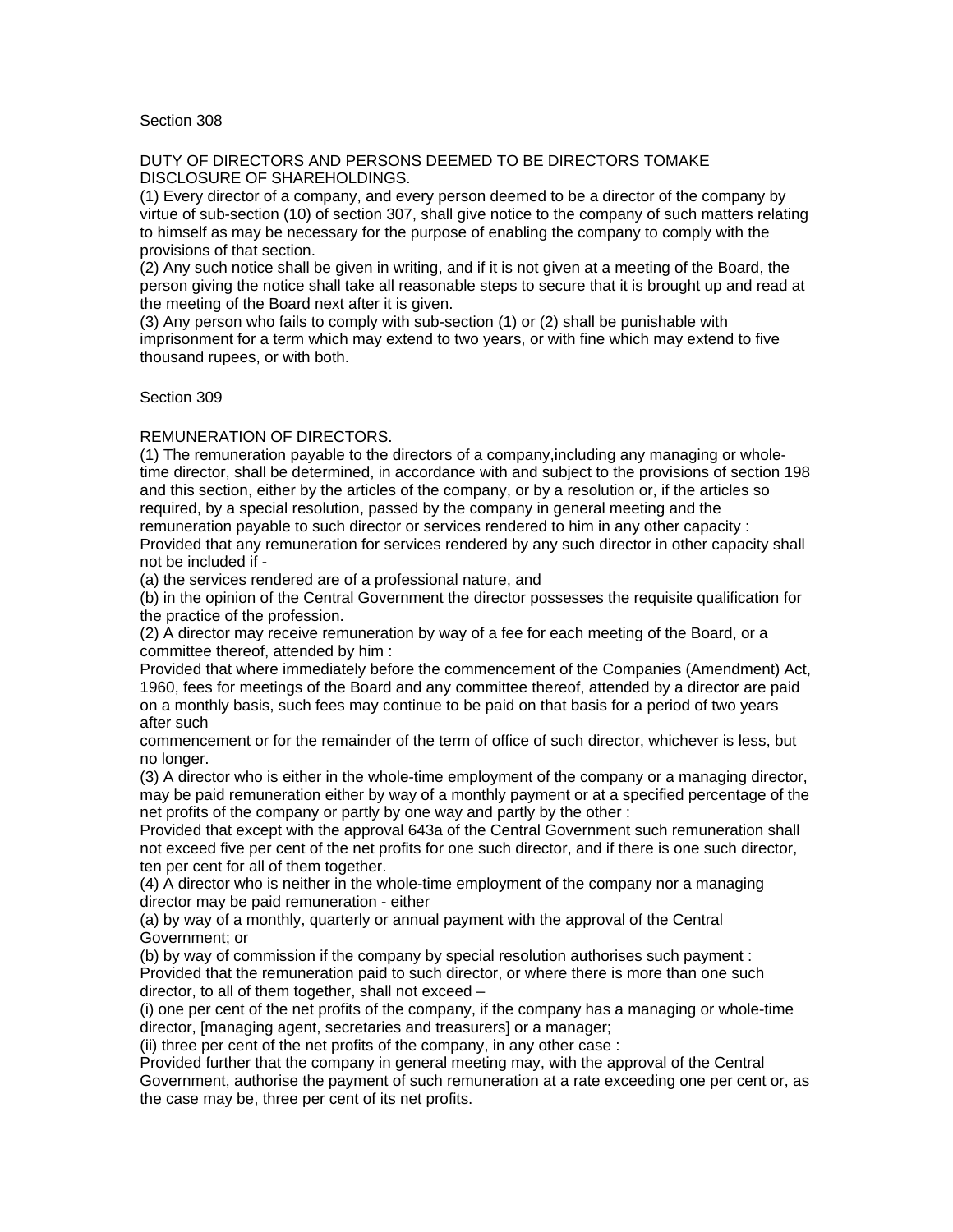(5) The net profits referred to in sub-sections (3) and (4) shall be computed in the manner referred to in section 198, sub-section (1).

(5A) If any director draws or receives, directly or indirectly, by way of remuneration any such sums in excess of the limit prescribed by this section or without the prior sanction of the Central Government, where it is required, he shall refund such sums to the company and until such sum is refunded, hold it in trust for the company. (5B) The company shall not waive the recovery of any sum refundable to it under sub-section (5A) unless permitted by the Central Government. (6) No director of a company who is in receipt of any commission from the company and who is either in the whole-time employment of the company or a managing director shall be entitled to receive any commission or othe remuneration from any subsidiary of such company.

(7) The special resolution referred to in sub-section (4) shall not remain in force for a period of more than five years; but may be renewed, from time to time, by special resolution for further periods of not more than five years at a time :

Provided that no renewal shall be effected earlier than one year from the date on which it is to come into force.

(8) The provisions of this section shall come into force immediately on the commencement of this Act or, where such commencement does not coincide with the end of a financial year of the company, with effect from the expiry of the financial year immediately succeeding such commencement.

(9) The provisions of this section shall not apply to a private company unless it is a subsidiary of a public company.

Section 310

PROVISION FOR INCREASE IN REMUNERATION TO REQUIRE GOVERNMENT SANCTION. [ 646 In the case of a public company, or a private company, which is a subsidiary of a public company, any provision relating to the remuneration of any director including a managing or whole-time director, or any amendment thereof, which purports to increase or has the effect of increasing, whether directly or indirectly, the amount thereof, whether that provision be contained in the company's memorandum or articles, or in an agreement entered into by it, or in any resolution passed by the company in general meeting or by its Board of directors,shall not have any effect -

(a) in cases where Schedule XIII is applicable, unless such increase is in accordance with the conditions specified in that Schedule; and

(b) in any other case, unless it is approved by the Central Government; and the amendment shall become void if, and in so far as, it is disapproved by that Government : Provided that the approval of the Central Government shall not be required where any such provision or any amendment thereof purports to increase, or has the effect of increasing, the amount of such remuneration only by way of a fee for each meeting of the Board or a Committee thereof attended by any such director and the amount of such fee after such increase does not exceed such sum as may be prescribed Provided further that where in the case of any private company which converts itself into a public company or becomes a public company under the provisions of section 43A, any provision relating to the remuneration of any director including a managing or whole-time director as contained in its memorandum or articles or in any agreement entered into by it or in any resolution passed by it in general meeting or by its Board of directors includes a provision for the payment of fee for each meeting of the Board or a Committee thereof attended by any such director which is in excess of the sum specified under the first proviso, such provision shall be deemed to be an increase in the remuneration of such director and shall not, after it ceases to be a private company, or, as the case may be, becomes a public company, have any effect unless approved by the Central Government.

Section 311

INCREASE IN REMUNERATION OF MANAGING DIRECTOR ON REAPPOINTMENT OR APPOINTMENT AFTER ACT TO REQUIRE GOVERNMENT SANCTION.—In the case of a public company, or a private company, which is a subsidiary of a public company, if the terms of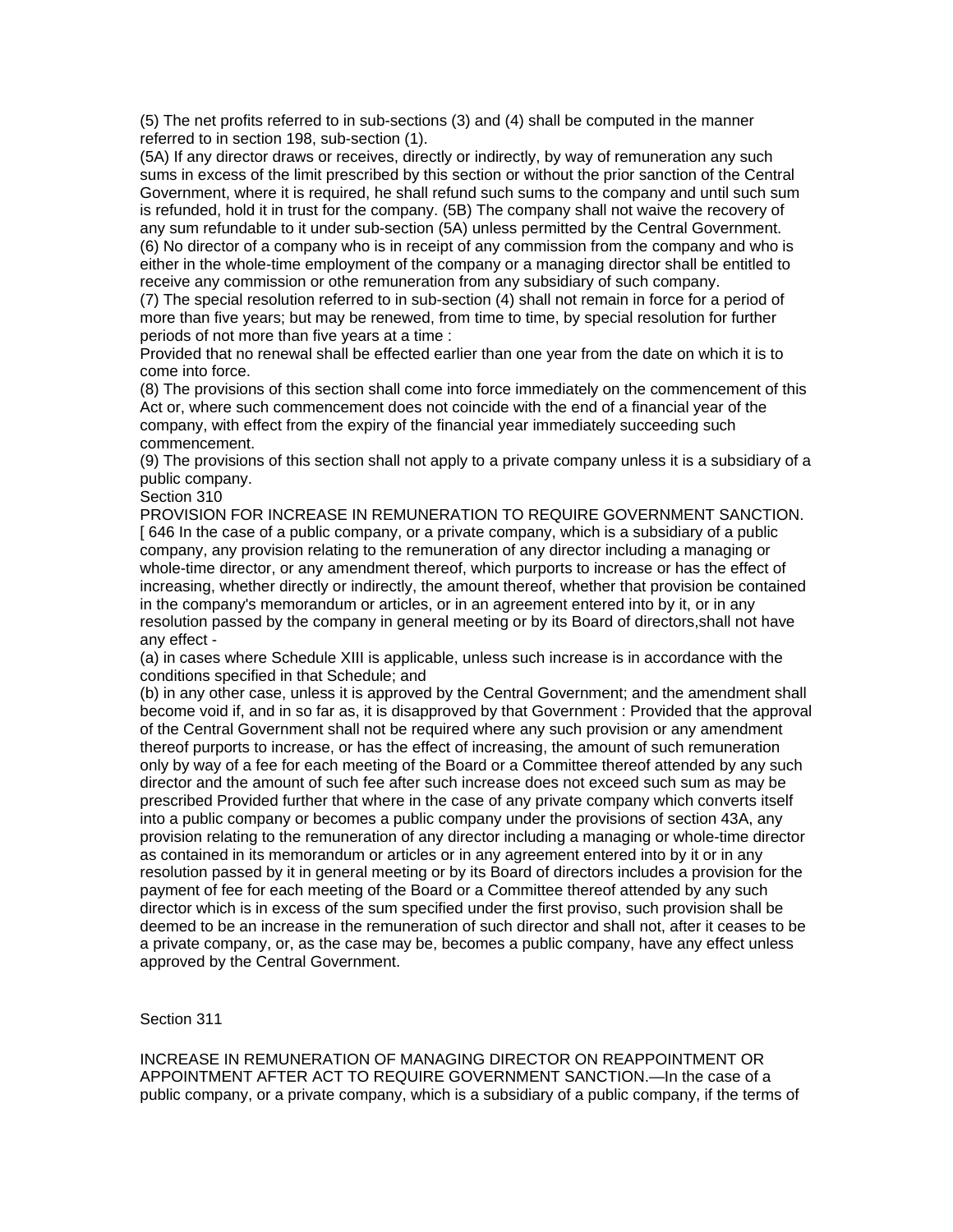any

re-appointment or appointment of a managing or whole-time director, made after the commencement of this Act, purport to

increase or have the effect of increasing, whether directly or indirectly, the remuneration which the managing or whole-time

director or the previous managing or whole-time director, as the case may be, was receiving immediately before such

re-appointment or appointment, the re-appointment or appointment shall not have any effect unless approved by the Central

Government; and shall become void if, and in so far as, it is disapproved by that Government.

Section 312

PROHIBITION OF ASSIGNMENT OF OFFICE BY DIRECTOR.

Any assignment of his office made after the commencement of this Act by any director of a company shall be void.

Section 313

APPOINTMENT AND TERM OF OFFICE OF ALTERNATE DIRECTORS.

(1) The Board of directors of a company may, if so authorised by its articles or by a resolution passed by the company in general meeting, appoint an alternate director to act for a director (hereinafter in this section called "the original director") during his absence for a period of not less than three months from the State in which meetings of the Board are ordinarily held.

(2) An alternate director appointed under sub-section (1) shall not hold office as such for a period longer than that permissible to the original director in whose place he has been appointed and shall vacate office if and when the original director returns to the State in which meetings of the Board are ordinarily held.

(3) If the term of office of the original director is determined before he so returns to the State aforesaid, any provision for the automatic re-appointment of retiring directors in default of another appointment shall apply to the original, and not to the alternate director. Section 314

DIRECTOR, ETC., NOT TO HOLD OFFICE OR PLACE OF PROFIT.

(1) Except with the consentof the company accorded by a special resolution, -

(a) no director of a company shall hold any office or placeof profit, and

(b) no partner or relative of such director, no firm in which such director, or a relative of such director, is a partner, no private company of which such director is a director or member, and no director or manager of such a private company, shall hold any office or place of profit carrying a total monthly remuneration of such sum as may be prescribed , except that of managing director or manager, banker or trustee for the holders of debentures of the company -

(i) under the company; or

(ii) under any subsidiary of the company, unless the remuneration received from such subsidiary in respect of such office or place of profit is paid over to the company or its holding company : Provided that it shall be sufficient if the special resolution according the consent of the company is past at the general meeting of the company held for the first time after the holding of such office or place of profit :

Provided further that where a relative of a director or a firm in which such relative is a partner, is appointed to an office or place of profit under the company or a subsidiary thereof without the knowledge of the director, the consent of the company may be obtained either in the general meeting aforesaid or within three months from the date of the appointment, whichever is later. Explanation : For the purpose of this sub-section, a special resolution according consent shall be necessary for every appointment in the first instance to an office or place of profit and to every subsequent appointment to such office or place of profit on a higher remuneration not covered by the special resolution, except where an appointment on a time scale has already been approved by the special resolution.

(1A) Nothing in sub-section (1) shall apply where a relative of a director or a firm in which such relative is a partner holds any office or place of profit under the company or a subsidiary thereof having been appointed to such office or place before such director becomes a director of the company.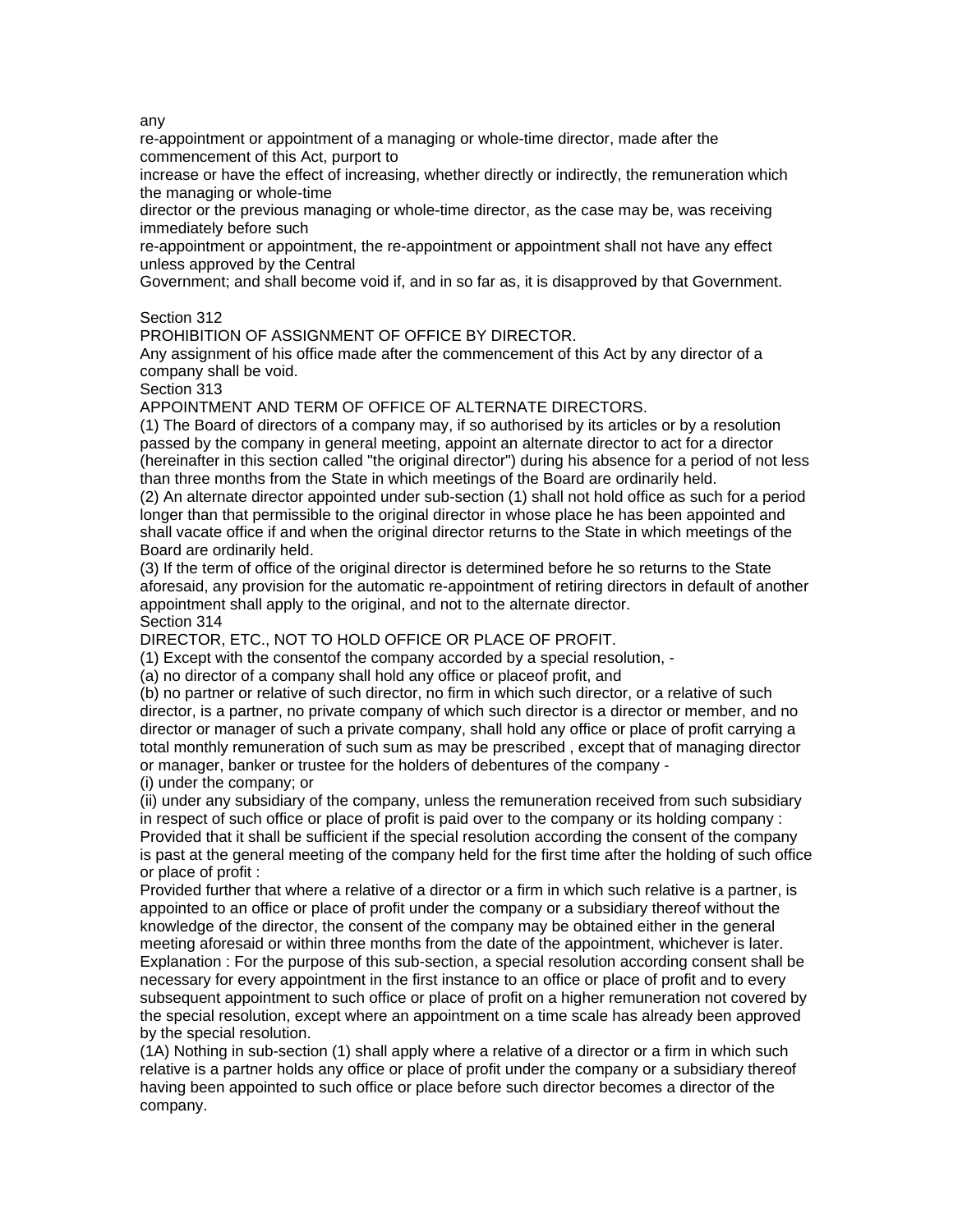(1B) Notwithstanding anything contained in sub-section (1), -

(a) no partner or relative of a director or manager,

(b) no firm in which such director or manager, or relative of either, is a partner,

(c) no private company of which such a director or manager, or relative of either, is a director or member,

shall hold any office or place of profit in the company which carries a total monthly remuneration of not less than such sum as may be prescribed, except with the prior consent of the company by a special resolution and the approval of the Central Government.

(2) (a) If any office or place of profit is held in contravention of the provisions of sub-section (1), the director, partner, relative, firm, private company or the manager concerned, shall be deemed to have vacated his or its office as such on and from the date next following the date of the general meeting of the company referred to in the first proviso or, as the case may be, the date of the expiry of the period of three months referred to in the second proviso to that sub-section, and shall also be liable to refund to the company any remuneration received or the monetary equivalent of any perquisite or advantage enjoyed by him or it for the period immediately preceding the date aforesaid in respect of such office or place of profit.

(b) The company shall not waive the recovery of any sum refundable to it under clause (a) unless permitted to do so by the Central Government.

(2A) Every individual, firm, private company or other body corporate proposed to be appointed to any office or place of profit to which this section applies shall, before at the time of such appointment, declare in writing whether he or it is or is not connected with a director of the company in any of the ways referred to in sub-section (1).

(2B) If, after the commencement of the Companies (Amendment) Act, 1974 (41 of 1974) any office or place of profit is held, without the prior consent of the company by a special resolution and the approval of the Central Government, the partner, relative, firm or private company appointed to such office or place of profit shall be liable to refund to the company any remuneration received or the monetary equivalent of any perquisite or advantage enjoyed by him on and from the date on which the office was so held by him.

(2C) If any office or place of profit is held in contravention of the provisions of the proviso to subsection (1B), the director, partner, relative, firm, private company or manager concerned shall be deemed to have vacated his or its office as such on and from the expiry of six months from the commencement of the Companies (Amendment) Act, 1974 (41 of 1974) or the date next following the date of the general meeting of the company referred in the said proviso, whichever is earlier, and shall be liable to refund to the company any remuneration received or the monetary equivalent of any perquisite or advantage enjoyed by him or it for the period immediately preceding the date aforesaid in respect of such office of place of profit.

(2D) The company shall not waive the recovery of any sum refundable to it under sub-section (2B) [ unless permitted to do so by the Central Government.

(3) Any office or place shall be deemed to be an office or place of profit under the company within the meaning of this section , -

(a) in case the office or place is held by a director, if the director holding it obtains from the company anything by way of remuneration over and above the remuneration to which he is entitled as such director, whether as salary, fees, commission, perquisites, the right to occupy free of rent any premises as a place of residence, or otherwise;

(b) in case the office or place is held by an individual other than a director or by any firm, private company or other body corporate, if the individual, firm, private company or body corporate holding itobtains from the company anything by way of remuneration whether as salary, fees, commission, perquisites, the right to occupy free of rent any premises as a place of residence, or otherwise.

(4) Nothing in this section shall apply to a person, who being the holder of any office of profit in the company, is appointed by the Central Government, under section 408, as a director of the company.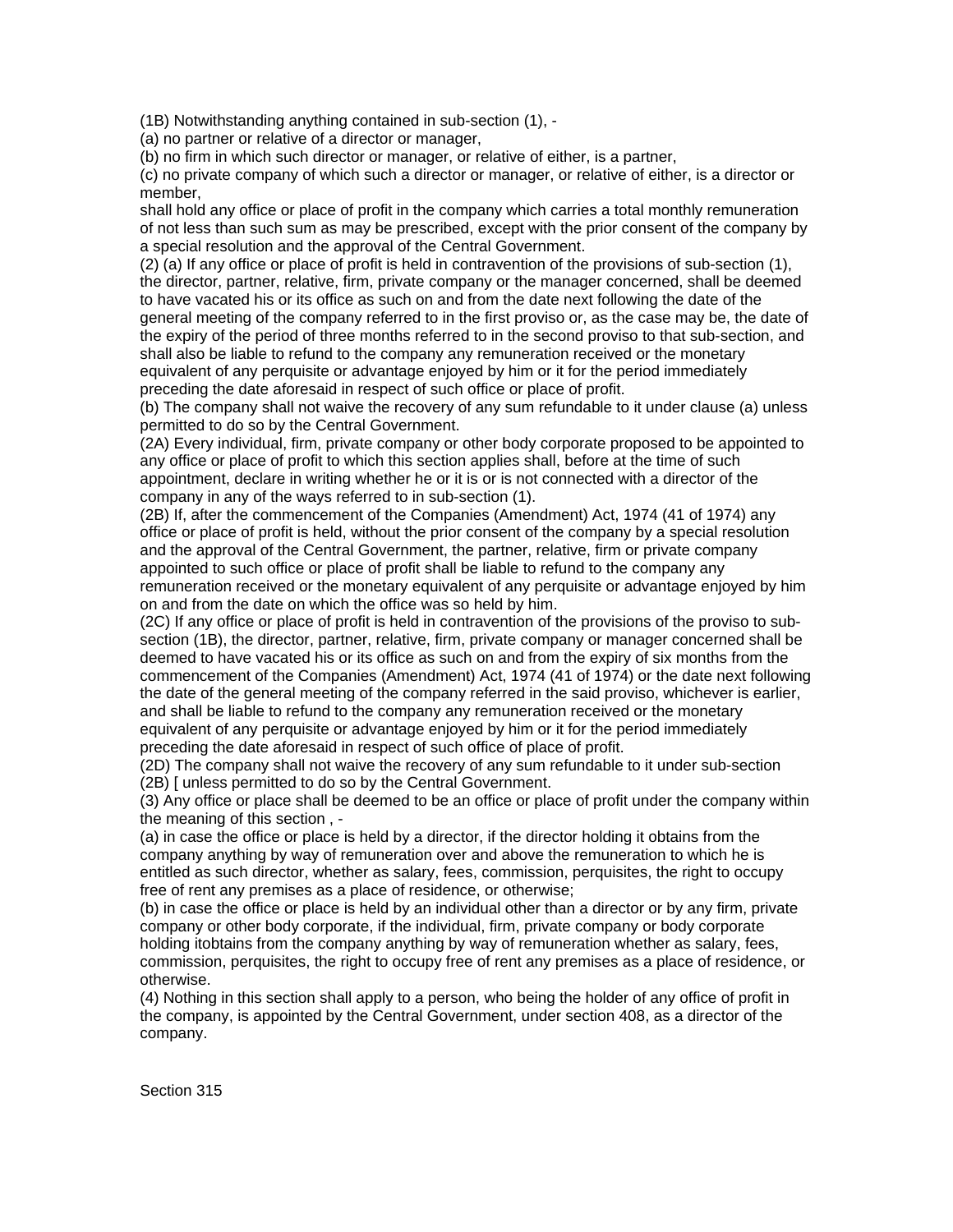## APPLICATION OF SECTIONS 316 AND 317. - OMITTED BY THE COMPANIES (AMENDMENT) ACT, 1960.

Section 316

NUMBER OF COMPANIES OF WHICH ONE PERSON MAY BE APPOINTED MANAGING DIRECTOR.

(1) No public company and no private company which is a subsidiary of a public company shall, after the commencement of this Act, appoint or employ any person as managing director, if he is either the managing director or the manager of any other company (including a private company which is not a subsidiary of a public company), except as provided in sub-section (2).

(2) A public company or a private company which is a subsidiary of a public company may appoint or employ a person as its managing director, if he is the managing director or manager of one, and of not more than one, other company (including a private company which is not a subsidiary of a public company):

Provided that such appointment or employment is made or approved by a resolution passed at a meeting of the Board with the consent of all the directors present at the meeting and of which meeting, and of the resolution to be moved thereat, specific notice has been given to all the directors then in India.

(3) Where, at the commencement of this Act, any person is holding the office either of managing director or of manager in more than 8 two companies of which each one or at least one is a public company or a private company which is a subsidiary of a public company , he shall, within one year from the commencement of the Companies (Amendment) Act, 1960, choose not more than two of those companies a companies in which he wishes to continue to hold the office of managing director or manager, as the case may be; and the provisions of clauses (b) and (c) of sub-section (1) and of sub-sections (2) and (3) of section 276 shall apply mutatis mutandis in relation to this case, as those provisions apply in relation to the case of a director.

(4) Notwithstanding anything contained in sub-sections (1) to (3), the Central Government may, by order, permit any person to be appointed as a managing director of more than two companies if the Central Government is satisfied that it is necessary that the companies should, for their proper working function as a single unit and have a common managing director. Section 317

MANAGING DIRECTOR NOT TO BE APPOINTED FOR MORE THAN FIVE YEARS AT A TIME. (1) No company shall, after the commencement of this Act, appoint or employ any individual as its managing director for a term exceeding five years at a time.

(2) Any individual holding at the commencement of this Act the office of managing director in a company shall, unless his term expires earlier, be deemed to have vacated his office immediately on the expiry of five years from the commencement of this Act.

(3) Nothing contained in sub-section (1) shall be deemed to prohibit the re-appointment, reemployment, or the extension of the term of office, of any person by further periods not exceeding five years on each occasion :

Provided that any such re-appointment, re-employment or extension shall not be sanctioned earlier than two years from the date on which it is to come into force.

(4) This section shall not apply to a private company unless it is a subsidiary of a public company Section 318

COMPENSATION FOR LOSS OF OFFICE NOT PERMISSIBLE EXCEPT TO MANAGING OR WHOLE-TIME DIRECTORS OR TO DIRECTORS WHO ARE MANAGERS.

(1) Payment may be made by a company, except in the cases specified in sub-section (3) and subject to the limit specified in sub-section (4), to a managing director, or a director holding the office of manager or in the whole time employment of the company, by way of compensation for loss of office, or as consideration for retirement from office, or in connection with such loss or retirement.

(2) No such payment shall be made by the company to any other director.

(3) No payment shall be made to a managing or other director in pursuance of sub-section (1), in the following cases, namely :-

(a) where the director resigns his office in view of the reconstruction of the company, or of its amalgamation with any other body corporate or bodies corporate, and is appointed as the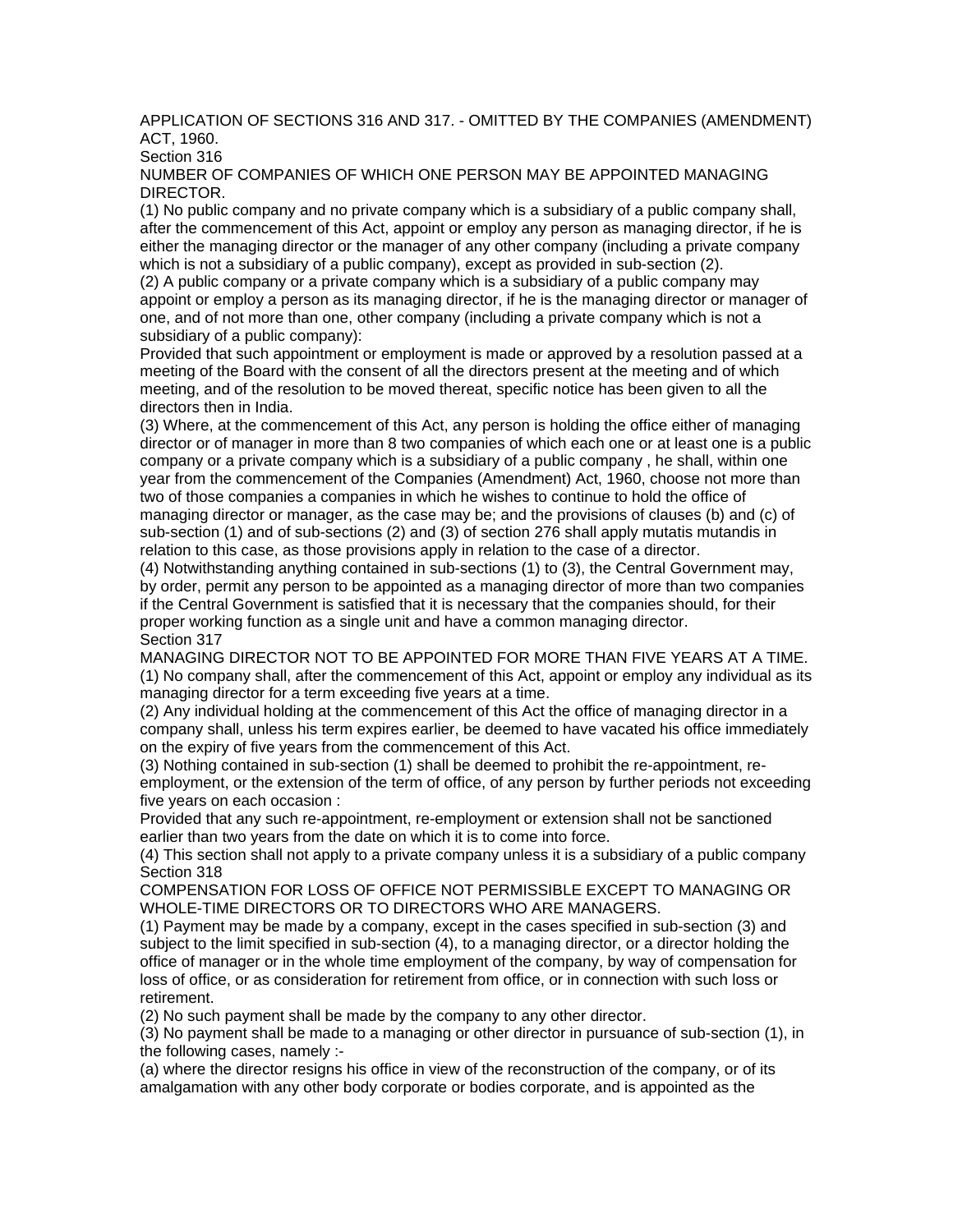managing director , manager or other officer of the reconstructed company or of the body corporate resulting from the amalgamation;

(b) where the director resigns his office otherwise than on the reconstruction of the company or its amalgamation as aforesaid;

(c) where the office of the director is vacated by virtue of section 203, or any of the clauses (a) to (l) of sub-section (1) of section 283;

(d) where the company is being wound up, whether by or subject to the supervision of the Court or voluntarily, provided the winding up was due to the negligence or default of the director; (e) where the director has been guilty of fraud or breach of trust in relation to, or of gross negligence in or gross mismanagement of, the conduct of the affairs of the company or any subsidiary or holding company thereof;

(f) where the director has instigated, or has taken part directly or indirectly in bringing about, the termination of his office.

(4) Any payment made to a managing or other director in pursuance of sub-section (1) shall not exceed the remuneration which he would have earned if he had been in office for the unexpired residue of his term or for three years, whichever is shorter, calculated on the basis of the average remuneration actually earned by him during a period of three years immediately preceding the date on which he ceased to hold the office, or where he held the office for a lesser period than three years, during such period :

Provided that no such payment shall be made to the director in the event of the commencement of the winding up of the company, whether before, or at any time within twelve month after, the date on which he ceased to hold office, if the assets of the company on the winding up, after deducting the expenses thereof, are not sufficient to repay to the shareholders the share capital (including the premiums, if any), contributed by them.

(5) Nothing in this section shall be deemed to prohibit the payment to a managing director, or a director, holding the office of manager, of any remuneration for services rendered by him to the company in any other capacity.

Section 319

PAYMENT TO DIRECTOR, ETC., FOR LOSS OF OFFICE ETC., IN CONNECTION WITH TRANSFER OF UNDERTAKING OR PROPERTY.

(1) No director of a company shall, in connection with the transfer of the whole or any part of any undertaking or property of the company, receive any payment, by way of compensation for loss of office, or as consideration for retirement from office, or in connection with such loss or retirement -

(a) from such company; or

(b) from the transferee of such undertaking or property or from any other person (not being such company), unless particulars with respect to the payment proposed to be made by such transferee or person (including the amount thereof) have been disclosed to the members of the company and the proposal has been approved by the company in general meeting.

(2) Where a director of a company receives payment of any amount in contravention of subsection (1), the amount shall be deemed to have been received by him in trust for the company. (3) Sub-sections (1) and (2) shall not affect in any manner the operation of section 318. Section 320

PAYMENT TO DIRECTOR FOR LOSS OF OFFICE, ETC., IN CONNECTION WITH TRANSFER OF SHARES.

(1) No director of a company shall, in connection with the transfer to any persons of all or any of the shares in a company, being a transfer resulting from -

(i) an offer made to the general body of shareholders;

(ii) an offer made by or on behalf of some other body corporate with a view to the company becoming a subsidiary or such body corporate or a subsidiary of its holding company;

(iii) an offer made by or on behalf of an individual with a view to his obtaining the right to exercise, or control the exercise of, not less than one-third of the total voting power at any general meeting of the company; or

(iv) any other offer which is conditional on acceptance to a given extent;

receive any payment by way of compensation for loss of office, or as consideration for retirement from office, or in connection with such loss or retirement, -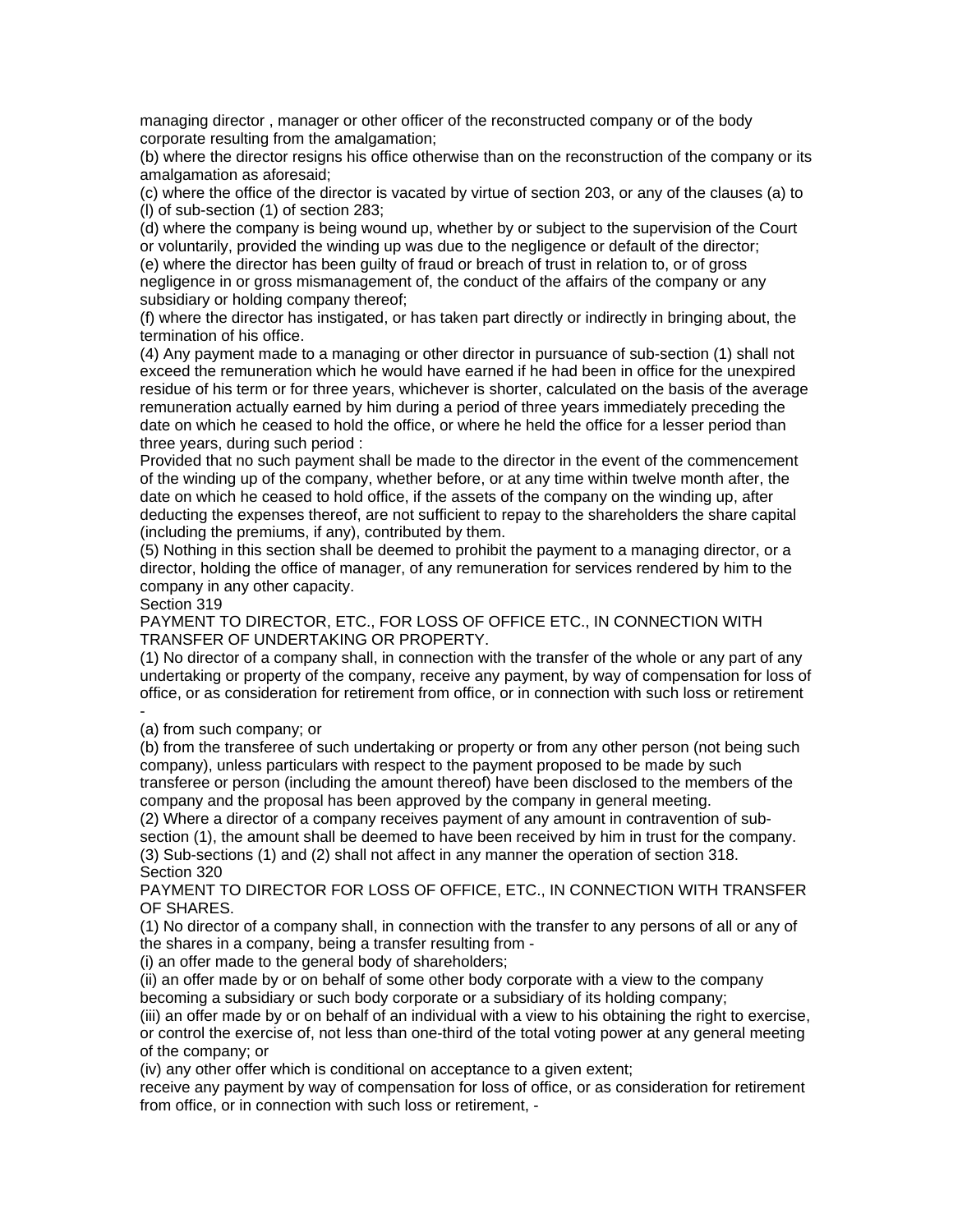(a) from such company; or

(b) except as otherwise provided in this section, from the transferees of the shares or from any other person (not being such company).

(2) In the case referred to in clause (b) of sub-section (1), it shall be the duty of the director concerned to take all reasonable steps to secure that particulars with respect to the payment proposed to be made by the transferee or other person (including the amount thereof) are included in, or sent with, any notice of the offer made for their shares which is given to any shareholders.

(3) If -

(a) any such director fails to take reasonable steps a aforesaid; or

(b) any person who has been properly required by any such director to include the said particulars in, or send them with, any such notice as aforesaid fail so to do;

he shall be punishable with fine which may extend to two hundred and fifty rupees.

(4) If -

(a) the requirement of sub-section (2) are not complied with in relation to any such payment as it governed by clause (b) of sub-section (1); or

(b) the making of the proposed payment is not, before the transfer of any shares in pursuance of the offer, approved by a meeting, called for the purpose, of the holders of the shares to which the offer relates and other holders of shares of the same class (other than shares already held at the date of the offer by, or by a nominee for, the offerer, or where the offerer is a company, by, or by a nominee for, any subsidiary thereof) as any of the said shares;

any sum received by the director on account of the payment shall be deemed to have been received by him in trust for any persons who have sold their shares as a result of the offer made, and the expenses incurred by him in distributing that sum amongst those persons shall be borne by him and not retained out of that sum.

(5) If at a meeting called for the purpose of approving any payment as required by clause (b) of sub-section (4), a quorum is not present and, after the meeting has been adjourned to a later date, a quorum is again not present, the payment shall, for the purposes of that sub-section, be deemed to have been approved.

Section 321

PROVISIONS SUPPLEMENTARY TO SECTIONS 318, 319 AND 320.

(1) Where in proceedings for the recovery of any payment as having, by virtue of sub-section (2) of section 319 or sub-section (4) of section 320, been received by any person in trust, it is shown that -

(a) the payment was made in pursuance of any arrangement entered into as part of the agreement for the transfer in question, or within one year before, or within two years after, that agreement or the offer leading thereto; and

(b) the company or any person to whom the transfer was made was privy to that arrangement; the payment shall be deemed, except in so far as the contrary is shown, to be one to which that sub-section applies.

(2) If in connection with any such transfer as is mentioned in section 319 or in section 320, -

(a) the price to be paid, to a director of the company whose office is to be abolished or who is to retire from office, for any shares in the company held by him is in excess of the price which could at the time have been obtained by other holders of the like shares; or

(b) any valuable consideration is given to any such director;

the excess or the money value of the consideration, as the case may be, shall for the purposes of that section, be deemed to have been a payment made to him by way of compensation for loss of office, or as consideration for retirement from office, or in connection with such loss or retirement. (3) References in sections 318, 319 and 320 to payments made to any director of a company by way of compensation for loss of office, or as consideration for retirement from office, or in connection with such loss or retirement, do not include any bona fide payment by way of damages for breach of contract or by way of pension in respect of past services; and for the purposes of this sub-section the expression "pension" includes any superannuation allowance, superannuation gratuity or similar payment.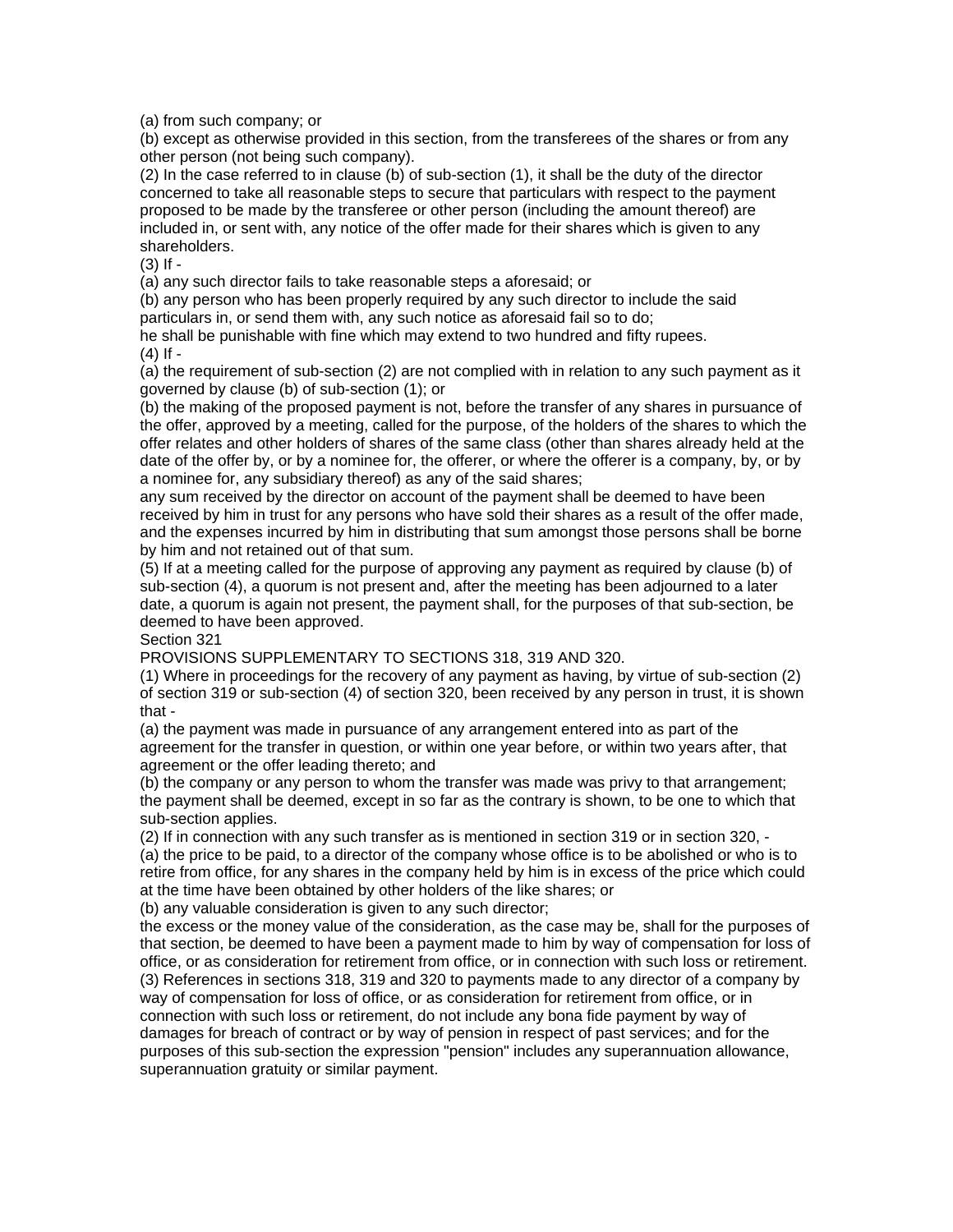(4) Nothing in section 319 and 320 shall be taken to prejudice the operation of any rule of law requiring disclosure to be made with respect to any such payments as are therein mentioned or with respect to any other like payments made or to be made to the directors of a company. Section 322

DIRECTORS, ETC., WITH UNLIMITED LIABILITY IN LIMITED COMPANY.

(1) In a limited company, the liability of the directors or of any director, [or of the managing agent, secretaries and treasurers] or manager may, if so provided by the memorandum, be unlimited. (2) In a limited company in which the liability of a director, or manager is unlimited, the directors, and the manager of the company, and the member who proposes a person for appointment to the office of director, or manager, shall add to that proposal a statement that the liability of the person holding that office will be unlimited; and before the person accepts the office or acts therein, notice in writing that his liability will be unlimited, shall be given to him by the following or one of the following persons, namely, the promoters of the company, its directors, or manager, if any, and its officers.

(3) If any director, manager or proposer makes default in adding such a statement, or if any promoter, director, manager or officer of the company makes default in giving such a notice, he shall be punishable with fine which may extend to one thousand rupees and shall also be liable for any damage which the person so appointed may sustain from the default; but the liability of the person appointed shall not be affected by the default. Section 323

SPECIAL RESOLUTION OF LIMITED COMPANY MAKING LIABILITY OF DIRECTORS, ETC., UNLIMITED.

(1) A limited company may, if so authorised by its articles, by special resolution, alter its memorandum so as to render unlimited the liability of its directors or of any director or manager. (2) Upon the passing of any such special resolution, the provisions there of shall be as valid as if they had been originally contained in the memorandum :

Provided that no alteration of the memorandum making the liability of any of the officers referred to in sub-section (1) unlimited shall apply to such officer, if he was holding the office from before the date of the alteration, until the expiry of his then term, unless he has accorded his consent to his liability becoming unlimited.

Section 324

POWER OF CENTRAL GOVERNMENT TO NOTIFY THAT COMPANIES ENGAGED IN SPECIFIED CLASSES OF INDUSTRY OR BUSINESS SHALL NOT HAVE MANAGING AGENTS.

(1) Subject to such rules as may be prescribed in this behalf, the Central Government may, by notification in the Official Gazette, declare that, as from such date as may be specified in the notification, the provisions of sub-section (2) shall apply to all companies, whether incorporated before or after the commencement of this Act, which are engaged on that date or may thereafter be engaged, wholly or in part, in such class or description of industry or business as may be specified in the notification.

(2) Thereupon, -

(a) where any such company has a managing agent on the specified date, the term of office of that managing agent shall, if it does not expire earlier, expire, at the end of three years from the specified date, or on the 15th day of August, 1960, whichever is later; and the company shall not re-appoint or appoint the same or any other managing agent; and

(b) where any such company has no managing agent on the specified date, or where it is incorporated on or after that date, it shall not appoint a managing agent.

(3) Copies of all rules prescribed under sub-section (1) shall, as soon as may be after they have been prescribed, be laid before both Houses of Parliament.

(4) A copy of every notification proposed to be issued under sub-section (1) shall be laid in draft before both Houses of Parliament for a period of not less than thirty days while they are in session; and if, within that period, either House disapproves of the issue of the notification or approves of such issue only with modifications, the notification shall not be issued or, as the case may require, shall be issued only with such modifications as may be agreed on by both the Houses.

Section 324A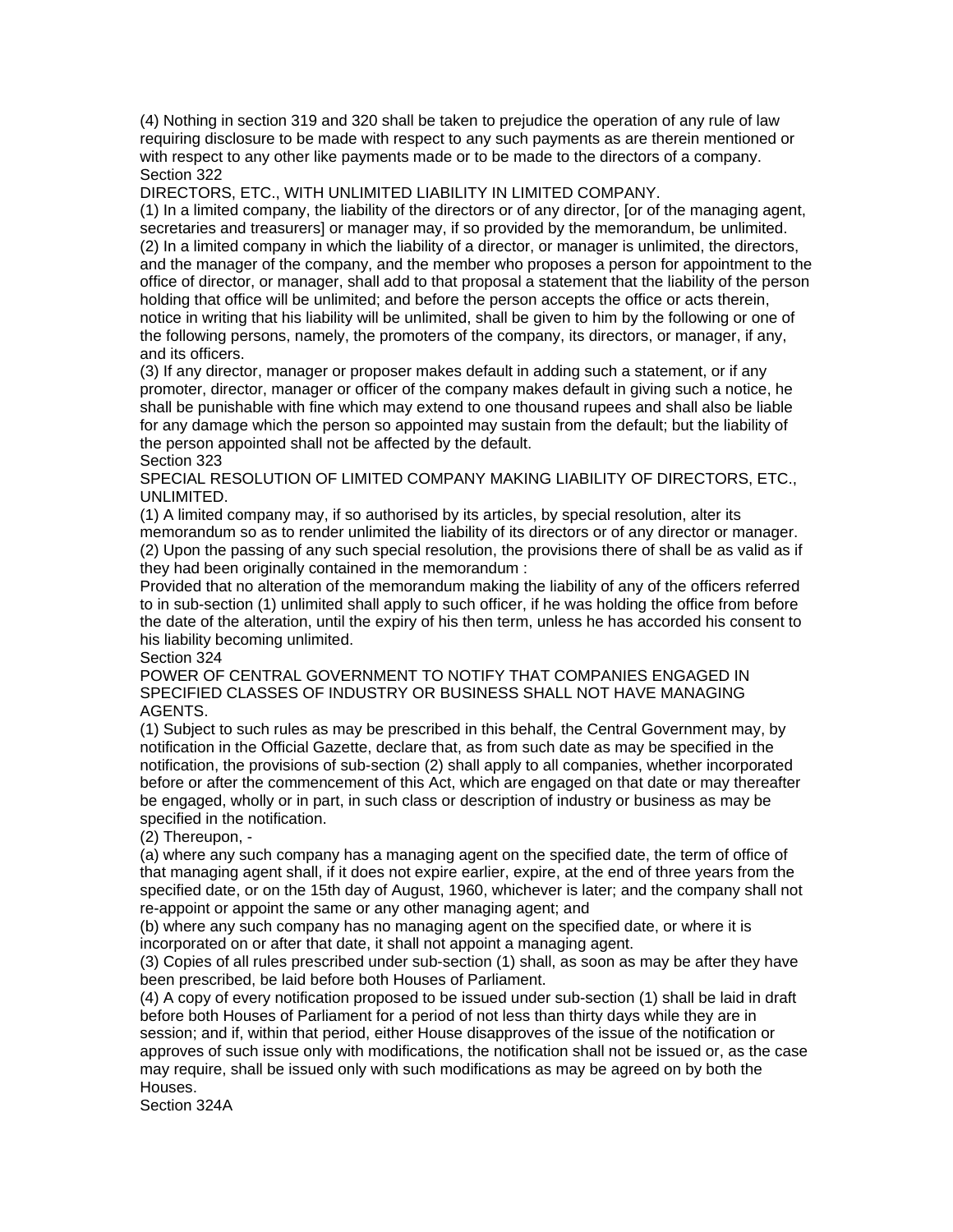ABOLITION OF MANAGING AGENCIES AND SECRETARIES AND TREASURERS.

(1) Notwithstanding anything contained in any other provision of this Act or in the memorandum or articles of association or in any contract to the contrary, where any company has, on the 3rd day of April, 1970, a managing agent or secretaries and treasurers, the term of office of such managing agent or, as the case may be, the secretaries and treasurers shall expire, if it does not expire earlier, on that date.

(2) No company shall appoint or re-appoint any managing agent or secretaries and treasurers on or after the 3rd of April, 1970.

Section 325

MANAGING AGENCY COMPANY NOT TO HAVE MANAGING AGENT.

(1) No company acting as the managing agent of any other company shall, after the commencement of this Act, appoint a managing agent for itself, whether it transacts any other kind of business in addition or not.

(2) No company having a managing agent shall, after the commencement of this Act be appointed as the managing agent of any other company.

(3) Any appointment of managing agent made in contravention of sub-section (1) or (2) shall be void.

(4) Where at the commencement of this Act a company having a managing agent is itself acting as a managing agent of any other company, the term of office of the company first-mentioned as managing agent of the other company shall, if it does not expire earlier in accordance with the provisions applicable thereto immediately before such commencement [including any provisions contained in the Indian Companies Act, 1913 (7 of 1913)], expire on the 15th day of August, 1956.

\*\* Sections 324, 324A, 325, 325A, 326 to 348 are not reproduced here as they have become redundant after the abolition of the system of managing agent, secretaries and treasurers by Act 17 of 1969 w.e.f. 3rd April, 1670.

Sec 349 - Determination of net profits.

(1) In computing the net profits of a company in any financial year

(a) credit shall be given for the sums specified in sub-section (2), and credit shall not be given for those specified in sub-section (3); and

(b) the sums specified in sub-section (4) shall be deducted, and those specified in sub-section (5) shall not be deducted.

(2) In making the computation aforesaid, credit shall be given for the following sums: bounties and subsidies received from any Government, or any public authority constituted or authorised in this behalf, by any Government, unless and except in so far as the Central Government otherwise directs.

(3) In making the computation aforesaid, credit shall not be given for the following sums:

(a) profits, by way of premium, on shares or debentures of the company, which are issued or sold by the company;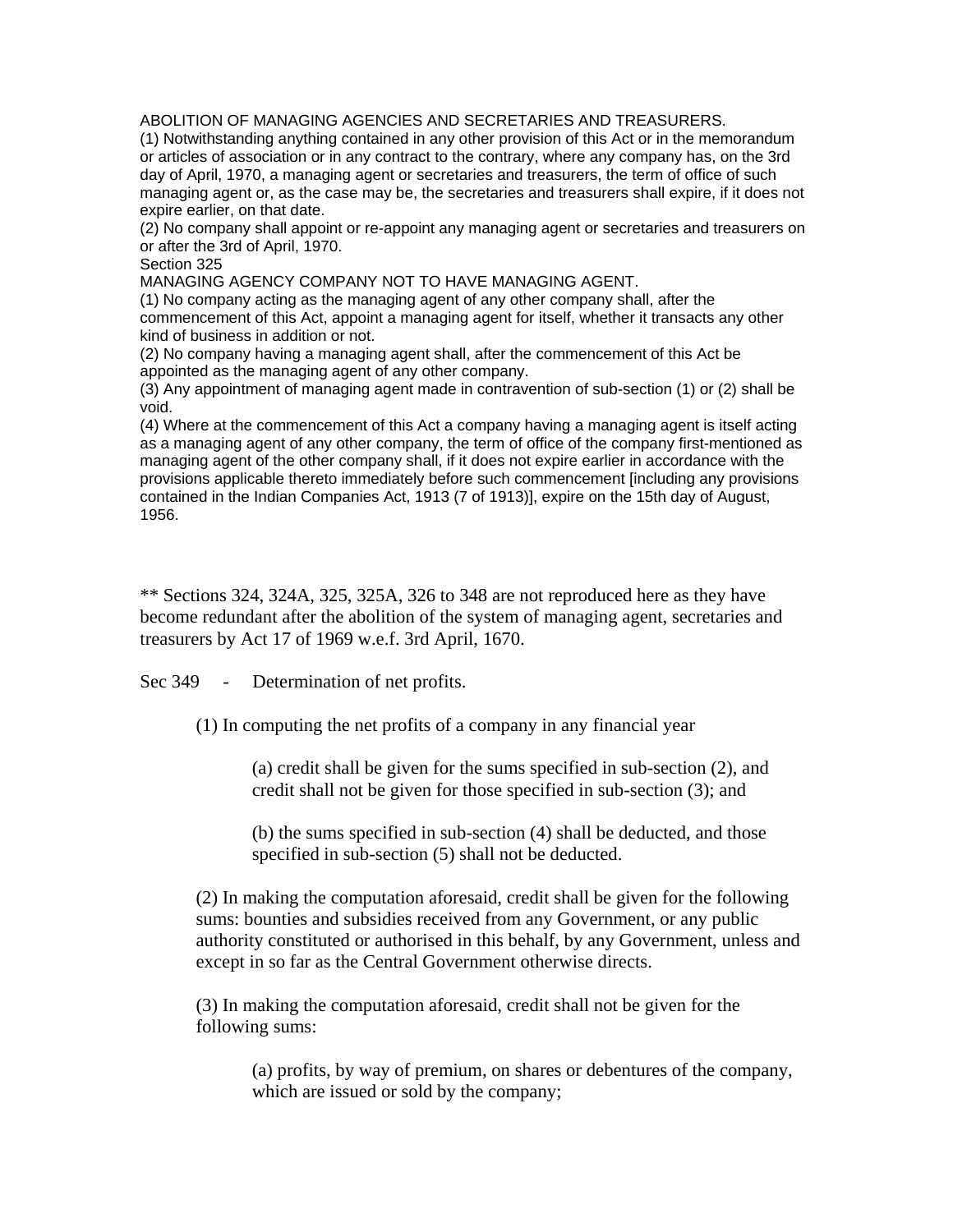(b) profits on sales by the company of forfeited shares;

(c) profits of a capital nature including profits from the sale of the undertaking or any of the undertakings of the company or of any part thereof;

(d) profits from the sale of any immovable property or fixed assets of a capital nature comprised in the undertaking or any of the undertakings of the company, unless the business of the company consists, whether wholly or partly, of buying and selling any such property or assets:

Provided that where the amount for which any fixed asset is sold exceeds the written down value thereof referred to in section 350, credit shall be given for so much of the excess as is not higher than the difference between the original cost of that fixed asset and its written down value.

(4) In making the computation aforesaid, the following sums shall be deducted:

(a) all the usual working charges;

(b) directors' remuneration;

(c) bonus or commission paid or payable to any member of the company's staff, or to any engineer, technician or person employed or engaged by the company, whether on a whole-time or on a part-time basis;

(d) any tax notified by the Central Government as being in the nature of a tax on excess or abnormal profits;

(e) any tax on business profits imposed for special reasons or in special circumstances and notified by the Central Government in this behalf;

(f) interest on debentures issued by the company;

(g) interest on mortgages executed by the company and on loans and advances secured by a charge on its fixed or floating assets;

(h) interest on unsecured loans and advances;

(i) expenses on repairs, whether to immovable or to movable property, provided the repairs are not of a capital nature;

(j) outgoings inclusive of contributions made under clause (e) of subsection (1) of section 293;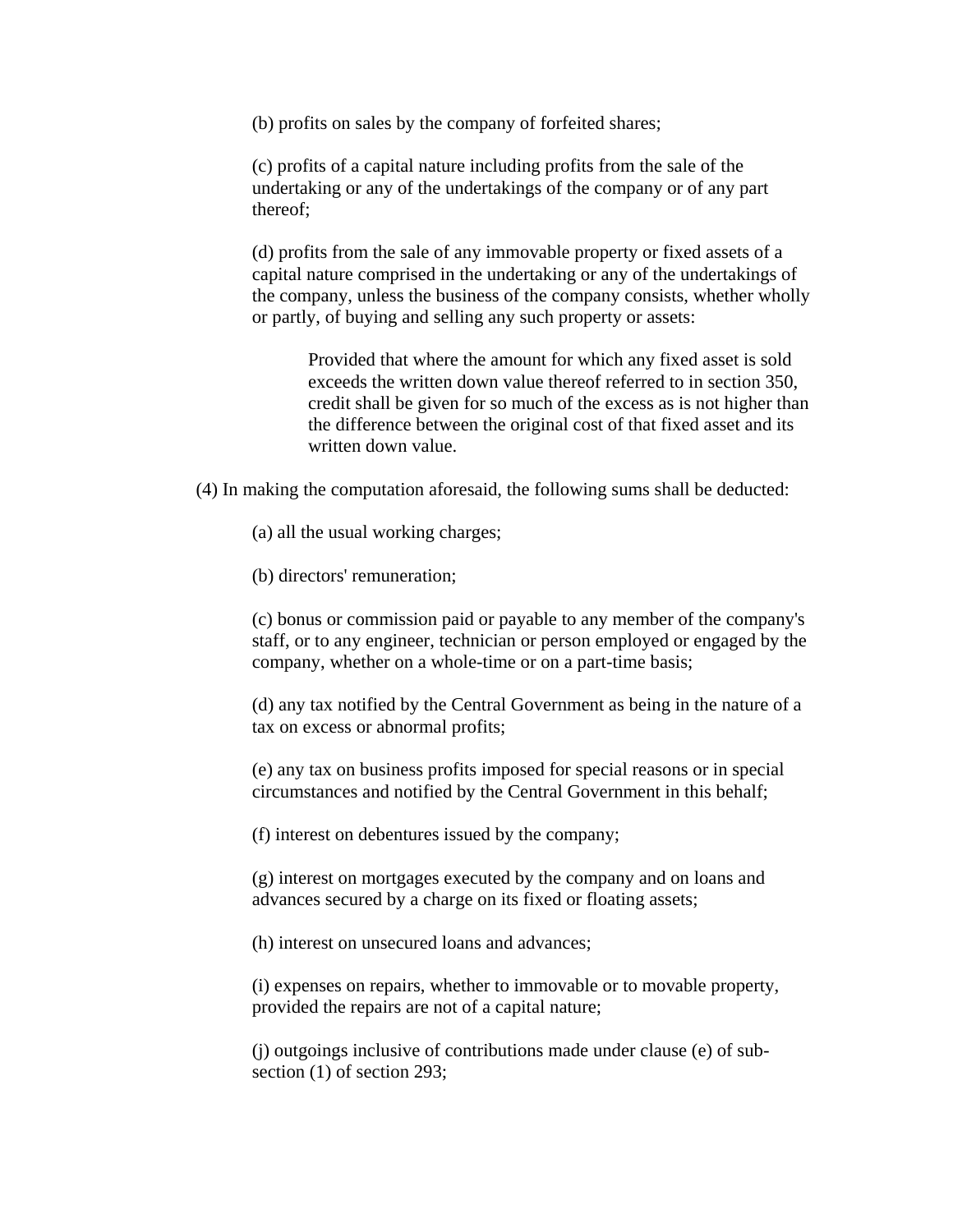(k) depreciation to the extent specified in section 350;

(l) the excess of expenditure over income, which had arisen in computing the net profits in accordance with this section in any year which begins at or after the commencement of this Act, in so far as such excess has not been deducted in any subsequent year preceding the year in respect of which the net profits have to be ascertained;

(m) any compensation or damages to be paid in virtue of any legal liability, including a liability arising from a breach of contract;

(n) any sum paid by way of insurance against the risk of meeting any liability such as is referred to in clause (m);

(o) debts considered bad and written off or adjusted during the year of account.

(5) In making the computation aforesaid, the following sums shall not be deducted:

(b) income-tax and super-tax payable by the company under the Indian Income-tax Act, 1922 (11 of 1922), or any other tax on the income of the company not falling under clauses (d) and (e) of sub-section (4);

(c) any compensation, damages or payments made voluntarily, that is to say, otherwise than in virtue of a liability such as is referred to in clause (m) of sub-section (4);

(d) loss of a capital nature including loss on sale of the undertaking or any of the undertakings of the company or of any part thereof not including any excess referred to in the proviso to section 350 of the written down value of any asset which is sold, discarded, demolished or destroyed over its sale proceeds or its scrap value.

Sec 350 - Ascertainment of depreciation.

The amount of depreciation to be deducted in pursuance of clause (k) of subsection (4) of section 349 shall be the amount of depreciation on assets as shown by the books of the company at the end of the financial year expiring at the commencement of this Act or immediately thereafter and at the end of each subsequent financial year at the rate specified in Schedule XIV:

Provided that if any asset is sold, discarded, demolished or destroyed for any reason before depreciation of such asset has been provided for in full, the excess, if any, of the written down value of such asset over its sale proceeds or, as the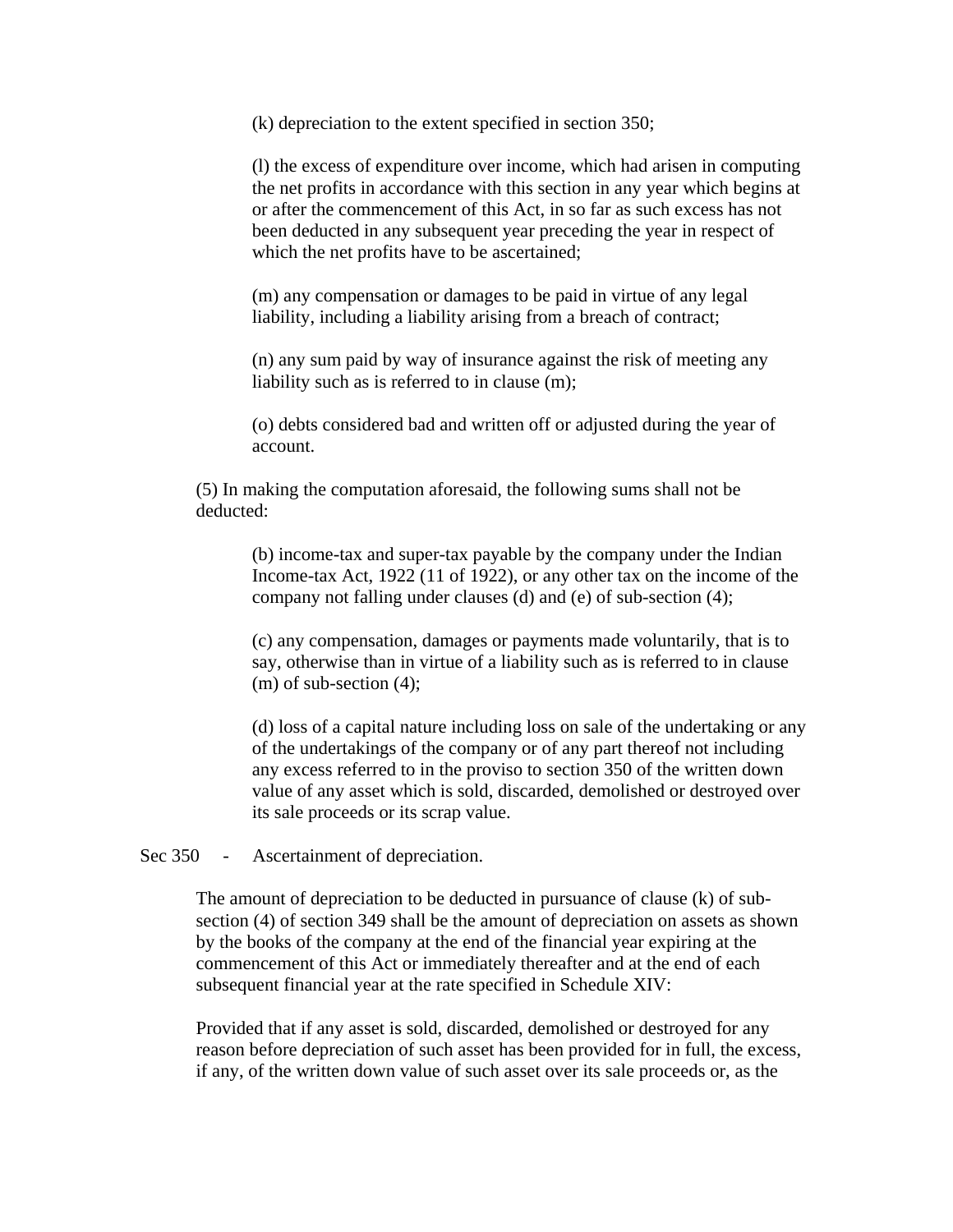case may be, its scrap value, shall be written off in the financial year in which the asset is sold, discarded, demolished or destroyed.

\*\* Sections 351 to 354 are not reproduced here as they have become redundant after the abolition of the system of managing agent, secretaries and treasurers by Act 17 of 1969 w.e.f. 3rd April, 1670.

\*\* Sections 351 to 354 are not reproduced here as they have become redundant after abolition of the system of managing agent, secretaries and treasurers by Act 17 of 1969 w.e.f. 3rd April, 1670.

Sec 355. Saving.

Sections 349 to 350 shall not apply to a private company unless it is a subsidiary of a public company.

\*\* Sections 356 to 369 are not reproduced here as they have become redundant after abolition of the system of managing agent, secretaries and treasurers by Act 17 of 1969 w.e.f. 3rd April, 1670.

\*\* Sections 356 to 369 are not reproduced here as they have become redundant after abolition of the system of managing agent, secretaries and treasurers by Act 17 of 1969 w.e.f. 3rd April, 1670.

Sec 370 - Loans, etc., to companies under the same management.

(1) No company (hereinafter in this section referred to as "the lending company") shall

(a) make any loan to, or

(b) give any guarantee, or provide any security, in connection with a loan made by any other person to, or to any other person by,

any body corporate, unless the making of such loan, the giving of such guarantee or the provision of such security has been previously authorised by a special resolution of the lending company:

Provided that no special resolution shall be necessary in the case of loans made to other bodies corporate not under the same management as the lending company where the aggregate of such loans does not exceed such percentage of the aggregate of the subscribed capital of the lending company and its free reserves as may be prescribed: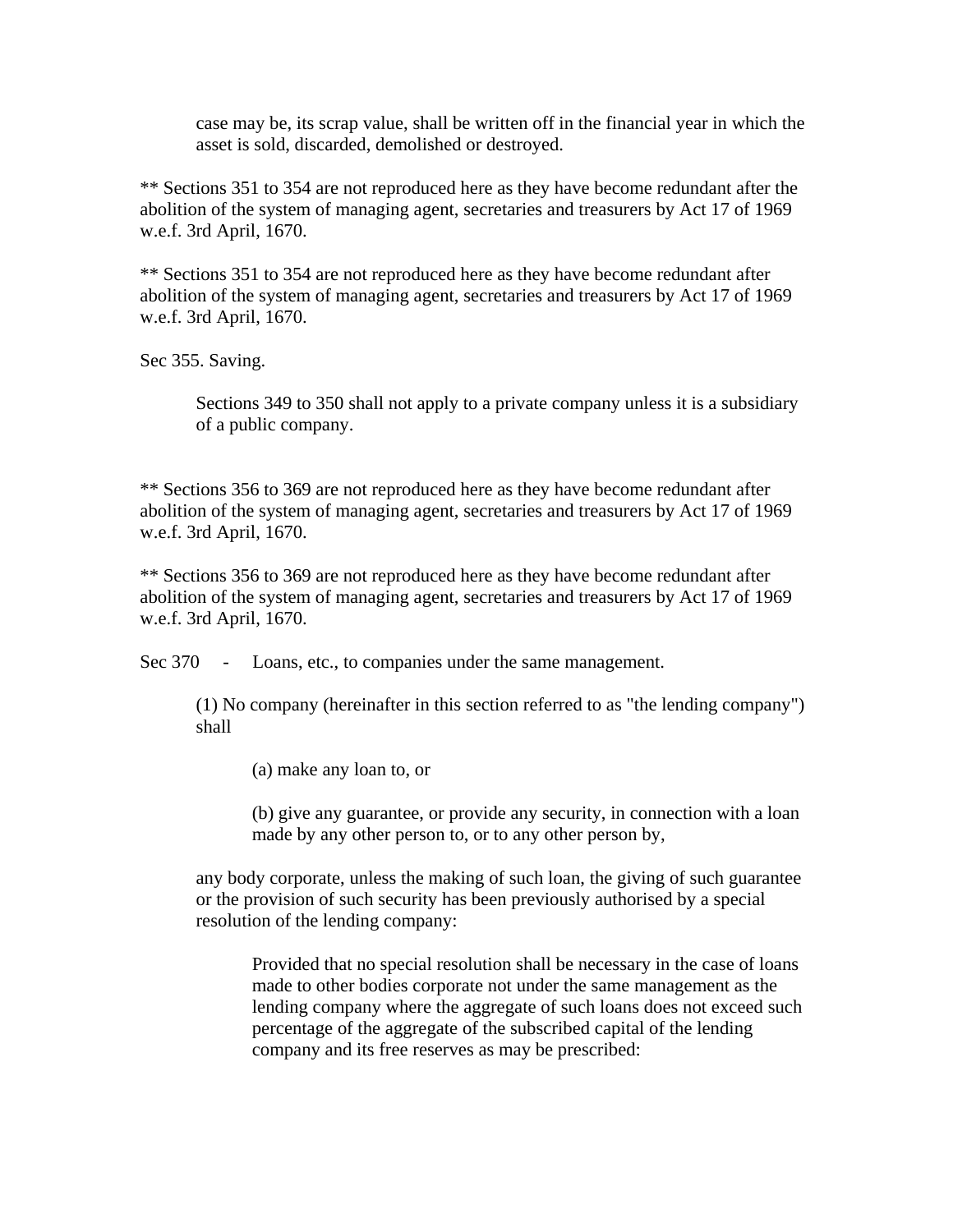Provided further that the aggregate of the loans made to all bodies corporate shall not exceed without the prior approval of the Central Government

> (a) such percentage of the aggregate of the subscribed capital of the lending company and its free reserves as may be prescribed where all such other bodies corporate are not under the same management as the lending company;

> (b) such percentage of the aggregate of the subscribed capital of the lending company and its free reserves as may be prescribed where all such other bodies corporate are under the same management as the lending company.

Explanation 1. If a special resolution has been passed by the lending company authorising the making of loans up to the limit of the percentage of the aggregate specified in clause (a), or, as the case may be, the percentage of the aggregate specified in clause (b) of the second proviso then, no further special resolution or resolutions shall be deemed to be necessary for the making of any loan or loans within such limit.

Explanation 2. If a special resolution has been passed by the lending company authorising the Board of directors to give any guarantee or provide any security up to a limit specified in the resolution, then, no further special resolution or resolutions shall be deemed to be necessary for giving any guarantee or providing any security within such limit.

(1A) Where the lending company

(a) makes any loan to, or

(b) gives any guarantee, or provides any security, in connection with a loan made by any other person to, or to any other person by,

a firm in which a partner is a body corporate under the same management as the lending company

(i) the loan shall be deemed to have been made to, or

(ii) the guarantee or the security shall be deemed to have been given or provided in connection with the loan made by such other person to, or to such other person by, a body corporate under the same management.

(1B) For the purposes of sub-sections (1) and (1A), two bodies corporate shall be deemed to be under the same management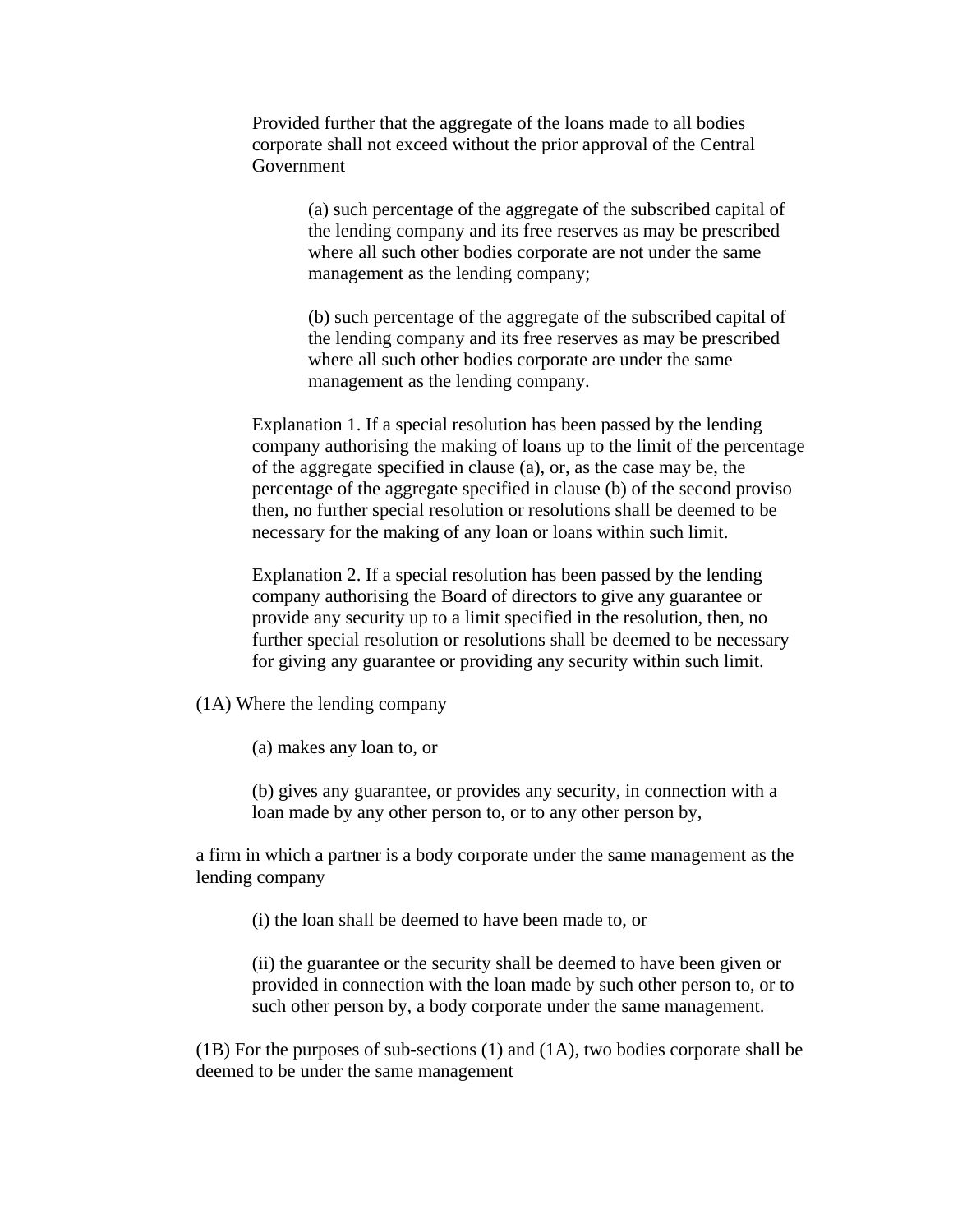(i) if the managing director or manager of the one body is

(a) managing director or manager of the other body; or

(ii) if a majority of the directors of the one body constitute, or at any time within the six months immediately preceding constituted, a majority of the directors of the other body, or

(iii) if not less than one-third of the total voting power with respect to any matter relating to each of the two bodies corporate is exercised or controlled by the same individual or body corporate, or

(iv) if the holding company of the one body corporate is under the same management as the other body corporate within the meaning of clause (i), clause (ii) or clause (iii), or

(v) if one or more directors of the one body corporate while holding, whether by themselves or together with their relatives, the majority of shares in that body corporate also hold, whether by themselves or together with their relatives, the majority of shares in the other body corporate.

(1C) Every lending company shall keep a register showing

(a) the names of all bodies corporate under the same management as the lending company and the name of every firm in which a partner is a body corporate under the same management as the lending company, and

(b) the following particulars in respect of every loan made, guarantee given or security provided by the lending company in relation to any such body corporate under this section:

> (i) the name of the body corporate to which the loan has been made whether such loan has been made before or after that body corporate came under the same management as the lending company,

(ii) the amount of the loan,

(iii) the date on which the loan has been made,

(iv) the date on which the guarantee has been given or security has been provided in connection with a loan made by any other person to, or to any other person by, any body corporate or firm referred to in sub-section (1) or (1A) together with the name of the person, body corporate or firm.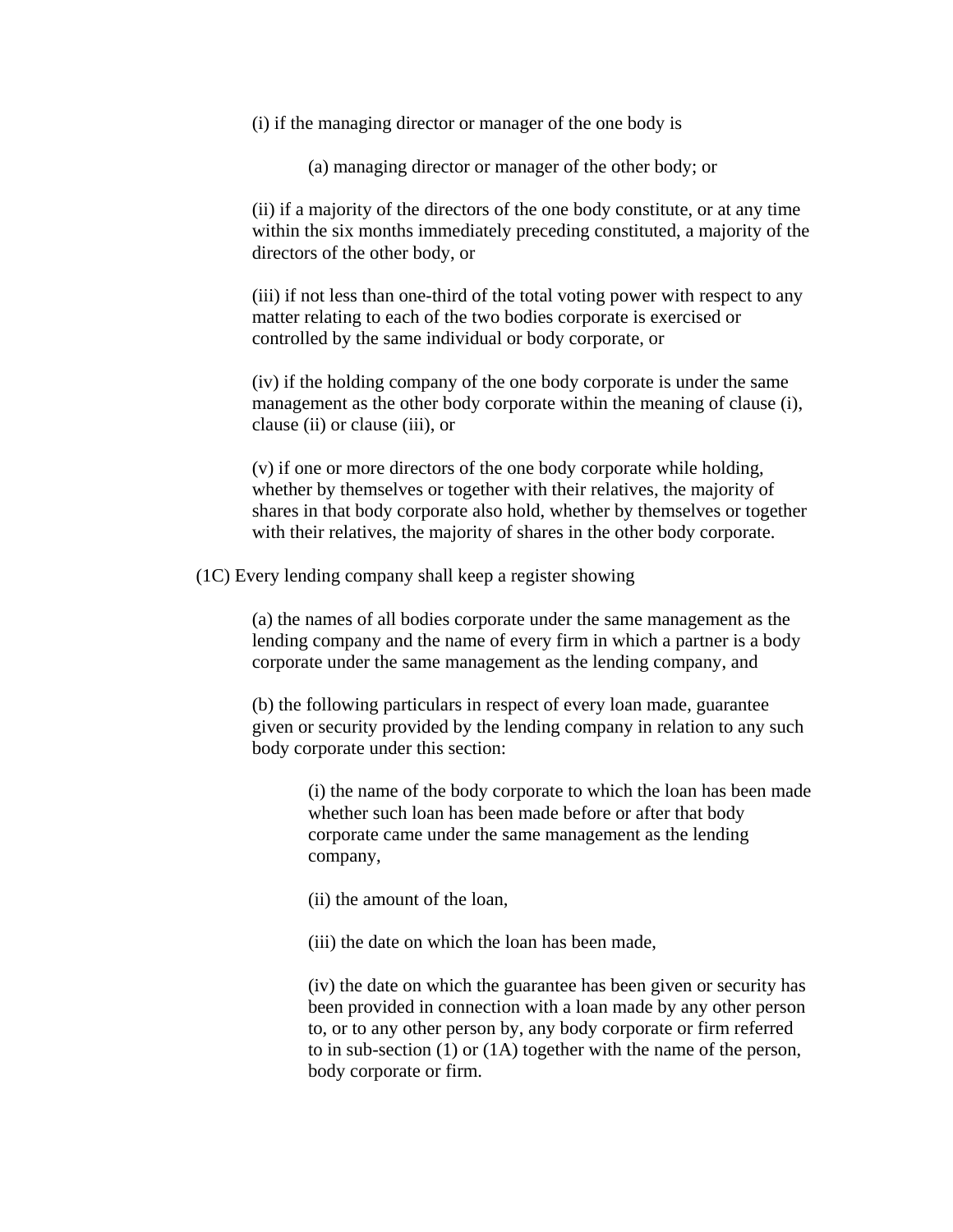(1D) Particulars of every loan, guarantee or security referred to in sub-section (1C) shall be entered in the register aforesaid within three days of the making of such loan, or the giving of such guarantee or the provision of such security or in the case of any loan made, guarantee given or security provided before the commencement of the Companies (Amendment) Act, 1960 (65 of 1960), within three months from such commencement or such further time not exceeding six months as the company may, by special resolution allow.

(1E) If default is made in complying with the provisions of sub-section (1C) or (1D), the company and every officer of the company who is in default, shall be punishable with fine which may extend to five hundred rupees and also with a further fine which may extend to fifty rupees for every day after the first during which the default continues.

(1F) The register aforesaid shall be kept at the registered office of the lending company and

- (a) shall be open to inspection at such office, and
- (b) extracts may be taken therefrom or copies thereof may be required,

by any member of the company to the same extent and in the same manner and on the payment of the same fees as in the case of the register of members of the company; and the provisions of section 163 shall apply accordingly.

(1G) A company, which has defaulted in the repayment of any deposit referred to in section 58A or part thereof or interest thereupon in accordance with the terms and conditions of such deposit, shall not make any loan or give guarantee under this section till the default is made good.

(2) Nothing contained in the foregoing provisions of this section shall apply to

(a) any loan made

(i) by a holding company to its subsidiary, or

(iii) by a banking company, or an insurance company, in the ordinary course of its business ; or

(iv) by a private company, unless it is a subsidiary of a public company, or

(v) by a company established with the object of financing industrial enterprises,

(b) any guarantee given or any security provided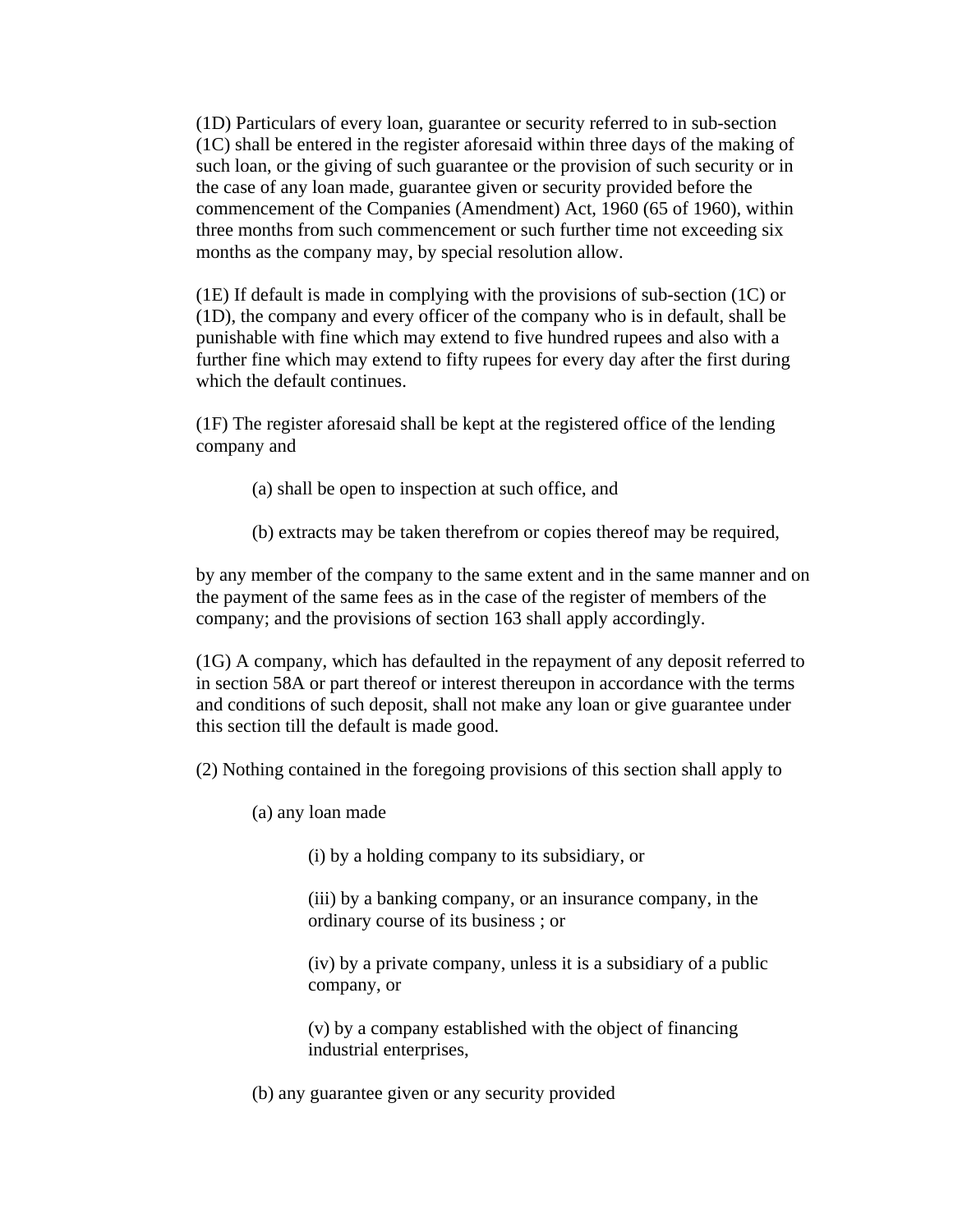(i) by a holding company in respect of any loan made to its subsidiary, or

(iii) by a banking company, or an insurance company, in the ordinary course of its business, or

(iv) by a private company, unless it is a subsidiary of a public company, or

(v) by a company established with the object of financing industrial enterprises.

(3) Nothing in this section shall apply to a book debt unless the transaction represented by the book debt was from its inception in the nature of a loan or an advance.

(4) For the purposes of this section, any person in accordance with whose directions or instructions the Board of directors of a company is accustomed to act shall be deemed to be a director of the company.

(5) Where before the commencement of the Companies (Amendment) Act, 1965 (31 of 1965), any loan, guarantee or security has been made, given or provided by a company which could not have been made, given or provided under this section as amended by that Act, and such loan, guarantee or security is outstanding at such commencement, the company shall, within six months from such commencement, enforce the repayment of the loan made or, as the case may be, revoke the guarantee given or the security provided, notwithstanding any agreement to the contrary:

Provided that the aforesaid period of six months may be extended by the Central Government on an application made to it in that behalf by the company.

Explanation.-For the purposes of this section, "loan" includes any deposit of money made by one company with another company, not being a banking company.

Nothing contained in this section shall apply to a company on and after the commencement of the Companies (Amendment) Act, 1999.

Sec 370A - Provisions as to certain loans which could not have been made if sections 369 and 370 were in force.

Where any loan made, guarantee given or security provided by a company and outstanding at the commencement of the Companies (Amendment) Act, 1960 (65 of 1960) would not have been made, given or provided if section 370 had been in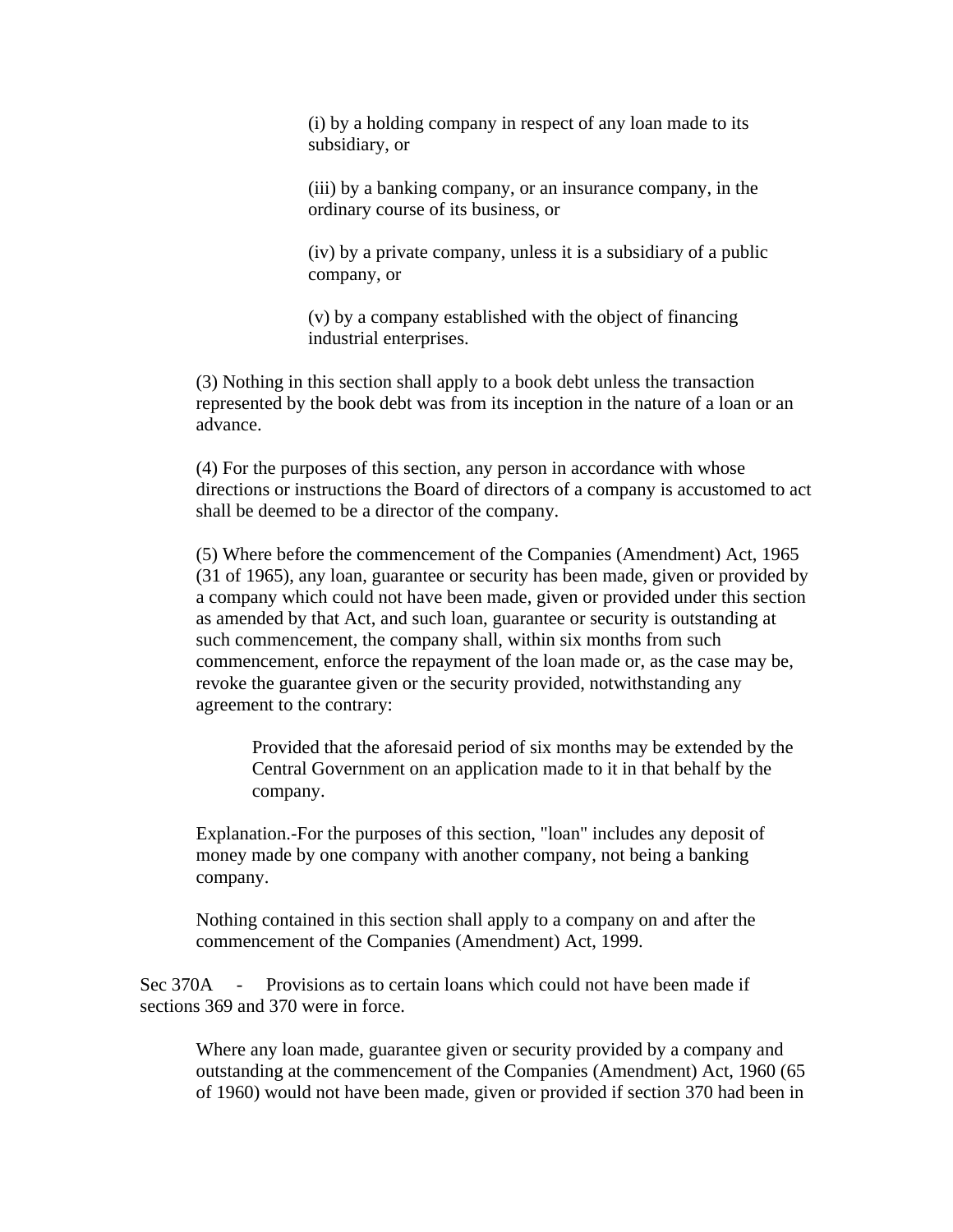force at the time when such loan was made, guarantee given or security provided, the company shall, within six months from the commencement of that Act, enforce the repayment of the loan made or, as the case may be, revoke the guarantee given or the security provided, notwithstanding any agreement to the contrary:

Provided that the period of six months within which the company is required by this section to enforce the repayment of the loan or to revoke the guarantee or security, may be extended

(b) in the case of a loan, guarantee or security under section 370, by a special resolution of the company.

Sec 372 - Purchase by company of shares, etc., of other companies.

(1) A company, whether by itself or together with its subsidiaries (hereafter in this section and section 373 referred to as the investing company), shall not be entitled to acquire, by way of subscription, purchase or otherwise (whether by itself, or by any individual or association of individuals in trust for it or for its benefit or on its account) the shares of any other body corporate except to the extent, and except in accordance with the restrictions and conditions, specified in this section.

(2) The Board of directors of the investing company shall be entitled to invest in any shares of any other body corporate up to such percentage of the subscribed equity share capital, or the aggregate of the paid-up equity and preference share capital, of such other body corporate, whichever is less, as may be prescribed:

Provided that the aggregate of the investments so made by the Board in all other bodies corporate shall not exceed such percentage of the aggregate of the subscribed capital and free reserves of the investing company, as may be prescribed:

Provided further that the aggregate of the investments made in all other bodies corporate in the same group shall not exceed such percentage of the aggregate of the subscribed capital and free reserves of the investing company, as may be prescribed.

(3) In computing at any time the percentages specified in sub-section (2) and the provisos thereto, the aggregate of the investments made by the investing company in other body or bodies corporate whether before or after the commencement of the Companies (Amendment) Act, 1960 (65 of 1960) up to that time shall be taken into account.

(3A) A company, which has defaulted in the repayment of any deposit referred to in section 58A or part thereof or interest due thereupon in accordance with the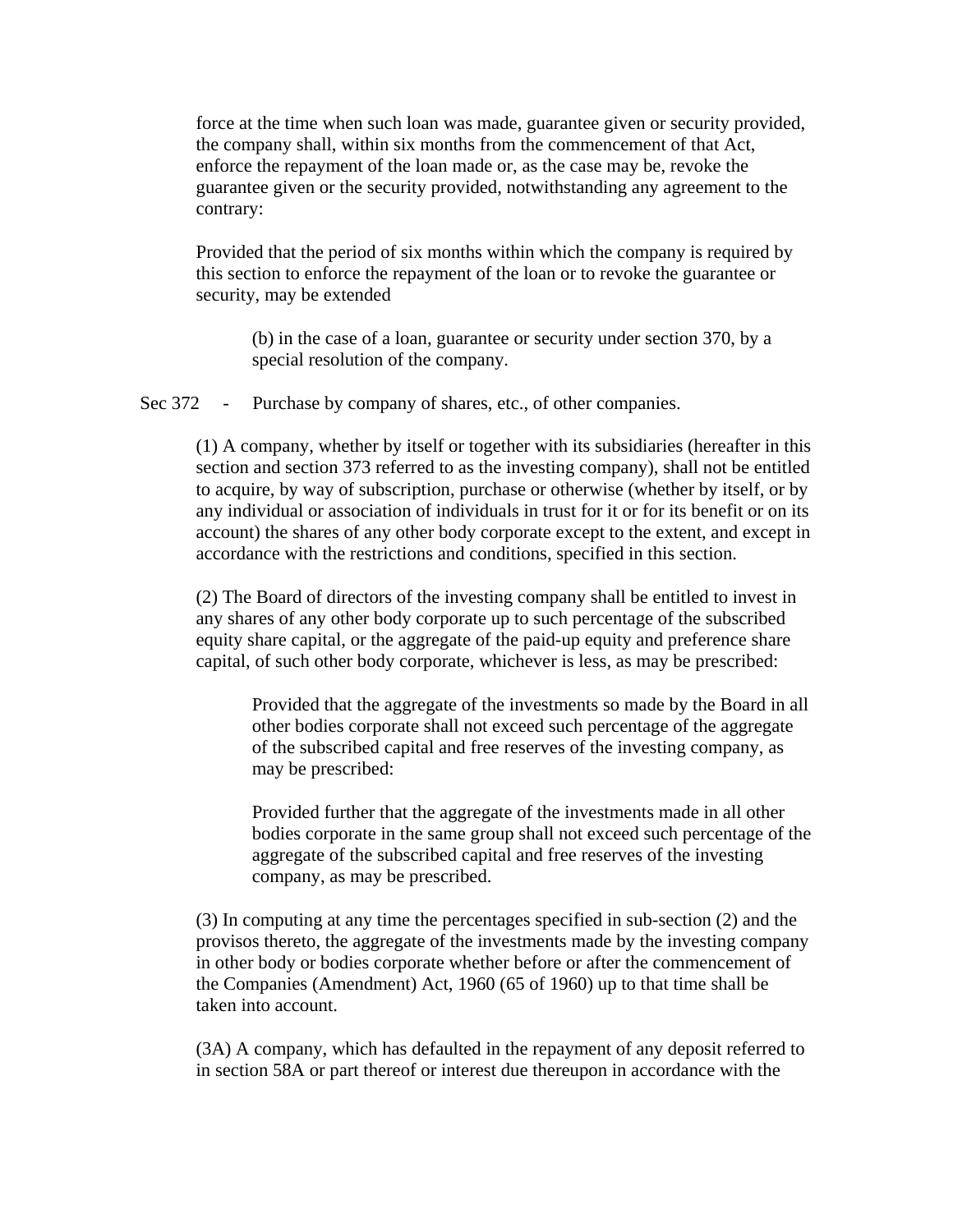terms and conditions of such deposit, shall not make any investment under this section till the default is made good.

(4) The investing company shall not make any investment in the shares of any other body corporate in excess of the percentages specified in sub-section (2) and the proviso thereto, unless the investment is sanctioned by a resolution of the investing company in general meeting and unless previously approved by the Central Government:

Provided that the investing company may at any time invest up to any amount in shares offered to it under clause (a) of sub-section (1) of section 81 (hereafter in this section referred to as rights shares) irrespective of the aforesaid percentages:

Provided further that when at any time the investing company intends to make any investments in shares other than rights shares, then, in computing at that time any of the aforesaid percentages, all existing investments, if any, made in rights shares up to that time shall be included in the aggregate of the investments of the company.

(5) No investment shall be made by the Board of directors of an investing company in pursuance of sub-section (2), unless it is sanctioned by a resolution passed at a meeting of the Board with the consent of all the directors present at the meeting, except those not entitled to vote thereon, and unless further notice of the resolution to be moved at the meeting has been given to every director in the manner specified in section 286.

(6) Every investing company shall keep a register of all investments made by it in shares of any other body or bodies corporate (whether in the same group or not and whether in the case of a body corporate in the same group, such investments were made before or after that body came within the same group as the investing company), showing in respect of each investment the following particulars:

(a) the name of the body corporate in which the investment has been made;

(b) the date on which the investment has been made;

(c) where the body corporate is in the same group as the investing company, the date on which the body corporate came in the same group;

(d) the names of all bodies corporate in the same group as the investing company.

(7) Particulars of every investment to which sub-section (6) applies shall be entered in the register aforesaid within seven days of the making thereof or in the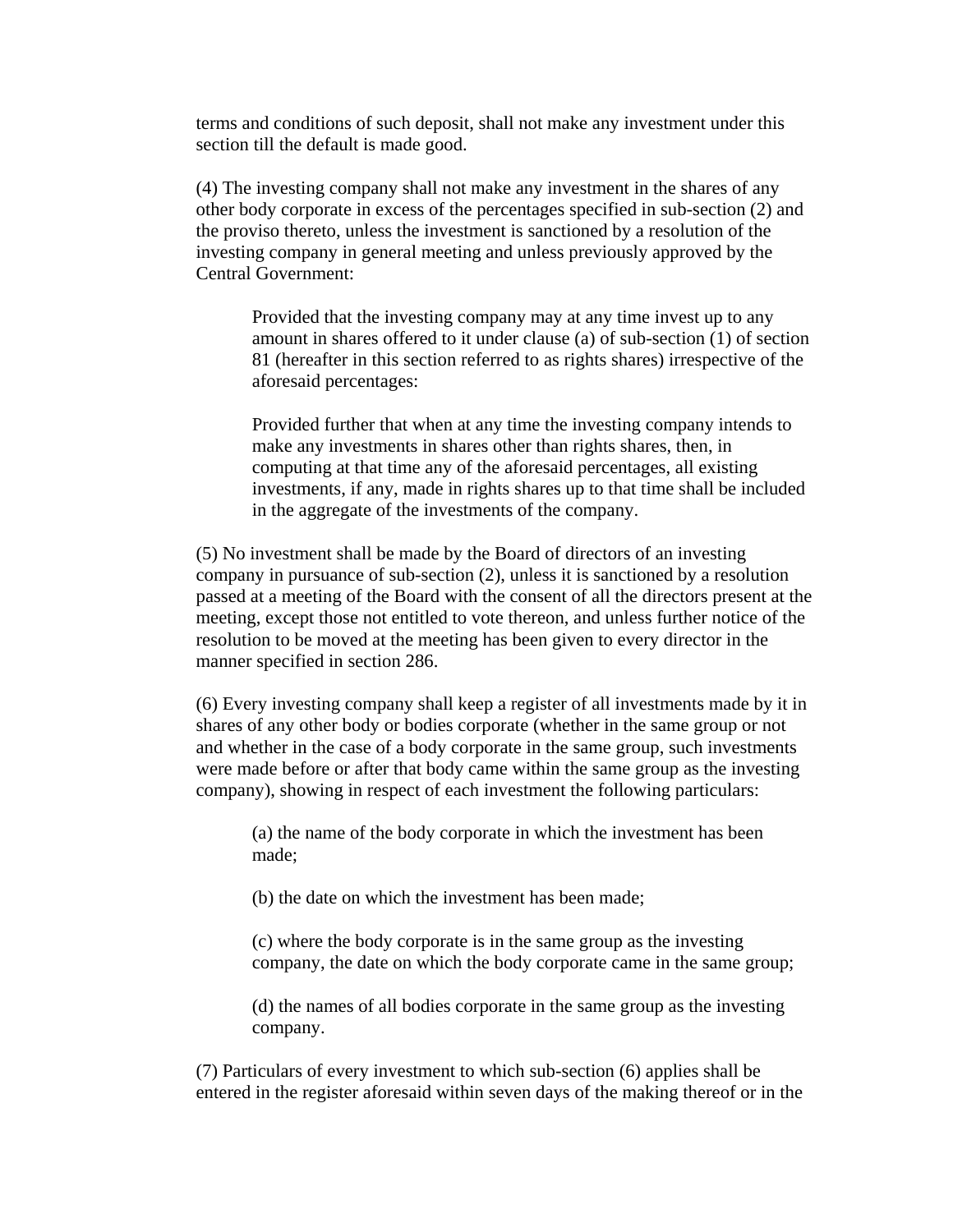case of investments made before the commencement of the Companies (Amendment) Act, 1960 (65 of 1960), within six months from such commencement, or such further time as the Central Government may grant on an application by the company in that behalf.

(8) If default is made in complying with the provisions of sub-section (6) or (7), the company, and every officer of the company who is in default, shall be punishable with fine which may extend to five hundred rupees and also with a further fine which may extend to fifty rupees for every day after the first during which the default continues.

(9) The register aforesaid shall be kept at the registered office of the investing company and

(a) shall be open to inspection at such office, and

(b) extracts may be taken therefrom and copies thereof may be required,

by any member of the investing company to the same extent, in the same manner, and on the payment of the same fees as in the case of the register of members of the investing company; and the provisions of section 163 shall apply accordingly.

(10) Every investing company shall annex in each balance sheet prepared by it after the commencement of the Companies (Amendment) Act, 1960 (65 of 1960), a statement showing the bodies corporate (indicating separately the bodies corporate in the same group) in the shares of which investments have been made by it (including all investments, whether existing or not, made subsequent to the date as at which the previous balance sheet was made out) and the nature and extent of the investments so made in each body corporate:

Provided that in the case of a company whose principal business is the acquisition of shares, stock, debentures or other securities (hereafter in this section referred to as an investment company), it shall be sufficient if the statement shows only the investments existing on the date as at which the balance sheet to which the statement is annexed has been made out.

(11) For the purposes of this section, a body corporate shall be deemed to be in the same group as the investing company

(b) if the body corporate and the investing company should, in virtue of sub-section (1B) of section 370, be deemed to be under the same management.

(12) References in the foregoing provisions of this section to shares shall in the case of investments made by the investing company in other bodies corporate in the same group, be deemed to include references to debentures also.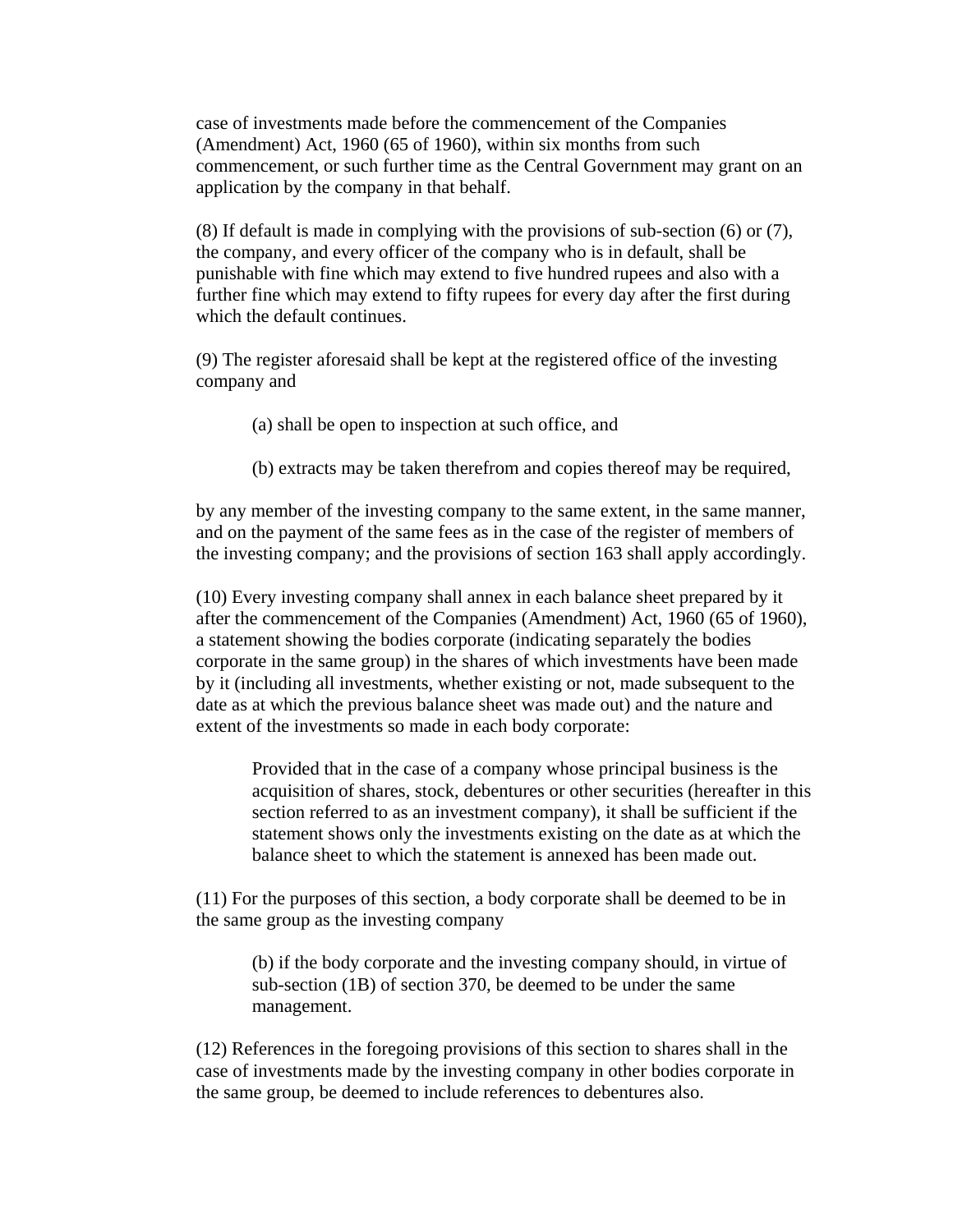(13) The provisions of this section except the first proviso to sub-section (2) and sub-section (5) shall also apply to an investment company.

(14) This section shall not apply

(a) to any banking or insurance company;

(b) to a private company, unless it is a subsidiary of a public company;

(c) to any company established with the object of financing, whether by way of making loans or advances to, or subscribing to the capital of, private industrial enterprises in India, in any case where the Central Government has made or agreed to make to the company a special advance for the purpose or has guaranteed or agreed to guarantee the payment of moneys borrowed by the company from any institution outside India;

(d) to investments by a holding company in its subsidiary, other than a subsidiary within the meaning of clause (a) of sub-section (1) of section 4;

(15) Nothing contained in this section shall apply to a company on and after the commencement of the Companies (Amendment) Act, 1999

Sec 372A - Inter-corporate loans and investments.

(1) No company shall, directly or indirectly,-

(a) make any loan to any other body corporate:

(b) give any guarantee, or provide security, in connection with a loan made by any other person to , or to any other person, by any body corporate: and

(c) acquire by way of subscription, purchase or otherwise the securities of any other body corporate,

exceeding sixty percent of its paid -up share capital and free reserve, or one hundred percent of its free reserves, whichever is more:

Provided that where the aggregate of the loans and investments so far made, the amounts for which guarantee or security so far provided to or in all other bodies corporate, along with the investment, loan, guarantee or security proposed to be made or given by the Board, exceeds the aforesaid limits, no investment or loan shall be made or guarantee shall be given or security shall be provided unless previously authorised by a special resolution passed in a general meeting: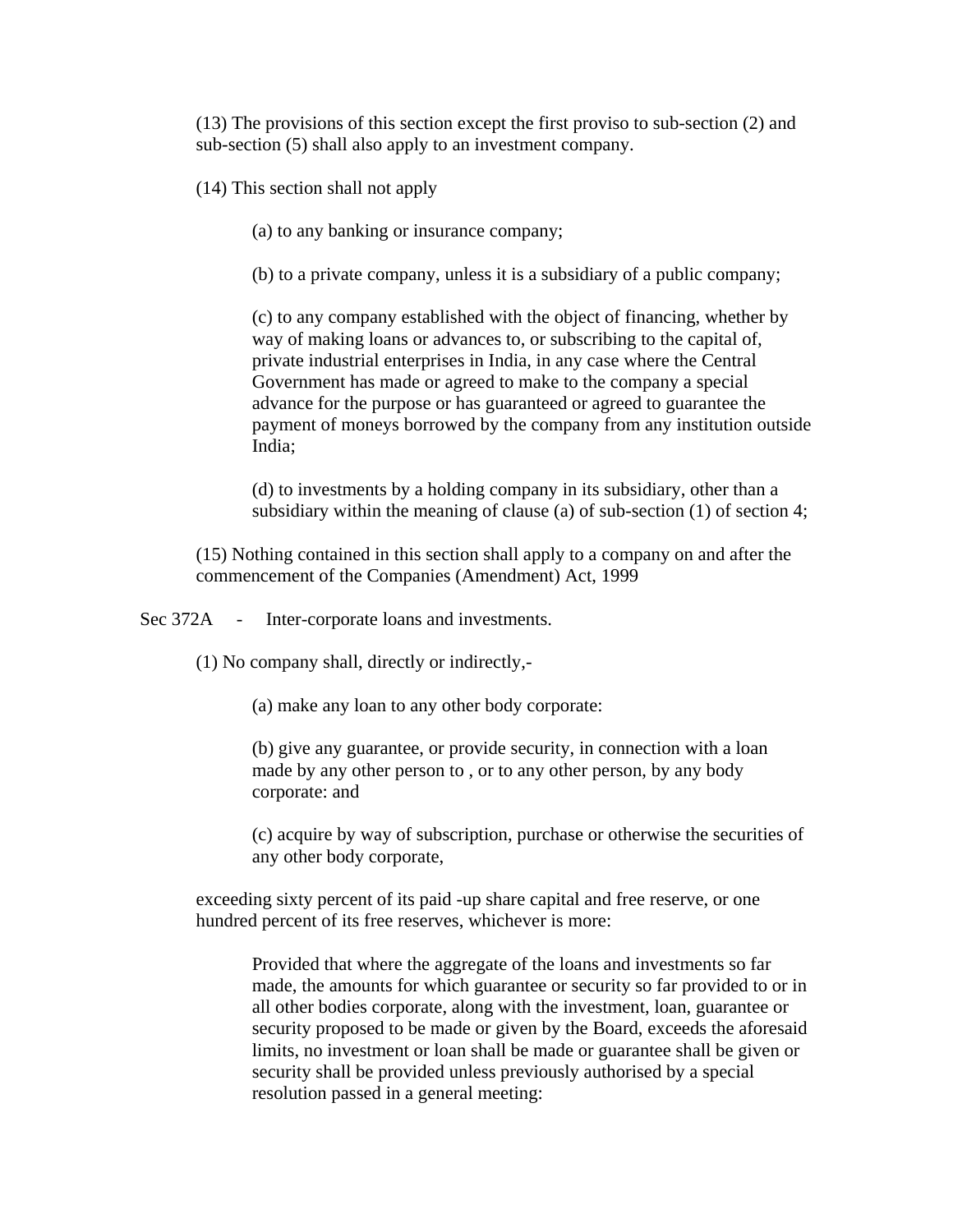Provided further that the Board may give guarantee, without being previously authorised by a special resolution, if,-

> (a) a resolution is passed in the meeting of the Board authorizing to give guarantee in accordance with the provisions of this section:

> (b) there exist exceptional circumstances with prevent the company from obtaining previous authorisation by a special resolution passed in a general meeting for giving a guarantee: and

> (c) the resolution of the Board under clause (a) is confirmed within twelve months, in a general meeting of the company or the annual general meeting held immediately after passing of the Board resolution, whichever is earlier:

Provided also that the notice of such resolution shall indicate clearly the specific limits, the particulars of the body corporate in which the investment is proposed to be made or loan or security or guarantee to be given, the purpose of the investment, loan or security or guarantee, specific sources of funding and such other details.

(2) No loans or investment shall be made or guarantee or security given by the company unless the resolution sanctioning it is passed at a meeting of the Board with the consent of all the directors present at the meeting and the prior approval of the public financial institution referred to in section 4A, where any term loan is subsisting, is obtained:

Provided that prior approval of a public financial institution shall not be required where the aggregate of the loans and investments so far made, the amounts for which guarantee or security so far provided to or in all other bodies corporate, alongwith the investments, loans, guarantee or security proposed to be made or given does not exceed the limit of sixty percent specified in sub-section (1), if there is no default in repayment of loan instalments or payment of interest thereon as per the terms and conditions of such loan to the public financial institution:

Provided also that nothing contained in sub-sections(1) and (2) shall apply  $\mathsf{to}$  -

> (a) any loan made by a holding company to its wholly owned subsidiary:

(b) any guarantee given or any security provided by a holding company in respect of loan made to its wholly owned subsidiary: or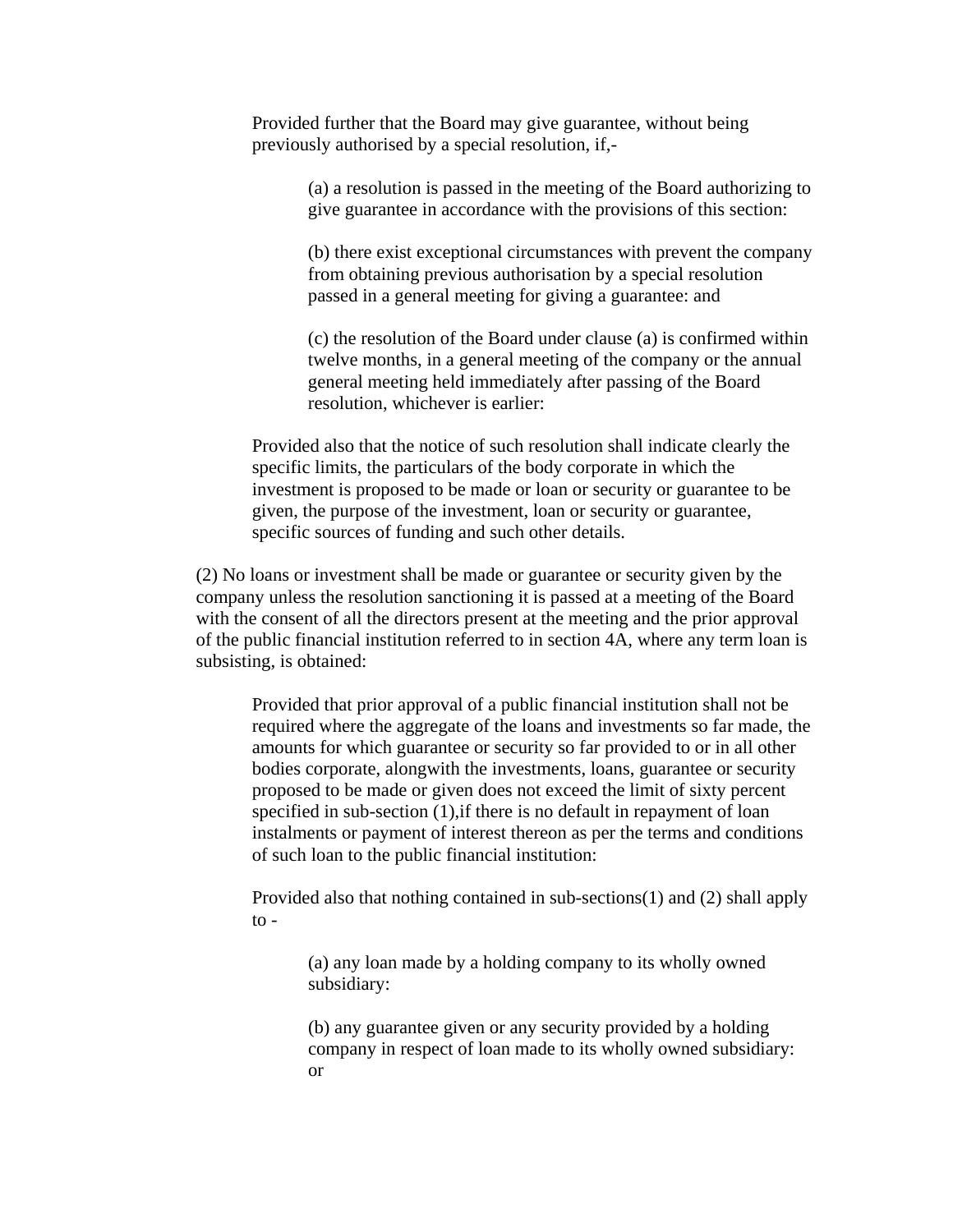(c) acquisition by a holding company, by way of subscription, purchases or otherwise, the securities of its wholly owned subsidiary.

(3) No loan to any body corporate shall be made at a rate of interest lower than the prevailing bank rate, being the standard rate made public under section section 49 of the Reserve Bank of India Act, 1934 (2 of 1934)

(4)No company, which has defaulted in complying with the provisions of section 58A, shall, directly or indirectly,-

(a) make any loan to any body corporate:

(b) give any guarantee, or provide security, in connection with a loan made by any other person to, or to any other person by, anybody corporate : and

(c) acquire, by way of subscription, purchase or otherwise the securities of any other body corporate,

till such default is subsisting.

(5)

(a) Every company shall keep a register showing the following particulars in respect of every investment or loan made, guarantee given or security provided by it in relation to any body corporate under sub-section (1), namely:-

(i) the name of the body corporate:

(ii) the amount, terms and purpose of the investment or loan or security or guarantee

(iii) the date on which the investment or loan has been made: and

(iv) the date on which the guarantee has been given or security has been provided in connection with a loan.

(c) The particulars of investment, loan, guarantee or security referred to in clause (a) shall be entered chronologically in the register aforesaid within seven days of the making of such investment or loan, or the giving of such guarantee or the provision of such security.

(6)The register referred to in sub-section (5) shall be kept at the registered office of the company concerned and -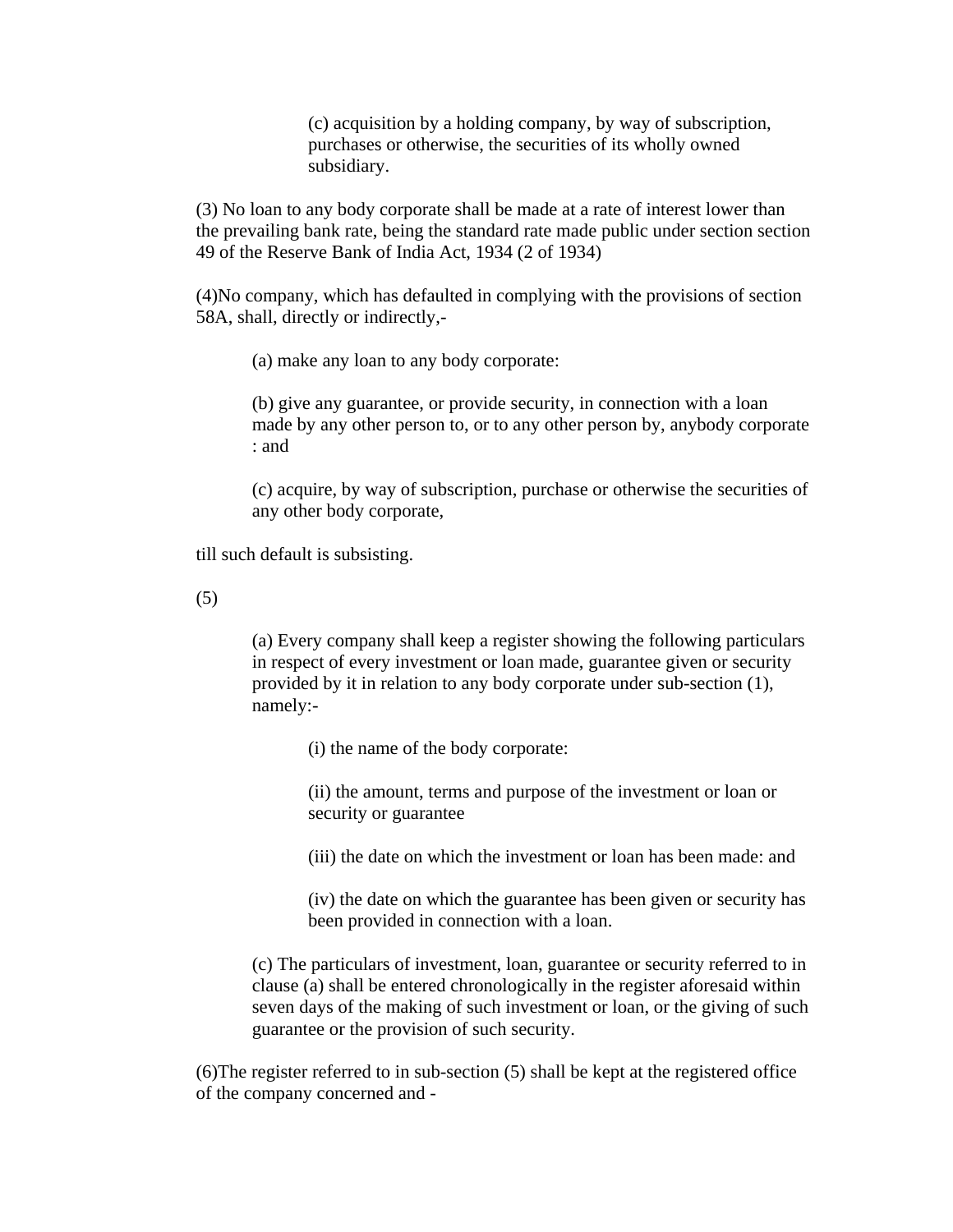(a) shall be open to inspection at such office : and

(b) extracts may be taken therefrom and copies thereof may be required, by any member of the company to the same extent, in the same manner, and on payment of the same fees as in the case of the register of members of the company: and the provisions of section 163 shall apply accordingly.

(7)The Central Government may, prescribe guidelines for the purposes of this section.

(8)Nothing contained in this section shall apply,-

(a) to any loan made, any guarantee given or any security provided or any investment made by-

> (i) a banking company, or an insurance company, or a housing finance company in the ordinary course of its business, or a company established with the object of financing industrial enterprises, or of providing infrastructural facilities;

(ii) a company whose principal business is the acquisition of shares, stock, debentures or other securities;

(iii) a private company, unless it is a subsidiary of a public company;

(b) to investment made in shares allotted in pursuance of clause (a) of subsection (1) of section 81.

(9) If default is made in complying with the provisions of this section, other than sub-section (5), the company and every officer of the company who is in default shall be punishable with imprisonment which may extend to two years or with fine which may extend to fifty thousand rupees:

Provided that where any such loan or any loan in connection with which any such guarantee or security has been given, or provided by the company, has been repaid in full, no punishment by way of imprisonment shall be imposed under this sub-section, and where such loan has been repaid in part, the maximum punishment which may be imposed under this sub-section by way of imprisonment shall be appropriately reduced:

Provided further that all persons who are knowingly parties to any such contravention shall be liable, jointly and severally, to the company for the repayment of the loan or for making good the same which the company may have been called upon to pay by virtue of the guarantee given or the securities provided by such company.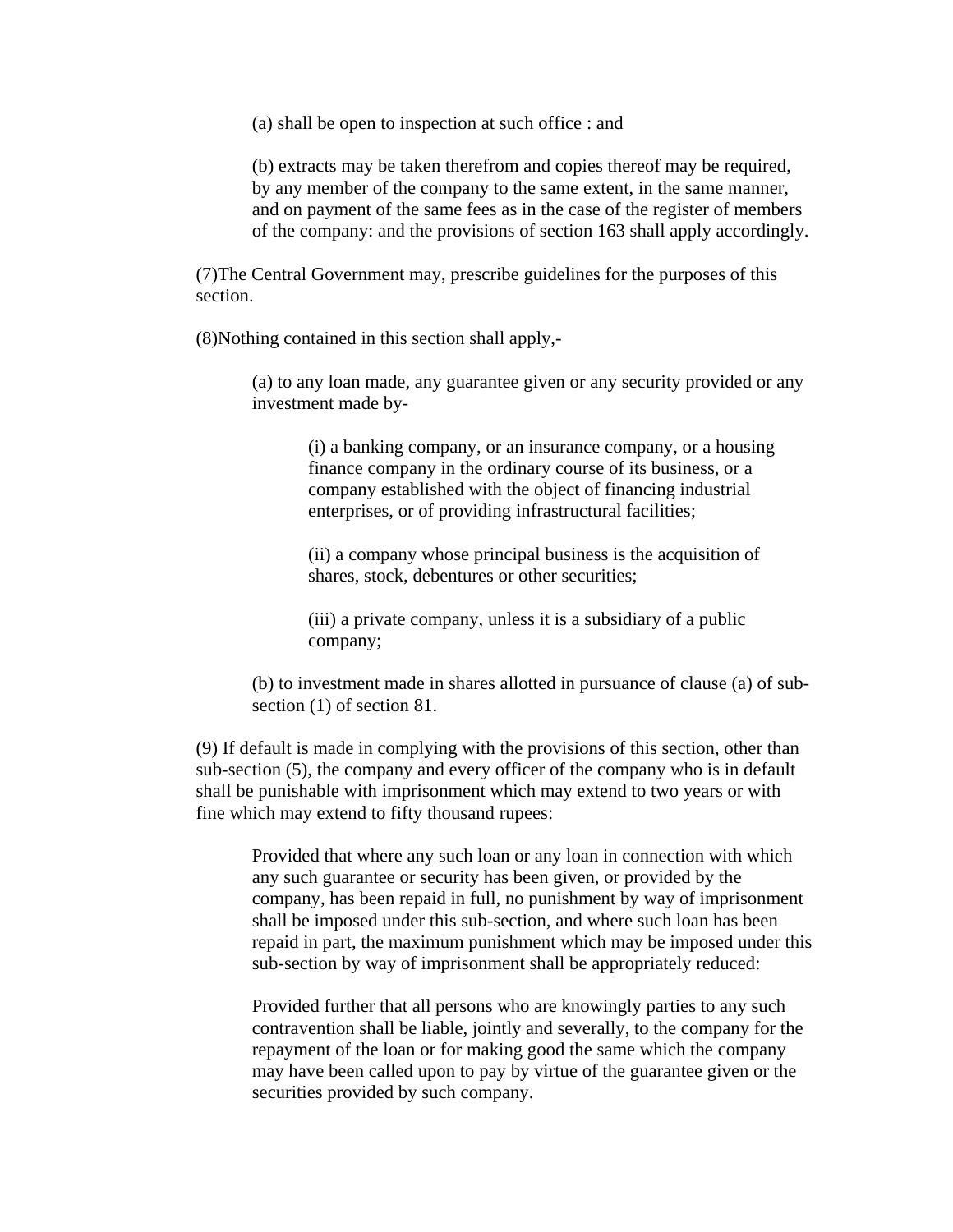(10) If default is made in complying with the provisions of sub-section (5), the company and every officer of the company who is in default shall be punishable with fine which may extend to five thousand rupees and also with a further fine which may extend to five hundred rupees for every day after the first during which the default continues.

Explanation - For the purposes of this section -

(a) "loan" includes debentures or any deposit of money made by one company with another company, not being a banking company:

(b) "free Reserves" means those reserves which, as per latest audited balance sheet of the company, are free for distribution as dividend and shall include balance to the credit of the securities premium account but shall not include share application money.

Sec 373 - Investments made before commencement of Act.

Where any investments have been made by a company in any other body corporate in the same group at any time after the first day of April, 1952, which, if section 372 had been then in force, could not have been made except on the authority of a resolution passed by the investing company and the approval of the Central Government, the authority of the company by means of a resolution and the approval of the Central Government shall be obtained to such investments, within six months from the commencement of this Act; and if such authority and approval are not so obtained, the Board of directors of the company shall dispose of the investments, in so far as they may be in excess of the limits specified in sub-section (2) of section 372 and the second proviso to that sub-section, within two years from the commencement of this Act

Sec 374 - Penalty for contravention of section 372 or 373.

If default is made in complying with the provisions of section 372 excluding subsections (6) and (7) or section 373, every officer of the company who is in default shall be punishable with fine which may extend to fifty thousand rupees.

\*\* Section 375 not reproduced here as it has become redundant after abolition of the system of managing agent, secretaries and treasurers by Act 17 of 1969 w.e.f. 3rd April, 1670.

Sec 376 - Condition prohibiting reconstruction or amalgamation of company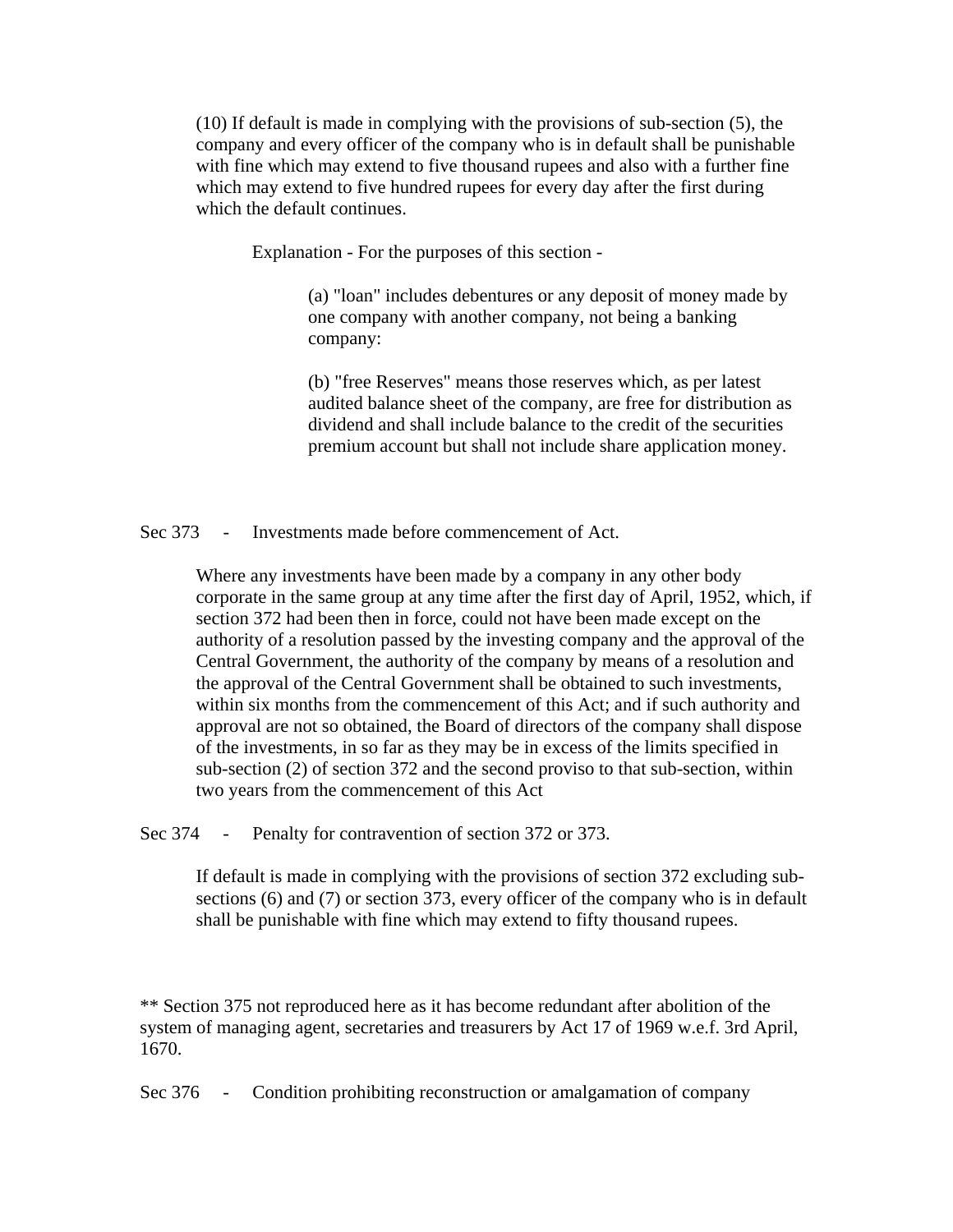Where any provision in the memorandum or articles of a company, or in any resolution passed in general meeting by, or by the Board of directors of, the company, or in an agreement between the company and any other person, whether made before or after the commencement of this Act, prohibits the reconstruction of the company or its amalgamation with any other body corporate or bodies corporate, either absolutely or except on the condition that the managing director or manager of the company is appointed or reappointed as managing director or manager of the reconstructed company or of the body resulting from amalgamation, as the case may be, shall become void with effect from the commencement of this Act, or be void, as the case may be.

\*\* Sections 377 & 378 to 383 are not reproduced here as they have become redundant after abolition of the system of managing agent, secretaries and treasurers by Act 17 of 1969 w.e.f. 3rd April, 1670.

Sec 383A - Certain companies to have secretaries.

(1) Provided that every company not required to employ a whole-time secretary under sub-section (1) and having a paid-up share capital of ten lakh rupees or more shall file with the Registrar a certificate from a secretary in whole-time practice in such form and within such time and subject to such conditions as may be prescribed, as to whether the company has complied with all provisions of this Act and a copy of such certificate shall be attached with Board's report referred to in section 217.

(1A) If a company fails to comply with the provisions of sub-section (1), the company and every officer of the company who is in default, shall be punishable with fine which may extend to five hundred rupees for every day during which the default continues:

Provided that in any proceedings against a person in respect of an offence under this sub-section, it shall be a defence to prove that all reasonable efforts to comply with the provisions of sub-section (1) were taken or that the financial position of the company was such that it was beyond its capacity to engage a whole-time secretary.

(2) Where, at the commencement of the Companies (Amendment) Act, 1974 (41 of 1974),

(a) any firm or body corporate is holding office, as the secretary of a company, such firm or body corporate shall, within six months from such commencement, vacate office as secretary of such company;

(b) any individual is holding office as the secretary of more than one company having a paid-up share capital of rupees twenty-five lakhs or more, he shall, within a period of six months from such commencement,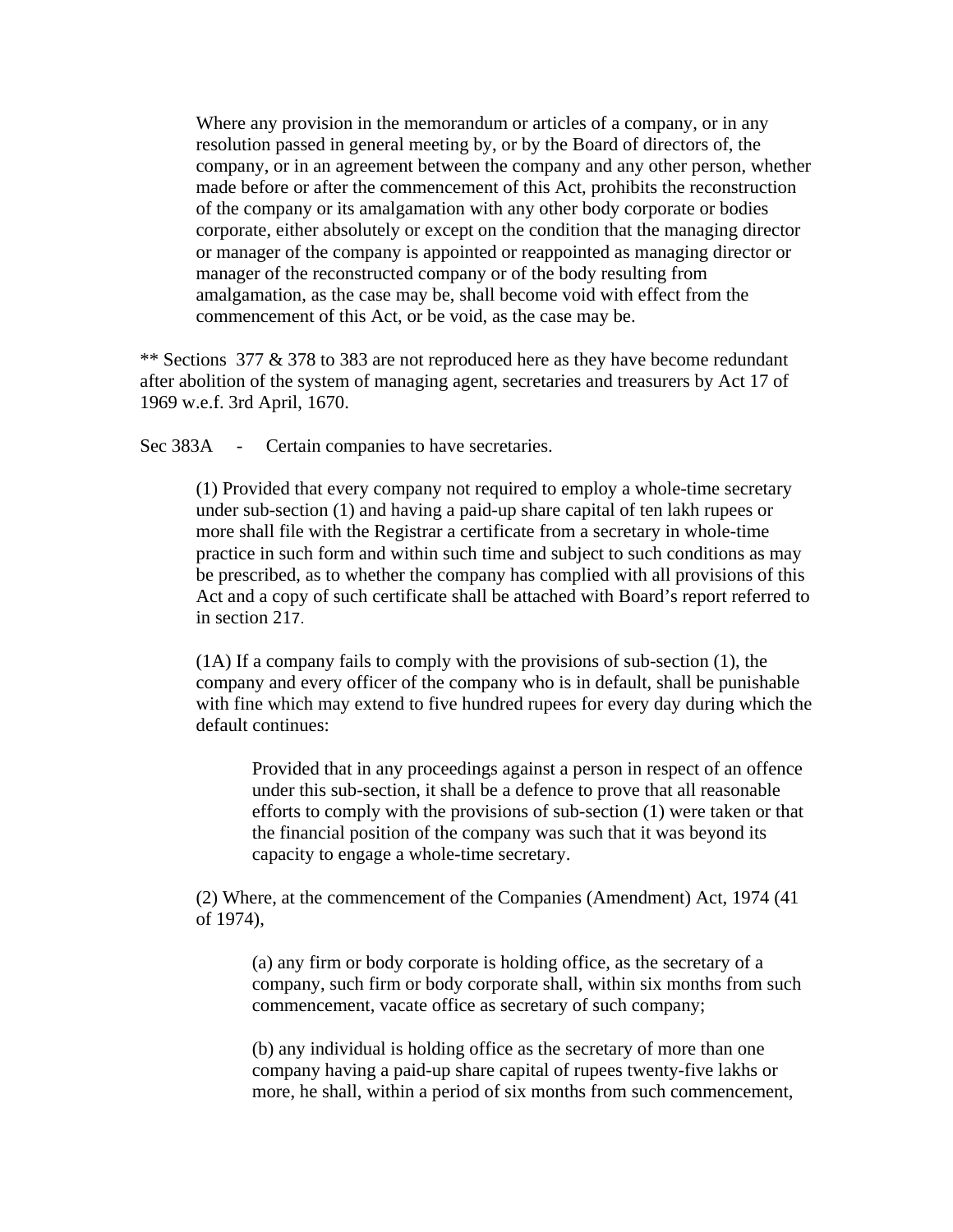exercise his option as to the company of which he intends to continue as the secretary and shall, on and from such date, vacate office as secretary in relation to all other companies.

Sec 384 - Firm or body corporate not to be appointed manager.

No company shall, after the commencement of this Act, appoint or employ, or after the expiry of six months from such commencement, continue the appointment or employment of, any firm, body corporate or association as its manager.

Sec 385 - Certain persons not to be appointed managers.

(1) No company shall, after the commencement of this Act, appoint or employ, or continue the appointment or employment of, any person as its manager who

(a) is an undischarged insolvent, or has at any time within the preceding five years been adjudged an insolvent; or

(b) suspends, or has at any time within the preceding five years suspended, payment to his creditors; or makes, or has at any time within the preceding five years made, a composition with them; or

(c) is, or has at any time within the preceding five years been, convicted by a Court in India of an offence involving moral turpitude.

(2) The Central Government may, by notification in the Official Gazette, remove the disqualification incurred by any person in virtue of clause (a), (b) or (c) of sub-section (1), either generally or in relation to any company or companies specified in the notification.

Sec 386 - Number of companies of which a person may be appointed manager.

(1) No company shall, after the commencement of this Act, appoint or employ any person as manager, if he is either the manager or the managing director of any other company, except as provided in sub-section (2).

(2) A company may appoint or employ a person as its manager, if he is the manager or managing director of one, and not more than one, other company:

Provided that such appointment or employment is made or approved by a resolution passed at a meeting of the Board with the consent of all the directors present at the meeting, and of which meeting and of the resolution to be moved thereat, specific notice has been given to all the directors then in India.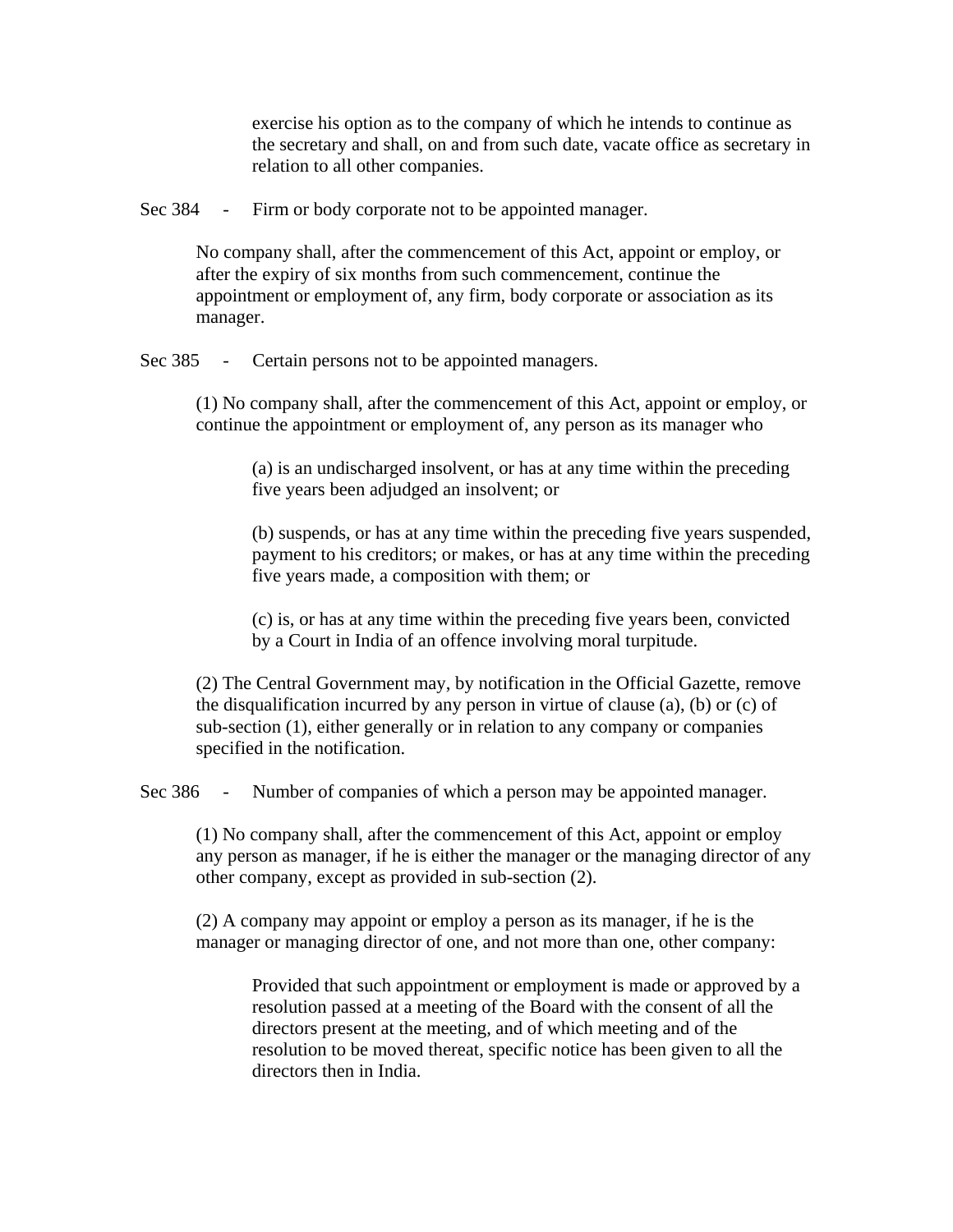(3) Where, at the commencement of this Act, any person is holding the office either of manager or of managing director in more than two companies, he shall, within one year from the commencement of this Act, choose not more than two of those companies as companies in which he wishes to continue to hold the office of manager or managing director, as the case may be; and the provisions of clauses (b) and (c) of sub-section (1) and of sub-sections (2) and (3) of section 276 shall apply mutatis mutandis in relation to this case, as those provisions apply in relation to the case of a director.

(4) Notwithstanding anything contained in sub-sections (1) to (3), the Central Government may, by order, permit any person to be appointed as a manager of more than two companies, if the Central Government is satisfied that it is necessary that the companies should, for their proper working, function as a single unit and have a common manager.

Sec 387 - Remuneration of manager.

The manager of a company may, subject to the provisions of section 198, receive remuneration either by way of a monthly payment, or by way of a specified percentage of the "net profits" of the company calculated in the manner laid down in sections 349 and 350 or partly by the one way and partly by the other:

Provided that except with the approval of the Central Government such remuneration shall not exceed in the aggregate five per cent of the net profits.

Sec 388 - Application of sections 269, 310, 311, 312 and 317 to managers.

The provisions of sections 269, 310, 311 and 317 shall apply in relation to the manager of a company as they apply in relation to a managing director thereof, and those of section 312 shall apply in relation to the manager of a company, as they apply to a director thereof.

Sec 388A - Sections 386 to 388 not to apply to certain private Companies.

Sections 386, 387 and 388 shall not apply to a private company unless it is a subsidiary of a public company.

Sec 388B - Reference to Company Law Board of cases against managerial personnel.

(1) Where in the opinion of the Central Government there are circumstances suggesting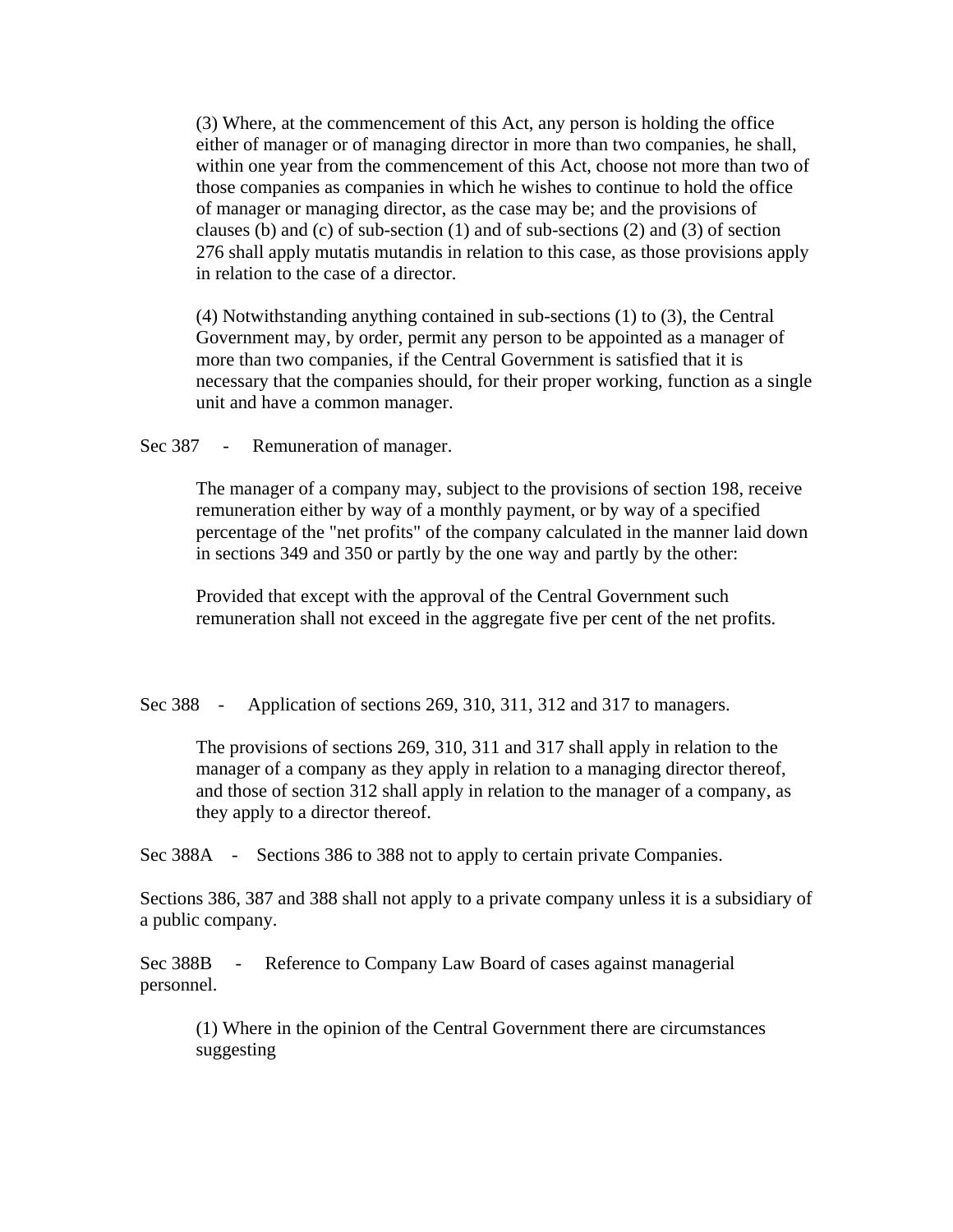(a) that any person concerned in the conduct and management of the affairs of a company is or has been in connection therewith guilty of fraud, misfeasance, persistent negligence or default in carrying out his obligations and functions under the law, or breach of trust ; or

(b) that the business of a company is not or has not been conducted and managed by such person in accordance with sound business principles or prudent commercial practices ; or

(c) that a company is or has been conducted and managed by such person in a manner which is likely to cause, or has caused, serious injury or damage to the interest of the trade, industry or business to which such company pertains ; or

(d) that the business of a company is or has been conducted and managed by such person with intent to defraud its creditors, members or any other persons or otherwise for a fraudulent or unlawful purpose or in a manner prejudicial to public interest,

the Central Government may state a case against the person aforesaid and refer the same to the Company Law Board with a request that the Company Law Board may inquire into the case and record a decision as to whether or not such person is a fit and proper person to hold the office of director or any other office connected with the conduct and management of any company.

(2) Every case under sub-section (1) shall be stated in the form of an application which shall be presented to the Company Law Board or such officer thereof as it may appoint in this behalf.

(3) The person against whom a case is referred to the Company Law Board under this section shall be joined as a respondent to the application.

(4) Every such application

(a) shall contain a concise statement of such circumstances and materials as the Central Government may consider necessary for the purpose of the inquiry, and

(b) shall be signed and verified in the manner laid down in the Code of Civil Procedure, 1908 (5 of 1908), for the signature and verification of a plaint in a suit by the Central Government.

(5) The Company Law Board may at any stage of the proceedings allow the Central Government to alter or amend the application in such manner and on such terms as may be just, and all such alterations or amendments shall be made as may be necessary for the purpose of determining the real questions in the inquiry.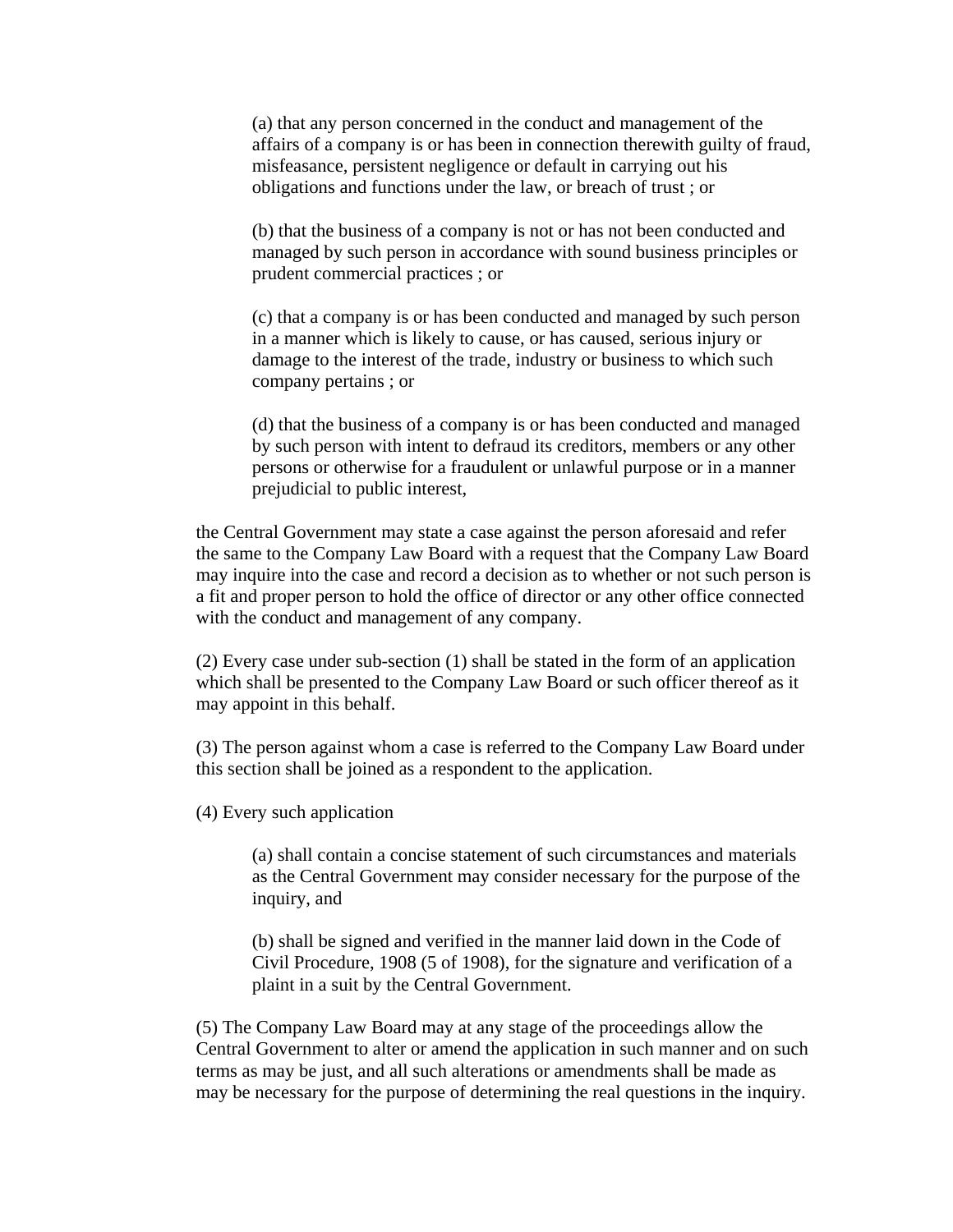Sec 388C - Interim order by Company Law Board.

(1) Where during the pendency of a case before the Company Law Board it appears necessary to the Company Law Board so to do in the interest of the members or creditors of the company or in the public interest, the Company Law Board may on the application of the Central Government or on its own motion, by an order

(a) direct that the respondent shall not discharge any of the duties of his office until further orders of the Company Law Board, and

(b) appoint a suitable person in place of the respondent to discharge the duties of the office held by the respondent subject to such terms and conditions as the Company Law Board may specify in the order.

(2) Every person appointed under clause (b) of sub-section (1) shall be deemed to be a public servant within the meaning of section 21 of the Indian Penal Code, 1860.

Sec 388D - Decision of the Company Law Board.

At the conclusion of the hearing of the case, the Company Law Board shall record its decision stating therein specifically as to whether or not the respondent is a fit and proper person to hold the office of director or any other office connected with the conduct and management of any company.

Sec 388E - Power of Central Government to remove managerial personnel on the basis of Company Law Board's decision.

(1) Notwithstanding any other provision contained in this Act, the Central Government shall, by order, remove from office any director, or any other person concerned in the conduct and management of the affairs, of a company, against whom there is a decision of the Company Law Board under this Chapter :

(3) The person against whom an order of removal from office is made under this section shall not hold the office of a director or any other office connected with the conduct and management of the affairs of any company during a period of five years from the date of the order of removal :

Provided that the Central Government may, with the previous concurrence of the Company Law Board, permit such person to hold any such office before the expiry of the said period of five years.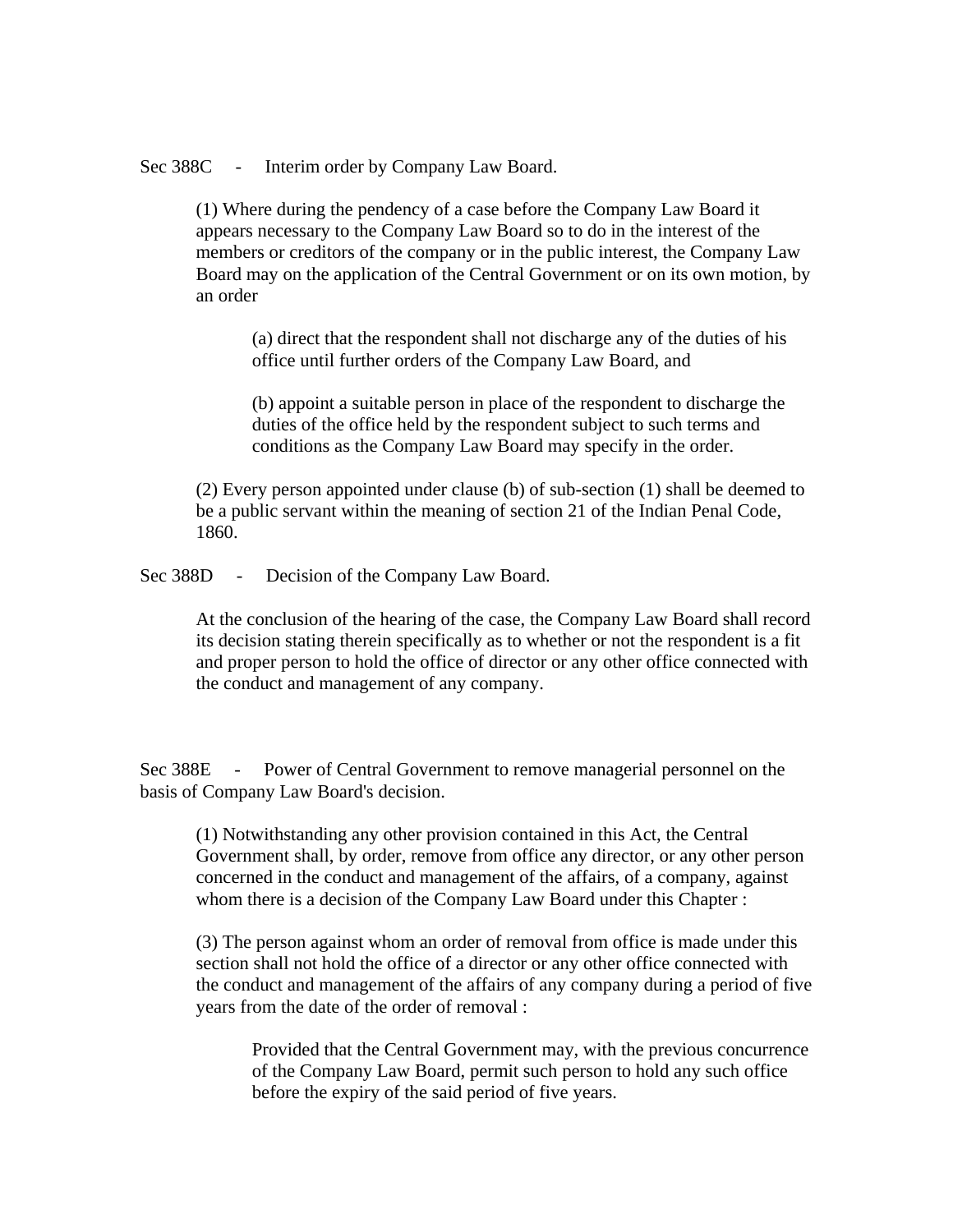(4) Notwithstanding anything contained in any other provision of this Act or any other law or any contract, memorandum or articles, on the removal of a person from the office of a director or, as the case may be, any other office connected with the conduct and management of the affairs of the company, that person shall not be entitled to, or be paid, any compensation for the loss or termination of office.

(5) On the removal of a person from the office of a director or, as the case may be, any other office connected with the conduct and management of the affairs of the company, the company may, with the previous approval of the Central Government, appoint another person to that office in accordance with the provisions of this Act.

\*\* Section 389 repealed by the Companies (Amendment) Act, 1960 (65 of 1960) section 150.

Sec 390 - Interpretation of sections 391 and 393.

In sections 391 and 393,

(a) the expression "company" means any company liable to be wound up under this Act ;

(b) the expression "arrangement" includes a reorganisation of the share capital of the company by the consolidation of shares of different classes, or by the division of shares into shares of different classes or, by both those methods ; and

(c) unsecured creditors who may have filed suits or obtained decrees shall be deemed to be of the same class as other unsecured creditors.

Sec 391 - Power to compromise or make arrangements with creditors and members.

(1) Where a compromise or arrangement is proposed

(a) between a company and its creditors or any class of them ; or

(b) between a company and its members or any class of them ;

the Court may, on the application of the company or of any creditor or member of the company, or, in the case of a company which is being wound up, of the liquidator, order a meeting of the creditors or class of creditors, or of the members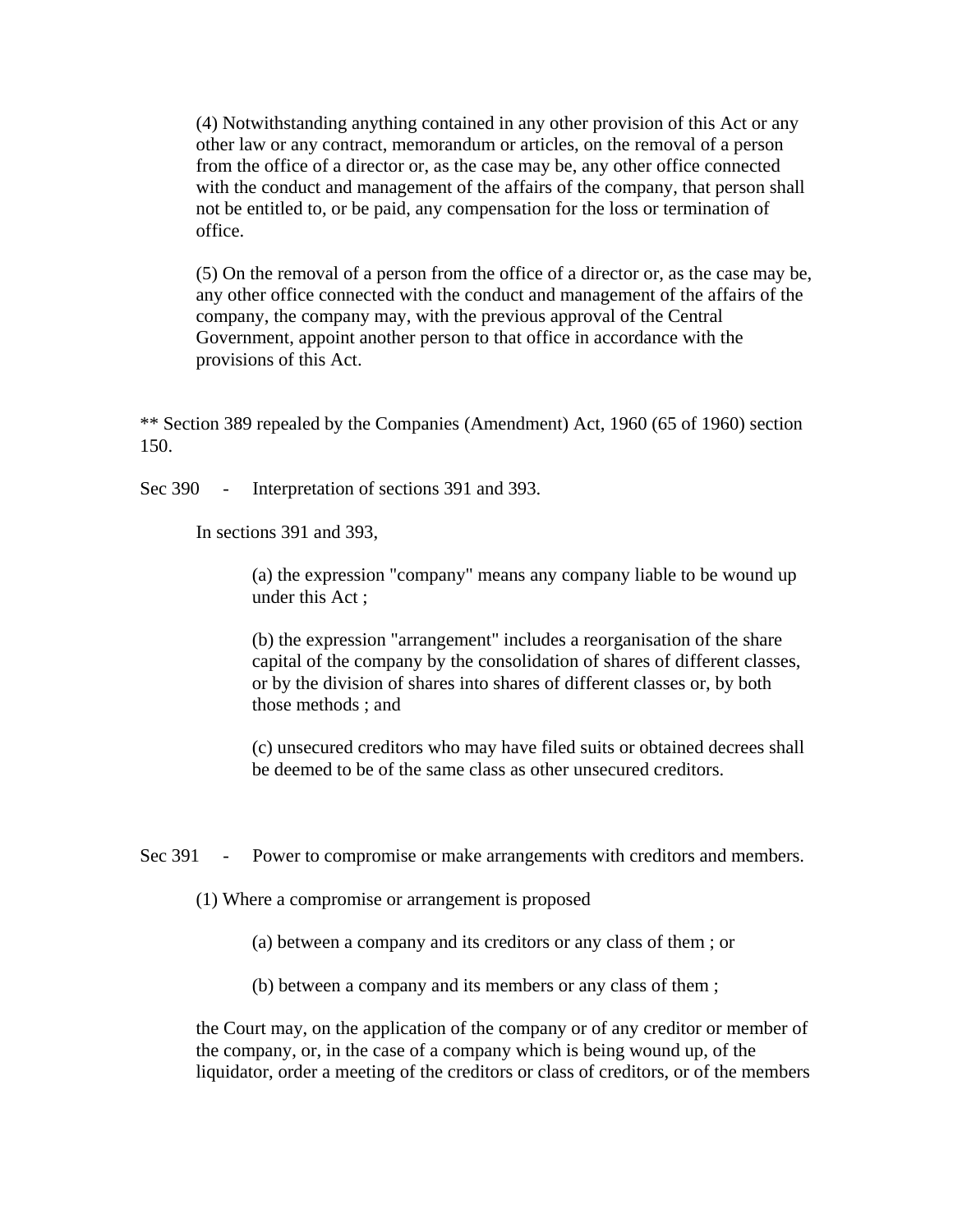or class of members, as the case may be, to be called, held and conducted in such manner as the Court directs.

(2) If a majority in number representing three-fourths in value of the creditors, or class of creditors, or members, or class of members, as the case may be, present and voting either in person or, where proxies are allowed under the rules made under section 643, by proxy, at the meeting, agree to any compromise or arrangement, the compromise or arrangement shall, if sanctioned by the Court, be binding on all the creditors, all the creditors of the class, all the members, or all the members of the class, as the case may be, and also on the company, or, in the case of a company which is being wound up, on the liquidator and contributories of the company :

Provided that no order sanctioning any compromise or arrangement shall be made by the Court unless the Court is satisfied that the company or any other person by whom an application has been made under sub-section (1) has disclosed to the Court, by affidavit or otherwise, all material facts relating to the company, such as the latest financial position of the company, the latest auditor's report on the accounts of the company, the pendency of any investigation proceedings in relation to the company under sections 235 to 251, and the like.

(3) An order made by the Court under sub-section (2) shall have no effect until a certified copy of the order has been filed with the Registrar.

(4) A copy of every such order shall be annexed to every copy of the memorandum of the company issued after the certified copy of the order has been filed as aforesaid, or in the case of a company not having a memorandum, to every copy so issued of the instrument constituting or defining the constitution of the company.

(5) If default is made in complying with sub-section (4), the company, and every officer of the company who is in default, shall be punishable with fine which may extend to one hundred rupees for each copy in respect of which default is made.

(6) The Court may, at any time after an application has been made to it under this section, stay the commencement or continuation of any suit or proceeding against the company on such terms as the Court thinks fit, until the application is finally disposed of.

(7) An appeal shall lie from any order made by a Court exercising original jurisdiction under this section to the Court empowered to hear appeals from the decisions of that Court, or if more than one Court is so empowered, to the Court of inferior jurisdiction.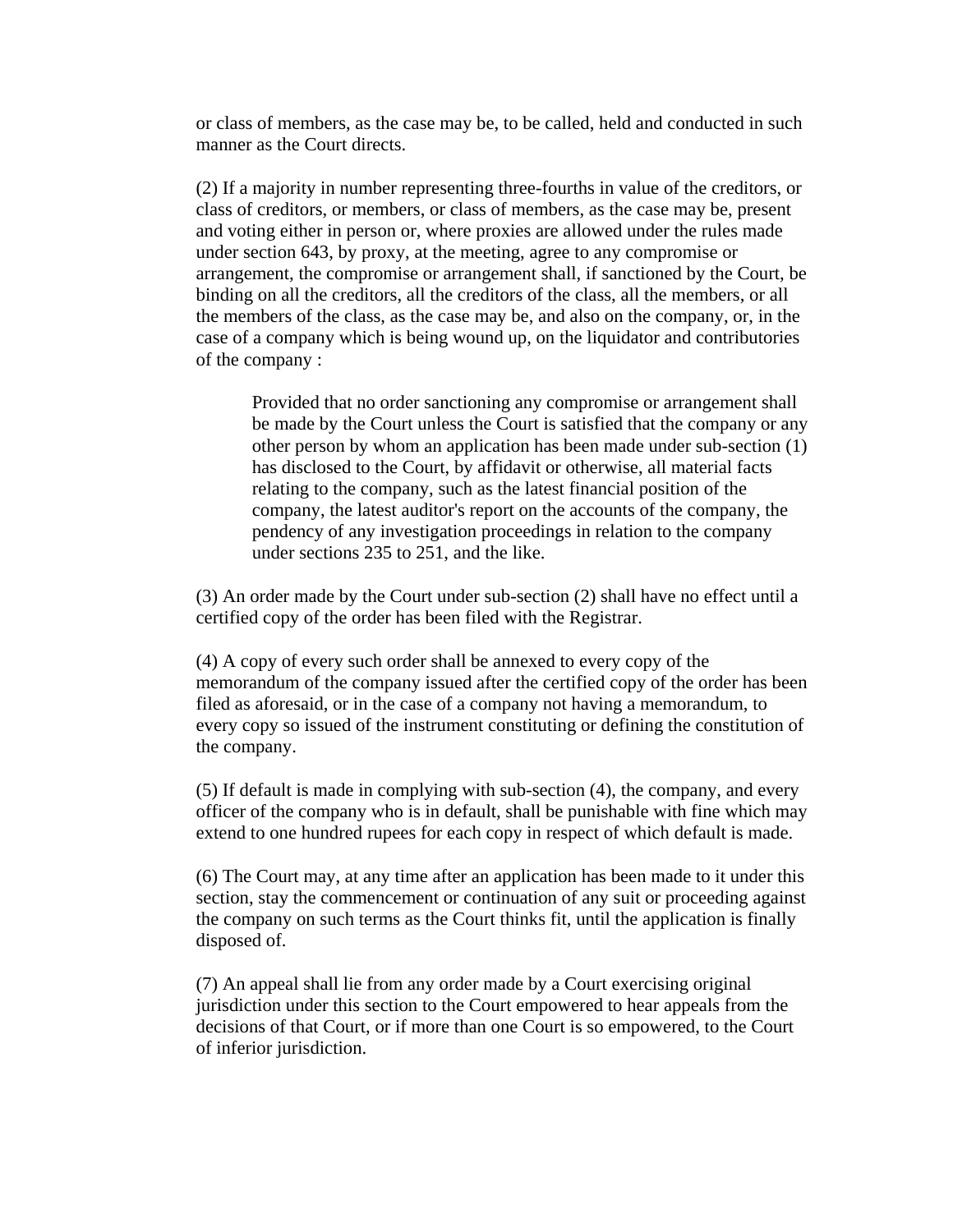The provisions of sub-sections (3) to (6) shall apply in relation to the appellate order and the appeal as they apply in relation to the original order and the application.

Sec 392 - Power of High Court to enforce compromises and arrangements.

(1) Where a High Court makes an order under section 391 sanctioning a compromise or an arrangement in respect of a company, it

> (a) shall have power to supervise the carrying out of the compromise or arrangement ; and

(b) may, at the time of making such order or at any time thereafter, give such directions in regard to any matter or make such modifications in the compromise or arrangement as it may consider necessary for the proper working of the compromise or arrangement.

(2) If the Court aforesaid is satisfied that a compromise or arrangement sanctioned under section 391 cannot be worked satisfactorily with or without modifications, it may, either on its own motion or on the application of any person interested in the affairs of the company, make an order winding up the company, and such an order shall be deemed to be an order made under section 433 of this Act.

(3) The provisions of this section shall, so far as may be, also apply to a company in respect of which an order has been made before the commencement of this Act under section 153 of the Indian Companies Act, 1913 (7 of 1913), sanctioning a compromise or an arrangement.

Sec 393 - Information as to compromises or arrangements with creditors and members.

(1) Where a meeting of creditors or any class of creditors, or of members or any class of members, is called under section 391,

(a) with every notice calling the meeting which is sent to a creditor or member, there shall be sent also a statement setting forth the terms of the compromise or arrangement and explaining its effect; and in particular, stating any material interests of the directors, managing director or manager of the company, whether in their capacity as such or as members or creditors of the company or otherwise, and the effect on those interests, of the compromise or arrangement, if, and in so far as, it is different from the effect on the like interests of other persons ; and

(b) in every notice calling the meeting which is given by the advertisement, there shall be included either such a statement as aforesaid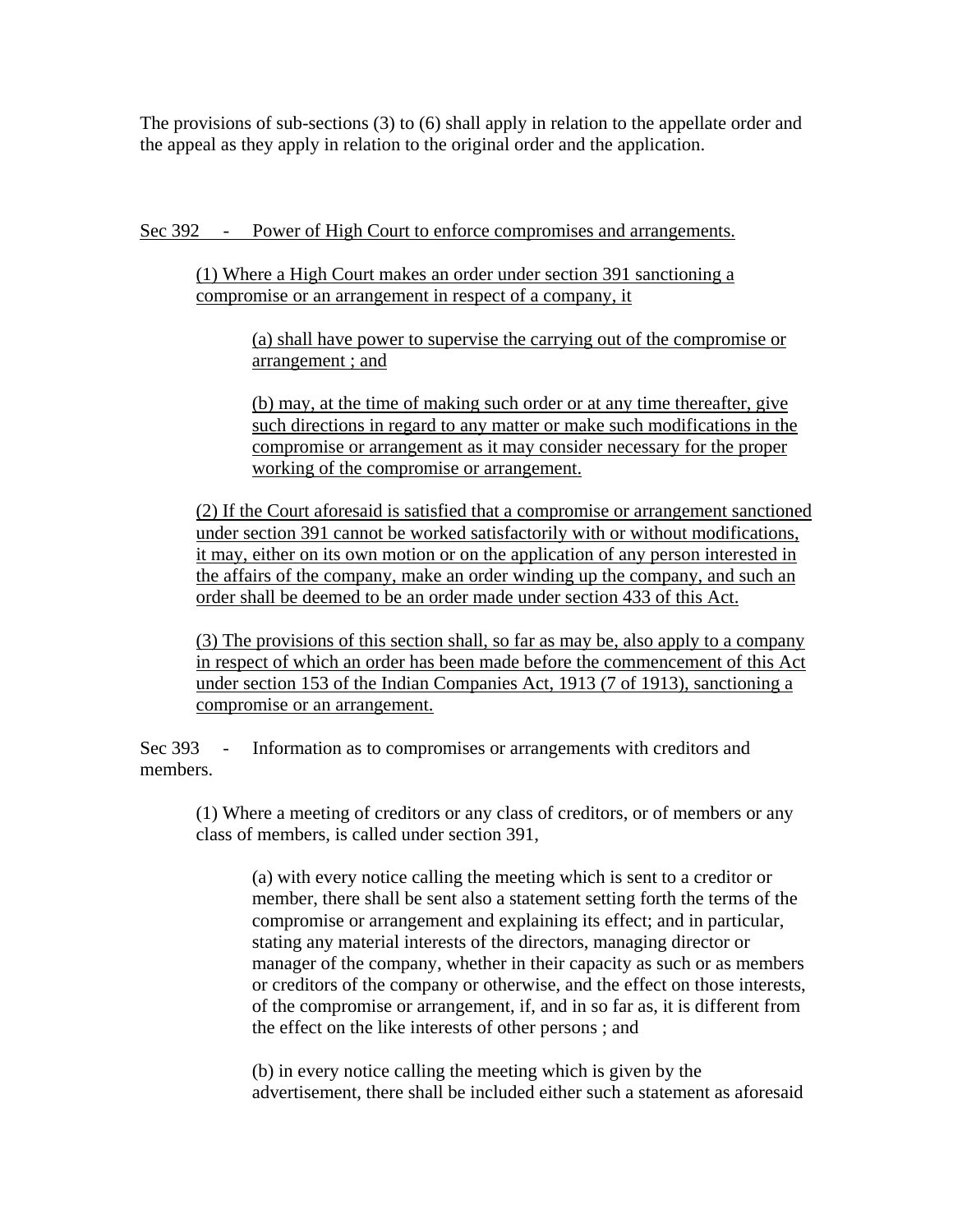or a notification of the place at which and the manner in which creditors or members entitled to attend the meeting may obtain copies of such a statement as aforesaid.

(2) Where the compromise or arrangement affects the rights of debenture holders of the company, the said statement shall give the like information and explanation as respects the trustees of any deed for securing the issue of the debentures as it is required to give as respects the company's directors.

(3) Where a notice given by advertisement includes a notification that copies of a statement setting forth the terms of the compromise or arrangement proposed and explaining its effect can be obtained by creditors or members entitled to attend the meeting, every creditor or member so entitled shall, on making an application in the manner indicated by the notice, be furnished by the company, free of charge, with a copy of the statement.

(4) Where default is made in complying with any of the requirements of this section, the company, and every officer of the company who is in default, shall be punishable with fine which may extend to fifty thousand rupees ; and for the purpose of this sub-section any liquidator of the company and any trustee of a deed for securing the issue of debentures of the company shall be deemed to be an officer of the company :

Provided that a person shall not be punishable under this sub-section if he shows that the default was due to the refusal of any other person, being a director, managing director, manager or trustee for debenture holders, to supply the necessary particulars as to his material interests.

(5) Every director, managing director or manager of the company, and every trustee for debenture holders of the company, shall give notice to the company of such matter relating to himself as may be necessary for the purposes of this section ; and if he fails to do so, he shall be punishable with fine which may extend to five thousand rupees.

Sec 394 - Provisions for facilitating reconstruction and amalgamation of companies.

(1) Where an application is made to the Court under section 391 for the sanctioning of a compromise or arrangement proposed between a company and any such persons as are mentioned in that section, and it is shown to the Court

(a) that the compromise or arrangement has been proposed for the purposes of, or in connection with, a scheme for the reconstruction of any company or companies, or the amalgamation of any two or more companies ; and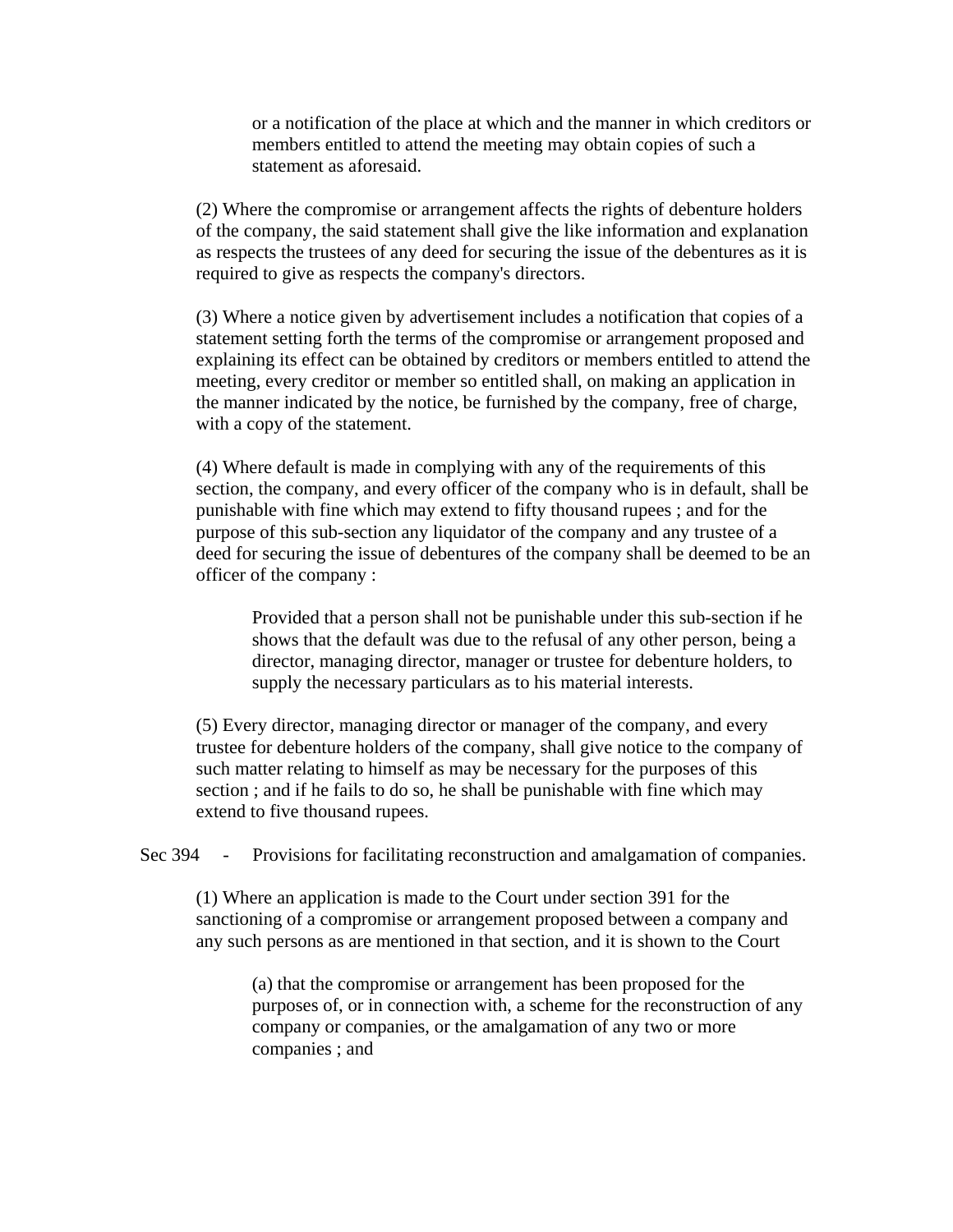(b) that under the scheme the whole or any part of the undertaking, property or liabilities of any company concerned in the scheme (in this section referred to as a " transferor company ") is to be transferred to another company (in this section referred to as the " transferee company ") ;

the Court may, either by the order sanctioning the compromise or arrangement or by a subsequent order, make provision for all or any of the following matters :

(i) the transfer to the transferee company of the whole or any part of the undertaking, property or liabilities of any transferor company ;

(ii) the allotment or appropriation by the transferee company of any shares, debentures, policies, or other like interests in that company which, under the compromise or arrangement, are to be allotted or appropriated by that company to or for any person ;

(iii) the continuation by or against the transferee company of any legal proceedings pending by or against any transferor company ;

(iv) the dissolution, without winding up, of any transferor company ;

(v) the provision to be made for any person who, within such time and in such manner as the Court directs, dissent from the compromise or arrangement ; and

(vi) such incidental, consequential and supplemental matters as are necessary to secure that the reconstruction or amalgamation shall be fully and effectively carried out :

> Provided that no compromise or arrangement proposed for the purposes of, or in connection with, a scheme for the amalgamation of a company, which is being wound up, with any other company or companies, shall be sanctioned by the Court unless the Court has received a report from the Company Law Board or the Registrar that the affairs of the company have not been conducted in a manner prejudicial to the interests of its members or to public interest :

Provided further that no order for the dissolution of any transferor company under clause (iv) shall be made by the Court unless the Official Liquidator has, on scrutiny of the books and papers of the company, made a report to the Court that the affairs of the company have not been conducted in a manner prejudicial to the interests of its members or to public interest.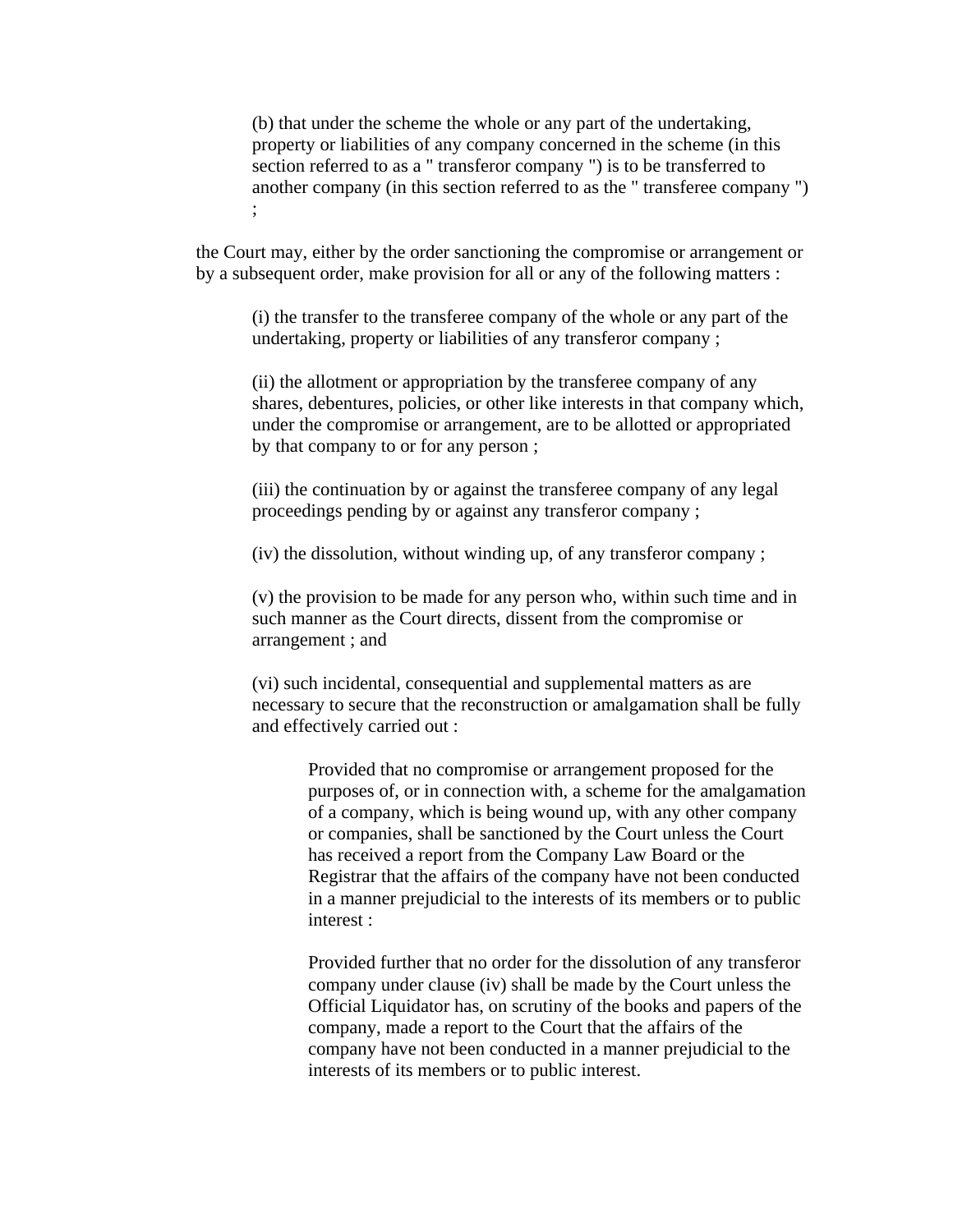(2) Where an order under this section provides for the transfer of any property or liabilities, then, by virtue of the order, that property shall be transferred to and vest in, and those liabilities shall be transferred to and become the liabilities of, the transferee company ; and in the case of any property, if the order so directs, freed from any charge which is, by virtue of the compromise or arrangement, to cease to have effect.

(3) Within thirty days after the making of an order under this section, every company in relation to which the order is made shall cause a certified copy thereof to be filed with the Registrar for registration. If default is made in complying with this sub-section, the company, and every officer of the company who is in default, shall be punishable with fine which may extend to five hundred rupees.

(4) In this section

(a) " property " includes property, rights and powers of every description ; and " liabilities " includes duties of every description ; and

(b) " transferee company " does not include any company other than a company within the meaning of this Act ; but " transferor company " includes any body corporate, whether a company within the meaning of this Act or not.

Sec 394A - Notice to be given to Central Government for applications under sections 391 and 394.

The Court shall give notice of every application made to it under section 391 or 394 to the Central Government, and shall take into consideration the representations, if any, made to it by that Government before passing any order under any of these sections.

Sec 395 - Power and duty to acquire shares of shareholders dissenting from scheme or contract approved by majority.

(1) Where a scheme or contract involving the transfer of shares or any class of shares in a company (in this section referred to as " the transferor company ") to another company (in this section referred to as " the transferee company "), has, within four months after the making of the offer in that behalf by the transferee company, been approved by the holders of not less than nine-tenths in value of the shares whose transfer is involved (other than shares already held at the date of the offer by, or by a nominee for, the transferee company or its subsidiary), the transferee company may, at any time within two months after the expiry of the said four months, give notice in the prescribed manner to any dissenting shareholder, that it desires to acquire his shares ; and when such a notice is given, the transferee company, shall, unless, on an application made by the dissenting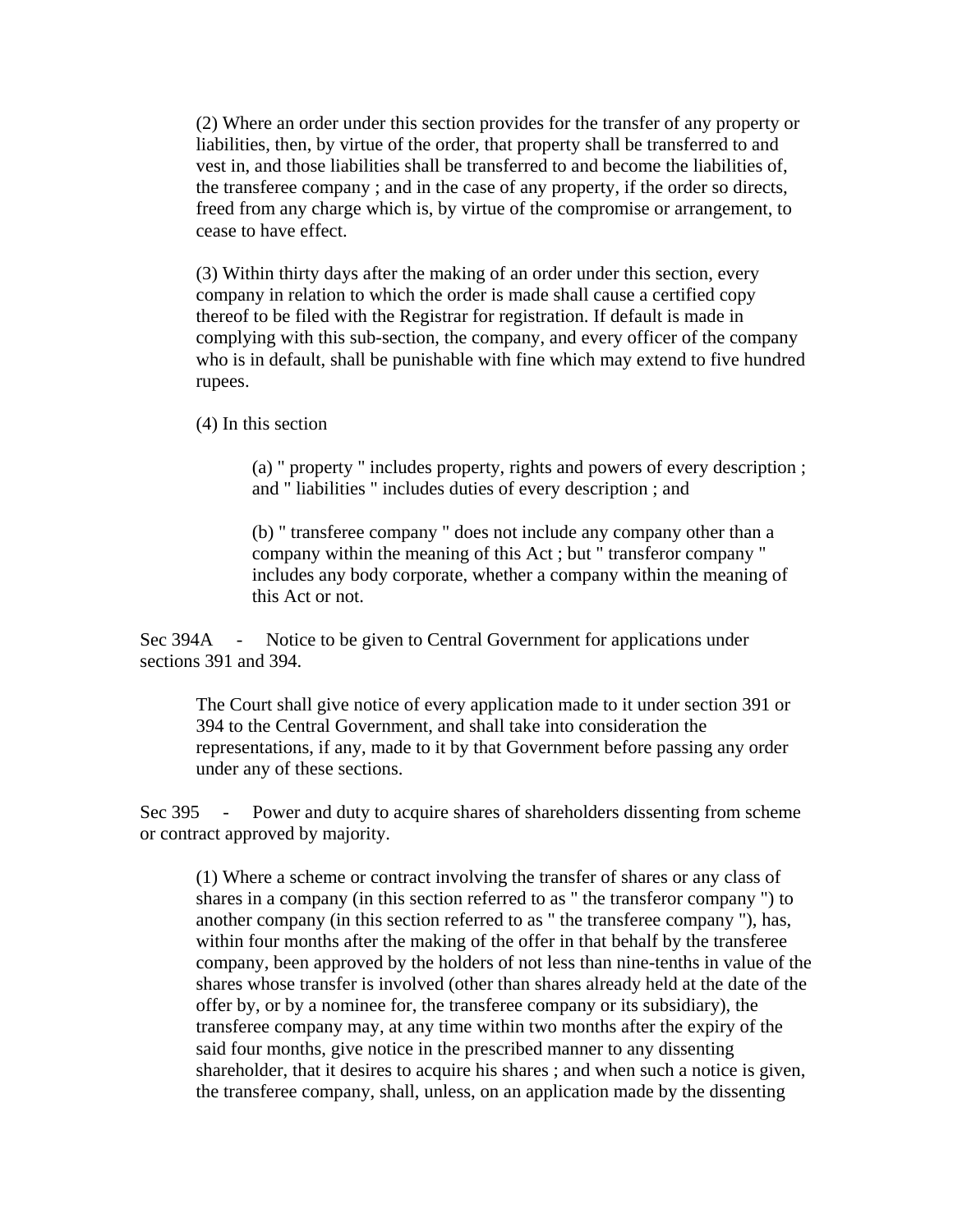shareholder within one month from the date on which the notice was given, the Court thinks fit to order otherwise, be entitled and bound to acquire those shares on the terms on which, under the scheme or contract, the shares of the approving shareholders are to be transferred to the transferee company :

Provided that where shares in the transferor company of the same class as the shares whose transfer is involved are already held as aforesaid to a value greater than one-tenth of the aggregate of the values of all the shares in the company of such class, the foregoing provisions of this sub-section shall not apply, unless--

(a) the transferee company offers the same terms to all holders of the shares of that class (other than those already held as aforesaid) whose transfer is involved ; and

(b) the holders who approve the scheme or contract, besides holding not less than nine-tenths in value of the shares (other than those already held as aforesaid) whose transfer is involved, are not less than three-fourths in number of the holders of those shares.

(2) Where, in pursuance of any such scheme or contract as aforesaid, shares, or shares of any class, in a company are transferred to another company or its nominee, and those shares together with any other shares or any other shares of the same class, as the case may be, in the first-mentioned company held at the date of the transfer by, or by a nominee for, the transferee company or its subsidiary comprise nine-tenths in value of the shares, or the shares of that class, as the case may be, in the first-mentioned company, then,--

(a) the transferee company shall, within one month from the date of the transfer (unless on a previous transfer in pursuance of the scheme or contract it has already complied with this requirement), give notice of that fact in the prescribed manner to the holders of the remaining shares or of the remaining shares of that class, as the case may be, who have not assented to the scheme or contract ; and

(b) any such holder may, within three months from the giving of the notice to him, require the transferee company to acquire the shares in question ;

and where a shareholder gives notice under clause (b) with respect to any shares, the transferee company shall be entitled and bound to acquire those shares on the terms on which, under the scheme or contract, the shares of the approving shareholders were transferred to it, or on such other terms as may be agreed, or as the Court on the application of either the transferee company or the shareholder thinks fit to order.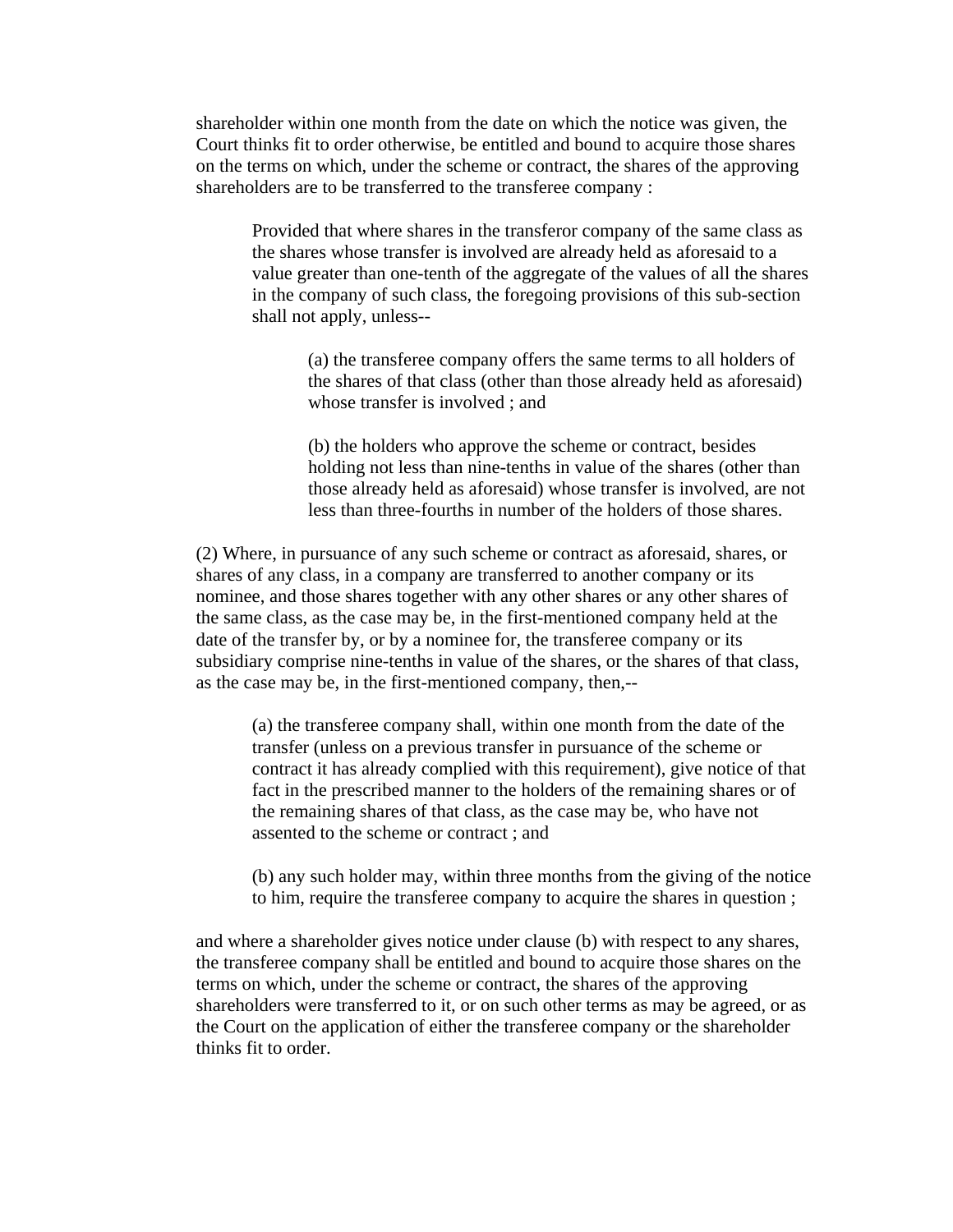(3) Where a notice has been given by the transferee company under sub-section (1) and the Court has not, on application made by the dissenting shareholder, made an order to the contrary, the transferee company shall, on the expiry of one month from the date on which the notice has been given, or, if an application to the Court by the dissenting shareholder is then pending, after that application has been disposed of, transmit a copy of the notice to the transferor company together with an instrument of transfer executed on behalf of the shareholder by any person appointed by the transferee company and on its own behalf by the transferee company, and pay or transfer to the transferor company the amount or other consideration representing the price payable by the transferee company for the shares which, by virtue of this section, that company is entitled to acquire ; and the transferor company shall--

(a) thereupon register the transferee company as the holder of those shares, and

(b) within one month of the date of such registration, inform the dissenting shareholders of the fact of such registration and of the receipt of the amount or other consideration representing the price payable to them by the transferee company :

Provided that an instrument of transfer shall not be required for any share for which a share warrant is for the time being outstanding.

(4) Any sums received by the transferor company under this section shall be paid into a separate bank account, and any such sums and any other consideration so received shall be held by that company in trust for the several persons entitled to the shares in respect of which the said sums or other considerations were respectively received.

(4A)

(a) The following provisions shall apply in relation to every offer of a scheme or contract involving the transfer of shares or any class of shares in the transferor company to the transferee company, namely :-

> (i) every such offer or every circular containing such offer or every recommendation to the members of the transferor company by its directors to accept such offer shall be accompanied by such information as may be prescribed ;

> (ii) every such offer shall contain a statement by or on behalf of the tranferee company, disclosing the steps it has taken to ensure that necessary cash will be available ;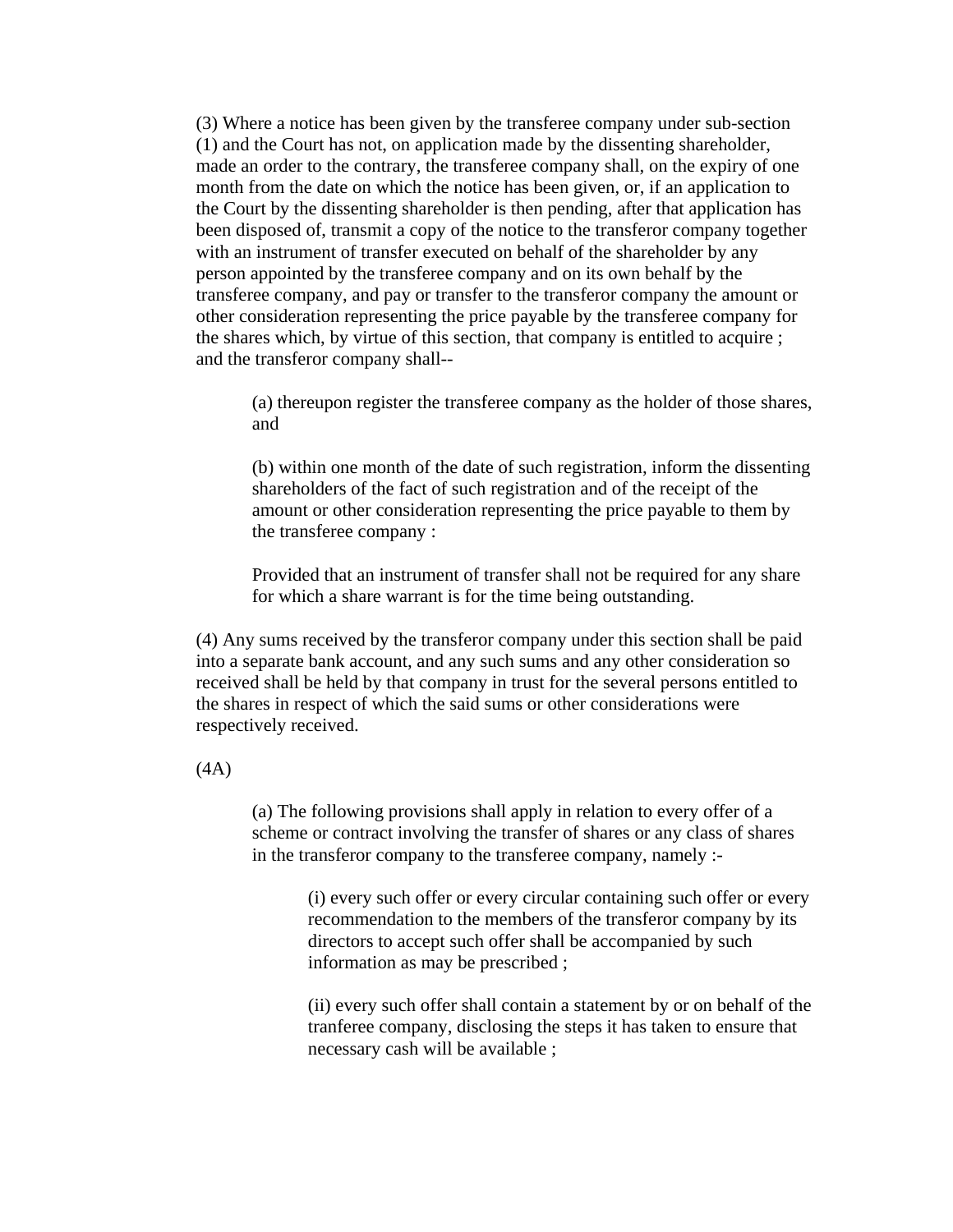(iii) every circular containing, or recommending acceptance of, such offer shall be presented to the Registrar for registration and no such circular shall be issued until it is so registered ;

(iv) the Registrar may refuse to register any such circular which does not contain the information required to be given under subclause (i) or which sets out such information in a manner likely to give a false impression ; and

(v) an appeal shall lie to the Court against an order of the Registrar refusing to register any such circular.

(b) Whoever issues a circular referred to in sub-clause (iii) of clause (a), which has not been registered, shall be punishable with fine which may extend to five thousand rupees.

(5) In this section--

(a) " dissenting shareholder " includes a shareholder who has not assented to the scheme or contract and any shareholder who has failed or refused to transfer his shares to the transferee company in accordance with the scheme or contract ;

(b) " transferor company " and " transferee company " shall have the same meaning as in section 394.

(6) In relation to an offer made by the transferee company to shareholders of the transferor company before the commencement of this Act, this section shall have effect--

(a) with the substitution, in sub-section  $(1)$ , for the words " the shares whose transfer is involved (other than shares already held at the date of the offer by, or by a nominee for, the transferee company or its subsidiary)," of the words " the shares affected " and with the omission of the proviso to that sub-section ;

(b) with the omission of sub-section (2) ;

(c) with the omission in sub-section (3) of the words " together with an instrument of transfer executed on behalf of the shareholder by any person appointed by the transferee company and on its own behalf by the transferee company " and of the proviso to that sub-section ; and

(d) with the omission of clause (b) of sub-section (5).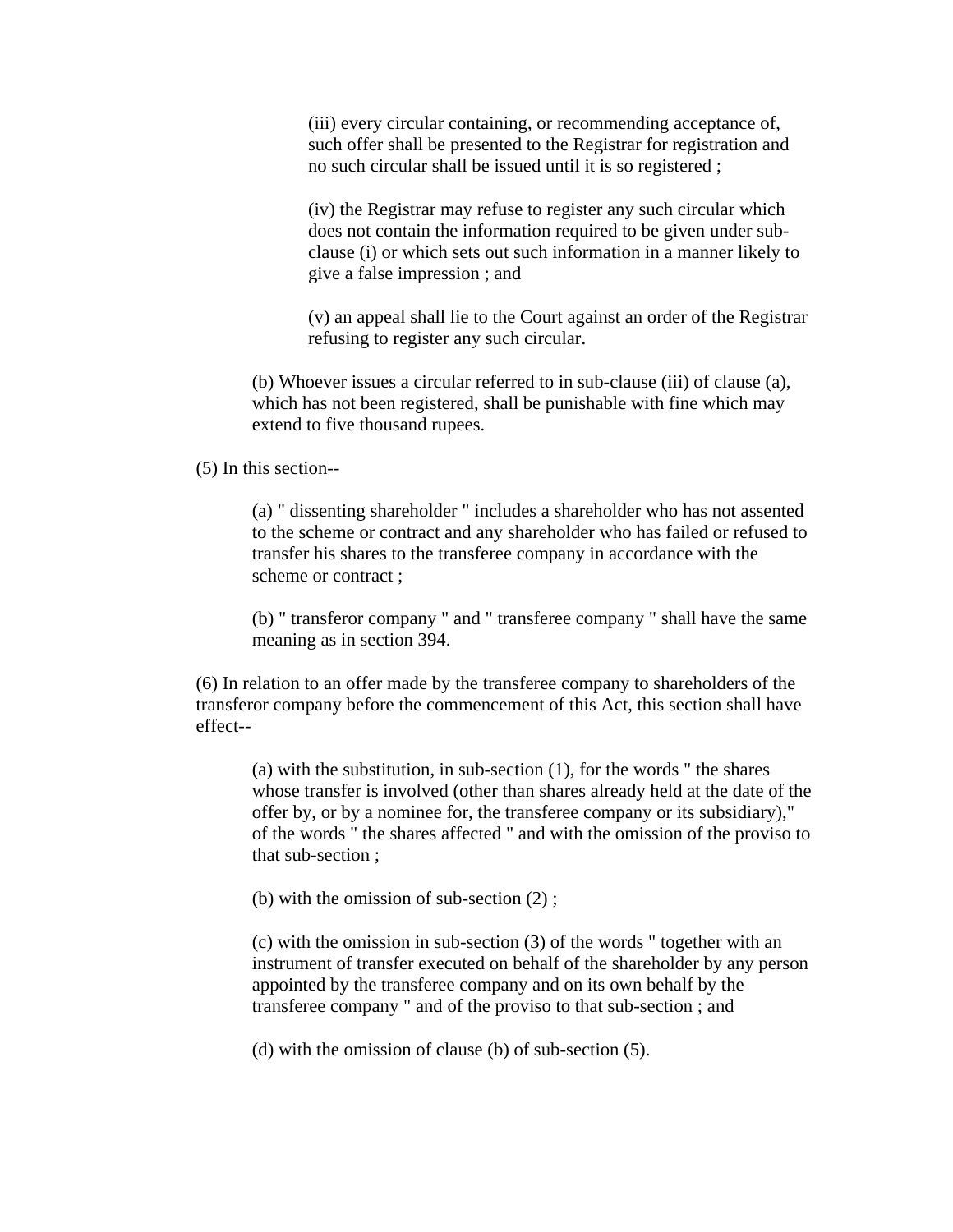Sec 396 - Power of Central Government to provide for amalgamation of companies in national interest.

(1) Where the Central Government is satisfied that it is essential in the public interest that two or more companies should amalgamate, then, notwithstanding anything contained in sections 394 and 395 but subject to the provisions of this section, the Central Government may, by order notified in the Official Gazette, provide for the amalgamation of those companies into a single company with such constitution ; with such property, powers, rights, interests, authorities and privileges ; and with such liabilities, duties, and obligations ; as may be specified in the order.

(2) The order aforesaid may provide for the continuation by or against the transferee company of any legal proceedings pending by or against any transferor company and may also contain such consequential, incidental and supplemental provisions as may, in the opinion of the Central Government, be necessary to give effect to the amalgamation.

(3) Every member or creditor (including a debenture holder) of each of the companies before the amalgamation shall have, as nearly as may be, the same interest in or rights against the company resulting from the amalgamation as he had in the company of which he was originally a member or creditor ; and to the extent to which the interest or rights of such member or creditor in or against the company resulting from the amalgamation are less than his interest in or rights against the original company, he shall be entitled to compensation which shall be assessed by such authority as may be prescribed and every such assessment shall be published in the Official Gazette. The compensation so assessed shall be paid to the member or creditor concerned by the company resulting from the amalgamation.

(3A) Any person aggrieved by any assessment of compensation made by the prescribed authority under sub-section (3) may, within thirty days from the date of publication of such assessment in the Official Gazette, prefer an appeal to the Company Law Board and thereupon the assessment of the compensation shall be made by the Company Law Board.

(4) No order shall be made under this section, unless

(a) a copy of the proposed order has been sent in draft to each of the companies concerned ;

(aa) the time for preferring an appeal under sub-section (3A) has expired, or where any such appeal has been preferred, the appeal has been finally disposed of ; and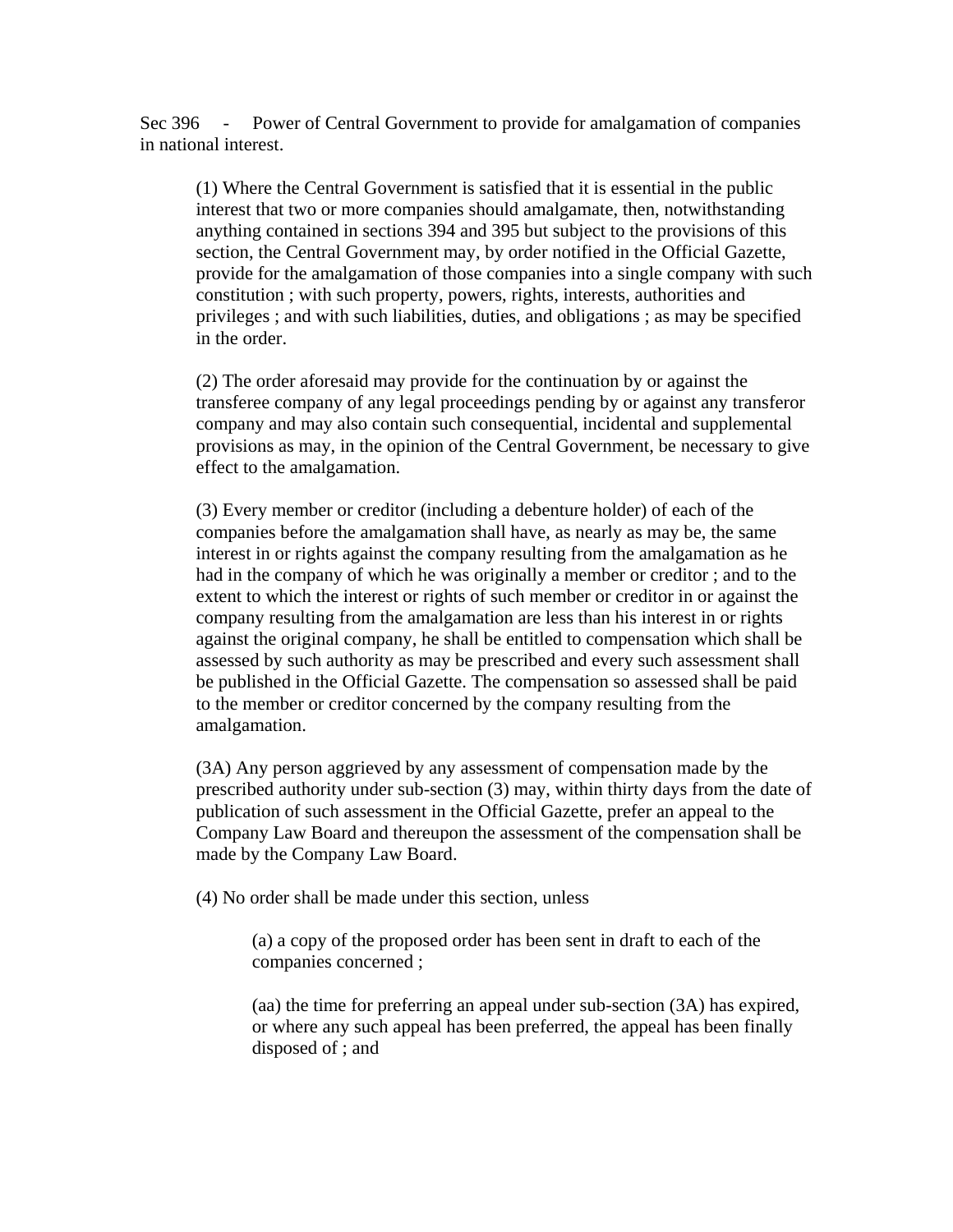(b) the Central Government has considered, and made such modifications, if any, in the draft order as may seem to it desirable in the light of any suggestions and objections which may be received by it from any such company within such period as the Central Government may fix in that behalf, not being less than two months from the date on which the copy aforesaid is received by that company, or from any class of shareholders therein, or from any creditors or any class of creditors thereof.

(5) Copies of every order made under this section shall, as soon as may be after it has been made, be laid before both Houses of Parliament.

Sec 396A - Preservation of books and papers of amalgamated company.

The books and papers of a company which has been amalgamated with, or whose shares have been acquired by, another company under this Chapter shall not be disposed of without the prior permission of the Central Government and before granting such permission, that Government may appoint a person to examine the books and papers or any of them for the purpose of ascertaining whether they contain any evidence of the commission of an offence in connection with the promotion or formation, or the management of the affairs, of the first-mentioned company or its amalgamation or the acquisition of its shares.

Sec 397 - Application to Company Law Board for relief in cases of oppression.

(1) Any member of a company who complain that the affairs of the company are being conducted in a manner prejudicial to public interest or in a manner oppressive to any member or members (including any one or more of themselves) may apply to the Company Law Board for an order under this section, provided such members have a right so to apply in virtue of section 399.

(2) If, on any application under sub-section (1), the Company Law Board is of opinion

(a) that the company's affairs are being conducted in a manner prejudicial to public interest or in a manner oppressive to any member or members; and

(b) that to wind up the company would unfairly prejudice such member or members, but that otherwise the facts would justify the making of a winding up order on the ground that it was just and equitable that the company should be wound up ;

the Company Law Board may, with a view to bringing to an end the matters complained of, make such order as it thinks fit.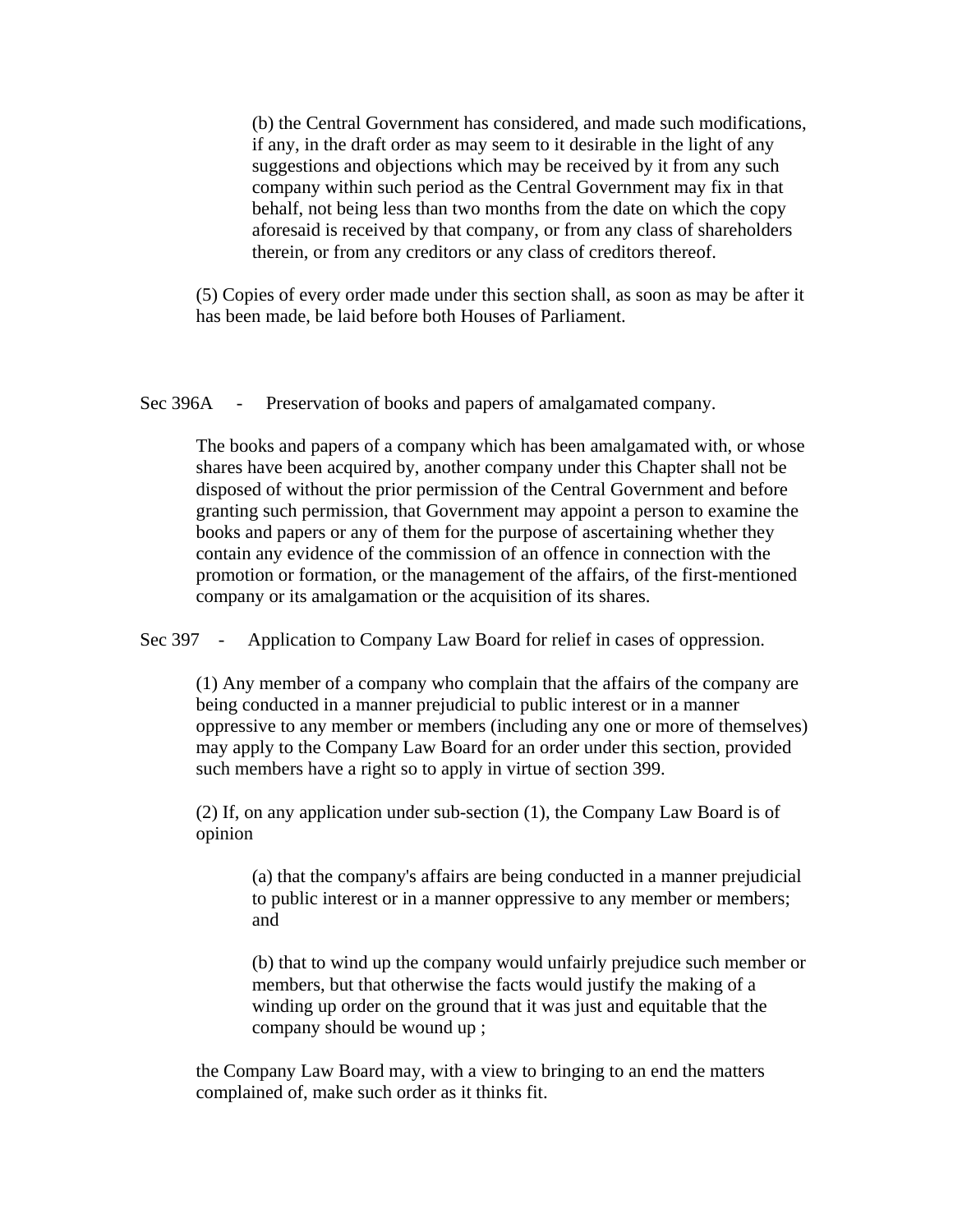# Sec 398 - Application to Company Law Board for relief in cases of mismanagement.

(1) Any members of a company who complain

(a) that the affairs of the company are being conducted in a manner prejudicial to public interest or in a manner prejudicial to the interests of the company ; or

(b) that a material change (not being a change brought about by, or in the interests of, any creditors including debenture holders, or any class of shareholders, of the company) has taken place in the management or control of the company, whether by an alteration in its Board of directors or manager, or in the ownership of the company's shares, or if it has no share capital, in its membership, or in any other manner whatsoever, and that by reason of such change, it is likely that the affairs of the company will be conducted in a manner prejudicial to public interest or in a manner prejudicial to the interests of the company ;

may apply to the Company Law Board for an order under this section, provided such members have a right so to apply in virtue of section 399.

(2) If, on any application under sub-section (1), the Company Law Board is of opinion that the affairs of the company are being conducted as aforesaid or that by reason of any material change as aforesaid in the management or control of the company, it is likely that the affairs of the company will be conducted as aforesaid, the Company Law Board may, with a view to bringing to an end or preventing the matters complained of or apprehended, make such order as it thinks fit.

Sec 399 - Right to apply under sections 397 and 398.

(1) The following members of a company shall have the right to apply under section 397 or 398 :

(a) in the case of a company having a share capital, not less than one hundred members of the company or not less than one-tenth of the total number of its members, whichever is less, or any member or members holding not less than one-tenth of the issued share capital of the company, provided that the applicant or applicants have paid all calls and other sums due on their shares ;

(b) in the case of a company not having a share capital, not less than onefifth of the total number of its members.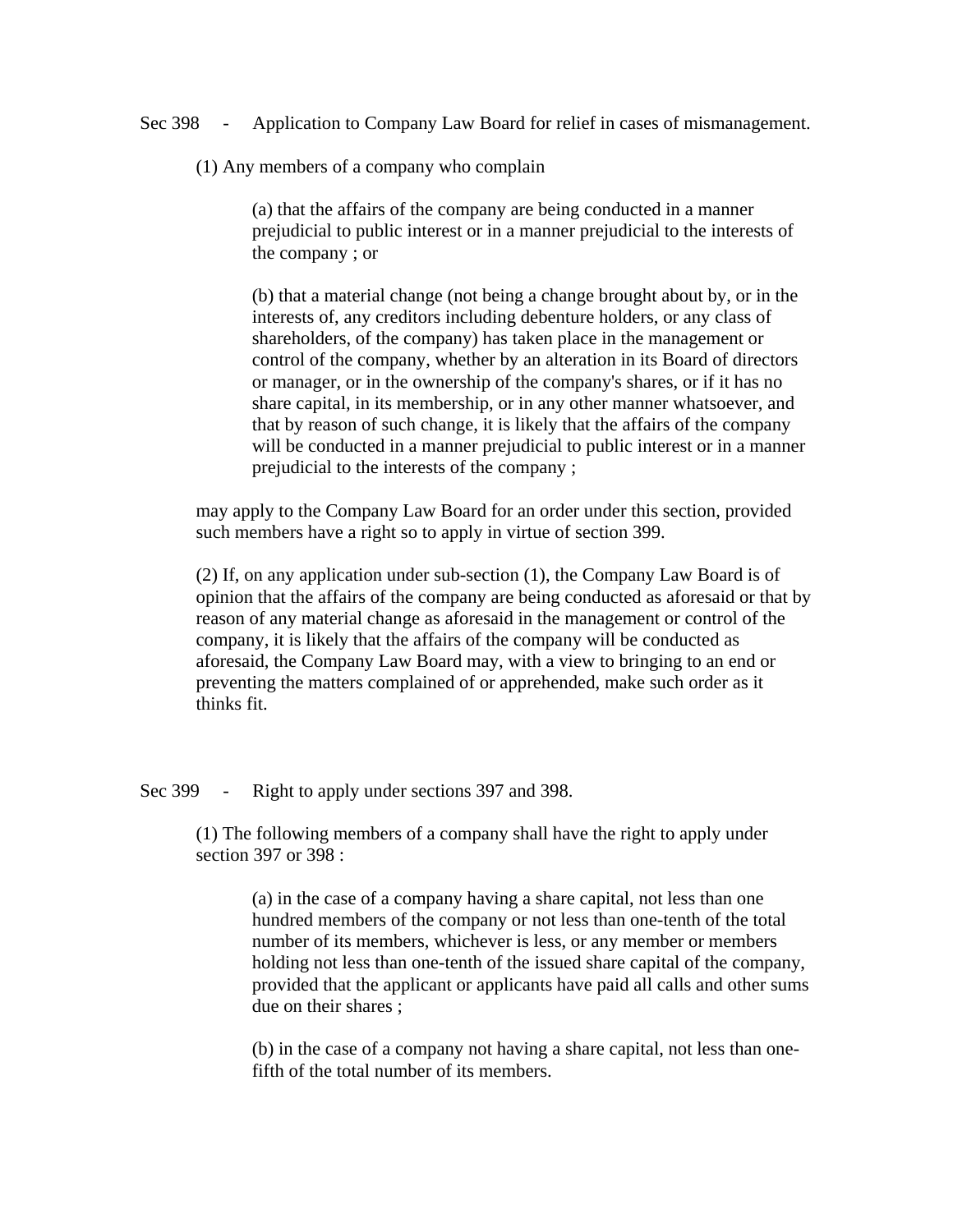(2) For the purposes of sub-section (1), where any share or shares are held by two or more persons jointly, they shall be counted only as one member.

(3) Where any members of a company are entitled to make an application in virtue of sub-section (1), any one or more of them having obtained the consent in writing of the rest, may make the application on behalf and for the benefit of all of them.

(4) The Central Government may, if in its opinion circumstances exist which make it just and equitable so to do, authorise any member or members of the company to apply to the Company Law Board under section 397 or 398, notwithstanding that the requirements of clause (a) or clause (b), as the case may be, of sub-section (1) are not fulfilled.

(5) The Central Government may, before authorising any member or members as aforesaid, require such member or members to give security for such amount as the Central Government may deem reasonable, for the payment of any costs which the Company Law Board dealing with the application may order such member or members to pay to any other person or persons who are parties to the application.

Sec 400 - Notice to be given to Central Government of applications under sections 397 and 398.

The Company Law Board shall give notice of every application made to it under section 397 or 398 to the Central Government, and shall take into consideration the representations, if any, made to it by that Government before passing final a order under that section.

Sec 401 - Right of Central Government to apply under sections 397 and 398.

The Central Government may itself apply to the Company Law Board for an order under section 397 or 398, or cause an application to be made to the Company Law Board for such an order by any person authorised by it in this behalf.

Sec 402 - Powers of Company Law Board on application under section 397 or 398.

Without prejudice to the generality of the powers of the Company Law Board under section 397 or 398, any order under either section may provide for

(a) the regulation of the conduct of the company's affairs in future ;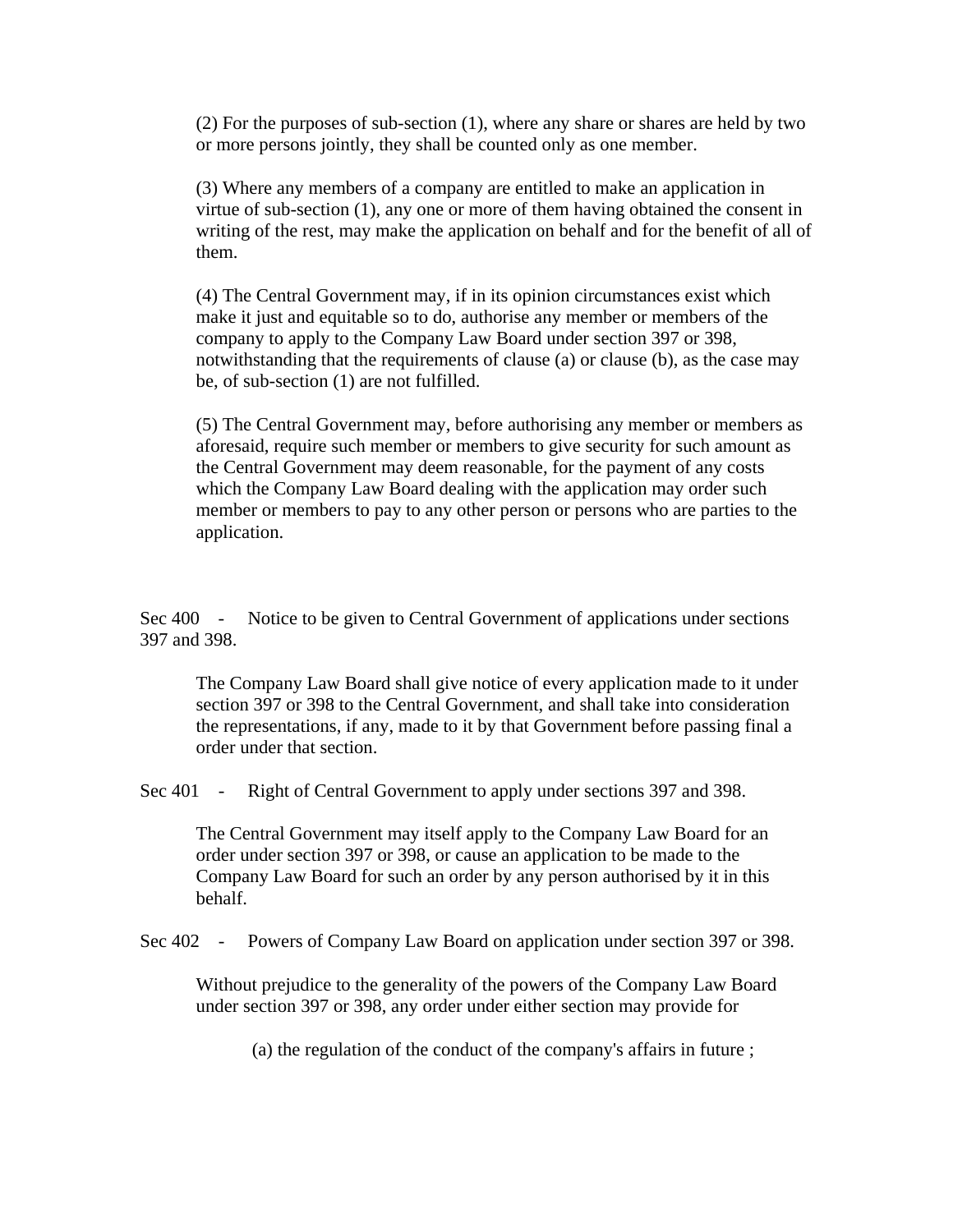(b) the purchase of the shares or interests of any members of the company by other members thereof or by the company ;

(c) in the case of a purchase of its shares by the company as aforesaid, the consequent reduction of its share capital.

(d) the termination, setting aside or modification of any agreement, howsoever arrived at, between the company on the one hand, and any of the following persons, on the other, namely

- (i) the managing director.
- (ii) any other director,
- (v) the manager,

upon such terms and conditions as may, in the opinion of the Company Law Board, be just and equitable in all the circumstances of the case ;

(e) the termination, setting aside or modification of any agreement between the company and any person not referred to in clause (d), provided that no such agreement shall be terminated, set aside or modified except after due notice to the party concerned and provided further that no such agreement shall be modified except after obtaining the consent of the party concerned ;

(f) the setting aside of any transfer, delivery of goods, payment, execution or other act relating to property made or done by or against the company within three months before the date of the application under section 397 or 398, which would, if made or done by or against an individual, be deemed in his insolvency to be a fraudulent preference ;

(g) any other matter for which in the opinion of the Company Law Board it is just and equitable that provision should be made.

Sec 403 - Interim order by Company Law Board.

Pending the making by it of a final order under section 397 or 398, as the case may be, the Company Law Board may, on the application of any party to the proceeding, make any interim order which it thinks fit for regulating the conduct of the company's affairs, upon such terms and conditions as appear to it to be just and equitable.

Sec 404 - Effect of alteration of memorandum or articles of company by order under section 397 or 398.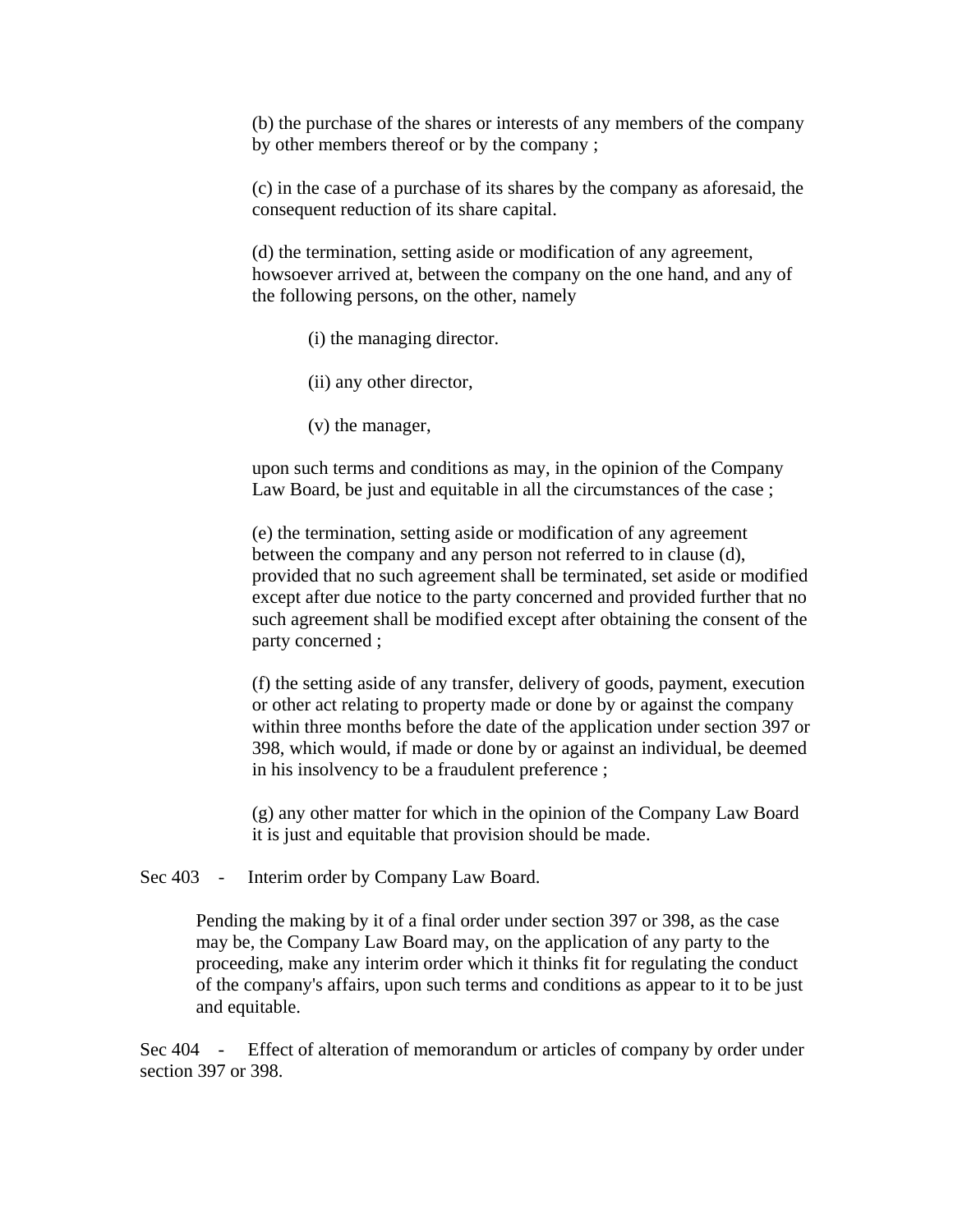(1) Where an order under section 397 or 398 makes any alteration in the memorandum or articles of a company, then, notwithstanding any other provision of this Act, the company shall not have power, except to the extent, if any, permitted in the order, to make without the leave of the Company Law Board, any alteration whatsoever which is inconsistent with the order, either in the memorandum or in the articles.

(2) Subject to the provisions of sub-section (1), the alterations made by the order shall, in all respects, have the same effect as if they had been duly made by the company in accordance with the provisions of this Act ; and the said provisions shall apply accordingly to the memorandum or articles as so altered.

(3) A certified copy of every order altering, or giving leave to alter, a company's memorandum or articles, shall within thirty days after the making thereof, be filed by the company with the Registrar who shall register the same.

(4) If default is made in complying with the provisions of sub-section (3), the company, and every officer of the company who is in default, shall be punishable with fine which may extend to fifty thousand rupees.

Sec 405. Addition of respondents to application under section 397 or 398.

If the managing director or any other director or the manager, of a company, or any other person, who has not been impleaded as a respondent to any application under section 397 or 398 applies to be added as a respondent thereto, the Company Law Board shall, if it is satisfied that there is sufficient cause for doing so, direct that he may be added as a respondent accordingly.

Sec 406 - Application of sections 539 to 544 to proceedings under sections 397 and 398.

In relation to an application under section 397 or 398, sections 539 to 544, both inclusive, shall apply in the form set forth in Schedule XI.

Sec 407 - Consequences of termination or modification of certain agreements.

(1) Where an order made under section 397 or 398 terminates, sets aside, or modifies an agreement such as is referred to in clause (d) or (e) of section 402,

(a) the order shall not give rise to any claims whatever against the company by any person for damages or for compensation for loss of office or in any other respect, either in pursuance of the agreement or otherwise ;

(b) no managing or other director or manager whose agreement is so terminated or set aside shall, for a period of five years from the date of the order terminating or setting aside the agreement, without the leave of the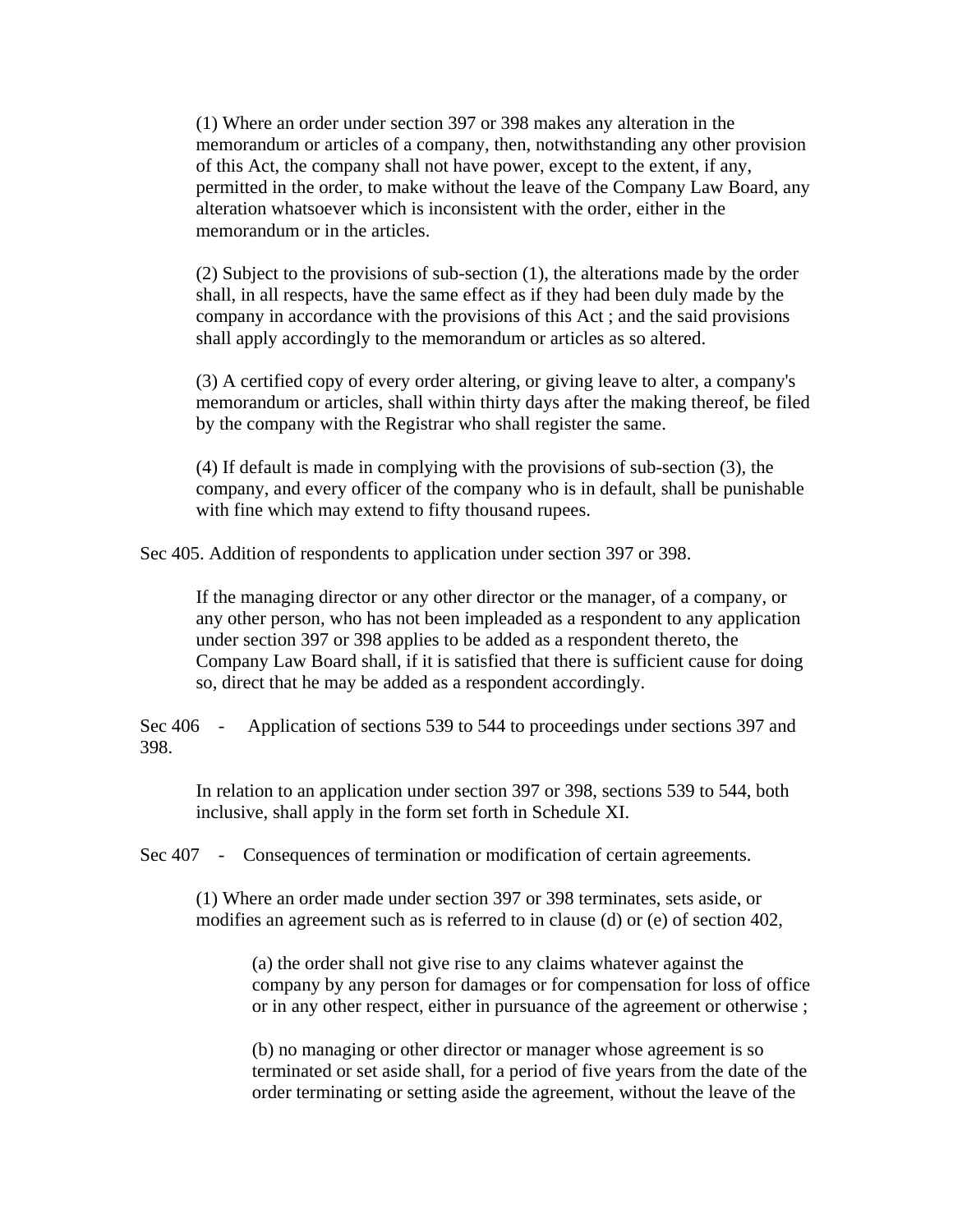Company Law Board, be appointed, or act, as the managing or other director or manager of the company.

(2)

(a) Any person who knowingly acts as a managing or other director, or manager of a company in contravention of clause (b) of sub-section (1);

(c) every other director or every director, as the case may be, of the company, who is knowingly a party to such contravention ;

shall be punishable with imprisonment for a term which may extend to one year, or with fine which may extend to fifty thousand rupees, or with both.

(3) No leave shall be granted under clause (b) of sub-section (1) unless notice of the intention to apply for leave has been served on the Central Government and that Government has been given an opportunity of being heard in the matter.

Sec 408 - Powers of Government to prevent oppression or mismanagement.

(1) Notwithstanding anything contained in this Act, the Central Government may appoint such number of persons as the Company Law Board may, by order in writing, specify as being necessary to effectively safeguard the interests of the company, or its shareholders or the public interests to hold office as directors thereof for such period, not exceeding three years on any one occasion, as it may think fit, if the Company Law Board, on a reference made to it by the Central Government or on an application of not less than one hundred members of the company or of the members of the company holding not less than one-tenth of the total voting power therein, is satisfied, after such inquiry as it deems fit to make, that it is necessary to make the appointment or appointments in order to prevent the affairs of the company being conducted either in a manner which is oppressive to any members of the company or in a manner which is prejudicial to the interests of the company or to public interest :

Provided that in lieu of passing an order as aforesaid, the Company Law Board may, if the company has not availed itself of the option given to it under section 265, direct the company to amend its articles in the manner provided in that section and make fresh appointments of directors in pursuance of the articles as so amended, within such time as may be specified in that behalf by the Company Law Board.

(2) In case the Company Law Board passes an order under the proviso to subsection (1), it may, if it thinks fit, direct that until new directors are appointed in pursuance of the order aforesaid, such number of persons as the Company Law Board may, by order, specify as being necessary to effectively safeguard the interests of the company, or its shareholders or the public interest, shall hold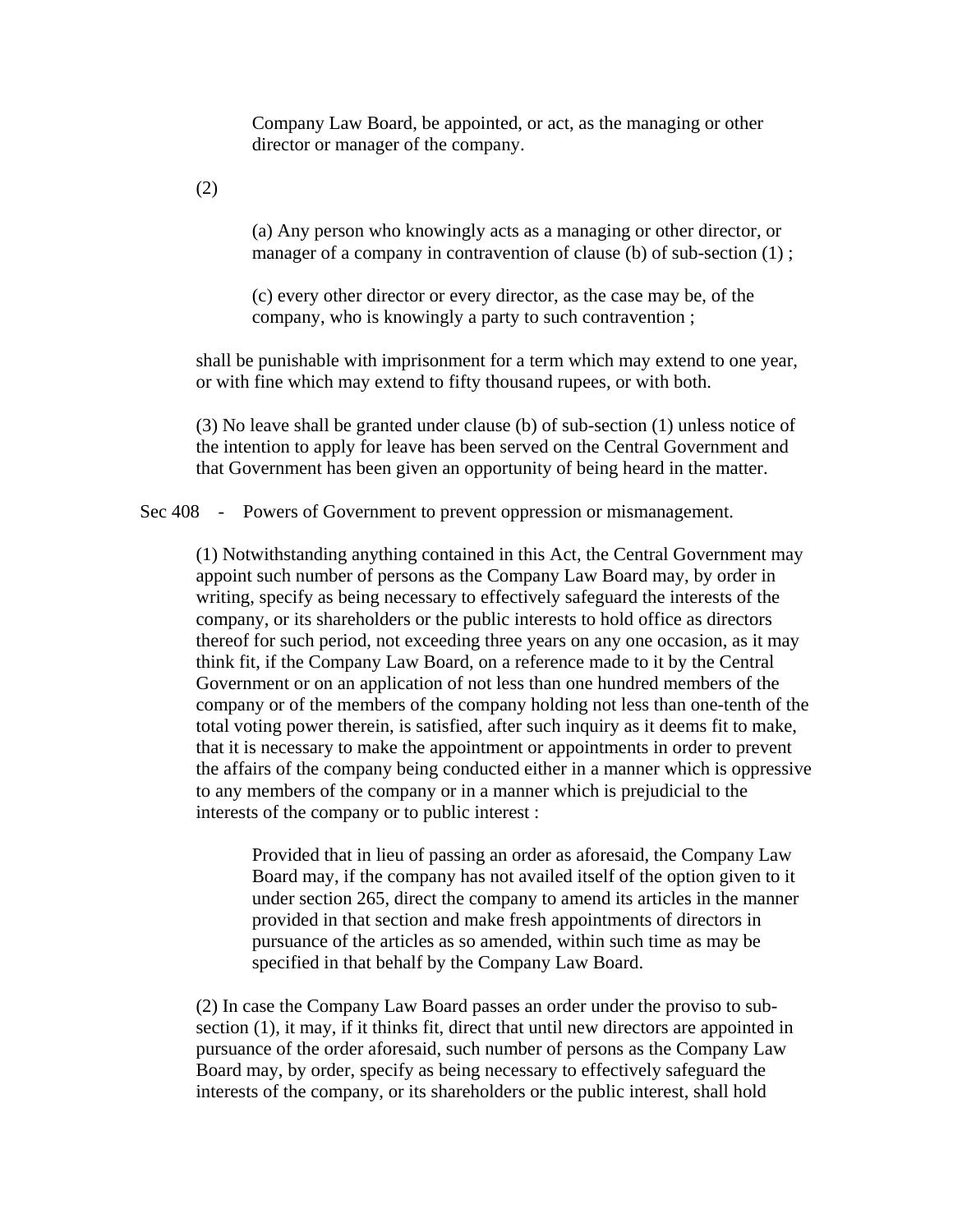office as additional directors of the company and on such directions, the Central Government shall appoint such additional directors.

(3) For the purposes of reckoning two-thirds or any other proportion of the total number of directors of the company, any director or directors appointed by the Central Government under sub-section (1) or (2) shall not be taken into account.

(4) A person appointed under sub-section (1) to hold office as a director or a person directed under sub-section (2) to hold office as an additional director, shall not be required to hold any qualification shares nor his period of office shall be liable to determination by retirement of directors by rotation ; but any such director or additional director may be removed by the Central Government from his office at any time and another person may be appointed by that Government in his place to hold office as a director or, as the case may be, an additional director.

(5) No change in the Board of directors made after a person is appointed or directed to hold office as a director or additional director under this section shall, so long as such director or additional director holds office, have effect unless confirmed by the Company Law Board.

(6) Notwithstanding anything contained in this Act or in any other law for the time being in force, where any person is appointed by the Central Government to hold office as director or additional director of a company in pursuance of subsection (1) or sub-section (2), the Central Government may issue such directions to the company as it may consider necessary or appropriate in regard to its affairs and such directions may include directions to remove an auditor already appointed and to appoint another auditor in his place or to alter the articles of the company, and upon such directions being given, the appointment, removal or alteration, as the case may be, shall be deemed to have come into effect as if the provisions of this Act in this behalf have been complied with without requiring any further act or thing to be done.

(7) The Central Government may require the persons appointed as directors or additional directors in pursuance of sub-section (1) or sub-section (2) to report to the Central Government from time to time with regard to the affairs of the company.

Sec 409 - Power of Company Law Board to prevent change in Board of directors likely to affect company prejudicially.

(1) Where a complaint is made to the Company Law Board by the managing director or any other director or the manager, of a company that as a result of a change which has taken place or is likely to take place in the ownership of any shares held in the company, a change in the Board of directors is likely to take place which (if allowed) would affect prejudicially the affairs of the company, the Company Law Board may, if satisfied, after such inquiry as it thinks fit to make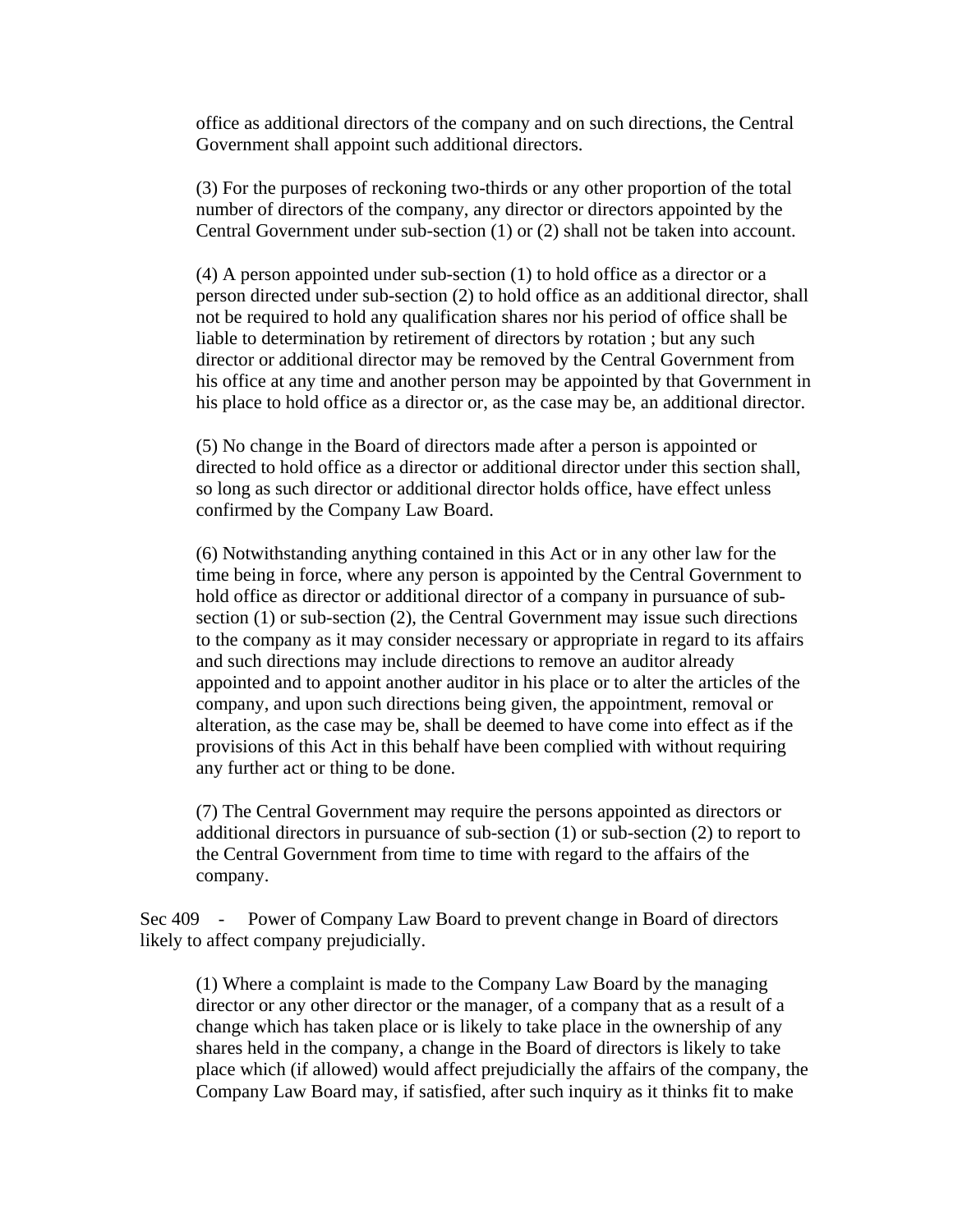that it is just and proper so to do, by order, direct that no resolution passed or that may be passed or no action taken or that may be taken to effect a change in the Board of directors after the date of the complaint shall have effect unless confirmed by the Company Law Board ; and any such order shall have effect notwithstanding anything to the contrary contained in any other provision of this Act or in the memorandum or articles of the company, or in any agreement with, or any resolution passed in general meeting by, or by the Board of directors of, the company.

(2) The Company Law Board shall have power when any such complaint is received by it, to make an interim order to the effect set out in sub-section (1), before making or completing the inquiry aforesaid.

(3) Nothing contained in sub-sections (1) and (2) shall apply to a private company, unless it is a subsidiary of a public company.

Sec 410 - Appointment of Advisory Committee.

For the purpose of advising the Central Government and the Company Law Board on such matters arising out of the administration of this Act as may be referred to it by that Government or Board, the Central Government may constitute an Advisory Committee consisting of not more than five persons with suitable qualifications.

\*\* Sections 411 to 415 omitted by Act 31 of 1965, w.e.f. 15th October, 1965.

Sec 416 - Contracts by agents of company in which company is undisclosed principal.

(1) Every person, being the manager or other agent of a public company or of a private company which is a subsidiary of a public company, who enters into a contract for or on behalf of the company in which contract the company is an undisclosed principal shall, at the time of entering into the contract, make a memorandum in writing of the terms of the contract, and specify therein the person with whom it is entered into.

(2) Every such person who enters into a contract as aforesaid shall forthwith deliver the memorandum to the company and send copies thereof to each of the directors; and such memorandum shall be filed in the office of the company and laid before the Board of directors at its next meeting.

(3) If default is made in complying with the requirements of this section,

(a) the contract shall, at the option of the company, be voidable as against the company ; and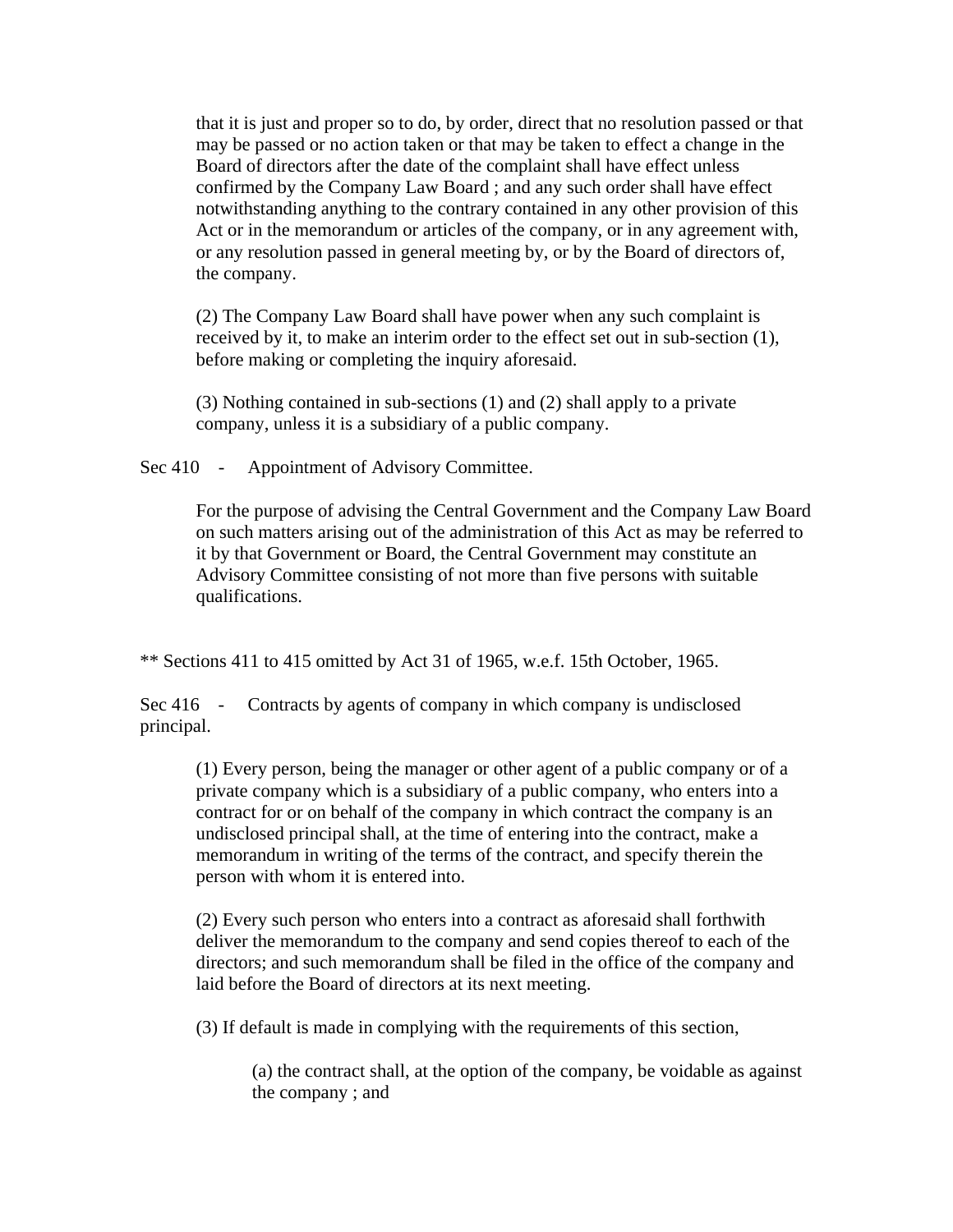(b) the person who enters into the contract, or every officer of the company who is in default, as the case may be, shall be punishable with fine which may extend to two thousand rupees.

Sec 417 - Employees' securities to be deposited in post office savings bank or Scheduled Bank.

(1) Any money or security deposited with a company by any of its employee in pursuance of his contract of service with the company shall be kept or deposited by the company within fifteen days from the date of deposit

(a) in a post office savings bank account, or

(b) in a special account to be opened by the company for the purpose in the State Bank of India or in a Scheduled Bank, or

(c) where the company itself is a Scheduled Bank, in a special account to be opened by the company for the purpose either in itself or in the State Bank of India or in any other Scheduled Bank.

(2) No portion of such moneys or securities shall be utilised by the company except for the purposes agreed to in the contracts of service.

(3) A receipt for moneys deposited with a company by its employee shall not be deemed to be a security within the meaning of this section ; and the moneys themselves shall accordingly be deposited as provided in sub-section (1).

Sec 418 - Provisions applicable to provident funds of employees.

(1) Where a provident fund has been constituted by a company for its employees or any class of its employees, all moneys contributed to such fund (whether by the company or by the employees) or received or accruing by way of interest or otherwise to such fund shall, within fifteen days from the date of contribution, receipt or accrual, as the case may be, either -

(a) be deposited -

(i) in a post office savings bank account, or

(ii) in a special account to be opened by the company for the purpose in the State Bank of India or in a Scheduled Bank, or

(iii) where the company itself is a Scheduled Bank, in a special account to be opened by the company for the purpose either in itself or in the State Bank of India or in any other Scheduled Bank ; or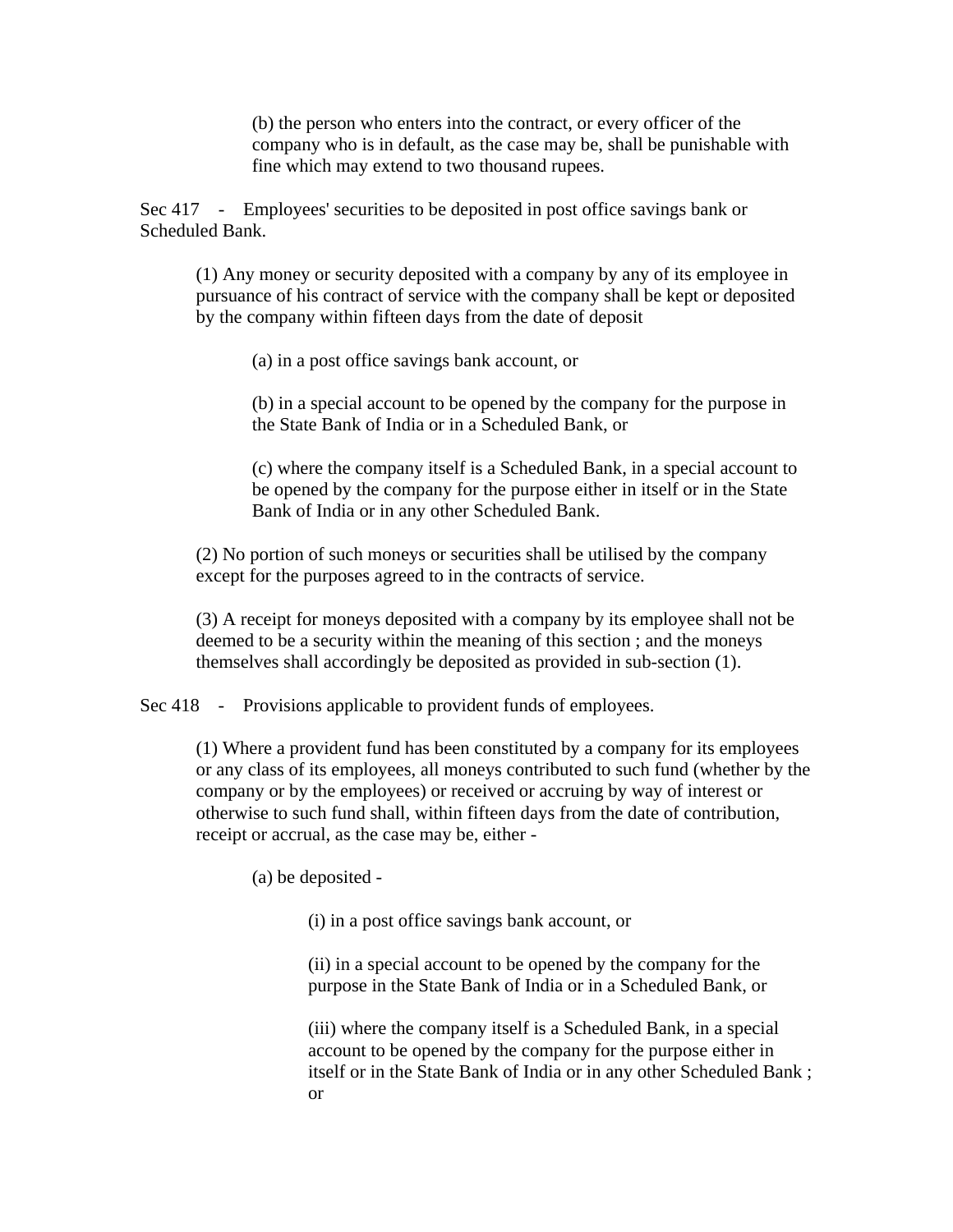(b) be invested in the securities mentioned or referred to in clauses (a) to (e) of section 20 of the Indian Trusts Act, 1882 (2 of 1882).

(2) Notwithstanding anything to the contrary in the rules of any provident fund to which sub-section (1) applies or in any contract between a company and its employees, no employee shall be entitled to receive, in respect of such portion of the amount to his credit in such fund as is invested in accordance with the provisions of sub-section (1), interest at a rate exceeding the rate of interest yielded by such investment.

(3) Nothing in sub-section (1) shall affect any rights of an employee under the rules of a provident fund to obtain advances from or to withdraw money standing to his credit in the fund, where the fund is a recognised provident fund within the meaning of clause (a) of section 58A of the Indian Income-tax Act, 1922, or where the rules of the fund contain provisions corresponding to rules 4, 5, 6, 7, 8 and 9, of the Indian Income-tax (Provident Funds Relief) Rules.

(4) Where a trust has been created by a company with respect to any provident fund referred to in sub-section (1), the company shall be bound to collect the contribution of the employees concerned and pay such contribution as well as its own contributions, if any, to the trustees within fifteen days from the date of collection ; but in other respects, the obligations laid on the company by this section shall devolve on the trustees and shall be discharged by them instead of by the company.

Sec 419 - Right of employee to see bank's receipt for moneys or securities referred to in Section 417 or 418.

An employee shall be entitled, on request made in this behalf to the company, or to the trustees referred to in sub-section (4) of section 418, as the case may be, to see the bank's receipt for any money or security such as is referred to in sections 417 and 418.

Sec 420 - Penalty for contravention of Sections 417, 418 and 419.

Any officer of a company, or any such trustee of a provident fund as is referred to in sub-section (4) of section 418 who, knowingly, contravenes, or authorises or permits the contravention of, the provisions of section 417, 418 or 419, shall be punishable with imprisonment for a term which may extend to six months, or with fine which may extend to ten thousand rupees.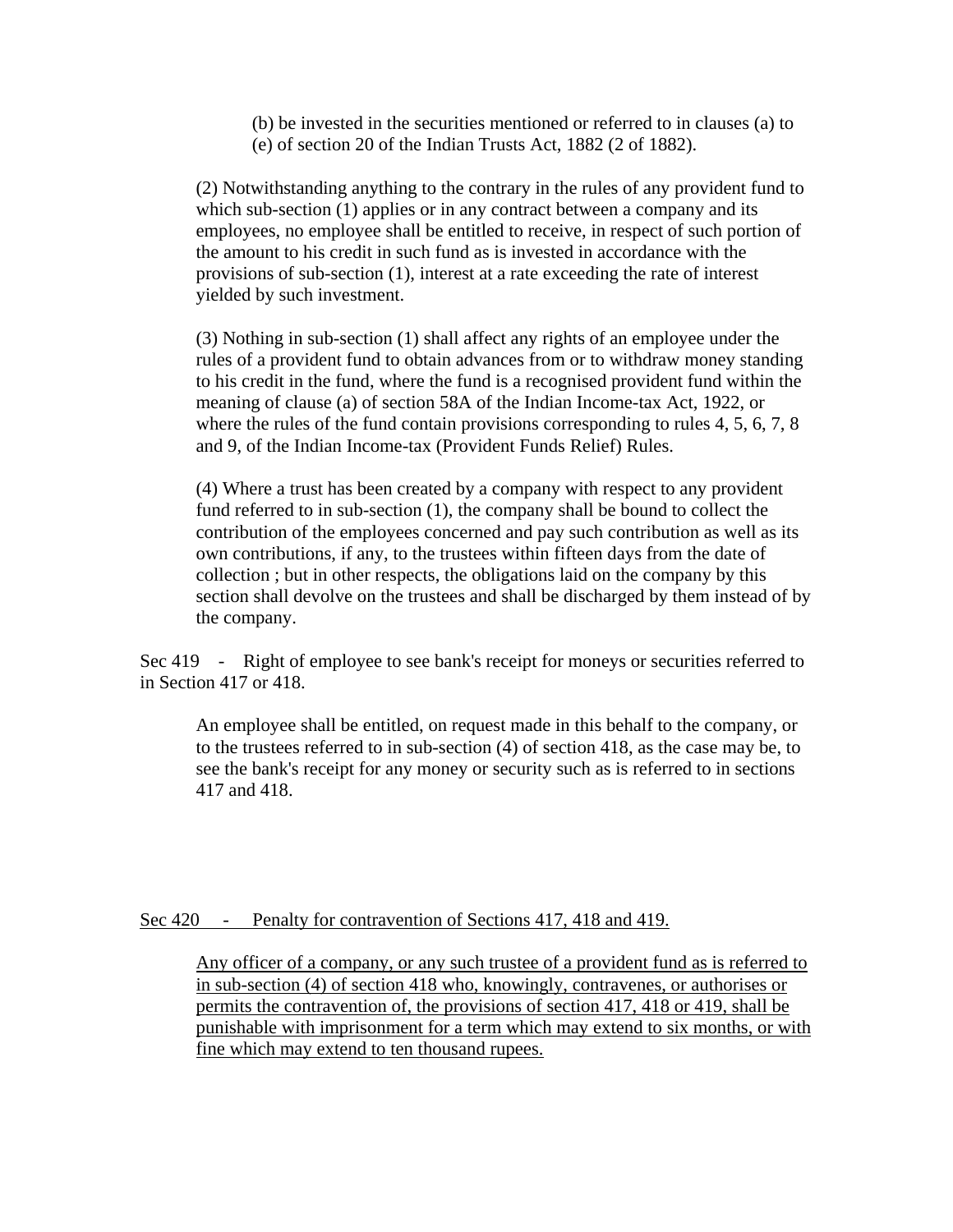# Sec 421 - Filing of accounts of receivers.

Every receiver of the property of a company who has been appointed under a power conferred by any instrument and who has taken possession, shall once in every half year while he remains in possession, and also on ceasing to act as receiver, file with the Registrar an abstract in the prescribed form of his receipts and payments during the period to which the abstract relates.

Sec 422 - Invoices, etc. to refer to receiver where there is one.

Where a receiver of the property of a company has been appointed, every invoice, order for goods, or business letter issued by or on behalf of the company, or the receiver of the company, being a document on or in which the name of the company appears, shall contain a statement that a receiver has been appointed.

Sec 423 - Penalty for non-compliance with sections 421 and 422.

If default is made in complying with the requirements of section 421 or 422, the company, and every officer of the company who is in default, shall be punishable with fine which may extend to two thousand rupees.

 For the purposes of this section, the receiver shall be deemed to be an officer of the company

Sec 424 - Application of sections 421 to 423 to receivers and managers appointed by Court and managers appointed in pursuance of an instrument.

The provisions of sections 421, 422 and 423 shall apply to the receiver of, or any person appointed to manage, the property of a company, appointed by a Court or to any person appointed to manage the property of a company under any powers contained in an instrument, in like manner as they apply to a receiver appointed under any powers contained in an instrument.

Sec 425 - Modes of winding up.

(1) The winding up of a company may be either -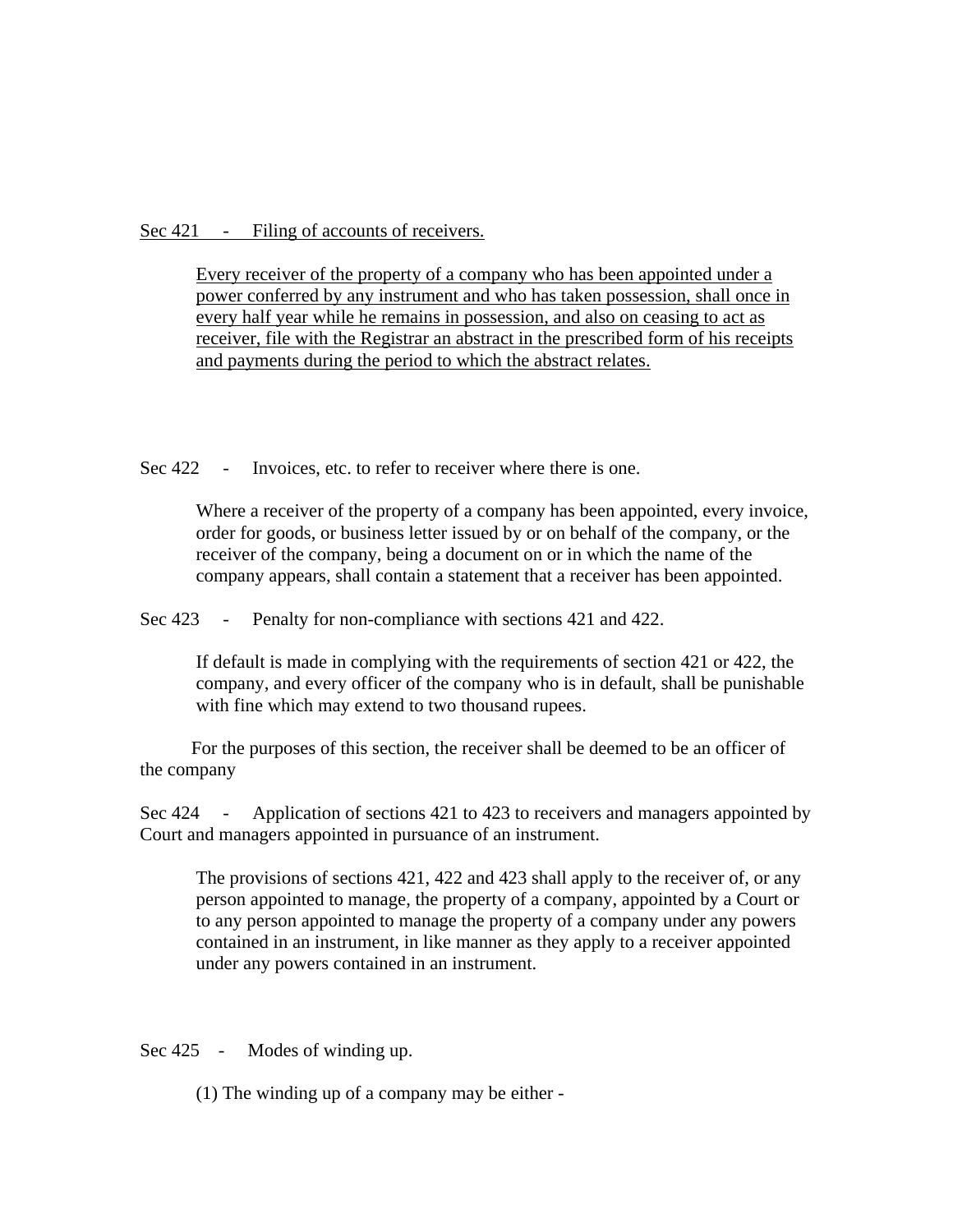(a) by the Court ; or

(b) voluntary ; or

(c) subject to the supervision of the Court.

(2) The provisions of this Act with respect to winding up apply, unless the contrary appears, to the winding up of a company in any of those modes.

Sec 426 - Liability as contributories of present and past members.

(1) In the event of a company being wound up, every present and past member shall be liable to contribute to the assets of the company to an amount sufficient for payment of its debts and liabilities and the costs, charges and expenses of the winding up, and for the adjustment of the rights of the contributories among themselves, subject to the provisions of section 427 and subject also to the following qualifications, namely :-

(a) a past member shall not be liable to contribute if he has ceased to be a member for one year or upwards before the commencement of the winding up ;

(b) a past member shall not be liable to contribute in respect of any debt or liability of the company contracted after he ceased to be a member ;

(c) no past member shall be liable to contribute unless it appears to the Court that the present members are unable to satisfy the contributions required to be made by them in pursuance of this Act ;

(d) in the case of a company limited by shares, no contribution shall be required from any past or present member exceeding the amount, if any, unpaid on the shares in respect of which he is liable as such member ;

(e) in the case of a company limited by guarantee, no contribution shall, subject to the provisions of sub-section (2), be required from any past or present member exceeding the amount undertaken to be contributed by him to the assets of the company in the event of its being wound up;

(f) nothing in this Act shall invalidate any provision contained in any policy of insurance or other contract whereby the liability of individual members on the policy or contract is restricted, or whereby the funds of the company are alone made liable in respect of the policy or contract ;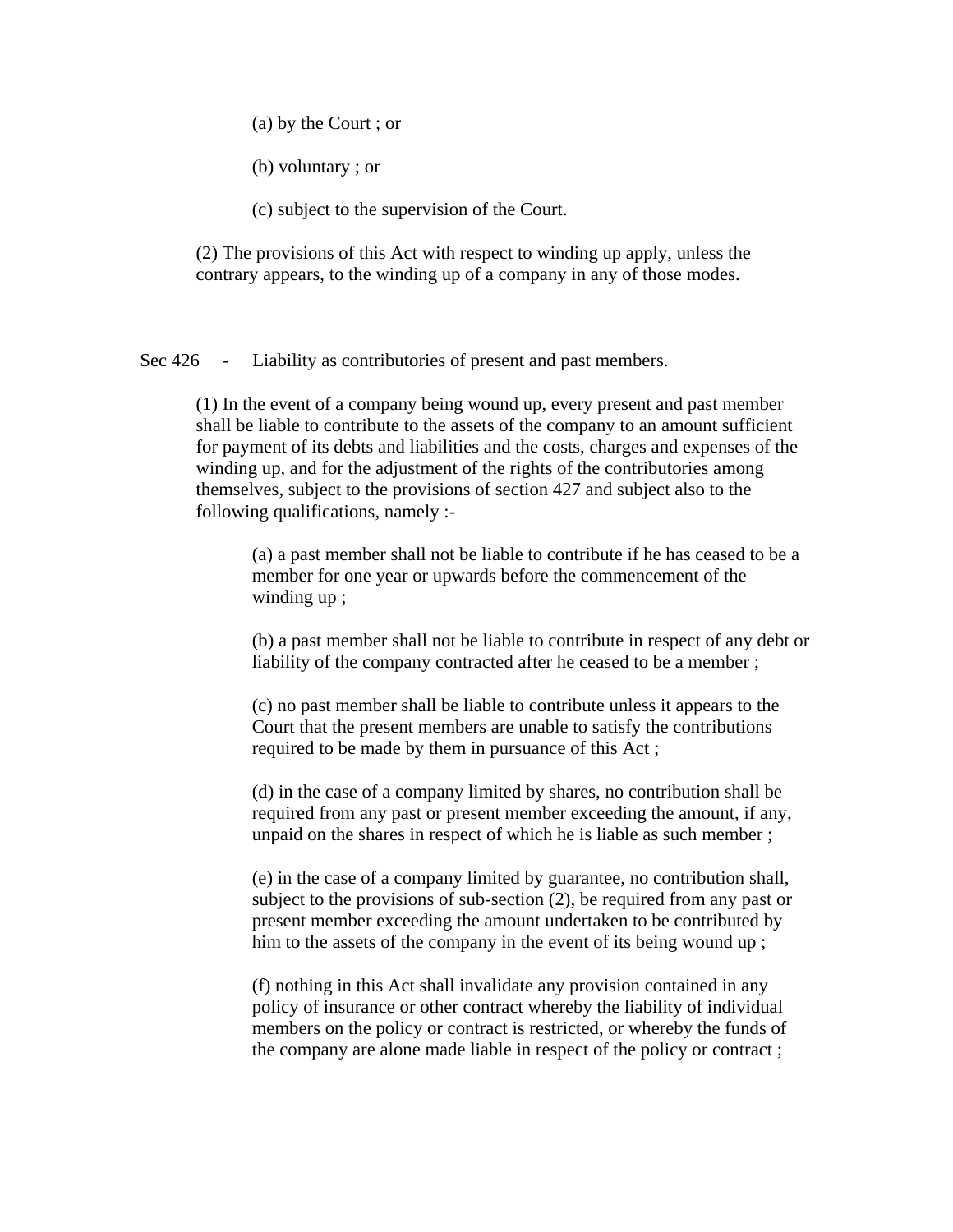(g) a sum due to any past or present member of the company in his character as such, by way of dividends, profits or otherwise, shall not be deemed to be a debt of the company payable to that member, in a case of competition between himself and any creditor claiming otherwise than in the character of a past or present member of the company ; but any such sum shall be taken into account for the purpose of the final adjustment of the rights of the contributories among themselves.

(2) In the winding up of a company limited by guarantee which has a share capital, every member of the company shall be liable, in addition to the amount undertaken to be contributed by him to the assets of the company in the event of its being wound up, to contribute to the extent of any sums unpaid on any shares held by him as if the company were a company limited by shares.

Sec 427 - Obligations of directors and managers whose liability is unlimited.

In the winding up of a limited company, any director, or manager, whether past or present, whose liability is, under the provisions of this Act, unlimited, shall, in addition to his liability, if any, to contribute as an ordinary member, be liable to make a further contribution as if he were, at the commencement of the winding up, a member of an unlimited company :

Provided that -

(a) a past director or manager shall not be liable to make such further contribution, if he has ceased to hold office for a year or upwards before the commencement of the winding up ;

(b) a past director or manager shall not be liable to make such further contribution in respect of any debt or liability of the company contracted after he ceased to hold office ;

(c) subject to the articles of the company, a director or manager shall not be liable to make such further contribution, unless the Court deems it necessary to require the contribution in order to satisfy the debts and liabilities of the company, and the costs, charges and expenses of the winding up.

Sec 428 - Definition of "contributory".

The term "contributory" means every person liable to contribute to the assets of a company in the event of its being wound up, and includes the holder of any shares which are fully paid up ; and for the purposes of all proceedings for determining,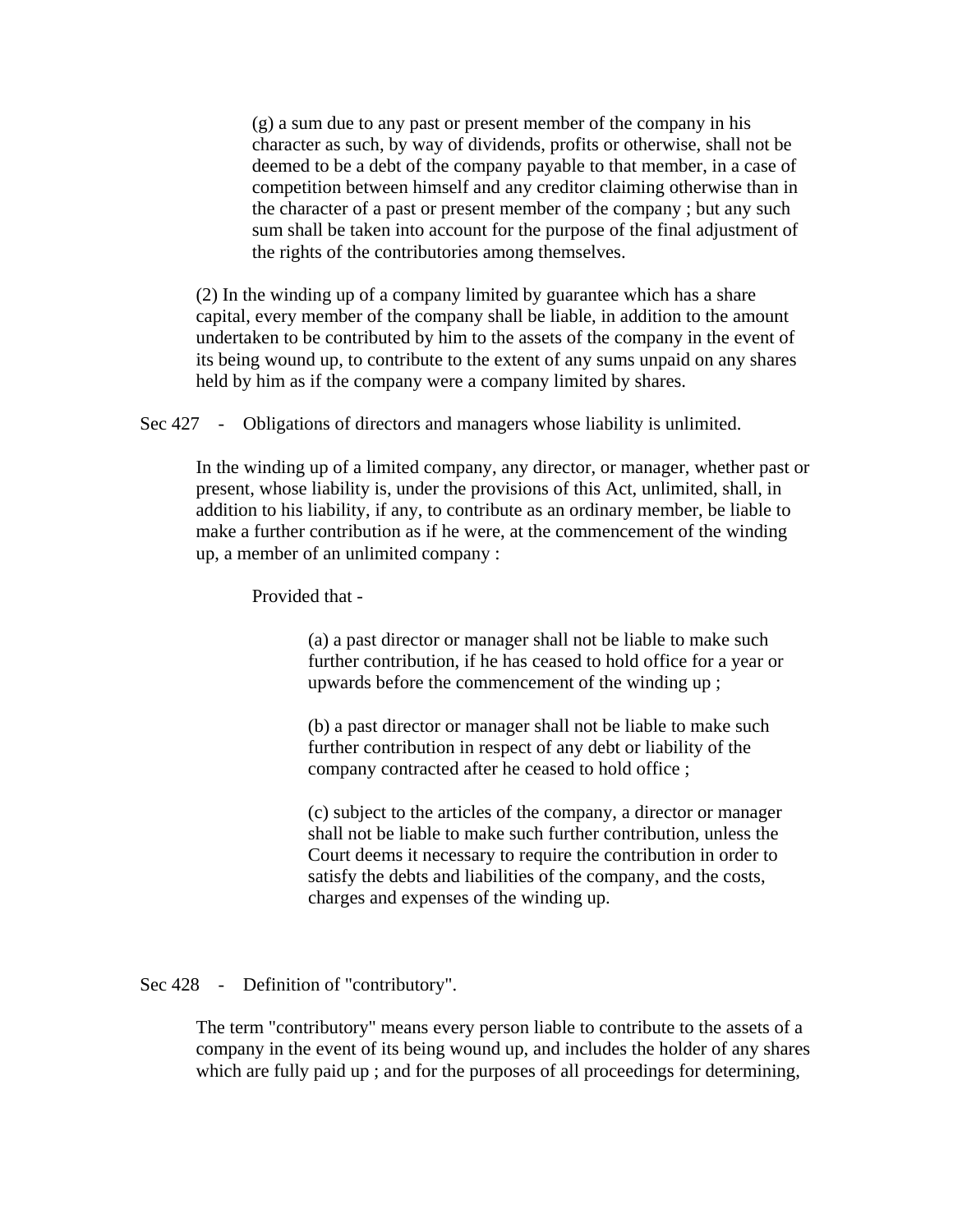and all proceedings prior to the final determination of, the persons who are to be deemed contributories, includes any person alleged to be a contributory.

Sec 429 - Nature of liability of contributory.

(1) The liability of a contributory shall create a debt accruing due from him at the time when his liability commenced, but payable at the times specified in calls made on him for enforcing the liability.

(2) No claim founded on the liability of a contributory shall be cognizable by any Court of Small Causes sitting outside the presidency towns.

Sec 430 - Contributories in case of death of member.

(1) If a contributory dies either before or after he has been placed on the list of contributories, his legal representatives shall be liable in a due course of administration, to contribute to the asset of the company in discharge of his liability, and shall be contributories accordingly.

(2) If the legal representatives make default in paying any money ordered to be paid by them, proceedings may be taken for administering the estate of the deceased contributory and compelling payment thereout of the money due.

(3) For the purposes of this section, where the deceased contributory was a member of a Hindu joint family governed by the Mitakshara School of Hindu Law, his legal representatives shall be deemed to include the surviving coparceners.

Sec 431 - Contributories in case of insolvency of member.

If a contributory is adjudged insolvent, either before or after he has been placed on the list of contributories,

(a) his assignees in insolvency shall represent him for all the purposes of the winding up, and shall be contributories accordingly, and may be called on to admit to proof against the estate of the insolvent, or otherwise to allow to be paid out of his assets in due course of law, any money due from the insolvent in respect of his liability to contribute to the assets of the company ; and

(b) there may be proved against the estate of the insolvent the estimated value of his liability to future calls as well as calls already made.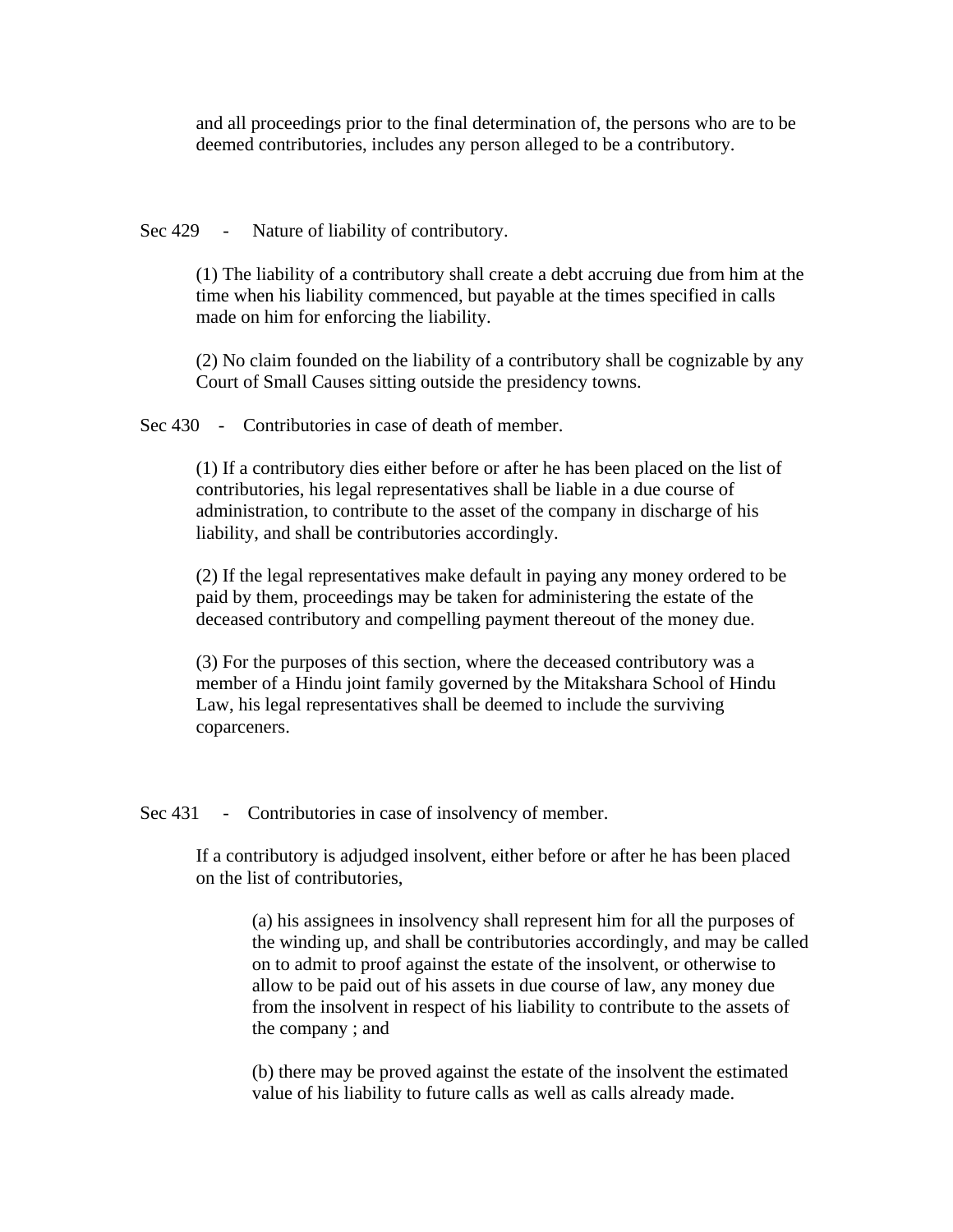Sec 432 - Contributories in case of winding up of a body corporate which is a member.

If a body corporate which is a contributory is ordered to be wound up, either before or after it has been placed on the list of contributories,

(a) the liquidator of the body corporate shall represent it for all the purposes of the winding up of the company and shall be a contributory accordingly, and may be called on to admit to proof against the assets of the body corporate, or otherwise to allow to be paid out of its assets in due course of law, any money due from the body corporate in respect of its liability to contribute to the assets of the company ; and

(b) there may be proved against the assets of the body corporate the estimated value of its liability to future calls as well as calls already made.

Sec 433 - Circumstances in which company may be wound up by Court.

A company may be wound up by the Court,

(a) if the company has, by special resolution, resolved that the company be wound up by the Court ;

(b) if default is made in delivering the statutory report to the Registrar or in holding the statutory meeting ;

(c) if the company does not commence its business within a year from its incorporation, or suspends its business for a whole year ;

(d) if the number of members is reduced, in the case of a public company, below seven, and in the case of a private company, below two ;

(e) if the company is unable to pay its debts ;

(f) if the Court is of opinion that it is just and equitable that the company should be wound up.

Sec 434 - Company when deemed unable to pay its debts.

(1) A company shall be deemed to be unable to pay its debts

(a) if a creditor, by assignment or otherwise, to whom the company is indebted in a sum exceeding five hundred rupees then due, has served on the company, by causing it to be delivered at its registered office, by registered post or otherwise, a demand under his hand requiring the company to pay the sum so due and the company has for three weeks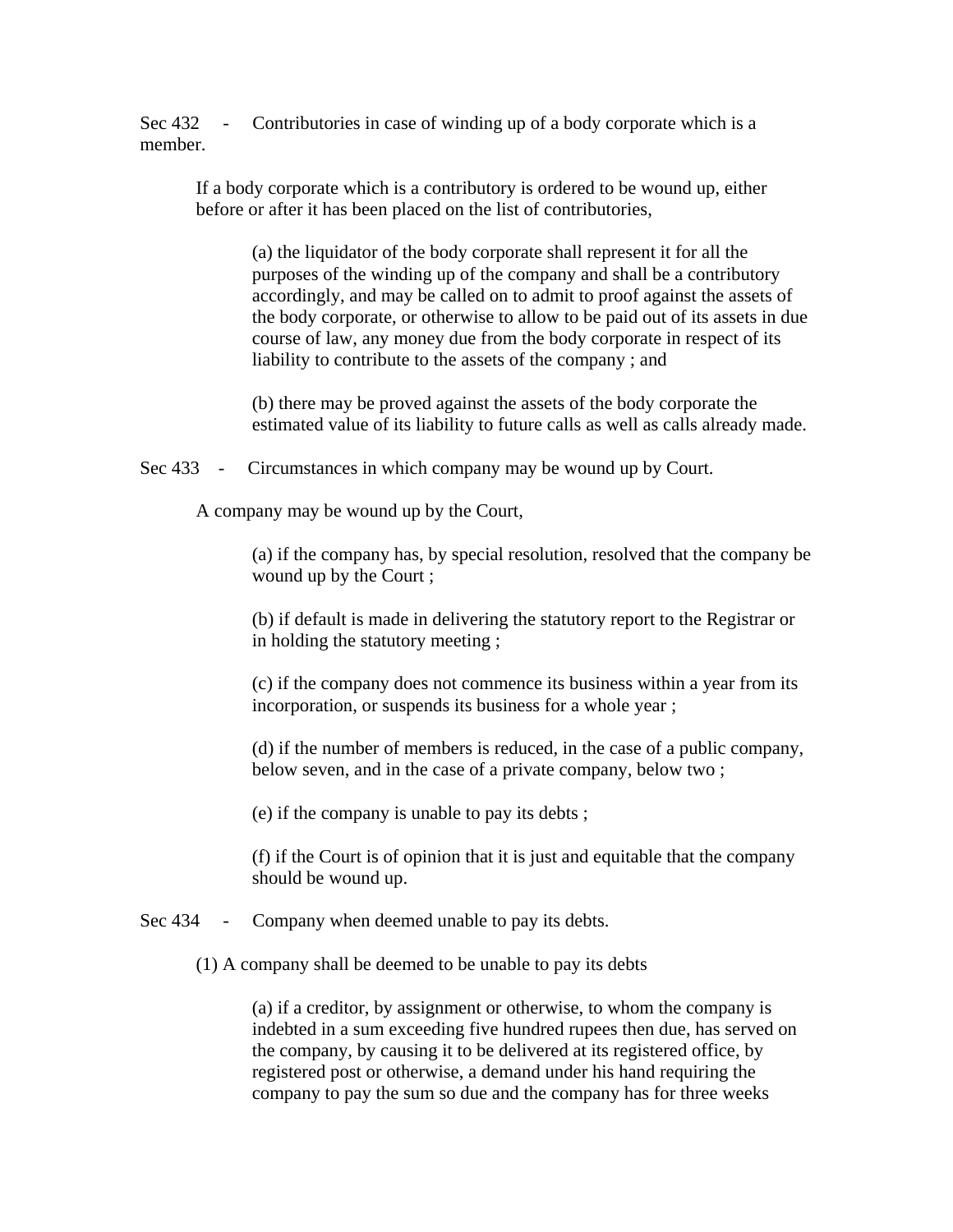thereafter neglected to pay the sum, or to secure or compound for it to the reasonable satisfaction of the creditor ;

(b) if execution or other process issued on a decree or order of any Court in favour of a creditor of the company is returned unsatisfied in whole or in part ; or

(c) if it is proved to the satisfaction of the Court that the company is unable to pay its debts, and, in determining whether a company is unable to pay its debts, the Court shall take into account the contingent and prospective liabilities of the company.

(2) The demand referred to in clause (a) of sub-section (1) shall be deemed to have been duly given under the hand of the creditor if it is signed by any agent or legal adviser duly authorised on his behalf, or in the case of a firm, if it is signed by any such agent or legal adviser or by any member of the firm.

Sec 435 - Transfer of winding up proceedings to District Court.

Where a High Court makes an order for winding up a company under this Act, the High Court may, if it thinks fit, direct all subsequent proceedings to be had in a District Court subordinate thereto or, with the consent of any other High Court, in such High Court or in a District Court subordinate thereto; and thereupon for the purposes of winding up the company, the Court in respect of which such direction is given shall be deemed to be "the Court" within the meaning of this Act, and shall have all the jurisdiction and powers of a High Court under this Act.

436.Withdrawal and transfer of winding up from one District Court to another

If during the progress of a winding up in a District Court, it appears to the High Court that the same could be more conveniently proceeded with in the High Court or in any other District Court, the High Court may, as the case may require,-

(a) withdraw the case and proceed with the winding up itself; or

 (b) transfer the case to such other District Court, whereupon the winding up shall proceed in that District Court.

437. Power of High Court to retain winding up proceedings in District Court

The High Court may direct that a District Court in which proceedings for winding up a company have been commenced, shall retain and continue the proceedings, although it may not be the Court in which they ought to have been commenced.

438. Jurisdiction of High Court under sections 435, 436 and 437 to be exercised at any time and at any stage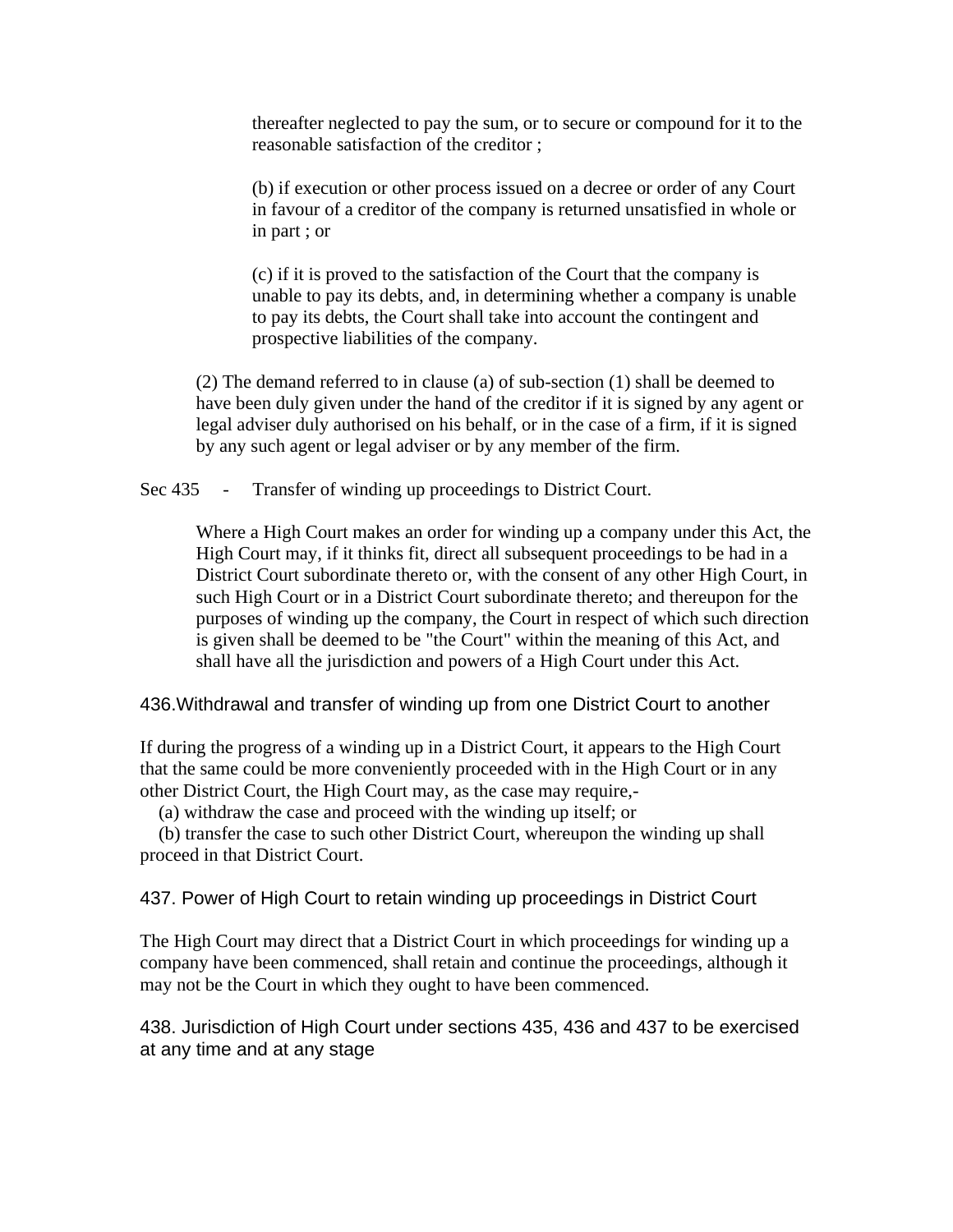The High Court shall have jurisdiction to pass orders under sections 435, 436 and 437 at any time and at any stage and either on the application of or without application from, any of the parties to the proceedings.

## 439. Provisions as to applications for winding up

 (1) An application to the Court for the winding up of a company shall be by petition presented, subject to the provisions of this section,-

(a) by the company; or

 (b) by any creditor or creditors, including any contingent or prospective creditor or creditors; or

(c) by any contributory or contributories; or

 (d) by all or any of the parties specified in clauses (a), (b) and (c), whether together or separately; or

(e) by the Registrar; or

 (f) in a case falling under section 243, by any person authorised by the Central Government in that behalf.

 (2) A secured creditor, the holder of any debentures (including debenture stock), whether or not any trustee or trustees have been appointed in respect of such and other like debentures, and the trustee for the holders of debentures, shall be deemed to be creditors within the meaning of clause (b) of sub-section (1).

 (3) A contributory shall be entitled to present a petition for winding up a company, notwithstanding that he may be the holder of fully paid-up shares, or that the company may have no assets at all, or may have no surplus assets left for distribution among the shareholders after the satisfaction of its liabilities.

 (4) A contributory shall not be entitled to present a petition for winding up a company unless-

 (a) either the number of members is reduced, in the case of a. public company, below seven, and, in the case of a private company, below two; or

 (b) the shares in respect of which he is a contributory, or some of them, either were originally allotted to him or have been held by him, and registered in his name, for at least six months during the eighteen months immediately before the commencement of the winding up, or have devolved on him through the death of a former holder.

 (5) Except, in the case where he is authorised in pursuance of clause (f) of sub-section (1), the Registrar shall be entitled to present a petition for winding up a company only on the grounds specified in <sup>297</sup>[clauses (b), (c), (d), (e) and (f) of section 433:

 Provided that the Registrar shall not present a petition on the ground specified in clause (e) aforesaid, unless it appears to him either from the financial condition of the company as disclosed in its balance sheet or from the report of  $^{298}$ [a special auditor appointed under section 233A or an inspector] appointed under section 235 or 237, that the company is unable to pay its debts:

 Provided further that the Registrar shall obtain the previous sanction of the Central Government to the presentation of the petition on any of the grounds aforesaid.

 (6) The Central Government shall not accord its sanction in pursuance of the foregoing proviso, unless the company has first been afforded an opportunity of making its representations, if any.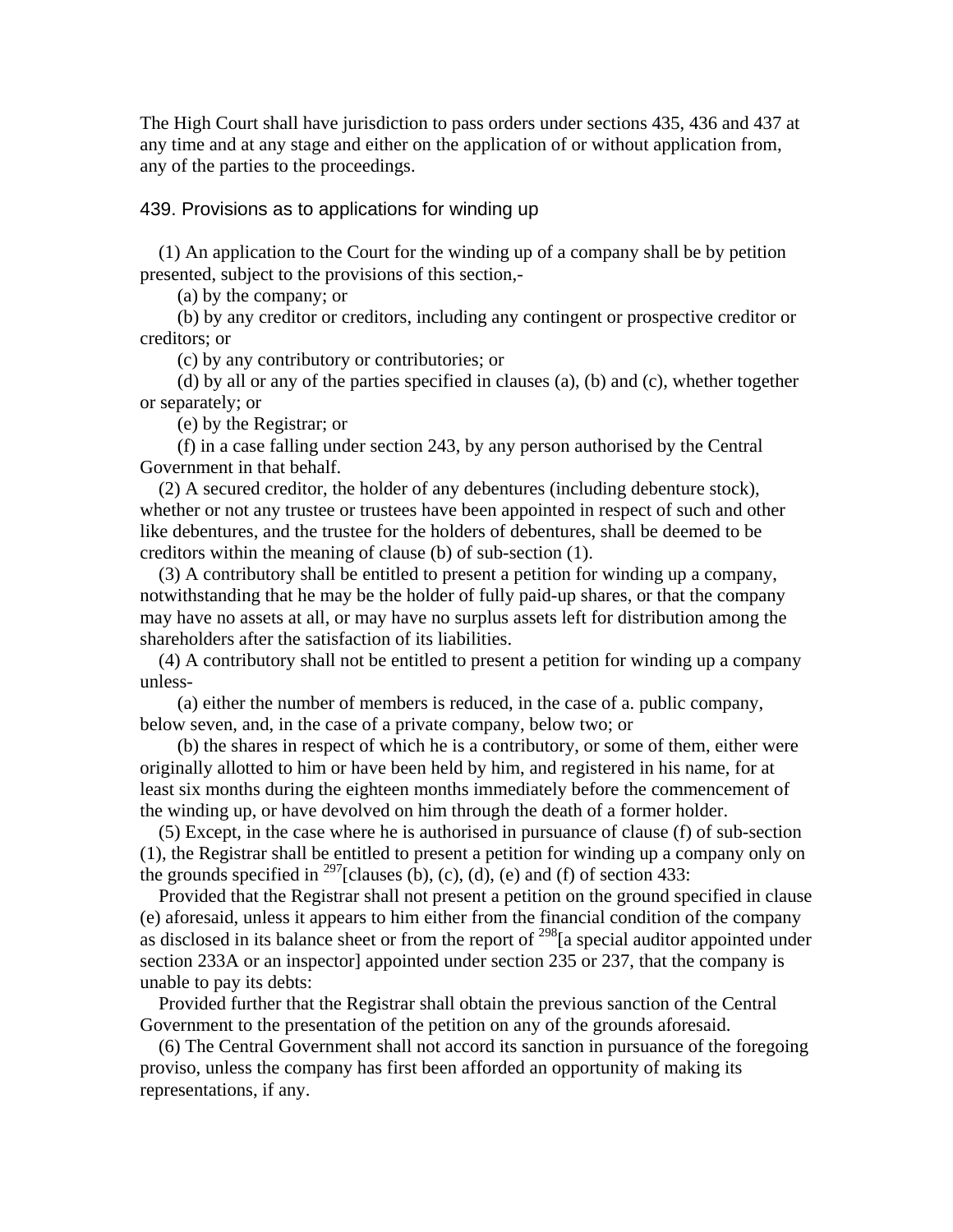(7) A petition for winding up a company on the ground specified in clause (b) of section 433 shall not be presented-

(a) except by the Registrar or by a contributory; or

 (b) before the expiration of fourteen days after the last day on which the statutory meeting referred to in clause (b) aforesaid ought to have been held.

 (8) Before a petition for winding up a company presented by a contingent or prospective creditor is admitted, the leave of the Court shall be obtained for the admission of the petition and such leave shall not be granted-

 (a) unless, in the opinion of the Court, there is a prima facie case for winding up the company; and

(b) until such security for costs has been given as the court thinks reasonable.

440. Right to present winding up petition where company is being wound-up voluntarily or subject to Courts supervision

 (1) Where a company is being wound-up voluntarily or subject to the supervision of the Court, a petition for its winding up by the Court may be presented by-

 (a) any person authorised to do so under section 439, and subject to the provisions of that section; or

(b) the Official Liquidator.

 (2) The court shall not make a winding up order on a petition presented to it under subsection (1), unless it is satisfied that the voluntary winding up or winding up subject to the supervision of the Court cannot be continued with due regard to the interests of the creditors or contributories or both.

*Commencement of winding up*

## 441. Commencement of winding up by Court

 (1) Where, before the presentation of a petition for the winding up of a company by the Court, a resolution has been passed by the company for voluntary winding up, the winding up of the company shall be deemed to have commenced at the time of the passing of the resolution, and unless the Court, on proof of fraud or mistake, thinks fit to direct otherwise, all proceedings taken in the voluntary winding up shall be deemed to have been validly taken.

 (2) In any other case, the winding up of a company by the Court shall be deemed to commence at the time of the presentation of the petition for the winding up. *Powers of Court*

442. Power of Court to stay or restrain proceedings against company

At any time after the presentation of a winding up petition and before a winding up order has been made, the company, or any creditor or contributory, may-

 (a) where any suit or proceeding against the company is pending in the Supreme Court or in any High Court, apply to the Court in which the suit or proceeding is pending for a stay of proceedings therein; and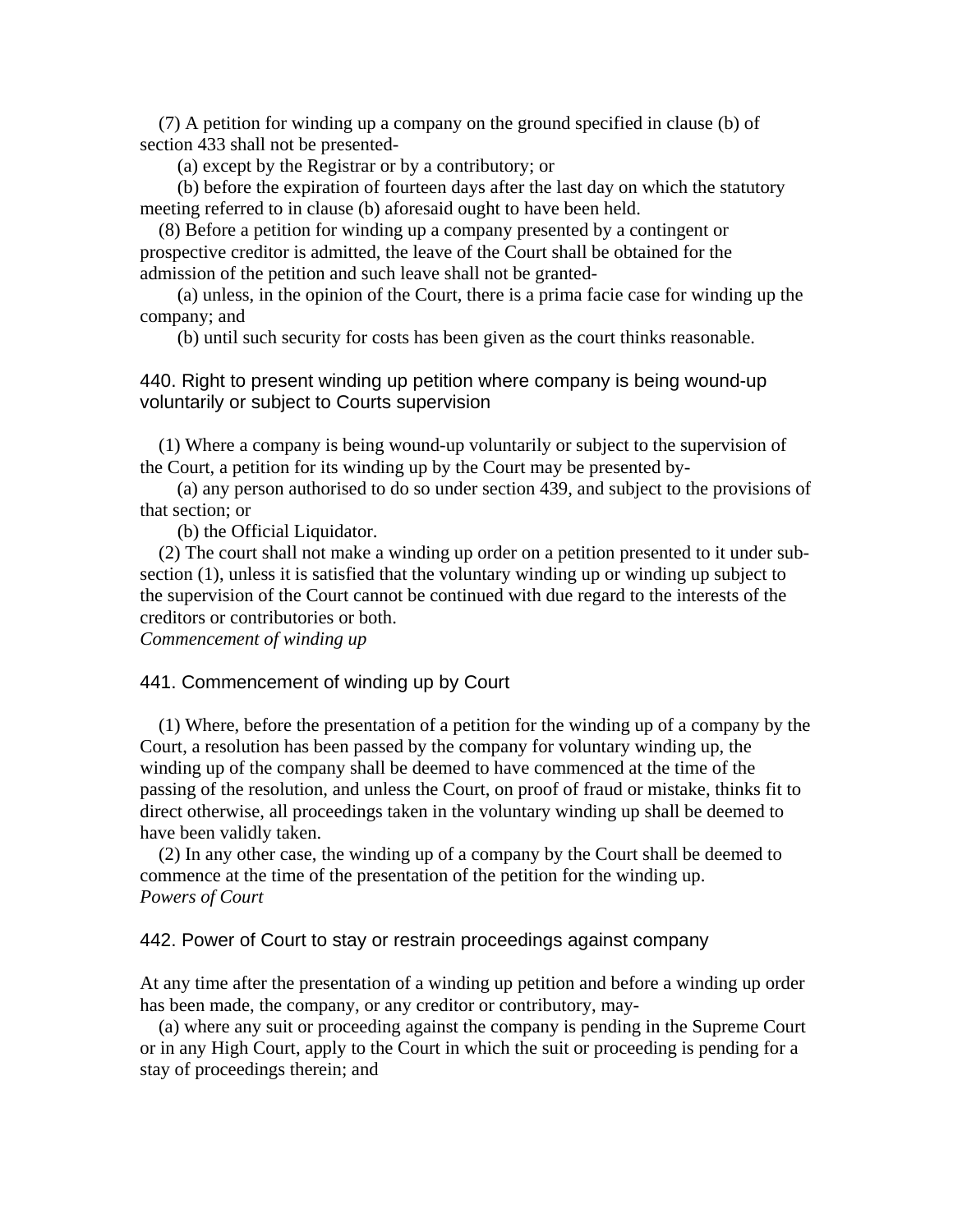(b) where any suit or proceeding is pending against the company in any other Court, apply to the Court having jurisdiction to wind-up the company, to restrain further proceedings in the suit or proceeding;

and the Court to which application is so made may stay or restrain the proceedings accordingly, on such terms as it thinks fit.

# 443. Powers of Court on hearing petition

(1) On hearing a winding up petition, the Court may-

(a) dismiss it, with or without costs; or

(b) adjourn the hearing conditionally or unconditionally; or

(c) make any interim order that it thinks fit; or

 (d) make an order for winding up the company with or without costs, or any other order that it thinks fit:

 Provided that the Court shall not refuse to make a winding up order on the ground only that the assets of the company have been mortgaged to an amount equal to or in excess of those assets, or that the company has no assets.

 (2) Where the petition is presented on the ground that it is just and equitable that the company should be wound-up, the Court may refuse to make an order of winding up, if it is of opinion that some other remedy is available to the petitioners and that they are acting unreasonably in seeking to have the company wound-up instead of pursuing that other remedy.

 (3) Where the petition is presented on the ground of default in delivering the statutory report to the Registrar, or in holding the statutory meeting, the Court may-

 (a) instead of making a winding up order, direct that the statutory report shall be delivered or that a meeting shall be held; and

 (b) order the costs to be paid by any persons who, in the opinion of the Court, are responsible for the default.

*Consequences of winding up order*

444. Order for winding up to be communicated to Official Liquidator and Registrar

Where the Court makes an order for the winding up of a company, the Court shall forthwith cause intimation thereof to be sent to the <sup>299</sup>[Official Liquidator and the Registrar].

445. Copy of winding up order to be filed with Registrar

 (1) On the making of a winding up order, it shall be the duty of the petitioner in the winding up proceedings and of the company to file with the Registrar a certified copy of the order, within <sup>300</sup>[thirty days] from the date of the making of the order. If default is made in complying with the foregoing provision, the petitioner, or as the case may require, the company, and every officer of the company who is in default, shall be punishable with fine which may extend to  $300A$  [one thousand rupees] for each day during which the default continues.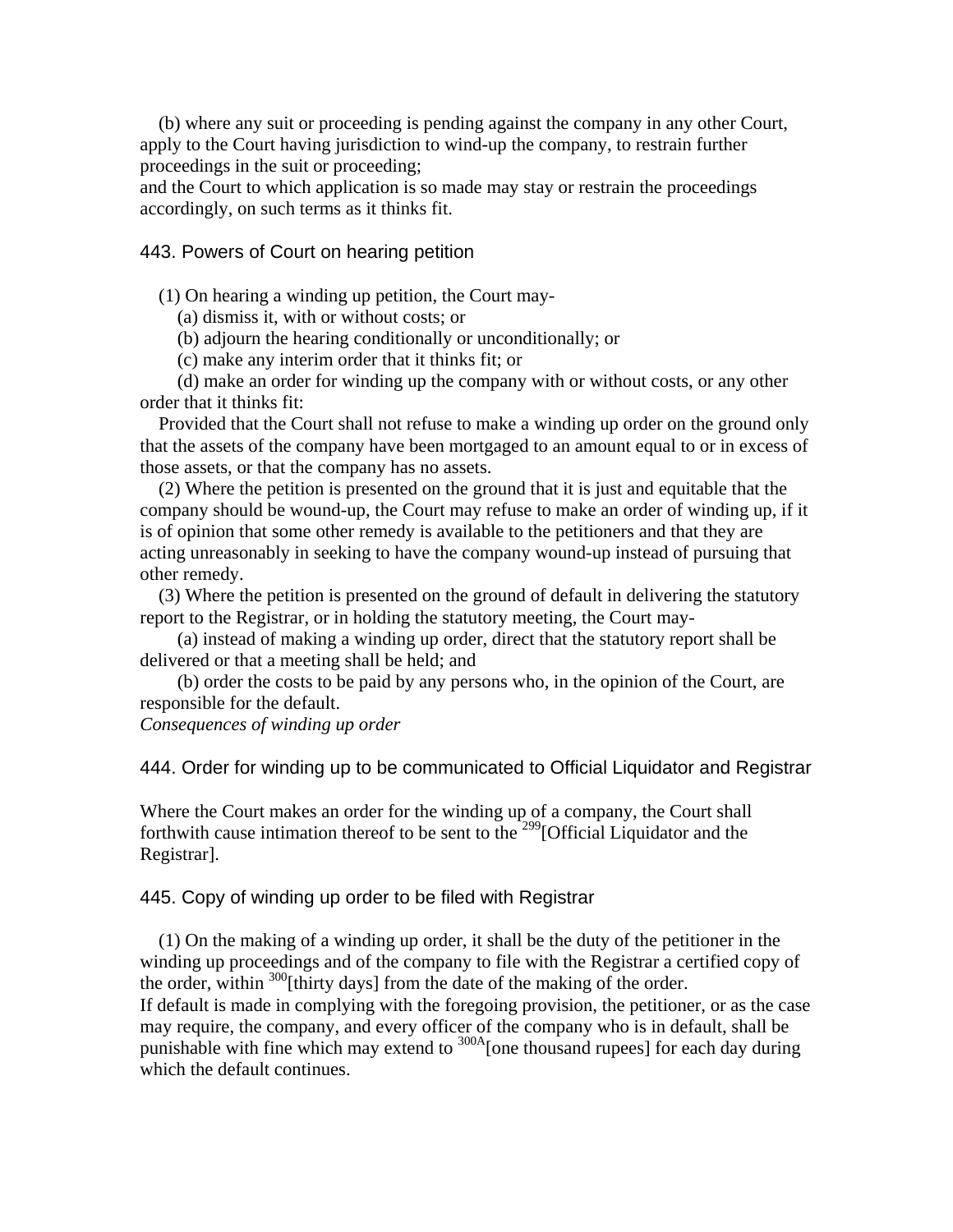$301$ [(1A) In computing the period of  $300$ [thirty days] from the date of the making of a winding up order under sub-section (1), the time requisite for obtaining a certified copy of the order shall be excluded.]

 (2) On the filing of a certified copy of the winding up order, the Registrar shall make a minute thereof in his books relating to the company, and shall notify in the Official Gazette that such an order has been made.

 (3) Such order shall be deemed to be notice of discharge to the officers and employees of the company, except when the business of the company is continued.

# 446. Suits stayed on winding up order

 (1) When a winding up order has been made or the Official Liquidator has been appointed as provisional liquidator, no suit or other legal proceeding shall be commenced, or if pending at the date of the winding up order, shall be proceeded with, against the company, except by leave of the Court and subject to such terms as the Court may impose.

 $302$ [(2) The Court which is winding up the company shall, notwithstanding anything contained in any other law for the time being in force, have jurisdiction to entertain, or dispose of-

(a) any suit or proceeding by or against the company;

 (b) any claim made by or against the company (including claims by or against any of its branches in India);

(c) any application made under section 391 by or in respect of the company;

 (d) any question of priorities or any other question whatsoever, whether of law or fact, which may relate to or arise in course of the winding up of the company; whether such suit or proceeding has been instituted, or is instituted, or such claim or question has arisen or arises or such application has been made or is made before or after the order for the winding up of the company, or before or after the commencement of the Companies (Amendment) Act, 1960.

 (3) Any suit or proceeding by or against the company which is pending in any Court other than that in which the winding up of the company is proceeding may, notwithstanding anything contained in any other law for the time being in force, be transferred to and disposed of by that Court.

 $303$ [(4) Nothing in sub-section (1) or sub-section (3) shall apply to any proceeding pending in appeal before the Supreme Court or a High Court.]

# 447. Effect of winding up order

An order for winding up a company shall operate in favour of all the creditors and of all the contributories of the company as if it had been made out on the joint petition of a creditor and of a contributory.

# 448. Appointment of Official Liquidator

 (1) For the purposes of this Act, so far as it relates to the winding up of companies by the Court,-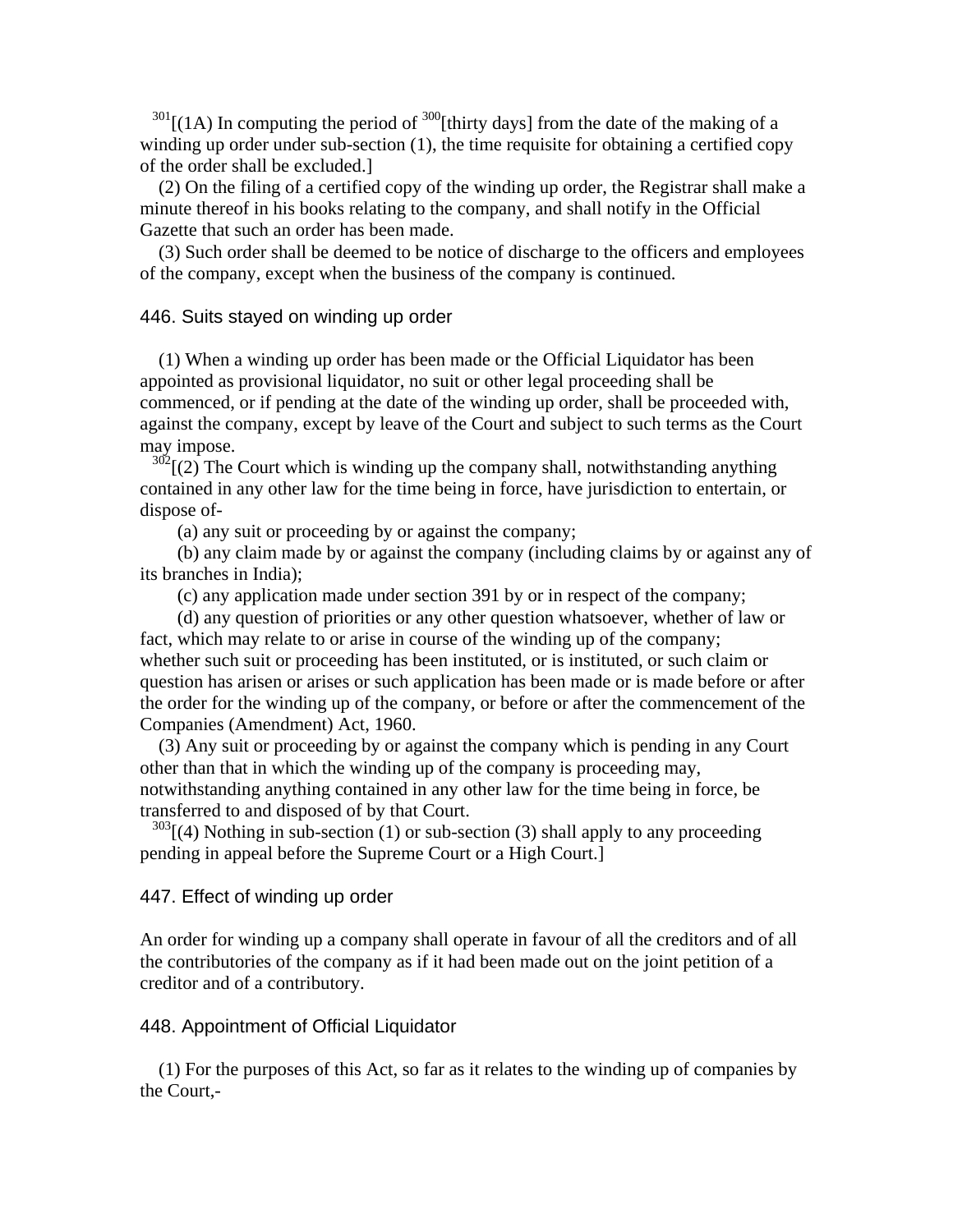(a) there shall be attached to each High Court, an Official Liquidator appointed by the Central Government, who shall be whole-time officer, unless the Central Government considers that there will not be sufficient work for a whole-time officer in which case a part-time officer may be appointed; and

 (b) the Official Receiver attached to a District Court for insolvency purposes, or if there is no such Official Receiver, then, such person as the Central Government may, by notification in the Official Gazette appoint for the purpose, shall be the Official Liquidator attached to the District Court.

 $304$ [(1A) The Central Government may appoint one or more Deputy or Assistant Official Liquidators to assist the Official Liquidator in the discharge of his functions.]

 (2) All references to the "Official Liquidator" in this Act shall be construed as references to the Official Liquidator referred to in clause (a) or clause (b), as the case may be, of sub-section  $(1)^{296}$ [and as including references to Deputy or Assistant Official Liquidators appointed under sub-section (1A)].

# 449. Official Liquidator to be liquidator

On a winding up order being made in respect of a company, the Official Liquidator shall, by virtue of his office, become the liquidator of the company.

# 450. Appointment and powers of provisional liquidator

 (1) At any time after the presentation of a winding up petition and before the making of a winding up order, the Court may appoint the Official Liquidator to be liquidator provisionally.

 (2) Before appointing a provisional liquidator, the Court shall give notice to the company and give a reasonable opportunity to it to make its representations, if any, unless, for special reasons to be recorded in writing, the Court thinks fit to dispense with such notice.

 (3) Where a provisional liquidator is appointed by the Court, the Court may limit and restrict his powers by the order appointing him or by a subsequent order; but otherwise he shall have the same powers as a liquidator.

 (4) The Official Liquidator shall cease to hold office as provisional liquidator, and shall become the liquidator, of the company, on a winding up order being made.

## 451. General provisions as to liquidators

 (1) The liquidator shall conduct the proceedings in winding up the company and perform such duties in reference thereto as the Court may impose.

 (2) Where the Official Liquidator becomes or acts as liquidator, there shall be paid to the Central Government out of the assets of the company such fees as may be prescribed.

 (3) The acts of a liquidator shall be valid, notwithstanding any defect that may afterwards be discovered in his appointment or qualification:

 Provided that nothing in this sub-section shall be deemed to give validity to acts done by a liquidator after his appointment has been shown to be invalid.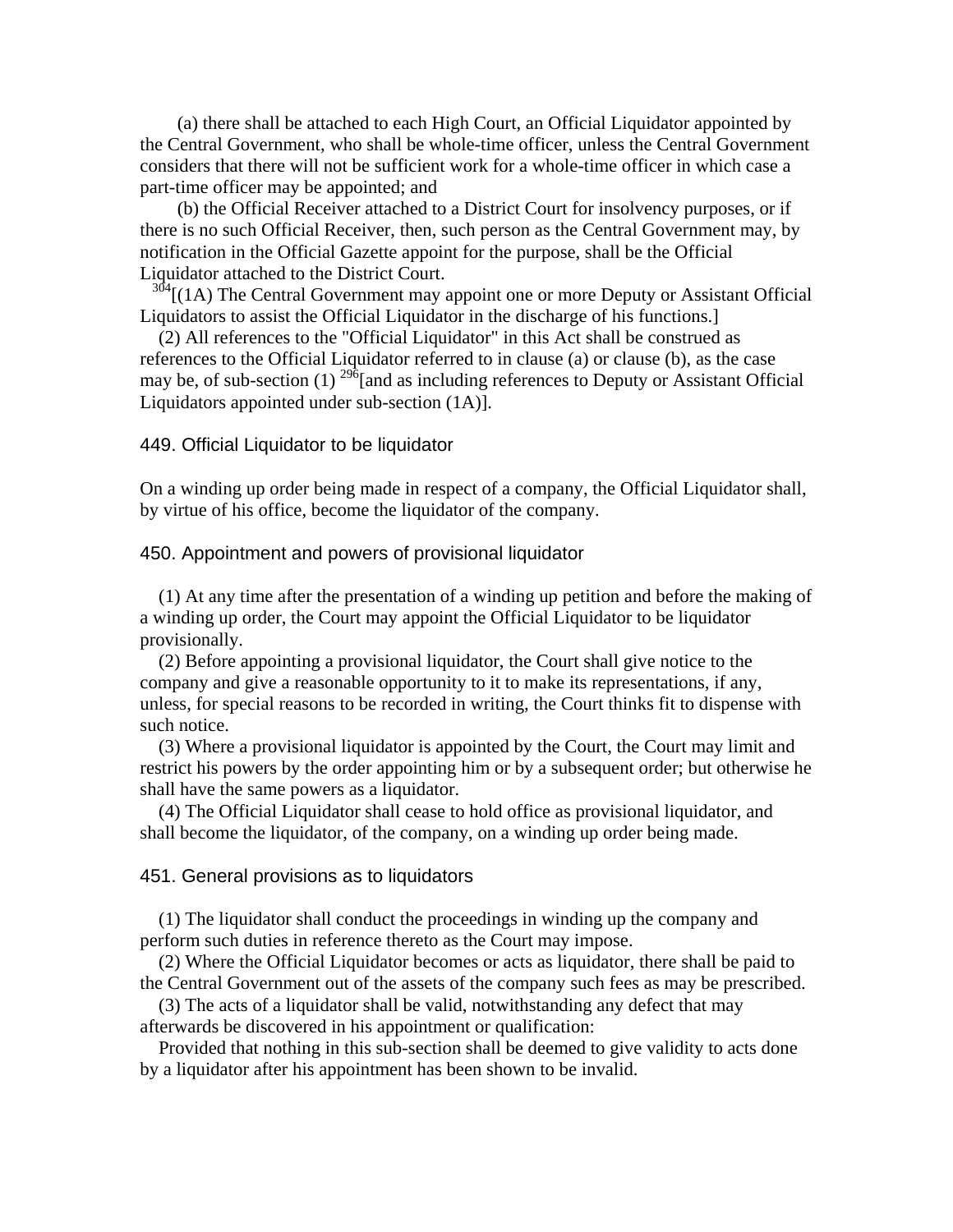# 452. Style, etc., of liquidator

A liquidator shall be described by the style of "The Official Liquidator" of the particular company in respect of which he acts, and not by his individual name.

## 453. Receiver not to be appointed of assets with liquidator

A receiver shall not be appointed of assets in the hands of a liquidator except by, or with the leave of, the Court.

## 454. Statement of affairs to be made to Official Liquidator

 (1) Where the Court has made a winding up order or appointed the Official Liquidator as provisional liquidator, unless the Court in its discretion otherwise orders, there shall be made out and submitted to the Official Liquidator a statement as to the affairs of the company in the prescribed form, verified by an affidavit, and containing the following particulars, namely:-

 (a) the assets of the company, stating separately the cash balance in hand and at the bank, if any, and the negotiable securities, if any, held by the company;

(b) its debts and liabilities;

 (c) the names, residences and occupations of its creditors, stating separately the amount of secured and unsecured debts; and in the case of secured debts, particulars of the securities given, whether by the company or an officer thereof, their value and the dates on which they were given;

 (d) the debts due to the company and the names, residences and occupations of the persons from whom they are due and the amount likely to be realised on account thereof;

 (e) such further or other information as may be prescribed, or as the Official Liquidator may require.

 (2) The statement shall submitted and verified by one or more of the persons who are at the relevant date the directors and by the person who is at that date the manager, secretary or other chief officer of the company, or by such of the persons hereinafter in this sub-section mentioned, as the Official Liquidator, subject to the direction of the Court, may require to submit and verify the statement, that is to say, persons-

(a) who are or have been officers of the company;

 (b) who have taken part in the formation of the company at any time within one year before the relevant date;

 (c) who are in the employment of the company, or have been in the employment of the company within the said year, and are, in the opinion of the Official Liquidator, capable of giving the information required;

 (d) who are or have been within the said year officers of, or in the employment of, a company which is, or within the said year was, an officer of the company to which the statement relates.

 (3) The statement shall be submitted within twenty-one days from the relevant date, or within such extended time not exceeding three months from that date as the Official Liquidator or the Court may, for special reasons, appoint.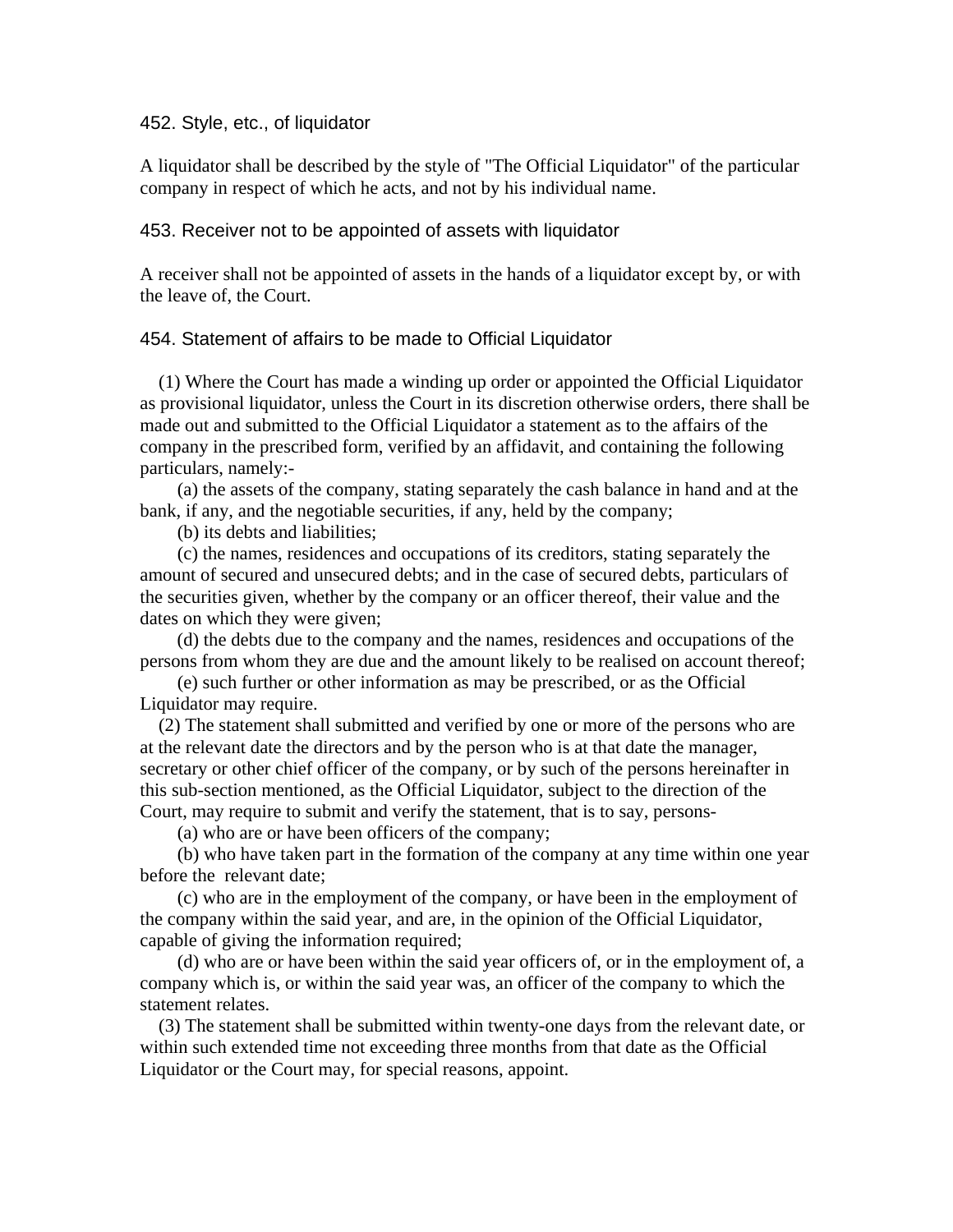(4) Any person making, or concurring in making, the statement and affidavit required by this section shall be allowed, and shall be paid by the Official Liquidator or provisional liquidator, as the case may be, out of the assets of the company, such costs and expenses incurred in and about the preparation and making of the statement and affidavit as the Official Liquidator may consider reasonable, subject to an appeal to the Court.

 $305$ [(5) If any person, without reasonable excuse, makes default in complying with any of the requirements of this section, he shall be punishable with imprisonment for a term which may extend to two years, or with fine which may extend to  $300A$  [one thousand rupees] for every day during which the default continues, or with both.

 (5A) The Court by which the winding up order is made or the provisional liquidator is appointed, may take cognizance of an offence under sub-section (5) upon receiving a complaint of facts constituting such an offence and trying the offence itself in accordance with the procedure laid down in the Code of Criminal Procedure  $1898^{306}$ , for the trial of summons cases by magistrates.]

 (6) Any person stating himself in writing to be a creditor or contributory of the company shall be entitled, by himself or by his agent, at all reasonable times, on payment of the prescribed fee, to inspect the statement submitted in pursuance of this section, and to a copy thereof or extract therefrom.

 (7) Any person untruthfully so stating himself to be a creditor or contributory shall be guilty of an offence under section 182 of the Indian Penal Code, 1860; and shall, on the application of the Official Liquidator, be punishable accordingly.

 (8) In this section, the expression "the relevant date" means, in a case where a provisional liquidator is appointed, the date of his appointment, and in a case where no such appointment is made, the date of the winding up order.

#### 455. Report by Official Liquidator

 (1) In a case where a winding up order is made, the Official Liquidator shall, as soon as practicable after receipt of the statement to be submitted under section 454 and not later than six months from the date of the order  $307$  [or such extended period as may be allowed by the Court], or in a case where the Court orders that no statement need be submitted, as soon as practicable after the date of the order, submit a preliminary report to the Court-

 (a) as to the amount of capital issued, subscribed, and paid up, and the estimated amount of assets and liabilities, giving separately, under the heading of assets, particulars of (i) cash and negotiable securities; (ii) debts due from contributories; (iii) debts due to the company and securities, if any available in respect thereof; (iv) movable and immovable properties belonging to the company; and (v) unpaid calls;

(b) if the company has failed, as to the causes of the failure; and

 (c) whether, in his opinion, further inquiry is desirable as to any matter relating to the promotion, formation, or failure of the company, or the conduct of the business thereof.

 (2) The official Liquidator may also, if he thinks fit, make a further report, or further reports, stating the manner in which the company was promoted or formed and whether in his opinion any fraud has been committed by any person in its promotion or formation,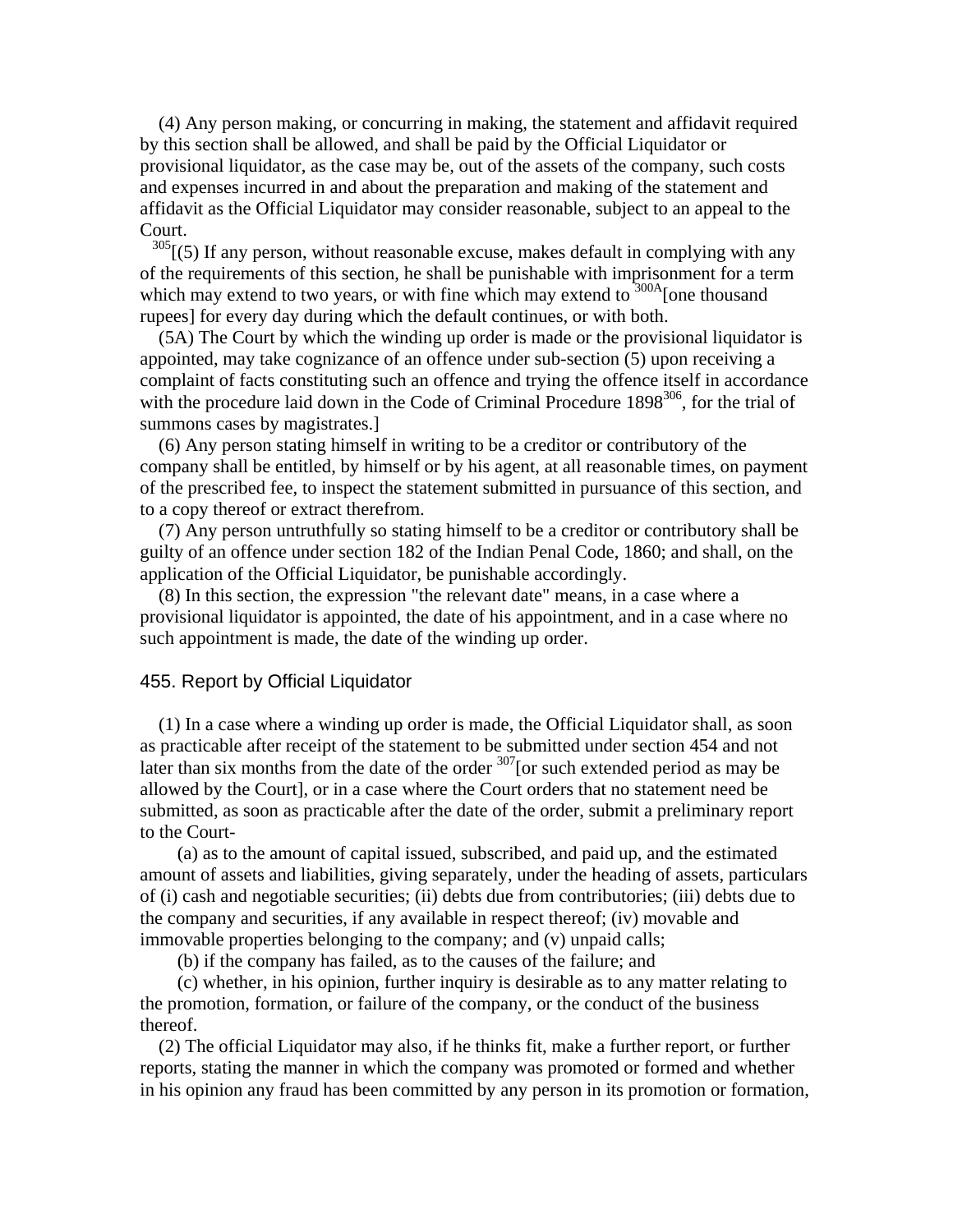or by any officer of the company in relation to the company since the formation thereof, and any other matters which, in his opinion, it is desirable to bring to the notice of the Court.

 (3) If the Official Liquidator states in any such further report that in his opinion a fraud has been committed as aforesaid, the Court shall have the further powers provided in section 478.

# 456.Custody of company's property

 (1) Where a winding up order has been made or where a provisional liquidator has been appointed, the liquidator  $308$  [or the provisional liquidator, as the case may be,] shall take into his custody or under his control, all the property, effects and actionable claims to which the company is or appears to be entitled.

 $^{296}$ [(1A) For the purpose of enabling the liquidator or the provisional liquidator, as the case may be, to take into his custody or under his control, any property, effects or actionable claims to which the company is or appears to be entitled, the liquidator or the provisional liquidator, as the case may be, may by writing request the Chief Presidency Magistrate or the District Magistrate within whose jurisdiction such property, effects or actionable claims or any books of account or other documents of the company may be found, to take possession thereof, and the Chief Presidency Magistrate or the District Magistrate may thereupon, after such notice as he may think fit to give to any party, take possession of such property, effects, actionable claims, books of account or other documents and deliver possession thereof to the liquidator or the provisional liquidator.

 (1B) For the purpose of securing compliance with the provisions of sub-section (1A), the Chief Presidency Magistrate or the District Magistrate may take or cause to be taken such steps and use or cause to be used such force as may in his opinion be necessary.]

 (2) All the property and effects of the company shall be deemed to be in the custody of the Court as from the date of the order for the winding up of the company.

#### 457. Powers of liquidator

 (1) The liquidator in a winding up by the Court shall have power, with the sanction of the Court,-

 (a) to institute or defend any suit, prosecution, or other legal proceeding, civil or criminal, in the name and on behalf of the company;

 (b) to carry on the business of the company so far as may be necessary for the beneficial winding up of the company;

 (c) to sell the immovable and movable property and actionable claims of the company by public auction or private contract, with power to transfer the whole thereof to any person or body corporate, or to sell the same in parcels;

(d) to raise on the security of the assets of the company any money requisite;

 (e) to do all such other things as may be necessary for winding up the affairs of the company and distributing its assets.

(2) The liquidator in a winding up by the Court shall have power-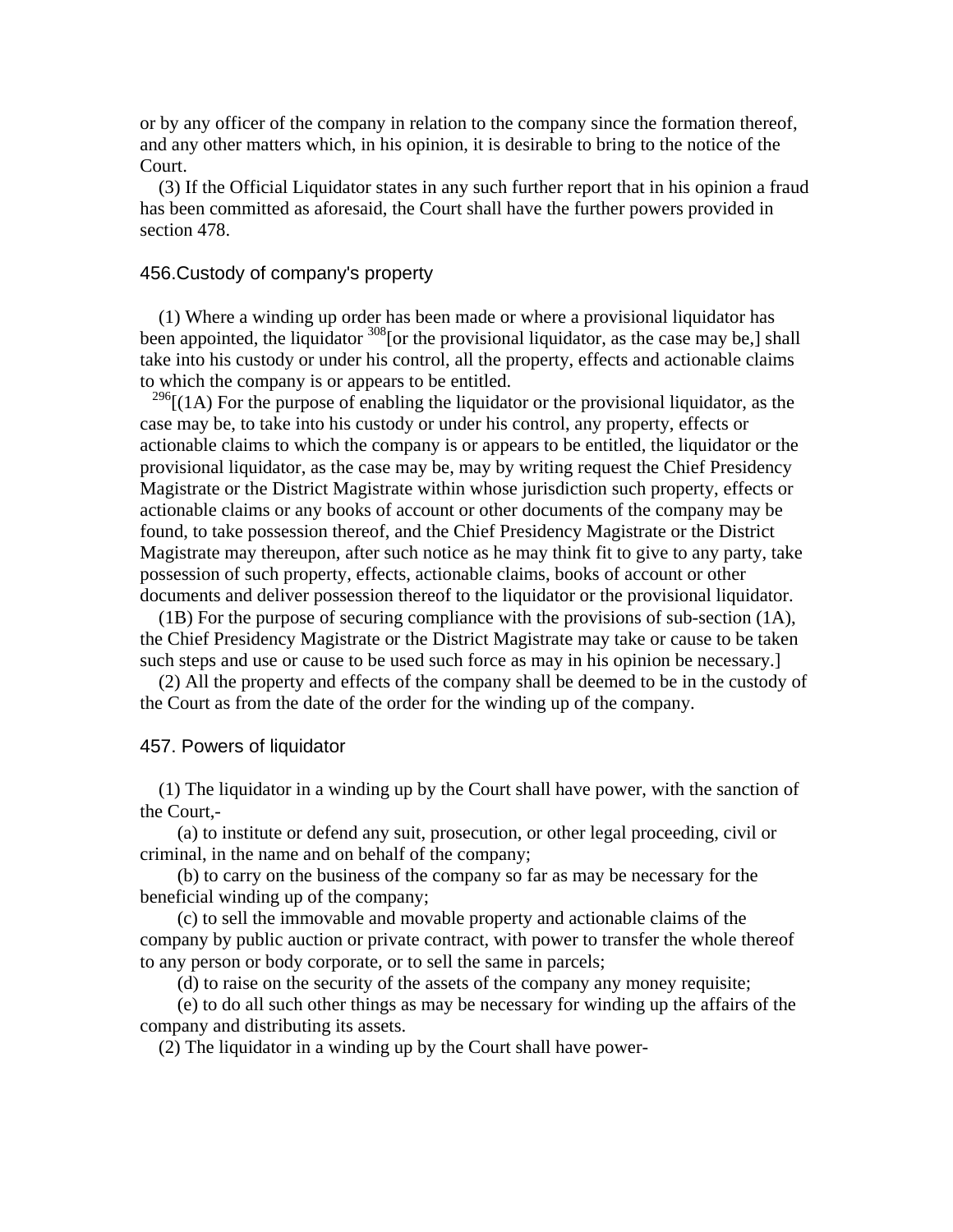(i) to do all acts and to execute, in the name and on behalf of the company, all deeds, receipts, and other documents, and for that purpose to use, when necessary, the company's seal;

 $309$ [(ia) to inspect the records and returns of the company on the files of the Registrar without payment of any fee;

 (ii) to prove, rank and claim in the insolvency of any contributory, for any balance against his estate, and to receive dividends in the insolvency, in respect of that balance, as a separate debt due from the insolvent, and rateably with the other separate creditors;

 (iii) to draw, accept, make and endorse any bill of exchange, hundi or promissory note in the name and on behalf of the company, with the same effect with respect to the liability of the company as if the bill, hundi or note had been drawn, accepted, made or endorsed by or on behalf of the company in the course of its business;

 (iv) to take out, in his official name, letters of administration to any deceased contributory, and to do in his official name any other act necessary for obtaining payment of any money due from a contributory or his estate which cannot be conveniently done in the name of the company, and in all such cases, the money due shall, for the purpose of enabling the liquidator to take out the letters of administration or recover the money, be deemed to be due to the liquidator himself:

 Provided that nothing herein empowered shall be deemed to affect the rights, duties and privileges of any Administrator-General.

 (v) to appoint an agent to do any business which the liquidator is unable to do himself.

 (3) The exercise by the liquidator in a winding up by the Court of the powers conferred by this section shall be subject to the control of the Court; and any creditor or contributory may apply to the Court with respect to the exercise or proposed exercise of any of the powers conferred by this section.

# 458. Discretion of liquidator

The Court may, by order, provide that the liquidator may exercise any of the powers referred to in sub-section (1) of section 457 without the sanction or intervention of the Court:

Provided always that the exercise by the liquidator of such powers shall be subject to the control of the Court.

<sup>310</sup>[458A. Exclusion of certain time in computing periods of limitation

Notwithstanding anything in the Indian Limitation Act, 1908 or in any other law for the time being in force, in computing the period of limitation prescribed for any suit or application in the name and on behalf of a company which is being wound up by the Court, the period from the date of commencement of the winding up of the company to the date on which the winding up order is made (both inclusive) and a period of one year immediately following the date of the winding up order shall be-excluded.]

459. Provision for legal assistance to liquidator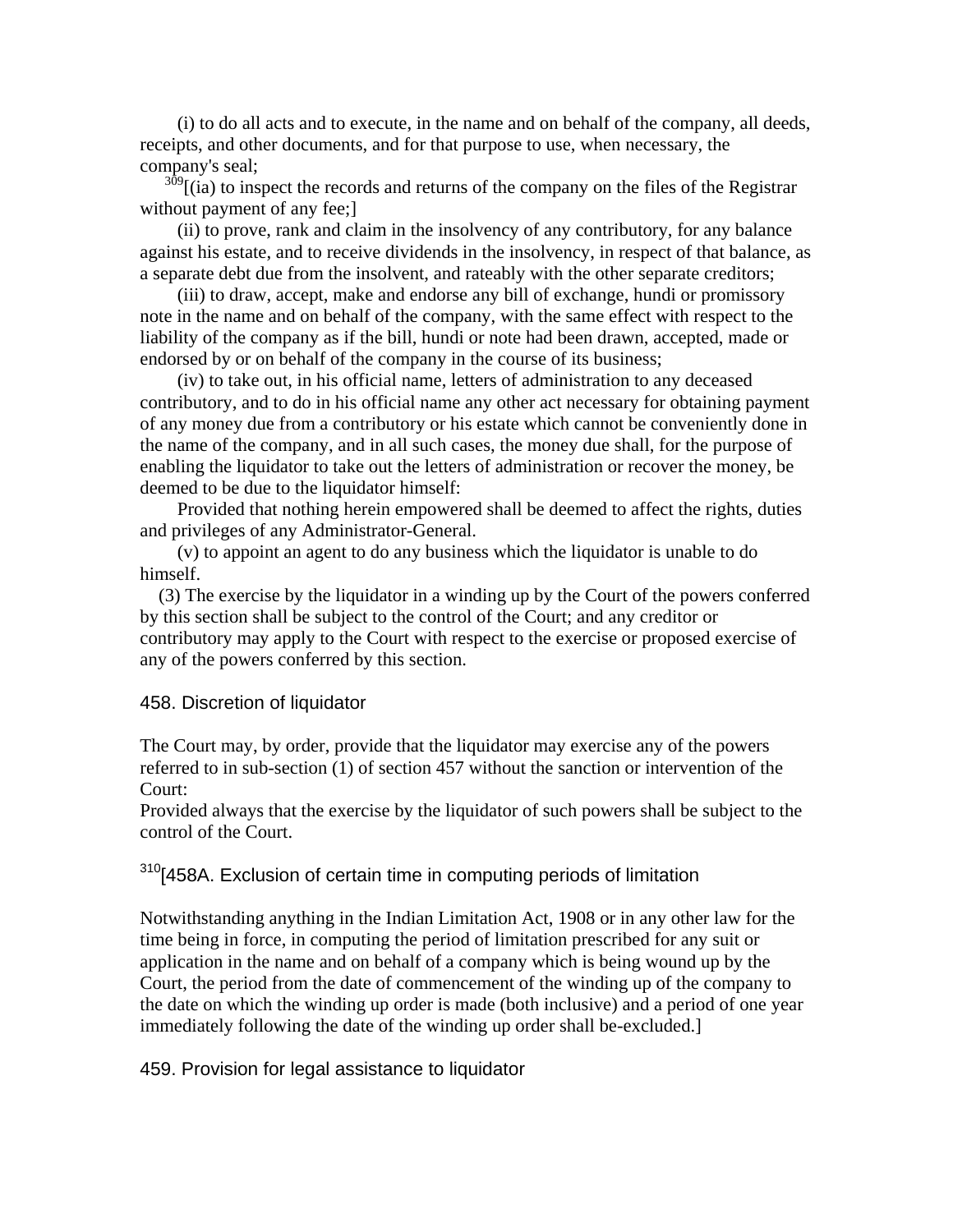The liquidator may, with the sanction of the Court, appoint an advocate, attorney or pleader entitled to appear before the Court to assist him in the performance of his duties.

## 460. Exercise and control of liquidator's powers

 (1) Subject to the provisions of this Act, the liquidator shall, in the administration of the assets of the company and the distribution thereof among its creditors, have regard to any directions which may be given by resolution of the creditors or contributories at any general meeting or by the committee of inspection.

 (2) Any directions given by the creditors or contributories at any general meeting shall, in case of conflict, be deemed to override any directions given by the committee of inspection.

(3) The liquidator-

 (a) may summon general meetings of the creditors or contributories, whenever he thinks fit, for the purpose of ascertaining their wishes;

 (b) shall summon such meetings at such times, as the creditors or contributories, as the case may be, may, by resolution, direct, or whenever requested in writing to do so by not less than one-tenth in value of the creditors contributories, as the case may be.

 (4) The liquidator may apply to the Court in the manner prescribed, if any, for directions in relation to any particular matter arising in the winding up.

 (5) Subject to the provisions of this Act, liquidator shall use his own discretion in the administration of the assets of the company and in the distribution thereof among the creditors.

 (6) Any person aggrieved by any act or decision of the liquidator may apply to the Court; and the Court may confirm, reverse or modify the act or decision complained of, and make such further order as it thinks just in the circumstances

#### 461. Books to be kept by liquidator

 (1) The liquidator shall keep, in the manner prescribed, proper books in which he shall cause entries or minutes to be made of proceedings at meeting and of such other matters as may be prescribed.

 (2) Any creditor or contributory may, subject to the control of the Court, inspect any such books, personally or by his agent.

## 462. Audit of liquidator's accounts

 (1) The liquidator shall, at such times as may be prescribed but not less than twice in each year during his tenure of office, present to the Court an account of his receipts and payments as liquidator.

 (2) The account shall be in the prescribed form, shall be made in duplicate, and shall be verified by a declaration in the prescribed form.

 (3) The Court shall cause the account to be audited in such manner as it thinks fit; and for the purpose of the audit, the liquidator shall furnish the Court with such vouchers and information as the Court may require, and the Court may, at any time, require the production of, and inspect, any books or accounts kept by the liquidator.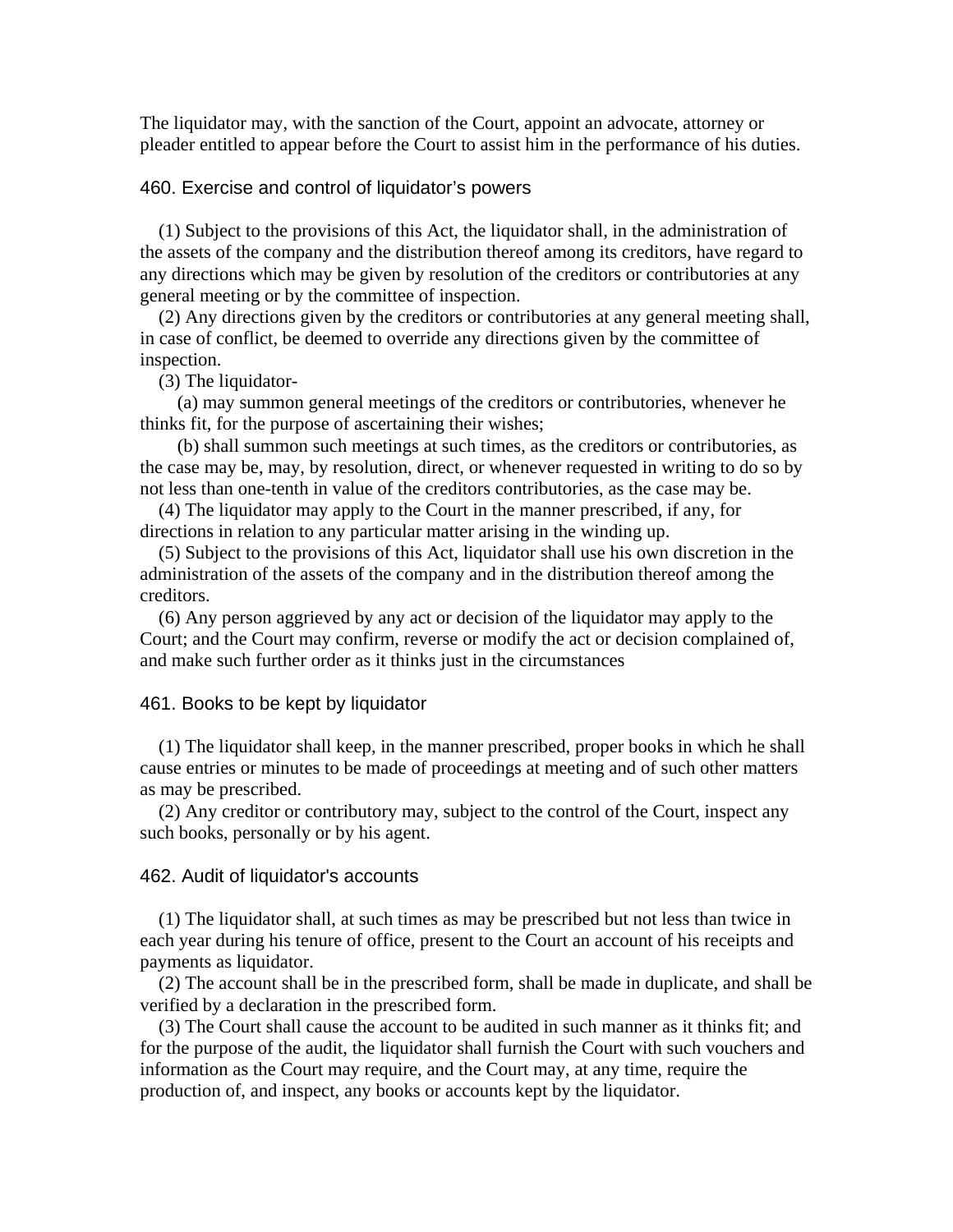(4) When the account has been audited, one copy thereof shall be filed and kept by the Court, and the other copy shall be delivered to the Registrar for filing; and each copy shall be open to the inspection of any creditor, contributory or person interested.

 $311$ [(4A) Where an account referred to in sub-section (4) relates to a Government company in liquidation, the liquidator shall forward a copy thereof,-

 (a) to the Central Government, if that Government is a member of the Government company; or

 (b) to any State Government, if that Government is a member of the Government company; or

 (c) to the Central Government and any State Government, if both the Governments are members of the Government company.]

 (5) The liquidator shall cause the account when audited or a summary thereof to be printed, and shall send a printed copy of the account or summary by post to every creditor and to every contributory:

 Provided that the Court may in any case dispense with compliance with this subsection.

# 463. Control of Central Government over liquidators

 (1) The Central Government shall take cognizance of the conduct of liquidators of companies which are being wound-up by the Court, and, if a liquidator does not faithfully perform his duties and duly observe all the requirements imposed on him by this Act  $312$ [or by the Indian Companies Act, 1913], the rules thereunder, or otherwise, with respect to the performance of his duties, or if any complaint is made to the Central Government by any creditor, or contributory in regard thereto, the Central Government shall inquire into the matter, and take such action thereon as it may think expedient:

 $296$ [Provided that where the winding up of a company has commenced before the commencement of this Act, the Court may, on the application of the Central Government, appoint in place of such liquidator the Official Liquidator as the liquidator in such winding up.]

 (2) The Central Government may at any time require any liquidator of a company which is being wound-up by the Court to answer any inquiry in relation to any winding up in which he is engaged, and may, if the Central Government thinks fit, apply to the Court to examine him or any other person on oath concerning the winding up.

 (3) The Central Government may also direct a local investigation to be made of the books and vouchers of the liquidators.

*Committee of inspection*

464. Appointment and composition of committee of inspection

 $313$ [(1)(a) The Court may, at the time of making an order for the winding up of a company or at any time thereafter, direct that there shall be appointed a committee of inspection to act with the liquidator.

 (b) Where a direction is given by the Court as aforesaid, the liquidator shall, within two months from the date of such direction, convene a meeting of the creditors of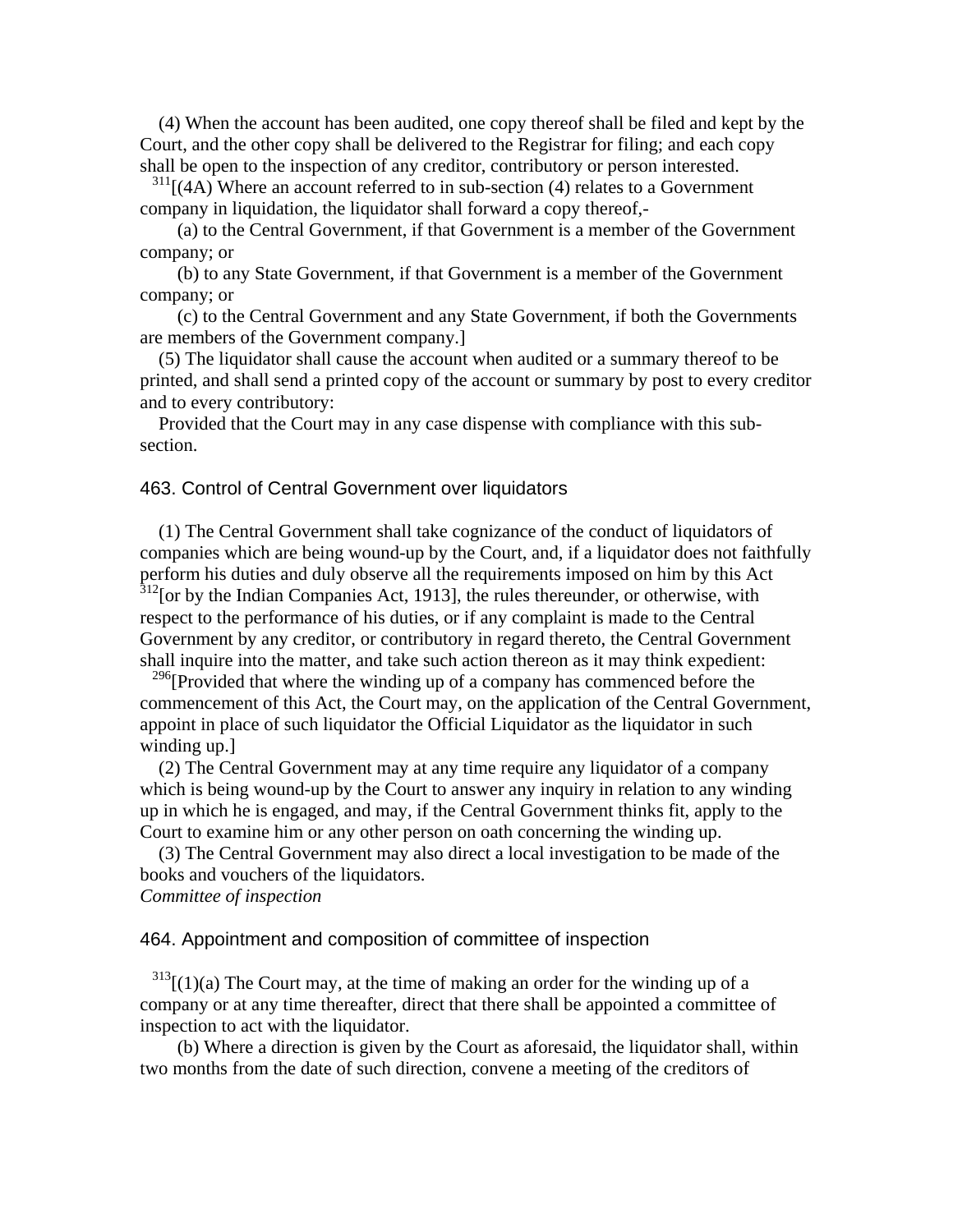company (as ascertained from its books and documents) for the purpose of determining who are to be members of the committee;

 $314$ [(2) The liquidator shall, within fourteen days from the date of the creditors' meeting or such further time as the Court in its discretion may grant for the purpose, convene a meeting of the contributories to consider the decision of the creditors' meeting with respect to the membership of the committee; and it shall be open to be meeting of the contributories to accept the decision of the creditors' meeting with or without modifications or to reject it.]

 (3) Except in the case where the meeting of the contributories accepts the decision of the creditors' meeting in its entirety, it shall be the duty of the liquidator to apply to the Court for directions as to  $^{315}$ [\*\*\*] what the composition of the committee shall be, and who shall be members thereof.

## 465. Constitution and proceedings of committee of inspection

 (1) A committee of inspection appointed in pursuance of section 464 shall consist of not more than twelve members, being creditors and contributories of the company or persons holding general or special powers of attorney from creditors or contributories, in such proportions as may be agreed on by the meetings of creditors and contributories, or in case of difference of opinion between the meetings, as may be determined by the Court.

 (2) The committee of inspection shall have the right to inspect the accounts of the liquidator at all reasonable times.

 (3) The committee shall meet at such times as it may from time to time appoint  $316$ [\*\*\*] and the liquidator or any member of the committee may also call a meeting of the committee as and when he thinks necessary.

 (4) The quorum for a meeting of the committee shall be one-third of the total number of the members, or two, whichever is higher.

 (5) The committee may act by a majority of its members present at a meeting, but shall not act unless a quorum is present.

 (6) A member of the committee may resign by notice in writing signed by him and delivered to the liquidator.

 (7) If a member of the committee is adjudged an insolvent, or compounds or arranges with his creditors, or is absent from five consecutive meetings of the committee without the leave of those members who, together with himself, represent the creditors or contributories, as the case may be, his office shall become vacant.

 (8) A member of the committee may be removed at a meeting of creditors if he represents creditors, or at a meeting of contributories if he represents contributories, by an ordinary resolution of which seven days' notice has been given, stating the object of the meeting.

 (9) On a vacancy occurring in the committee, the liquidator shall forthwith summon a meeting of creditors or of contributories, as the case may require, to fill the vacancy; and the meeting may, by resolution, re-appoint the same, or appoint another, creditor or contributory to fill the vacancy:

 Provided that if the liquidator, having regard to the position in the winding up, is of the opinion that it is unnecessary for the vacancy to be filled, he may apply to the Court and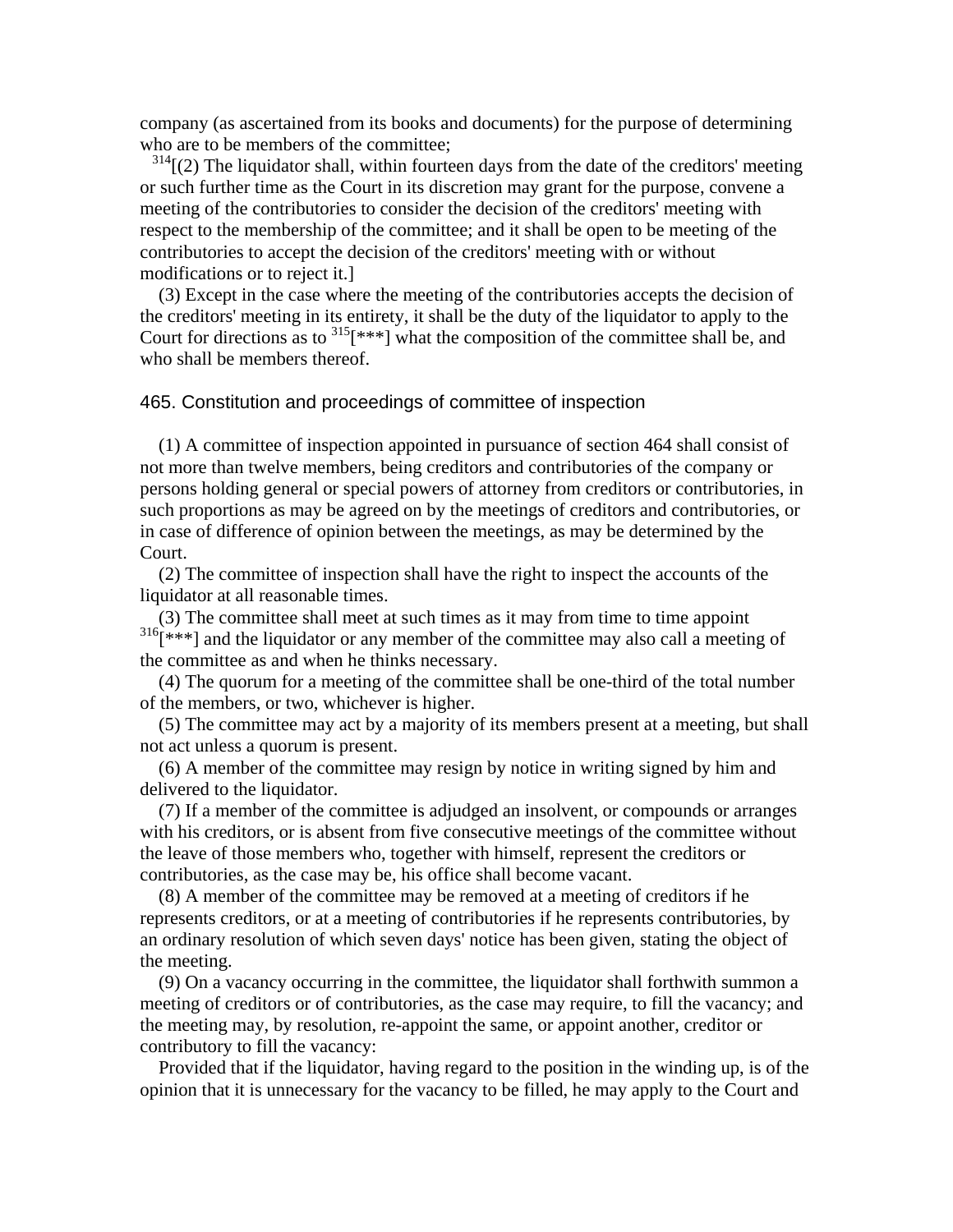the Court may make an order that the vacancy shall not be filled, or shall not be filled except in such circumstances as may be specified in the order.

 (10) The continuing members of the committee, if not less than two, may act notwithstanding any vacancy in the committee. *General Powers of Court in case of winding up by Court*

# 466. Power of Court to stay winding up

 (1) The Court may at any time after making a winding up order, on the application either of the Official Liquidator or of any creditor or contributory, and on proof to the satisfaction of the Court that all proceedings in relation to the winding up ought to be stayed, make an order staying the proceedings, either altogether or for a limited time, on such terms and conditions as the Court thinks fit.

 (2) On any application under this section, the Court may, before making an order, require the Official Liquidator to furnish to the Court a report with respect to any facts or matters which are in his opinion relevant to the application.

 (3) A copy of every order made under this section shall forthwith be forwarded by the company, or otherwise as may be prescribed, to the Registrar, who shall make a minute of the order in his books relating to the company.

#### 467. Settlement of list of contributories and application of assets

 (1) As soon as may be after making a winding up order, the Court shall settle a list of contributories, with power to rectify the register of members in all cases where rectification is required in pursuance of this Act, and shall cause the assets of the company to be collected and applied in discharge of its liabilities:

 Provided that, where it appears to the Court that it will not be necessary to make calls on, or adjust the rights of, contributories, the Court may dispense with the settlement of list of contributories.

 (2) In settling the list of contributories, the Court shall distinguish between those who are contributories in their own right and those who are contributories as being representatives of, or liable for the debts of, others.

#### 468. Delivery of property to liquidator

The Court may, at any time after making a winding up order, require any contributory for the time being on the list of contributories, and any trustee, receiver, banker, agent,  $317$ [officer or other employee] of the company, to pay, deliver, surrender or transfer forthwith, or within such time as the Court directs, to the liquidator, any money, property or books and papers 318[in his custody or under his control] to which the company is prima facie entitled.

# 469. Payment of debts due by contributory and extent of set-off

 (1) The Court may, at any time after making a winding up order, make an order on any contributory for the time being on the list of contributories to pay, in the manner directed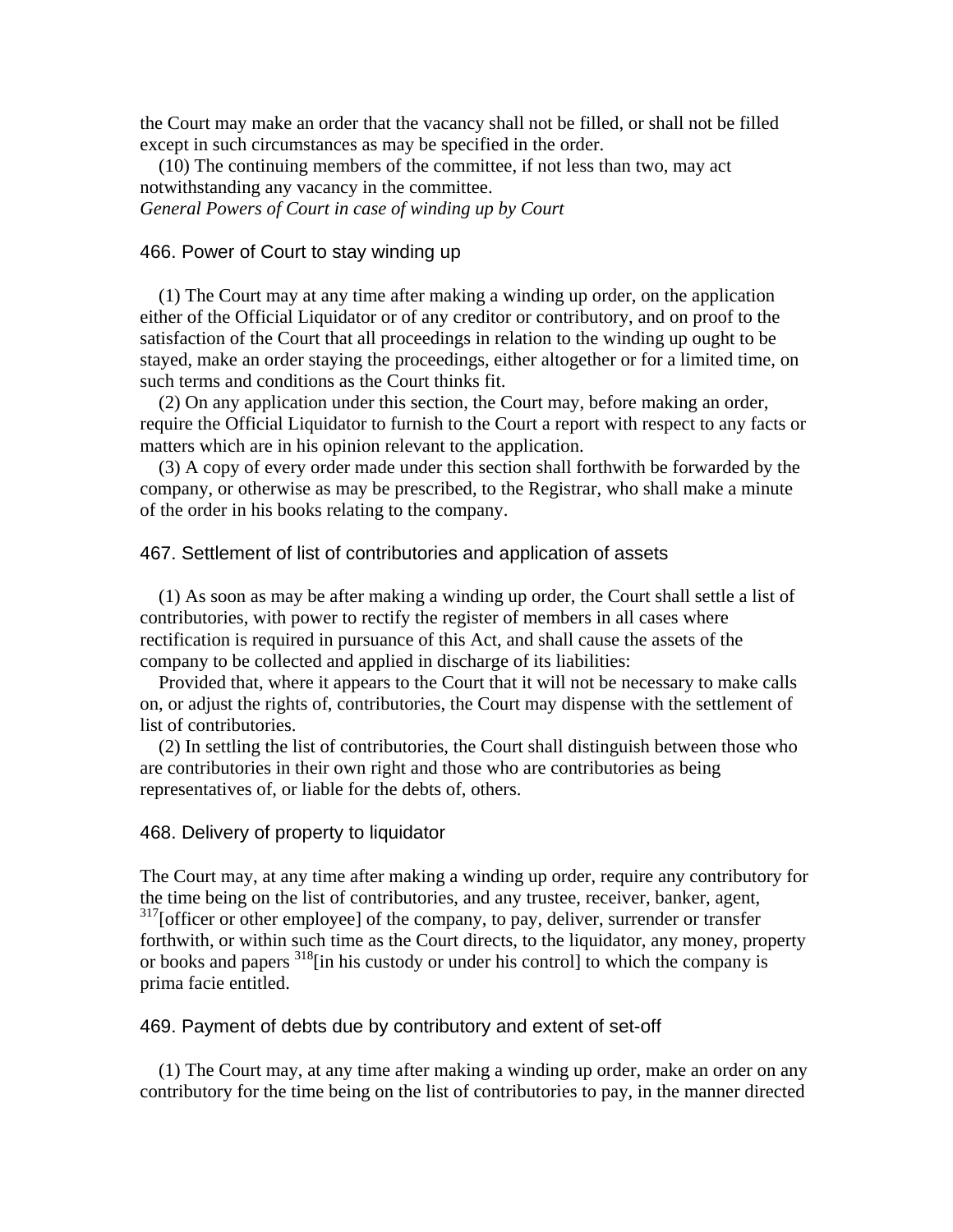by the order; any money due to the company, from him or from the estate of the person whom he represents, exclusive of any money payable by him or the estate by virtue of any call in pursuance of this Act.

(2) The Court, in making such an order, may-

 (a) in the case of an unlimited company, allow to the contributory, by way of set-off, any money due to him or to the estate which he represents, from the company, on any independent dealing or contract with the company, but not any money due to him as a member of the company in respect of any dividend or profit; and

(b) in the case of a limited company, make to any director  $285A$ [\*\*\*] or manager whose liability is unlimited, or to his estate, the like allowance.

 (3) In the case of any company, whether limited, or unlimited when all the creditors have been paid in full, any money due on any account whatever to a contributory from the company may be allowed to him by way of set-off against any subsequent call.

## 470. Power of Court to make calls

 (1) The Court may, at any time after making a winding up order, and either before or after it has ascertained the sufficiency of the assets of the company,-

 (a) make calls on all or any of the contributories for the time being on the list of the contributories, to the extent of their liability, for payment of any money which the Court considers necessary to satisfy the debts and liabilities of the company, and the costs, charges and expenses of winding up, and for the adjustment of the rights of the contributories among themselves; and

(b) make an order for payment of any calls so made.

 (2) In making a call, the Court may take into consideration the probability that some of the contributories may, partly or wholly, fail to pay the call.

## 471. Payment into bank of moneys due to company

 (1) The Court may order any contributory, purchaser or other persons from whom any money is due to the company to pay the money into the public account of India in the Reserve Bank of India instead of to the liquidator.

 (2) Any such order may be enforced in the same manner as if the Court had directed payment to the liquidator.

472. Moneys and securities paid into Bank to be subject to order of Court

All moneys, bills, hundis, notes and other securities paid or delivered into the Reserve Bank of India in the course of the winding up of a company by the Court, shall be subject in all respects to the orders of the Court.

## 473. Order on contributory to be conclusive evidenced

 (1) An order made by the Court on a contributory shall, subject to any right of appeal, be conclusive evidence that the money, if any, thereby appearing to be due or ordered to be paid is due.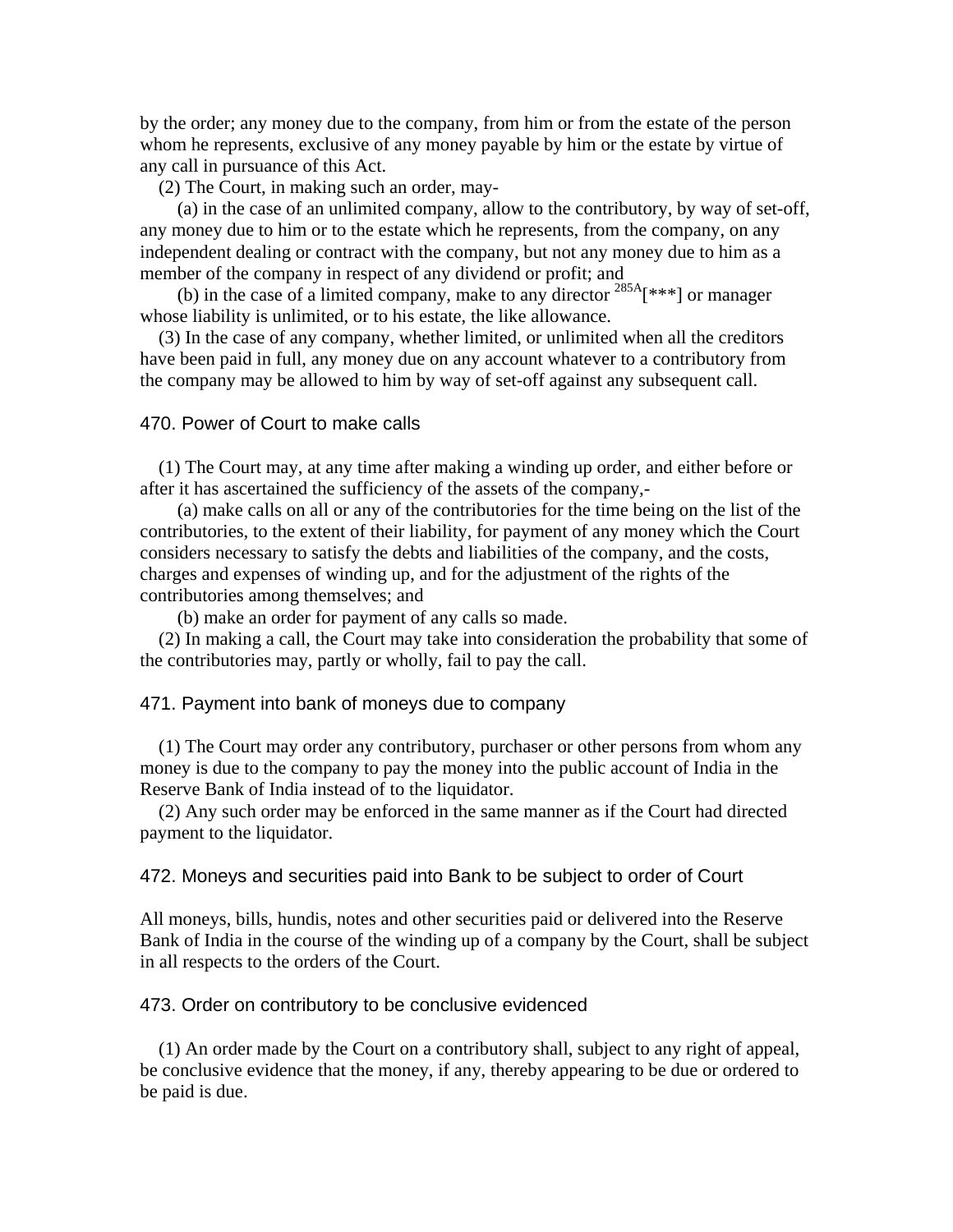(2) All other pertinent matters stated in the order shall be taken to be truly stated as against all persons and in all proceedings whatsoever.

## 474. Power to exclude creditors not proving in time

The Court may fix a time or times within which creditors are to prove their debts or claims, or to be excluded from the benefit of any distribution made before those debts or claims are proved.

# 475. Adjustment of rights of contributories

The Court shall adjust the rights of the contributories among themselves and distribute any surplus among the persons entitled thereto.

Section 476

POWER TO ORDER COSTS.

The Court may, in the event of the assets being insufficient to satisfy the liabilities, make an order for the payment out of the assets, of the costs, charges and expenses incurred in the winding up, in such order of priority inter- se as the Court thinks just.

Section 477

#### POWER TO SUMMON PERSONS SUSPECTED OF HAVING PROPERTY OF COMPANY, ETC.

(1) The Court may, at any time after the appointment of a provisional liquidator or the making of a winding up order, summon before it any officer of the company or person known or suspected to have in his possession any property or books or papers of the company, or known or suspected to be indebted to the company, or any person whom the Court deems capable of giving information concerning the promotion, formation, trade, dealings, property, books or papers, or affairs of the company.

(2) The Court may examine any officer or person so summoned on oath concerning the matters aforesaid, either by word of mouth or on written interrogatories; and may, in the former case, reduce his answers to writing and require him to sign them.

(3) The Court may require any officer or person so summoned to produce any books and papers in his custody or power relating to the company; but, where he claims any lien on books or papers produced by him, the production shall be without prejudice to that lien, and the Court shall have jurisdiction in the winding up to determine all questions relating to that lien.

(4) If any officer or person so summoned, after being paid or tendered a reasonable sum for his expenses, fails to appear before the Court at the time appointed, not having a lawful impediment (made known to the Court at the time of its sitting and allowed by it), the Court may cause him to be apprehended and brought before the Court for examination.

(5) If, on his examination, any officer or person so summoned admits that he is indebted to the company, the Court may order him to pay to the provisional liquidator or, as the case may be, the liquidator at such time and in such manner as to the Court may seem just, the amount in which he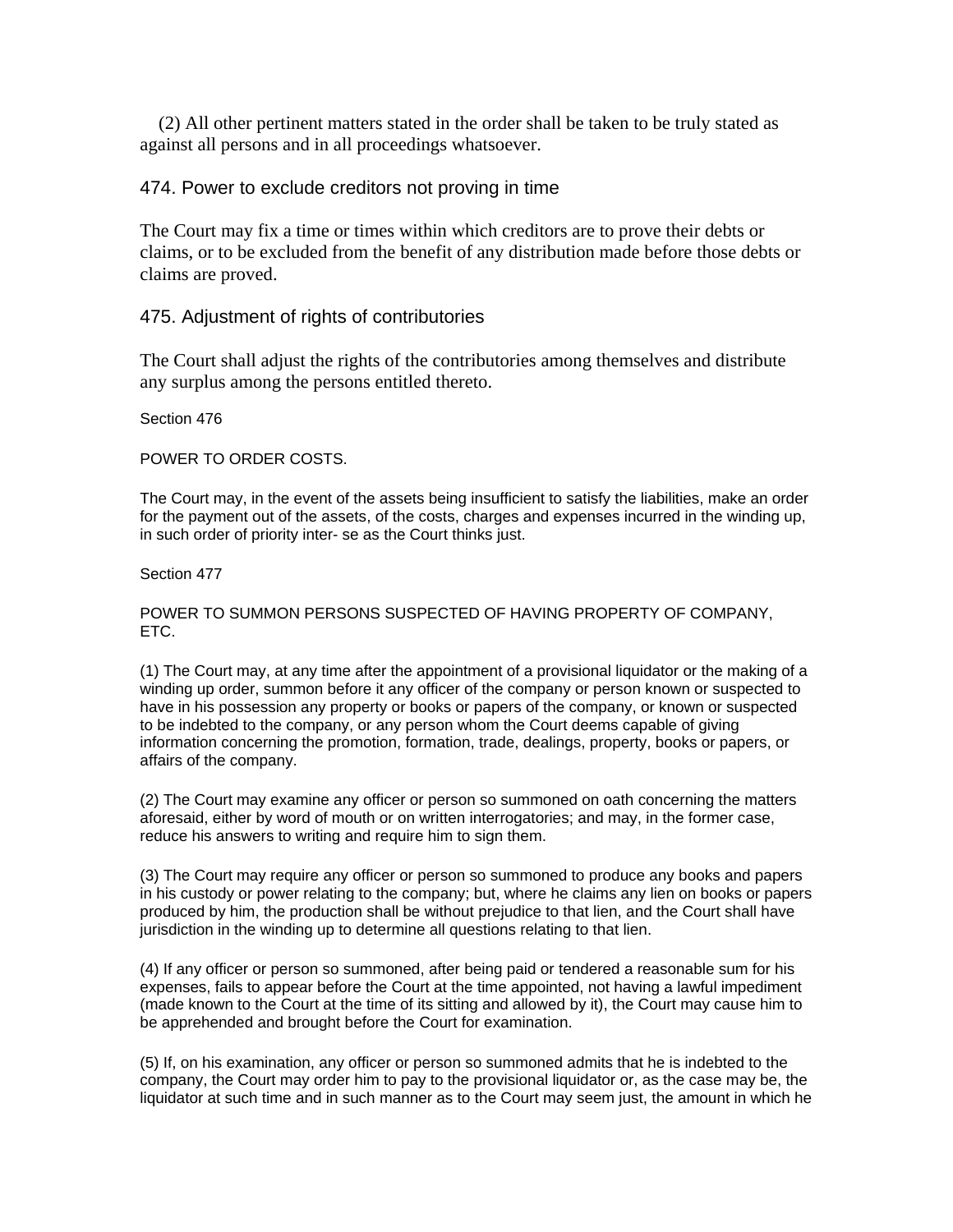is indebted, or any part thereof, either in full discharge of the whole amount or not, as the Court thinks fit, with or without costs of the examination.

(6) If, on his examination, any such officer or person admits that he has in his possession any property belonging to the company, the Court may order him to deliver to the provisional liquidator or, as the case may be, the liquidator, that property or any part thereof, at such time, in such manner and on such terms as to the Court may seem just.

(7) Orders made under sub-sections (5) and (6) shall be executed in the same manner as decrees for the payment of money or for the delivery of property under the Code of Civil Procedure, 1908, (5 of 1908), respectively.

(8) Any person making any payment or delivery in pursuance of an order made under sub-section (5) or sub-section (6) shall by such payment or delivery be, unless otherwise directed by such order, discharged from all liability whatsoever in respect of such debt or property.

Section 478

POWER TO ORDER PUBLIC EXAMINATION OF PROMOTERS, DIRECTORS, ETC.

(1) When an order has been made for winding up a company by the Court, and the Official Liquidator has made a report to the Court under this Act, stating that in his opinion a fraud has been committed by any person in the promotion or formation of the company, or by any officer of the company in relation to the company since its formation, the Court may, after considering the report, direct that that person or officer shall attend before the Court on a day appointed by it for that purpose, and be publicly examined as to the promotion or formation or the conduct of the business of the company, or as to his conduct and dealings as an officer thereof.

(2) The Official Liquidator shall take part in the examination, and for that purpose may, if specially authorized by the Court in that behalf, employ such legal assistance as may be sanctioned by the Court.

(3) Any creditor or contributory may also take part in the examination either personally or by any advocate, attorney or pleader entitled to appear before the Court.

(4) The Court may put such questions to the person examined as it thinks fit.

(5) The person examined shall be examined on oath, and shall answer all such questions as the Court may put, or allow to be put, to him.

(6) A person ordered to be examined under this section -

(a) shall, before his examination, be furnished at his own cost with a copy of the Official Liquidator's report; and

(b) may at his own cost employ an advocate, attorney or pleader entitled to appear before the Court, who shall be at liberty to put to him such questions as the Court may deem just for the purpose of enabling him to explain or qualify any answers given by him.

(7)

(a) If any such person applies to the Court to be exculpated from any charges made or suggested against him, it shall be the duty of the Official Liquidator to appear on the hearing of the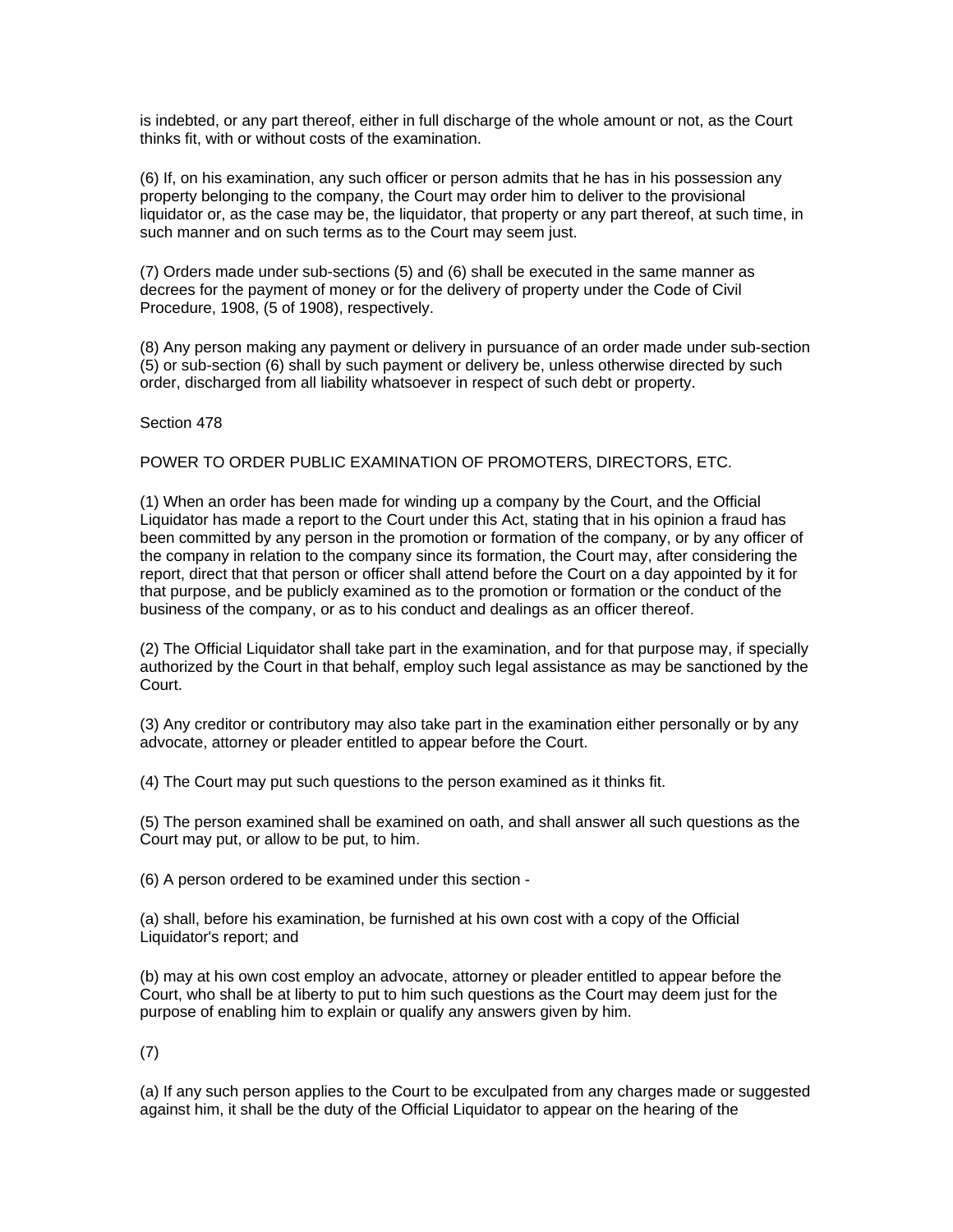application and call the attention of the Court to any matters which appear to the Official Liquidator to be relevant.

(b) If the Court, after hearing any evidence given or witnesses called by the Official Liquidator, grants the application, the Court may allow the applicant such costs as it may think fit.

(8) Notes of the examination shall be taken down in writing, and shall be read over to or by, and signed by, the person examined; and may thereafter be used in evidence against him, and shall be open to the inspection of any creditor or contributory at all reasonable times.

(9) The Court may, if it thinks fit, adjourn the examination from time to time.

(10) An examination under this section may, if the Court so directs and subject to any rules made in this behalf, be held before any District Judge, or before any officer of the High Court, being an Official Referee, Master, Registrar or Deputy Registrar.

(11) The powers of the Court under this section as to the conduct of the examination, but not as to costs, may be exercised by the Judge or officer before whom the examination is held in pursuance of sub-section (10).

Section 479

POWER TO ARREST ABSCONDING CONTRIBUTORY.

At any time either before or after making a winding up order, the Court may, on proof of probable cause for believing that a contributory is about to quit India or otherwise to abscond, or is about to remove or conceal any of his property, for the purpose of evading payment of calls or of avoiding examination respecting the affairs of the company, cause -

(a) the contributory to be arrested and safely kept until such time as the Court may order; and

(b) his books and papers and movable property to be seized and safely kept until such time as the Court may order.

Section 480

SAVING OF EXISTING POWERS OF COURT.

Any powers conferred on the Court by this Act shall be in addition to, and not in derogation of, any existing powers of instituting proceedings against any contributory or debtor of the company, or the estate of any contributory or debtor, for the recovery of any call or other sums.

Section 481

DISSOLUTION OF COMPANY.

(1) When the affairs of a company have been completely wound-up or when the Court is of the opinion that the liquidator cannot proceed with the winding up of a company for want of funds and assets or for any other reason whatsoever and it is just and reasonable in the circumstances of the case that an order of dissolution of the company should be made, the Court shall make an order that the company be dissolved from the date of the order, and the company shall be dissolved accordingly.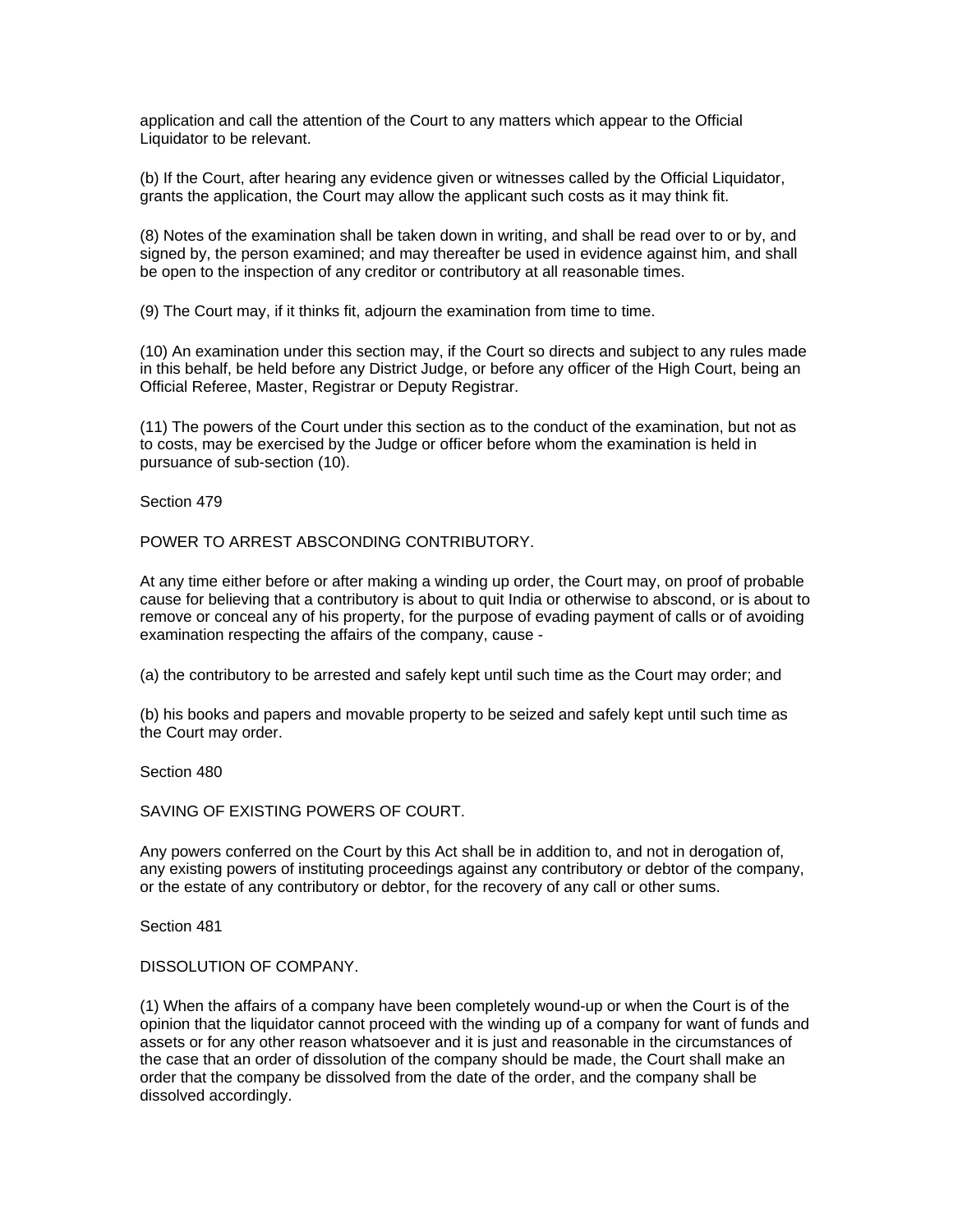(2) A copy of the order shall, within thirty days from the date thereof, be forwarded by the liquidator to the Registrar who shall make in his books a minute of the dissolution of the company.

(3) If the liquidator makes default in forwarding a copy as aforesaid, he shall be punishable with fine which may extend to fifty rupees for every day during which the default continues.

Section 482

ORDER MADE IN ANY COURT TO BE ENFORCED BY OTHER COURTS.

Any order made by a Court for, or in the course of, winding up a company shall be enforceable at any place in India, other than that over which such Court has jurisdiction, by the Court which would have had jurisdiction in respect of the company if its registered office had been situate at such other place, and in the same manner in all respects as if the order had been made by that **Court** 

Section 483

APPEALS FROM ORDERS.

Appeals from any order made, or decision given, in the matter of the winding up of a company by the Court shall lie to the same Court to which, in the same manner in which, and subject to the same conditions under which, appeals lie from any order or decision of the Court in cases within its ordinary jurisdiction.

Section 484

CIRCUMSTANCES IN WHICH COMPANY MAY BE WOUND-UP VOLUNTARILY.

(1) A company may be wound up voluntarily –

(a) when the period, if any, fixed for the duration of the company by the articles has expired, or the event, if any, has occurred, on the occurrence of which the articles provide that the company is to be dissolved, and the company in general meeting passes a resolution requiring the company to be wound-up voluntarily;

(b) if the company passes a special resolution that the company be wound-up voluntarily.

(2) In this Act, the expression "a resolution for voluntary winding up" means a resolution passed under clause (a) or (b) of sub-section (1).

Section 485

PUBLICATION OF RESOLUTION TO WIND UP VOLUNTARILY.

(1) When a company has passed a resolution for voluntary winding up, it shall, within fourteen days of the passing of the resolution, give notice of the resolution by advertisement in the Official Gazette, and also in some newspaper circulating in the district where the registered office of the company is situate.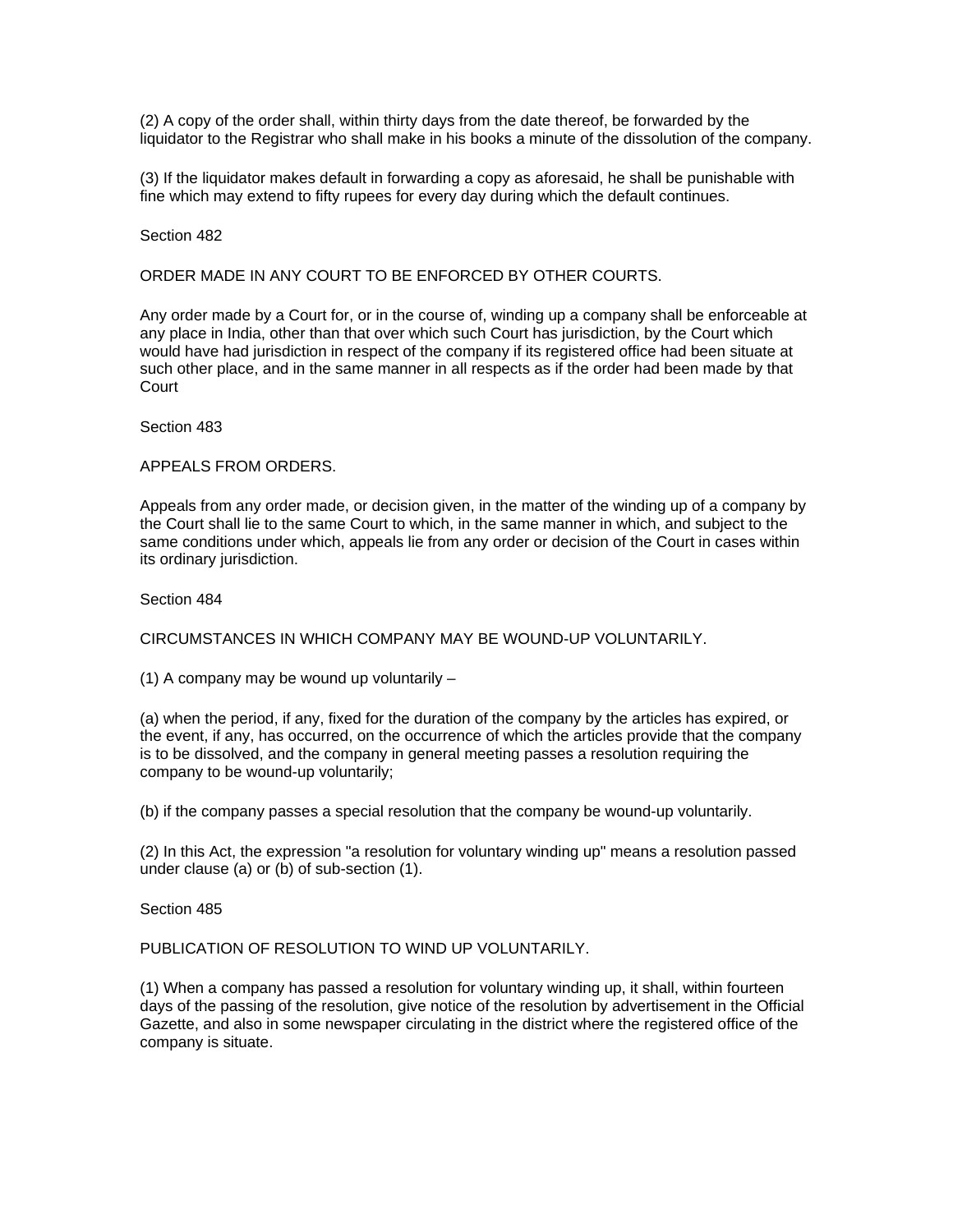(2) If default is made in complying with sub-section (1), the company, and every officer of the company who is in default, shall be punishable with fine which may extend to fifty rupees for every day during which the default continues.

For the purposes of this sub-section, a liquidator of the company shall be deemed to be an officer of the company.

Section 486

COMMENCEMENT OF VOLUNTARY WINDING UP.

A voluntary winding up shall be deemed to commence at the time when the resolution for voluntary winding up is passed.

Section 487

EFFECT OF VOLUNTARY WINDING UP ON STATUS OF COMPANY.

In the case of a voluntary winding up, the company shall, from the commencement of the winding up, cease to carry on its business, except so far as may be required for the beneficial winding up of such business :

Provided that the corporate state and corporate powers of the company shall continue until it is dissolved.

Section 488

#### DECLARATION OF SOLVENCY IN CASE OR PROPOSAL TO WIND-UP VOLUNTARILY.

(1) Where it is proposed to wind-up a company voluntarily, its directors, or in case the company has more than two directors, the majority of the directors, may, at a meeting of the Board, make a declaration verified by an affidavit, to the effect that they have made a full inquiry into the affairs of the company, and that, having done so, they have formed the opinion that the company has no debts, or that it will be able to pay its debts in full within such period not exceeding three years from the commencement of the winding up as may be specified in the declaration.

(2) A declaration made as aforesaid shall have no effect for the purposes of this Act, unless -

(a) it is made within the five weeks immediately preceding the date of the passing of the resolution for winding up the company and is delivered to the Registrar for registration before that date; and

(b) it is accompanied by a copy of the report of the auditors of the company (prepared, as far as circumstances admit, in accordance with the provisions of this Act) on the profit and loss account of the company for the period commencing from the date up to which the last such account was prepared and ending with the latest practicable date immediately before the making of the declaration and the balance sheet of the company made out as on the last-mentioned date and also embodies a statement of the company's assets and liabilities as at that date.

(3) Any director of a company making a declaration under this section without having reasonable grounds for the opinion that the company will be able to pay its debts in full within the period specified in the declaration, shall be punishable with imprisonment for a term which may extend to six months, or with fine which may extend to five thousand rupees, or with both.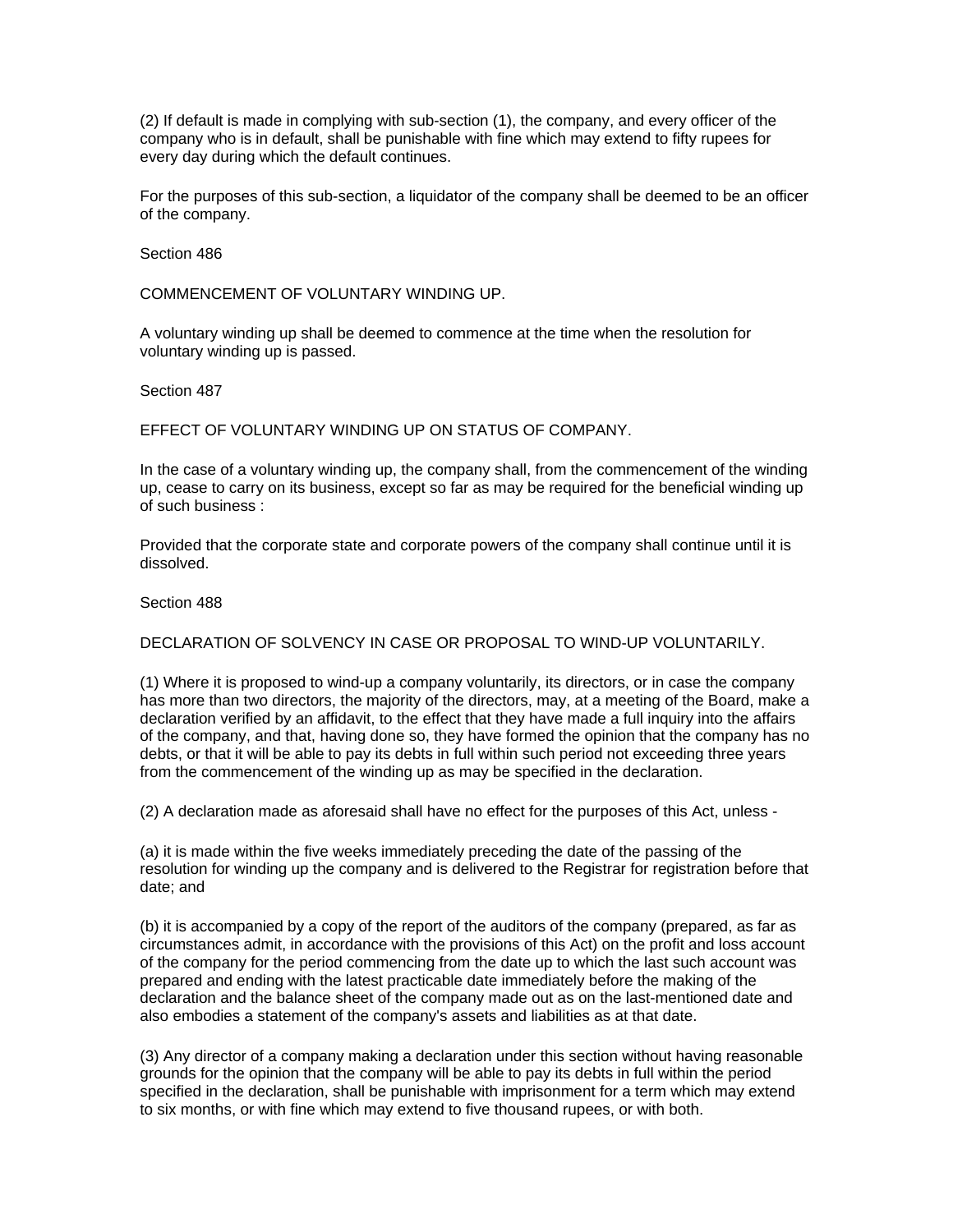(4) If the company is wound-up in pursuance of a resolution passed within the period of five weeks after the making of the declaration, but its debts are not paid or provided for in full within the period specified in the declaration, it shall be presumed, until the contrary is shown, that the director did not have reasonable grounds for his opinion.

(5) A winding up in the case of which a declaration has been made and delivered in accordance with this section is in this Act referred to as "a members' voluntary winding up"; and a winding up in the case of which a declaration has not been so made and delivered is in this Act referred to as "a creditors' voluntary winding up".

Section 489

PROVISIONS APPLICABLE TO A MEMBERS' VOLUNTARY WINDING UP.

The provisions contained in sections 490 to 498, both inclusive, shall subject to the provisions of section 498, apply in relation to a members' voluntary winding up.

Section 490

POWER OF COMPANY TO APPOINT AND FIX REMUNERATION OF LIQUIDATORS.

(1) The company in general meeting shall -

(a) appoint one or more liquidators for the purpose of winding up the affairs and distributing the assets of the company; and

(b) fix the remuneration, if any, to be paid to the liquidator or liquidators.

(2) Any remuneration so fixed shall not be increased in any circumstances whatever, whether with or without the sanction of the Court.

(3) Before the remuneration of the liquidator or liquidators is fixed as aforesaid, the liquidator, or any of the liquidators, as the case may be, shall not take charge of his office.

Section 491

BOARD'S POWERS TO CEASE ON APPOINTMENT OF LIQUIDATOR.

On the appointment of a liquidator, all the powers of the Board of directors and of the managing or whole-time directors and managers, if there be any of these, shall cease, except for the purpose of giving notice of such appointment to the Registrar in pursuance of section 493 or in so far as the company in general meeting or the liquidator may sanction the continuance thereof

Section 492

POWER TO FILL VACANCY IN OFFICE OF LIQUIDATOR.

(1) If a vacancy occurs by death, resignation or otherwise in the office of any liquidator appointed by the company, the company in general meeting may, subject to any arrangement with its creditors, fill the vacancy.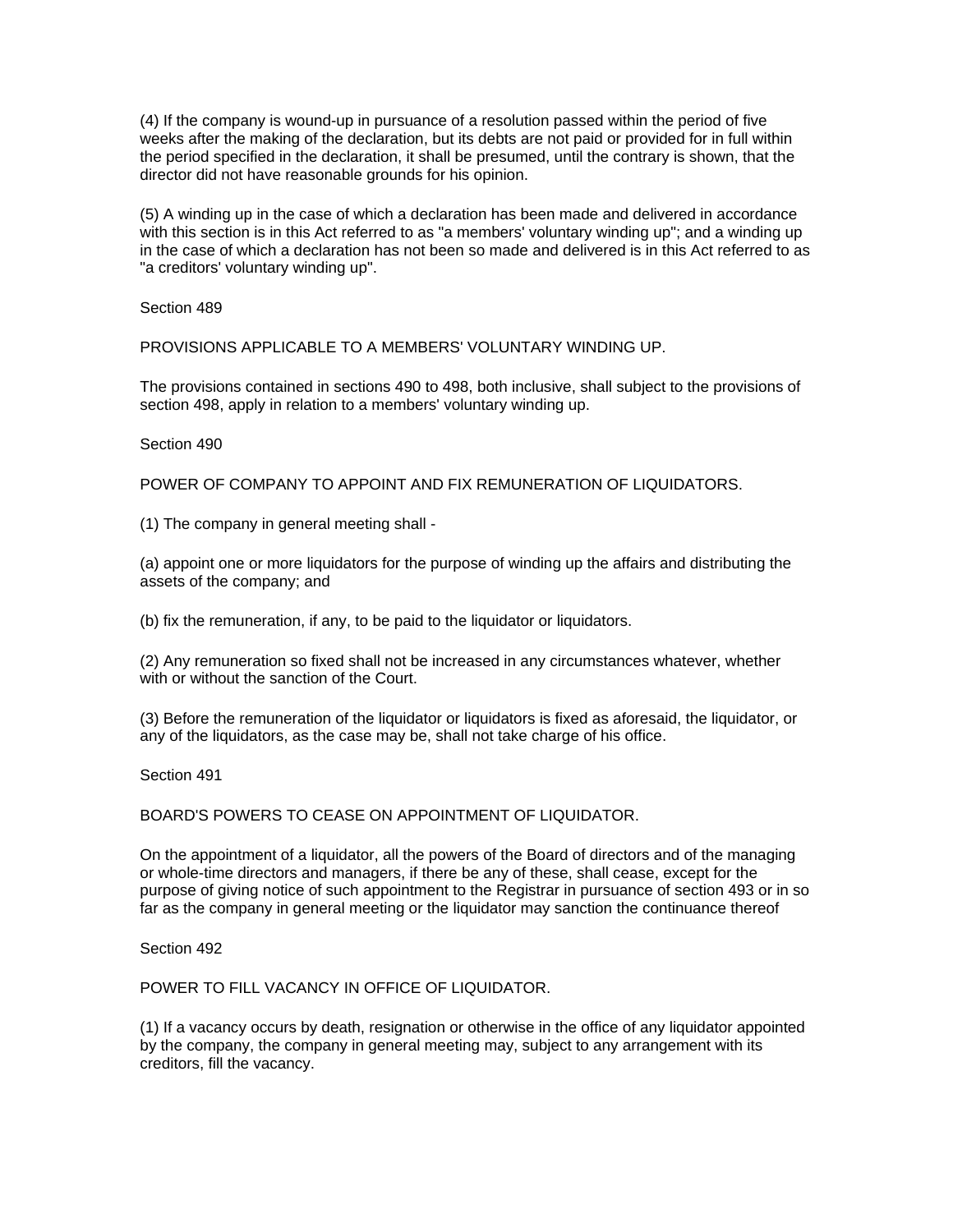(2) For that purpose, a general meeting may be convened by any contributory, or by the continuing liquidator or liquidators, if any.

(3) The meeting shall be held in the manner provided by this Act or by the articles, or in such other manner as the Court may, on application by any contributory or by the continuing liquidator or liquidators, determine.

#### Section 493

NOTICE OF APPOINTMENT OF LIQUIDATOR TO BE GIVEN TO REGISTRAR.

(1) The company shall give notice to the Registrar of the appointment of a liquidator or liquidators made by it under section 490, of every vacancy occurring in the office of liquidator, and of the name of the liquidator or liquidators appointed to fill every such vacancy under section 492.

(2) The notice aforesaid shall be given by the company within ten days of the event to which it relates.

(3) If default is made in complying with sub-section (1) or (2), the company, and every officer of the company, (including every liquidator or continuing liquidator) who is in default, shall be punishable with fine which may extend to one hundred rupees for every day during which the default continues

Section 494

POWER OF LIQUIDATOR TO ACCEPT SHARES, ETC., AS CONSIDERATION FOR SALE OF PROPERTY OF COMPANY.

(1) Where -

(a) a company (in this section called "the transferor company") is proposed to be, or is in course of being, wound-up altogether voluntarily; and

(b) the whole or any part of its business or property is proposed to be transferred or sold to another company, whether a company within the meaning of this Act or not (in this section called "the transferee company"); the liquidator of the transferor company may, with the sanction of a special resolution of that company conferring on the liquidator either a general authority or an authority in respect of any particular arrangement, -

(i) receive, by way of compensation or part compensation for the transfer or sale, shares, policies, or other like interests in the transferee company, for distribution among the members of the transferor company; or

(ii) enter into any other arrangement whereby the members of the transferor company may, in lieu of receiving cash, shares, policies, or other like interests or in addition thereto, participate in the profits of, or receive any other benefit from, the transferee company.

(2) Any sale or arrangement in pursuance of this section shall be binding on the members of the transferor company.

(3) If any member of the transferor company who did not vote in favour of the special resolution expresses his dissent therefrom in writing addressed to the liquidator, and left at the registered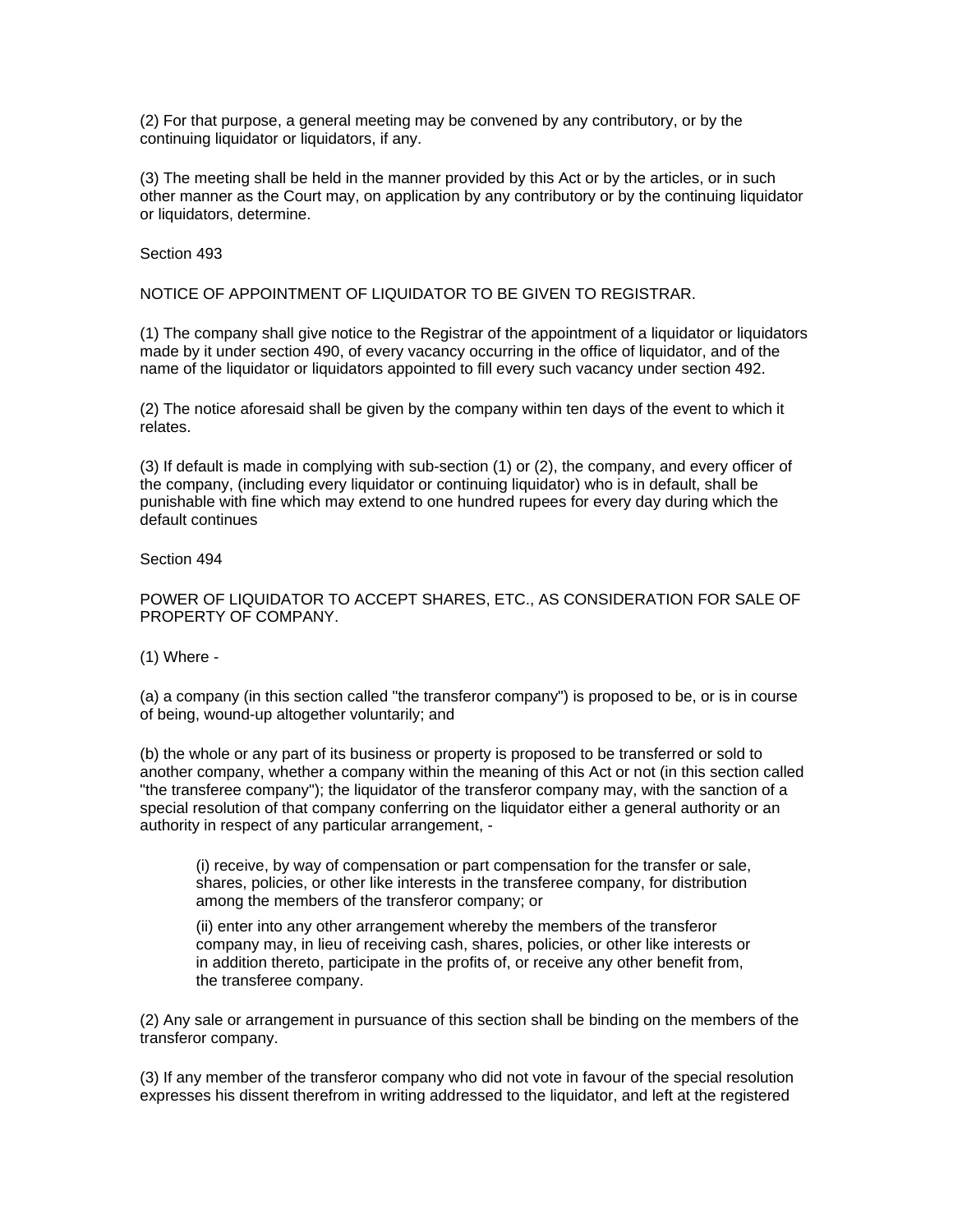office of the company within seven days after the passing of the resolution, he may require the liquidator either -

(a) to abstain from carrying the resolution into effect; or

(b) to purchase his interest at a price to be determined by agreement or by arbitration in the manner provided by this section.

(4) If the liquidator elects to purchase the member's interest, the purchase money shall be paid before the company is dissolved, and be raised by the liquidator in such manner as may be determined by special resolution.

(5) A special resolution shall not be invalid for the purposes of this section by reason only that it is passed before or concurrently with a resolution for voluntary winding up or for appointing liquidators; but if an order is made within a year for winding up the company by or subject to the supervision of the Court, the special resolution shall not be valid unless it is sanctioned by the Court.

(6) The provisions of the Arbitration Act, 1940 (X of 1940), other than those restricting the application of that Act in respect of the subject matter of the arbitration, shall apply to all arbitrations in pursuance of this section.

Section 495

DUTY OF LIQUIDATOR TO CALL CREDITORS' MEETING IN CASE OF INSOLVENCY.

(1) If, in the case of a winding up commenced after the commencement of this Act, the liquidator is at any time of opinion that the company will not be able to pay its debts in full within the period stated in the declaration under section 488, or that period has expired without the debts having been paid in full, he shall forthwith summon a meeting of the creditors, and shall lay before the meeting a statement of the assets and liabilities of the company.

(2) If the liquidator fails to comply with sub-section (1), he shall be punishable, in respect of each failure, with fine which may extend to five hundred rupees.

Section 496

DUTY OF LIQUIDATOR TO CALL GENERAL MEETING AT END OF EACH YEAR.

(1) Subject to the provisions of section 498, in the event of the winding up continuing for more than one year, the liquidator shall -

(a) call a general meeting of the company at the end of the first year from the commencement of the winding up, and at the end of each succeeding year, or as soon thereafter as may be convenient within three months from the end of the year or such longer period as the Central Government 866 may allow; and

(b) lay before the meeting an account of his acts and dealings and of the conduct of the winding up during the preceding year, together with a statement in the prescribed form and containing the prescribed particulars with respect to the proceedings in, and position of, the liquidation.

(2) If the liquidator fails to comply with sub-section (1), he shall be punishable, in respect of each failure, with fine which may extend to one hundred rupees.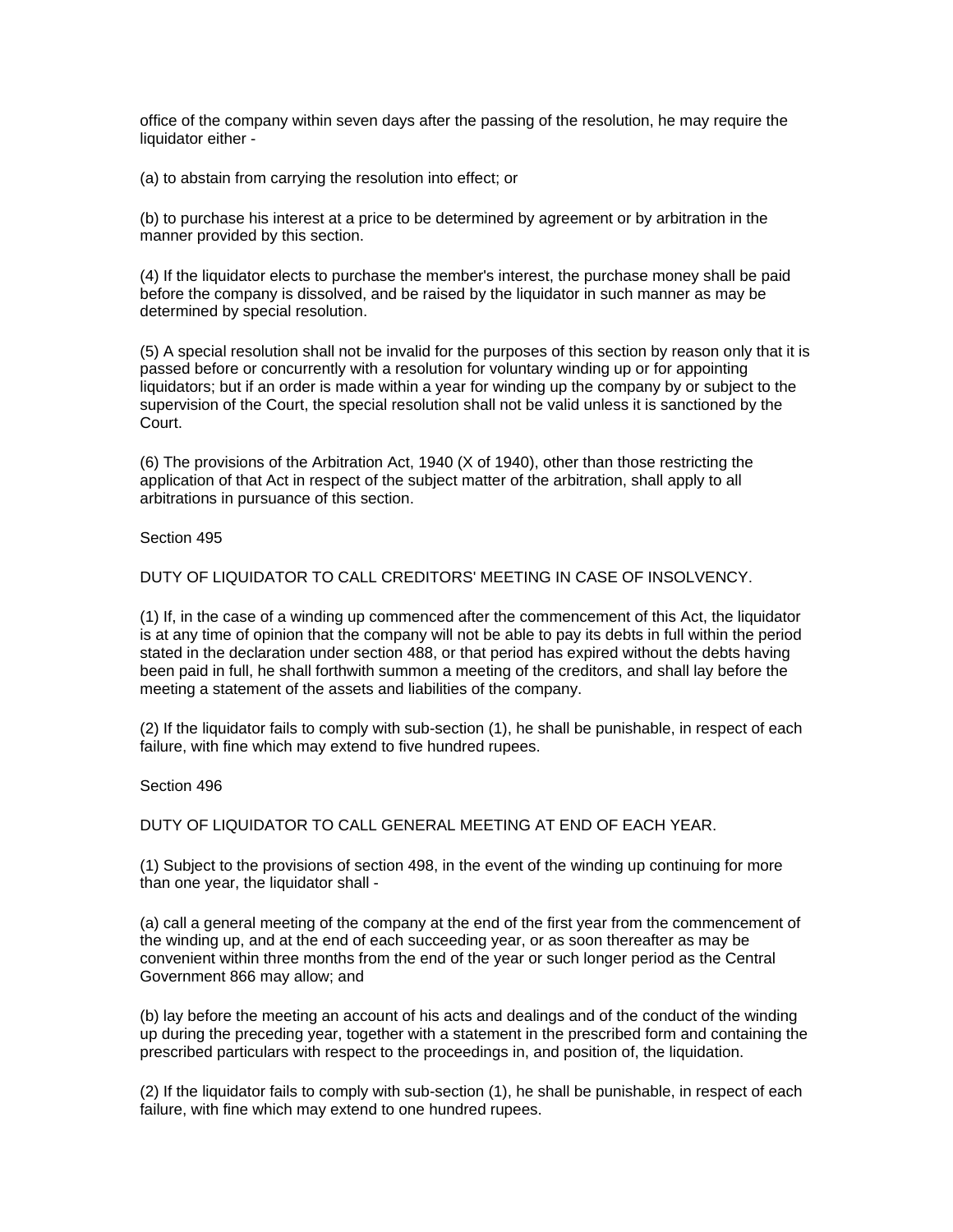### Section 497

FINAL MEETING AND DISSOLUTION.

(1) Subject to the provisions of section 498, as soon as the affairs of the company are fully wound up, the liquidator shall -

(a) make up an account of the winding up, showing how the winding up has been conducted and the property of the company has been disposed of; and

(b) call a general meeting of the company for the purpose of laying the account before it, and giving any explanation thereof.

(2) The meeting shall be called by advertisement. -

(a) specifying the time, place and object of the meeting; and

(b) published not less than one month before the meeting in the Official Gazette, and also in some newspaper circulating in the district where the registered office of the company is situate.

(3) Within one week after the meeting, the liquidator shall send to the [ 867 Registrar and the Official Liquidator a copy each of the account and shall make a return to each of them 867 ] of the holding of the meeting and of the date thereof. If the copy is not so sent or the return is not so made, the liquidator shall be punishable with fine which may extend to fifty rupees for every day during which the default continues.

(4) If a quorum is not present at the meeting aforesaid, the liquidator shall, in lieu of the return referred to in sub-section (3), make a return that the meeting was duly called and that no quorum was present thereat. Upon such a return being made within one week (The Act of 1913 did not fix any time limit.) after the date fixed for the meeting, the provisions of sub-section (3) as to the making of the return shall be deemed to have been complied with.

(5) The Registrar, on receiving the account and either the return mentioned in sub-section (3) or the return mentioned in sub-section (4), shall forthwith register them.

(6) The Official Liquidator, on receiving the account and either the return mentioned in subsection (3) or the return in sub-section (4), shall as soon as may be, make, and the liquidator and all officers, past or present, of the company shall give the Official Liquidator all reasonable facilities to make. a scrutiny of the books and papers of the company and if on such scrutiny the Official Liquidator makes a report to the Court that the affairs of the company have not been conducted in a manner prejudicial to the interests of its members or to public interest, then, from the date of the submission of the report to the Court the company shall be deemed to be dissolved.

(6A) If on such scrutiny the Official Liquidator makes a report to the Court that the affairs of the company have been conducted in a manner prejudicial as aforesaid, the Court shall by order direct the Official Liquidator to make a further investigation of the affairs of the company and for that purpose shall invest him with all such powers as the Court may deem fit.

(6B) On the receipt of the report of the Official Liquidator on such further investigation the Court may either make an order that the company shall stand dissolved with effect from the date to be specified by the Court therein or make such other order as the circumstances of the case brought out in the report permit. 868 ]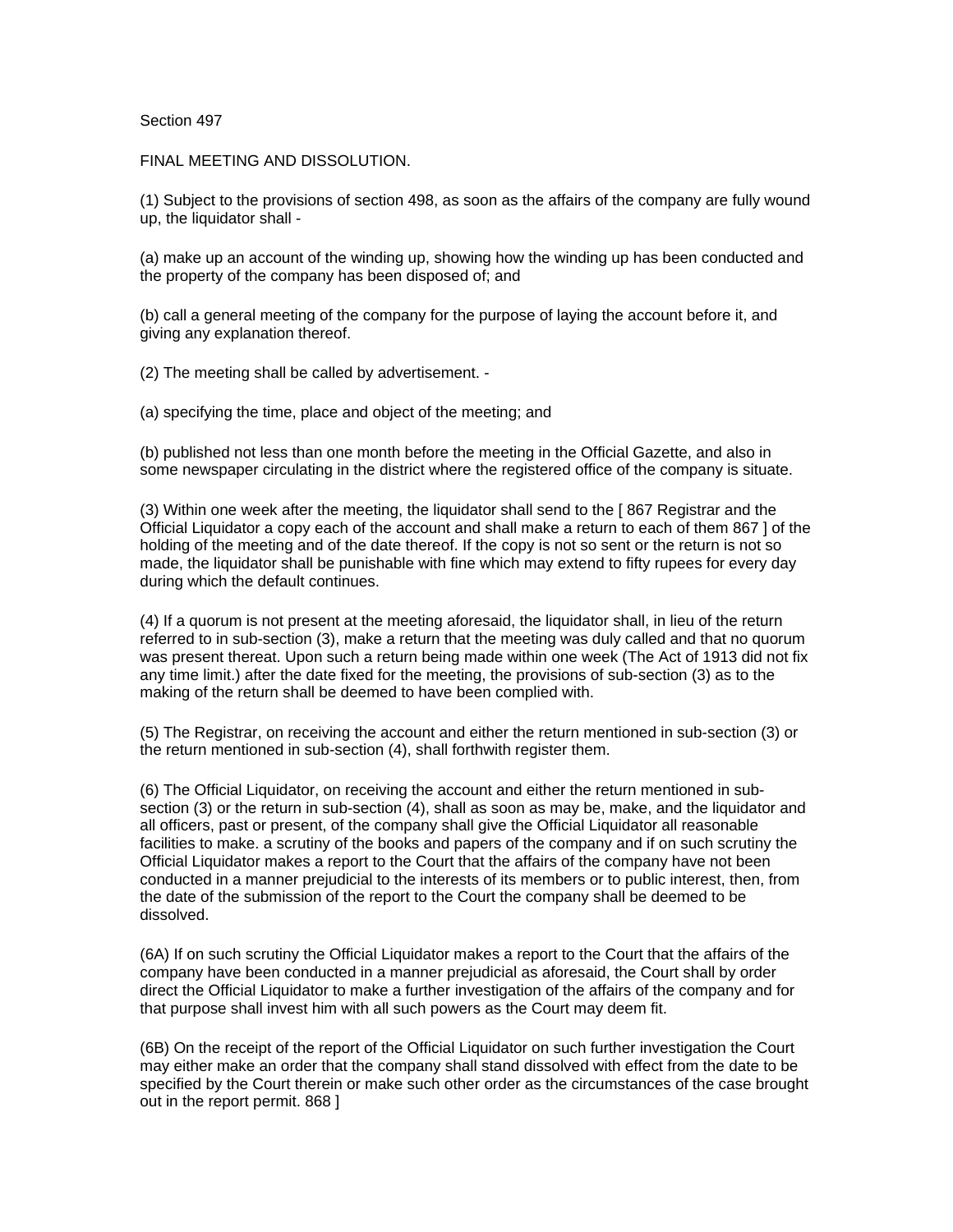(7) If the liquidator fails to call a general meeting of the company as required by this section, he shall be punishable with fine which may extend to five hundred rupees.

### Section 498

## ALTERNATIVE PROVISIONS AS TO ANNUAL AND FINAL MEETINGS IN CASE OF INSOLVENCY.

Where section 495 has effect, section 508 and 509 shall apply to the winding up, to the exclusion of sections 496 and 497, as if the winding up were a creditors' voluntary winding up and not a members' voluntary winding up :

Provided that the liquidator shall not be required to call a meeting of creditors under section 508 at the end of the first year from the commencement of the winding up, unless the meeting held under section 495 has been held more than three months before the end of that year.

Section 499

PROVISIONS APPLICABLE TO A CREDITORS' VOLUNTARY WINDING UP.

The provisions contained in sections 500 to 509, both inclusive, shall apply in relation to a creditors' voluntary winding up.

Section 500

MEETING OF CREDITORS.

(1) The company shall cause a meeting of the creditors of the company to be called for the day, or the day next following the day, on which there is to be held the general meeting of the company at which the resolution for voluntary winding up is to be proposed, and shall cause notices of the meeting of creditors to be sent by post to the creditors simultaneously with the sending of the notices of the meeting of the company.

(2) The company shall cause notice of the meeting of the creditors to be advertised once at least in the Official Gazette and once at least in two newspapers circulating in the district where the registered office or principal place of business of the company is situate.

Section 501

## NOTICE OF RESOLUTIONS PASSED BY CREDITORS' MEETING TO BE GIVEN TO REGISTRAR.

(1) Notice of any resolution passed at a creditors' meeting in pursuance of section 500 shall be given by the company to the Registrar within ten days of the passing thereof.

(2) If default is made in complying with sub-section (1), the company, and every officer of the company who is in default, shall be punishable with fine which may extend to fifty rupees for every day during which the default continues.

For the purposes of this section, a liquidator of the company shall be deemed to be an officer of the company.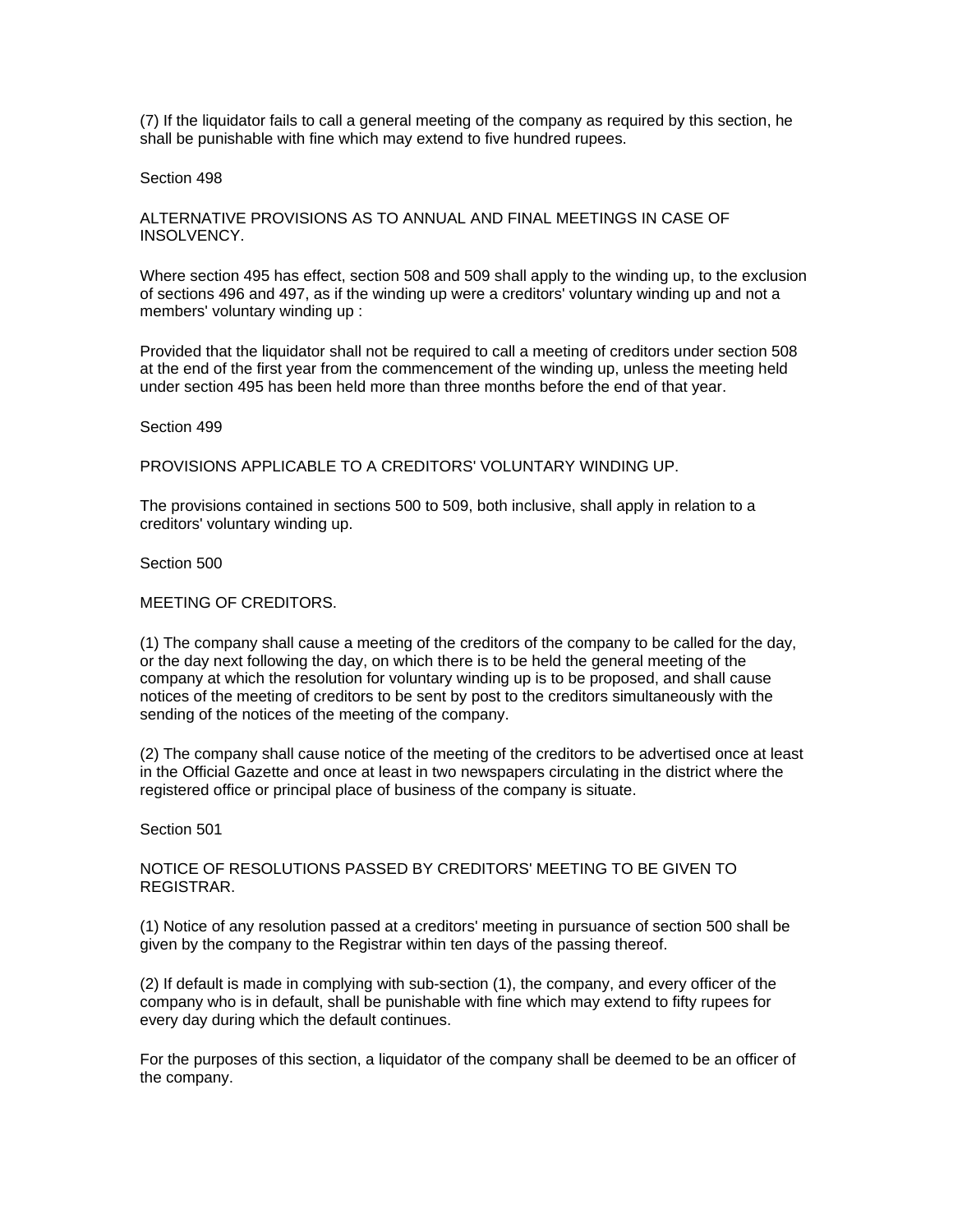## Section 502

APPOINTMENT OF LIQUIDATOR.

(1) The creditors and the company at their respective meetings mentioned in section 500 may nominate a person to be liquidator for the purpose of winding up the affairs and distributing the assets of the company.

(2) If the creditors and the company nominate different persons, the person nominated by the creditors shall be liquidator :

Provided that any director, member or creditor of the company may, within seven days after the date on which the nomination was made by the creditors, apply to the Court for an order either directing that the person nominated as liquidator by the company shall be liquidator instead of or jointly with the person nominated by the creditors, or appointing the Official Liquidator or some other person to be liquidator instead of the person appointed by the creditors.

(3) If no person is nominated by the creditors, the person, if any, nominated by the company shall be liquidator.

(4) If no person is nominated by the company, the person, if any, nominated by the creditors shall be liquidator.

Section 503

## APPOINTMENT OF COMMITTEE OF INSPECTION. 869

(1) The creditors at the meeting to be held in pursuance of section 500 or at any subsequent meeting may, if they think fit, appoint a committee of inspection consisting of not more than five persons.

(2) If such a committee is appointed, the company may, either at the meeting at which the resolution for voluntary winding up is passed or at any subsequent general meeting, appoint such number of persons (not exceeding five) as they think fit to act as members of the committee :

Provided that the creditors may, if they think fit, resolve that all or any of the persons so appointed by the company ought not to be members of the committee of inspection.

(3) If the creditors so resolve, the persons mentioned in the resolution shall not, unless the Court otherwise directs, be qualified to act as members of the committee.

(4) On any application to the Court for a direction under sub-section (3), the Court may, if it thinks fit, appoint other persons to act as members of the committee of inspection in the place of the persons mentioned in the creditors' resolution.

(5) Subject to the provisions of sub-sections (1) to (4) and to such rules as may be made by the central Government, the provisions of section 465 (except sub-section (1) thereof) shall apply with respect to a committee of inspection appointed under this section as they apply with respect to a committee of inspection appointed in a winding up by the Court.

Section 504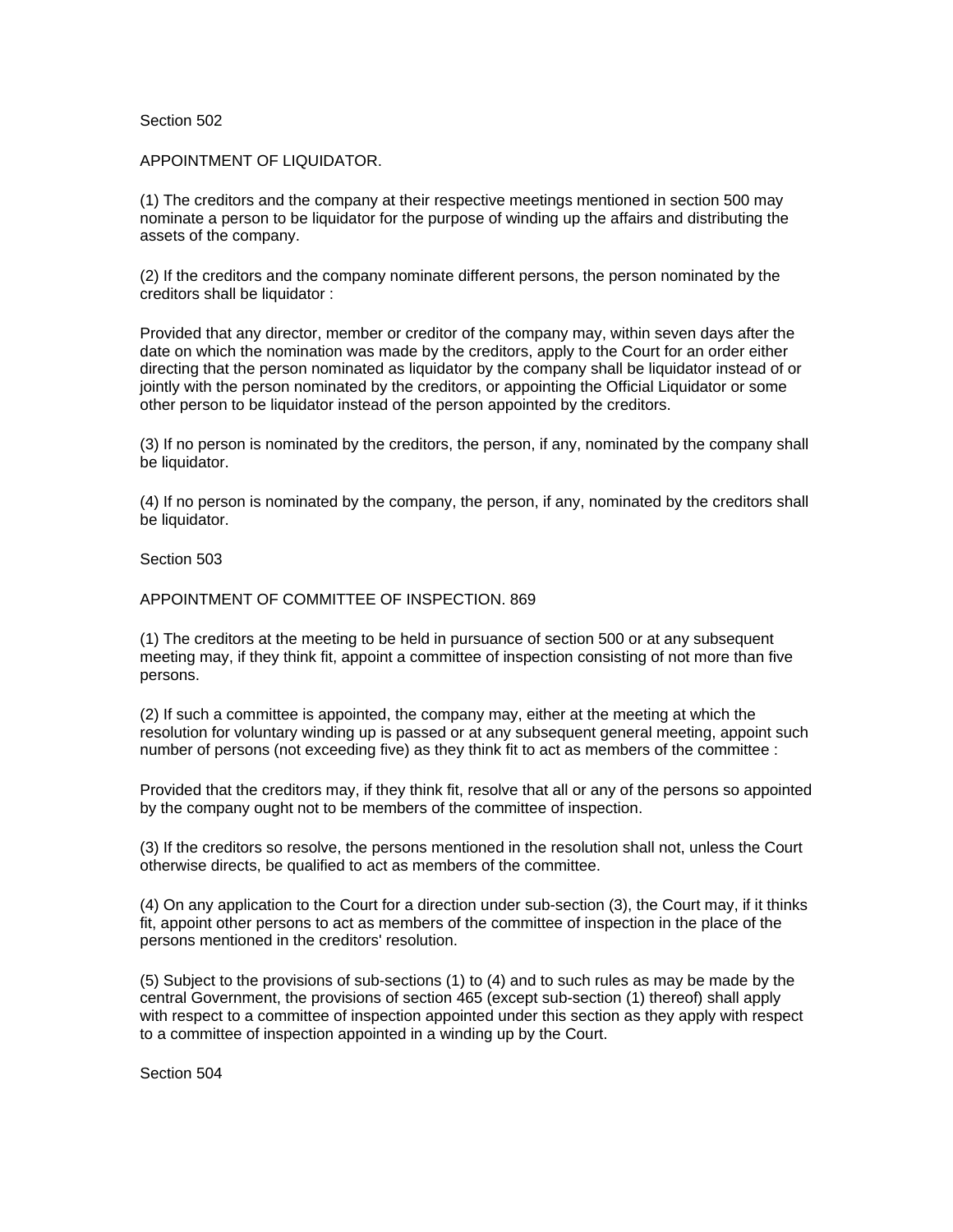# FIXING OF LIQUIDATORS' REMUNERATION.

(1) The committee of inspection, or if there is no such committee, the creditors, may fix the remuneration to be paid to the liquidator or liquidators.

(2) Where the remuneration is not so fixed, it shall be determined by the Court.

(3) Any remuneration fixed under sub-section (1) or (2) shall not be increased in any circumstances whatever, whether with or without the sanction of the Court.

Section 505

BOARD'S POWERS TO CEASE ON APPOINTMENT OF LIQUIDATOR.

On the appointment of a liquidator, all the powers of the Board of directors shall cease, except in so far as the committee of inspection, or if there is no such committee, the creditors in general meeting, may sanction the continuance thereof

Section 506

POWER TO FILL VACANCY IN OFFICE OF LIQUIDATOR.

If a vacancy occurs by death, resignation or otherwise, in the office of a liquidator (other than a liquidator appointed by, or by the direction of, the Court), the creditors in general meeting, may fill the vacancy.

Section 507

## APPLICATION OF SECTION 494 TO A CREDITORS' VOLUNTARY WINDING UP.

The provisions of section 494 shall apply in the case of a creditors' voluntary winding up as in the case of a members' voluntary winding up, with the modification that the powers of the liquidator under that section shall not be exercised except with the sanction either of the Court or of the committee of inspection.

Section 508

## DUTY OF LIQUIDATOR TO CALL MEETINGS OF COMPANY AND OF CREDITORS AT END OF EACH YEAR.

(1) In the event of the winding up continuing for more than one year, the liquidator shall  $-$ 

(a) call a general meeting of the company and a meeting of the creditors at the end of the first year from the commencement of the winding up and at the end of each succeeding year, or as soon thereafter as may be convenient within three months from the end of the year or such longer period as the Central Government 870 may allow; and

(b) lay before the meetings an account of his acts and dealings and of the conduct of the winding up during the preceding year, together with a statement in the prescribed form and containing the prescribed particulars with respect to the proceedings in, and position of, the winding up.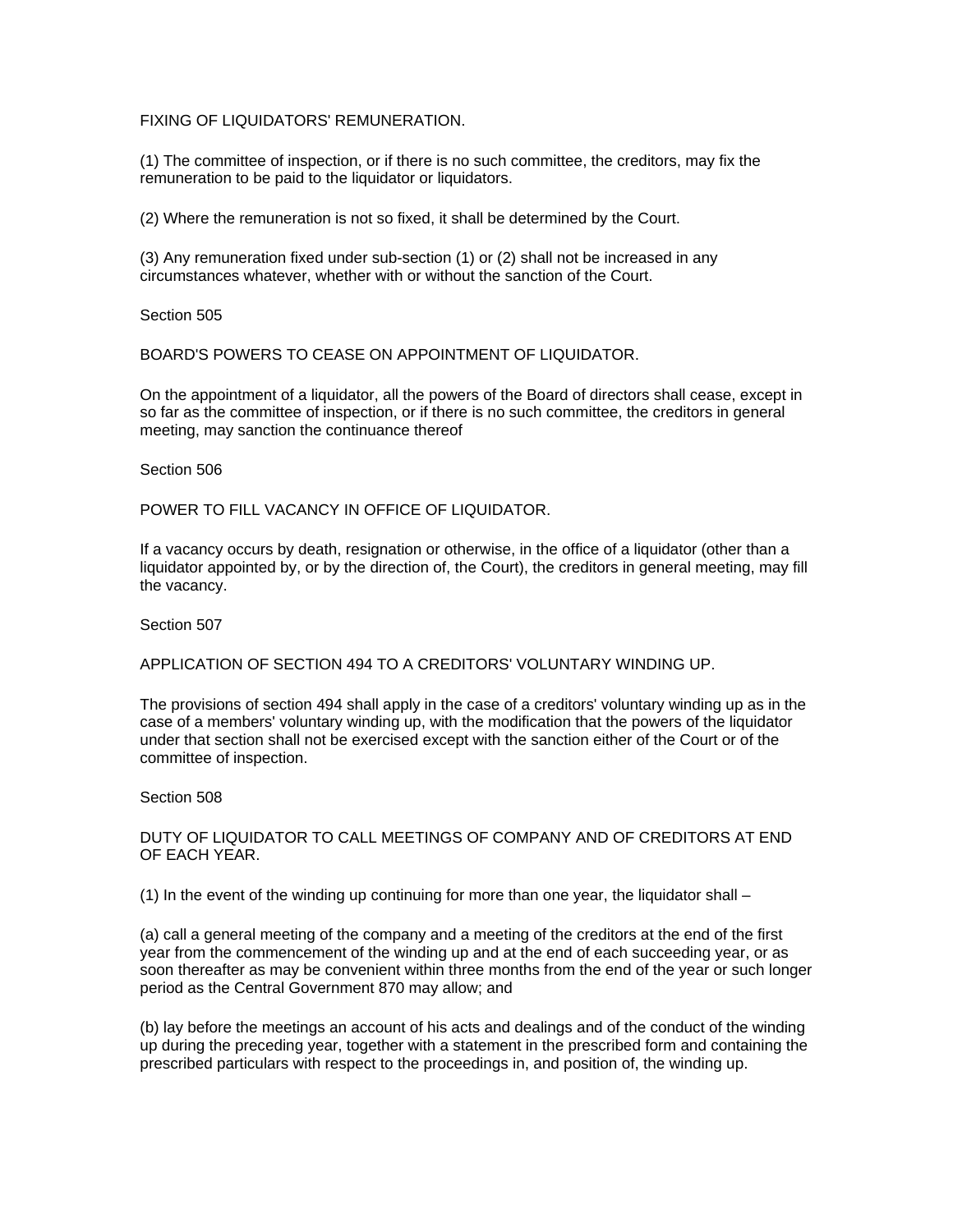(2) If the liquidator fails to comply with sub-section (1), he shall be punishable, in respect of each failure, with fine which may extend to one hundred rupees.

Section 509

FINAL MEETING AND DISSOLUTION.

(1) As soon as the affairs of the company are fully wound up, the liquidator shall -

(a) make up an account of the winding up, showing how the winding up has been conducted and the property of the company has been disposed of; and

(b) call a general meeting of the company and a meeting of the creditors for the purpose of laying the account before the meetings and giving any explanation thereof.

(2) Each such meeting shall be called by advertisement -

(a) specifying the time, place and object thereof; and

(b) published not less than one month before the meeting in the Official Gazette and also in some newspaper circulating in the district where the registered office of the company is situate.

(3) Within one week after the date of the meetings, or if the meetings are not held on the same date, after the date of the later meeting, the liquidator shall send to the Registrar and the Official Liquidator a copy each of the account, and shall make a return to each of them of the holding of the meetings and of the date or dates on which they were held. If the copy is not so sent or the return is not so made, the liquidator shall be punishable with fine which may extend to fifty rupees for every day during which the default continues.

(4) If a quorum (which for the purposes of this section shall be two persons) is not present at either of such meetings, the liquidator shall, in lieu of the return referred to in sub-section (3), make a return that the meeting was duly called and that no quorum was present thereat. Upon such a return being made within one week after the date fixed for the meeting, the provisions of sub-section (3) as to the making of the return shall, in respect of that meeting, be deemed to have been complied with.

(5) The Registrar, on receiving the account and also, in respect of each such meeting, either the return mentioned in sub-section (3) or the return mentioned in sub-section (4), shall forthwith register them.

(6) The Official Liquidator, on receiving the account and either the return mentioned in subsection (3) or the return mentioned in sub-section (4), shall, as soon as may be, make, and the liquidator and all officers, past or present, of the company shall give the Official Liquidator all reasonable facilities to make, a scrutiny of the books and papers of the company and if on such scrutiny the Official Liquidator makes a report to the Court that the affairs of the company have not been conducted in a manner prejudicial to the interests of its members or to public interest, then, from the date of the submission of the report to the Court the company shall be deemed to be dissolved.

(6A) If on such security the Official Liquidator makes a report to the Court that the affairs of the company have been conducted in a manner prejudicial as aforesaid, the Court shall by order direct the Official Liquidator to make a further investigation of the affairs of the company and for that purpose shall invest him with on such powers as the Court may deem fit.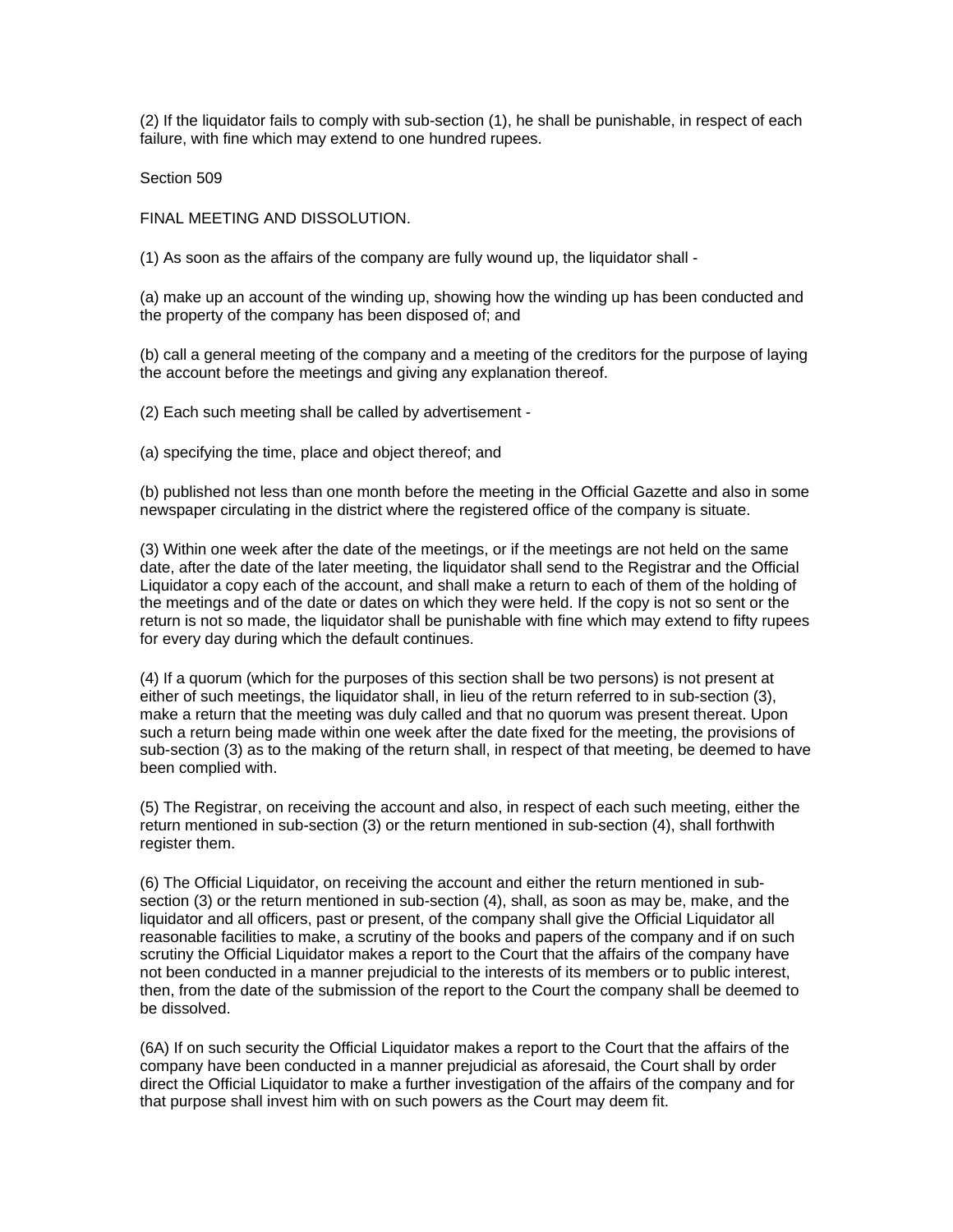(6B) On the receipt of the report of the Official Liquidator on such further investigation the Court may either make and order that the company shall stand dissolved with effect from the date to be specified by the Court therein or make such other order as the circumstances of the case brought out in the report permit. 878 ]

(7) If the liquidator fails to call a general meeting of the company or a meeting of the creditors as required by this section, he shall be punishable, in respect of each such failure, with fine which may extend to five hundred rupees.

Section 510

PROVISIONS APPLICABLE TO EVERY VOLUNTARY WINDING UP.

The provisions contained in sections 511 to 521, both inclusive, shall apply to every voluntary winding up, whether a members' or a creditors' winding up.

Section 511

DISTRIBUTION OF PROPERTY OF COMPANY.

Subject to the provisions of this Act as to preferential payments, the assets of a company, shall, on its winding up, be applied in satisfaction of its liabilities pari passu and, subject to such application, shall, unless the articles otherwise provide, be distributed among the members according to their rights and interests in the company.

Section 511A

APPLICATION OF SECTION 454 TO VOLUNTARY WINDING UP.

The provisions of section 454 shall, so far as may be, apply to every voluntary winding up as they apply to winding up by the Court except that reference to -

(a) the Court shall be omitted;

(b) the Official Liquidator or the provisional liquidator shall be construed as reference to the liquidator; and

(c) the "relevant date" shall be construed as reference to the date of commencement of the winding up.

Section 512

POWERS AND DUTIES OF LIQUIDATOR IN VOLUNTARY WINDING UP.

(1) The liquidator may, -

(a) in the case of a members' voluntary winding up, with the sanction of a special resolution of the company, and in the case of a creditors' voluntary winding up, with the sanction of the Court, or the committee of inspection or, if there is no such committee, of a meeting of the creditors, exercise any of the powers given by clauses (a) to (d) of sub-section (1) of section 457 to a liquidator in a winding up by the Court;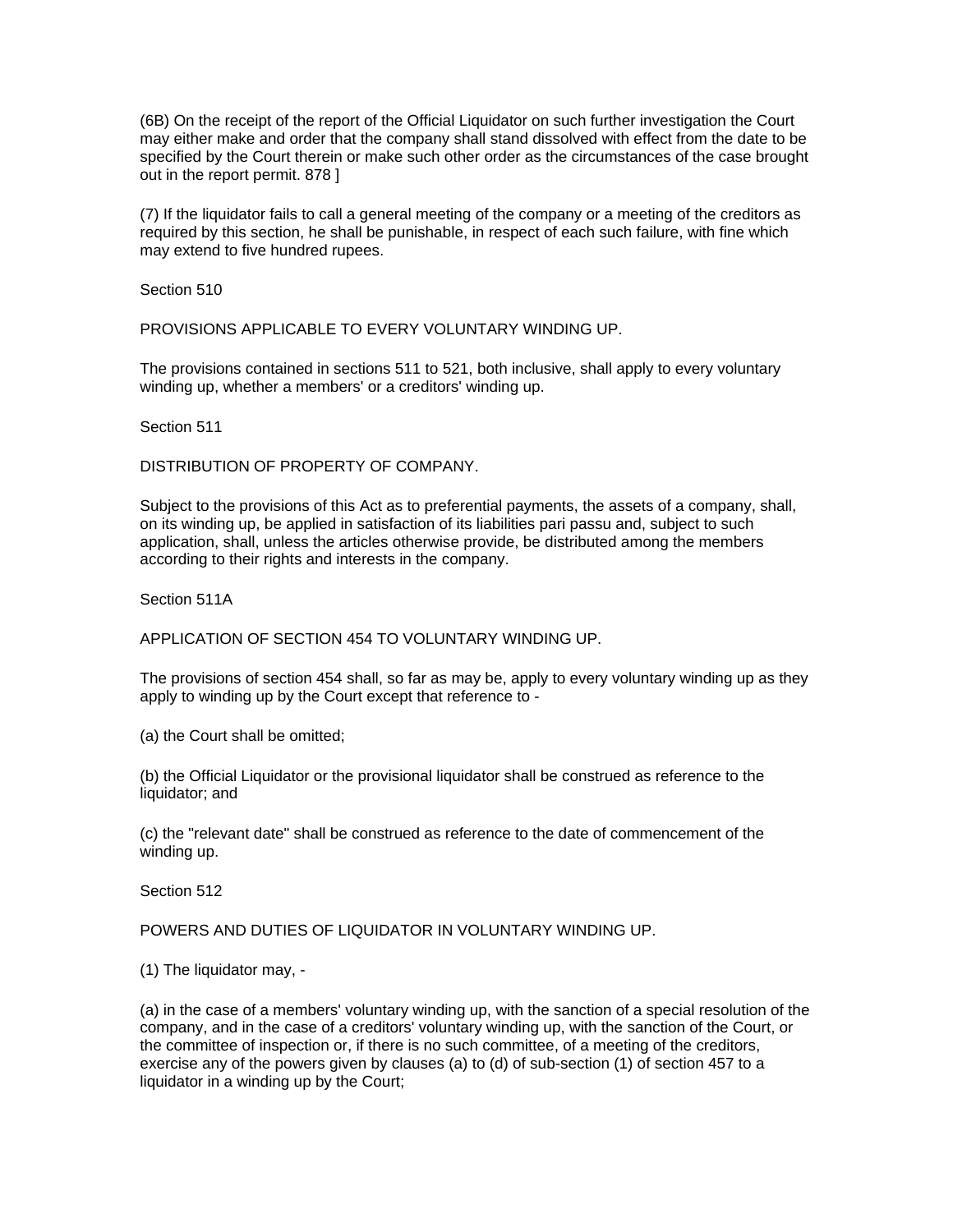(b) without the sanction referred to in clauses (a), exercise any of the other powers given by this Act to the liquidator in a winding up by the Court;

(c) exercise the power of the Court under this Act of settling a list of contributories (which shall be prima facie evidence of the liability of the persons named therein to be contributories);

(d) exercise the power of the Court of making calls;

(e) call general meetings of the company for the purpose of obtaining the sanction of the company by ordinary or special resolution, as the case may require, or for any other purpose he may think fit.

(2) The exercise by the liquidator of the powers given by clause (a) of sub-section (1) shall be subject to the control of the Court; and any creditor or contributory may apply to the Court with respect to any exercise or proposed exercise of any of the powers conferred by this section.

(3) The liquidator shall pay the debts of the company and shall adjust the rights of the contributories among themselves.

(4) When several liquidators are appointed, any power given by this Act may be exercised by such one or more of them as may be determined at the time of their appointment, or, in default of such determination, by any number of them not being less than two.

Section 513

BODY CORPORATE NOT TO BE APPOINTED AS LIQUIDATOR.

(1) A body corporate shall not be qualified for appointment as liquidator of a company in a voluntary winding up.

(2) Any appointment made in contravention of sub-section (1) shall be void.

(3) Any body corporate which acts as liquidator of a company, and every director, or a manager thereof, shall be punishable with fine which may extend to one thousand rupees.

Section 514

CORRUPT INDUCEMENT AFFECTING APPOINTMENT AS LIQUIDATOR.

Any person who gives, or agrees or offers to give, to any member or creditor of a company any gratification whatever with a view to -

(a) securing his own appointment or nomination as the company's liquidator; or

(b) securing or preventing the appointment or nomination of some person other than himself, as the company's liquidator'; shall be punishable with fine which may extend to one thousand rupees.

Section 515

POWER OF COURT TO APPOINT AND REMOVE LIQUIDATOR IN VOLUNTARY WINDING UP.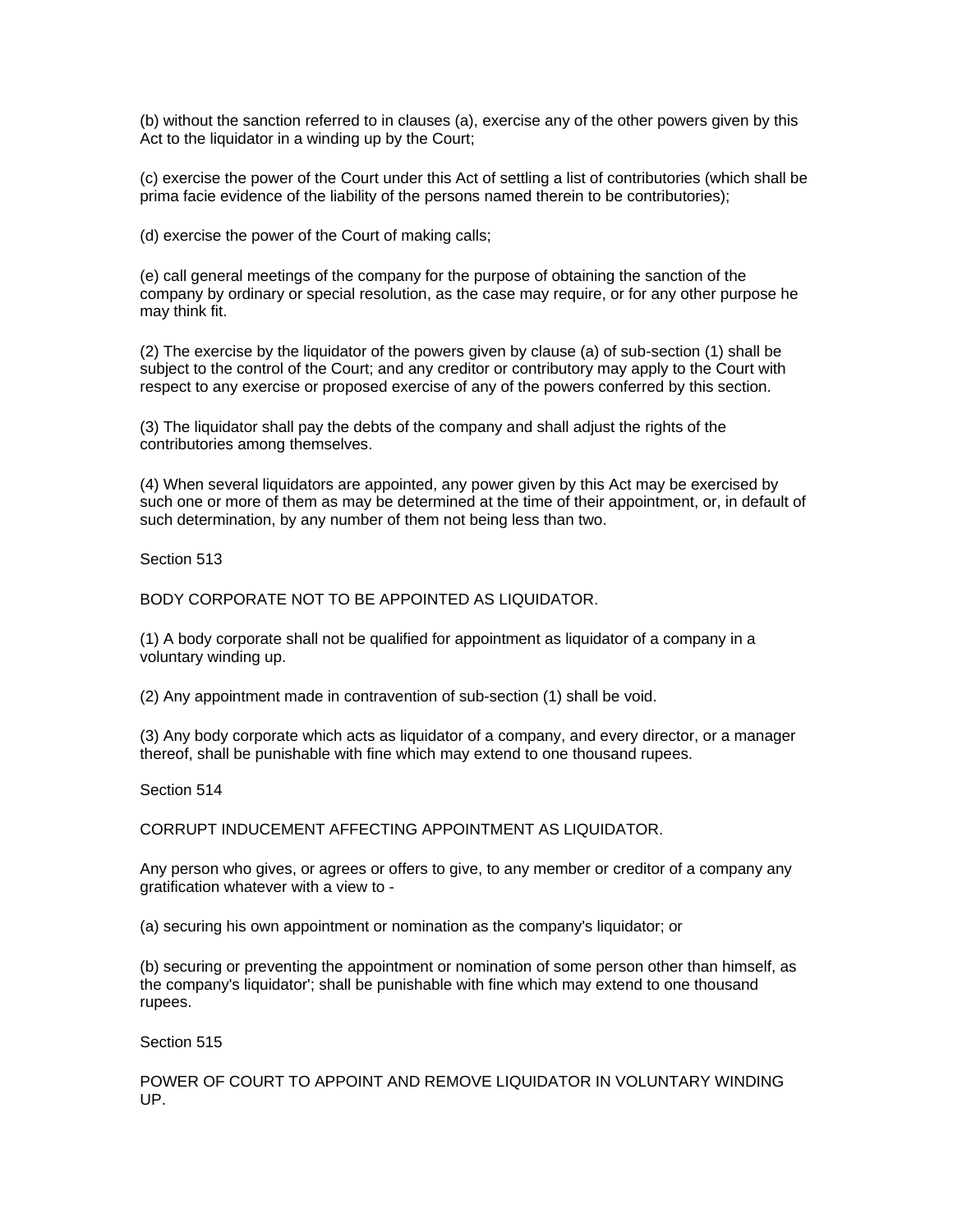(1) If from any cause whatever, there is no liquidator acting, the Court may appoint the Official Liquidator or any other person as a liquidator.

(2) The Court may, on cause shown, remove a liquidator and appoint the Official Liquidator or any other person as a liquidator in place of the removed liquidator.

(3) The Court may also appoint or remove a liquidator on the application made the Registrar in this behalf.

(4) If the Official Liquidator is appointed as liquidator under the proviso to sub-section (2) of section 502 or under this section, the remuneration to be paid to him shall be fixed by the Court and shall be credited to the Central Government.

Section 516

NOTICE BY LIQUIDATOR OF HIS APPOINTMENT.

(1) The liquidator shall within thirty days after his appointment publish in the Official Gazette and deliver to the Registrar for registration a notice of his appointment in the form prescribed.

(2) If the liquidator fails to comply with sub-section (1), he shall be punishable with fine which may extend to fifty rupees for every day during which the default continues.

Section 517

ARRANGEMENT WHEN BINDING ON COMPANY AND CREDITORS.

(1) Any arrangement entered into between a company about to be, or in the course of being, wound up and its creditors shall, subject to the right of appeal under this section, be binding on the company and on the creditors if it is sanctioned by a special resolution of the company and acceded to by three-fourths in number and value of the creditors.

(2) Any creditor or contributory may, within three weeks from the completion of the arrangement, appeal to the Court against it and the Court may thereupon, as it thinks just, amend, vary, confirm or set aside the arrangement.

Section 518

POWER TO APPLY TO COURT TO HAVE QUESTIONS DETERMINED OR POWER EXERCISED.

(1) The liquidator or any contributory or creditor may apply to the Court -

(a) to determine any question arising in the winding up of a company; or

(b) to exercise, as respects the enforcing of calls, the staying of proceedings or any other matter, all or any of the powers which the Court might exercise if the company were being wound-up by the Court.

(2) The liquidator or any creditor or contributory may apply to the Court specified in sub-section (3) for an order setting aside any attachment, distress or execution put into force against the estate or effects of the company after the commencement of the winding up.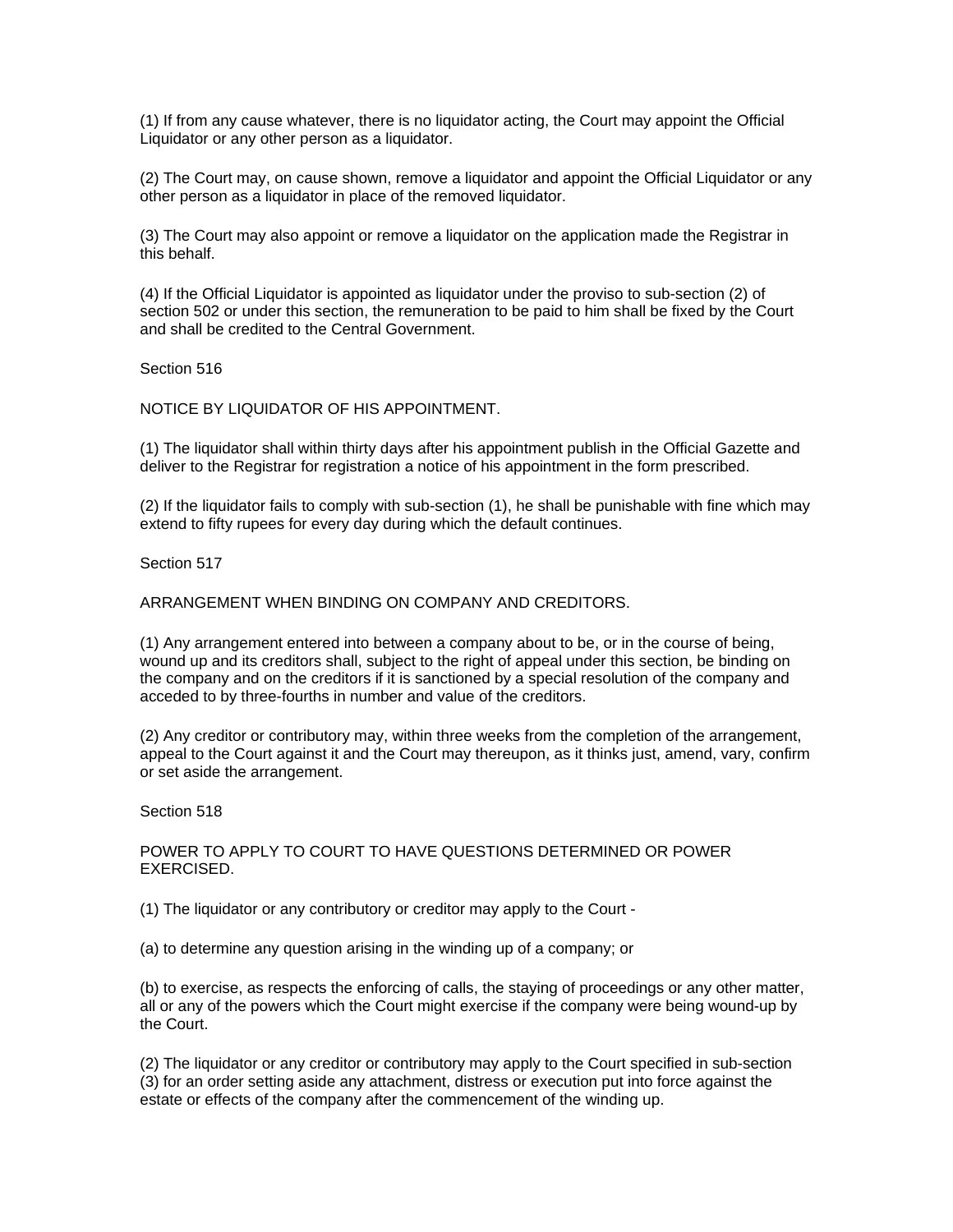(3) An application under sub-section (2) shall be made -

(a) if the attachment, distress or execution is levied or put into force by a High Court, to such High Court; and

(b) if the attachment, distress or execution is levied or put into force by any other Court, to the Court having jurisdiction to wind up the company.

(4) The Court, if satisfied on an application under sub-section (1) or (2) that the determination of the question or the required exercise of power or the order applied for will be just and beneficial, may accede wholly or partially to the application on such terms and conditions as it thinks fit, or may make such other order on the application as it thinks just.

(5) A copy of an order staying the proceedings in the winding up, made by virtue of this section, shall forthwith be forwarded by the company, or otherwise as may be prescribed, to the Registrar, who shall make a minute of the order in his books relating to the company.

Section 519

## APPLICATION OF LIQUIDATOR TO COURT FOR PUBLIC EXAMINATION OF PROMOTERS, DIRECTORS, ETC.

(1) The liquidator may make a report to the Court stating that in his opinion a fraud has been committed by any person in the promotion or formation of the company or by any officer of the company in relation to the company since its formation; and the Court may, after considering the report, direct that that person or officer shall attend before the Court on a day appointed by it for that purpose, and be publicly examined as to the promotion or formation or the conduct of the business of the company, or as to his conduct and dealings as officer thereof.

(2) The provisions of sub-sections (2) to (2) of section 478 shall apply in relation to any examination directed under sub-section (1) as they apply in relation to an examination directed under sub-section (1) of section 478 with references to the liquidator being substituted for references to the Official Liquidator in those provisions.

Section 520

COST OF VOLUNTARY WINDING UP.

All costs, charges and expenses properly incurred in the winding up, including the remuneration of the liquidator, shall, subject to the rights of secured creditors, if any, be payable out of the assets of the company in priority to all other claims.

Section 521

# SAVING OF RIGHT OF CREDITORS AND CONTRIBUTORIES TO APPLY FOR WINDING UP. - OMITTED BY THE COMPANIES (AMENDEMENT) ACT, 1960.

Section 522

POWER TO ORDER WINDING UP SUBJECT TO SUPERVISION.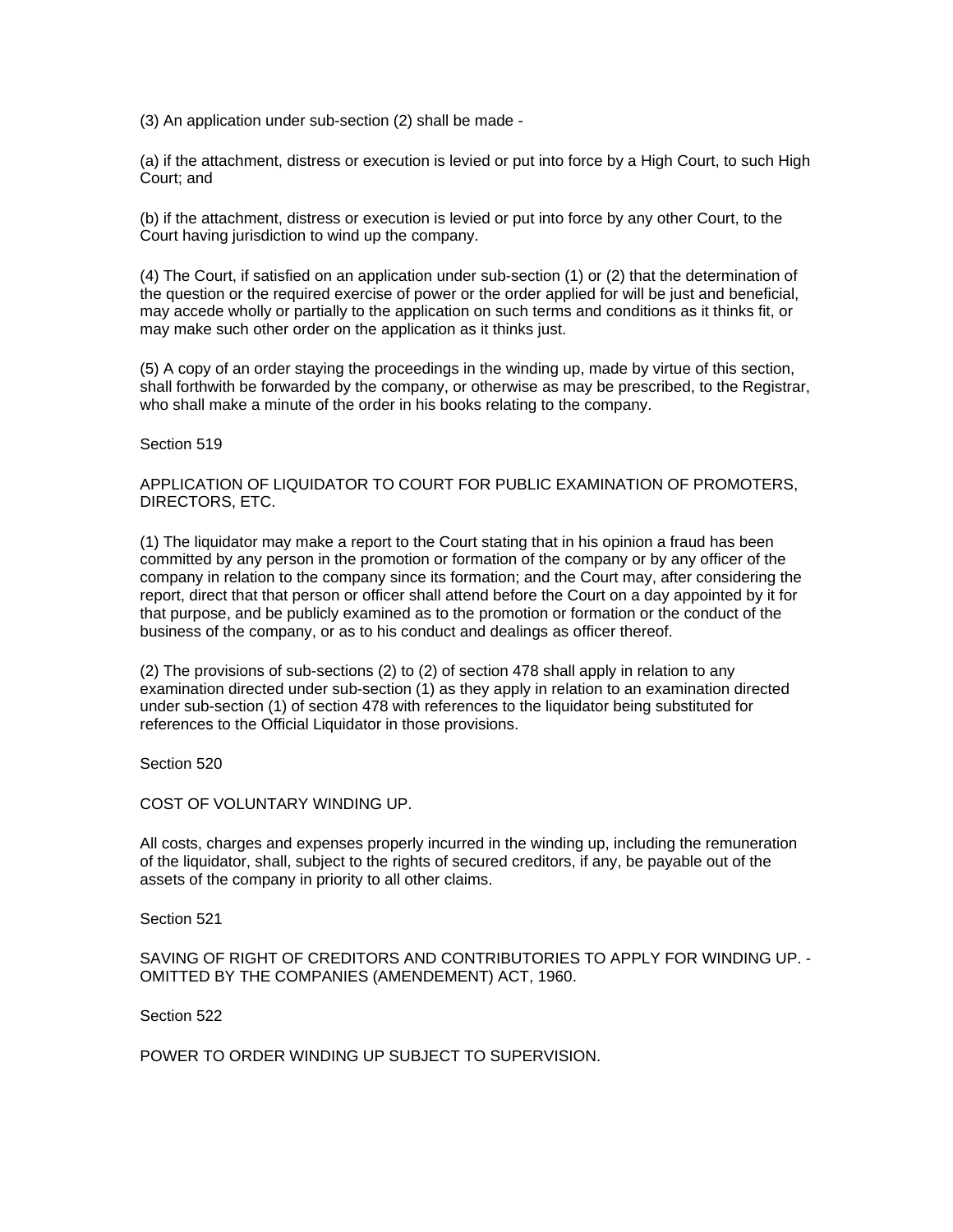At any time after a company has passed a resolution for voluntary winding up, the Court may make an order that the voluntary winding up shall continue, but subject to such supervision of the Court, and with such liberty for creditors, contributories or others to apply to the Court, and generally on such terms and condition, as the Court thinks just.

Section 523

EFFECT OF PETITION FOR WINDING UP SUBJECT TO SUPERVISION.

A petition for the continuance of a voluntary winding up subject to the supervision of the Court shall, for the purpose of giving jurisdiction to the Court over suits and legal proceedings, be deemed to be a petition for winding up by the Court.

Section 524

POWER OF COURT TO APPOINT OR REMOVE LIQUIDATORS.

(1) Where an order is made for a winding up subject to supervision, the Court may, by that or any subsequent order, appoint an additional liquidator or liquidators.

(2) The Court may remove any liquidator so appointed or any liquidator continued under the supervision order, and fill any vacancy occasioned by the removal, or by death or resignation.

(3) The Court may appoint the Official Liquidator as a liquidator under sub-section (1) or to fill any vacancy occasioned under sub-section (2).

(4) The Court may also appoint or remove a liquidator on an application made by the Registrar in this behalf.

Section 525

POWERS AND OBLIGATIONS OF LIQUIDATOR APPOINTED BY COURT.

A liquidator appointed by the Court under section 524 shall have the same powers, be subject to the same obligations, and in all respects stand in the same position, as if he had been duly appointed in accordance with the provisions of this Act with respect to the appointment of liquidators in a voluntary winding up.

Section 526

EFFECT OF SUPERVISION ORDER.

(1) Where an order is made for a winding up subject to supervision, the liquidator may, subject to any restrictions imposed by the Court, exercise all his powers, without the sanction or intervention of the Court, in the same manner as if the company were being wound up altogether voluntarily.

(2) Except as provided in sub-section (1), any order made by the Court for a winding up subject to the supervision of the Court, shall for all purposes, including the staying of suits and other proceedings, be deemed to be an order of the Court for winding up the company by the Court, and shall confer full authority on the Court to make calls or to enforce calls made by the liquidators, and to exercise all other powers which it might have exercised if an order had been made for winding up the company altogether by the Court.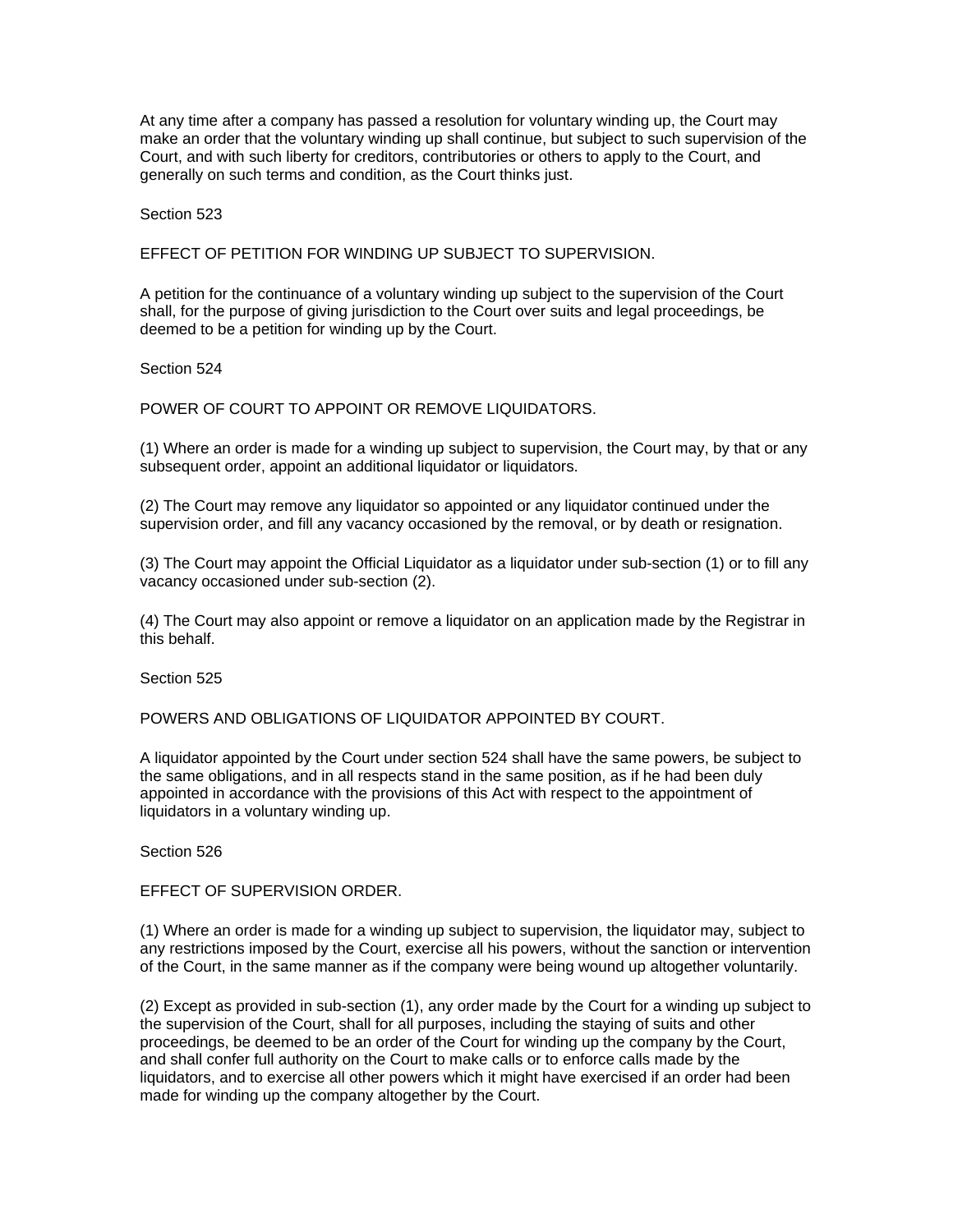(3) In the construction of the provisions whereby the Court is empowered to direct any act or thing to be done to or in favour of the liquidator, the expression "liquidator" shall be deemed to mean the liquidator conducting the winding up, subject to the supervision of the Court.

### Section 527

## APPOINTMENT IN CERTAIN CASES OF VOLUNTARY LIQUIDATORS TO OFFICE OF LIQUIDATORS.

Where an order has been made for winding up a company subject to supervision, and an order is afterwards made for winding up by the Court, the Court may, by the last-mentioned or any subsequent order, appoint any person or persons who are then liquidators, either provisionally or permanently, to be liquidator or liquidators in the winding up by the Court in addition to, and subject to the control of, the Official Liquidator.

### Section 528

## DEBTS OF ALL DESCRIPTIONS TO BE ADMITTED TO PROOF.

In every winding up (subject, in the case of insolvent companies, to the application in accordance with the provisions of this Act of the law of insolvency), all debts payable on a contingency, and all claims against the company, present or future, certain or contingent, ascertained or sounding only in damages, shall be admissible to proof against the company, a just estimate being made, so far as possible, of the value of such debts or claims as may be subject to any contingency, or may sound only in damages, or for some other reason may not bear a certain value.

Section 529

# APPLICATION OF INSOLVENCY RULES IN WINDING UP OF INSOLVENT COMPANIES.

(1) In the winding up of an insolvent company, the same rules shall prevail and be observed with regard to -

- (a) debts provable;
- (b) the valuation of annuities and future and contingent liabilities; and
- (c) the respective rights of secured and unsecured creditors;

as are in force for the time being under the law of insolvency with respect to the estates of persons adjudged insolvent :

Provided that the security of every secured creditor shall be deemed to be subject to a pari passu charge in favour of the workmen to the extent of the workmen's portion therein, and, where a secured creditor, instead of relinquishing his security and proving his debt opts to realise his security, -

(a) The Liquidator shall be entitled to represent the workmen and enforce such charge;

(b) any amount realised by the liquidator by way of enforcement of such charge shall be applied rateably for the discharge of workmen's dues; and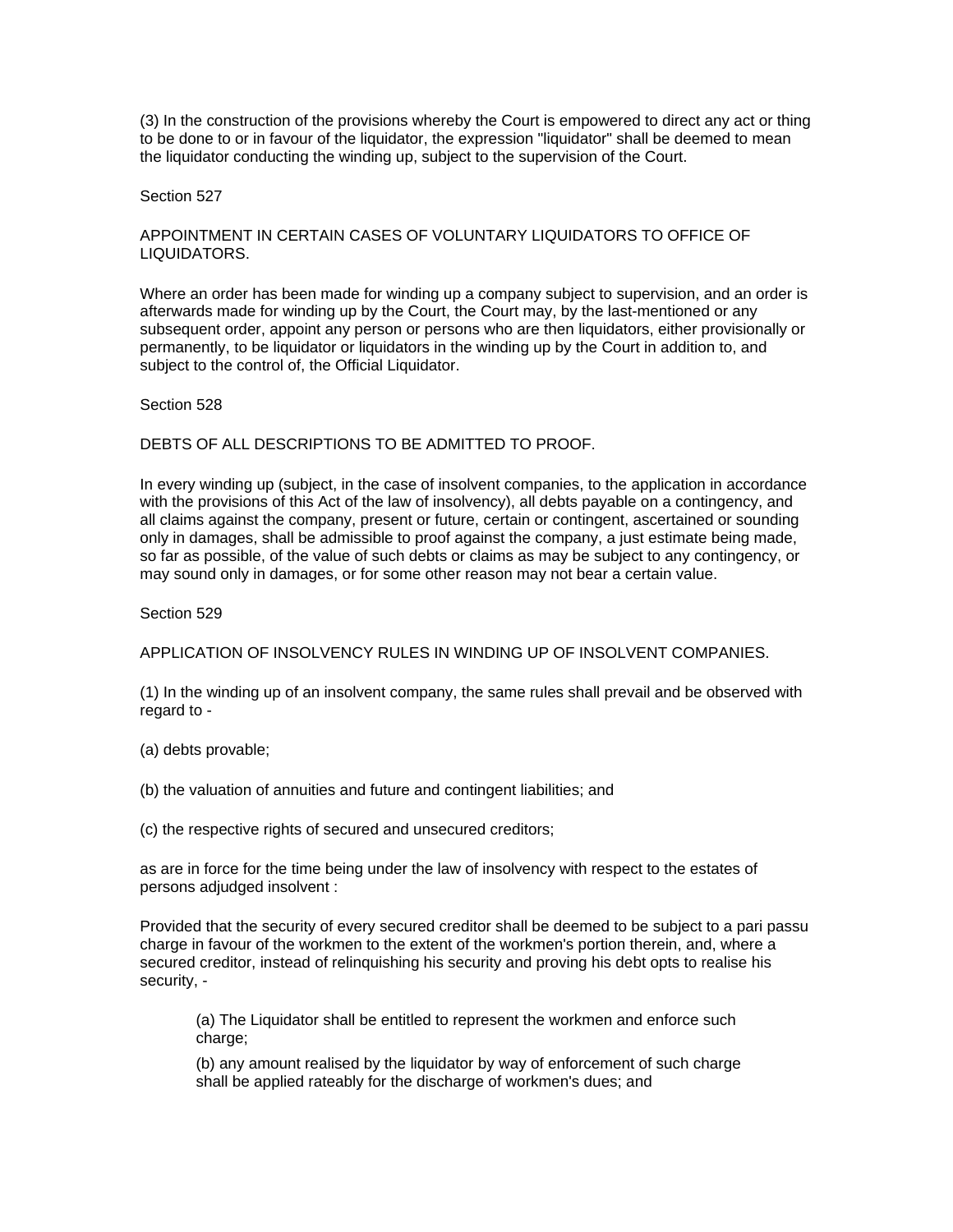(c) so much of the debt due to such secured creditor as could not be realised by him by virtue of the foregoing provisions of this proviso or the amount of the workmen's portion in his security, whichever is less, shall rank pari passu with the workmen's dues for the purposes of section 529A.

(2) All persons who in any such case would be entitled to prove for and receive dividends out of the assets of the company, may come in under the winding up, and make such claims against the company as they respectively are entitled to make by virtue of this section :

Provided that if a secured creditor instead of relinquishing his security an proving for his debt proceeds to realise his security, he shall being liable to pay his portion of the expenses incurred by the liquidator (including a provision of liquidator, if any) for the preservation of the security before its realisation by the secured creditor.

Explanation : For the purposes of this proviso, the portion of expenses incurred by the liquidator for the preservation of a security which the secured creditor shall be liable to pay shall be the whole of the expenses less an amount which bears to such expenses the same proportion as the workmen's portion in relation to the security bears to the value of the security.

(3) For the purposes of this section, section 529A and section 530 -

(a) "workmen", in relation to a company, means the employees of the company, being workmen within the meaning of the Industrial Disputes Act, 1947 (14 of 1947);

(b) "workmen's dues", in relation to a company, means the aggregate of the following sums due from the company to its workmen, namely :-

(i) all wages or salary including wages payable for time to piece work and salary earned wholly or in part by way of commission of any workmen, in a respect of series rendered to the company and any compensation payable to any workmen under any of the provisions of the Industrial Disputes Act, 1947 (14 of 1947);

(ii) all accrued holiday remuneration becoming payable to any workman, or in the case of his death to any other person in his right, on the termination of his employment before, or by the effect of, the winding up order or resolution;

(iii) unless the company is being wound up voluntarily merely for the purposes of reconstruction or of amalgamation with another company, or unless the company has, at the commencement of the winding up, under such a contract with insurers as is mentioned in section 14 of the Workmen's Compensation Act, 1923 (8 of 1923), rights capable of being transferred to an vested in the workmen, all amounts due in respect of any compensation or liability for compensation under the said Act in respect of the death or disablement of any workman of the company;

(iv) all sums due to any workman for a provident fund, a pension fund, gratuity fund are any other fund for a welfare of a workmen, maintained by the company;

(c) "workmen's portion", the relation to the security of any secured creditor of a company, means a amount which bears to the value of the security the same proportion as the amount of the workmen's dues bears to the aggregate of -

(i) the amount of the workmen's dues; and

(ii) the amounts of the debts due to secured creditors.

**Illustration**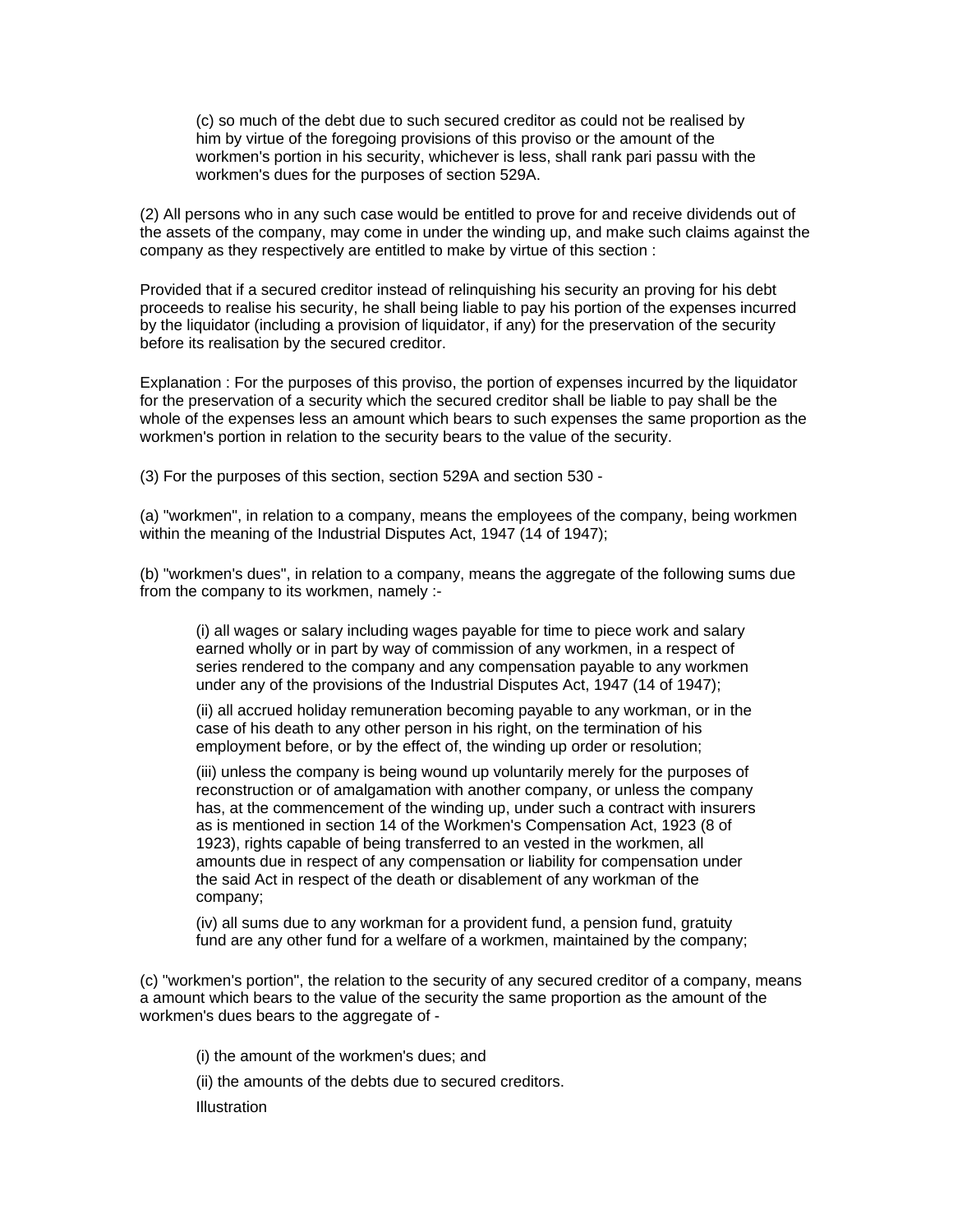The value of security of a secured creditor of a company is Rs. 1,00,000. The total amount of the workmen's dues is Rs. 1,00,000. The amount of debts due from the company to its secured creditors is Rs. 3,00,000. The aggregate of the amount workmen's dues and of the amounts of debts due to secured creditors Rs. 4,00,000. The workmen's portion of the security is, therefor, one-fourth of the value of the security, that is Rs. 25,000. 881 .

#### Section 529A

### OVERRIDING PREFERENTIAL PAYMENTS.

(1) Notwithstanding anything contained in any other provision of this Act or any other law for the time being in force, in the winding up of a company -

(a) workmen's dues; and

(b) debts due to secured creditors to the extent such debts rank under clause (c) of the proviso to sub-section (1) of section 529 pari passu with such dues, shall be paid in priority to all other debts.

(2) the debts payable under clause (a) and clause (b) of sub-section (1) shall be paid in full, unless the assets are insufficient to meet them, in which case they shall abate in equal proportions.

Section 530

PREFERENTIAL PAYMENTS.

(1) In a winding up, subject to the provisions of section 529A, there shall be paid in priority to all other debts -

(a) all revenues, taxes, cesses and rates due from the company to the Central or a State Government or to a local authority at the relevant date as defined in clause (c) of sub-section (8), and having become due and payable within the twelve months next before that date;

(b) all wages or salary (including wages payable for time or piece work and salary earned wholly or in part by way of commission) of any employee, in respect of services rendered to the company and due for a period not exceeding four months within the twelve months next before the relevant date, subject to the limit specified in sub-section (2) ;

(c) all accrued holiday remuneration becoming payable to any employee, or in the case of his death to any other person in his right, on the termination of his employment before, or by the effect of, the winding up order or resolution;

(d) unless the company is being wound up voluntarily merely for the purposes of reconstruction or of amalgamation with another company, all amounts due, in respect of contributions payable during the twelve months next before the relevant date, by the company as the employer of any persons, under the Employees' State Insurance Act, 1948 (34 of 1948), or any other law for the time being in force;

(e) unless the company is being wound up voluntarily merely for the purposes of reconstruction or of amalgamation with another company, or unless the company has, at the commencement of the winding up, under such a contract with insurers as is mentioned in section 14 885 of the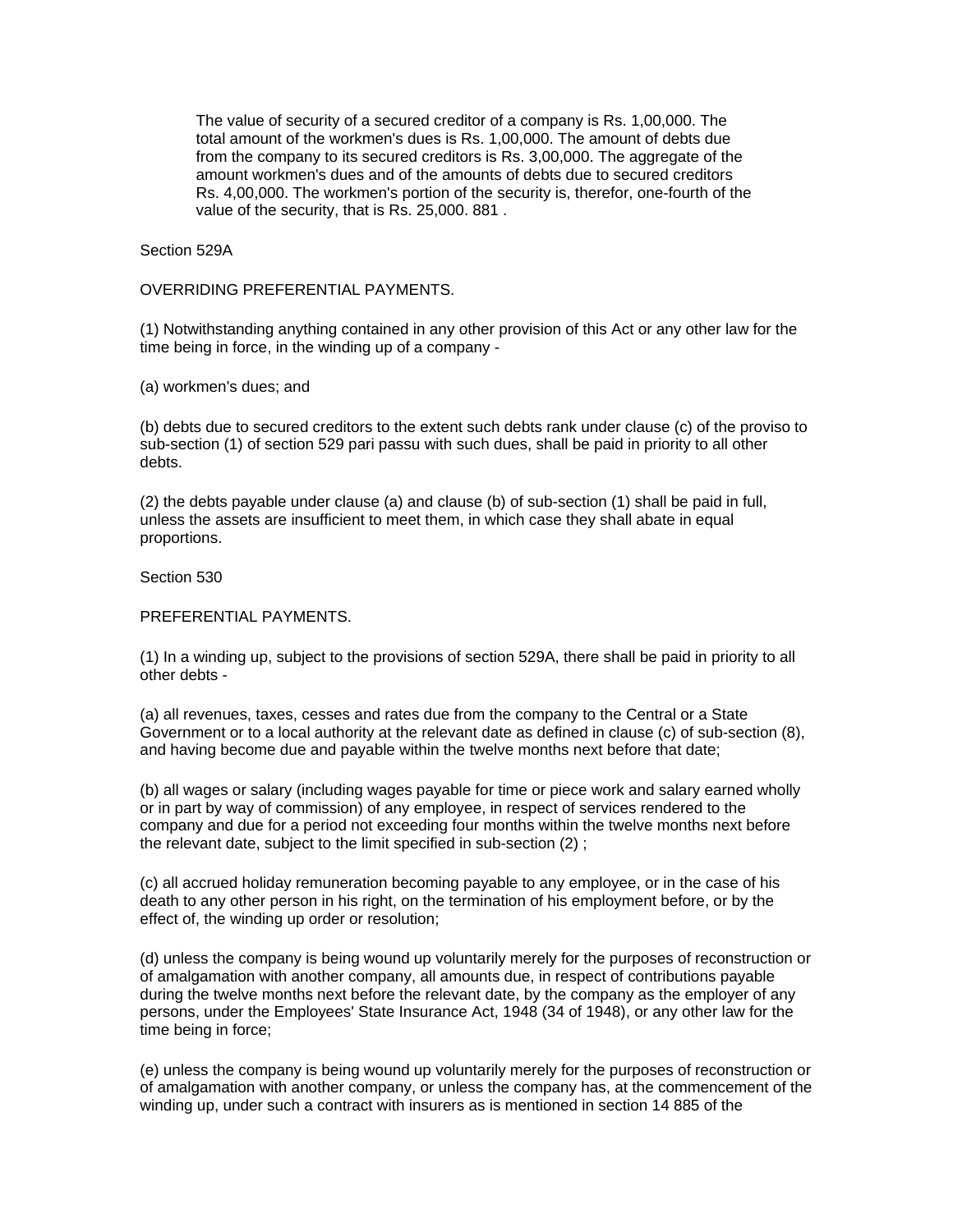Workmen's Compensation Act, 1923 (8 of 1923), rights capable of being transferred to and vested in the workman, all amounts due in respect of any compensation or liability for compensation under the said Act in respect of the death or disablement of any employee of the company;

(f) all sums due to any employee from a provident fund, a pension fund, a gratuity fund or any other fund for the welfare of the employees, maintained by the company, and

(g) the expenses of any investigation held in pursuance of section 235 or 237, in so far as they are payable by the company.

(2) The sum to which priority is to be given under clause (b) of sub-section (1), shall not, in the case of any one claimant, exceed such sum as may be notified 886a by the Central Government in the Official Gazette.

(3) Where any compensation under the Workmen's Compensation Act, 1923 (8 of 1923) is a weekly payment, the amount due in respect thereof shall, for the purposes of clause (e) of subsection (1), be taken to be the amount of the lump sum for which the weekly payment could, if redeemable, be redeemed if the employer made an application for that purpose under the said Act.

(4) Where any payment has been made to any employee of a company, -

(i) on account of wages or salary; or

(ii) to him, or in the case of his death, to any other person in his right, on account of accrued holiday remuneration; out of money advanced by some person for that purpose, the person by whom the money was advanced shall, in a winding up, have a right of priority in respect of the money so advanced and paid, up to the amount by which the sum in respect of which the employee or other person in his right, would have been entitled to priority in the winding up has been diminished by reason of the payment having been made.

(5) The foregoing debts shall -

(a) rank equally among themselves and be paid in full, unless the assets are insufficient to meet them, in which case they shall abate in equal proportions; and

(b) so far as the assets of the company available for payment of general creditors are insufficient to meet them, have priority over the claims of holders of debentures under any floating charge created by the company, and be paid accordingly out of any property comprised in or subject to that charge.

(6) Subject to the retention of such sums as may be necessary for the costs and expenses of the winding up, the foregoing debts shall be discharged forthwith so far as the assets are sufficient to meet them, and in the case of the debts to which priority is given by clause (d) of sub-section (1), formal proof thereof shall not be required except in so far as may be otherwise prescribed.

(7) In the event of a landlord or other person distraining or having distrained on any goods or effects of the company within three months next before the date of a winding up order, the debts to which priority is given by this section shall be a first charge on the goods or effects so distrained on, or the proceeds of the sale thereof :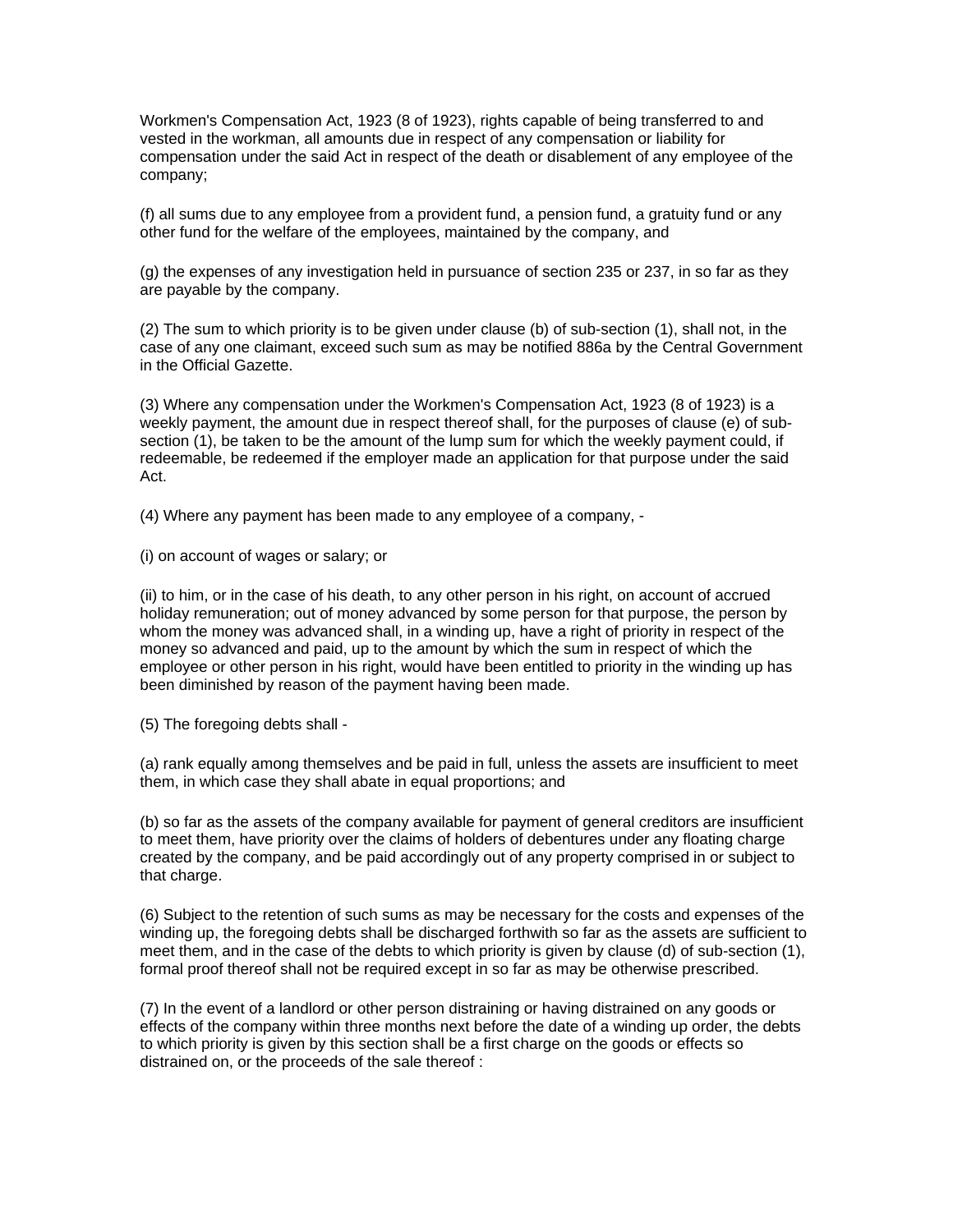Provided that, in respect of any money paid under any such charge, the landlord or other person shall have the same rights of priority as the person to whom the payment is made.

(8) For the purposes of this section -

(a) any remuneration in respect of a period of holiday or of absence from work through sickness or other good cause shall be deemed to be wages in respect of services rendered to the company during that period;

(b) the expression "accrued holiday remuneration" includes, in relation to any person, all sums which, by virtue either of his contract of employment or of any enactment (including any order made or direction given under any enactment), are payable on account of the remuneration which would, in the ordinary course, have become payable to him in respect of a period of holiday, had his employment with the company continued until he became entitled to be allowed the holiday;

(bb) the expression "employee" does not include a workman; and

(c) the expression "the relevant date" means -

(i) in the case of a company ordered to be wound up compulsorily the date of the appointment (or first appointment) of a provisional liquidator, or if no such appointment was made, the date of the winding up order, unless in either case the company had commenced to be wound up voluntarily before that date; and

(ii) in any case where sub-clause (i) does not apply, the date of the passing of the resolution for the voluntary winding up of the company.

(9) This section shall not apply in the case of a winding up where the date referred to in subsection (5) of section 230 of the Indian Companies Act, 1913 (7 of 1913), occurred before the commencement of this Act, and in such a case, the provisions relating to preferential payments which would have applied if this Act had not been passed, shall be deemed to remain in full force.

Section 531

FRAUDULENT PREFERENCE.

(1) Any transfer of property, movable or immovable, delivery of goods, payment, execution or other act relating to property made, taken or done by or against a company within six months before the commencement of its winding up which, had it been made, taken or done by or against an individual within three months before the presentation of an insolvency petition on which he is adjudged insolvent, would be deemed in his insolvency a fraudulent preference, shall in the event of the company being wound up, be deemed a fraudulent preference of its creditors and be invalid accordingly :

Provided that, in relation to things made, taken or done before the commencement of this Act, this sub-section shall have effect with the substitution, for the reference to six months, of a reference to three months.

(2) For the purposes of sub-section (1), the presentation of a petition for winding up in the case of a winding up by or subject to the supervision of the Court, and the passing of a resolution for winding up in the case of a voluntary winding up, shall be deemed to correspond to the act of insolvency in the case of an individual.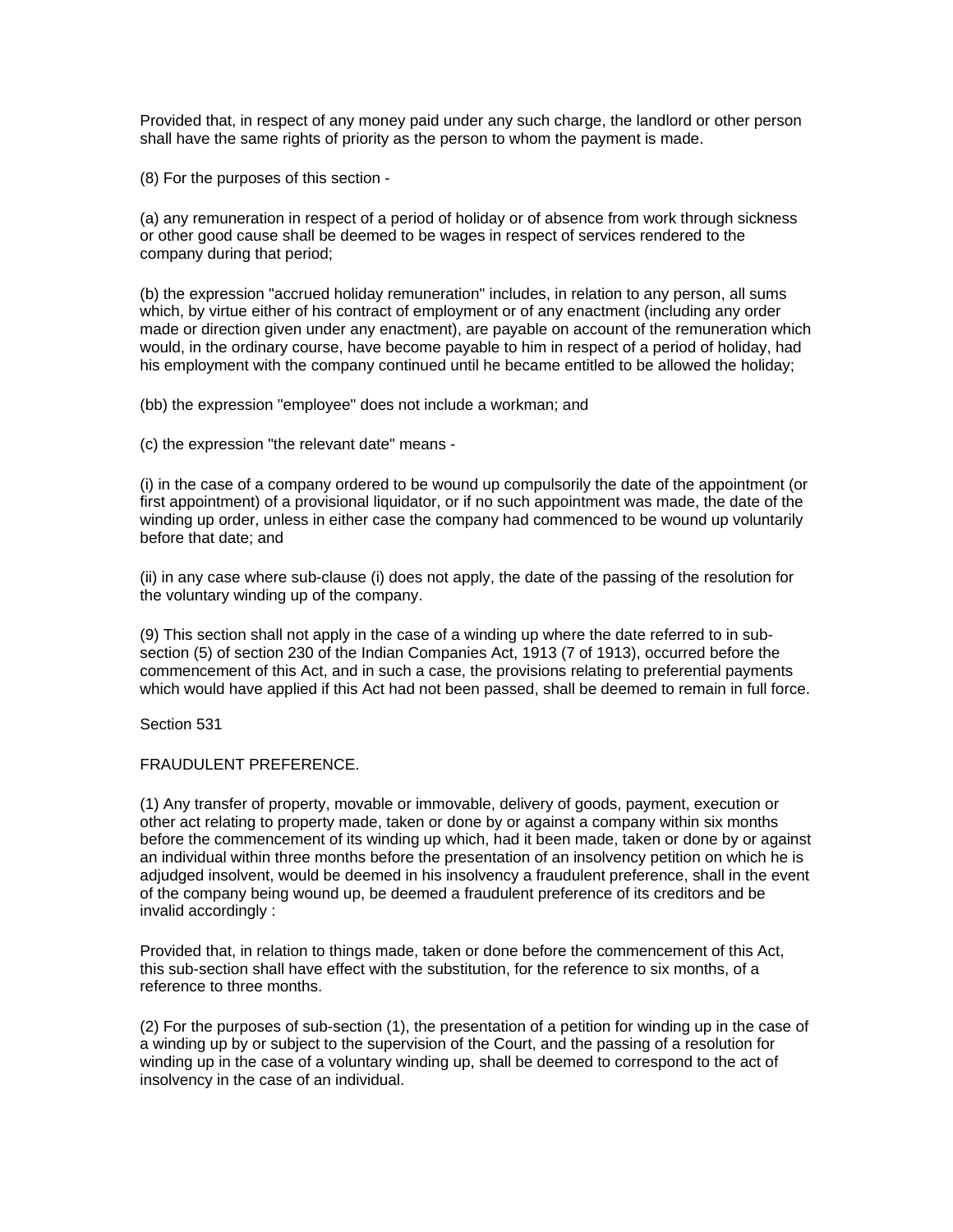Section 531A

### AVOIDANCE OF VOLUNTARY TRANSFER.

Any transfer of property, movable or immovable, or any delivery of goods, made by a company, not being the transfer or delivery made in the ordinary course of its business or in favour of a purchaser or encumbrancer in good faith and for valuable consideration, if made within a period of one year before the presentation of a petition for winding up by or subject to the supervision of the Court of a passing of a resolution for voluntary winding up of the company, shall be void against the liquidator.

Section 532

## TRANSFERS FOR BENEFIT OF ALL CREDITORS TO BE VOID.

Any transfer or assignment by a company of all its property to trustees for the benefit of all its creditors shall be void.

Section 533

LIABILITIES AND RIGHTS OF CERTAIN FRAUDULENTLY PREFERRED PERSONS.

(1) Where, in the case of a company which is being wound up, anything made, taken or done after the commencement of this Act is invalid under section 531 as a fraudulent preference of a person interested in property mortgaged or charged to secure the company's debt, then (without prejudice to any rights or liabilities arising apart from this provision), the person preferred shall be subject to the same liabilities, and shall have the same rights, as if he had undertaken to be personally liable as surety for the debt, to the extent of the mortgage or charge on the property or the value of his interest, whichever is less.

(2) The value of the said person's interest shall be determined as at the date of the transaction constituting the fraudulent preference, and shall be determined as if the interest were free of all encumbrances other than those to which the mortgage or charge for the company's debt was then subject.

(3) On any application made to the Court with respect to any payment on the ground that the payment was a fraudulent preference of a surety or guarantor, the Court shall have jurisdiction to determine any questions with respect to the payment arising between the person to whom the payment was made and the surety or guarantor and to grant relief in respect thereof, notwithstanding that it is not necessary so to do for the purposes of the winding up, and for that purpose may give leave to bring in the surety or guarantor as a third party as in the case of a suit for the recovery of the sum paid.

This sub-section shall apply, with the necessary modifications, in relation to transactions other than the payment of money as it applies in relation to payments of money.

Section 534

# EFFECT OF FLOATING CHARGE.

Where a company is being wound up, a floating charge on the undertaking or property of the company created within the twelve months immediately preceding the commencement of the winding up, shall unless it is proved that the company immediately after the creation of the charge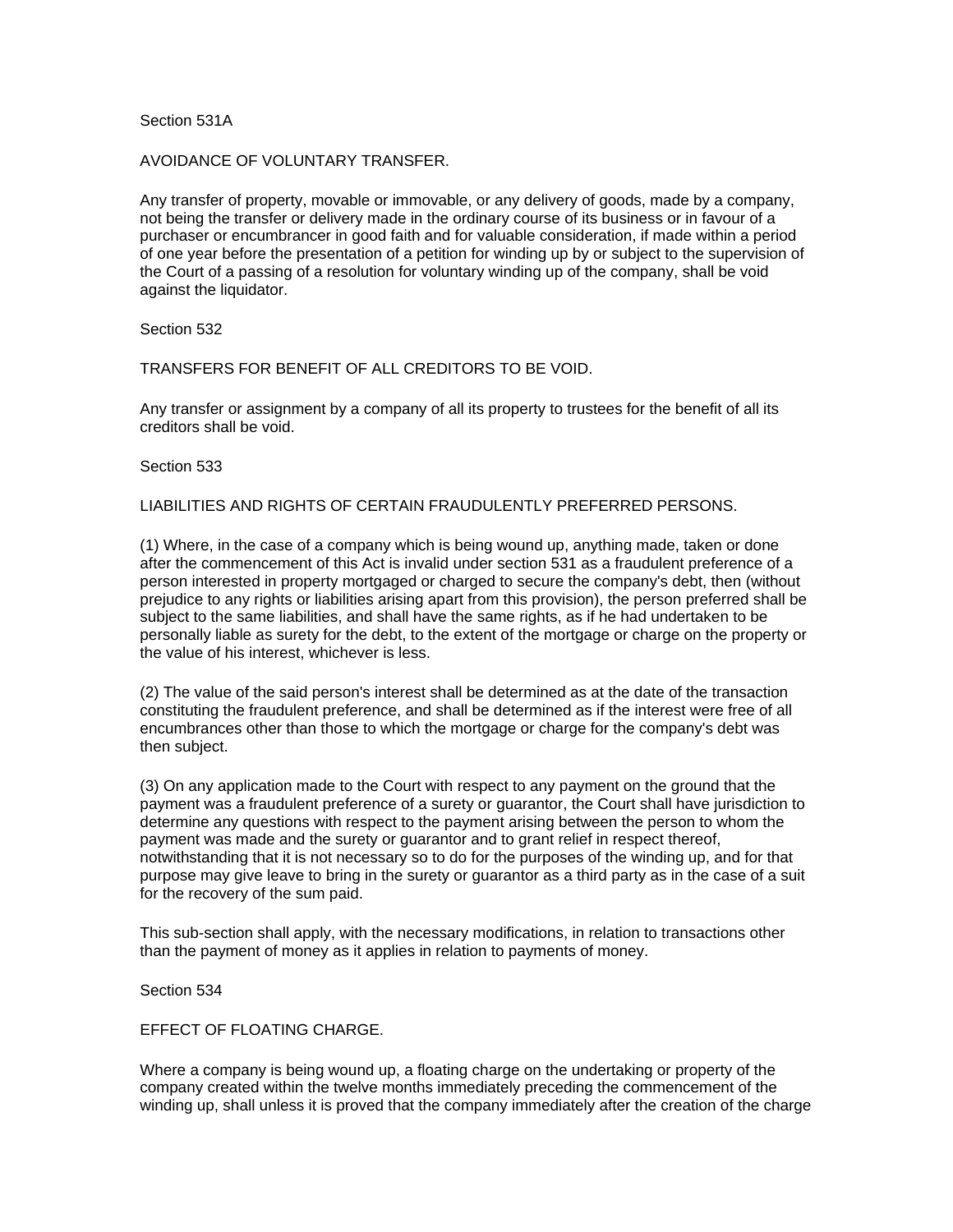was solvent, be invalid, except to the amount of any cash paid to the company at the time of, or subsequently to the creation of, and in consideration for, the charge, together with interest on that amount at the rate of five per cent. per annum or such other rate as may for the time being be notified by the Central Government in this behalf in the Official Gazette :

Provided that in relation to a charge created more than three months before the commencement of this Act, this section shall have effect with the substitution, for references to twelve months, of references to three months.

# Section 535

DISCLAIMER OF ONEROUS PROPERTY IN CASE OF A COMPANY WHICH IS BEING WOUND UP.

(1) Where any part of the property of a company which is being wound up consists of -

(a) land of any tenure, burdened with onerous covenants;

(b) share or stock in companies;

(c) any other property which is unsaleable or is not readily saleable, by reason of its binding the possessor thereof either to the performance of any onerous act or to the payment of any sum of money; or

(d) unprofitable contracts;

the liquidator of the company, notwithstanding that he has endeavoured to sell or has taken possession of the property, or exercised any act of ownership in relation thereto, or done anything in pursuance of the contract, may, with the leave of the Court and subject to the provisions of this section, by writing signed by him, at any time within twelve months after the commencement of the winding up or such extended period as may be allowed by the Court, disclaim the property :

Provided that, where any such property has not come to knowledge of the liquidator within one month after the commencement of the winding up, the power of disclaiming the property may be exercised at any time within twelve months after he has become aware thereof or such extended period as may be allowed by the Court.

(2) The disclaimer shall operate to determine, as from the date of disclaimer, the rights, interests, and liabilities of the company, and the property of the company, in or in respect of the property disclaimed, but shall not, except so far as is necessary for the purpose of releasing the company and the property of the company from liability, affect the rights or liabilities of any other person.

(3) The Court, before or on granting leave to disclaim, may require such notices to be given to persons interested, and impose such terms as a condition of granting leave, and make such other order in the matter as the Court thinks just.

(4) The liquidator shall not be entitled to disclaim any property in any case where an application in writing has been made to him by any person interested in the property requiring him to decide whether he will or will not disclaim, and the liquidator has not, within a period of twenty-eight days after the receipt of the application or such extended period as may be allowed by the Court, given notice to the applicant that he intends to apply to the Court for leave to disclaim; and in case the property is a contract, if the liquidator, after such an application as aforesaid, does not within the said period or extended period disclaim the contract, he shall be deemed to have adopted it.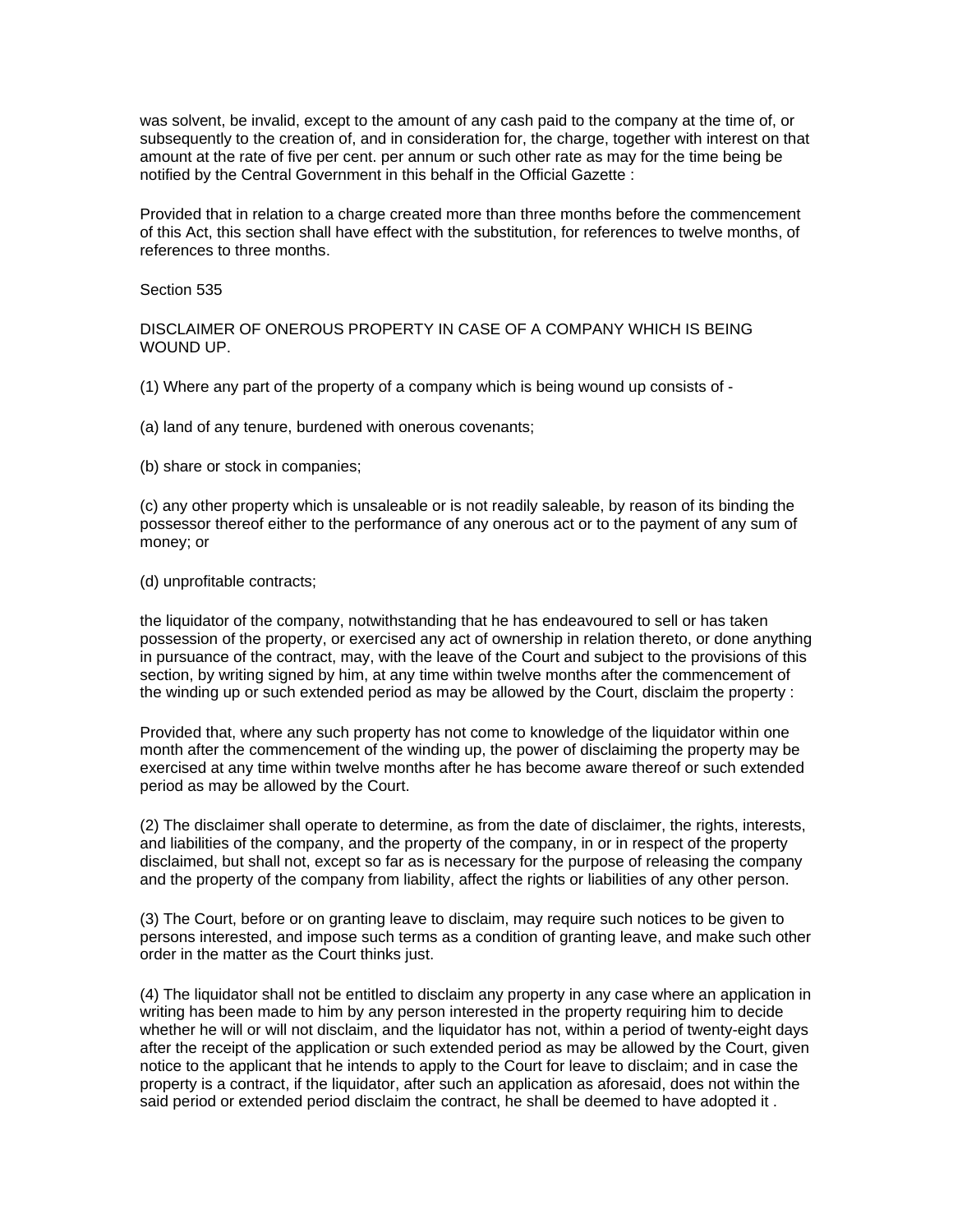(5) The Court may, on the application of any person who is, as against the liquidator, entitled to the benefit or subject to the burden of a contract made with the company, make an order rescinding the contract on such terms as to payment by or to either party of damages for the nonperformance of the contract, or otherwise as the Court thinks just; and any damages payable under the order to any such person may be proved by him as a debt in the winding up.

(6) The Court may, on an application by any person who either claims any interest in any disclaimed property or is under any liability not discharged by this Act in respect of any disclaimed property, and after hearing any such persons as it thinks fit, make an order for the vesting of the property in, or the delivery of the property to, any person entitled thereto or to whom it may seem just that the property should be delivered by way of compensation for such liability as aforesaid, or a trustee for him, and on such terms as the Court thinks just; and on any such vesting order being made, the property comprised therein shall vest accordingly in the person therein named in that behalf without any conveyance or assignment for the purpose :

Provided that, where property disclaimed is of a lease-hold nature, the Court shall not make a vesting order in favour of any person claiming under the company, whether as under-lessee or as mortgagee or holder of a charge by way of demise, except upon the terms of making that person -

(a) subject to the same liabilities and obligations as those to which the company was subject under the lease in respect of the property at the commencement of the winding up; or

(b) if the Court thinks fit, subject only to the same liabilities and obligations as if the lease had been assigned to that person at that date;

and in either event (if the case so requires) as if the lease had comprised only the property comprised in the vesting order; and any mortgagee or under-lessee declining to accept a vesting order upon such terms shall be excluded from all interest in and security upon the property, and, if there is no person claiming under the company who is willing to accept an order upon such terms, the Court shall have power to vest the estate and interest of the company in the property in any person liable, either personally or in a representative character, and either alone or jointly with the company, to perform the lessee's covenants in the lease, freed and discharged from all estates, encumbrances and interests created therein by the company.

Section 536

AVOIDANCE OF TRANSFERS, ETC., AFTER COMMENCEMENT OF WINDING UP.

(1) In the case of a voluntary winding up, any transfer of shares in the company, not being a transfer made to or with the sanction of the liquidator, and any alteration in the status of the members of the company, made after the commencement of the winding up, shall be void.

(2) In the case of a winding up by or subject to the supervision of the Court, any disposition of the property (including actionable claims) of the company, and any transfer of shares in the company or alteration in the status of its members, made after the commencement of the winding up, shall, unless the Court otherwise orders, be void.

Section 537

AVOIDANCE OF CERTAIN ATTACHMENTS, EXECUTIONS, ETC., IN WINDING UP BY OR SUBJECT TO SUPERVISION OF COURT.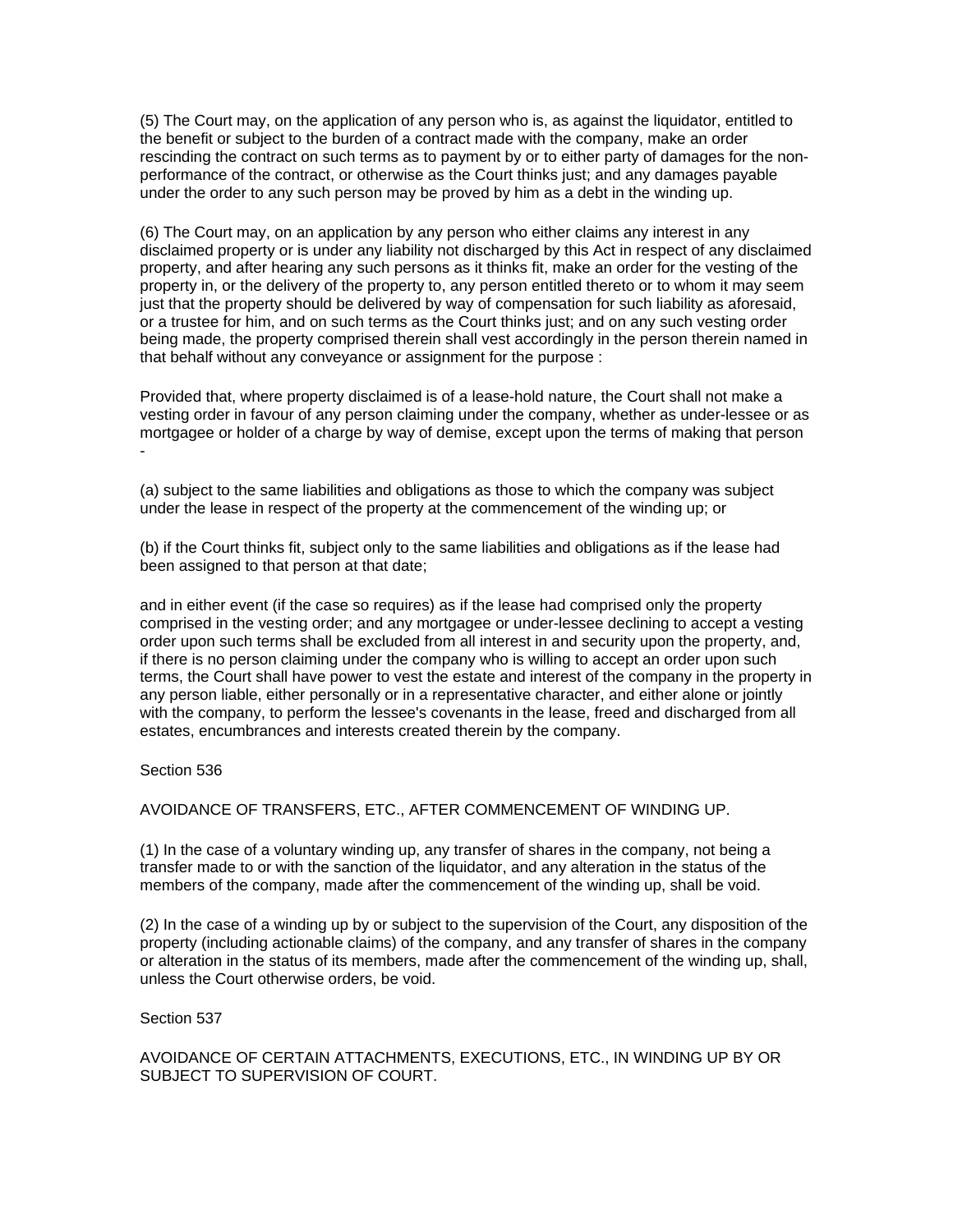(1) Where any company is being wound up by or subject to the supervision of the Court -

(a) any attachment, distress or execution put in force, without leave of the Court. against the estate or effects of the company, after the commencement of the winding up; or

(b) any sale held, without leave of the Court, of any of the properties or effects of the company after such commencement;

shall be void.

Section 538

OFFENCES BY OFFICERS OF COMPANIES IN LIQUIDATION.

(1) If any person, being a past or present officer of a company which, at the time of the commission of the alleged offence, is being wound up, whether by or subject to the supervision of the Court or voluntarily, or which is subsequently ordered to be wound up by the Court or which subsequently passes a resolution for voluntary winding up, -

(a) does not, to the best of his knowledge and belief, fully and truly discover to the liquidator all the property, movable and immovable, of the company, and how and to whom and for what consideration and when the company disposed of any part thereof, except such part as has been disposed of in the ordinary course of the business of the company;

(b) does not deliver up to the liquidator, or as he directs, all such part of the movable and immovable property of the company as is in his custody or under his control, and which he is required by law to deliver up;

(c) does not deliver up to the liquidator, or as he directs, all such books and papers of the company as are in his custody or under his control and which he is required by law to deliver up;

(d) within the twelve months next before the commencement of the winding up or at any time thereafter, conceals any part of the property of the company to the value of one hundred rupees or upwards, or conceals any debt due to or from the company;

(e) within the twelve months next before the commencement of the winding up or at any time thereafter, fraudulently removes any part of the property of the company to the value of one hundred rupees or upwards;

(f) makes any material omission in any statement relating to the affairs of the company;

(g) knowing or believing that a false debt has been proved by any person under the winding up, fails for a period of one month to inform the liquidator thereof;

(h) after the commencement of the winding up, prevents the production of any book or paper affecting or relating to the property or affairs of the company;

(i) within the twelve months next before the commencement of the winding up or at any time thereafter, conceals, destroys, mutilates or falsifies, or is privy to the concealment, destruction, mutilation or falsification of, any book or paper affecting or relating to, the property or affairs of the company;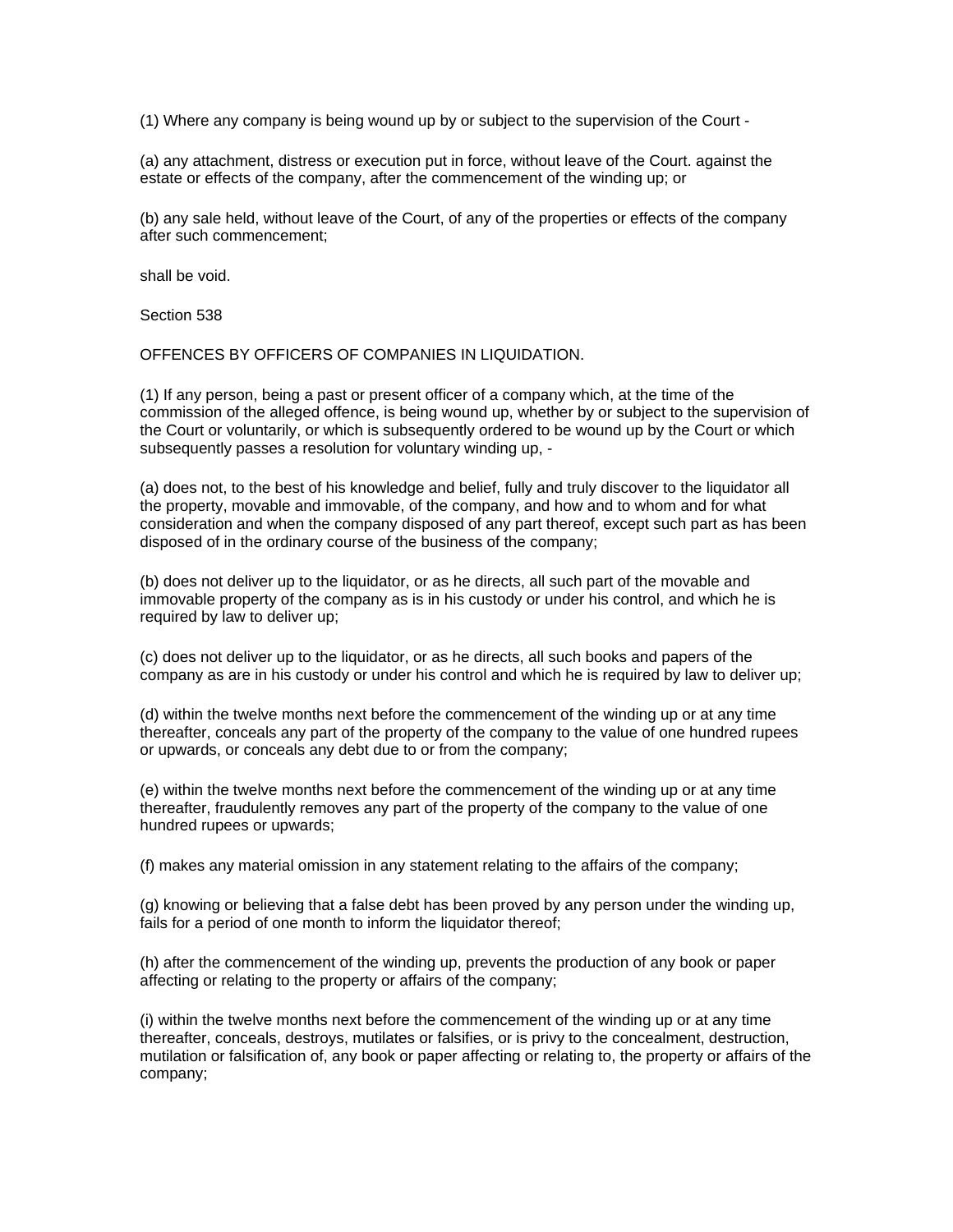(j) within the twelve months next before the commencement of the winding up or at any time thereafter makes, or is privy to the making of, any false entry in any book or paper " affecting or relating to the property or affairs of the company;

(k) within the twelve months next before commencement of the winding up or at any time thereafter, fraudulently parts with, alters or makes any omission in, or is privy to the fraudulent parting with, altering or making of any omission in, any book or paper affecting or relating to the property or affairs of the company;

(l) after the commencement of the winding up or at any meeting of the creditors of the company within the twelve months next before the commencement of the winding up, attempts to account for any part of the property of the company by fictitious losses or expenses :

(m) within twelve months next before the commencement of the winding up or at any time thereafter, by any false representation or other fraud, obtains on credit, for or on behalf of the company, any property which the company does not subsequently pay for;

(n) within the twelve months next before the commencement of the winding up or at any time thereafter, under the false pretence that the company is carrying on its business, obtains on credit, for or on behalf of the company, any property which the company does not subsequently pay for;

(o) within the twelve months next before the commencement of the winding up or at any time thereafter, pawns, pledges or disposes of any property of the company which has been obtained on credit and has not been paid for, unless such pawning, pledging or disposing is in the ordinary course of the business of the company; or

(p) is guilty of any false representation or other fraud for the purpose of obtaining the consent of the creditors of the company or any of them, to an agreement with reference to the affairs of the company or to the winding up; he shall be punishable, in the case of any of the offences mentioned in clauses (m), (n) and (o), with imprisonment for a term which may extend to five years, or with fine, or with both, and, in the case of any other offence, with imprisonment for a term which may extend to two years, or with fine, or with both;

Provided that it shall be a good defence -

 $(i)$  to a charge under any of the clauses,  $(b)$ ,  $(c)$ ,  $(d)$ ,  $(f)$ ,  $(n)$  and  $(o)$ , if the accused proves that he had no intent to defraud; and

(ii) to a charge under any of the clauses, (a), (h), (i) and (j), if he proves that he had no intent to conceal the true state of affairs of the company or to defeat the law.

(2) Where any person pawns, pledges or disposes of any property in circumstances which amount to an offence under clause (o) of sub-section (1), every person who takes in pawn or pledge or otherwise receives the property, knowing it to be pawned, pledged, or disposed of in such circumstances as aforesaid, shall be punishable with imprisonment for a term which may extend to three years, or with fine, or with both.

(3) For the purposes of this section, the expression "officer" shall include any person in accordance with whose directions or instructions the directors of the company have been accustomed to act.

Section 539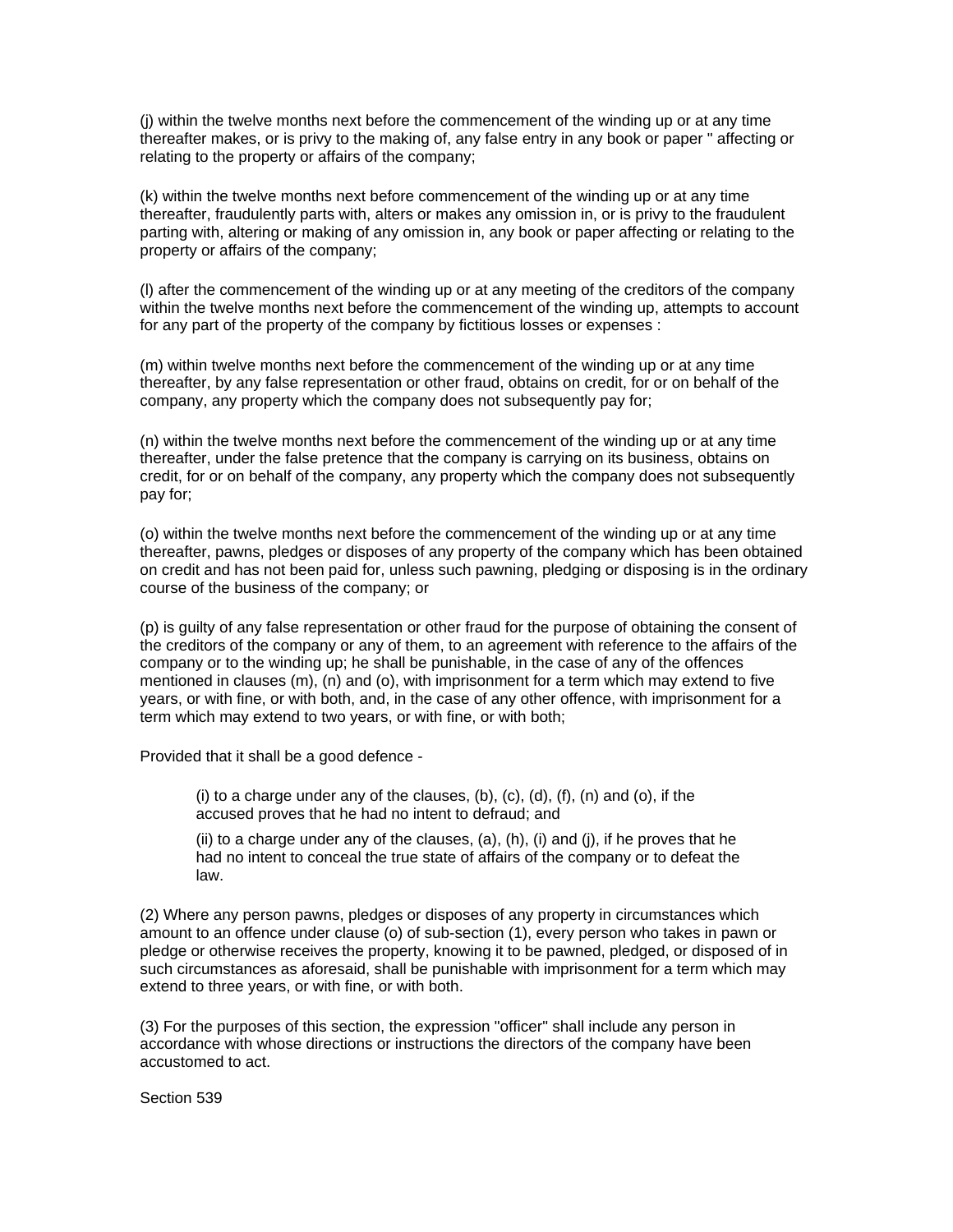# PENALTY FOR FALSIFICATION OF BOOKS.

If with intent to defraud or deceive any person, any officer or contributory of a company which is being wound up -

(a) destroys, mutilates, alters, falsifies or secretes, or is privy to the destruction, mutilation, alteration, falsification or secreting of, any books, papers or securities; or

(b) makes, or is privy to the making of, any false or fraudulent entry in any register, book of account or document belonging to the company; he shall be punishable with imprisonment for a term which may extend to seven years, and shall also be liable to fine.

Section 540

PENALTY FOR FRAUDS BY OFFICERS.

If any person, being at the time of the commission of the alleged offence an officer of a company which is subsequently ordered to be wound up by the Court or which subsequently passes a resolution for voluntary winding up, -

(a) has, by false pretences or by means of any other fraud, induced any person to give credit to the company; or

(b) with intent to defraud creditors of the company, has made or caused to be made any gift or transfer of or charge on, or has caused or connived at the levying of any execution against, the property of the company; or

(c) with intent to defraud creditors of the company, has concealed or removed any part of the property of the company since the date of any unsatisfied judgment or order for payment of money obtained against the company, or within two months before that date; he shall be punishable with imprisonment for a term which may extend to two years and shall also be liable to fine.

Section 541

LIABILITY WHERE PROPER ACCOUNTS NOT KEPT.

(1) Where a company is being wound up, if it is shown that proper books of account were not kept by the company throughout the period of two years immediately preceding the commencement of the winding up, or the period between the incorporation of the company and the commencement of the winding up, whichever is shorter, every officer of the company who is in default shall, unless he shows that he acted honestly and that in the circumstances in which the business of the company was carried on, the default was excusable, be punishable with imprisonment for a term which may extend to one year.

(2) For the purposes of sub-section (1), it shall be deemed that proper books of account have not been kept in the case of any company, if there have not been kept -

(a) such books or accounts as are necessary to exhibit and explain the transactions and financial position of the business of the company, including books containing entries made from day to day in sufficient detail of all cash received and all cash paid; and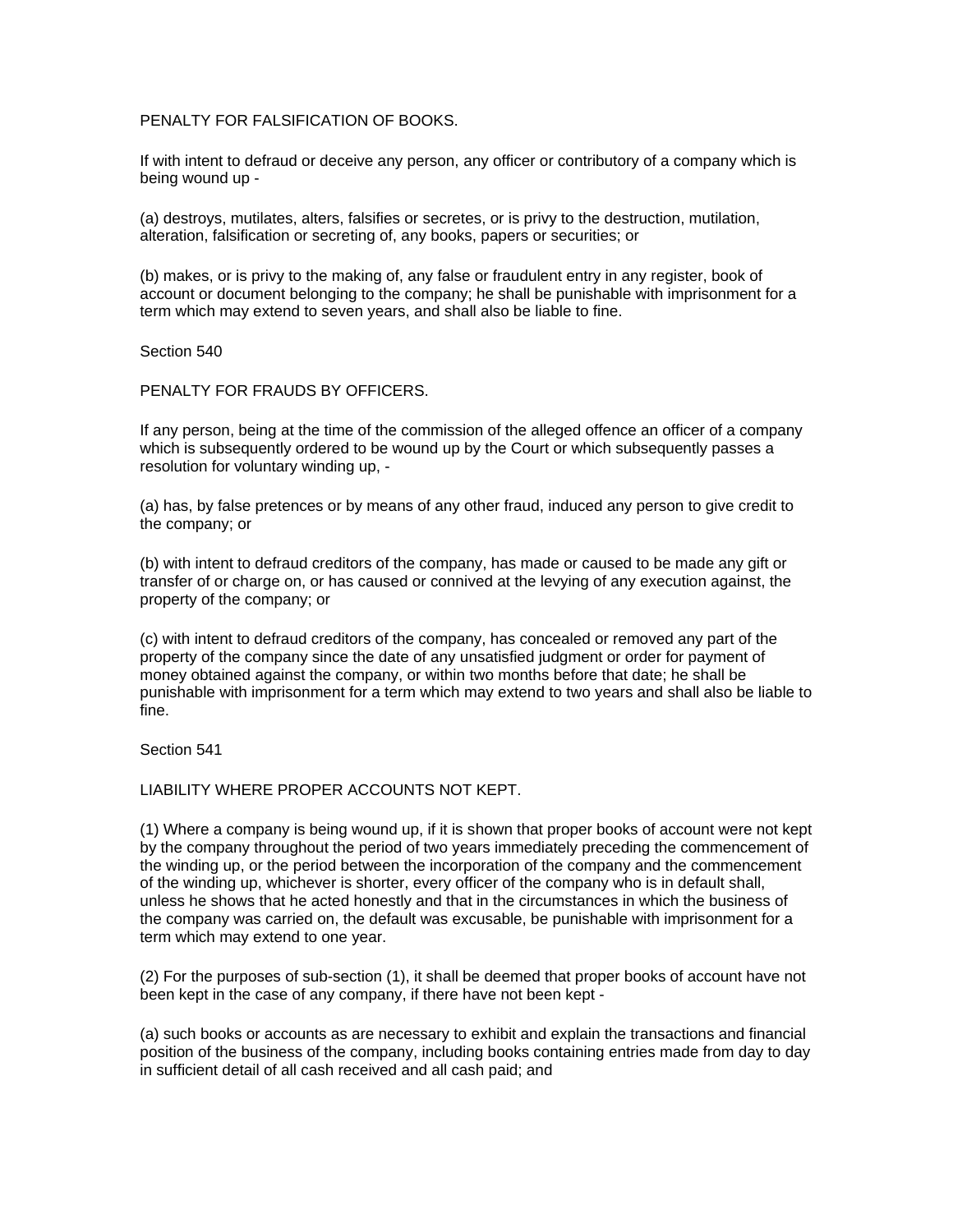(b) where the business of the company has involved dealings in goods, statements of the annual stock takings and (except in the case of goods sold by way of ordinary retail trade) of all goods sold and purchased, showing the goods and the buyers and sellers thereof in sufficient detail to enable those goods and those buyers and sellers to be identified.

Section 542

## LIABILITY FOR FRAUDULENT CONDUCT OF BUSINESS.

(1) If in the course of the winding up of a company, it appears that any business of the company has been carried on, with intent to defraud creditors of the company or any other persons, or for any fraudulent purpose, the Court, on the application of the Official Liquidator, or the liquidator or any creditor or contributory of the company, may, if it thinks it proper so to do, declare that any persons who were knowingly parties to the carrying on of the business in the manner aforesaid shall be personally responsible, without any limitation of liability, for all or any of the debts or other liabilities of the company as the Court may direct.

On the hearing of an application under this sub-section, the Official Liquidator, or the liquidator, as the case may be, may himself give evidence or call witnesses.

(2)

(a) Where the Court makes any such declaration, it may give such further directions as it thinks proper for the purpose of giving effect to that declaration.

(b) In particular, the Court may make provision for making the liability of any such person under the declaration a charge on any debt or obligation due from the company to him, or on any mortgage or charge or any interest in any mortgage or charge on any assets of the company held by or vested in him, or any person on his behalf, or any person claiming as assignee from or through the person liable or any person acting on his behalf.

(c) The Court may, from time to time, make such further order as may be necessary for the purpose of enforcing any charge imposed under this sub-section.

(d) For the purpose of this sub-section, the expression "assignee" includes any person to whom or in whose favour, by the directions of the person liable, the debt. obligation, mortgage or charge was created, issued or transferred or the interest was created, but does not include an assignee for valuable consideration (not including consideration by way of marriage) given in good faith and without notice of any of the matters on the ground of which the declaration is made.

(3) Where any business of a company is carried on with such intent or for such purpose as is mentioned in sub-section (1), every person who was knowingly a party to the carrying on the business in the manner aforesaid, shall be punishable with imprisonment for a term which may extend to two years, or with fine which may extend to five thousand rupees, or with both.

(4) This section shall apply, notwithstanding that the person concerned may be criminally liable in respect of the matters on the ground of which the declaration is to be made.

Section 543

POWER OF COURT TO ASSESS DAMAGES AGAINST DELINQUENT DIRECTORS, ETC.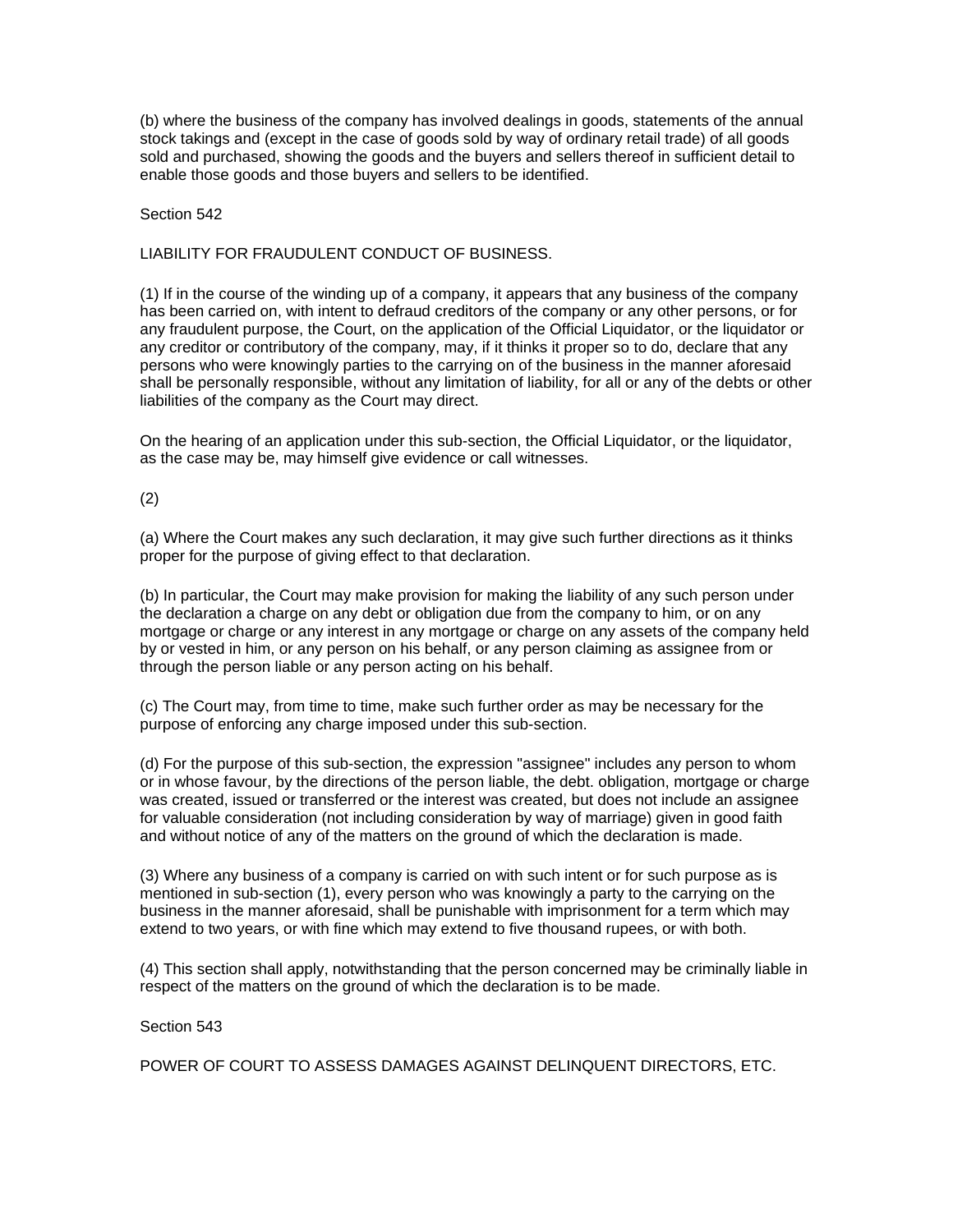(1) If in the course of winding up a company, it appears that any person who has taken part in the promotion or formation of the company, or any past or present director, manager, liquidator or officer of the company -

(a) has misapplied, or retained, or become liable or accountable for, any money or property of the company; or

(b) has been guilty of any misfeasance or breach of trust in relation to the company;

the Court may, on the application of the Official Liquidator, of the liquidator, or of any creditor or contributory, made within the time specified in that behalf in sub-section (2), examine into the conduct of the person, director, [731a \* \* \* 731a ] manager, liquidator or officer aforesaid, and compel him to repay or restore the money or property or any part thereof respectively, with interest at such rate as the Court thinks just, or to contribute such sum to the assets of the company by way of compensation in respect of the misapplication, retainer, misfeasance or breach of trust, as the Court thinks just.

(2) An application under sub-section (1) shall be made within five years from the date of the order for winding up, or of the first appointment of the liquidator in the winding up, or of the misapplication, retainer, misfeasance or breach of trust, as the case may be, whichever is longer.

(3) This section shall apply notwithstanding that the matter is one for which the person concerned may be criminally liable.

Section 544

## LIABILITY UNDER SECTIONS 542 AND 543 TO EXTEND TO PARTNERS OR DIRECTORS IN FIRM OR COMPANY.

Where a declaration under section 542 or an order under section 543 is or may be made in respect of a firm or body corporate, the Court shall also have power to make a declaration under section 542, or pass an order under section 543, as the case may be, in respect of any person who was at the relevant time a partner in that firm or a director of that body corporate.

Section 545

PROSECUTION OF DELINQUENT OFFICERS AND MEMBERS OF COMPANY.

(1) If it appears to the Court in the course of a winding up by or subject to the supervision of, the Court, that any past or present officer, or any member, of the company has been guilty of any offence in relation to the company, the Court may, either on the application of any person interested in the winding up or of its own motion, direct the liquidator either himself to prosecute the offender or to refer the matter to the Registrar.

(2) If it appears to the liquidator in the course of a voluntary winding up that any past or present officer, or any member, of the company has been guilty of any offence in relation to the company, he shall forthwith report the matter to the Registrar and shall furnish to him such information and give to him such access to and facilities for inspecting and taking copies of any books and papers, being information or books and papers in the possession or under the control of the liquidator and relating to the matter in question, as the Registrar may require.

(3) Where any report is made under sub-section (2) to the Registrar, he may, if he thinks fit, refer the matter to the Central Government for further inquiry.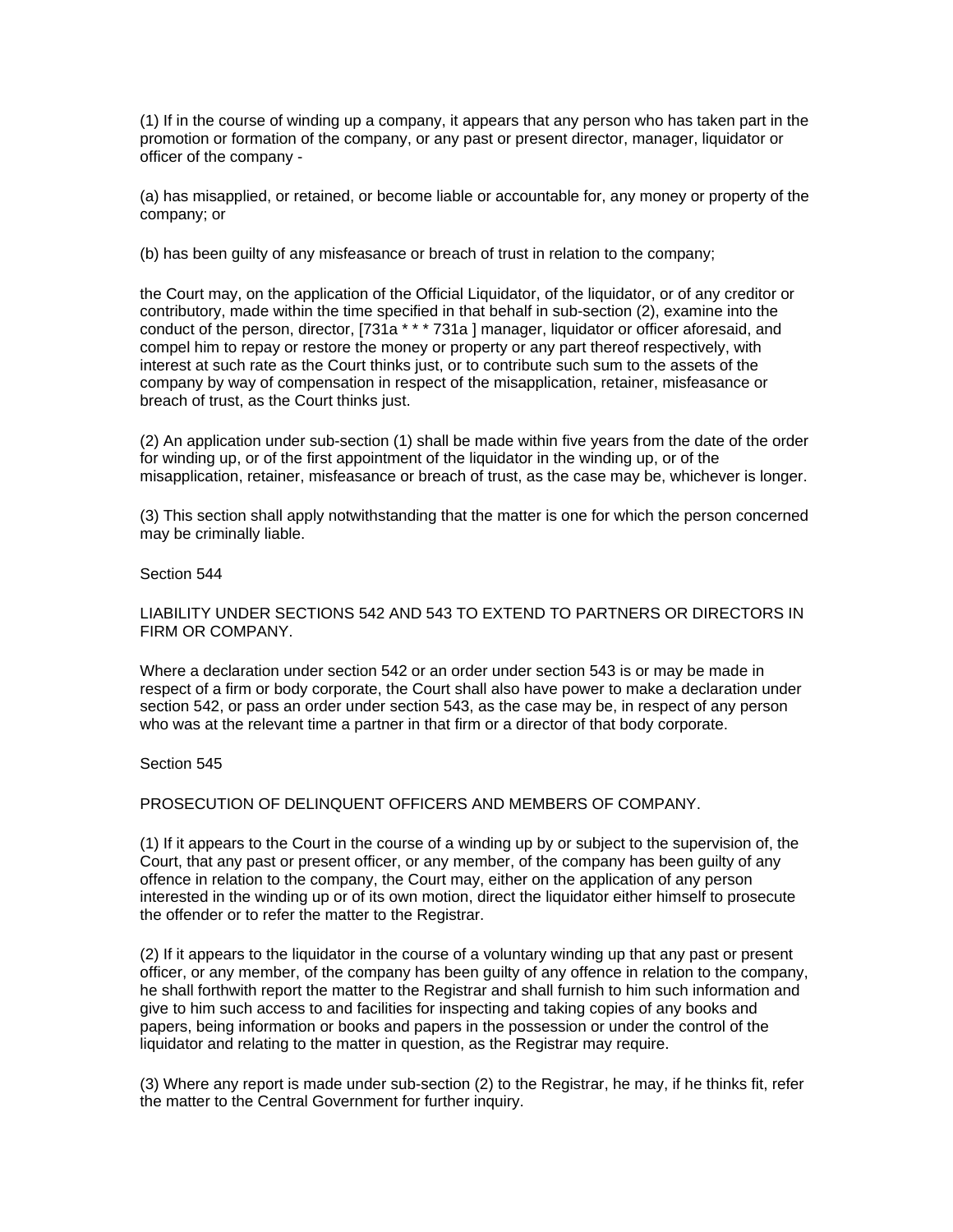The Central Government shall thereupon investigate the matter and may, if it thinks it expedient, apply to the Court for an order conferring on any person designated by the Central Government for the purpose, with respect to the company concerned, all such powers of investigating the affairs of the company as are provided by this Act in the case of a winding up by the Court.

## Section 546

-

LIQUIDATOR TO EXERCISE CERTAIN POWERS SUBJECT TO SANCTION.

(1) The liquidator may -

(a) with the sanction of the Court, when the company is being wound up by or subject to the supervision of the Court; and

(b) with the sanction of a special resolution of the company, in the case of a voluntary winding up,

(i) pay any classes of creditors in full;

(ii) make any compromise or arrangement with creditors or persons claiming to be creditors, or having or alleging themselves to have any claim, present or future, certain or contingent, ascertained or sounding only in damages, against the company, or whereby the company may be rendered liable; or

(iii) compromise any call or liability to call, debt, and liability capable of resulting in a debt, and any claim, present or future, certain or contingent, ascertained or sounding only in damages, subsisting or alleged to subsist between the company and a contributory or alleged contributory or other debtor or person apprehending liability to the company, and all questions in any way relating to or affecting the assets or liabilities or the winding up of the company, on such terms as may be agreed, and take any security for the discharge of any such call, debt, liability or claim, and give a complete discharge in respect thereof.

(1A) Notwithstanding anything contained in sub-section

(1), in the case of winding up by the Court, the SupremeCourt may make rules under section 643 providing that the Liquidator may, under such circumstance, if any, and subject to such conditions, restrictions and limitations, if any, as may be specified in the rules, exercise of the powers referred to in sub-section (ii) or subsection (iii) of sub-section (1) without the sanction of the Court.

(2) In the case of a voluntary winding up, the exercise by the liquidator of the powers conferred by sub-section (1) shall be subject to the control of the Court.

(3) Any creditor or contributory may apply to the Court with respect to any exercise or proposed exercise of any such power.

Section 547

NOTIFICATION THAT A COMPANY IS IN LIQUIDATION.

(1) Where a company is being wound up whether by or under the supervision of the Court or voluntarily, every invoice, order for goods or business letter issued by or on behalf of the company or a liquidator of the company, or a receiver or manager of the property of the company, being a document on or in which the name of the company appears, shall contain a statement that the company is being wound up.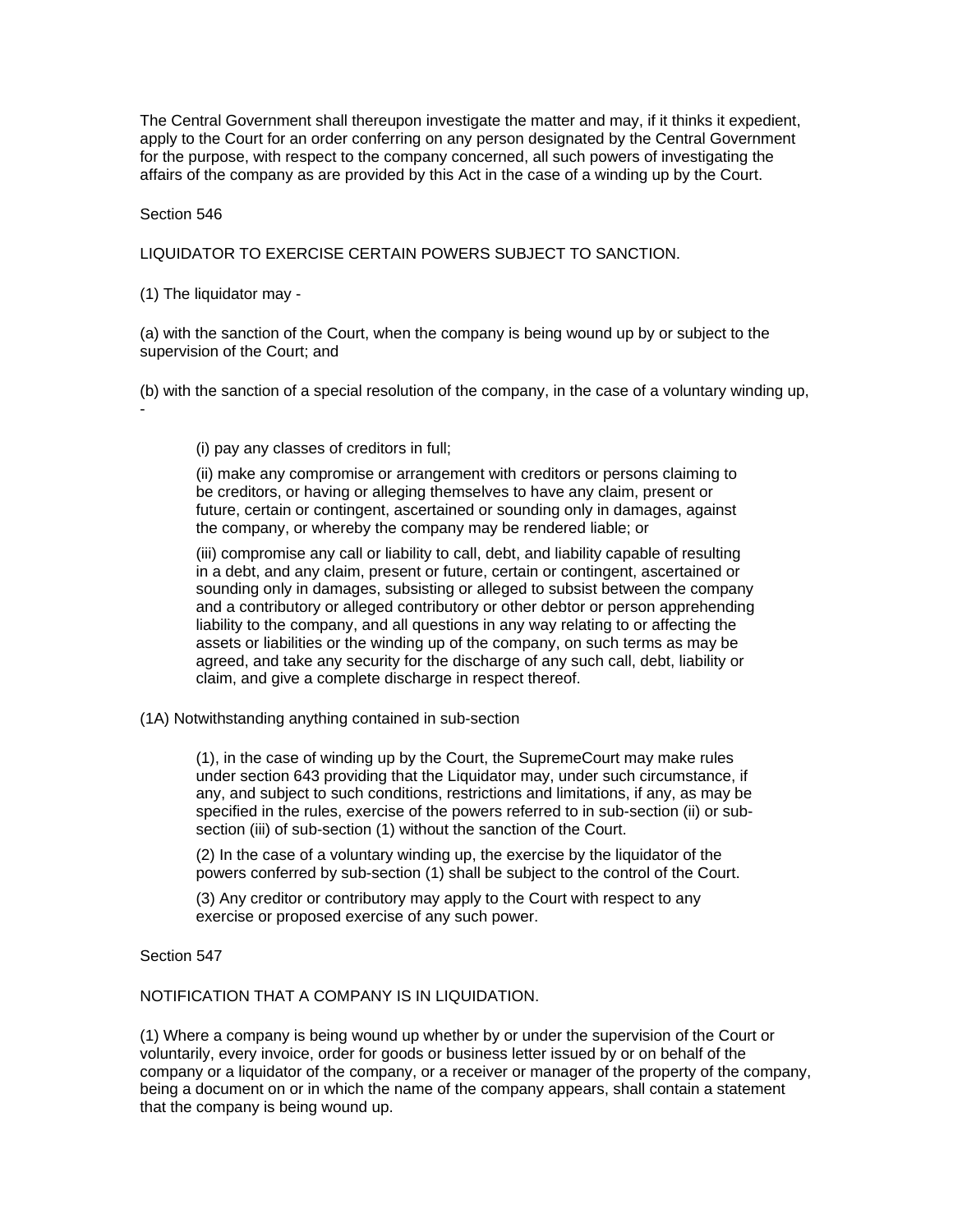(2) If default is made in complying with this section, the company, and every one of the following persons who willfully authorises or permits the default, namely, any officer of the company, any liquidator of the company and any receiver or manager, shall be punishable with fine which may extend to five hundred rupees.

Section 548

BOOKS AND PAPERS OF COMPANY TO BE EVIDENCE.

Where a company is being wound up, all books and papers of the company and of the liquidators shall, as between the contributories of the company, be prima facie evidence of the truth of all matters purporting to be therein recorded.

Section 549

INSPECTION OF BOOKS AND PAPERS BY CREDITORS AND CONTRIBUTORIES.

(1) At any time after the making of an order for the winding up of a company by or subject to the supervision of the Court, any creditor or contributory of the company may, if the Superme Court, by rules prescribed so permit and in accordance with and subject to such rules but not further or otherwise, inspect the books and papers of the company.

(2) Nothing in sub-section (1) shall be taken as excluding or restricting any rights conferred by any law for the time being in force -

- (a) on the Central or a State Government; or
- (b) on any authority or officer thereof; or

(c) on any person acting under the authority of any such Government or of any such authority or officer.

Section 550

DISPOSAL OF BOOKS AND PAPERS OF COMPANY.

(1) When the affairs of a company have been completely wound up and it is about to be dissolved, its books and papers and those of the liquidator may be disposed of as follows, that is to say :-

(a) in the case of a winding up by or subject to the supervision of the Court, in such manner as the Court directs;

(b) in the case of a members' voluntary winding up, in such manner as the company by special resolution directs; and

(c) in the case of a creditors' voluntary winding up, in such manner as the committee of inspection or, if there is no such committee, as the creditors of the company may direct.

(2) After the expiry of five years from the dissolution of the company, no responsibility shall rest on the company, the liquidator, or any person to whom the custody of the books and papers has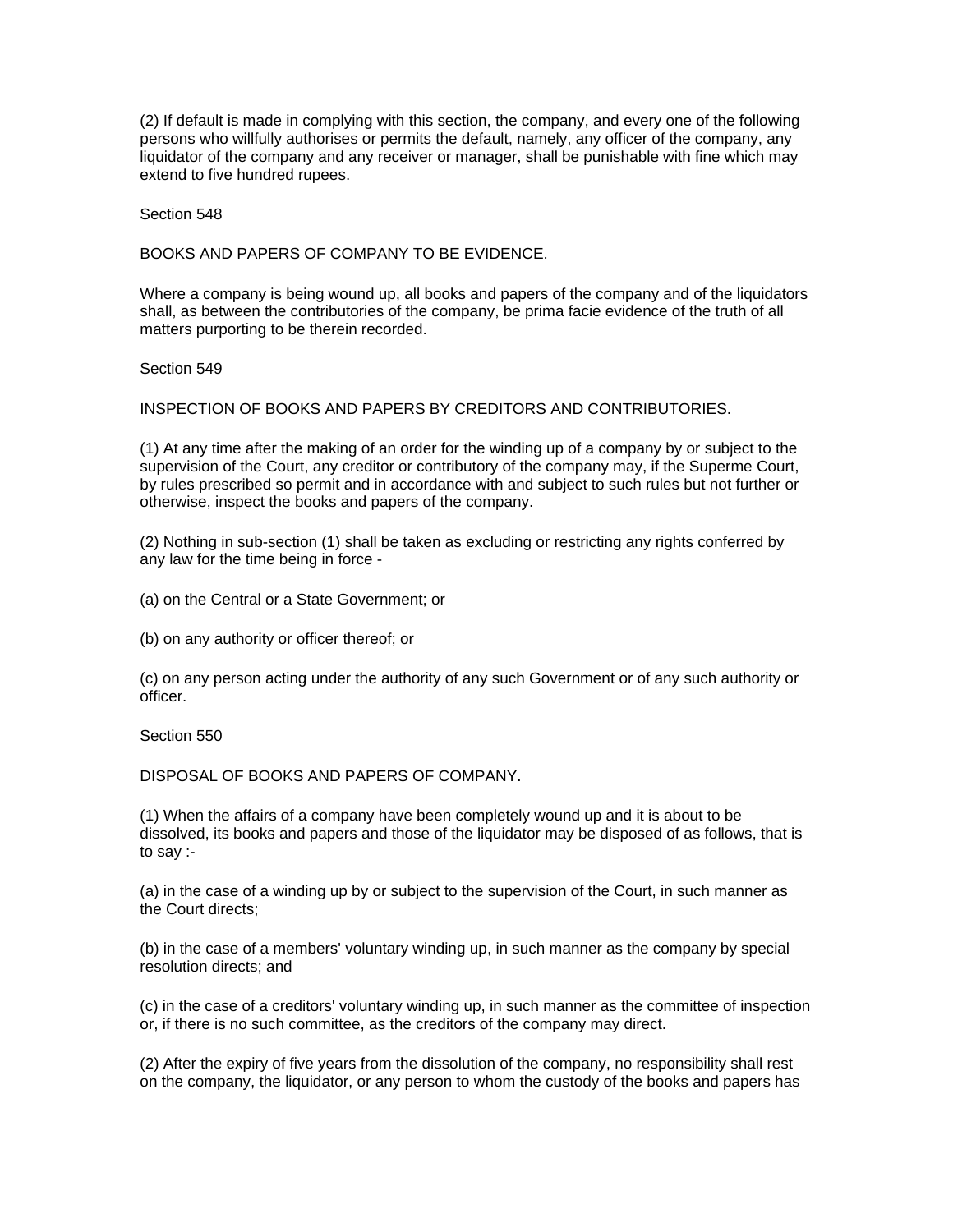been committed, by reason of any book or paper not being forthcoming to any person claiming to be interested therein.

(3) The Central Government may, by rules , -

(a) prevent for such period (not exceeding five years from the dissolution of the company) as the Central Government thinks proper, the destruction of the books and papers of a company which has been wound up and of its liquidator; and

(b) enable any creditor or contributory of the company to make representations to the Central Government in respect of the matters specified in clause (a) and to appeal to the Court from any direction which may be given by the Central Government in the matter.

(4) If any person acts in contravention of any such rules or of any direction of the Central Government thereunder, he shall be punishable with imprisonment for a term which may extend to six months, or with fine which may extend to five thousand rupees, or with both.

### Section 551

INFORMATION AS TO PENDING LIQUIDATIONS.

(1) If the winding up of a company is not concluded within one year after its commencement, the liquidator shall, unbless he is exempted from so doing either wholly or in part by the Central Government, within two months of the expiry of such year and thereafter until the winding up is concluded, at intervals of not more than one year or at such shorter intervals, if any, as may be prescribed, file a statement in the prescribed form and containing the prescribed particulars duly audited, by a person qualified to act as auditor of the company, with respect to the proceedings in, and position of, the liquidation, -

(a) in the case of a winding up by or subject to the supervision of the Court, in Court; and (b) in the case of a voluntary winding up, with the Registrar :

Provided that no such audit as is referred to in this sub-section shall be necessary where the provisions of section 462 apply.

(2) When the statement is filed in Court under clause (a) of sub-section (1), a copy shall simultaneously be filed with the Registrar and shall be kept by him along with the other records of the company.

(2A) Where a statement referred to in sub-section (2) relates to Government company in liquidation, the liquidator shall forward a copy thereof, -

(a) to the Central Government, if that Government is a member of the Government company; or

(b) to any State Government, if that Government is member of the Government company; or

(c) to the Central Government and any State Government, if both the Governments are members of the Government company.

(3) Any person stating himself in writing to be a creditor or contributory of the company shall be entitled, by himself or by his agent, at all reasonable times, on payment of the prescribed fee, to inspect the statement, and to receive a copy thereof or an extract therefrom.

(4) Any person untruthfully stating himself to be a creditor or contributory for the above purpose shall be deemed to be guilty of an offence under section 182 of the Indian Penal Code (45 of 1860), and shall, on the application of the liquidator, be punishable accordingly.

(5) If a liquidator fails to comply with any of the requirements of this section, he shall be punishable with fine which may extend to five hundred rupees for every day during which the failure continues :

Provided that if the liquidator makes wilful default in causing the statement referred to in subsection (1) to be audited by person qualified to act as auditor of the company, the liquidator shall be punishable with imprisonment for a term which may extend to six months, or with fine which may extend to one thousand rupees, or with both.

Section 552

OFFICIAL LIQUIDATOR TO MAKE PAYMENTS INTO THE PUBLIC ACCOUNT OF INDIA.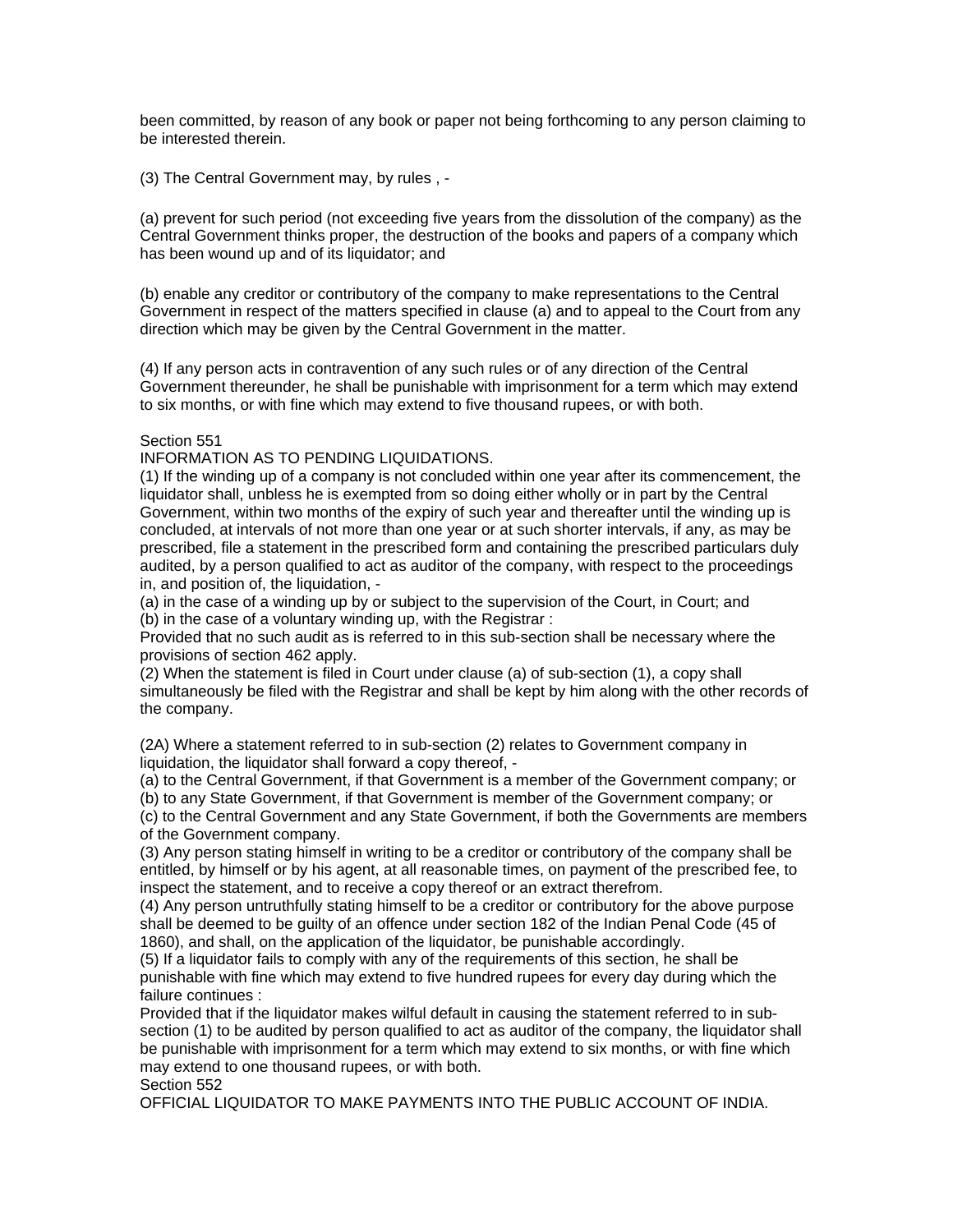Every Official Liquidator shall, in such manner and at such times as may be prescribed, pay the moneys received by him as liquidator of any company, into the public account of India in the Reserve Bank of India.

Section 553

VOLUNTARY LIQUIDATOR TO MAKE PAYMENTS INTO SCHEDULED BANK.

(1) Every liquidator of a company, not being an Official Liquidator, shall, in such manner and at such times as may be prescribed, pay the moneys received by him in his capacity as such into a Scheduled Bank to the credit of a special banking account opened by him in that behalf, and called

## Company Limited"

---------------"the Liquidation Account of Company Private Limited" :

------------------------

# Company"

Provided that if the Court is satisfied that for the purpose of carrying on the business of the company or of obtaining advances or for any other reason, it is to the advantage of the creditors or contributories that the liquidator should have an account with any other bank, the Court may authorise the liquidator to make his payments into or out of such other bank as the Court may select; and thereupon these payments shall be made in the prescribed manner and at the prescribed times into or out of such other bank.

(2) If any such liquidator at any time retains for more than ten days a sum exceeding five hundred rupees or such other amount as the Court may, on the application of the liquidator, authorise him to retain, then, unless he explains the retention to the satisfaction of the Court, he shall -

(a) pay interest on the amount so retained in excess, at the rate of twelve per cent per annum and also pay such penalty as may be determined by the Registrar;

(b) be liable to pay any expenses occasioned by reason of his default; and

(c) also be liable to have all or such part of his remuneration as the Court may think just disallowed, and to be removed from his office by the Court.

Section 554

LIQUIDATOR NOT TO PAY MONEYS INTO PRIVATE BANKING ACCOUNT. Neither the Official Liquidator nor any other liquidator of a company shall pay any moneys received by him in his capacity as such into any private banking account.

# Section 555

UNPAID DIVIDENDS AND UNDISTRIBUTED ASSETS TO BE PAID INTO THE COMPANIES LIQUIDATION ACCOUNT.

(1) Where any company is being wound up, if the liquidator has in his hands or under his control any money representing -

(a) dividends payable to any creditor which had remained unpaid for six months after the date on which they were declared, or

(b) assets refundable to any contributor which have remained undistributed for six months after the date on which they became refundable, the liquidator shall forthwith pay the said money into the public account of India in the Reserve Bank of India in a separate account to be known as the Companies Liquidation Account.

(2) The liquidator shall, on the dissolution of the company, similarly pay into the said account any money representing unpaid dividends or undistributed assets in his hands at the date of dissolution.

(3) The liquidator shall, when making any payment referred to in sub-sections (1) and (2), furnish to such officer as the Central Government may appoint in this behalf, a statement in the prescribed form, setting forth, in respect of all sums included in such payment, the nature of the sums, the names and last known addresses of the persons entitled to participate therein, the amount to which each is entitled and the nature of his claim thereto, and such other particulars as may be prescribed.

(4) The liquidator shall be entitled to a receipt from the Reserve Bank of India for any money paid to it under sub-sections (1) and (2); and such receipt shall be an effectual discharge of the liquidator in respect thereof.

(5) Where the company is being wound up by the Court, the liquidator shall make the payments transferred to in sub-sections (1) and (2) by transfer from the account referred; to in section 552.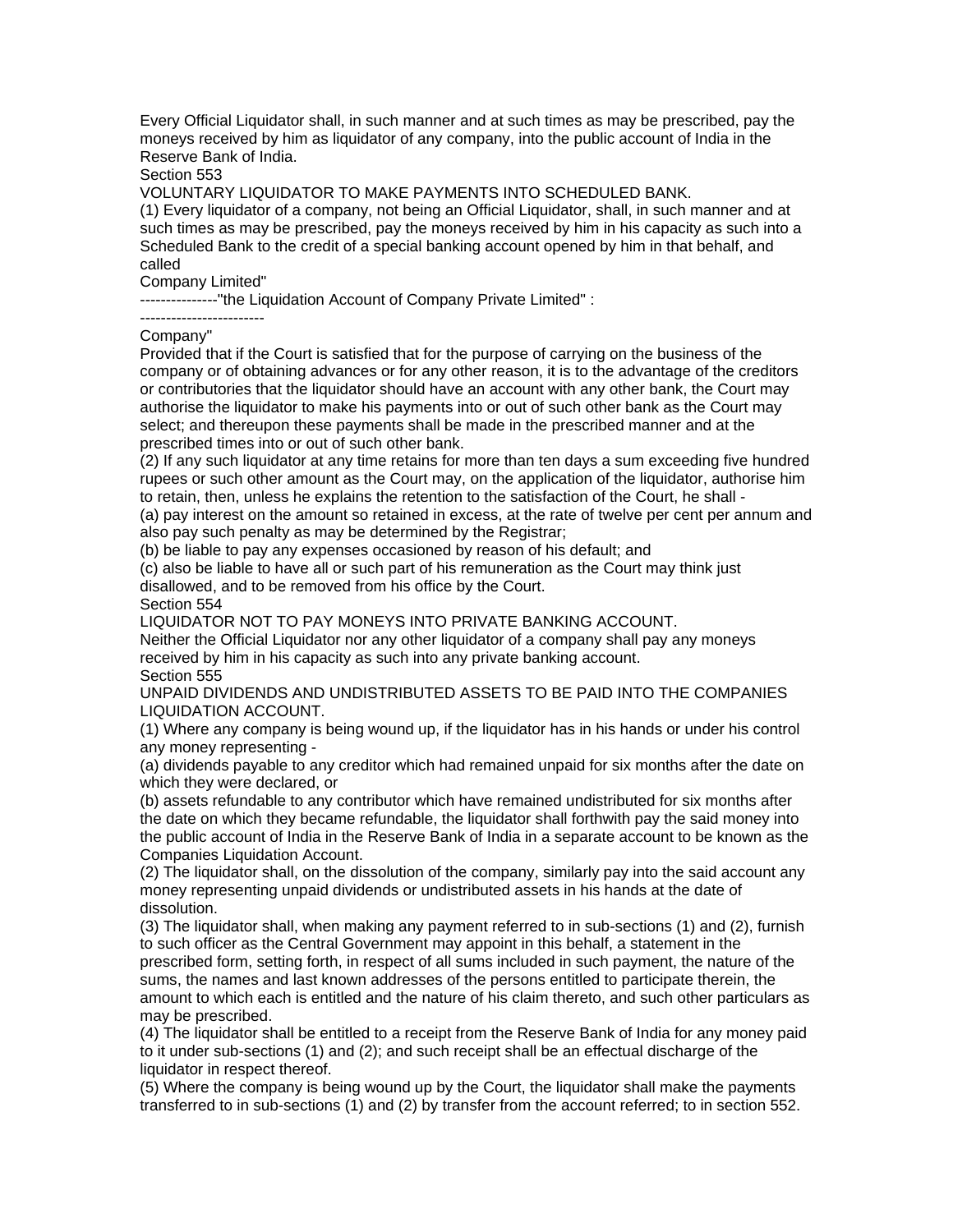(6) Where the company is being wound up voluntarily or subject to the supervision of the Court, the liquidator shall, when filing a statement in pursuance of sub-section (1) of section 551, indicate the sum of money which is payable to the Reserve Bank of India under sub-sections (1) and (2) of this section which he has had in his hands or under his control during the six months preceding the date to which the said statement is brought down, and shall, within fourteen days of the date of filing the said statement, pay that sum into the Companies Liquidation Account. (7)

(a) Any person claiming to be entitled to any money paid into the Companies Liquidation Account (Whether paid in pursuance of this section or under the provisions of any previous companies law) may apply to the Court for an order for payment thereof, and the Court, if satisfied that the person claiming is entitled, may make an order for the payment to that person of the sum due : Provided that before making such an order, the court shall cause a notice to be served on such officer as the Central Government may appoint in this behalf, calling on the officer to show cause within one month from the date of the service of the notice why the order should not be made. (b) Any person claiming as aforesaid may, instead of applying to the Court, apply to Central Government for an order for payment for the money claimed; and the Central Government may, if satisfied whether on a certificate by the liquidator or Official Liquidator or otherwise, that such person is entitled to the whole or any part of the money claimed and that no application made in pursuance of clause

(a) is pending in the Court, make an order for the payment to that person of the sum due to him, after taking such security from him as it may think fit.

(8) Any money paid into the Companies Liquidation Account in pursuance of this section, which remains unclaimed thereafter for a period of fifteen years, shall be transferred to the general revenue account of the Central Government; but a claim to any money so transferred may be preferred under sub-section (7) and shall be dealt with as if such transfer had not been made, the order, if any, for payment on the claim being treated as an order for refund of revenue.

(9) Any liquidator retaining any money which should have been paid by him into the Companies Liquidation Account under this section shall -

(a) pay interest on the amount retained at the rate of twelve per cent per annum, and also pay such penalty as may be determined by the Registrar :

[ 909 Provided that the Central Government 910 may in any proper case remit either in part or in whole the amount of interest which the liquidator is required to pay under this clause; 909 ] (b) be liable to pay any expenses occasioned by reason of his default; and

(c) where the winding up is by or under the supervision of the Court, also be liable to have all or such part of his remuneration as the Court may think just to be disallowed, and to be removed from his office by the Court.

Section 556

ENFORCEMENT OF DUTY OF LIQUIDATOR TO MAKE RETURNS, ETC.

(1) If any liquidator who has made any default in filing, delivering or making any return, account or other document, or in giving any notice which he is by law required to file, deliver, make or give, fails to make good the default within fourteen days after the service on him of a notice requiring him to do so, the Court may, on an application made to the Court by any contributory or creditor of the company or by the Registrar, make an order directing the liquidator to make good the default within such time as may be specified in the order.

(2) Any such order may provide that all costs of and incidental to the application shall be borne by the liquidator.

(3) Nothing in this section shall be taken to prejudice the operation of any enactment imposing penalties on a liquidator in respect of any such default as aforesaid. Section 557

MEETINGS TO ASCERTAIN WISHES OF CREDITORS OR CONTRIBUTORIES.

(1) In all matters relating to the winding up of a company, the Court may -

(a) have regard to the wishes of creditors or contributories of the company, as proved to it by any sufficient evidence;

(b) if it thinks fit for the purpose of ascertaining those wishes, direct meetings of the creditors or contributories to be called, held and conducted in such manner as the Court directs; and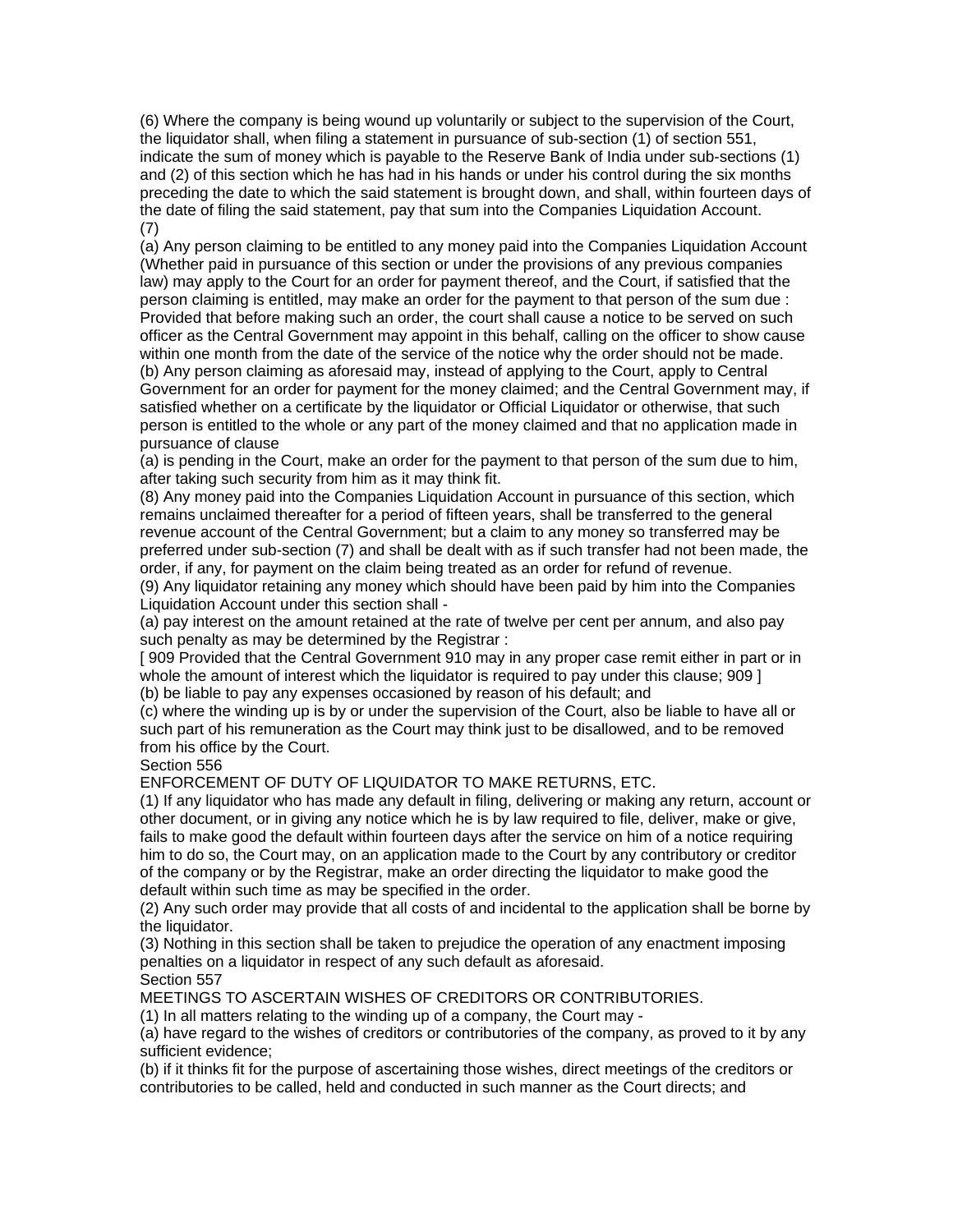(c) appoint a person to act as chairman of any such meeting and to report the result thereof to the Court.

(2) When ascertaining the wishes of creditors, regard shall be had to the value of each creditor's debt.

(3) When ascertaining the wishes of contributories, regard shall be had to the number of votes which may be cast by each contributory.

Section 558

COURT OR PERSON BEFORE WHOM AFFIDAVIT MAY BE SWORN.

(1) Any affidavit required to be sworn under the provisions, or for the purposes, of this Part may be sworn -

(a) in India, before any Court, Judge or person lawfully authorised to take and receive affidavits; and

(b) in any other country, either before any Court, Judge or person lawfully authorised to take and receive affidavits in that country or before an Indian Consul or Vice-Consul.

(2) All Courts, Judges, Justices, Commissioners and persons acting judicially in India shall take judicial notice of the seal, stamp or signature, as the case may be, of any such Court, Judge, person, Consul or Vice-Consul, attached, appended or subscribed to any such affidavit or to any other document to be used for the purposes of this Part.

Section 559

POWER OF COURT TO DECLARE DISSOLUTION OF COMPANY VOID.

(1) Where a company has been dissolved, whether in pursuance of this Part or of section 394 or otherwise, the Court may at any time within two years of the date of the dissolution, on application by the liquidator of the company or by any other person who appears to the Court to be interested, make an order, upon such terms as the Court thinks fit, declaring the dissolution to have been void; and thereupon such proceedings may be taken as might have been taken if the company had not been dissolved.

(2) It shall be the duty of the person on whose application the order was made, within thirty days after the making of the order or such further time as the Court may allow, to file a certified copy of the order with the Registrar who shall register the same; and if such person fails so to do, he shall be punishable with fine which may extend to fifty rupees for every day during which the default continues.

## Section 560

## POWER OF REGISTRAR TO STRIKE DEFUNCT COMPANY OFF REGISTER.

(1) Where the Registrar has reasonable cause to believe that a company is not carrying on business or in operation, he shall send to the company by post a letter inquiring whether the company is carrying on business or in operation.

(2) If the Registrar does not within one month of sending the letter receive any answer thereto, he shall, within fourteen days after the expiry of the month, send to the company by post a registered letter referring to the first letter, and stating that no answer thereto has been received and that, if an answer is not received to the second letter within one month from the date thereof, a notice will be published in the Official Gazette with a view to striking the name of the company off the register.

(3) If the Registrar either receives an answer from the company to the effect that it is not carrying on business or in operation, or does not within one month after sending the second letter receive any answer, he may publish in the Official Gazette, and send to the company by registered post, a notice that, at the expiration of three months from the date of that notice, the name of the company mentioned therein will, unless cause is shown to the contrary, be struck off the register and the company will be dissolved.

(4) If, in any case where a company is being wound up, the Registrar has reasonable cause to believe either that no liquidator is acting, or that the affairs of the company have been completely wound up, and any returns required to be made by the liquidator have not been made for a period of six consecutive months, the Registrar shall publish in the Official Gazette and send to the company or the liquidator, if any, a like notice as is provided in sub-section (3).

(5) At the expiry of the time mentioned in the notice referred to in sub-section (3) or (4), the Registrar may, unless cause to the contrary is previously shown by the company, strike its name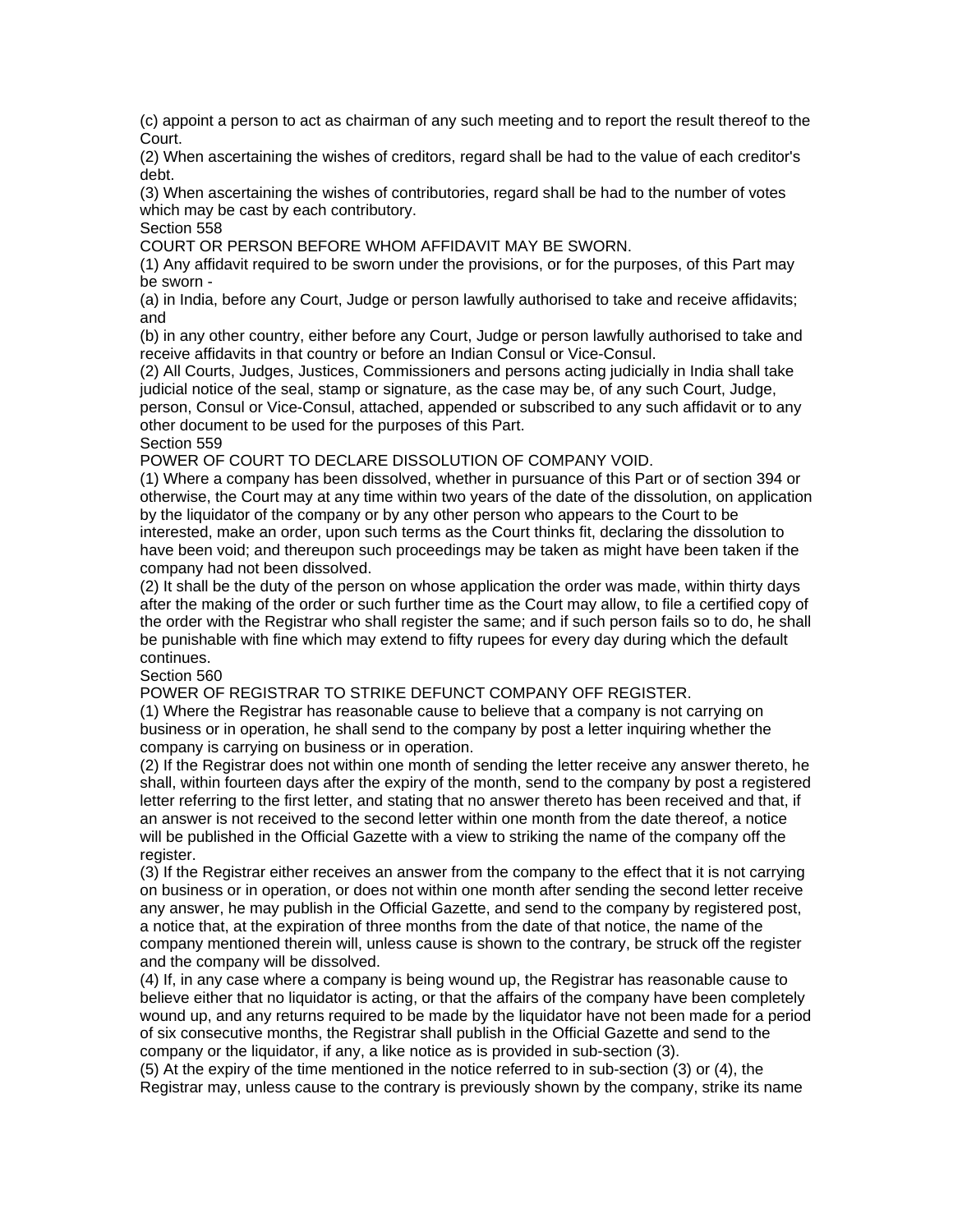off the register, and shall publish notice thereof in the Official Gazette; and on the publication in the Official Gazette of this notice, the company shall stand dissolved : Provided that -

(a) the liability, if any, of every director, manager or other officer who was exercising any power of management, and of every member of the company, shall continue and may be enforced as if the company had not been dissolved; and

(b) nothing in this sub-section shall affect the power of the Court to wind up a company the name of which has been struck off the register.

(6) If a company, or any member or creditor thereof, feels aggrieved by the company having been struck off the register, the Court, on an application made by the company, member or creditor before the expiry of twenty years from the publication in the Official Gazette of the notice aforesaid, may, if satisfied that the company was, at the time of the striking off, carrying on business or in operation or otherwise that it is just that the company be restored to the register, order the name of the company to be restored to the register, and the Court may, by the order, give such directions and make such provisions as seem just for placing the company and all other persons in the same position as nearly as may be as if the name of the company had not been struck off.

(7) Upon a certified copy of the order under sub-section (6) being delivered to the Registrar for registration, the company shall be deemed to have continued in existence as if its name had not been struck off.

(8) A letter or notice to be sent under this section to a company may be addressed to the company at its registered office, or if no office has been registered, to the care of some director, manager or other officer of the company, or if there is no director, manager or officer of the company whose name and address are known to the Registrar, may be sent to each of the persons who subscribed the memorandum, addressed to him at the address mentioned in the memorandum.

(9) A notice to be sent under this section to a liquidator may be addressed to the liquidator at his last known place of business.

Section 561

APPLICATION OF ACT TO COMPANIES FORMED AND REGISTERED UNDER PREVIOUS COMPANIES LAWS.

This Act shall apply to existing companies as follows :-

(a) in the case of a limited company other than a company limited by guarantee, this Act shall apply in the same manner as if the company had been formed and registered under this Act as a company limited by shares;

(b) in the case of a company limited by guarantee, this Act shall apply in the same manner as if the company had been formed and registered under this Act as a company limited by guarantee; and

(c) in the case of a company other than a limited company, this Act shall apply in the same manner as if the company had been formed and registered under this Act as an unlimited company :

Provided that -

(i) nothing in Table A in Schedule I shall apply to a company formed and registered under Act 19 of 1857 and Act 7 of 1860, or either of them, or under the Indian Companies Act, 1866 (10 of 1866), or the Indian Companies Act, 1882 (6 of 1882);

(ii) reference, express or implied, to the date of registration shall be construed as a reference to the date at which the company was registered under the previous companies law concerned. Section 562

APPLICATION OF ACT TO COMPANIES REGISTERED BUT NOT FORMED UNDER PREVIOUS COMPANIES LAWS.

This Act shall apply to every company registered but not formed under any previous companies law in the same manner as it is in Part IX of this Act declared to apply to companies registered but not formed under this Act :

Provided that reference, express or implied, to the date of registration shall be construed as a reference to the date at which the company was registered under the previous companies law concerned.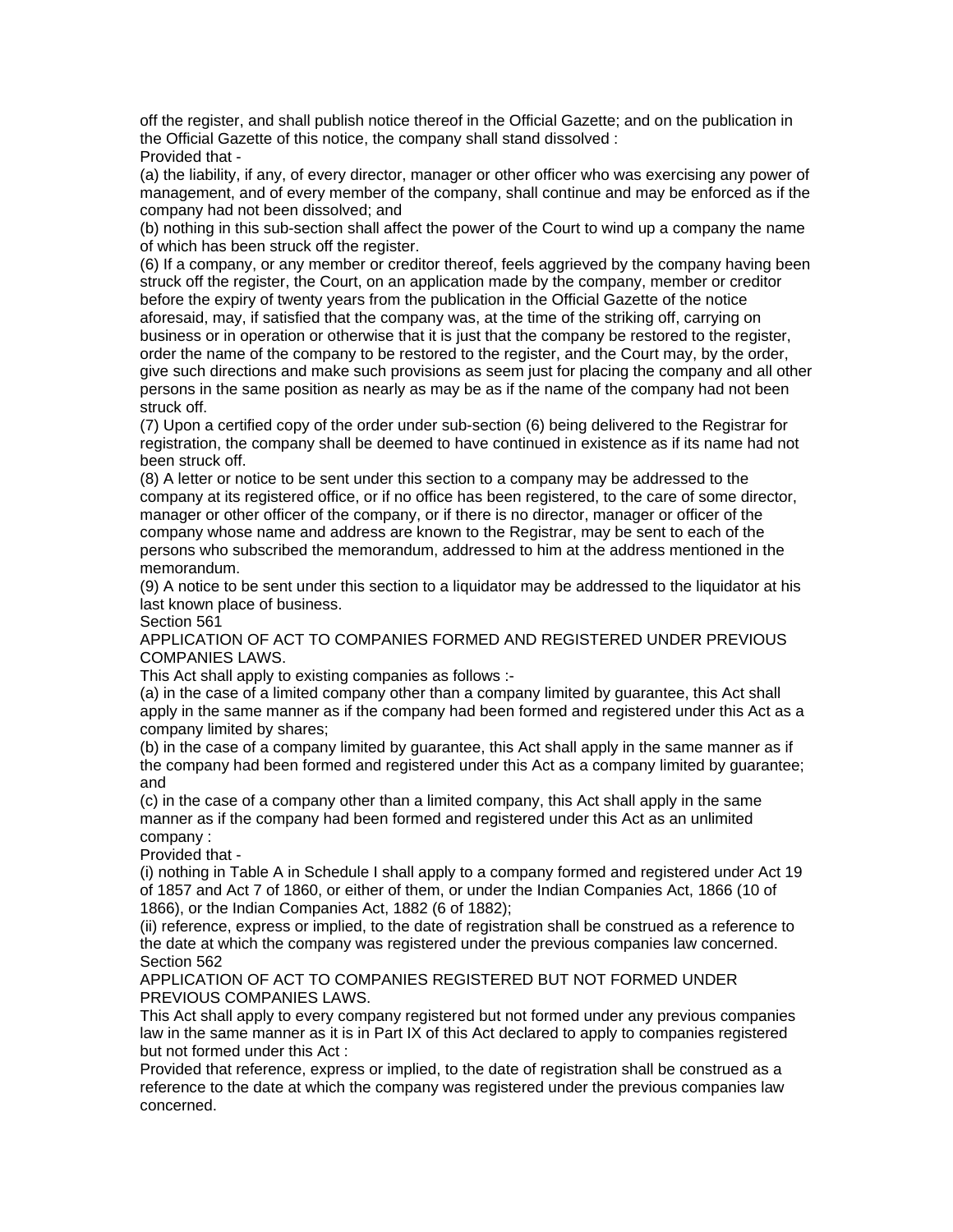### Section 563

APPLICATION OF ACT TO UNLIMITED COMPANIES REGISTERED UNDER PREVIOUS COMPANIES LAWS.

This Act shall apply to every unlimited company registered as a limited company in pursuance of any previous companies law, in the same manner as it applies to an unlimited company registered in pursuance of this Act as a limited company :

Provided that reference, express or implied, to the date of registration shall be construed as a reference to the date at which the company was registered as a limited company under the previous companies law concerned.

## Section 564

MODE OF TRANSFERRING SHARES IN THE CASE OF COMPANIES REGISTERED UNDER ACTS 19 OF 1857 AND 7 OF 1860.

A company registered under Act 19 of 1857 and Act 7 of 1860 or either of them may cause its shares to be transferred in the manner hitherto in use, or in such other manner as the company may direct.

Section 565

COMPANIES CAPABLE OF BEING REGISTERED.

(1) With the exceptions and subject to the provisions contained in this section, -

(a) any company consisting of seven or more members, which was in existence on the first day of May, 1882, including any company registered under Act No. 19 of 1857 and Act No. 9 of 1860 or either of them or under any laws or law in force in a Part B State, corresponding to those Acts or either of them; and

(b) any company formed after the date aforesaid, whether before or after the commencement of this Act, in pursuance of any Act of Parliament other than this Act or of any other Indian law (including a law in force in a Part B State), or of any Act of Parliament of the United Kingdom or Letters Patent in force in India, or being otherwise duly constituted according to law, and consisting of seven or more members; may at any time register under this Act as an unlimited company, or as a company limited by shares, or as a company limited by guarantee; and the registration shall not be invalid by reason only that it has taken place with a view to the company's being wound up :

Provided that -

(i) a company registered under the Indian Companies Act, 1882 (6 of 1882) or under the Indian Companies Act, 1913 (7 of 1913) shall not register in pursuance of this section;

(ii) a company having the liability of its members limited by an Act of Parliament other than this Act or by any other Indian law (including a law in force in a Part B State), or by any Act of Parliament of the United Kingdom or Letters Patent in force in India, and not being a joint-stock company as defined in section 566, shall not register in pursuance of this section;

(iii) a company having the liability of its members limited by any Act of Parliament other than this Act or by any other Indian law (including a law in force in a part B State), or any Act of Parliament of the United Kingdom or Letters Patent in force in India, shall not register in pursuance of this section as an unlimited company or as a company limited by guarantee;

(iv) a company that is not a joint-stock company as defined in section 566 shall not register in pursuance of this section as a company limited by shares;

(v) a company shall not register in pursuance of this section without the assent of a majority of such of its members as are present in person, or where proxies are allowed, by proxy, at a general meeting summoned for the purpose;

(vi) where a company not having the liability of its members limited by any Act of Parliament or any other Indian law (including a law in force in a Part B State) or by any Act of Parliament of the United Kingdom or Letters Patent in force in India, is about to register as a limited company, the majority required to assent as aforesaid shall consist of not less than three-fourths of the members present in person, or where proxies are allowed, by proxy, at the meeting; (vii) where a company is about to register as a company limited by guarantee, the assent to its being so registered shall be accompanied by a resolution declaring that each member undertakes to contribute to the assets of the company, in the event of its being wound up while he is a member, or within one year after he ceases to be a member, for payment of the debts and liabilities of the company or of such debts and liabilities as may have been contracted before he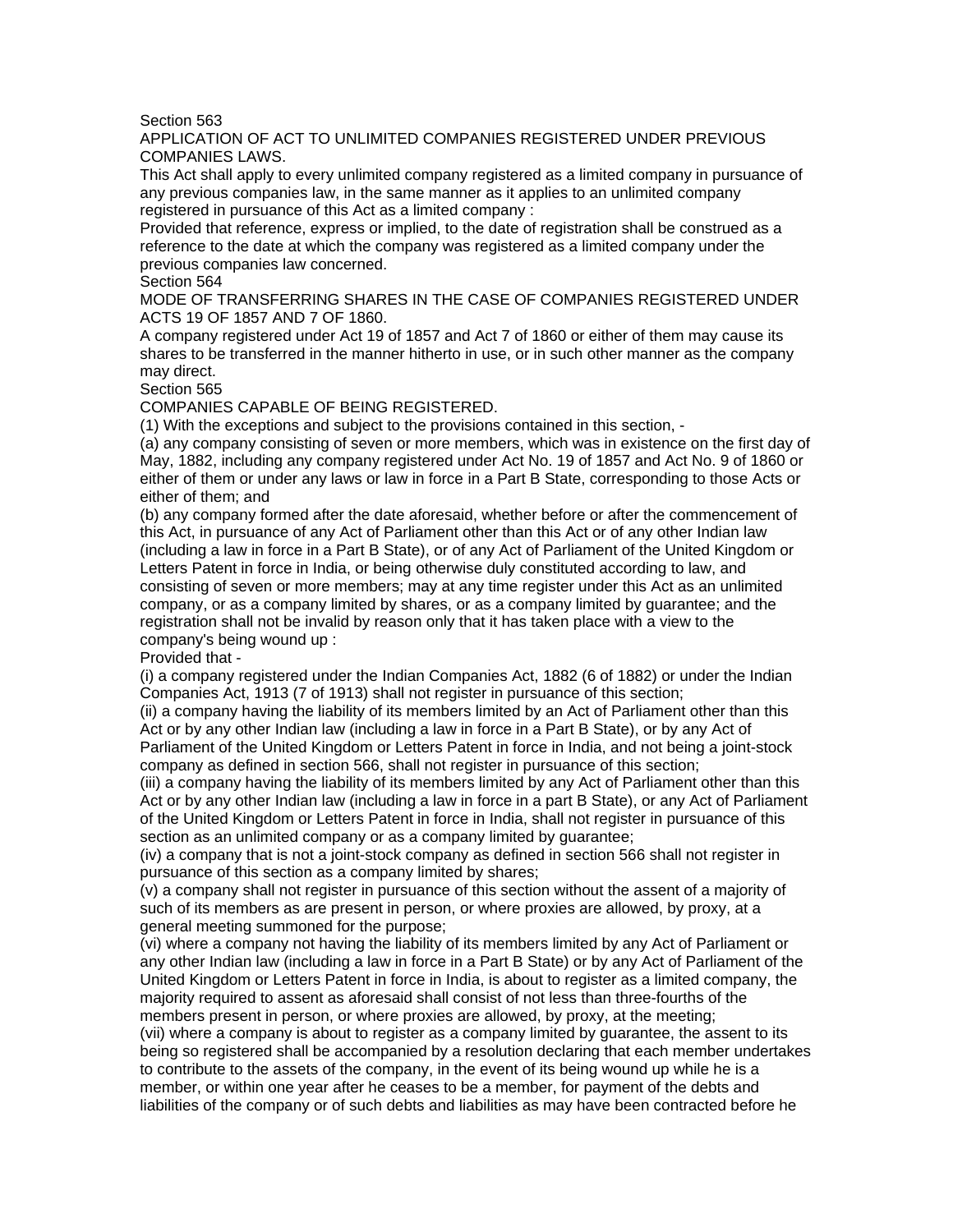ceases to be a member, and of the costs, charges and expenses of winding up, and for the adjustment of rights of the contributories among themselves, such amount as may be required, not exceeding a specified amount.

(2) In computing any majority required for the purposes of sub-section (1) when a poll is demanded, regard shall be had to the number of votes to which each member is entitled according to the regulations of the company.

(3) Nothing in this section shall be deemed to apply to any company the registered office whereof at the commencement of this Act is in Burma, Aden or Pakistan.

Section 566

DEFINITION OF "JOINT-STOCK COMPANY".

(1) For the purposes of this Part, so far as it relates to the registration of companies as companies limited by shares, a joint-stock company means a company having a permanent paid up or nominal share capital of fixed amount divided into shares, also of fixed amount, or held and transferable as stock, or divided and held partly in the one way and partly in the other, and formed on the principle of having for its members the holders of those shares or that stock, and no other persons.

(2) Such a company, when registered with limited liability under this Act, shall be deemed to be a company limited by shares.

### Section 567

REQUIREMENTS FOR REGISTRATION OF JOINT-STOCK COMPANIES.

Before the registration in pursuance of this Part of joint-stock company, there shall be delivered to the Registrar the following documents :-

(a) a list showing the names, addresses, and occupations of all persons who on a day named in the list, not being more than six clear days before the day of registration, were members of the company with the addition of the shares orstock held by them respectively, distinguishing, in cases where the shares are numbered, each share by its number;

(b) a copy of any Act of Parliament or other Indian law, Act of Parliament of the United Kingdom, Royal Charter, Letters Patent, deed of settlement, deed of partnership or other instrument constituting or regulating the company; and

(c) if the company is intended to be registered as a limited company, a statement specifying the following particulars :-

(i) the nominal share capital of the company and the number of shares into which it is divided or the amount of stock of which it consists;

(ii) the number of shares taken and the amount paid on each share;

(iii) the name of the company, with the addition of the word "Limited" or "private Limited" as the case may require, as the last word or words thereof; and

(iv) in the case of a company intended to be registered as a company limited by guarantee, a copy of the resolution declaring the amount of the guarantee.

Section 568

REQUIREMENTS FOR REGISTRATION OF COMPANIES NOT BEING JOINT-STOCK COMPANIES.

Before the registration in pursuance of this Part of any company not being a joint-stock company, there shall be delivered to the Registrar the following documents :-

(a) a list showing the names, addresses and occupations of the directors, and the manager, if any, of the company;

(b) a copy of any Act of Parliament or other India law, Act of Parliament of the United Kingdom, Letters Patent, deed of settlement, deed of partnership or other instrument constituting or regulating the company; and

(c) in the case of a company intended to be registered as a company limited by guarantee, a copy of the resolution declaring the amount of the guarantee.

Section 569

AUTHENTICATION OF STATEMENTS OF EXISTING COMPANIES.

The lists of members and directors and any other, particulars relating to the company required to be delivered to the Registrar shall be duly verified by the declaration of any two or more directors or other principal officers of the company.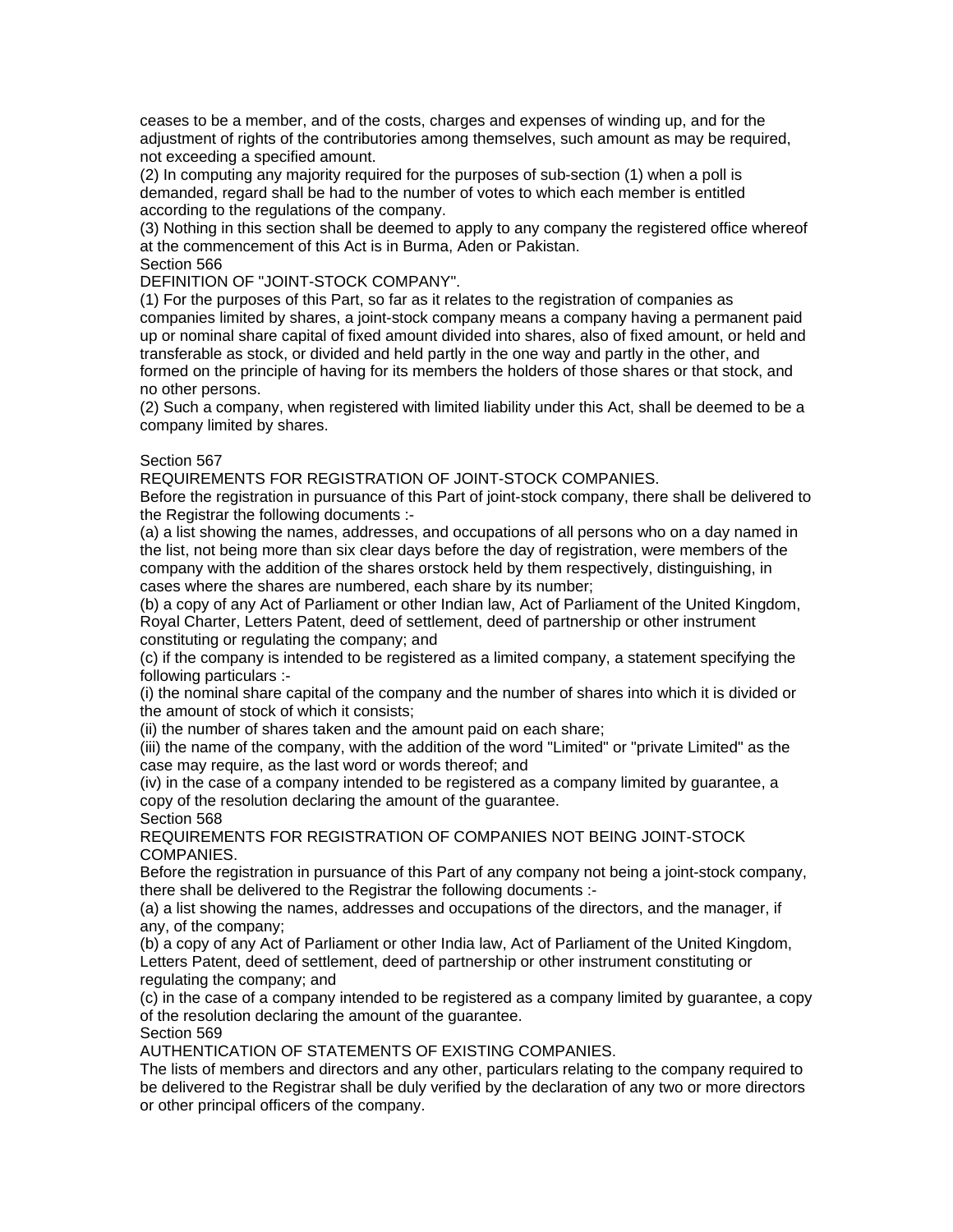Section 570

POWER OF REGISTRAR TO REQUIRE EVIDENCE AS TO NATURE OF COMPANY. The Registrar may require such evidence as he thinks necessary for the purpose of satisfying himself whether any company proposing to be registered is or is not a joint-stock company as defined in section 566.

Section 571

NOTICE TO CUSTOMERS ON REGISTRATION OF BANKING COMPANY WITH LIMITED LIABILITY.

(1) Where a banking company which was in existence on the first day of May, 1882, proposes to register as a limited company under this Part, it shall, at least thirty days before so registering, give notice of its intention so to register, to every person who has a banking account with the company, either by delivery of the notice to him, or by posting it to him at, or delivering it at, his last known address.

(2) If the banking company omits to give the notice required by sub-section (1), then, as between the company and the person for the time being interested in the account in respect of which the notice ought to have been given, and so far as respects the account down to the time at which notice is given, but not further or otherwise, the certificate of registration with limited liability shall have no operation.

Section 572

CHANGE OF NAME FOR PURPOSES OF REGISTRATION.

Where the name of a company seeking registration under this Part is one which in the opinion of the Central Government is undesirable, the company may, with the approval of the Central Government signified in writing, change its name with effect from the date of its registration under this Part :

Provided that the like assent of the members of the company shall be required to the change of name as is required by section 565 to the registration of the company under this Part. Section 573

ADDITION OF "LIMITED" OR "PRIVATE LIMITED" TO NAME.

When a company registers in pursuance of this Part with limited liability, the word "Limited" or the words "Private Limited", as the case may be, shall form, and be registered as, the last word or words of its name :

Provided that this section shall not be deemed to exclude the operation of section 25. Section 574

CERTIFICATE OF REGISTRATION OF EXISTING COMPANIES.

On compliance with the requirements of this Part with respect to registration, and on payment of such fees, if any, as are payable under Schedule X, the Registrar shall certify under his hand that the company applying for registration is incorporated as a company under this Act, and in the case of a limited company that it is limited and thereupon the company shall be so incorporated. Section 575

VESTING OF PROPERTY ON REGISTRATION.

All property, movable and immovable (including actionable claims) belonging to or vested in a company at the date of its registration in pursuance of this Part, shall, on such registration, pass to and vest in the company as incorporated under this Act for all the estate and interest of the company therein.

Section 576

SAVING FOR EXISTING LIABILITIES.

The registration of a company in pursuance of this Part shall not affect its rights or liabilities in respect of any debt or obligation incurred, or any contract entered into, by, to, with, or on behalf of, the company before registration.

Section 577

CONTINUATION OF PENDING LEGAL PROCEEDINGS.

All suits and other legal proceedings taken by or against the company, or any public officer or member thereof, which are pending at the time of the registration of a company in pursuance of this Part, may be continued in the same manner as if the registration had not taken place : Provided that execution shall not issue against the property or person of any individual member of the company on any decree or order obtained in any such suit or proceeding; but, in the event of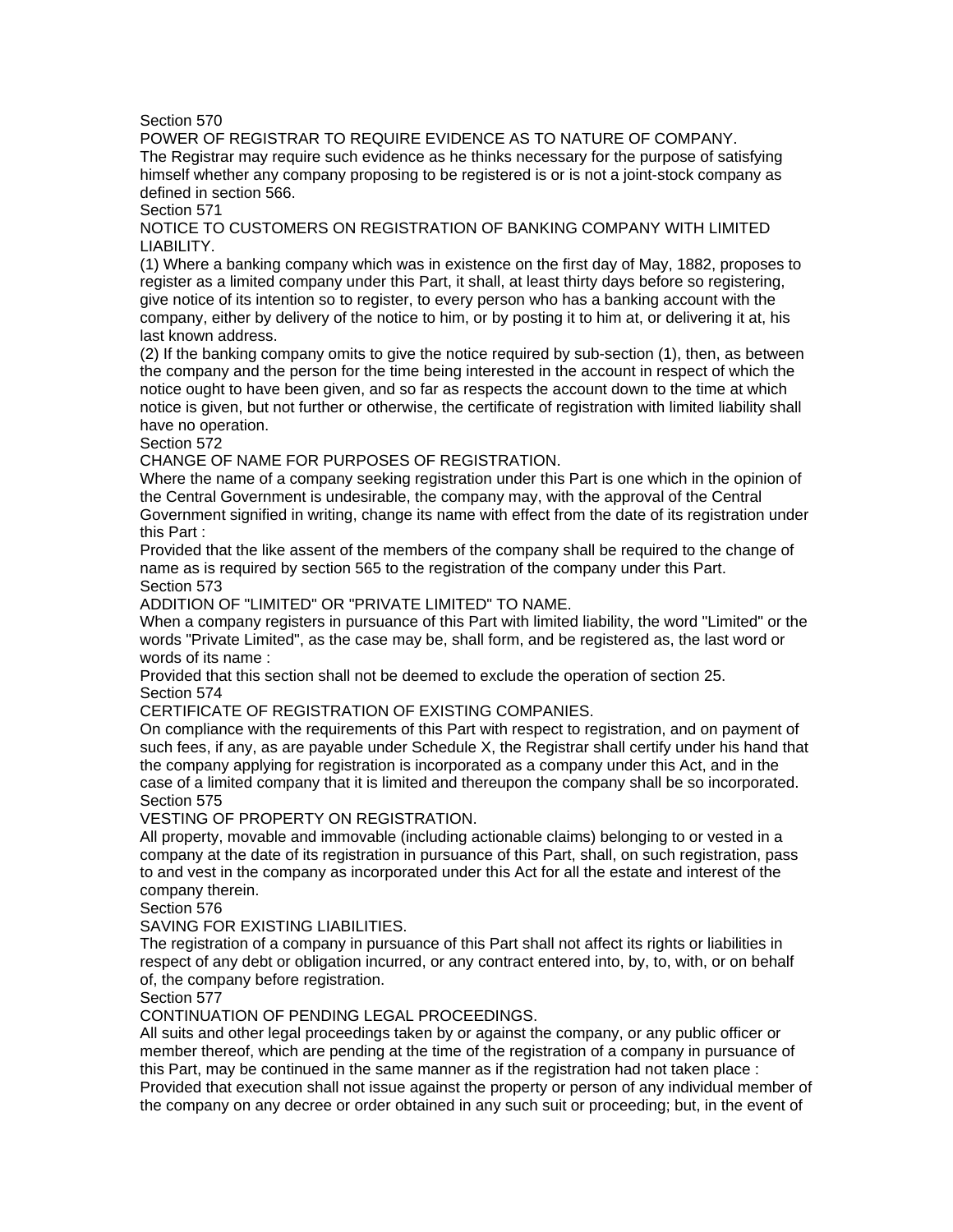the property of the company being insufficient to satisfy the decree or order, an order may beobtained for winding up the company.

Section 578

EFFECT OF REGISTRATION UNDER PART.

(1) When a company is registered in pursuance of this Part, sub-sections (2) to (7) shall apply. (2) All provisions contained in any Act of Parliament or other Indian law, or other instrument constituting or regulating the company, including, in the case of a company registered as a company limited by guarantee the resolution declaring the amount of the guarantee, shall be deemed to be conditions and regulations of the company, in the same manner and with the same incidents as if so much thereof as would, if the company had been formed under this Act, have been required to be inserted in the memorandum were contained in a registered memorandum, and the residue thereof were contained in registered articles.

Section 579

POWER TO SUBSTITUTE MEMORANDUM AND ARTICLES FOR DEED OF SETTLEMENT. (1) Subject to the provisions of this section, a company registered in pursuance of this Part may, by special resolution, alter the form of its constitution by substituting a memorandum and articles for a deed of settlement.

(2) The provisions of sections 17 to 19 with respect to an alteration of the objects of a company shall, so far as applicable, apply to any alteration under this section, with the following modifications :-

(a) there shall be substituted for the printed copy of the altered memorandum required to be filed with the Registrar a printed copy of the substituted memorandum and articles; and

(b) on the registration of the alteration being certified by the Registrar, the substituted memorandum and articles shall apply to the company in the same manner as if it were a company registered under this Act with that memorandum, and those articles, and the company's deed of settlement shall cease to apply to the company.

(3) An alteration under this section may be made either with or without any alteration of the objects of the company under this Act.

(4) In this section, the expression "deed of settlement" includes any deed of partnership, Act of Parliament of the United Kingdom, Royal Charter or Letters Patent, or other instrument constituting or regulating the company, not being an Act of Parliament or other Indian law. Section 580

## POWER OF COURT TO STAY OR RESTRAIN PROCEEDINGS.

The provisions of this Act with respect to staying and restraining suits and other legal proceedings against a company at any time after the presentation of a petition for winding up and before the making of a winding up order shall, in the case of a company registered in pursuance of this Part, where the application to stay or restrain is by a creditor, extend to suits and other legal proceedings against any contributory of the company.

Section 581

Suits stayed on winding up order.

Where an order has been made for winding up, or a provisional liquidator has been appointed for,a company registered in pursuance of this Part, no suit or other legal proceeding shall be proceeded with or commenced against the company or any contributory of the company in respect of any debt of the company, except by leave of the Court and except on such terms as the Court may impose

Section 582

MEANING OF "UNREGISTERED COMPANY".

For the purposes of this Part, the expression "unregistered company" -

(a) shall not include -

(i) a railway company incorporated by any Act of Parliament or other Indian law or any Act of Parliament of the United Kingdom;

(ii) a company registered under this Act; or

(iii) a company registered under any previous companies lawand not being a company the registered office whereof was in Burma, Aden or Pakistan immediately before the separation of that country from India ; and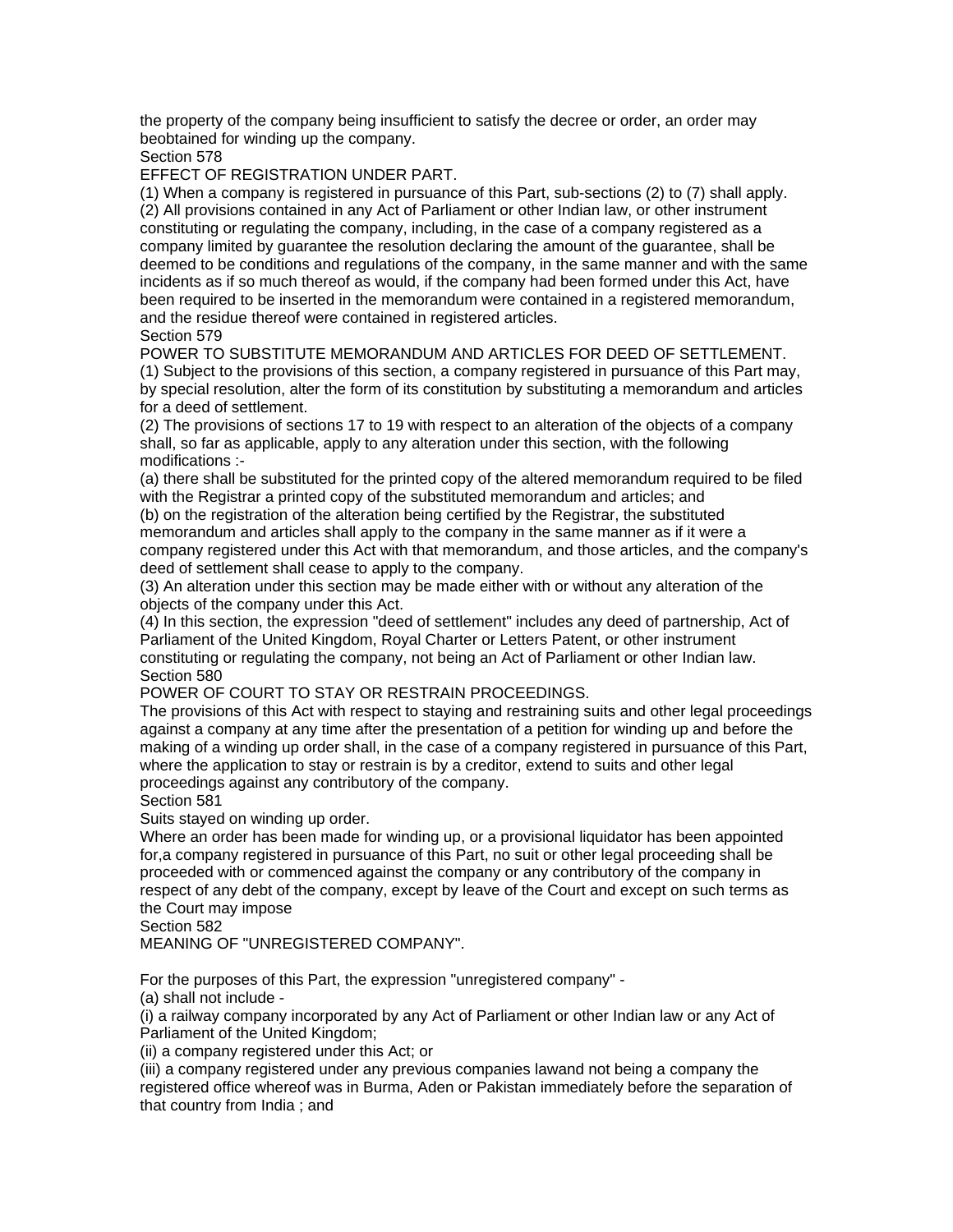(b) save as aforesaid, shall include any partnership, association or company consisting of more than seven members at time when the petition for winding up the partnership, association or company, as the case may be, is presented before the Court.

Section 583

WINDING UP OF UNREGISTERED COMPANIES.

(1) Subject to the provisions of this Part, any unregistered company may be wound up under this Act, and all the provisions of this Act with respect to winding up shall apply to an unregistered company, with the exceptions andadditions mentioned in sub-sections (2) to (5).

(2) For the purpose of determining the Court having jurisdiction in the matter of the winding up, an unregistered company shall be deemed to be registered in the State where its principal place of business is situate or, if it has a principal place of business situate in more than one State, then, in each State where it has a principal place of business; and the principal place of business situate in that State in which proceedings are being instituted shall, for all the purposes of the winding up, be deemed to be the registered office of the company.

(3) No unregistered company shall be wound up under this Act, voluntarily or subject to the supervision of the Court.

(4) The circumstances in which an unregistered company may be wound up are as follows :- (a) if the company is dissolved, or has ceased to carry on business, or is carrying on business only for the purpose of winding up its affairs :

(b) if the company is unable to pay its debts;

(c) if the Court is of opinion that it is just and equitable that the company should be wound up.

(5) An unregistered company shall, for the purposes of this Act, be deemed to be unable to pay its debts -

(a) if a creditor, by assignment or otherwise, to whom the company is indebted in a sum exceeding five hundred rupees then due, has served on the company, by leaving at its principal place of business, or by delivering to the secretary or some director, manager or principal officer of the company, or by otherwise serving in such manner as the Court may approve or direct, a demand under his hand requiring the company to pay the sum so due, and the company has, for three weeks after the service of the demand, neglected to pay the sum or to secure or compound for it to the satisfaction of the creditor;

(b) if any suit or other legal proceeding has been instituted against any member for any debt or demand due, or claimed to be due, from the company, or from him in his character of member, and notice in writing of the institution of the suit or other legal proceeding having been served on the company by leaving the same at its principal place of business or by delivering it to the secretary, or some director, manager or principal officer of the company or by otherwise serving the same in such manner as the Court may approve or direct, the company has not, within ten days after service of the notice, -

(i) paid, secured or compounded for the debt or demand; or

(ii) procured the suit or other legal proceeding to be stayed; or

(iii) indemnified the defendant to his satisfaction against the suit or other legal proceeding, and against all costs, damages and expenses to be incurred by him by reason of the same;

(c) if execution or other process issued on a decree or order of any Court in favour of a creditor against the company, or any member thereof as such, or any person authorised to be sued as nominal defendant on behalf of the company, is returned unsatisfied in whole or in part; (d) if it is otherwise proved to the satisfaction of the Court that the company is unable to pay its

debts.

# Section 584

POWER TO WIND UP FOREIGN COMPANIES, ALTHOUGH DISSOLVED.

Where a body corporate incorporated outside India which has been carrying on business in India, ceases to carry on business in India, it may be wound up as an unregistered company under this Part, notwithstanding that the body corporate has been dissolved or otherwise ceased to exist as such under or by virtue of the laws of the country under which it was incorporated. Section 585

CONTRIBUTORIES IN WINDING UP OF UNREGISTERED COMPANY.

(1) In the event of an unregistered company being wound up, every person shall be deemed to be a contributory, who is liable to pay, or contribute to the payment of, -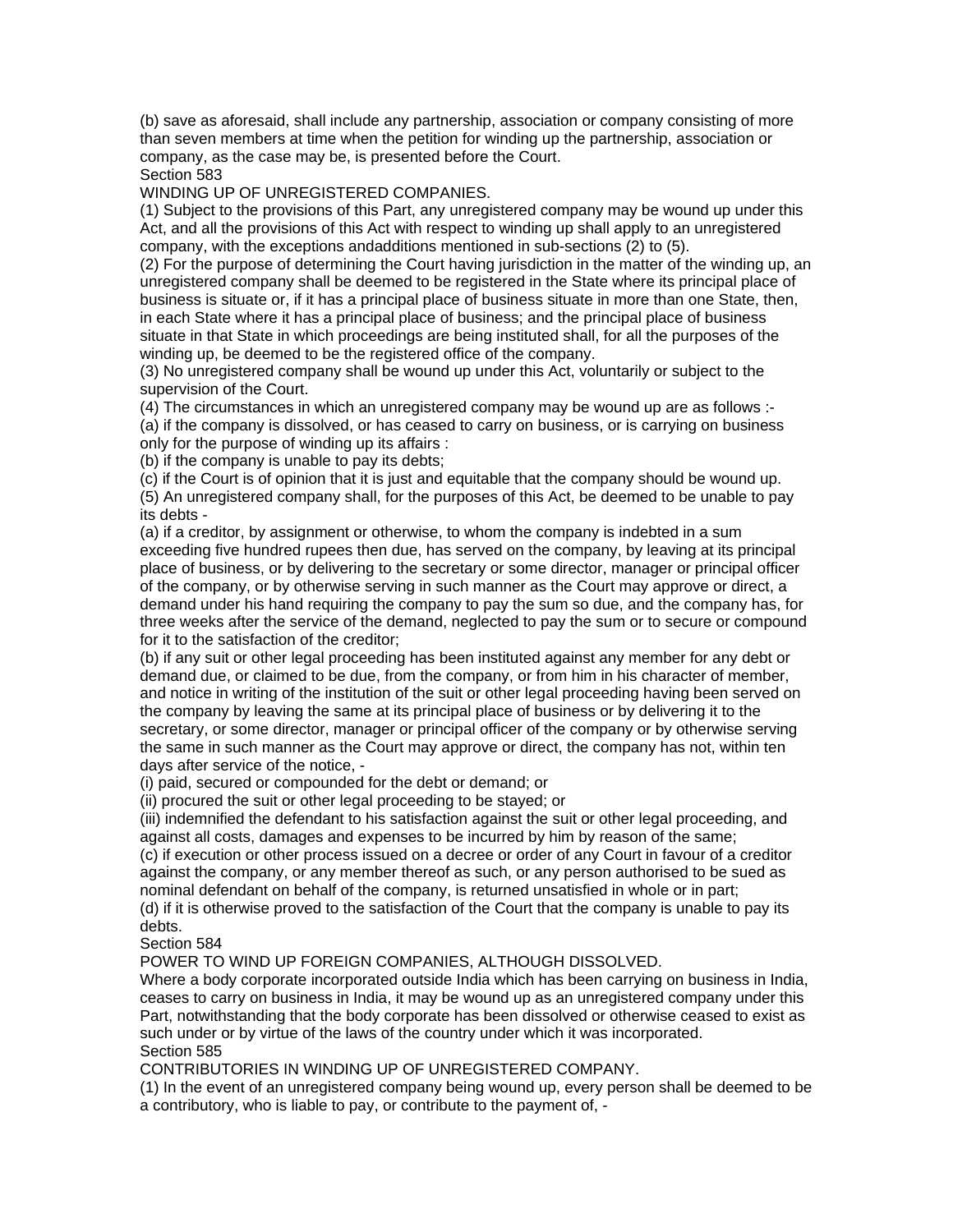(a) any debt or liability of the company; or

(b) any sum for the adjustment of the rights of the members among themselves; or

(c) the costs, charges and expenses of winding up the company.

(2) Every contributory shall be liable to contribute to the assets of the company all sums due from him in respect of any liability to pay or contribute as aforesaid.

(3) In the event of the death or insolvency of any contributory, the provisions of this Act with respect to the legal representatives of deceased contributories, or with respect to the assignees of insolvent contributories, as the case may be, shall apply.

### Section 586

POWER TO STAY OR RESTRAIN PROCEEDINGS.

The provisions of this Act with respect to staying and restraining suits and legal proceedings against a company at any time after the presentation of a petition for winding up and before the making of a winding up order, shall, in the case of an unregistered company, where the application to stay or restrain is by a creditor, extend to suits and legal proceedings against any contributory of the company.

Section 587

SUITS, ETC., STAYED ON WINDING UP ORDER.

Where an order has been made for winding up an unregistered company, no suit or other legal proceeding shall be proceeded with or commenced against any contributory of the company in respect of any debt of the company, except by leave of the Court and except on such terms as the Court may impose.

Section 588

DIRECTIONS AS TO PROPERTY IN CERTAIN CASES.

(1) If an unregistered company has no power to sue and be sued in a common name, or if for any reason it appears expedient, the Court may, by the winding up order or by any subsequent order, direct that all or any part of the property, movable immovable (including actionable claims), belonging to the company or held by trustees on its behalf, shall vest in the Official Liquidator by his official name; and thereupon the property or the part thereof specified in the order shall vest accordingly.

(2) The Official Liquidator may, after giving such indemnity, if any, as the Court may direct, bring or defend in his official name any suit or legal proceeding relating to that property, or which it is necessary to bring or defend for the purpose of effectually winding up the company and recovering its property.

Section 589

PROVISIONS OF PART CUMULATIVE.

(1) The provisions of this Part with respect to unregistered companies shall be in addition to and not in derogation of, any provisions hereinbefore in this Act contained with respect to the winding up of companies by the Court.

(2) The Court or Official Liquidator may exercise any powers or do any act in the case of unregistered companies which might be exercised or done by the Court or Official Liquidator in winding up companies formed and registered under this Act :

Provided that an unregistered company shall not, except in the event of its being wound up, be deemed to be a company under this Act, and then only to the extent provided by this Part. Section 590

SAVING AND CONSTRUCTION OF ENACTMENTS CONFERRING POWER TO WIND UP PARTNERSHIP, ASSOCIATION OR COMPANY IN CERTAIN CASES.

Nothing in this Part shall affect the operation of any enactment which provides for any partnership, association or company being wound up, or being wound up as a company or as an unregistered company, under the Indian Companies Act, 1913 (7 of 1913), or any Act repealed by that Act :

Provided that references in any such enactment to any provision contained in the Indian Companies Act, 1913 (7 of 1913), or in any Act repealed by that Act shall be read as references to the corresponding provision, if any contained in this Act. Section 591

APPLICATION OF SECTIONS 592 TO 602 TO FOREIGN COMPANIES.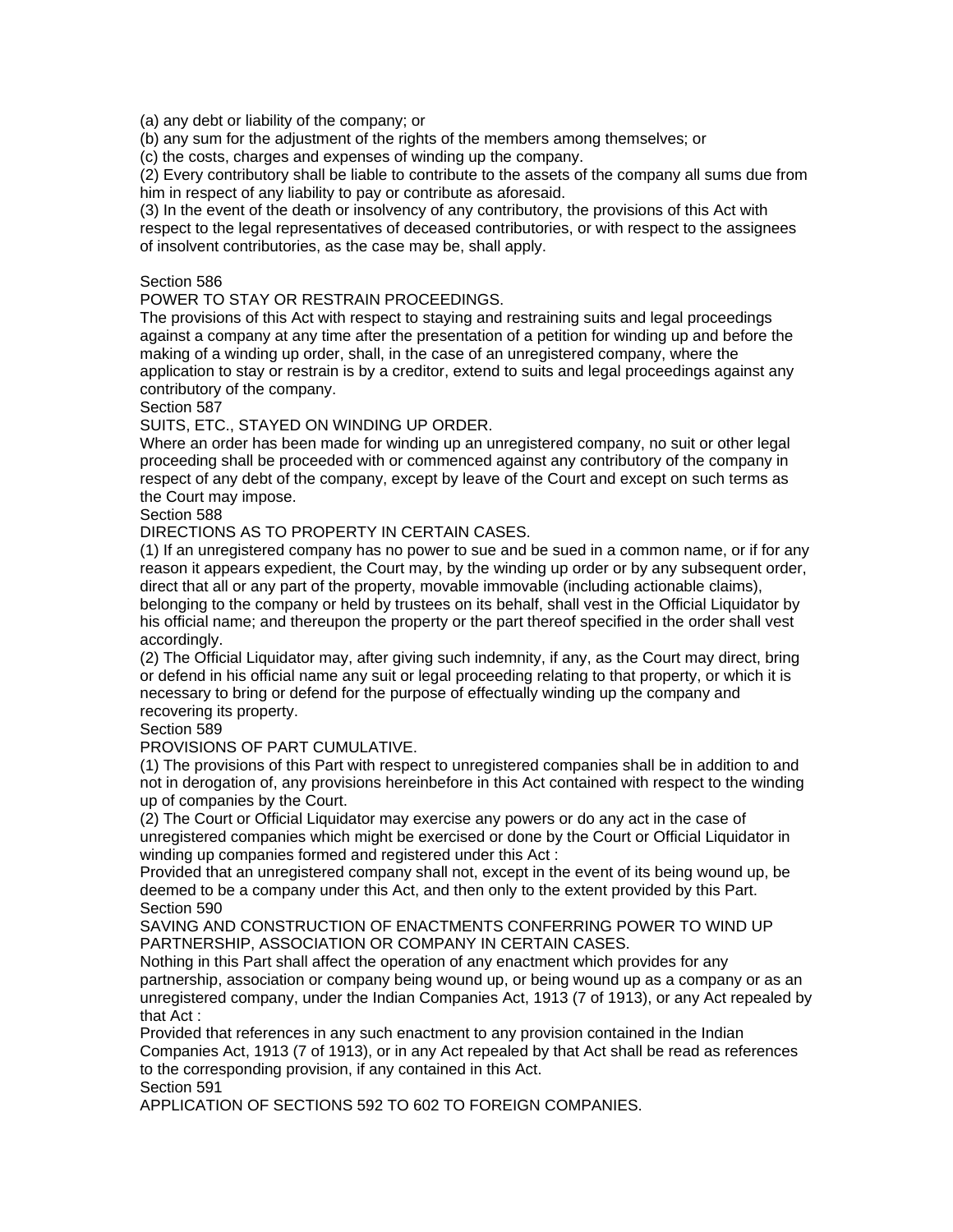(1) Sections 592 to 602, both inclusive, shall apply to all foreign companies, that is to say, companies falling under the following two classes, namely :-

(a) companies incorporated outside India which, after the commencement of this Act, establish a place of business within India; and

(b) companies incorporated outside India which have, before the commencement of this Act, established a place of business within India and continue to have an established place of business within India at the commencement of this Act.

(2) Notwithstanding anything contained in sub-section (1), where not less than fifty per cent of the paid-up share capital (whether equity or preference or partly equity and partly preference) of a company incorporated outside India and having an established place of business in India, is held by one or more citizens of India or by one or more bodies corporate incorporated in India, or by one or more citizens of India and one or more bodies corporate incorporated in India, whether singly or in the aggregate, such company shall comply with such of the provisions this Act as may be prescribed with regard to the business carried on the it in India, as if it were a company incorporated in India.

Section 592

DOCUMENTS, ETC., TO BE DELIVERED TO REGISTRAR BY FOREIGN COMPANIES CARRYING ON BUSINESS IN INDIA.

(1) Foreign companies which, after the commencement of this Act, establish a place of business within India shall, within thirty days of the establishment of the place of business, deliver to the Registrar for registration -

(a) a certified copy of the charter, statutes, or memorandum and articles, of the company or other instrument constituting or defining the constitution of the company; and, if the instrument is not in the English language, a certified translation thereof;

(b) the full address of the registered or principal office of the company;

(c) a list of the directors and secretary of the company,containing the particulars mentioned in sub-section (2);

(d) the name and address or the names and addresses of some one or more persons resident in India, authorised to accept on behalf of the company service of process and any notices or other documents required to be served on the company; and

(e) the full address of the office of the company in India which is to be deemed its principal place of business in India.

(2) The list referred to in clause (c) of sub-section (1) shall contain the following particulars, that is to say :-

(a) with respect to each director, -

(i) in the case of an individual, his present name and surname in full, any former name or names and surname or surnames in full, his usual residential address, his nationality, and if that

nationality is not the nationality of origin, his nationality of origin, and his business occupation, if any, or if he has no business occupation but holds any other directorship or directorships,

particulars of that directorship or of some one of those directorships; and

(ii) in the case of a body corporate, its corporate name and registered or principal office; and the full name, address, nationality, and nationality of origin, if different from that nationality, of each of its directors;

(b) with respect to the secretary, or where there are joint secretaries, with respect to each of them -

(i) in the case of an individual, his present name and surname, any former name or names and surname or surnames, and his usual residential address; and

(ii) in the case of a body corporate, its corporate name and registered or principal office :

Provided that, where all the partners in a firm are joint secretaries of the company, the name and principal office of the firm may be stated instead of the particulars mentioned in clause (b) of this sub-section.

(3) Clauses (2) and (3) of the Explanation to sub-section (1) of section 303 shall apply for the purpose of the construction of references in sub-section (2) to present and former names and surnames as they apply for the purposes of the construction of such references in sub-section (1) of section 303.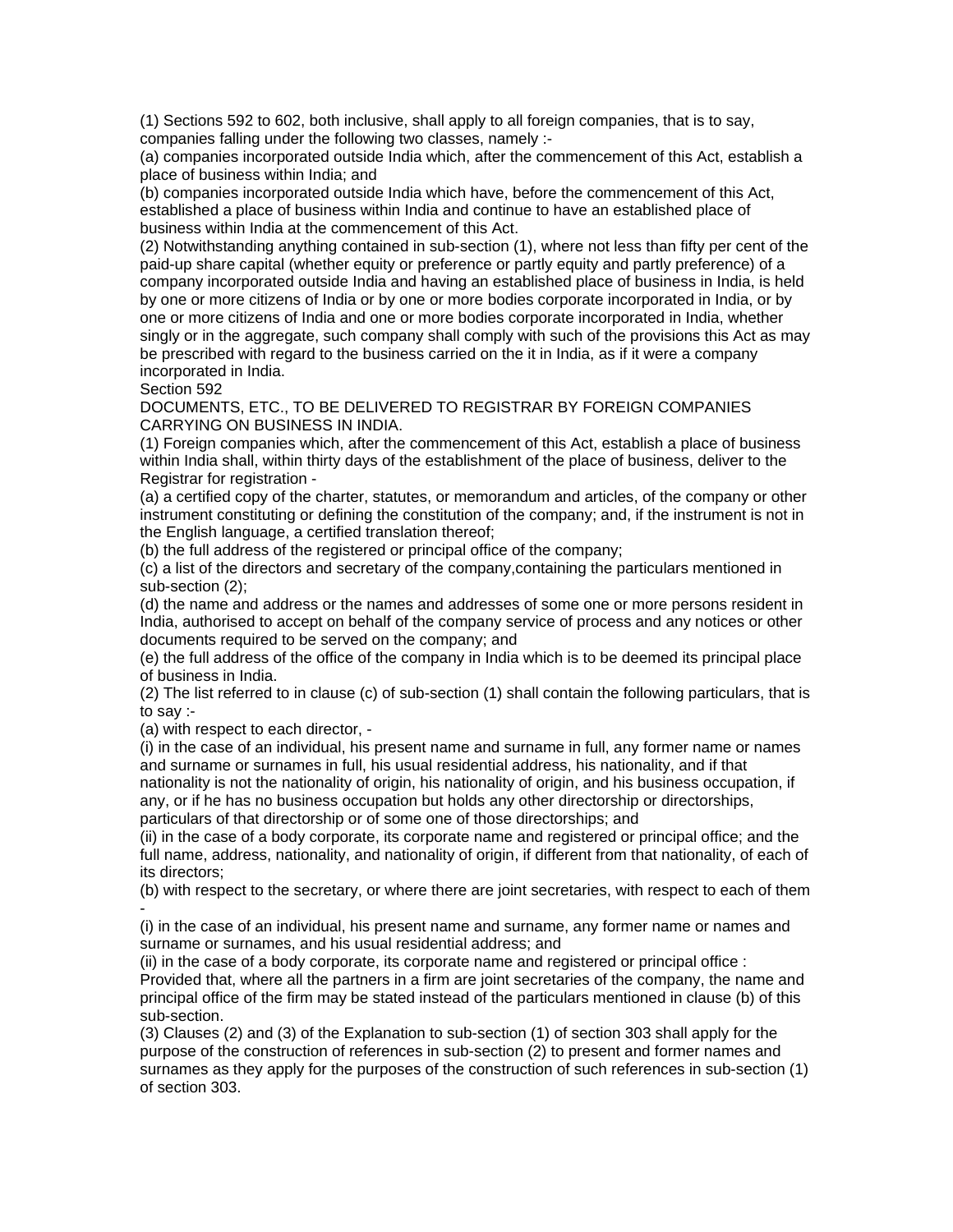(4) Foreign companies, other than those mentioned in sub-section (1), shall, if they have not delivered to the Registrar before the commencement of this Act the documents and particulars specified in sub-section (1) of section 277 of the Indian Companies Act, 1913 (7 of 1913), continue to be subject to the obligation to deliver those documents and particulars in accordance with that Act.

Section 593

Return to be delivered to Registrar by foreign company where documents, etc., altered If any alteration is made or occurs in -

(i) the charter, statutes, or memorandum and articles of a foreign company or other instrument constituting or defining the constitution of a foreign company; or

(ii) the registered or principal office of a foreign company; or

(iii) the directors or secretary of a foreign company; or

(iv) the name or address of any of the person authorised to acept service on behalf of a foreign company; or

(v) the principal place of business of the company in India;

the company shall, within the prescribed time, deliver to the Registrar for registration a ruturn containing the prescribed particulars of the alteration.

Section 594

ACCOUNTS OF FOREIGN COMPANY.

(1) Every foreign company shall, in every calendar year, -

(a) make out a balance sheet and profit and loss account in such form containing such particulars and including or having annexed or attached thereto such documents (including, in particular documents relating to every subsidiary of the foreign company) as under the provisions of this Act it would, if it had been a company within the meaning of this Act, have been required to make out and lay before the company in general meeting; and

(b) deliver three copies of those documents to the Registrar :

Provided that the Central Government may, by notification in the Official Gazette, direct that, in the case of any foreign company or class of foreign companies the requirements of clause (a) shall not apply, or shall apply subject to such exceptions and modifications as may be specified in the notification.

(2) If any such document as is mentioned in sub-section (1) is not in the English language, there shall be annexed to it a certified translation thereof.

(3) Every foreign company shall send to the Registrar with the documents required to be delivered to him under sub-section (1), three copies of a list in the prescribed form of all places of business established by the company in India as at the date with reference to which the balance sheet referred to in sub-section (1) is made out.

Section 595

OBLIGATION TO STATE NAME OF FOREIGN COMPANY, WHETHER LIMITED, AND COUNTRY WHERE INCORPORATED.

Every foreign company shall -

(a) in every prospectus inviting subscriptions in India for its shares or debentures, state the country in which the company is incorporated;

(b) conspicuously exhibit on the outside of every office or place where it carries on business in India, the name of the company and the country in which it is incorporated, in letters easily legible in English characters, and also in the characters of the language or one of the languages in general use in the locality in which the office or place is situate;

(c) cause the name of the company and of the country in which the company is incorporated, to be stated in legible English characters in all business letters, bill-heads and letter paper, and in all notices, and other official publications of the company; and

(d) if the liability of the members of the company is limited, cause notice of that fact -

(i) to be stated in every such prospectus as aforesaid and in all business letters, bill-heads, letter paper, notices, advertisements and other official publications of the company, in legible English characters; and

(ii) to be conspicuously exhibited on the outside of every office or place where it carries on business in India, in legible English characters and also in legible characters of the language or one of the languages in general use in the locality in which the office or place is situate.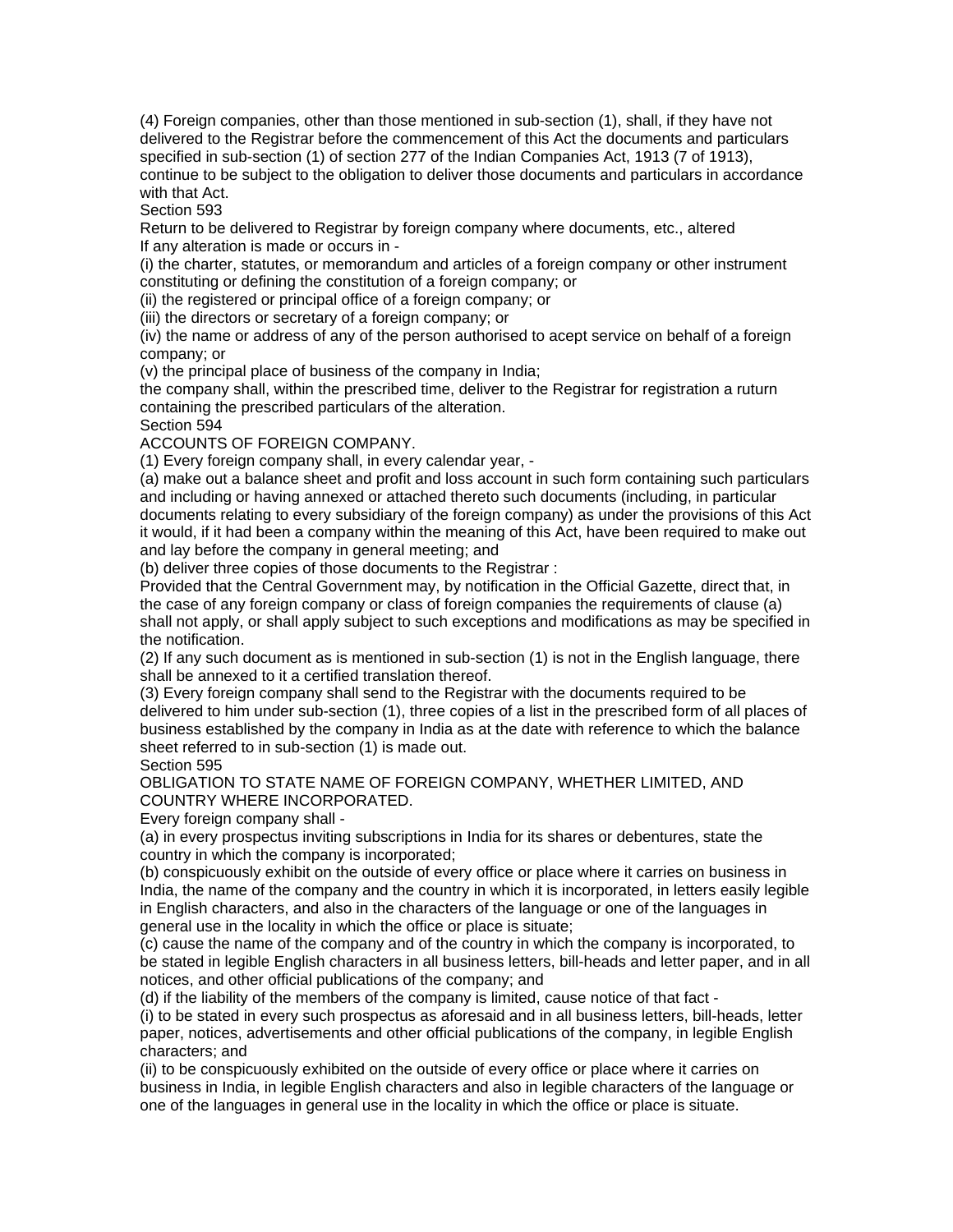## Section 596

SERVICE ON FOREIGN COMPANY.

Any process, notice, or other document required to be served on a foreign company shall be deemed to be sufficiently served, if addressed to any person whose name has been delivered to the Registrar under the foregoing provisions of this Part and left at, or sent by post to, the address which has been so delivered :

Provided that -

(a) where any such company makes default in delivering to the Registrar the name and address of a person resident in India who is authorised to accept on behalf of the company service of process, notice or other documents; or

(b) if at any time all the persons whose names and addresses have been so delivered are dead or have ceased so to reside, or refuse to accept service on behalf of the company, or for any reason, cannot be served; a document may be served on the company by leaving it at, or sending it by post to, any place of business established by the company in India.

Section 597

OFFICE WHERE DOCUMENTS TO BE DELIVERED.

(1) Any document which any foreign company is required to deliver to the Registrar shall be delivered to the Registrar having jurisdiction over New Delhi, and references to the Registrar in this Part except in sub-section (2) shall be construed accordingly.

(2) Any such document as is referred to in sub-section (1) shall also be delivered to the Registrar of the State in which the principal place of business of the company is situate.

(3) If any foreign company ceases to have a place of business in India, it shall forthwith give notice of the fact to the Registrar, and as from the date on which notice is so given, the obligation of the company to deliver any document to the Registrar shall cease, provided it has no other place of business in India.

Section 598

PENALTIES.

If any foreign company fails to comply with any of the foregoing provisions of this Part, the company, and every officer or agent of the company who is in default, shall be punishable with fine which may extend to one thousand rupees, and in the case of a continuing offence, with an additional fine which may extend to one hundred rupees for every day during which the default continues.

Section 599

### COMPANY'S FAILURE TO COMPLY WITH PART NOT TO AFFECT ITS LIABILITY UNDER CONTRACTS, ETC.

Any failure by a foreign company to comply with any of the foregoing provisions of this Part shall not affect the validity of any contract, dealing or transaction entered into by the company or its liability to be sued in respect thereof; but the company shall not be entitled to bring any suit, claim any set off, make any counter-claim or institute any legal proceeding in respect of any such contract, dealing or transaction, until it has complied with the provisions of this Part Section 600

REGISTRATION OF CHARGES, APPOINTMENT OF RECEIVER AND BOOKS OF ACCOUNT. 929

(1) The provisions of Part V (sections 124 to 145) shall apply mutatis mutandis to -

(a) charges on properties in India which are created by a foreign company after the 15th day of January, 1937; and

(b) charges on property in India which is acquired by any foreign company after the day aforesaid :

Provided that where a charge is created, or the completion of the acquisition of the property takes place, outside India, sub-section (5) of section 125 and the proviso to sub-section (1) of section 127 shall have effect as if the property, wherever situated, were situated outside India.

(2) The provisions of section 118 shall apply mutatis mutandis to a foreign company.

(3)(a) The provisions of section 209 shall apply to a foreign company to the extent of requiring it to keep at its principal place of business in India the books of account referred to in that section, with respect to moneys received and expended, sales and purchases made, and assets and liabilities, in the course of or in relation to its business in India.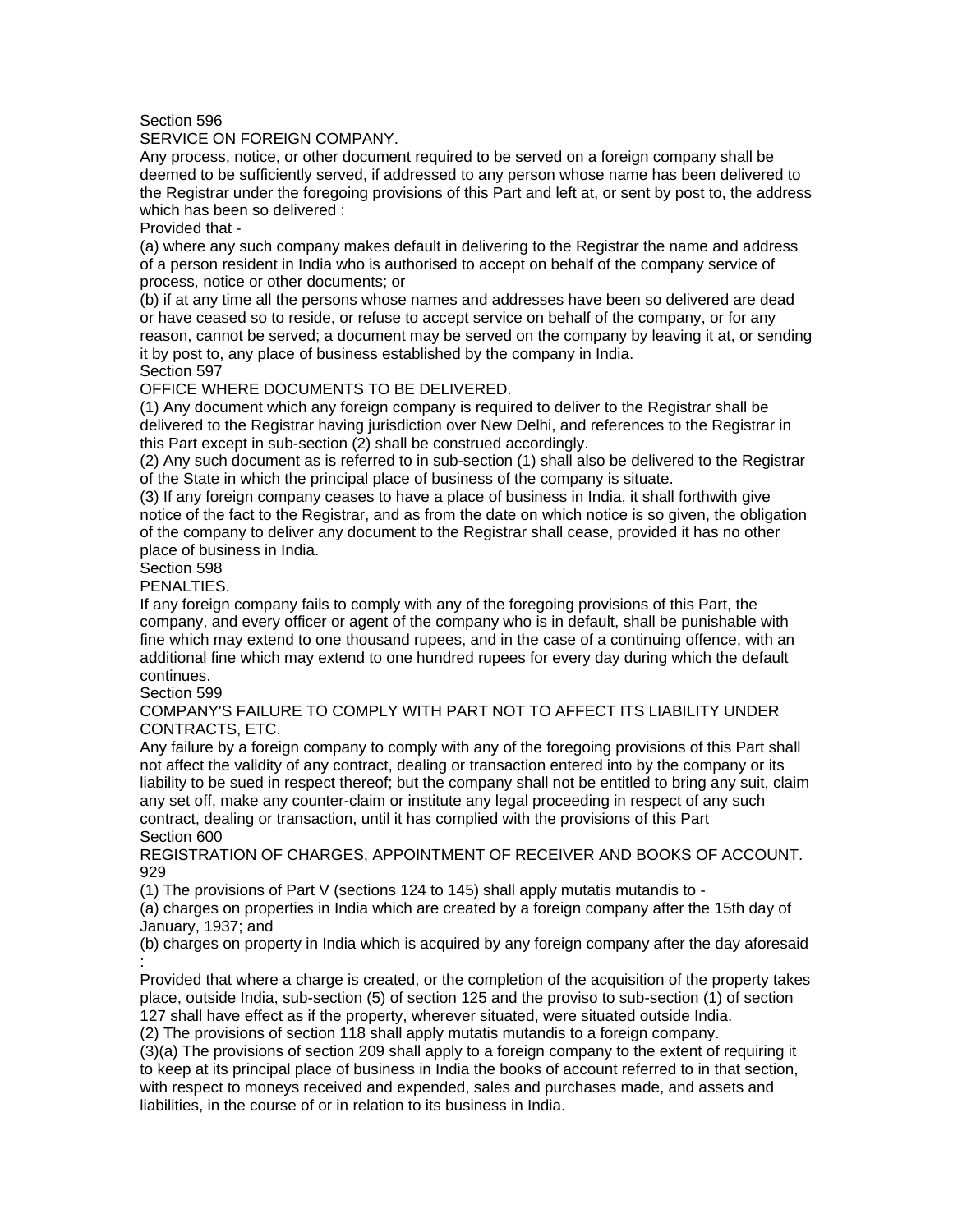(b) On and from the commencement of the Companies (Amendment) Act, 1974 (41 of 1974), - (i) the provisions of section 159 shall, subject to such modifications or adaptations as may be made therein by the rules made under this Act, apply to a foreign company having an established place business in India, as they apply to a company incorporated in India;

(ii) the provisions of sections 209, 209A, 233A, 233B and sections 234 to 246 (both inclusive) shall, so far as may be, apply only to the Indian business of a foreign company having an established place of business in India, as they apply to a company incorporated in India.

(4) In applying the sections referred to in sub-sections (1), (2) and (3) to a foreign company as aforesaid, references in those sections to the Registrar shall be deemed to be references to the Registrar having jurisdiction over New Delhi, and references to the registered office of the foreign company shall be deemed to be references to its principal place of business in India Section 601

# FEES FOR REGISTRATION OF DOCUMENTS UNDER PART.

There shall be paid to the Registrar for registering any document required by the foregoing provisions of this Part to be registered by him, such fees as may be prescribed. Section 602

INTERPRETATION OF FOREGOING SECTIONS OF PART.

For the purposes of the foregoing provisions of this Part -

(a) the expression "certified" means certified in the prescribed manner to be a true copy or a correct translation;

(b) the expression "director", in relation to a company, includes any person in accordance with whose directions or instructions the Board of directors of the company is accustomed to act;

(c) the expression "place of business" includes a share transfer or share registration office;

(d) the expression "prospectus" has the same meaning as when used in relation to a company incorporated under this Act; and

(e) the expression "secretary" includes any person occupying the position of secretary, by whatever name called.

## Section 603

DATING OF PROSPECTUS AND PARTICULARS TO BE CONTAINED THEREIN.

(1) No person shall issue, circulate or distribute in India any prospectus offering for subscription shares in or debentures of a company incorporated or to be incorporated outside India, whether the company has or has not established, or when formed will or will not establish, a place of business in India, unless, the prospectus is dated; and

(a) contains particulars with respect to the following matters :-

(i) the instrument constituting or defining the constitution of the company;

(ii) the enactments or provisions having the force of enactments, by or under which the incorporation of the company was effected;

(iii) an address in India where the said instrument, enactments, or provision, or copies thereof, and if the same are not in English, a translation thereof certified in the prescribed manner, can be inspected;

(iv) the date on which and the country in which the company was incorporated;

(v) whether the company has established a place of business in India and, if so, the address of its principal office in India; and

(b) subject to the provisions of this section, states the matters specified in Part I of Schedule II and sets out the reports specified in Part II of that Schedule, subject always to the provisions contained in Part III of that Schedule :

Provided that sub-clauses (i), (ii) and (iii) of clause (a) shall not apply in the case of a prospectus issued more than two years after the date at which the company is entitled to commence business; and in the application of Part I of Schedule II for the purposes of this sub-section, clause (a) thereof shall have effect with the substitution, for references to the articles, of references to the constitution of a company.

(2) Any condition requiring or binding an applicant for shares or debentures to waive compliance with any requirement imposed by virtue of clause (a) or (b) of sub-section (1), or purporting to affect him with notice of any contract, document or matter not specifically referred to in the prospectus, shall be void.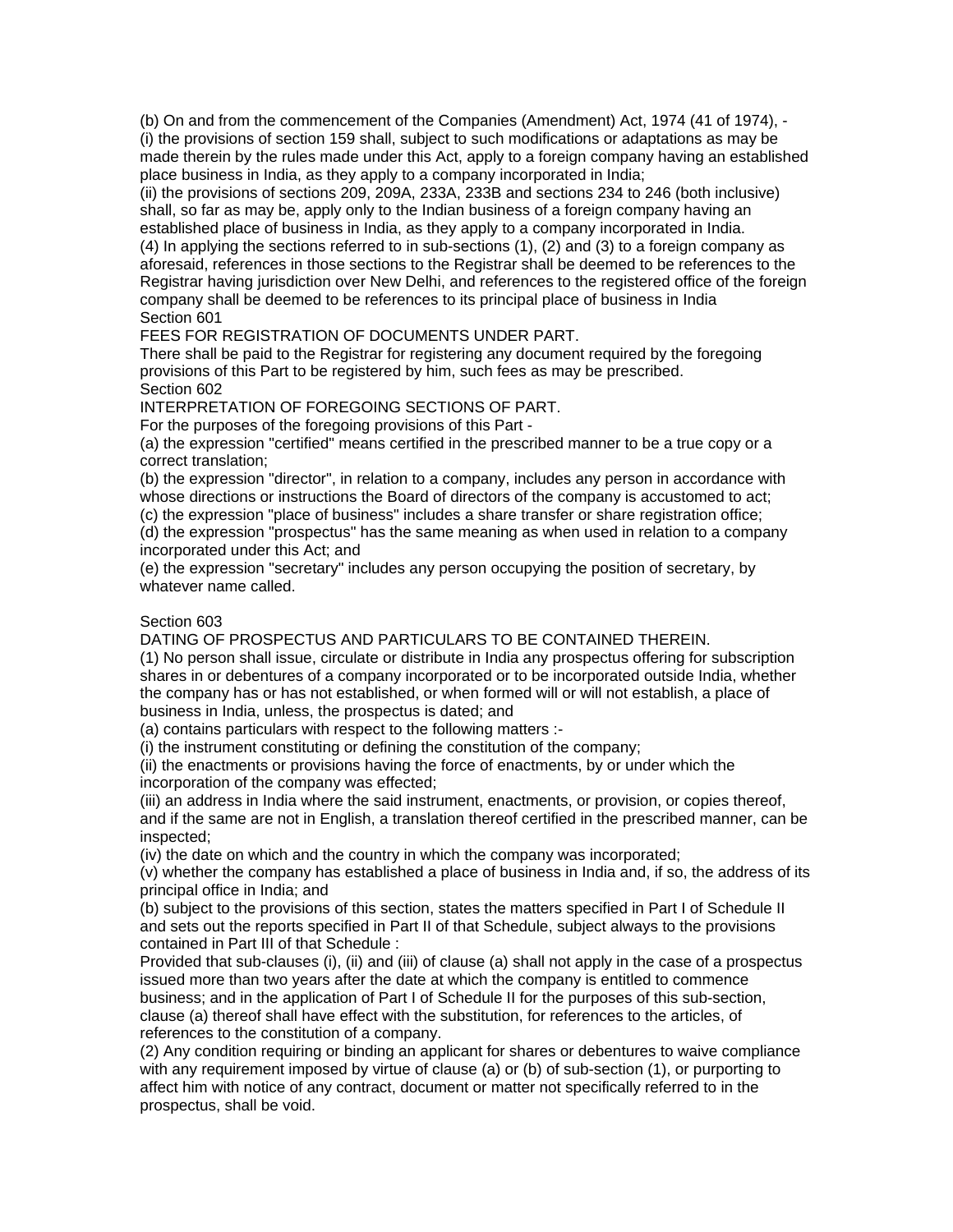(3) No person shall issue to any person in India a form of application for shares in or debentures of such a company or intended company as is mentioned in sub-section (1), unless the form is issued with a prospectus which complies with the provisions of this Part and the issue whereof in India does not contravene the provisions of section 604 :

Provided that this sub-section shall not apply if it is shown that the form of application was issued in connection with a bona fide invitation to a person to enter into an underwriting agreement with respect to the shares or debentures.

(4) In the event of non-compliance with or contravention of any of the requirements imposed by clauses (a) and (b) of sub-section (1), a director or other person responsible for the prospectus shall not incur any liability by reason of the non-compliance or contravention, if, -

(a) as regards any matter not disclosed, he proves that he had no knowledge thereof; or (b) he proves that the non-compliance or contravention arose from an honest mistake of fact on his part; or

(c) the non-compliance or contravention was in respect ofmatters which, in the opinion of the Court dealing with the case, were immaterial, or was otherwise such as ought in the opinion of that Court, having regard to all the circumstances of the case, reasonably to be excused : Provided that, in the event of failure to include in a prospectus a statement with respect to the matters contained in clause 18 of Schedule II, no director or other person shall incur any liability in respect of the failure, unless it be proved that he had knowledge of the matters not disclosed. (5) This section -

(a) shall not apply to the issue to existing members or debenture holders of a company of a prospectus or form of application relating to shares in or debentures of the company, whether an applicant for shares or debentures will or will not have the right to renounce in favour of other persons; and

(b) except in so far as it requires a prospectus to be dated, shall not apply to the issue of a prospectus relating to shares or debentures which are or are to be in all respects uniform with shares or debentures previously issued and for the time being dealt in or quoted on a recognised stock exchange; but, subject as aforesaid, this section shall apply to a prospectus or form of application whether issued on or with reference to the formation of a company or subsequently. (6) Nothing in this section shall limit or diminish any liability which any person may incur under the general law or under this Act apart from this section.

## Section 604

# PROVISIONS AS TO EXPERT'S CONSENT AND ALLOTMENT.

(1) No person shall issue, circulate or distribute in India any prospectus offering for subscription shares in or debentures of a company incorporated or to be incorporated outside India, whether the company has or has not established, or when formed will or will not establish, a place of business in India -

(a) if, where the prospectus includes a statement purporting to be made by an expert, he has not given, or has before delivery of the prospectus for registration withdrawn, his written consent to the issue of the prospectus with the statement included in the form and context in which it is included, or there does not appear in the prospectus a statement that he has given and has not withdrawn his consent as aforesaid; or

(b) if the prospectus does not have the effect, where an application is made in pursuance thereof, of rendering all persons concerned bound by all the provisions (other than penal provisions) of sections 72, 73 and 74, so far as applicable. (2) In this section, the expression "expert" includes an engineer, a valuer, an accountant and any other person whose profession gives authority to a statement made by him; and for the purposes of this section a statement shall be deemed to be included in a prospectus if it is contained in any report or memorandum appearing on the face thereof or by reference incorporated therein or issued therewith.

#### Section 605

#### REGISTRATION OF PROSPECTUS.

(1) No person shall issue, circulate or distribute in India any prospectus offering for subscription shares in or debentures of a company incorporated or to be incorporated outside India, whether the company has or has not established, or when formed will or will not establish, a place of business in India, unless before the issue, circulation or distribution of the prospectus in India, a copy thereof certified by the chairman and two other directors of the company as having been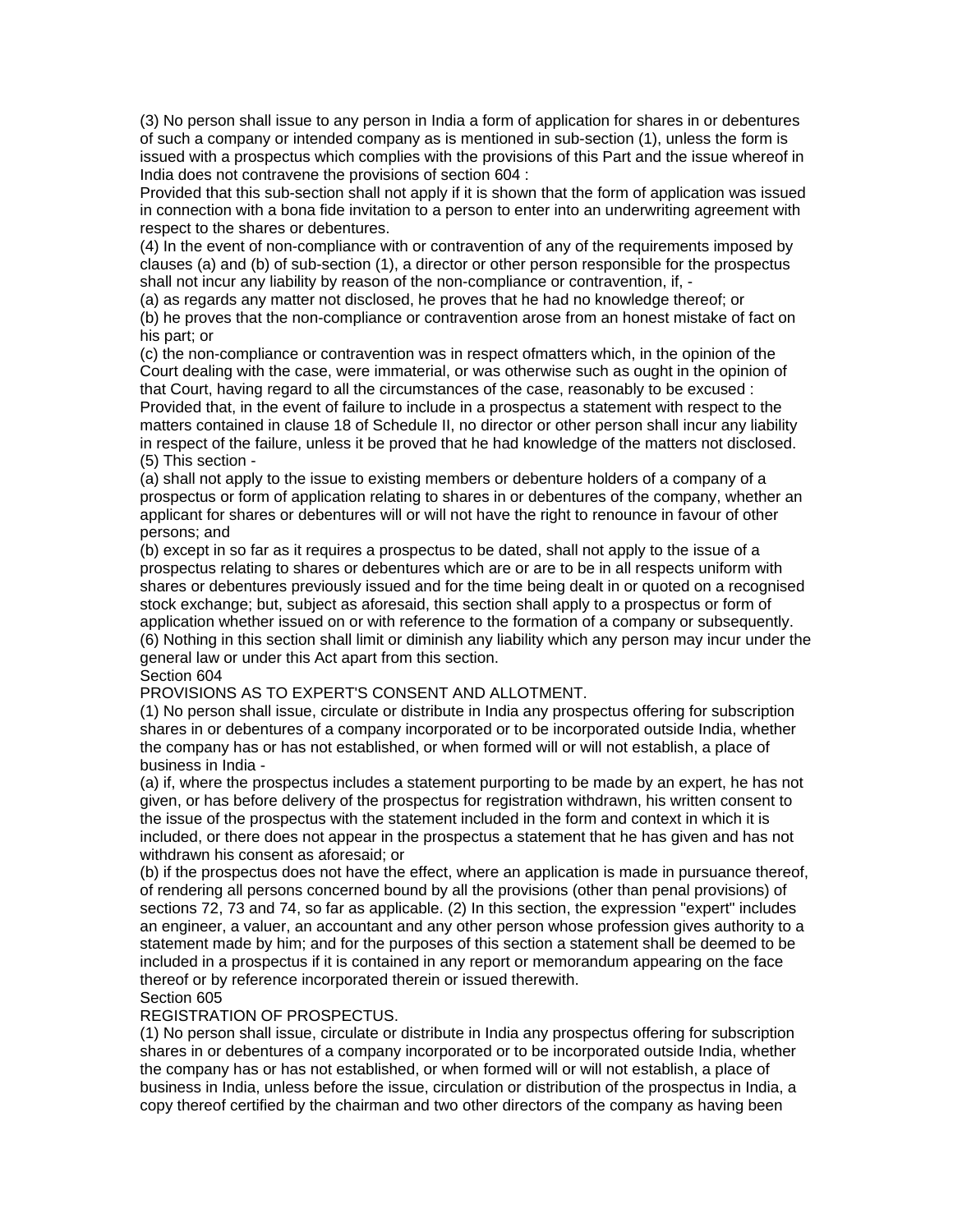approved by resolution of the managing body has been delivered for registration to the Registrar and the prospectus states on the face of it that a copy has been so delivered, and there is endorsed on or attached to the copy -

(a) any consent to the issue of the prospectus required by section 604;

(b) a copy of any contract required by clause 16 of Schedule II to be stated in the prospectus or, in the case of a contract not reduced into writing, a memorandum giving full particulars thereof; and

(c) where the persons making any report required by Part II of Schedule II have made therein, or have, without giving the reasons, indicated therein, any such adjustments as are mentioned in clause 32 of that Schedule, a written statement signed by those persons setting out the adjustments and giving the reasons therefor.

(2) The references in clause (b) of sub-section (1) to the copy of a contract required thereby to be endorsed on or attached to a copy of the prospectus shall, in the case of a contract wholly or partly in a language other than English, be taken as references to a copy of a translation of the contract in English or a copy embodying a translation in English of the parts which are not in English, as the case may be, being a translation certified in the prescribed manner to be a correct translation.

Section 606

PENALTY FOR CONTRAVENTION OF SECTIONS 603, 604 AND 605.

Any person who is knowingly responsible -

(a) for the issue, circulation or distribution of a prospectus; or

(b) for the issue of a form of application for shares or debentures; in contravention of any of the provisions of sections 603, 604 and 605, shall be punishable with imprisonment for a term which may extend to six months, or with fine which may extend to five thousand rupees, or with both. Section 607

CIVIL LIABILITY FOR MIS-STATEMENTS IN PROSPECTUS.

Section 62 shall extend to every prospectus offering for subscription shares in or debentures of a company incorporated or to be incorporated outside India, whether the company has or has not established, or when formed will or will not establish, a place of business in India, with the substitution for references in section 62 to section 60 of this act of reference to section 604 thereof.

Section 608

# INTERPRETATION OF PROVISIONS AS TO PROSPECTUSES.

(1) Where any document by which any shares in, or debentures of, a company incorporated outside India are offered for sale to the public, would, if the company concerned had been a company within the meaning of this Act, have been deemed by virtue of section 64, to be a prospectus issued by the company, that document shall be deemed, for the purposes of this Part, to be a prospectus issued by the company offering such shares or debentures for subscription. (2) An offer of shares or debentures for subscription or sale to any person whose ordinary business it is to buy or sell shares or debentures, whether as principal or as agent, shall not be deemed to be an offer to the public for purposes of this Part.

(3) In this Part, the expressions "prospectus", "shares" and "debentures" have the same meanings as when used in relation to a company incorporated under this Act. Section 609

REGISTRATION OFFICES.

(1) For the purposes of the registration of companies under this Act, there shall be offices at such places as the Central Government thinks fit.

(2) The Central Government may appoint such Registrars, and such additional, Joint, Deputy and Assistant Registrars as it thinks necessary for the registration of companies under this Act, and may make regulations with respect to their duties.

(3) The salaries of the persons appointed under this section shall be fixed by the Central Government.

(4) The Central Government may direct a seal or seals to be prepared for the authentication of documents required for, or connected with, the registration of companies.

(5) Whenever any act is by this Act directed to be done to or by the Registrar, it shall, until the Central Government otherwise directs, be done to or by the existing Registrar of companies or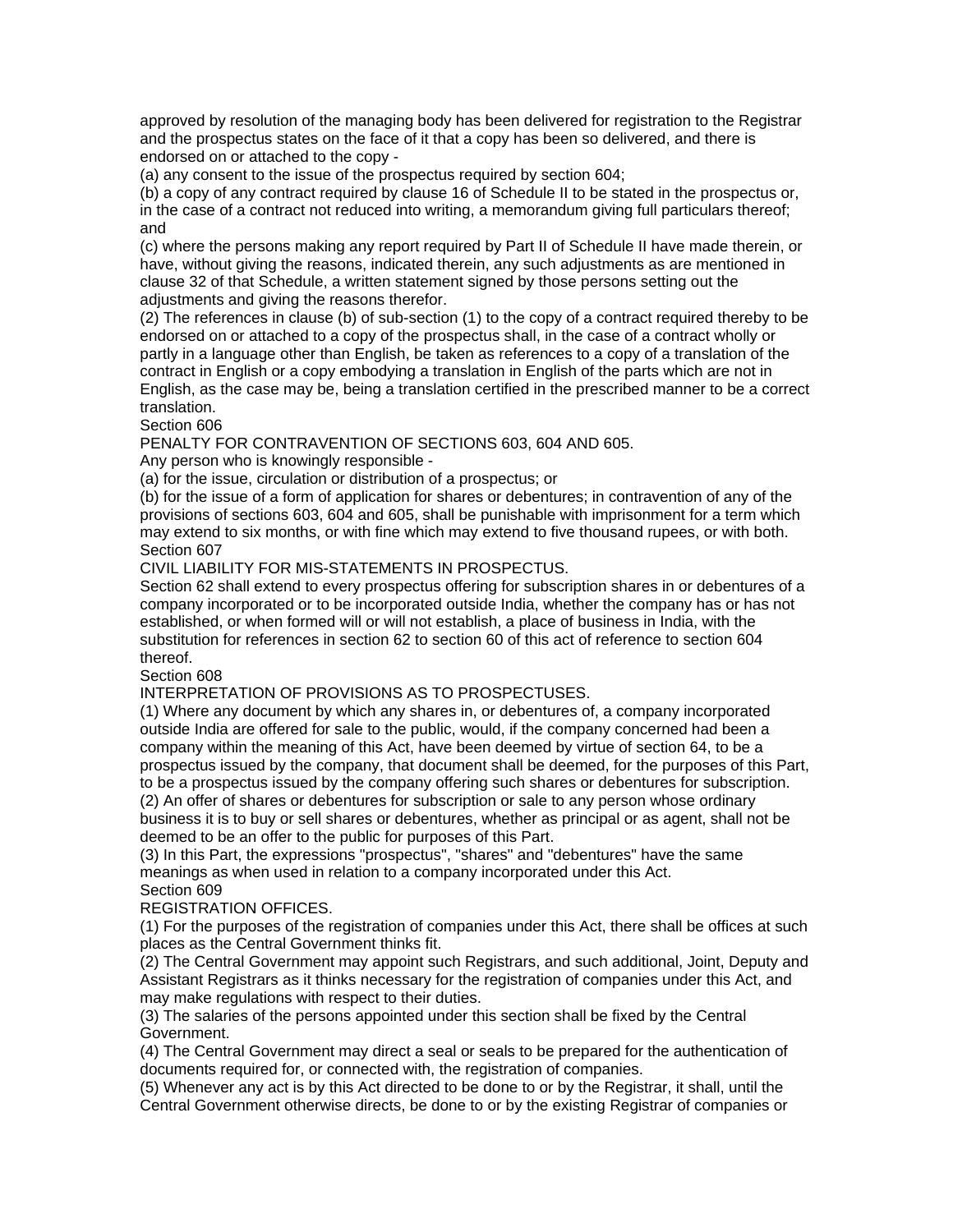joint-stock companies, or in his absence to or by such person as the Central Government may for the time being authorise :

Provided that in the event of the Central Government altering the constitution of the existing registry offices or any of them, any such act shall be done to or by such officer and at such place, with reference to the local situation of the registered offices of the companies concerned, as the Central Government may appoint.

Section 610

INSPECTION, PRODUCTION AND EVIDENCE OF DOCUMENTS KEPT BY REGISTRAR. (1) Save as otherwise provided elsewhere in this Act, any person may -

(a) inspect any documents kept by the Registrar, in accordance with the rules made under Destruction of Records Act, 1917 (5 of 1917) being documents filed or registered by him in pursuance of this Act, or making a record of any fact required or authorised to be recorded or registered in pursuance of this Act, on payment for each inspection, of such fees as may be prescribed ;

(b) require a certificate of the incorporation of any company, or a copy or extract of any other document or any part of any other document to be certified but the Registrar, on payment of such fee as may be prescribed:

Provided that the rights conferred by this sub-section shall be exercisable -

(i) in relation to documents delivered to the Registrar with a prospectus in pursuance of subclause (i) of clause (b) of sub-section (1) of section 60, only during the fourteen days beginning with the date of publication of the prospectus; and at other times only with the permission of the Central Government; and

(ii) in relation to documents so delivered in pursuance of clause (b) of sub-section (1) of section 605, only during the fourteen days beginning with the date of the prospectus; and at other times, only with the permission of the Central Government.

(2) No process for compelling the production of any document kept by the Registrar shall issue from any Court or the Company Law Board except with the leave of that Court [ 941 or the Company Law Board 941 ]; and any such process, if issued, shall bear thereon a statement that it is issued with the leave of the Court [ 941 or the Company Law Board 941 ].

(3) A copy of, or extract from, any document kept and registered at any of the offices for the registration of companies under this Act, certified to be a true copy under the hand of the Registrar (whose official position it shall not be necessary to prove), shall, in all legal proceedings, be admissible in evidence as of equal validity with the original document. Section 610A

ADMISSIBILITY OF MICRO FILMS, FACSIMILE COPIES OF DOCUMENTS, COMPUTER PRINTOUTS AND DOCUMENTS ON COMPUTER MEDIA AS DOCUMENTS AND AS EVIDENCE.

(1) Notwithstanding anything contained in any other law for the time being in force, -

(a) a micro film of a document or the reproduction of the image or images embodied in such micro film (whether enlarged or not); or

(b) a facsimile copy of a document; or

(c) a statement contained in a document and included in a printed material produced by a computer (hereinafter referred to as a "computer printout"), if the conditions mentioned in subsection (2) are satisfied, shall be deemed to be also a document for the purposes of this Act and the rules made thereunder and shall be admissible in any proceedings thereunder, without further proof or production of the original, as evidence of any contents of the original or of any fact stated therein of which direct evidence should be admissible.

(2) The conditions referred to in sub-section (1) in respect of a computer printout shall be the following, namely :-

(a) the information contained in the statement reproduces or is derived from returns and document filed by the company on paper or on computer network, floppy, diskette, magnetic catridge tape, CD-rom or any other computer readable media;

(b) while receiving returns or documents on computer media, necessary checks by scanning the documents filed on computer media will be carried out and media will be duly authenticated by the Registrar; and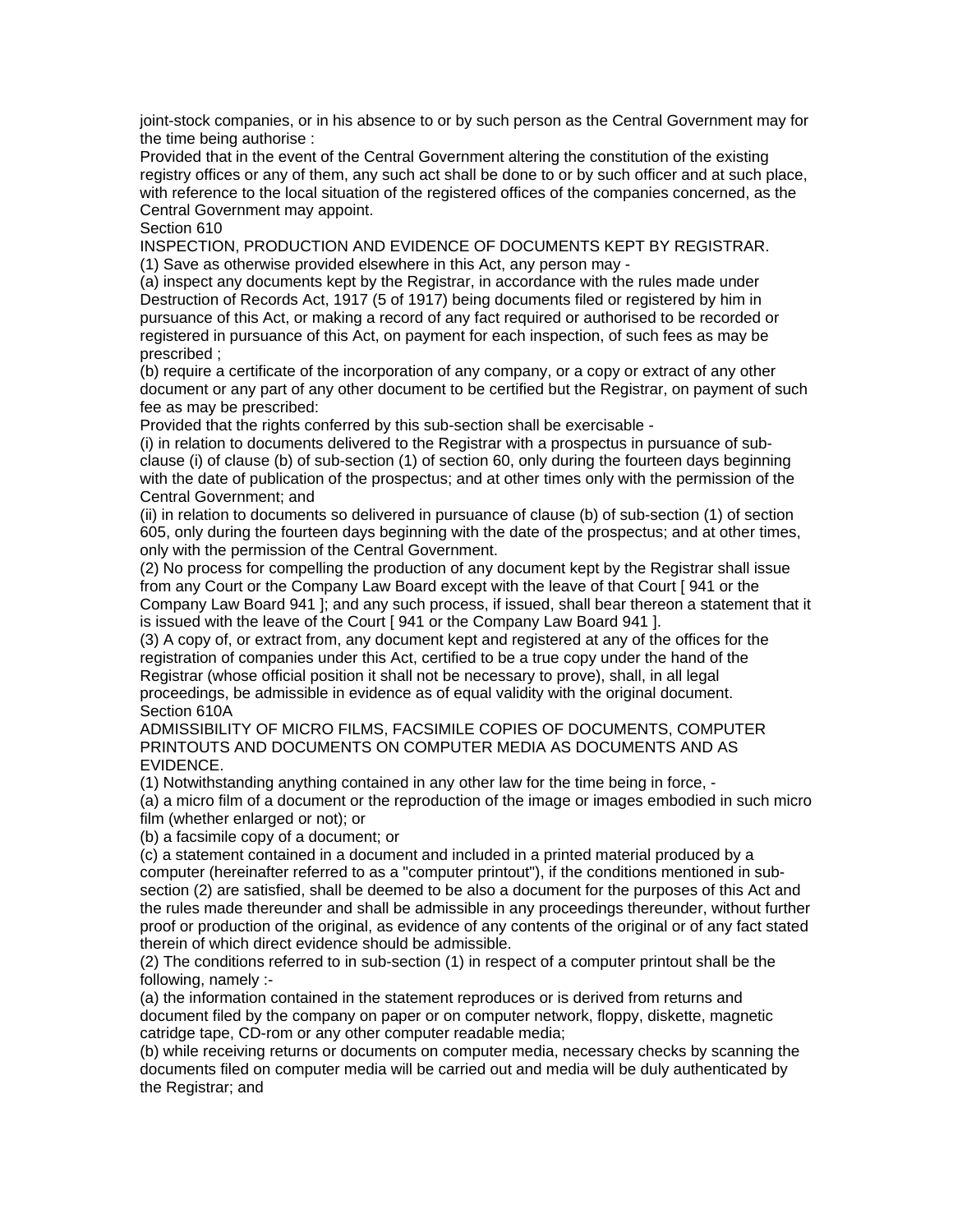(c) the Registrar shall also take due care to preserve the computer media by duplicating, transferring, mastering or storage without loss of data. Section 611

FEES IN SCHEDULE X TO BE PAID.

(1) In respect of the several matters mentioned in Schedule X, there shall, subject to the limitations imposed by that Schedule, be paid to the Registrar the several fees therein specified : Provided that no fees shall be charged in respect of the registration in pursuance of Part IX of a company, if it isnot registered as a limited company, or if, before its registration as a limited company, the liability of the shareholders was limited by some other Act of Parliament or any other Indian law or by an Act of Parliament of the United Kingdom, Royal Charter or Letters Patent in force in India :

Provided further that in the case of resolutions to which section 192 applies, not more than one fee shall be required for the filing of more resolutions than one passed in the same meeting if such resolutions are filed with the Registrar at the same time.

(2) Any document required or authorised by this Act to be filed or registered, or any fact required or authorised by this Act to be registered, with the Registrar on payment of the fee specified therefor in Schedule X, may, without prejudice to any other liability, be filed or registered after the time, if any, specified in this Act for its filing or registration on payment of such additional fee not exceeding ten times the amount of the fee so specified as the Registrar may determine. Section 612

FEES, ETC., PAID TO REGISTRAR AND OTHER OFFICERS TO BE ACCOUNTED FOR TO CENTRAL GOVERNMENT.

All fees, charges, and other sums paid to any Registrar, any Additional, Joint, Deputy, or Assistant Registrar, or any other officer of the Central Government in pursuance of this Act shall be paid into the public account of India in the Reserve Bank of India. Section 613

POWER OF CENTRAL GOVERNMENT TO REDUCE FEES, CHARGES, ETC.

(1) The Central Government may, by order notified in the Official Gazette, reduce the amount of any fee, charge or other sum specified in any provision contained in this Act, as payable in respect of any matter, either to the Central Government or to any Registrar, any Additional, Joint, Deputy, or Assistant Registrar or any other officer of the Central Government; and thereupon such provision shall, during the period for which the order is in force, have effect as if the reduced fee had been substituted for the fee specified in such provision.

(2) Any order notified under sub-section (1) may, by a like order, be cancelled or varied at any time by the Central Government.

(3) Nothing in this section shall be deemed to affect thepower of the Central Government under section 641 to alter any of the fees specified in Schedule X.

Section 614

ENFORCEMENT OF DUTY OF COMPANY TO MAKE RETURNS, ETC., TO REGISTRAR.

(1) If a company, having made default in complying with any provision of this Act which requires it to file or register with, or deliver or send to, the Registrar any return, account or other document, or to give notice to him of any matter, fails to make good the default within fourteen days after the service of a notice on the company requiring it to do so, the Company Law Board may, on an application made to it by any member or creditor of the company or by the Registrar, make an order directing the company and any officer thereof to make good the default within such time as may be specified in the order.

(2) Any such order may provide that all costs of and incidental to the application shall be borne by the company or by any officers of the company responsible for the default.

(3) Nothing in this section shall be taken to prejudice the operation of any provisions in this or any other Act imposing penalties on a company or its officers in respect of any such default as aforesaid

Section 614A

POWER OF COURT TRYING OFFENCES UNDER THE ACT TO DIRECT THE FILING OF DOCUMENTS WITH REGISTRAR.

(1) Any Court trying an offence for a default in compliance with any provision of this Act which requires a company or its officers, to file or register with, or deliver or sent to, the Registrar, any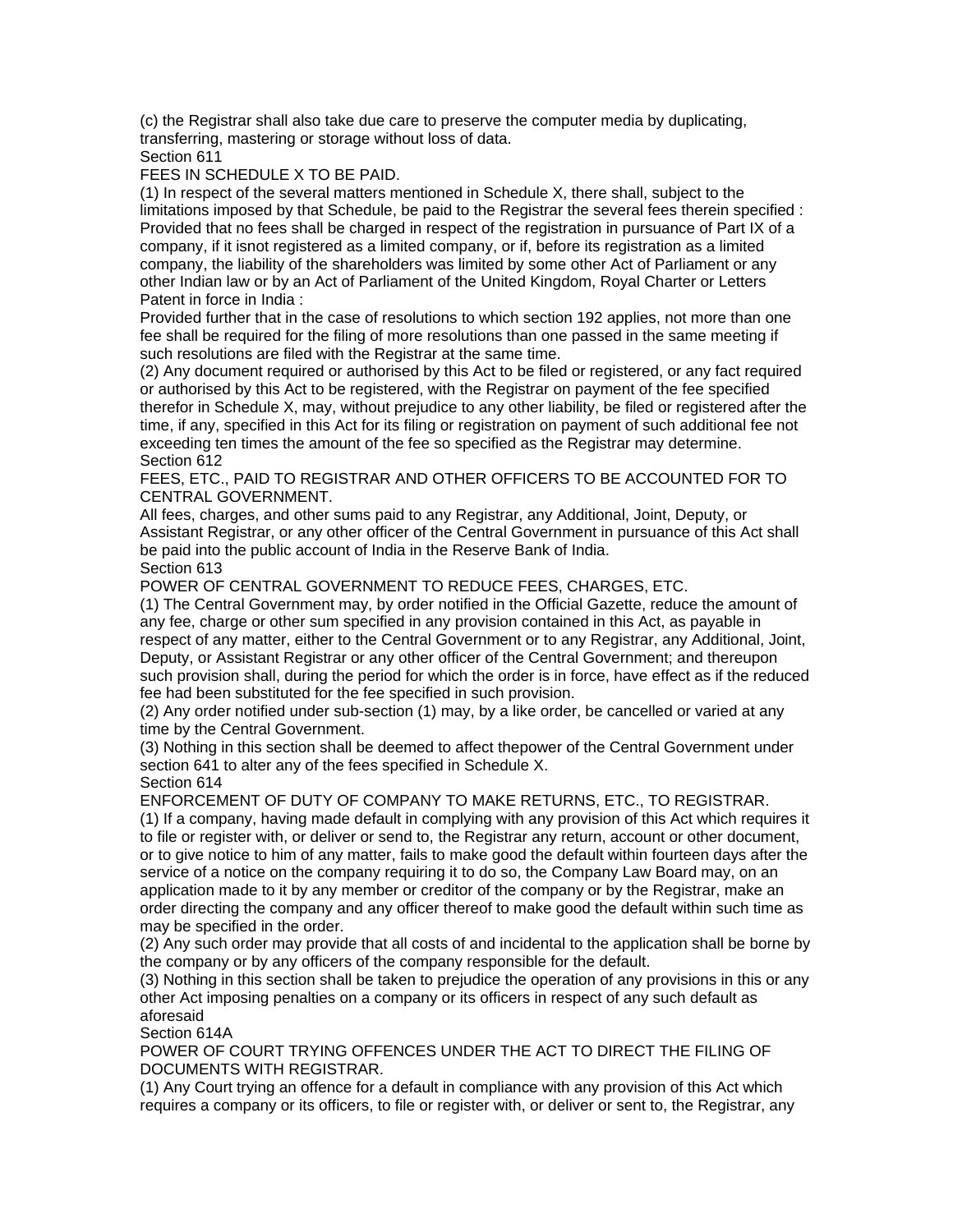return, account or other document, may at the time of sentencing, acquitting or discharging the accused, direct by order, if it thinks fit to do so, any officer or other employee of the company to file or register with, deliver or send to, Registrar on payment of the fee including the additional fee required to be paid under section 611, such return, account or other document within such time as may be specified in order.

(2) Any officer or other employee of the company who fails to comply with an order of the Court under sub-section (1) shall be punishable with imprisonment for term which may extend to six months, or with fine, or with both.

# Section 615

POWER OF CENTRAL GOVERNMENT TO DIRECT COMPANIES TO FURNISH INFORMATION OR STATISTICS.

(1) The Central Government may, by order, require companies generally, or any class of companies, or any company, to furnish such information or statistics with regard to their or its constitution or working, and within such time, as may be specified in the order. (2)

(a) Every order under sub-section (1) addressed to companies generally or to any class of companies, shall be published in the Official Gazette and in such other manner, if any, as the Central Government may think fit.

(b) The date of publication of the order in the Official Gazette shall be deemed to be the date on which the demand for information or statistics is made on such companies or class of companies, as the case may be.

(3) Every order under sub-section (1) addressed to an individual company shall be served on it in the manner laid down in section 51.

(4) For the purpose of satisfying itself that any information or statistic furnished by a company in pursuance of any order under sub-section (1) is correct and complete, the Central Government may require such company -

(a) to produce such records or documents in its possession or under its control for inspection, before such officer and at such time as may be specified by the Central Government; or (b) to furnish such further information as may be specified by the Central Government and within such time as may be fixed by it.

(5) The Central Government may also, by order, direct an inquiry to be made by any person or persons named in the order -

(a) for the purpose of obtaining any information or statistics which a company has failed to furnish as required of it by an order under sub-section (1); or

(b) for the purpose of satisfying itself that any information or statistics furnished by a company in pursuance of an order made under sub-section (1) is correct and complete; and in so far as such information or statistics may be found to be incorrect or incomplete, for the purpose of obtaining such information or statistics as may be necessary to make the information to statistics furnished correct and complete; and a person or persons so appointed shall, for the purposes of such inquiry, have such powers as may be prescribed.

(6) If any company fails to comply with an order made under sub-section (1) or (4), or knowingly furnishes any information or statistics which is incorrect or incomplete in any material respect, the company, and every officer thereof who is in default, shall be punishable with imprisonment which may extend to three months, or with fine which may extend to one thousand rupees, or with both. (7) An order requiring any information or statistics to be furnished by a company may also be addressed to any person who is, or has at any time been an officer or employee of the company, and all the provision of this section, so far as may be, shall apply in relation to such person as

they apply in relation to the company :

Provided that no such person shall be punishable under sub-section (6), unless the Court is satisfied that he was in a position to comply with the order and made wilful default in doing so. (8) Where a body corporate incorporated outside India and having established an office within India, carries on business in India, all references to a company in this section shall be deemed to include references to the body corporate in relation, and only in relation, to such business Section 616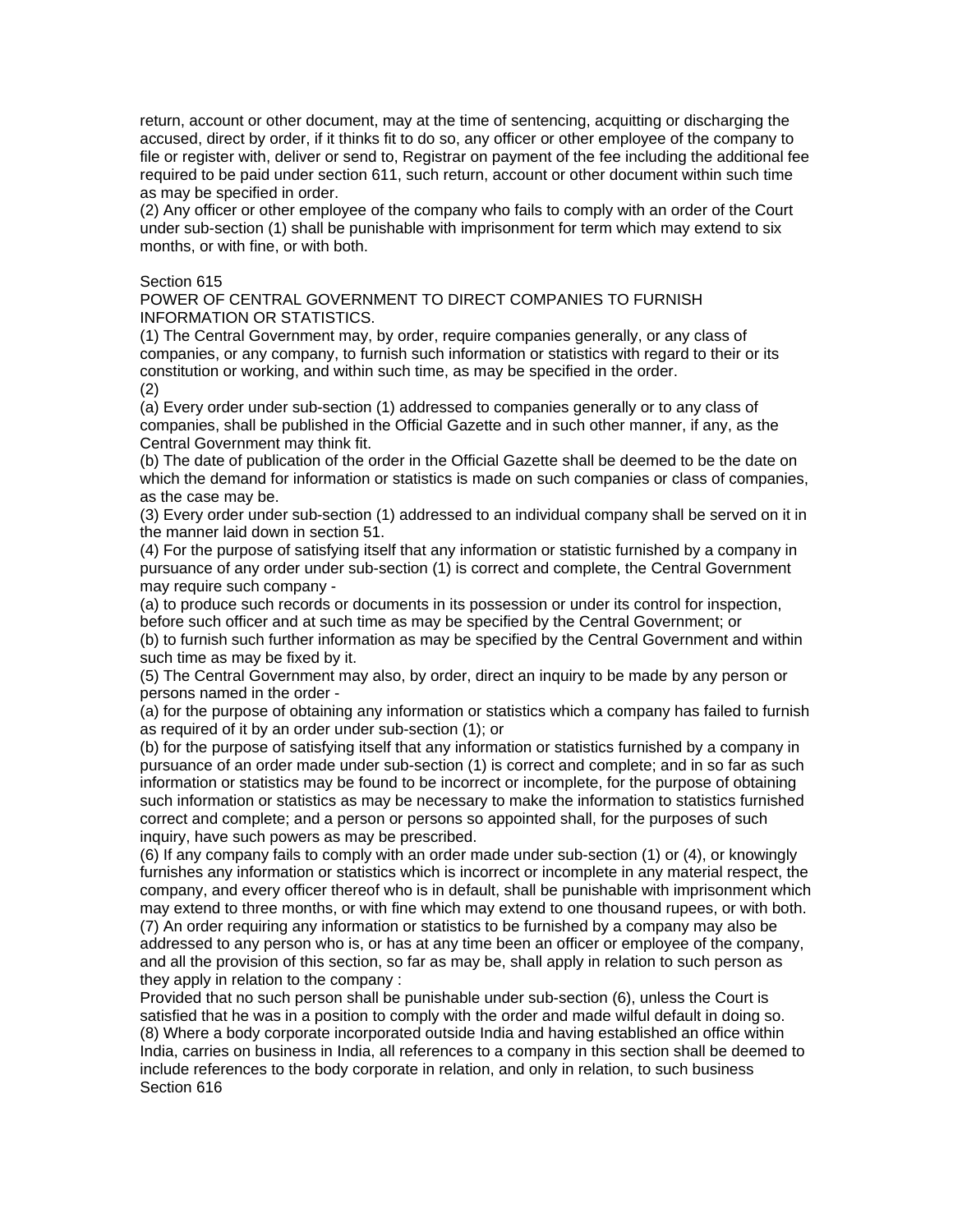## APPLICATION OF ACT TO INSURANCE, BANKING, ELECTRICITY SUPPLY AND OTHER COMPANIES GOVERNED BY SPECIAL ACTS.

The provisions of this Act shall apply -

(a) to insurance companies, except in so far as the said provisions are inconsistent with the provisions of the Insurance Act, 1938 (4 of 1938);

(b) to banking companies, except in so far as the said provisions are inconsistent with the provisions of the Banking Companies Act, 1949 949 (10 of 1949);

(c) to companies engaged in the generation or supply of electricity, except in so far as the said provisions are inconsistent with the provisions of the Indian Electricity Act, 1910 (9 of 1910), or the Electricity Supply Act, 1948 (54 of 1948);

(d) to any other company governed by any special Act for the time being in force, except in so far as the said provisions are inconsistent with the provisions of such special Act;

(e) to such body corporate, incorporated by any Act for the time being in force, as the Central Government may, by notification in the Official Gazette, specify in this behalf, subject to such exceptions, modifications or adaptations, as may be specified in the notification. Section 617

DEFINITION OF "GOVERNMENT COMPANY".

For the purposes of this Act , Government company means any company in which not less than fifty-one per cent of the paid-up share capital is held by the Central Government, or by any State Government or Governments, or partly by the Central Government and partly by one or more State Governments and includes a company which is a subsidiary of a Government company as thus defined.

Section 618

GOVERNMENT COMPANIES NOT TO HAVE MANAGING AGENTS.

No Government company, whether formed before or after the 1st day of April, 1956, shall, after the commencement of the Companies (Amendment) Act, 1960, appoint or employ, or after the expiry of six months from such commencement, continue the appointment or employment of, any managing agent :

Provided that where a company has become a Government company after the 1st day of April, 1956, nothing in this section shall prevent that company from continuing after the commencement of the Companies (Amendment) Act, 1960, the appointment or employment of a managing agent appointed or employed before such commencement.

Section 619

APPLICATION OF SECTIONS 224 TO 233 TO GOVERNMENT COMPANIES.

(1) In the case of a Government company, the following provisions shall apply, notwithstanding anything contained in sections 224 to 233.

(2) The auditor of a Government company shall be appointed or re-appointed by the Central Government on the advice of the Comptroller and Auditor-General of India : Provided that the limits specified in sub-sections (1B) and (1C) of section 224 shall apply in relation to the appointment or re-appointment of an auditor under this sub-section.

(3) The Comptroller and Auditor-General of India shall have power -

(a) to direct the manner in which the company's accounts shall be audited by the auditor appointed in pursuance of sub-section (2) and to give such auditor instructions in regard to any matter relating to the performance of his functions as such;

(b) to conduct a supplementary or test audit of the company's accounts by such person or persons as he may authorise in this behalf; and for the purposes of such audit, to require information or additional information to be furnished to any person or persons, so authorised, on such matters, by such person or persons, and in such form, as the Comptroller and Auditor-General may, by general or special order, direct.

(4) The auditor aforesaid shall submit a copy of his audit report to the Comptroller and Auditor-General of India who shall have the right to comment upon, or supplement, the audit report in such manner as he may think fit.

(5) Any such comments upon, or supplement to, the audit report shall be placed before the annual general meeting of the company at the same time and in the same manner as the audit report.

Section 619A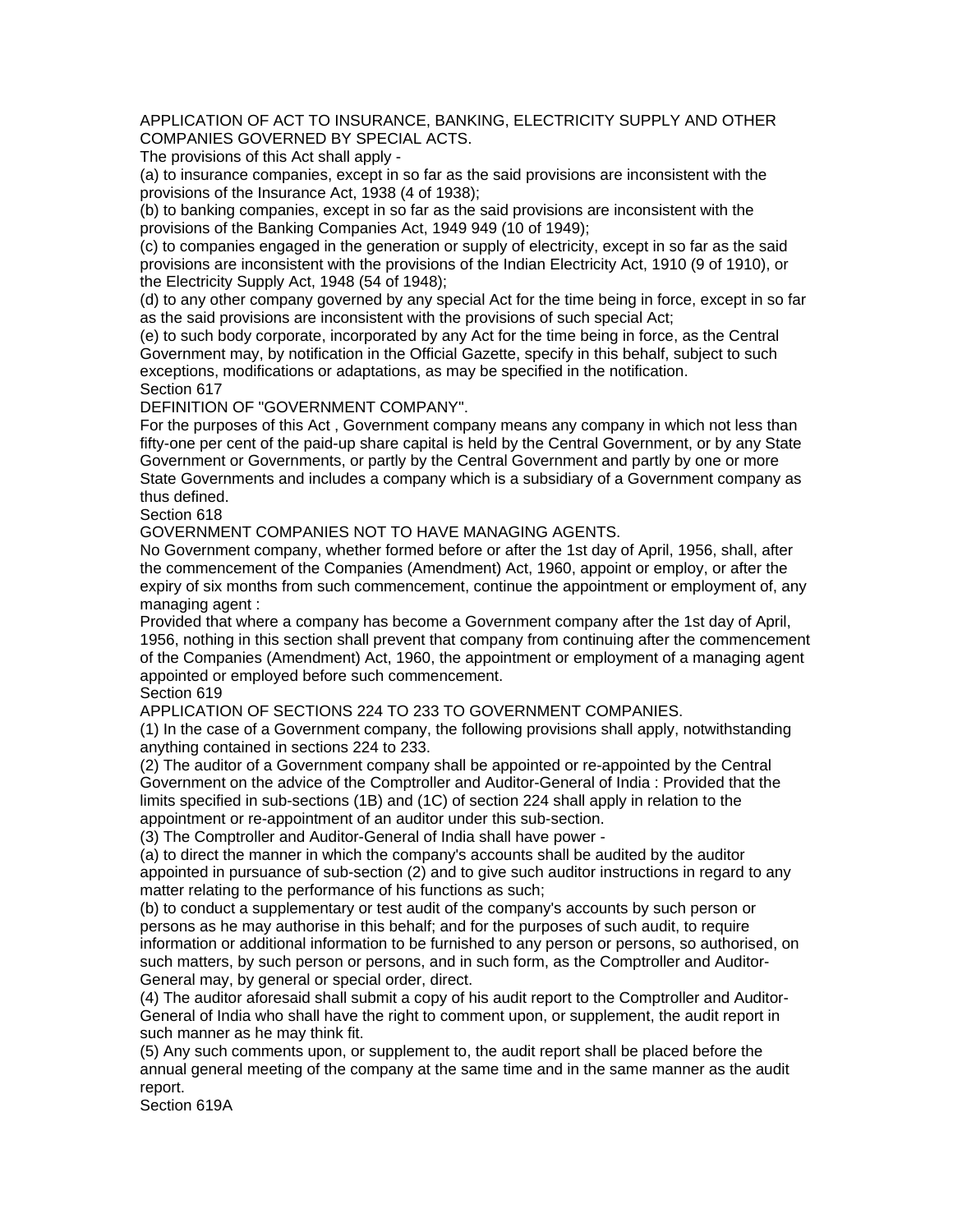# ANNUAL REPORTS ON GOVERNMENT COMPANIES.

(1) Where the Central Government is a member of a Government company, the Central Government shall cause and annual report on the working and affairs of that company to be - (a) prepared within three months of its annual general meeting before which the audit report is placed under sub-section (5) of section 619; and

(b) as soon as may be after such preparation, laid before both Houses of Parliament together with a copy of the audit report and any comments upon, or supplement to, the audit report, made by the Comptroller and Auditor-General of India.

(2) Where in addition to the Central Government, any State Government is also a member of a Government company, that State Government shall cause a copy of the annual report prepared under sub-section (1) to be laid before the House or both Houses of the State Legislature together with a copy of the audit report and the comments or supplement referred to in subsection (1).

(3) Where the Central Government is not a member of a Government company, every State Government which is a member of that company, or where only one State Government is a member of the company, that State Government shall cause an annual report on the working and affairs of the company to be -

(a) prepared within the time specified in sub-section (1); and

(b) as soon as may be after such preparation, laid before the House or both Houses of the State Legislature with a copy of the audit report and comments or supplement referred to in sub-section  $(1).$ 

(4) The provisions of this section shall, so far as may be, apply to a Government company in liquidation as they apply to any other Government company. 958 ]

Section 619B

PROVISIONS OF SECTION 619 TO APPLY TO CERTAIN COMPANIES.

The provisions of section 619 shall apply to a company in which not less than fifty-one per cent of the paid-up share capital is held by one or more of the following or any combination thereof, as if it were a Government company, namely :-

(a) the Central Government and one or more Government companies;

(b) any State Government or Governments and one or more Government companies;

(c) the Central Government, one or more State Governments and one or more Government companies;

(d) the Central Government and one or more corporations owned or controlled by the Central Government;

(e) the Central Government, one or more State Governments and one or more corporations owned or controlled by the Central Government;

(f) one or more corporations owned or controlled by the Central Government or the State Government;

(g) more than one Government company.

Section 620

POWER TO MODIFY ACT IN RELATION TO GOVERNMENT COMPANIES.

(1) The Central Government may, by notification in the Official Gazette, direct that any of the provisions of this Act (other than sections 618, 619 and 619A specified in the notification :- (a) shall not apply to any Government company; or

(b) shall apply to any Government company, only with such exceptions, modifications and adaptations, as may be specified in the notification.

(2) A copy of every notification proposed to be issued under sub-section (1), shall be laid in draft before each House of Parliament, while if it is in session, for a total period of thirty days which may be comprised in one session or in two or more successive sessions, and if, before the expiry of the session immediately following the session or the successive sessions aforesaid, both Houses agree in disapproving the issue of the notification or both Houses agree making any modification in the notification, the notification shall not be issued or, as the case may be, shall be issued only in such modified form as may be agreed upon by both the Houses. Section 620A

POWER TO MODIFY ACT IN ITS APPLICATION TO NIDHIS, ETC.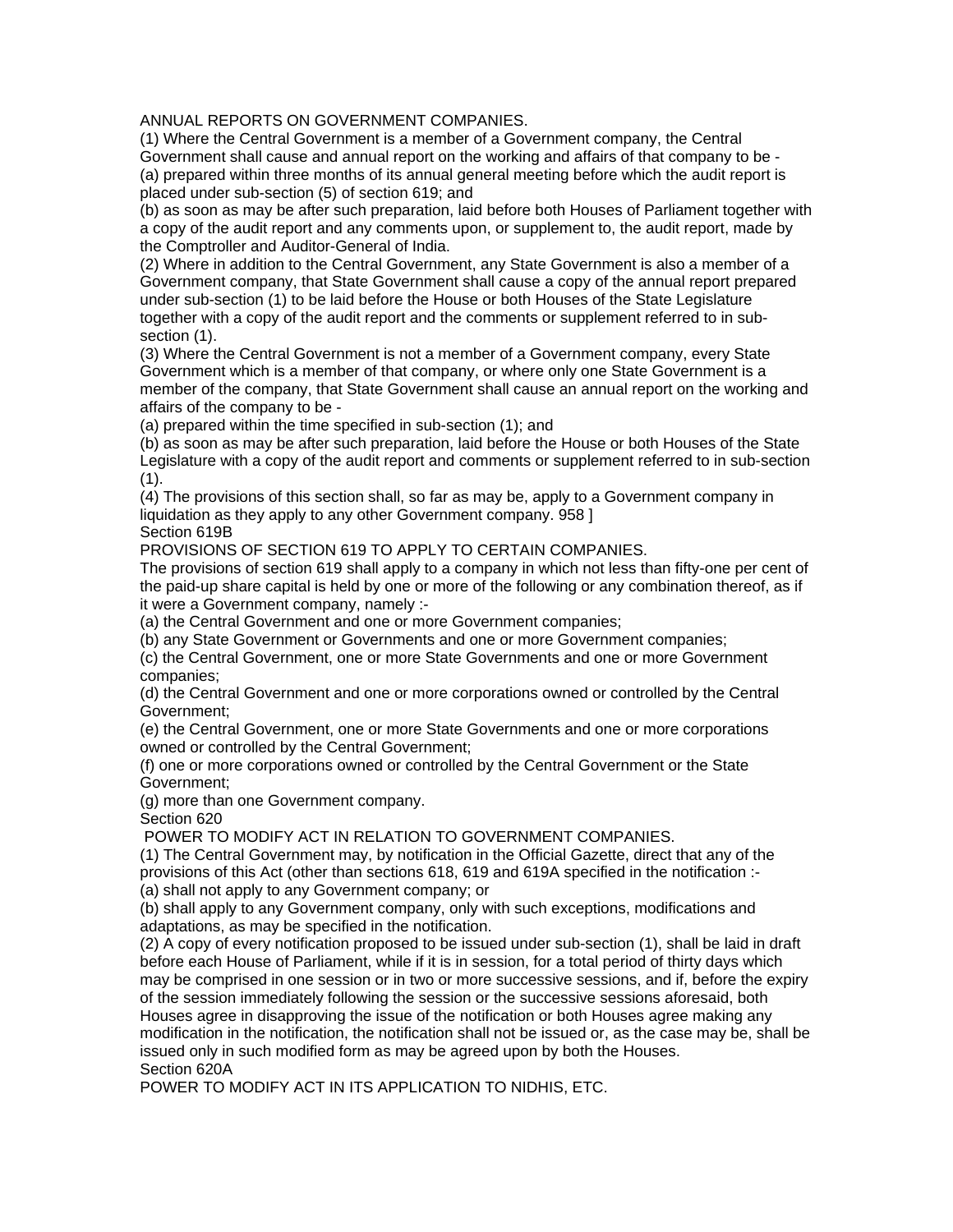(1) In this section, "Nidhi" or "Mutual Benefit Society" means a company which the Central Government may, by notification in the Official Gazette, declare to be a Nidhi or Mutual Benefit Society, as the case may be.

(2) The Central Government may, by notification in the Official Gazette, direct that any of the provisions of this Act specified in the notification -

(a) shall not apply to any Nidhi or Mutual Benefit Society, or

(b) shall apply to any Nidhi or Mutual Benefit Society with such exceptions, modifications and adaptations as may be specified in the notification.

(3) A copy of every notification issued under sub-section (1) shall be laid as soon as may be after it is issued, before each House of Parliament.

Section 620B

SPECIAL PROVISIONS AS TO COMPANIES IN GOA, DAMAN AND DIU.

The Central Government may, by notification in the Official Gazette, direct that for such period or periods with effect from the 26th January, 1963 or any subsequent date, any of the provisions of this Act specified in the notification shall not apply or shall apply only with such exceptions and, modifications or adaptations as may be specified in the notification, to -

(a) any existing company in the Union Territory of Goa, Daman and Diu;

(b) any company registered in the said Union Territory under this Act on or after the 26th January, 1963.

Section 620C

SPECIAL PROVISIONS AS TO THE COMPANIES IN JAMMU AND KASHMIR.

The Central Government may, by notification in the Official Gazette, direct that with effect from the commencement of the Central Laws (Extension to Jammu and Kashmir) Act, 1968 (5 of 1968) or any subsequent date, any of the provisions of this Act specified in the notification shall not apply, or shall apply only with such exceptions and modifications or adaptations as may be specified in the notification, to -

(a) any existing company in the State of Jammu and Kashmir;

(b) any company registered in that State under this Act after the commencement of the Central Laws (Extension to Jammu and Kashmir) Act, 1968.

Section 621

OFFENCES AGAINST ACT TO BE COGNIZABLE ONLY ON COMPLAINT BY REGISTRAR, SHAREHOLDER OR GOVERNMENT.

(1) No Court shall take cognizance of any offence against this Act (other than an offence with respect to which proceedings are instituted under section 545), which is alleged to have been committed by any company or any officer thereof, except on the complaint in writing of the Registrar, or of a shareholder of the company, or of a person authorised by the Central Government in that behalf :

Provided that nothing in this sub-section shall apply to a prosecution by a company of any of its officers.

(1A) Notwithstanding anything contained in the Code of Criminal Procedure, 1898 , where the a complainant under sub-section (1) is the Registrar or a person authorised by the Central Government, the personal attendance of the complainant before the Court trying the offence shall not be necessary unless the Court for reasons to be recorded in writing requires his personal attendance at the trial.

(2) Sub-section (1) shall not apply to any action taken by the liquidator of a company in respect of any offence alleged to have been committed in respect of any of the matters included in Part VII (sections 425 to 560) or in any other provision of this Act relating to the winding up of companies. (3) A liquidator of a company shall not be deemed to be an officer of the company, within the meaning of sub-section (1).

Section 621A

COMPOSITION OF CERTAIN OFFENCES.

(1) Notwithstanding anything contained in the Code of Criminal Procedure, 1973 (2 of 1974), any offence punishable under this Act (whether committed by a company or any officer thereof), not being an offence punishable with imprisonment only, or with imprisonment and also with fine, may, either before or after the institution of any prosecution, be compounded by -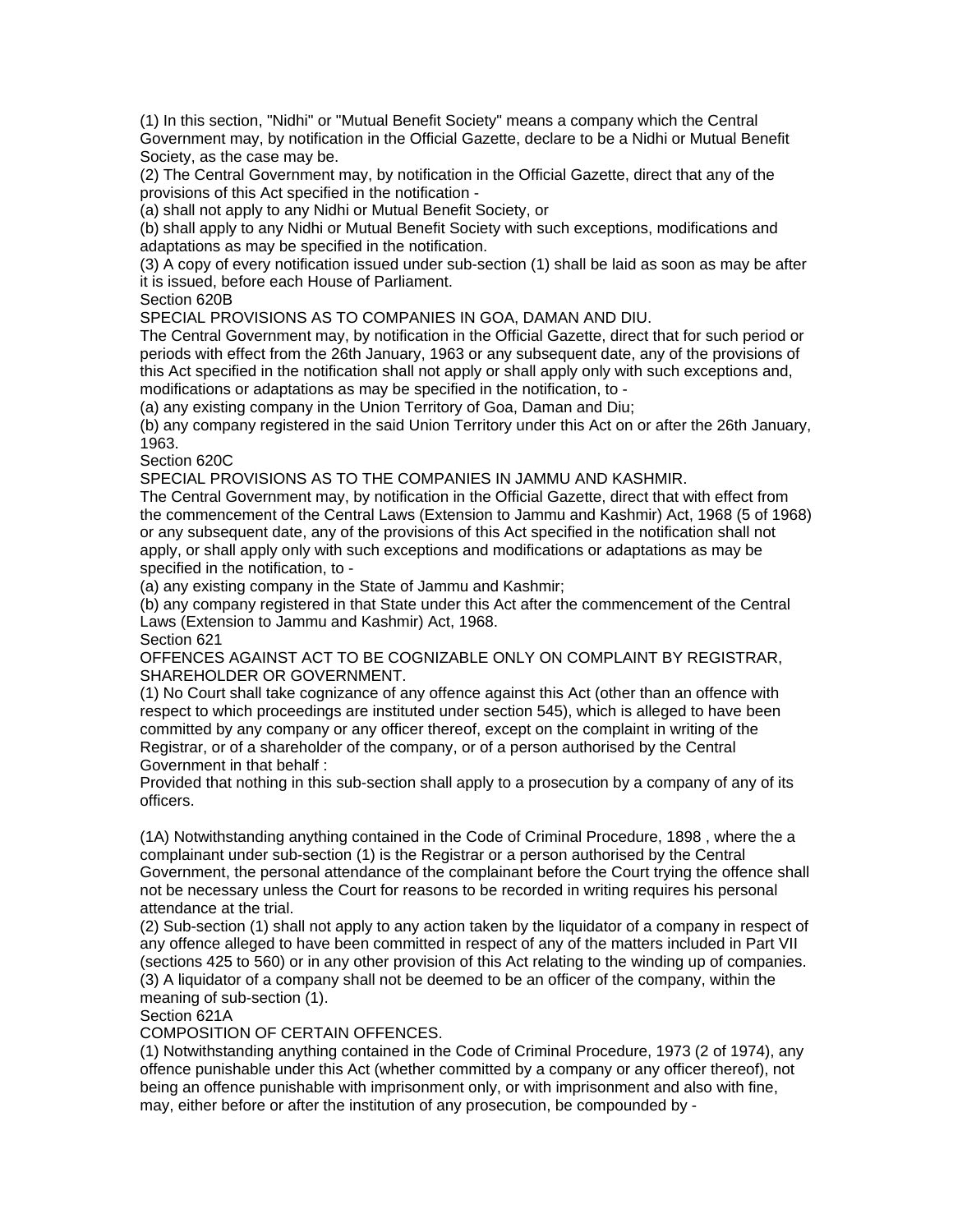(a) the Company Law Board; or

(b) where the maximum amount of fine which may be imposed for such offence does not exceed five thousand rupees, by the Regional Director, on payment or credit, by the company or the officer, as the case may be, to the Central Government of such sum as that Board or the Regional Director, as the case may be, may specify;

Provided that the sum so specified shall not, in any case, exceed the maximum amount of the fine which may be imposed for the offence so compounded :

Provided further that in specifying the sum require to be paid or credited for the compounding of an offence under this sub-section, the sum, if any, paid by way of additional fee under sub-section (2) of section 611 shall be taken into account.

(2) Nothing in sub-section (1) shall apply to a offence committed by a company or its officer within a period of three years from the date on which a similar offence committed by it or him was compounded under this section.

Explanation : For the purposes of this section, -

(a) any second or subsequent offence committed after the expiry of a period of three years from the date on which the offence was previously compounded, shall be deemed to be a first offence; (b) "Regional Director" means a person appointed by the Central Government as a Regional Director for the purposes of this Act.

(3) Every Regional Director shall exercise the powers to compound an offence, subject to the direction, control and supervision of the Company Law Board.

(4)

(a) Every application for the compounding of an offence shall be made to the Registrar who shall forward the same, together with his comments thereon, to the Company Law Board or the Regional Director, as the case may be.

(b) Where any offence is compounded under this section, whether before or after the institution of any prosecution, an intimation thereof shall be given by the company to the Registrar within seven days from the date of which the offence is so compounded.

(c) Where any offence is compounded before the institution of any prosecution, no prosecution shall be instituted in relation to such offence, either by the Registrar or by any shareholder of the company or by any person authorised by the Central Government against the offender in relation to whom the offence is so compounded.

(d) Where the composition of any offence is made after the institution of any prosecution, such composition shall be brought by the Registrar in writing, to the notice of the Court in which the prosecution is pending and on such notice of the composition of the offence being given, the company or its officer in relation to whom the offence is so compounded shall be discharged.

(5) The Company Law Board or the Regional Director, as the case may be, while dealing with a proposal for the compounding of an offence for a default in compliance with any provision of this Act which requires a company or its officer to file or register with, or deliver or send to, the Registrar any return, account or other document, may direct, by order, if it or he thinks fit to do so, any officer or other employee of the company to file or register with, or on payment of the fee, and the additional fee, required to be paid under section 611, such return, account or other document within such time as may be specified in the order.

(6) Any officer or other employee of the company who fails to comply with any order made by the Company Law Board or the Regional Director under sub-section (5) shall be punishable with imprisonment for a term which may extend to six months, or with fine not exceeding five thousand rupees, or with both.

(7) Notwithstanding anything contained in the Code of Criminal Procedure, 1973 (2 of 1974), - (a) any offence which is punishable under this Act, with imprisonment or with fine, or with both, shall be compoundable with the permission of the Court, in accordance with the procedure laid down in that Act for compounding of offences;

(b) any offence which is punishable under this Act with imprisonment only or with imprisonment and also with fine shall not be compoundable.

(8) No offence specified in this section shall be compounded except under and in accordance with the provisions of this section.

Section 622

JURISDICTION TO TRY OFFENCES.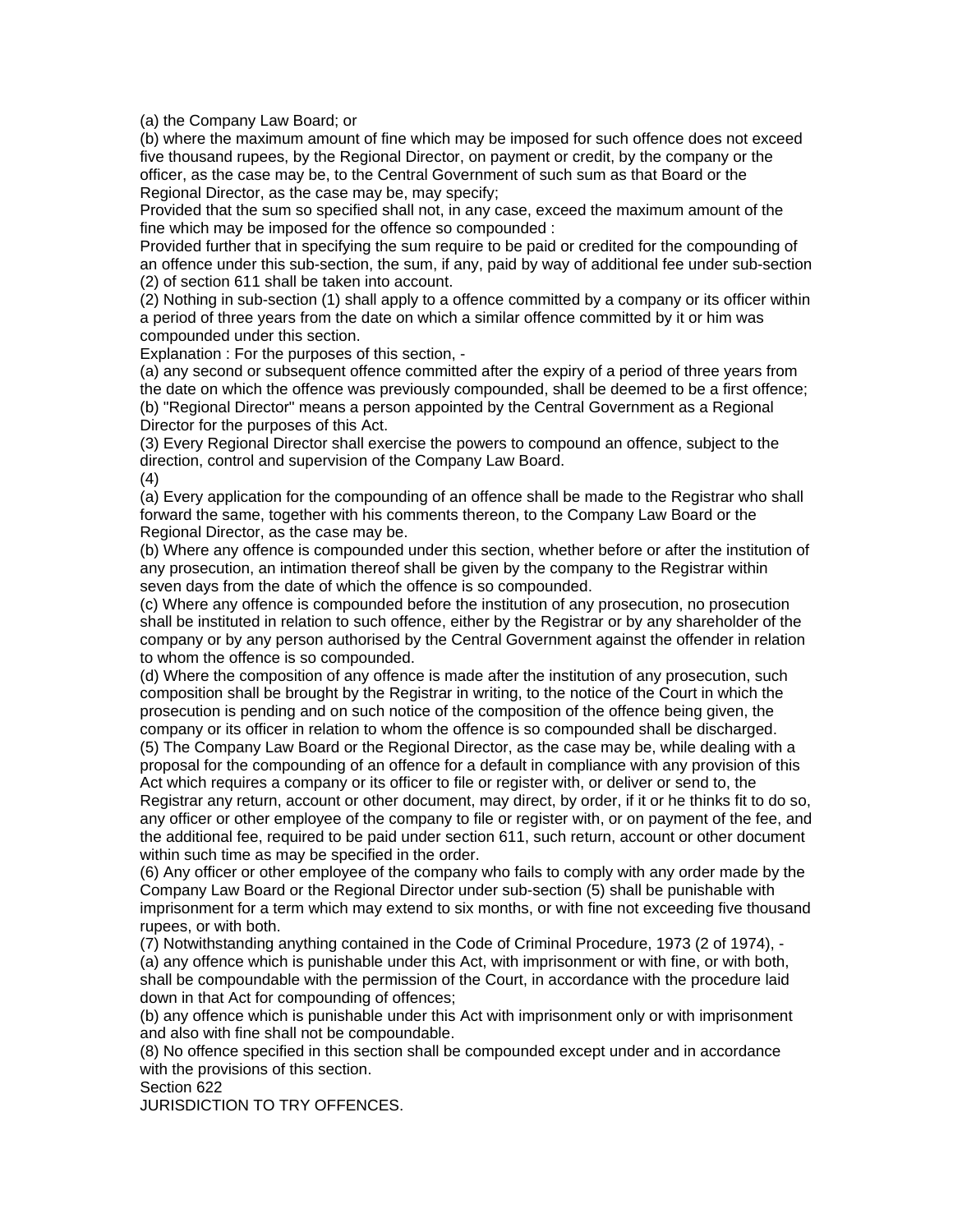No Court inferior to that of a Presidency Magistrate or a Magistrate of the first class shall try any offence against this Act.

Section 623

CERTAIN OFFENCES TRIABLE SUMMARILY IN PRESIDENCY TOWNS.

If any offence against this Act which is punishable with fine only is committed by any person within a Presidency town, such person may be tried summarily and punished by any Presidency Magistrate of that Presidency town.

Section 624

OFFENCES TO BE NON-COGNIZABLE.

Notwithstanding anything in the Code of Criminal Procedure, 1898 (5 of 1898) 972 , every offence against this Act shall be deemed to be non-cognizable within the meaning of the said Code Section 624A

POWER OF CENTRAL GOVERNMENT TO APPOINT COMPANY PROSECUTORS.

Notwithstanding anything contained in the Code of Criminal Procedure, 1898 (5 of 1898) 972 , the Central Government may appoint generally, or in any case, or for any specified class of cases in any local area, one or more persons, as company prosecutors for the conduct of prosecutions arising of this Act; and the persons so appointed as company prosecutors shall have all the powers and privileges conferred by that Code on public prosecutors, appointed by a State Government under section 492 of that Code.

## Section 624B

APPEAL AGAINST ACQUITTAL.

Notwithstanding anything contained in the Code of Criminal Procedure, 1898 (5 of 1898) 972 , the Central Government may, in any case arising out of this Act, direct any company prosecutor or authorise any other person either by name or by virtue of his office, to present an appeal from an order of acquittal passed by any Court other than a High Court and an appeal presented by such prosecutor or other person shall be deemed to have been validly presented to the appellate Court.

## Section 625

### PAYMENT OF COMPENSATION IN CASES OF FRIVOLOUS OR VEXATIOUS PROSECUTION.

(1) In respect of any case instituted upon the complaint of a shareholder against the company or any officer thereof in pursuance of section 621, the provisions of section 250 of the Code of Criminal Procedure, 1898 (5 of 1898) 972 , shall not apply; and the following provisions shall apply instead.

(2) If the Magistrate by whom any such case is heard discharges or acquits all or any of the accused, and is of opinion that the accusation against them or any of them was false and either frivolous or vexations, the Magistrate may, by his order of discharge or acquittal, if the shareholder upon whose complaint the accusation was made is present, call upon him forthwith to show cause why he should not pay compensation to such accused, or to each or any of such accused when there is more than one, or if such shareholder is not present, direct the issue of a summons to him to appear and show cause as aforesaid.

(3) The Magistrate shall record and consider any cause which such shareholder may show; and if the Magistrate is satisfied that the accusation was false and either frivolous or vexatious, he may, for reasons to be recorded, direct that compensation to such amount as he may determine be paid by such shareholder to the accused or to each or any of them, not exceeding one thousand rupees in all.

(4) The Magistrate may, by the order directing payment of the compensation under sub-section (3), further order that, in default of payment, the shareholder ordered to pay such compensation shall suffer simple imprisonment for a term not exceeding two months.

(5) When any person is imprison under sub-section (4), the provisions of sections 68 and 69 of the Indian Penal Code (45 of 1860) shall, so far as may be, apply.

(6) No person who has been directed to pay compensation under this section shall, by reason of such order, be exempted from any civil or criminal liability in respect of the complaint made by him :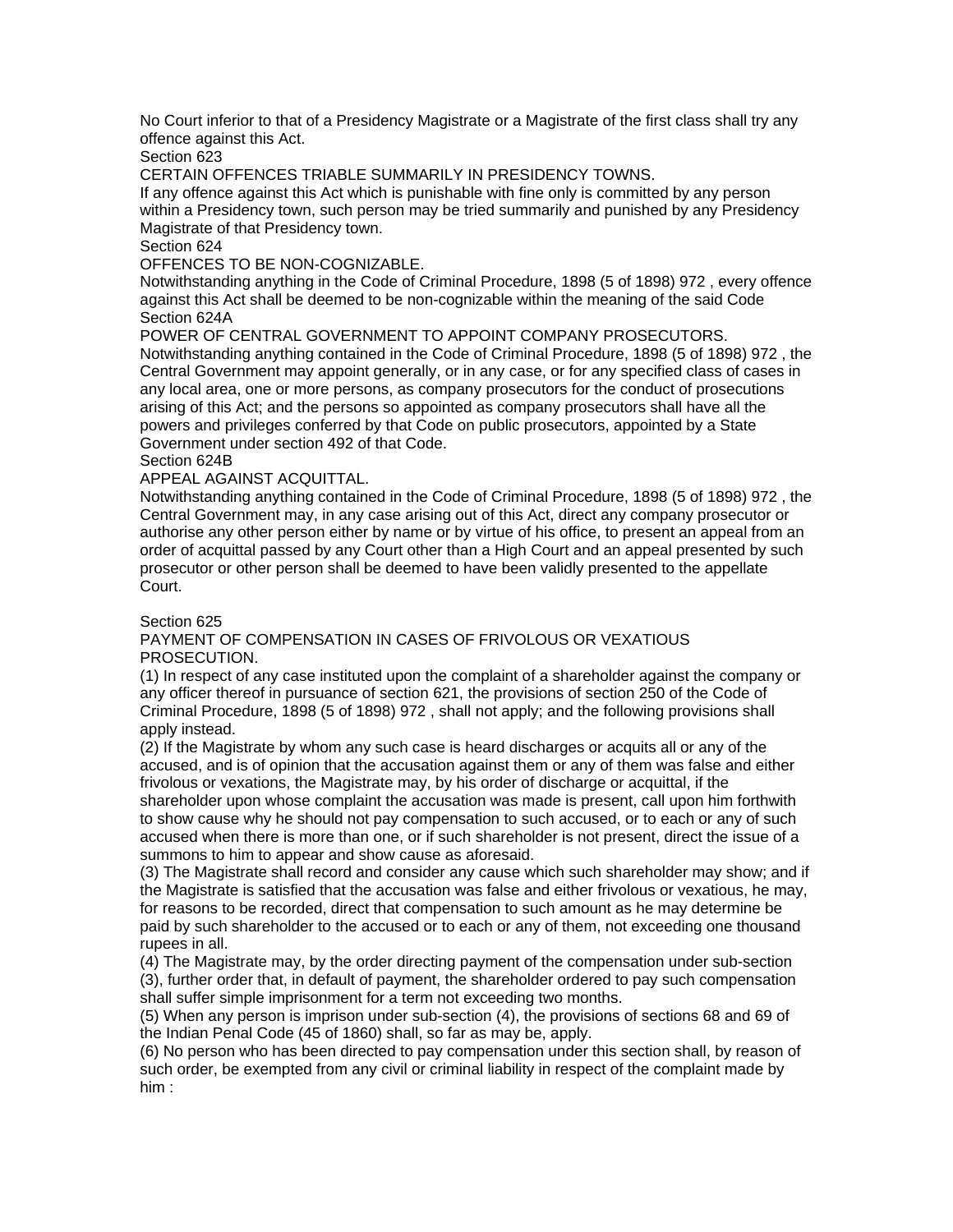Provided that any amount paid to an accused person under this section shall be taken into account in awarding compensation to such person in any subsequent civil suit relating to the same matter.

(7) A complainant who has been ordered to pay compensation under sub-section (3) by a Magistrate may appeal from the order, in so far as it relates to the payment of compensation, as if such complainant had been convicted on a trial held by such Magistrate.

(8) Where an order for payment of compensation to an accused person is made, the compensation shall not be paid to him before the period allowed for the presentation of the appeal under sub-section (7) has elapsed; or, if an appeal is presented, before the appeal has been decided.

### Section 626

APPLICATION OF FINES.

The Court imposing any fine under this Act may direct that the whole or any part thereof shall be applied in or towards payment of the costs of the proceedings, or in or towards the rewarding of the person on whose information or at whose instance the fine is recovered. Section 628

# PENALTY FOR FALSE STATEMENTS.

If in any return, report, certificate, balance sheet, prospectus, statement or other document required by or for the purposes of any of the provisions of this Act, any person makes a statement -

(a) which is false in any material particular, knowing it to be false; or

(b) which omits any material fact knowing it to be material; he shall, save as otherwise expressly provided in this Act, be punishable with imprisonment for a term which may extend to two years, and shall also be liable to fine.

# Section 629

PENALTY FOR FALSE EVIDENCE.

If any person intentionally gives false evidence -

(a) upon any examination upon oath or solemn affirmation, authorised under this Act; or (b) in any affidavit, deposition or solemn affirmation, in or about the winding up of any company under this Act, or otherwise in or about any matter arising under this Act; he shall be punishable with imprisonment for a term which may extend to seven years, and shall also be liable to fine. Section 629A

PENALTY WHERE NO SPECIFIC PENALTY IS PROVIDED ELSEWHERE IN THE ACT. If a company or any other person contravenes any provision of this Act for which no punishment is provided elsewhere in this Act or any condition, limitation or restriction subject to which may approval, sanction, consent, confirmation, recognition, direction or exemption in relation to any matter has been accorded, given or granted, the company and every officer of the company who is in default or such other person shall be punishable with fine which may extent to five hundred rupees, and where the contravention is a continuing one, with a further fine which may extend to fifty rupees for every day after the first during which the contravention continues. Section 630

PENALTY FOR WRONGFUL WITHHOLDING OF PROPERTY.

(1) If any officer or employee of a company -

(a) wrongfully obtains possession of any property of a company; or

(b) having any such property in his possession, wrongfully withholds it or knowingly applies it to purposes other than those expressed or directed in the articles and authorised by this Act : he shall, on the complaint of the company or any creditor or contributory thereof, be punishable with fine which extend to one thousand rupees.

(2) The Court trying the offence may also order such officer or employee to deliver up or refund, within a time to be fixed by the Court, any such property wrongfully obtained or wrongfully withheld or knowingly misapplied, or in default, to suffer imprisonment for a term which may extend to two years.

# Section 631

PENALTY FOR IMPROPER USE OF WORDS "LIMITED" AND "PRIVATE LIMITED". If any person or persons trade or carry on business under any name or title of which the word "Limited" or the words "Private Limited", or any contraction or limitation thereof is or are the last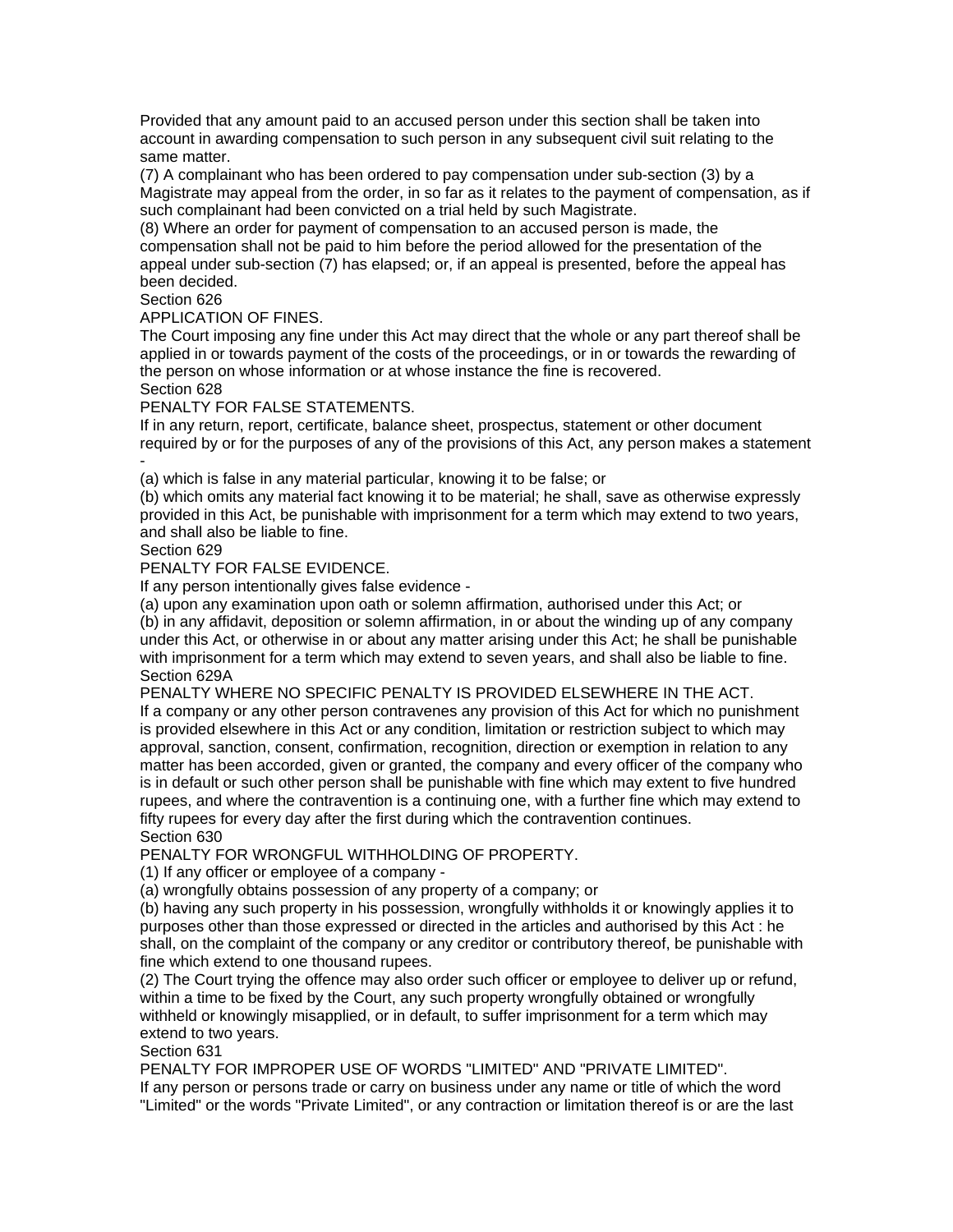word of words, that person or each of those persons shall, unless duly incorporated with limited liability, or unless duly incorporated as a private company with limited liability, as the case may be, be punishable with fine which may extend to fifty rupees for every day upon which that name or title has been used.

Section 632

POWER TO REQUIRE LIMITED COMPANY TO GIVE SECURITY FOR COSTS.

Where a limited company is plaintiff or petitioner in any suit or other legal proceeding, any Court having jurisdiction in the matter may, if there is reason to believe that the company will be unable to pay the costs of the defendant if he is successful in his defence, require sufficient security to be given for those costs, and may stay all proceedings until the security is given. Section 633

### POWER OF COURT TO GRANT RELIEF IN CERTAIN CASES.

(1) If in any proceeding for negligence, default, breach of duty, misfeasance or breach of trust against an officer of a company, it appears to the Court hearing the case that he is or may be liable in respect of the negligence, default, breach of duty, misfeasance or breach of trust, but that he has acted honestly and reasonably, and that having regard to all the circumstances of the case, including those connected with his appointment, he ought fairly to be excused, the Court may relieve him, either wholly or partly, from his liability on such terms as it may think fit : Provided that in a criminal proceeding under this sub-section, theCourt shall have no power to grant relief from any civil liability which may attach to an officer in respect of such negligence, default, breach of duty, misfeasance or breach of trust.

(2) Where any such officer has reason to apprehend that any claim will or might be made against him in respect of any negligence, default, breach of duty, misfeasance or breach of trust, he may apply to the High Court for relief and the High Court on any such application shall have the same power to relieve him as it would have had if it had been a Court before which a proceedings against that officer for negligence, default, breach of duty, misfeasance or breach of trust had been brought under sub-section (1).

(3) No Court shall grant any relief to any officer under sub-section (1) or sub-section (2) unless it has, by notice served in the manner specified by it, required the Registrar and such other person, if any, as it thinks necessary, to show cause why such relief should not be granted. Section 634

ENFORCEMENT OF ORDERS OF COURTS.

Any order made by a Court under this Act may be enforced in the same manner as a decree made by the Court in a suit pending therein.

Section 634A

ENFORCEMENT OF ORDERS OF COMPANY LAW BOARD.

Any order made by the Company Law Board may be enforced by that Board in the same manner as if it were a decree made by a Court in a suit pending therein, and it shall be lawful for that Board to send, in the case of its inability to execute such order, to the Court within the local limits of whose jurisdiction, -

(a) in the case of an order against a company, the registered office of the company is situated, or (b) in the case of an order against any other person, the person concerned voluntarily resides, or carries on business or personally works for gain.

Section 635

ENFORCEMENT OF ORDERS OF ONE COURT BY OTHER COURTS.

(1) Where any order made by one Court is required to be enforced by another Court, a certified copy of the order shall be produced to the proper officer of the Court required to enforce the order.

(2) The production of such certified copy shall be sufficient evidence of the order.

(3) Upon the production of such certified copy, the Court shall take the requisite steps for enforcing the order, in the same manner as if it had been made by itself.

(4) Where any order made by the Company Law Board is required to be enforced by a Court, a certified copy of the order shall be produced to the proper officer of the Court required to enforce the order and the provisions of sub-sections (2) and (3) shall, as far as may be, apply to every such order in the same manner and to the same extent as they apply to an order made by a Court.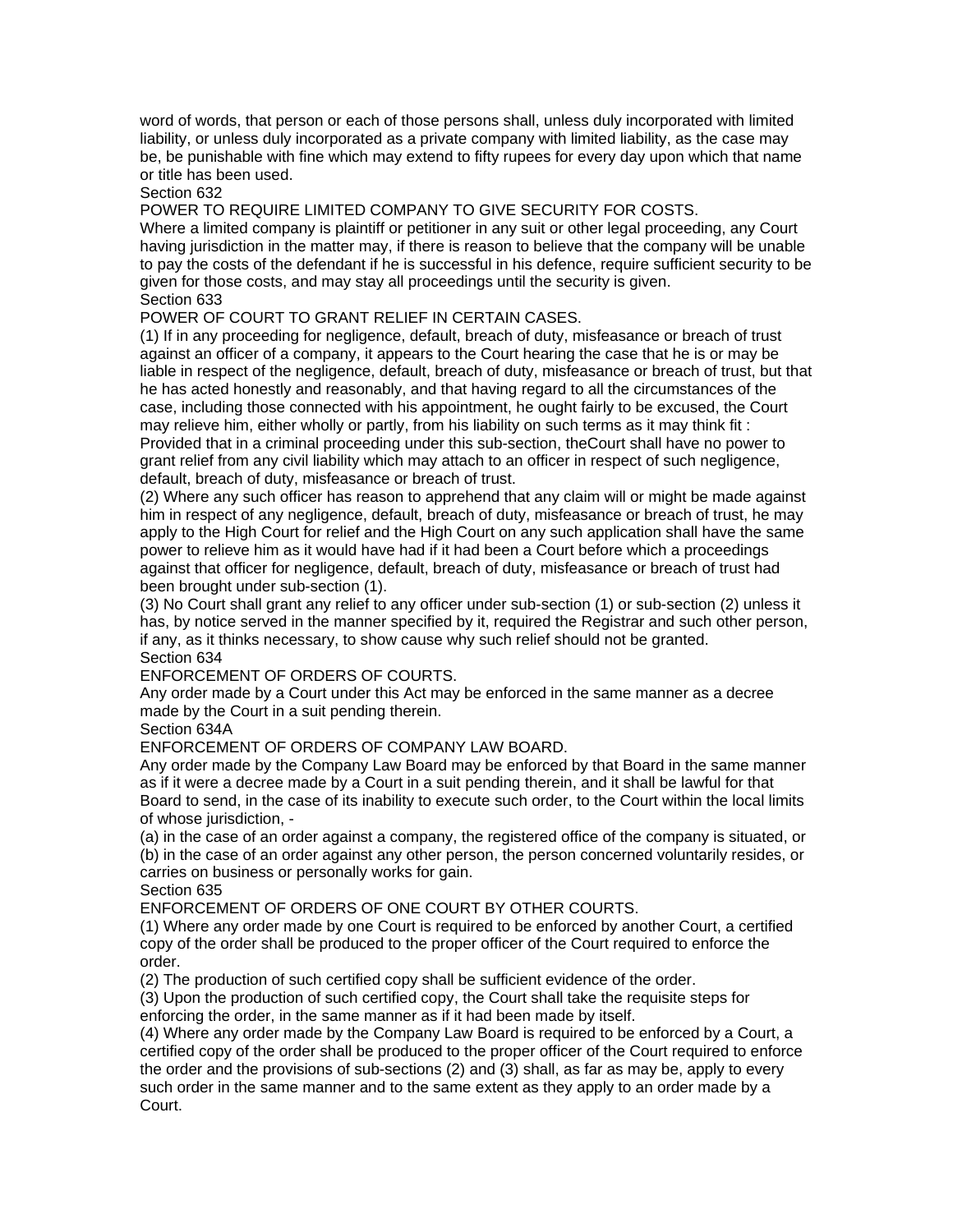Section 635A

PROTECTION OF ACTS DONE IN GOOD FAITH.

No suit, prosecution or other legal proceeding shall lie against the Government or any officer of Government or any other person in respect of anything which is in good faith done or intended to be done in pursuance of this Act or any rules or orders made thereunder, or in respect of the publication by or under the authority of the Government or such officer of any report, paper or proceedings

Section 635AA

NON-DISCLOSURE OF INFORMATION IN CERTAIN CASES.

Notwithstanding anything contained in any other law for the time being in force, the Registrar, any officer of Government or any other person shall not be compelled to disclose to any Court, Tribunal or other authority whence he got any information which -

(a) has led the Central Government to direct a special audit under section 233A or to order an investigation under section 235, 237, 247, 248 or 249; or

(b) is or has been material or relevant in connection with such special audit or investigation. Section 635B

PROTECTION OF EMPLOYEES DURING INVESTIGATION BY INSPECTOR OR PENDENCY OF PROCEEDING BEFORE COURT IN CERTAIN CASES.

 $(1)$  If  $-$ (a) during the course of any investigation of the affairs and other matters of or relating to a company, body or person under section 235, section 237 or section 239, or of the membership and other matters of or relating to a company, or the ownership of shares in or debentures of a company or body corporate, or the affairs and other matters of or relating to a company, body or person under section 247, section 248 or section 249; or

(b) during the pendency of any proceeding against any person concerned in the conduct and management of the affairs of the company under Chapter IVA of part VI, such company, body or person proposes -

(i) to discharge, or

(ii) to punish, whether by dismissal, removal, reduction in rank or otherwise, any employee, the company, body or person, as the case may be, shall send by post to the Company Law Board previous intimation in writing of the action proposed against the employee and if the Company Law Board has any objection to the action proposed, it shall sent by post notice thereof in writing to the company, body or person concerned.

(2) If the company, body or person concerned does not receive within thirty days of the sending of the previous intimation of the action proposed against the employee, any notice of the objection from the Company Law Board, then and only then, the company, body or person concerned may proceed to take against the employee the action proposed.

(3) If the company, body or person concerned is dissatisfied with the objection raised by the Company Law Board, it may, within thirty days of the receipt of the notice of the objection, prefer and appeal to the Court in the prescribed manner no payment of the prescribed fee.

(4) The decision of the Court on such appeal shall be final and be binding on the Company Law Board and on the company, body or person concerned.

(5) For the removal of doubt, it is hereby declared that the provisions of this section shall have effect without prejudice to the provisions of any other law for the time being in force. Section 636

REDUCTION OF FEES, CHARGES, ETC., PAYABLE TO COMPANY.

(1) A company which is entitled to any specified fee, charge or other sum by virtue of any provision contained in this Act or in its articles, may reduce the amount thereof to such extent as it thinks fit; and thereupon such provision shall, so long as the reduction is in force, have effect as if the reduced amount had been substituted for the fee, charge or sum specified in such provision. (2) Any reduction made under sub-section (1) may, at any time, be cancelled or varied by the company.

Section 637

DELEGATION BY CENTRAL GOVERNMENT OF ITS POWERS AND FUNCTIONS UNDER ACT.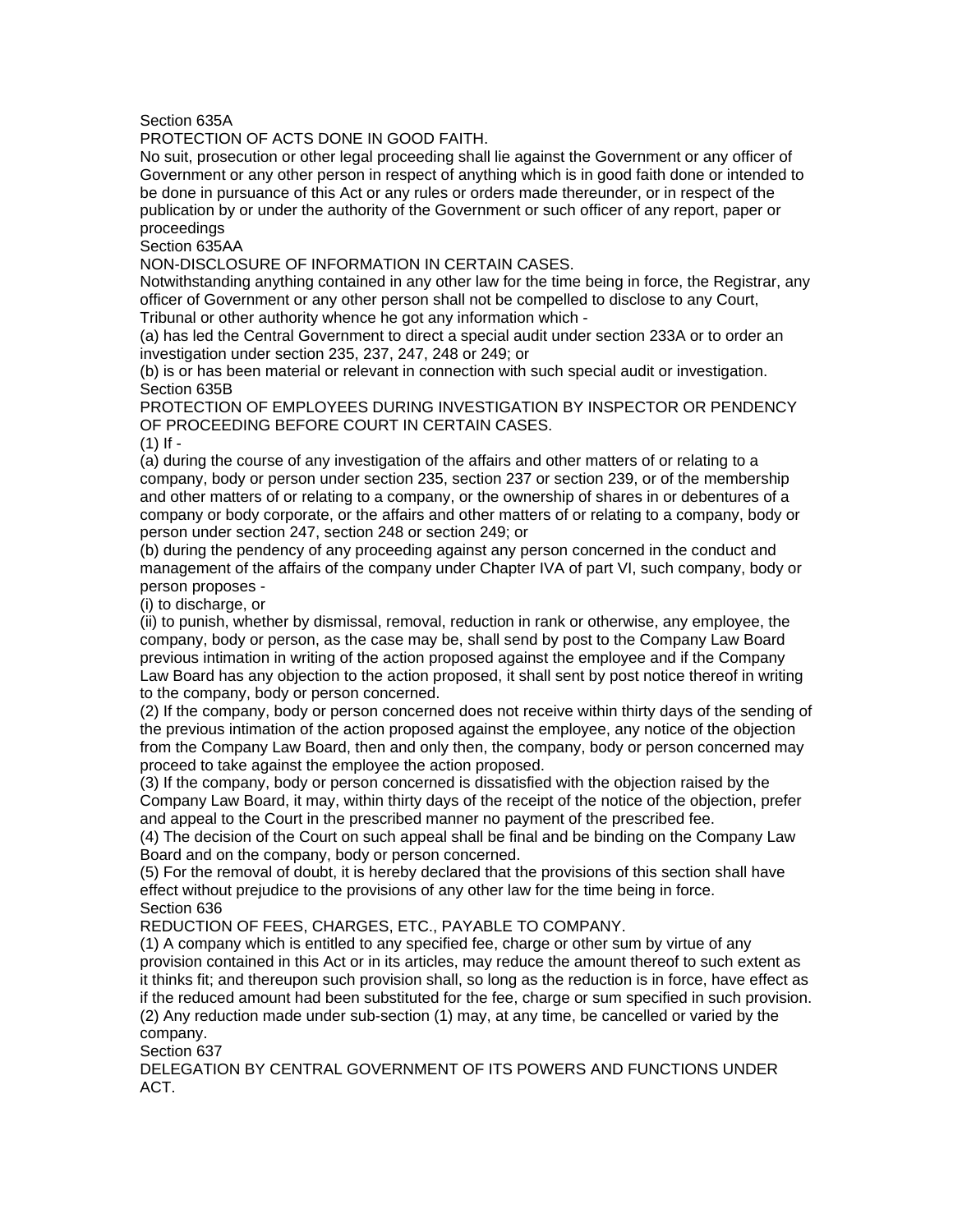(1) The Central Government may, by notification in the Official Gazette, and subject to such conditions, restrictions and limitations as may be specified therein, delegate any of its powers or functions under this Act (other than the power to appoint a person as public trustee under section 153A and the power to make rules), to such authority or officer as may be specified in the notification.

(2) The powers and functions which cannot be delegated under sub-section (1) are those conferred by or mentioned in the following provisions of this Act, namely, sections 10, 81(4), 211(3) and (4), 212, 213, 235, 237, 239, 241, 242, 243, 244, 245, 247, 248, 249, 250, 259, 268, 269, 274(2), 295, 300, 310, 311, 349, 372, 396, 399(4) and (5), 401, 408, 410, 411(b), 448, 609, 613, 620, 638, 641 and 642.

(3) A copy of every notification issued under sub-section (1) shall, as soon as may be after it is issued, be placed before both Houses of Parliament. Section 637A

POWER OF CENTRAL GOVERNMENT OR COMPANY LAW BOARD TO ACCORD APPROVAL, ETC., SUBJECT TO CONDITIONS AND TO PRESCRIBE FEES ON APPLICATIONS.

(1) Where the Central Government or Company Law Board is required or authorised by any provision of this Act, -

(a) to accord approval, sanction, consent, confirmation or recognition to or in relation to, any matter;

(b) to give any direction in relation to any matter; or

(c) to grant any exemption in relation to any matter, then, in the absence of anything to the contrary contained in such or any other provision of this Act, the Central Government or Company Law Board may accord, give or grant such approval, sanction, consent, confirmation, recognition, direction or exemption, subject to such conditions, limitations or restrictions as it may think fit to impose and may, in the case of contravention of any such condition, limitation or restriction, rescind or withdraw such approval, sanction, consent, confirmation, recognition, direction or exemption.

(2) Save as otherwise expressly provided in this Act, every application which may be, or is required to be, made to the Central Government or Company Law Board under any provision of this Act -

(a) in respect of any approval, sanction, consent, confirmation or recognition to be accorded by that Government or Board to, or in relation to, any matter; or

(b) in respect of any direction or exemption to be given or granted by that Government or Board in relation to any matter; or

(c) in respect of any other matter, shall be accompanied by such fee as may be prescribed : Provided that different fees may be prescribed for applications in respect of different matters or in case of applications by companies, for applications by different classes of companies.

## Section 637AA

POWER OF CENTRAL GOVERNMENT TO FIX A LIMIT WITH REGARD TO REMUNERATION. Notwithstanding anything contained in section 198, section 309 or section 637A, the Central Government may, while according its approval under section 269, to any appointment or to any remuneration under section 309, section 310, section 311 or section 387, fix the remuneration of the persons so appointed or the remuneration, as the case may be, within the limits specified in this Act, at such amount or percentage of profits of the company, as it may deemed fit and while fixing the remuneration, the Central Government shall have regard to -

(a) the financial position of the company;

(b) the remuneration or commission drawn by the individual concerned in any other capacity, including his capacity as a sole selling agent;

(c) the remuneration or commission drawn by him from any other company;

(d) professional qualifications and experience of the individual concerned,

(e) public policy relating to the removal of disparities in income.

Section 637B

CONDONATION OF DELAYS IN CERTAIN CASES.

Notwithstanding anything contained in this Act, -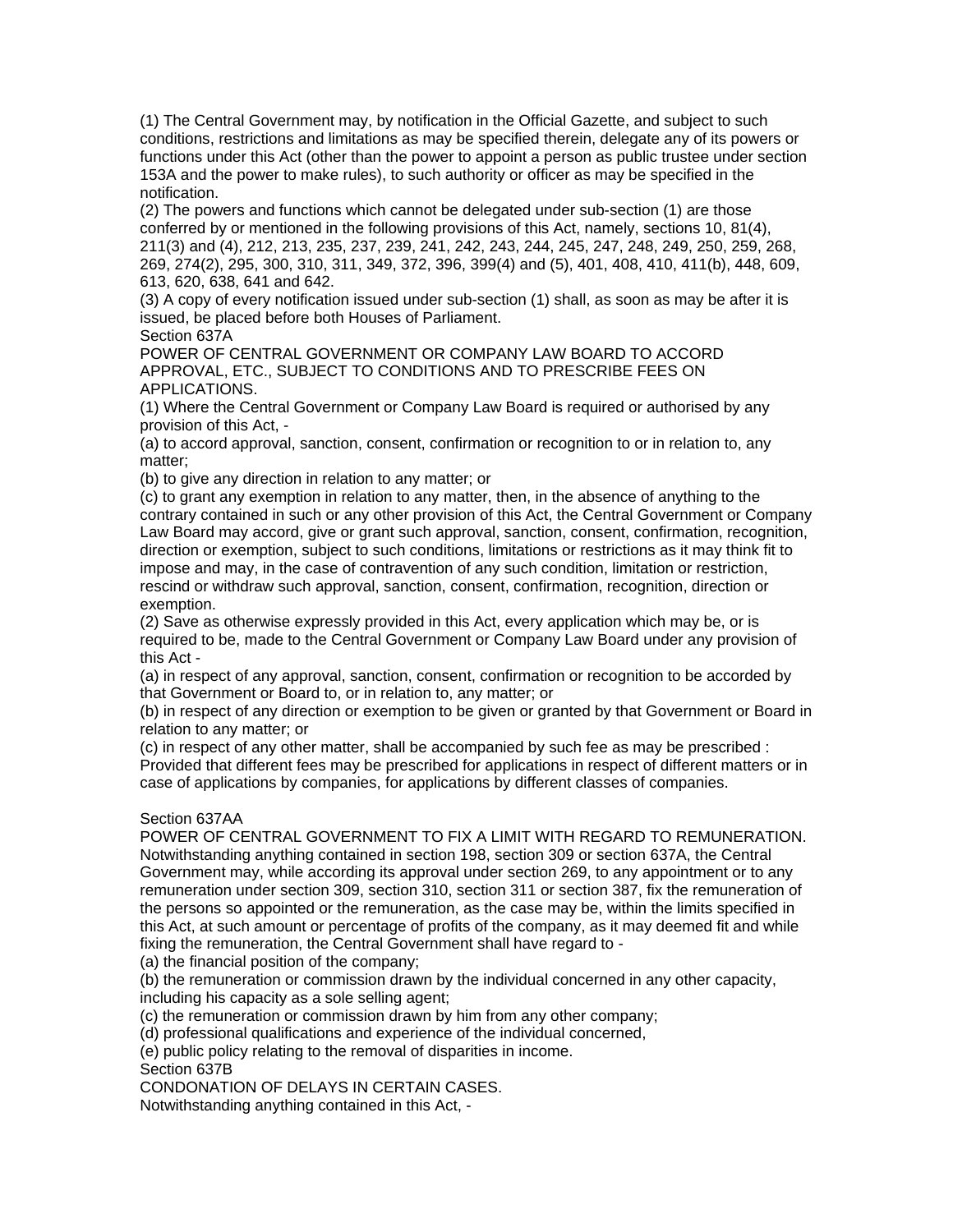(a) where any application required to be made to the Central Government under any provision of this Act in respect of any matter is not made within the time specified therein, that Government may, for reasons to be recorded in writing, condone the delay;

(b) where any document required to be filed with the Registrar under any provision of this Act is not filed within the time specified therein, the Central Government may, for reasons to be recorded in writing, condone the delay.

Section 638

ANNUAL REPORT BY CENTRAL GOVERNMENT.

The Central Government shall cause a general annual report on the working and administration of this Act to be prepared and laid before both Houses of Parliament, within one year of the close of the year to which the report relates.

Section 639

ANNUAL REPORTS ON GOVERNMENT COMPANIES TO BE PLACED BEFORE PARLIAMENT. ETC. - OMITTED BY THE COMPANIES (AMENDMENT) ACT, 1960. The section and heading above it, viz., "Annual reports on Government companies" omitted by the Companies (Amendment) Act, 1960.

Section 640

VALIDATION OF REGISTRATION OF FIRMS AS MEMBERS OF CHARITABLE AND OTHER COMPANIES.

Any firm which stood registered at the commencement of this Act, as a member of any association or company licensed under section 26 of the Indian Companies Act, 1913 (7 of 1913), shall be deemed to have been validly so registered with effect on and from the date of its registration.

Section 640A

EXCLUSION OF TIME REQUIRED IN OBTAINING COPIES OF ORDERS OF COURTS OR THE COMPANY LAW BOARD .

Except as expressly provided in this behalf elsewhere in this Act, where by any provision of this Act, any order of the Court or the Company Law Board is required to be filed with the Registrar, or a company or any other person within a period specified therein, then, in computing that period, the time taken in drawing up the order and in obtaining a copy thereof shall be excluded. Section 640B

FORMS OF, AND PROCEDURE IN RELATION TO, CERTAIN APPLICATIONS.

(1) Every application made to the Central Government under section 259, 268, 269, 310, 311, 346 or 352 shall be in such form as may be prescribed.

(2)(a) Before any application is made by a company to the Central Government under any of the sections aforesaid, there shall be issued by or on behalf of the company a general notice to the members thereof, indicating the nature of the application proposed to be made.

(b) Such notice shall be published at least once in a newspaper in the principal language of the district in which the registered office of the company is situate and circulating in that district and at least once in English in an English newspaper circulating in that district.

(c) Copies of the notices, together with a certificate by the company as to the due publication thereof, shall be attached to the application.

Section 641

POWER TO ALTER SCHEDULES.

(1) Subject to the provisions of this section, the CentralGovernment may, by notification in the Official Gazette, alter any of the regulations, rules, tables, forms and other provisions contained in any of the Schedules to this Act, except Schedules XI and XII.

(2) Any alteration notified under sub-section (1) shall have effect as if enacted in this Act and shall come into force on the date of the notification, unless the notification otherwise directs :

Provided that no such alteration in Table A of Schedule I shall apply to any company registered before the date of such alteration.

(3) Every alteration made by the Central Government under sub-section (1) shall be laid as soon as may be after it is made before each House of Parliament while it is in session for a total period of thirty days which may be comprised in one session or in two or more successive sessions, and

if, before the expiry of the session immediately following the session or the successive sessions aforesaid, both Houses agree in making any modification in the alteration, or both Houses agree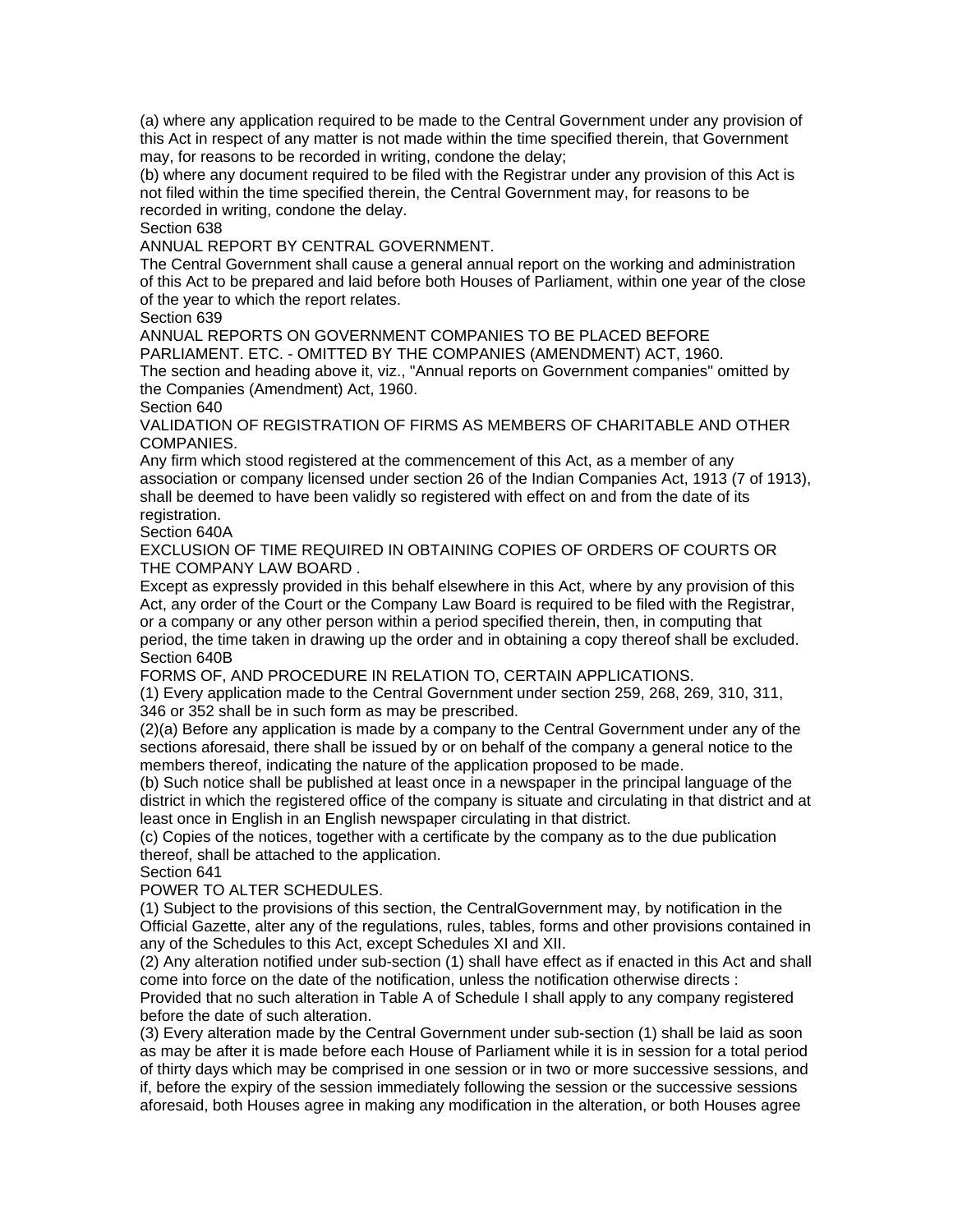that the alteration should not be made, the alteration shall thereafter have effect only in such modified form or be of no effect, as the case may be, so, however, that any such modification or annulment shall be without prejudice to the validity of anything previously done in pursuance of that alteration.

Section 642

POWER OF CENTRAL GOVERNMENT TO MAKE RULES.

(1) In addition to the powers conferred by section 641, the Central Government may, by notification in the Official Gazette, make rules -

(a) for all or any of the matters which by this Act are to be, or may be, prescribed by the Central Government; and

(b) generally to carry out the purposes of this Act.

(2) Any rule made under sub-section (1) may provide that a contravention thereof shall be punishable with fine which may extend to five hundred rupees and where the contravention is a continuing one, with a further fine which may extend to fifty rupees for every day after the first during which such contravention continues.

(3) Every rule made by the Central Government under sub-section (1) shall be laid as soon as may be after it is made before each House of Parliament while it is in session for a total period of thirty days which may be comprised in one session or in two or more successive sessions, and if, before the expiry of the session immediately following the session or the successive sessions aforesaid, both Houses agree in making any modification in the rule or both Houses agree that the rule should not be made, the rule shall thereafter have effect only in such modified form or be of no effect, as the case may be, so, however, that any such modification or annulment shall be without prejudice to the validity of anything previously done under that rule.

(4) Every regulation made by the Securities and Exchange Board of India under this Act shall be laid, as soon as may be after it is made, before each House of Parliament, while it is in session, for a total period of thirty days which may be comprised in one session or in two or more successive sessions, and if, before the expiry of the session immediately following the session or the successive sessions aforesaid, both Houses agree in making any modification in the regulation or both Houses agree that the regulation should not be made, the regulation shall thereafter have effect only in such modified form or be of no effect, as the case may be; so however, that any such modification or annulment shall be without prejudice to the validity of anything previously done under that regulation.

Section 643

POWER OF SUPREME COURT TO MAKE RULES.

(1) The Supreme Court, after consulting the High Courts, -

(a) shall make rules providing for all matters relating to the winding up of companies which, by this Act, are to be prescribed; and may make rules providing for all such matters as may be prescribed, except those reserved to the Central Government by sub-section (5) of section 503, sub-section (3) of section 550, section 552 and sub-section (3) of section 555 ; and (b) may make rules consistent with the Code of Civil Procedure, 1908 (5 of 1908), -

(i) as to the mode of proceedings to be had for winding up a company in High Courts and in Courts subordinate thereto;

(ii) for the voluntary winding up of companies, whether by members or by creditors;

(iii) for the holding of meetings of creditors and members in connection with proceedings under section 391;

(iv) for giving effect to the provisions of this Act as to the reduction of the capital ; and

(v) generally for all applications to be made to the Court under the provisions of this Act.

(2) Without prejudice to the generality of the foregoing power, the Supreme Court may, by such rules, enable or require all or any of the powers and duties conferred and imposed on the Court by this Act, in respect of the following matters, that is to say :-

(a) the holding and conducting of meetings to ascertain the wishes of creditors and contributories; (b) the settling of lists of contributories and the rectifying of the register of members where required, and collecting and applying the assets;

(c) the payment, delivery, conveyance, surrender or transfer of money, property, books or papers to the liquidator;

(d) the making of calls; and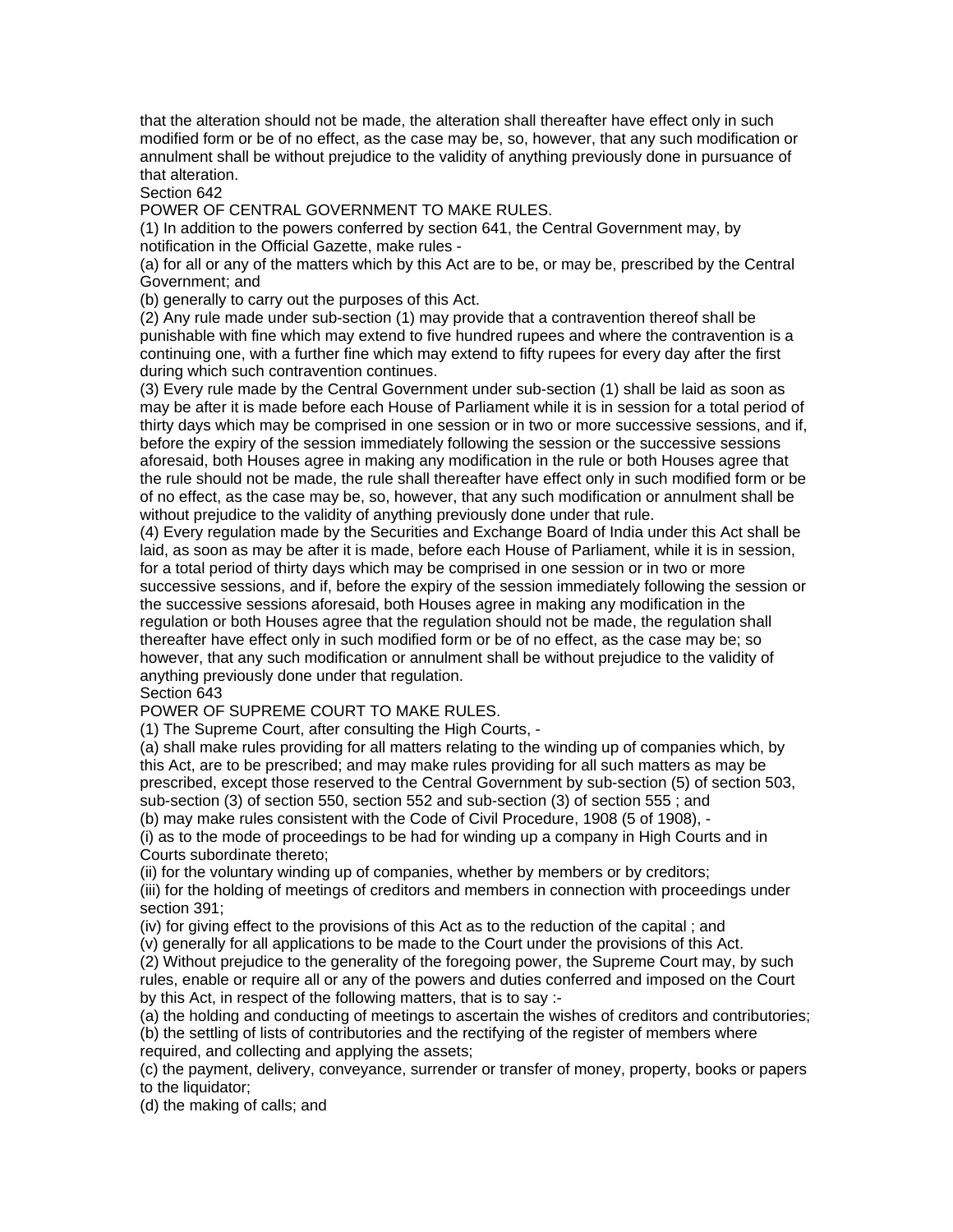(e) the fixing of a time within which debts and claims shall be proved; to be exercised or performed by the Official Liquidator or any other liquidator as an officer of the Court, and subject to the control of the Court :

Provided that the liquidator shall not, without the special leave of the Court, rectify the register of members or make any call.

(3) Until rules are made by the Supreme Court as aforesaid, all rules made by any High Court on the matters referred to in this section and in force at the commencement of this Act, shall continue to be in force in so far as they are not inconsistent with the provisions of this Act in that High Court and in Courts subordinate thereto.

(4) All rules made by the Central Government under sub-section (1) of section 549 and in force immediatelybefore the commencement of the Companies (Amendment) Act, 1960 shall continue in force and be deemed to have been made by the Supreme Court unless and until they are superseded by rules made by the Supreme Court after such commencement. Section 644

REPEAL OF ACTS SPECIFIED IN SCHEDULE XII.

The enactments mentioned in Schedule XII are hereby repealed.

Section 645

SAVING OF ORDERS, RULES, ETC., IN FORCE AT COMMENCEMENT OF ACT.

Nothing in this Act shall affect any order, rule, regulation, appointment, conveyance, mortgage, deed, document or agreement made, fee directed, resolution passed, direction given, proceeding taken, instrument executed or issued, or thing done, under or in pursuance of any previous companies law; but any such order, rule, regulation, appointment, conveyance, mortgage, deed, document, agreement, fee, resolution, direction, proceeding, instrument or thing shall, if in force at the commencement of this Act, continue to be in force, and so far as it could have been made, directed, passed, given, taken, executed, issued or done under or in pursuance of this Act, shall have effect as if made, directed, passed, given, taken, executed, issued or done under or in pursuance of this Act.

Section 646

SAVING OF OPERATION OF SECTION 138 OF ACT 7 OF 1913.

Nothing in this Act shall affect the operation of section 138 of the Indian Companies Act, 1913 (7 of 1913), as respects inspectors, or as respects the continuation of an inspection begun by inspectors, appointed before the commencement of this Act; and the provisions of this Act shall apply to or in relation to a report of inspectors appointed under the said section 138 as they apply to or in relation to a report of inspectors appointed under section 235 of 237 of this Act. Section 647

SAVING OF PENDING PROCEEDINGS FOR WINDING UP.

Where the winding up of a company has commenced before the commencement of this Act - (i) sub-section (7) of section 555 shall apply in respect of any moneys paid into the Companies Liquidation Account whether before or after such commencement; and

(ii) the other provisions with respect to winding up contained in this Act shall not apply, but the company shall be wound up in the same manner and with the same incidents as if this Act had not been passed :

Provided that where the proceedings in any such winding up are pending at the commencement of the Companies (Amendment) Act, 1960 (65 of 1960), -

(a) sections 463, 502, 515 and 524 shall, as far as may be, also apply in relation thereto;

(b) the liquidator appointed by the Court and functioning in any such winding up shall in such manner and at such time as may be prescribed by the Central Government, pay the moneys received by him as such liquidator, into the public account of Indian in the Reserve Bank of India. Section 648

SAVING OF PROSECUTIONS INSTITUTED BY LIQUIDATOR OR COURT UNDER SECTION 237 OF ACT 7 OF 1913 (7 OF 1913).

Nothing in this Act shall affect any prosecution instituted or ordered by the Court to be instituted under section 237 of the Indian Companies Act, 1913 (7 of 1913); and the Court shall have the same power of directing how any costs, charges, and expenses properly incurred in any such prosecution are to be defrayed as it would have had, if this Act had not been passed. Section 649